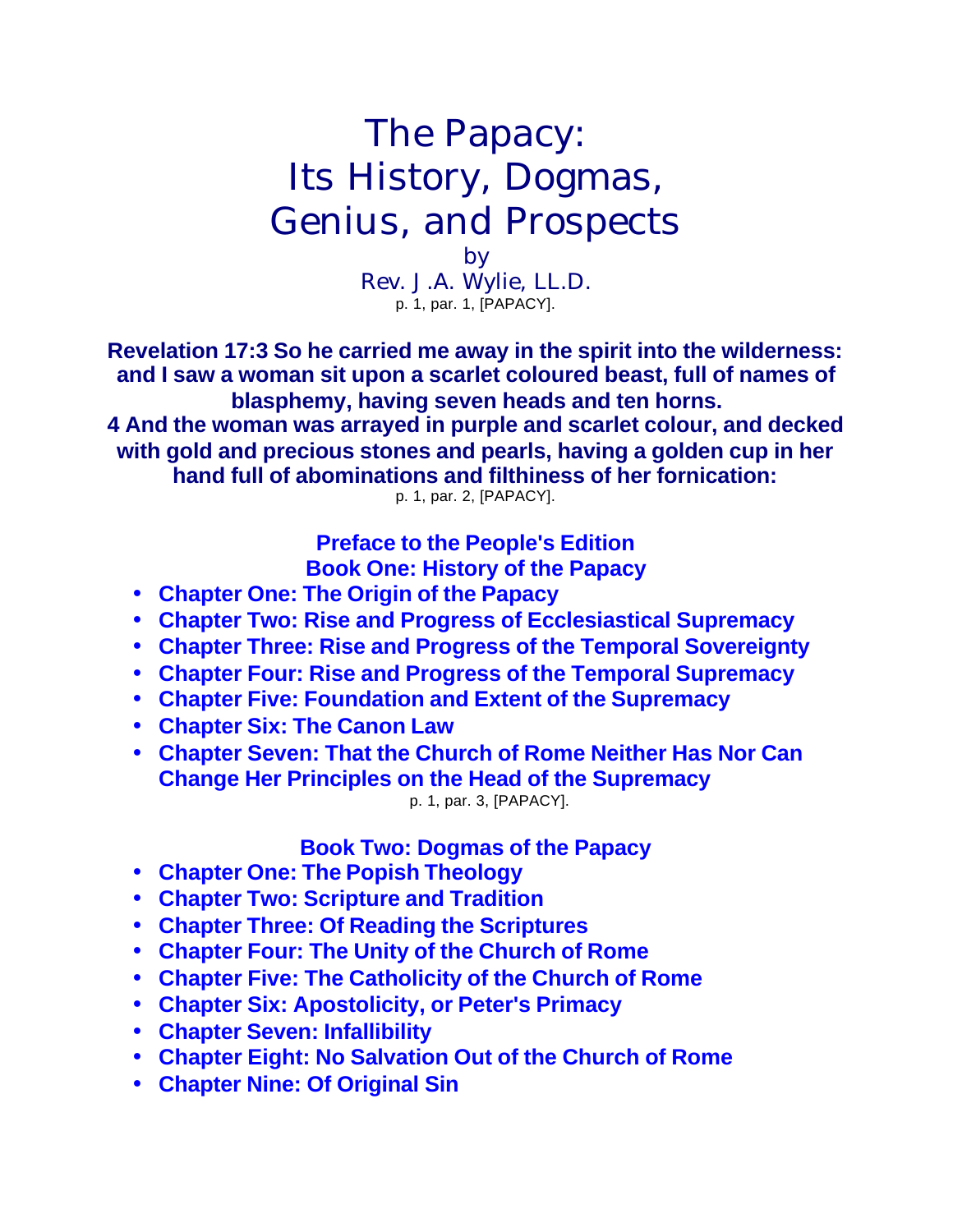- **Chapter Ten: Of Justification**
- **Chapter Eleven: The Sacraments**
- **Chapter Twelve: Baptism and Confirmation**
- **Chapter Thirteen: The Eucharist--Transubsantiation--The Mass**
- **Chapter Fourteen: Of Penance and Confession**
- **Chapter Fifteen: Of Indulgences**
- **Chapter Sixteen: Of Purgatory**
- **Chapter Seventeen: Of the Worship of Images**
- **Chapter Eighteen: Of the Worshipping of Saints**
- **Chapter Nineteen: Of Worship of the Virgin Mary**
- **Chapter Twenty: Faith Not to be Kept with Heretics** p. 1, par. 4, [PAPACY].

**Book Three: The Genius and Influence of the Papacy**

- **Chapter One: The Genius of the Papacy**
- **Chapter Two: Influence of Popery on the Individual Man**
- **Chapter Three: The Influence of Popery on Government**
- **Chapter Four: Influence of Popery on the Morals and Religious Condition of Nations**
- **Chapter Five: Influence of Popery on the Social and Political Condition of Nations**

p. 2, par. 1, [PAPACY].

**Book Four: Present Policy and Prospects of the Papacy**

- **Chapter One: Sham Reformation and Real Re-action**
- **Chapter Two: New Catholic League, and Threatened Crusade against Protestantism**
- **Chapter Three: General Propagandism**
- **Chapter Four: Prospects of the Papacy**

p. 2, par. 2, [PAPACY].

### **Preface to People's Edition**

p. 2, par. 3, [PAPACY].

The compilation of a Synopsis and classified Index, has made it necessary for the author to re-read his work after an interval of thirty years. The perusal has fully satisfied him that the book is every whit as adapted to the present position of the popish controversy, the whole extent of which it covers, as it was when first published. Since then, it is true, two important dogmas have been promulgated from the papal chair; the Immaculate Conception of Mary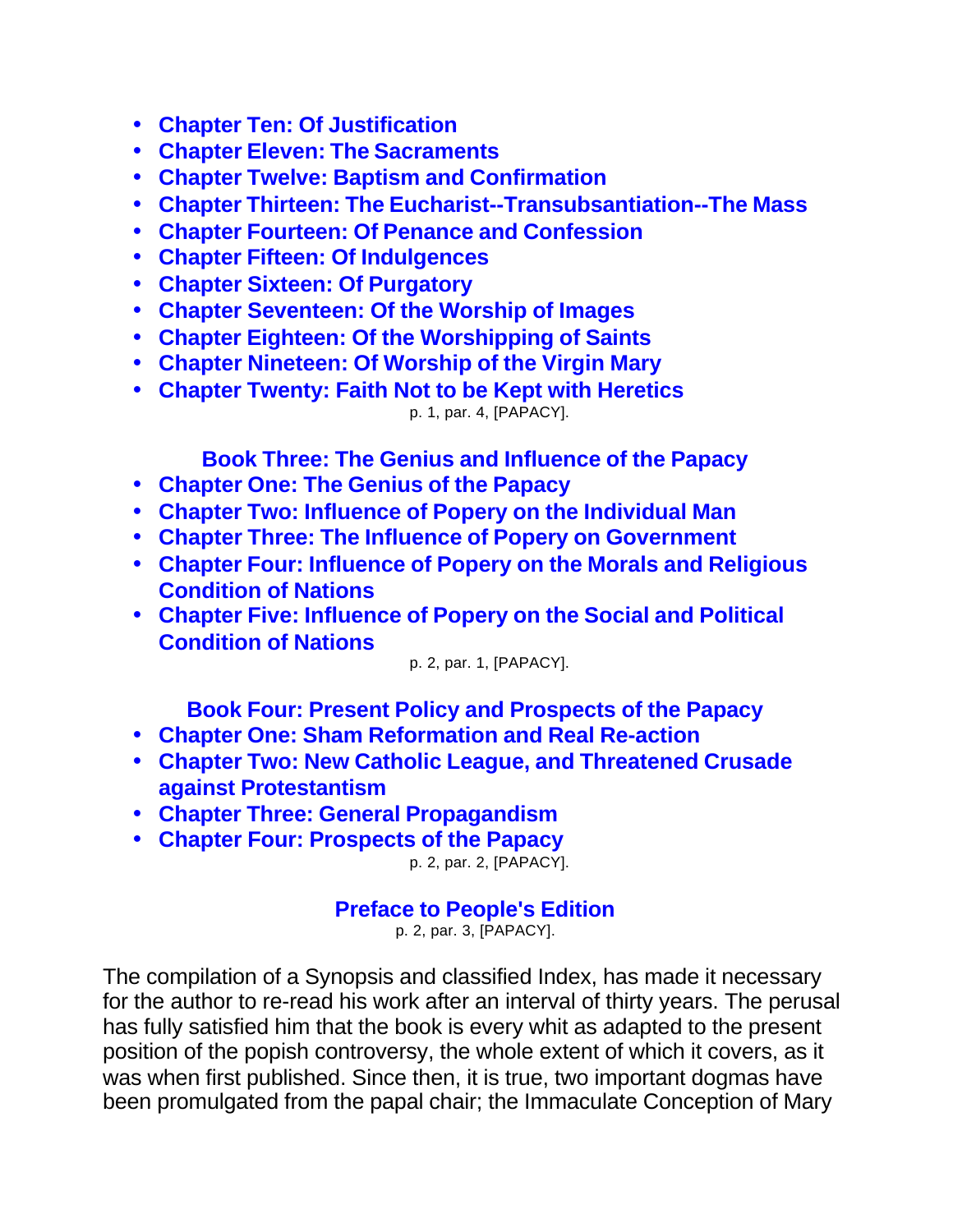(1854), and the Infallibility of the Pope (1870) ; but these decrees are rather the official ratification of what had been for centuries the teaching of Popes and popish doctors, than the importation of new elements into the question calling for a readjustment of the argument. p. 2, par. 4, [PAPACY].

The loss of the temporal sovereignty, which has also befallen the Papacy since the first publication of this volume, is an event of graver consequence. But let it be borne in mind that it is the temporal sovereignty, not the temporal power, which the Papacy has lost; it is its paltry Italian kingship of which it has been stripped; not the temporal and spiritual supremacy of Christendom. Temporal power is a root-prerogative of the Papacy. With or without his crown, the Pope, so long as he exists, will be a Great Temporal Power. What signifies it that a small branch of this tree has been lopped off, while the trunk still stands erect, nay, is even stronger than before? Freed as it now is from the scandals, political and moral, which were attendant on its government of the Papal States, the Papacy is now in a better position for prosecuting its cherished aim, which is to be the supreme arbiter in all international disputes. It seeks, in short, to become President of a great European Council, in which kings and nations shall await its decisions, and be pledged to carry out its behests, peaceably if possible, by arms if necessary. From being the moral dictator of Christendom, it is but a little step to being, as the Papacy was once before, its armed ruler and head. p. 3, par. 1, [PAPACY].

Will the reader pardon a word about the history of the book, and its Continental experiences? When the German translation appeared (Elberfeld, 1853), the Romanists of the Continent welcomed it with a chorus of anathemas. L'Univers of Paris cursed it energetically. The journalists of the Rhine were equally wroth. Without naming either the book or its author, they made their readers aware that a crime of fearful atrocity had been committed, which called loudly for punishment by the sword. We give a specimen: -- p. 3, par. 2, [PAPACY].

"A very shameful book has lately been printed and published in Elberfeld by William Hassell, consisting of thirty-six sheets, and in which Popery and the Catholic religion are exposed as a work of Satan and a restoration of old heathenish idolatry, and a cunning delusive invention of the Pope and the Catholic priesthood as the mother of revolutions and communism. From beginning to end, with the same cool deliberation, it consists of lies, injuries, and abuses, which have from time to time been brought against the Pope and the Catholic religion, heaped together, and made into one compact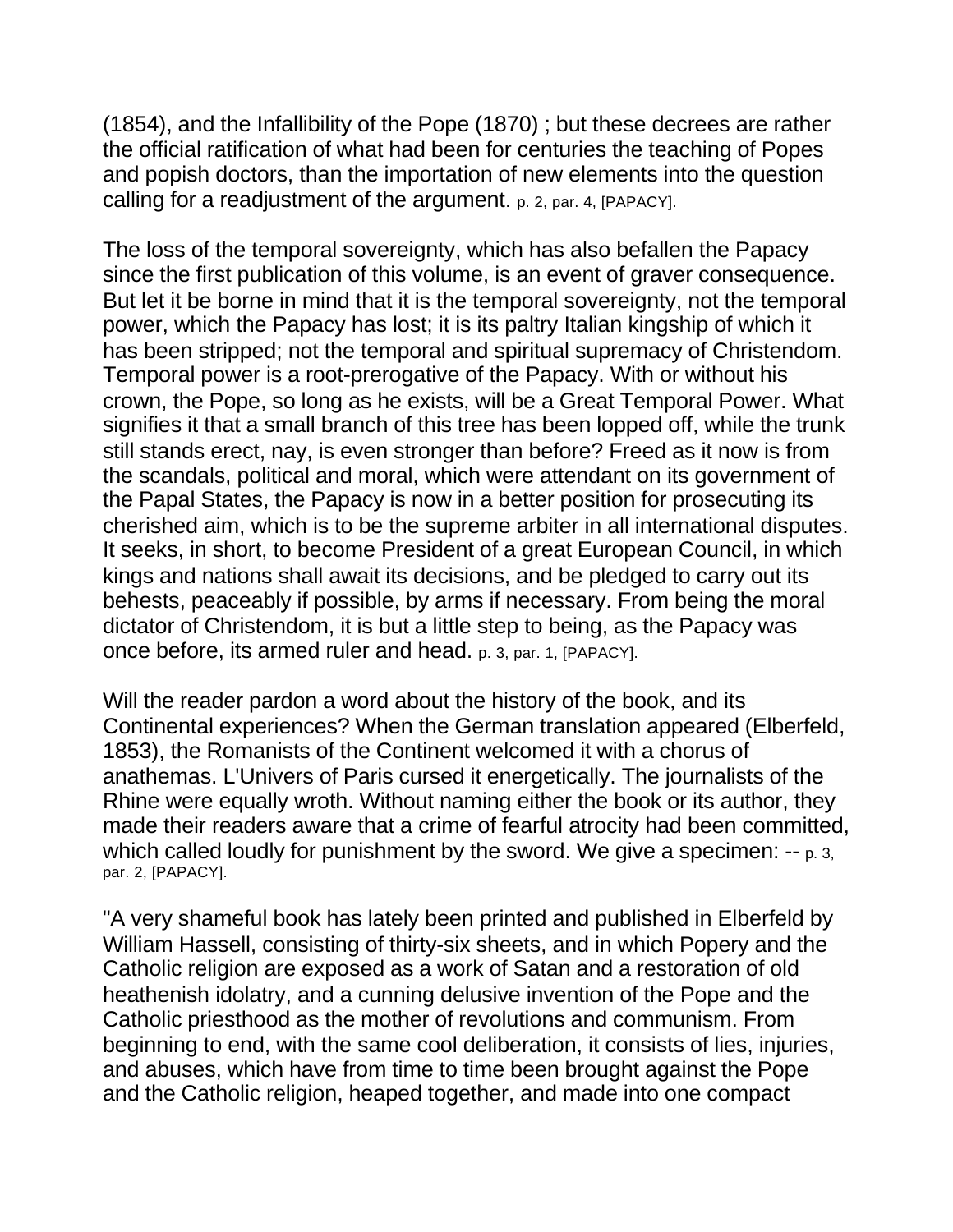whole. The most unheard-of violence offered; and the holiest of the Catholics scorned and derided. The rulers of the country are exhorted throughout to observe how the Catholic religion causes the destruction of every State, and how the Catholic priesthood are even now endeavouring to exercise unbearable tyranny and cruelty over princes and people. . . . The Catholic Church in Prussia is a lawful safeguard against such calumnies, and the abuse of the Catholic religion is provided for in its penal laws." Rheimsches Kirchenblatt, Cologne. p. 3, par. 3, [PAPACY].

In an article on the above in the Witness of Nov. 20, 1853, we find Hugh Miller saying: -- p. 4, par. 1, [PAPACY].

"The editor of this paper gave expression long ago in its columns to his admiration of Mr. Wylie's masterly work on the Papacy --a work which has since been extensively spread over Protestant Europe. . . . Still, however, his decision was that of a personal friend of the author, and the various favourable critiques which bore out his estimate of its merits were at least Protestant critiques. Our present testimony respecting it must be recognised as above suspicion; it comes from Popery itself, and we find that Popery regards it as a dangerous work, suited to do the Catholic religion great injury, and that penal laws furnish the only effectual instruments for dealing with and answering it." p. 4, par. 2, [PAPACY].

Dr. Graham, in his volume, The Jordan and the Rhine, says: -- p. 4, par. 3, [PAPACY].

"This work has at last made its appearance in the German language. . . .The Papists are up on all sides, not to reply but to denounce, not to reason and answer, but to invoke the civil power. They never name the book lest an inquiring Papist should be inclined to purchase it. In Cologne no bookseller would take charge of it --Papist or Protestant. The argument is very sharp and severe, but the reason is led captive, and the infinite superstition dissected with a master's hand. It will confirm the wavering and strengthen the weak. May the Lord grant His blessing to it as a means of counteracting the idolatries and idolatrous tendencies of the age." p. 4, par. 4, [PAPACY].

Enormous recent Papal Advances. p. 4, par. 5, [PAPACY].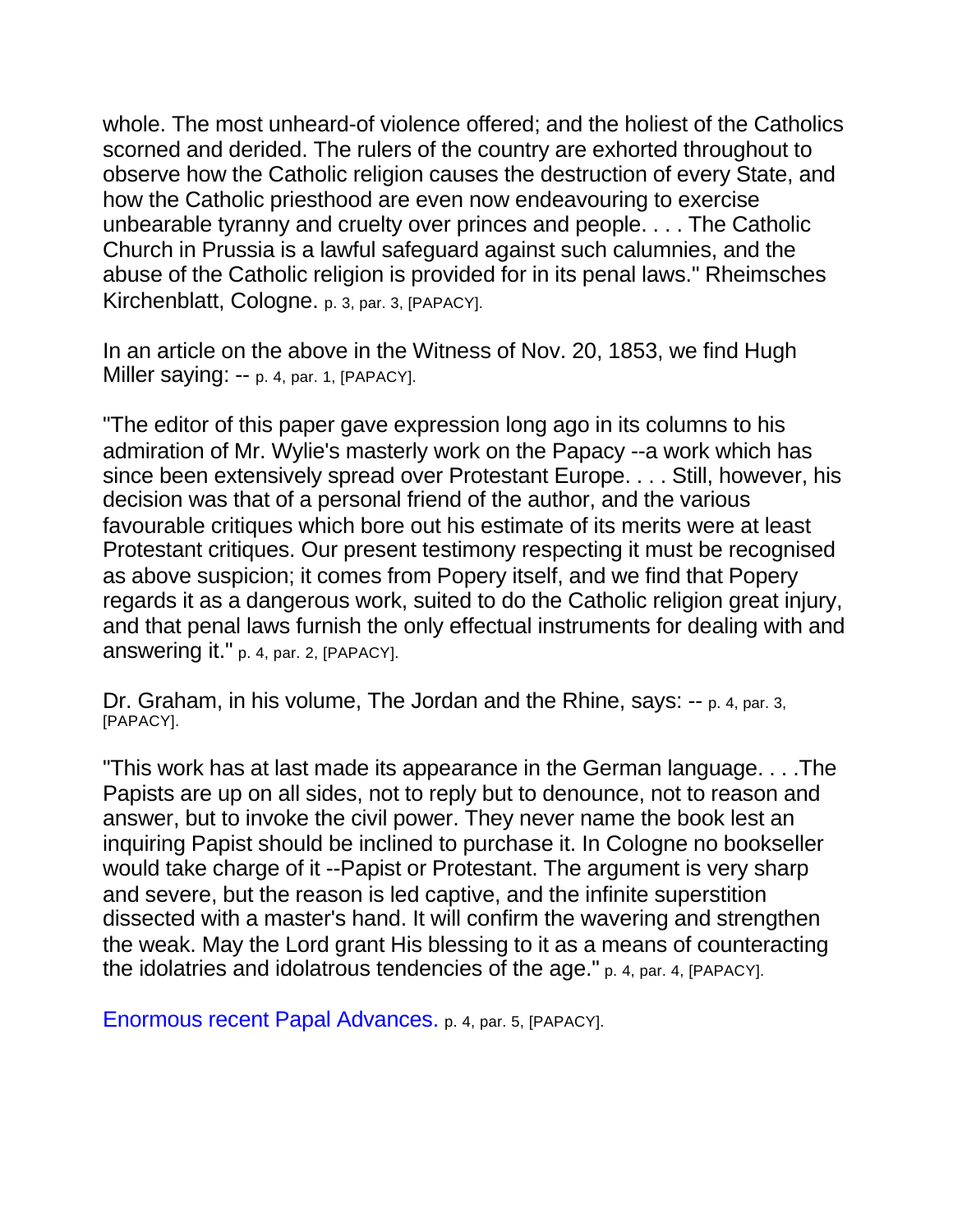Since the first publication of this work the Papacy has made enormous strides to temporal dominion and spiritual supremacy in our country. p. 5, par. 1, [PAPACY].

1. The public administration of the empire, which up till 1850 was almost purely Protestant, has since been largely Romanized. p. 5, par. 2, [PAPACY].

2. The Papal Hierarchy has been established in both England and Scotland, and the ordinary machinery of Rome's government is in full operation over the whole kingdom. p. 5, par. 3, [PAPACY].

3. The empire has been divided into dioceses, with the ordinary equipment of chapters and provincial synods in each, for bringing canon law to the door of every Romanist, and governing him in his social relations, his political acts, and his religious duties. p. 5, par. 4, [PAPACY].

4. The staff of the Romish Church has been trebled. p. 5, par. 5, [PAPACY].

5. In Scotland alone there has been an increase of 216 priests, 250 chapels, 15 monasteries, and 34 convents. p. 5, par. 6, [PAPACY].

6. The priests of Rome have been introduced into our army and navy, into our prisons and poor-houses, reformatories and hospitals, thus converting these departments of the State into a ministration of Romanism. p. 5, par. 7, [PAPACY].

7. The annual sum paid as salaries, etc., to the Popish priesthood approaches a million and a half, making Popery one of the endowed faiths of the nation. p. 5, par. 8, [PAPACY].

8. Considerable progress has been made in the work of breaking down the national system of education, and replacing the board schools with denominational schools in which the teaching shall be Romish. p. 5, par. 9, [PAPACY].

9. The annual grants to such schools in England and Scotland have now risen to £200,000. Thousands of Protestant children attend them, and are being instructed in the tenets of Popery, and familiarized with Romish rites. p. 5, par. 10, [PAPACY].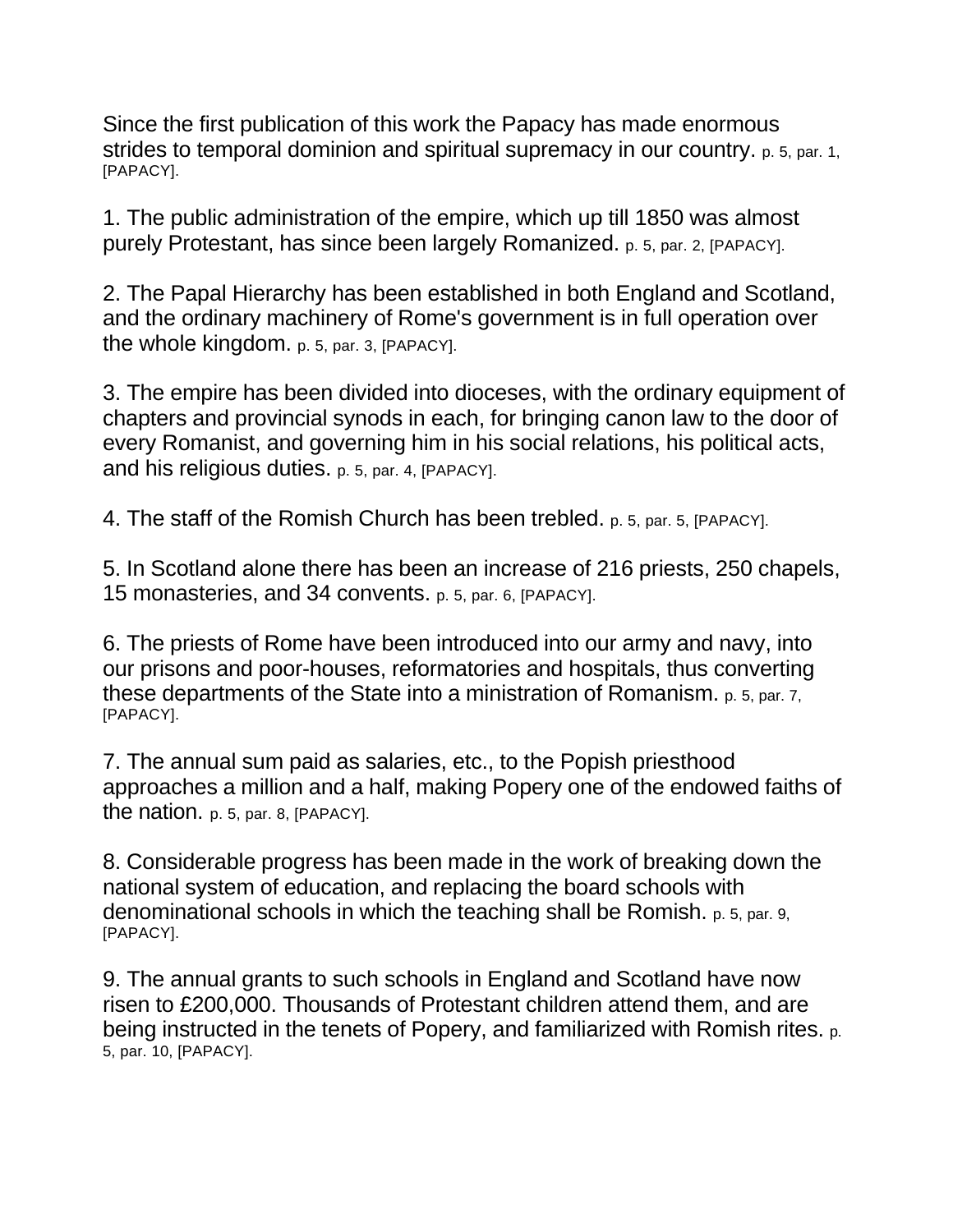10. Two-thirds of the youth of Ireland are being educated by monks and nuns, at a cost to the country of £700,000 yearly. p. 6, par. 1, [PAPACY].

11. Ritualism has grown into a power in England. In many of the national churches the ceremonial of the Mass is openly celebrated, crucifixes and Madonnas are frequent, auricular confession is practised, the dead are supplicated, and new-constructed cathedrals are arranged on the foregone conclusion that Popery is to be the future religion of Great Britain. p. 6, par. 2, [PAPACY].

12. All the great offices of State (the English wool-sack and the throne excepted), closed against Romanists in the Catholic Emancipation Act, have been opened to them. p. 6, par. 3, [PAPACY].

13. The oath of the Royal Supremacy has been abolished. p. 6, par. 4, [PAPACY].

14. The words "being Protestant" have been dropped from the oath of allegiance. p. 6, par. 5, [PAPACY].

15. The most brilliant post under the Crown, the viceroyalty of India, has been held by a Papist, and may be so again. p. 6, par. 6, [PAPACY].

16. An avowed Romanist sits in the Cabinet, with more, it may be, to follow. p. 6, par. 7, [PAPACY].

17. Cardinal Manning has had precedence given him next to the Royal family, a step towards the like precedence being given to Popish over Anglican Protestant bishops. p. 6, par. 8, [PAPACY].

18. A special Envoy has been sent with congratulations to the Pope on occasion of his jubilee, and a nuncio has in return been received at Court from Leo XIII. p. 6, par. 9, [PAPACY].

19. There is a serious talk of re-establishing diplomatic relations with the Vatican; p. 6, par. 10, [PAPACY].

20. And, mirabile dictu! the project has been broached of restoring the Pope's temporal sovereignty: and the idea is being agitated, although it must be plain to all that it cannot be carried out without overthrowing the kingdom of Italy and plunging the nations of Europe into war. p. 6, par. 11, [PAPACY].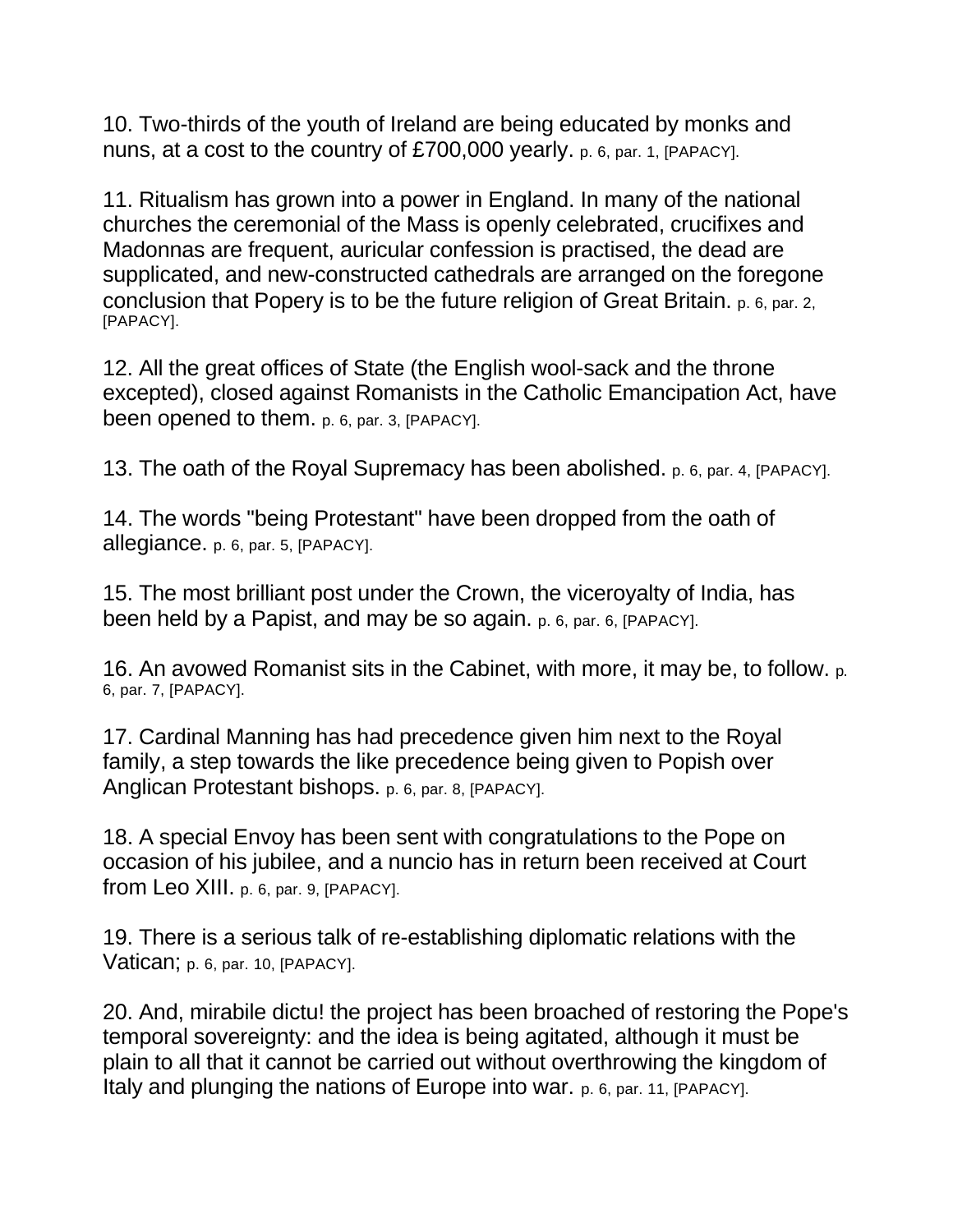These are great strides towards grasping the government of the British empire. And all this has been done despite the warning testimony of the nations around us which Popery has destroyed, and in disregard of the unanswered demonstration of a modern statesman -- p. 7, par. 1, [PAPACY].

That to become a subject of the Pope is to surrender one's "moral and mental freedom;" p. 7, par. 2, [PAPACY].

And incapacitate one's self for yielding "loyalty" to the Queen, and "civil duty" to the State. p. 7, par. 3, [PAPACY].

If the end of this policy shall be good, HISTORY is a senile babbler, and PROPHECY is but the Sibyl, with her books, over again. p. 7, par. 4, [PAPACY].

#### **Book I. History of the Papacy.** p. 7, par. 5, [PAPACY].

#### **Chapter I. Origin of the Papacy.** p. 7, par. 6, [PAPACY].

The Papacy, next to Christianity, is the great FACT of the modern world. Of the two, the former, unhappily, has proved in some respects the more powerful spring in human affairs, and has acted the more public part on the stage of the world. Fully to trace the rise and development of this stupendous system, were to write a history of Western Europe. The decay of empires,- the extinction of religious systems,--the dissolution and renewal of society,- the rise of new States,--the change of manners, customs, and laws,--the policy of courts,--the wars of kings,--the decay and revival of letters, of philosophy and of arts,--all connect themselves with the history of the Papacy, to whose growth they ministered, and whose destiny they helped to unfold. On so wide a field of investigation neither our time nor our limits permit us to enter. Let it suffice that we indicate, in general terms, the main causes that contributed to the rise of this tremendous Power, and the successive stages that marked the course of its portentous development. p. 7, par. 7, [PAPACY].

The first rise of the Papacy is undoubtedly to be sought for in the corruption of human nature. Christianity, though pure in itself, was committed to the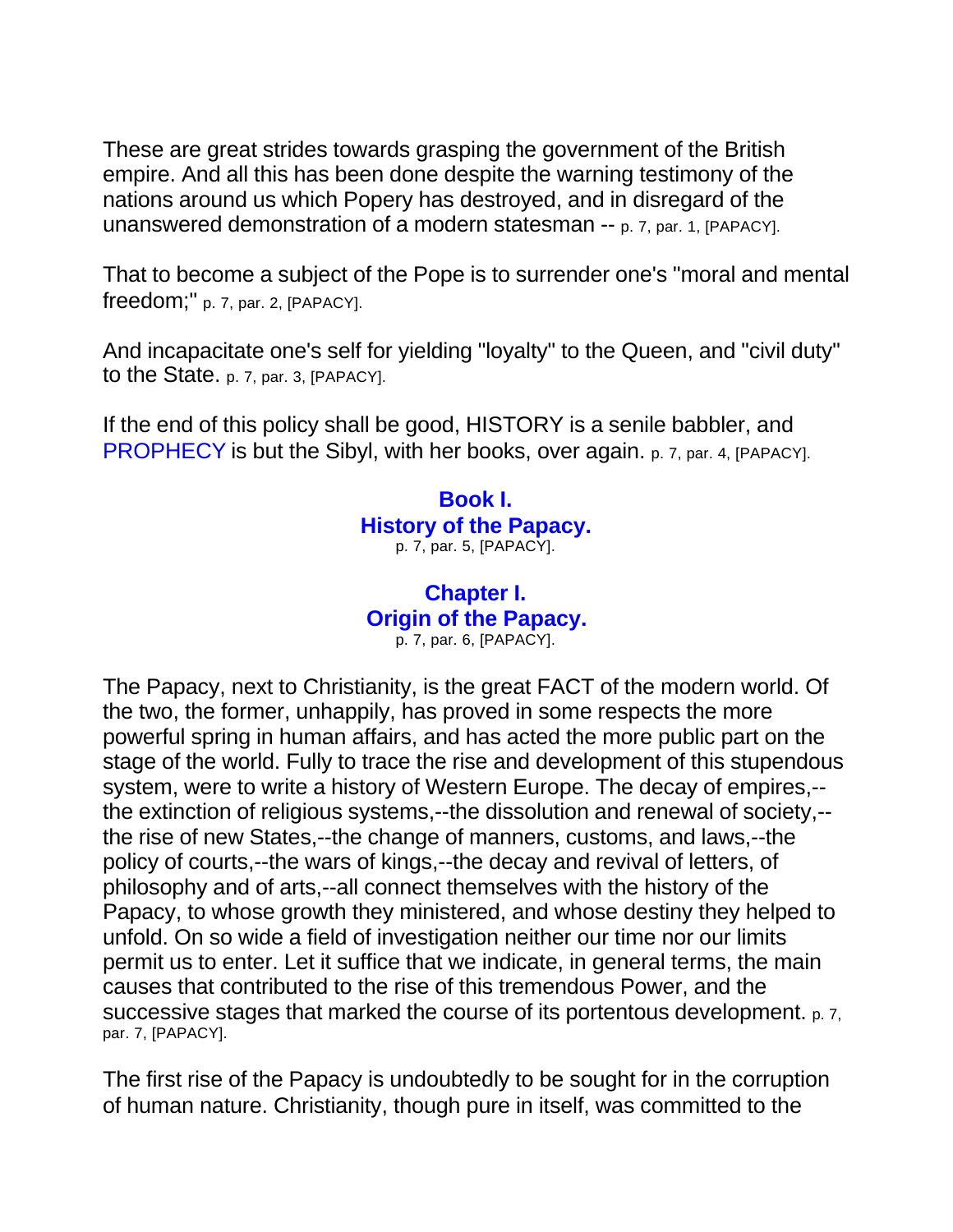keeping of imperfect beings. The age, too, was imperfect, and abounded with causes tending to corrupt whatever was simple, and materialize whatever was spiritual. Society was pervaded on all sides with sensuous and material influences. These absolutely unfitted the age for relishing, and especially for retaining, truth in its abstract form, and for perceiving the beauty and grandeur of a purely spiritual economy. The symbolic worship of the Jew, heaven-appointed, had taught him to associate religious truth with visible rites, and to attribute considerably more importance to the observance of the outward ceremony than to the cultivation of the inward habit, or the performance of the mental act. Greece, too, with all its generous sensibilities, its strong emotions, and its quick perception and keen relish of the beautiful, was a singularly gross and materialized land. Its voluptuous poetry and sensuous mythology had unfitted the intellect of its people for appreciating the true grandeur of a simple and spiritual system. Italy, again, was the land of gods and of arms. The former was a type of human passions; and the latter, though lightened by occasional gleams of heroic virtue and patriotism, exerted, on the whole, a degrading and brutalizing effect upon the character and genius of the people, withdrawing them from efforts of pure mind, and from the contemplation of the abstract and the spiritual. It was in this complex corruption,--the degeneracy of the individual and the degeneracy of society, owing to the unspiritualizing influences then powerfully at work in the Jewish, the Grecian, and the Roman worlds,--that the main danger of Christianity consisted; and in this element it encountered an antagonist a thousand times more formidable than the sword of Rome. Amid these impure matters did the Papacy germinate, though not till a subsequent age did it appear above ground. The corruption took a different form, according to the prevailing systems and the predominating tastes of the various countries. The Jew brought with him into the Church the ideas of the synagogue, and attempted to graft the institutions of Moses upon the doctrines of Christ; the Greek, unable all at once to unlearn the lessons and cast off the yoke of the Academy, attempted to form an alliance between the simplicity of the gospel and his own subtile and highly imaginative philosophy; while the Roman, loath to think that the heaven of his gods should be swept away as the creation of an unbridled fancy, recoiled from the change, as we would from the dissolution of the material heavens; and, though he embraced Christianity, he still clung to the forms and shadows of a polytheism in the truth and reality of which he could no longer believe. Thus the Jew, the Greek, the Roman, were alike in that they corrupted the simplicity of the gospel; but they differed in that each corrupted it after his own fashion. Minds there were of a more vigorous cast originally, or more largely endowed with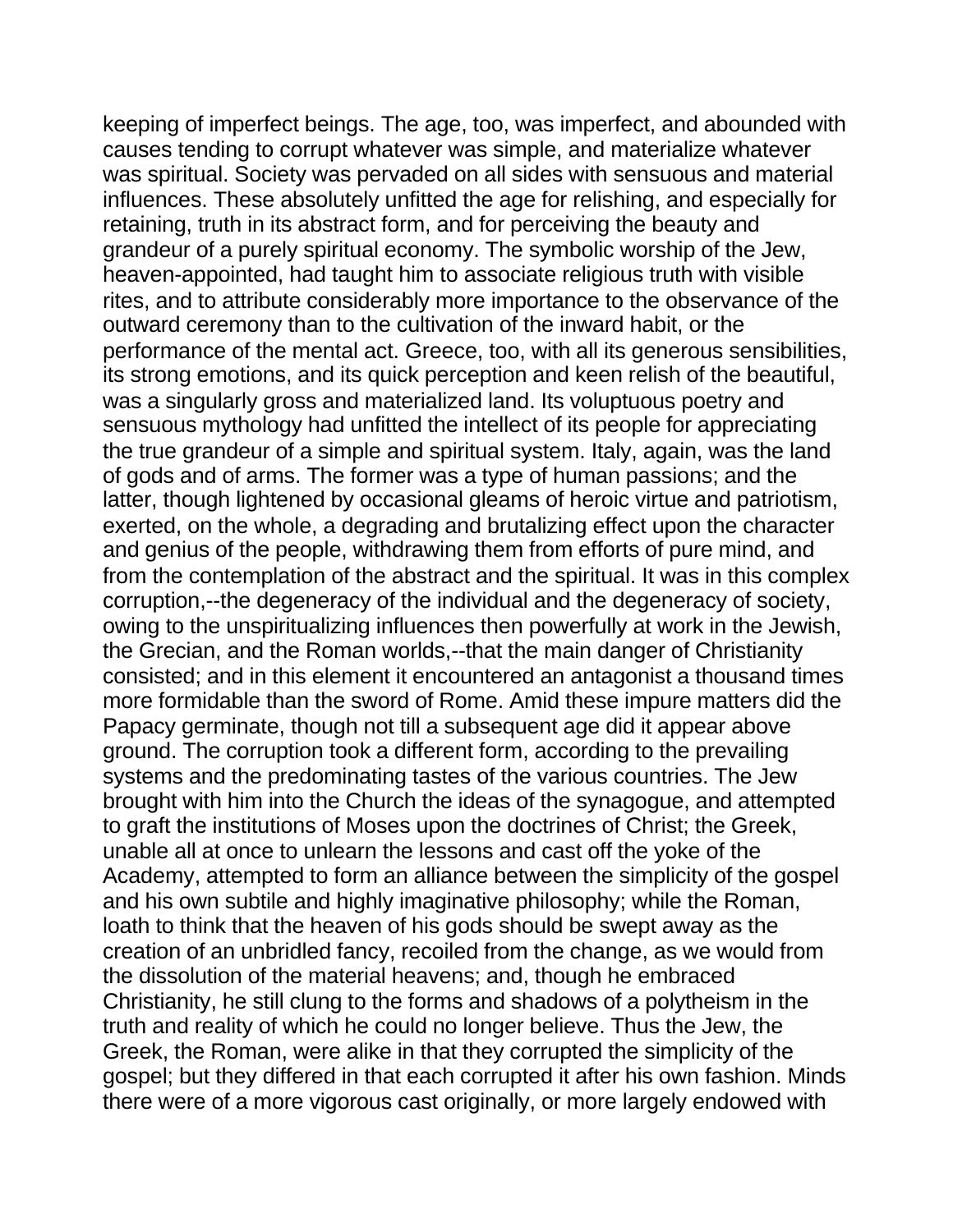the Spirit's grace, who were able to take a more tenacious grasp of truth, and to appreciate more highly her spirituality and simplicity; but as regards the majority of converts, especially towards the end of the first century and the beginning of the second, it is undeniable that they felt, in all their magnitude, the difficulties now enumerated. p. 8, par. 1, [PAPACY].

The new ideas had a painful conflict to maintain with the old. The world had taken a mighty step in advance. It had accomplished a transition from the symbolic to the spiritual,--from the fables, allegories, and myths, which a false philosophy and a sensuous poetry had invented to amuse its infancy, to the clear, definite, and spiritual ideas which Christianity had provided for the exercise of its manhood. But it seemed as if the transition was too great. There was a felt inability in the human mind, as yet, to look with open face upon TRUTH; and men were fain to interpose the veil of symbol between themselves and the glory of that Majestic Form. It was seen that the world could not pass by a single step from infancy to manhood,--that the Creator had imposed certain laws upon the growth of the species, as on that of the individual,--upon the development of the social, as on that of the personal mind; and that these laws could not be violated. It was seen, in short, that so vast a reformation could not be made; it must grow. So much had been foreshadowed, we apprehend, by those parables of the Saviour which were intended as illustrative of the nature of the gospel kingdom and the manner of its progress: "The kingdom of heaven cometh not with observation;" "It is like a grain of mustard-seed, the least of all seeds; but when it is grown, it is the greatest among herbs, and becometh a tree;" "It is like unto leaven, which a woman took, and hid in three measures of meal, till the whole was leavened." Not in a single day was the master idea of Christianity to displace the old systems, and inaugurate itself in their room. It was to progress in obedience to the law which regulates the growth of all great changes. First, the seed had to be deposited in the bosom of society; next, a process of germination had to ensue; the early and the latter rains of the Pagan and the Papal persecutions had to water it; and it was not till after ages of silent growth, during which society was to be penetrated and leavened by the quickening spirit of the gospel, that Christianity would begin her universal and triumphant reign. p. 9, par. 1, [PAPACY].

But as yet the time was not come for a pure spiritual Christianity to attain dominion upon the earth. The infantile state of society forbade it. As, in the early ages, men had not been able to retain, even when communicated to them, the knowledge of one self-existent, independent, and eternal Being, so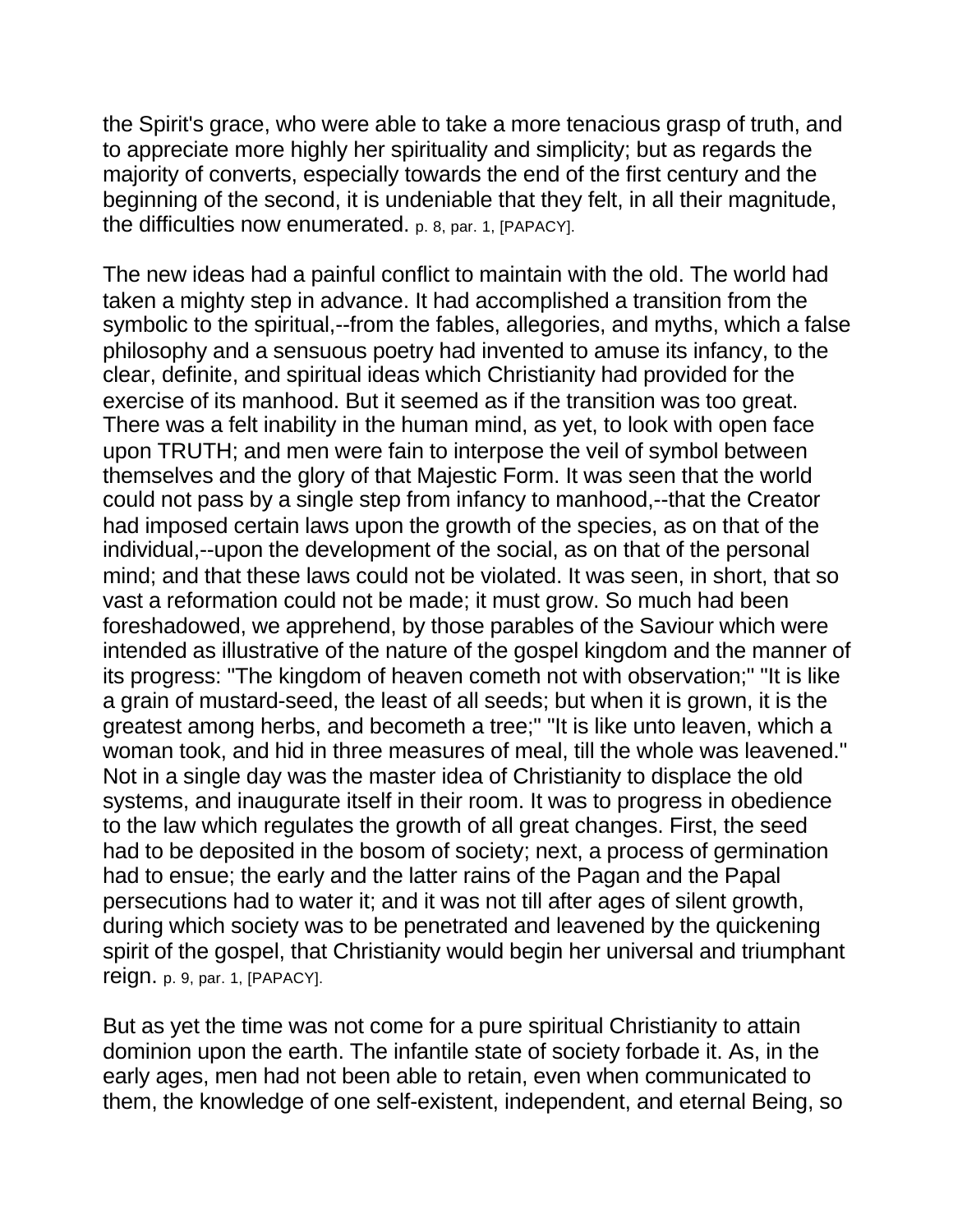now they were unable to retain, even when made known to them, the pure spiritual worship of that Being. From this it might have been inferred, though prophecy had been silent on the point, that the world had yet a cycle of progress to pass through ere it should reach its manhood; that an era was before it, during which it would be misled by grievous errors, and endure, in consequence, grievous sufferings, before it could attain the faculty of broad, independent, clear, spiritual conception, and become able to think without the help of allegory, and to worship without the aid of symbol. This reconciles us to the fact of the great apostacy, so stumbling at first view. Contemplated in this light, it is seen to be a necessary step in the world's progress towards its high destinies, and a necessary preparation for the full unfolding of God's plans towards the human family. p. 9, par. 2, [PAPACY].

The recovery of the world from the depth into which the Fall has plunged it, is both a slow and a laborious process. The instrumentality which God has ordained for its elevation is knowledge. Great truths are discovered, one after one; they are opinion first,--they become the basis of action next; and thus society is lifted up, by slow degrees, to the platform where the Creator has ordained it shall ultimately stand. A great principle, once discovered, can never be lost; and thus the progress of the world is steadily onward. Truth may not be immediately operative. To recur to the Saviour's figure, it may be the seed sown in the earth. It may be confined to a single bosom, or to a single book, or to a single school; but it is part of the constitution of things; it is agreeable to the nature of God, and in harmony with his government; and so it cannot perish. Proofs begin to gather around it; events fall out which throw light upon it: the martyr dies for it; society suffers by neglecting to shape its course in conformity with it; other minds begin to embrace it; and after reaching a certain stage, its adherents increase in geometrical progression: at last the whole of society is leavened; and thus the world is lifted a stage higher, never again to be let down. The stage, we say, once fully secured, is never altogether lost; for the truth, in fighting its way, has left behind it so many monuments of its power, in the shape of the errors and sufferings, as well as of the emancipation, of mankind, that it becomes a great landmark in the progress of our race. It attains in the social mind all the clearness and certainty of an axiom. The history of the world, when read aright, is not so much a record of the follies and wickedness of mankind, as it is a series of moral demonstrations,--a slow process of experimental and convincing proof,--in reference to great principles, and that on a scale so large, that the whole world may see it, and understand it, and come to act upon it. Society can be saved not otherwise than as the individual is saved: it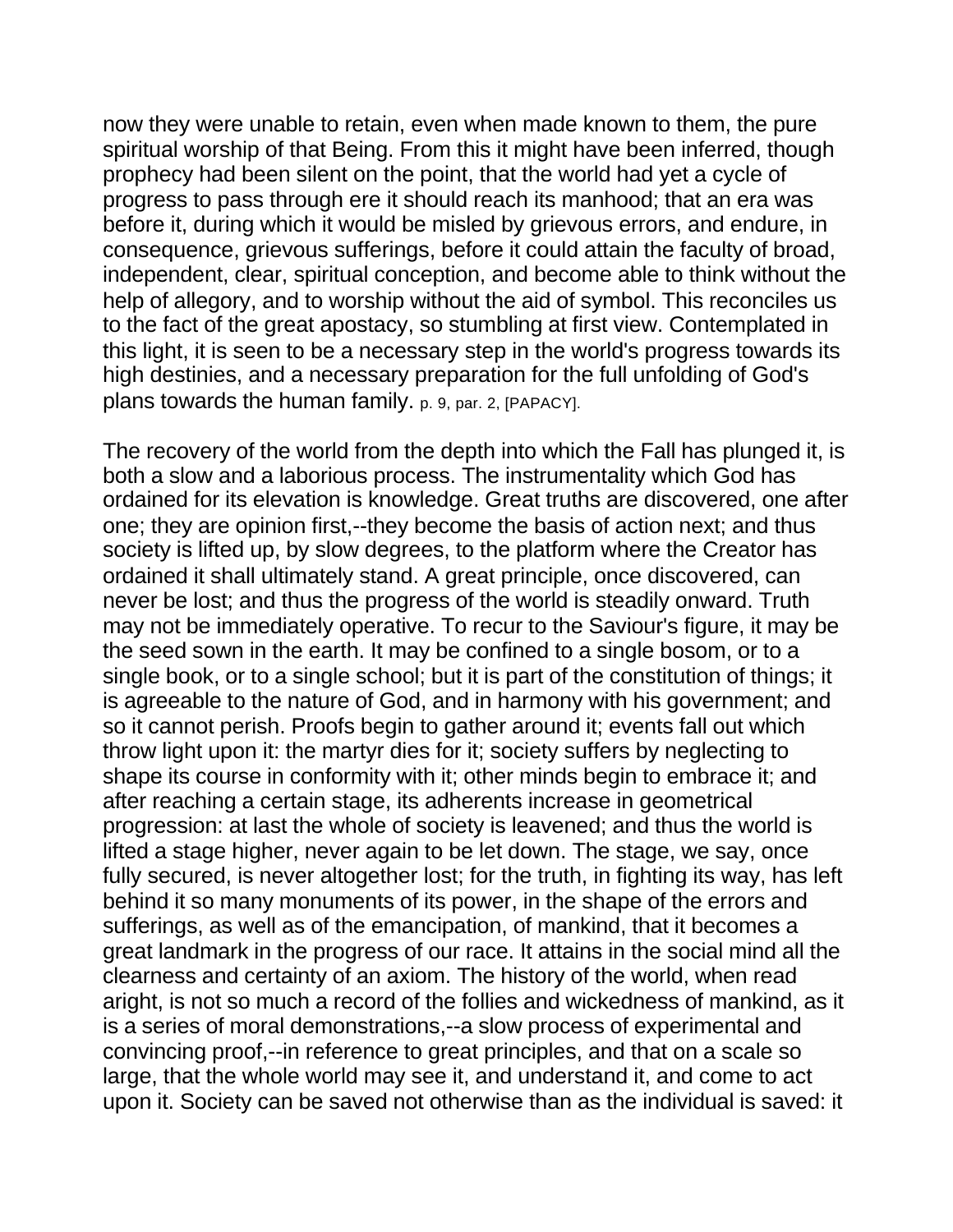must be convinced of sin; its mind must be enlightened; its will renewed; it must be brought to embrace and act upon truth; and when in this way it has been sanctified, society shall enter upon its rest. p. 10, par. 1, [PAPACY].

This we take to be the true theory of the world's progress. There is first an objective revelation of truth; there is second a subjective revelation of it. The objective revelation is the work of God alone; the subjective revelation, that is, the reception of it by society, is the work of God and man combined. The first may be done in a day or an hour; the second is the slow operation of an age. Thus human progression takes the form of a series of grand epochs, in which the world is suddenly thrown forward in its course, and then again suddenly stands still, or appears to retrograde. The first is known, in ordinary speech, as reformation or revolution; the second is termed re-action. There is, however, in point of fact, no retrogression: what we mistake for retrogression is only society settling down, after the sun-light burst of newlyrevealed truth is over, to study, to believe, and to apply the principles which have just come into its possession. This is a work of time, often of many ages; and not unfrequently does it go on amid the confusion and conflict occasioned by the opposition offered to the new ideas by the old errors. Among the epochs of the past,--the grand objective revelations,--we may instance, as the more influential ones, the primeval Revelation, the Mosaic Economy, the Christian Era, and the Reformation. Each of these advanced the world a stage, from which it never altogether fell back into its former condition: society always made good its advance. Nevertheless, each of these epochs was followed by a re-action, which was just society struggling to lay hold upon the principles made known to it, thoroughly to incorporate them with its own structure, and so to make ready for a new and higher step. The world progresses much as the tide rises on the beach. Society in progress presents as sublime and fearful a spectacle as the ocean in a storm. As the mountain billow, crested with foam, swells huge and dark against the horizon, and comes rolling along in thunder, it threatens not only to flood the beach, but to submerge the land; but its mighty force is arrested and dissolved on its sandy barrier: the waters retire within the ocean's bed, as if they had received a counter-stroke from the earth. One would think that the ocean had spent its power in that one effort; but it is not so. The resistless energies of the great deep recruit themselves in an instant: another mountain wave is seen advancing; another cataract of foaming waters is poured along the beach; and now the level of the tide stands higher than before. Thus, by a series of alternate flows and ebbs does the ocean fill its shores. This natural phenomenon is but the emblem of the manner in which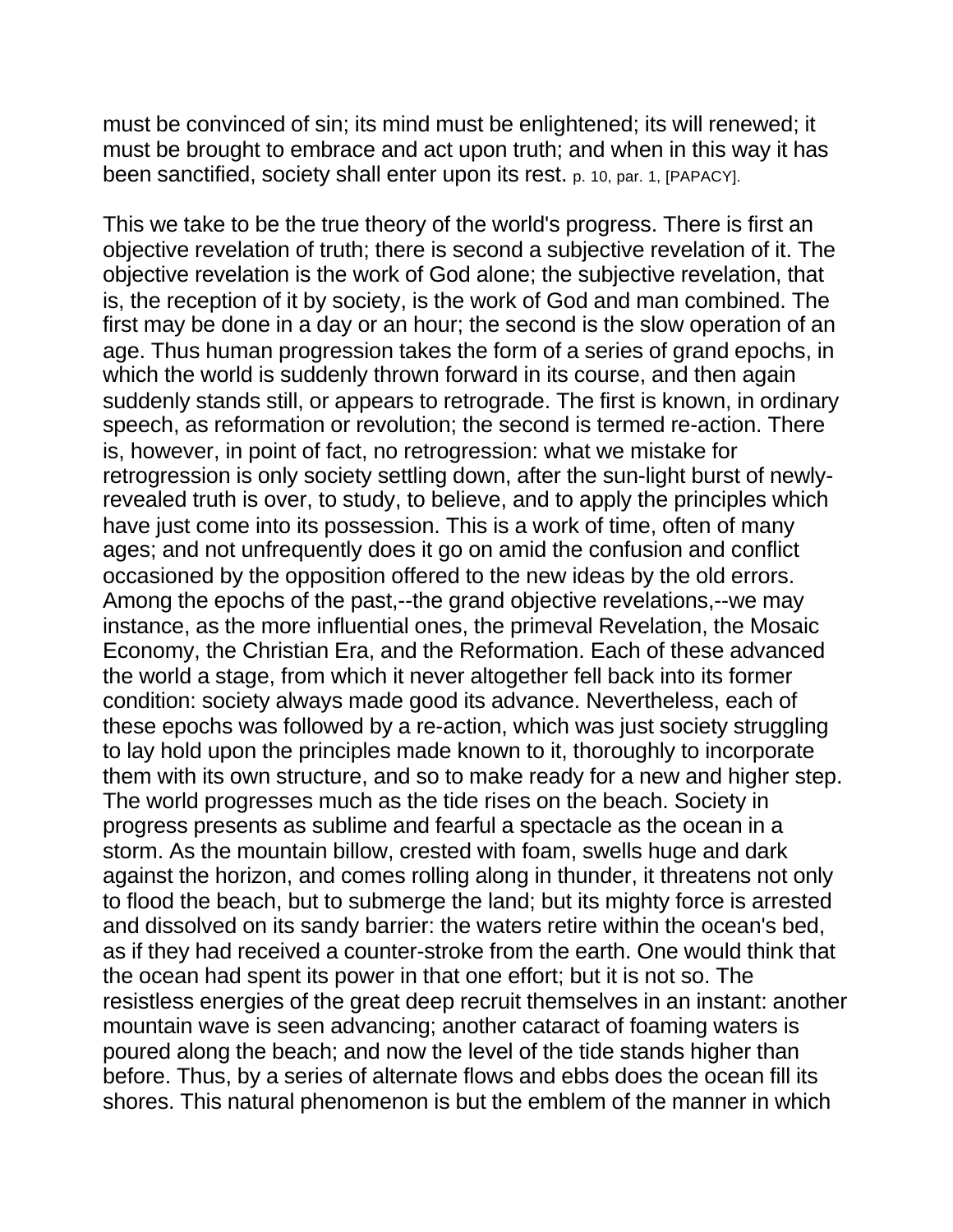society advances. After some great epoch, the new ideas seem to lose ground,--the waters are diminished; but gradually the limit between the new ideas and the old prejudices comes to be adjusted, and then it is found that the advantage is on the side of truth, and that the general level of society stands perceptibly higher. Meanwhile, preparation is being made for a new conquest. The regenerative instrumentalities with which the Creator has endowed the world, by the truths which He has communicated, are silently at work at the bottom of society. Another mighty wave appears upon its agitated surface; and, rolling onwards in irresistible power against the dry land of superstition, it adds a new domain to the empire of Truth. p. 11, par. 1, [PAPACY].

But while it is true that the world has been steadily progressive, and that each successive epoch has placed society on a higher platform than that which went before it, it is at the same time a fact, that the development of superstition has kept equal pace with the development of truth. From the very beginning the two have been the counterparts of each other, and so will it be, doubtless, while they exist together upon the earth. In the early ages idolatry was unsophisticated in its creed and simple in its forms, just as the truths then known were few and simple. Under the Jewish economy, when truth became embodied in a system of doctrines with an appointed ritual, then, too, idolatry provided its system of metaphysical subtleties to ensnare the mind, and its splendid ceremonial to dazzle the senses. Under the Christian dispensation, when truth has attained its amplest development, in form at least, if not as yet in degree, idolatry is also more fully developed than in any preceding era. Papal idolatry is a more subtle, complicated, malignant, and perfected system than Pagan idolatry was. This equal development is inevitable in the nature of the case. The discovery of any one truth necessitates the invention of the opposite error. In proportion as truth multiplies its points of assault, error must necessarily multiply its points of defence. The extension of the one line infers the extension of the other also. Nevertheless there is an essential difference betwixt the two developments. Every new truth is the addition of another impregnable position to the one side; whereas every new error is but the addition of another untenable point to the other, which only weakens the defence. Truth is immortal, because agreeable to the laws by which the universe is governed; and therefore, the more it is extended, the more numerous are the points on which it can lean for support upon God's government; the more that error is extended, the more numerous the points in which it comes into collision and conflict with that government. Thus the one develops into strength, the other into weakness. And thus, too, the full development of the one is the harbinger of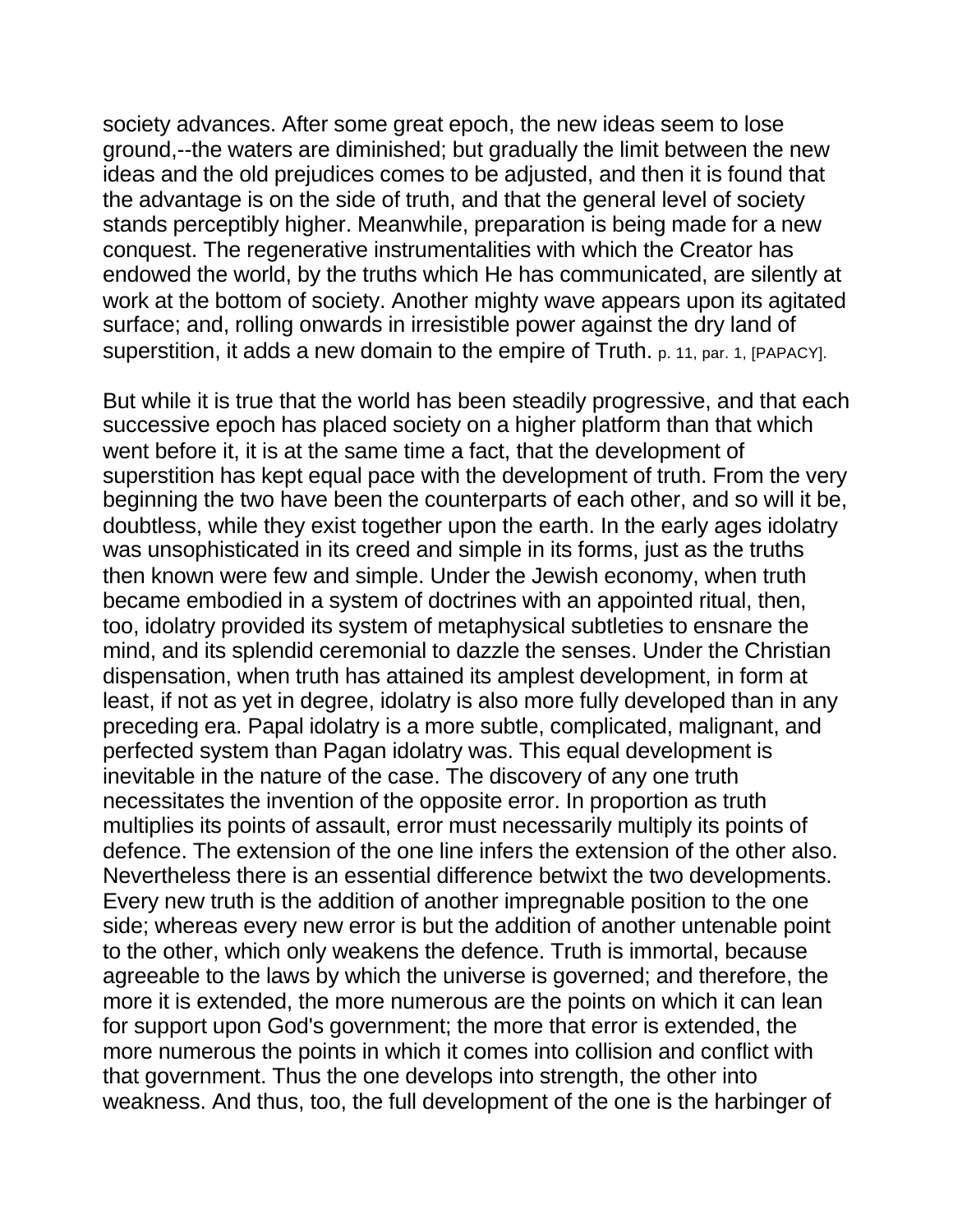its triumph,--the full development of the other is the precursor of its downfall. p. 12, par. 1, [PAPACY].

Idolatry at the first was one, and necessarily so, for it drew its existence from the same springs which were seated in the depth of the early ages. But, though one originally, in process of time it took different forms, and was known by different names, in the several countries. The Magian philosophy had long prevailed in the East; in the West had arisen the polytheism of Rome; while in Greece, forming the link between Asia and Europe, and combining the contemplative and subtile character of the Eastern idolatries with the grossness and latitudinarianism of those of the West, there flourished a highly imaginative but sensuous mythology. As these idolatries were one in their essence, so they were one in their tendency; and the tendency of all was, to draw away the heart from God, to hem in the vision of man by objects of sense, and to create a strong disrelish for the contemplation of a spiritual Being, and a strong incapacity for the apprehension and retention of spiritual and abstract truth. These idolatries had long since passed their prime; but the powerful bent they had given to the human mind still existed. It was only by a slow process of counteraction that that evil bias could be overcome. So long had these superstitions brooded over the earth, and so largely had they impregnated the soil with their evil principles, that their eradication could not be looked for but by a long and painful conflict on the part of Christianity. It was to be expected, that after the first flush of the gospel's triumph there would come a recoil; that the ancient idolatries, recovering from their panic, would rally their forces, and appear again, not in any of their old forms,--for neither does superstition nor the gospel ever revive under exactly its old organization,--but under a new form adapted to the state of the world, and the character of the new antagonist now to be confronted; and that Satan would make a last, and, of course, unexampled struggle, before surrendering to Christ the empire of the world. It was to be expected also, in the coming conflict, that all these idolatries would combine into one phalanx. It was extremely probable that the animosities and rivalships which had hitherto kept them apart would cease; that the schools and sects into which they had been divided would coalesce; that, recognising in Christianity an antagonist that was alike the foe of them all, the common danger would make them feel their common brotherhood; and thus, that all these false systems would come to be united into one comprehensive and enormous system, containing within itself all the principles of hostility, and all the elements of strength, formerly scattered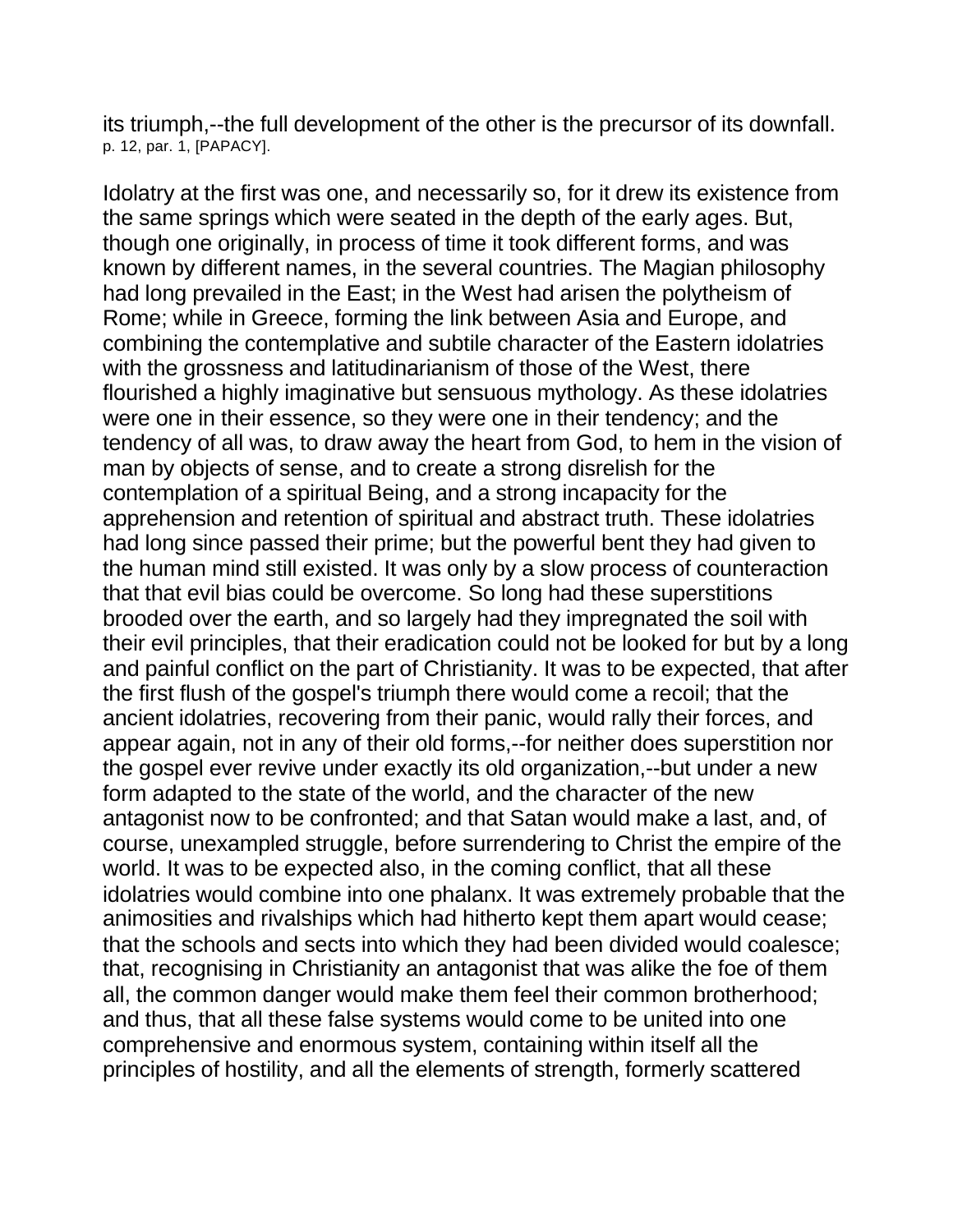throughout them all; and that in this combined and united form would they do battle with the Truth. p. 13, par. 1, [PAPACY].

It was not long till symptoms began to appear of such a move on the part of Satan,--of such a resuscitation of the ancient Paganisms. The shadow began to go back on the dial of Time. The spiritual began to lose ground before the symbolic and the mythological. The various idolatries which had formerly covered the wide space which the gospel now occupied,--subjugated, but not utterly exterminated,--began to pay court to Christianity. They professed, as the handmaids, to do homage to the Mistress; but their design in this insidious friendship was not to aid her in her glorious mission, but to borrow her help, and so reign in her room. Well they knew that they had been overtaken by that decrepitude which, sooner or later, overtakes all that is sprung of earth; but they thought to draw fresh vitality from the living side of Christianity, and so rid themselves of the burden of their anility. The Magian religion wooed her in the East; Paganism paid court to her in the West: Judaism, too, esteeming, doubtless, that it had a better right than either, put in its claim to be recognized. Each brought her something of its own, which, it pretended, was necessary to the perfection of Christianity. Judaism brought her dead symbols; the Magian and Greek philosophies brought her refined and subtile, but dead speculations and doctrines; and the Paganism of Rome brought her dead divinities. On all hands was she tempted to part with the substance, and to embrace again the shadow. Thus did the old idolatries muster under the banner of Christianity. They rallied in her support,--so they professed; but, in reality, to unite their arms for her overthrow. p. 14, par. 1, [PAPACY].

Two things might have been expected to happen. First, that the rising corruption would reach its maturest proportion in that country where external influences most favoured its development; and second, that when developed, it would exhibit the master traits and leading peculiarities of each of the ancient paganisms. Both these anticipations were exactly realised. It was not in Chaldea, nor in Egypt, the seats of the Magian philosophy, nor was it in Greece, that Popery arose, for these countries now retained little besides the traditions of their former power. It was in the soil of the Seven Hills, amid the trophies of unnumbered victories, the symbols of universal empire, and the gorgeous rites of a polluting polytheism, that Romanism, velut arbor oevo, grew up. By a law similar to that which guides the seed to the spot best fitted for its germination, did the modern Paganism strike its roots in the soil which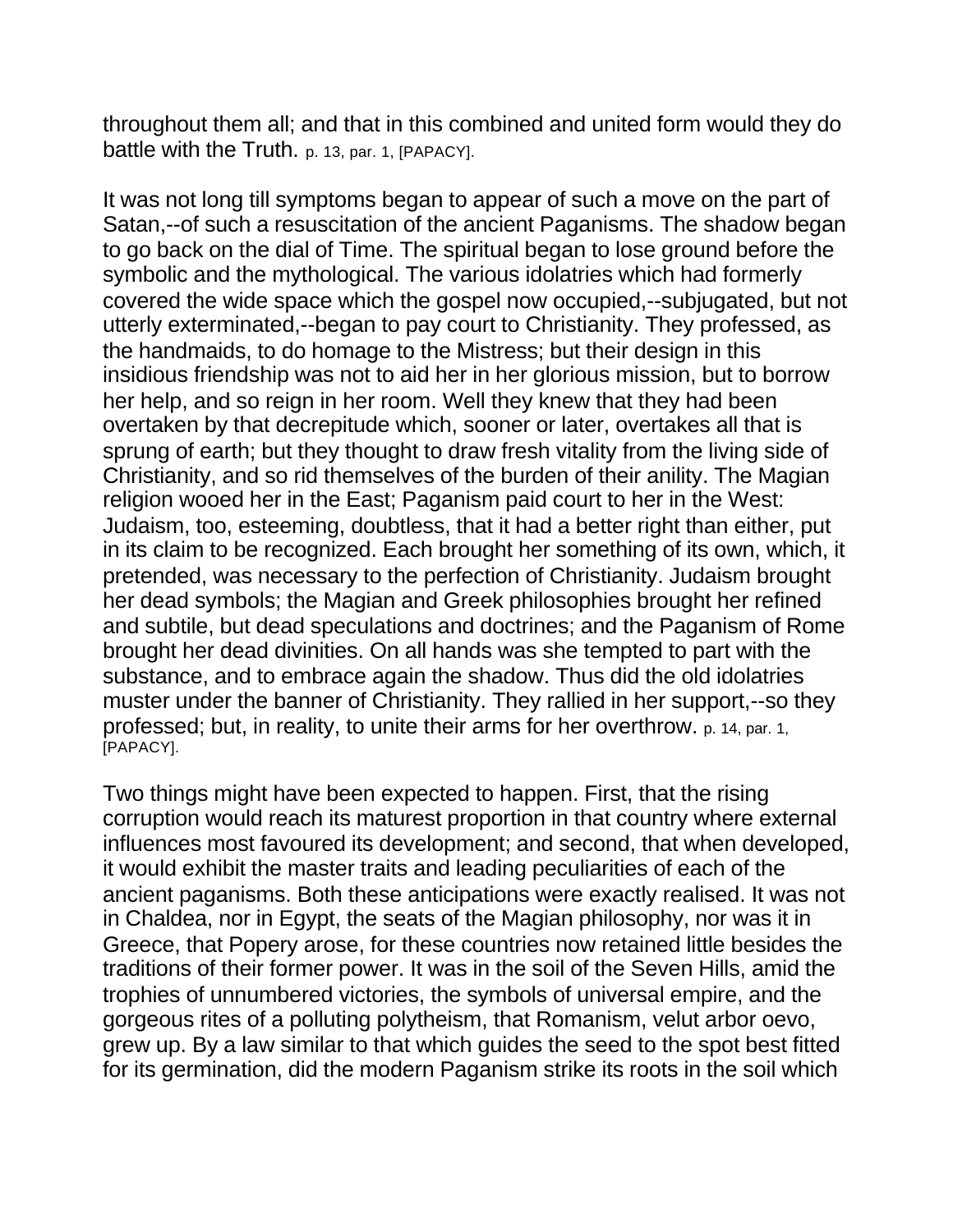the ancient Paganism had most largely impregnated with its influences and tendencies. p. 14, par. 2, [PAPACY].

The surrounding heresies were speedily overshadowed and dwarfed. The Gnostic, and other errors, declined in the proportion in which Romanism waxed in stature, its mighty trunk drawing to itself all those corrupt influences which would otherwise have afforded nourishment to them. In process of time they disappeared, though rather through a process of absorption than of extinction. The result presents us with a sort of Pantheism,--the only sort of Pantheism that is real,--in which the expiring idolatries returned into the bosom of their parent divinity, and had their existence prolonged in its existence. The Papacy is a new Babel, in which the old redoubtable idolatries are the builders. It is a spiritual Pantheon, in which the local and vagrant superstitions find again a centre and a home. It is a grand mausoleum, in which the corpses of the defunct Paganisms, like the mummied monks of Kreutzberg, are laid out in ghastly pomp, while their disembodied spirits still live in the Papacy, and govern the world from their grave. Analyse Popery, and you will find all these ancient systems existing in it. The Magian philosophy flourishes anew under the monastic system; for in the conventual life of Rome we find the contemplative moods and the ascetic habits which so largely prevailed in Egypt and over all the East; and here, too, we find the fundamental principle of that philosophy, namely, that the flesh is the seat of evil, and, consequently, that it becomes a duty to weaken and mortify the body. In Popery we find the predominating traits of the Grecian philosophy, more especially in the subtile casuistry of the Popish schools, combined with a sensuous ritual, the celebration of which is often accompanied, as in Greece of old, with gross licentiousness. And last of all, there is palpably present in Popery the polytheism of ancient Rome, in the gods and goddesses which, under the title of saints, fill up the calendar and crowd the temples of the Romish Church. Here, then, all the old idolatries live over again. There is nothing new about them but the organization, which is more perfect and complete than ever. To add one other illustration to those already given, the Papacy is a gigantic realization of our Lord's parable. The Roman empire, on the introduction of Christianity, was swept and garnished; the unclean spirit which inhabited it had been driven out of it; but the demon had never wandered far from the region of the Seven Hills; and finding no rest, he returned, bringing with him seven other spirits more wicked than himself, which took possession of their old abode, and made its last state worse than its first. The name of Popery, truly, is Legion! "There are many Antichrists," said the apostle John; for in his days the various systems of error had not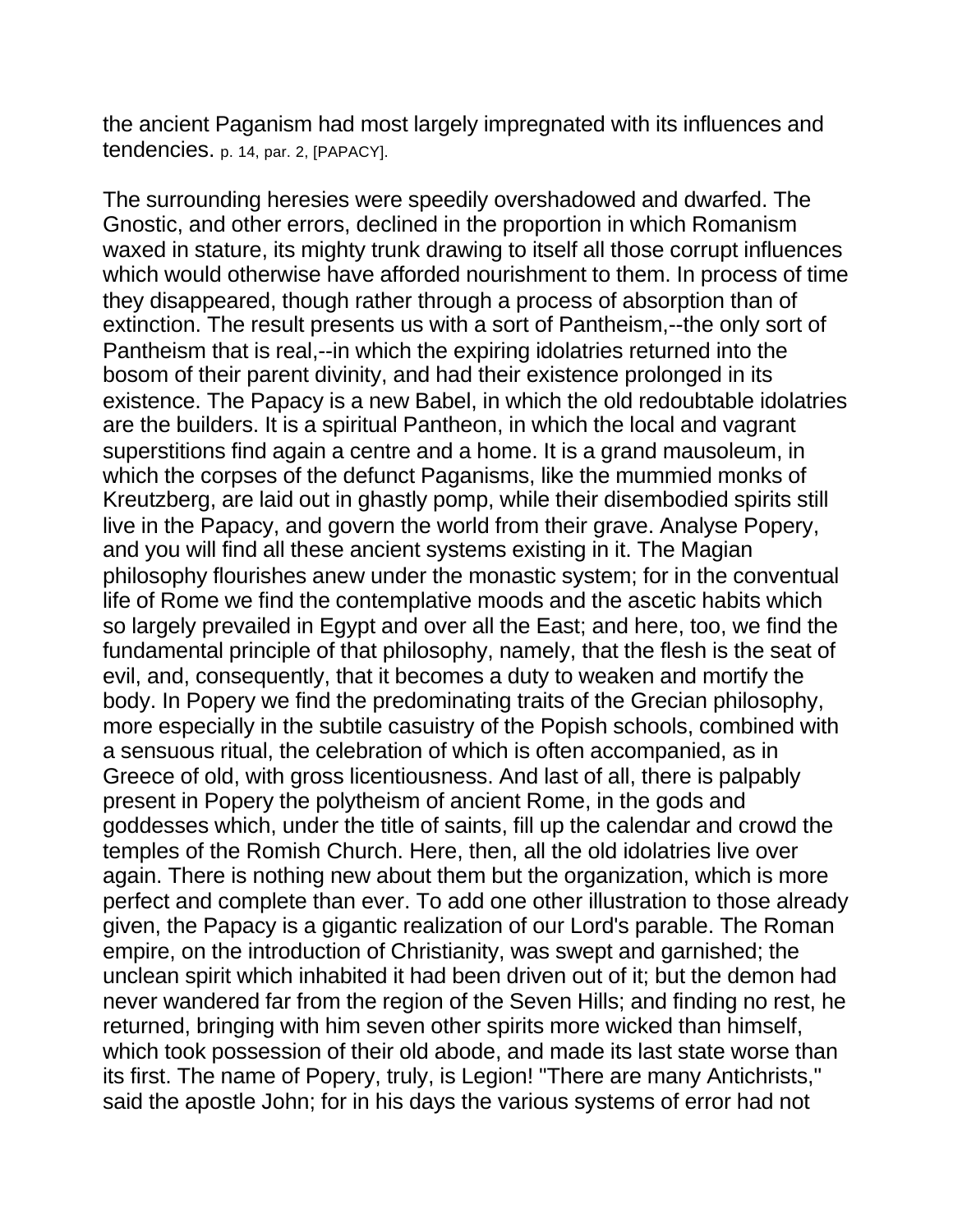been combined into one. But the Roman apostacy acquired ultimately the dominion, and, marshalling the other heresies beneath its banner, gave its own name to the motley host, and became known as the Antichrist of prophecy and of history. p. 15, par. 1, [PAPACY].

Popery, then, we hold to be an after-growth of Paganism, whose deadly wound, dealt by the spiritual sword of Christianity, was healed. Its oracles had been silenced, its shrines demolished, and its gods consigned to oblivion; but the deep corruption of the human race, not yet cured by the promised effusion of the Spirit upon all flesh, revived it anew, and, under a Christian mask, reared other temples in its honour, built it another Pantheon, and replenished it with other gods, which, in fact, were but the ancient divinities under new names. All idolatries, in whatever age or country they have existed, are to be viewed but as successive developments of the one grand apostacy. That apostacy was commenced in Eden, and consummated at Rome. It had its rise in the plucking of the forbidden fruit; and it attained its acme in the supremacy of the Bishop of Rome,--Christ's Vicar on earth. The hope that he would "be as God," led man to commit the first sin; and that sin was perfected when the Pope "exalted himself above all that is called God, or that is worshipped; so that he, as God, sitteth in the temple of God, showing himself that he is God." Popery is but the natural development of this great original transgression. It is just the early idolatries ripened and perfected. It is manifestly an enormous expansion of the same intensely malignant and fearfully destructive principle which these idolatries contained. The ancient Chaldean worshipping the sun,--the Greek deifying the powers of nature,- and the Roman exalting the race of primeval men into gods, are but varied manifestations of the same evil principle, namely, the utter alienation of the heart from God,--its proneness to hide itself amid the darkness of its own corrupt imaginations, and to become a god unto itself. That principle received the most fearful development which appears possible on earth, in the Mystery of Iniquity which came to be seated on the Seven Hills; for therein man deified himself, became God, nay, arrogated powers which lifted him high above God. Popery is the last, the most matured, the most subtle, the most skilfully contriven, and the most essentially diabolical form of idolatry which the world ever saw, or which, there is reason to believe, it ever will see. It is the ne plus ultra of man's wickedness, and the chef d'oeuvre of Satan's cunning and malignity. It is the greatest calamity, next to the Fall, which ever befell the human family. Farther away from God the world could not exist at all. The cement that holds society together, already greatly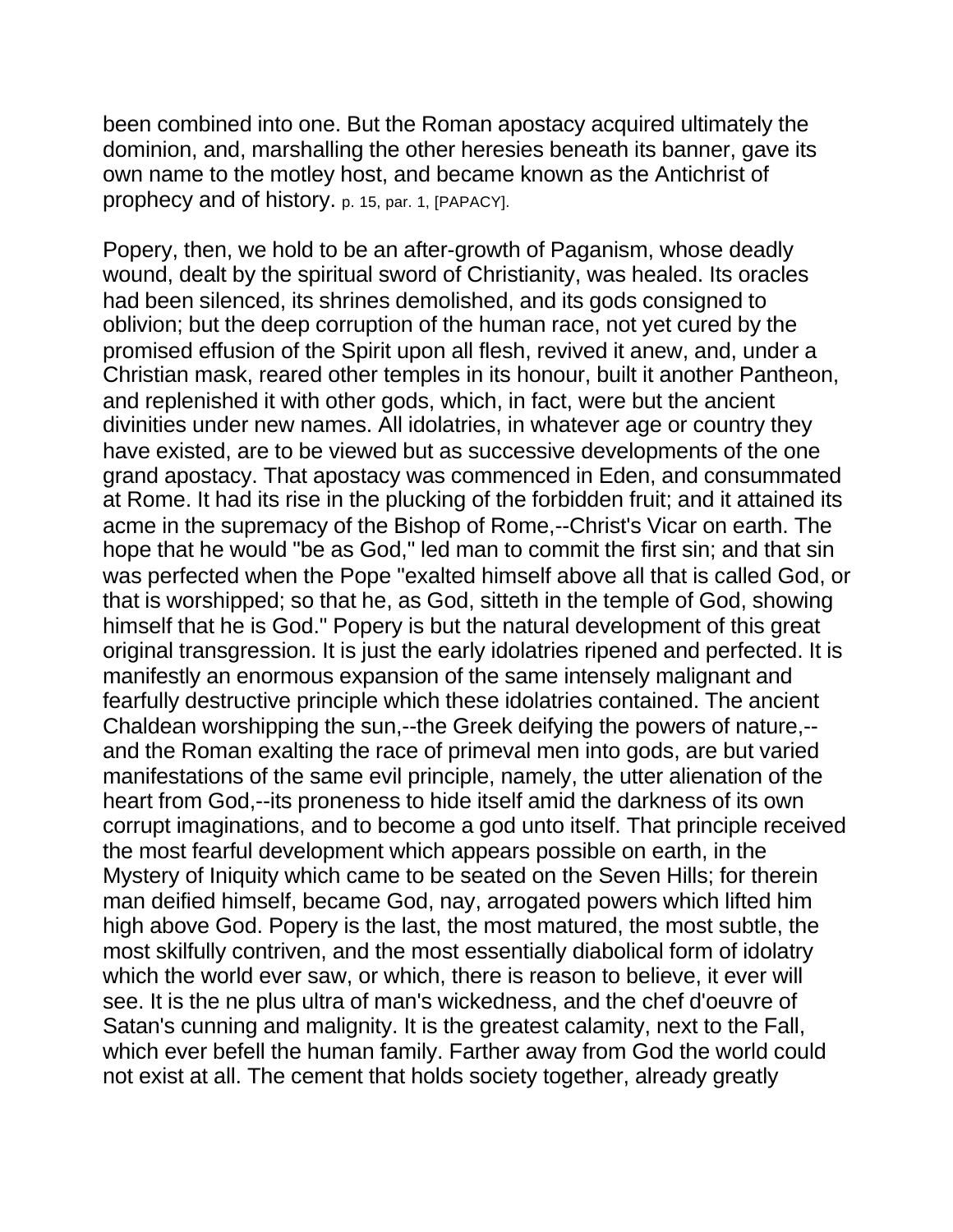weakened, would be altogether destroyed, and the social fabric would instantly fall in ruins.[1] p. 16, par. 1, [PAPACY].

Having thus indicated the origin of Romanism, we shall attempt in the three following chapters to trace its rise and progress. p. 17, par. 1, [PAPACY].

------------------------------------------------------------------------

[1] It follows from the principles taught in this chapter, that the Church (so called) of Rome has no right to rank amongst Christian Churches. She is not a Church, neither is her religion the Christian religion. We are accustomed to speak of Popery as a corrupt form of Christianity. We concede too much. The Church of Rome bears the same relation to the Church of Christ which the hierarchy of Baal bore to the institute of Moses; and Popery stands related to Christianity only in the same way in which Paganism stood related to primeval Revelation. Popery is not a corruption simply, but a transformation. It may be difficult to fix the time when it passed from the one into the other; but the change is incontestible. Popery is the gospel transubstantiated into the flesh and blood of Paganism, under a few of the accidents of Christianity. p. 17, par. 2, [PAPACY].

#### **Book I. History of the Papacy.** p. 17, par. 3, [PAPACY].

## **Chapter II. Rise and Progress of Ecclesiastical Supremacy.**

p. 17, par. 4, [PAPACY].

The first pastors of the Roman Church aspired to no rank above their brethren.[1] The labours in which they occupied themselves were the same as those of the ordinary ministers of the gospel. As pastors, they watched with affectionate fidelity over their flock; and, when occasion offered, they added to the duties of the pastorate the labours of the evangelist. All of them were eminent for their piety; and some of them to the graces of the Christian added the accomplishments of the scholar. Clemens of Rome may be cited as an instance. He was the most distinguished Christian writer, after the apostles, of the first century. Even after the gospel had found entrance within the walls of Rome, Paganism maintained its ground amongst the villages of the Campagna.[2] Accordingly, it became the first care of the pastors of the metropolis to plant the faith and found churches in the neighbouring towns. p. 17, par. 5, [PAPACY].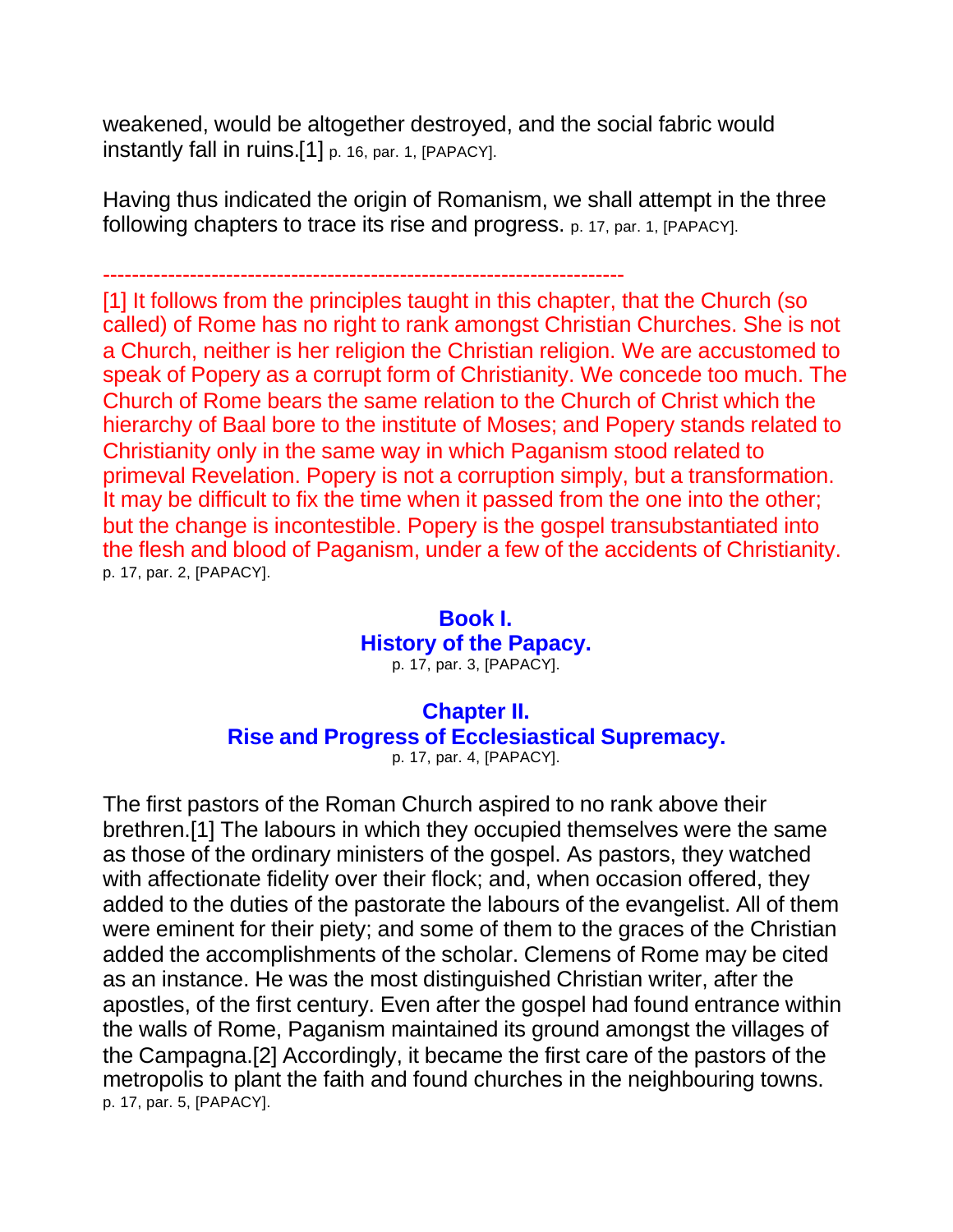They were led to embark in this undertaking, not from the worldly and ambitious views which began, in course of time, to actuate their successors, but from that pure zeal for the diffusion of Christianity for which these early ages were distinguished. It was natural that churches founded in these circumstances should cherish a peculiar veneration for the men to whose pious labours they owed their existence; and it was equally natural that they should apply to them for advice in all cases of difficulty. That advice was at first purely paternal, and implied neither superiority on the part of the person who gave it, nor dependence on the part of those to whom it was given. But in process of time, when the Episcopate at Rome came to be held by men of worldly spirit,--lovers of the pre-eminence,--the homage, at first voluntarily rendered by equals to their equal,--was exacted as a right; and the advice, at first simply fraternal, took the form of a command, and was delivered in a tone of authority.[3] These beginnings of assumption were small; but they were beginnings, and power is cumulative. It is the law of its nature to grow, at a continually accelerating rate, which, though slow at the outset, becomes fearfully rapid towards the end. And thus the pastors of Rome, at first by imperceptible degrees, and at last by enormous strides, reached their fatal pre-eminence. p. 18, par. 1, [PAPACY].

Such was the state of matters in the first century, during which the authority of the presbyter or bishop--for these two titles were employed in primitive times to distinguish the same office and the same order of men[4]--did not extend beyond the limits of the congregation to which they ministered. But in the second century another element began to operate. In that age it became customary to regulate the consideration and rank which the bishops of the Christian Church enjoyed, by that of the city in which they resided. It is easy to see the influence and dignity which would thence accrue to the bishops of Rome, and the prospects of grandeur and power which would thus open to the aspiring prelates who now occupied that see. Rome was the mistress of the world. During ages of conquest her dominion had been gradually extending, till at last it had become universal and supreme; and now she exercised a mysterious and potent charm over the nations. Her laws were received, and her sway submitted to, throughout the whole civilized earth. The first Rome was herein the type of the second Rome; and if the spectacle which she exhibited of a centralized and universal despotism did not suggest to the aspiring prelates of the capital the first ideas of a spiritual empire alike centralized and universal, there is no question that it contributed most material aid towards the attainment of such an object,--an object which, we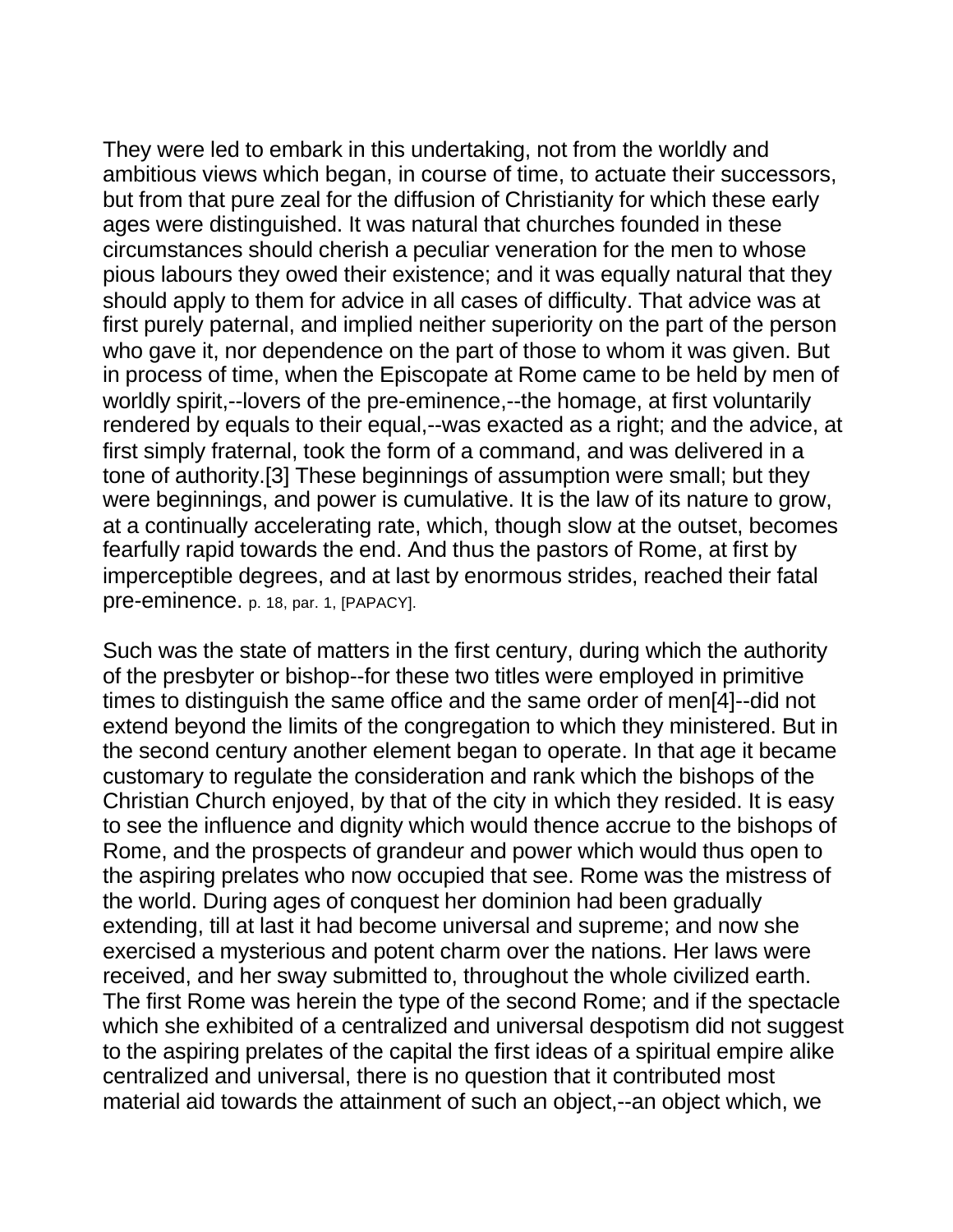know, they had early proposed, and which they had begun with great vigor, steadiness, and craft, to prosecute. p. 18, par. 2, [PAPACY].

It acted as a secret but powerful stimulant upon the minds of the Roman bishops themselves, and it operated with all the force of a spell upon the imaginations of those over whom they now began to arrogate power. Herein we discover one of the grand springs of the Papacy. As the free states that formerly existed in the world had rendered up their wealth, their independence, and their deities, to form one colossal empire, why, asked the bishops of Rome, should not the various churches throughout the world surrender their individuality and their powers of self-government to the metropolitan see, in order to form one mighty Catholic Church? Why should not Christian Rome be the fountain of law and of faith to the world, as Pagan Rome had been? Why should not the symbol of unity presented to the world in the secular empire be realized in the real unity of a Christian empire? If the occupant of the temporal throne had been a king of kings, why should not the occupant of the spiritual chair be a bishop of bishops? That the bishops of Rome reasoned in this way is a historical fact. The Council of Chalcedon established the superiority of the Roman see on this very ground. "The fathers," say they, "justly conferred the dignity on the throne of the presbyter of Rome, because that was the imperial city."[5] The mission of the gospel is to unite all nations into one family. Satan presented the world with a mighty counterfeit of this union, when he united all nations under the despotism of Rome, that thus, by counterfeiting, he might defeat the reality. p. 19, par. 1, [PAPACY].

The rise of Provincial Ecclesiastical Councils wrought in the same way. The Greeks, copying the model of their Amphictyonic Council, were the first to adopt the plan of assembling the deputies of the churches of a whole province to deliberate on affairs of consequence. The plan in a short time was received throughout the whole empire. The Greeks called such assemblies Synods; the Latins termed them Councils, and styled their laws or resolutions Canons.[6] In order to temper the deliberations and to execute the resolutions of the assembly, it was requisite that one should be chosen as president; and the dignity was usually conferred on the presbyter of greatest weight for his piety and wisdom. That the tranquillity of the Church might not be disturbed by annual elections, the person raised by the suffrages of his brethren to the presidential chair was continued in it for life. He was regarded only as the first among equals; but the title of Bishop began now to acquire a new significance, and to raise itself above the humble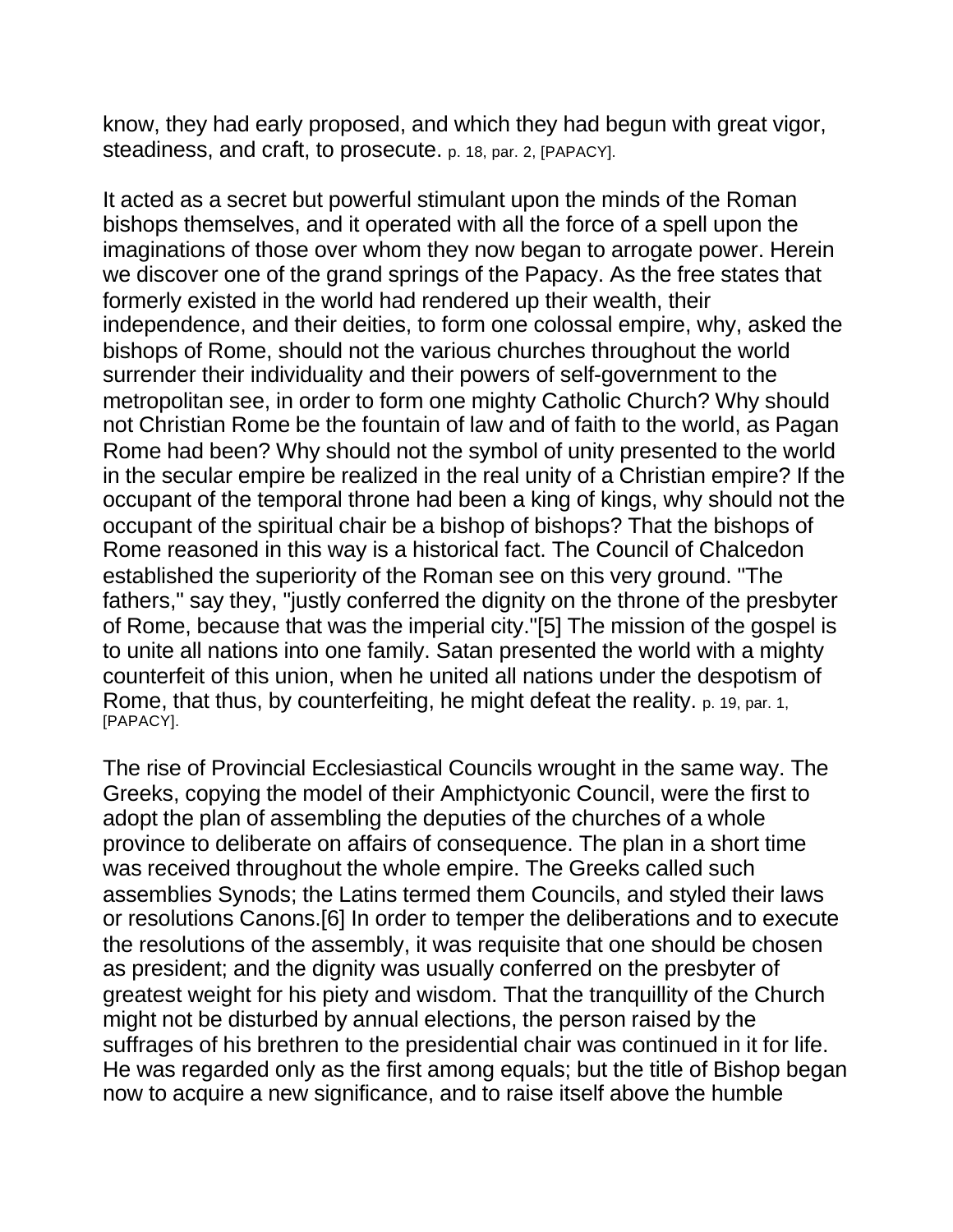appellation of Presbyter. The election to the office of perpetual president fell not unfrequently upon the bishop of the metropolitan city; and thus the equality that reigned among the pastors of the primitive Church came to be still farther disturbed.[7] p. 19, par. 2, [PAPACY].

The fourth century found the primitive simplicity of the Church, as regards the form of her government, but little encroached upon. If we except the perpetual president of the Provincial Synod, a rank of equal honour and a title of equal dignity were enjoyed by all the pastors or bishops of the Church. But this century brought great changes along with it, and paved the way for still greater changes in the centuries that followed it. Under Constantine the empire was divided into four prefectures, these four prefectures into dioceses, and the dioceses into provinces.[8] In making this arrangement, the State acted within its own province; but it stepped out of it altogether when it began, as it now did, to fashion the Church upon the model of the Empire. The ecclesiastical and civil arrangements were made, as nearly as possible, to correspond.[9] Pious emperors believed that, in assimilating the two, they were doing both the State and the Church a service,--and the imperial wishes were powerfully seconded and formally sanctioned by ambitious prelates and intriguing councils. The new arrangements, impressed by a human policy upon the Church, became every day more marked, as did likewise the gradation of rank amongst the pastors. Bishop rose above bishop, not according to the eminence of his virtue or the fame of his learning, but according to the rank of the city in which his charge lay. The chief city of a province gave the title of METROPOLITAN, and likewise of Primate, to its bishop. The metropolis of a diocese conferred on its pastor the dignity of EXARCH. Over the exarchs were placed four presidents or patriarchs, corresponding to the four praetorian prefects created by Constantine. But it is probable that the title of Patriarch, which is of Jewish origin, was at first common to all bishops, and gradually came to be employed as a term of dignity and eminence. The first distinct recognition of the order occurs in the Council of Constantinople, A.D. 381.[10] At that time we find but three of these great dignitaries in existence,--the Bishops of Rome, Antioch, and Alexandria; but a fourth was now added. The Council, taking into consideration that Constantinople was the residence of the Emperor, decreed "that the Bishop of Constantinople should have the prerogative, next after the Bishop of Rome, because his city was called New Rome."[11] In the following century the Council of Chalcedon declared the bishops of the two cities on a level as regarded their spiritual rank.[12] But the practice of old Rome was more powerful than the decree of the fathers. Despite the rising grandeur of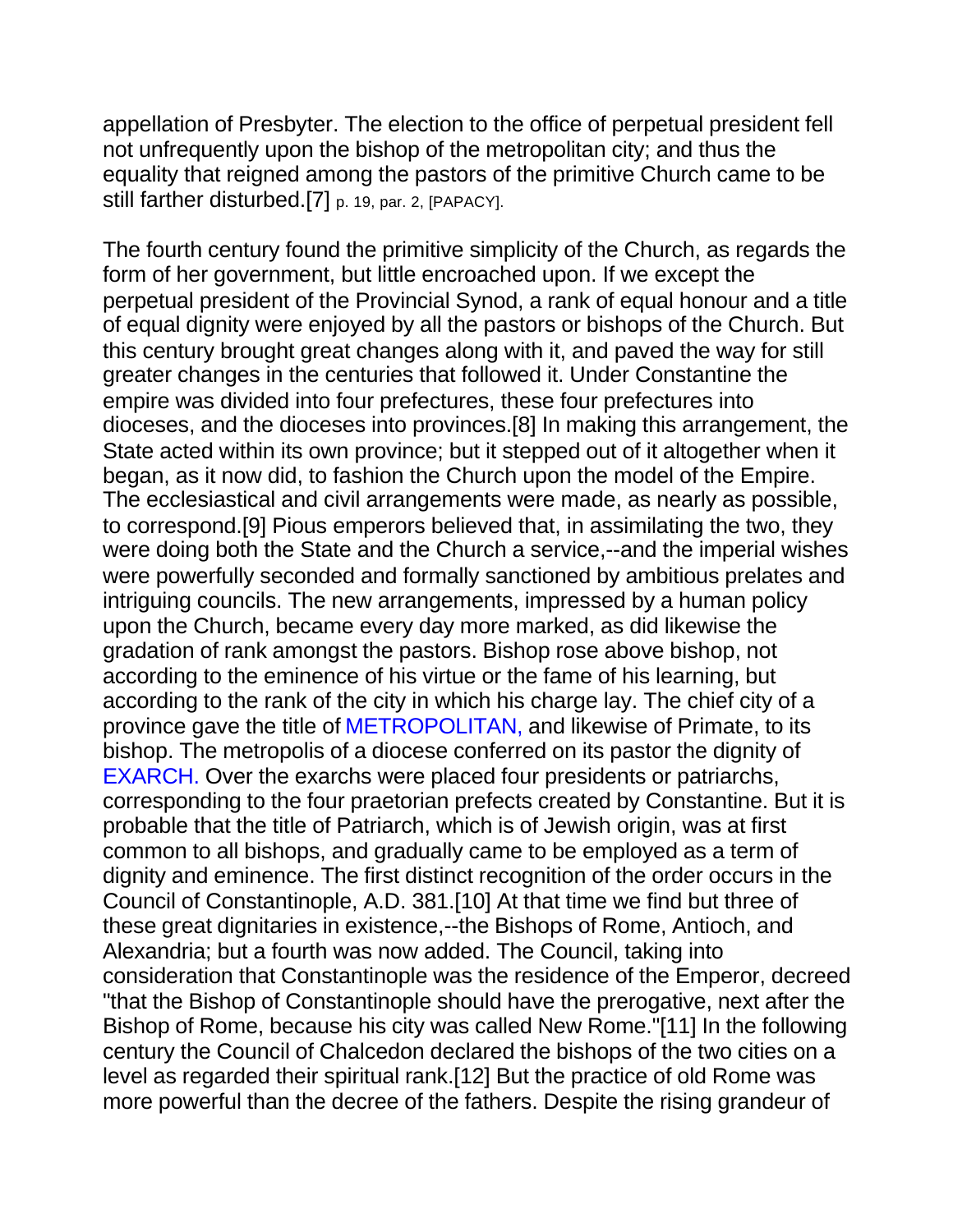her formidable rival, the city on the Tiber continued to be the one city of the earth, and her pastor to hold the foremost place among the patriarchs of the Christian world. In no long time wars broke out between these four spiritual potentates. The primates of Alexandria and Antioch threw themselves for protection upon the patriarch of the west; and the concessions they made as the price of the succour which was extended to them tended still more to enhance the importance of the Roman see.[13] p. 20, par. 1, [PAPACY].

This gradation of rank necessarily led to a gradation of jurisdiction and power. First came the Bishop, who exercised authority in his parish, and to whom the individual members of his flock were accountable. Next came the Metropolitan, who administered the ecclesiastical affairs of the province, exercised superintendence over all its bishops, convened them in synods, and, assisted by them, heard and determined all questions touching religion which arose within the limits of his jurisdiction. He possessed, moreover, the privilege of having his consent asked to the ordination of bishops within his province. Next came the Exarchs or Patriarchs, who exercised authority over the metropolitans of the diocese, and held diocesan synods, in which all matters pertaining to the welfare of the Church in the diocese were deliberated upon and adjudicated.[14] There needed but one step more to complete this gradation of rank and authority,--a primacy among the exarchs. In due time an arch-Patriarch arose. As might have been foreseen, the seat of the prince of the patriarchs was Rome. A gradation which aimed at making the civil and ecclesiastical arrangements exactly to correspond, and which fixed the chief seats of the two authorities at the same places, made it inevitable that the primate of all Christendom should appear nowhere but at the metropolis of the Roman world. It was now seen what a tower of strength was Rome. Her prestige alone had lifted her bishop from the humble rank of presbyter to the pre-eminent dignity of arch-patriarch; and in this she gave the world a pledge of the future dominion and grandeur of her popes. p. 21, par. 1, [PAPACY].

A gradation of rank and titles, however suitable to the genius and conducive to the ends of a temporal monarchy, consorts but ill with the character and objects of a spiritual kingdom: in fact, it forms a positive and powerful obstruction to the development of the one and the attainment of the other. It is only as a spiritual agent that the Church can be serviceable to society: she can make the task of government easy only by eradicating the passions of the human heart. A sound policy would have dictated the necessity of preserving intact the spiritual element, seeing the Church is powerful in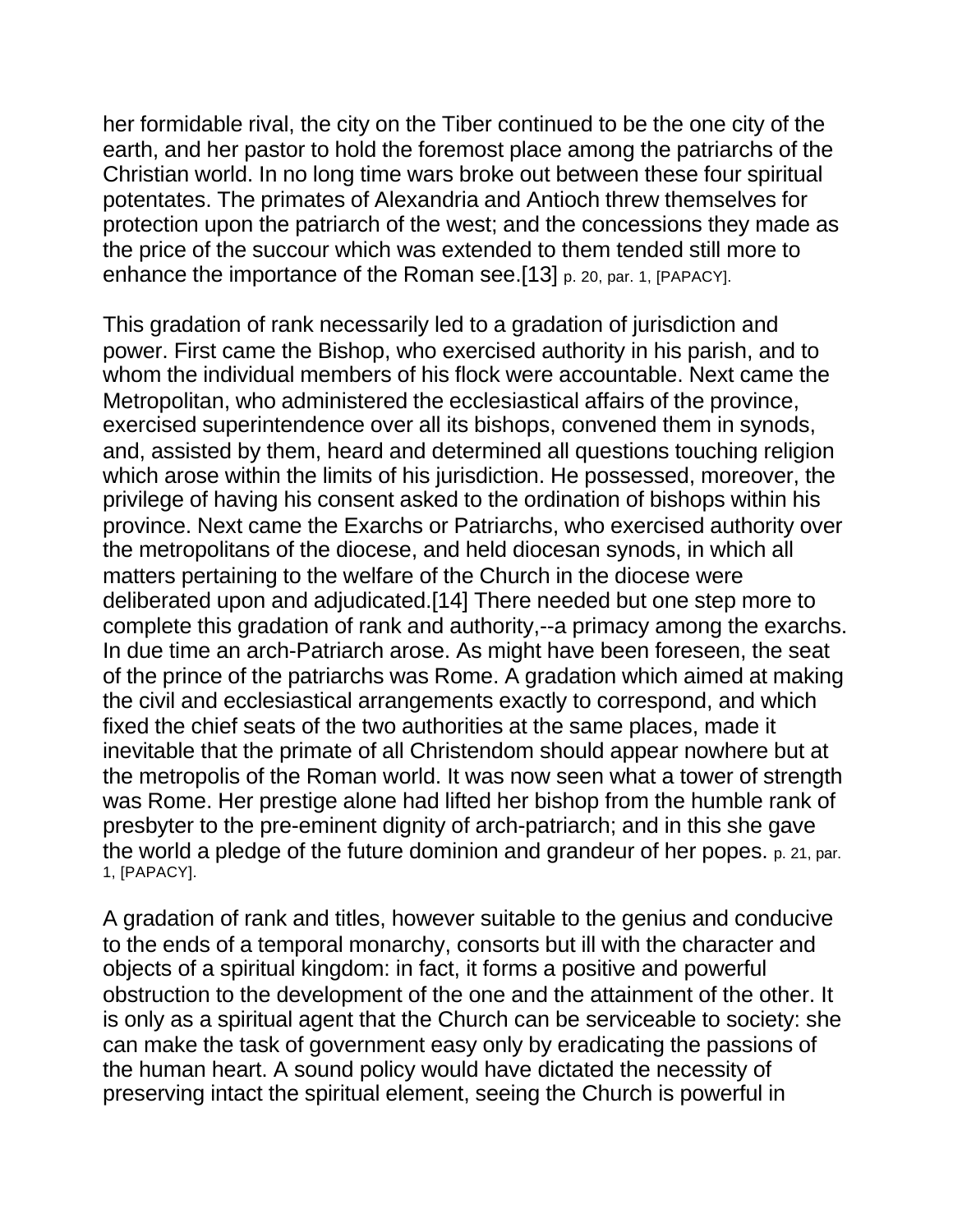proportion as she is spiritual. With a most infatuated persistency, the very opposite policy was pursued. Religion was robbed of her rights as a coordinate power. She was bound round with the trappings of state; the spiritual was enchained, the carnal had free scope given it, and then the Church was asked to do her office as a spiritual institute! A defunct organization, she was required to impart life! p. 21, par. 2, [PAPACY].

The condition under which alone it appears possible for both Church and State to preserve their independence and vigour, is not incorporation, but coordination. God created society as he created man at the beginning, not ONE, but TWAIN. There is a secular body and there is a spiritual body upon the earth. We must accept the fact, and deal with it in such a way as will allow of the great ends being gained which God intended to serve by ordaining this order of things. If we attempt to incorporate the two,--the common error hitherto,--we contradict the design of God, by making one what he created twain. All former attempts at amalgamation have ended in the dominancy of the one principle, the subserviency of the other, and the corruption and injury of both. If, on the other hand, we aim at effecting a total disseverance, we not less really violate the constitution of society, and arrive at the same issue as before: we virtually banish the one principle, and install the other in undivided and absolute supremacy. Co-ordination is the only solution of which the problem admits; and it is the true solution, just because it is an acceptance of the fact as God has ordained it. It declares that society is neither matter solely nor spirit solely, but both; that, therefore, there is the secular jurisdiction and the spiritual jurisdiction; that these two have distinct characters, distinct objects, and distinct spheres; and that each in its own sphere is independent, and can claim from the other a recognition of its independence. Had the constitution of society been understood, and the principle of co-ordination recognised, the Papacy could not have arisen.[15] But, unhappily, the State drew the Church into conformity first, which ended inevitably in incorporation; and this, again, in the dominancy of the spiritual over the secular element, as will always be the case in the long run, the spiritual being the stronger. The crime met a righteous punishment; for the State, which had begun by enslaving the Church, was itself enslaved in the end by that very arrogance and ambition which it had taught the Church to cherish. But we pursue our melancholy story of the decline of Christianity and the rise of the Papacy. p. 22, par. 1, [PAPACY].

Rome had the art to turn all things to her advantage. There was nothing that fell out that did not minister to her growth, and help onward the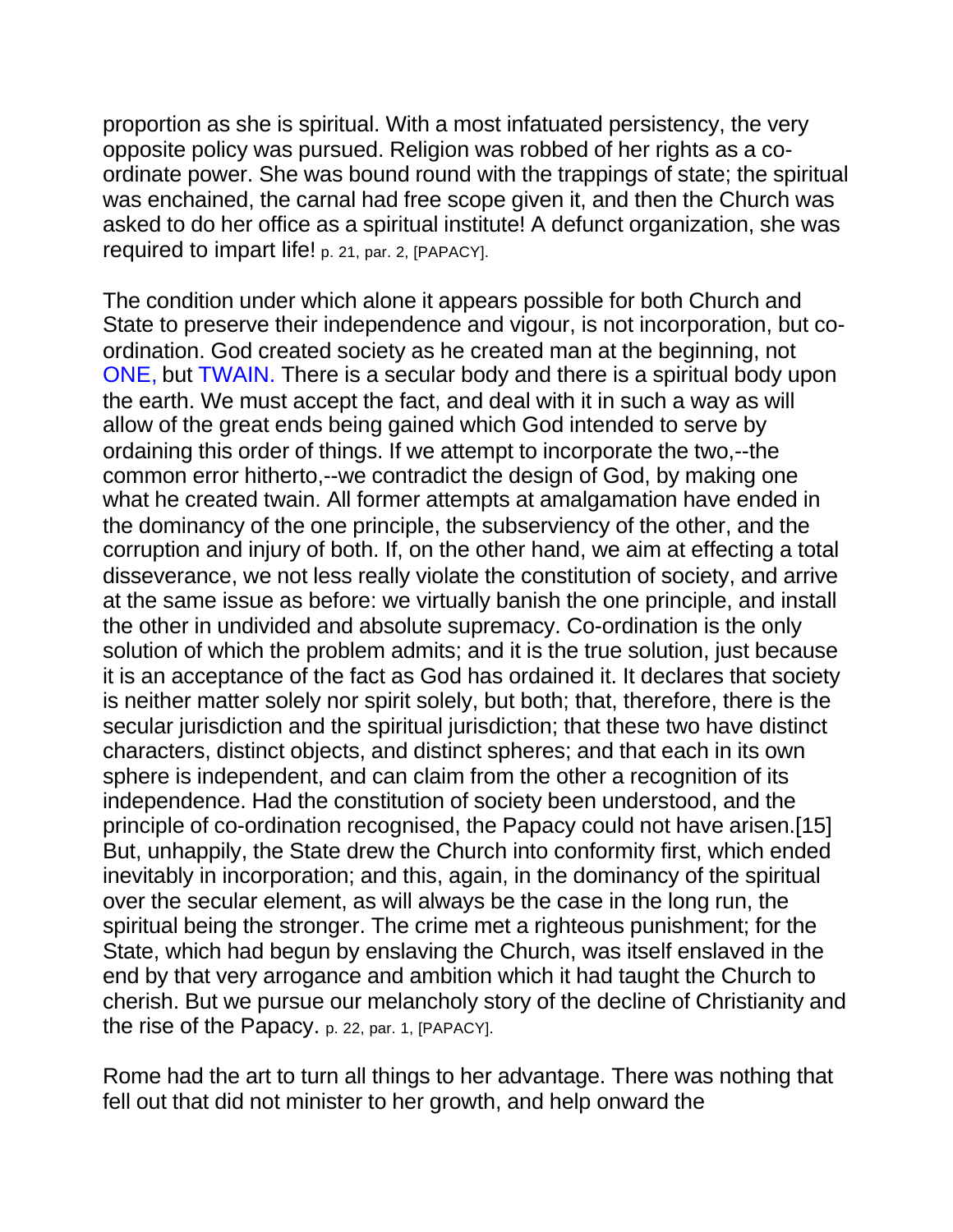accomplishment of her vast designs;--the rivalship of sects, the jealousies of churchmen, the intrigues of courts, the growth of ignorance and superstition find the triumph of barbarian arms. It seemed as if the natural operation of events was suspended in her case, and that what to other systems wrought nought but evil, to her brought only good. The great shocks by which powerful empires were broken in pieces, and the face of the world changed, left the Church unscathed. While other systems and confederations were falling into ruin, she continued steadily to advance. From the mighty wreck of the empire she uprose in all the vigour of youth. She had shared in its grandeur, but she did not share in its fall. She saw the barbaric flood from the north overwhelm southern Europe; but from her lofty seat on the Seven Hills she looked securely down on the deluge that rolled beneath her. She saw the crescent, hitherto triumphant, cease to be victorious the moment it approached the confines of her special and sacred territory. The same arms that had overthrown other countries only contributed to her grandeur. The Saracens brought to an end the patriarchate of Alexandria and of Antioch; thus leaving the see of Rome, more especially after the breach with Constantinople, undisputed mistress of the west. What could be concluded from so many events, whose issues to the Papacy were so opposite from their bearing on all besides, but that, while other states were left to their fate, Rome was defended by an invisible arm? Instinct she must be with a divine life, otherwise how could she survive so many disasters? No wonder that the blinded nations mistook her for a god, and prostrated themselves in adoration. We cannot write the history of the period; but we may be permitted to point out the general bearing of the occurrences which we have classified as above, upon the development of the Papacy. p. 23, par. 1, [PAPACY].

The disputes which arose in the churches of the east favored the pretensions of the Roman Church, and helped to pave her way to universal domination. Desirous to silence an opponent by citing the opinion of the western Church, the eastern clergy not unfrequently submitted questions at issue among themselves to the judgment of the Roman bishop. Every such application was registered by Rome as a proof of superior authority on her part, and of submission on the part of the east. The germinating superstition of the times,- -owing principally to the prevalence of the Platonic philosophy, from the subtile disquisitions and specious reasonings of which Christianity suffered far more than she did from the persecuting edicts of emperors and proconsuls,--likewise aided the advance of the Papacy. This superstition, which was in truth, as we have already explained, nothing but the revived Paganism of a former age, continued to increase from an early part of the third century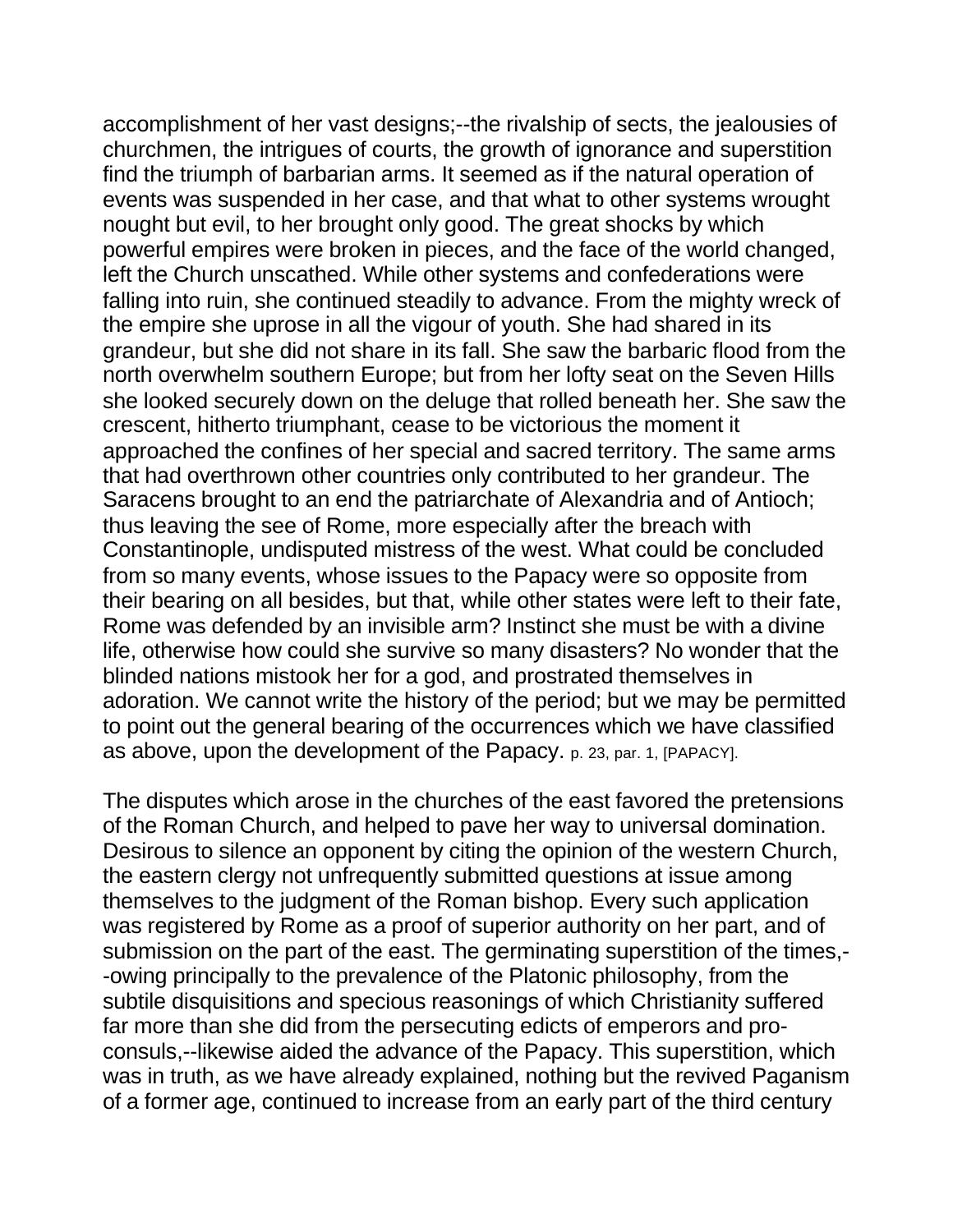and onward. The simplicity of the Christian faith began to be corrupted by novel and heathenish opinions, and the worship of the Church to be burdened by ridiculous and idolatrous ceremonies. When the Church exchanged the catacombs for the magnificent edifices which the wealth, the policy, and sometimes the piety of princes erected, she exchanged also the simplicity of life and purity of faith, of which so many affecting memorials remain to our day, for the accommodating spirit of the schools, and the easy manners of the court. Already, in the fourth century, we find images introduced into churches, the bones of martyrs hawked about as relics, the tombs of saints become the resort of pilgrims, and monks and hermits swarming in the various countries. We find the pagan festivals, slightly disguised, adopted into the Christian worship; the homage offered anciently to the gods transferred to the martyrs; the Lord's Supper dispensed sometimes at funerals; the not improbable origin of masses; and the churches filled with the blaze of lamps and tapers, the smoke of incense, the perfume of flowers, and the goodly show of gorgeous robes, crosiers, mitres, and gold and silver vases; reminding one of the not unsimilar spectacles which might be witnessed in the pagan temples. "The religion of Constantine," remarks Gibbon, "achieved in less than a century the final conquest of the Roman empire; but the victors themselves were insensibly subdued by the arts of their vanquished rivals."[16] And as it had fared with the worship of the Church, so had it fared with her government. First, the people were excluded from all share in the administration of affairs; next, the rights and privileges of the presbyters were invaded; while the bishops, who had usurped the powers of both people and presbyters, contended with one another respecting the limits of their respective jurisdictions, and imitated, in their manner of living, the state and magnificence of princes.[17] At last the Church elected her chief bishop in the midst of tumults and fearful slaughter.[18] "Hence it came to pass," says Mosheim, that at the conclusion of this century there remained no more than a mere shadow of the ancient government of the Church."[19] Notwithstanding that the Church contained every man of the age who was distinguished for erudition and eloquence, we look in vain for any really serious attempt to check this career of spiritual infatuation. There was one moment peculiarly critical, inasmuch as it offered signal opportunities of retrieving the errors of the past, and preventing the more tremendous errors of the future. Galled by the yoke of ceremonies, the Christian people began to evince a desire to return to the simplicity of early times. There needed only a powerful voice to call that feeling into action. Many eyes were already turned to one whose commanding eloquence and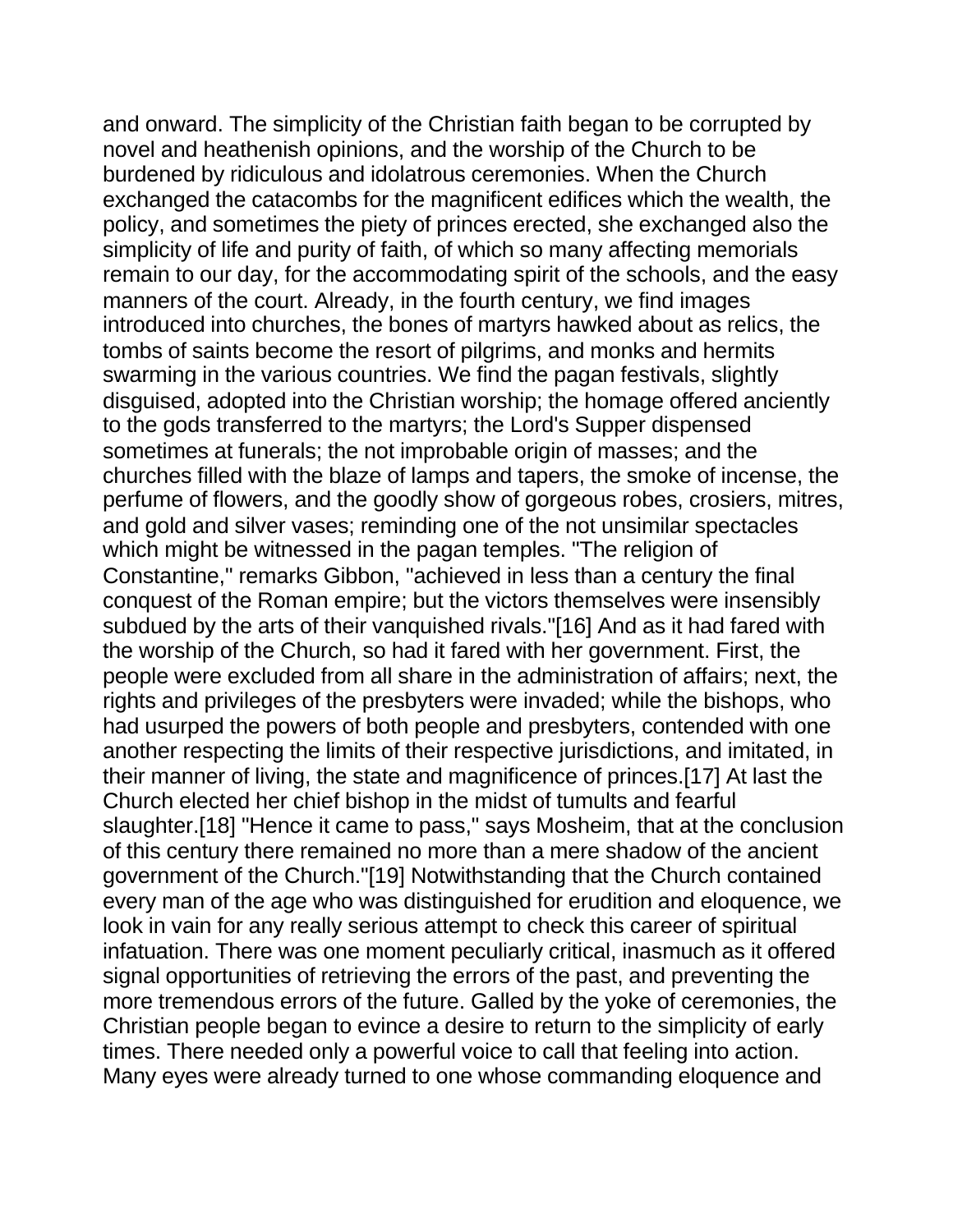venerable piety made him the most conspicuous person of his times. p. 24, par. 1, [PAPACY].

The destiny of ages hung on the decision of Augustine. Had he declared for reform, the history of the Papacy might have been cut short; the ambition of a Hildebrand and a Clement, the bigotry and despotism of a Philip and a Ferdinand, the fanaticism and cruelties of a Dominic, and the carnage of a St. Bartholomew, might never have existed. But the Bishop of Hippo, alas! hesitated,--gave his voice in favour of the growing superstition. All was lost. The history of the Church becomes from that hour little better than the history of superstition, hypocrisy, knavery, and blood.[20] Poisonous plants thrive best amid corruption; and thus the young Papacy drew nutriment from the follies and superstitions of the age. p. 25, par. 1, [PAPACY].

The time was now come when the empire should fall. Hosts of barbarians from the deserts of the north were already assembled on its frontier. The distracted State, threatened with destruction, leant for aid upon the arm of the Church, whose infancy it had first attempted to crush, and next condescended to shelter. Thus the decline of the imperial accelerated the rise of the spiritual power. In the year 378 came the law of Gratian and Valentinian II., empowering the metropolitans to judge the inferior clergy, and empowering the Bishop of Rome (Pope Damasus), either in Person or by deputy, to judge the metropolitans. An appeal might be carried from the tribunal of the metropolitan to the Roman bishop, but from the judgment of the pontiff there was no appeal; his sentence was final. This law was addressed to the praetorian prefects of Gaul and Italy, and thus it included the whole western empire, for the latter prefect exercised jurisdiction over western Illyricum and Africa, as well as over Italy.[21] Thus did the Roman bishop acquire legal jurisdiction over all the western clergy. When the bishops applied to the Pope in doubtful cases, his letters conveying the desired advice were styled Decretal Epistles; and to these decretals the Roman canonists came afterwards to attach as much importance as to the Holy Scriptures. In order to the due publication and enforcement of these decrees, bishops were appointed to represent the Pope in the various countries; and it became customary to ordain no bishops without the sanction of these papal vicars. The jurisdiction thus conferred on the Roman bishop over the west was submitted to with reluctance: it received only a partial submission from the churches of Africa, and was successfully resisted for some considerable time by those of Britain and Ireland.[22] p. 25, par. 2, [PAPACY].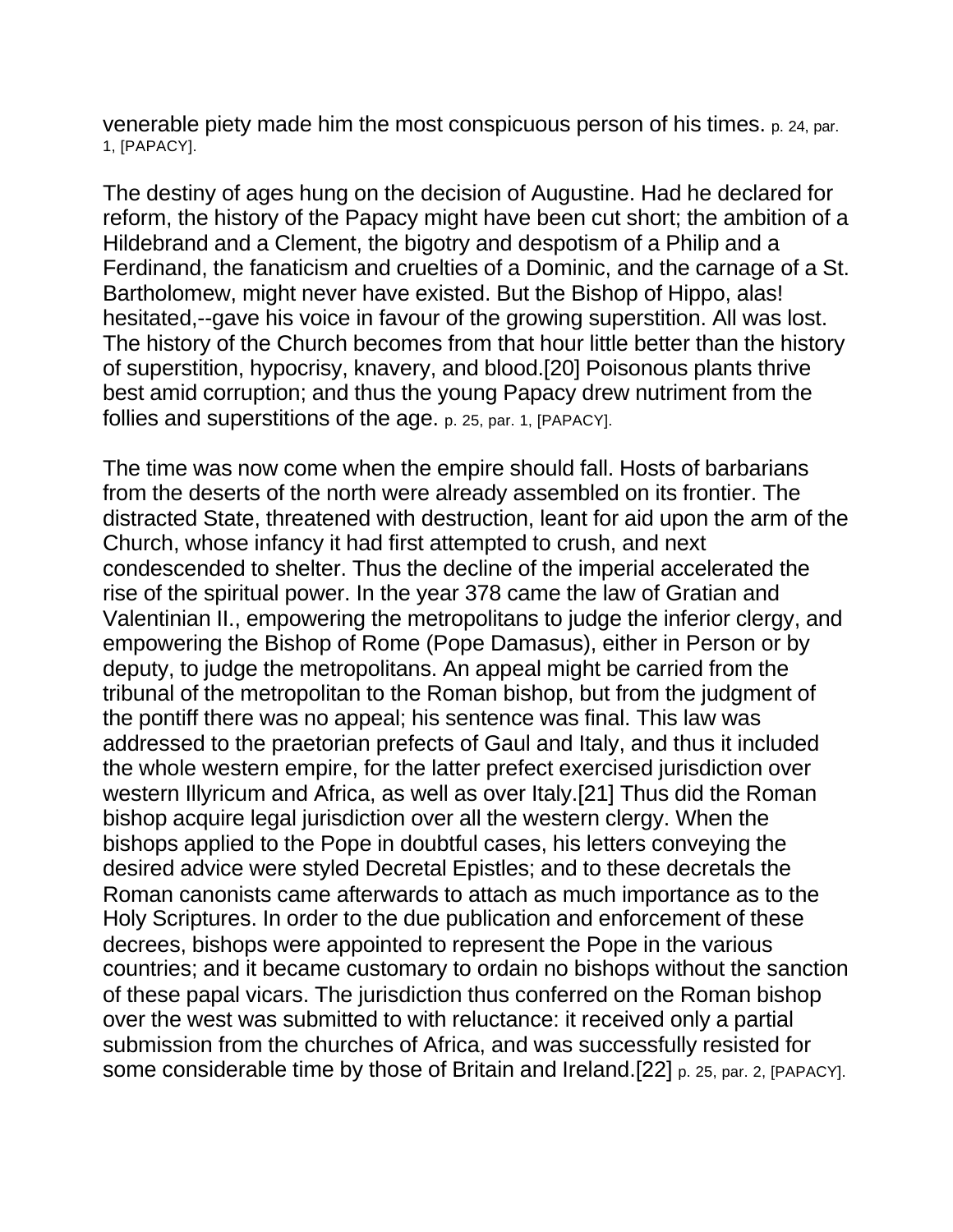The edict of Gratian and Valentinian II., which was coincident, as respects the date of its promulgation and the powers which it conferred, with the decree of a synod of Italian bishops, forms a marked epoch in the growth of the ecclesiastical supremacy. Up till this time the jurisdiction of the Bishop of Rome had been exercised within the somewhat narrow limits of the civil prefect. His direct power extended only over the vicarage of Rome or the ten suburban provinces.[23] However, within this territory his authority was of a more absolute kind than that which the exarchs of the east exercised within their dioceses. The latter functionaries could ordain only their metropolitans, whereas the Roman prelate possessed the right to ordain every bishop within the limits of his jurisdiction.[24] Thus, if his authority was less extensive than that of the oriental patriarch, it was already of a more solid kind. But now it underwent a sudden and vast enlargement. By the edict of the Emperor, and the sanction of the Italian bishops, the Roman prelate took his place at the head of the western clergy. A post so distinguished, though conferring as yet, on the whole, but a nominal authority, must have offered vast facilities for acquiring real and substantial power. When was it that the occupants of Peter's chair lacked either the capacity to comprehend or the tact to improve the advantages of their position? Ambition and genius have ever alike seemed intuitive to them. Lifted thus to the supremacy of the west by royal favour and clerical subserviency,--twin elevatory powers at all stages of the rise of this terrible despotism,--the pontiff began to arrogate all the prerogatives which ecclesiastical law confers upon patriarchs, and to exercise them in an arbitrary and irresponsible manner. He obtruded his interference in the ordination of all bishops, even those of humblest rank; thus passing by, and virtually ignoring, the rights of metropolitans. He encouraged appeals to his see, in the well-founded hope of drawing into his own hands the management of all affairs. He convoked synods, but rather to display the magnificence and power of Peter's see, than to benefit by the counsel of his brethren in difficult cases. Usurping the legislative as well as the judicial functions of the Church, he dictated to his secretary whatever he believed, or pretended to believe, to be right and fitting in matters pertaining to the Church; and the decretal, to which all submitted, was equally authoritative with the canons of councils, and finally with the commandments of Holy Scripture. Thus did the occupant of the fisherman's chair craftily weave the intricate web of his tyrannical and blasphemous power over all the churches and clergy of the west. p. 26, par. 1, [PAPACY].

Another well-marked stage in the rise of the ecclesiastical supremacy is A.D. 445. In that year came the memorable edict of Valentinian III. and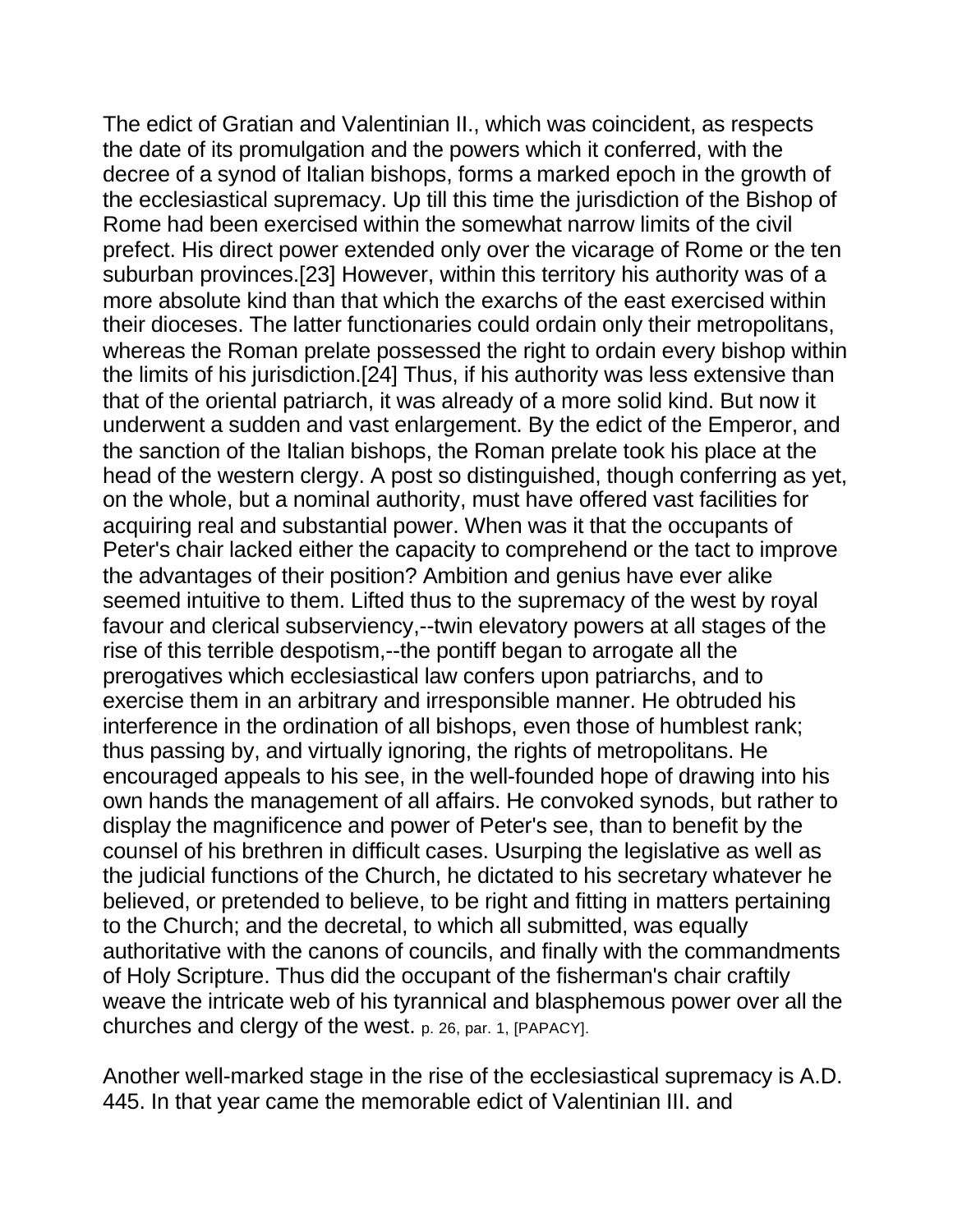Theodosius II., in which the Roman pontiff was styled the "Director of all Christendom,"[25] and the bishops and universal clergy were commanded to obey him as their ruler.[26] It is believed that the decree was issued on the application of Pope Leo. p. 26, par. 2, [PAPACY].

Amongst other advantages enjoyed by the pontiff was that of ready access to the Court, and thus he sometimes became the prompter of the imperial policy. The suggestions noted down by his secretary, submitted to the Emperor, and approved of by him, were ushered into the world with the customary forms and the full authority of an imperial edict. "Henceforth," that is, from the publication of the decree we have just noted, "the power of the Roman bishops," says Ranke, "advanced beneath the protection of the Emperor himself."[27] At about the distance of a century from the decree of Theodosius[28] came the celebrated letter of Justinian to the Pope, in which the Emperor still farther enlarged the prerogatives which previous edicts had conferred upon the Bishop of Rome. p. 27, par. 1, [PAPACY].

These imperial recognitions of a rank which the councils of the Church had previously conferred, tended greatly, as may easily be conceived, to consolidate and advance the arrogant assumptions of the Roman bishop. They gave solidity to his power, by investing him with a positive and legal jurisdiction. The code of Justinian, which had been published a few years before this time,[29] was now the law of western Europe. Its influence, too, was favourable to the growth of the ecclesiastical supremacy. Contemporarily with the publication of Justinian's code, was the rise of the Benedictine order.[30] In the course of a century the Benedictines had spread themselves over the west, preaching everywhere the doctrine of implicit submission to the see of Rome. Last of all came the edict of the Emperor Phocas, in A.D. 606, constituting Boniface III. Universal Bishop. This was the last in a series of edicts which had for their object to make the Bishop of Rome "Lord over God's heritage." In so infamous a cause no one was so worthy to perform the crowning act as the tyrannical and brutal Phocas.[31] It was the hand of a murderer which placed upon the brow of Boniface the mitre of a universal episcopate. p. 27, par. 2, [PAPACY].

The ecclesiastical supremacy had now a legal existence, but it must become real also. So vast a power, extending over so many interests, and over such a multitude of persons, and covering so large a portion of the globe, no imperial fiat could create; it must grow. Planted by councils, buttressed by edicts, with a congenial element of vitality and increase in the thickening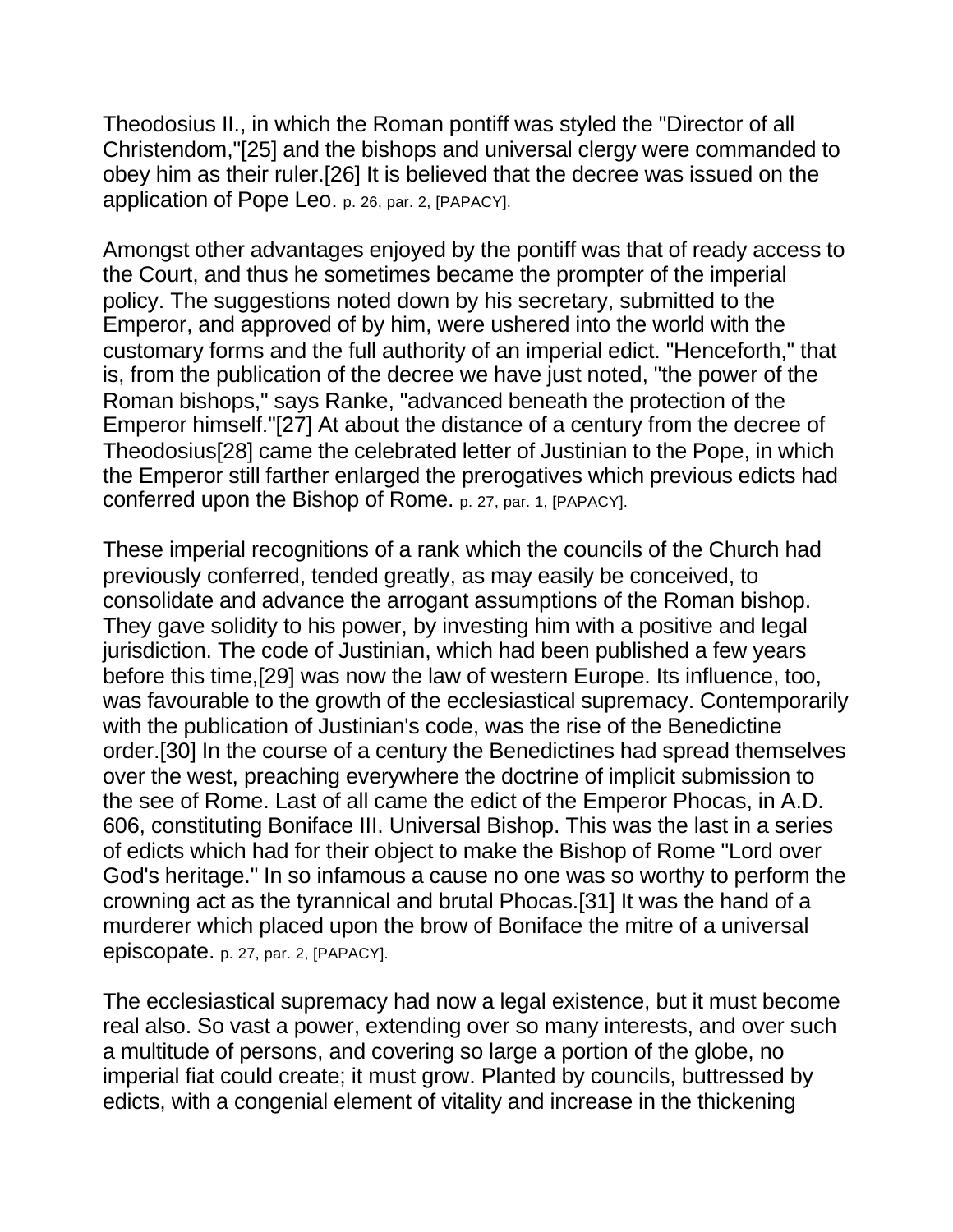superstition of the times, it henceforward made rapid progress. p. 27, par. 3, [PAPACY].

It throve so well, in fact, and shot up into such portentous height, that before all was over, the authority that had evoked it would fain have bidden it away, but could not; like the necromancer who forgets his spell, and is unable to lay the spirit he has raised. The suckling in the cradle to which the State offered its breasts could never surely grow into the hydra that was to strangle the empire! Power, when once it has begun to grow, enlarges its volume like the rolling river, and accelerates its speed like the falling avalanche. On a sudden all things become favourable to it. At every turn, it finds, ready-made to its hand, helps to speed it onward. Its faults, be they ever so great, never lack apologists; and its excellencies, however small they be, always find willing and eloquent panegyrists. Its wealth converts enemies into friends; the timid grow courageous in its cause; and the indifferent and lukewarm find a hundred reasons for being active and zealous in its service. The cause of Rome was the rising cause, and therefore it enjoyed all these advantages, and many more besides. With a dexterity and skill which have never elsewhere been equalled, the Vatican could manufacture, out of materials the most heterogeneous and unpromising, props and defences of its ill-gotten supremacy. The incautious admission of an opponent, the exaggerated and high-flown language of a eulogist, were alike accepted by Rome as formal and measured acknowledgments of her right. The hyperbolical and sycophantish terms in which a prelate sued for protection, or a heretic implored forgiveness, were registered as documentary proofs of the prerogatives and powers of the Roman see. The sectary was encouraged or put down, just as it suited the policy of the pontiffs; and the shield of the vanquished heretic Rome hung up as a trophy of her prowess. Monarchs were incited to quarrel with one another: Rome stood by till the conflict was ended; and then, siding with the stronger party, she divided the spoils with the victor. The clergy even, who might naturally have been supposed to be averse to the rise of such a domination, were conciliated by being taught to find their own dignity in that of the Roman see, and to share with the pontiff dominion over the laity. By these, and an hundred other arts, which triumphantly vindicate to the Roman pontiffs an unquestionable supremacy in knavery and hypocrisy, it came to pass, that in process of time, the one Bishop of Rome had absorbed all the bishops of the west. There was but one huge episcopate, with its head upon the Seven Hills; while its hundred limbs, like these of the giant Briareus of classic mythology, were stretched out over Europe, forming a monster of so anomalous and nondescript a character,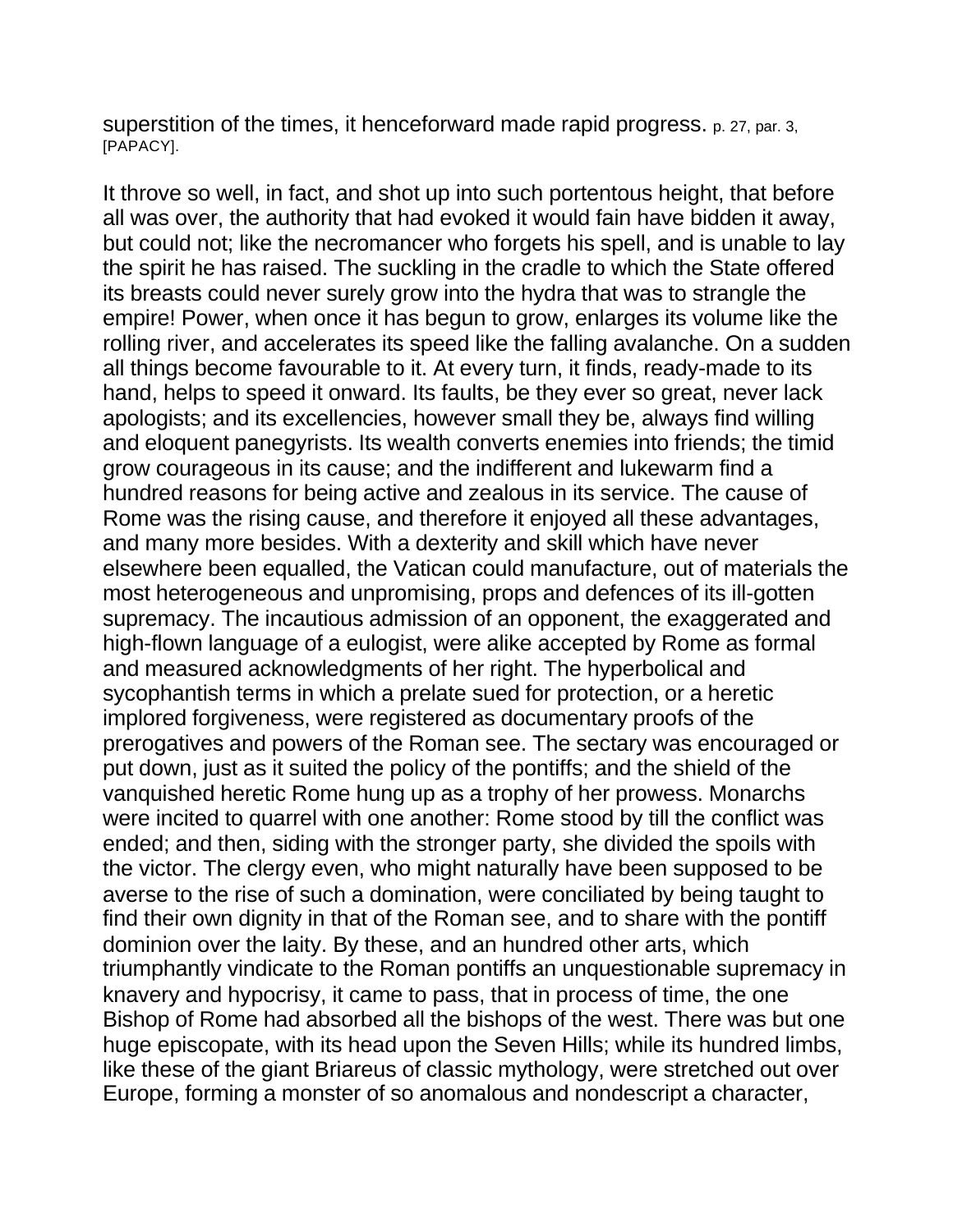that nowhere shall we find a figure adequately to depict it, save among the inspired hieroglyphics of the Apocalypse, where it is portrayed under the symbol of a beast, of lamb-like mien but dragon-ferocity.[32] p. 28, par. 1, [PAPACY].

At last the empire of the west was dissolved. The seat which had been occupied so long by the master of the world was now empty. This had been noted beforehand in prophecy as the instant sign of the coming of Antichrist, that is, of his full revelation; for, as we have already seen, the Mystery of Iniquity was operative in the apostles' days. "He who now letteth will let," said Paul, alluding to the imperial power, which, so long as it existed, was an effectual obstruction to the papal supremacy,--"he who now letteth will let, till he be taken out of the way; and then shall that Wicked be revealed."[33] The overthrow of the empire contributed most materially towards the elevation of the Bishop of Rome; for, first, it took the Caesars out of the way. "A secret hand," says De Maistre, "chased the emperors from the Eternal City, to give it to the head of the Eternal Church."[34] Second, It compelled the bishops of Rome, now deprived of the imperial influence which had hitherto helped them so mightily in their struggles for pre-eminence, to fall back on another element, and that an element which constitutes the very essence of the Papacy, and on which is founded the whole complex fabric of the spiritual and temporal domination of the popes. The rank of Rome, as the seat of government and the metropolis of the world, had lifted her bishop to a proud preeminence above his peers. But Rome was the head of empire no longer: the prestige of her name, which in all ages has struck the imagination so powerfully, and through the imagination captivated the judgment, she still retained; for by no change could she become bereft of her immortal memories: but the subject nations no longer called her Mother and Ruler. With Rome would have fallen her bishop, had he not, as if by anticipation of the crisis, reserved till this hour the masterstroke of his policy. He now boldly cast himself upon an element of much greater strength than that of which the political convulsions of the times had deprived him, namely, that the Bishop of Rome is the successor of Peter, the prince of the Apostles, and, in virtue of being so, is Christ's Vicar on earth. In making this claim, the Roman pontiffs vaulted at once over the throne of kings to the seat of gods: Rome became once more the mistress of the world, and her popes the rulers of the earth. p. 29, par. 1, [PAPACY].

The principle had been tacitly adopted by many of the clergy, and more especially by the bishops of Rome, before this time; but now it was formally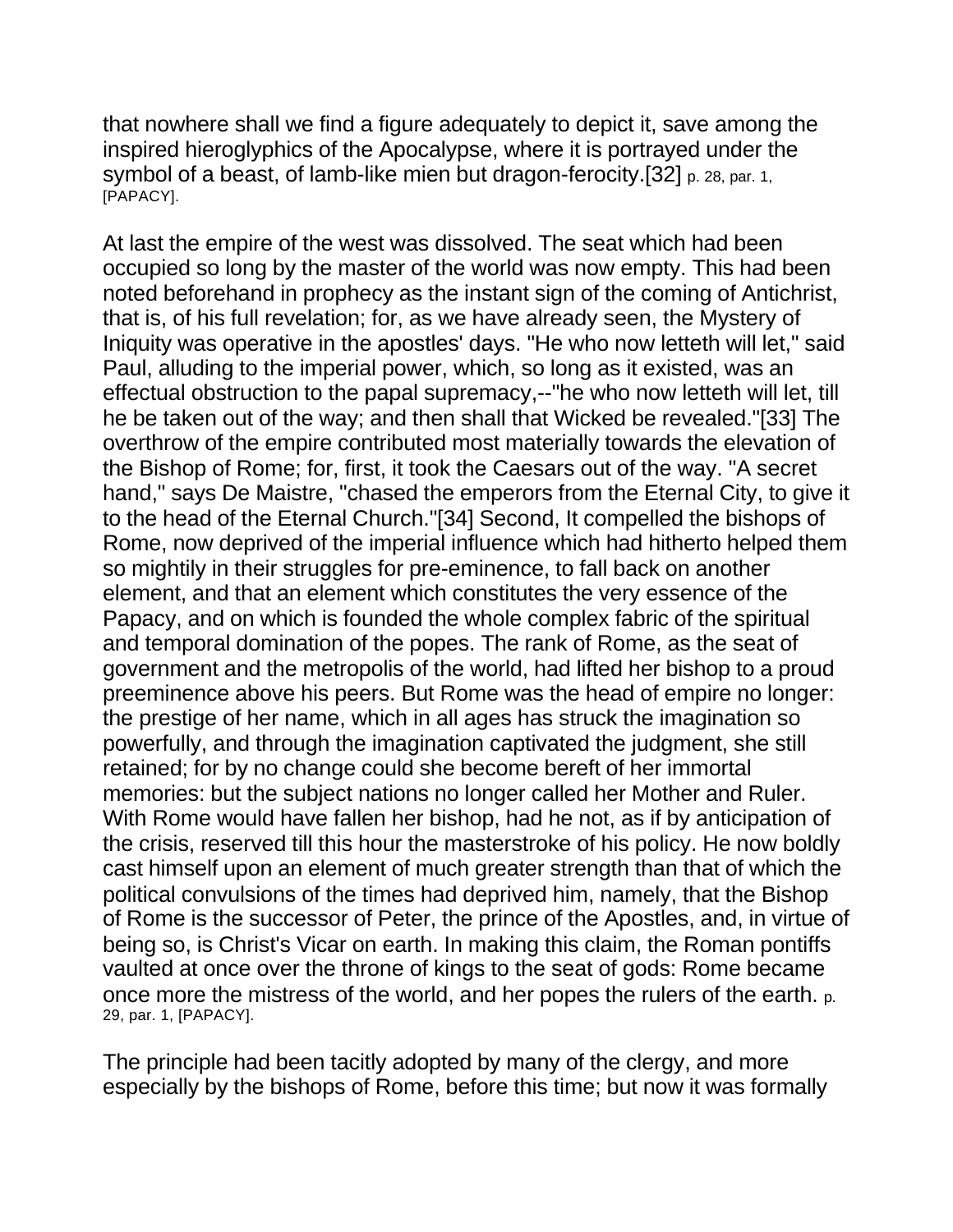and openly advanced, as the basis of a claim of authority over all churches and bishops, and ultimately of dominion over sovereigns. p. 29, par. 2, [PAPACY].

Of this we adduce the following testimonies. In the middle of the fifth century, we find the fundamental dogma of the Papacy, that the Church is founded on Peter, and that the popes are his representatives, proclaimed by the papal legate in the midst of the Council of Chalcedon, and virtually sanctioned by the silence of the fathers who were sitting in judgment on the case of Dioscorus. "For these causes," said the legate, "Leo, archbishop of Old Rome, doth by us and by the Synod, with the authority of St. Peter, who is the rock and foundation of the Church, and the ground of faith, depose him (Dioscorus) from his episcopal dignity."[35] We find the fathers of the same council hailing with acclamation the voice of Leo as the voice of Peter. A shout followed the reading of the Pope's letter:--"Peter speaks in Leo."[36] As a farther proof that the Popes had now shifted their dignity from an imperial to a pontifical foundation, we may instance the case of Hilary, the successor of Leo, who accepted from the Terragonese bishop, as a title to which he had unquestionable right, the appellation "Vicar of Peter, to whom, since the resurrection of Christ, belonged the keys of the kingdom."[37] In a spirit of equal arrogance, we find Pope Gelasius, bishop of Rome from A.D. 492 to 496, asserting that it became kings to learn their duty from bishops, but especially from the "Vicar of the blessed Peter."[38] We find the same Pope asserting, in a Roman council, A.D. 495, that to the see of Rome belonged the primacy, in virtue of Christ's own delegation; and that from the authority of the keys there was excepted none living, but only (mark how modest Rome then was!) the dead. The council in which these lofty claims were put forth concluded its session with a shout of acclamation to Gelasius, "In thee we behold Christ's Vicar."[39] p. 30, par. 1, [PAPACY].

In the violent contention which raged between Symmachus and Laurentius, both of whom had been elected to the pontificate on the same day, we are furnished with another proof that at the beginning of the sixth century not only was this lofty prerogative claimed by the popes, but that it was generally acquiesced in by the clergy. We find the council convoked by Theodoric demurring to investigate the charges alleged against Pope Symmachus, on the grounds set forth by his apologist Ennodius, which were, "that the Pope, as God's Vicar, was the judge of all, and could himself be judged by no one."[40] "In this apology," remarks Mosheim, "the reader will perceive that the foundations of that enormous power which the popes of Rome afterwards acquired were now laid." p. 30, par. 2, [PAPACY].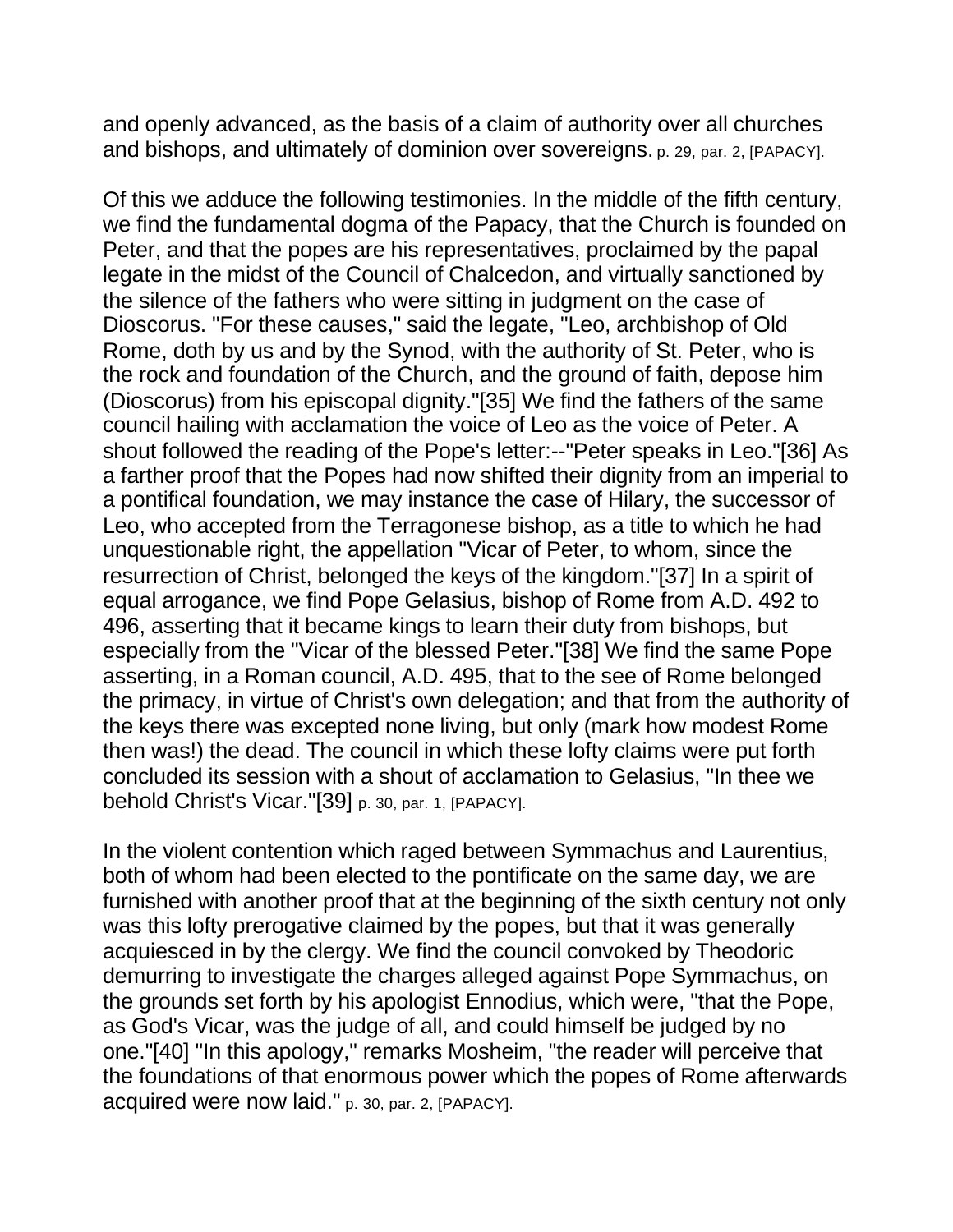Thus did the pontiffs, providing timeously against the changes and revolutions of the future, place the fabric of the primacy upon foundations that should be immoveable for all time. The primacy had been promulgated by synodical decrees, ratified by imperial edicts; but the pontiffs perceived that what synods and emperors had given, synods and emperors might take away. The enactments of both, therefore, were discarded, and the Divine right was put in their room, as the only basis of power which neither lapse of years nor change of circumstances could overthrow. Rome was henceforward indestructible. p. 31, par. 1, [PAPACY].

"Dum domus Aeneae capitoli immobile saxum Accolet, imperiumque Romanus pater habebit."[41] p. 31, par. 2, [PAPACY].

Thus was accomplished in the destinies of the Papacy a change of so vast a character, that the imagination can with difficulty realize it. Quickened with a new life, Rome returned from her grave to exercise universal dominion a second time. The element of power which was lost when the empire fell was at best of an extraneous kind: it was influence reflected from without upon Rome,--foreign in its character and earthly in its source. But the element on which she now cast herself was of a nature analogous to the Papacy, and so, incorporating with it, that element became its life. It made Rome self-existent and invincible,--invincible to every principle save one, and that principle was to remain in abeyance for a full thousand years. The day of Luther was yet afar off. It was this element that gave to Rome the superhuman power she wielded over the world. It was this which enabled her to plant or to pluck up its kingdoms, to bind monarchs to her chariot-wheel, to throw reason and intellect into chains, and to restore once more the dominion of the pagan night. In so subtle a device we can discover a deeper policy and a more consummate craft than that of man. It was Rome's invisible director that counselled so bold a step. This step was as successful as bold. It opened a new career to the ambition of Rome, and revealed to her, though yet at a great distance, and with many an intervening change and struggle, that seat of godlike power to which she was ultimately to attain, and towards which she now began, with slow and painful steps, to climb. Most marvellous and astonishing it truly was, that at a time when Rome was placed in most imminent jeopardy, and society itself was perishing around her, she should lay the foundations of her power, and by her prompt interposition save herself and the world from the dissolution to which both appeared to be tending. Her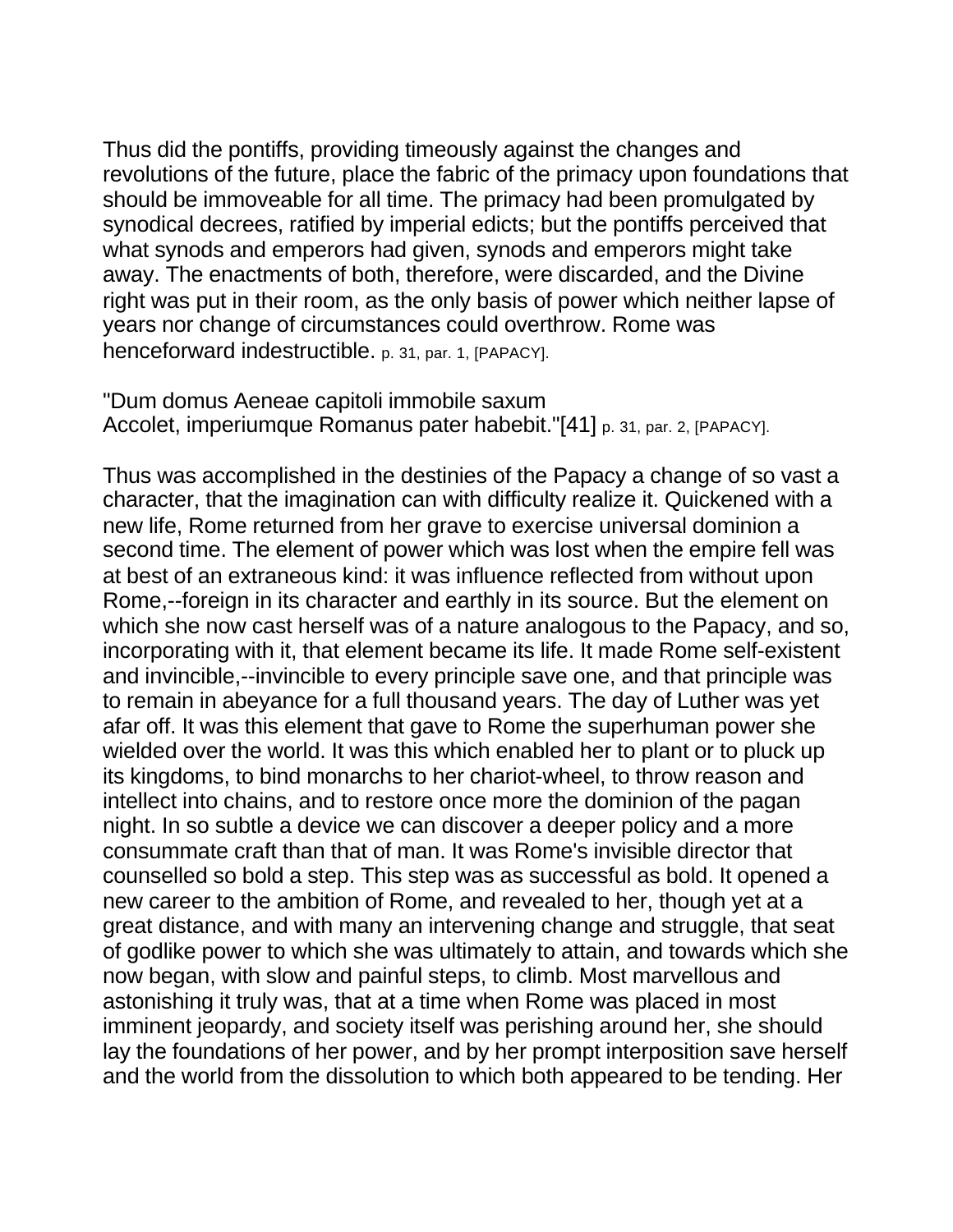adherents in all ages have seen in this nothing less than a proof, alike incontrovertible and marvellous, of her Divinity. p. 31, par. 3, [PAPACY].

The Cardinal Baronius speaks the sentiments of all Roman Catholics when he breaks out in the following impassioned strain, in reference to a supposed grant of the kingdom of Hungary, by Stephen, to the Roman see:--"It fell out, by a wonderful providence of God, that at the very time when the Romish Church might appear ready to fall and perish, even then distant kings approach the apostolic see, which they acknowledge and venerate as the only temple of the universe,--the sanctuary of piety, the pillar of truth, the immoveable rock. Behold kings, not from the east, as of old they came to the cradle of Christ, but from the north: led by faith, they humbly approach the cottage of the fisher, the Church of Rome herself offering not only gifts out of their treasures, but bringing even kingdoms to her, and asking kingdoms from her."[42] p. 32, par. 1, [PAPACY].

Thus have we traced the history of the Papacy, from its rise in primitive times, to its formal though but partial development in the sixth century. Aided by the various influences we have enumerated,--the prestige and rank of Rome,- the institution of the order, first of metropolitan, and next of patriarch,--the edicts of emperors,--the reference of disputed questions by other Churches to the Bishop of Rome,--and, most of all, the pretence that the occupant of the Roman see was the successor of Peter and the Vicar of Christ,--together with that crafty, astute, and persevering policy which enabled the Roman bishops to make the most of apparent concessions to them of preeminence and authority,--the pastors of Rome were now supreme over the great body of the clergy of the west; and thus the ecclesiastical supremacy was attained. They were now in a fair way, too, of becoming the superiors of kings, for there was no usurpation of prerogative, no exercise of dominion, temporal or spiritual, which the claim now put forth by the Roman bishop to be Christ's Vicar would not cover. We are now to follow the several steps by which the Papacy gradually rose to the height of power in which we find it shortly before the breaking out of the Reformation. p. 32, par. 2, [PAPACY].

------------------------------------------------------------------------

[1] Paul's 1st Epistle to the Romans was written about A.D. 58, which was five years before his first visit to Rome. It is probable that the gospel was first carried to that city by a disciple. p. 32, par. 3, [PAPACY].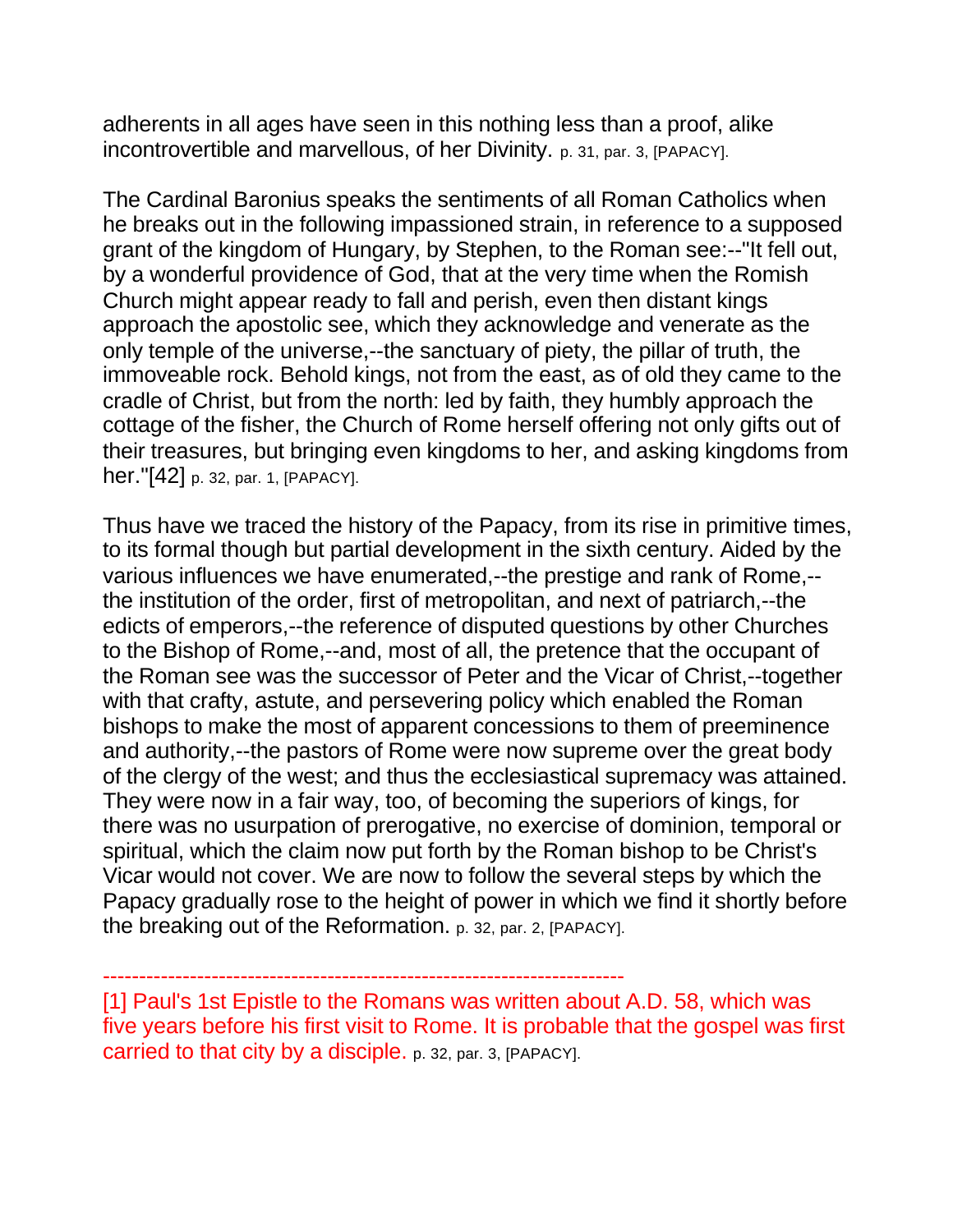[2] Calamy, in his Life of Baxter, tells us that the main difficulty which he (Baxter) had to contend with in the town of Kidderminster, was not the Popery, but the Paganism of its inhabitants. So long do tradition and customs retain their hold. p. 33, par. 1, [PAPACY].

[3] Eusebius, Eccl. Hist. book v. chap. xxiii. p. 92. London: 1650. We find the monk Barlaam declaring that bishops and presbyters were originally the same, and that the difference of rank amongst bishops was of human, not divine institution. "Caeterum ab institutione omnes pares esse debuerunt, tam potestate quam auctoritate. Ea institutio quae episcopos fecit non divina sed humana. Nam divino instituto iidem cum presbyteris facti."-Barlaami Tractatus, p. 297. p. 33, par. 2, [PAPACY].

[4] Gibbon, vol. ii. p. 331. Edin. 1832. Mosheim, cent. i. part ii. chap. ii. sec. 8. p. 33, par. 3, [PAPACY].

[5] Can. xxviii., Harduini Collectio Conciliorum, tom. ii. p. 613; Parisiis, 1715. The words of the canon are remarkable, and we shall here quote them: -Êáé ãáñ ôþ èñïíù ôçò ðñåóâõôåñáò 'Ñùìçò, äéá ôï âôéëåõåéí ôçí ðïëéí å÷åéíçí, üé ðáôåñåò åé÷ïôùò áðïäåäù÷áóé ôá ðñåóâåéá. We find another testimony to the same fact in the Tractate of the Monk Barlaam, prefixed to Salmasius De Primatu Papae: -"Sed longe supra caeteris Metropoles emicuit urbium toto orbe maximarum eminentia, quae et suis episcopis tribuerunt eandem supra caeteros totius ecclesiae Episcopos ýðéñ÷çí." (Barlaami Tractatus, p. 278; Lugd. Batav. anno 1645.) p. 33, par. 4, [PAPACY].

[6] Gibbon, vol. ii. chap. ii.: Mosheim, cent. ii. chap. ii. p. 33, par. 5, [PAPACY].

[7] Gibbon, vol. ii. pp. 337, 338. p. 33, par. 6, [PAPACY].

[8] Ibid. vol. iii. pp. 30-50. p. 33, par. 7, [PAPACY].

[9] So much so, that the Council of Chalcedon decreed that hereafter arrangements in the State, made by royal authority, should be followed by corresponding alterations in the Church. (Concl. Chalced. can. xvii., Harduin. vol. ii. p. 607.) p. 33, par. 8, [PAPACY].

[10] Socrates, Eccles. Hist. book v. chap. viii.; Lond. 1649. Salmasius De Primatu Papae, cap. iv. p. 48 : -"Aliud genus patriarchum cognitum in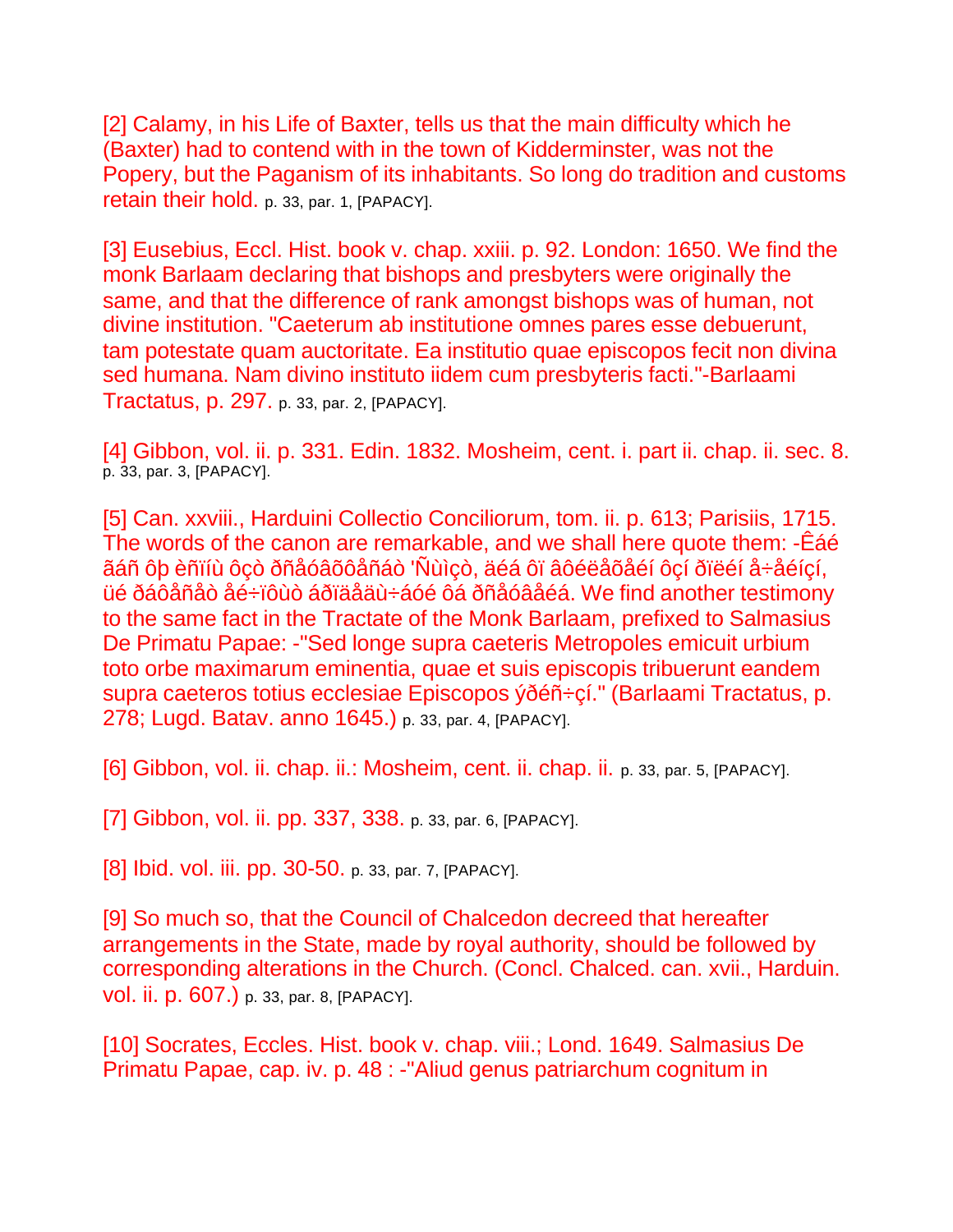ecclesia non fuit usque ad Concilium Constantinopolitanum." p. 33, par. 9, [PAPACY].

[11] "Junior Roma." (Concl. Constan. can. iii., Harduin. vol. i. p. 809.) p. 34, par. 1, [PAPACY].

[12] A.D. 451. "Sanctissimo Novae Romae throno aequalia privilegia tribuerunt." (Concl. Chalced. can. xxviii., Harduin. vol. ii. p. 614.) p. 34, par. 2, [PAPACY].

[13] Salmasius has compendiously enumerated the successive stages of the Pontiff's rise. "Per hos gradus ventum est ab infimo usque ad supremum sacerdotalis potentiae fastigium. Ex primo presbytero factus est episcopus, ex primo episcopo metropolitanus, ex primo metropolitano patriarcha, ex prima denique patriarcha episcopus ille qui nunc dicitur Papa." (De Primatu Papae, cap. v. p. 61.) p. 34, par. 3, [PAPACY].

[14] Concl. Antioch. can. ix., Harduini Collectio Conciliorum, tom. i. p. 596. "Per singulas regiones episcopos convenit nosse, metropolitanum episcopum solicitudinem totius provinciae gerere.". . . . . . Nisi ea tantum quae ad suam dioecesim pertinent possessionesque subjectas. Unusquisque enim episcopus habeat suae parochiae potestatem, ut regat juxta reverentiam singulis competentem et providentiam gerat omnis possessionis, que sub ejus est potestate, ita ut presbyteros et diaconos ordinet, et singula suo judicio comprehendat. Amplius autem nihil agerere tenet praeter antistitem rnetropolitanum, nec metropolitanus sine caeterorum gerat consilio sacerdotum." p. 34, par. 4, [PAPACY].

[15] The germ of the distinction is contained in Constantine's address to the bishops: -"Ye are bishops within the Church, and I am a bishop without the Church." (Euseb. De Vita Constantini, lib. iv. cap. xxiv.) The impression on the author's mind, by perusing the edicts and actions of Constantine, as narrated by Eusebius, is, that he was the Cromwell of his age; inferior, no doubt, in his views on both religion and toleration to the great puritan, but still, like him, greatly in advance of the majority both of the clergy and laity of his day. The mischiefs that followed were mainly owing to the bishops and emperors that succeeded him. p. 34, par. 5, [PAPACY].

[16] Decline and Fall of the Roman Empire, vol. v. p. 136. p. 34, par. 6, [PAPACY].

[17] Eusebius, Hist. Eccles. lib. vii. cap. i. p. 34, par. 7, [PAPACY].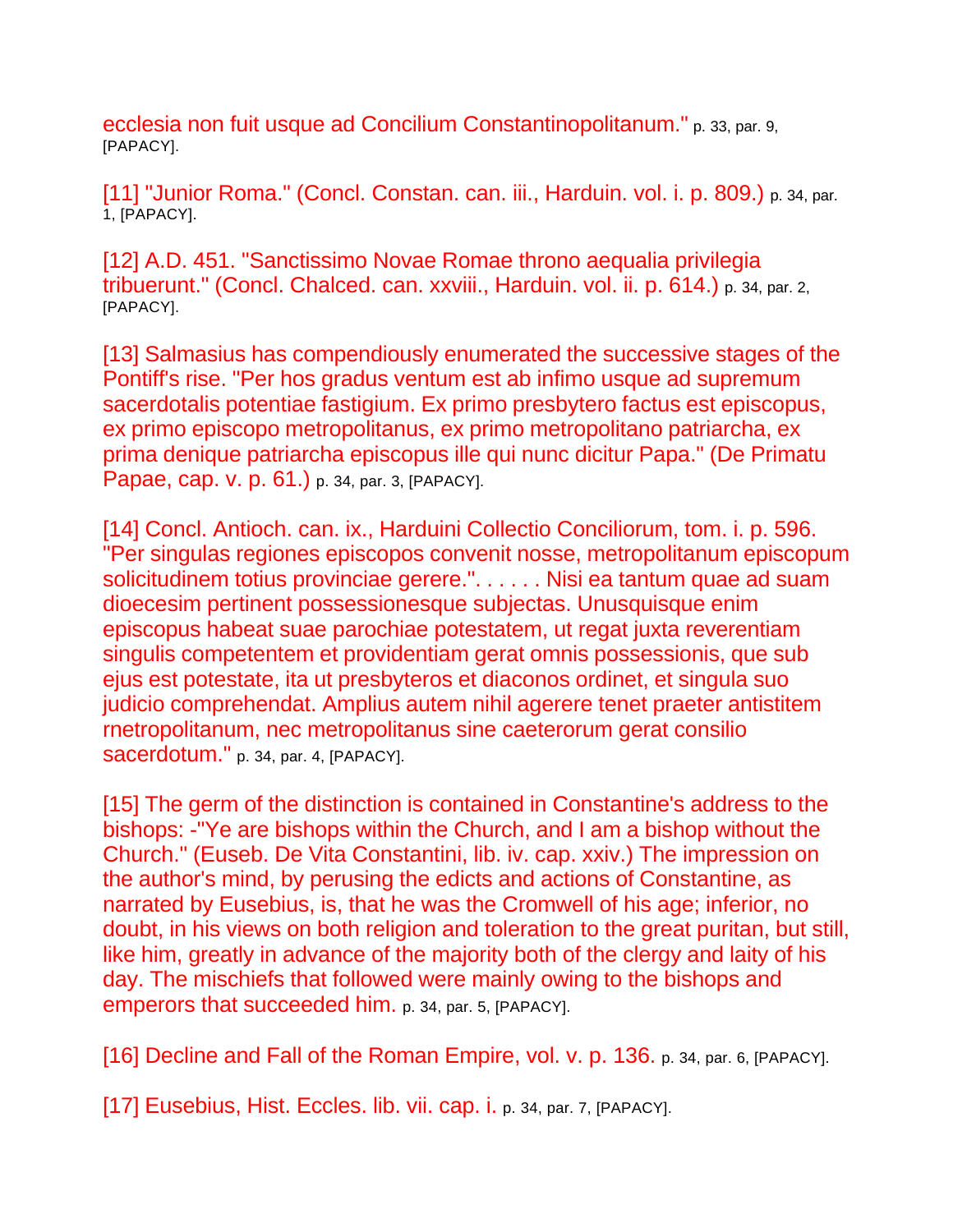[18] Socrates, Hist. Eccles. lib. iv. cap. xxiii. xxiv. p. 35, par. 1, [PAPACY].

[19] Mosheim, cent. iv. chap. ii. p. 35, par. 2, [PAPACY].

[20] Taylor's Ancient Christianity, p. 443. p. 35, par. 3, [PAPACY].

[21] See the Edict in Harduin. vol. i. p. 842, 843. p. 35, par. 4, [PAPACY].

[22] Britain does not owe its conversion to the Pope. In truth, the churches of Britain are more ancient than the Papal Church. In A D. 190, Tertullian speaks of "divers peoples of Gaul, and those parts of Britain which were inaccessible by the Romans, having been subdued by Christ." In Diocletian's persecution Britain had its martyrs. In 313 it sent bishops to the Council of Arles. In A.D. 431 Palladius was sent from Rome "to the Scots believing on Christ." The first professors of Christianity in Britain were the Culdees, the most probable origin of whom is, that they were refugees from the pagan persecutions. They settled in Scotland, beyond the limits of the Roman empire, and thence propagated Christianity among the Celts of Ireland and the Saxons of England. The object of Augustine and his brigade of forty monks which Gregory the Great sent into England in the seventh century, was not to plant Christianity, but to drive it back into those remote and inaccessible parts of Scotland where it had first found refuge, and to replace it with the Papacy. (See Du Pin, Hist. Eccles. vol. i. p. 575; Dublin, 1723: Elliot's Horae Apocalypticae, vol. iii. p. 138: Jameson's History of the Culdees, pp. 7, 8: Hetherington's History of the Church of Scotland, chap. i.) p. 35, par. 5, [PAPACY].

[23] "Suburbicaria loca." Sixth Canon of Nicene Council, as quoted by Rufinus. (See Du Pin, Eccles. Hist. vol. i. p. 600: Salmasius De Primatu Papae, cap. iii. p. 37, et cap. vii. pp. 103,104.) p. 35, par. 6, [PAPACY].

[24] Tractatus Barlaami, p. 284. p. 35, par. 7, [PAPACY].

[25] "Rector totius Ecclesiae." (D'Aubigné's History, vol. i. p. 42.) p. 35, par. 8, [PAPACY].

[26] Sir J. Newton on Daniel, p. 120. p. 35, par. 9, [PAPACY].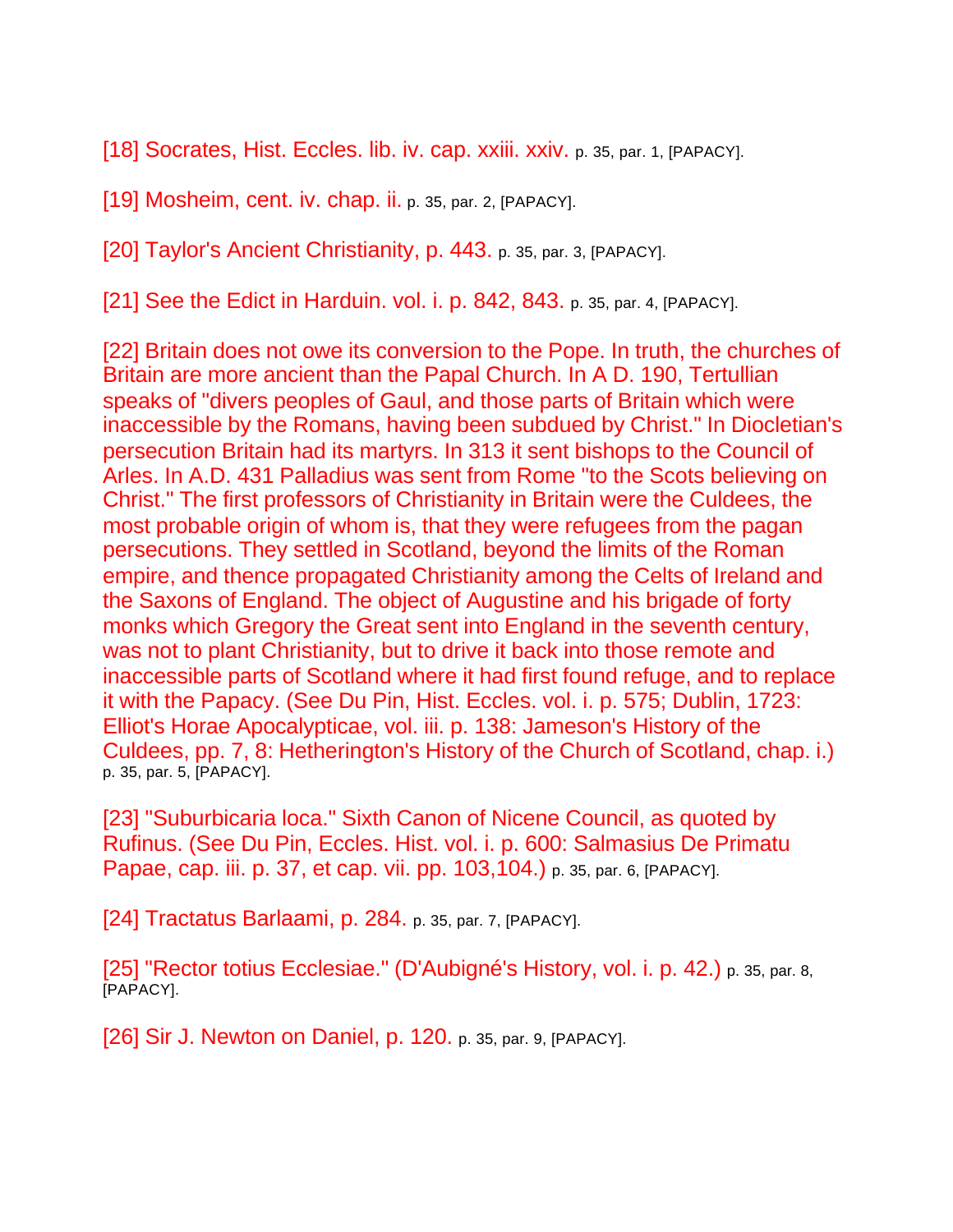[27] Ranke's History of the Popes, book i. chap. i. sec. i.; Bohn's edition, 1847. p. 36, par. 1, [PAPACY].

[28] Dated March 533. p. 36, par. 2, [PAPACY].

[29] Dated A.D. 529. p. 36, par. 3, [PAPACY].

[30] Their founder was Benedict of Nursia. His first monastery was on Mount Cassino, in Italy. The forty monks that invaded England in the seventh century were Benedictines. (Mosheim, cent. vi. part ii. p. 2-6.) p. 36, par. 4, [PAPACY].

[31] The authorities on which this rests are, Paul Diaconus and Anastasius. The words of the latter, in his Ecclesiastical History on A.D. 606, are, -"Hic (Bonifacius) obtinuit apud Phocam principem ut sedes apostolica beati Petri Apostoli caput esse omnium ecclesiarum; quia ecclesia Constantinopolitana primam se omnium ecclesiarum scribebat." "Phocas was the real founder of this fabric of fraud, though no monument proclaims it save a column in the Forum; but patriarchs, like bishops, often forget their maker." (Gavazzi, Oration vii.) p. 36, par. 5, [PAPACY].

[32] Revelations, xiii. 11. p. 36, par. 6, [PAPACY].

[33] 2 Thessalonians, ii. 7, 8. p. 36, par. 7, [PAPACY].

[34] Du Pape, liv. ii. c. vi. p. 180; Lyon. 1845. p. 36, par. 8, [PAPACY].

[35] Du Pin, Hist. Eccles. vol. i. p. 672. p. 36, par. 9, [PAPACY].

[36] Harduin. vol. ii. p. 306. "Haec apostolorum fides. Anathema ei qui ita non credit. Petrus per Leonem ita locutus est. p. 36, par. 10, [PAPACY].

[37] See the Bishop's letter to Pope Hilary, Harduin. vol. ii. p. 787. p. 36, par. 11, [PAPACY].

[38] Harduin. vol. ii. p. 886: "A pontificibus, et praecipue a beati Petri Vicario." p. 36, par. 12, [PAPACY].

[39] "Sancta Romana eccelesia nullis synodicis constitutis caeteris ecclesiis praelata est, sed evangelica voce Domini nostri primatum obtinuit, Tu es Petrus," &c. When the council was about to break up, "Omnes episcopi et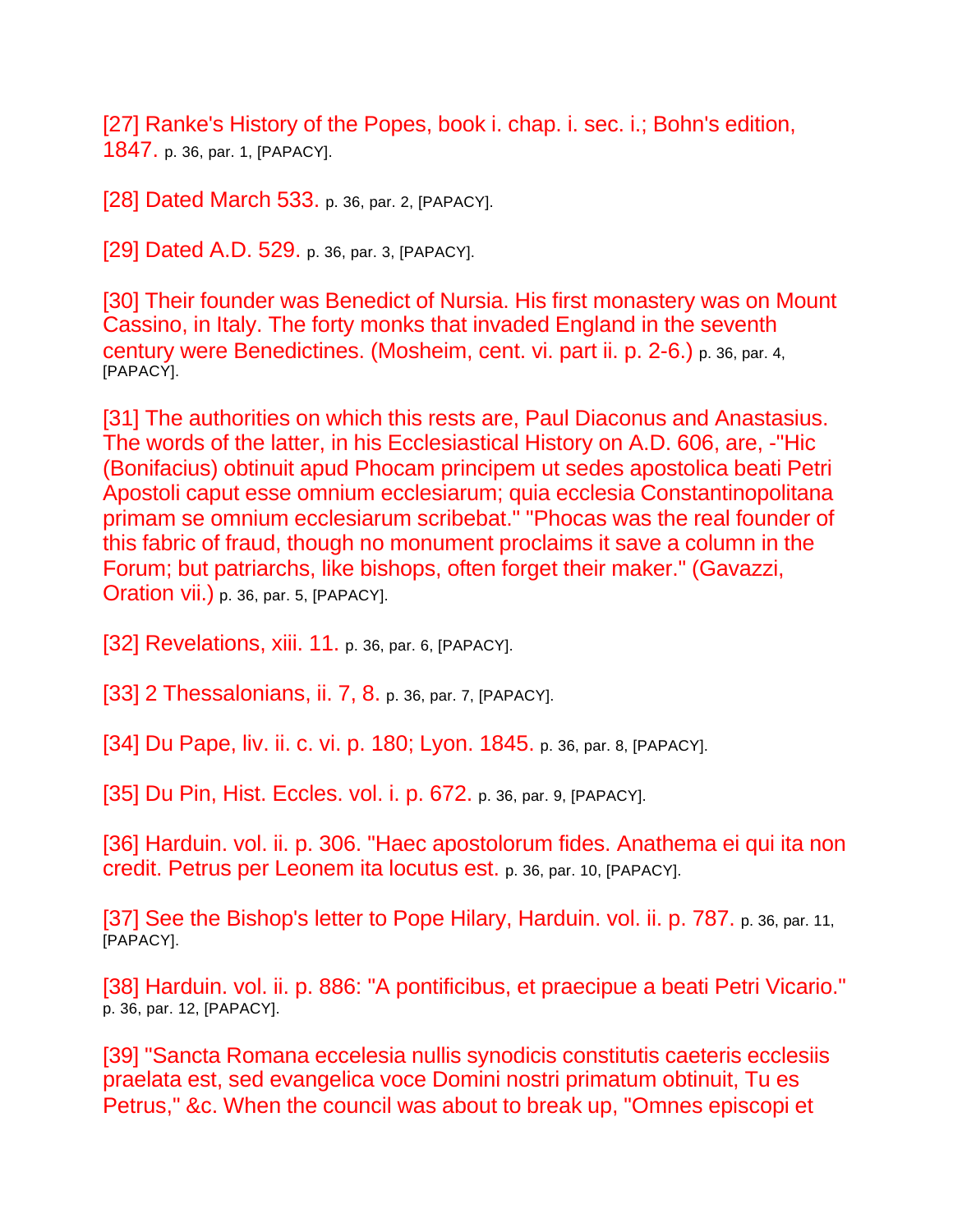presbyteri surgentes in synodo, acclamaverunt, 'Vicarium Christi te videmus." (Harduin. vol. ii. p. 494-498.) p. 36, par. 13, [PAPACY].

[40] Mosheim, cent. vi. part ii. chap. ii. "Vice Dei judicare pontificem, a nullo mortalium in jus vocari posse docuit." Adopted by the Roman Synod, under Symmachus, A.D. 503. (Harduin, vol. ii. p. 983.) p. 37, par. 1, [PAPACY].

[41] Virgilius, Aeneid, lib. ix. p. 37, par. 2, [PAPACY].

[42] Baronius, anno 1000. p. 37, par. 3, [PAPACY].

## **Book I. History of the Papacy.** p. 37, par. 4, [PAPACY].

## **Chapter III. Rise and Progress of the Temporal Sovereignty.**

p. 37, par. 5, [PAPACY].

Over the abyss in which the Roman empire of the west had been engulphed there now floated the portentous form of the Papacy. If the idolatrous nations, in their victorious march from the Upper Danube to southern Europe, had not brought the gods of their ancestors along with them, they were not on that account the less pagan. Their conversion to Christianity was merely nominal. Ignorant of its doctrines, destitute of its spirit, and captivated by its splendid ceremonial, they were scarcely conscious of any change, when they transferred to the saints of the Roman Church the worship they had been accustomed to pay to their Scandinavian deities. The process by which these nations, from being pagan, became Christian, may be adequately likened to the contrivance by which the statue of Jupiter at Rome was converted from the representative of the prince of pagan deities to the representative of the prince of Christian apostles, namely, by the substitution of the two keys for the thunderbolt. After the same manner the newly arrived nations were taught to wear the outward badges of the Christian faith, but at heart they were as much pagan as before. Most of the new tribes became professors of the Arian faith. In this heresy were involved the barbarians which occupied Italy, Africa, Spain, and Gaul; and the Popes were obliged to exercise the utmost circumspection and management, in order to surmount the perils and profit by the advantages presented by the new order of things. The convulsions, combinations, and heresies of the times, formed a maze so intricate and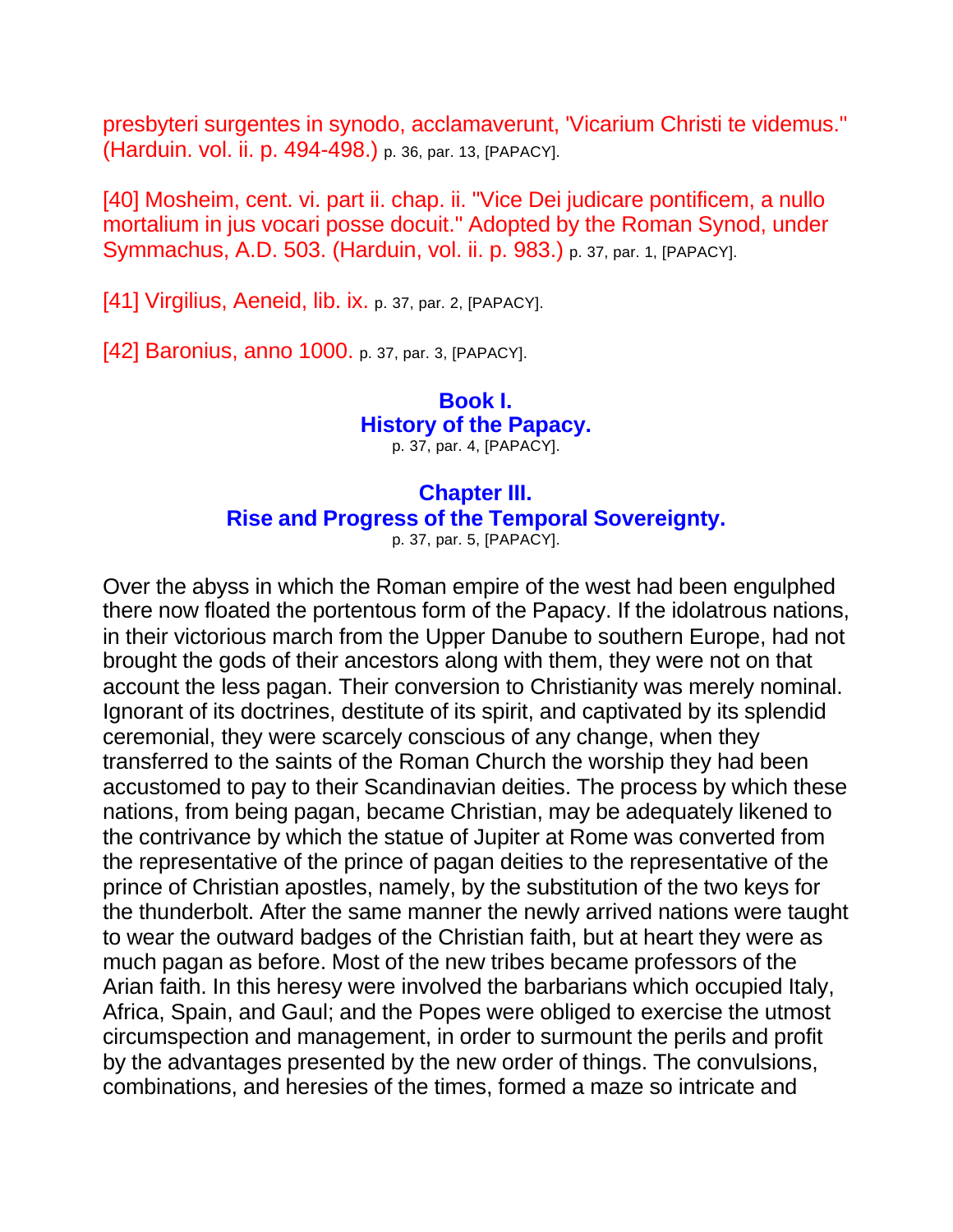dangerous, that no power less wary and sagacious than the papal could have threaded its way with safety through it. The bark of Peter was now navigating a sea full of rocks and maelstroms, and had to shape its course, p. 37, par. 6, [PAPACY].

"Harder beset, And more endangered, than when Argo passed Through Bosphorus, betwixt the justling rocks, Or when Ulysses on the larboard shunn'd Charybdis, and by the other Whirlpool steer'd." p. 38, par. 1, [PAPACY].

## **PARADISE LOST.**

p. 38, par. 2, [PAPACY].

In A.D. 496, an event took place destined to exercise a momentous influence on the fate of the Papacy and of Europe. In that year Clovis, king of the Franks, in fulfilment of a vow made on the field of Tolbiac, where he was victorious over the Allemanni, was baptized at Rheims. "On the memorable day," observes Gibbon, "when Clovis descended from the baptismal font, he alone in the Christian world deserved the name and prerogatives of a catholic king."[1] Rome hailed the auspicious event as a token of a long series of similar triumphs; and she rewarded the devotion of Clovis by bestowing upon him the title,-which he has transmitted downward through 1400 years to his successors the kings of France,-of Eldest Son of the Church. During the course of the sixth century, others of the barbarian kings,-the Burgundians of southern Gaul and Savoy, the Bavarians, the Visigoths of Spain, the Suevi of Portugal, and the Anglo-Saxons of Britain,-presented themselves before the apostolic throne as its spiritual vassals. Thus, the dominion which their swords had taken away, their superstition restored to Rome. The various nations who were now masters of the western empire found in the Papacy, and nowhere else, to use Muller's words, "a point of union."[2] The sagacious measures of pope Gregory the Great contributed at this juncture material assistance to the rising Papacy. The barbarian kings being now submissive to the Roman faith, Gregory exerted himself, with a large measure of success, to establish it as a law throughout their kingdoms, that the metropolitan should receive the sanction of the pontiff. For this end it now became the practice to send from Rome a pallium[3] to the metropolitan, in token of investiture; and without the pall he could not lawfully enter on the exercise of his functions. The zeal of Boniface, the apostle of Germany a century later, completed what Pope Gregory had commenced. p. 38, par. 3, [PAPACY].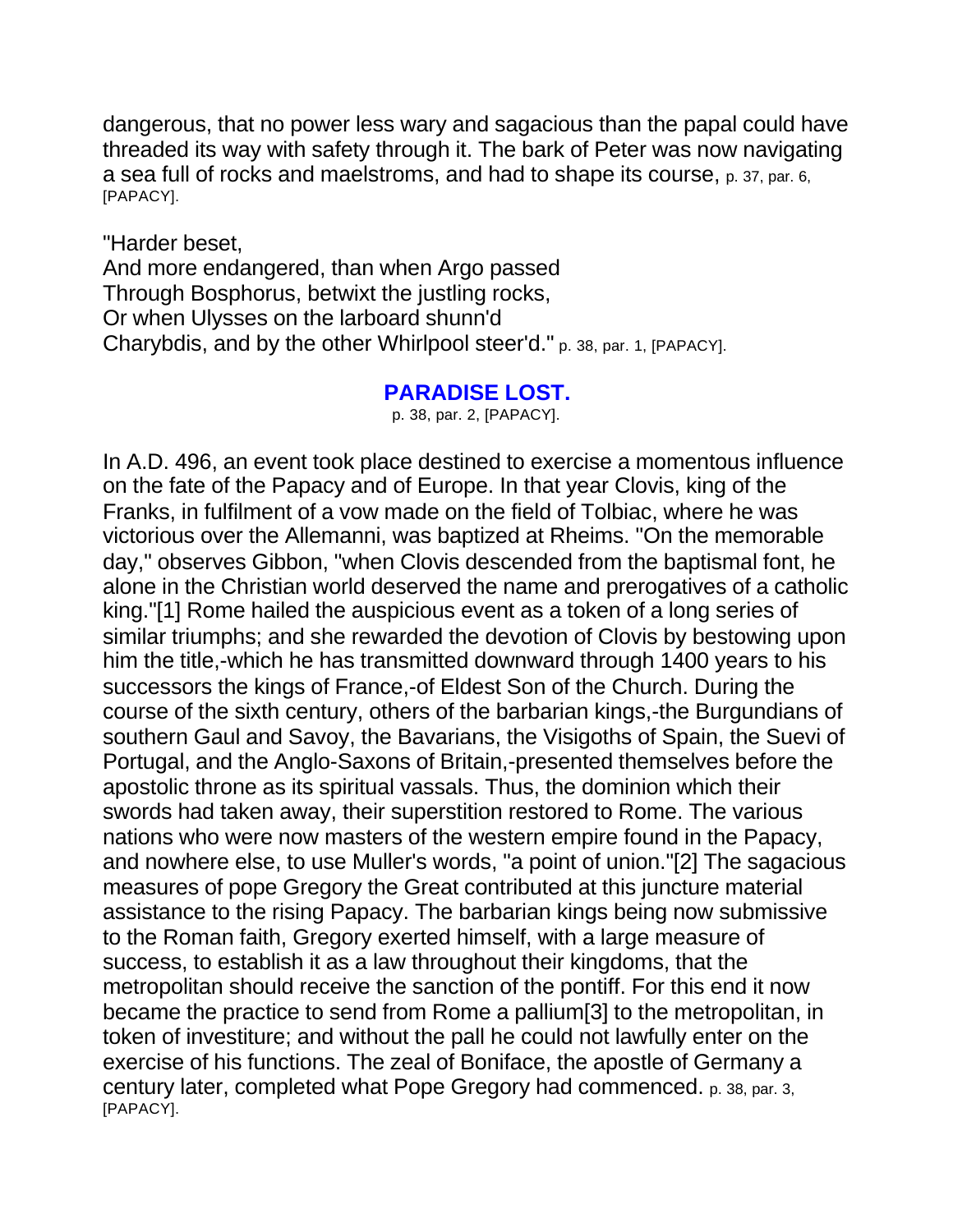This man, a Briton by birth, travelled throughout Germany and Gaul, preaching profound submission to Peter and his representative the Roman bishop; and he succeeded in inducing the German and Frank bishops to take the vow he himself had taken of implicit obedience to the Roman see. Henceforward, without the pallium no metropolitan entered upon the duties of his office.[4] How much this tended to consolidate the spiritual supremacy, and to pave the way for the temporal usurpations of the popes, it is not difficult to perceive. p. 39, par. 1, [PAPACY].

In the seventh century, we find a prevalent disposition among the princes of the west to submit themselves implicitly, in all matters that pertained to religion, to the Roman see. In their pagan state they had been accustomed to undertake no affair of consequence without the advice and consent of their priests, by whom they were held in the most degrading vassalage; and after their conversion they transferred this implicit obedience to the Roman clergy, who most willingly accepted the implied superiority and power, and used every means to improve and extend their influence. "It was the sturdy shoulders of these children of the idolatrous north," remarks Dr. D'Aubigné, "that succeeded in placing on the supreme throne of Christendom a pastor of the banks of the Tiber."[5] The people venerated the clergy, and the clergy were bound to implicit obedience to the pontiff. By this time, too, the unity of the Church, not in the Scriptural, but Romish sense,-not as consisting in one baptism, one faith, one hope; but as consisting in one outward body governed by a visible head, the Roman pontiff,-had established itself in the minds of men. The term POPE or FATHER, originally a divine, and next an imperial title, formerly given to all bishops, now came to be restricted to the Bishop of Rome,[6] according to the saying afterwards employed by Gregory VII., that there was but one pope in the world. The overthrow of the Ostrogoths and Vandals about this time, by the arms of Belisarius, contributed also to the expansion of the Papacy. The former had established themselves in Italy, and the latter in Sardinia and Corsica; and their near presence enabled them to overawe the popedom; but their extirpation by the victorious general of Justinian rid the Pope of these formidable neighbours, and tended to the authority as well as the security of the Roman see. p. 39, par. 2, [PAPACY].

But it was in the eighth century that the most considerable addition was made to the temporal power of the popes. A singular combination of dangers at that period threatened the very existence of the Papacy. p. 39, par. 3, [PAPACY].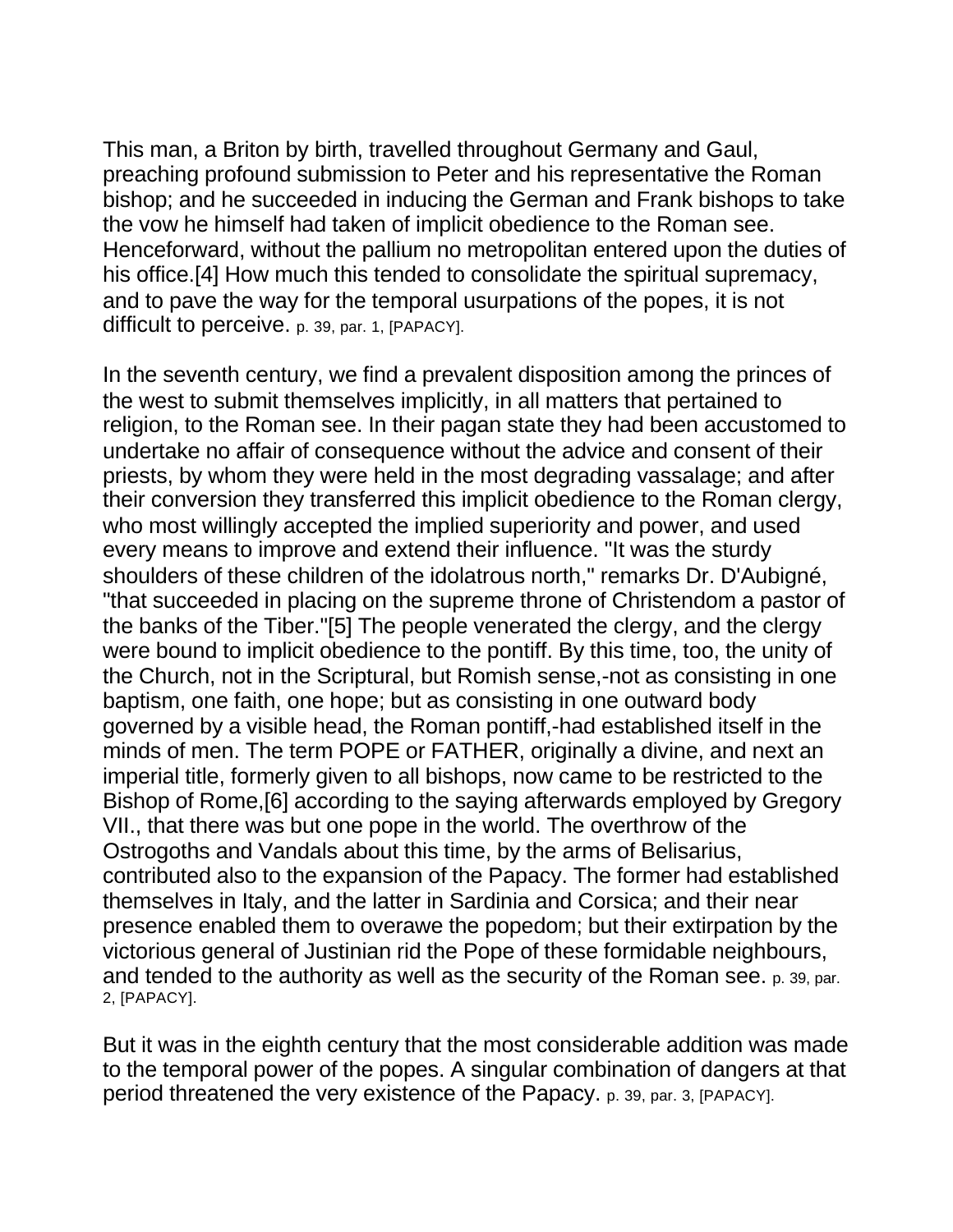The iconoclast disputes, then raging with extreme violence, had engendered a deep and lasting variance between the Roman see and the emperors of the east. The Arian kings of Lombardy, intent on the conquest of all Italy, were brandishing their swords before the very gates of Rome; while in the west, the Saracens, who had overrun Africa and conquered Spain, were arrived at the passes of the Pyrenees, and threatened to enter Italy and plant the crescent on the Seven Hills. Pressed on all sides, the Pope turned his eyes to France. He wrote to the mayor of the palace, and so framed the terms of his letter, that Peter, with all the saints, supplicated the Gallic soldier to hasten to the rescue of his chosen city, and of that church where his bones reposed. The succour was not more earnestly craved than it was cordially and promptly granted. The bold Pepin had just seated himself on the throne of the pusillanimous Childeric,[7] and needed the papal confirmation of his usurped dignity. Bargaining for this, he girded on the sword, crossed the Alps, defeated the Lombards, and, wresting from them the cities they had taken from the Greek emperor, he laid the keys of the conquered towns upon the altar of St. Peter. This was in the year 755; and by this act was laid the foundation of the temporal power of the popes.[8] p. 40, par. 1, [PAPACY].

The gifts thus bestowed by Pepin were confirmed by his yet more distinguished son Charlemagne. The Lombards had again become troublesome to the Pope; in fact, they were besieging him in his city of Rome. The pontiff again supplicated the aid of France; and Charlemagne, in answer to his prayer, entered Italy at the head of his army. Defeating the Lombards, he visited the Pope in his capital; and so profound was his deference for the see of Rome, that he kissed the steps of St. Peter as he ascended, and, at the interview that followed, ratified and enlarged the donations of his father Pepin to the Church.[9] A second time Charlemagne appeared in the Eternal City.[10] The factions that now reigned in Rome threatened to put an end, by their violence, to the authority of the pontiff; and the third time did France interpose to save the Papacy from apparent destruction. Charlemagne, says Machiavelli, decreed, "that his Holiness, being God's Vicar, could not be subject to the judgment of man."[11] Charlemagne was now master of nearly all the Romano-Germanic nations of the west; and, as a recompense for these repeated succours, the Pope (Leo III.), on Christmas eve, A.D. 800, placed upon the head of the French king the crown of the western empire.[12] In this act the pontiff displayed his power not less than his gratitude. As one who had crowns and kingdoms at his disposal, we behold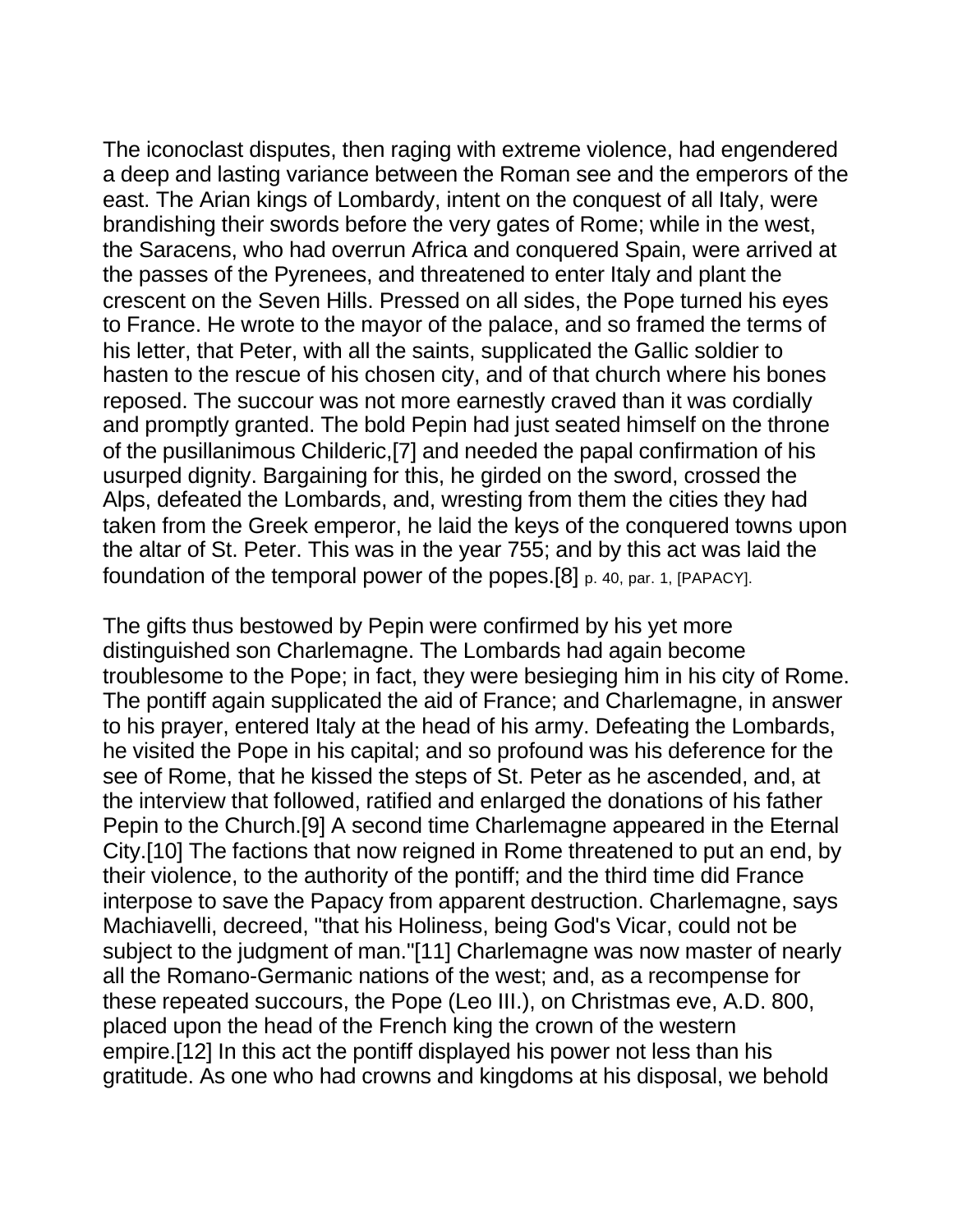him selecting the son of Pepin, and placing upon his brow the imperial diadem.. p. 40, par. 2, [PAPACY].

In this light at least have the partisans of Rome regarded the act. They have "generally maintained," says Mosheim, "that Leo. III., by a divine right, vested in him as Bishop of Rome, transported the western empire from the Greeks to the Franks."[13] "Whereas formerly," says Machiavelli, in his History of Florence, "the popes were confirmed by the emperors, the emperor now, in his election, was to be beholden to the pope; by which means the power and dignity of the empire declined, and the Church began to advance, and by these steps to usurp upon the authority of temporal princes."[14] One thing at least is clear, that great advantages accrued to both parties from this proceeding. It added new lustre to the dignity of Charlemagne, and gave the title to him who already possessed the power; while, on the other hand, it greatly enlarged the temporal possessions of the Church, and secured a powerful friend and protector to the Pope in the person of the Emperor. Thus the perils which had threatened to destroy the Papacy tended ultimately to consolidate it; and thus did Rome, skilled to profit alike by the weakness and the strength of monarchs, steadily pursue that profound scheme of policy, the object of which was to chain kings, priests, and people, to the pontifical chair. Henceforward the Pope takes his place among the monarchs of the earth. First the Vandals and Ostrogoths, and now the Lombards, had fallen before him. Their territories were given to the Church, and formed the patrimony of St. Peter; and the haughty pastor by whom these powers had been supplanted, unaware that prophecy had pointed very significantly to the fact, and marked it as a noted stage in the rise of Antichrist,[15] now appeared in the glories of the triple crown. p. 41, par. 1, [PAPACY].

While the Papacy was laboriously building up its external defences, conciliating princes, contracting alliances with powerful monarchs, and intriguing to acquire in its own right temporal sovereignty, let us mark the growth of that superstition in which lay the life and strength of the Popedom. These two,-the inward principle and the outward development,-we find ever advancing pari passu. By the time the barbarians arrived in southern Europe, Christianity had been grossly corrupted. It lacked, as a consequence, the power to dispel the ignorance or to purify the morals of those whom the convulsions of the times brought into contact with it. As they issued from their native forests, so were they received within the pale of the Church, uninstructed, unreformed, unchristianized. p. 41, par. 2, [PAPACY].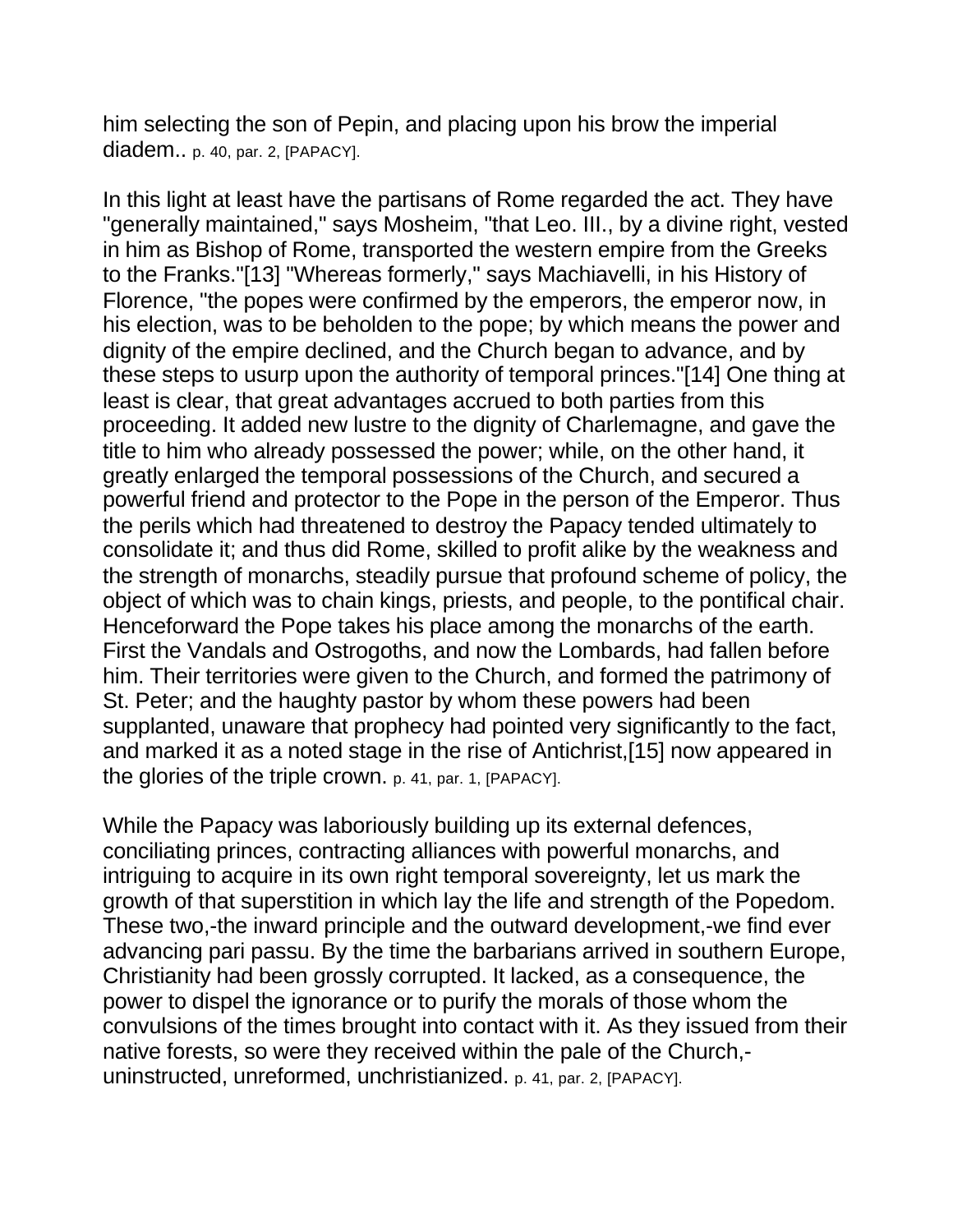The only change the Christianity of the age exacted had respect to the names of those divinities in whose honour the invading nations continued to celebrate the same rites, slightly modified, which they had been accustomed to pay to their Druidical and Scandinavian idols. It follows that the term Christendom is simply a geographical expression. The nations that inhabit western Europe have not till this hour been evangelized, if we except the partial enlightenment of the Reformation. The barbarism of the times had extinguished the light of philosophy and of letters. No polite study, no elegant art, no useful science, helped to tame the fierceness, refine the manners, or expand the intellect, of these nations. The clergy, wallowing in wealth, and abandoning themselves to dissolute pleasures, were grossly and shamefully ignorant, and unable to compose the homilies which they recited in the presence of the people. The genius of Charlemagne saw and bewailed these evils; but neither his power nor his munificence,-and both were largely employed,-could avail to reform these gross abuses.[16] The singular infelicity of the times rendered all his attempts at reformation abortive. If we except a few individuals, belonging chiefly to Ireland and Britain, where the enlightened and beneficent patronage of Alfred the Great maintained a better order of things, no illustrious names illumined the darkness of that barbarous night. Till partially restored by the Saracens in the tenth century, learning and science were unknown in the west.[17] The state of matters as regards religion was even more deplorable. We have already seen the height to which superstition had risen in the fourth century. We will search in vain, amid the ignorance, the follies, the vices, of the eighth and ninth centuries, for the early purity of the gospel, the simple grandeur of its worship, or the attractive virtues of its first confessors. A general dissolution of manners characterized the age: the corruption had infected all classes, not excepting even the clergy, who, instead of being examples of virtue, were notorious for their impieties and vices. In the same proportion in which they declined in piety and learning, did they increase in riches and influence. A notion now began to be propagated, that crimes might be expiated by donations to the Church at the moment of death. This proved a fertile source of wealth to the clergy. Rich legacies and ample donations of lands and houses flowed in upon the churches and monasteries, the gifts of men who hoped by these generous deeds, performed at the expense of their heirs, to obliterate the sins of a lifetime, and purchase salvation for their souls.[18] By and by, bequests on a yet larger scale began to be made. It was at this time customary for princes to distribute munificent gifts among their followers, partly as the reward of past services, and partly with a view to secure their support in future. The great credit which the clergy enjoyed with the people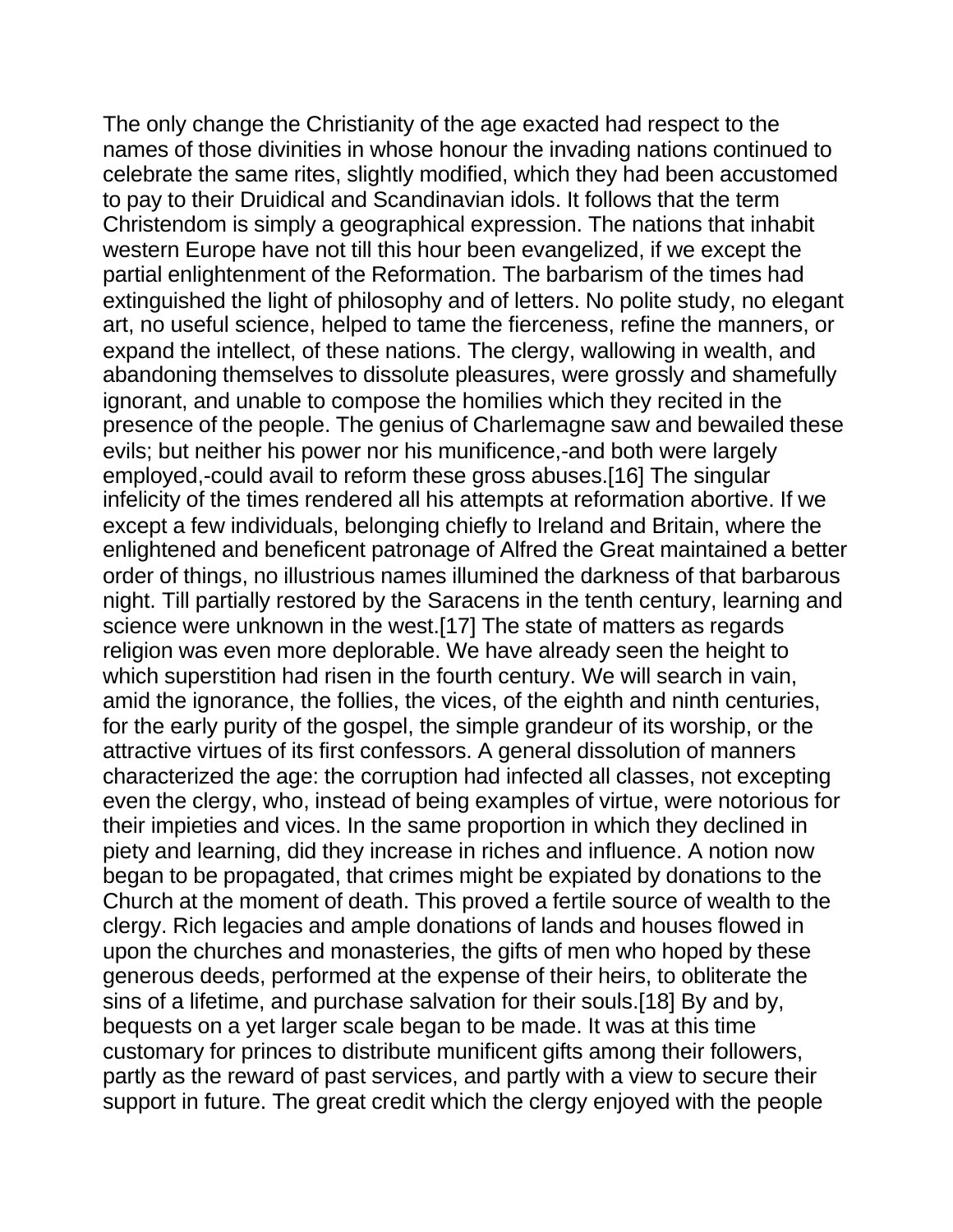made it a matter of the last importance to secure their influence. p. 42, par. 1, [PAPACY].

Whole provinces, with their cities, castles, and fortresses, were not unfrequently bestowed upon them; and over the domains so bestowed they were permitted to exercise sovereign jurisdiction. Raised thus to the rank of temporal princes, they vied with dukes and sovereigns in the splendour of their court and the number of their retinue. They raised armies, imposed taxes, waged bloody wars, and by their ceaseless intrigues and boundless ambition plunged Europe into interminable broils and conflicts. Those men who were bound by their sacred calling to preach to the world the vanity of human grandeur, furnished in their own persons the most scandalous examples of worldly pride and ambition. To fulfil their sublime mission as ministers of Christ,-to instruct the ignorant, reclaim the wandering, succour the distressed, and console the dying,-formed no part of their care. These duties were forsaken for the more tempting paths of pleasure and wealth, the intrigues of courts, and the tumults of camps. A crafty priesthood, moreover, made it an inviolable rule, that property gifted to the Church should be regarded as the property of God, and be held for ever inalienable. Henceforward to touch it was sacrilege; and whoever adventured on so bold an act was destined to experience the full measure of the Church's vengeance. The natural law which limits the growth of bodies corporate was set aside by this kind of spiritual entail; and the wealth of the Church, and, by consequence, her power, grew to be enormous.[19] p. 43, par. 1, [PAPACY].

The evils of the time were LEGION; but all flowed from one colossal error: the cardinal truth of Christianity, that salvation is of grace, was completely obscured. By the most plausible pretexts and the most subtle devices was man led away from God, and taught to centre all his hopes in himself. Faith was overthrown, and works were put in its room. The sacrifice of Christ was neglected, and man became his own saviour. We trace the operation of this grand error in the superstitious and burdensome rites in which all holiness now began to be placed. Sanctification was no longer sought in a pure heart and a mind enlightened by divine truth, but in certain external rites, which were seldom either important or dignified. To nourish the passions and mortify the body was now the grand secret of holiness. Pilgrimages were undertaken, and their merits were regulated by the length and the perils of the way, and the renown of the shrine visited. Penances were imposed, fasts were enjoined; and in proportion to the severity of the suffering and the rigour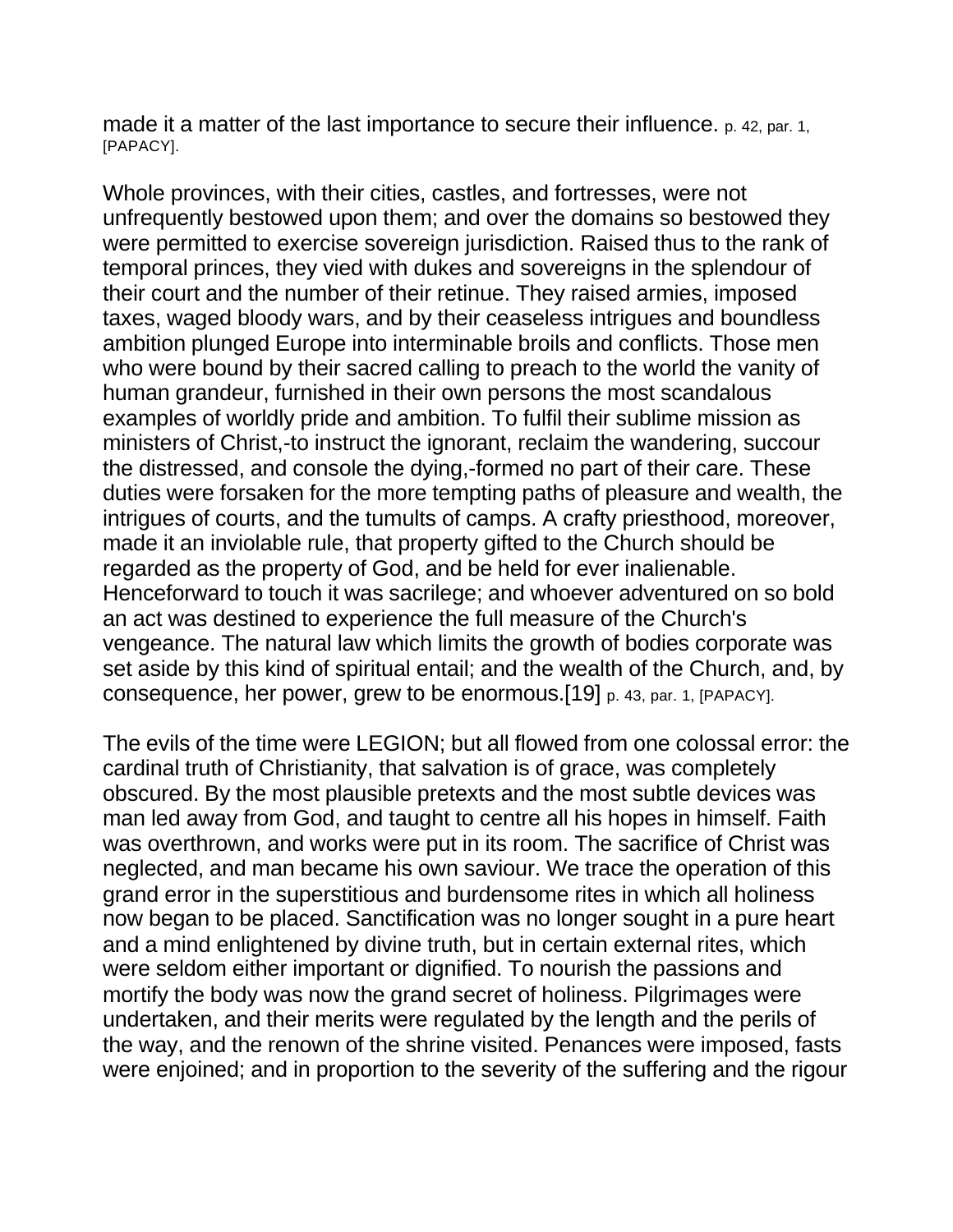of the abstinence, was the efficacy of the act to atone for sin, and recommend to the favour of God.[20] p. 43, par. 2, [PAPACY].

A mind debased by ignorance, and not unfrequently by vice, and a body emaciated by flagellations and fastings, was a sure sign of eminent sanctity. Piety no longer consisted in love to God and obedience to his will, but in the observance of the most frivolous ceremonies, to which there attached an extraordinary value and a mysterious influence. To endow a convent or erect a cathedral was among the most illustrious deeds which one could perform. To possess a finger or a toe of a saint was a rare privilege; and the owner of so inestimable a treasure derived therefrom unspeakably more benefit than could possibly accrue from the possession of any moral or spiritual excellence, however exalted. Relics so precious were sought for with a perseverance and a zeal that set all difficulties at defiance; and what was so eagerly sought was in most cases happily found. The caves of Egypt, the sands of Libya, and the deserts of Syria, were ransacked. The bones of dead men, and, if history may be credited, of the lower animals, were exhumed, were hawked over Christendom, and purchased at a high rate. They were worn as amulets, or enshrined in cabinets of silver and gold; and, being placed in cathedrals, were exhibited at stated times to the devout. To abandon society, with the obligations it imposes and the duties it exacts, and to consume life in the midst of filth, indolence, and vice, was accounted an effort of uncommon holiness. To shirk the plough and the loom, and mount the wallet of the beggar,-to abscond from the ranks of honest industry, and fleece the labouring classes in predatory bands or as single sorners,-was to be heroically self-denied and virtuous. Such holy men were rather unpleasantly common; for the west, as formerly the east, now began to swarm with monks and hermits. Such of the pagan sophists as lived to witness the rise of this superstition, no less amazed than indignant, pointed the keen shafts of their powerful satire against that filthy race, which had renounced the beautiful mythology of Greece and the martial gods of Rome, to fall prostrate before the bones and mouldering relics of the dead.[21] p. 44, par. 1, [PAPACY].

So wretched did man's condition become, so soon as he turned away from God, and sought salvation in himself. In the same hour in which he forsook the light he lost his liberty. When he surrendered his faith he parted with his peace. From that moment his life became barren of all good, because he strove to produce by an effort of his will, what God had ordained to spring only from love. p. 44, par. 2, [PAPACY].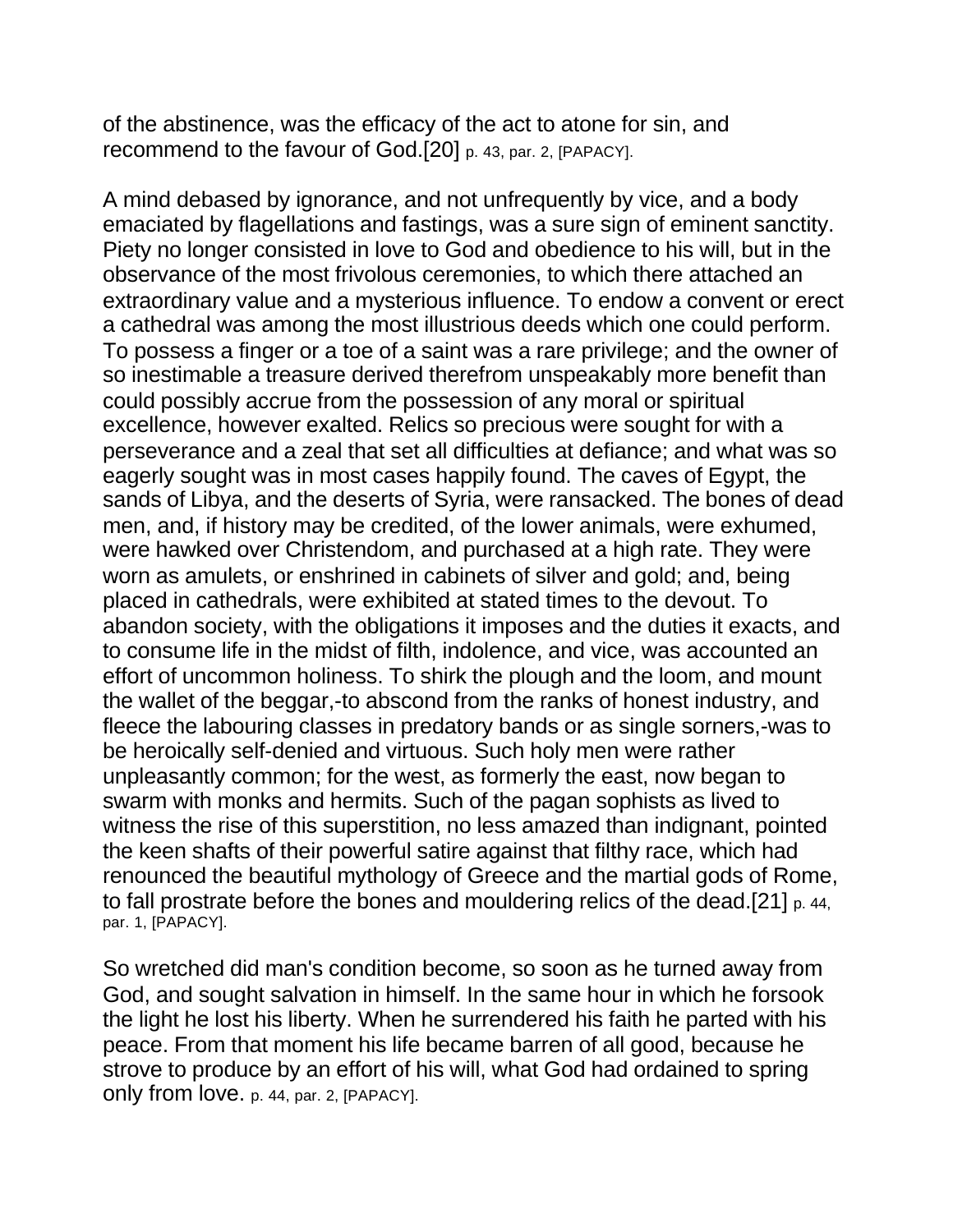Hope, too, forsook the breast, in which she found no solid footing, and a "doubtsome faith," the result partly of scepticism and partly of indifference, took her place. The overmastering force of evil desires began now to be felt; and man found his own strength but a feeble substitute for the grace of God. Having taken upon himself the burden of his own salvation, he laboured, in a round of mortifying and painful acts, to accomplish a task utterly beyond his power. His success was far indeed from being in proportion to his efforts. But in this lay one of the deep artifices of Popery. That system employed the defilement of guilt, the slavery of fear, the thrall of sensuality, to complete its conquest over man. Having put out his eyes, Popery led man away to grind in her prison-house. The perfection of error is the perfection of slavery; and man surrendered himself without a struggle to the dominion of this tyrant. It was not till Truth came at the Reformation, that his prison-doors were opened, and that the bondman was loosed and led forth. p. 45, par. 1, [PAPACY].

But the master corruption of the age was image-worship. Blinded by error, and grown carnal in their imaginations, men saw not the true glory of the sanctuary, and sought to beautify it with the fictitious splendour of statues and pictures. The promise, "Lo, I am with you," was forgotten; and when the worshipper ceased to realize the presence of a spiritual Being, the hearer of his prayer, he strove to stimulate his flagging devotion by corporeal representations. The churches, already polluted with relics, began now to be disgraced with images. Pictures of the saints and the martyrs covered the walls, while the vestibules and niches were occupied with statues of Christ and the apostles. These were first introduced under pretext of doing honour to those whom they represented; but the feeling, by a natural and unavoidable process, rapidly degenerated into worship. This was a masterstroke of the enemy. In no other way could he so effectually have withdrawn the contemplation of man from the region of the spiritual, and defaced, and ultimately destroyed in his mind, all true conceptions of the invisible Jehovah. It trained man, even in his devotions, to think only of what he saw; and from thinking only of what he sees, the step is an easy one to believe only in what he sees. It brought man from the heavens, and chained him to the earth. The rise of image-worship was the return of the ancient idolatry. The body ecclesiastic had ceased to be Christian, and had become pagan. The Church, planted by the labours of the apostles, and watered by the blood of martyrs, had disappeared; and an idolatrous and polytheistic institute had been substituted in its room. There was not less cause than formerly for the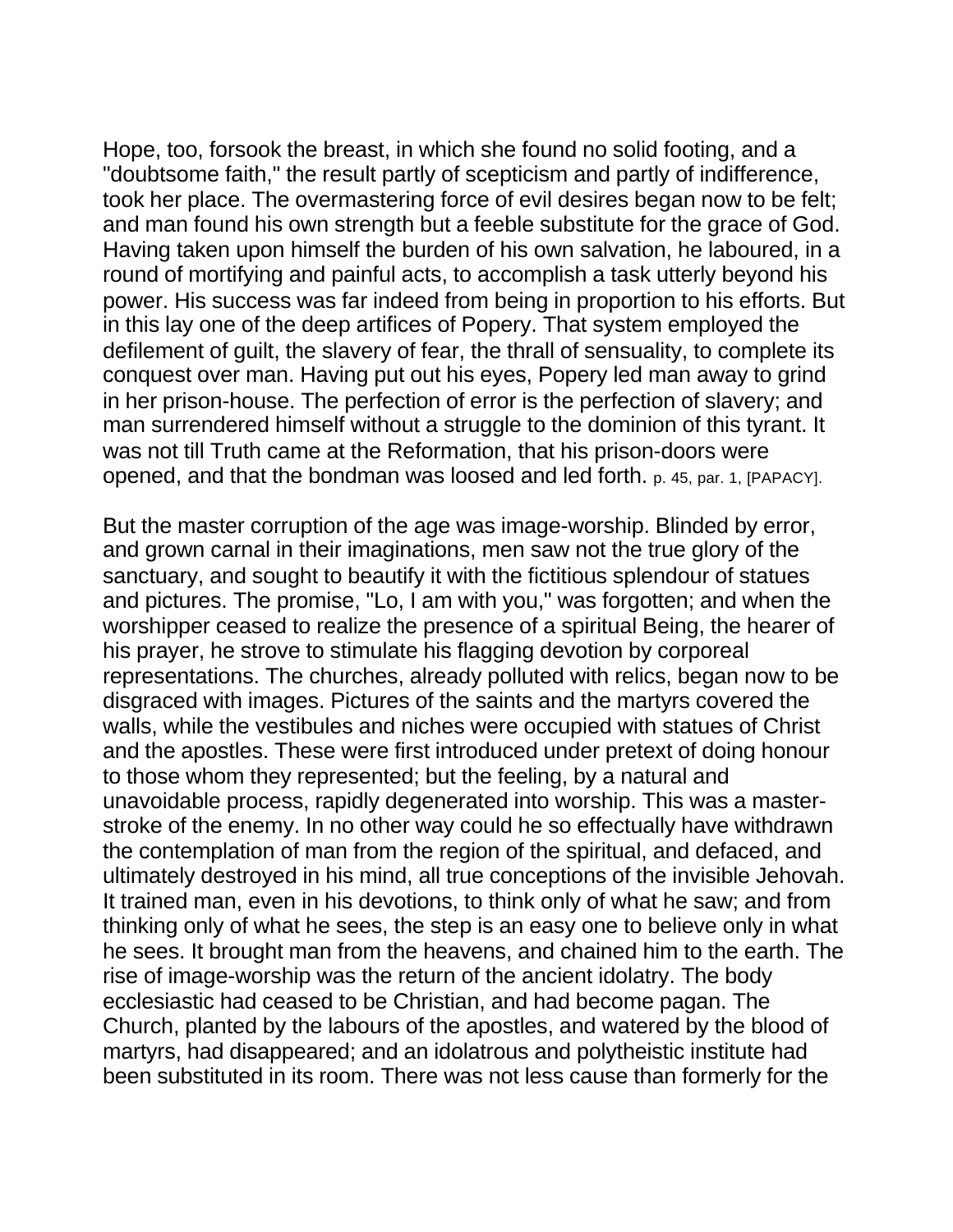lament, "I planted thee a noble vine; how then art thou become the degenerate plant of a strange vine?" p. 45, par. 2, [PAPACY].

We enter at greater length on the subject of image-worship, because it forms an important branch of the idolatry of Rome, and because it is intimately connected with the rise of the temporal sovereignty. It was in the east that this superstition first arose, but it was in the west that it found its most zealous patrons and champions; and none discovered greater ardour in this evil cause than the popes of Rome. Its rise was as early as its progress was gradual. "The first notice," says Gibbon, "of the use of pictures is in the censure of the Council of Illiberis, three hundred years after the Christian era."[22] "The first introduction of a symbolic worship," continues the historian, "was in the veneration of the cross and of relics. . . . . But a memorial more interesting than the skull or the sandals of a departed worthy, is a faithful copy of his person and features, delineated by the arts of painting or sculpture. . . . . By a slow though inevitable progression, the honours of the original were transferred to the copy; the devout Christian prayed before the image of a saint, and the pagan rites of genuflexion, luminaries, and incense, again stole into the Catholic Church. . . . . The use, and even the worship, of images was firmly established before the end of the sixth century."[23] From this time the idolatry rapidly increased. Writing of the seventh century, we find Gibbon stating that "the throne of the Almighty was darkened by a cloud of martyrs, and saints, and angels."[24] In this Gibbon is confirmed by the testimony of Mosheim, who states that "in this age, (i. e. the seventh century), they who were called Christians worshipped the wooden cross, the images of saints, and bones of men, they know not whom." p. 46, par. 1, [PAPACY].

A century later, the famous dispute between the eastern emperors and the western popes had broken out. The Christians of the east, alarmed by the magnitude of the abuse, and stung by the reproaches of the Jews, and the railleries-all the more severe that they were merited-of the Mussulmans, who now reigned at Damascus, strove to effect a partial reformation. Their wishes were powerfully seconded by the Emperor Leo, III., who proscribed by edict the worship of images, and ordered the churches to be cleansed. These proceedings roused the ire of the reigning pontiff, Gregory II. The eloquence of the monks was evoked, and the thunders of excommunication were hurled against the imperial iconoclast; and Leo was pronounced an apostate, because he worshipped as the apostles and primitive Christians had worshipped, and because he sought to lead back his people to the same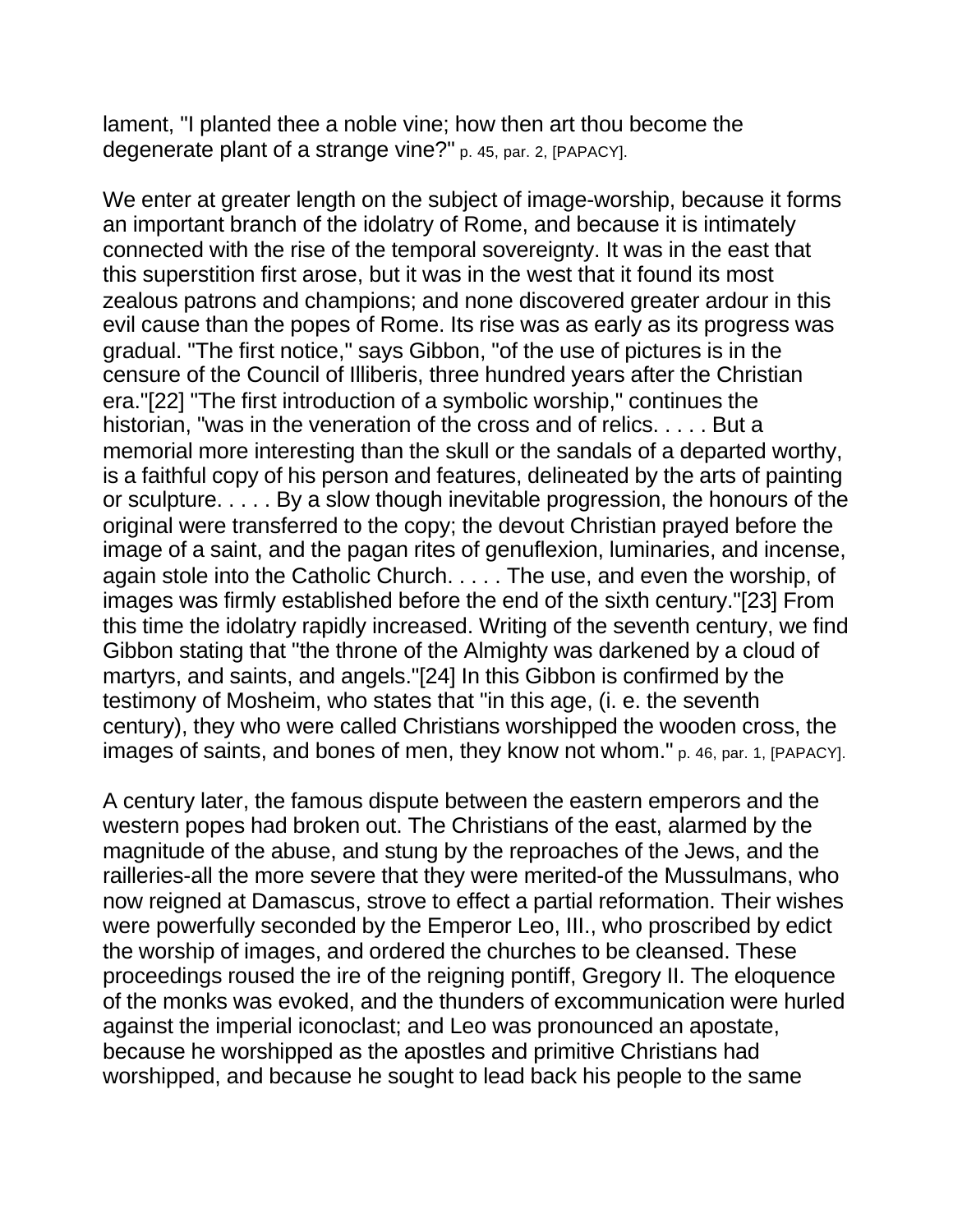scriptural model. When it was found that the spiritual artillery had failed to take effect, earthly weapons were employed. p. 46, par. 2, [PAPACY].

Italy was excited to revolt, and a contest was commenced, which was continued for a hundred and twenty years. The Italians were absolved by the pontiff from their allegiance to the Emperor, and the revenue of Italy ceased to be sent to Constantinople. To chastise these rebellious proceedings, Leo despatched his fleet to the coast of Italy; but the Italians, inspired by fanaticism and rebellion, made a desperate resistance, and after a vast loss of life, and the ravage of several of the fairest provinces of the empire, the expedition was forced to return without having accomplished its object. The quarrel was taken up by successive emperors on the one side and successive popes on the other, and prosecuted with unabated violence and various success. Councils were convoked to give judgment in the matter. The Council of Constantinople, A.D. 754,[25] summoned by Constantine Copronymus, condemned the worship, and also the use, of images. The Council of Nice, in Bithynia, A.D. 786, known as the second Nicene Council, convoked by the fair but flagitious Irene, the widow and murderess of Leo IV., reversed the sentence of the Council of Constantinople, and restored the worship of images.[26] Leo V. condemned these idols to a second exile, but they were recalled by the Empress Theodora, A.D. 842,[27] never more to be expelled from the east, till they and their worshippers were extirpated together in the fourteenth century by the sword of the Turks. Rome and Italy yielded in this matter the most profound submission to the Popes, who showed themselves throughout the zealous and truculent defenders of image-worship. The churches of France, Germany, England, and Spain, held a middle course. They condemned the adoration of images, but they adopted the perilous course of tolerating them in their churches as "the memorials of faith and history."[28] Of these sentiments was Charlemagne, who endeavoured, but in vain, to stem the torrent of superstition. The unanimous decree of the Council which he assembled at Frankfort, A.D. 794, could not counteract the influence arising from the example and authority of the pontiff. Charlemagne found that the power which had enabled him to become master of all the western nations, was not sufficient to enable him to cope successfully with the rising superstition of the age. The cause of imageworship continued silently to progress, and it speedily attained in the west, as it had already done in the east, a universal triumph. p. 47, par. 1, [PAPACY].

Though the quarrel, as regards the main point in dispute, had the same issue, both in the east and in the west, it led nevertheless to a final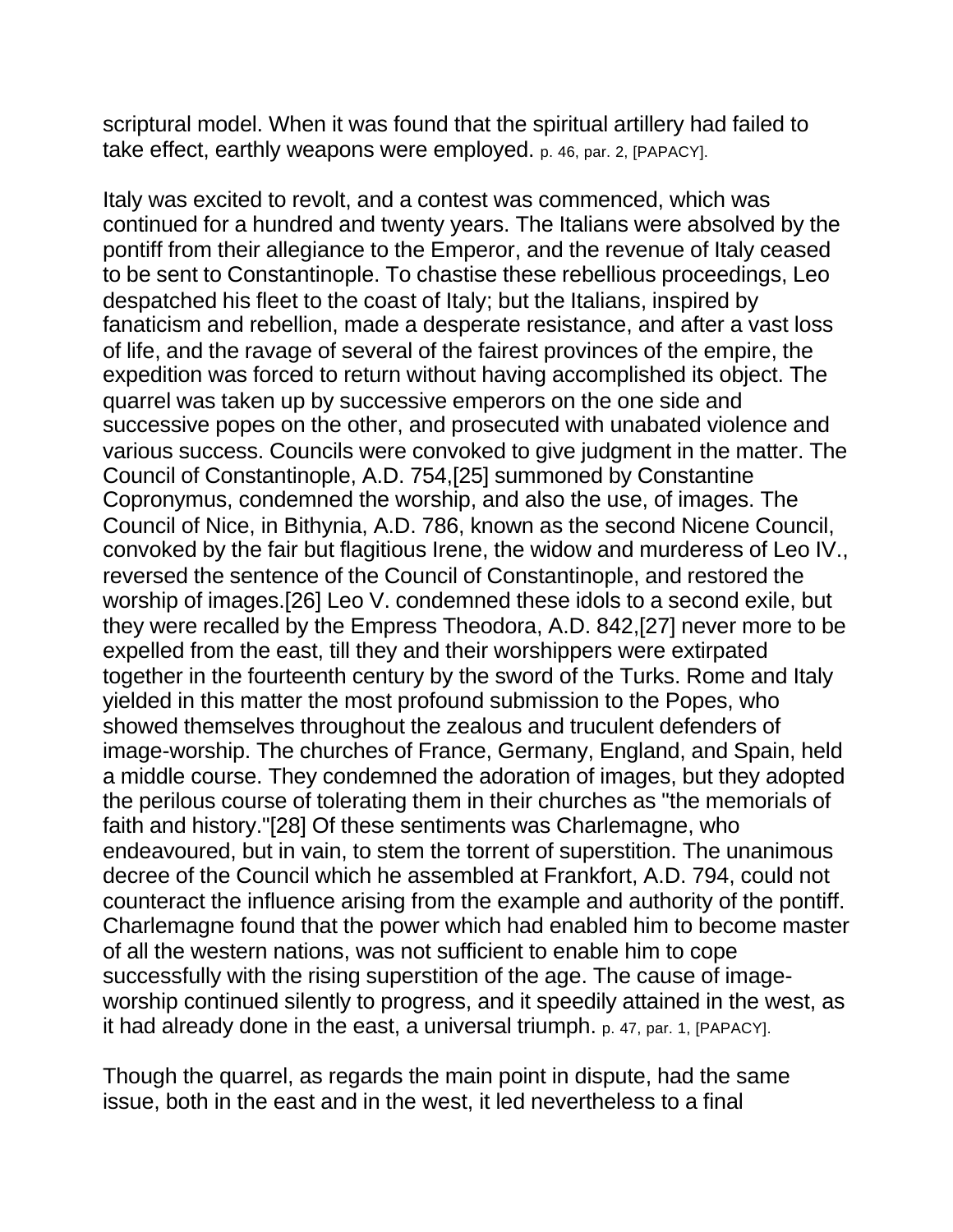separation between the two churches. It directly contributed, as we have already said, to lay the foundation of the Pope's temporal sovereignty. p. 47, par. 2, [PAPACY].

In the heat of the conflict, the Italian provinces were torn from the emperor, and their government was virtually assumed by the pontiffs. "In that schism," says Gibbon, "the Romans had tasted of freedom, and the popes of sovereignty."[29] "Rome raised her throne," to use D'Aubigné's words, "between two revolts." On the one side Italy threw off the yoke of the eastern emperors; on the other, France discarded her ancient dynasty, and both revolts were zealously encouraged and formally sanctioned by the popes. It is difficult to say which of the two,-the Greek schism or the Gallic usurpation, contributed most to elevate the Papacy to temporal sovereignty. p. 48, par. 1, [PAPACY].

Such is the real origin of the Pope's power. According to his own claim, it is of heaven; but history refuses to let the claim pass current, and points unequivocally to a different quarter as the source of his prerogative. Of the two branches of his power,-the sacerdotal and the regal,-it is hard to determine which is the most disreputable and infamous in its beginnings. His mitre he had from the murderer Phocas; his crown from the usurper Pepin. A spotless and noble lineage forsooth! The pontifical trunk has one stem rooted rankly in blood, and the other foully grafted on rebellion. As a priest, the Pope is qualified to minister in the ensanguined temples of Moloch; as a sovereign, his title is indisputable to act the satrap under the arch-rebel and "anarch old." No one can glance a moment at the contour of his character, as seen in history, without feeling that the hideous likeness on which he gazes is that of the Antichrist. Every line of his visage, every passage of his history, is full of antagonism, is the very counterpart of that of the Saviour. "All these things will I give thee," said the tempter to Christ in the wilderness, "if thou wilt fall down and worship me." "Get thee hence, Satan," was the reply. The fiend returned after three hundred years, and, leading the pontiff to the summit of the Roman hill, showed him "all the kingdoms of the world and the glory of them." "All these," said he, "will I give thee, if thou wilt fall down and worship me." No second denial awaited the tempter: instantly the knee was bent, and the pontiff raised his head crowned with the tiara. Twice has Christianity been crowned in bitter derision and mockery of her character. Once with a crown of thorns by the blasphemers of Caiaphas' hall; and now again with the tiara, in the person of the pontiff. Never did she demean herself with such divine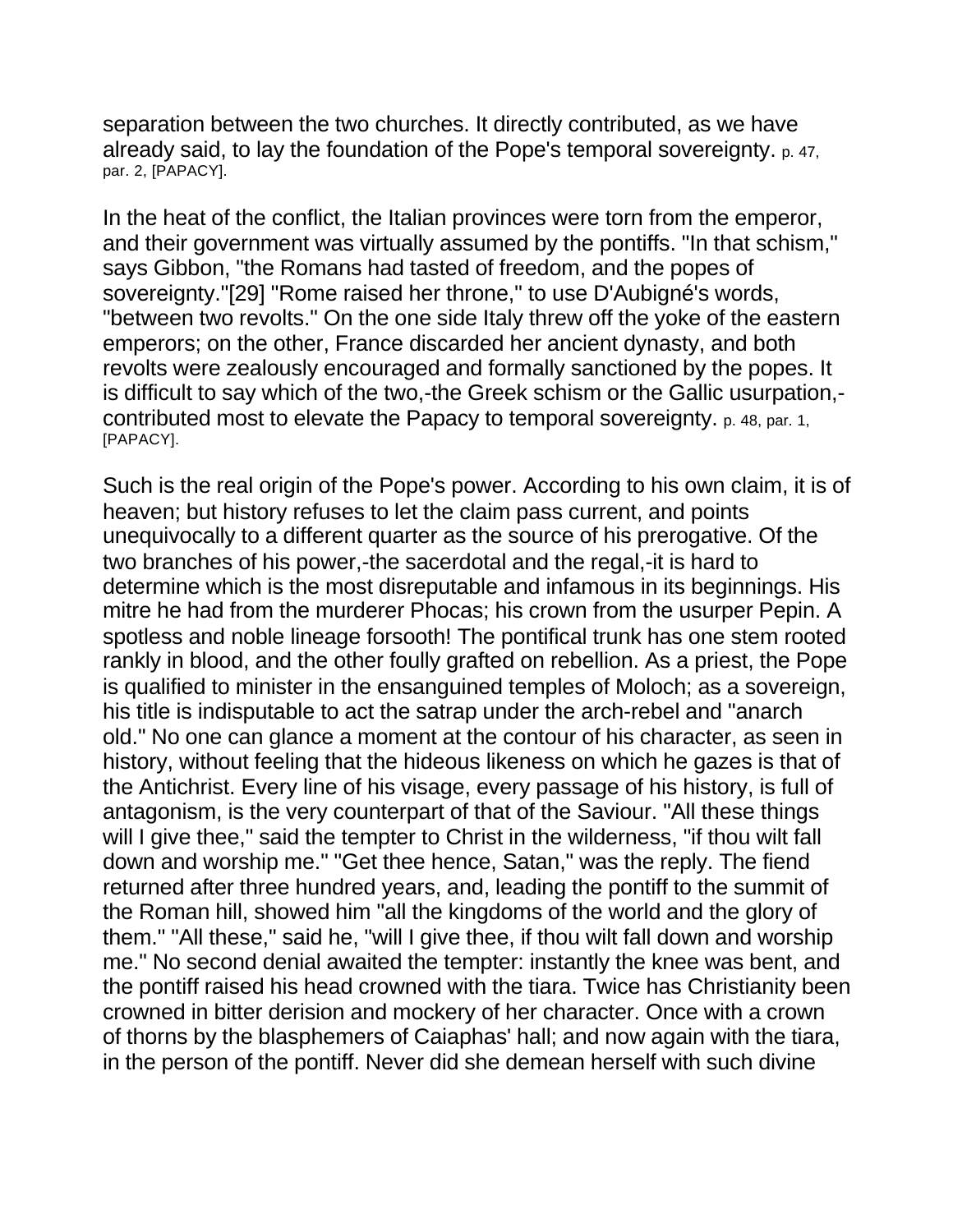dignity as when the thorns girt her brow; but, ah! the burning shame of the tiara. p. 48, par. 2, [PAPACY].

It is further worthy of notice, that at the same time, and to a great degree by the same acts, did the bishops of Rome establish the worship of images, and consolidate their own jurisdiction as temporal sovereigns. These two form analogous stages in the career of the Papacy. They manifest an equal decline and advance,-a decline in the spiritual, and an advance in the secular element. By the first, Rome perfected the corruption of her worship; by the second, she perfected the corruption of her government. There was a meetness, therefore, in the two being attained at the same period. These two constitute the leading branches of the Romish apostacy,-idolatry and tyranny. These are the two arms of the apostacy,-SUPERSTITION and the SWORD: both arms were now grown; and thus Rome was equipped for her terrible mission. Her inglorious task was to bow down the world in ignominious thraldom, and her two-edged sword made it equally easy to enslave the mind and to tyrannize over the body. Her idolatry was to display itself in yet grosser forms, and her political power was to be vastly enlarged by new accessions of dominion and influence; but the world had now a fair specimen of the leading principles and organization of the Roman Catholic Church. Rome was to be a temple of idols, not a sanctuary of truth; a hierarchy, not a brotherhood. Were we called upon to fix on a period when Rome completed her transition from Christianity to Paganism, we would fix on this era. Henceforward she did not deserve to be regarded in any sense as a Church. She was not simply a corrupt Church; she was a pagan institute. The symbols of the Apocalypse had now found their verification in the corruptions of Europe: the temple had been measured; the outer court and the city had been given over to the Gentiles; and the Church was restricted to the select company which ministered at the altar within. p. 49, par. 1, [PAPACY].

Into this sad condition had the Roman Church now come. She had begun in the spirit and been made perfect in the flesh. The spiritual she had renounced, as containing neither truth, nor beauty, nor power. An impassable gulph now divided her from the form not less than from the spirit of the early Church. She stood before the world as the legitimate successor of those systems of error and idolatry which in former ages had burdened the earth and affronted heaven. Her members kneeled before idols, and her head wore an earthly crown. She "had left heaven and its spheres of light, to mingle in the vulgar interests of citizens and princes."[30] An hundred and twenty years (the period of the iconoclast disputes) had God striven with the men of the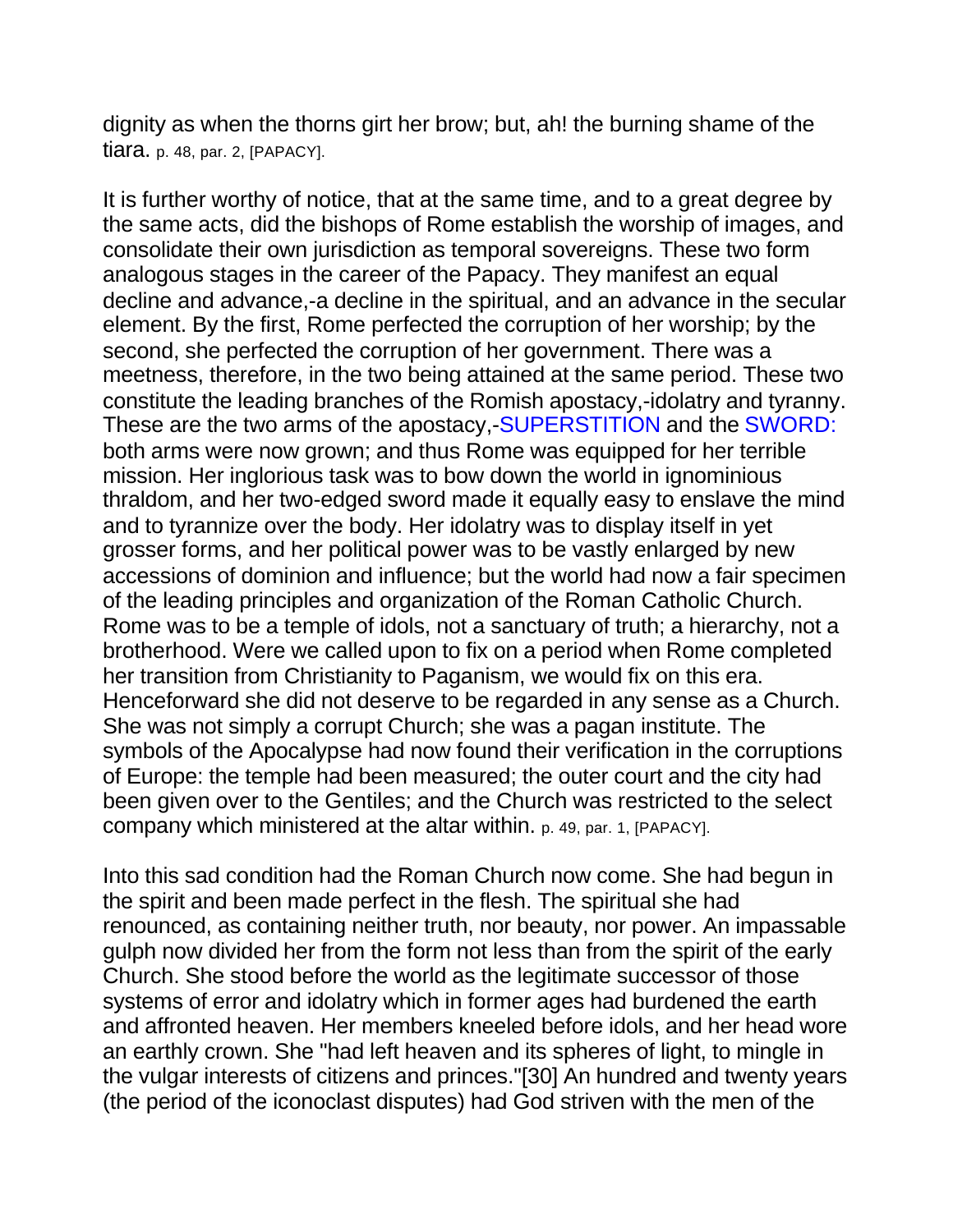western Church, as he strove with the antediluvians in the days of Noah, when the ark was a-building; but his waiting had been in vain; and henceforward Rome was to pursue her career without let or hinderance. The spirit had ceased to strive with her. The Gothic scourge, sent to turn her from those dumb idols, had failed to induce repentance or reformation. Righteously, therefore, was she given over to the dominion of grosser delusions, to the commission of more aggravated crimes, and to the infliction, at last, of an unspeakably tremendous doom. p. 49, par. 2, [PAPACY].

------------------------------------------------------------------------

[1] Gibbon 's Decline and Fall of the Roman Empire, vol. vi. p. 320: also Hallam's Middle Ages, vol. i. chap. i.; Lond. 1841. p. 50, par. 1, [PAPACY].

[2] Universal History, vol. i. p. 412. p. 50, par. 2, [PAPACY].

[3] The pall is formed of the fleece of certain lambs selected for that purpose, and is manufactured by the nuns of St. Agnes. p. 50, par. 3, [PAPACY].

[4] Ranke's History of the Popes, vol. i. pp. 11, 12. p. 50, par. 4, [PAPACY].

[5] History of the Reformation, vol. i. p. 43. p. 50, par. 5, [PAPACY].

[6] Gibbon's Decline and Fall of the Roman Empire, vol. vii, p. 39. p. 50, par. 6, [PAPACY].

[7] Pope Zachary had probably given his express sanction beforehand to the usurpation of Pepin. (Du Pin, vol. ii. pp. 33-39: Mosheim, cent. vii. part ii. p. 2- 7: Bower's History of the Popes, vol. iii. p. 332; Lond. 1754.) p. 50, par. 7, [PAPACY].

[8] Mosheim, cent. viii. part ii. chap. ii. sec. vii. viii.: Ranke's History of the Popes, vol. i. p. 14: Hallam's Middle Ages, vol. i. p. 7. p. 50, par. 8, [PAPACY].

[9] Ranke's History of the Popes, vol. i. p. 14. p. 50, par. 9, [PAPACY].

[10] First so called by Ammianus Marcellinus, the well-known Historian and soldier. p. 50, par. 10, [PAPACY].

[11] Works of Nicolo Machiavelli, p. 8; Lond. ed. 1679. p. 50, par. 11, [PAPACY].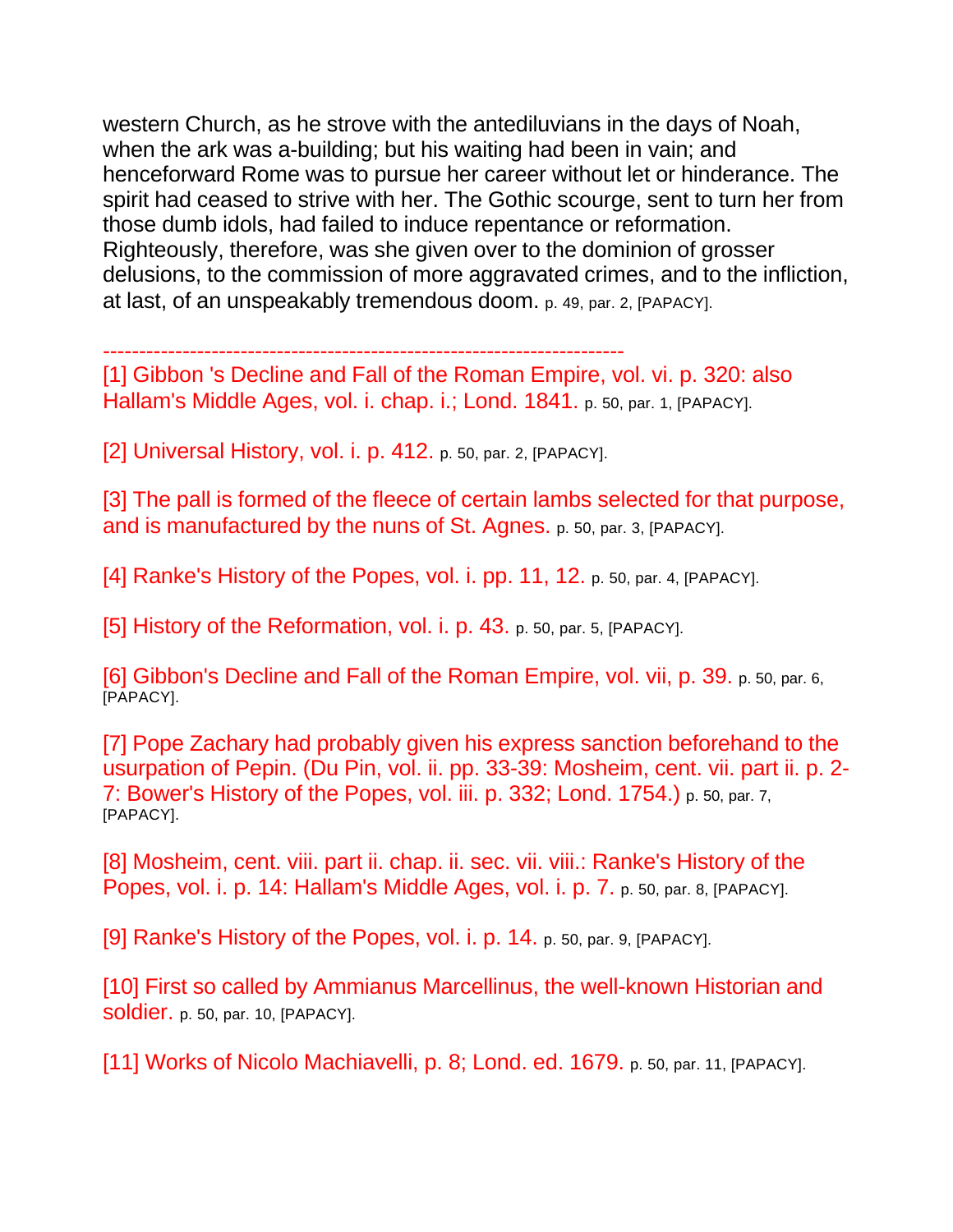[12] Gibbon's Decline and Fall of the Roman Empire, vol. ix. pp. 159-176: Du Pin, Eccles. Hist. vol. ii. p. 49. p. 51, par. 1, [PAPACY].

[13] Mosheim, cent. viii. part ii. chap. ii. sec. x. p. 51, par. 2, [PAPACY].

[14] Works of Nicolo Machiavelli, p. 8. p. 51, par. 3, [PAPACY].

[15] Daniel, vii, 8, 20-24. p. 51, par. 4, [PAPACY].

[16] See the summary of his Capitularies, or Ecclesiastical Laws, in Du Pin, Eccles. Hist. vol. ii. p. 43. p. 51, par. 5, [PAPACY].

[17] Mosheim, cent. vii. part i. chap. i. sec. ii. iii. The reader will find a fair specimen of the literature and intellect of the age in Du Pin's short notice of Joannes Moschus, a presbyter of the seventh century, and author of the "Spiritual Meadow." Joannes Moschus having visited the monasteries of the east, returned to Rome, where he published in one book what he had learned of "the life, actions, sentences, and miracles of the monks of divers countries." (See Du Pin, Eccles. Hist. vol. ii. p. 11.) p. 51, par. 6, [PAPACY].

[18] D'Aubigné's History of the Reformation, vol. i. p. 61: Mosheim, cent. vii. part ii. chap. ii.-iv. p. 51, par. 7, [PAPACY].

[19] Mosheim, cent. viii. part ii, chap, ii. sec. iv.-vi. p. 51, par. 8, [PAPACY].

[20] D'Aubigné's History of the Reformation, vol. i. pp. 59-60. p. 51, par. 9, [PAPACY].

[21] Gibbon's Decline and Fall of the Roman Empire, vol. v. pp. 124-130. "Many of the eminent fathers, both for learning and devotion, made rhetorical panegyrics of the Christians deceased, wherein, by apostrophes and prosopopeias, they seemed to invoke souls departed." Thus St. Jerome, in his epitaph of Paula, saith, "Farewell, O Paula; and by thy prayers help the decrepit age of him that honours thee." And so Nazianzen, in his invectives against Julian, saith, "Hear, O, thou soul of great Constantine." (Du Pin's Eccles. Hist. vol. ii. p. 45.) p. 51, par. 10, [PAPACY].

[22] Decline and Fall of the Roman Empire, vol. ix. pp. 117, 118. p. 51, par. 11, [PAPACY].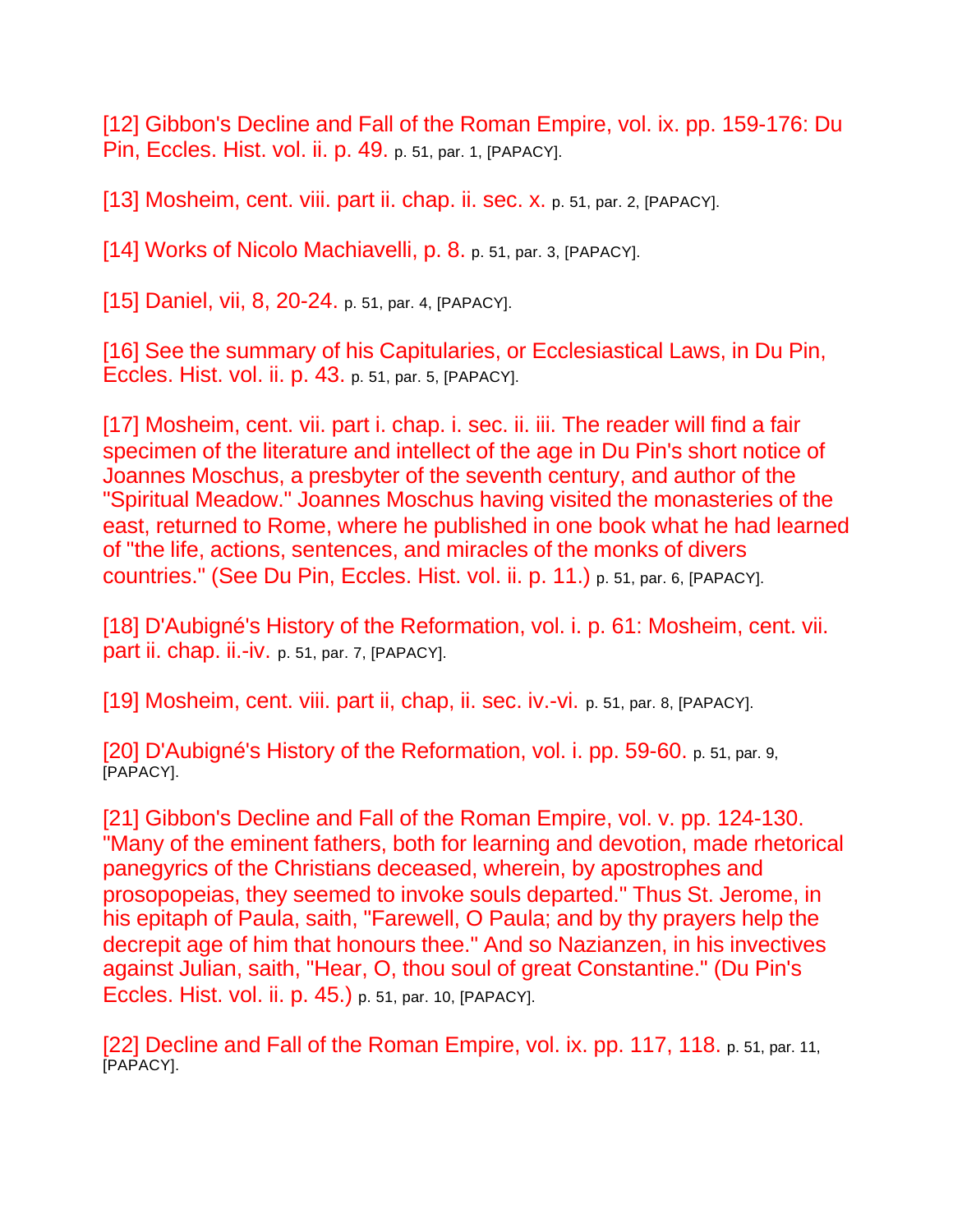[23] Ibid. vol. ix. p. 119. p. 52, par. 1, [PAPACY].

[24] Ibid. vol. ix. p. 262. p. 52, par. 2, [PAPACY].

[25] Du Pin, Eccles. Hist. vol. ii., Councils of the Church, p. 32. The cause of images was supported then, as now, by a goodly array of miracles. One woman was smitten with "a pain in the back, for speaking with little respect of the relics of St. Anastasius;" while another woman., possessed with a devil, was cured by reverently touching Anastasius' image at Rome. (See Du Pin, ut supra.) p. 52, par. 3, [PAPACY].

[26] See Second Council of Nice, Du Pin, vol. ii. p. 32. p. 52, par. 4, [PAPACY].

[27] Du Pin, Eccles. Hist. vol. ii. p. 43. p. 52, par. 5, [PAPACY].

[28] Mosheim, cent. viii. part ii. chap. iii. sec. xiv.: Gibbon, vol. ix. p. 171. Anastasius, an abbot of the monastery of St. Euthemius, in Palestine, and who flourished about A.D. 740, observes, in a work on the Christian religion, a copy of which is found in Greek in the Vatican Library,-"When Christians honour images, they do not adore the wood, but their respect refers to Christ and his saints; and that they are so far from adoring images, that when they are grown old and spoiled, they burn them to make new ones." (Du Pin, Eccles. Hist. vol. ii. p. 35.) p. 52, par. 6, [PAPACY].

[29] Decline and Fall of the Roman Empire, vol. ix. p. 172. p. 52, par. 7, [PAPACY].

[30] D'Aubigné, vol. i. p. 71. p. 52, par. 8, [PAPACY].

**Book I. History of the Papacy.** p. 52, par. 9, [PAPACY].

**Chapter IV. Rise and Progress of the Temporal Supremacy.**

p. 52, par. 10, [PAPACY].

We left the Papacy, at the opening of the ninth century, reposing beneath the shadow of the Carlovingian monarchy. One grand stage in its progress had been accomplished. The battle for the temporal sovereignty had been fought and won. A crowned priest now sat upon the Seven Hills. From this time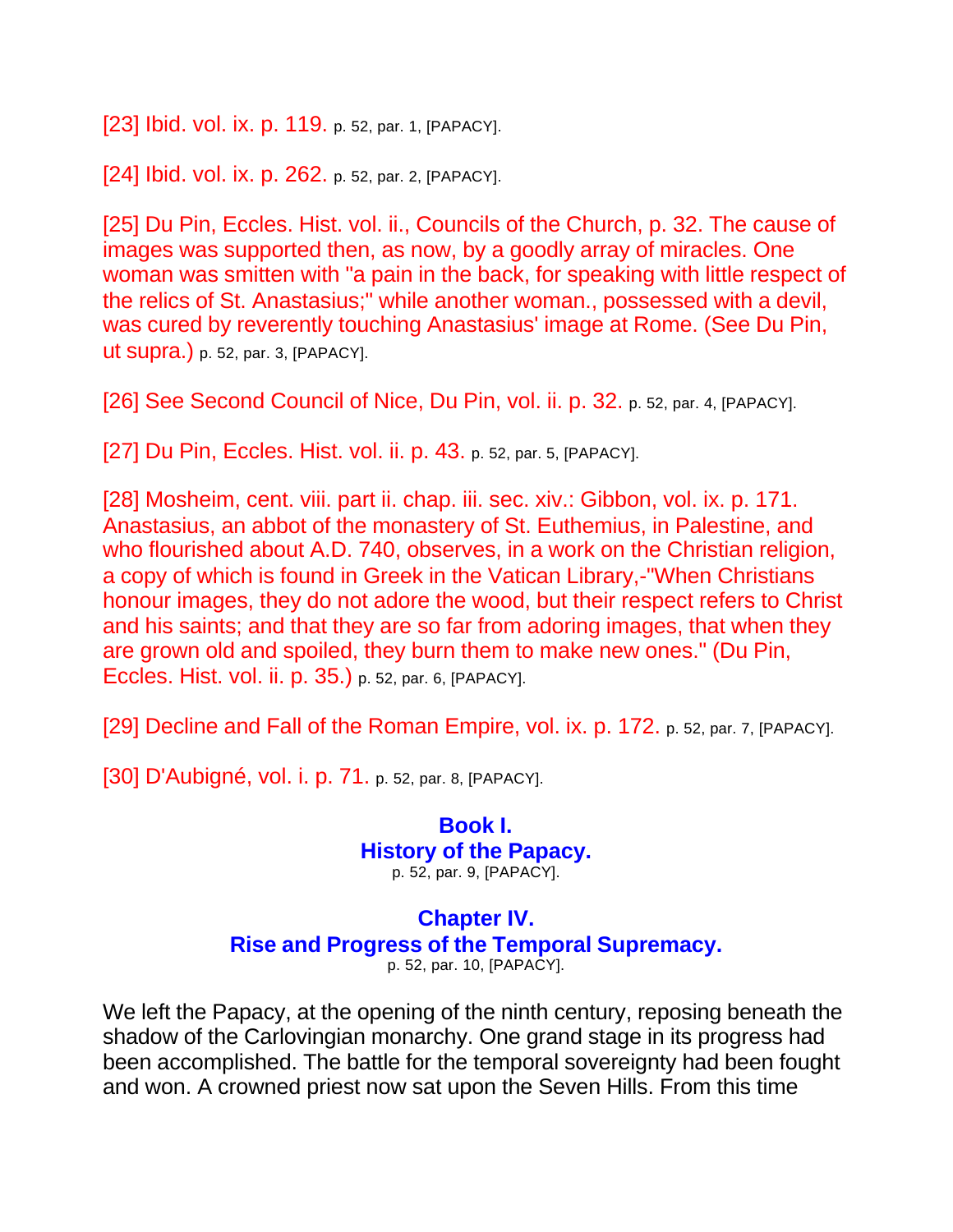another and far mightier object began to occupy the ambition and exercise the genius of Rome. To occupy a seat overshadowed by the loftier throne of the emperors would not satisfy the vast ambition of the pontiffs, and accordingly there was now commenced the struggle for the temporal SUPremacy. p. 52, par. 11, [PAPACY].

There was an obvious incompatibility between the lofty spiritual powers claimed by the pontiffs, and their subordination to secular authority; nevertheless, at this time, and for some ages afterwards, the popes were subject to the emperors. Charlemagne was lord paramount of Rome, and the territories of the Church were a fief of the Emperor. The son of Pepin wore the imperial diadem, and, in the words of Ranke, "performed unequivocal acts of sovereign authority in the dominions conferred on St. Peter."[1] Nevertheless, he had received the empire in a way which left it undecided whether he owed it more to his own merit or to the pontiff's favour, and whether he held it solely in virtue of his own right, and not also, in good degree, as the gift of Leo. The Pope was nominally subject to the Emperor, but in many vital points the first was last; and he who now wrote himself "a servant of servants," was fulfilling in a bad sense what our Lord intended in a good,--"Whosoever will be the greatest among you, let him be the servant of all." The popes had not yet advanced a direct and formal claim to dispose of crowns and kingdoms, but the germ of such a claim was contained, first, in the acts which they now performed. They had already taken it upon them to sanction the transference of the crown of France from the Merovingian to the Carlovingian family. And on what principle had they done so? Why did the Pope, rather than any other prince, profess to give validity to Pepin's right to the throne of France? Why, seeing, as a temporal ruler, he was the least powerful and independent sovereign in Europe, did he, of all men, interpose his prerogative in the matter? The principle on which he proceeded was plainly this,--that in virtue of his spiritual character he was superior to earthly dignities, and had been vested in the power of controlling and disposing of such dignities.[2] The same principle is yet more clearly involved in the bestowal of the imperial dignity on Charlemagne. That the popes themselves held this principle to be implied in these proceedings, though as yet they kept the claim in the background, is plain from the fact that, at an after period, and in more favourable circumstances, they founded on these acts in proof of the dependence of the emperors, and their own right to confer the empire. It was the usual manner of the Papacy to perform acts which, as they appeared to contain no principles hostile to the rights of society or the prerogatives of princes, were permitted to pass unchallenged at the time; but the Popes took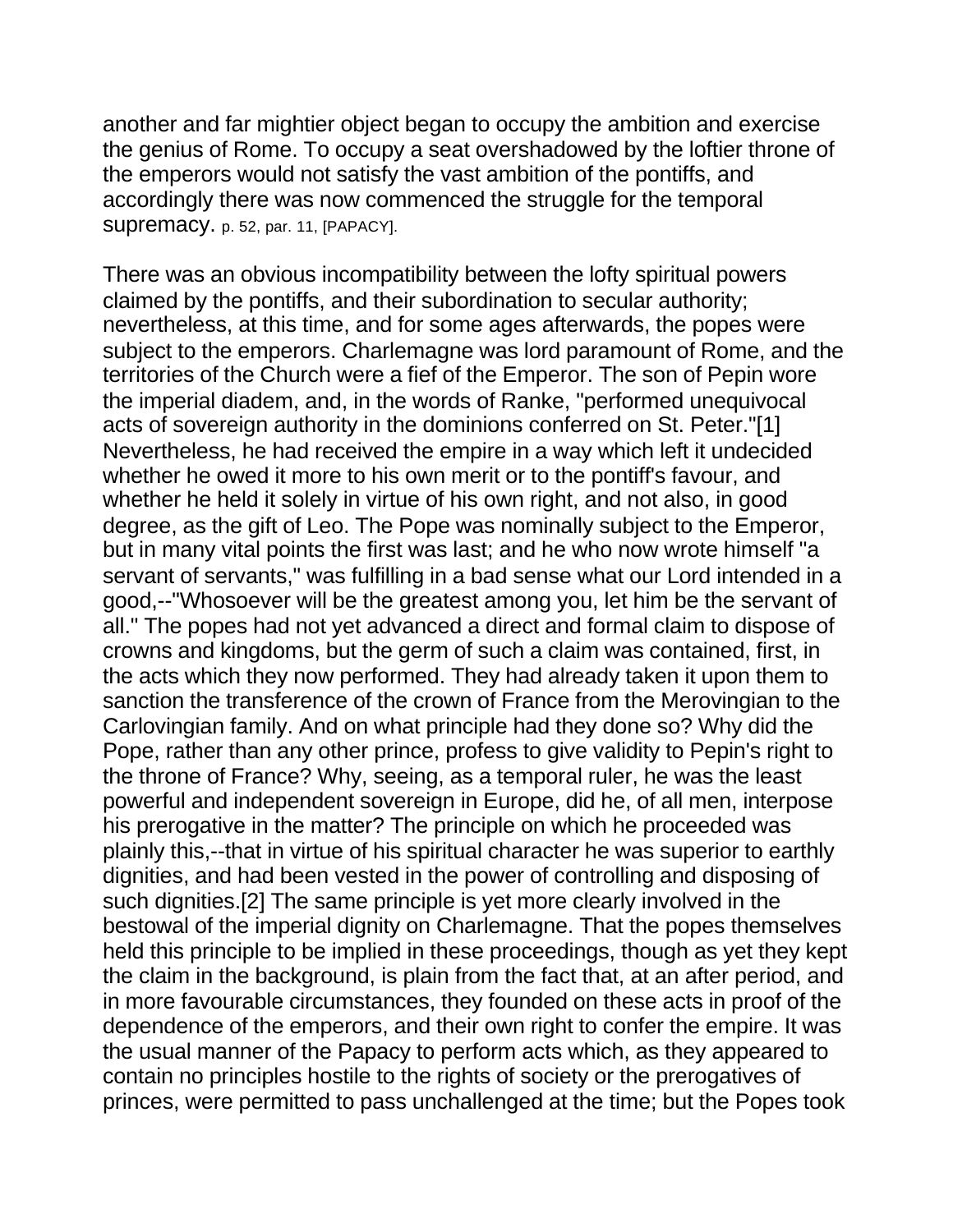care afterwards to improve them, by founding upon them the most extravagant and ambitious claims. In nothing have the plausibility and artifice of the system and its patrons been more plainly shown. p. 53, par. 1, [PAPACY].

But, second, the principle on which the whole system of the popes was founded, virtually implied their supremacy over kings as well as over priests. They claimed to be the successors of Peter and the vicars of Christ. But Christ is Lord of the world as well as Head of the Church. He is a King of kings; and the popes aimed at exhibiting on earth an exact model or representation of Christ's government in heaven; and accordingly they strove to reduce monarchs to the rank of their vassals, and assume into their own hands the management of all the affairs of earth. If their claim was a just one,--if they were indeed the vicars of Christ and the vicegerents of God, as they affirmed,--there were plainly no bounds to their authority, either in temporal or spiritual matters. The symbol which to pontifical rhetoric has alone seemed worthy to shadow forth the more than mortal magnificence of the popes is the sun, which, they tell us, the Creator has set in the heavens as the representative of the pontifical authority; while the moon, shining with borrowed splendour, has formed the humble symbolization of the secular power. According to their theory, there was strictly but one ruler on earth,- the Pope. In him all authority was centred. From him all rule and jurisdiction emanated. From him kings received their crowns, and priests their mitres. To him all were accountable, while he was accountable to no one save God alone. The pontiffs, we say, judged it premature to startle the world as yet by an undisguised and open avowal of this claim: they accounted it sufficient, meanwhile, to embody its fundamental principles in the decrees of councils and in the pontifical acts, and allow them to lie dormant there, in the hope that a better age would arrive, when it would be possible to avow in plain terms, and enforce by direct acts, a claim which they had put forth only inferentially as yet. But to make good this claim was the grand object of Rome from the beginning; and this object she steadily pursued through a variety of fortune and a succession of centuries. The vastness of the object was equalled by the ability and perseverance with which it was prosecuted. The policy of Rome was profound, subtle, patient, unscrupulous, and audacious. And as she has had no rival as respects the greatness of the prize and the qualities with which she has contended for it, so neither has she had a rival in the dazzling success with which at last her contest was crowned. p. 54, par. 1, [PAPACY].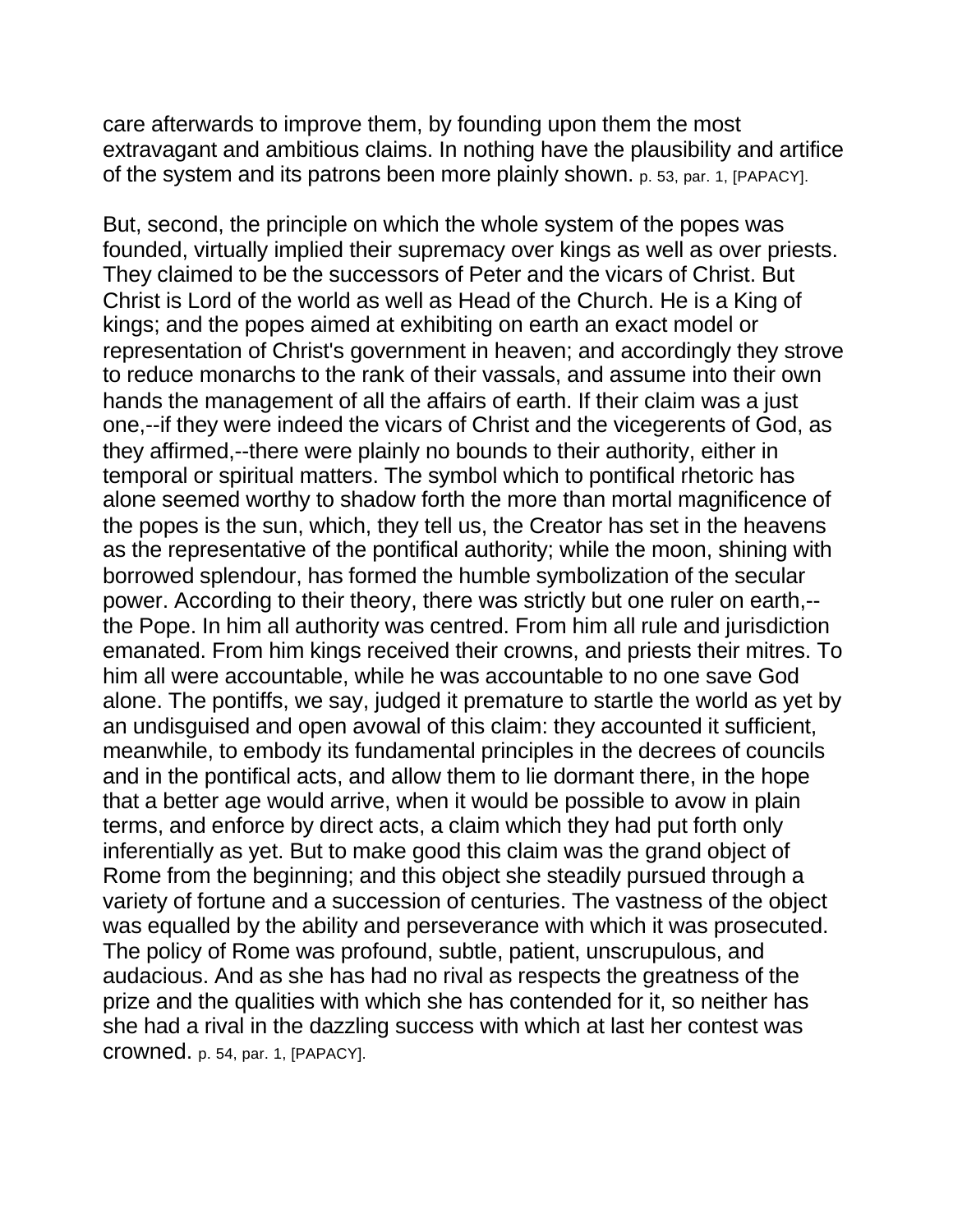With Charlemagne expired the military genius and political sagacity which had founded the empire. His power now passed into hands too feeble to save the state from convulsions or the empire from dissolution. Quarrels and disputes arose among the inheritors of his dominions. The popes were called in, and asked to employ their paternal authority and ghostly wisdom in the settlement of these differences. With a well-feigned coyness, but real delight at having found so plausible a pretext for advancing their own pretensions, they undertook the task, and executed it to such good purpose, that while they took care of the interests of their clients, they very considerably promoted their own. Hitherto the pontiff bad been raised to his dignity by the suffrages of the bishops, accompanied by the acclamation of the Roman people and the ratification of the emperor. For till the imperial consent had been signified, the newly-elected pontiff could not be legally consecrated. But this badge of subordination, if not of servitude, the popes resolved no longer to wear. Was it to be endured that the vicegerent of God should reign only by the sufferance of the French emperor? Must that authority which came direct from the great apostle be countersigned by a mere dignitary of earth? These ambitious projects the popes had found it prudent to repress hitherto; but now the sword of Charlemagne was in the dust, and they could deal as they listed with the puppets who had stood up in his room. A course of policy was adopted, consisting of alternate cajolery and browbeating, in which the emperors had decidedly the worst of it. Their privilege of giving a valid and legal right to the tiara was wrested from them; and the popes manoeuvred so successfully as to keep the imperial prerogative in abeyance till the times of Otho the Great. Inimitable adroitness did the Papacy display in turning to account the troubles of the times. Like a knowing trader at a commercial crisis with plenty of ready cash in hand, the popes did such an amount of business in Peter's name, that they vastly increased the credit and revenues of his see. So wisely did they lay out their available stock of influence, that their house now became, and for some time afterwards continued to be, the first establishment in Europe. Of the many bidders for a share in the trade of the great Fisherman, none were admitted into the concern but such as brought with them, in some shape or other, good solid capital; and thus the business went on every day improving. Monarchs were aided, but on all such occasions the popes took care that the chair of Peter should receive in return sevenfold what it gave. p. 55, par. 1, [PAPACY].

The posterity of Charlemagne at this time contested with one another, in a sanguinary war, their rights to the throne of their illustrious father. By large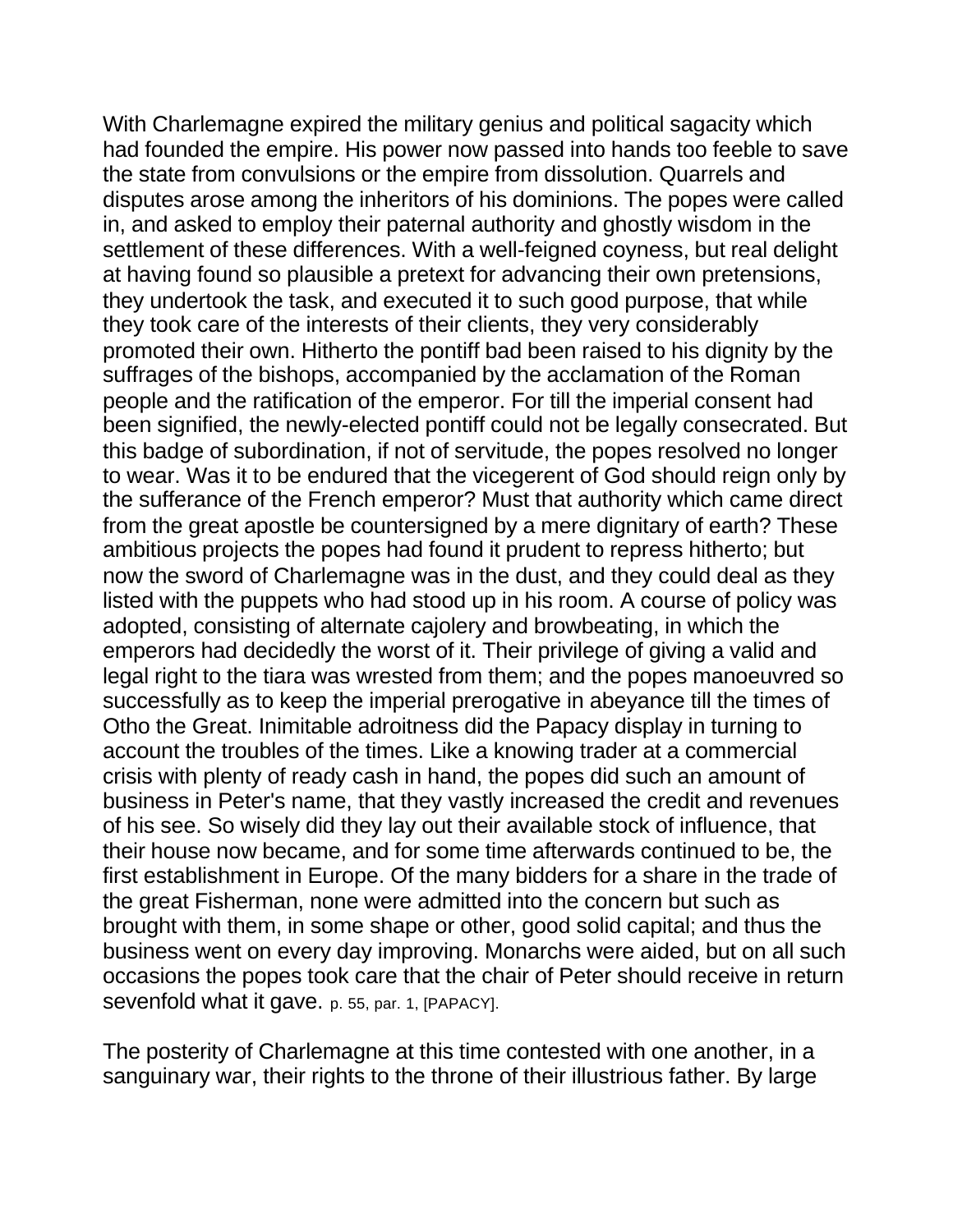presents, and yet larger promises, Charles the Bald was fortunate enough to engage the reigning pontiff, John VIII., in his interests. p. 55, par. 2, [PAPACY].

From that moment the contest was no longer doubtful. Charles was proclaimed Emperor by the Pope in A.D. 876. A service so important deserved to be suitably acknowledged. The monarch's gratitude for his throne was embodied in an act, by which he surrendered for himself and his successors all right of interfering in the election to the pontifical chair. Henceforward, till the middle of the tenth century, the imperial sanction was dispensed with, and the pontiffs mounted the chair of Peter without acknowledging in the matter either king or kaisir. In this the pontificate had achieved a great victory over the empire. Nor was this the only advantage which the pontiffs gained in that struggle with the imperial power into which they had been temptingly drawn by the unsettled character of the times. In the case of Charles the Bald the Pope had nominated the Emperor. The same act was repeated in the case of his successors, Carloman and Charles the Gross. It was continued in the contests for the empire which followed the reigns of these princes. The candidate who was rich enough to offer the largest bribe, or powerful enough to appear with an army at the gates of Rome, was invariably crowned emperor in the Vatican. Thus, as the State dissolved, the Church waxed in strength. What the one lost the other drew to herself. The popes did not trouble the world with any formal statement of their principles on the head of the supremacy; they were content to embody them in acts. They were wise enough to know, that the speediest way of getting the world to acknowledge theoretic truth is to familiarize it with its practical applications,--to ask its approval of it, not as a theory, but as a fact. Thus the popes, by a bold course of dexterous management, and of audacious but successful aggression, laboured to weave the doctrine of the supremacy into the general policy of Europe. But for the rise, in the tenth century, of a new power superior to the Franks, Rome would now have reached the summit of her wishes.[3] p. 56, par. 1, [PAPACY].

No weapon was too base for the use of Rome. Her hand grasped with equal avidity the forged document and the hired dagger. Both were sanctified in her service. In the beginning of the ninth century came the decretals of Isidore. These professed to be a collection of the decrees and rescripts of the early councils and popes, the object of their infamous author, who is unknown, being to show that the see of Rome possessed from the very beginning all the prerogatives with which the intrigues of eight centuries had invested it. Their style was so barbarous, and their anachronisms and solecisms were so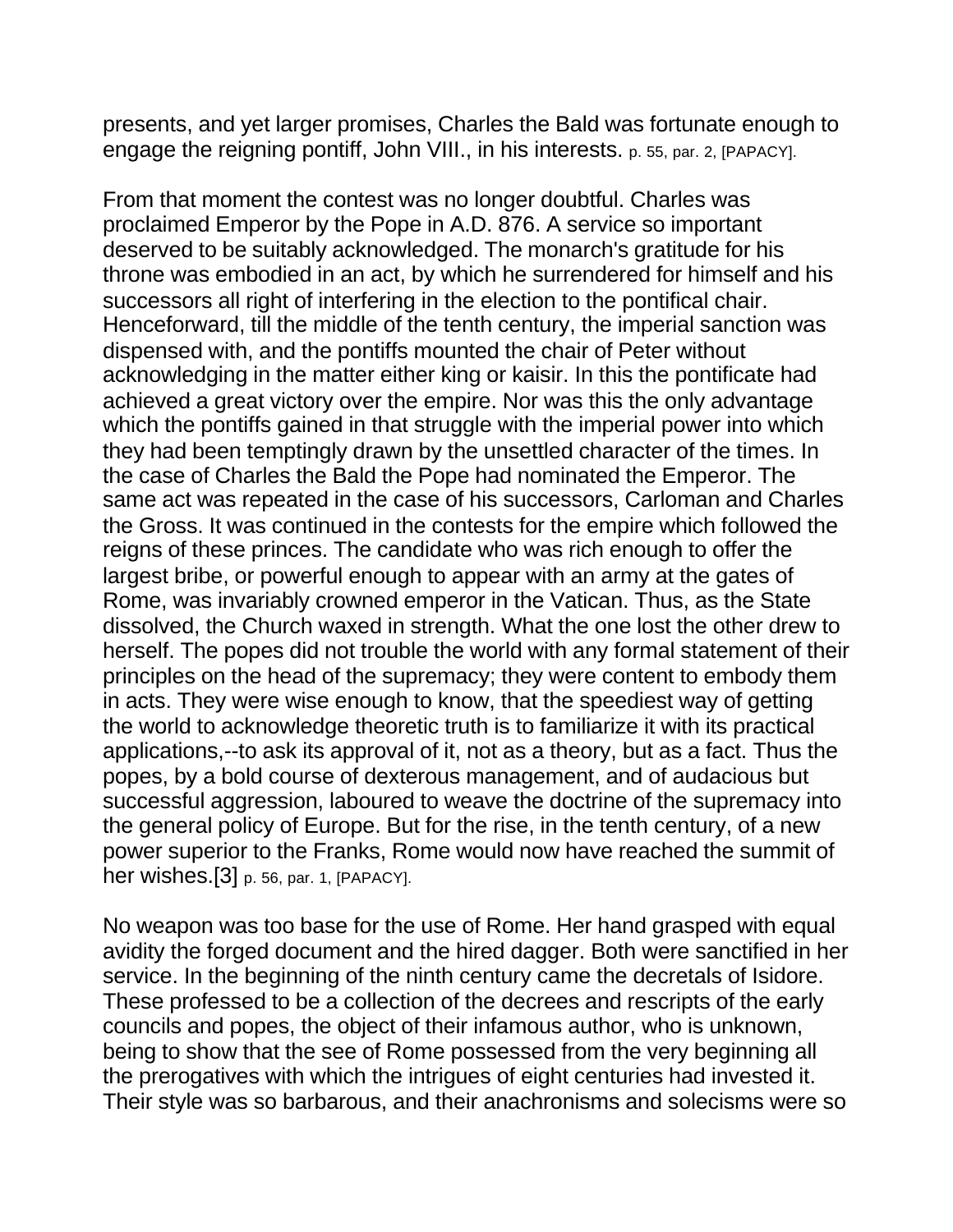flagrant, that in no age but the most ignorant could they have escaped detection for a single hour. Rome, nevertheless, infallibly decreed the truth of what is now universally acknowledged to be false. These decretals supported her pretensions, and that with her decided the question of their authenticity or spuriousness. There are few who have earned so well the honours of canonization as this unknown forger. For ages the decretals possessed the authority of precedents, and furnished Rome with appropriate weapons in her contests with bishops and kings.[4] p. 56, par. 2, [PAPACY].

The French power was declining; that of the Germans had not yet risen. The pontifical influence was, on the whole, the predominating element in Europe; and the popes, having now no superior, and freed from all restraint, began to use the ample license which the times afforded them, for purposes so infamous, that they transcend description, and well-nigh belief. With the tenth century commence the dark annals of the Papacy. The popes, although wholly devoted to selfish and ambitious pursuits, had found it prudent hitherto to maintain the semblance of piety; but now even that pretence was laid aside. Thanks to Rome, the world was now prepared to see the mask thrown off. Europe had reached a pitch of ignorance and superstition, and the Papacy a height of insolence and truculence, which enabled the popes to defy with impunity the fear of man and the power of God. Not only were the forms of religion contemned; the ordinary decencies of manhood were flagrantly outraged. We dare not pollute our page with such things as the pontiffs of this age practised in the face of Rome and the world. The palaces of the worst emperors, the groves of pagan worship, saw nothing so foul as the orgies of the Vatican. Men sat in the chair of Peter, whose consciences were loaded with perjuries and adulteries, and whose hands were stained with murders; and claimed, as the vicars of Christ, a right to govern the Church and the world. The intrigues, the fraud, the violence, that now raged at Rome, may be conceived of from the fact, that from the death of Benedict IV., A.D. 903, to the elevation of John XII., A.D. 956,--an interval of only fiftythree years,--not fewer than thirteen popes held successively the pontificate. The attempt were vain to pursue these fleeting pontifical phantoms. Their brief but flagitious career was ended most commonly by the lingering horrors of the dungeon, or the quick despatch of the poignard. It is enough to mention the names of a John the Twelfth, a Boniface the Seventh, a John the Twenty-third, a Sixtus the Fourth, an Alexander the Sixth (Borgia), a Julius the Second. These names stand associated with crimes of enormous magnitude. This list by no means exhausts the goodly band of pontifical villains. p. 57, par. 1, [PAPACY].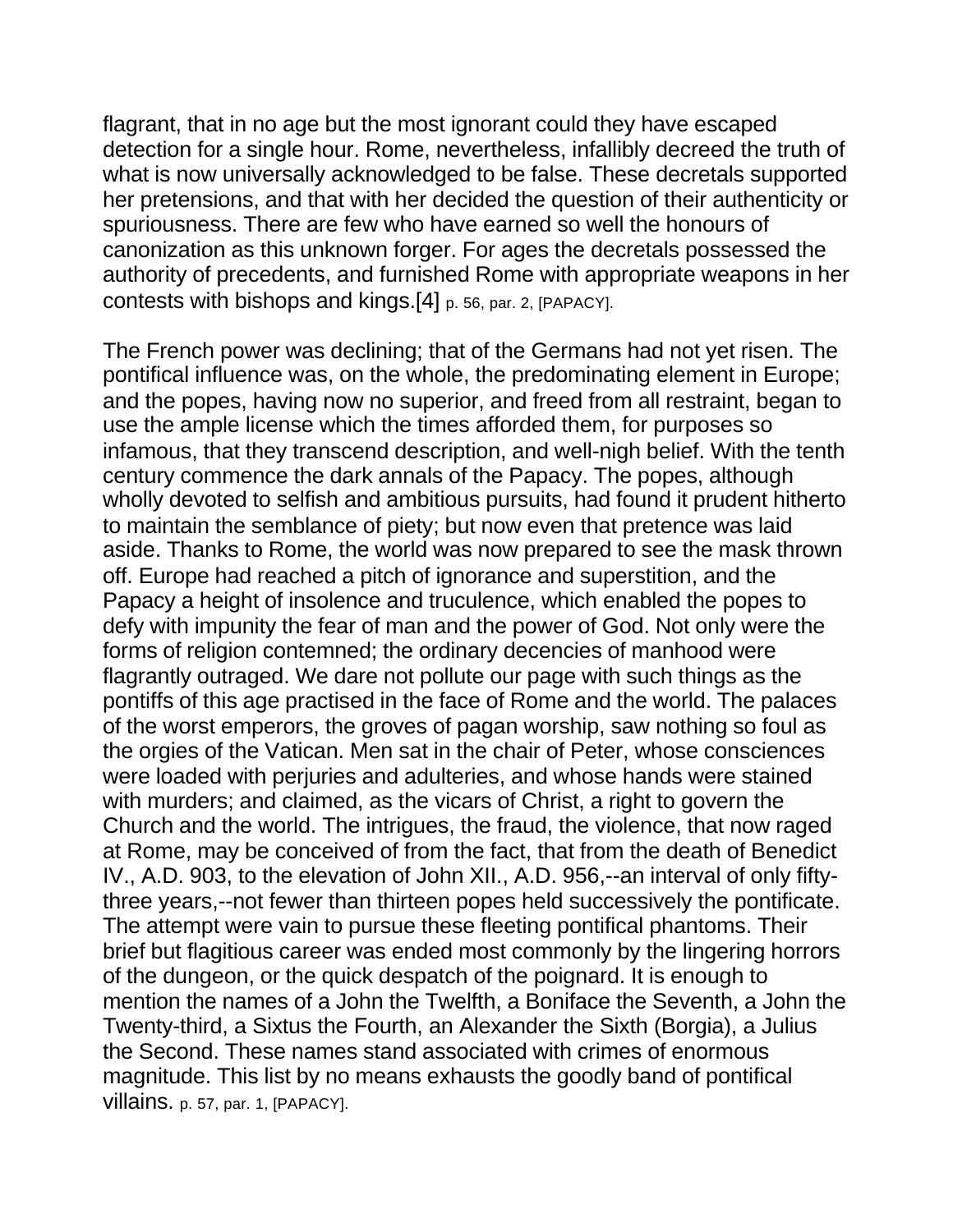Simony, the good-will of a prostitute, or the dagger of an assassin, opened their way to the pontifical throne; and the use they made of their power formed a worthy sequel to the infamous means by which they had obtained it. In the chair of Peter, the pontiffs of this and succeeding eras revelled in impiety, perjury, lewdness, sacrilege, sorcery, robbery, and blood; thus converting the palace of the apostle into an unfathomable sink of abomination and filth. "A mass of moral impurity," says Edgar, "might be collected from the Roman hierarchy, sufficient to crowd the pages of folios, and glut all the demons of pollution and malevolence." The age, too, was scandalized by frequent and flagrant schisms. These divided the nations of Christendom, engendered sanguinary wars, and unhinged society itself. For half a century rival pontifical thrones stood at Rome and Avignon; and Europe was doomed daily to listen to the dreadful vollies of spiritual thunder which the rival infallibilities, Urban and Clement, ever and anon launched at one another, and which, in almost one continuous and stunning roar, reverberated between the Tiber and the Rhone.[5] There is no need to darken the horrors of the time by the fable (if fable it be) of a female pope, who is said about this time to have filled St. Peter's chair. The traditionary Pope Joan is found, perhaps, in the sister-prostitutes, the well-known Marozia and Theodora, who now governed Rome. Their influence, founded on their wealth, their beauty, and their intrigues, enabled them to place on the pontifical throne whom they would; and not unfrequently they promoted, without a blush, their paramours to the holy chair. Such were the dark transactions of the period, and such the scones that signalized the advent of the Papacy to temporal power. The revels of Ahasuerus and Haman were concluded with the bloody decree which delivered over a whole nation to the sword. The yet guiltier revels of the Papacy were, in like manner, followed in due time by ages of proscription and slaughter.[6] p. 58, par. 1, [PAPACY].

In tracing the rise of the temporal supremacy, we are now brought to the middle of the tenth century. Otho the Great appears upon the stage. With a vigorous hand did these German conquerors grasp the imperial diadem which the degenerate descendants of Charlemagne were no longer either worthy to wear or able to defend. Otho found the Papacy running a career of crime, and in some danger of perishing in its own corruption. He interposed his sword, and averted its otherwise inevitable fate. It did not suit the designs of the German emperors that the Papacy should suffer a premature extinction. It might be turned, they were not slow to perceive, to great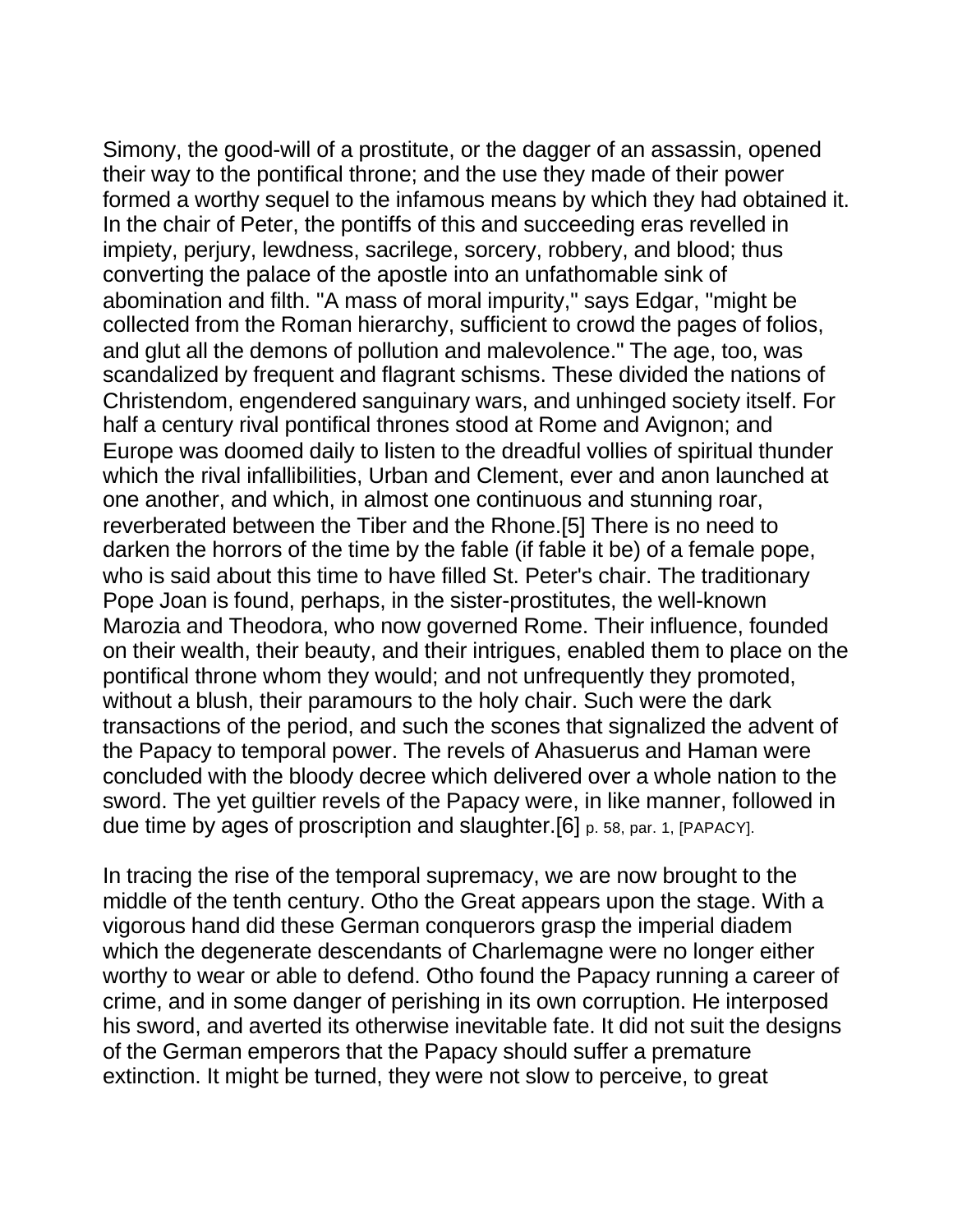account in the way of consolidating and extending their own imperial dignity, and therefore they strove to reform, not destroy, Rome. p. 58, par. 2, [PAPACY].

They rescued the chair of Peter from its worst foes, its occupants. They deposed several popes notorious for their vices, and exalted others of purer morals to the pontifical dignity.[7] Thus the Papacy had found a new master; for Otho and his descendants were as much the liege lords of the popedom as the monarchs of the Carlovingian line had been.[8] The popes were now obliged to surrender the powers they had usurped during the time that the imperial sceptre was in the feeble hands of the last of the posterity of Charlemagne. In particular, the rights of which Charles the Bald had been stripped were now given back.[9] The emperors again nominated the pope.[10] When a vacancy occurred in the chair of St. Peter, envoys from Rome announced the fact at the court of the emperor, and waited the signification of his will respecting a successor. This substantial right of interfering when a new pope was to be elected, which the emperors possessed, was very inadequately balanced by the empty and nominal power enjoyed by the popes, of placing the imperial crown on the emperor's head. "The prince elected in the German Diet," says Gibbon, "acquired from that instant the subject kingdoms of Italy and Rome; but he might not legally assume the titles of Emperor and Augustus, till he had received the crown from the hands of the Roman pontiff,"[11]--a sanction that could be withheld with difficulty so long as the emperor was master of Rome and her popes. But the intimate union now existing between the empire and the pontificate was productive of reciprocal advantages, and tended greatly to consolidate and extend the power of both. The rise of the French monarchy had been owing in no small degree to the favourable dispositions which the kings of France discovered towards the Church. The western Goths and Burgundians were sunk in Arianism; the Franks, from the beginning, had been truly Catholic; and the popes did all they could to foster the growth of a power which, from similarity of creed, as well as from motives of policy, was so likely to become their surest ally. The miraculous succours vouchsafed to the arms of the French resolve themselves, without doubt, into the material aids given by the popes and their agents to a people in whose success they felt a deep interest. Hence the legend, according to which St. Martin, in the form of a hind, discovered to Clovis the ford over the Vienne; and hence also that other fable which asserts that St. Hillary preceded the Frank armies in a column of fire.[12] The St. Martin and the St. Hillary of these legends were doubtless some bishop, or other ecclesiastic, who rendered important services to the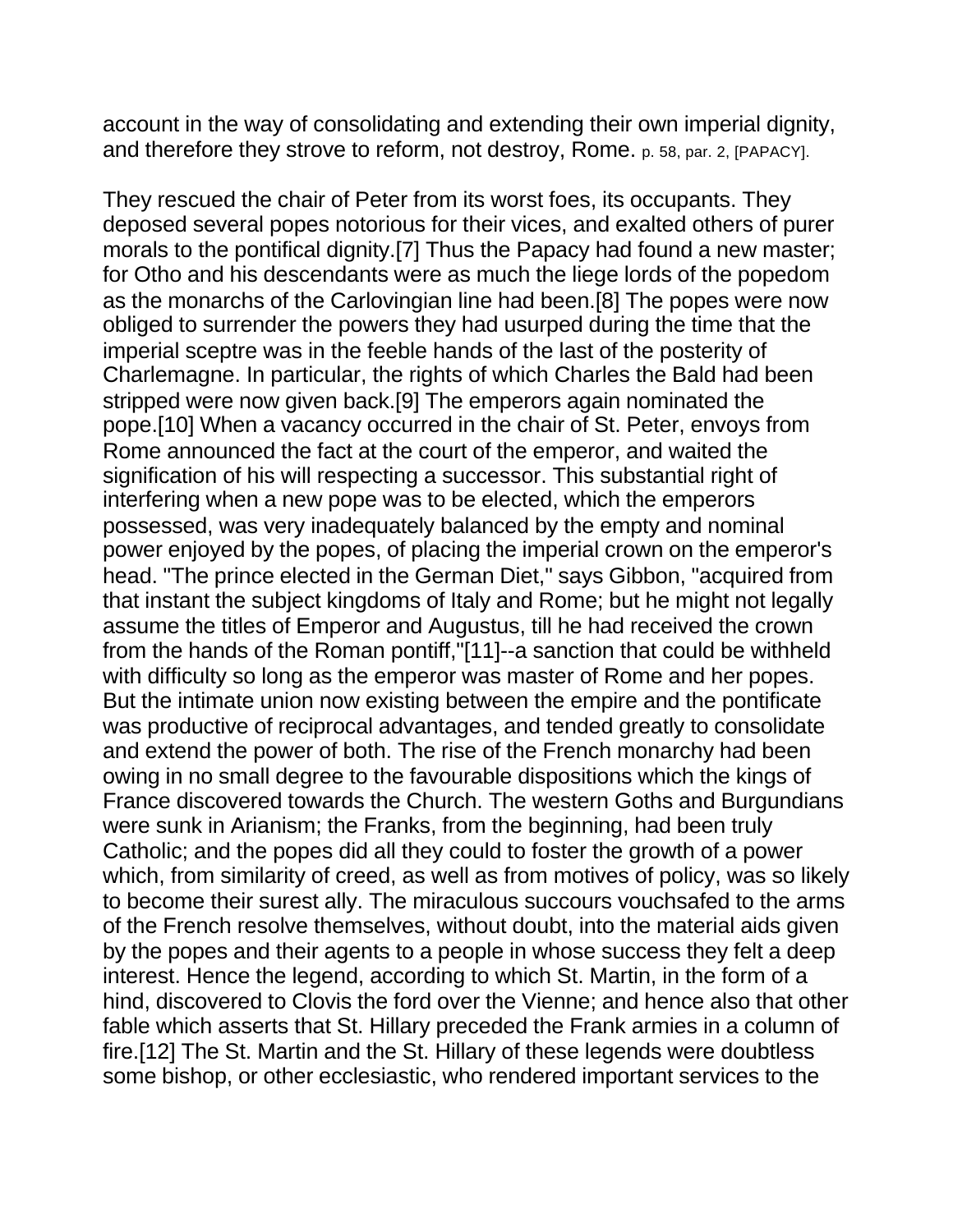Frank monarch and his army, on the ground that, with the triumph of their arms was identified the progress of the Church. p. 59, par. 1, [PAPACY].

The same influence was vigorously exerted, from the same motive, in behalf of the German power. Monks and priests preceded the imperial arms, especially in the east and north of Germany; and the annexation of these countries to the empire is to be attributed fully as much to the zeal of the ecclesiastics as to the valour of the soldiers. Nor did the German chiefs show that they were either unable to appreciate or unwilling to reward these important services. They lavished unbounded wealth upon the clergy, their policy being to bind thereby this important class to their interests. No one was more distinguished for his munificence in this respect than Henry II. This monarch created numerous rich benefices; but the rigour with which he insisted upon his right to nominate to the livings he had endowed betrayed the motives that prompted this great liberality. Abbots and bishops were exalted to the rank of barons and dukes, and invested with jurisdiction over extensive territories. "The bishoprics of Germany," says Gibbon, "were made equal in extent and privilege, superior in wealth and population, to the most ample states of the military order."[13] "Baronial, and even ducal rights," says Ranke, "were held in Germany by the bishops and abbots of the empire, not within their own possessions only, but even beyond them. Ecclesiastical estates were no longer described as situated in certain counties, but these counties were described as situated in the bishopricks. In upper Italy, nearly all the cities were governed by the viscounts of their bishops."[14] Military service was exacted of these ecclesiastical barons, in return for the possessions which they held; and not unfrequently did bishops appear at the head of their armed vassals, with lance in hand and harness on their backs. They were, moreover, addicted to the chase, of which the Germans in all ages have been passionately fond, and for which their vast forests have afforded ample scope. "Rude as the Germans of the middle ages were," observes Dunham, "to see a successor of St. Peter hallooing after his dogs certainly struck them as incongruous. Yet the bishops, in virtue of their fiefs, were compelled to send their vassals to the field; and no doubt they considered as somewhat inconsistent, a system which commanded them to kill men, but not beasts."[15] p. 60, par. 1, [PAPACY].

The acquisition of wealth formed an important element in the growth of the Papacy. The Roman law did not permit lands to be held on mortmain; nevertheless the emperors winked at the possession by the Church of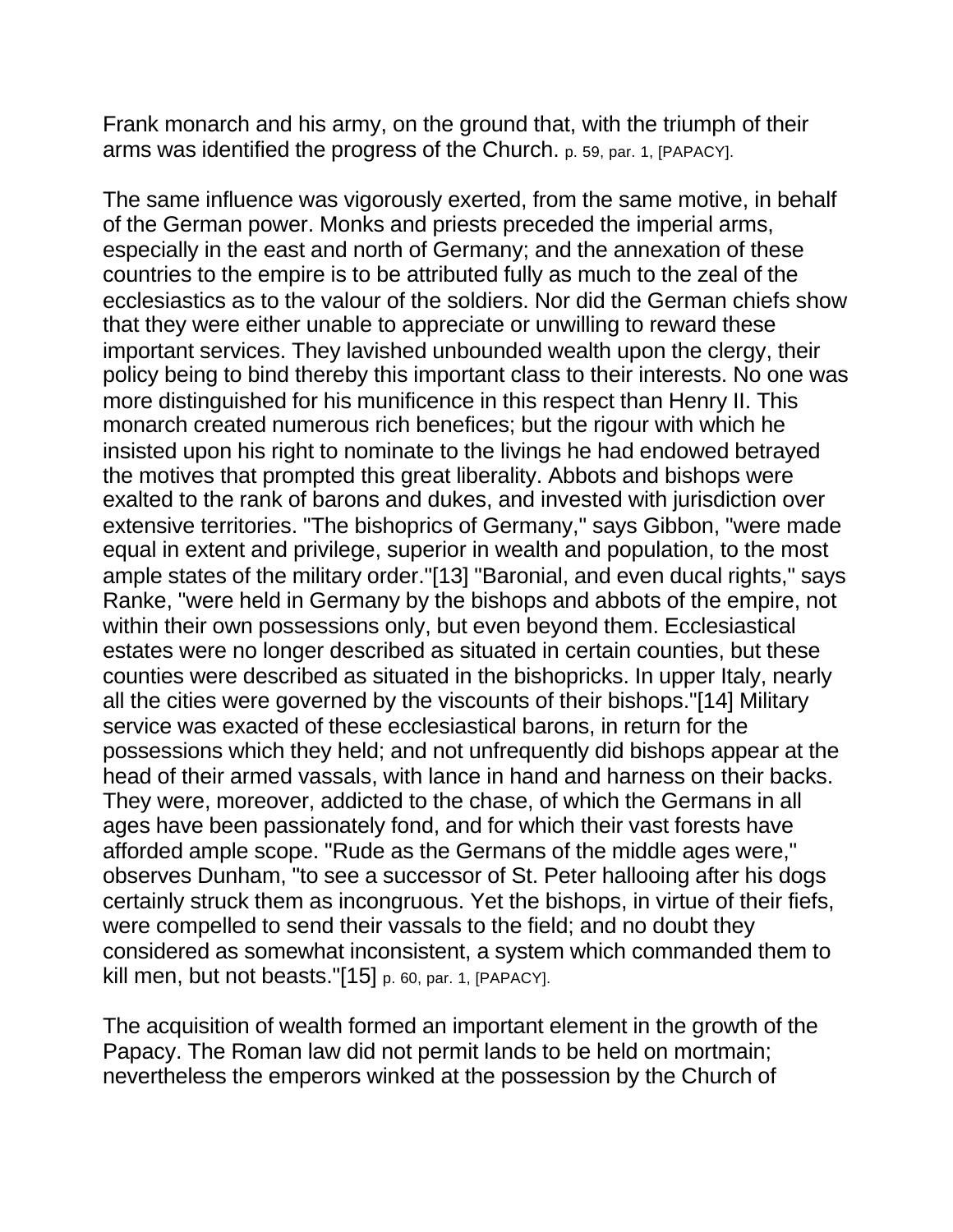immoveable possessions, whose revenues furnished stipends to her pastors and alms to her poor. p. 60, par. 2, [PAPACY].

No sooner did Constantine embrace Christianity, than an imperial edict invested the Church with a legal right to what she had possessed hitherto by tolerance only.[16] Neither under the empire, nor under any of the ten kingdoms into which the empire was ultimately divided, did the Church ever obtain a territorial establishment; but the ample liberality, first of the Christian emperors, and next of the barbarian kings, did more than supply the want of a general provision. For ages, wealth had been flowing in upon the Church in a torrent; and now, from being the poorest she had become the wealthiest corporation in Europe. A race of princes had succeeded to the fishermen of Galilee; and the opulent nobles and citizens of the empire represented that society whose first bonds had been cemented in the catacombs under the city. Under the Carlovingian family, and the Saxon line of emperors, "many churches possessed seven or eight thousand mansi," says Hallam. "One with but two thousand passed for only indifferently rich.[17] This vast opulence represented the accumulations and hoardings of many ages, and had been acquired by innumerable, and sometimes not very honourable, means. When a wealthy man entered a monastery, his estate was thrown into the common treasury of the brotherhood. When the son of a rich man took the cowl, he recommended himself to the Church by a donation of land. To die without leaving a portion of one's worldly goods to the priesthood came to be rare, and was regarded as a fraud upon the Church. The monks sometimes supplemented the incomes of their houses by intromitting with the funds of charities placed under their control. The wealthy sinner, when about to depart, expressed his penitence in a well-filled bag of gold, or in a certain number of broad acres; and the ravening baron was compelled to disgorge, with abundant interest, on the bed of death, the spoliations of churchproperty of which he had been guilty during his lifetime. The fiefs of the nobility, who had beggared themselves by profligacy, or in the epidemic folly of the crusades, were not unfrequently brought into the market; and, being offered at a cheap rate, the Church, which had abundance of ready money at her command, became the purchaser, and so augmented her possessions. It is but fair to state also, that the clergy helped, in that age, to add to the wealth and beauty of the country, by the cultivation of tracts of waste lands which were frequently gifted to them. The Church found additional sources of revenue in the exemption from taxes; though not from military service, which her lands enjoyed, and in the institution of tithes, which, in imitation of the Jewish law, was originated about the sixth century, formed the main topic of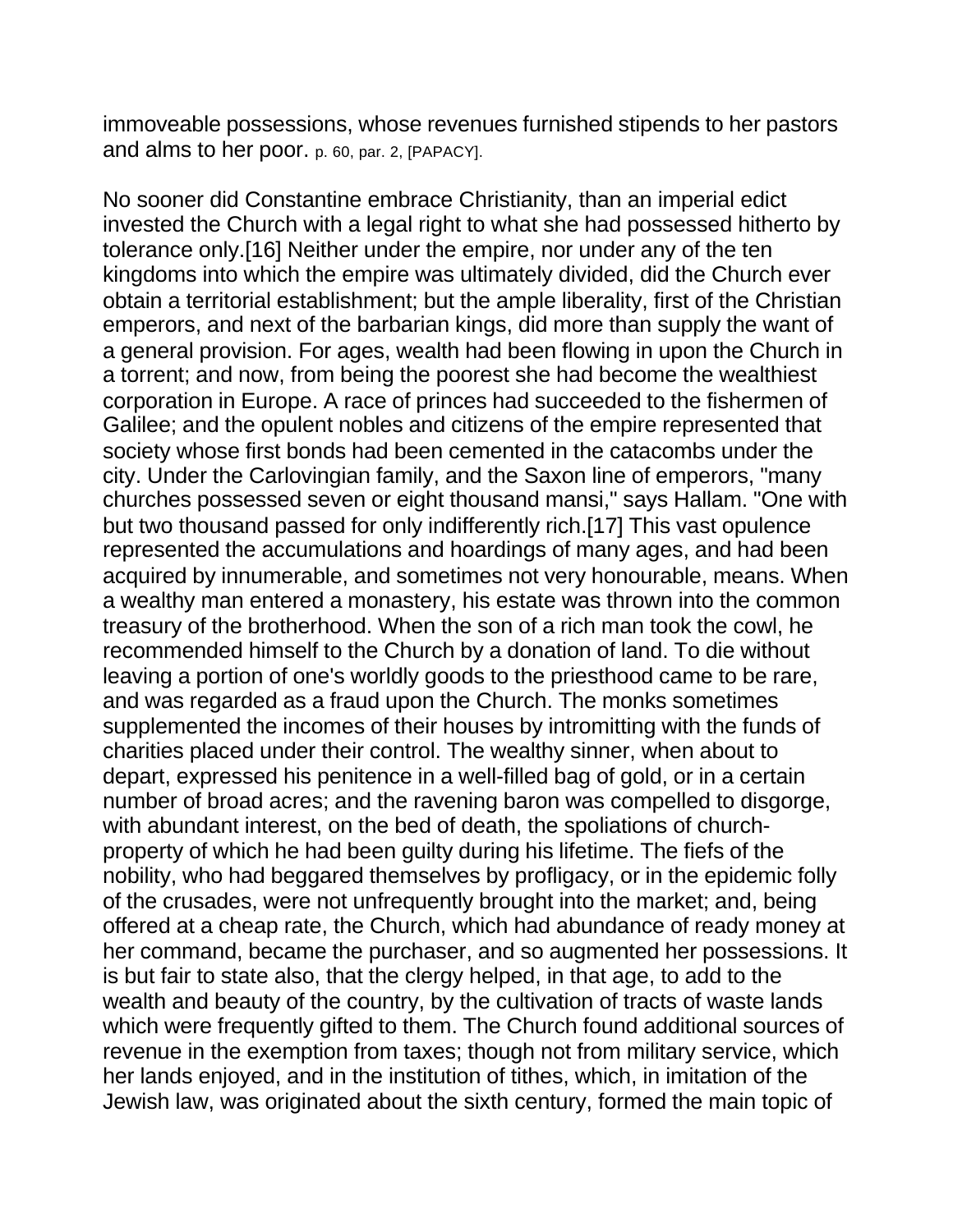the sermons of the eighth, and finally obtained a civil sanction in the ninth, under Charlemagne. p. 61, par. 1, [PAPACY].

But, not content with these varied facilities of getting rapidly and enormously rich, the monks betook themselves to forging charters,--an exploit which their knowledge of writing enabled them to achieve, and which the ignorance of the age rendered of very difficult detection. "They did nearly enjoy," says Hallam, "one half of England, and, I believe, a greater proportion in some countries of Europe."[18] This wealth was far beyond the measure of their own enjoyment, and they had no families to whom they might bequeath it. Such rapacity, then, does seem as unnatural as it was enormous. But, in truth, the Church had fallen as entirely under the dominion of an unreasonable and uncontrollable passion as the miser; she was, in fact, a corporate miser. This vast wealth, it may easily be apprehended, inflamed her insolence and advanced her power. The power of the Church became greater every day,--not its power as a Church, but as a confederation,--and might well excite alarm as to the future. Here was a body of men placed under one head, bound together by a community of interest and feeling, superior in intelligence, and therefore in influence, to the rest of the empire, enormously rich, and exercising civil jurisdiction over extensive tracts and vast populations. It was impossible to contemplate without misgivings, so numerous and compact a phalanx. It must have struck every one, that upon the moderation and fidelity of its members must depend the repose of the empire and the world in time to come. The emperors, secure, as they imagined themselves, in the possession of the supremacy, saw without alarm the rise of this formidable body. They looked upon it as one of the main props of their power, and felicitated themselves not a little in having been so fortunate as to entrench their prerogative behind so firm a bulwark. The appointment to all ecclesiastical benefices was in the emperor's hands; and in augmenting the wealth and grandeur of the clergy, they doubted not that they were consolidating their own authority. It required no prophet to divine, that so long as the imperial sceptre continued to be grasped by a strong hand and guided by a firm mind, which it had been since it came into the possession of the German race, no danger would arise; but that the moment this ceased to be the case, the pontificate, already almost on a level with the empire, would obtain the mastery. Rome had been often baulked in her grand enterprise; but now her accommodating, patient, and persevering policy was about to receive its reward. The hour was near when her grandest hopes and her loftiest pretensions were to be realized,--when the throne of God's vicegerent was to display itself in its fullest proportions, and be seen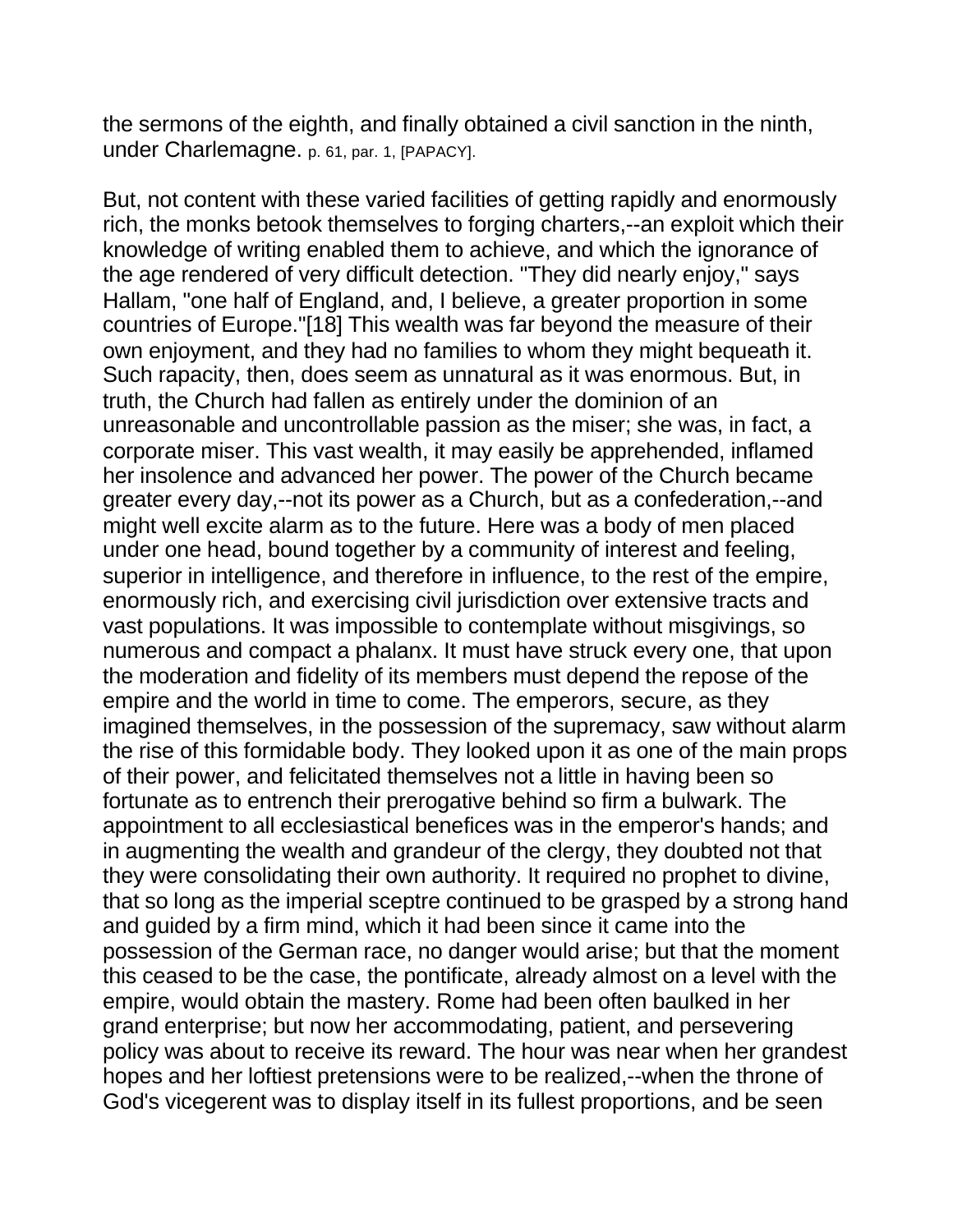towering in proud supremacy above all the other thrones of earth. p. 62, par. 1, [PAPACY].

The emergency that might have been foreseen had arisen. We behold on the throne of the empire a child, Henry IV. and in the chair of St. Peter, the astute Hildebrand. We find the empire torn by insurrections and tumults, whilst the Papacy is guided by the clear and bold genius of Gregory VII. Savoy had the honour to give birth to this man. He was the son of a carpenter, and comprehended from the first the true destiny of the Papacy, and the height to which its essential principles, vigorously maintained and fearlessly carried out, would exalt the popedom. To emancipate the pontificate from the authority of the empire, and to establish a visible theocracy with the vicar of Christ at its head, became the one grand object of his life. He brought to the execution of his task a profound genius, a firm will, a fearless courage, and a pliant policy,--a quality in which the popes have seldom been deficient. From the moment that he chid Leo IX. for accepting the tiara from the hands of the secular power, his spirit had governed Rome.[19] At length, in A.D. 1073, he ascended the pontifical throne in person. "No sooner was this man made Pope," says Du Pin, "but he formed a design of becoming lord, spiritual and temporal, over the whole earth; the supreme judge and determiner of all affairs, both ecclesiastical and civil; the distributer of all manner of graces, of what kind soever; the disposer not only of archbishopricks, bishopricks, and other ecclesiastical benefices, but also of kingdoms, states, and the revenues of particular persons. To bring about this resolution, he made use of the ecclesiastical authority and the spiritual sword."[20] The times were favourable in no ordinary degree. The empire of Germany was enfeebled by the disaffection of the barons; France was ruled by an infant sovereign, without capacity or inclination for affairs of state; England had just been conquered by the Normans; Spain was distracted by the Moors; and Italy was parcelled out amongst a multitude of petty princes. Everywhere faction was rife throughout Europe, and a strong government existed nowhere. The time invited him, and straightway Gregory set about his high attempt. His first care was to assemble a Council, in which he pronounced the marriage of priests unlawful. He next sent his legates throughout the various countries of Europe, to compel bishops and all ecclesiastics to put away their wives. Having thus dissevered the ties which connected the clergy with the world, and given them but one object for which to live, namely, the exaltation of the hierarchy, Gregory rekindled, with all the ardour and vehemence characteristic of the man, the war between the throne and the mitre. The object at which Gregory VII. aimed was twofold:-- p. 63, par. 1, [PAPACY].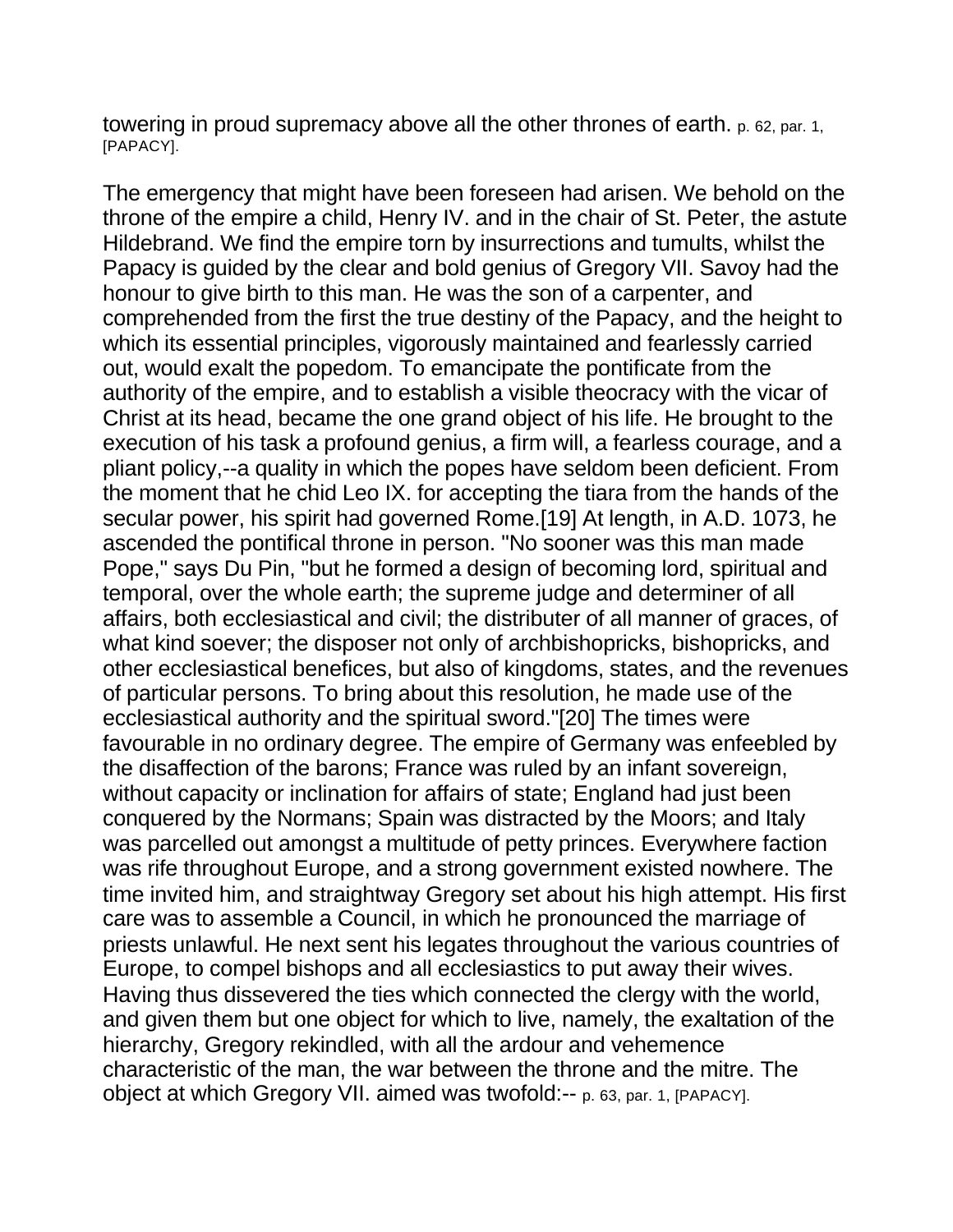1. To render the election to the pontifical chair independent of the emperors; and, 2. To resume the empire as a fief of the Church, and to establish his dominion over the kings and kingdoms of the earth. His first step towards the accomplishment of these vast designs was, as we have shown, to enact clerical celibacy. His second was to forbid all ecclesiastics to receive investiture at the hands of the secular power.[21] In this decree he laid the foundation of the complete emancipation of the Church from the State; but half a century of wars and bloodshed was required to conduct the first enterprise, that of the investitures, to a successful issue; while a hundred and fifty years more of similar convulsions had to be gone through before the second, that of universal domination, was attained. p. 64, par. 1, [PAPACY].

Let us here pause to review the rise of the war of investitures which now broke out, and which "during two centuries distracted the Christian world, and deluged a great portion of Italy with blood."[22] In the primitive age the pastors of the Roman Church were elected by the people. When we come down to those times, still early, when the office of bishop began to take precedence of that of presbyter, we find the election to the episcopate effected by the joint suffrages of the clergy and people of the city or diocese. After the fourth century, when a regular gradation of offices or hierarchy was set up, the bishop chosen by the clergy and people had to be approved of by his metropolitan, as the metropolitan by his primate. It does not appear that the emperors interfered at all in these elections, farther than to signify their acceptance or rejection of the persons chosen to the very highest sees,--the patriarchates of Rome and Constantinople. In this their example was followed by the Gothic and Lombard kings of Italy. The people retained their influence in the election of their pastors and bishops down till a comparatively late period. We find popular election in existence in the end of the fourth century. A canon of the third Council of Carthage, in A.D. 397,[23] decrees that no clergyman shall be ordained who has not been examined by the bishop and approved of by the suffrages of the people. Even at the middle of the sixth century popular election had not disappeared from the Church. We find the third Council of Orleans, held in A.D. 538, regulating by canon the election and ordination of metropolitans and bishops. As regarded the metropolitan, the Council enacted that he should be chosen by the bishops of the province, with the consent of the clergy and people of the city, "it being fitting," say the fathers, "that he who is to preside over all should be chosen by all." And, as respected bishops, it was decreed that they should be ordained by the metropolitan, and chosen by the clergy and people.[24] "The people fully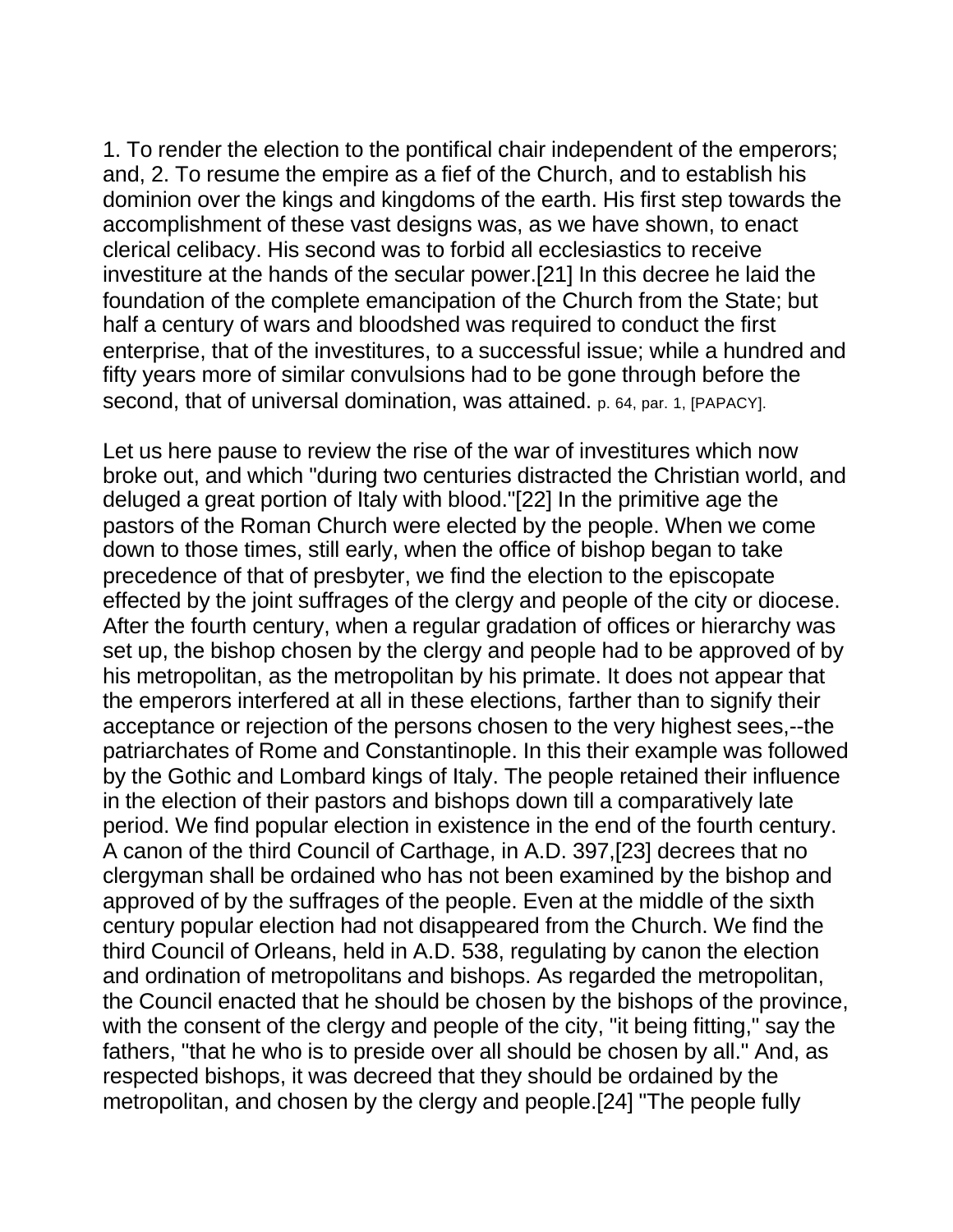preserved their elective rights at Milan," observes Hallam, "in the eleventh century; and traces of their concurrence may be found in France and Germany in the next age."[25] p. 64, par. 2, [PAPACY].

From the people the right passed to the sovereigns, who found a plausible pretext for granting investitures of bishops, in the vast temporalities attached to their sees. These possessions, which had originated mostly in royal gifts, were viewed somewhat in the light of fiefs, for which it was but reasonable that the tenant should do homage to the lord paramount. Hence the ceremony introduced by Charlemagne of putting the ring and crosier into the hands of the newly consecrated bishop. The bishops of Rome, like their brethren, were at first chosen by popular election. In process of time, the consent of the emperor was used to ratify the choice of the people. This prerogative came into the possession of Charlemagne along with the imperial crown, and was exercised by his posterity,--if we except the last of his descendants, during whose feeble reigns the prerogative which the imperial hands had let fall was caught up by the Roman populace. This right came next into the possession of the Saxon emperors, and was exercised by some of the race of Otho in a more absolute manner than it had ever been by either Greek or Carlovingian monarch. Henry III., impatient to put down the scandal of three rival popes, assembled a council at Sutri, which deposed all three, placed Henry's friend, the Bishop of Bamberg (Clement II.), in Peter's chair, and added this substantial boon, that henceforward the imperial throne should possess the entire nomination of the popes, without the intervention of clergy or laity.[26] But what the magnanimity of Henry III. had gained came to be lost by the tender age and irresolute spirit of his son Henry IV. Nicolas II., in 1059, wrested the prerogative from the emperors, to place it, not in the people, but in a new body, which presents us with the origin of the conclave of cardinals. According to the pontifical decree, the seven cardinal bishops holding sees in the neighbourhood of Rome were henceforward to choose the pope.[27] A vague recognition of some undefinable right possessed by the emperors and the people in the election was made in the decree, but it amounted in reality to little more than a permission to both to be present on the occasion, and to signify their acquiescence in what they had no power to prevent. The real author of this, and of similar measures, was Hildebrand, who was content meanwhile to wield, in the humble rank of a Roman archdeacon, the destinies of the Papacy, and to hide in the monk's garb that dauntless and comprehensive genius which in a few years was to govern Europe. Hildebrand in no long time took the quarrel into his own hands. p. 65, par. 1, [PAPACY].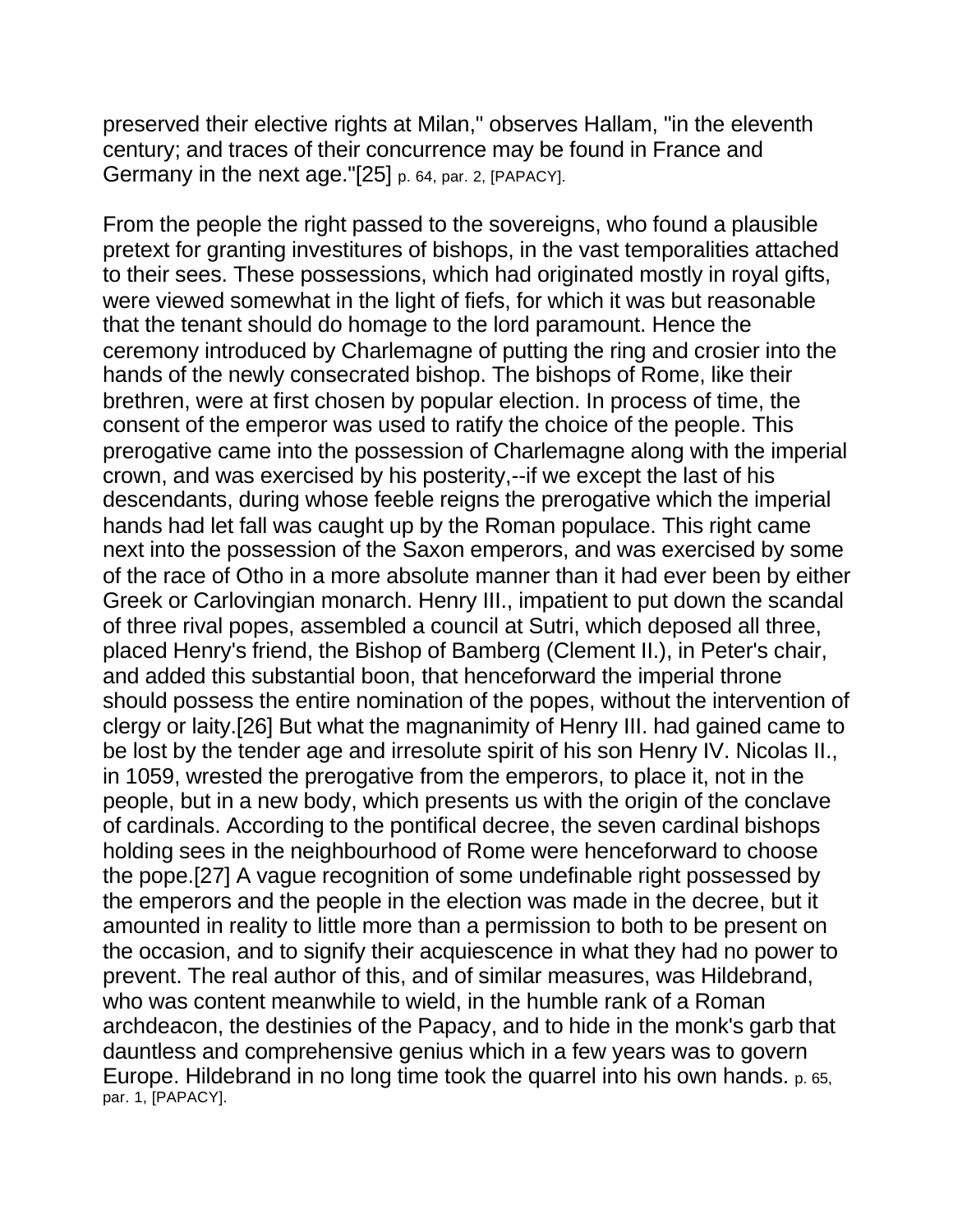He ascended the pontifical throne, as we have already stated, in 1073, under the style of Gregory VII. He comprehended the Emperor's position with regard to the princes of Germany better than the Emperor himself did, and shaped his measures accordingly. He began by promulgating the decree against lay investitures, to which we have already adverted. He saw the advantage of having the barons on his side. He knew that they were impatient and envious of the power of Henry, who was at once weak and tyrannical; and he found it no difficult matter to gain them over to the papal interests,--first, by the decree of the Pope, which declared Germany an electoral monarchy; and, second, by the influence which the barons were still permitted to retain in the election of bishops. For although Gregory had deprived the Emperor of the right of investiture, and in doing so had broken the bond that held together the civil and spiritual institutions, as Ranke remarks, and declared a revolution,[28] he did not claim the direct nomination of the bishops, but referred the choice to the chapters, over which the higher German nobility exercised very considerable influence. Thus the Pope had the aristocratic interests on his side in the conflict. Henry, reckless as impotent, proceeded to give mortal offence to his great antagonist. Hastily assembling a number of bishops and other vassals at Worms, he procured a sentence deposing Gregory from the popedom. He mistook the man and the times. Gregory, receiving the tidings with derision, assembled a council in the Lateran palace, and solemnly excommunicated Henry, annulled his right to the kingdoms of Germany and Italy, and absolved his subjects from their allegiance. Henry's recklessness was succeeded by panic. He felt that the spell of the pontifical curse was upon him; that his nobles, and bishops, and subjects, were fleeing from him or conspiring against him; and in prostration of spirit he resolved to beg in person the clemency of the Pope. He crossed the Alps in the depth of winter, and, arriving at the gates of the castle of Canossa, where the Pope was residing at the time, shut up with his firm adherent and reputed paramour the Countess Matilda, he stood, during three days, exposed to the rigours of the season, with his feet bare, his head uncovered, and a piece of coarse woollen cloth thrown over his person, and forming his only covering. On the fourth day he obtained an audience of the pontiff; and though the lordly Gregory was pleased to absolve him from the excommunication, he straitly charged him not to resume his royal rank and functions till the meeting of the Congress which had been appointed to try him.[29] But the pontiff was humbled in his turn. Henry rebelling a second time, a furious war broke out between the monarch and the pontiff. The armies of the Emperor passed the Alps, besieged Rome, and Gregory, being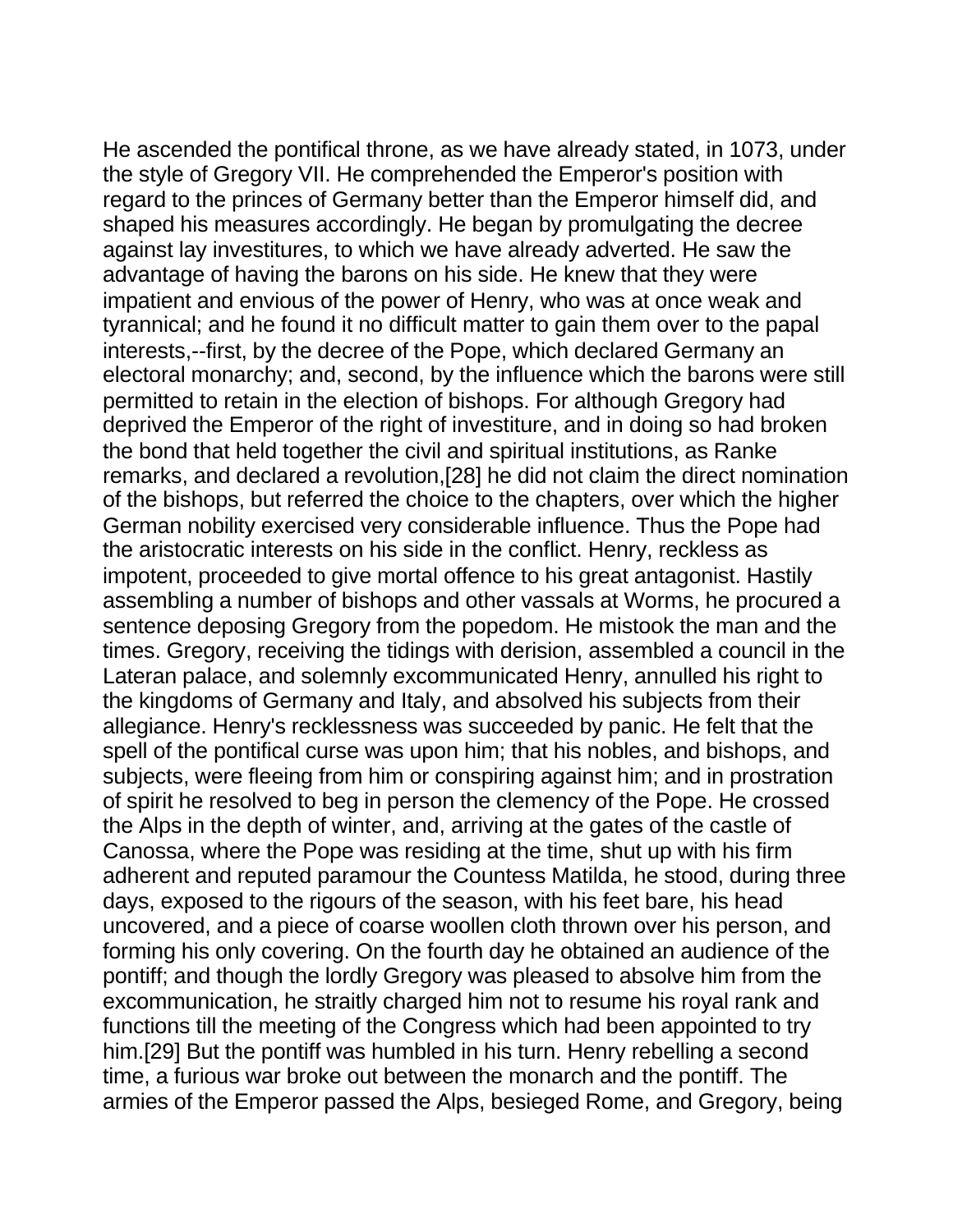obliged to flee, ended his days in exile at Salerno, bequeathing as a legacy to his successors the conflict in which he had been engaged, and to Europe the wars and tumults into which his ambition had plunged it.[30] p. 66, par. 1, [PAPACY].

Gregory was gone, but his principle survived. He had left the mantle of his ambition, and, to a large extent, of his genius also, to his successors, Urban II. and Paschal II. Urban maintained the contest in the very spirit of Gregory; the opposition of Paschal may deserve to be accounted as partaking of a higher character. A conviction that it was utterly incongruous in a layman to give admission to a spiritual office, seems to have mainly animated him in prosecuting the contest. He actually signed an agreement with Henry V. in 1110, whereby all the lands and possessions held by the Church in fief were to be given back to the Emperor, on condition that the Emperor should surrender the right of investiture. The prelates and bishops of Paschal's court, who saw little attractive in the episcopate save the temporalities, believed that their infallible master had gone mad, and raised such a clamour, that the pontiff was obliged to desist from his design.[31] At length, in 1122, the contention was ended by a compromise between Henry and Calixtus II. According to this compact, the election of bishops was to be free, their investiture was to belong solely to ecclesiastical functionaries, while the Emperor was to induct them into their temporalities, not by the crozier and ring, as before, but by the sceptre. p. 67, par. 1, [PAPACY].

It is not improbable that the sovereigns and barons of the age believed that this concordat left the substantial power in the election of bishops still in their own hands. With our clearer light it is not difficult to see that the advantage greatly preponderated in favour of the Church. It extricated the spiritual element from the control of the secular. It was a solemn ratification of the principle of spiritual independence, which, in the case of a church spurning co-ordinate jurisdiction, and claiming both swords, was sure speedily and inevitably to grow into spiritual supremacy. The temporalities might come in some cases to be lost; but in that age the risk was small; and granting that it was realized, the loss would be more than counterbalanced by the greatly enlarged spiritual action which was now secured to the Church. The election of bishops, in which the emperors had ceased to interfere, was now devolved, not upon the laity and clergy, whose suffrages had been deemed essential in former times, but upon the chapters of cathedral churches,[32] which tended to enlarge the power of the pontiff and the higher clergy. In this way was the conflict carried on. p. 67, par. 2, [PAPACY].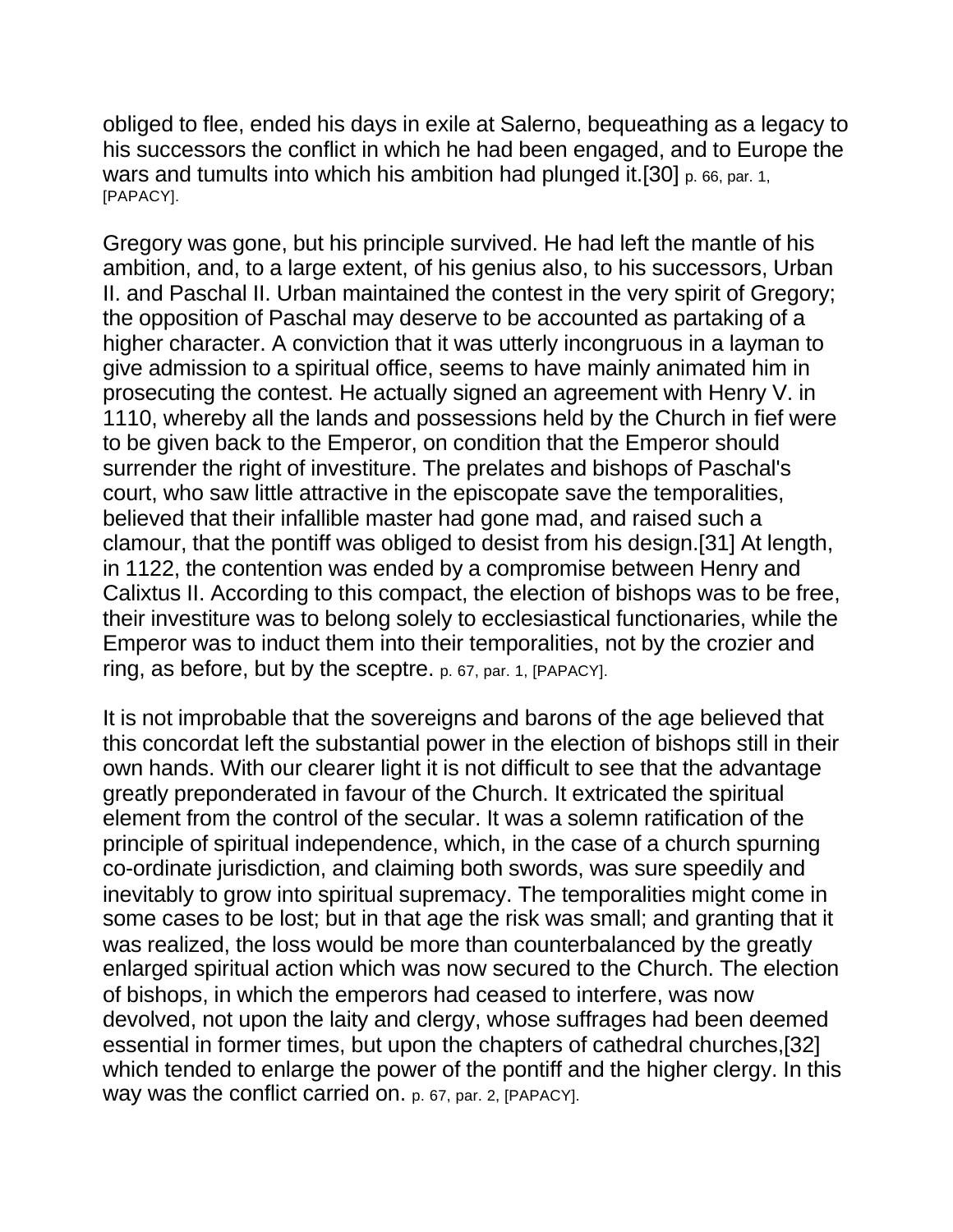The extent of supremacy involved in the principle that the Pope is Christ's Vicar, had been fully and boldly propounded to the world by Gregory; and, what was more, had been all but realized. Rome had tasted of dominion over kings, and was never to rest till she had securely seated herself in the lofty seat which she had been permitted for so brief a season to occupy, and which she only, as she believed, had a right to possess, or could worthily and usefully fill. The popes had to sustain many humiliations and defeats; nevertheless, their policy continued to be progressively triumphant. The power of the empire gradually sank, and that of the pontificate steadily advanced. All the great events of the age contributed to the power of the popedom. The ecclesiastical element was universally diffused, entered into all movements, and turned to its own purposes all enterprises. There never perhaps was an age which was so completely ecclesiastical and so little spiritual. Spain was reclaimed from Islamism, Prussia was rescued from Paganism, and both submitted to the authority of the Roman pontiff. The crusades broke out, and, being religious enterprises, they tended to the predominance of the ecclesiastical element, and silently moulded the minds and the habits of men to submission to the Church. Moreover, they tended to exhaust the resources and break the spirit of kingdoms, and rendered it easier for Rome to carry out her scheme of aggrandizement. The same effect attended the wars and convulsions which disturbed Europe, and which grew out of the struggles of Rome for dominion. These weakened the secular, but left the vigour of the spiritual element unimpaired. The deepening ignorance of the masses was exceedingly favourable to the pretensions of Rome. It formed a basis of power, not only over them, but, through them, over kings. Add to all this, that of the two principles between which this great contest was waged, the secular was divided, whereas the spiritual was one. The kings had various interests, and frequently pursued conflicting lines of policy. The most perfect organization and union reigned in the ranks of the Papacy. The clergy in all countries were thoroughly devoted to the papal see, and obeyed as one man the behests which came from the chair of St. Peter. It is also to be borne in mind, that in this conflict the emperors could contend with but secular weapons; whereas the popes, while they by no means disdained the aid of armies, fought with those yet more formidable weapons which the power of superstition furnished them with. Is it wonderful that with these advantages they triumphed in the contest,--that every successive age found Rome growing in influence and dominion,--and that at last her chief was seen seated, god-like, on the Seven Hills, with the nations, tribes, and languages of the Roman world prostrate at his feet? p. 68, par. 1, [PAPACY].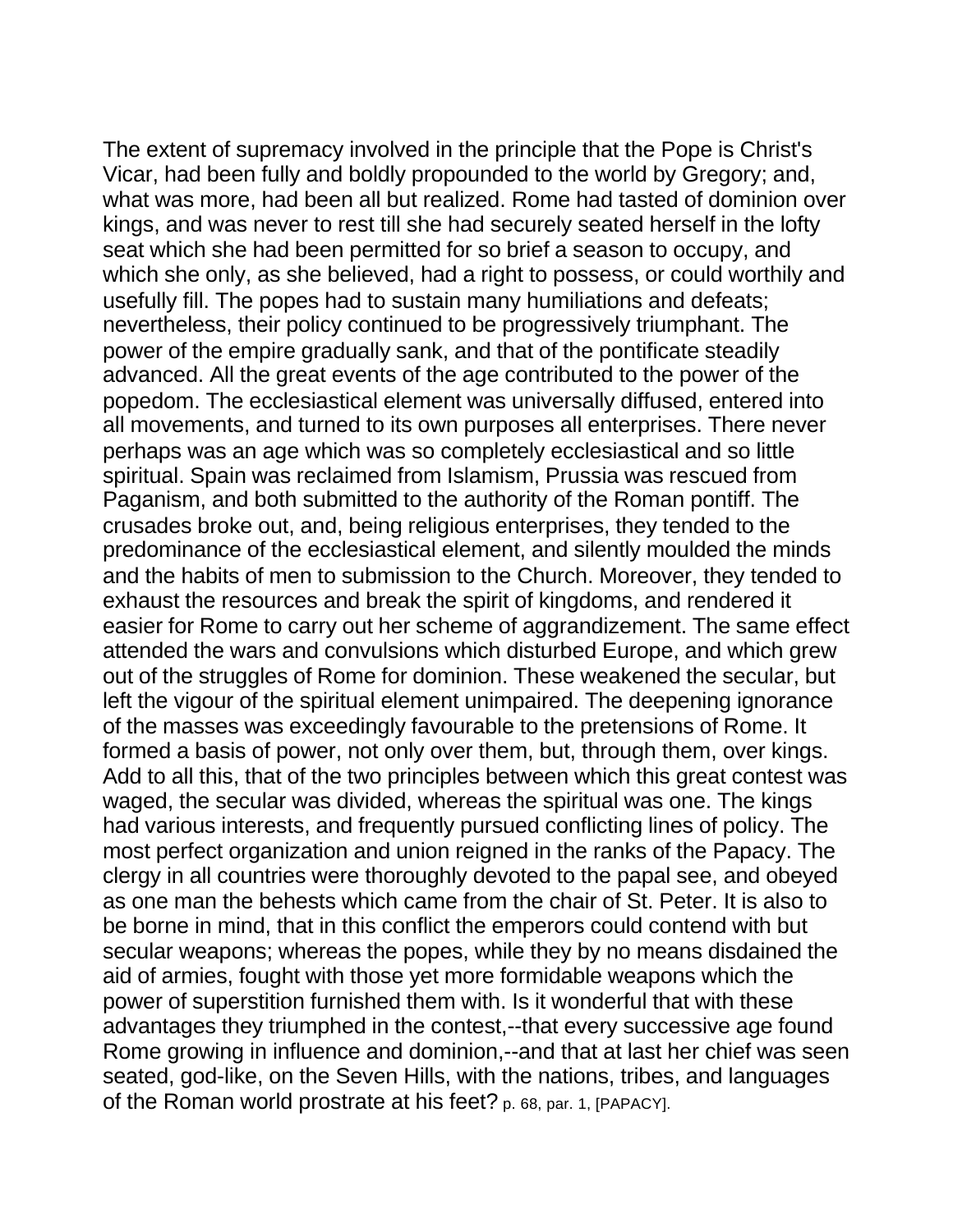"After long centuries of confusion," says Ranke,--"after other centuries of often doubtful strife,--the independence of the Roman see, and that of its essential principle, was finally attained. In effect, the position of the popes was at this moment most exalted; the clergy were wholly in their hands. It is worthy of remark, that the most firm-minded pontiffs of this period,--Gregory VII. for example,--were Benedictines. By the introduction of celibacy, they converted the whole body of the secular clergy into a kind of monastic order. The universal bishopric now claimed by the popes bears a certain resemblance to the power of an abbot of Cluny, who was the only abbot of his order; in like manner, these pontiffs aspired to be the only bishops of the assembled Church. They interfered, without scruple, in the administration of every diocese, and even compared their legates with the pro-consuls of ancient Rome! While this closely-knit body, so compact in itself, yet so widely extended through all lands,--influencing all by its large possessions, and controlling every relation of life by its ministry,--was concentrating its mighty force under the obedience of one chief, the temporal powers were crumbling into ruin. Already, in the beginning of the twelfth century, the Provost Gerohus ventured to say, 'It will at last come to this, that the golden image of the empire shall be shaken to dust; every great monarchy shall be divided into tetrarchates, and then only will the Church stand free and untrammelled beneath the protection of her crowned high priest.'"[33] Thus did Rome seize the golden moment when the iron of the German race, like that of the Carlovingian before it, had become mixed with miry clay, to complete her work of five centuries. She had watched and waited for ages; she had flattered the proud and insulted the humble; bowed to the strong and trampled upon the weak; she had awed men with terrors that were false, and excited them with hopes that were delusive; she had stimulated their passions and destroyed their souls; she had schemed, and plotted, and intrigued, with a cunning, and a malignity, and a success, which hell itself might have envied, and which certainly it never surpassed; and now her grand object was within her reach,--was attained. She had triumphed over the empire; she was lord paramount of Europe; nations were her footstool; and from her lofty seat she showed herself to the wondering tribes of earth, encompassed by the splendour, possessing the attributes, and wielding the power, not of earthly monarchs, but of the Eternal Majesty. p. 69, par. 1, [PAPACY].

Accordingly, we are now arrived at the golden age of the Papacy. In A.D. 1197, Innocent ascended the papal chair. It was the fortune of this man, on whose shoulders had fallen the mantle of Lucifer, to reap all that the popes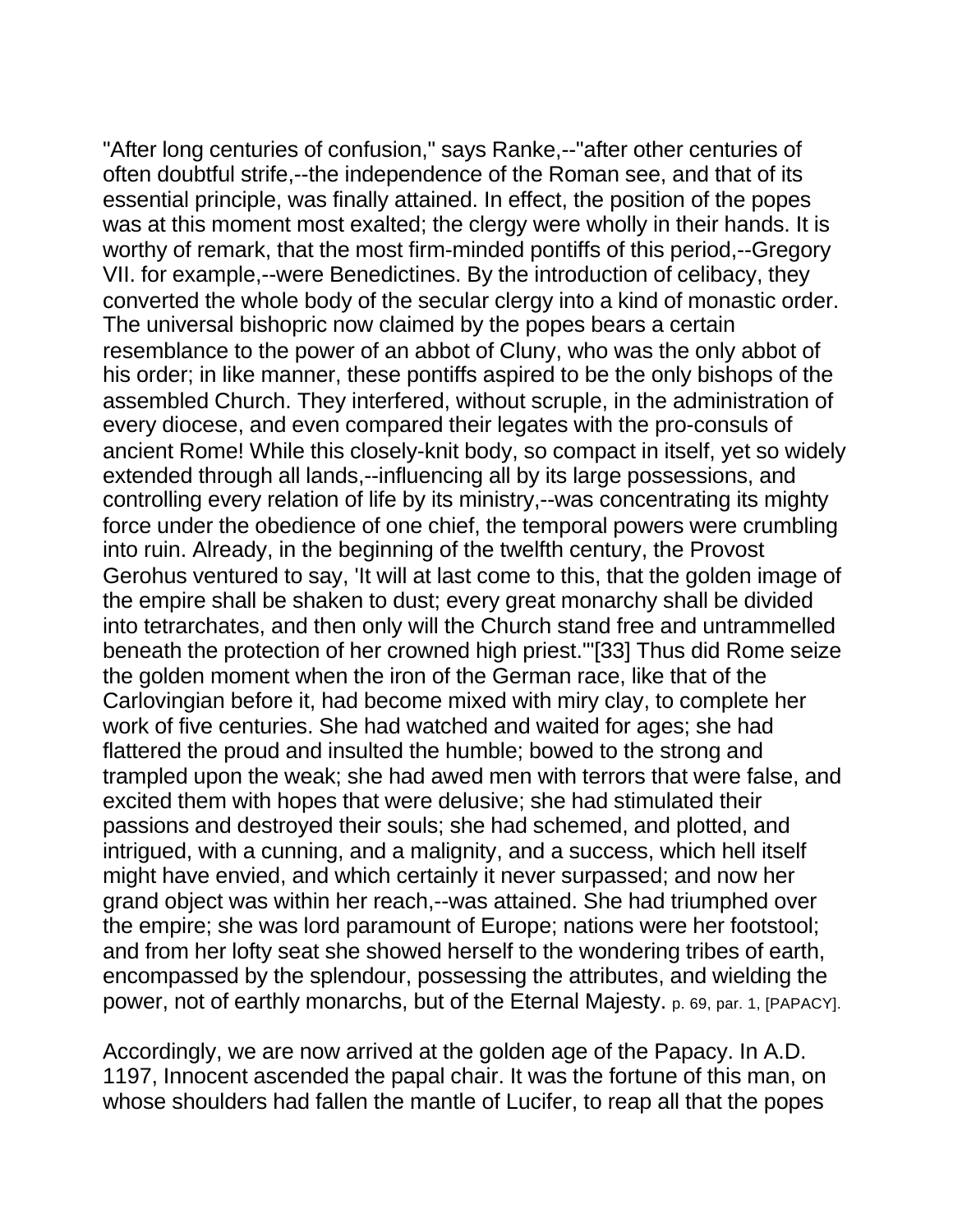his predecessors had sowed in alternate triumphs and defeats. p. 69, par. 2, [PAPACY].

The traditions and principles of the papal policy descended to him matured and perfected. The man, too, was equal to the hour. He had the art to veil a genius as aspiring as that of Gregory VII. under designs less avowedly temporal and worldly. He affected to wield only a spiritual sceptre; but he held it over monarchs and kingdoms, as well as over priests and churches. "Though I cannot judge of the right to a fief," wrote he to the kings of France and England, "yet it is my province to judge where sin is committed, and my duty to prevent all public scandals."[34] So lofty were his notions of the spiritual prerogative, and so much did he regard temporal rule as its inseparable concomitant, that he disdained to hold it by a formal claim. He exercised an omnipotent sway over mind, and left it to govern the bodies and goods of men. We find De Maistre comparing the Catholic Church in the days of Charlemagne to an ellipse, with St. Peter in one of the foci, and the Emperor in the other.[35] But now, in the days of Innocent, the Church, or rather the European system, from being an ellipse, had become a circle. The two foci were gone. There was but one governing point,--the centre; and in that centre stood Peter's chair. The pontificate of Innocent was one continued and unclouded display of the superhuman glory of the popedom. From a height to which no mortal had before been able to climb, and which the strongest intellect becomes giddy when it contemplates, he regulated all the affairs of this lower world. His comprehensive scheme of government took in alike the greatest affairs of the greatest kingdoms, and the most private concerns of the humblest individual. We find him teaching the kings of France their duty, dictating to the emperors their policy, and at the same time adjudicating in the case of a citizen of Pisa who had mortgaged his estate, and to whom Innocent, by spiritual censures, compelled the creditor to make restitution of the goods on receiving payment of the money; and writing to the Bishop of Ferentino, giving his decision in the case of a simple maiden for whose hand two lovers contended.[36] Thus the thunder of Rome broke alike over the heads of puissant kings and humble citizens. The Italian republics he gathered under his own sceptre, and, binding them in leagues, cast them into the political scale, to counterpoise the empire. The kings of Castile and Portugal, as they hung on the perilous edge of battle, were separated by a single word from his legate. The king of Navarre held some castles of Richard's, which his power did not enable him to retake. The pontiff hinted at the spiritual thunder, and the castles were given up. Monarchs, intent only on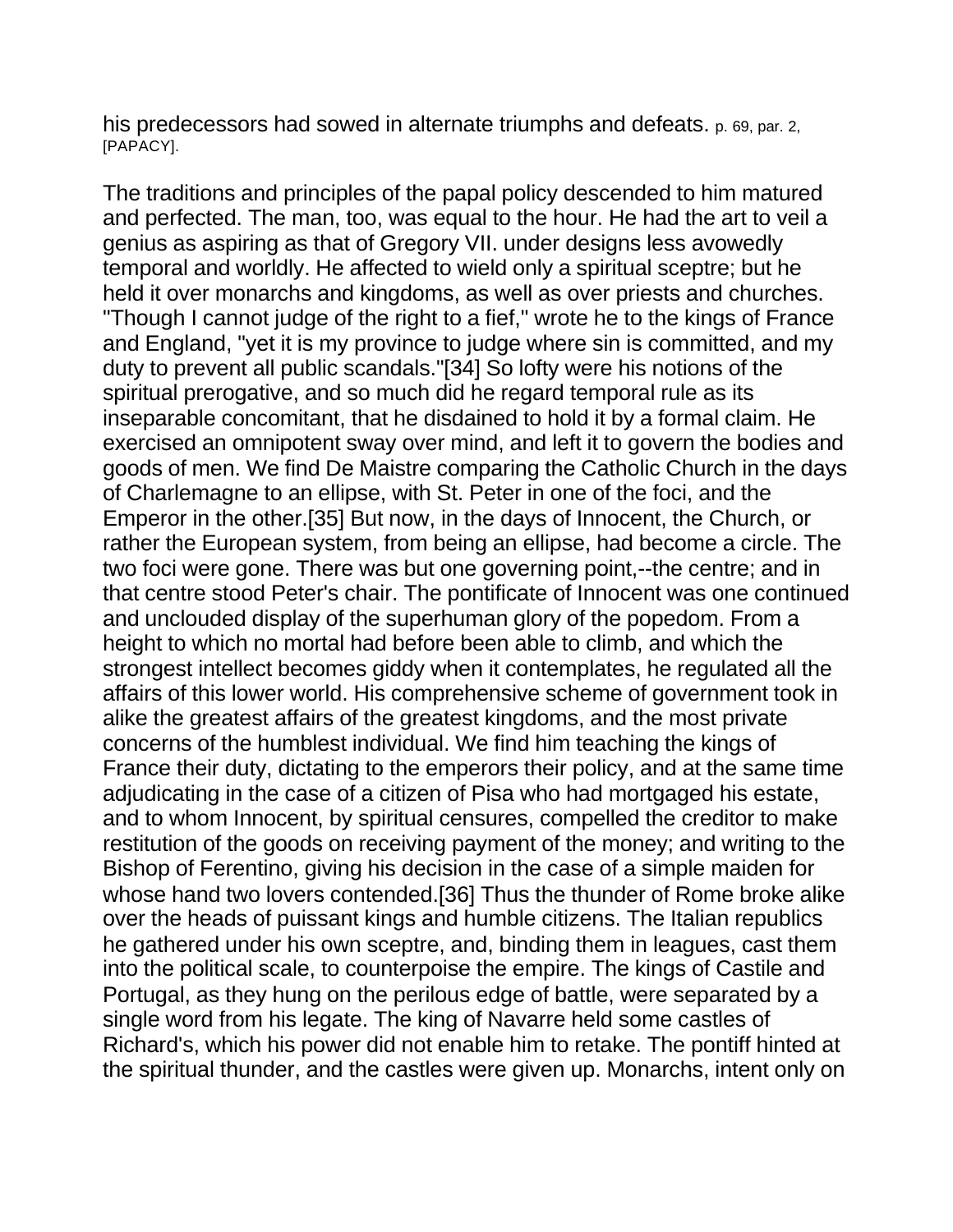a present advantage, failed to see that, by accepting the aid of such a power, they were the abettors of their own future vassalage. p. 70, par. 1, [PAPACY].

The King of France had offended the Pope by repudiating his wife and contracting a new marriage. An interdict fell upon the realm. The churches were closed, and the clergy forbore their offices to both the living and the dead. The submission of the powerful Philip Augustus illustrated the boundless spirit and appeased the immeasurable pride of Innocent. After this great victory, we name not those which he gained over the kings of Spain and England, the latter of whom he excommunicated, placing his kingdom under interdict, and compelling him to hold his crown and realm as the vassal of the Roman see. But the coronation of the Emperor Otho IV., and the varied and substantial concessions included in the oath which Otho took on that occasion, are worthy of being enumerated among the trophies of this mighty pope. The terror of his name extended to distant lands,--to Bohemia, to Hungary, to Norway. The pontifical thunder was heard rolling in even the latter northern region, where it smote a certain usurper of the name of Swero. As if all these labours had been too little, Innocent, from his seat on the Seven Hills, guided the progress of those destructive tempests which swept along the shores of Syria and the Straits of the Bosphorus. Constantinople fell before the crusaders, and the kings of Bulgaria and Armenia acknowledged the supremacy of Innocent. p. 71, par. 1, [PAPACY].

"His legs bestrid the ocean; his reared arm Crested the world; his voice was propertied As all the tuned spheres, and that to friends And when he meant to quail and shake the orb, He was as rattling thunder. . . . . . . . . . . . . . . . . In his livery Walked crowns and crownets." p. 71, par. 2, [PAPACY].

But the mightiest efforts of Innocent were reserved for the extirpation of heresy. He was the first to discover the danger to the popedom which lurked in the Scriptural faith, and in the mental liberty of the Albigenses and Waldenses. On them, therefore, and not on eastern schismatics or recalcitrating sovereigns, fell the full storm of the pontifical ire. Assembling his vassal kings, he pointed to the peaceful and thriving communities in the provinces of the Rhone, and inflamed the zeal and fury of the soldiers by holding out the promise of immense booty and unbounded indulgence. For a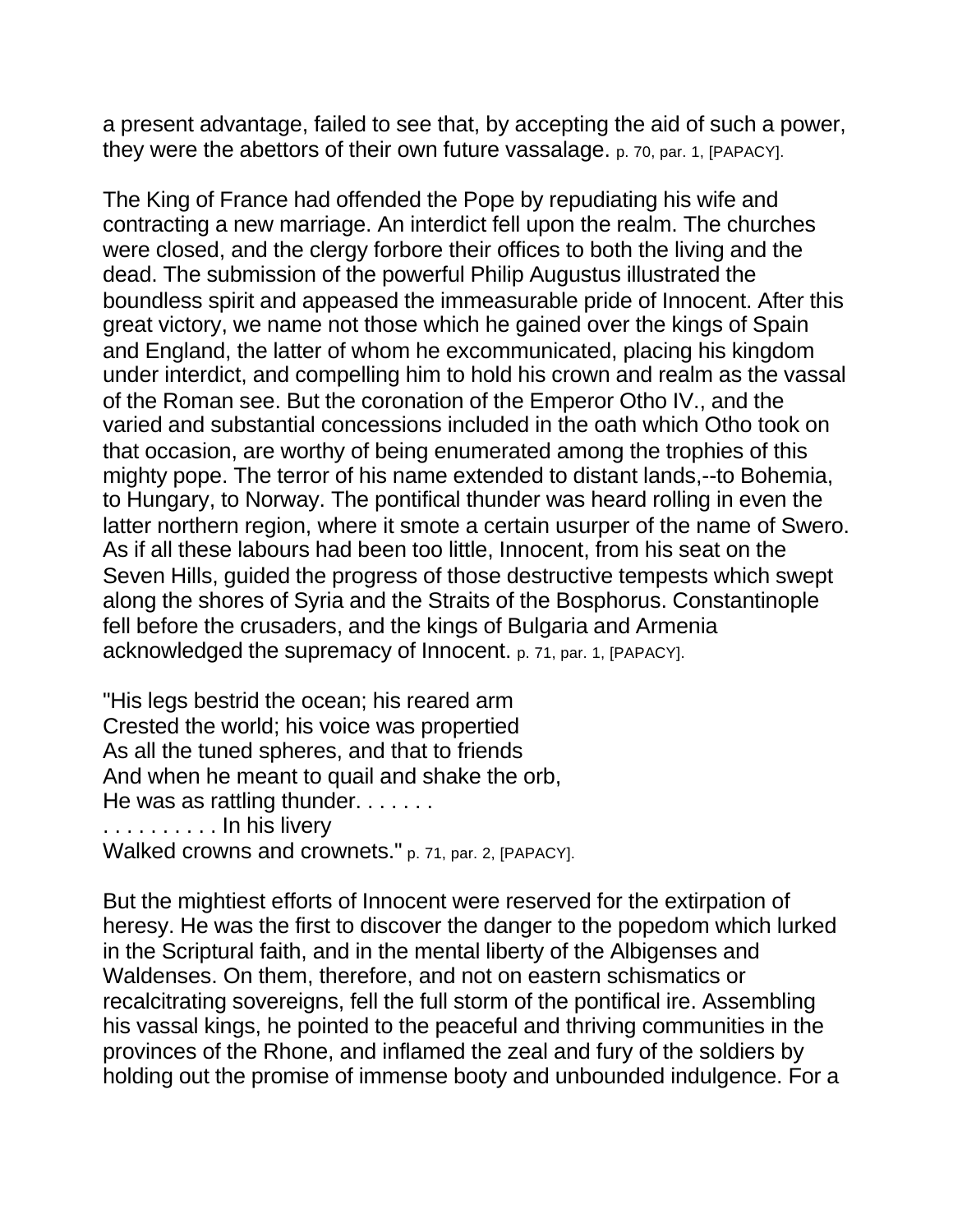forty days' service a man might earn paradise, not to speak of the worldly spoil with which he was certain to return laden home. p. 71, par. 3, [PAPACY].

The poor Albigenses were crushed beneath an avalanche of murderous fanaticism and inappeasable rapacity. To Innocent history is indebted for one of her bloodiest pages,--the European crusades; and the world owes him thanks for its most infernal institution, the Inquisition. He had for his grand object to bestow an eternity of empire upon the papal throne; and, to accomplish this, he strove to inflict an eternity of thraldom upon the human mind. His darling aim was to make the chair of Peter equally stable and absolute with its fellow-seat in pandemonium.[37] p. 72, par. 1, [PAPACY].

The noon of the Papacy synchronises with the world's midnight. Innocent III. was emphatically the Prince of the Darkness. There was but one thing in the universe which he dreaded, and that was light. The most execrable shapes of night could not appal him;--these were congenial terrors: he knew they had no power to harm him or his. But the faintest glimmer of day on the horizon struck terror into his soul, and he contended ceaselessly against the light, with all the artillery of anathemas and arms. During the whole century of his pontificate the globe was seen reposing in deep shadow, girdled round with the chain of the papal power, and corruscated fearfully with the flashes of the pontifical thunder. Like a crowned demon, Innocent sat upon the Seven Hills, muffled up in the mantle of Lucifer, and governed earth as Satan governs hell. At a great distance below, realizing by anticipation the boldest vision of the great poet, were the crowned potentates and mitred hierarchies of the world over which he ruled, lying foundered and overthrown, like the spirits in the lake, in the same degrading and shameful vassalage. Princes laid their swords, and nations their treasures, at the foot of the pontifical throne, and bowed their necks to be trodden upon by its occupant. Innocent might say, as Caesar to the conquered queen of Egypt,-- p. 72, par. 2, [PAPACY].

"I'll take my leave." p. 72, par. 3, [PAPACY].

And the subject nations might reply with Cleopatra,-- p. 72, par. 4, [PAPACY].

"And may, through all the world: 'tis yours; and we Your scutcheons, and your signs of conquest, shall Hang in what place you please." p. 72, par. 5, [PAPACY].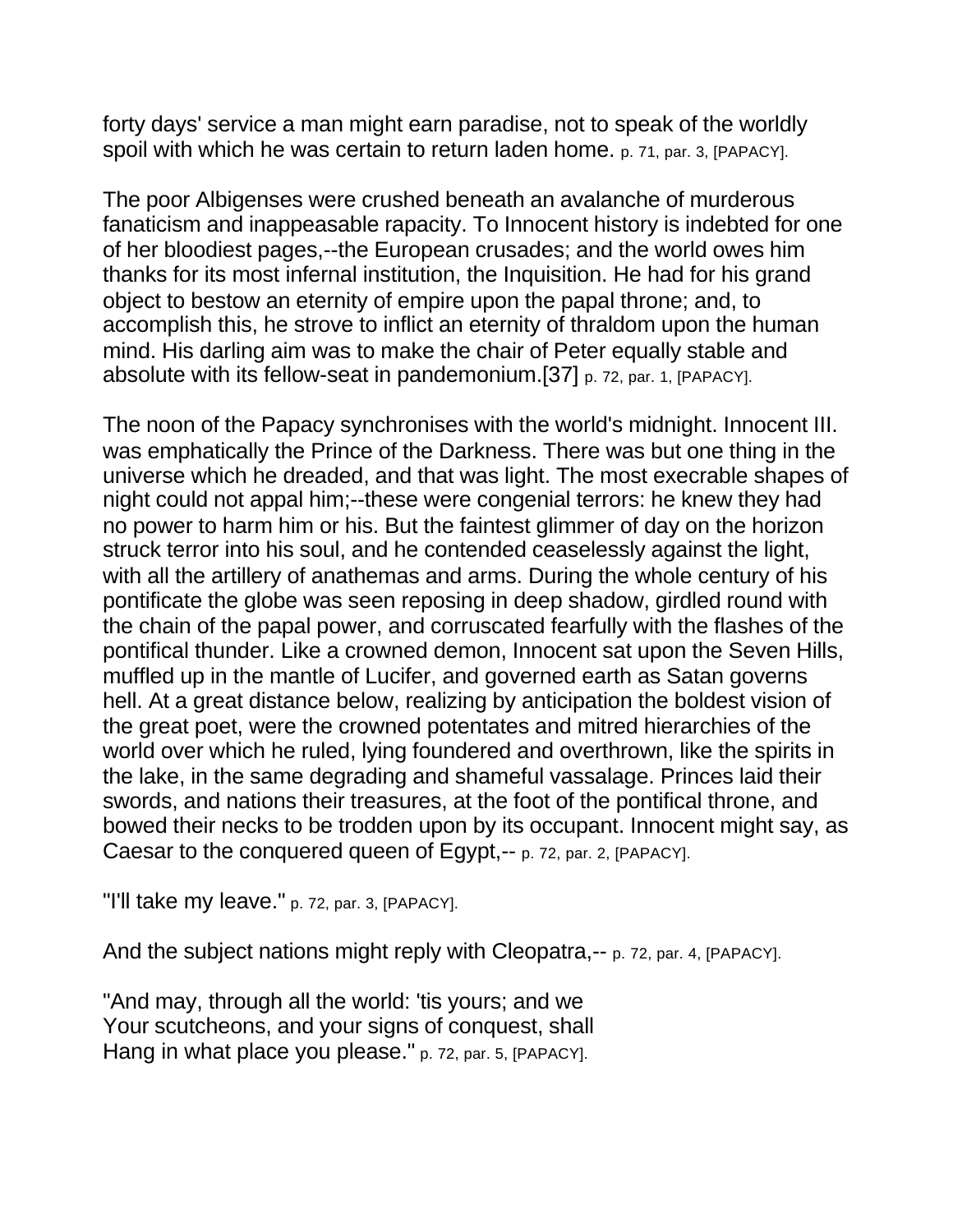The boast better became his mouth than it did the proud Assyrian who first uttered it. "By the strength of my hand I have done it, and by my wisdom; for I am prudent: and I have removed the bounds of the people, and have robbed their treasures, and I have put down the inhabitants like a valiant man. And my hand hath found, as a nest, the riches of the people; and as one gathereth eggs that are left, have I gathered all the earth; and there was none that moved the wing, or opened the mouth, or peeped."[38] p. 73, par. 1, [PAPACY].

Thus have we traced the course of the papal power, from its feeble rise in the second century, to its full development in the thirteenth. We have seen how the infant pontiff was suckled by the imperial wolf (for the fables of heathen mythology find their truest realization in the Papacy, and, from being myths, become vaticinations), and how, waxing strong on the pure milk of Paganism, he grew to manhood, and, being grown, discovered all the genuine pagan and vulpine qualities of the mother that nursed him,--the passion for images and the thirst for blood. The Ethiopian cannot change his skin; and the world has now found out that the beast of the Roman hill is but a wolf in sheep's clothing. How often have slaughter and carnage covered the fold which he professed to guard! Take it all in all, the story of the papal power is a dismal drama,--the gloomiest that darkens history! We look back upon the past; and, as we behold this terrible power growing continually bigger and darker, and casting fresh shadows, with every succeeding age, upon the liberty and religion of the world, till at last both came to be shrouded in impenetrable night, we are reminded of those tragedies and horrors with which the imagination of Milton has given grandeur to his song. To nothing can we liken the progress of the Papacy, through the wastes of the middle ages to the universal domination of the thirteenth and succeeding centuries, save to the passage of the fiend from the gates of pandemonium to the sphere of the newly-created world. The old dragon of Paganism, broken loose from the abyss into which he had been cast, sallied forth in quest of the world of young Christianity, as Satan from with the like fiendish intent of marring and subjugating it. He had no "narrow frith" to cross; but he held his way with as cautious a step and as dauntless a front as his great prototype. His path, more especially in its first stages, was bestrewn with the wrecks of a perished world, and scourged by those tempests which attend the birth of new states. On this hand he shunned the whirlpool of the sinking empire, and on that guarded himself against the fiery blast of the Saracenic eruption. There he buffeted the waves of tumultuous revolutions, and here he planted his foot on the crude consistence of a young and rising state. p. 73, par. 2, [PAPACY].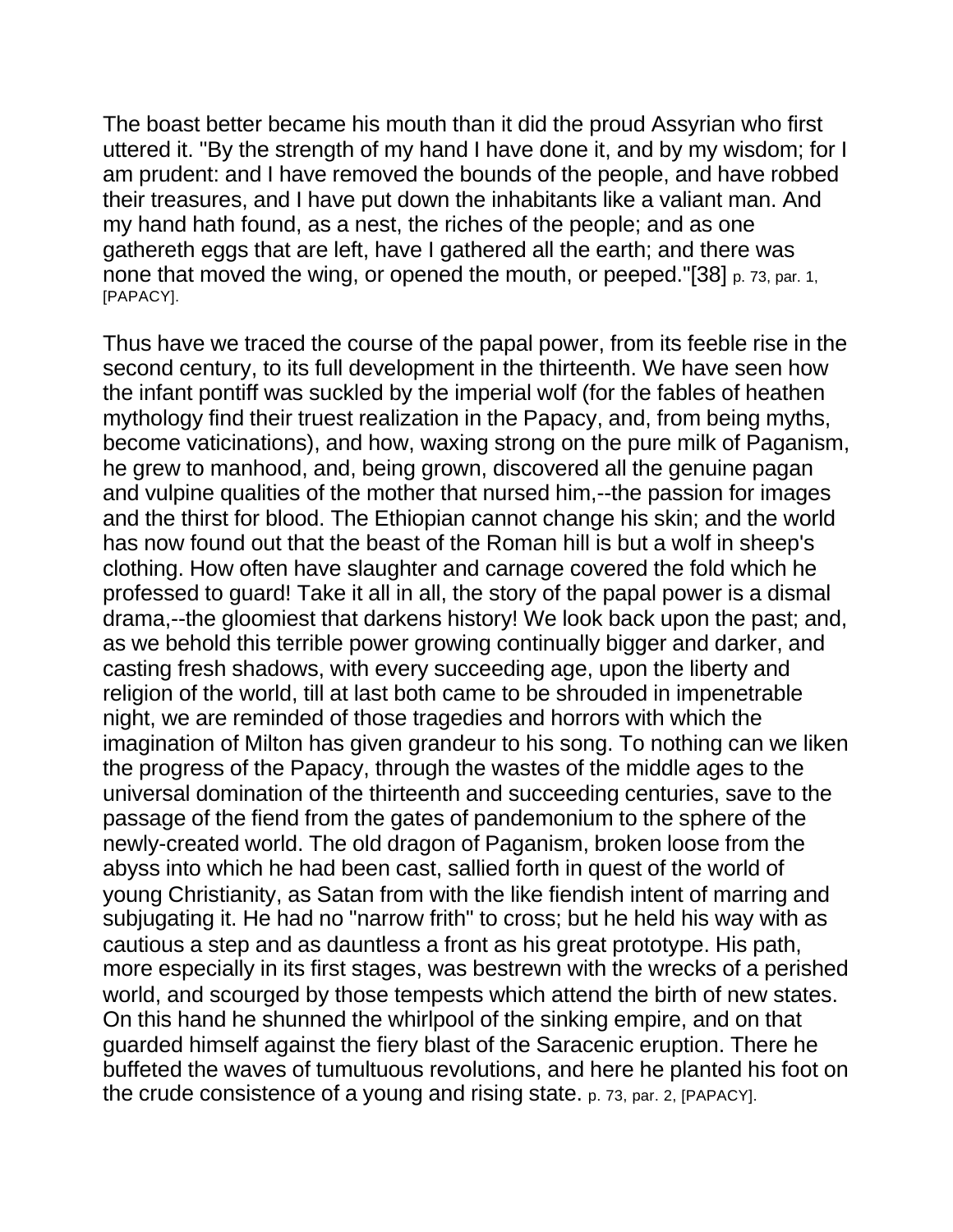Now "the strong rebuff of some tumultuous cloud" hurried him aloft, and, "that fury stayed," he was anon "quenched in a boggy Syrtis." Now he was upborne on the shield of kings; and now his foot trode upon their necks. Now he hewed his way with the bloody brand; and now, in more crafty fashion, with the forged document. Sometimes he wore his own shape, and showed himself as Apollyon; but more frequently he hid the hideous lineaments of the destroyer beneath the fair semblance of an angel of light. Thus he maintained the struggle through the weary ages, till at last the thirteenth century saw p. 74, par. 1, [PAPACY].

"His dark pavilion spread Wide on the wasteful deep; with him enthroned Sat sable vested night, eldest of things, The consort of his reign; and by them stood Orcus and Ades, and the dreaded name Of Demogorgon." p. 74, par. 2, [PAPACY].

The scheme of Rome, viewed simply as an intellectual conception, is the most comprehensive and gigantic which the genius and ambition of man ever dared to entertain. There is a unity and vastness about it, which, apart from its moral aspect, compels our admiration, and awakens a feeling of mingled astonishment and terror. The depth of its essential principles, the boldness of the design, the wisdom and talent brought into play in achieving its realization, the perseverance and vigour with which it was prosecuted, and the marvellous success with which it was at last crowned, were all equal, and were all colossal. It is at once the grandest and the most iniquitous enterprise in which man ever embarked. But, as we have shown in our opening chapter, we ought not to regard it as a distinct and separate enterprise, springing from principles and contemplating aims peculiar to itself, but as the full development and consummation of man's original apostacy. The powers of man and the limits of the globe do not admit of that apostacy being carried higher; for had it been much extended, either in point of intensity or in point of duration, the human species would have perished. A corruption so universal and a tyranny so overwhelming would in due time have utterly depopulated the globe. In the domination of the Papacy we have a glimpse of what would have been the condition of the world had no scheme of salvation been provided for it. The history of the Papacy is the history of the rebellion of our race against Heaven. p. 74, par. 3, [PAPACY].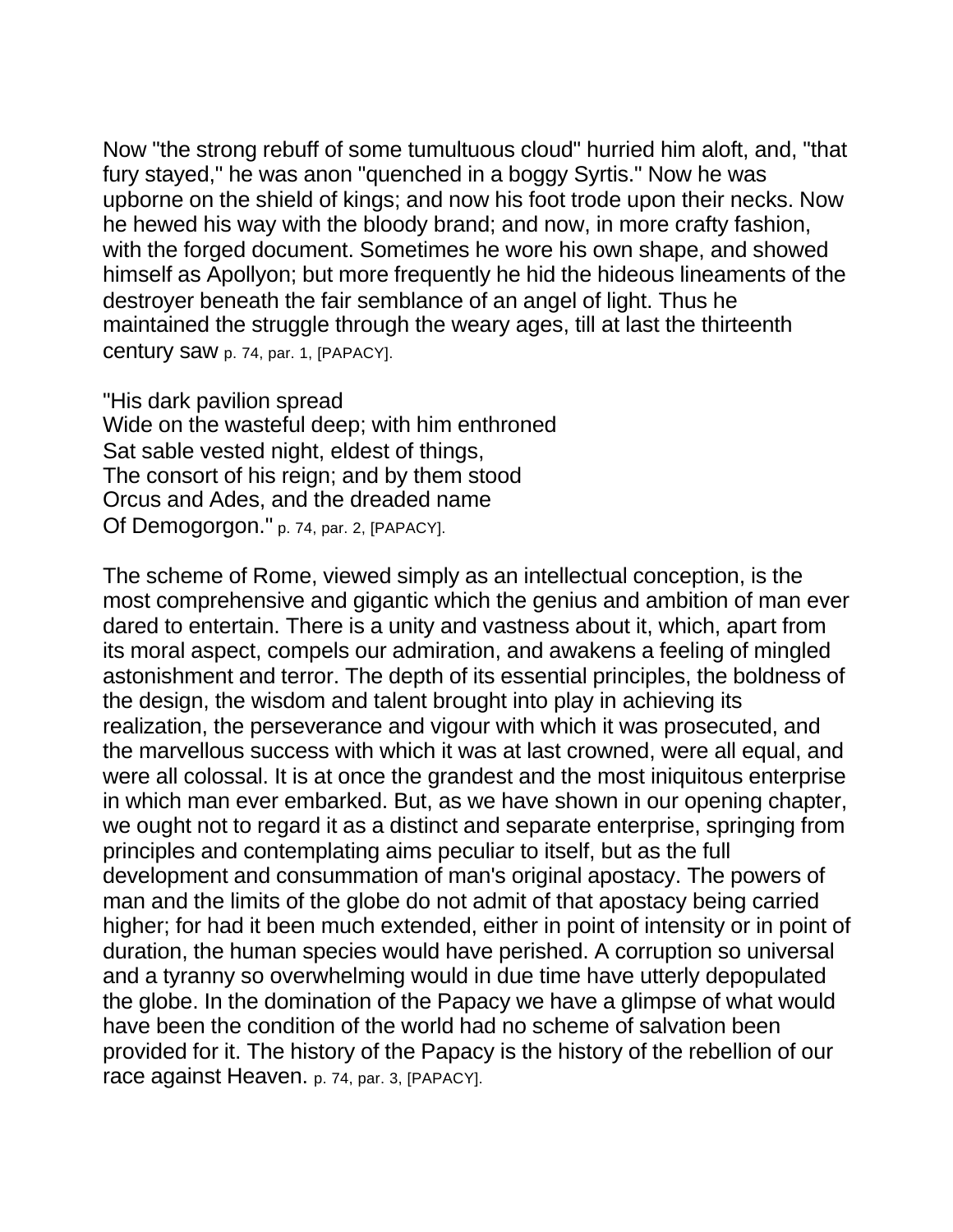Before dismissing this subject, let us glance a moment at another and different picture. What became of Truth in the midst of such monstrous errors? Where was a shelter found for the Church during storms so fearful? To understand this, we must leave the open plains and the wealthy cities of the empire, and retire to the solitude of the Alps. In primitive times the members of the then unfallen Church of Rome had found amid these mountains a shelter from persecution. He who built an ark for the one elect family of the antediluvian world had provided a retreat for the little company chosen to escape the mighty shipwreck of Christianity. God placed his Church aloft on the eternal hills, in the place prepared for her.[39] Nature had enriched this abode with pine forests, and rich mountain pastures, and rivers which issue from the frozen jaws of the glacier, and made it strong as beautiful by a wall of peaks that pierce the clouds, and look down on earth from amidst the firmament's calm, white with everlasting snows. Here it is that we find the true apostolic Church. Here, far from the magnificence of Dom, the fragrance of incense, and the glitter of mitres, holy men of God fed the flock of Christ with the pure Word of Life. Ages of peace passed over them. The storms that shook the world, the errors that darkened it, did not approach their retreat. Like the traveller, amid their own mountains they could mark the clouds gather and hear the thunders roll far below, while they enjoyed the uninterrupted sunshine of a pure gospel. An overruling Providence made the same events which brought trouble to the world to minister peace to them. Rome was entirely engrossed with her battles with the empire, and had no time to think of those who were bearing a testimony against her errors by the purity of their faith and the holiness of their lives. Besides, she could see danger only in the material power of the empire, and never dreamt the while that a spiritual power was springing up among the Alps, before which she was destined at last to fall. By and by these professors of primitive Christianity began to increase, and to spread themselves over the surrounding regions, to an extent that is but little known. Manufactures were established in the valley of the Rhone, and in those provinces of France which border on the Mediterranean or lie contiguous to the Pyrenees; as also in Lombardy and the towns of northern Italy. In fact, this region of Europe became in those ages the depot of the western world as regards arts and manufactures of all kinds. Villages grew into cities, new towns sprung up, and the population of the surrounding districts were insufficient to supply the looms and forges of these industrial hives. The pious mountaineers descended from their native Alps to find employment in the workshops of the plains, just as at this day we see the population of the Highlands crowding to Glasgow and Manchester, and other great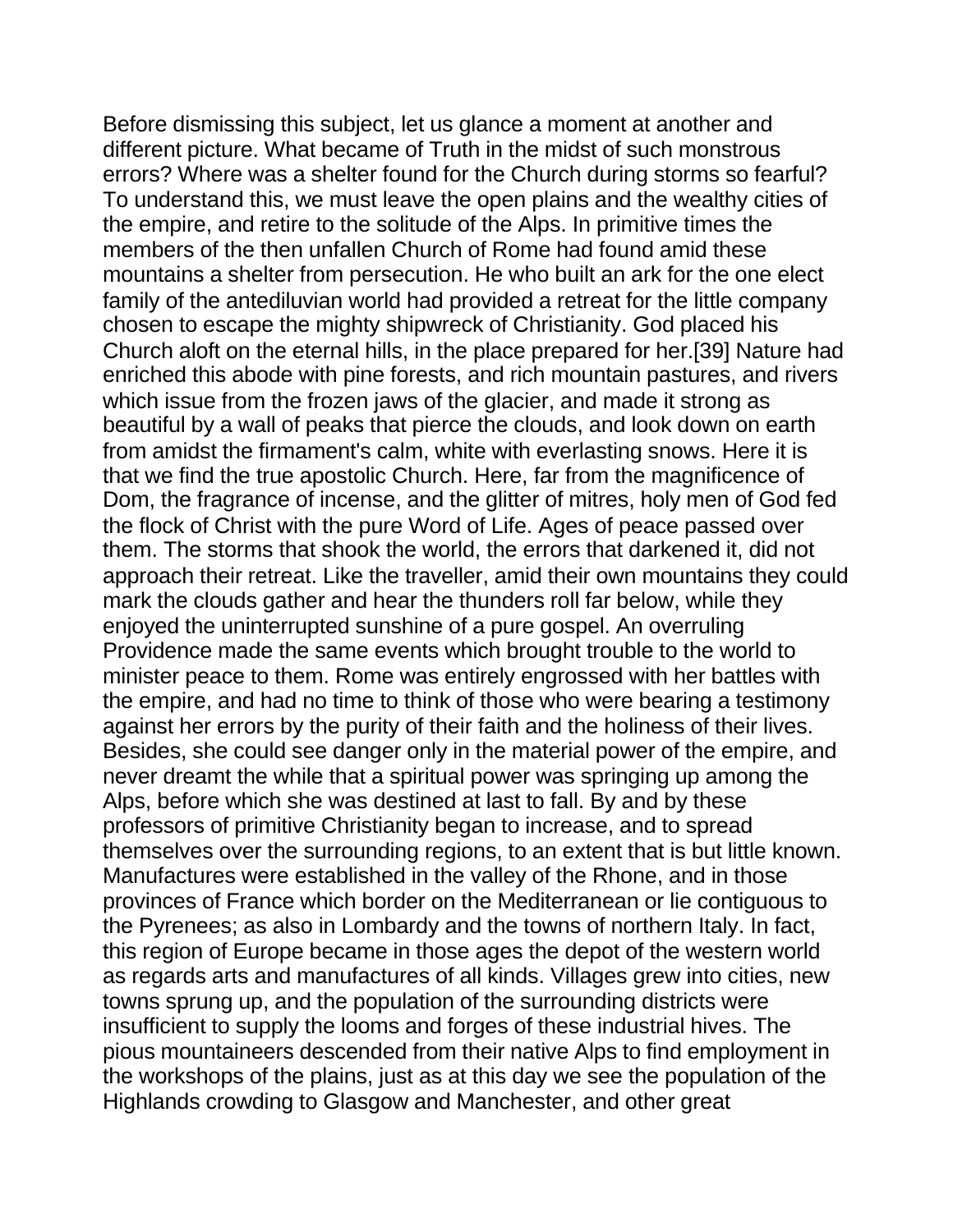manufacturing centres; and, as they brought their intelligence and steadiness along with them, they made admirable workmen. p. 75, par. 1, [PAPACY].

The workshop became a school, conversions went on, and the pure faith of the mountains extended itself over the plains, like the dawn, first seen on the hill-tops, but soon to descend and gladden the valley. In the eleventh and twelfth centuries manufactures and Christianity,--the loom and the Bible- went hand in hand, and promised to achieve the peaceful conquest of Europe, and rescue it from the hands of those pontifical and imperial barbarians who were doing their best to convert it into an unbroken expanse of solitudes and ruins. These manufacturing and Christian societies took possession of the whole of the Italian and French provinces adjoining the Alps. The valley of the Rhone swarmed with these busy and intelligent communities. They covered with population, industry, and wealth, the provinces of Dauphine, Provence, Languedoc, and, in short, all southern France. They were found in great numbers in Lombardy. Their factories, churches, and schools, were spread over all northern Italy. They planted their arts and their faith in the valley of the Rhine, so that a traveller might journey from Basle to Cologne, and sleep every night in the house of a Christian brother. In some of the dioceses in northern Italy there were not fewer than thirty of their churches with schools attached. These professors of an apostolic creed were noted for leading pure and peaceful lives, for the pains they took in the instruction of their families, for their readiness to benefit their neighbours both by good offices and religious counsel, for their gift of extempore prayer, and for the large extent to which their memories were stored with the Word of God. Many of them could recite entire epistles and gospels, and some of them had committed to memory the whole of the New Testament. The region which they occupied formed a belt of country stretching on both sides of the Alps and the Pyrenees, from the sources of the Rhine to the Garonne and the Ebro, and from the Po and the Adriatic to the shores of the Mediterranean. Monarchs found that this was the most productive and the most easily governed part of their dominions. Amid the wars and feudalism that oppressed the rest of Europe, in which towns were falling into decay, and the population in some spots were becoming extinct, and little appeared to be left, especially in France, "but convents scattered here and there amid vast tracts of forest,"[40] this Populous tract, rich in the marvels of industry and the virtues of true religion, resembled a strip of verdure drawn across the wastes of the desert. Will it be believed that human hands rooted out this paradise, which a pure Christianity had created in the very heart of the desert of European Catholicism? p. 76, par. 1, [PAPACY].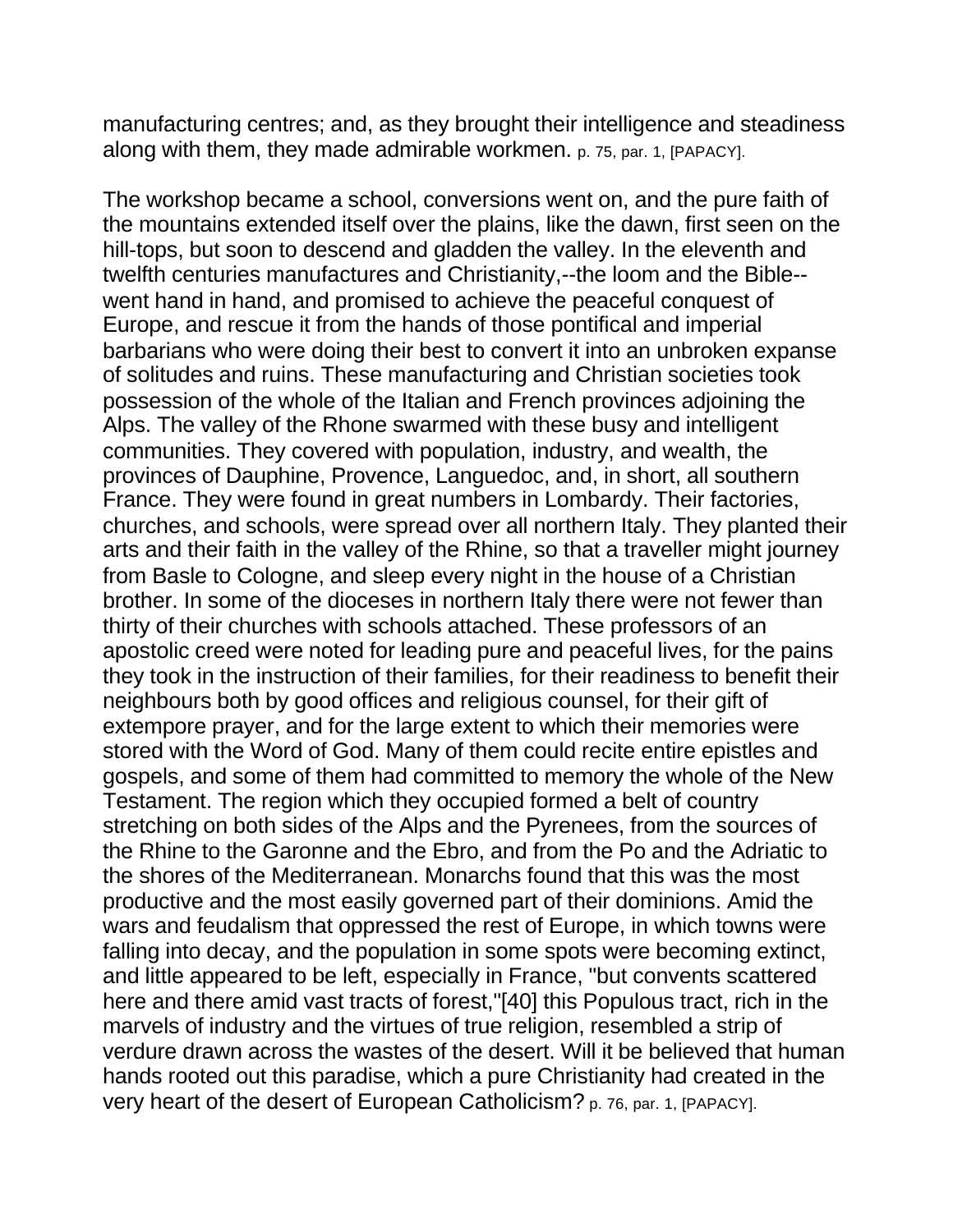Rome about this time had brought to an end her wars with the empire, and her popes were reposing, after their struggle of centuries, in the proud consciousness of undoubted supremacy. The light had been spreading unobserved, and the Reformation was on the point of being anticipated. The demon Innocent III. was the first to descry the streaks of day on the crest of the Alps. Horror-stricken, he started up, and began to thunder from his Pandemonium against a faith which had already subjugated provinces, and was threatening to dissolve the power of Rome in the very flush of her victory over the empire. In order to save the one half of Europe from perishing by heresy, it was decreed that the other half should perish by the sword. The monarchs of Europe dared not disobey a summons which was enforced by the most dreadful adjurations and threats. They assembled their vassals, and girded on the sword, not to repel an invader or to quell insurrection, but to extirpate those very men whose industry had enriched their realm, and whose virtue and loyalty formed the stay of their power. p. 77, par. 1, [PAPACY].

Lest the work of vengeance should slacken, Rome held out dazzling bribes, equally compounded of paradise and gold. She could afford to be prodigal of both, for neither cost her anything. Paradise is always in her gift for those who will do her work, and the wealth of the heretic is the lawful plunder of the faithful. With such a bank, and permission to draw upon it to an unlimited amount, Rome had no motive, and certainly would have had no thanks, for any ill-judged economy. The fanatics who mustered for the crusade hated the person and loved the goods of the heretic. Onward they marched, to earn heaven by desolating earth. The work was three centuries a-doing. It was done effectually at last, however. "Neither sex, nor age, nor rank, have we spared," says the leader of the war against the Albigenses; "we have put all alike to the sword."[41] The churches and the workshops, the Christianity and the industry, of the region, were swept away by this simoom of fanaticism. Before it was a garden, behind it a desert. All was silent now, where the solemn melody of praise and the busy hum of trade had before been so happily blent. Monarchs had drained their exchequers to desolate the wealthiest and fairest portion of their dominions; nevertheless they held themselves abundantly recompensed by the assurance which Rome gave them of crowns and kingdoms in paradise. p. 77, par. 2, [PAPACY].

<sup>------------------------------------------------------------------------</sup> [1] Ranke's History of the Popes, vol. i. p. 15. p. 77, par. 3, [PAPACY].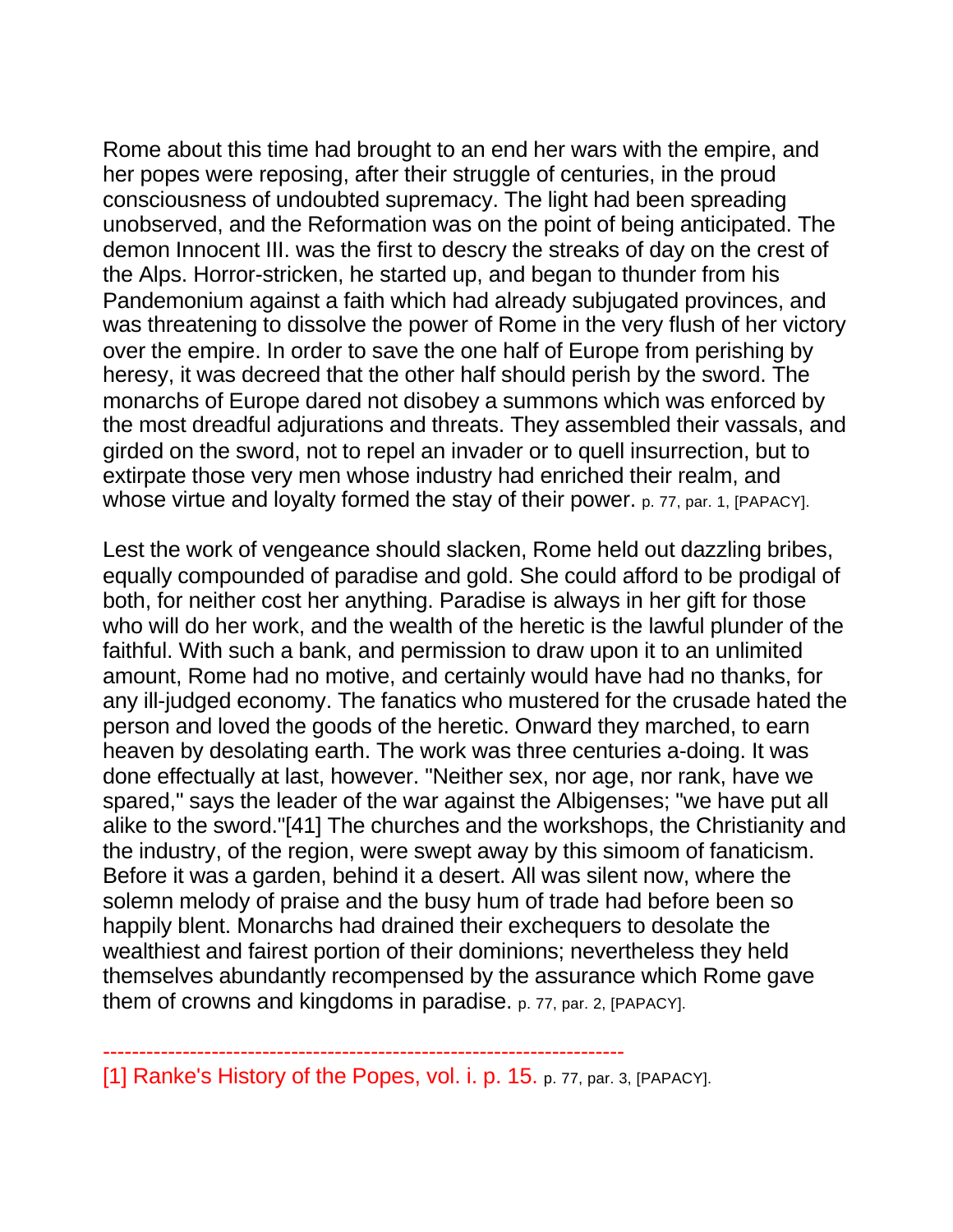[2] It is still undecided among Romanist writers whether the Pope's ejection of Childeric was a point of authority or a point of casuistry. The Ultra-montanists maintain the former. p. 78, par. 1, [PAPACY].

[3] As the author's object here is simply to trace the influence of admitted facts upon the development of the Papacy, he thinks it enough to refer generally to his authorities. His leading authorities are, Ranke, vol. i.; Gibbon, vol. ix.; Mosheim, cent. ix. and x.; Hallam's Hist. of the Middle Ages, vol. i. chap. vii.; Sismondi's Fall of the Roman Empire, chap. xix. xx.; &c. &c. p. 78, par. 2, [PAPACY].

[4] See Du Pin, cent. ix.; Hallam, vol. i. pp. 523, 524. p. 78, par. 3, [PAPACY].

[5] Romanist historians have drawn this part of the pontifical annals in colours as dark as those employed by Protestant writers. The best friends of the Popedom, such as Petavius, Luitprand, Baronius, Hermann, Labbe, Du Pin, &c. &c. labour for language to depict the enormous abuses of the papal rule. Baronius speaks of these pontiffs entering as thieves, and dying, as they deserved, by the rope. Of the three candidates which occasioned the Schism Of A.D. 1044, Binius and Labbe remark, "A three-headed BEAST, rising from the gates of hell, infested in a woful manner the holy chair." This monster, of course, is a link in the chain of apostolic succession. (See Edgar's Variations, chap. i.) p. 78, par. 4, [PAPACY].

[6] See Gibbon, vol. ix. p. 200; and even the papal historians of the period. p. 78, par. 5, [PAPACY].

[7] Sismondi's Fall of the Roman Empire, vol. ii. p. 244.; Lond. 1834. p. 78, par. 6, [PAPACY].

[8] Ranke, vol. i. p. 18. p. 78, par. 7, [PAPACY].

[9] Hallam, vol. i. p. 538. p. 78, par. 8, [PAPACY].

[10] Ranke, vol. i. chap. i. sec. iii. p. 78, par. 9, [PAPACY].

[11] Gibbon's Decline and Fall, vol. ix. pp. 193,194. p. 78, par. 10, [PAPACY].

[12] Ranke's History of the Popes, vol. i. p. 11. p. 78, par. 11, [PAPACY].

[13] Gibbon's Decline and Fall, vol. ix. p. 212. p. 78, par. 12, [PAPACY].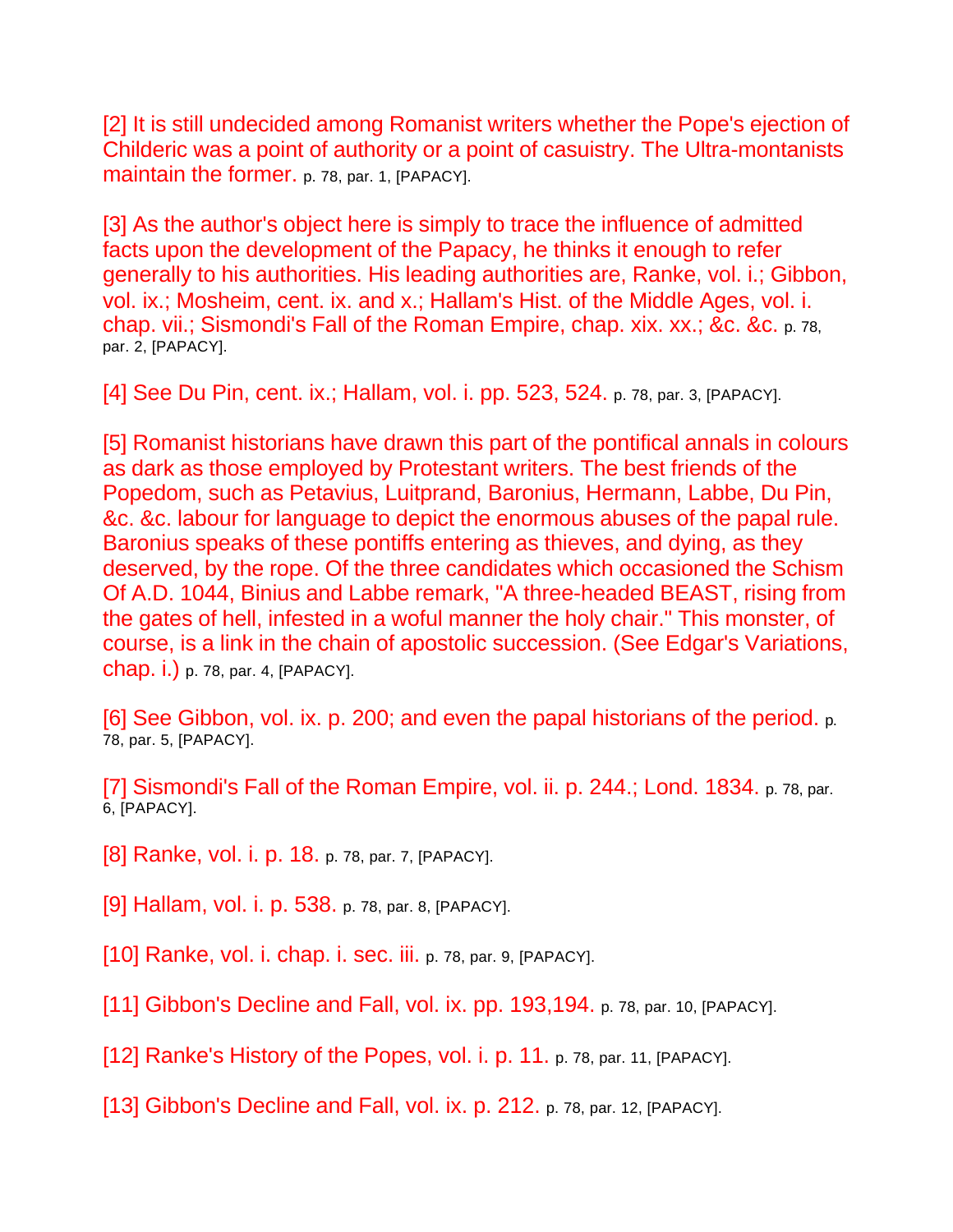[14] Ranke, vol. i. p. 17. p. 79, par. 1, [PAPACY].

[15] Dunham's Europe during the Middle Ages, vol. ii. p. 100. p. 79, par. 2, [PAPACY].

[16] Euseb. Vita Const. lib. ii. cap. xxi. xxxix. p. 79, par. 3, [PAPACY].

[17] Hallam's Middle Ages, vol. i. p. 501. p. 79, par. 4, [PAPACY].

[18] Hallam's Middle Ages, vol. i. chap. vii. p. 79, par. 5, [PAPACY].

[19] Du Pin, Eccles. Hist. vol. ii. p. 209: Dunham's Europe during the Middle Ages, vol. i. p. 150. p. 79, par. 6, [PAPACY].

[20] Du Pin, Eccles. Hist. vol. ii. p. 211. p. 79, par. 7, [PAPACY].

[21] Du Pin, Eccles. Hist. vol. ii. p. 212; Gibbon, vol. ix. p. 201, 202. p. 79, par. 8, [PAPACY].

[22] Dunham's Europe during the Middle Ages, vol. i. p. 158. p. 79, par. 9, [PAPACY].

[23] Concil. Carthag. can. xxii. "Ut nullus ordinetur clericus, nisi probatus vel episcoporum examine vel populi testimonio." (Harduin. vol. i. p. 963.) p. 79, par. 10, [PAPACY].

[24] Concil. Aurelian. can. iii. "Ipse tamen metropolitanus a comprovincialibus episcopis, sicut decreta sedis Apostolicae continent, cum consensu cleri vel civium eligatur; quia aequum est, sicut ipsa sedes Apostolica dixit, ut qui praeponendus est omnibus, ab omnibus eligatur." (Harduin. vol. ii. p. 1424.) p. 79, par. 11, [PAPACY].

[25] Hallam's Middle Ages, vol. i. p. 535. p. 79, par. 12, [PAPACY].

[26] Dunham's Europe during the, Middle Ages, vol. i. p. 147,148: Du Pin, Eccles. Hist. vol. ii. p. 206. p. 79, par. 13, [PAPACY].

[27] Machiavelli's History of Florence, book i.: Hallam's Middle Ages, vol. i. p. 539. p. 79, par. 14, [PAPACY].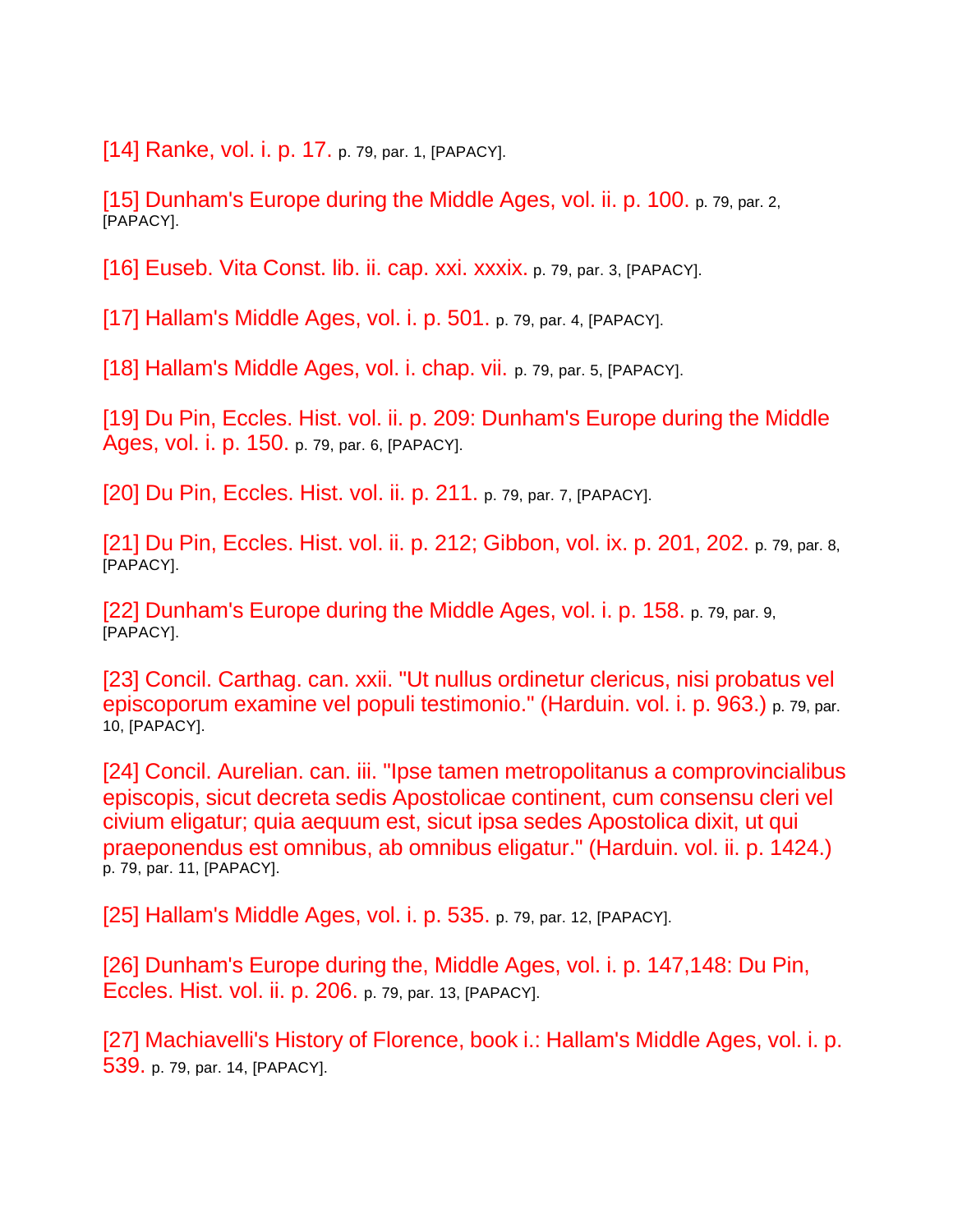[28] Ranke's History of the Popes, vol. i. p. 21. p. 80, par. 1, [PAPACY].

[29] Du Pin, Eccles. Hist. vol. ii. p. 212-216: Dunham's Europe in the Middle Ages, vol. i. p. 158. p. 80, par. 2, [PAPACY].

[30] The extensive gap in the city of Rome, extending from the Lateran to the Coliseum, formerly covered with ruins, but now with vineyards, remains a monument of the war of investitures. p. 80, par. 3, [PAPACY].

[31] Hallam's Middle Ages, vol. i. p. 543. p. 80, par. 4, [PAPACY].

[32] Hallam's Middle Ages, vol. i. p. 546. p. 80, par. 5, [PAPACY].

[33] Ranke's History of the Popes, vol. i. p. 22. p. 80, par. 6, [PAPACY].

[34] Hallam's Middle Ages, vol. i. p. 552. p. 80, par. 7, [PAPACY].

[35] Du Pape, Discours Preliminaire. p. 80, par. 8, [PAPACY].

[36] Du Pin, Eccles. Hist. vol. ii. p. 402. p. 80, par. 9, [PAPACY].

[37] Du Pin, Eccles. Hist. vol. ii. pp. 401-422 : Sismondi's Italian Republics, pp. 60-64; Lond. 1832: Gibbon's Decline and Fall of the Roman Empire, vol. xi. p. 145: Hallam's Middle Ages, vol. i. pp. 551-556: Sismondi's Crusades, pp. 10-20; Lond. 1826. p. 80, par. 10, [PAPACY].

[38] Isaiah, x. 13, 14. p. 80, par. 11, [PAPACY].

[39] Revelations, xii. 6. p. 80, par. 12, [PAPACY].

[40] Sismondi's Fall of the Roman Empire, vol. ii. p. 169. p. 80, par. 13, [PAPACY].

[41] Ranke's History of the Popes, vol. i. p. 24. p. 80, par. 14, [PAPACY].

## **Book I. History of the Papacy.** p. 80, par. 15, [PAPACY].

## **Chapter V. Foundation and Extent of the Supremacy.**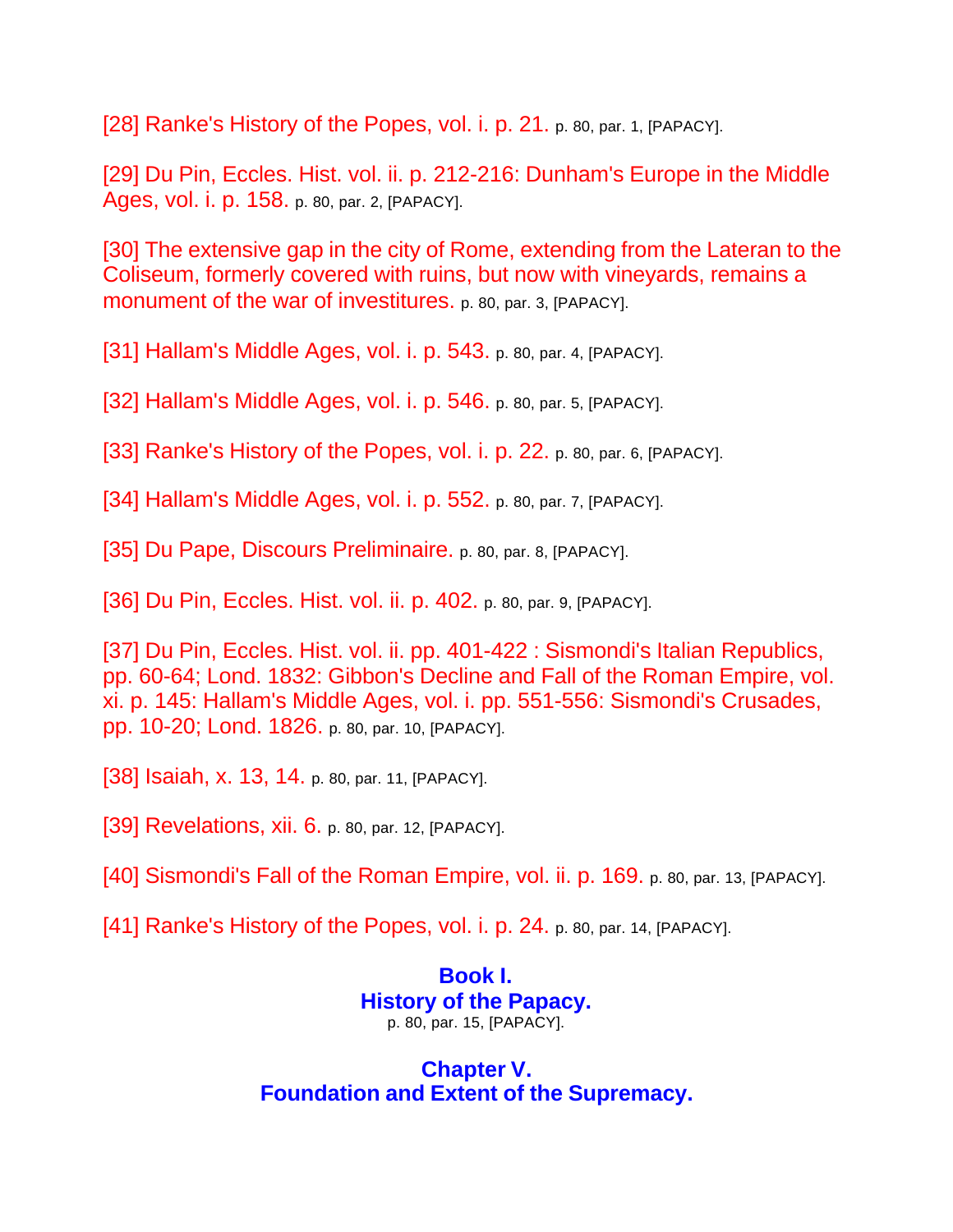This is the favourable point for taking a view of the character of the Papacy,- its lofty pretensions and claims, and the foundation on which all these are based. The conflict waged by the seventh Gregory, and which ended in disaster to himself, but in triumph to his system, brings out in striking relief the essential principles, the guiding spirit, and the unvarying aims, of the popedom. When intelligently contemplated, the Papacy is seen to be a monarchy of a mixed kind, partly ecclesiastical and partly civil, founded professedly upon divine right, and claiming universal jurisdiction and dominion. The empire which Gregory VII. strove to erect was of this mixed kind; the dominion he arrogated and exercised extended directly or indirectly to all things temporal and spiritual; and this vast power he claimed jure divino. This it now becomes our business to show. p. 81, par. 1, [PAPACY].

The Pope had now made himself absolute master in the Church. There was, in fact, but one bishop, and Christendom was his diocese. From this one man flowed all ecclesiastical honours, offices, acts, and jurisdiction. The pontiffs presided in all councils by their legates; they were the supreme arbiters in all controversies that arose respecting religion or church discipline. "Gregory VII.," remarks D'Aubigné, "claimed the same power over all the bishops and priests of Christendom that an abbot of Cluny exercises in the order in which he presides."[1] And all this they claimed as the successor of St. Peter. But it is unnecessary to spend time on a point so universally admitted as that the popes now possessed ecclesiastical supremacy, and professed to hold it by divine right, that is, as the successors of St. Peter, the prince of the apostles. But the point to be demonstrated here is, that the popes, not content with being supreme rulers in the Church, and having all ecclesiastical persons and things subject to their absolute authority, claimed to be supreme in the State also; and, in the character of God's vicegerents presumed to dispose of crowns and kingdoms, and to interfere in all temporal affairs. The foundation of this power was laid when the popes claimed to be the successors of St. Peter and the vicars of Christ, which they did, as we have already shown, as early as the middle of the fifth century; but the universal and uncontrolled dominion implied in this claim they did not seek to wield till towards the times of Gregory VII., in the eleventh century. But that they did then arrogate this power in the most open and unblushing manner, does not admit of doubt or denial. There exists a vast body of proof to the effect that the popes of the eleventh and succeeding centuries attempted to prostrate beneath their feet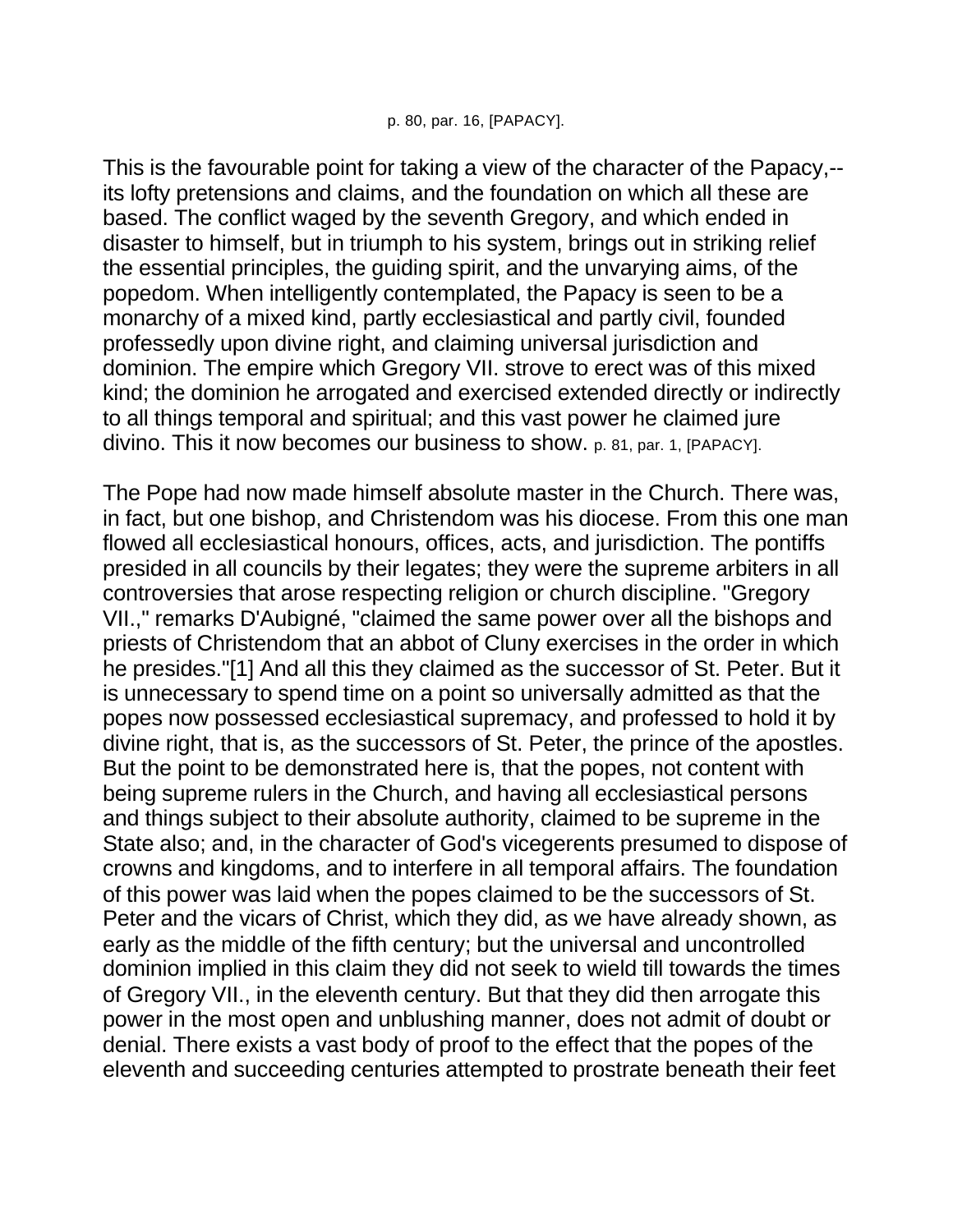the temporal as well as the spiritual power, and that they succeeded in their attempt. p. 81, par. 2, [PAPACY].

The history of Europe from the era of Hildebrand to that of Luther must be blotted out before the condemnatory evidence--for condemnatory of the Papacy it certainly is, as irreconcileably hostile to the liberties of nations and the rights of princes--can be annihilated or got rid of. It has put this claim into a great variety of forms, and attempted in every possible way to make it good. It taught this claim in its essential principles; and, when the character of the times permitted, it advanced it in plain and unmistakeable statements. It spent five centuries of intrigue in the effort to realize this claim, and five centuries more of wars and bloodshed in the effort to retain and consolidate it. It was promulgated from the doctor's chair, ratified by synodical acts, embodied in the instructions of nuncios, and thundered from the pontifical throne in the dreadful sentence of interdict by which monarchs were deposed, their crowns transferred to others, their subjects loosed from their allegiance, and their kingdoms not unfrequently ravaged with fire and sword. p. 82, par. 1, [PAPACY].

Acts so monstrous may appear to be the mere wantonness of ambition, or the irresponsible doings of men in whom the lust of power had overborne every other consideration. The man who reasons in this way either does not understand the Papacy, or wilfully perverts the question. This was but the sober and logical action of the popedom; it was the fair working of the evil principles of the system, and no chance ebullition of the destructive passions of the man who had been placed at its head; and nothing is capable of a more complete and convincing demonstration. The foundation of our proof must of course be the constitution of the Papacy. As is the nature of the thing,--as are the elements and principles of which it is made up,--so inevitably must be the character and extent of its claims, and the nature of its action and influence. What, then, is the Papacy? Is it a purely spiritual society, or a purely secular society? It is neither. The Papacy is a mixed society: the secular element enters quite as largely into its constitution as does the spiritual. It is a compound of both elements in equal proportions; and, being so, must necessarily possess secular as well as spiritual jurisdiction, and be necessitated to adopt civil as well as ecclesiastical action. But how does it appear that the Church of Rome combines in one essence the secular and spiritual elements? for the point lies here. It appears from the fundamental axiom on which she rests. There are but a few links in the chain of her infernal logic; but these few links are of adamant; and they so bind up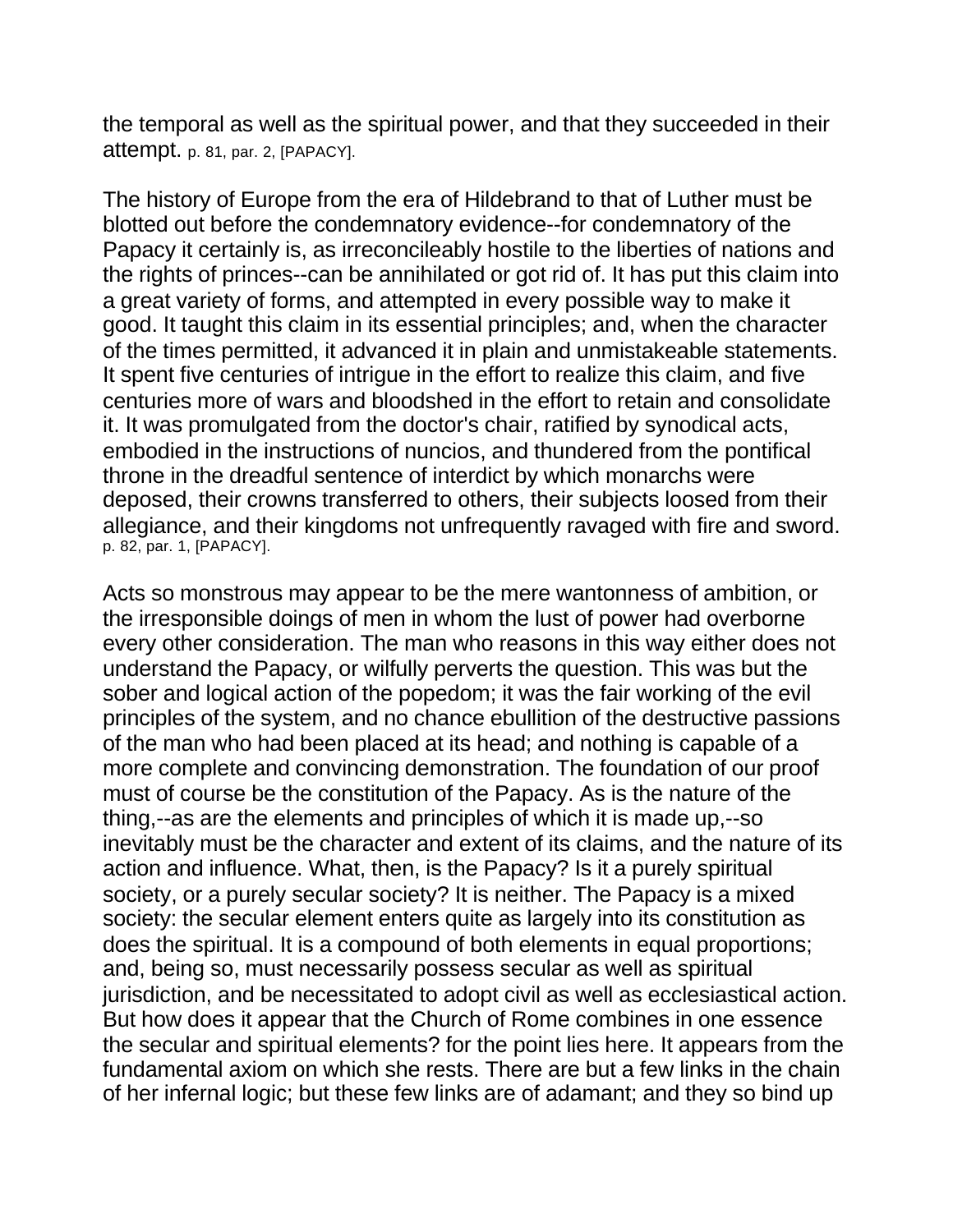together, in one composite body, the two principles, the spiritual and the temporal, and, by consequence, the two jurisdictions, that the moment Rome attempts to cut in twain what her logic joins in one, she ceases to be the popedom. p. 82, par. 2, [PAPACY].

Her syllogism is indestructible if the minor proposition be but granted; and the minor proposition, be it remembered, is her fundamental axiom:--CHRIST IS THE VICAR OF GOD, AND, AS SUCH, POSSESSES HIS POWER; BUT THE POPE IS THE VICAR OF CHRIST; THEREFORE THE POPE IS GOD'S VICAR, AND POSSESSES HIS POWER. To Christ, as the Vicar of God, all power, spiritual and temporal, has been delegated. All spiritual power has been delegated to Him as Head of the Church; and all temporal power has been delegated to Him for the good of the Church. This power has been delegated a second time from Christ to the Pope. To the Pope all spiritual power has been delegated, as head of the Church, and God's vicegerent on earth; and all temporal power also, for the good of the Church. Such is the theory of the popedom. This conclusively establishes that the Papacy is of a mixed character. We but perplex ourselves when we think or speak of it simply as a religion. It contains the religious element, no doubt; but it is not a religion;--it is a scheme of domination of a mixed character, partly spiritual and partly temporal; and its jurisdiction must be of the same mixed kind with its constitution. To talk of the popedom wielding a purely spiritual authority only, is to assert what her fundamental principles repudiate. These principles compel her to claim the temporal also. The two authorities grow out of the same fundamental axiom, and are so woven together in the system, and so indissolubly knit the one to the other, that the Papacy must part with both or none. The popedom, then, stands alone. In genius, in constitution, and in prerogative, it is diverse from all other societies. The Church of Rome is a temporal monarchy as really as she is an ecclesiastic body; and in token of her hybrid character, her head, the Pope, displays the emblems of both jurisdictions,--the keys in the one hand, the sword in the other. p. 83, par. 1, [PAPACY].

Pope Boniface VIII. was a much more logical expounder of the Papacy than those who now-a-days would persuade us that it is purely spiritual. In a bull "given at the palace of the Lateran, in the eighth year of his pontificate," and inserted in the body of the canon law, we find him claiming both jurisdictions in the broadest manner. "There is," says he, "one fold and one shepherd. The authority of that shepherd includes the two swords,--the spiritual and the temporal. So much are we taught by the words of the evangelist, 'Behold,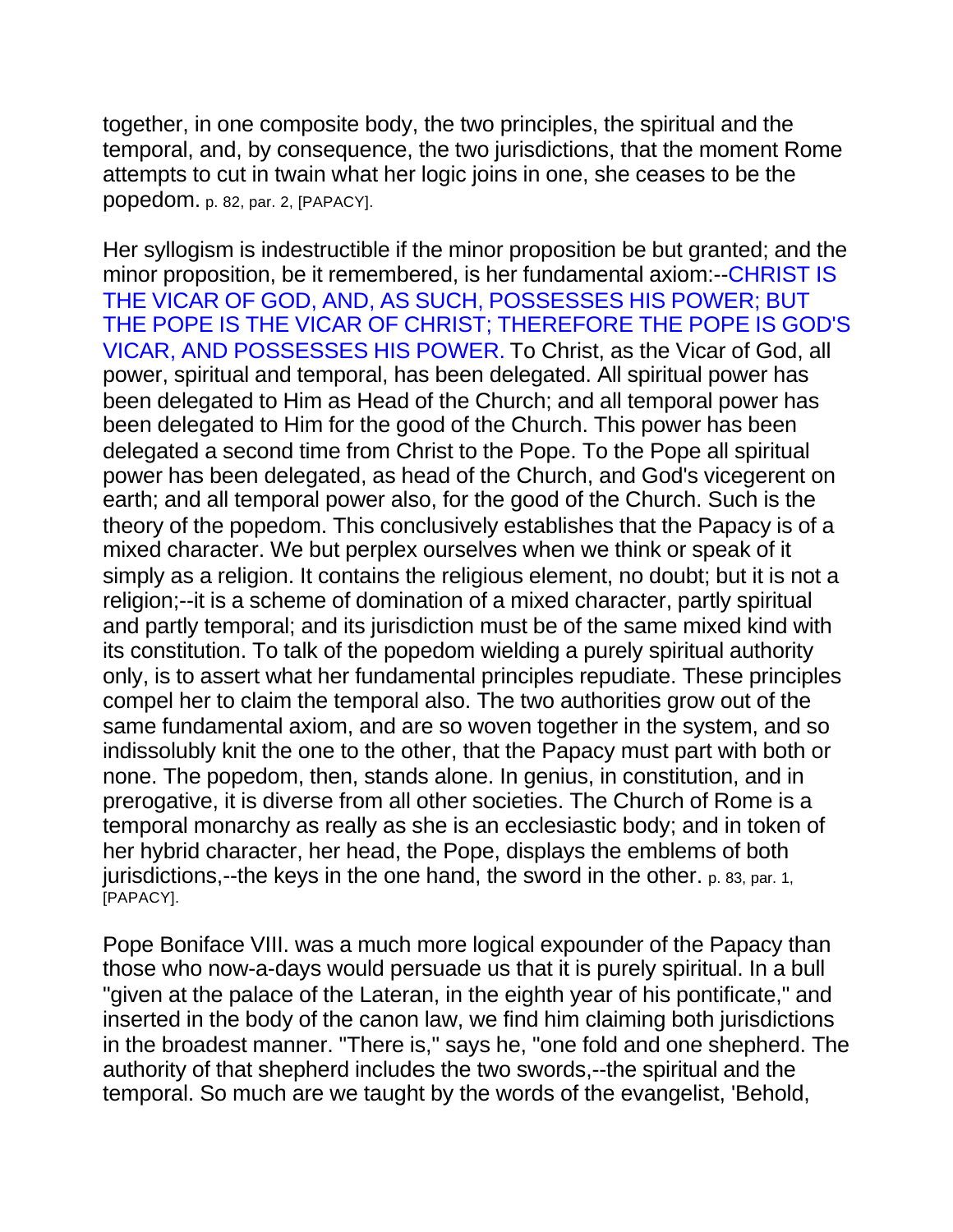here are two swords,' namely, in the Church. The Lord did not reply, It is too much, but, It is enough. Certainly he did not deny to Peter the temporal sword: he only commanded him to return it into its scabbard. Both, therefore, belong to the jurisdiction of the Church,--the spiritual sword and the secular. The one is to be wielded for the Church,--the other by the Church; the one is the sword of the priest,--the other is in the hand of the monarch, but at the command and sufferance of the priest. It behoves the one sword to be under the other,--the temporal authority to be subject to the spiritual power."[2] Whatever may be thought of this pontifical gloss, there can be no question as to the comprehensive jurisdiction which Boniface founds upon the passage. p. 83, par. 2, [PAPACY].

It cannot be argued, then, with the least amount of truth, or of plausibility even, that this claim was the result of a kind of accident,--that it originated solely in the ambition of an individual pope, and was foreign to the genius, or disallowed by the principles, of the Papacy. On the contrary, nothing is easier than to show that it is a most logical deduction from the fundamental elements of the system. It partakes not in the slightest degree of the accidental; nor was it a crotchet of Hildebrand, or a delusion of the age in which he lived; as is manifest from the fact, that its development was the work of five centuries, and the joint operation of many hundreds of minds who were successively employed upon it. It was the logical consequence of principles which had been engrafted in the Papacy, or rather, as we have just shown, which lie at the foundation of the whole system; and accordingly, it was steadily and systematically pursued through a succession of centuries, and engaged the genius and ambition of innumerable minds. As the seed bursts the clod and struggles into light, so we behold the principle of papal supremacy struggling for development through the slow centuries, and in its efforts overturning thrones and convulsing society. We can discover the supremacy in embryo as early as the fifth century, and can trace its logical development till the times of Hildebrand. We see it passing through the consecutive stages of the dogma, the synodical decree, the papal missive, and the interdict, which shook the thrones of monarchs, and laid their occupants prostrate in the dust. The gnarled oak, whose lofty stature and thick foliage darken the earth for roods around, is not more really a development of the acorn deposited in the soil centuries before, than were the arrogant pretensions and domineering acts of the Papacy in the age of Innocent the result of the principle deposited in the Papacy in the fifth century, that the Pope is Christ's vicar. p. 84, par. 1, [PAPACY].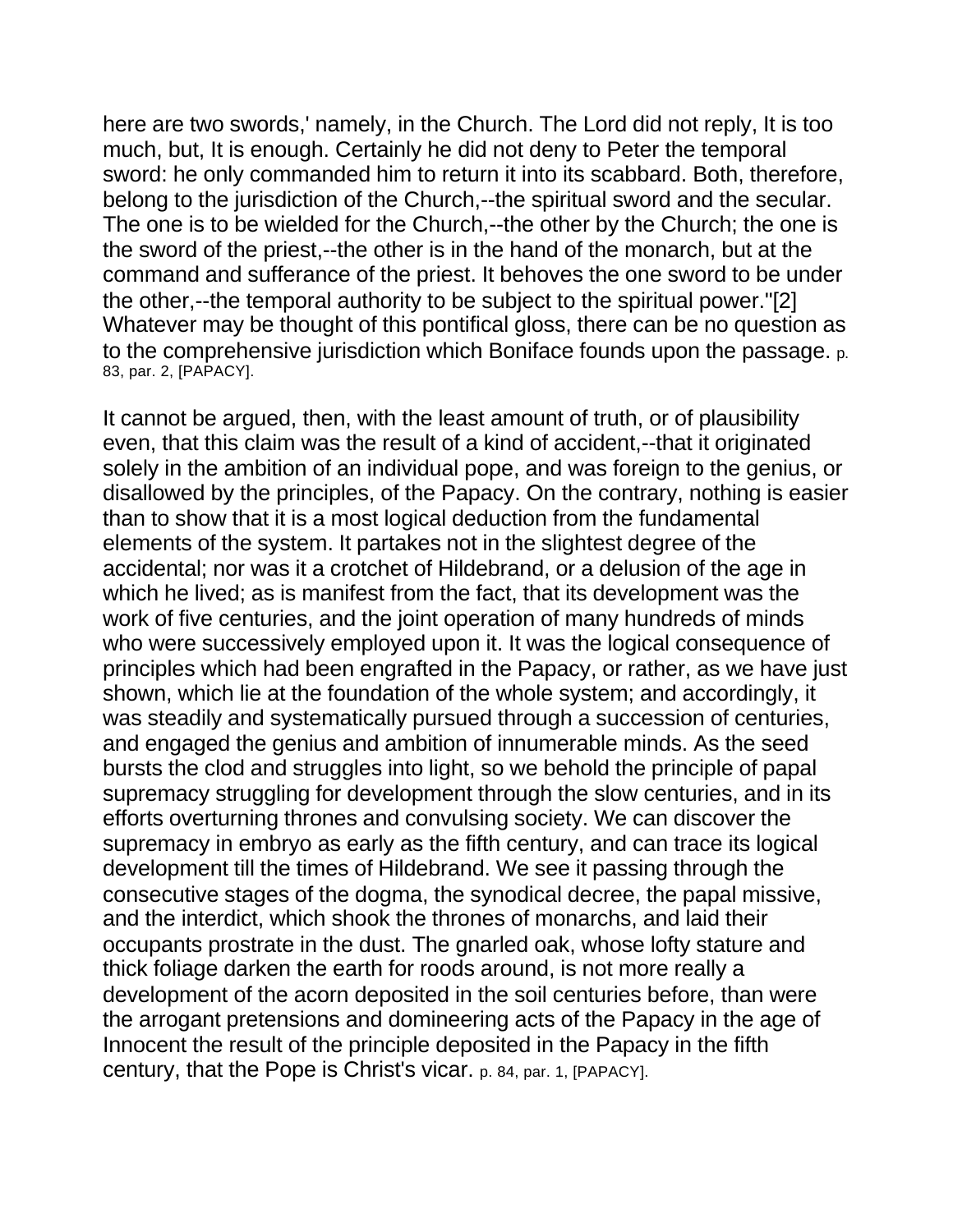The Pope's absolute dominion over priests is not a more legitimate inference from this doctrine than is his dominion over kings. If the pontiffs have renounced the temporal supremacy, it is on one of two grounds,--either they are not Christ's vicars, or Christ is not a King of kings. But they have claimed all along, and do still claim, to be the vicars of Christ; and they have likewise held all along, and do still hold, that Christ is Head of the world as well as Head of the Church. The conclusion is inevitable, that it is not only over the Church that they bear rule, but over the world also; and that they have as good a right to dispose of crowns, and to meddle in the temporal affairs of kingdoms, as they have to bestow mitres, and to make laws in the Church. The one authority is as essential to the completeness of their assumed character as is the other. p. 85, par. 1, [PAPACY].

The popes have understood the matter in this light from the beginning. Some writers of name are at present endeavouring to persuade the world that the pontiffs (some few excepted, who, they say, transgressed in this matter the bounds of Catholicism as well as of moderation) never claimed or exercised supremacy over princes; that this is not, and never was, a doctrine of the Roman Catholic Church; and that she repudiates and condemns the opinion that the Pope has been invested with jurisdiction over temporal princes. But we cannot grant to Rome the sole right to interpret history, as her members grant to her the right to interpret the Bible. We can examine and judge for ourselves; and when we do so, we certainly find far more reason to admire the boldness than to confess the prudence of those who disclaim, on the part of Rome, this doctrine. The proofs to the contrary are far too plain and too numerous to permit of this disclaimer obtaining the least credit from any one, save those who are prepared to receive without scruple or inquiry all that popish writers may be pleased to assert in behalf of their Church. Popes, canonists, and councils have promulgated this tenet; and not only have they asserted that the power it implies rests on Divine right, but they have inculcated it as an article of belief on all who would preserve the faith and unity of the Church. "We," says Pope Boniface VIII., "declare, say, define, and pronounce it to be necessary to salvation, that every human creature be subject to the Roman pontiff.[3] The one sword must be under the other; and the temporal authority must be subject to the spiritual power: hence, if the earthly power go astray, the spiritual shall judge it."[4] These sentiments are re-echoed by Leo X. and his Council of Lateran. "We," says that pope, "with the approbation of the present holy council, do renew and approve that holy constitution."[5] To that doctrine Baronius heartily subscribes: "There can be no doubt of it," says he, "but that the civil principality is subject to the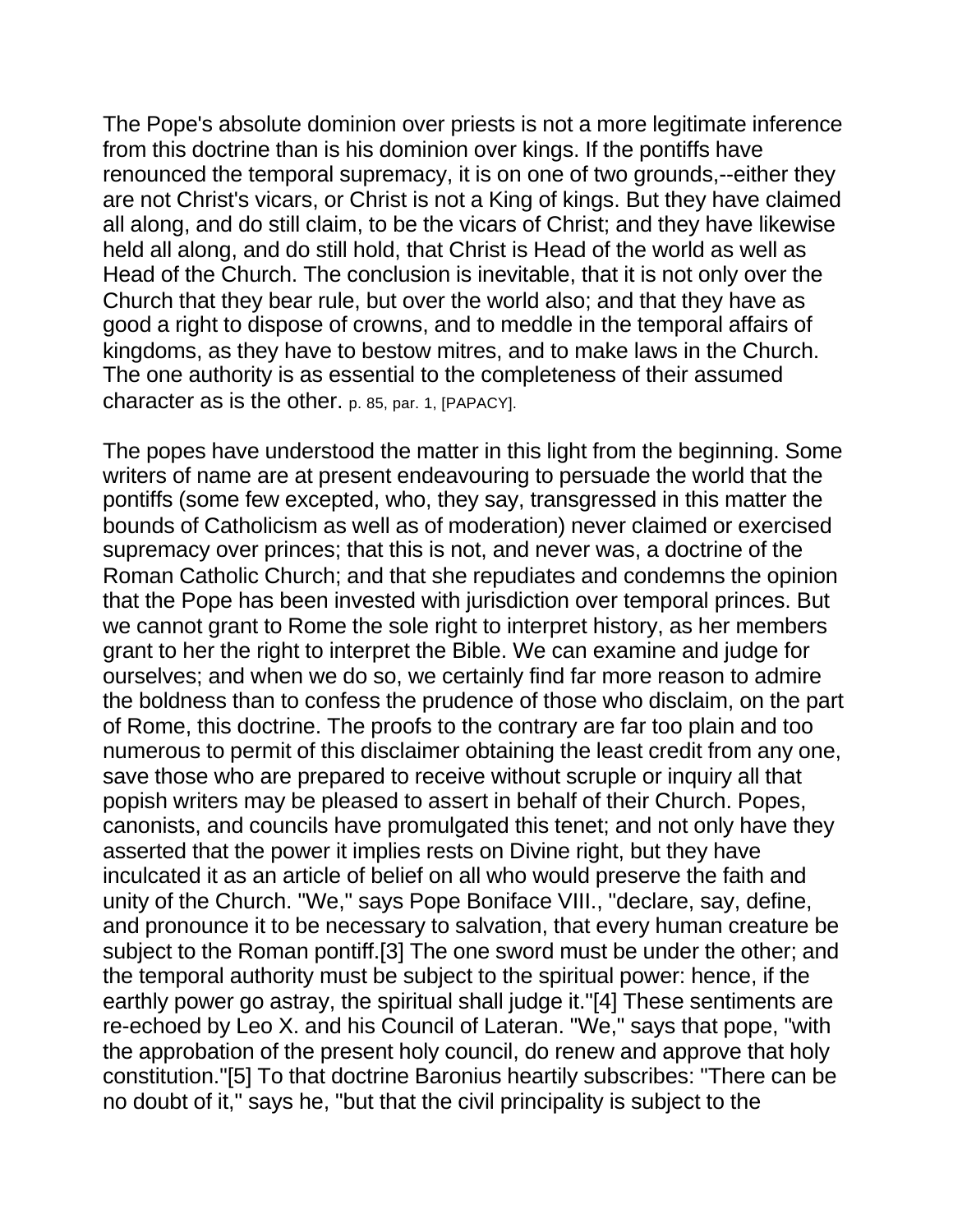sacerdotal, and that God hath made the political government subject to the dominion of the spiritual Church."[6] p. 85, par. 2, [PAPACY].

"He who reigneth on high," says Pius V., in his introduction to his bull against Queen Elizabeth, "to whom is given all power in heaven and in earth, hath committed the one holy Catholic Church, out of which there is no salvation, to one alone upon earth, that is, to Peter, the prince of apostles, and to the Roman pontiff, the successor of Peter, to be governed with a plenitude of power. This one he hath constituted prince over all nations, that he may pluck up, overthrow, disperse, destroy, plant, and rear." The Italian priest, therefore, thunders against the English monarch in the following style:--"We deprive the Queen of her pretended right to the kingdom, and of all dominion, dignity, and privilege whatsoever; and absolve all the nobles, subjects, and people of the kingdom, and whoever else have sworn to her, from their oath, and all duty whatsoever in regard of dominion, fidelity, and obedience."[7] p. 86, par. 1, [PAPACY].

"Snatch up, therefore, the two-edged sword of Divine power committed to thee," was the address of the Council of Lateran to Leo X., "and enjoin, command, and charge, that a universal peace and alliance, for at least ten years, be made among Christians; and to that bind kings in the fetters of the great King, and firmly fasten nobles with the iron manacles of censures; for to thee is given all power in heaven and in earth."[8] p. 86, par. 2, [PAPACY].

So speak the popes and councils of Rome. Here is not only the principle out of which the supremacy springs enunciated, but the claim itself advanced. Not in words only have they held this high tone; their deeds have been equally lofty. The supremacy was not permitted to remain a theory; it became a fact. For several centuries together we see the popes reigning over Europe, and demeaning themselves in every way as not only its spiritual, but also its temporal lords. We see them freely distributing immunities, titles, revenues, territories, as if all belonged to them; we see them sustaining themselves arbiters in all disputes, umpires in all quarrels, and judges in all causes; we see them giving provinces and crowns to their favourites, and constituting emperors; we see them imposing oaths of fidelity and vassalage on monarchs; and, in token, of the dependence of the one and the supremacy of the other, we see them exacting tribute for their kingdoms in the shape of Peter's pence; we see them raising wars and crusades, summoning princes and kings into the field, attiring them in their livery, the cross, and holding them but as lieutenants under them. p. 86, par. 3, [PAPACY].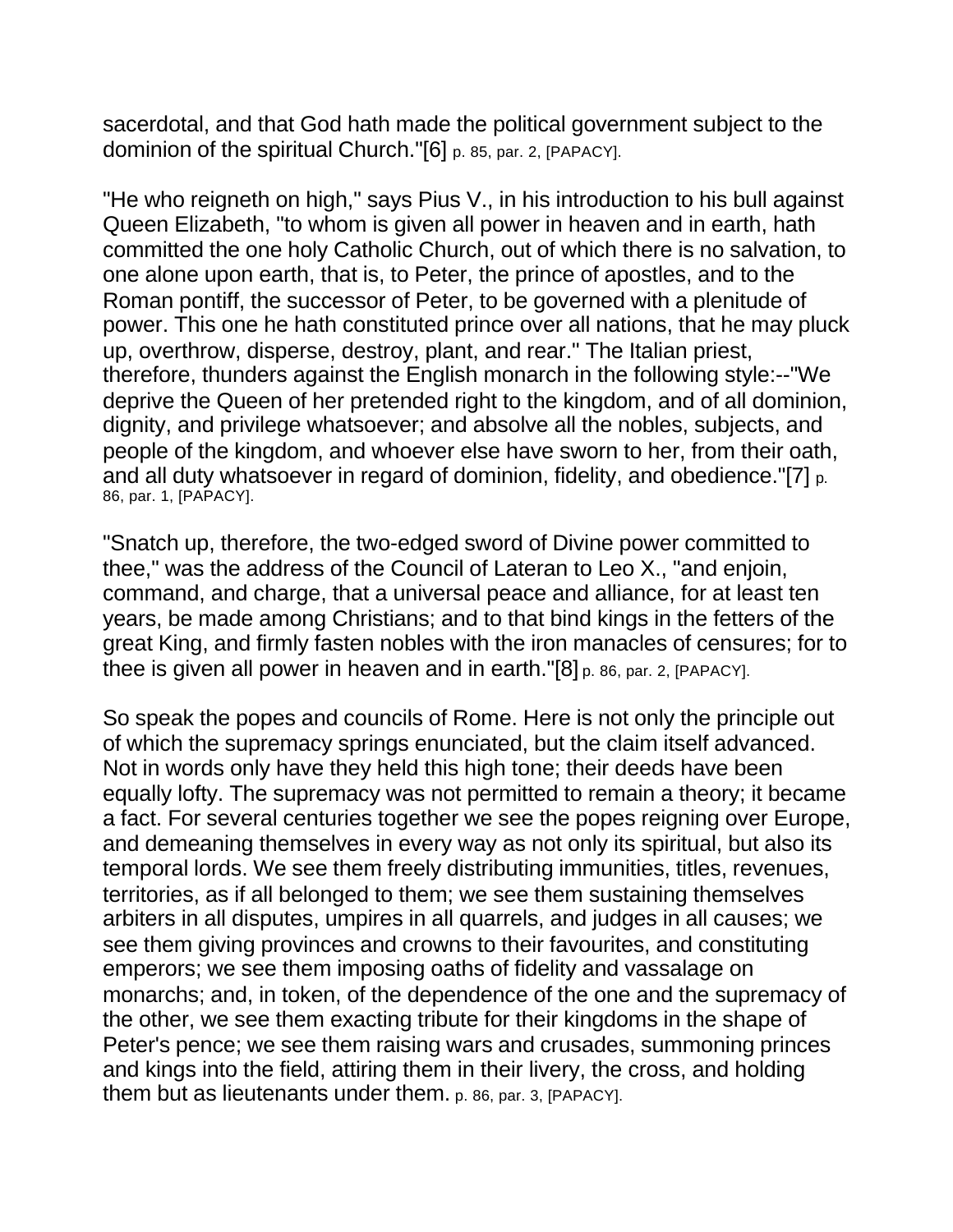In fine, how often have they deposed monarchs, and laid their kingdoms under interdict? History presents us with a list of not less than sixty-four emperors and kings deposed by the popes.[9] But it is improper to despatch in a single sentence what occupies so large a space in history, and has been the cause of so much suffering, bloodshed, and war to Europe. Nothing can convey a better or truer picture of the insufferable arrogance and pride of the pontiffs than their own language on these occasions. p. 87, par. 1, [PAPACY].

"For the dignity and defence of God's holy Church" says Gregory VII. (Hildebrand), "in the name of the omnipotent God, Father, Son, and Holy Ghost, I depose from imperial and royal administration, Henry the king, the son of Henry, formerly emperor, who, too boldly and rashly, has laid hands on thy Church; and I absolve all Christians subject to the empire from that oath by which they were wont to plight their faith unto true kings; for it is right that he should be deprived of dignity who doth endeavour to diminish the majesty of the Church. p. 87, par. 2, [PAPACY].

"Go to, therefore, most holy princes of the apostles, and what I said, by interposing your authority, confirm; that all men may now at length understand, if ye can bind and loose in heaven, that ye also can upon earth take away and give empires, kingdoms, and whatsoever mortals can have; for if ye can judge things belonging unto God, what is to be deemed concerning these inferior and profane things? And if it is your part to judge angels who govern proud princes, what becometh it you to do towards their servants? Let kings now, and all secular princes, learn by this man's example what ye can do in heaven, and in what esteem ye are with God; and let them henceforth fear to slight the commands of holy Church, but put forth suddenly this judgment, that all men may understand, that not casually, but by your means, this son of iniquity doth fall from his kingdom."[10] p. 87, par. 3, [PAPACY].

"We therefore," says Innocent IV. in the Council of Lyons (1245), when pronouncing sentence of excommunication upon the Emperor Frederick II.,[11] "having had previous and careful deliberation with our brethren and the holy council respecting the preceding and many other of his wicked miscarriages, do show, denounce, and accordingly deprive of all honour and dignity, the said prince, who hath rendered himself unworthy of empire and kingdoms, and of all honour and dignity; and who, for his sins, is cast away by God, that he should not reign nor command; and all who are bound by oath of allegiance we absolve from such oath for ever, firmly enjoining that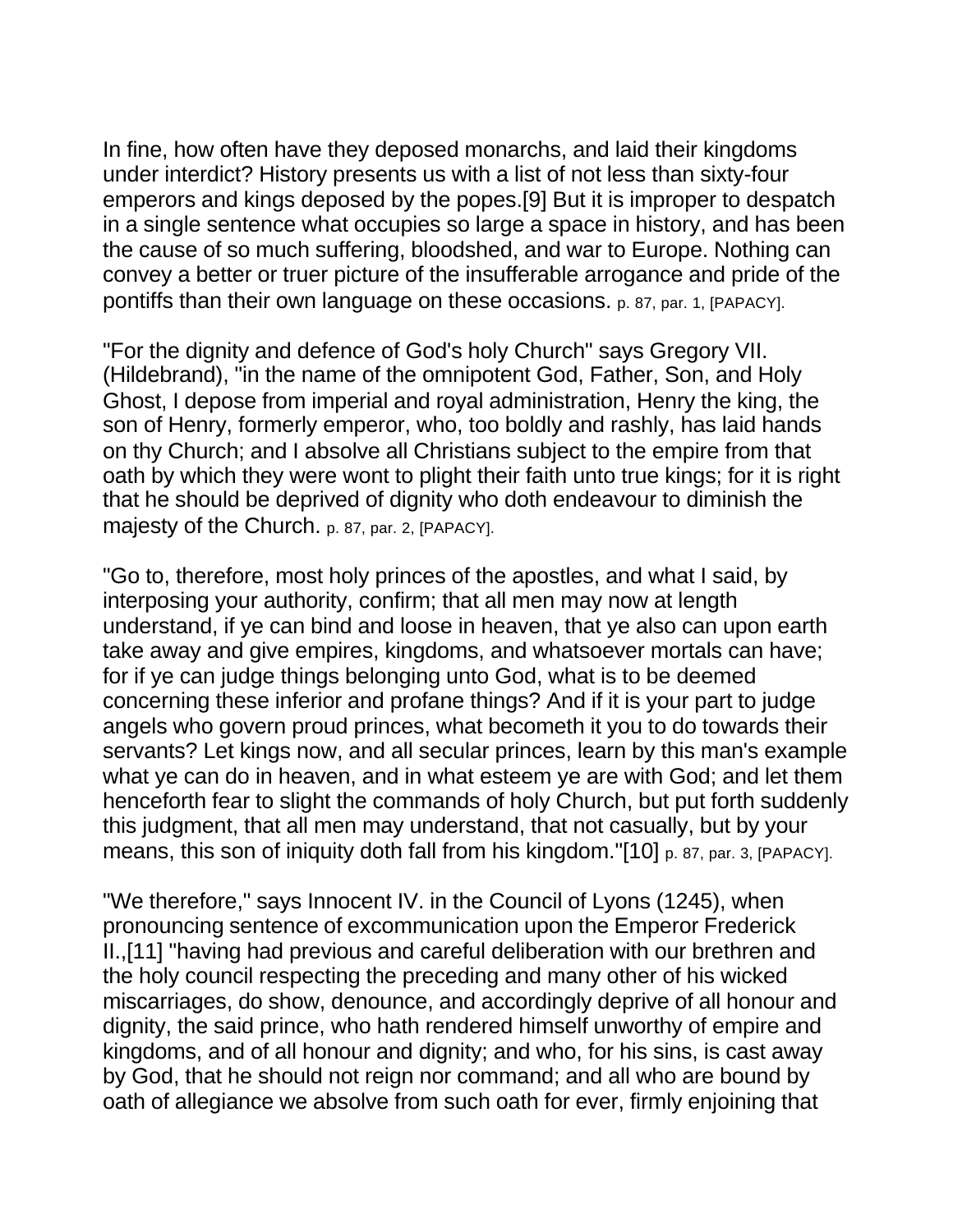none in future regard or obey him as emperor or king; and decreeing, that whoever yields him in these characters advice, assistance, or favours, shall immediately lie under the bond of excommunication." p. 87, par. 4, [PAPACY].

The following bull of Sixtus V. (1585) against the King of Navarre and the Prince of Conde,--the two sons of wrath,--is conceived in the loftiest pontifical style. "The authority given to St. Peter and his successors by the immense power of the Eternal King, excels all the power of earthly princes; it passes uncontrollable sentence upon them all; and if it find any of them resisting the ordinance of God, it takes a more severe vengeance upon them, casting them down from their throne, however powerful they may be, and tumbling them to the lowest parts of the earth, as the ministers of aspiring Lucifer. We deprive them and their posterity of their dominions for ever. By the authority of these presents, we absolve and free all persons from their oath [of allegiance], and from all duty whatever relating to dominion, fealty, and obedience; and we charge and forbid all from presuming to obey them, or any of their admonitions, laws, or commands."[12] p. 88, par. 1, [PAPACY].

But it were endless to bring forward all that might be adduced on the point. The history of the middle ages abounds with instances of the exercise of this tremendous power, of the disgrace and disaster it entailed on monarchs, and the confusion and calamity it occasioned to nations. But instead of citing instances of these,--of which the history of Europe, not excepting that of our own country, is filled,--we think it of more consequence here to observe, that the most high-handed of these acts grew directly out of the fundamental principle of the Papacy,--that the Pope is Christ's vicar. If this be granted, the pontiff is as really the temporal as the spiritual chief of Europe; and in dethroning heretical kings, and laying rebellious kingdoms under interdict, he is simply exercising a power which Christ has lodged in his hands; he is doing what he is not only entitled, but bound to do. Nothing could display greater ignorance of the essential principles of the Papacy, or greater incompetence to deduce legitimate inferences from these principles, than to hold, as some do, that the supremacy was an accident, or had its origin in the ambition of Gregory, or in the superstitious and slavish character of the times. True, it was only at times that the Papacy dared to assert or to act upon this arrogant claim. In itself the claim is so monstrous, and so destructive of both the natural rights of men and the just prerogatives of princes, that the instinct of self-preservation overcame at times the slavish dictates of superstition, and princes and people united to oppose a despotism that threatened to crush both. p. 88, par. 2, [PAPACY].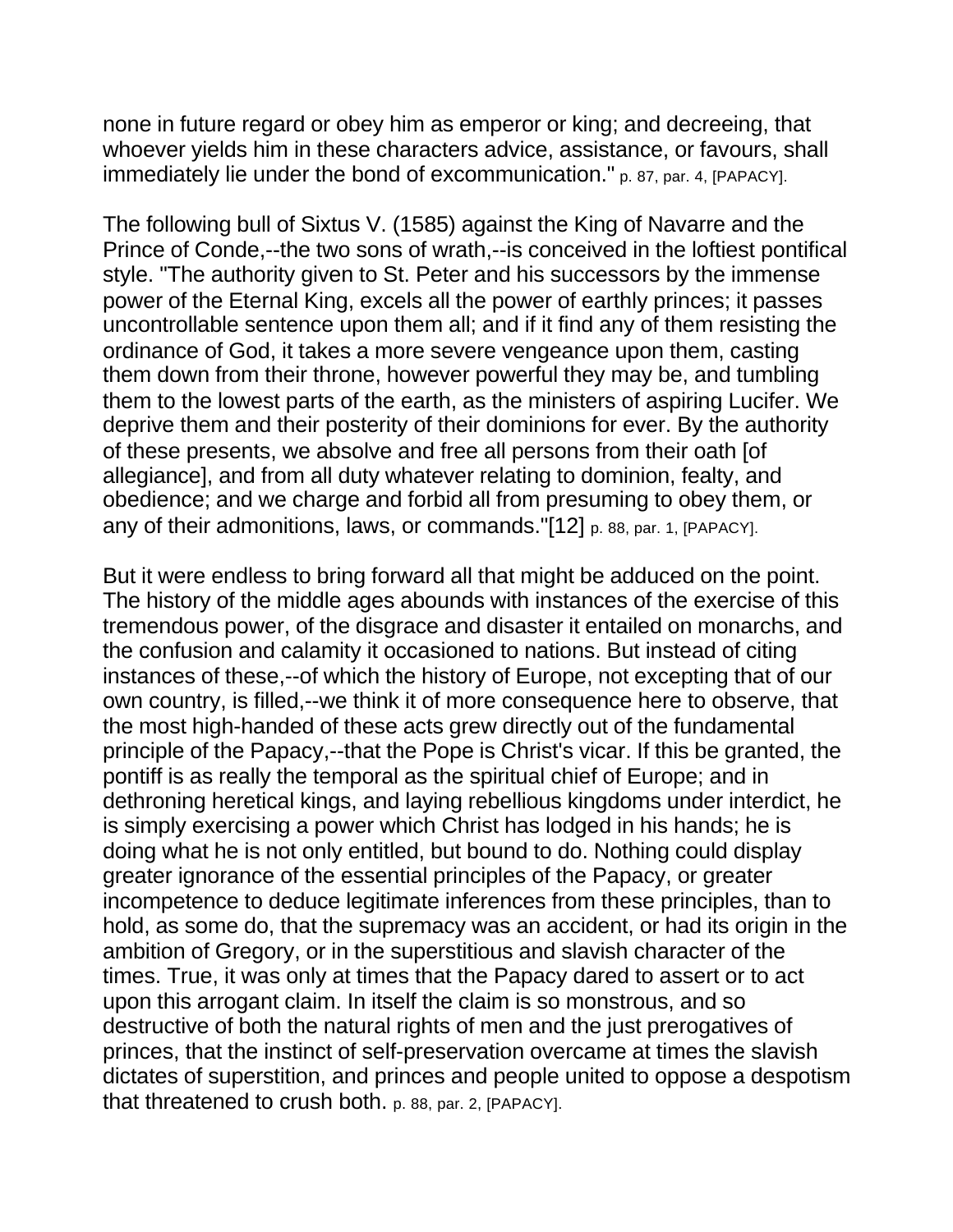When the state was strong the Papacy held its claims in abeyance; but when the sceptre came into feeble hands, that moment Rome advanced her lordly pretensions, and summoned both her ghostly terrors and her material resources to enforce them. She trampled with inexorable pride upon the dignity of princes; she violated without scruple the sanctity of oaths; she repaid former favours with insult; and treated with equal disdain the rights and the supplications of nations. Nothing, however exalted, nothing, however venerable, nothing, however sacred, was permitted to stand in her way to universal and supreme dominion. She became the lady of kingdoms. She was God's vicegerent, and could bind or loose, build up or pull down, as seemed good unto her. In disposing of the crowns of monarchs, she was disposing of but her own; and in assuming the supreme authority in their kingdoms, she was exercising a right inherent in her, and with which she could no more part than she could cease to be Rome. p. 89, par. 1, [PAPACY].

Such is the principle viewed logically. The most arrogant acts of Gregory and Innocent did not exceed by a single hairbreadth the just limits of their power, judged according to the fundamental axiom out of which that power springs. But we are not to suppose that Romanists have all been of one mind respecting the nature and extent of the supremacy. On this, as on every other point, they have differed widely. By a curious but easily explained coincidence, the Romanist theory of the supremacy has been enlarged or contracted, according to the mutations which the supremacy itself, in its exercise upon the world, has undergone. The papal sceptre has been a sort of index-hand. Its motions, whether through a larger or a narrower space, have ever furnished an exact measure of the existing state of opinion in the schools on the subject in question. In fact, the risings and fallings of theory and practice on the head of the supremacy have been as coincident, both in time and space, as the turnings of the vane and the wind, or as the changes of the mercury and the atmosphere; furnishing an instructive specimen of that very peculiar infallibility which Rome possesses. We distinctly recognise three well-defined and different opinions, not to mention minute shades and variations, among Romish doctors on this important question. The first attributes temporal power to the Pope on the ground of express and formal delegation from God. We are, say they, Peter's representative, God's vicegerent, possessors of the two keys, and therefore the rulers of the world in both its spiritual and temporal affairs. This may be held, speaking generally, as the claim of the popes who lived from Gregory VII. to Pius V.,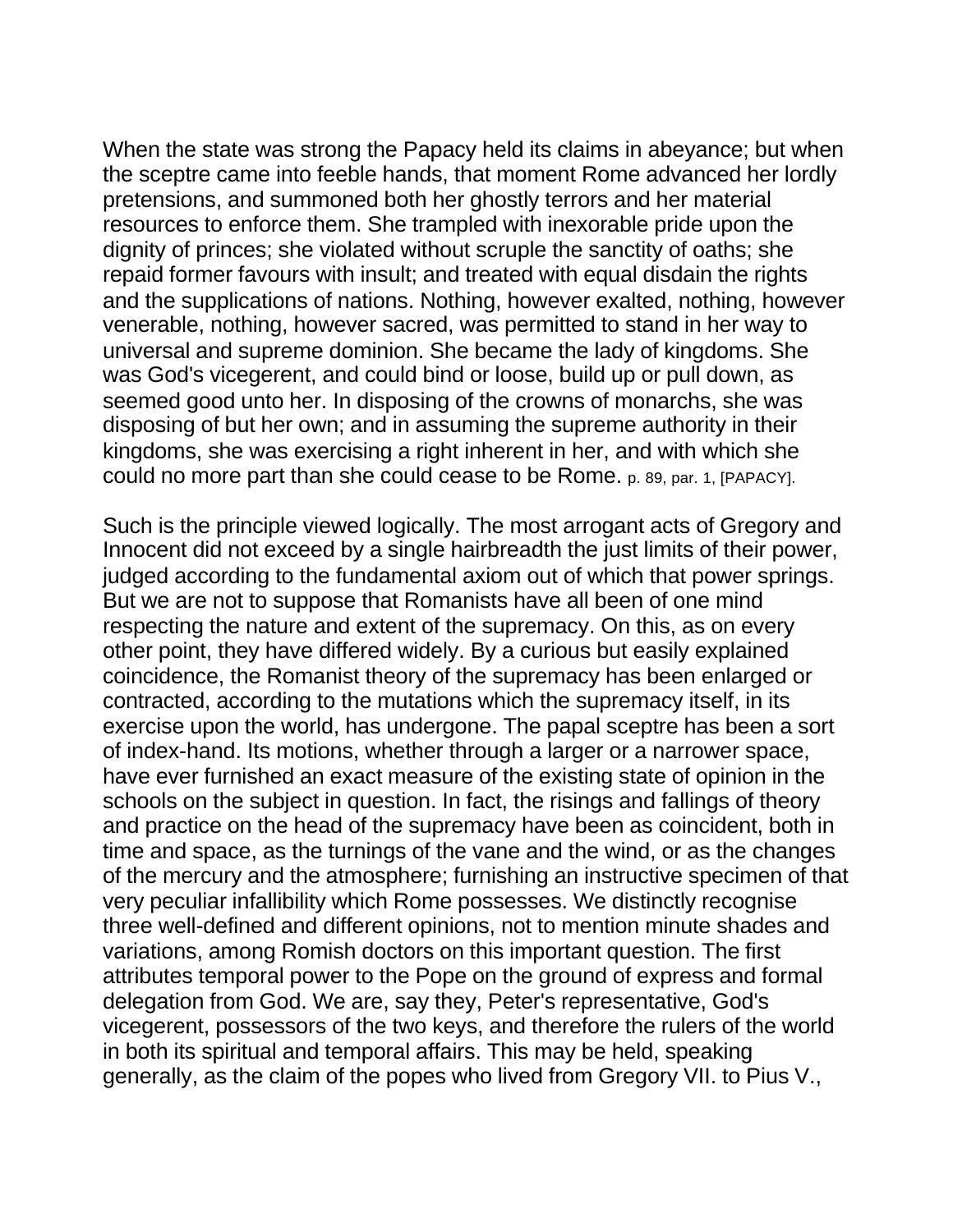as expressed in their bulls, and interpreted (little to the comfort of sovereigns) in their acts. p. 89, par. 2, [PAPACY].

They were the world's priest and monarch in one person. And, we repeat, this, which is the high ultra-montane theory, appears to us to be the most consistent opinion, strictly logical on Romanist principles, and, indeed, wholly impregnable if we but grant their postulate, that the Pope is Christ's vicar. Prior to the Reformation there was scarce a single dissentient from this view of the supremacy in the Romish Church, if we except the illustrious defenders of the "Gallican liberties." Theologians, canonists, and popes, with one voice claimed this prerogative. "The first opinion," says Bellarmine, when enumerating the views held respecting the Pope's temporal supremacy, "is, that the Pope has a most full power, jure divino, over the whole world, in both ecclesiastical and civil affairs."[13] "This," he adds, "is the doctrine of Augustine Triumphus, Alvarus Pelagius, Hostiensis, Panormitanus, Sylvester, and others not a few." The same doctrine was taught by the "Angelical Doctor," as he is termed. Aquinas held, that "in the Pope is the top of both powers," and "by plain consequence asserting," says Barrow, "when any one is denounced excommunicate for apostacy, his subjects are immediately freed his dominion, and from their oaths of allegiance to him."[14] p. 90, par. 1, [PAPACY].

The second opinion is, that the Pope's immediate and direct jurisdiction extends to ecclesiastical matters only, but that he possesses a mediate and indirect authority over temporal affairs also. This opinion found its best expositor and its ablest champion in the redoubtable Cardinal Bellarmine. The Cardinal had sense to see, that the monstrous and colossal Janus, which turned a cleric or laic visage to the gazer, according to the side from which he viewed it,--which sat upon the seven hills, and was worshipped in the dark ages,--could no longer be borne by the world; and accordingly he set himself, with an adroitness and skill for which he had but little thanks from the reigning pontiff,--for the Cardinal narrowly escaped the Expurgatorius,--to show that the Pope had but one jurisdiction, the spiritual; and could exercise temporal authority only indirectly, that is, for the good of religion or the Church. The Pope, however, lost nothing, in point of fact, by the Cardinal's logic; for Bellarmine took care to teach, that that indirect temporal power would carry the pontiff as far, and enable him to do as much, as the direct temporal authority. This indirect temporal power, the Cardinal taught, was supreme, and could enable the Pope, for the welfare of the Church, to annul laws and depose sovereigns.[15] p. 90, par. 2, [PAPACY].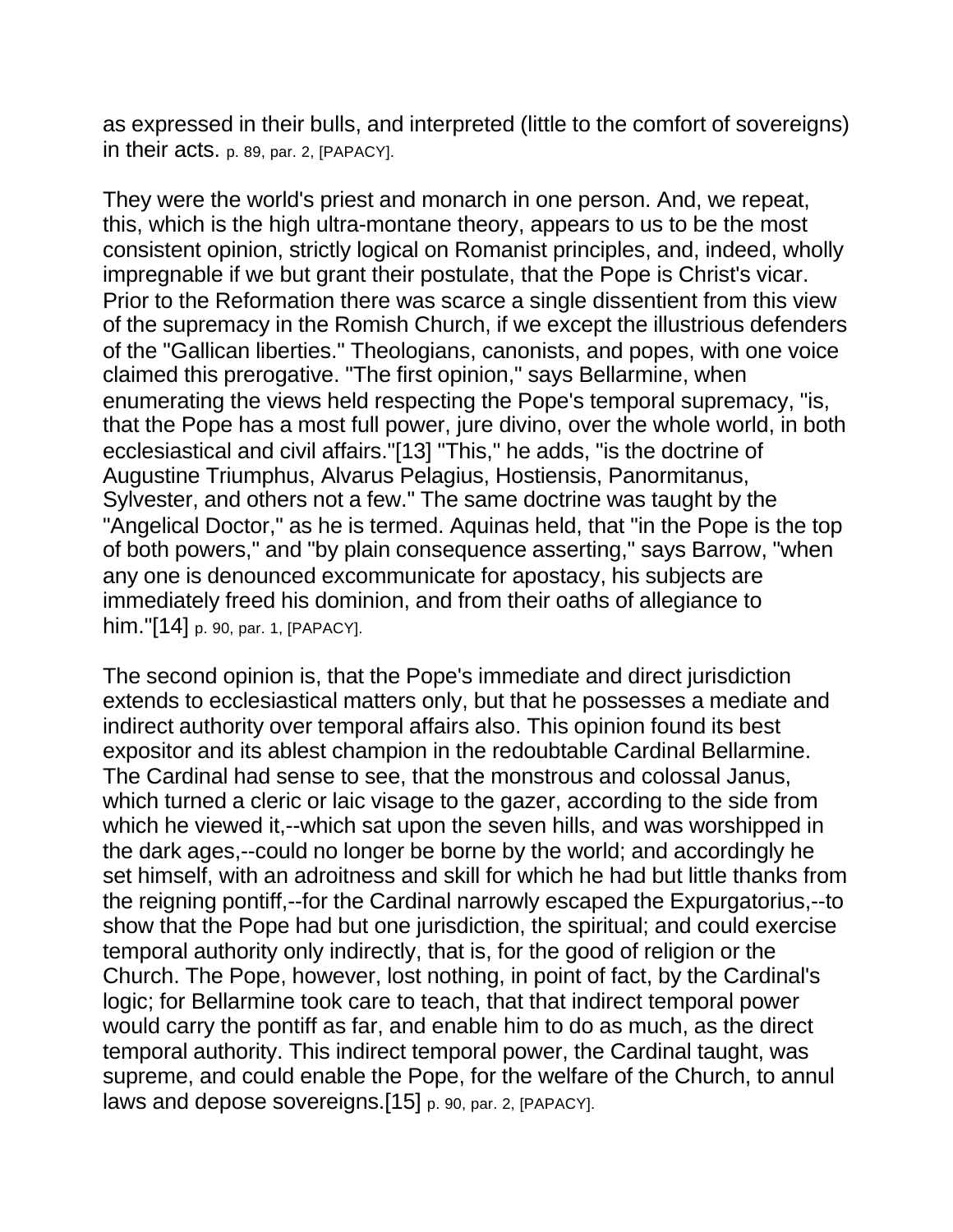This was dexterous management on the part of the Jesuit. He professed to part the enormous power which had before centred in Peter's chair, between the kings and the pope, giving the temporal to the former and the spiritual to the latter; but he took care that the lion's share should fall to the pontiff. It was a grand feat of legerdemain; for this division, made with such show of fairness, left the one party with not a particle more power, and the other with not a particle less, than before. Bellarmine had not broken or blunted the temporal sword; he had simply muffled it. He had left the pope brandishing in his hand the spiritual mace, with the temporal stiletto slung conveniently by his side, concealed by the folds of his pontificals. He could knock monarchs on the head with the spiritual bludgeon; and, having got them down, could despatch them with the secular poignard. What was there then in Bellarmine's theory to prevent the great spiritual freebooter of Rome doing as much business in his own peculiar line as before? Nothing. p. 91, par. 1, [PAPACY].

But Bellarmine's opinion has become antiquated in its turn. The papal sceptre now describes a narrower political circle, and the opinions of the Romish doctors on the subject of the supremacy have undergone a corresponding limitation. A third opinion is that of those who hold the pope's indirect temporal power in its most mitigated and attenuated form,--in so very attenuated a form, indeed, that it is all but invisible; and accordingly the authors of this opinion take leave to deny that they grant to the pope any temporal power at all. There are the views propounded by Count de Maistre and Abbe Gosselin on the Continent, and by Dr. Wiseman in this country, and now generally received by all Roman Catholics. De Maistre strongly condemns the use of the term temporal supremacy to indicate the power which the popes claim over sovereigns; and maintains that it is in virtue of a power entirely and eminently spiritual that they believe themselves to be possessed of the right to excommunicate sovereigns guilty of certain crimes, without, however, any temporal encroachment, or any interference with their sovereignty. He instances the case of the present Pope, who is possessed of so little temporal power, that he is compelled to submit to the ridicule of the Roman citizens.[16] De Maistre conveniently forgets that the question is not what the popes possess, but what they claim, either directly or by implication. The matter is stated in almost precisely similar terms by Dr. Wiseman, in his "Lectures on the Doctrines and Practices of the Catholic Church." "The supremacy which I have described," says he, "is of a character purely spiritual, and has no connexion with the possession of any temporal  $jurisdiction. \ldots p. 91, par. 2, [PAPACY].$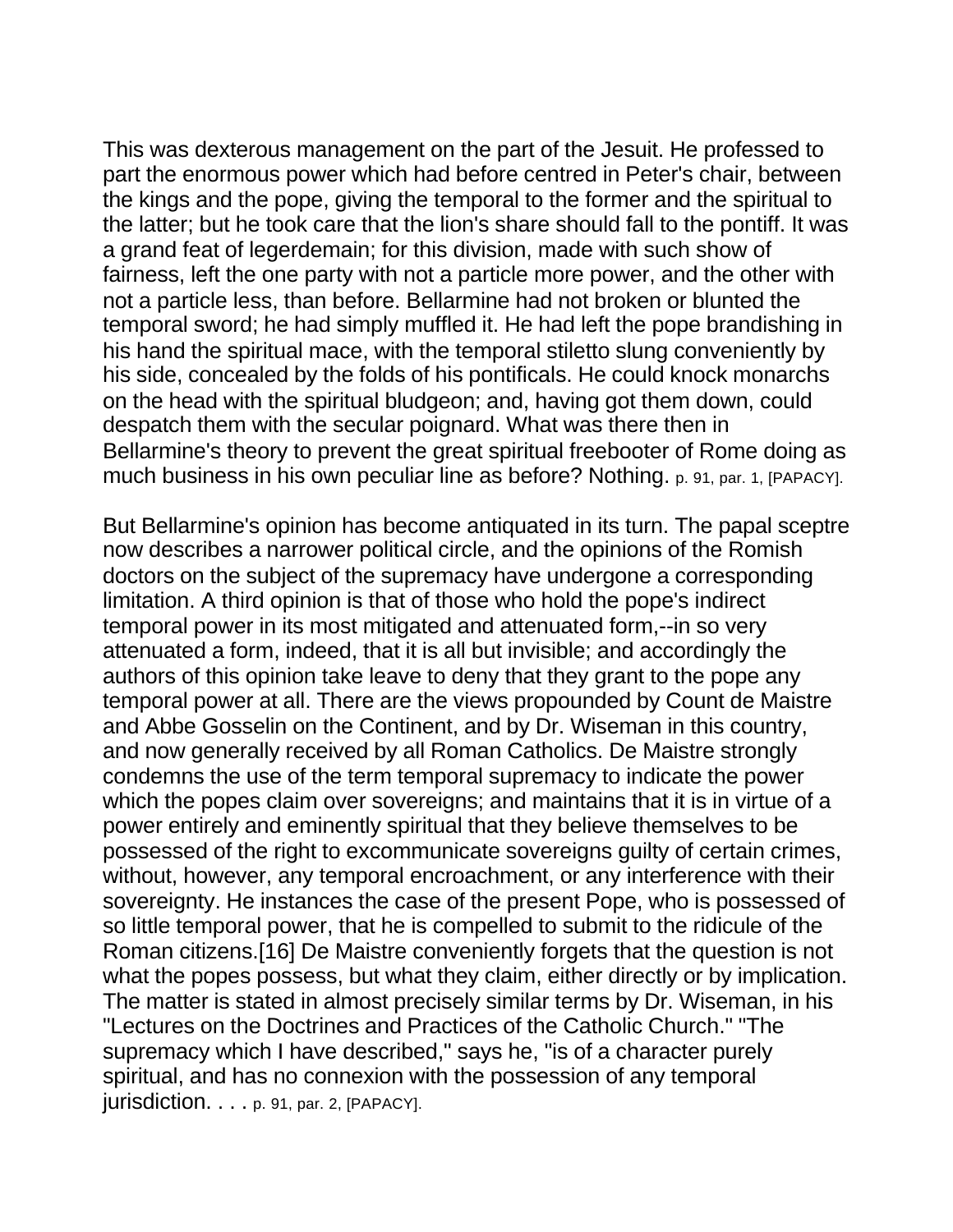Nor has this spiritual supremacy any relation to the wider sway once held by the pontiffs over the destinies of Europe. That the headship of the Church won naturally the highest weight and authority, in a social and political state, grounded on catholic principles, we cannot wonder. That power arose and disappeared with the institutions which produced or supported it, and forms no part of the doctrine hold by the Church regarding the papal supremacy."[17] What sort of power, then, is it which these writers attribute to the Pope? A purely spiritual power, which, however, may, as they themselves admit, and must, as we shall show, carry very formidable temporal consequences in its train. A single term expresses the modern view of the supremacy, direction. It is not, according to this view, jurisdiction, but direction, which rightfully belongs to the pontiff. He sits upon the Seven Hills, not as the world's magistrate, but as the world's casuist. He is there to solve doubts and guide the consciences, not to coerce the bodies, of men. It is not as the dictator, but as the doctor of Europe that he occupies Peter's chair. But this is just Bellarmine's theory in a subtler form. The mode of action is changed, but that action in its result is the very same: we are led, in no long time, and by no very indirect path, to the full temporal supremacy. If the Pope be the director and judge of all consciences; if he be, as Romanists maintain, an infallible director and judge; must he not require submission to his judgment,--implicit submission,--seeing it is an infallible and supreme judgment? Suppose this infallible resolver had such a case of conscience as the following submitted to him,--it is no hypothetical case:--The Grand Duke of Tuscany solicits the papal see to direct his conscience as to whether it is lawful to permit his subjects to read the Word of God in the vernacular tongue, or to permit Protestant worship in the Italian language in his dominions; and he is told it is not. The Pope does not send a single sbirri to Florence; he simply directs the ducal conscience. But the Grand Duke, as an obedient son of the church, feels himself bound to act on the advice of infallibility. Immediately the gens d'armes appear in the Protestant chapel, the Waldensian ministers are banished, and a count[18] of the realm, along with others, whose only crime is attendance at Protestant worship, and reading the Word of God in Italian, are thrown into the Bargello or common prison. The sentence of excommunication thundered from Gaeta against the Romans was the precursor of the French cannon which the Jesuits of the cabinet of the Elysee sent to Rome. The excommunication was a purely spiritual act; but the gaps in the Roman wall, filled with gory masses of Roman and French corpses, had not much of a spiritual character. Laws favourable to toleration and Protestantism, the succession of Protestant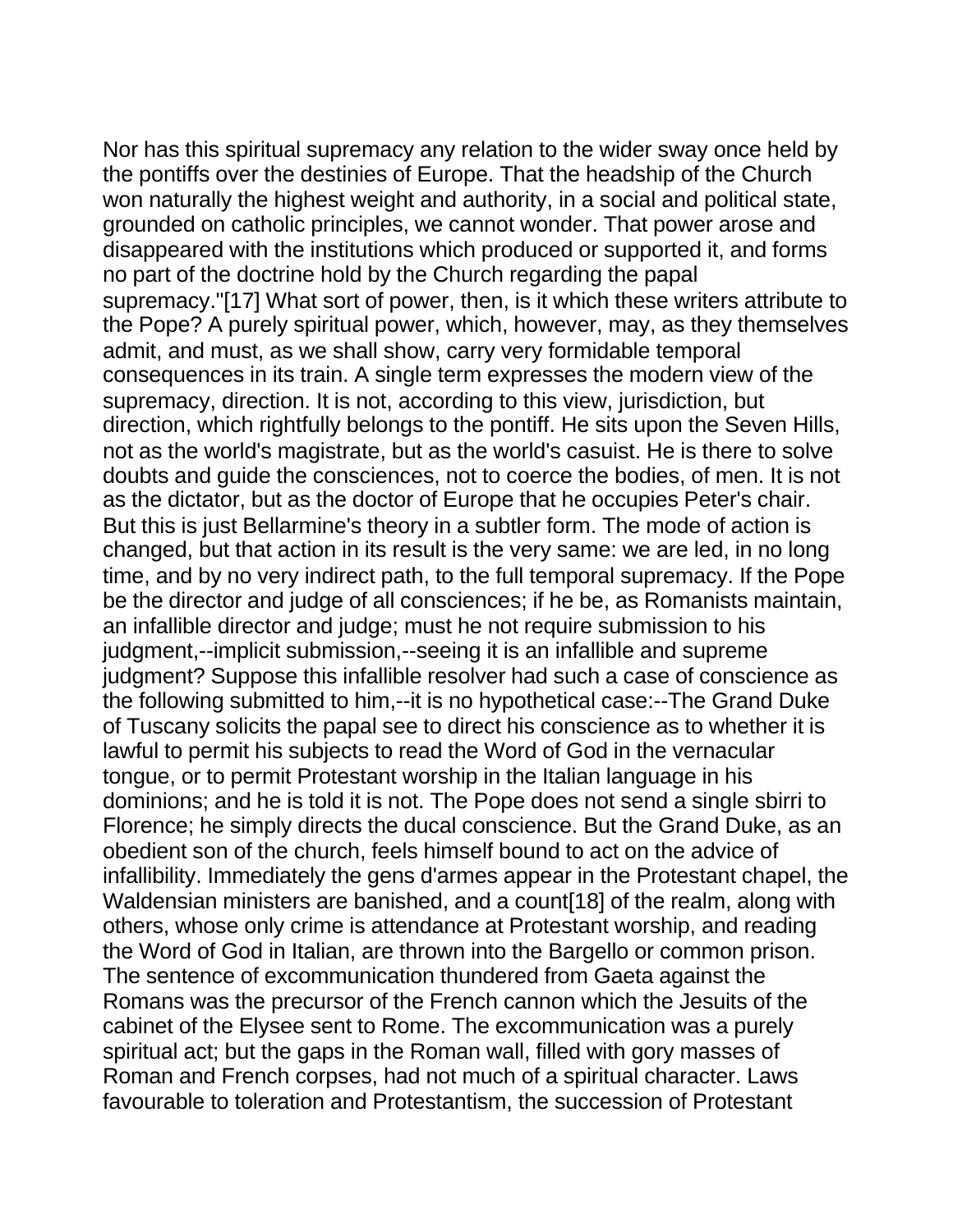sovereigns, and all other acts of the same kind, must be condemned by this supreme spiritual judge, as hostile to the interests of religion. p. 92, par. 1, [PAPACY].

Of course, every Catholic conscience throughout the world is directed by the judgment of the pontiff, and must feel bound to carry that judgment out to the best of his power. Were the Catholics of Ireland to propound such a case of casuistry as this to the papal see,--whether it is for the good of the Church in Ireland that a heretic like Queen Victoria should bear sway over that island,- who can doubt what the reply would be? Nor can it be doubted that Irish Catholic consciences would take the direction which infallibility indicated, if they thought they could do so to good purpose. This autocrat of all consciences in and out of Christendom may disclaim all temporal power, and affect to be head of but a spiritual organization; but well he knows that, on the right and left of Peter's chair, as turnkey and hangman to the holy apostolic see, stand Naples and Austria. The knife of De Maistre, fine as its edge is, has but lopped off the branches of the tree of supremacy; the root is in the earth, fastened with a band of iron and brass. The artillery of Romanist logic plays harmlessly upon the fabric of the papal power. It veils it in clouds of smoke, but it does not throw down a single stone of the building. The spectator, because it is blotted from his sight, thinks it is demolished. Anon the smoke clears away, and it is seen standing unscathed, and strong as ever. p. 93, par. 1, [PAPACY].

History is a great bar in the way of the reception of this theory, or rather of the general conclusion to which its authors seek to lead the public mind, namely, that the pontifical direction is not connected, either directly or consequentially, with temporal power; and that the popes simply pronounce judgment in abstract questions of right and wrong, leaving their award, as any other moral and religious body would do, to exercise its legitimate influence upon the opinion and action of the age. The reception of such a view of the supremacy as this is much impeded, we say, by the monuments of history. But what can be neither blotted out nor forgotten, it may be possible to explain away; and this is the task which De Maistre, and especially Gosselin and other modern Romanist writers, have imposed upon themselves. De Maistre admits, as it would be madness to deny, that the popes of a former age did depose sovereigns and loose subjects from their oath of allegiance;[19] but to the amount to which these acts embodied temporal jurisdiction, or differed in their mode from direction, the adherents of the modern theory maintain that they grew out of the spirit and views of the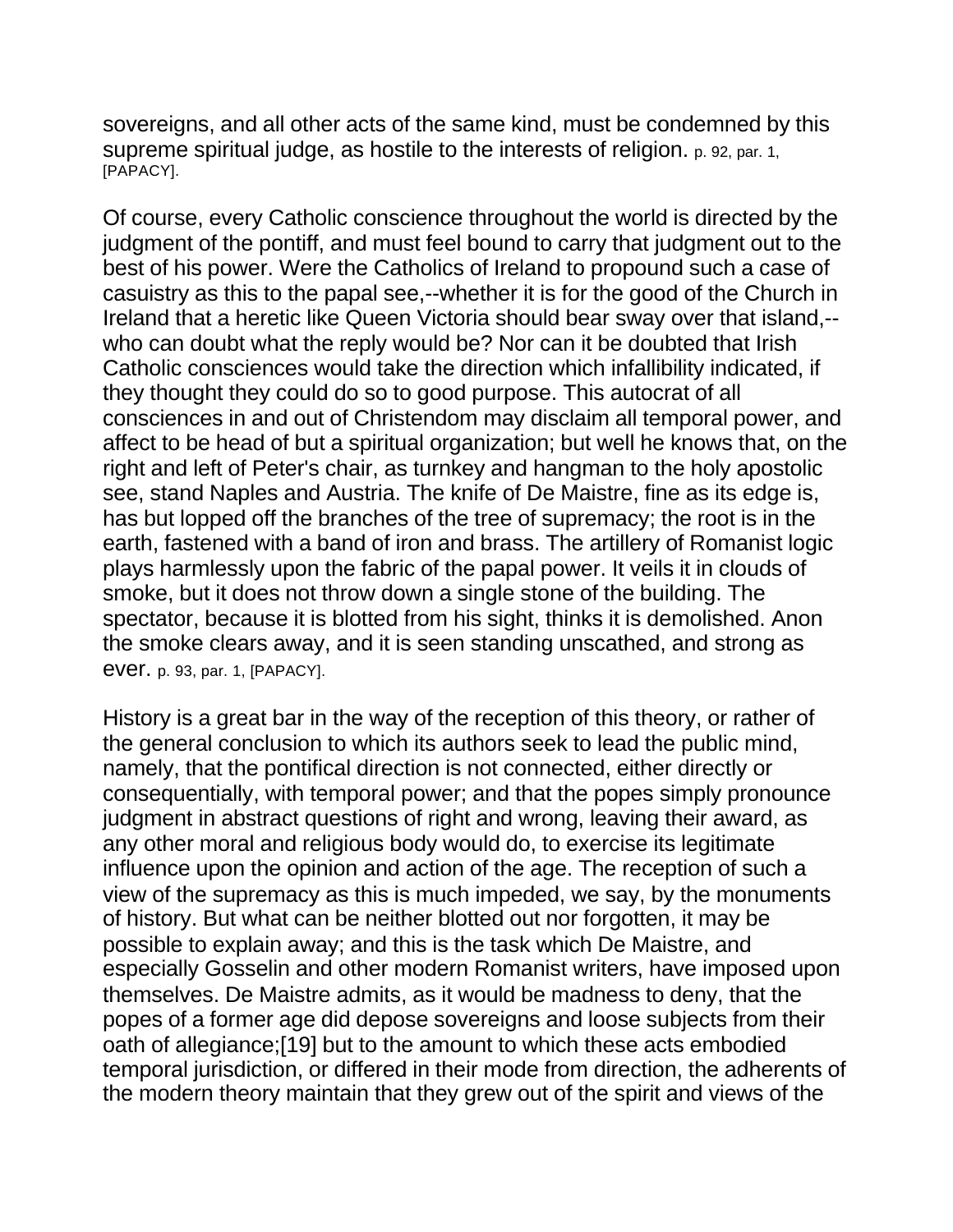middle ages, and that they were founded, not on divine right, but on public right, that is, on the general consent of the sovereigns and people of those days.[20] p. 93, par. 2, [PAPACY].

Now, to this view of the subject there are many and insuperable objections. The popes themselves give quite a different account of the matter. When they pronounced sentence of excommunication on monarchs, in the middle ages, on what ground did they rest their acts? On the constitutional law of Europe? On rights made over to them by a convention, express or tacit, of sovereigns and people? No; but on the highest style of divine right. They gave and took away crowns, as the vicars of Christ and the holders of the keys. These popes did not act as casuists, but as rulers. They did not decide a point of morality, but a point of policy. One can easily imagine the measureless indignation of Gregory or Innocent, had any one then dared to propound such a theory,--how quickly they would have smelt heresy in it, and summoned the pontifical thunders to purge out that heresy. Jurisdiction they did claim then, and on the theory of infallibility they claim it still; nor does it mend the matter though one should grant that that jurisdiction is of a spiritual nature, with the indirect temporal power attached; for, as we have already shown, this is but adding one step more to the logic, without adding even a step more to the process by which the act becomes thoroughly temporal. Nay, it does not mend the matter though we should drop the attached indirect temporal power, and retain only the spiritual jurisdiction. That jurisdiction is infallible and supreme, and extends to all things affecting religion, that is, the Church, the popes being the judges. We have had a modern proof how little this would avail to curb the excesses of pontifical ambition. We have seen the Pope, solely by the force of the spiritual jurisdiction, endeavouring to compel Piedmont to alter its laws, and to restore the lands to monasteries, and again extend to the clergy immunity from the secular tribuinals. Even De Maistre grants the right of excommunicating sovereigns guilty of great crimes. But the Pope is to be the judge of what crimes do and do not merit this dreadful punishment; and the notions of pontiffs on this grave point are apt to differ from those of ordinary men. Innocent III. threatened to interrupt the succession to the throne of Hungary because his legate had been stopped in passing through that kingdom. Wherever duty is involved, there the Pope has the right to interfere. But what action is it that does not involve duty? There is nothing a man can do,--scarce anything he can leave undone,--in which the interests of religion are not more or less directly concerned, and in which the Pope has not a pretext for thrusting in his direction. He can prescribe the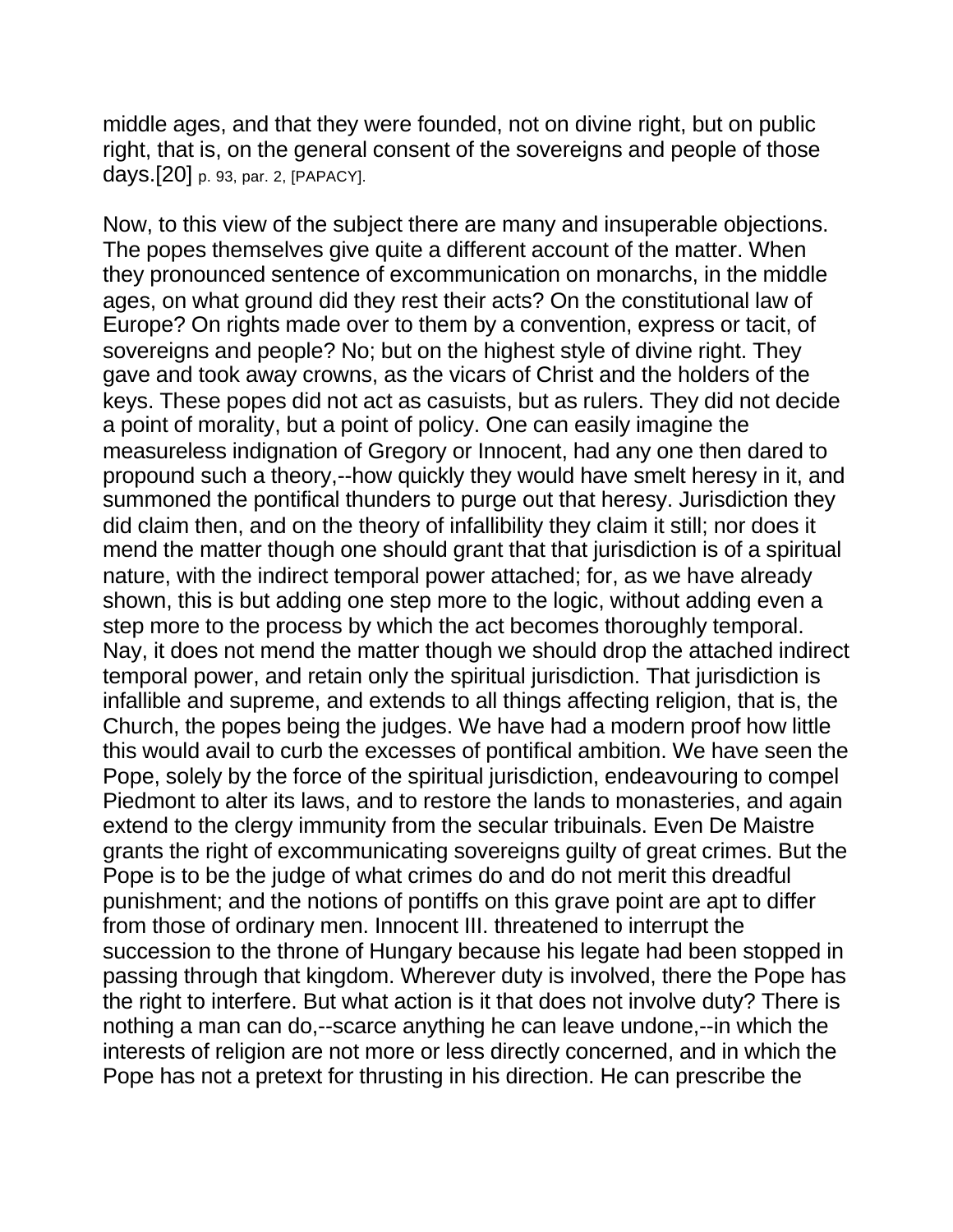food a man is to eat, the person with whom he is to trade, the master whom he is to serve, or the menial whom he is to hire. p. 94, par. 1, [PAPACY].

One can marry only whom the priest pleases; and can send one's children to no school which the Pope has disallowed; he must be told how often to come to confession, and what proportion of his goods to give to the Church; above all, his conscience must be directed in the important matter of his last will and testament. He cannot bury his dead unless he is on good terms with the Church. Whether as a holder of the franchise, a municipal councillor, a judge, or a member of parliament, he must give an account of his stewardship to Rome. From his cradle to his grave he is under priestly direction. That direction is not tendered in the shape of advice, and so left to guide the man by its moral force: it is delivered as an infallible decision, the justice of which he dare not question, and to hesitate to obey which would be to peril his salvation. Thus, in every matter of life and business the Church comes in. But the Church can as thoroughly direct a whole kingdom as she can direct the individual man. The whole affairs of a nation, from the state secret down to the peasant's gossip, lie open before her eye. Her agents ramify everywhere, and can at a given signal commence simultaneously a system of opposition and agitation over the whole kingdom. Any decision in the cabinet, any law in the senate, unfriendly to the Church, is sure in this way to be met and crushed. In directing national affairs, Rome has dropt the bold, blustering tone of Hildebrand: she now intimates her will in blander accents and politer phrase, but in a manner not less firm and irresistible than before. She has only to hint at withholding the sacraments, as the Archbishop Franzoni lately did to the minister Rosa, and the threat generally is successful. Governments cannot move a step but they are met by this tremendous spiritual check. They cannot make laws about education or about church lands,--they cannot regulate monasteries or take cognizance of the clergy,--they cannot extend civil privileges to their subjects, or conclude a treaty with foreign states,- without coming into collision with the Church. Every matter which they touch is Church, and before they can avoid her they must step out of the world. Under the plea of directing their consciences, their power, they find, is a nullity, and the real master of both themselves and their kingdom is the Bishop of Rome, or his cowled or scarlet-hatted representative at their court. Thus there is nothing of a temporal kind which is not drawn within the jurisdiction of the Pope's constructive empire; and the "purely spiritual power" is felt in practice to be an intolerable secular thraldom. Under Rome's scheme of infallible spiritual direction things sacred and civil are inseparably and hopelessly blended; and the attempt to separate the two would be as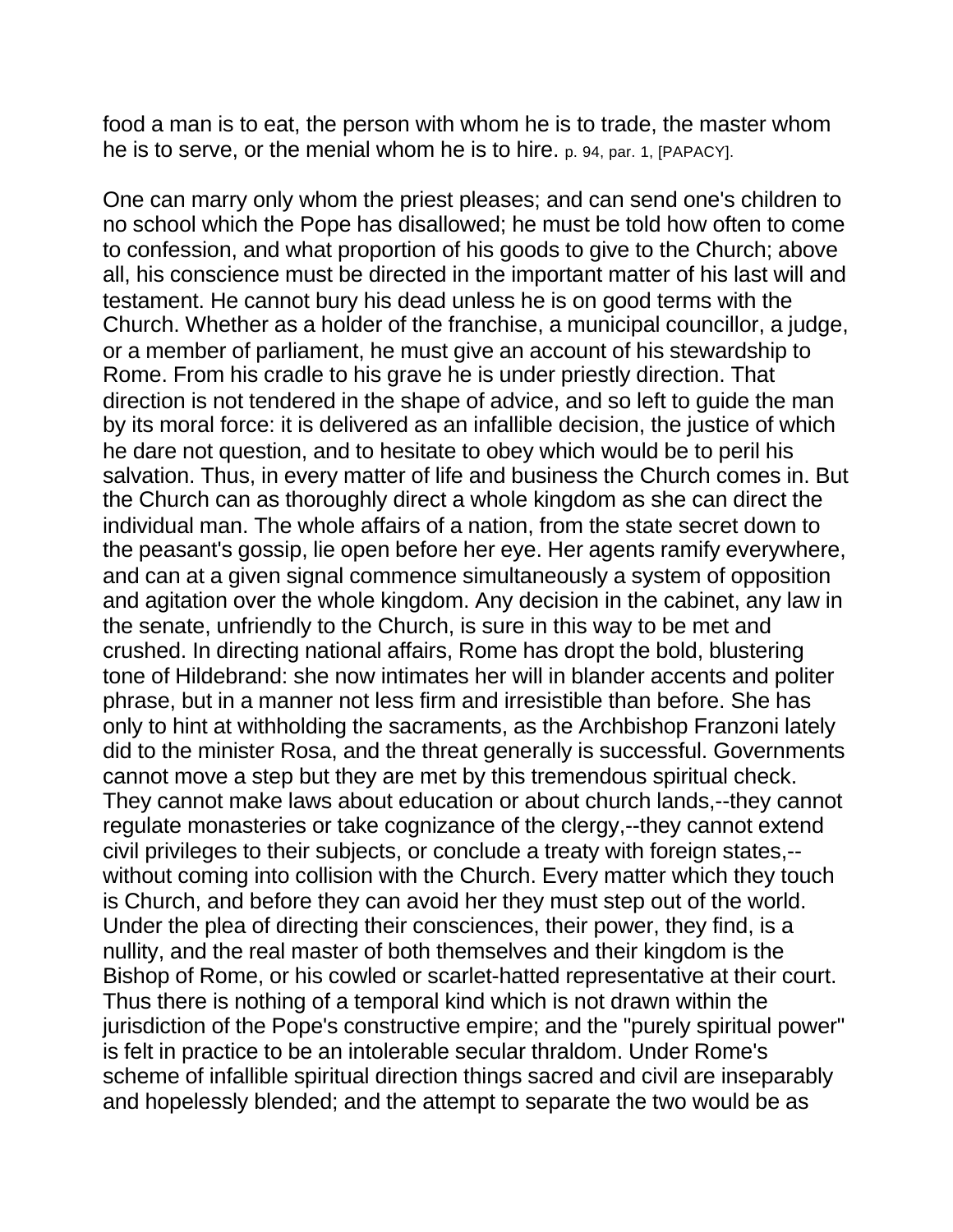vain as the attempt to separate time from the beings that live in it, or space from the bodies it contains, or, as it is well expressed by a writer in the Edinburgh Review,[21] to cut out Shylock's pound of flesh without spilling a drop of blood. p. 95, par. 1, [PAPACY].

The recent concordat between the Pope and the Spanish government[22] shows what a powerful engine the "spiritual jurisdiction" is for the government of a nation in all its affairs, temporal and spiritual. That concordat puts both swords into the hands of Pius IX. as truly as ever Gregory VII. or Innocent III. held them. Let the reader mark its leading provisions, and see how it subjects the temporal to the spiritual power:-- p. 96, par. 1, [PAPACY].

"Art. 1 declares that the Roman Catholic religion, being the sole worship of the Spanish nation, to the exclusion of all others, shall be maintained for ever, with all the rights and prerogatives which it ought to enjoy, according to the law of God and the dispositions of the sacred canons. p. 96, par. 2, [PAPACY].

"Art. 2 deposes that all instruction in universities, colleges, seminaries, and public or private schools, shall be conformable to Catholic doctrine; and that no impediment shall be put in the way of the bishops, &c. whose duty is to watch over the purity of doctrine and of manners, and over the religious education of youth, even in the public schools. p. 96, par. 3, [PAPACY].

"Art. 3. The authorities to give every support to the bishops and other ministers in the exercise of their duties; and the government to support the bishops when called on, whether in opposing themselves to the malignity of men who seek to pervert the minds of the faithful and corrupt their morals, or in impeding the publication, introduction, and circulation of bad and dangerous books."" p. 96, par. 4, [PAPACY].

The 29th article provides for the establishment by the government of certain religious houses and congregations, specifying those of San Vicente Paul, San Felipe Neri, and "some other one of those approved by the Holy See;" the object being stated to be, that there may be always a sufficient number of ministers and evangelical labourers for home and foreign missions, &c., and also that they may serve as places of retirement for ecclesiastics, in order to perform spiritual exercises and other pious works. p. 96, par. 5, [PAPACY].

Art. 30 refers to religious houses for women, in which those who are called to a contemplative life may follow their vocation, and others may follow that of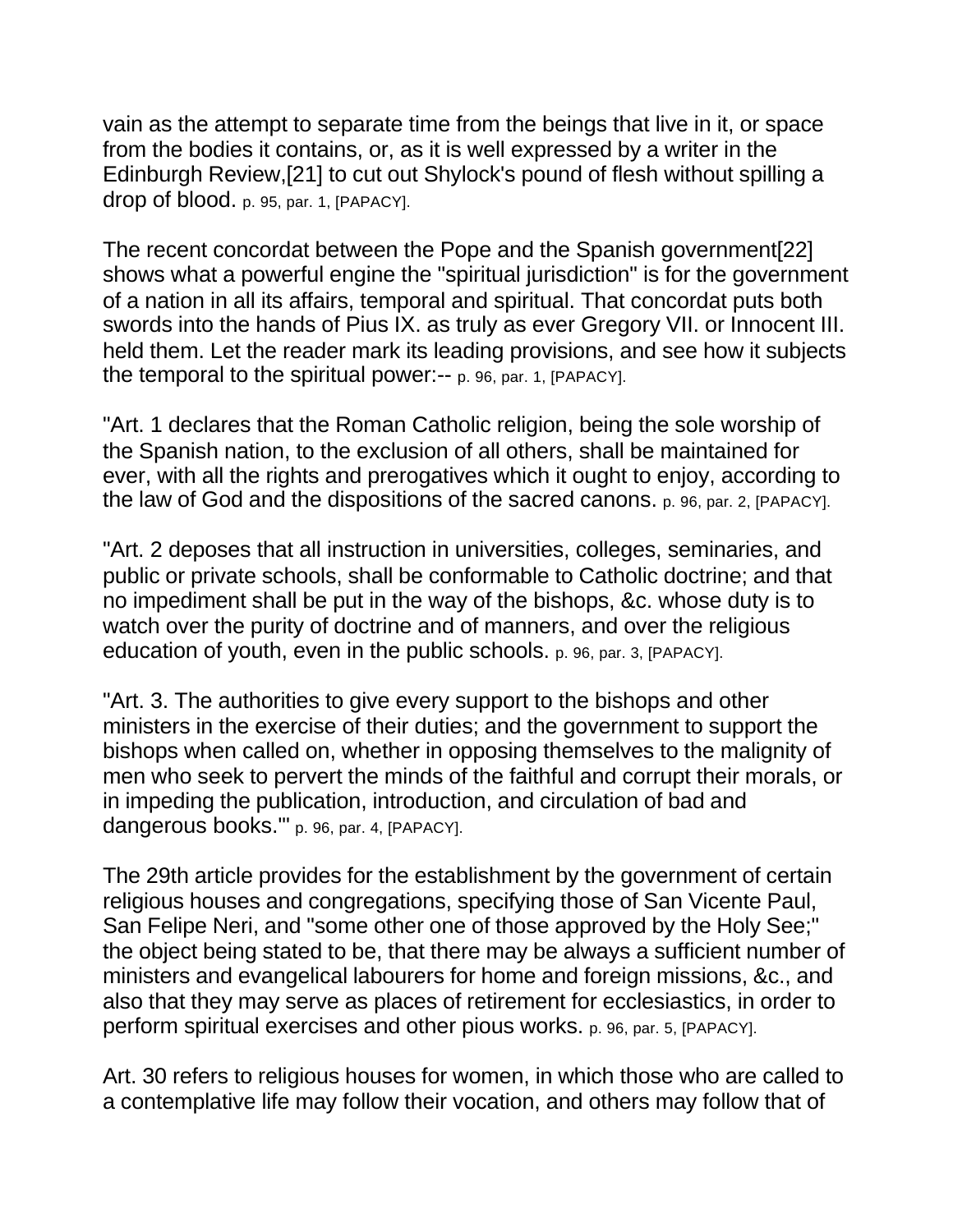assistance to the sick, education, and other pious and useful works; and directs the preservation of the institution of Daughters of Charity, under the direction of the clergy of San Vicente Paul, the government to endeavour to promote the same; religious houses in which education of children and other works of charity are added to a contemplative life also to be maintained; and, with respect to other orders, the bishops of the respective dioceses to propose the cases in which the admission and profession of noviciates should take place, and the exercises of education or of charity which should be established in them. p. 96, par. 6, [PAPACY].

The 35th article declares that the government shall provide, by all suitable means, for the support of the religious houses, &c. for men; and that, with respect to those for women, all the unsold convent property is at once to be returned to the bishops in whose dioceses it is, as their representatives.[23] p. 97, par. 1, [PAPACY].

Here, then, is the supremacy, not as portrayed in the ingenious theories of De Maistre and Gosselin, but as it exists at this moment in fact. Stript of the sanctimonious phraseology with which it has always been the policy of Rome to veil her worst atrocities and her vilest tyrannies, the document just means that the Pope is the real sovereign of Spain, that his priests are to rule it as they list, and that the court at Madrid, and the other civil functionaries, are there merely to assist them. The first article of this concordat declares freedom of conscience eternally proscribed in the realm of Spain; the second decrees the extinction of knowledge and the perpetual reign of ignorance; the third takes the civil authorities bound and astricted to aid the clergy in searching for Bibles, hunting out missionaries, and burning converts; and the following articles grant license for the erection of sacerdotal stews, and the institution of clubs all over the country, the better to enable the clergy to coerce the citizens and beard the government. The concordat means this, and nothing else. It is as detestable and villanous an instrument as ever emanated from the gang of conspirators which has so long had its headquarters on the Roman hill. It is meant to bind down the conscience and the manhood of Spain in everlasting slavery; and it shows that, despite all the recent exposures of these men,--despite all the disasters which have befallen them, and the yet more terrible disasters that lower over them,--their hearts are fully set upon their wickedness, and that they are resolved to present to the last a forehead of brass to the wrath of man and the bolts of heaven. This concordat has been shelved, meanwhile,--no thanks to the imbeciles who exchanged ratifications with Rome, but to the revolution which broke out at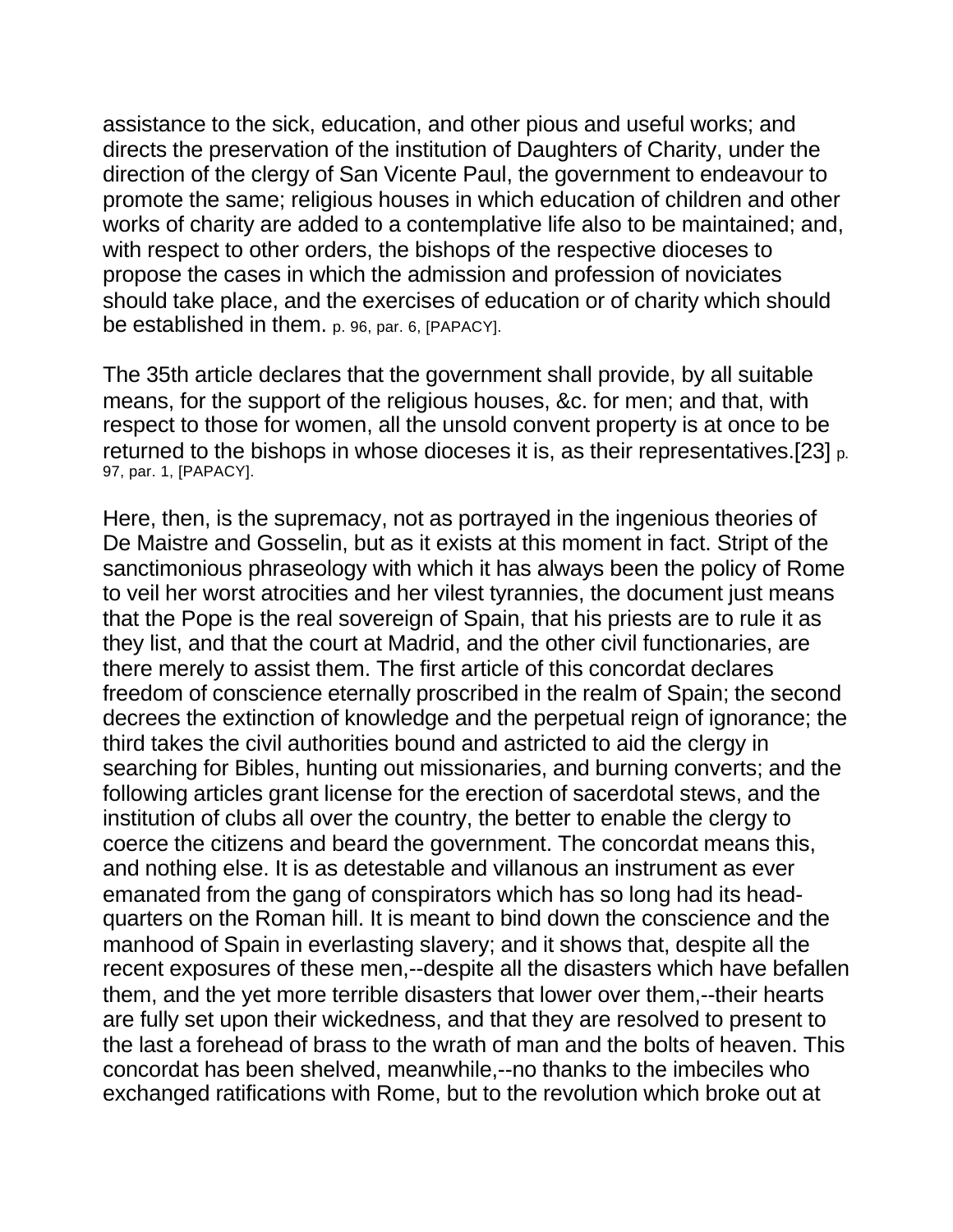that moment in Portugal, and to the mutterings, not loud, but deep, which began to be heard in Spain itself, and which convinced its rulers that even a concordat with the Pope might be bought at too great a price. p. 97, par. 2, [PAPACY].

Not in the high despotic countries of Italy and Spain only do we meet these lofty notions of the sacerdotal power: in constitutional and semi-Protestant Germany we find the bishops of the Church of Rome advancing the same exclusive and intolerant claims. The triumph of Austrian arms and of Austrian politics in the south of Germany has already made the Romish priesthood of that region predominant, and led them to aspire to the supremacy. Accordingly, demands utterly incompatible with any government, and especially constitutional and Protestant government, have been put forth by the bishops of the two Hesses, Wurtemberg, Nassau, Hamburg, Frankfort,- all Protestant States; and of Baden, a semi-Protestant State. The document in which these demands are contained is entitled, "The Assembled Bishops of the Ecclesiastical Province of the Haut-Rhin, to the several Governments." A copy has been sent over by our ambassador, Lord Cowley, and published by order of Parliament.[24] Its leading claims are as follows: p. 98, par. 1, [PAPACY].

"The repeal of all religious concessions made since March 1848. p. 98, par. 2, [PAPACY].

"The free nomination to all ecclesiastical employments and benefices by the several bishops in their respective dioceses. p. 98, par. 3, [PAPACY].

"The right of the bishops to subject their subordinates to a special examination, and to punish them according to the canon law. p. 98, par. 4, [PAPACY].

"The abolition, in the exercise of the ecclesiastical penal jurisdiction, of the right of appeal to the secular tribunals. This shall extend from the simple remonstrance to the removal from office and the loss of emolument. Every attempt to appeal in these matters to the secular authority shall be looked upon as an act of disobedience to the legal authority of the Church, and shall be punished by excommunicatio latae sententiae. p. 98, par. 5, [PAPACY].

"The establishment of seminaries for young boys. p. 98, par. 6, [PAPACY].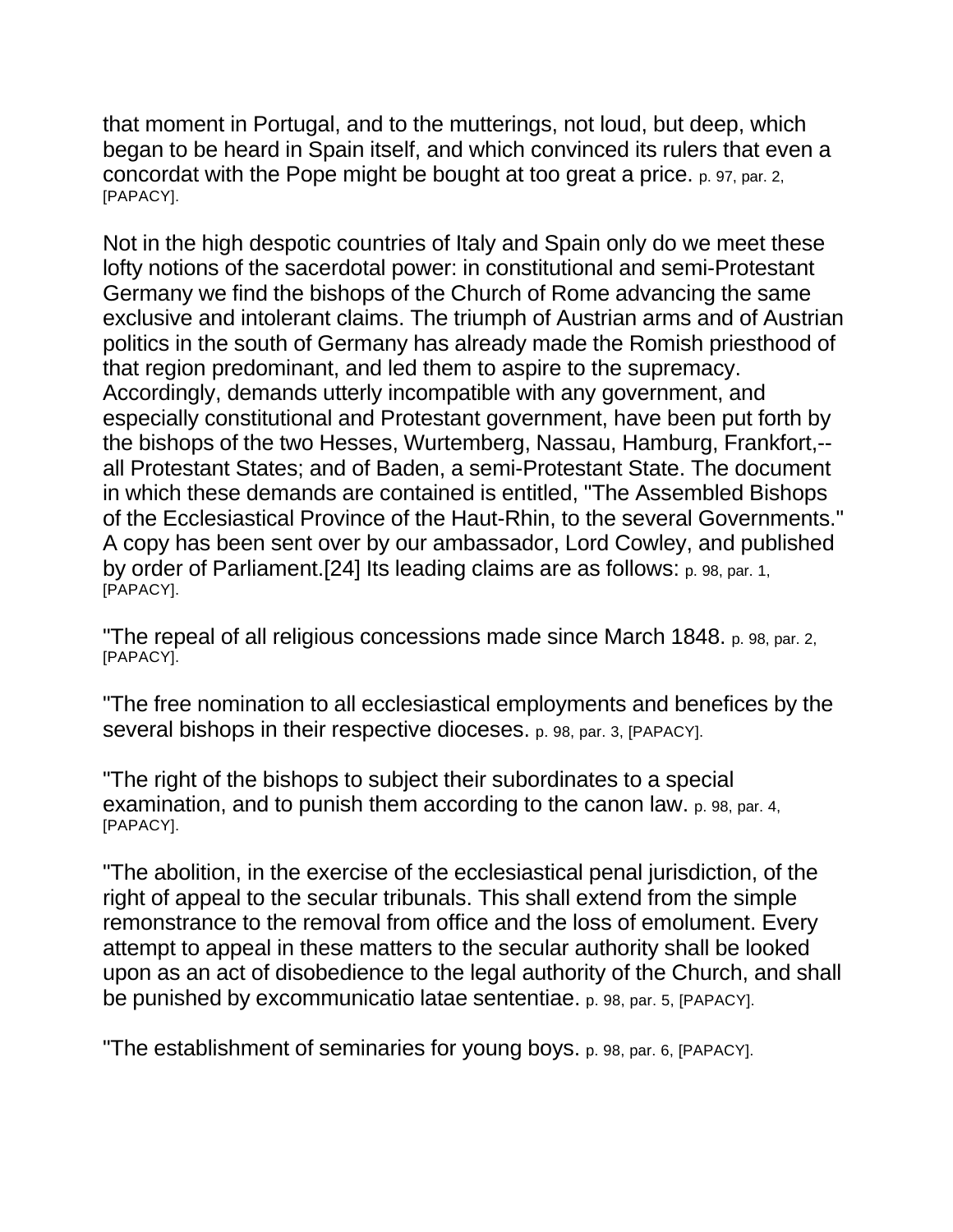"Episcopal sanction for the nomination of masters for religious education in the colleges and universities. p. 99, par. 1, [PAPACY].

"Abolition of the right of placet of the secular authority as regards the publication of papal bulls, of briefs, and pastoral letters of the bishops to the members of the clergy. p. 99, par. 2, [PAPACY].

Permission for the bishops to preach to the people in public, and to hold exercises for the instruction of priests. p. 99, par. 3, [PAPACY].

"Permission to collect men and women for prayer, for contemplation, and for self-denial. p. 99, par. 4, [PAPACY].

"The re-instatement of the bishops in the entire enjoyment of their ancient penal jurisdiction as against such of the members of the Church as shall manifest contempt for ecclesiastical ordinances. p. 99, par. 5, [PAPACY].

"Free communication between the bishops and Rome. p. 99, par. 6, [PAPACY].

"No interference of the secular power in questions of filling up the appointment to the chapter of canons. p. 99, par. 7, [PAPACY].

"Independent administration of the property of the Church and of foundations." p. 99, par. 8, [PAPACY].

Can any man peruse these two documents, appearing as they do at the same moment in widely-separated quarters of Europe, yet identical in their spirit and in the claims they put forth, and fail to see that the Papacy has plotted once more to seize upon the government of the world; and that its priests in all countries are working with dauntless audacity and amazing craft, on a given plan, to accomplish this grand object? In every country they insolently claim independence of the government and of the courts of law, with unlimited control of the schools. They would override all things, and be themselves controlled by no one. Rome, through her organs, bids Europe again crouch down beneath the infallibility. How strikingly also do these documents teach that Popery is as unchangeable in her character as in her creed. Amid the liberal ideas and constitutional governments of Germany she retains her exclusive and intolerant spirit, not less than amid the medieval opinions and barbaric despotism of Spain. The glacier in the heart of the Swiss valley lies eternally congealed in the midst of fruit, and flowers, and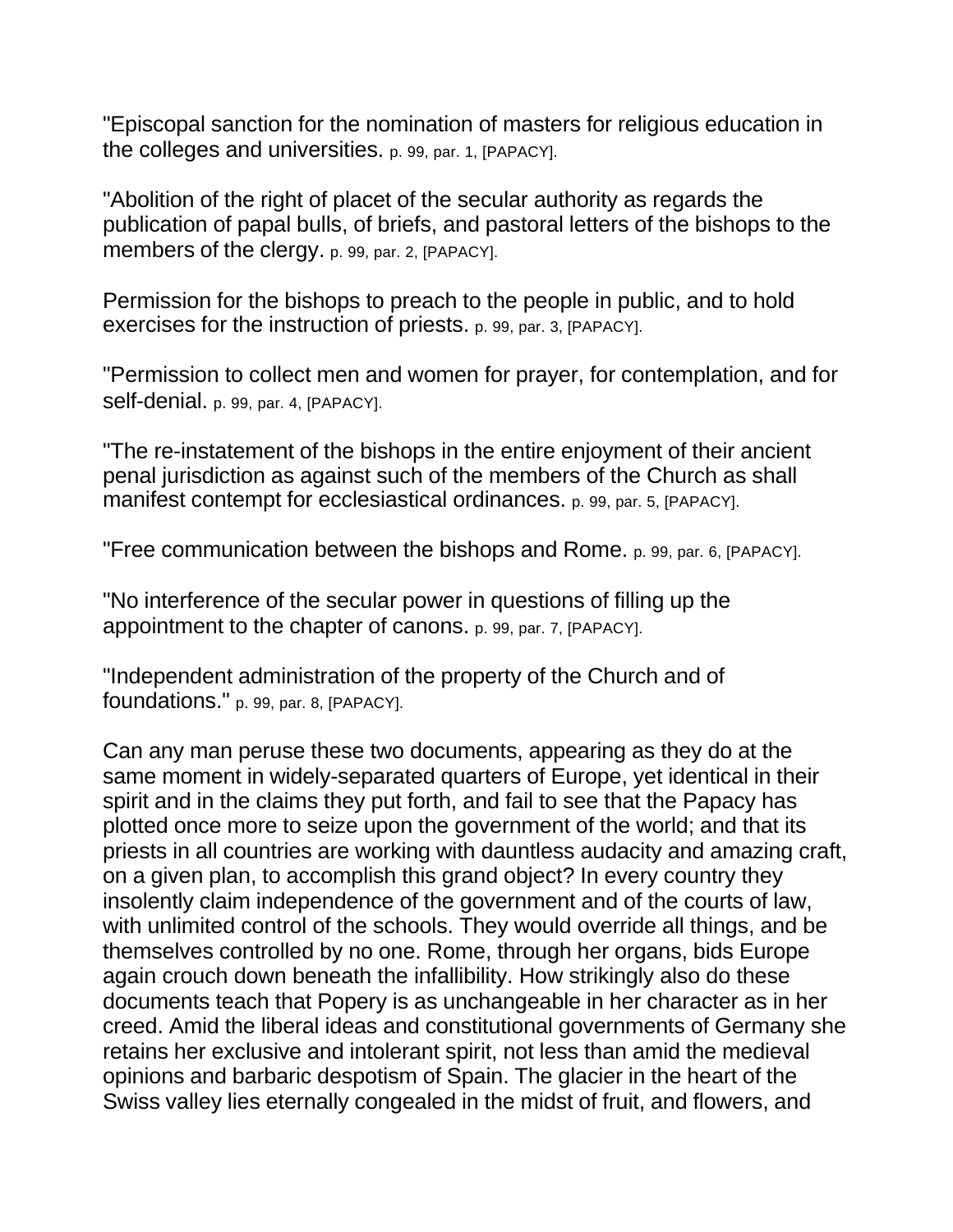sunshine. In like manner, an eternal congelation holds fast the Papacy, let the world advance as it may. p. 99, par. 9, [PAPACY].

In the middle of the nineteenth century it starts up grizzly, ferocious, and bloodthirsty, as in the fifteenth. As a murderer from his grave, or a wild beast from his lair, so has it come back upon the world. The compilers of these documents breathe the very spirit of the men who, in former ages, covered Spain with inquisitions and Germany with stakes. They lack simply opportunity to revive, and even outdo, the worst tragedies of their predecessors. In Germany they attempt by a single stroke of the pen to sweep away all the guarantees which flowed from the treaty of Westphalia; and in southern Europe they strike down with the sabre the rights of conscience and the liberties of states. How long will princes and statesmen permit themselves to be misled by the wretched pretext that these men have a divine right to commit all these enormities and crimes,--that heaven has committed the human race into their hands,--and that neither the rights of man nor the prerogatives of God must come into competition with their sacerdotal will? How long is the world to be oppressed by a confederacy of fanatics and ruffians, who are only the abler to play the knave, that they rob under the mask of devotion, and tyrannize in the awful name of God? p. 100, par. 1, [PAPACY].

But we have no need to go so far from home as to Spain and Germany, for an instance of "a purely spiritual jurisdiction" transmuting itself immediately and directly into temporal supremacy. Let us look across St. George's Channel. The British government, pitying the deep ignorance of the natives of Ireland, wisely resolve to erect a number of colleges in that dark land, in the hope of mitigating the wretchedness of its people. The priesthood discover that this scheme interferes with the Church, whose vested right in the ignorance of the natives it threatens to sweep away. The Pope does not throw down a single stone of any of these colleges. His interference takes a purely spiritual direction, but a direction that accomplishes his object quite as effectually as could be done by a physical intervention. He issues a bull, denouncing the Irish colleges as godless, and forbidding every good Catholic, as he values his salvation, to allow his child to enter them. This bull, given at the Quirinal, makes frustrate the intention of the Queen, and renders the colleges as completely useless to the Irish nation,--at least to that large portion of it for whose benefit they were specially intended,--as if an army had been sent to raze the obnoxious buildings, and not leave so much as one stone upon another. It matters wonderfully little whether we term the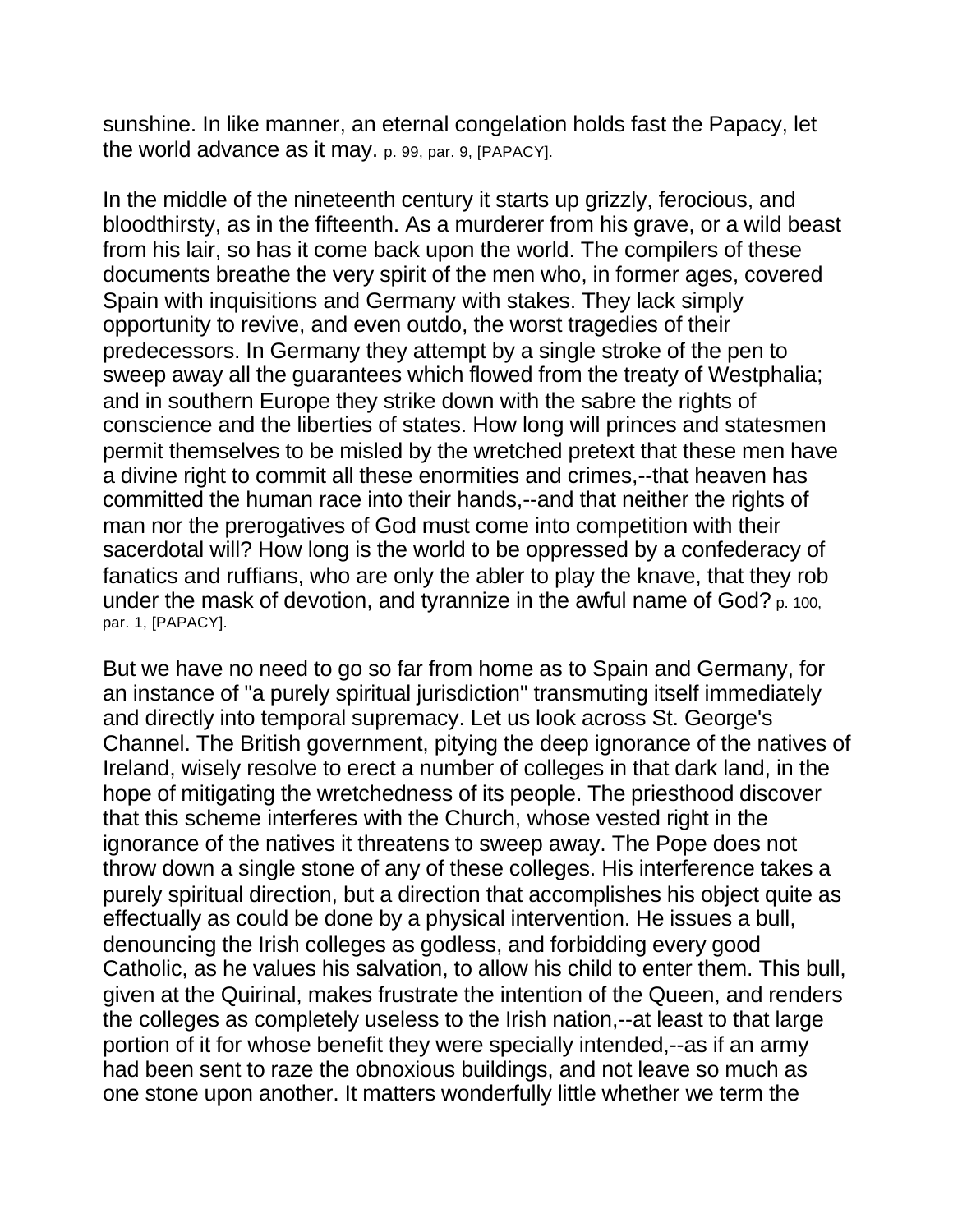Pope the director of Ireland or the dictator of Ireland: while Ireland is Catholic, the pontiff is, and must be, its virtual sovereign. p. 100, par. 2, [PAPACY].

The British power is limited in that unhappy island to the work of imposing taxes,--imposing, not gathering, for the taxes are taken up by the priests and sent to Rome; while to us is left the duty of feeding a country which clerical rapacity and tyranny has made a country of beggars. Thus the Pope's yoke is not whit lighter that, instead of calling it temporal supremacy, we call it "spiritual jurisdiction," or even "spiritual direction." It would yield, we are disposed to think, wonderfully little consolation to the unhappy sovereign whose throne is struck from under him, and whose kingdom is plunged into contention and civil war, to be told that the Pope in this has acted, not by jurisdiction, but by direction; that he exercises this power, not as lord paramount of his realm, but as lord paramount of his conscience; that, in fact, it is his conscience, and not his territory, that he holds as a fief of the papal see; and that he is enduring this castigation from the pontifical ferula, not in his capacity of king, but in his capacity of Christian. The unhappy monarch, we say, would find but little solace in this nice distinction; and, even at the risk of adding to both his offence and his punishment, might denounce it as a wretched quibble.[25] p. 101, par. 1, [PAPACY].

These, then, are the two points between which the supremacy oscillates- direction and divine right. It never sinks lower than the former; it cannot rise higher than the latter. But it is important to bear in mind that, whether it stands at the one or at the other of these points, it is supremacy still. We have already indicated[26] that the temporal and spiritual jurisdictions are coordinate. This, we believe, is the only rational, as it is undoubtedly the scriptural view of the subject. The liberties of society can be maintained only by maintaining the divinely-appointed equilibrium between the two. If we make the temporal preponderate, we have Erastianism, or the slavery of the Church. If we make the spiritual preponderate, we have Popery, or the slavery of the State. The popish element entered into the jurisdiction of the Church when spiritual independence was transmuted into spiritual supremacy. This happened about the sixth century, when the Bishop of Rome claimed to be Christ's vicar. From that time the popes began to interfere in temporal matters by direction; for it is curious to note, that the supremacy, as defined in the modern theory, has come back to its beginnings, to run, of course, the same career, should the state of the world permit. At the period of Gregory VII. it ceased to be direction, and became a jurisdiction, and so continued down till the Reformation. p. 101, par. 2, [PAPACY].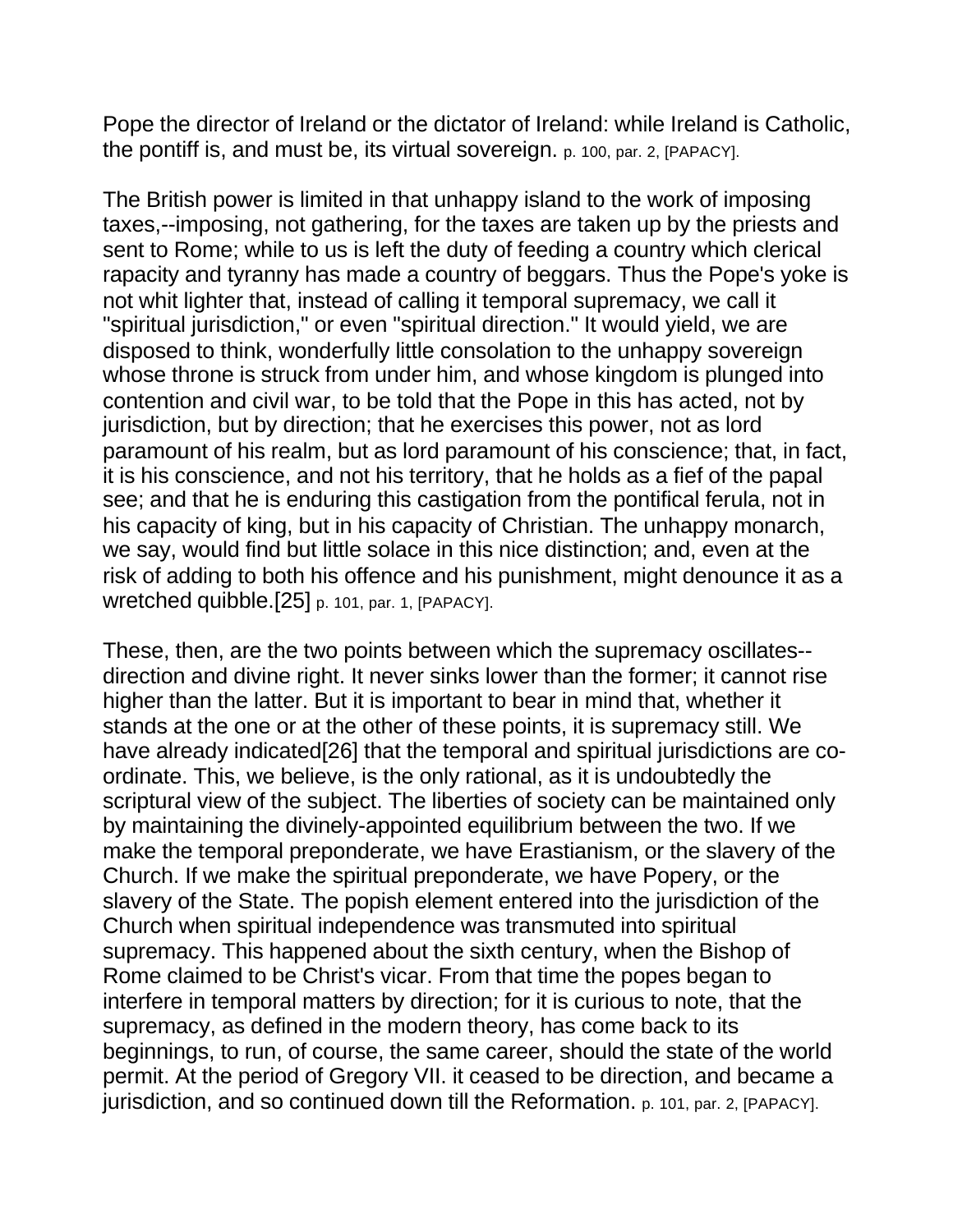Since that time it has been slowly returning through the intermediate stages of indirect temporal power,--of purely spiritual jurisdiction,--to its original form of direction, at which it now stands. But the root of the matter is the claim to be Christ's vicar; and till that is torn up, the evil and malignant principle cannot be eradicated. The supremacy may change shapes; it may go into a nutshell, as some philosophers have held the whole universe may do; but it can develope itself as suddenly; and, let the world become favourable, it will speedily shoot up into its former colossal dimensions, overshadowing all earthly jurisdiction, and claiming equality with, if not supremacy above, divine authority. We repeat, according to the modern theory, to go no higher, all Christendom holds its conscience as a fief of the Roman see; and we trust pontifical dignities will forgive the homely metaphor by which we seek to show them the extent of their own power. The governing power in the world is conscience, or whatever else may occupy its place; and he who governs it governs the world. But the pontiff is the infallible and supreme director of conscience. He sits above it, like the driver of a railway train behind his engine. An ingenious apologist might make out a case of limited powers in behalf of the latter, showing how little he has to do with either the course or velocity of the train. "He does not drag the train," might such say; "he has not power enough to move a single carriage; he but regulates the steam." Here is the Pope astride his famous ecclesiastical engine, with all the Catholic states of Europe dragging at his heels, and careering along at a great rate. Here is the Bourbon family-coach, which upset so recently, pitching its occupant in the mud, looking as new as it is possible for an old battered vehicle to do by the help of fresh tri-colour paint and varnish; here is the old imperial car which Austria picked up for a trifle when the Caesars had no longer any need for it,--here it is, blazoned with the bloody beak and iron talons of the doubleheaded eagle; here is the Spanish state-coach, hurtling along in the tawdry and tattered finery of its better days, its wheels worn to their spokes, and its motion made up of but a succession of jerks and bounds; here is the Neapolitan vehicle and the Tuscan vehicle, and others lumbering and crazy; and here, in front, is the famous engine St. Peter, snorting and puffing away; and here is Peter himself as engineer, with superstition for a propelling power, and excommunication for a steam-whistle, and tradition for spectacles, to enable him to keep on the rails of apostolic succession, and prevent his being bogged in heresy. It would be very wrong to say that he drags along this great train. No; he only turns the handle, to let on or shut off the steam; shovels in coals, manages the valves, blows his whistle at times with eldrich screech, and catches at his three-storied cap, which the wind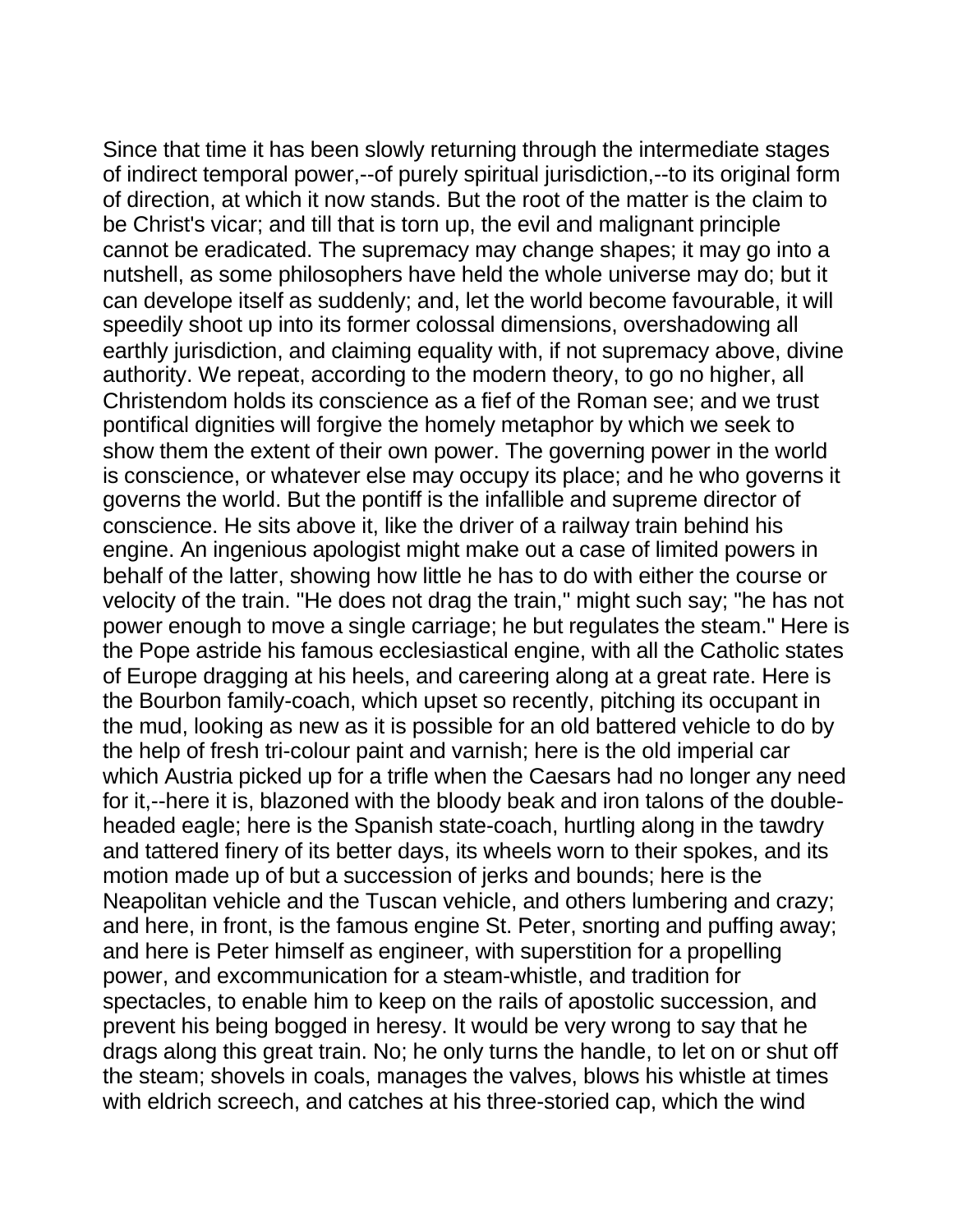blows off now and then. It is not jurisdiction, but direction, with which he favours the members of his tail: nevertheless, it moves where, when, and as fast as he pleases. p. 102, par. 1, [PAPACY].

But something in a somewhat more classic vein would doubtless be deemed more befitting the pure and lofty function of the pontiff. The Romanists have exalted their Father, as the Pagans did their Jove, into an empyrean, far above sublunary affairs. In that eternal calm he issues his infallible decisions, thinking, the while, no more of this little ball of earth, or of the angry passions that contend upon it, than if it had yet to be created. Or if at times the thought does cross the pontifical mind that there are such things in the world beneath him as cannon and sabres, and that these are often had recourse to to execute the determinations of infallibility, how can he help it? He must needs discharge his office as the world's spiritual director; he dare not refrain from pronouncing infallibly on those high questions of duty which are brought before him; and if others will have recourse to material weapons in carrying out his advice, he begs the world to understand that this is not his doing, and that he cannot be justly blamed for it. One cannot but wonder at the admirable distribution of parts among the innumerable actors by whom the play of the Papacy is carried on. From the stage-manager at Rome, to the lowest scene-shifter in Clonmel or Tipperary, each has his place, and keeps it too. When an unhappy monarch is so unfortunate as to incur the displeasure of mother church, the pontiff does not lay a finger upon him; he does not touch a hair of his head; no, not he; he only gives a wink to the bullies who, he knows, are not far off, and whose office it is to do the business; and thus the wretched farce goes. p. 103, par. 1, [PAPACY].

------------------------------------------------------------------------ [1] D'Aubigné's History of the Reformation, vol. i. p. 48. p. 103, par. 2, [PAPACY].

[2] Corpus Juris Canonici (Coloniae. 1631), Extravag. Commun. lib. i. tit. viii. cap. i. "Uterque ergo est in potestate ecclesiae, spiritalis, scilicet, gladius, et materialis. Sed is quidem pro ecclesia, ille vero ab ecclesia, exercendus." p. 103, par. 3, [PAPACY].

[3] First taught as an axiom by Thomas Aquinas, in his work against the Greeks; converted into law by Pope Boniface; and attempted to be applied by the same pope in the way of deposing King Philip of France. p. 103, par. 4, [PAPACY].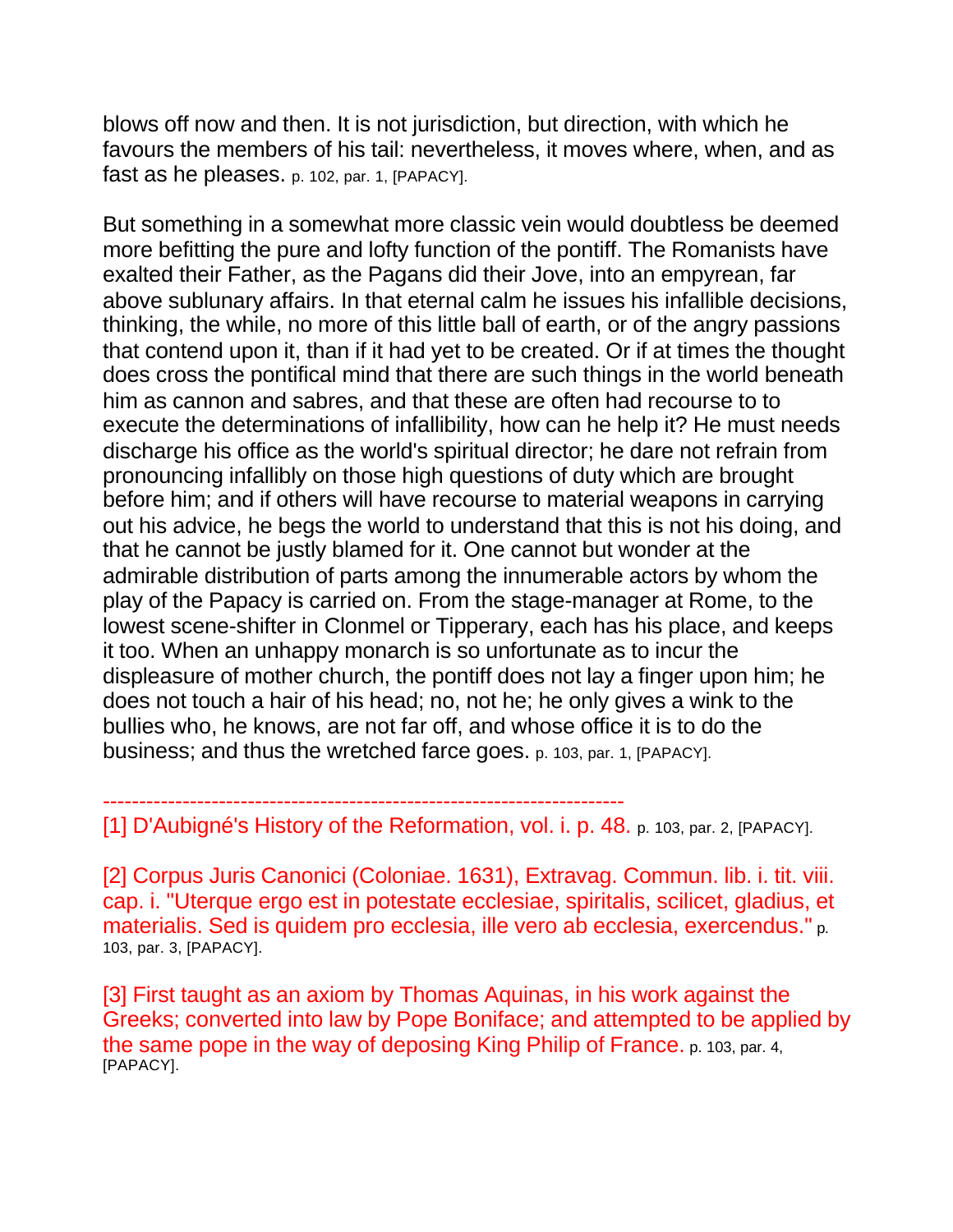[4] Extravag. Commun. lib. i. tit. viii. cap. i. "Porro subesse Romano pontifici omni humanae creaturae, declaramus, dicimus, finimus, et pronunciamus omnino esse de necessitate salutis ." p. 104, par. 1, [PAPACY].

[5] Concil. Lateran. sess. xi. p. 153. p. 104, par. 2, [PAPACY].

[6] Baron. anno 57, sec. 23-53. p. 104, par. 3, [PAPACY].

[7] Pope Pius V. in bull contra Reg. Eliz., quoted from Barrow. p. 104, par. 4, [PAPACY].

[8] Concil. Lateran. sess. x. p. 132. p. 104, par. 5, [PAPACY].

[9] See a list of these sovereigns in Free Thoughts on the Toleration of Popery, pp. 50, 51; Edin. 1780. This work is from the pen of the late Professor Bruce of Whitburn. It displays immense research, sound learning, and great eloquence. p. 104, par. 6, [PAPACY].

[10] Concil. Rom. vii. apud Bin. tom. vii. p. 491. (Barrow). p. 104, par. 7, [PAPACY].

[11] Du Pin, Eccles. Hist. vol. ii. p. 400. p. 104, par. 8, [PAPACY].

[12] Bulla Sexti V, contra Hen. Navarr. Rex. (Barrow). p. 104, par. 9, [PAPACY].

[13] Bellarm. De Romano Pontifice, lib. v. cap. i.; Cologne edit. 1620. p. 104, par. 10, [PAPACY].

[14] Barrow on the Supremacy, Barrow's Works, vol. i. p. 539; Lond. 1716. p. 104, par. 11, [PAPACY].

[15] "Pontificem, ut pontificem, non habere directe et immediate ullam temporalem potestatem, sed solum spiritualem, tamen ratione spiritualis habere saltem indirecte potestatem quamdam, eamque summam, in temporalibus." (De Rom. Pont. lib. v. cap. i.) "Quantum ad personas, non potest papa, ut papa, ordinarie temporales principes deponere, etiam justa de causa, eo modo, quo deponit episcopos, id est, tamquam ordinarius judex: tamen potest mutare regna, et uni auferre, atque alteri conferre, tamquam summus princeps spiritualis, si id necessarium sit ad animorum salutem." (Idem, lib. v. cap. vi.) p. 104, par. 12, [PAPACY].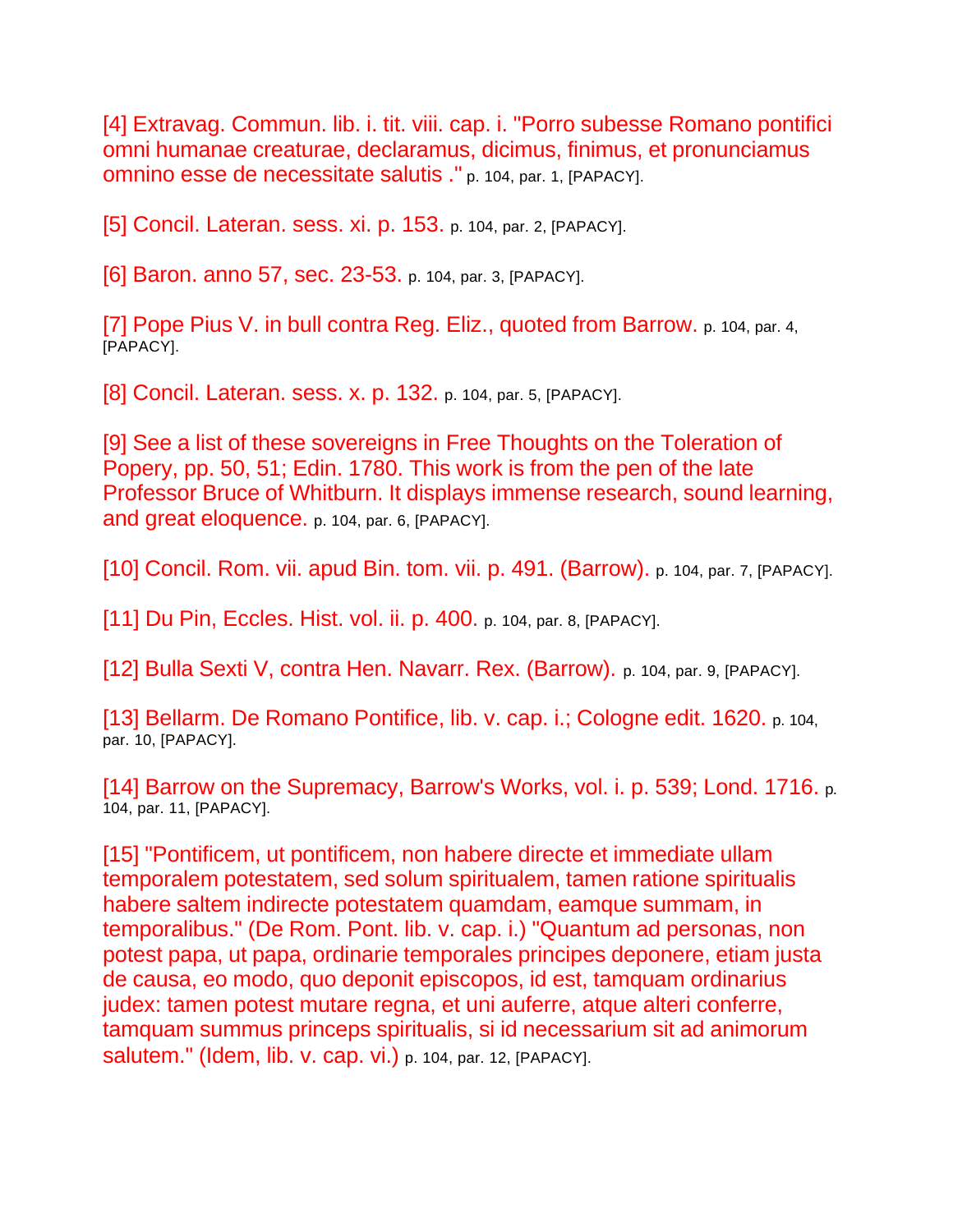[16] "L'exercise d'un pouvoir purement et eminemment spirituel, en vertu duquel ils se croyaient en droit de frapper d'excommunication des princes coupables des certains crimes, sans aucune usurpation materielle, sans aucune suspension de la souverainete, et sans aucune derogation au dogme de son origine divine. . . . Je crois que la verité no se trouve que dans la proposition contraire, savoir, que la puissance dont il s'agit est purement spirituelle." (Du Pape, liv. ii. chap. viii. pp. 225, 226.) p. 105, par. 1, [PAPACY].

[17] Wiseman's Lectures, lect. viii. pp. 264, 265. p. 105, par. 2, [PAPACY].

[18] Guicciardini (May 1851). His story is well known. He is the descendant of the great historian of that name. His ancestors had rendered important services to the Roman see. The present Count Guicciardini has been a Protestant for years; he is of unblemished reputation, has never meddled with politics; and simply for reading Diodati's Bible with a few fellow-citizens, he was sentenced to die in the poisonous air of the Maremme. He was permitted, however, with six others, to make his escape. p. 105, par. 3, [PAPACY].

[19] Du Pape, liv. ii. chap. ix. p. 230. p. 105, par. 4, [PAPACY].

[20] Idem, pp. 231, 232. p. 105, par. 5, [PAPACY].

[21] Number for April 1851. p. 105, par. 6, [PAPACY].

[22] Ratifications were exchanged April 23, 1851. p. 105, par. 7, [PAPACY].

[23] Gaceta de Madrid of May 12, 1851. p. 105, par. 8, [PAPACY].

[24] June, 1851. p. 105, par. 9, [PAPACY].

[25] In December last (1850), Lord Palmerston addressed from the Foreign Office to her Majesty's representatives abroad, a circular, instructing them to transmit copies of any concordat or equivalent arrangement between the court of Rome and the particular government to which each representative was accredited. The replies form the substance of a Blue Book of about 350 pages, which has recently been published. We extract from the enclosures received by government in January last, from the Hon. Ralph Abercromby, our representative at Turin, the copy of the oath required to be taken by new cardinals in Sardinia. It entirely, and for all governments, settles the question of what a cardinal really is,-proving him to be the sworn emissary, spy, and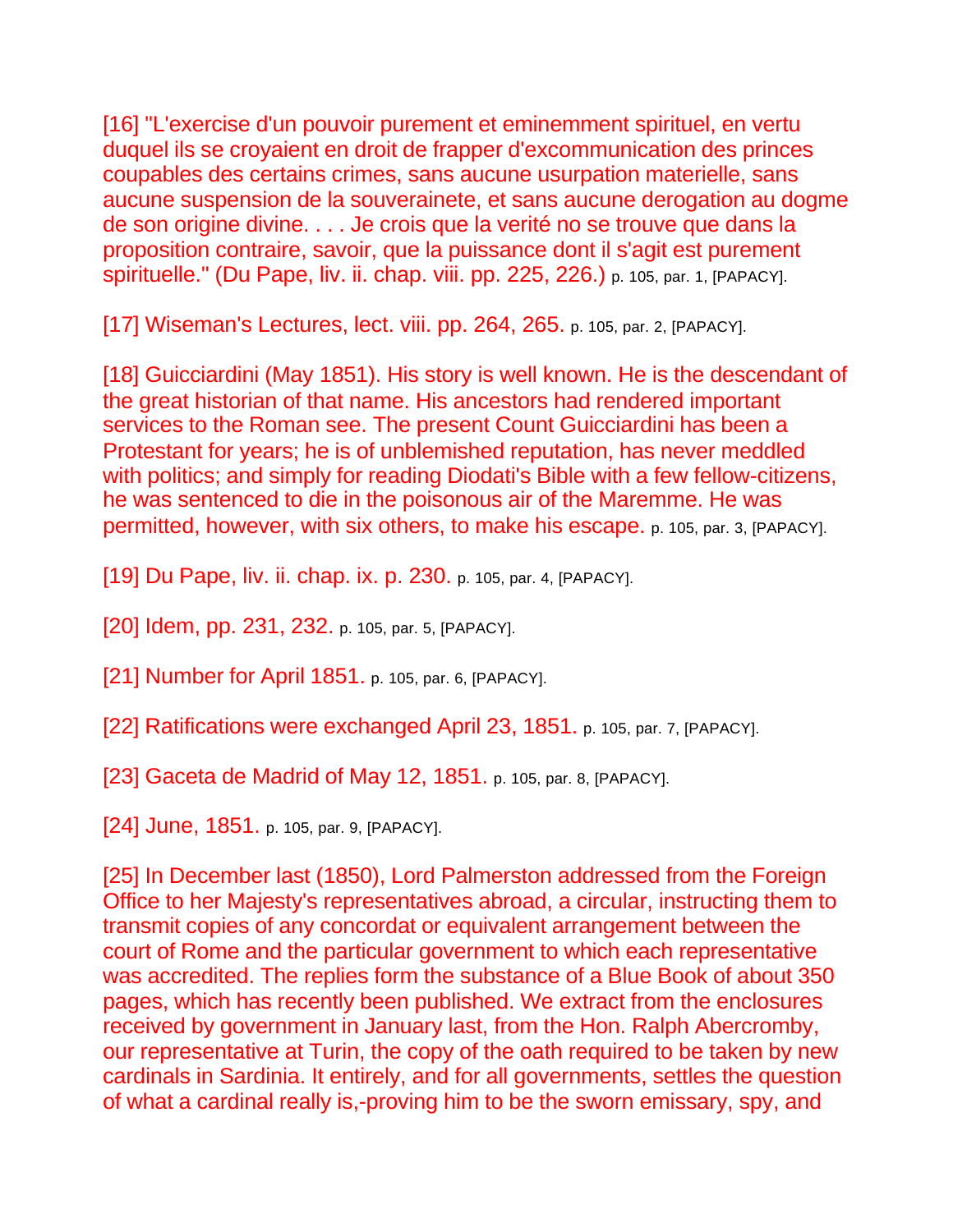creature of the court of Rome. He so pledges his allegiance to a foreign prince as palpably to rescind the allegiance due to his own sovereign. p. 105, par. 10, [PAPACY].

THE CARDINAL'S OATH. p. 106, par. 1, [PAPACY].

"I,----, cardinal of the Holy Roman Church, do promise and swear that, from this hour until my life's end, I will be faithful and obedient unto St. Peter, the Holy Apostolic Roman Church, and our Most Holy Lord the Pope and his successors, canonically and lawfully elected; that I will give no advice, consent, or assistance against the Pontifical Majesty and person; that I will never knowingly and advisedly, to their injury or disgrace, make public the counsels entrusted to me by themselves, or by messengers or letters (from them); also that I will give them any assistance in retaining, defending, and recovering the Roman Papacy and the Regalia of Peter, all my might and endeavour, so far as the rights and privileges of my order will allow it, and will defend against all, their Honour and state; that I will direct and defend, with due favour and honour, the legates and nuncios of the apostolic see, in the territories, churches, monasteries, and other benefices committed to my keeping; that I will cordially co-operate with them, and treat them with Honour in their coming, abiding, and returning; and that I will resist unto blood all persons whatsoever who shall attempt anything against them; that I will by every way, and by every means, strive to preserve, augment, and advance the rights, honours, privileges, the authority of the Holy Roman Bishop our Lord the Pope, and his before-mentioned successors; and that at whatever time anything shall be devised to their prejudice, which it is out of my power to hinder, as soon as I shall know that any steps or measures have been taken (in the matter), I will make it known to the same our Lord, or his beforementioned successors, or to some other person by whose means it may be brought to their knowledge. "That I will keep and carry out, and cause others to keep and carry out, the rules of the Holy Fathers, the decrees, ordinances, dispensations, reservations, provisions, apostolical mandates, and constitutions, of the Holy Pontiff Sixtus, of happy memory, as to visiting the thresholds of the apostles, at certain prescribed times according to the tenor of that which I have just read through. p. 106, par. 2, [PAPACY].

"That I will seek out and oppose (persecute and fight against?)\* heretics, schismatics, against the same our Lord the Pope and his before-mentioned successors, with every possible effort. When sent for, from whatever cause, by the same our Most Holy Lord, and his before-mentioned successors, that I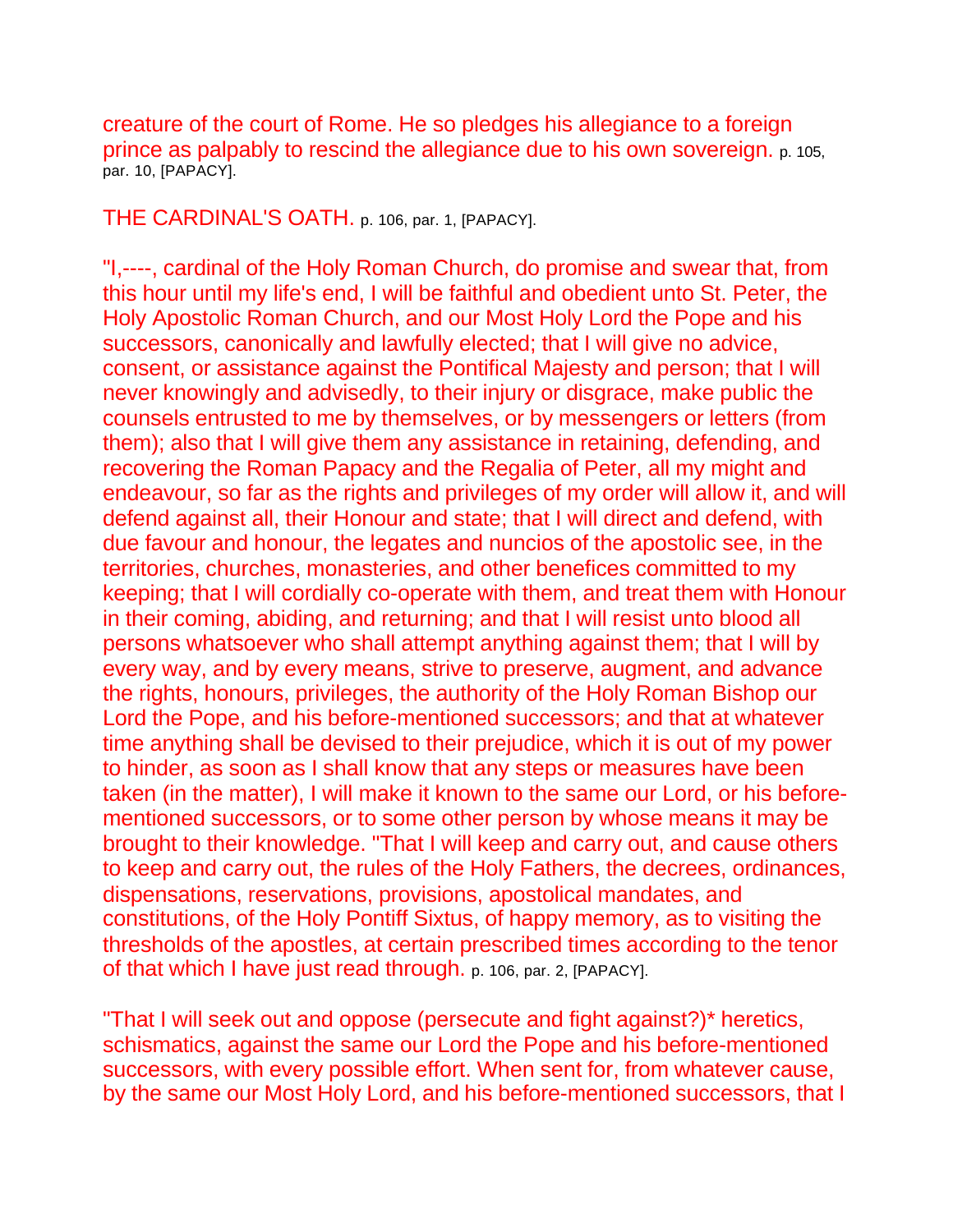will set out to present myself before them, or, being hindered by a legitimate impediment, will send some one to make my excuses; and that I will pay them due reverence and obedience. p. 106, par. 3, [PAPACY].

That I will by no means sell, bestow away, or pledge, or give away in fee, or otherwise alienate, without the advice and knowledge of the Bishop of Rome, even with the consent of the said chapters, convents, churches, monasteries, and benefices, the possessions set apart for the maintenance of the churches, monasteries, and other benefices committed to my keeping, or in any way belonging to them. That I will for ever maintain the constitution of the blessed Pius V., which begins 'Admonet,' and is dated from Rome on the 4th of the calends of April, of the year of our Lord's incarnation 1567, and the second of his pontificate; together with the declarations of the holy pontiffs his successors, particularly of Pope Innocent IX., dated at Rome the day before the nones of November, of the year of our Lord's incarnation 1591, of the first of his pontificate, and of Clement VIII. of happy memory, dated at Rome on the 16th of the calends of March, in the year 1592, and the tenth of his pontificate, on the subject (in the matter) of not giving away in fee or alienating the cities and places of the Holy Roman Church. Also, I promise and swear to keep for ever inviolate the decrees and incorporations made by the same Clement VIII. on the 26th day of June of the before-mentioned year 1592, on the 2d day of November 1592, and on the 19th of January and the 11th day of February 1698, in the matter of the city of Ferrara and the whole duchy thereof, as well as respecting all other cities whatsoever, and places recovered by him, and which fell in by the death of Alphonso, of happy memory, the last Duke of Ferrara, or otherwise to the Holy Roman Church and apostolic see. Also the decrees and incorporations made by Urban VIII. of happy memory, on the 12th day of May 1631, respecting the cities of Urbino, Eugubio, Carlii, Jorisempronium, of the whole duchy of Urbino, as well as in the matters of the cities of Pisauri, Sinogallia, S. Leo, the state of Monte Feltro, the vicariate of Mondovi, and of the other cities and places whatsoever recovered by and having devolved to the Holy Roman Apostolic Church by the death of Francis Maria, the last duke, or otherwise. Also the decree of incorporation made in Consistory on the 20th day of December 1660, by Alexander VII. of happy memory, in the matter of the duchy of Castri and the state of Roncilioni, and other places, lands, and properties sold to the Apostolic Chamber by Raimuntius, duke of Parma; and the constitution of the same Alexander VII. of happy memory, with the reason of, and allocation upon, the decree for incorporations of this kind, published on the 24th of January 1660, together with the confirmation, innovation, extension, and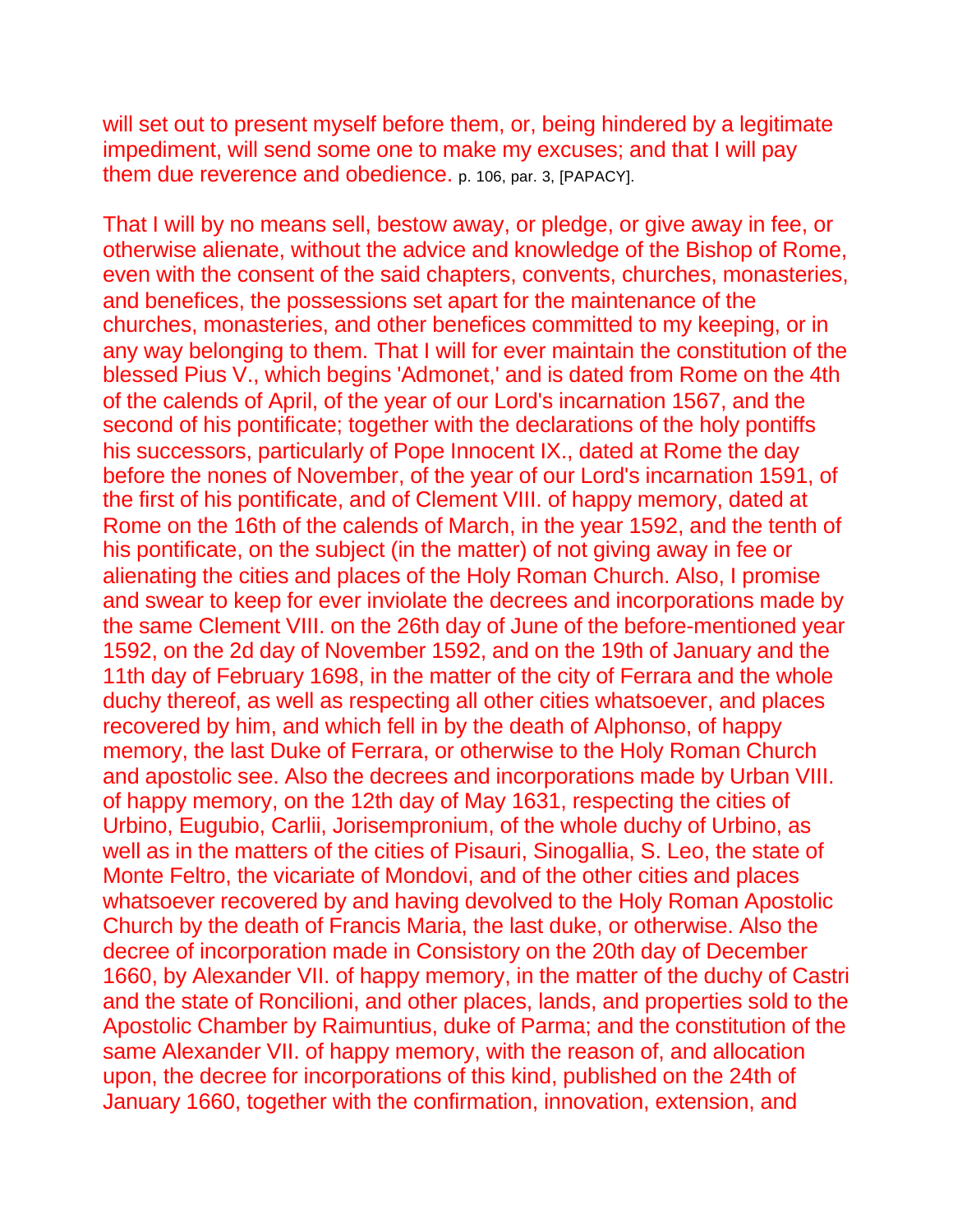declaration of the other decrees and constitutions of the holy pontiffs, issued in prohibition of parting with them in fee; and in no way and at no time, either directly or indirectly, whatever cause, colour, or occasion, even of evident necessity or utility may present itself, to act against them or to give advice, counsel, or consent against them in any way; but, on the contrary, always and constantly to dissent from, oppose, and reveal every device and practice against them, whatever may come to my knowledge by myself or by any messenger, immediately to his Holiness, or his successors, lawfully entering, under the penalties (in case of neglect or disobedience) contained in the said constitutions, or any other heavier ones that it may seem fit to his Holiness and his before-mentioned successors (to inflict). . . . . I will not seek absolution from any of the foregoing articles, but reject it if it should be offered me (or in no way accept it when offered). So help me God and these most holy gospels." p. 107, par. 1, [PAPACY].

\*This double translation stands so in the Parliamentary Book: the original is omni conatu persecuturum et impugnaturum. p. 108, par. 1, [PAPACY].

[26] See chap. ii. p. 108, par. 2, [PAPACY].

**Book I. History of the Papacy.** p. 108, par. 3, [PAPACY].

> **Chapter VI. The Canon Law.** p. 108, par. 4, [PAPACY].

It would be bad enough that a system of the character we have described should exist in the world, and that there should be a numerous class of men all animated by its spirit, and sworn to carry into effect its principles. But this is not the worst of it. The system has been converted into a code. It exists, not as a body of maxims or principles, though in that shape its influence would have been great: it exists as a body of laws, by which every Romish ecclesiastic is bound to act, and which he is appointed to administer. This is termed CANON LAW. The canon law is the slow growth of a multitude of ages. It reminds us of those coral islands in the great Pacific, the terror of the mariner, which myriads and myriads of insects laboured to raise from the bottom to the surface of the ocean. One race of these little builders took up the work where another race had left it; and thus the mass grew unseen in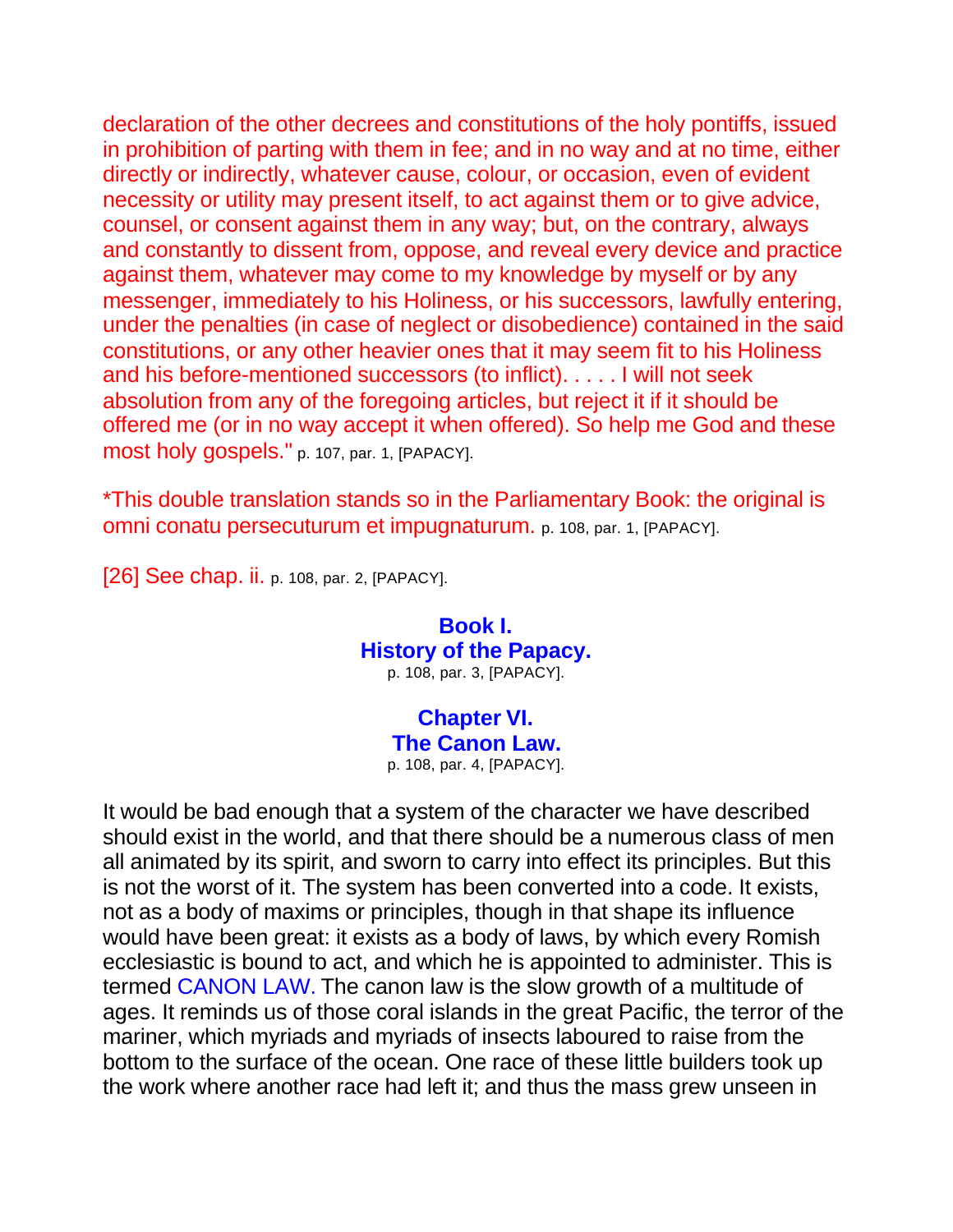the dark and sullen deep, whether calm or storm prevailed on the surface. p. 108, par. 5, [PAPACY].

In like fashion, monks and popes innumerable, working in the depth of the dark ages, with the ceaseless and noiseless diligence, though not quite so innocently as the little artificers to which we have referred, produced at last the hideous formation known as the canon law. This code, then, is not the product of one large mind, like the Code Justinian or the Code Napoleon, but of innumerable minds, all working intently and laboriously through successive ages on this one object. The canon law is made up of the constitutions or canons of councils, the decrees of popes, and the traditions which have at any time received the pontifical sanction. As questions arose they were adjudicated upon; new emergencies produced new decisions; at last it came to pass that there was scarce a point of possible occurrence on which infallibility had not pronounced. The machinery of the canon law, then, as may be easily imagined, has reached its highest possible perfection and its widest possible application. The statute-book of Rome, combining amazing flexibility with enormous power, like the most wonderful of all modern inventions, can regulate with equal ease the affairs of a kingdom and of a family. Like the elephant's trunk, it can crush an empire in its folds, or conduct the course of a petty intrigue,--fling a monarch from his throne, or plant the stake for the heretic. Like a net of steel forged by the Vulcan of the Vatican and his cunning artificers, the canon law encloses the whole of Catholic Christendom. A short discussion of this subject may not be without its interest at present, seeing Dr. Wiseman had the candour to tell us, that it is his intention to enclose Great Britain in this net, provided he meets with no obstruction, which he scarce thinks we will be so unreasonable as to offer. Seeing, then, it will not be Dr. Wiseman's fault if we have not a nearer acquaintance with canon law than we can boast at present, it may be worth while examining its structure, and endeavouring to ascertain our probable condition, once within this enclosure. Not that we intend to hold up to view all its monstrosities; the canon law is the entire Papacy viewed as a system of government: we can refer to but the more prominent points which bear upon the subject we are now discussing,--the supremacy; and these are precisely the points which have the closest connection with our own condition, should the agent of the pontiff in London be able to carry his intent into effect, and introduce the canon law, "the real and complete code of the Church," as he terms it. Here we shall do little more than quote the leading provisions of the code from the authorized books of Rome, leaving the canon law to commend itself to British notions of toleration and justice. p. 109, par. 1, [PAPACY].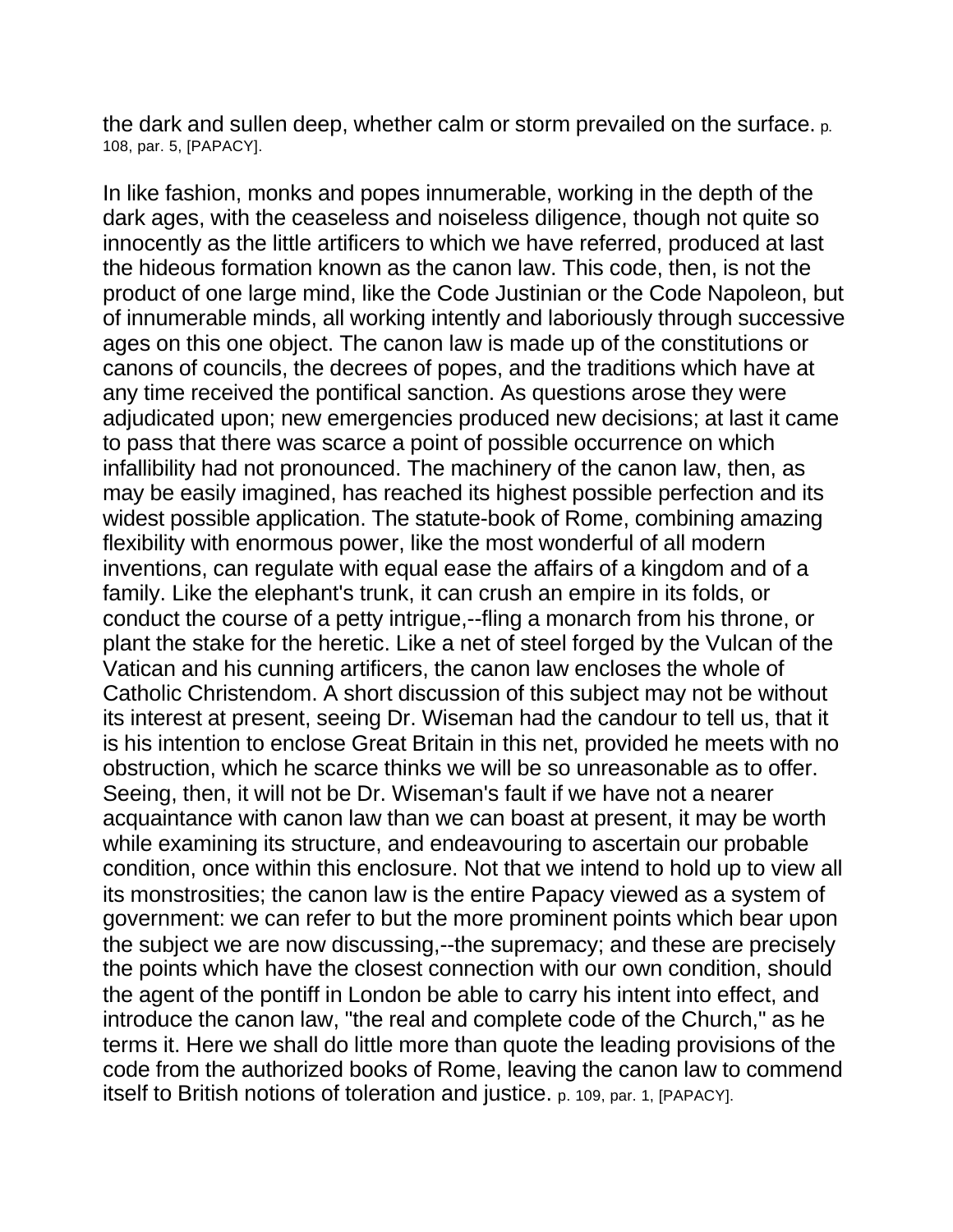The false decretals of Isidore, already referred to, offered a worthy foundation for this fabric of unbearable tyranny. We pass, as not meriting particular notice, the earlier and minor compilations of Rheginon of Prum in the tenth century, Buchardus of Worms in the eleventh, and St. Ivo of Chartres in the twelfth. The first great collection of canons and decretals which the world was privileged to see was made by Gratian, a monk of Bologna, who about 1150 published his work entitled Decretum Gratiani. Pope Eugenius III. approved his work, which immediately became the highest authority in the western Church. The rapid growth of the papal tyranny soon superseded the Decretum Gratiani. Succeeding popes flung their decretals upon the world with a prodigality with which the diligence of compilers who gathered them up, and formed them into new codes, toiled to keep pace. Innocent III. and Honorius III. issued numerous rescripts and decrees, which Gregory IX. commissioned Raymond of Pennafort to collect and publish. This the Dominican did in 1234; and Gregory, in order to perfect this collection of infallible decisions, supplemented it with a goodly addition of his own. This is the more essential part of the canon law, and contains a copious system of jurisprudence, as well as rules for the government of the Church. But infallibility had not exhausted itself with these labours. Boniface VIII. in 1298 added a sixth part, which he named the Sext. A fresh batch of decretals was issued by Clement V. in 1313, under the title of Clementines. John XXII. in 1340 added the Extravagantes, so called because they extravagate, or straddle, outside the others. Succeeding pontiffs, down to Sixtus IV., added their extravagating articles, which came under the name of Extravagantes Communes. The government of the world was in some danger of being stopped by the very abundance of infallible law; and since the end of the fifteenth century nothing has been formally added to this already enormous code. We cannot say that this fabric of commingled assumption and fraud is finished even yet: it stands like the great Dom of Cologne, with the crane atop, ready to receive a new tier whenever infallibility shall begin again to build, or rather to arrange the materials it has been producing during the past four centuries. While Rome exists, the canon law must continue to grow. Infallibility will always be speaking; and every new deliverance of the oracle is another statute added to canon law. The growth of all other bodies is regulated by great natural laws. The tower of Babel itself, had its builders been permitted to go on with it, must have stopped at the point where the attractive forces of earth and of the other planets balance each other; but where is the canon law to end?[1] "This general supremacy," says Hallam, "effected by the Roman Church over mankind in the twelfth and thirteenth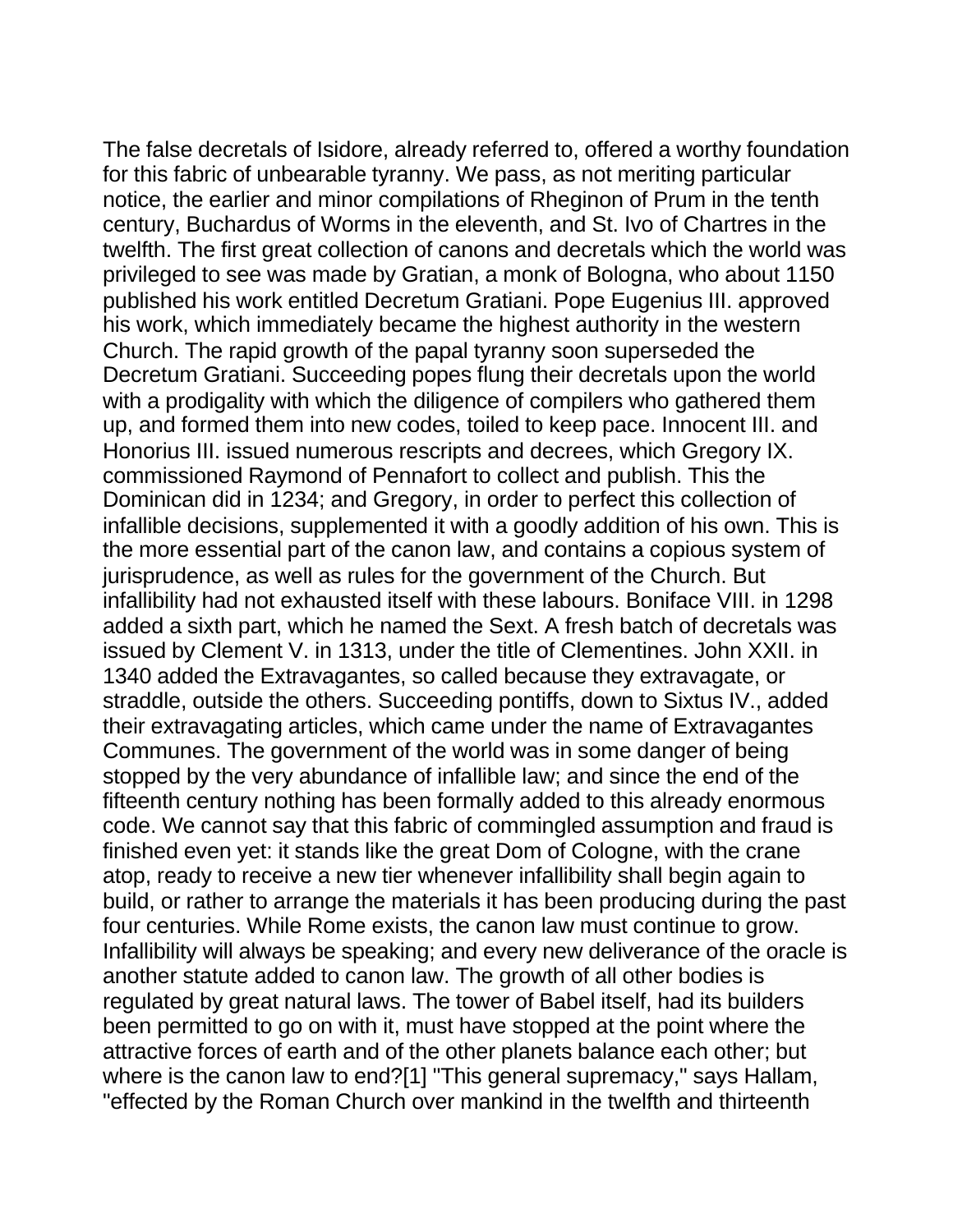centuries, derived material support from the promulgation of the canon law. p. 110, par. 1, [PAPACY].

The superiority of ecclesiastical to temporal power, or at least the absolute independence of the former, may be considered as a sort of key-note which regulates every passage in the canon law. It is expressly declared, that subjects owe no allegiance to an excommunicated lord, if after admonition he is not reconciled to the Church. And the rubric prefixed to the declaration of Frederick II.'s deposition in the Council of Lyons asserts that the Pope may dethrone the Emperor for lawful causes."[2] "Legislation quailed," says Gavazzi,[3] "before the new-born code of clerical command, which, in the slang of the dark ages, was called canon law. The principle which pollutes every page of this nefarious imposture is, that every human right, claim, property, franchise, or feeling, at variance with the predominance of the popedom, was ipso facto inimical to heaven and the God of eternal justice. In virtue of this preposterous prerogative, universal manhood became a priest's footstool; this planet a huge game-preserve for the Pope's individual shooting." We repeat, it is this law which Dr. Wiseman avows to be one main object of the papal aggression to introduce. Its establishment in Britain implies the utter prostration of all other authority. We have seen how it came into being. The next question is, What is it? Let us first hear the canon law on the subject of the spiritual and civil jurisdictions, and let us take note how it places the world under the dominion of one all-absorbing power,--a power which is not temporal certainly, neither is it purely spiritual, but which, for want of a better phrase, we may term pontifical. p. 111, par. 1, [PAPACY].

"The constitutions of princes are not superior to ecclesiastical constitutions, but subordinate to them."[4] p. 111, par. 2, [PAPACY].

"The law of the emperors cannot dissolve the ecclesiastical law."[5] p. 111, par. 3, [PAPACY].

"Constitutions (civil, we presume) cannot contravene good manners and the decrees of the Roman prelates."[6] p. 111, par. 4, [PAPACY].

"Whatever belongs to priests cannot be usurped by kings."[7] p. 111, par. 5, [PAPACY].

"The tribunals of kings are subjected to the power of priests."[8] p. 111, par. 6, [PAPACY].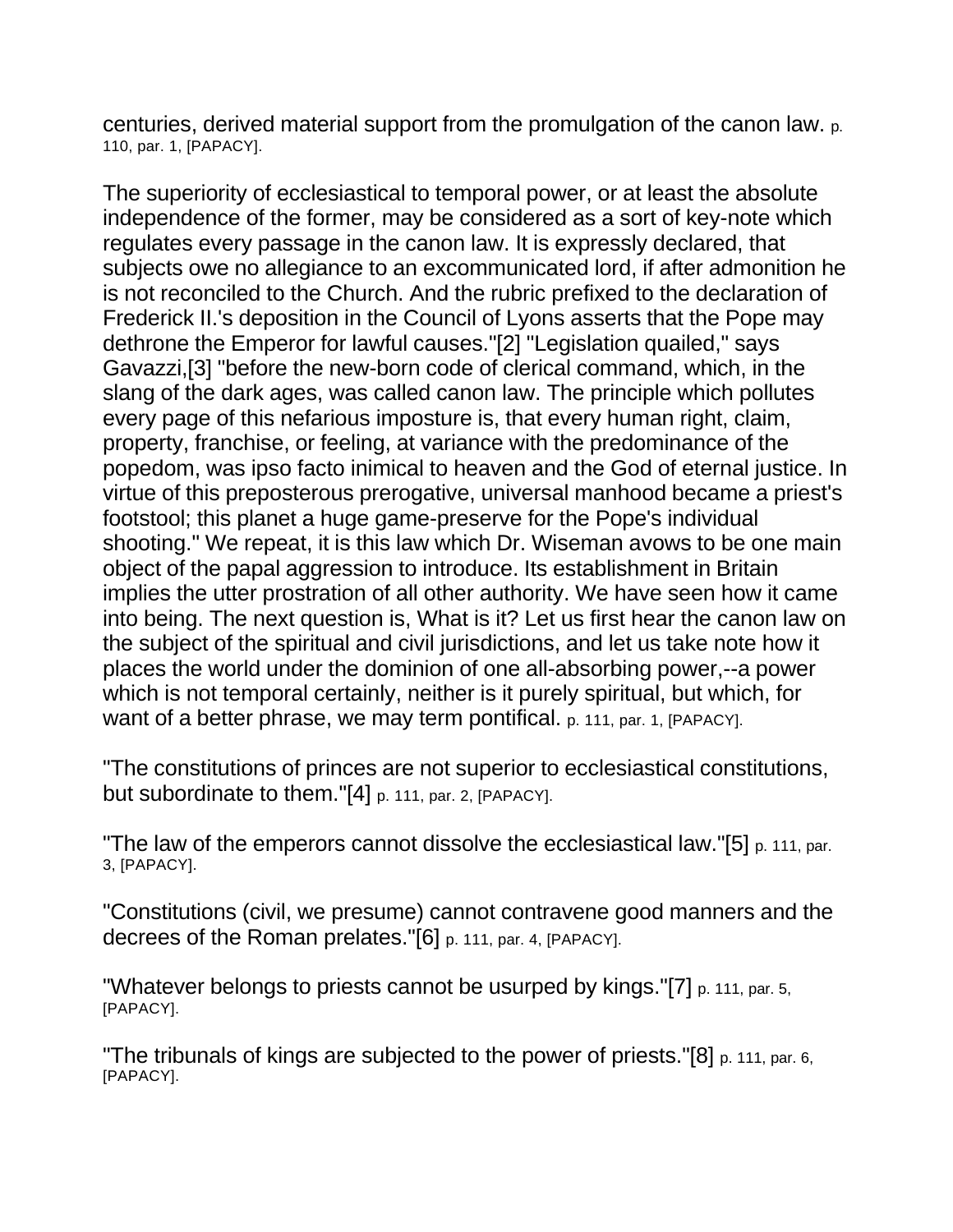"All the ordinances of the apostolic seat are to be inviolably observed."[9] p. 112, par. 1, [PAPACY].

"The yoke which the holy chair imposes must be borne, although it may seem unbearable."[10] p. 112, par. 2, [PAPACY].

"The decretal epistles are to be ranked along with canonical scripture."[11] p. 112, par. 3, [PAPACY].

"The temporal power can neither loose nor bind the Pope."[12] p. 112, par. 4, [PAPACY].

"It does not belong to the Emperor to judge the actions of the Pope."[13] p. 112, par. 5, [PAPACY].

"The Emperor ought to obey, not command, the Pope."[14] p. 112, par. 6, [PAPACY].

Such is a specimen of the powers vested in the Pope by the canon law. It makes him the absolute master of kings, and places in his grasp all law and authority, so that he can annul and establish whatever he pleases. It is instructive also to observe, that this power he possesses through the spiritual supremacy; and, as confirmatory of what we have already stated respecting the direct and indirect temporal supremacy, that the two in their issues are identical, we may quote the following remarks of Reiffenstuel, in his textbook on the canon law, published at Rome in 1831:--"The supreme pontiff, or Pope, by virtue of the power immediately granted to him, can, in matters spiritual, and concerning the salvation of souls and the right government of the Church, make ecclesiastical constitutions for the whole Christian world. . . . . It must be confessed, notwithstanding, that the Pope, as vicar of Christ on earth, and universal pastor of his sheep, has indirectly (or in respect of the spiritual power granted to him by God, in order to the good government of the whole Church) a certain supreme power, for the good estate of the Church, if it be necessary, OF JUDGING AND DISPOSING OF ALL THE TEMPORAL GOODS OF ALL CHRISTIANS."[15] But we pursue our quotations. p. 112, par. 7, [PAPACY].

"We ordain that kings, and bishops, and nobles, who shall permit the decrees of the Bishop of Rome in anything to be violated, shall be accursed, and be for ever guilty before God as transgressors against the Catholic faith."[16] p. 112, par. 8, [PAPACY].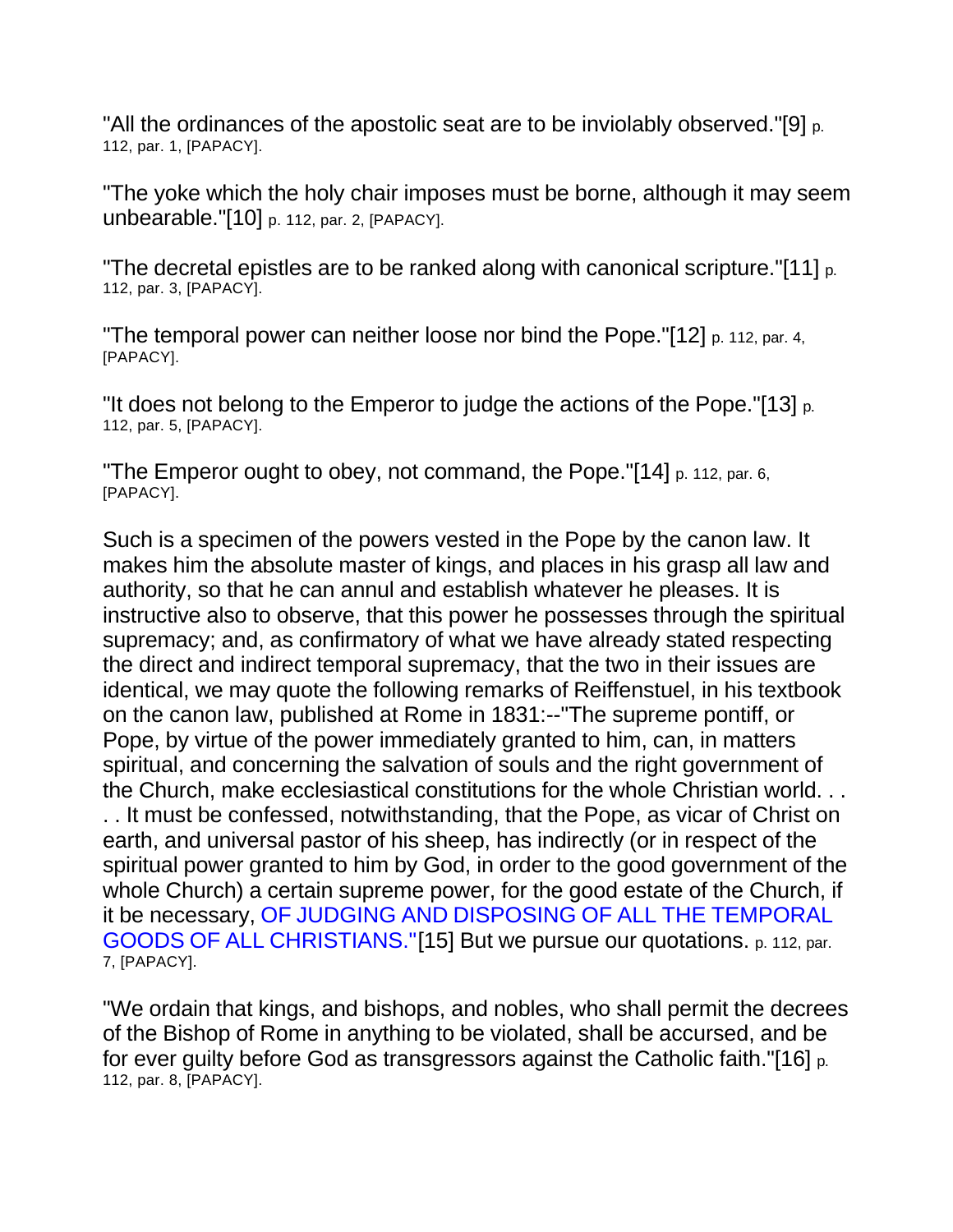"The Bishop of Rome may excommunicate emperors and princes, depose them from their states, and assoil their subjects from their oath of obedience to them."[17] p. 113, par. 1, [PAPACY].

"The Bishop of Rome may be judged of none but of God only."[18] p. 113, par. 2, [PAPACY].

"If the Pope should become neglectful of his own salvation, and of that of other men, and so lost to all good that he draw down with himself innumerable people by heaps into hell, and plunge them with himself into eternal torments, yet no mortal man may presume to reprehend him, forasmuch as he is judge of all, and is judged of no one."[19] p. 113, par. 3, [PAPACY].

This surely is license enough; and should the pontiff complain that his limits are still too narrow, we should be glad to know how they could possibly be made larger. But let us hear the canon law on the power of the Pope to annul oaths, and release subjects from their allegiance. p. 113, par. 4, [PAPACY].

"The Bishop of Rome has power to absolve from allegiance, obligation, bond of service, promise, and compact, the provinces, cities, and armies of kings that rebel against him, and also to loose their vassals and feudatories."[20] p. 113, par. 5, [PAPACY].

"The pontifical authority absolves some from their oath of allegiance."[21] p. 113, par. 6, [PAPACY].

"The bond of allegiance to an excommunicated man does not bind those who have come under it."[22] p. 113, par. 7, [PAPACY].

"An oath sworn against the good of the Church does not bind; because that is not an oath, but a perjury rather, which is taken against the Church's interests."[23] p. 113, par. 8, [PAPACY].

We may glance next at the doctrine of the canon law on the subject of clerical immunities. p. 113, par. 9, [PAPACY].

"It is not lawful for laymen to impose taxes or subsidies upon the clergy. If laics encroach upon cleric immunities, they are, after admonition, to be excommunicated. But in times of great necessity, the clergy may grant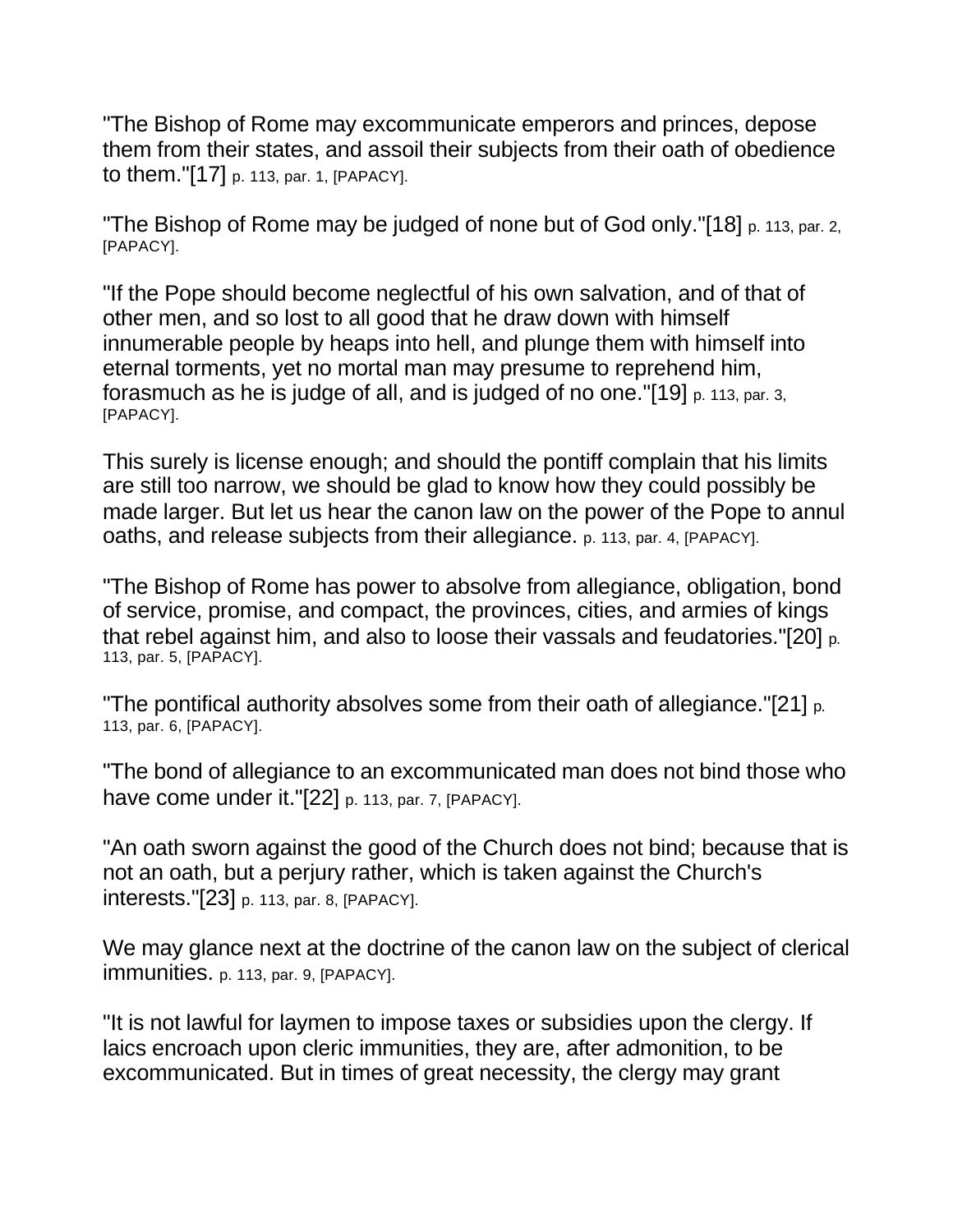assistance to the State, with permission of the Bishop of Rome."[24] p. 113, par. 10, [PAPACY].

"It is not lawful for a layman to sit in judgment upon a clergyman. Secular judges who dare, in the exercise of a damnable presumption, to compel priests to pay their debts, are to be restrained by spiritual censures."[25] p. 114, par. 1, [PAPACY].

"The man who takes the money of the Church is as guilty as he who commits homicide. He who seizes upon the lands of the Church is excommunicated, and must restore four-fold."[26] p. 114, par. 2, [PAPACY].

"The wealth of dioceses and abbacies must in nowise be alienated. It is not lawful for even the Pope himself to alienate the lands of the Church."[27] p. 114, par. 3, [PAPACY].

Should the Romish priesthood ever come to be a twentieth of the male population of Britain, as is well nigh the case in Italy and Spain, it is not difficult to imagine the comfortable state of society which must ensue with so numerous a body withdrawn from useful labour, exempt from public burdens, paying their debts only when they please, committing all sorts of wickedness uncontrolled by the ordinary tribunals, and plying vigorously the ghostly machinery of the confessional and purgatory to convey the nation's property into the treasury of their Church; and once there, there for ever. It is useless henceforth, unless to feed "holy men,"--the term by which Rome designates her consecrated bands of idle, ignorant, sorning monks, and vagabondising friars and priests. No wonder that Dr. Wiseman is so anxious to introduce the canon law, which brings with it so many sweets to the clergy. p. 114, par. 4, [PAPACY].

There is but one other point on which we shall touch: What says the canon law respecting heresy? In the judgment of Rome we are heretics; and therefore it cannot but be interesting to enquire how we are likely to be dealt with should the canon law ever be established in Britain, and what means the agents of the Vatican would adopt to purge our realm from the taint of our heresy. There is no mistaking the means, whatever may be thought of them. The Church has two swords; and, in the case of heresy, the vigorous use of both, but especially the temporal, is strictly enjoined. p. 114, par. 5, [PAPACY].

In the decretals of Gregory IX., a heretic is defined to be a man "who, in whatever way, or by whatever vain argument, is led away and dissents from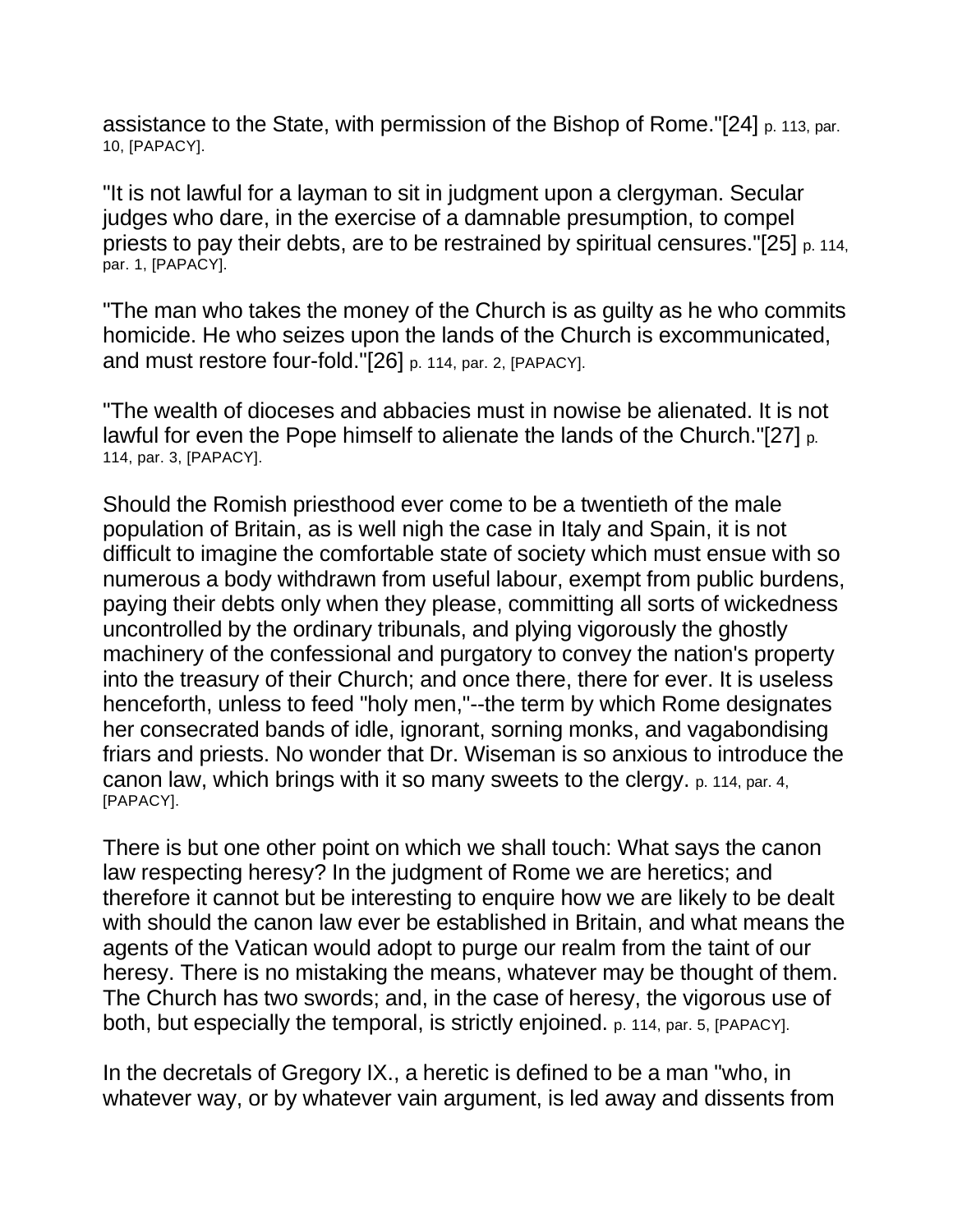the orthodox faith and Catholic religion which is professed by the Church of Rome."[28] The circumstance of baptism and initiation into the Christian faith distinguishes the heretic from the infidel and the Jew. The fitting remedies for the cure of this evil are, according to the canon law, the following:-- p. 114, par. 6, [PAPACY].

It is commanded that archbishops and bishops, either personally, or by their archdeacons or other fit persons, go through and visit their dioceses once or twice every year, and inquire for heretics, and persons suspected of heresy. Princes, or other supreme power in the commonwealth, are to be admonished and required to purge their dominions from the filth of heresy. p. 115, par. 1, [PAPACY].

This goodly work of purgation is to be conducted in the following manner:-- p. 115, par. 2, [PAPACY].

I. Excommunication. This sentence is to be pronounced not only on notorious heretics, and those suspected of heresy, but also on those who harbour, defend, or assist them, or who converse familiarly with them, or trade with them, or hold communion of any sort with them. p. 115, par. 3, [PAPACY].

II. Proscription from all offices, ecclesiastical or civil,--from all public duties and private rights. p. 115, par. 4, [PAPACY].

III. Confiscation of all their goods. p. 115, par. 5, [PAPACY].

IV. The last punishment is DEATH; sometimes by the sword,--more commonly by fire.[29] p. 115, par. 6, [PAPACY].

Pope Honorius II., in his Decretals, speaks in a precisely similar style. Under the head De Hereticis we find him enumerating a variety of dissentients from Rome, and thus disposing of them:--"And all heretics, of both sexes and of every name, we damn to perpetual infamy; we declare hostility against them; we account them accursed, and their goods confiscated; nor can they ever enjoy their property, or their children succeed to their inheritance; inasmuch as they grievously offend against the Eternal as well as the temporal king." The decree goes on to declare, that as regards princes who have been required and admonished by the Church, and have neglected to purge their kingdoms from heretical pravity a year after admonition, their lands may be taken possession of by any Catholic power who shall undertake the labour of purging them from heresy.[30] p. 115, par. 7, [PAPACY].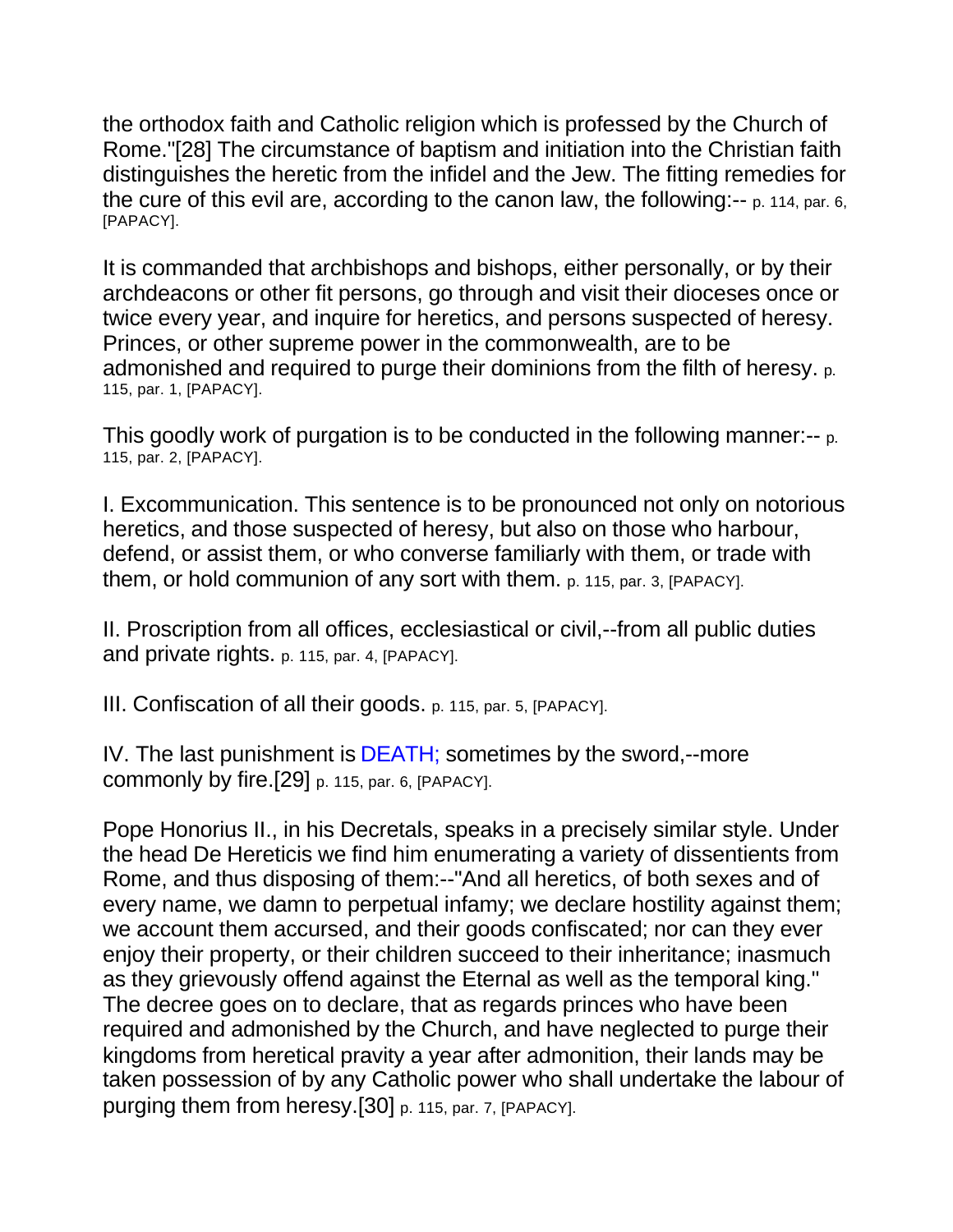We shall close these extracts from the code of Rome's jurisprudence with one tremendous canon. p. 116, par. 1, [PAPACY].

"Temporal princes shall be reminded and exhorted, and, if need be, compelled by spiritual censures, to discharge every one of their functions; and that, as they would be accounted faithful, so, for the defence of the faith, they publicly make oath that they will endeavour, bona fide, with all their might, to extirpate from their territories all heretics marked by the Church; so that when any one is about to assume any authority, whether of a permanent kind or only temporary, he shall be held bound to confirm his title by this oath. And if a temporal prince, being required and admonished by the Church, shall neglect to purge his kingdom from this heretical pravity, the metropolitan and other provincial bishops shall bind him in the fetters of excommunication; and if he obstinately refuse to make satisfaction within the year, it shall be notified to the supreme pontiff, that then he may declare his subjects absolved from their allegiance, and bestow their lands upon good Catholics, who, the heretics being exterminated, may possess them unchallenged, and preserve them in the purity of the faith."[31] p. 116, par. 2, [PAPACY].

"Those are not to be accounted homicides who, fired with zeal for Mother Church, may have killed excommunicated persons."[32] p. 116, par. 3, [PAPACY].

We shall add to the above the episcopal oath of allegiance to the Pope. That oath contemplates the pontiff in both his characters of a temporal monarch and a spiritual sovereign; and, of consequence, the fealty to which the swearer binds himself is of the same complex character. It is taken not only by archbishops and bishops, but by all who receive any dignity of the Pope; in short, by the whole ruling hierarchy of the monarchy of Rome. It is "not only," says the learned annotator Catalani, "a profession of canonical obedience, but an oath of fealty, not unlike that which vassals took to their direct lord." We quote the oath only down to the famous clause enjoining the persecution of heretics:-- p. 116, par. 4, [PAPACY].

"I. N., elect of the church of N., from henceforward will be faithful and obedient to St. Peter the apostle, and to the holy Roman Church, and to our Lord the Lord N. Pope N., and to his successors, canonically coming in. I will neither advise, consent, or do anything that they may lose life or member, or that their persons may be seized, or hands anywise laid upon them, or any injuries offered to them, under any pretence whatsoever. p. 116, par. 5, [PAPACY].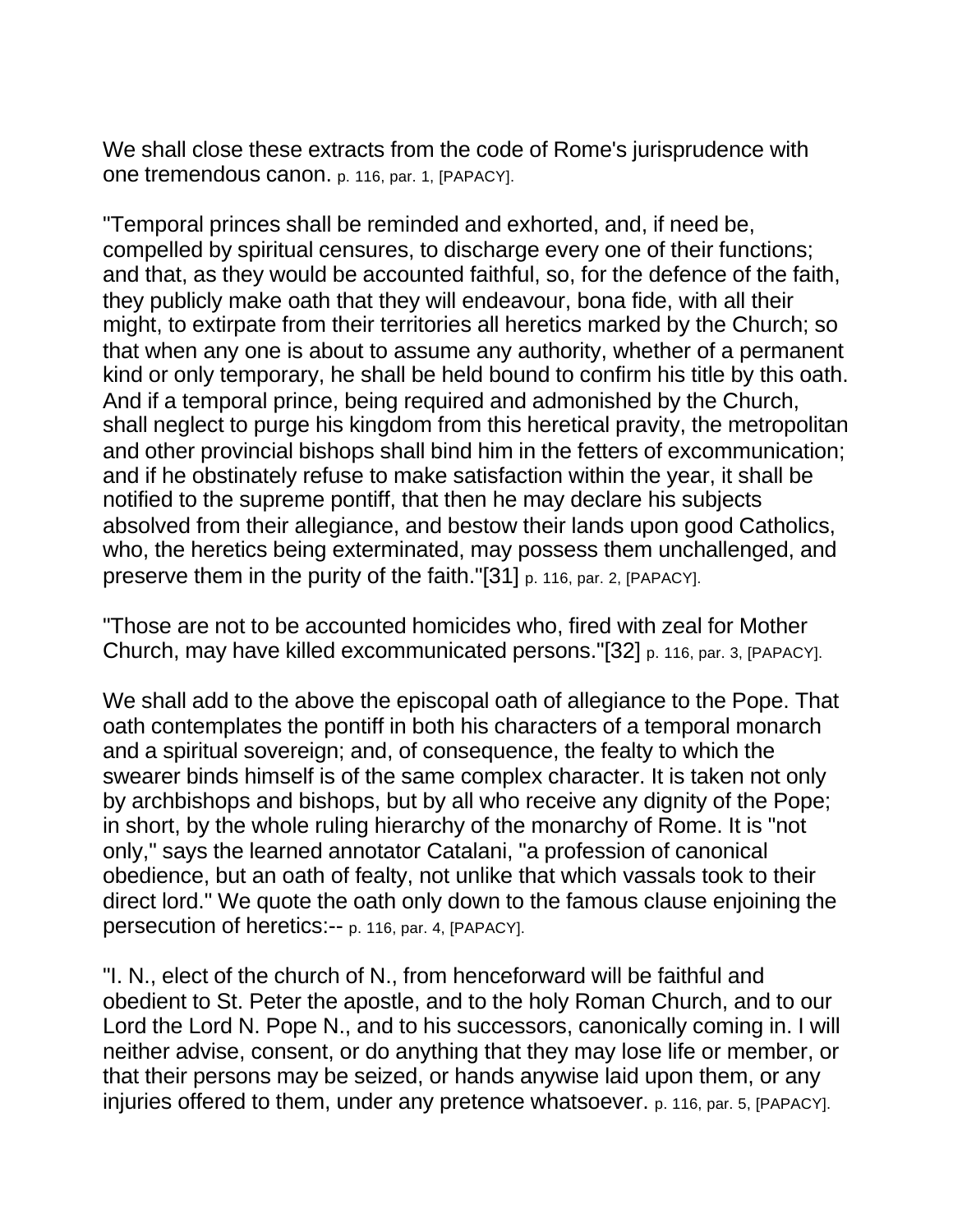The counsel which they shall intrust me withal, by themselves, their messengers, or letters, I will not knowingly reveal to any to their prejudice. I will help them to defend and keep the Roman Papacy, and the royalties of St. Peter, saving my order, against all men. The legate of the apostolic see, going and coming, I will honourably treat and help in his necessities. The rights, honours, privileges, and authority of the holy Roman Church, of our lord the Pope, and his foresaid successors, I will endeavour to preserve, defend, increase, and advance. I will not be in any council, action, or treaty, in which shall be plotted against our said lord, and the said Roman Church, anything to the hurt or prejudice of their persons, right, honour, state, or power; and if I shall know any such thing to be treated or agitated by any whatsoever, I will hinder it to my power; and, as soon as I can, will signify it to our said lord, or to some other, by whom it may come to his knowledge. The rules of the holy fathers, the apostolic decrees, ordinances, or disposals, reservations, provisions, and mandates, I will observe with all my might, and cause to be observed by others. Heretics, schismatics, and rebels to our said lord, or his foresaid successors, I will to my power persecute and oppose."[33] p. 117, par. 1, [PAPACY].

Such is a sample of Rome's infallible code. The canon law cannot cease to be venerated while hypocrisy and tyranny bear any value among men. It is by this law that Rome would govern the world, would the world let her; and it is by this law that she is desirous especially to govern Britain. This explains what Rome understands by a spiritual jurisdiction. She disclaims the temporal supremacy, and professes to reign only by direction; but we can now understand what a direction, acting according to canon law, and working through the machinery of the confessional, would speedily land us in. The moment the canon law is set up, the laws of Britain are overthrown, and the rights and liberties which they confer would henceforth be among the things that were. The government of the realm would become priestly, and the secular jurisdiction would be a mere appanage of the sacerdotal. Red hats and cowls would fill the offices of state and the halls of legislation, and would enact those marvels of political wisdom for which Spain and Italy are so justly renowned. A favoured class, combining the laziness of Turks with the rapacity of Algerines, would speedily spring up; and, to enable them to live in idleness, or in something worse, the "tale of bricks" would be doubled to the people. Malefactors of every class, instead of crossing the Atlantic, as now, would simply tie the Franciscan's rope round their middle, or throw the friar's cloak over their consecrated shoulders. p. 117, par. 2, [PAPACY].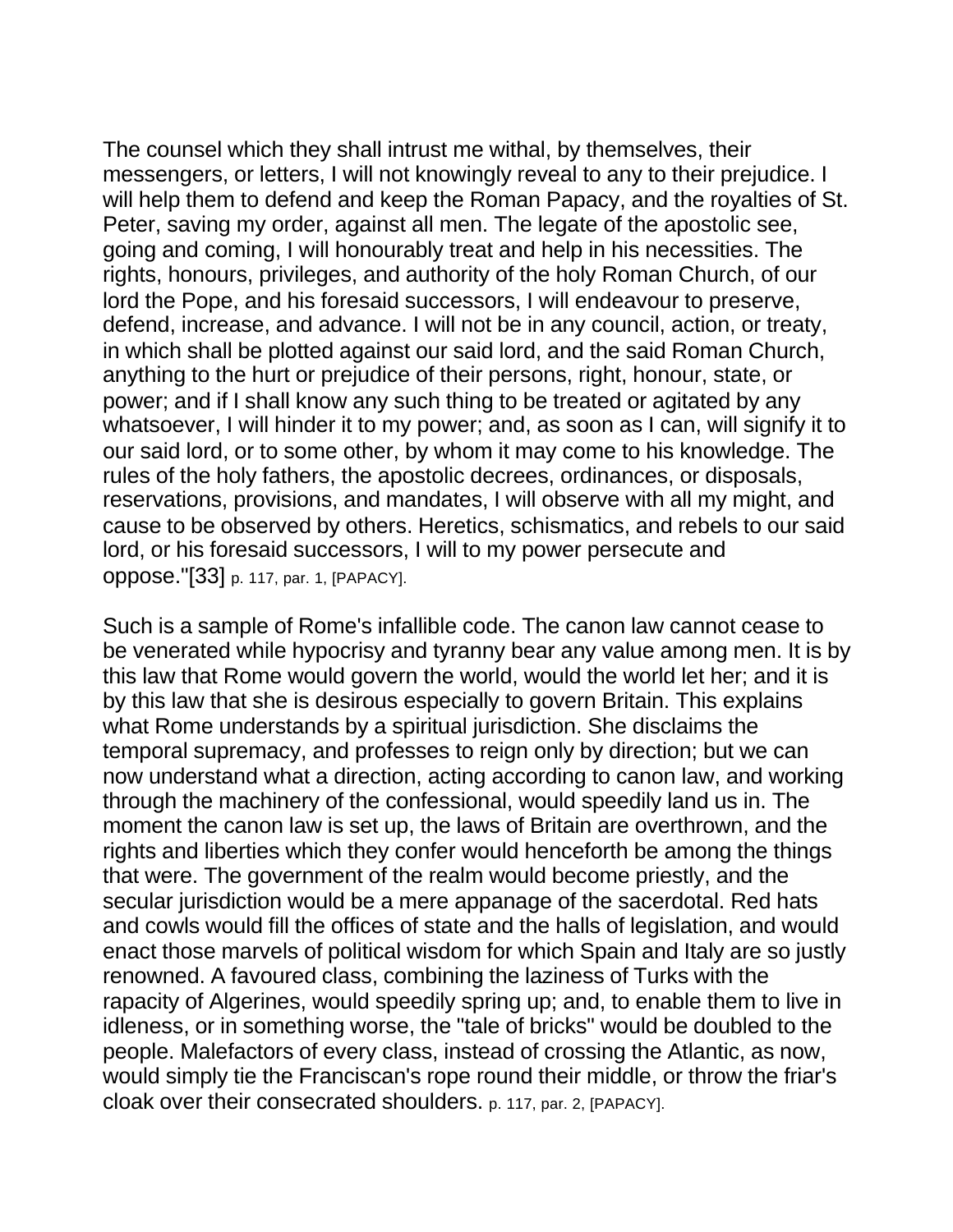The Bible would disappear as the most pestiferous of books, and the good old cause of ignorance would triumph. A purification of our island on a grand scale, from three centuries of heresy, would straightway be undertaken. As Protestants (the worst of all heretics) our lives would be of equal value with those of the wolf or the tiger; and it would be not less a virtue to destroy us, only the mode of despatch might not be so quick and merciful. The wolf would be shot down at once; the Protestant would be permitted to edify the Catholic by the prolongation of his dying agonies. Our Queen would have a twelvemonth's notice to make her peace with Rome, or abide the consequences. Should she disdain becoming a vassal of the Roman see, a crusade would be preached against her dominions, and every soldier in the army of the Holy League would be recompensed with the promise of paradise, and of as much of the wealth of heretical Albion as he could appropriate. These consequences would follow the introduction of the canon law, as certainly as darkness follows the setting of the sun. p. 118, par. 1, [PAPACY].

But these effects would not be realized in a day. This tremendous tyranny would overtake the realm as night overtakes the earth. First, the Roman Catholics in Britain would be habituated to the government of this code; and it is to them only that Dr. Wiseman, making a virtue of necessity, proposes meanwhile to extend it. Having formed a colony governed by the code of Rome in the heart of a nation under the code of Britain, the agent of the Vatican would be able thus to inaugurate his system.. His imperium in imperio, once fairly set up, would be daily extending by conversions. A Jesuit's school here, a nunnery and cathedral there, would enlarge the sphere of the canon law, and fasten silently but tenaciously its manacles upon the community. Give Rome darkness enough, and she can do anything,--govern by canon law, with equal ease, a family or the globe. We must look fairly at the case. Let us suppose that this law is put in operation in Britain, though confined at first to members of the Romish Church. Well, then, we have a colony in the heart of the country actually released from their allegiance to the sovereign. They are the subjects of canon law, and that teaches unmistakeably the supremacy of the pontiff, and holds as null all authority that interferes with his; and especially does it ignore the authority of heretical sovereigns. Should these persons continue to obey the civil laws, they would do so simply because there is an army in the country. Their real rulers would be the priesthood, whom they dared not disobey, under peril of their eternal salvation. p. 118, par. 2, [PAPACY].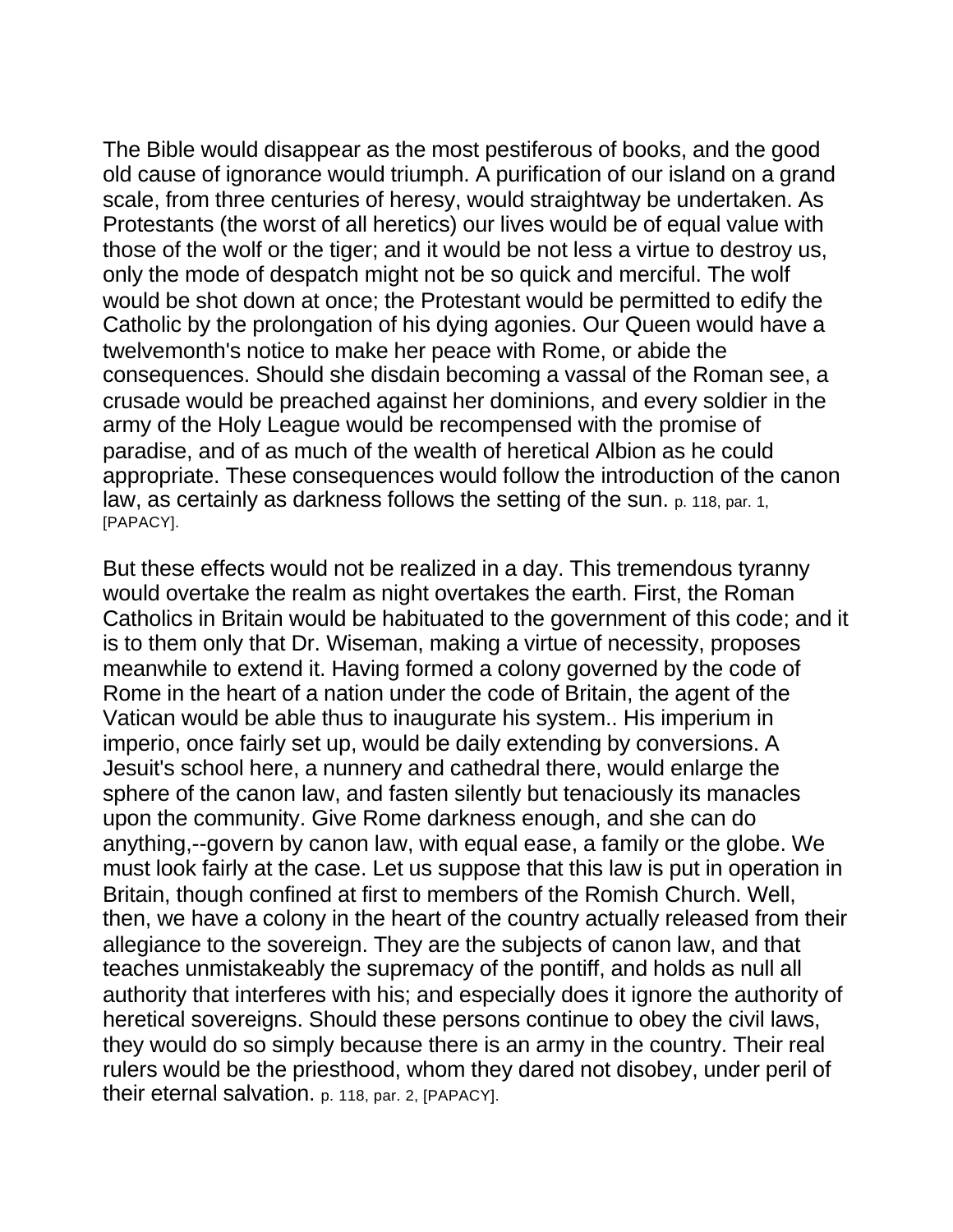All their duties as citizens must be performed according to ghostly direction. Their votes at the poll must be given for the priest's nominee. They must speak and vote in Parliament for the interests of Rome, not of England. In the witness-box they must swear to or against the fact, as the interests of the Church may require. And as a false oath is no perjury, so killing is no murder, according to canon law, when heresy and heretics are to be purged out. Thus, every duty, from that of conducting a parliamentary opposition down to heading a street brawl, must be done with a view to the account to be rendered in the confessional. Allegiance to the Pope must override all other duties, spiritual and temporal. Popery, a deceiver to others, is a tyrant to its own. p. 119, par. 1, [PAPACY].

Should we, then, permit the introduction of the canon law, the Greek who opened the gates to the Trojan horse will henceforward pass for a wise and honest man. We must not have our understandings insulted by being told that this law is meliorated. It is the code of an infallible Church, and not one jot or tittle of it can ever be changed. Rome and the canon law must stand or perish together. Besides, it is only twenty years since it was republished in Rome, under the very eye of the Pope, without one single blasphemy or atrocity lopped off. Nor must we listen to the assurance that the laws of Britain will protect us from the canon law. We may have perfect confidence in the strength of our fortress, though we do not permit the enemy to plant a battery beneath its walls. But the trust is false;--the law of Britain will not be a sufficient protection in the long run. Dr. Wiseman demands permission to erect a hierarchy in order that he may govern the members of his Church in England by canon law. We refuse to grant him leave, and the doctor raises the cry of persecution, and prefers a charge of intolerance, because we will not permit him to give full development to the code of his Church,--a code, be it remembered, which teaches that the Pope can annul the constitutions of princes,--that it is damnable presumption in a lay judge to compel an ecclesiastic to pay his debts,--and that it is no crime to swear a false oath against a heretic, or even to kill him, if the massacre of his character or his person can in anywise benefit the Church. The doctor, we say, even now raises the cry of persecution against us, because we will not permit him to put this code into effect by erecting the hierarchy; and many Protestants profess to see not a little force in his reasoning. But suppose we should grant leave to erect the hierarchy, and so help Dr. Wiseman to put the canon law into working gear; what would be his next demand? p. 119, par. 2, [PAPACY].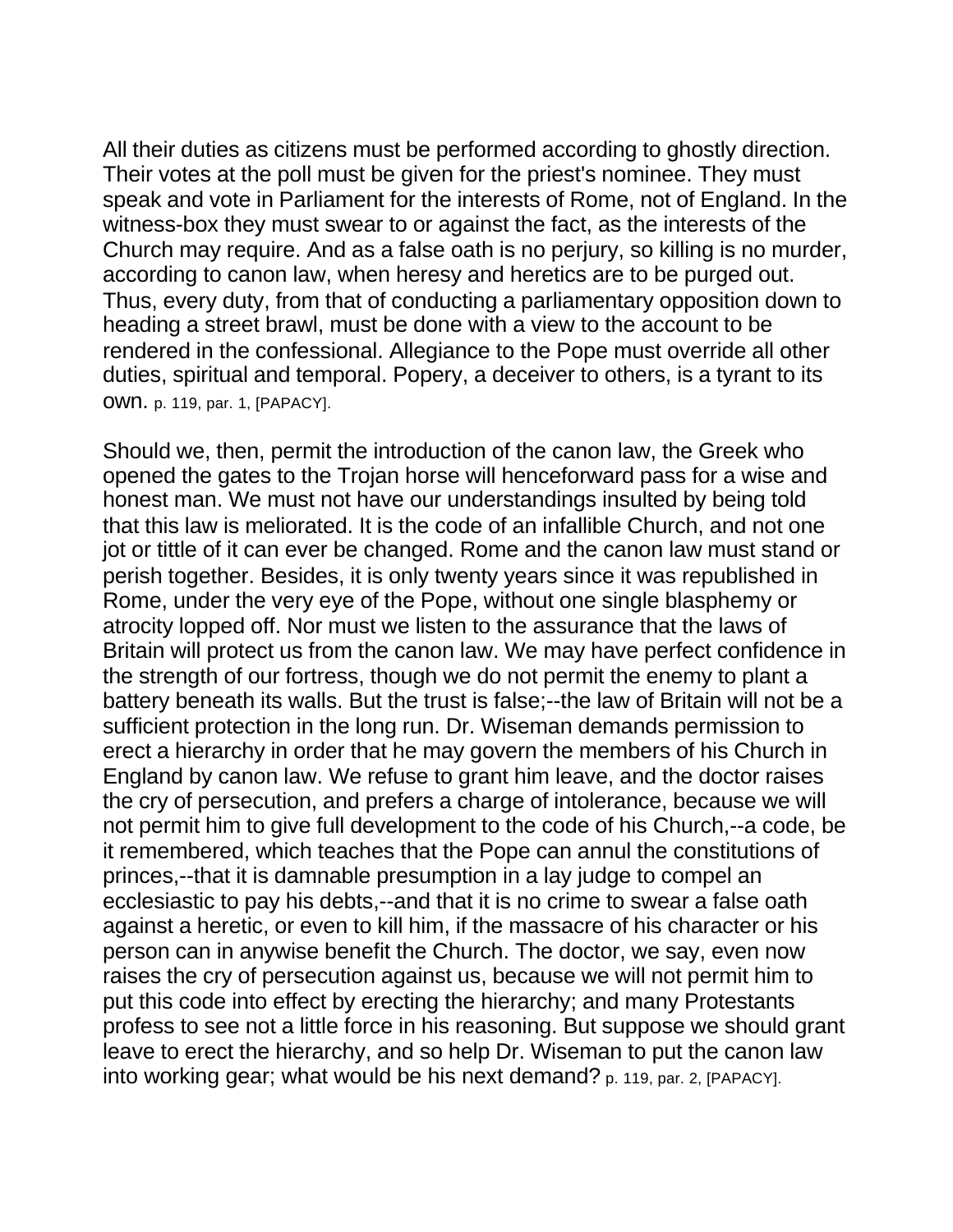Why, that we should subject the laws of England to instant revision, so as to conform them to the canon law. "You allowed me," would the doctor say, "to introduce the canon law, and yet you forbid me to give it full development. Here it is perpetually checked and fettered by your enactments. I demand that these shall be rescinded in all points where they clash with canon law. You virtually pledged yourselves to this when you sanctioned the hierarchy. Why did you allow me to introduce this law, if you will not suffer me to work it? I insist on your implementing your pledge, otherwise I shall brand you as persecutors." The Protestants who gave way in the former instance will find it hard to make good their resistance here. In this manner point after point will be carried, and a despotism worse than that of Turkey, and growing by moments, will be established in the heart of this free country. All lets and hindrances in its path will crumble into dust before the insidious and persistent attacks of this conspiracy. Its agents will act with the celerity and combination of an army, while the leaders will remain invisible. It will attack in a form in which it cannot be repelled. It will use the Constitution to undermine the Constitution. It will basely take advantage of the privileges which liberty bestows, to overthrow liberty: and it will never rest content till the mighty Dagon of co-mingled blasphemy and tyranny known as canon law is enthroned above the ruins of British liberty and justice, and the neck of prince and peasant is bent in ignominious vassalage. p. 120, par. 1, [PAPACY].

Were Lucifer to turn legislator, and indite a code of jurisprudence for the government of mankind, he would find the work done already to his hand in the canon canon law. Surveying the labours of his renowned servants with a smile of grim complacency,--sorely puzzled what to alter, where to amend, or how to enlarge with advantage,--unwilling to run the risk of doing worse what his predecessors had done better,--he would wisely forgo all thoughts of legislative and literary fame, and be content to let well alone. Instead of wasting the midnight oil over a new work, he would confine his labours to the more useful, if less ambitious, task of writing a recommendatory preface to the canon law. p. 120, par. 2, [PAPACY].

------------------------------------------------------------------------

[1] This account of the canon law is compiled from the Horae Juridicae Subsecevae of Butler, pp. 145-184; Lond. 1807. "The modern period," observes Butler, "of the canon law begins with the Council of Pisa, and extends to the present time." Its principal parts are the canons of modern oecumenical councils, especially Trent, the various transactions and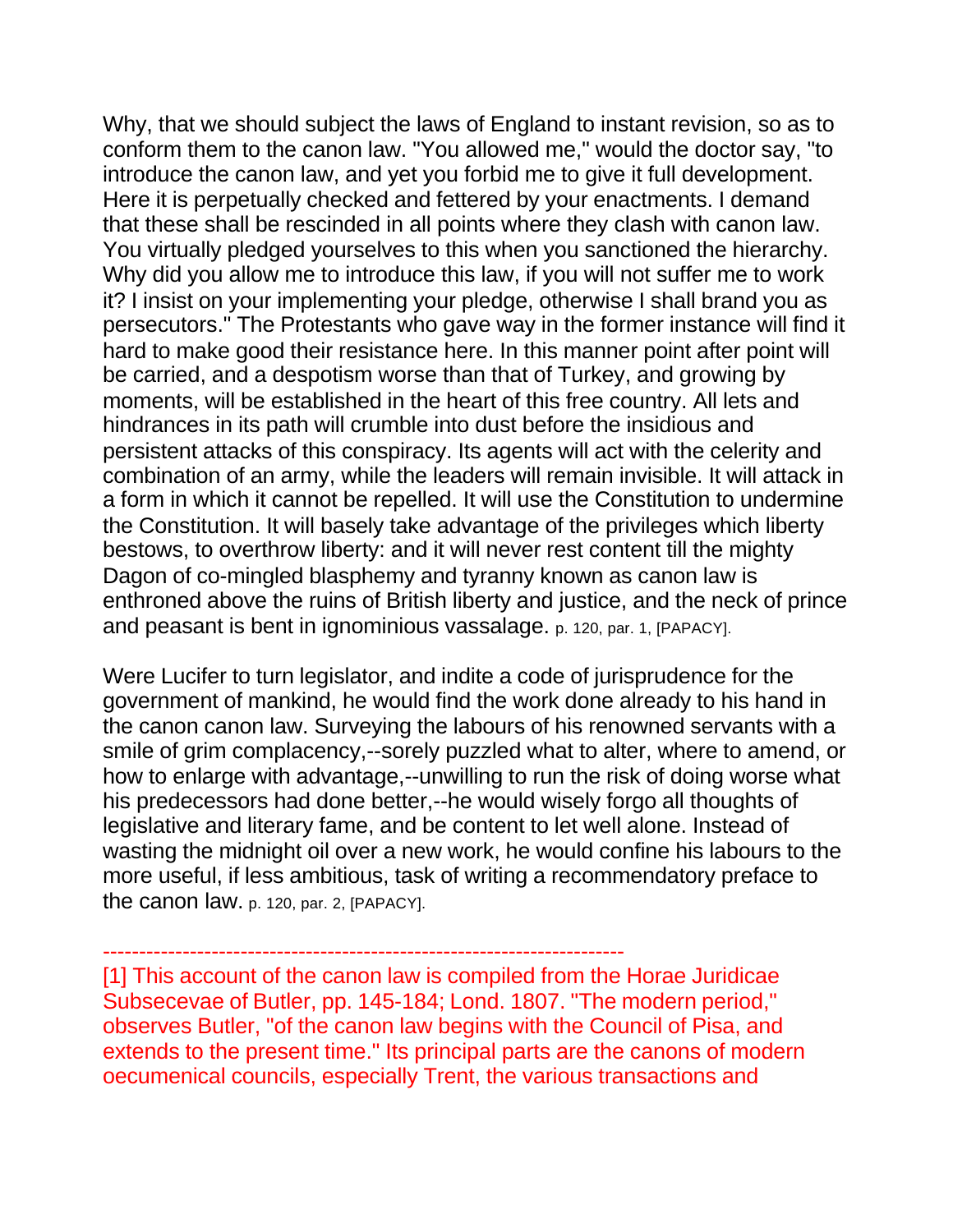concordats between sovereigns and the see of Rome, the bulls of popes, and the rules of the Roman Chancery. p. 120, par. 3, [PAPACY].

[2] Hallam's History of the Middle Ages, vol. ii. pp. 2-4. p. 121, par. 1, [PAPACY].

[3] Gavazzi, Oration vi. p. 121, par. 2, [PAPACY].

[4] Corpus Juris Canonici, Decreti, pars i. distinct. x. p. 121, par. 3, [PAPACY].

[5] Idem, Decreti, pars i. distinct. x. can. i. p. 121, par. 4, [PAPACY].

[6] Idem, Decreti, pars i. distinct. x. can iv. p. 121, par. 5, [PAPACY].

[7] Idem, Decreti, pars i. distinct. x. can, v. p. 121, par. 6, [PAPACY].

[8] Idem, Decreti, pars i. distinct. x. can. vi. p. 121, par. 7, [PAPACY].

[9] Idem, Decreti, pars i. distinct. xix. can. ii. p. 121, par. 8, [PAPACY].

[10] Corpus Juris Canonici, Decreti, pars i. distinct. xix. can. iii. p. 121, par. 9, [PAPACY].

[11] Idem, Decreti, pars i. distinct. xix. can. vi. p. 121, par. 10, [PAPACY].

[12] Idem, Decreti, pars i. distinct. xcvi. can. vii. p. 121, par. 11, [PAPACY].

[13] Idem, Decreti, pars i. distinct. xcvi. can. viii. p. 121, par. 12, [PAPACY].

[14] Idem, Decreti, pars i. distinct. xcvi. can. xi. p. 121, par. 13, [PAPACY].

[15] Quoted from M'Caul's "What is the Canon Law?" p. 121, par. 14, [PAPACY].

[16] Decreti, pars ii. causa xxv. quest. i. can. xi. p. 121, par. 15, [PAPACY].

[17] Decreti, pars i, distinct. xcvi. can. x., and Decreti, pars ii. causa xv. quest. vi. can. iii. iv. v. p. 121, par. 16, [PAPACY].

[18] Decreti, pars ii. causa iii. quest. vi. can. ix. p. 121, par. 17, [PAPACY].

[19] Decreti, pars i. distinct. xl. can. vi. p. 121, par. 18, [PAPACY].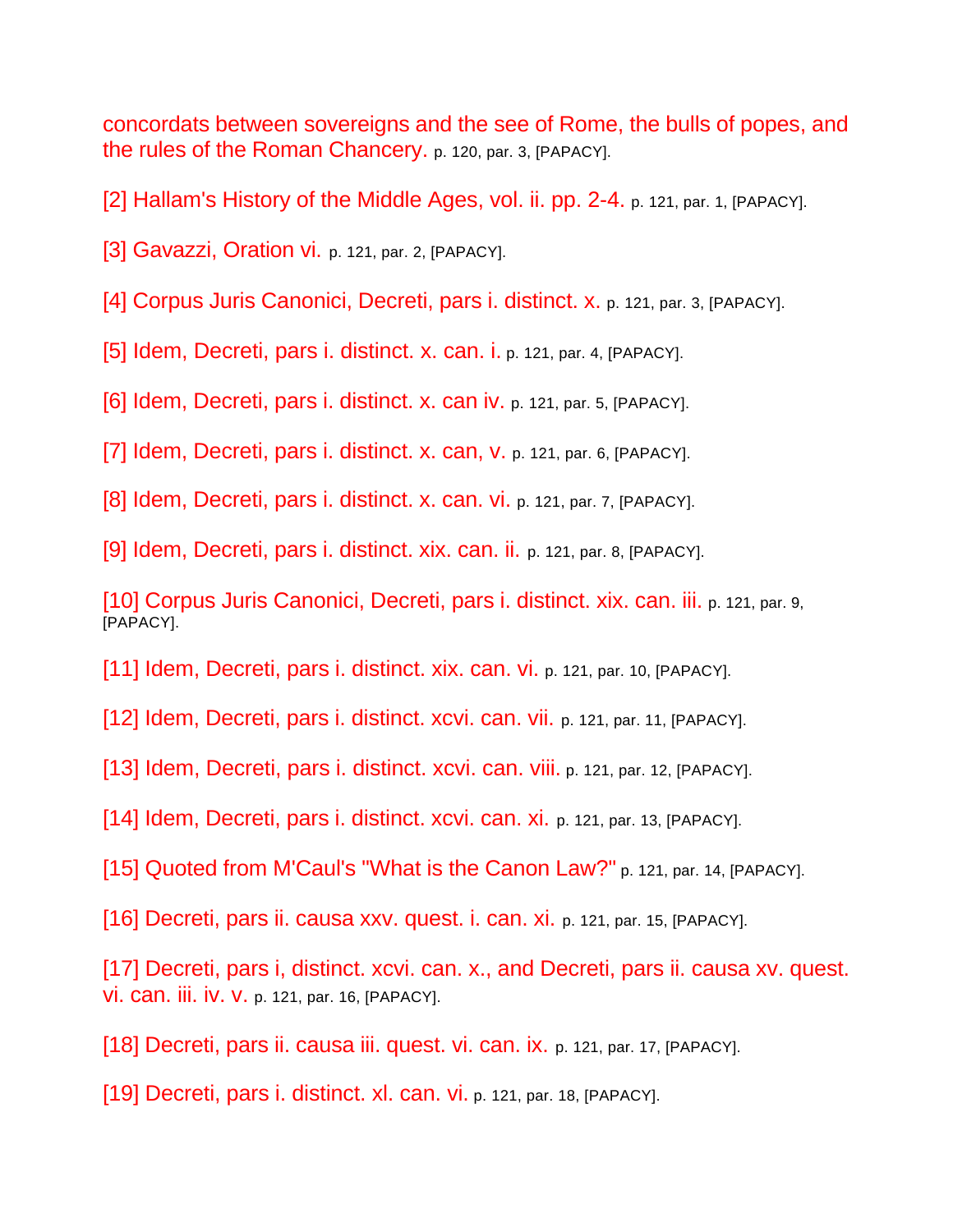[20] Clementin. lib. ii. tit. i. cap. ii. p. 122, par. 1, [PAPACY].

[21] Decreti, pars ii. causa xv. quest. vi. can. iii. p. 122, par. 2, [PAPACY].

[22] Decreti, pars ii. causa xv. quest. vi. can. iv. p. 122, par. 3, [PAPACY].

[23] Decret. Gregorii, lib. ii. tit. xxiv. cap. xxvii. p. 122, par. 4, [PAPACY].

[24] Decret. Gregorii, lib. iii. tit. xlix. cap. iv. and vii. p. 122, par. 5, [PAPACY].

[25] Decret. Gregorii, lib. ii. tit. ii. cap. i. ii. vi, and Sexti Decret. lib. ii. tit. ii. cap. ii. p. 122, par. 6, [PAPACY].

[26] Decreti, pars ii. causa xii. quest, ii. can. i. iv. vii. p. 122, par. 7, [PAPACY].

[27] Decreti, pars ii. causa xii. quest. ii, can. xii. xix. xi. p. 122, par. 8, [PAPACY].

[28] Decret. Gregorii IX. lib. v,. tit. vii. De Hereticis. p. 122, par. 9, [PAPACY].

[29] The above Decretals respecting heresy are quoted from the JUS CANONICUM; Digestum et Enucleatum juxta Ordinem Librorum et Titulorum qui in Decretalibus Epistolis Gregorii IX. P. M. Georgii Adami Struvi, pp. 359- 363: Lipsiae et Jenae, 1688. p. 122, par. 10, [PAPACY].

[30] Quinta Compilatio Epistolarum Decretalium Honorii III. P. M. Innocentii Cironii, Juris Utriusque Professoris, Canonici ac Ecclesiae, et Academae Tolosanae Cancellarii, Comp. v. tit. iv. cap. i. p. 200; Tolosae, 1645. p. 122, par. 11, [PAPACY].

[31] Decret. Gregorii, lib. v. tit. vii. cap. xiii. p. 122, par. 12, [PAPACY].

[32] Decreti, pars ii. causa xxiii. quaest v. can. xlvii. p. 122, par. 13, [PAPACY].

[33] "Haereticos, schismaticos, et rebelles eidem domino nostro, vel successoribus praedictis, pro posse persequar et impugnabo." This form of the oath is quoted from Barrow, who takes it from the Roman Pontifical. The oath, in its more ancient form, as enacted by Gregory VII., is extant in the Gregorian Decretals. Since his time it has been considerably enlarged and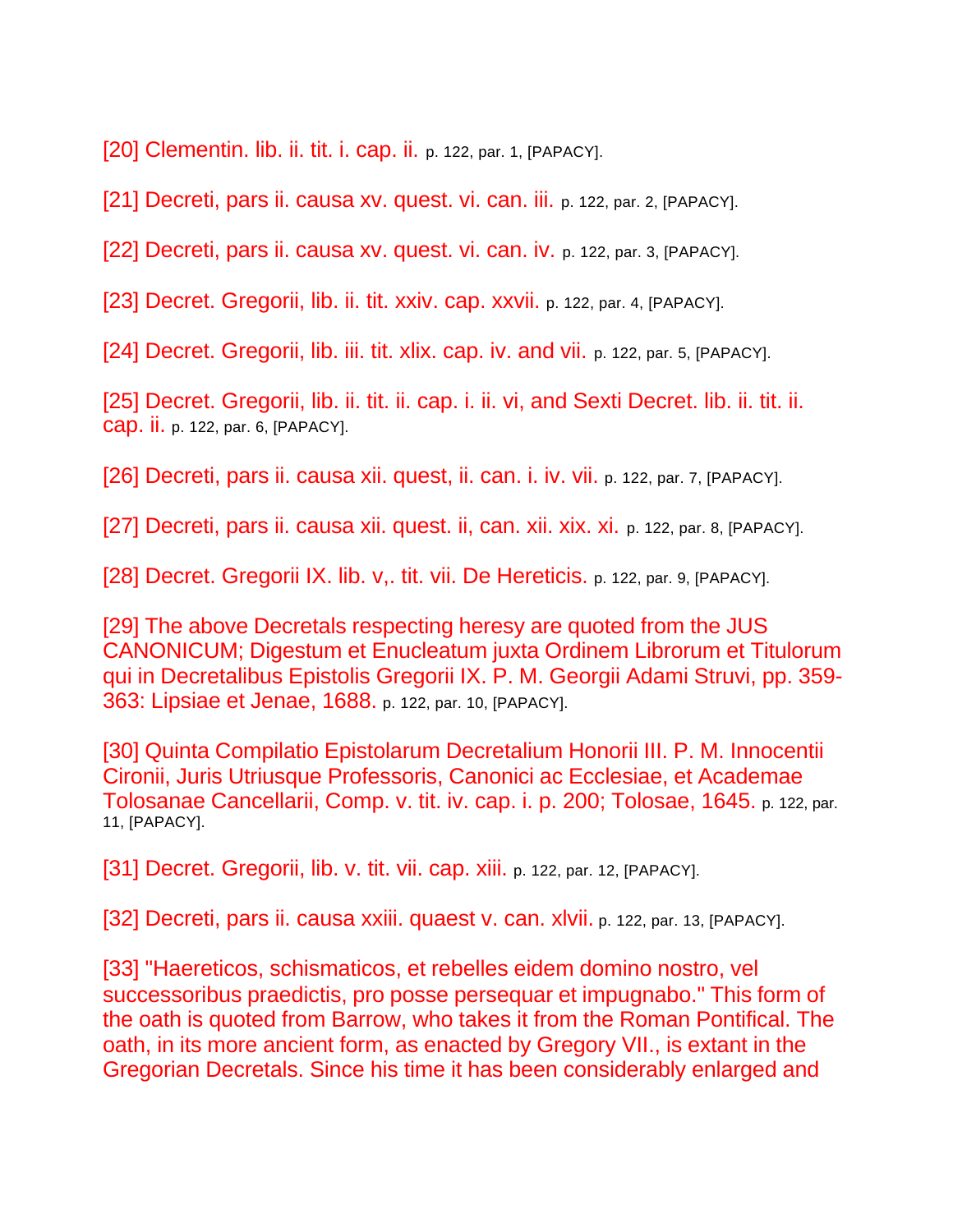made more stringent,--illustrative of the encroaching spirit of the popes. (See Decret. Gregorii, lib. ii. tit. xxiv.) p. 122, par. 14, [PAPACY].

We subjoin (Ex Bullario Laertii Cherubini; Romae 1638) the more remarkable clauses of the bull in Coenae Domini, annually published at Rome on Maunday Thursday, in order, as we are informed in the preface, "to exercise the spiritual sword of ecclesiastical discipline and wholesome weapons of justice by the ministry of the supreme apostolate, to the glory of God and salvation of souls." p. 123, par. 1, [PAPACY].

"1. We excommunicate and anathematize, in the name of God Almighty, Father, Son, and Holy Ghost, and by the authority of the blessed apostles Peter and Paul, and by our own, all Hussites, Wicliphists, Lutherans, Zuinglians, Calvinists, Hugonets, Anabaptists, Trinitarians, and apostates from the Christian faith, and all other heretics, by whatsoever name they are called, and of whatsoever sect they be; as also their adherents, receivers, favourers, and generally any defenders of them; together with all who, without our authority, or that of the apostolic see, knowingly read, keep, print, or anywise, for any cause whatsoever, publicly or privately, on any pretext or colour, defend their books containing heresy or treating of religion; as also schismatics, and those who withdraw themselves or recede obstinately from the obedience of us, or the Bishop of Rome for the time being. p. 123, par. 2, [PAPACY].

"2. Further, we excommunicate and anathematize all and singular, of whatsoever station, degree, or condition they be; and interdict all universities, colleges, and chapters, by whatsoever name they are called; who appeal from the orders or decrees of us, or the pope of Rome for the time being, to a future general council; and those by whose aid and favour the appeal was made. p. 123, par. 3, [PAPACY].

"15. Also those who, under pretence of their office, or at the instance of any party, or of any others, draw, or cause and procure to be drawn, directly or indirectly, upon any pretext whatsoever, ecclesiastical persons, chapters, convents, colleges of any churches, before them to their tribunal, audience, Chancery, council, or parliament, against the rules of the canon law; as also those who, for any cause, or under any pretext, or by pretence of any custom or privilege, or any other way, shall make, enact, and publish any statutes, orders, constitutions, pragmatics, or any other decrees in general or in particular; or shall use them when made and enacted; whereby the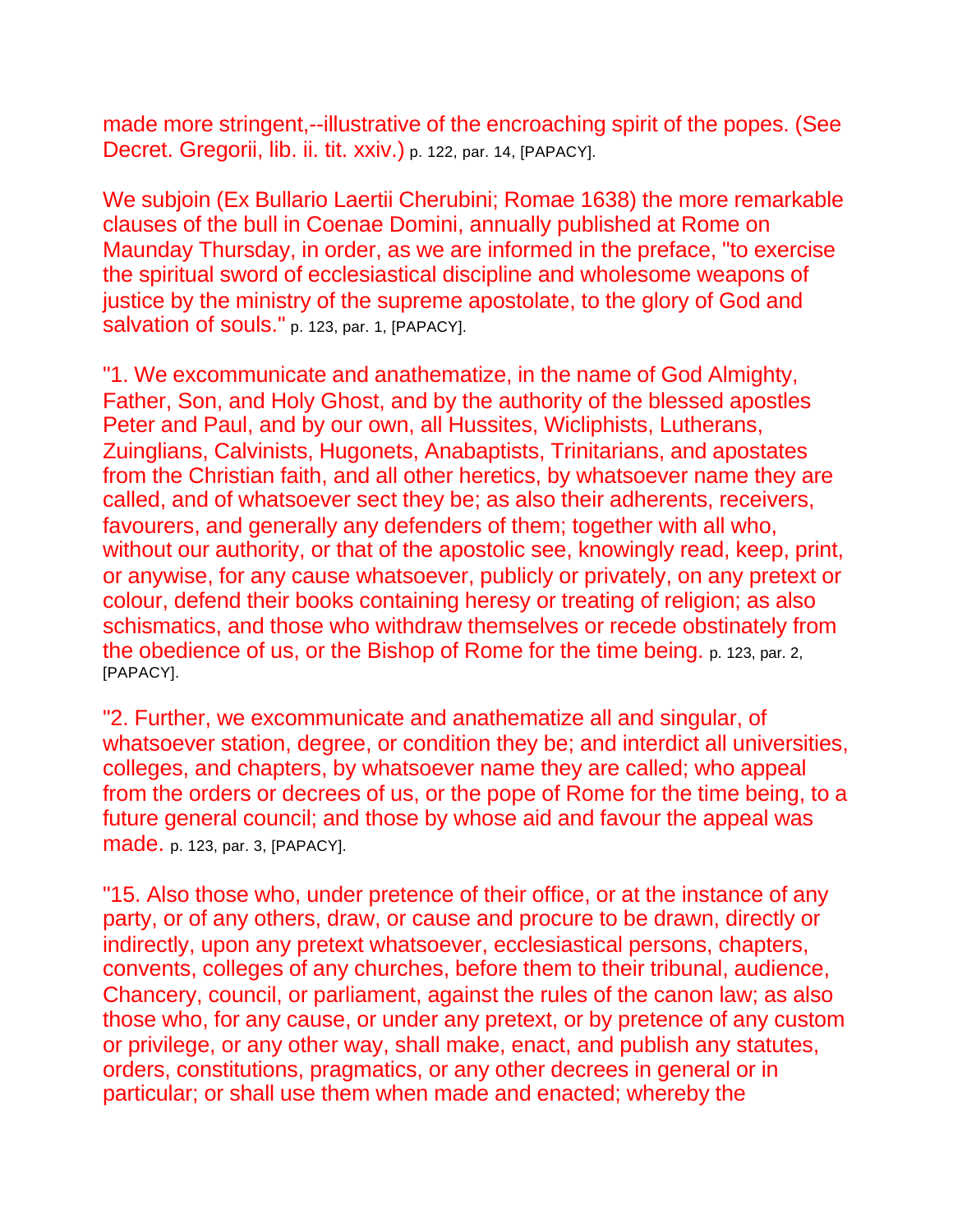ecclesiastical liberty is violated, or anyways injured or depressed, or by any other means restrained, or whereby the rights of us and of the said see, and of any other churches, are any way, directly or indirectly, tacitly or expressly, prejudged. p. 123, par. 4, [PAPACY].

"16. Also those who, upon this account, directly or indirectly hinder archbishops, bishops, and other superior and inferior prelates and all other ordinary ecclesiastical judges whatsoever, by any means, either by imprisoning or molesting their agents, proctors, domestics, kindred on both sides, or by any other way, from exerting their ecclesiastical jurisdiction against any persons whatsoever, according as the canons and sacred ecclesiastical constitutions and decrees of general councils, and especially that of Trent, do appoint; as also those who, after the sentence and decrees of the ordinaries themselves, or of those delegated by them, or by any other means, eluding the judgment of the ecclesiastical court, have recourse to chanceries or other secular courts, and procure thence prohibitions, and even penal mandates, to be decreed against the said ordinaries and delegates, and executed against them; also those who make and execute these decrees, or who give aid, counsel, countenance, or favour to them. p. 124, par. 1, [PAPACY].

"17. Also those who usurp any jurisdictions, fruits, revenues, and emoluments belonging to us and the apostolic see, and any ecclesiastical persons upon account of any churches, monasteries, or other ecclesiastical benefices; or who, upon any occasion or cause, sequester the said revenues without the express leave of the Bishop of Rome, or others having lawful power to do it." p. 124, par. 2, [PAPACY].

This curse, annually pronounced at Rome, includes the whole realm of Britain, those few excepted who own the jurisdiction of the Roman see. All we in this land are cursed,--so far as the pontiff can,--trebly cursed, in this bull, published annually in presence of the Pope and the Cardinals. Our great crime is, that we obey not canon law. In violation of that law, we print, publish, and read books which contain heresy or treat of religion and therefore we are cursed. In violation of canon law, we hold amenable to the civil tribunals, all persons, not excepting the clergy of Rome, and therefore we are cursed again. We possess and use, in not a few instances, lands and inheritances which once belonged to the Romish Church in Britain, and which that Church claims as still belonging to her, and therefore we are cursed a third time. We hinder archbishops and other prelates from "exerting their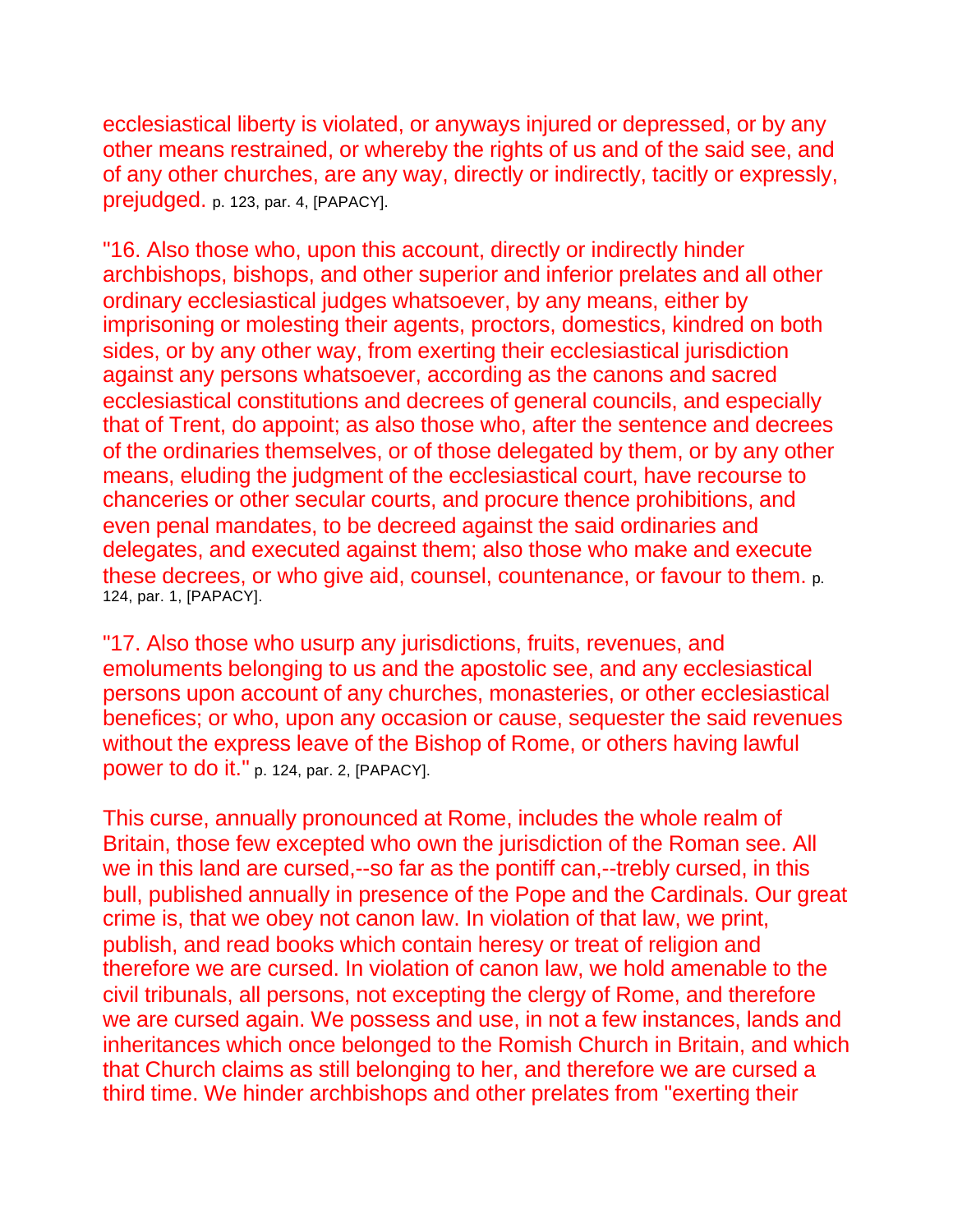ecclesiastical jurisdiction against any persons whatsoever," according to the canons, and especially those of Trent, and so we are cursed a fourth time. All classes, from the throne downwards, are included in almost all the curses of this maledictory roll. p. 124, par. 3, [PAPACY].

#### **Book I. History of the Papacy.** p. 125, par. 1, [PAPACY].

# **Chapter VII. That the Church of Rome Neither has Nor Can Change Her Principles on the Head of the Supremacy.**

p. 125, par. 2, [PAPACY].

We have shown in the foregoing chapter, that nothing in all past history is better authenticated than the fact that the Papacy has claimed supremacy over kings and kingdoms. We have also shown that this claim is a legitimate inference from the fundamental principles of the Papacy,--that these principles are of such a nature as to imply a Divine right, and that the arrogant claim based on these principles Rome has not only asserted, but succeeded in establishing. Her doctors have taught it, her casuists have defended it, her councils have ratified it, the papal bulls have been based upon it, and her popes have reduced it to practice, in the way of deposing monarchs, and transferring their kingdoms to others. "Seeing it hath been current among their divines of greatest vogue and authority," reasons Barrow, "the great masters of their school,--seeing by so large a consent and concurrence, during so long a time, it may pretend (much better than divers other points of great importance) to be confirmed by tradition or prescription,- -why should it not be admitted for a doctrine of the holy Roman Church, the mother and mistress of all churches? How can they who disavow this notion be the true sons of that mother, or faithful scholars of that mistress? How can they acknowledge any authority in that Church to be infallible, or certain, or obliging to assent. No man apprehending it false, seemeth capable, with good conscience, to hold communion with those who profess it; for, upon supposition of its falsehood, the Pope and his chief adherents are the teachers and abettors of the highest violation of Divine commands, and most enormous sins of usurpation, tyranny, imposture, perjury, rebellion, murder, rapine, and all the villanies complicated in the practical influence of this doctrine."[1] p. 125, par. 3, [PAPACY].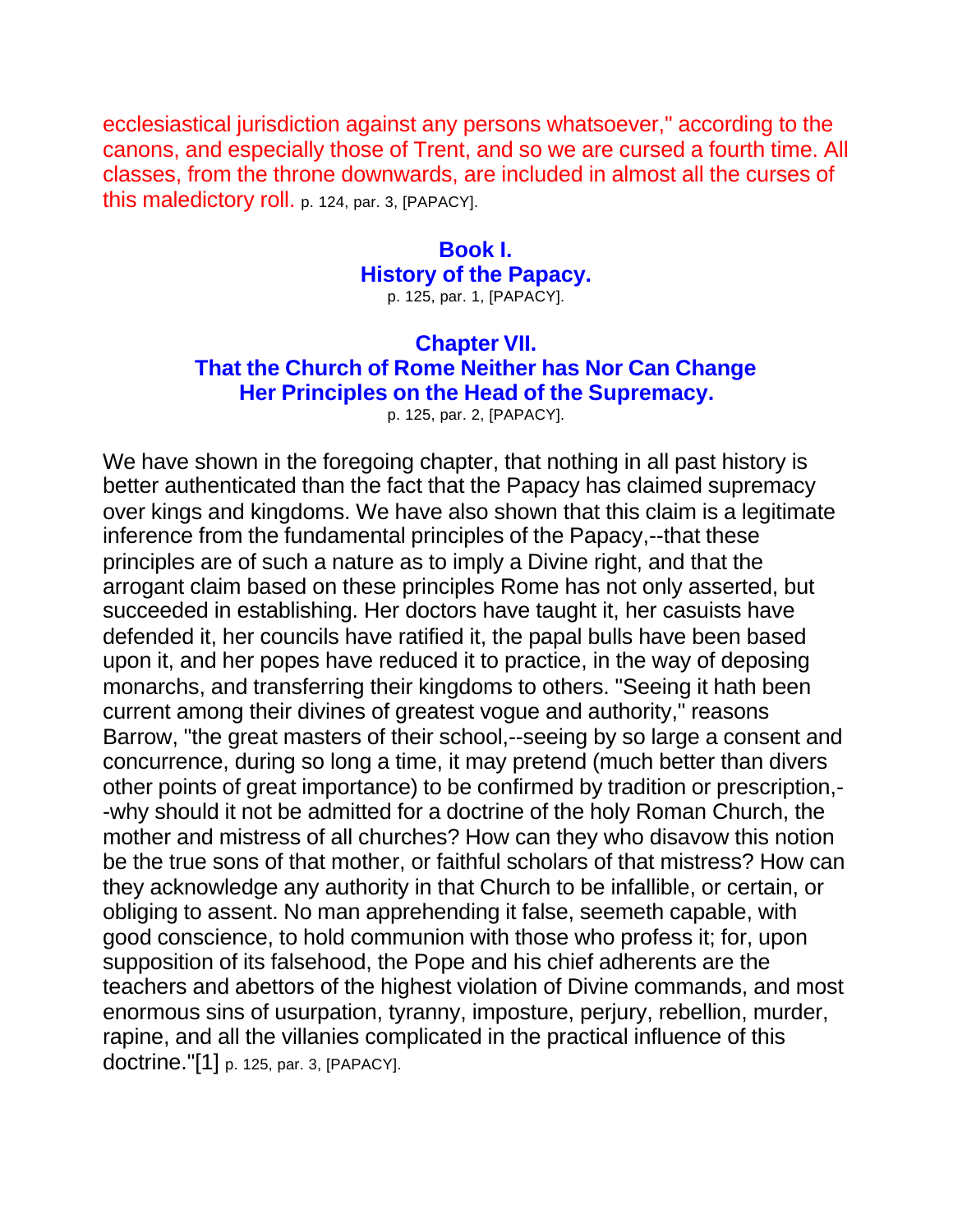But does the fact, so clearly established from history, that the Church of Rome not only claimed, but succeeded in making good her claim, to universal supremacy, suggest no fears for the cause of public liberty in time to come? Has the Papacy renounced this claim? Has she confessed that it is a claim which she ought never to have made, and which she would not now make were she in the same circumstances? So far from this, it can be shown, that though Gosselin and other modern writers have attempted to apologise for the past usurpations of the Papacy, and to explain the grounds on which these acts were based, as being not so much definite principles as popular beliefs and concessions; and though they have written with the obvious intention of leading their readers to infer that the Papacy would not so act now were it placed in the same circumstances as before; yet it can be shown that the Papacy has not renounced this claim,--that it never can renounce it,- and that, were opportunity to offer, it would once more take upon itself the high prerogative of disposing of crowns and kingdoms. How does this appear? In the first place, if Rome has renounced this alleged right, let the deed of renunciation be produced. The fact is notorious, that she did depose monarchs. When or where has she confessed that in doing so she stopped out of her sphere, and was betrayed by a guilty ambition into an act of flagrant usurpation? The contrition must be as public as the crime is notorious. But there exists no such deed; and, in lieu of a public and formal renunciation, we cannot accept the explanations and apologies, the feeble and qualified denials, of modern writers. It is the interest of these writers to keep discreetly in the shade claims and pretensions which it would be dangerous meanwhile to avow. And even granting that these disavowals were more explicit than they are, and granting, too, that they were sincerely made, they carry no authority with them. They are merely private opinions, and do not bind the Church; and there is too much reason to believe that they would be repudiated by Rome whenever she found it safe or advantageous to do so. The case stands thus:--the Church of Rome, in violation of the principle of a co-ordinate jurisdiction in spiritual and civil affairs, and in violation of her own proper character and objects as a church, has claimed and exercised supremacy over kings and kingdoms; but she has not to this hour acknowledged that she erred in doing so, nor has she renounced the principles which led to that error; and so long as she maintains an attitude which is a virtual defence and justification of all her past pretensions, both in their theory and their practice, the common sense of mankind must hold that she is ready to repeat the same aggressions whenever the same occasions and opportunities shall occur. p. 126, par. 1, [PAPACY].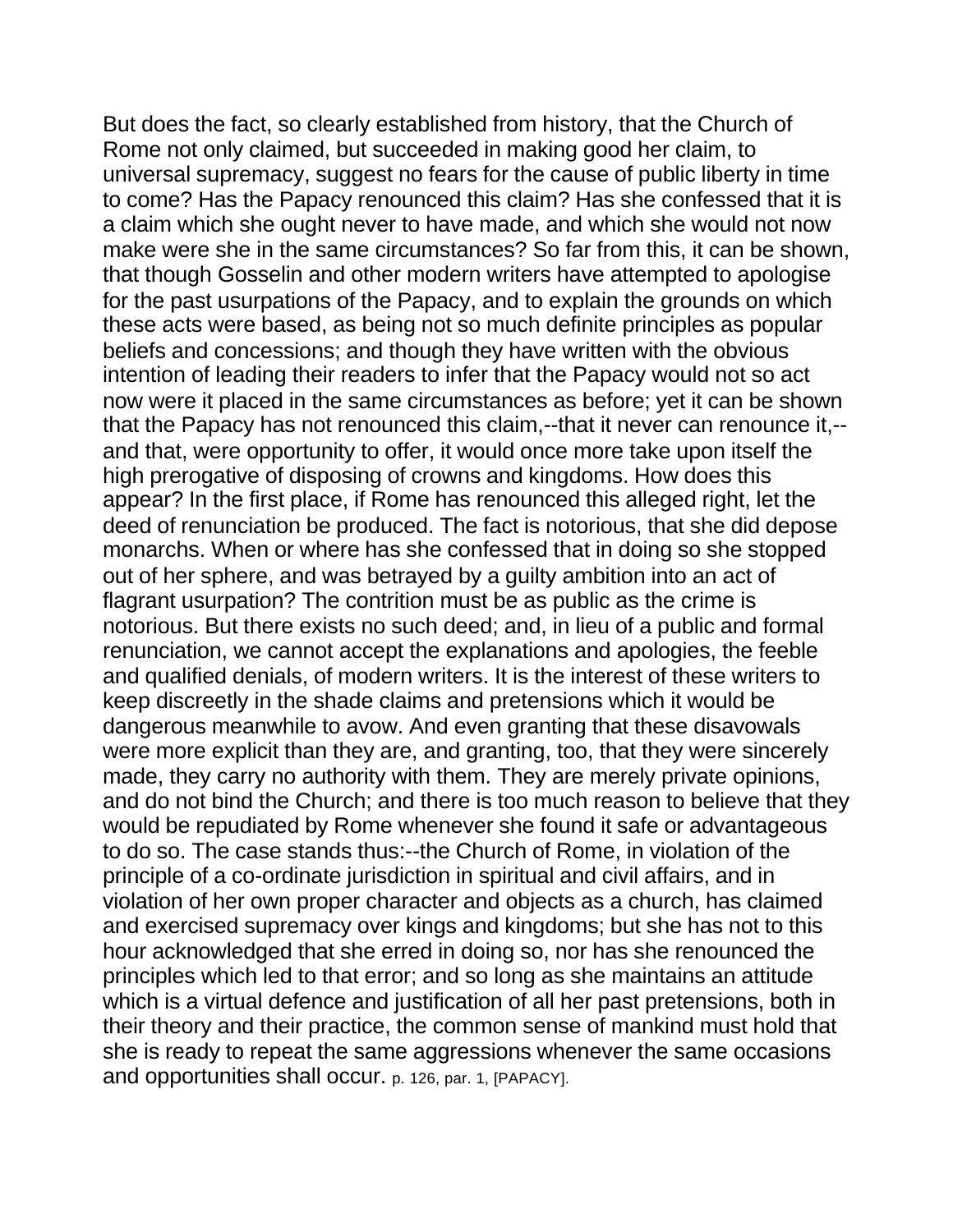It is also to be borne in mind, that though the Church of Rome is silent on her claims meanwhile, we are not warranted to take that silence for surrender. They are not claims renounced; they are simply claims not asserted. The foundation of these claims, and their desirableness, remain unchanged. Moreover, it is important to observe, that wherever the action of the Romish Church is restrained, it is restrained by a power from without, and not by any principle or power from within. Her prerogatives have sometimes been wrested from her, but never without the Church of Rome putting on record her solemn protest. She has declared that the authority of which she was deprived was rightfully hers, and that to forbid her to use it was an unrighteous interference with her just powers; which means, that she was purposed to reclaim these rights the moment she thought she could make the attempt with success. In those countries where she still bears sway, we find her giving effect to her pretensions to the very utmost which the liberty allowed her will permit; and it is certainly fair to infer, that were her liberty greater, her pretensions would be greater too, not in assumption only, but in practice also. p. 127, par. 1, [PAPACY].

But, second, the Church of Rome cannot renounce this claim, because she is infallible. We shall afterwards prove that that Church does hold the doctrine of the infallibility, and that it is one of the fundamental principles on which her system is built. Meanwhile we assume it. Being infallible, she can never believe what is false, or practise what is wrong, and is therefore incapable in all time coming of renouncing any one doctrine she ever taught, or departing from any one claim she ever asserted. To say that such an opinion was taught as true ages ago, but is not now recognised as sound, or held to be obligatory, is perfectly allowable to Protestants, for they make no claim to infallibility. They may err, and they may own that their fathers have erred; for though they have an infallible standard,--the Word of God,--in which all the fundamental doctrines appertaining to salvation are so clearly taught, that there is no mistaking them on the part of any one who brings ordinary powers and ordinary candour, with a due reliance on the Spirit's promised aid, to their investigation, yet there are subordinate matters, especially points of administration, on which a longer study of the Word of God will throw clearer light. Protestants, therefore, may with perfect consistency amend their system, both in its theory and in its practice, and so bring it into nearer conformity with the great standard of truth. They have built up no wall of adamant behind them. Not so Rome. She is infallible; and, as such, must stand eternally on the ground she has taken up. It is a double thraldom which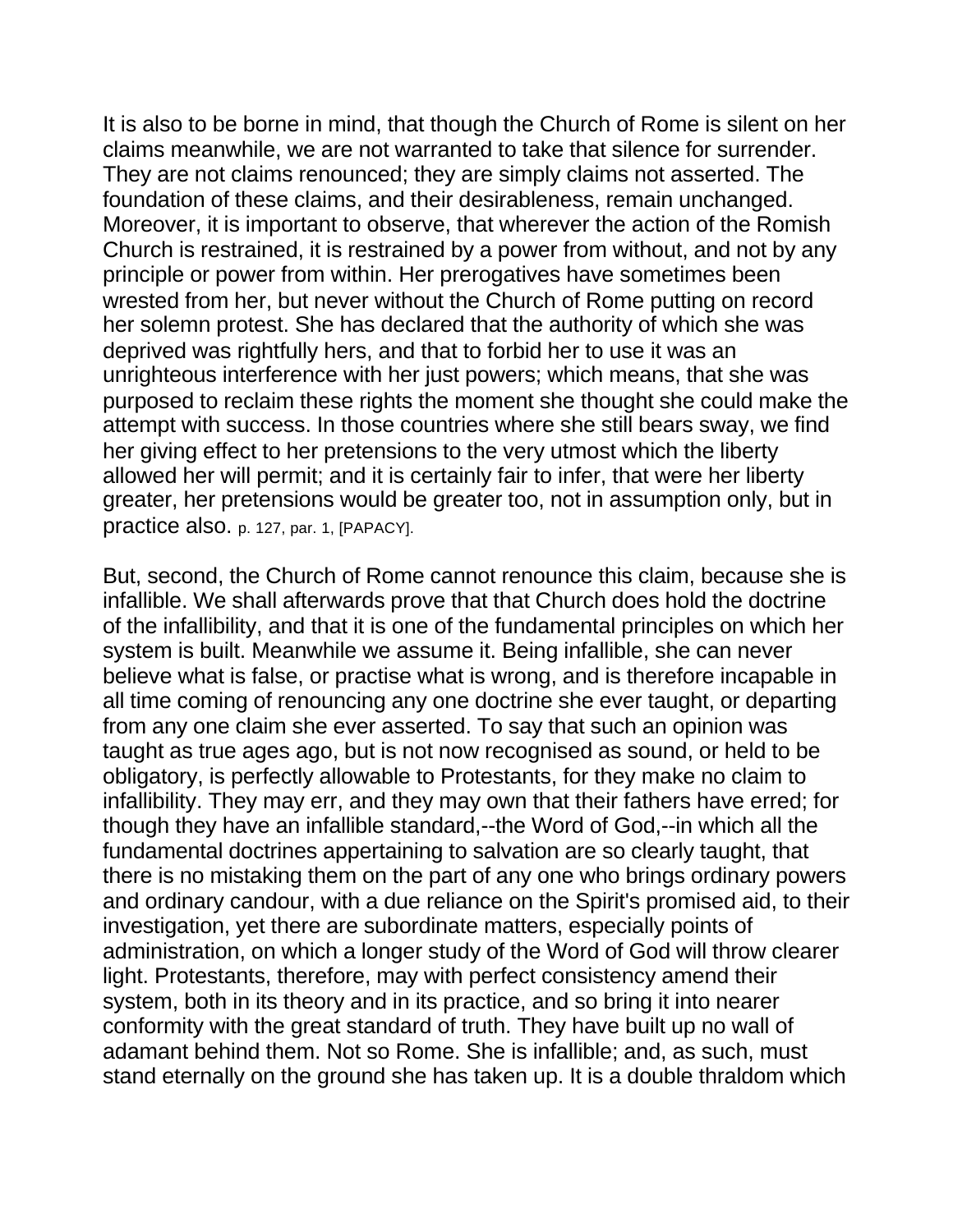she has perpetrated: she has enslaved the human understanding, and she has enslaved herself. p. 127, par. 2, [PAPACY].

The dogma of infallibility, like a chain which mortal power cannot break, has tied her to the bulls of popes, and the decrees of councils and canonists; and it matters not how gross the error, how glaring the absurdity, or how manifest the contradiction, into which they may have fallen; the error is part of her infallibility, and must be maintained. The Church of Rome can never plead that she believed so and so, and acted agreeably thereto, six hundred years ago, but that she has since come to think differently on the point,--that a deeper knowledge of the Bible has corrected her views. Infallibility was infallibility six hundred years ago, as really as it is so to-day. Infallibility can never be either less or more. To an infallible Church it is all one whether her decisions were delivered yesterday or a thousand years ago. The decision of ten centuries since is as much a piece of infallibility as the decision of ten hours since. With Rome a day is as a thousand years, and a thousand years are but as a day. p. 128, par. 1, [PAPACY].

Nor can the Church of Rome avail herself of the excuse, that such an opinion was held by her in the dark ages, when there was little knowledge of any sort in the world. There was infallibility in it, however, according to the Church of Rome. In those ages, that Church taught as infallible that the earth was stationary, while the sun rolled round it, and that the earth was not a globe, but an extended plain. The apology that this was before the birth of the modern astronomy, however satisfactory in the mouth of another, would in her mouth be a condemnation of her whole system. The ages were dark enough, no doubt; but infallibility then was still infallibility. Why, it is precisely at such times that we need infallibility. An infallibility that cannot see in the dark is not worth much. If it cannot speak till science has first spoken, but at the risk of falling into gross error, why, we think the world might do as well without as with infallibility. A prophet that restricts his vaticinations to what has already come to pass, possesses no great share of the prophetic gift. The beacon whose light cannot be seen but when the sun is above the horizon, will be but a sorry guide to the mariner; and that infallibility which cannot move a step without losing itself in a quagmire, except when science and history pioneer its way, is but ill fitted to govern the world. The infallibility has made three grand discoveries,--the first in the department of astronomy, the second in the department of geography, and the third in the department of theology. The first is, that the sun revolves round our earth; the second is, that the world is an extended plain; and the third and greatest is, that the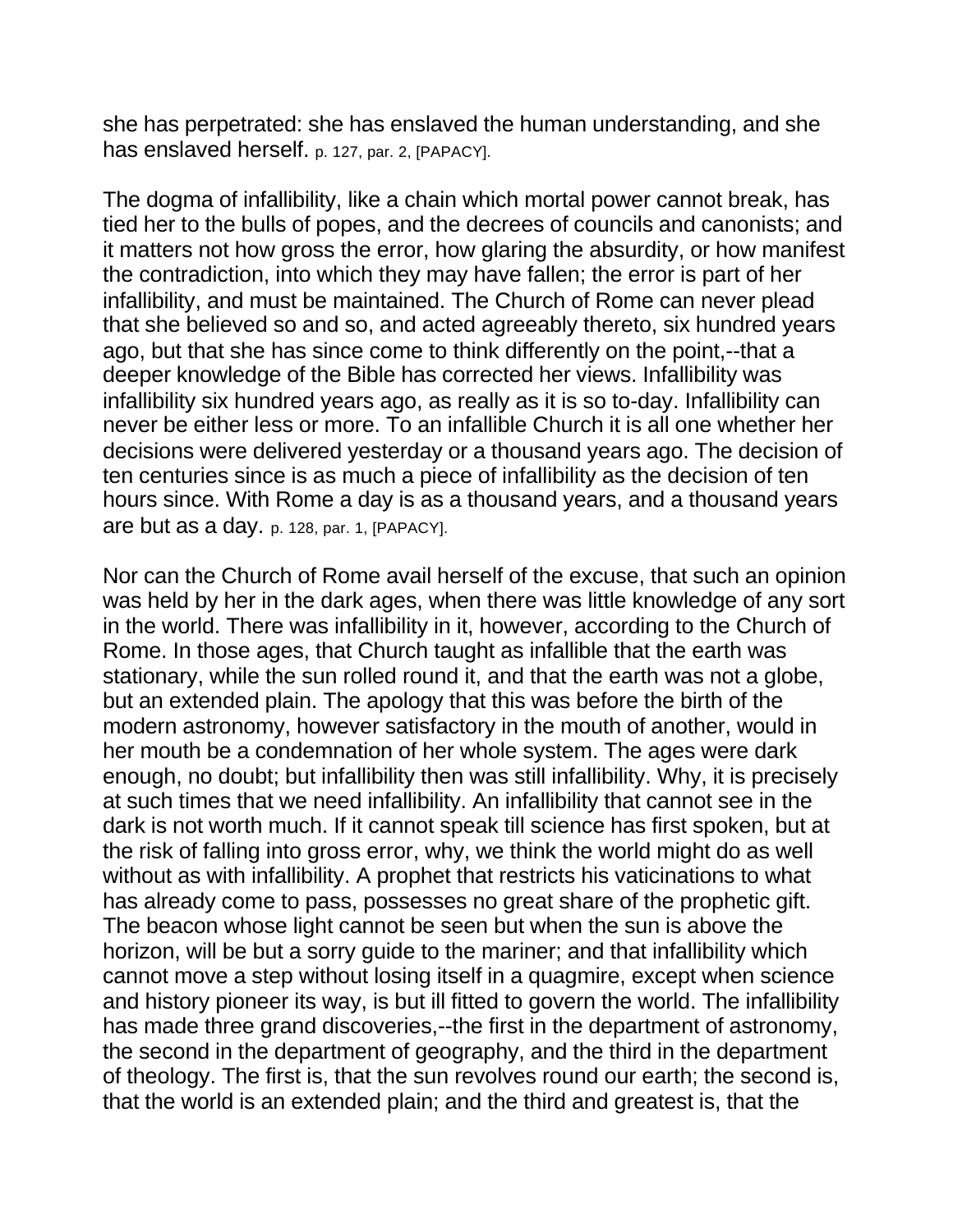Pope is God's vicar. If the Church of Rome be true, these three are all equally infallible truths. p. 128, par. 2, [PAPACY].

To dwell a little longer on this infallibility, and the unchangeableness with which it endows the Church of Rome,--that Church is not only infallible as a church or society, but every separate article of her creed is infallible. In fact, Popery is just a bundle of infallible axioms, every one of which is as unalterably and everlastingly true as are the theorems of Euclid. How impossible that a creed of this character can be either amended or changed! Amended it cannot be, for it is already infallible; changed still less can it be, for to change infallible truth would be to embrace error. What would be thought of the mathematician who should affirm that geometry might be changed,--that though it was a truth when Euclid flourished, that the three angles of a triangle were together equal to two right angles, it does not follow that it is a truth now? Geometry is what Popery claims to be,--a system of infallible truths, and therefore eternally immutable. Between the trigonometrical survey of Britain in our own times, and those annual measurements of their fields which were wont to be undertaken by the early Egyptians on the reflux of the Nile, there is an intervening period of not less than forty centuries, and yet the two processes were based on the identical geometrical truths. The two angles at the base of an isosceles triangle were then equal to one another, and they are so still, and will be myriads of ages beyond the present moment, and myriads and myriads of miles away from the sphere of our globe. Popery claims for her truths an equally necessary, independent, universal, and eternal existence. When we talk of the one being changed, we talk not a whit more irrationally than when we talk of the other being changed. There is not a dogma in the bullarium which is not just as infallible a truth as any axiom of geometry. It follows that the canon law is as unchangeable as Euclid. The deposing power having been received by the Church as an infallible truth, must be an infallible truth still. Truth cannot be truth in one age and error in the next. The infallibility can never wax old. To this attribute has the Church of Rome linked herself: she must not shirk its conditions. Were she to confess that in any one instance she had ever adopted or practised error,--above all, were she to grant that she had erred in the great acts of her supremacy,--she would virtually surrender her whole cause into the hands of Protestants. p. 129, par. 1, [PAPACY].

We find Cardinal Perron adopting this precise line of argument on a very memorable occasion. After the assassination of Henry IV. by the Jesuits, it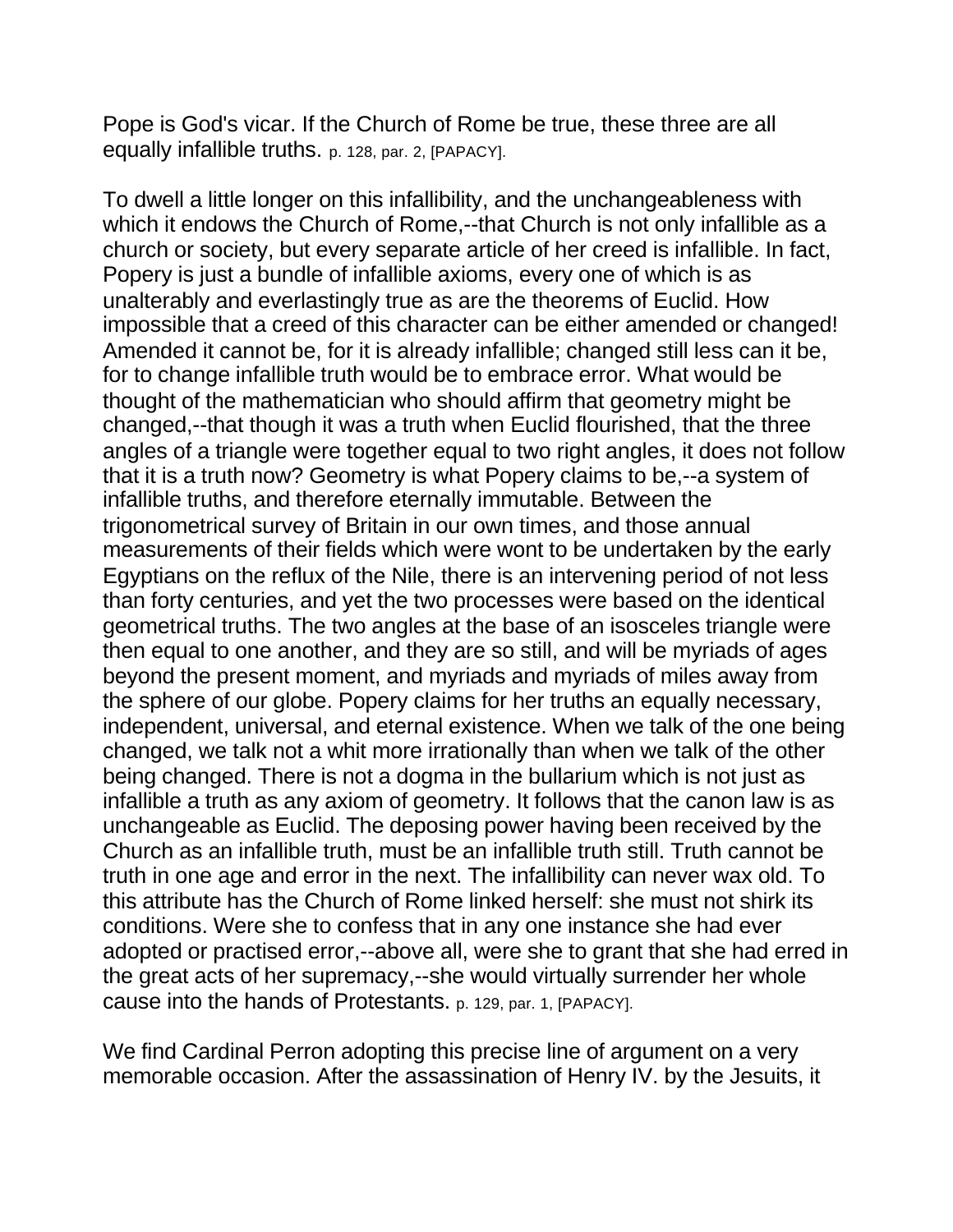was proposed, for the future security of government, to abjure the papal doctrine of deposing kings for heresy. p. 129, par. 2, [PAPACY].

When the three estates assembled in 1616, Cardinal Perron, as the organ of the rest of the Gallican clergy, addressed them on the subject. He argued, that were they to abjure the pope's right to depose heretical sovereigns, they would destroy the communion hitherto existing between them and other churches,--nay, even with the church of France before their own time: that seeing the popes had claimed and exercised this right, they could not take the proposed oath without acknowledging that the Pope and the whole Church had erred, both in faith and in things pertaining to salvation, and that for many ages the Catholic Church had perished from the earth: that they behoved to dig up the bones of a multitude of French doctors, even the bones of St. Thomas and St. Bonaventure, and burn them upon the altar, as Josiah burnt the bones of the false prophet. So reasoned the Cardinal; and we should like to see those who now attempt to deny the Pope's deposing power try to answer his arguments. p. 130, par. 1, [PAPACY].

The infallibility is the iron hoop around the Church of Rome. In every variety of outward circumstances, and amid the most furious conflicts of discordant opinions, that Church is and must ever be the same. Change or amendment she can never know. She cannot repent, because she cannot err. Repentance and amendment are for the fallible only. Far more marvellous would it be to hear that she had changed than to hear that she had been destroyed. It will one day be told the world, and the nations will clap their hands at the news, that the Papacy has fallen; but it will never be told that the Papacy has repented. She will be destroyed, not amended. p. 130, par. 2, [PAPACY].

But, in the third place, the Papacy cannot renounce this claim without denying its essential and fundamental principles. Between the dogma that the Pope is Christ's vicar and the claim of supremacy, there is, as we have shown, the most strict and logical connection. The latter is but the former transmuted into fact; and if the one is renounced, the other must go with it. On the assumption that the Pope is Christ's vicar is built the whole fabric of Popery. On this point, according to Bellarmine, hangs the whole of Christianity;[2] and one of the latest expounders of the Papacy re-echoes this sentiment:--"Wanting the sovereign pontiff," says De Maistre, "Christianity wants its sole foundation."[3] Anything, therefore, that would go to annihilate that assumption, would raze, as Bellarmine admits, the foundations of the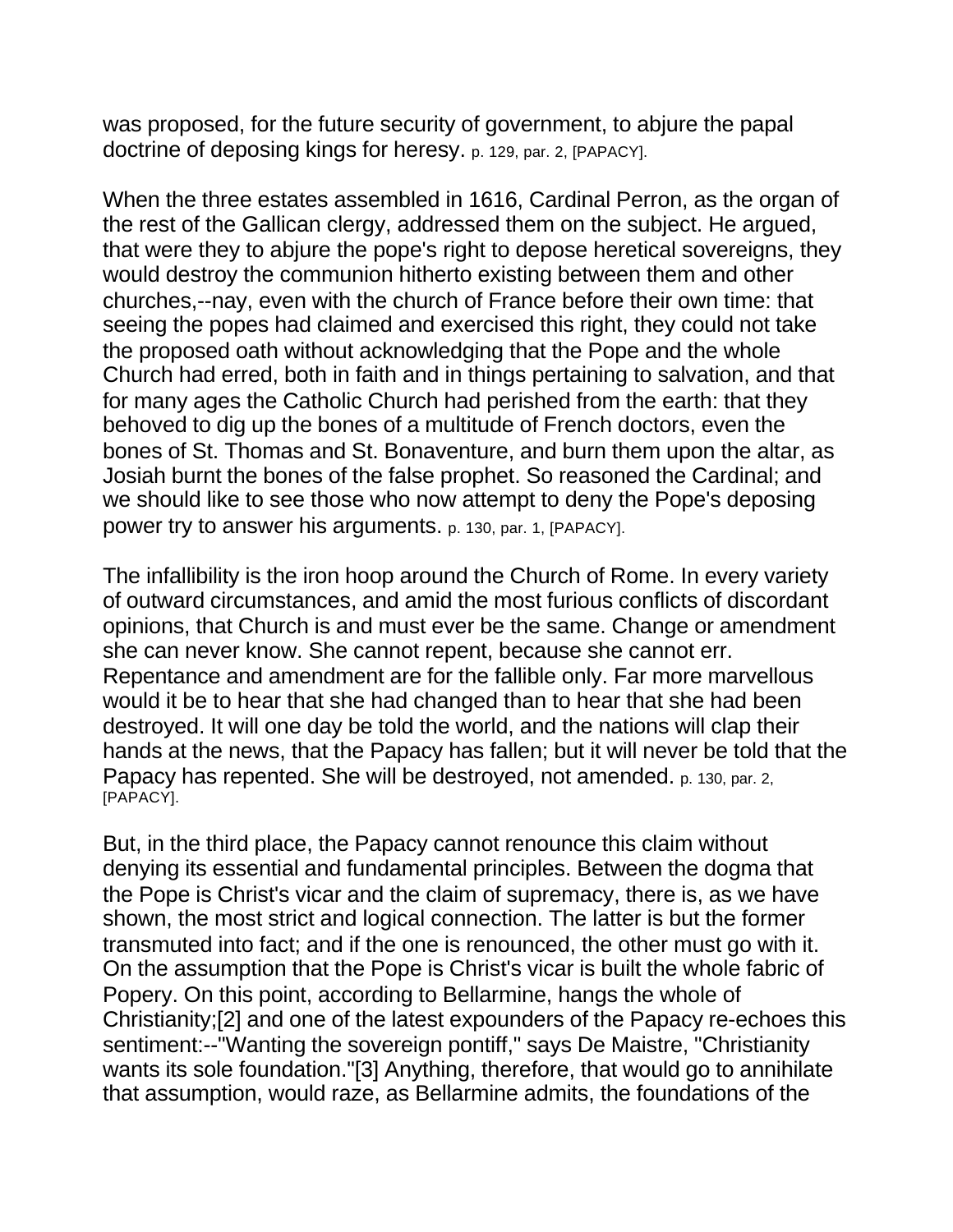whole system. The Papacy, then, has it in its choice to be the superior of kings or nothing. It has no middle path. Aut Caesar aut nullus. The Pope is Christ's vicar, and so lord of the earth and of all its empires, or his pretensions are unfounded, his religion a cheat, and himself an impostor. p. 130, par. 3, [PAPACY].

It is necessary here to advert to the popular argument,--a miserable fallacy, no doubt, but one that possesses an influence that better reasons are sometimes found to want. The world is now so greatly changed that it is impossible not to believe that Popery also is changed. It is incredible that it should now think of enforcing its antiquated claims. We find this argument in the mouths of two classes of persons. It is urged by those who see that the only chance which the Papacy has of succeeding in its present criminal designs is to persuade the world that it is changed, and who accordingly report as true what they know to be false. And, second, it is employed by those who are ignorant of the character of Popery, and who conclude, that because all else is changed, this too has undergone a change. But the question is not, Is the world altered?--this all admit; but, Is the Papacy altered? A change in the one gives not the slightest ground to infer a change in the other. The Papacy itself makes no claim of the sort; it repudiates the imputation of change; glories in being the same in all ages; and with this agrees its nature, which shuts out the very idea of change, or rather makes change synonymous with destruction. It is nothing to prove that society is changed, though it is worth remembering that the essential elements of human nature are the same in all ages, and that the changes of which so much account is made lie mainly on the surface. The question is, Is the Papacy changed? It cannot be shown on any good ground that it is. And while the system continues the same, its influence, its mode of action, and its aims, will be identical, let the circumstances around it be what they may. It will mould the world to itself, but cannot be moulded by it. Is not this a universal law, determining the development alike of things, of systems, and of men? Take a seed from the tomb of an Egyptian mummy, carry it into the latitude of Britain, and bury it ill the earth; the climate, and many other things, will all be different, but the seed is the same. Its incarceration of four thousand years has but suspended, not annihilated, its vital powers; and, being the same seed, it will grow up into the same plant; its leaf, and flower, and fruit, will all be the same they would have been on the banks of the Nile under the reign of the Pharaohs. Or let us suppose that the mummy, the companion of its long imprisonment, should start into life. p. 131, par. 1, [PAPACY].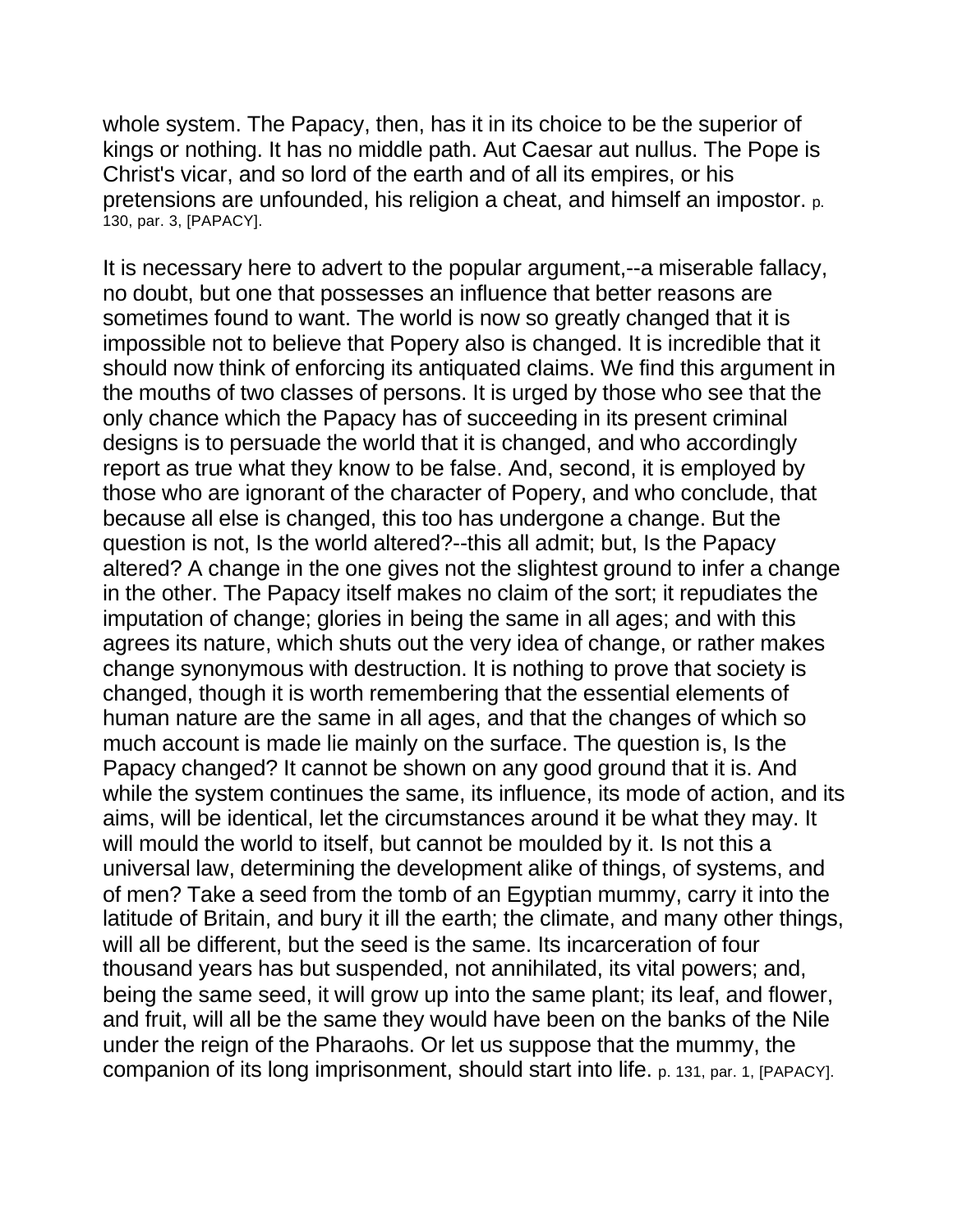The brown son of Egypt, on looking up, would find the world greatly changed;--the Pharaohs gone, the pyramids old, Memphis in ruins, empires become wrecks, which had not been born till long after his embalmment; but amid all these changes he would feel that he was the same man, and that his sleep of forty centuries had left his dispositions and habits wholly unchanged. Nay, will not the whole human race rise at the last day with the same moral tastes and dispositions with which they went to their graves, so that to the characters with which they died will link on the allotments to which they shall rise? The infallibility has stereotyped the Papacy, just as nature has stereotyped the seed, and death the characters of men; and, let it slumber for one century, or twenty centuries, it will awake with its old instincts. And while as a system it continues unchanged, its action on the world must necessarily be the same. It is not more accordant with the law of their natures that fire should burn and air ascend, than it is accordant with the nature of the Papacy that it should claim the supremacy, and so override the consciences of men and the laws of kingdoms. p. 132, par. 1, [PAPACY].

Nay, so far is it from being a truth that Popery is growing a better thing, that the truth lies the other way: it is growing rapidly and progressively worse. So egregiously do the class to which we have referred miscalculate, and so little true acquaintance do they show with the system on which they so confidently pronounce, that those very influences on which the rely for rendering the Papacy milder in spirit, and more tolerant in policy, are the very influences which are communicating a more defined stamp to its bigotry and a keener edge to its malignity. By an inevitable consequence, the Papacy must retrograde as the world advances. The diffusion of letters, the growth of free institutions, above all, the prevalence of true religion, are hateful to the Papacy; they threaten its very existence, and necessarily rouse into violent action all its more intolerant qualities. The most cursory survey of its history for the past six centuries abundantly attests the truth of what we now say. It was not till arts and Christianity began to enlighten southern Europe in the twelfth century, that Rome unsheathed the sword. The Reformation came next, and was followed by a new outburst of ferocity and tyranny on the part of Rome. Thus, as the world grows better, the Papacy grows worse. The Papacy of the present day, so far from being set off by a comparison of the Papacy of the middle ages, rather suffers thereby; for of the two, the latter certainly was the more tolerant in its actings. No thanks to Rome for being tolerant, when there is nothing to tolerate. No thanks that her sword rusts in its scabbard, when there is no heretical blood to moisten it. p. 132, par. 2, [PAPACY].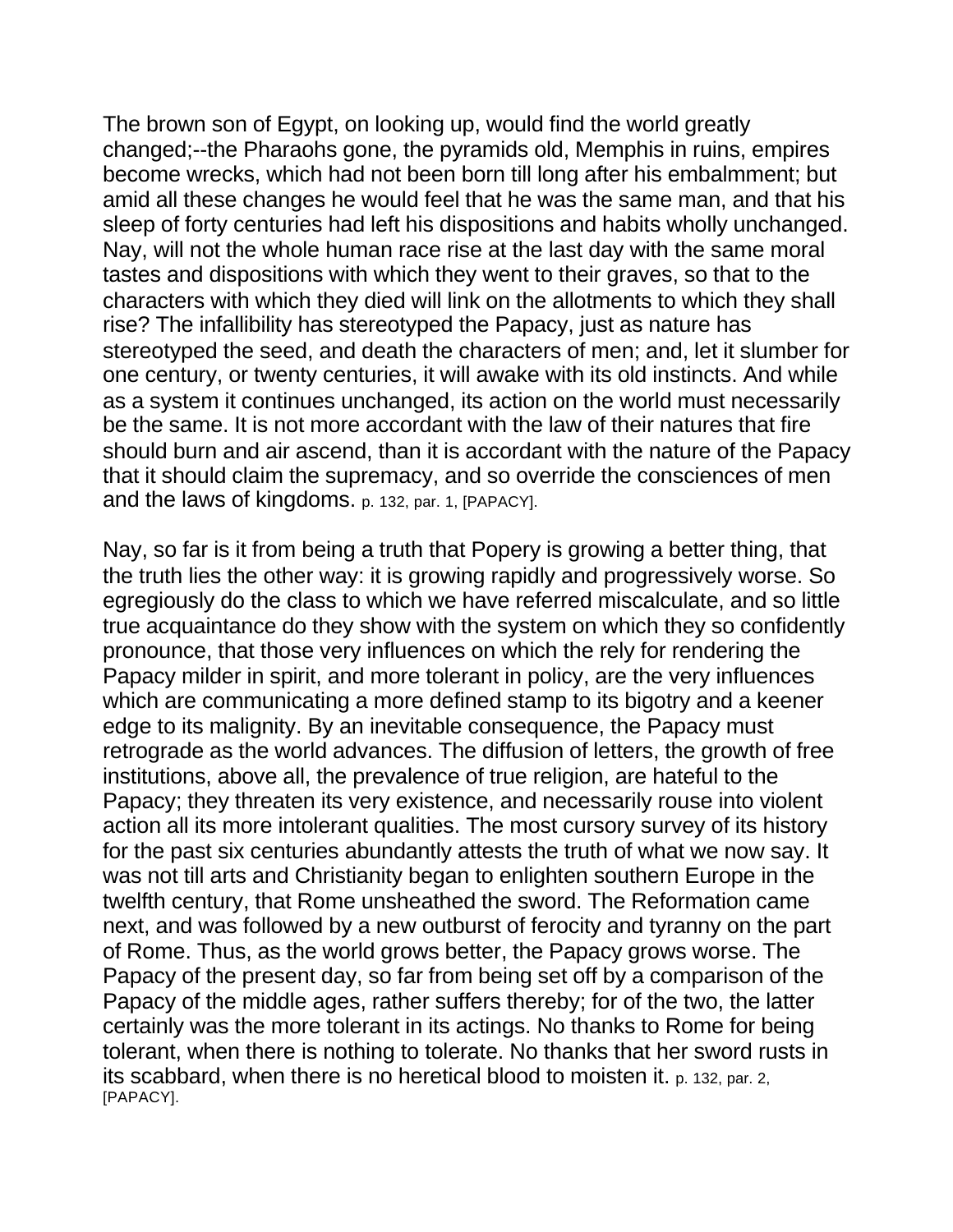But let a handful of Florentines open a chapel for Protestant worship, and the deadly marshes of the Maremme will soon read them the lesson of the Papacy's tolerance; or let a poor Roman presume to circulate the Word of God, and he will have time in the papal dungeons to acquaint himself with Rome's new-sprung liberality; or let the Queen's government build colleges in Ireland, to introduce a little useful knowledge into that model land of sacerdotal rule, and the anathemas which will instantly be hurled from every Popish altar on the other side of the Channel will furnish unmistakeable evidence as to the progress which the Church of Rome has recently made in the virtue of toleration. Assuredly Rome will not change so long as there are fools in the world to believe that she is changed. p. 133, par. 1, [PAPACY].

At no former period, and by no former holder of the pontificate, was the primary principle of the Papacy more vigorously or unequivocally asserted, than it has been by the present pontiff. In his encyclical letter against the circulation of the Bible[4] we find Pius IX. thus speaking:--"All who labour with you for the defence of the faith will have especially an eye to this, that they confirm, defend, and deeply fix in the minds of your faithful people that piety, veneration, and respect towards this supreme see of Peter, in which you, venerable brothers, so greatly excel. Let the faithful people remember that there here lives and presides, in the person of his successors, Peter, the prince of the apostles, whose dignity faileth not even in his unworthy heir. Let them remember that Christ the Lord hath placed in this chair of Peter the unshaken foundation of his Church; and that he gives to Peter himself the keys of the kingdom of heaven; and that he prayed, therefore, that his faith might fail not, and commanded him to confirm his brethren therein; so that the successor of St. Peter holds the primacy over the whole world, and is the true vicar of Christ and head of the whole Church, and father and doctor of all Christians." There is not a false dogma or a persecuting principle which Rome ever taught or practised, which is not contained, avowedly or implicitly, in this declaration. The Pope herein sets no limits to his spiritual sway but those of the world,--of course excommunicating all who do not belong to his Church; and claims a character,--"true vicar of Christ and head of the whole Church,"--which vests in him temporal dominion equally unbounded and supreme. p. 133, par. 2, [PAPACY].

The popes do not now send their legates a latere to the court of London or of Paris, to summon monarchs to do homage to Peter or transient tribute to Rome. p. 133, par. 3, [PAPACY].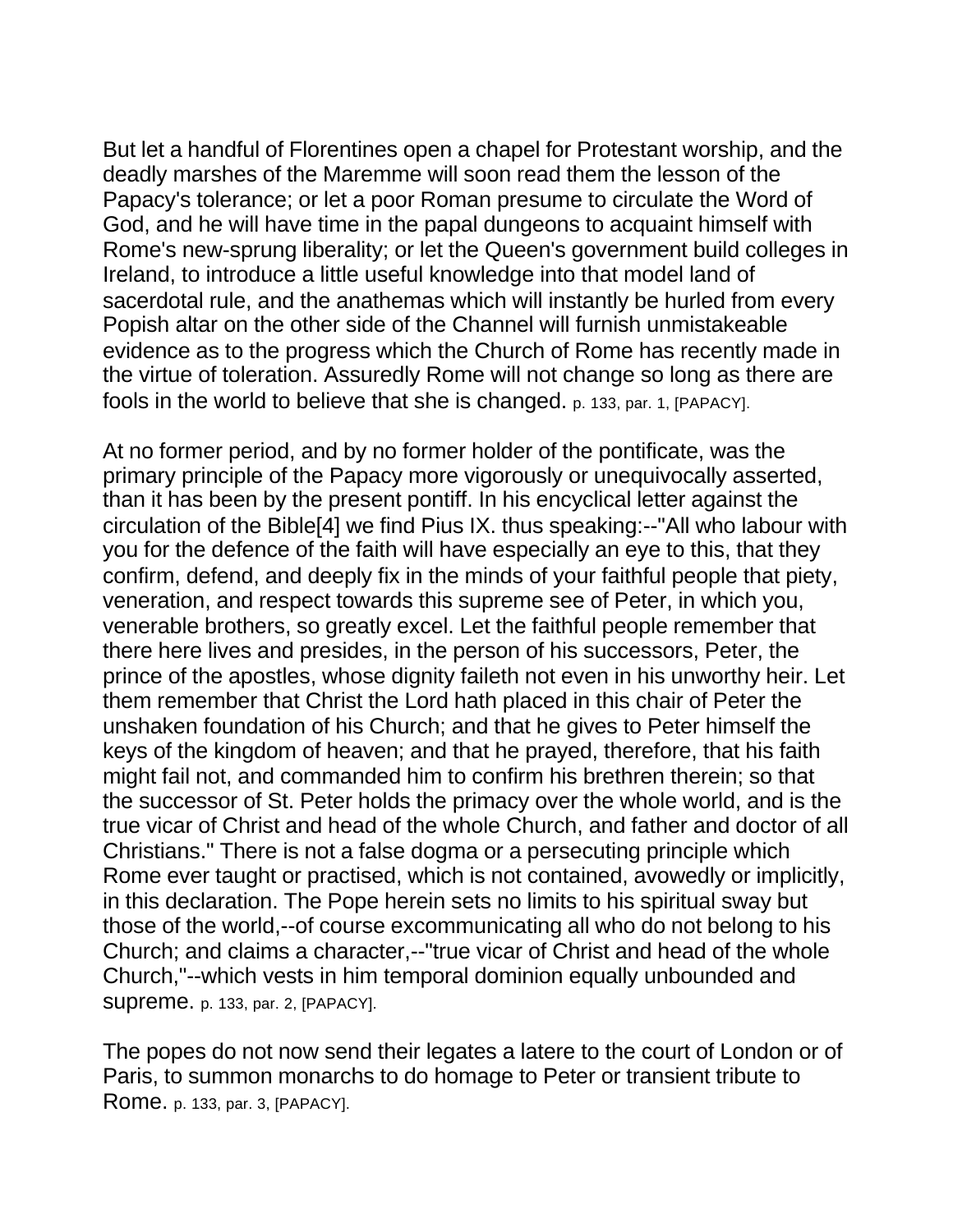The Papacy is too sagacious needlessly to awaken the fears of princes, or to send its messengers on what, meanwhile, would be a very bootless errand. But has the Pope renounced these claims? We have shown a priori that he cannot, and with this agrees the fact that he has not: therefore he must, in all fairness, be held as still retaining, though not actually asserting, this claim. No conclusion is more certain than this, that the essential principles of the system being the same, they will, in the same circumstances, practice the same evils and mischiefs in future which they have done in the past. What has been may be. In the sixth century, had any one pointed out the bearing of these principles, affirming that they necessarily led to supremacy over kings, one might have been excused for doubting whether practically this result would follow. But the same excuse is signally awanting in the nineteenth century. The world has had dire experience of the fact; it knows what the Papacy is practically as well as theoretically. Moreover are not the modern chiefs of the Papacy as ambitious and as devoted to the aggrandizement of the Papacy as the pontiffs of the past? Is not universal dominion as tempting an object of ambition now as it was in the eleventh century? and, provided the popes can manage, either by craft or force, to persuade the world to submit to their rule, is any man so simple as to believe that they will not exercise it,--that they will modestly put aside the sceptre, and content themselves with the pastoral staff? There is nothing in that dominion, on their own principles, which is inconsistent with their spiritual character; nay the possession of temporal authority is essential to the completeness of that character, and to the vigour of their spiritual administration. Is it not capable of being made to subserve as effectually as ever the authority and influence of the Church? In times like the present, pontiffs may affect to undervalue the temporal supremacy; they may talk piously of throwing off the cares of State, and giving themselves wholly to their spiritual duties; but let such prospects open before them as were presented to the Gregories and the Leos of the past, and we shall see how long this horror of the world's pomps and riches, and this love of meditation and prayer, will retain possession of their breasts. The present occupant of the pontifical chair talked in this way of his temporal sovereignty; but the moment he came to lose that sovereignty, instead of venting his joy at having got rid of his burden, he filled Europe with the most dolorous complaints and outcries, and fulminated from his retreat at Gaeta the bitterest execrations and the most dreadful anathamas against all who had been concerned in the act of stripping him of his sovereignty. p. 134, par. 1, [PAPACY].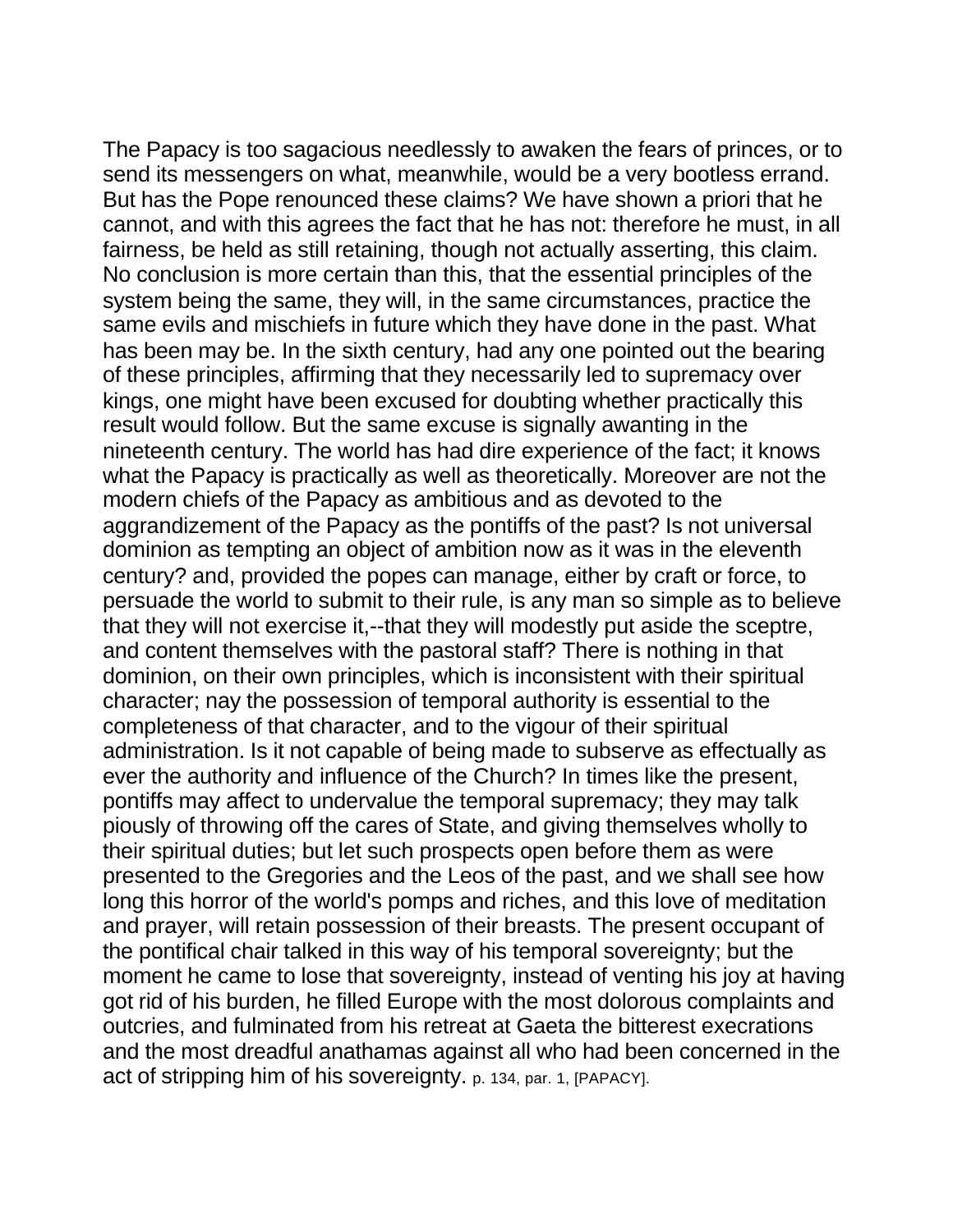So far was Pius from betaking himself to the spiritual solace for which he had so thirsted, that he plunged headlong into the darkest intrigues and conspiracies against the independence of Italy, and sent his messengers to every Catholic court in Europe, exhorting and supplicating these powers to take up arms and restore him to his capital. The result, as all the world knows, was, that the young liberties of Italy were quenched in blood, and the throne of the triple tyrant was again set up. "The good shepherd giveth his life for the sheep,"--so wrote they on the gates of Notre Dame;--"Pius IX. kills his." Accordingly, the doctrine now maintained by the pontiff and the advocates of the Papacy in every part of Europe is, that the sacerdotal and temporal sovereignties cannot be disjoined, and that the union of the two, in the person of the Pope, is indispensable to the welfare of the Church and the independence of its supreme bishop. But if it be essential to the good of the Church and the independence of its head that the Pope should be sovereign of the Roman States, the conclusion is inevitable, that it is equally essential for these objects that he should possess the temporal supremacy. Will not the same good, but on a far larger scale, flow from the possession of the temporal supremacy that now flows from the temporal sovereignty? and will not the loss of the former expose the Papacy to similar and much greater inconveniences and dangers than those likely to arise from the loss of the latter? When we confound the distinction between things civil and sacred, or rather,--for the error of Rome properly lies here,--when we deny the coordinate jurisdiction of the two powers, and subordinate the temporal to the spiritual, there is no limit to the amount of temporal power which may not be possessed and exercised by spiritual functionaries. If to possess any degree of temporal jurisdiction conduce to the authority of ecclesiastical rulers and the good of the Church, then the more of this power the better. The temporal supremacy is a better thing than the temporal sovereignty, in proportion as it is a more powerful thing. Thus, every argument for the sovereignty of the Pope is a fortiori an argument for the supremacy of the Pope. Why does he cling to the temporal sovereignty, but that he may provide for the dignity of his person and office, maintain his court in befitting splendour from the revenue of St. Peter's patrimony, transact with kings on something like a footing of equality, keep his spies at foreign courts in the shape of legates and nuncios, and by these means check heresy, and advance the interests of the universal Church? But as lord paramount of Europe, he will be able to accomplish all these ends much more completely than merely as sovereign of the Papal States. His spiritual thunder will possess far more terror when launched from a seat which rises in proud supremacy over thrones. p. 135, par. 1, [PAPACY].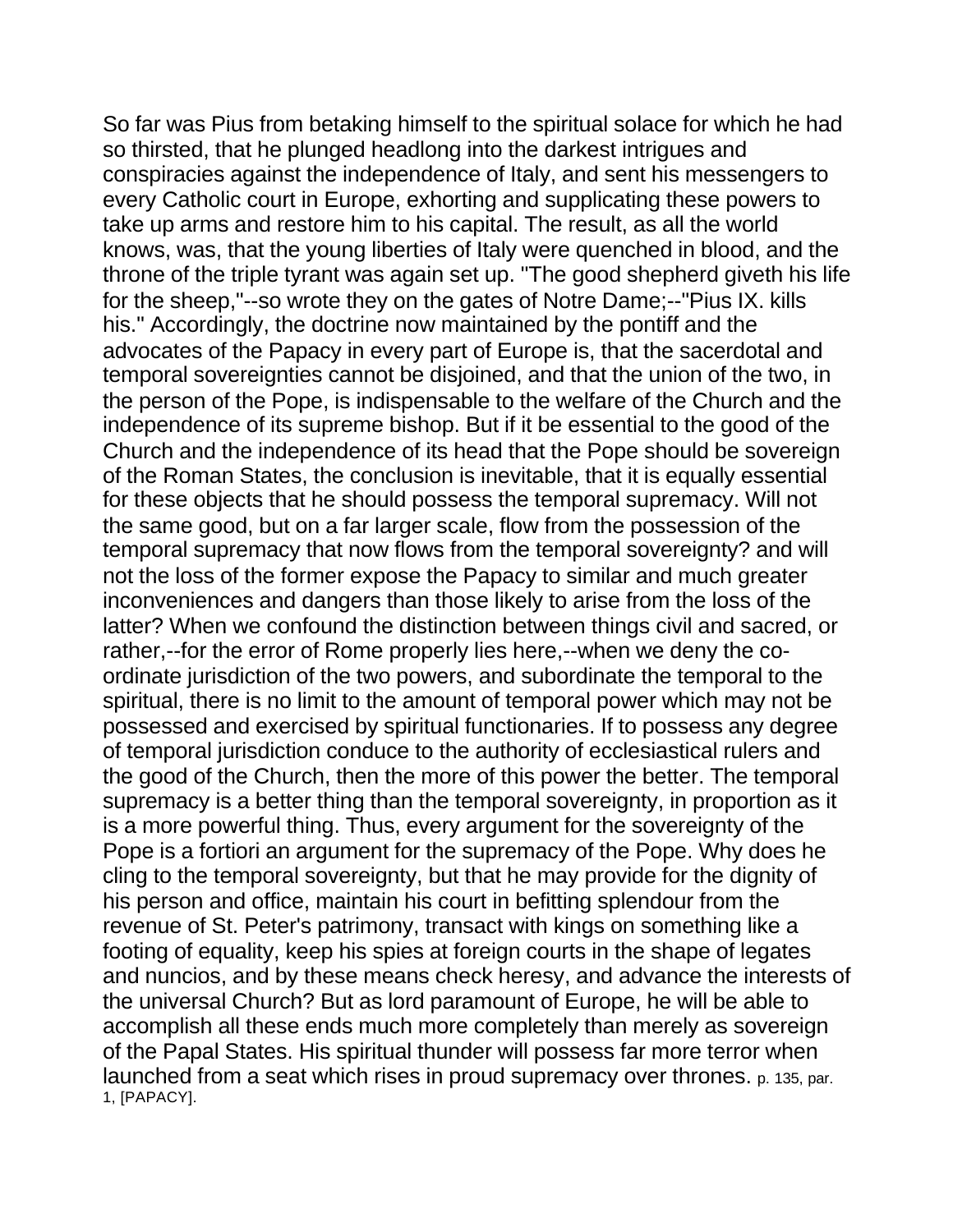The glory of his court, and the numbers of his returns, will be far more effectually provided for when able to subsidize all Europe, than when dependent simply on the limited and now beggared domains of the fisherman. With what vigour will he chastise rebellions nations, and reduce to obedience heretical sovereigns, when able to point against them the combined temporal and spiritual artillery! How completely will he purge out heresy, when at his powerful word every sword in Europe shall again leap from its scabbard! Will not bishops and cardinals be able to take high ground at foreign courts, when they can tell their sovereigns, "The Pope is as much your master as ours?" But this is but a tithe of the power and glory which the supremacy would confer upon the Church, and especially upon its head. To grasp the political power of Europe, and wield it in the dark, is the present object the Jesuits are striving to attain; and can any man doubt that, were the times favourable, they would exercise openly what they are now trying to wield by stealth? Never will the Papacy feel that it is in its proper place, or that it is in a position to carry out fully its peculiar mission, till, seated once more in absolute and unapproachable power upon the Seven Hills, it look down upon the kings of Europe as its vassals, and be worshipped by the nations as a God; and the turn that affairs are taking in the world appears to be forcing this upon the Papacy. A crisis has arrived in which, if the Church of Rome is to maintain herself, she must take higher ground than she has done since the Reformation. She has the alternative of becoming the head of Europe, or of being swept out of existence. A new era, such as neither the Pope nor his fathers have known, has dawned on the world. The French Revolution, after Napoleon had extinguished it in blood, as all men believed, has returned from its tomb, refreshed by its sleep of half a century, to do battle with the dynasties and hierarchies of Europe. p. 136, par. 1, [PAPACY].

The first idea of the Papacy was to mount on the revolutionary wave, and be floated to the lofty seat it had formerly occupied. "Your Holiness has but one choice," Cicerovacchio is reported to have said to the Pope: "you may place yourself at the head of reform, or you will be dragged in the rear of revolution." The pontifical choice was fixed in favour of the former. Accordingly, the world was astonished by the unwonted sight of the mitre surmounted by the cap of liberty; the echoes of the Vatican were awakened by the strange sounds of "liberty and fraternity;" and the Papacy, wrinkled and hoar, was seen to coquette with the young revolution on the sacred soil of the Seven Hills. But nature had forbidden the banns; and no long time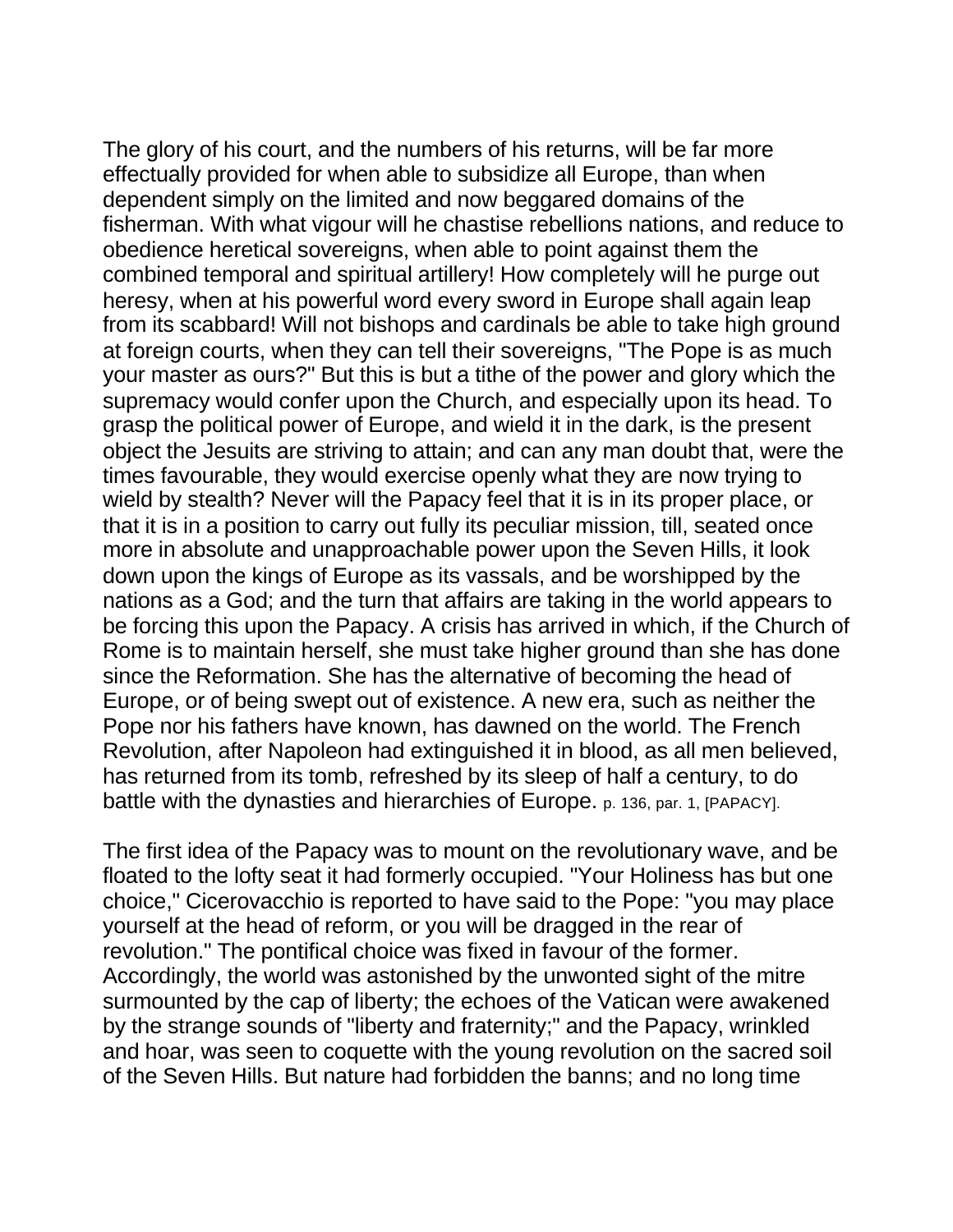elapsed till it was discovered that the projected union was monstrous and impossible. p. 136, par. 2, [PAPACY].

The Church broke with the revolution; the harlot hastened to throw herself once more into the arms of her old Paramour the State; and now commenced the war of the Church with the democracy. It is plain that the issue of that war to the Papacy must be one of two things,--complete annihilation, or unbounded dominion. Rome must be all that she ever was, and more, or she must cease to be. Europe is not wide enough to hold both the old Papacy and the young Democracy; and one or other must go to the wall. Matters have gone too far to permit of the contest being ended by a truce or compromise; the battle must be fought out. If the Democracy shall triumph, a fearful retribution will be exercised on a Church which has proved herself to be essentially sanguinary and despotic; and if the Church shall overcome, the revolution will be cut up root and branch. It is not for victory, then, but for life, that both parties now fight. The gravity of the juncture, and the eminent peril in which the Papacy is placed, will probably spirit it on to some desperate attempt. Half-measures will not save it at such a crisis as this. To retain only the traditions of its power, and to practise the comparatively tolerant policy which it has pursued for the past half-century, will no longer either suit its purpose, or be found compatible with its continued existence. It must become the living, dominant Papacy once more. In order that it may exist, it must reign. We may therefore expect to witness some combined and vigorous attempt on the part of Popery to recover its former dominion. It has studied the genius of every people; it has fathomed the policy of every government; it knows the principles of every sect, and school, and club,--the sentiments and feelings of almost every individual; and with its usual tact and ability, it is attempting to control and harmonize all these various and conflicting elements, so as to work out its own ends. To those frightened by revolutionary excesses the Church of Rome announces herself as the asylum of order. To those scared and shocked by the blasphemies of Socialist infidelity she exhibits herself as the ark of the faith. To monarchs whom the revolution has shaken upon their thrones she promises a new lease of power, provided they will be ruled by her. And as regards those fiery spirits whom her other arts cannot tame, she has in reserve the unanswerable and silencing arguments of the dungeon and the scaffold. Popery is the soul of that re-action that is now in progress on the Continent, though, with her usual cunning, she puts the State in the foreground. it was the Jesuits who instigated and planned the expedition to Rome. p. 137, par. 1, [PAPACY].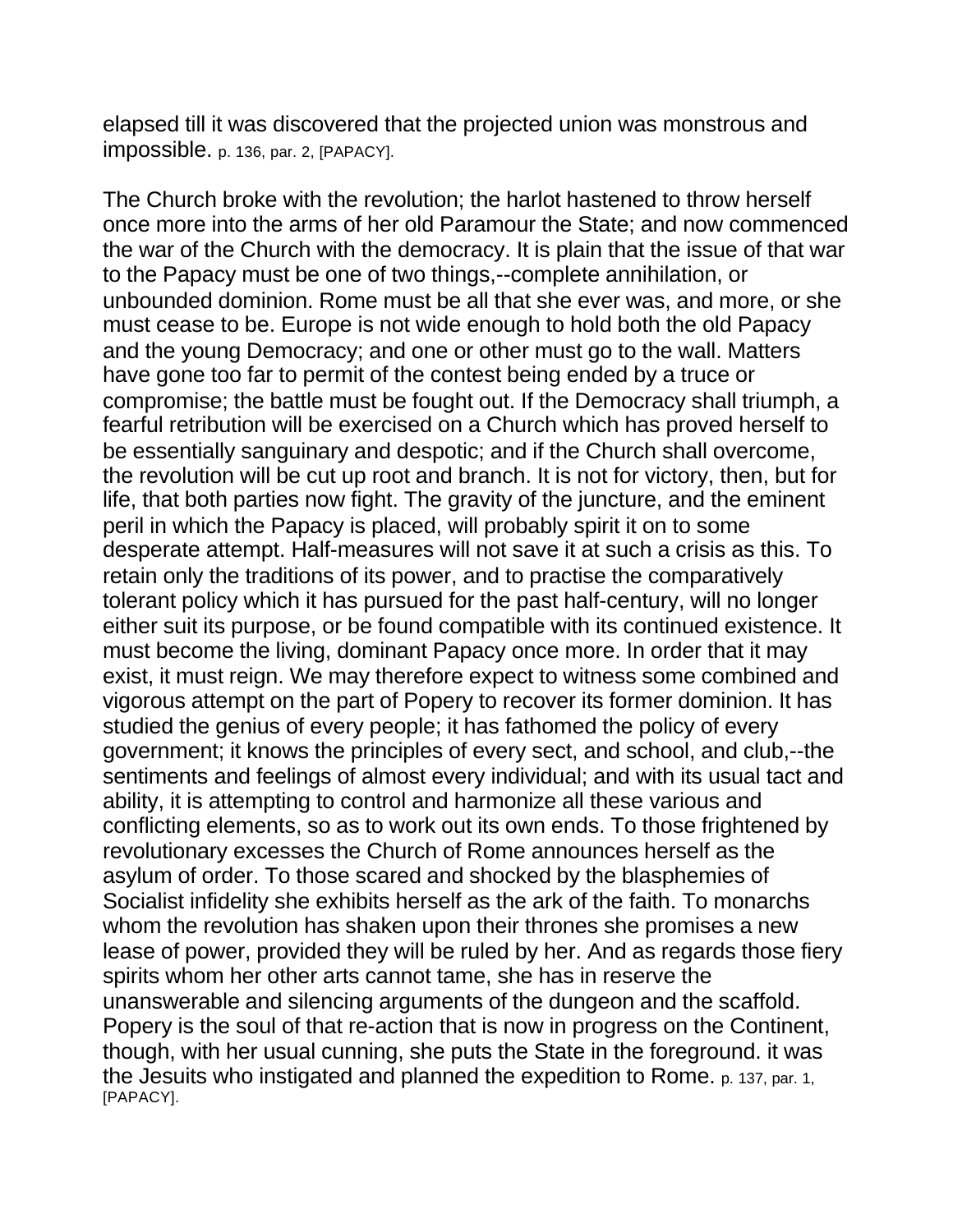It was the Jesuits who plotted the dreadful massacres in Sicily, who have filled the dungeons of Naples with thousands of innocent citizens, who drove into exile every Roman favourable to liberty and opposed to the Pope, who closed the clubs and fettered the press of France, Tuscany, Germany, and Austria; and, in fine, it was the Jesuits of Vienna who crushed the nationalities and counselled the judicial murders of Hungary. History will lay all this blood to the door of the Papacy. It has all been shed in pursuance of a plan concocted by the Church,--now under the government of Jesuitism,--to recover her former ascendancy. The common danger which in the late revolution threatened both Church and State, has made the two cling closely together. "I alone,"--so, in effect, said the Church to the State,--"can save you. In me, and no where else, are to be found the principles of order and the centre of union. The spiritual weapons which it is mine to wield are alone able to combat and subdue the infidel and atheistic principles which have produced the revolution. Lend me your aid now, and promise me your submission in time to come, and I will reduce the masses to your authority." This reasoning was omnipotent, and the bargain was struck. Accordingly there is not a court of Catholic Europe where the Jesuit influence is not at this moment supreme. And it is happening at present, as it has happened at all former periods of confusion, that in proportion as the State loses the Church acquires strength. Although its companion in trouble, the Church is acting at this moment as the State's superior. She extends to the civil powers the benefit of her matchless policy and her universal organization. So stands the case, then. It must force itself upon the conviction of all, that this relation of the Church to the State is fraught with tremendous danger to the independence of the secular authority and the liberties of the world. In no fairer train could matters be for realizing all that Rome aspires to. And soon would she realize her aim, were it not that the present era differs from all preceding ones, in that there is an antagonist force in existence in the shape of an infidel Democracy. These two tremendous forces,--Democracy and Catholicism,--poise one another; and neither can reign so long as both exist. But who can tell how soon the equilibrium may be destroyed? Should the balance preponderate in favour of the Catholic element,--should Popery succeed in bringing over from the infidel and democratic camp a sufficient number of converts to enable her to crush her antagonist,--the supremacy is again in her hands. With Democracy collapsed, with the State exhausted and owing its salvation to the Church, and with a priesthood burning to avenge the disasters and humiliations of three centuries, wo to Europe!--the darkest page of its history would be yet to be written. p. 138, par. 1, [PAPACY].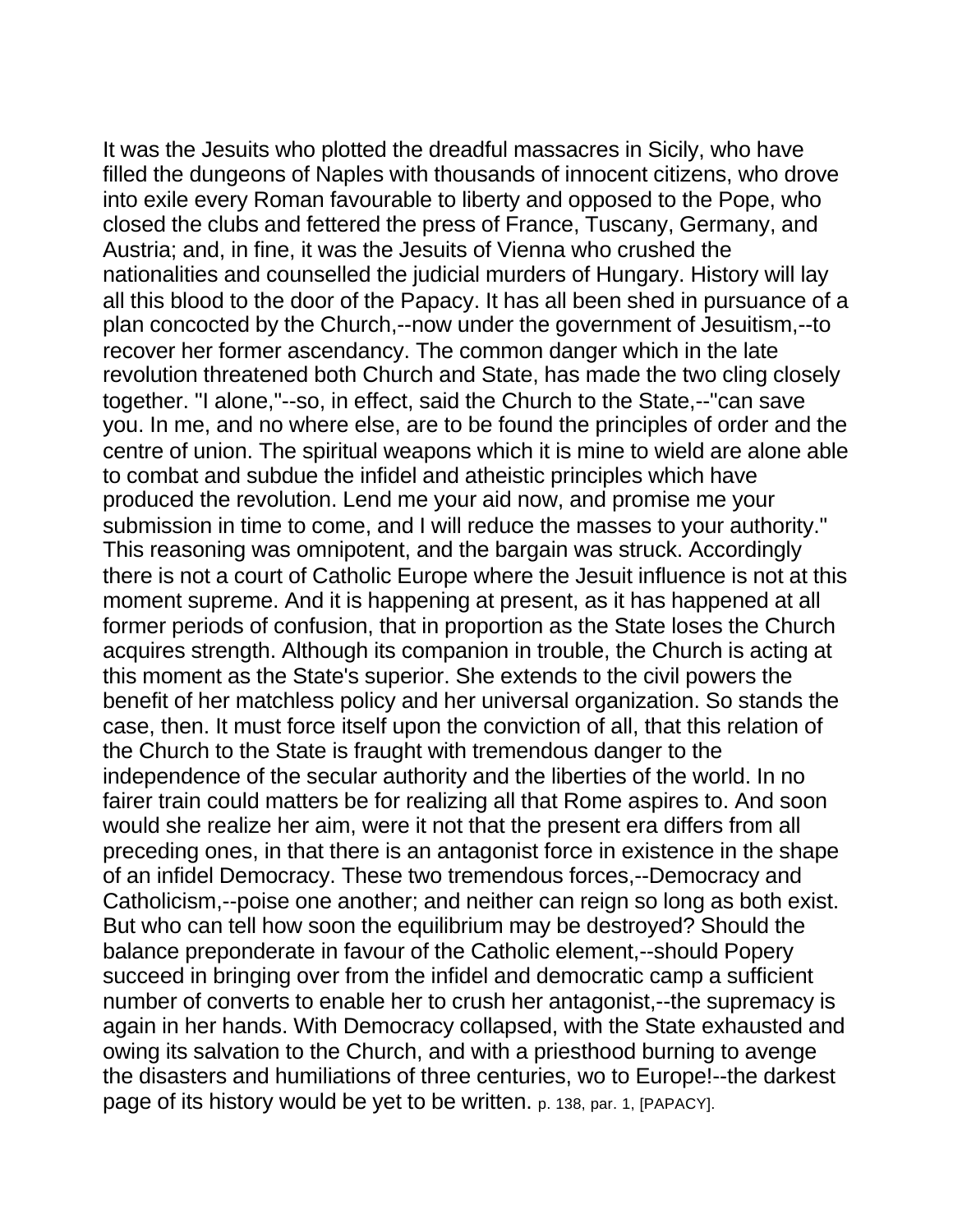------------------------------------------------------------------------

[1] Barrow's Works, vol. i. p. 548. p. 139, par. 1, [PAPACY].

[2] Bellarm. Prefatio in Libros de Summo Pontifice. p. 139, par. 2, [PAPACY].

[3] Du Pape: Discours Preliminaire. p. 139, par. 3, [PAPACY].

[4] Letter to the archbishops and bishops of Italy dated Portici, December 8, 1849. p. 139, par. 4, [PAPACY].

> **Book II. Dogmas of the Papacy.** p. 139, par. 5, [PAPACY].

### **Chapter I. The Popish Theology.** p. 139, par. 6, [PAPACY].

The Popish theology is based on the great fundamental truths of revelation. So far it agrees with the evangelical and Protestant scheme. Any attempt on the part of the Church of Rome to obscure or extinguish those doctrines which form the ultimate foundations of religion would have been singularly imprudent, and as futile as imprudent. By retaining these truths, and founding her system upon them, the Romish Church has secured to that system an authority and power which it never otherwise could have possessed. Building so far upon a divine foundation, she has been able to palm her whole system upon the world as divine. Had she come denying the very first principles of revealed truth, she would scarce have been able to obtain a hearing;-she would have been at once repudiated as an impostor. Popery saw and avoided the danger; and it has shown in this its usual dexterity and cunning. The system is not the less opposed to Scripture on that account, nor the less essentially superstitious. Paganism was essentially a system of idolatry, notwithstanding that it was founded on the great truth that there is a God. It has been a leading characteristic of Satan's policy from the beginning, to admit truth up to a certain point, but to pervert it in its legitimate applications, and turn it to his own use and purpose. So is it with Popery: it does not raze the great foundations of religion; but if it has left them standing, it has spared them, not for their own sake, but for the sake of what it has built upon them. p. 139, par. 7, [PAPACY].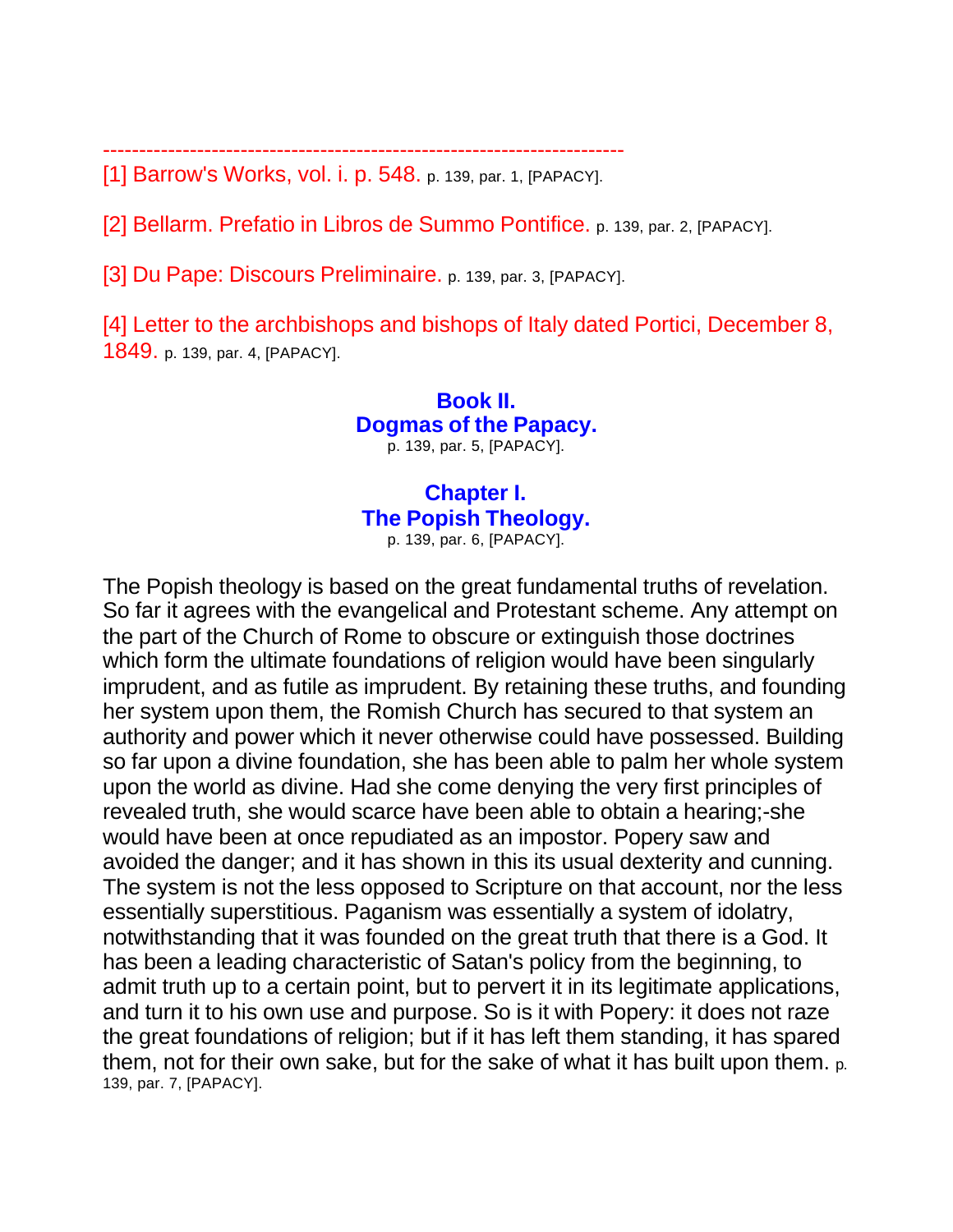The Popish theology includes the existence of a self-existent and eternal Jehovah, the Creator of the universe, of man, and of all things. It teaches that in the Godhead there are three distinct persons, Father, Son, and Holy Ghost, the same in substance, and equal in power and glory; that man was created in God's image, holy and immortal, but that he fell by eating the forbidden fruit, and became, in consequence, sinful in condition and life, and liable to death, temporal and eternal. It holds that the posterity of Adam shared in the guilt and consequences of his sin, and that they come into the world "children of wrath." It embraces the doctrine of man's redemption by Jesus Christ, who for this end became incarnate, and endured the cursed death of the cross, to satisfy the justice of God for the sins of his people. It teaches that he rose from the dead, ascended to heaven, and will return at the Last Day. It teaches, farther, that Christ has set up a Church upon the earth, consisting of those who are baptized in his name and profess obedience to his law; that He has appointed ministers to instruct and govern his Church, and ordained ordinances to be dispensed in it. It embraces, in fine, the doctrine of a resurrection of the body, and or a general judgment, which will issue in the acquittal of the righteous, and their admission into "life" eternal," and in the condemnation of the wicked, and their departure into "everlasting punishment." p. 140, par. 1, [PAPACY].

We find these great and important truths lying at the foundation of the popish system. It will afterwards be apparent that they are permitted to occupy this place, not from any value which the Church of Rome puts upon them as connected with the glory of God and the salvation of man, but because they afford her a better foundation than any she could invent on which to rear her system of superstition. For certainly no system bearing to be a religious system would have obtained any credit with men, in the circumstances in which the Church of Rome was placed, which ventured on repudiating these great truths. But that Church has so overlaid these glorious truths, so buried them beneath a mass of mingled falsehood, absurdity, and blasphemy, and has so turned them from their peculiar and proper end, that they have become altogether inoperative for man's salvation or God's glory. In her hands they are the instruments, not of regenerating, but of enslaving the world. The only purpose they serve is that of imparting the semblance of a supernatural origin and a divine authority to what is essentially a system of superstition and imposture. It is as if one should throw down a temple to liberty, and on its foundations proceed to rear a dungeon. On the everlasting stones of truth Rome has built a bastile for the human mind. This will very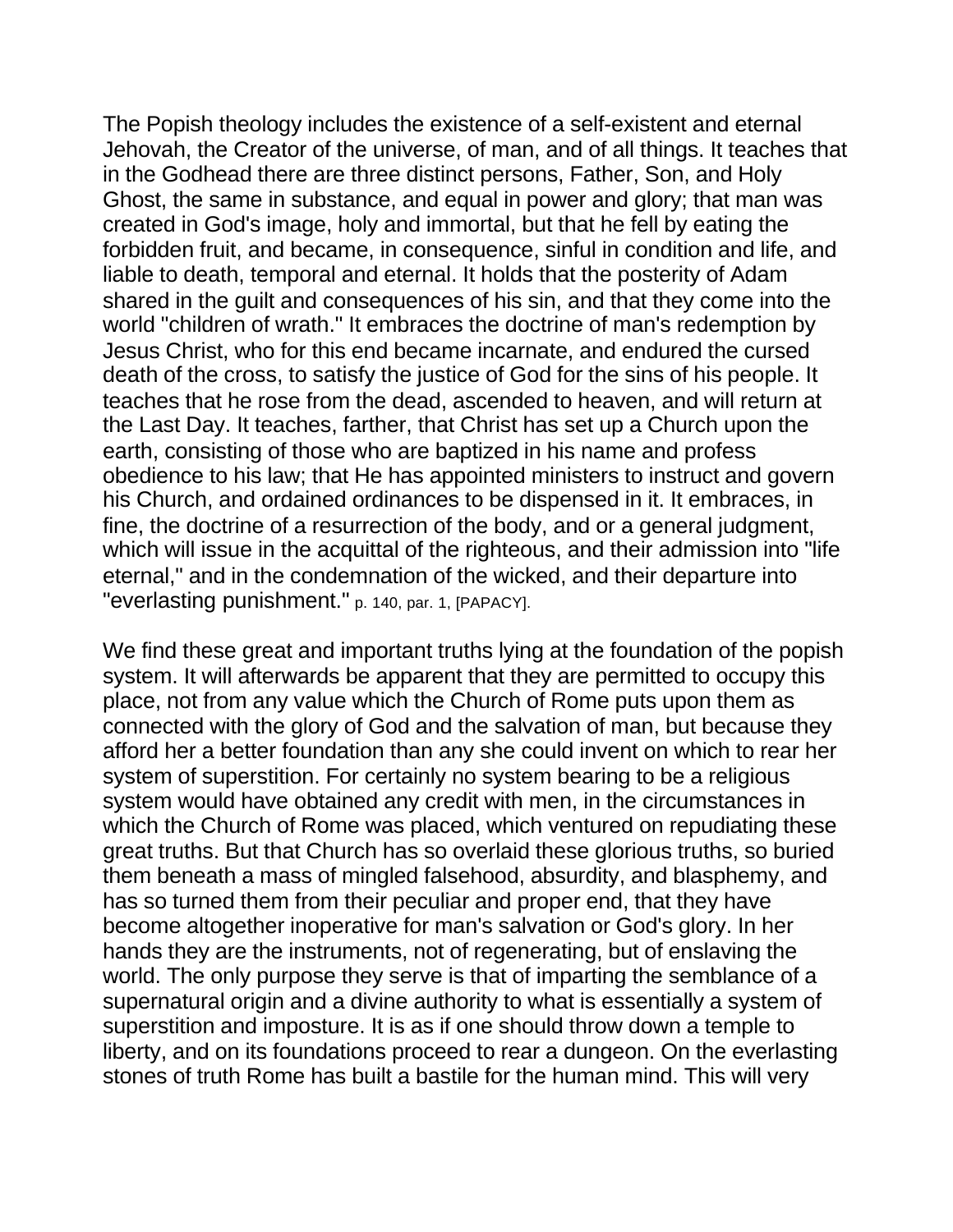plainly appear when we proceed briefly to state the leading tenets of the Popish theology. p. 140, par. 2, [PAPACY].

In following out our brief sketch of Romanism, it may conduce somewhat to perspicuity and conciseness that we adopt the following order:-We shall speak first of the CHURCH; second, of her DOCTRINE; third, of her SACRAMENTS; and fourth, of her WORSHIP. This method will enable us to embrace all the more salient points in the system of Romanism. Our task is one mainly of statement. We are not to aim, save in an indirect and incidental way, either at a refutation of Popish error or a defence of Protestant truth; but must restrict ourselves to giving a concise, though tolerably complete,-and, above all, an accurate and candid, statement of what Popery is. Though this forbids that we should indulge in proofs, or illustrations, or arguments, yet it demands that we adduce from the standard works of the Roman Church the authorities on which we base our portraiture of her system. We shall mostly permit Popery to paint herself. We shall take care at least to adduce nothing which the Church of Rome may be able on good grounds to disavow. It also appears to us that this is the proper place for a distinct exhibition of the system of Popery. It is necessary to be shown the ingenuity, compactness, and harmony of her system of doctrine, before proceeding to point out the adroitness and vigour with which she made it the instrument of accomplishing her ambitious and iniquitous designs. The popish theology was the arsenal of Rome. Here hung the bows, and spears, and swords, wherewith she did battle against the armies of the living God. Here were stored up the weapons with which she combated religion and liberty, subjugated the understanding and conscience, and succeeded for a while in subjecting the world to her iron yoke. The system of Popery is worthy of being made the subject of profound study. It is no crude, ill-digested, and clumsily constructed scheme. It possesses an amazing subtlety and depth. It is pervaded by a spirit of fearful potency. It is the product of the combined intellects of many successive ages, acute, powerful, and crafty, intently occupied in its elaboration, and aided by Satanic cunning and power. Wo to the man who falls under its power! Its adamantine chain no weapon has an edge so keen as to be able to cut through, but the sword of the Spirit, which is the Word of God. Once subjected to its dominion, no power but Omnipotence can rescue the man. Its bitings, like those of Cleopatra's asp, are immortal. "There was in some of my friends," says Mr. Seymour, speaking of the priests whom he met at Rome, "an extraordinary amount of scientific attainment, of classical erudition, of polite literature, and of great intellectual acumen; but all seemed subdued,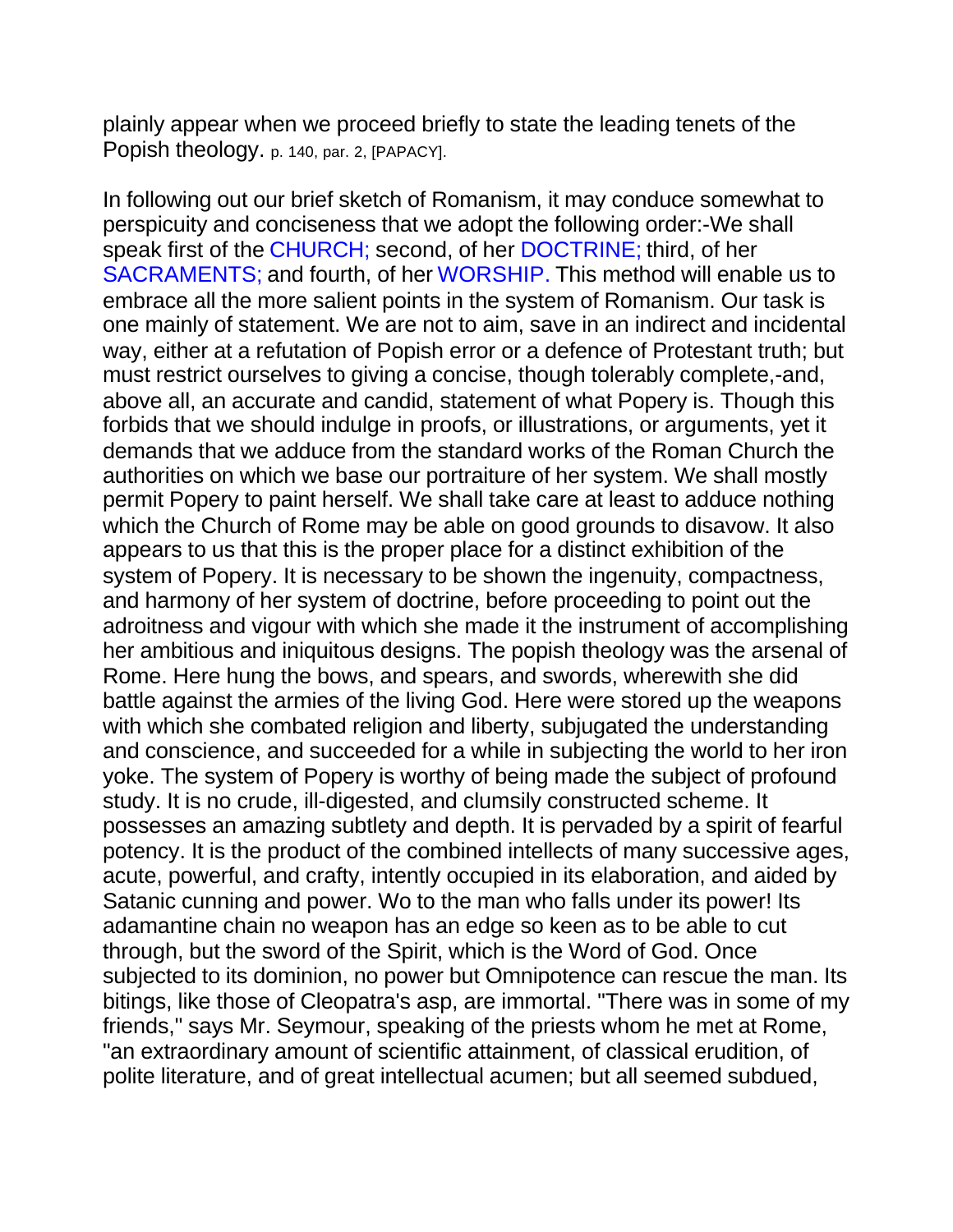and held, as by an adamantine grasp, in everlasting subjection to what seemed to them to be the religious principle. p. 141, par. 1, [PAPACY].

This principle, which regarded the voice of the Church of Rome as the voice of God himself, was ever uppermost in the mind, and held such an influence and a mastery over the whole intellectual powers, over the whole rational being, that it bowed in the humility of a child before everything that came with even the apparent authority of the Church. I never could have believed the extent of this if I had not witnessed it in these remarkable instances."[1] As a piece of intellectual mechanism Popery has never been equalled, and probably will never be surpassed. As the pyramids have come down to our day, and bear their testimony to the skill and power of the early Egyptians, so Popery, long after its day is over, will be seen towering across the interval of ages, a stupendous monument of the power for evil which lies in the human soul, and of the prodigious efforts the mind of man can put forth, when impelled to action by hatred to God and the desire of self-aggrandizement. p. 142, par. 1, [PAPACY].

------------------------------------------------------------------------ [1] Mornings among the Jesuits at Rome, by the Rev. M. H. Seymour, pp. 5, 6; London, 1849. p. 142, par. 2, [PAPACY].

> **Book II. Dogmas of the Papacy.** p. 142, par. 3, [PAPACY].

## **Chapter II. Scripture and Tradition.**

p. 142, par. 4, [PAPACY].

Papists concur with Protestants in admitting that God is the source of all obligation and duty, and that the Bible contains a revelation of his will. But while the Papist admits that the Bible is a revelation of the will of God, he is far from admitting, with the Protestant, that it is the only revelation. He holds, on the contrary, that it is neither a sufficient rule of faith, nor the only rule; but that tradition, which he terms the unwritten word, is equally inspired and equally authoritative with the Bible. To tradition, then, the Papist assigns an equal rank with the Scriptures as a divine revelation. The Council of Trent, in its fourth session, decreed, "that all should receive with equal reverence the books of the Old and New Testament, and the traditions concerning faith and manners, as proceeding from the mouth of Christ, or inspired by the Holy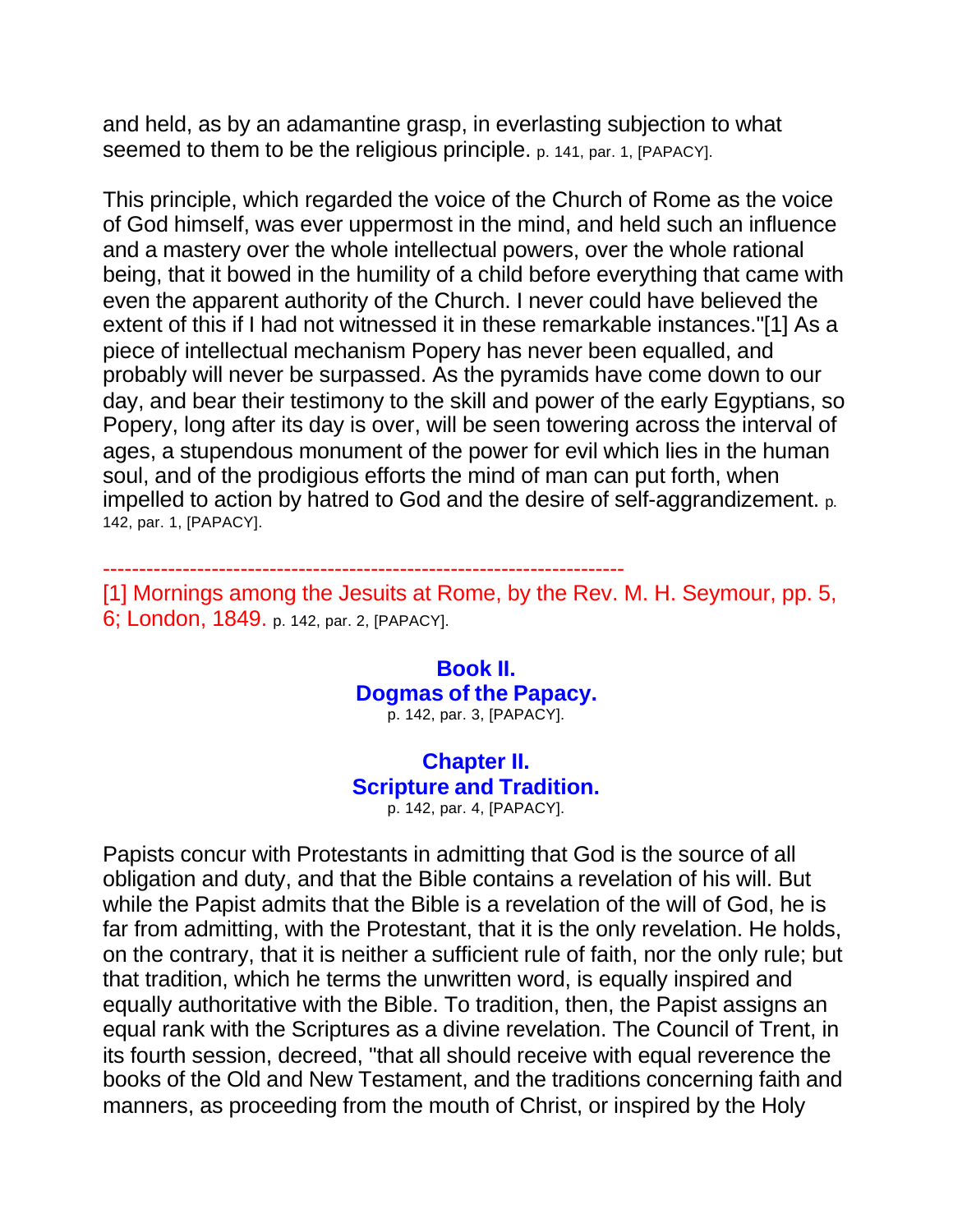Spirit, and preserved in the Catholic Church; and that whosoever knowingly, and of deliberate purpose, despised traditions, should be anathema."[1] p. 142, par. 5, [PAPACY].

In the creed of the Council of Trent is the following article:-"I do most firmly receive and embrace the apostolical and ecclesiastical traditions, and other usages, of the Roman Church." "The Catholics," says Dr. Milner, "hold that the Word of God in general, both written and unwritten,-in other words, the Bible and tradition taken together,-constitute the rule of faith, or method appointed by Christ for finding out the true religion."[2] "Has tradition any connection with the rule of faith?" it is asked in Keenan's Controversial Catechism. "Yes," is the answer, "because it is a part of God's revealed Word,-properly called the unwritten Word, as the Scripture is called the written Word." "Are we obliged to believe what tradition teaches, equally with what is taught in Scripture?" "Yes, we are obliged to believe the one as firmly as the other."[3] We may state, that the traditions which the Church of Rome has thus placed on a level with the Bible are the supposed sayings of Christ and the apostles handed down by tradition. Of course, no proof exists that such things were ever spoken by those to whom they are imputed. They were never known or heard of till the monks of the middle ages gave them to the world. To apostolical is to be added ecclesiastical tradition, which consists of the decrees and constitutions of the Church. It is scarcely a true account of the matter to say that tradition holds an equal rank with the Bible: it is placed above it. While tradition is always employed to determine the sense of the Bible, the Bible is never permitted to give judgment on tradition. What, then, would the Church of Rome lose were the Bible to be set aside? Nothing, clearly. Accordingly, some of her doctors have held that the Scriptures are now unnecessary, seeing the Church has determined all truth. p. 143, par. 1, [PAPACY].

In the second place, Papists make the Church the infallible interpreter of Scripture. The Church condemns all private judgment, interdicts all rational inquiry, and tells her members that they must receive the Scriptures only in the sense which she is pleased to put upon them. She requires all her priests at admission to swear that they will not interpret the Scriptures but according to the consent of the fathers,-an oath which it is impossible to keep otherwise than by abstaining altogether from interpreting Scripture, seeing the fathers are very far indeed from being at one in their interpretations. "How often has not Jerome been mistaken?" said Melancthon to Eck, in the famous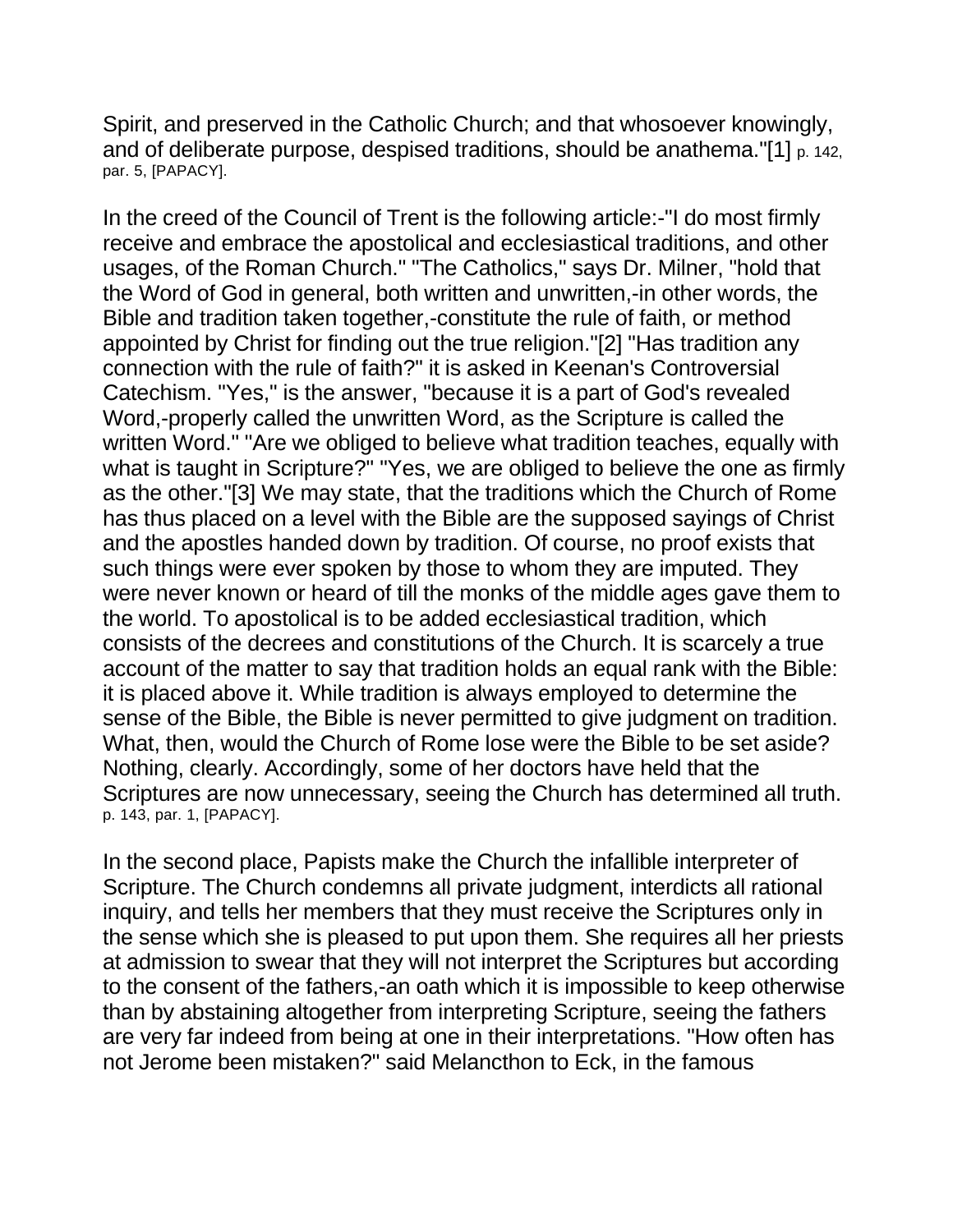disputation at Leipsic; "how frequently Ambrose! and how often their opinions are different! and how often they retract their errors!"[4] p. 143, par. 2, [PAPACY].

The Council of Trent decreed, that "no one confiding in his own judgment shall dare to wrest the sacred Scriptures to his own sense of them, contrary to that which hath been held, and still is held, by holy Mother Church, whose right it is to judge of the true meaning and interpretation of the sacred writ." And they further enact, that if any disobey, they are to be denounced by the ordinaries, and punished according to law.[5] In accordance with that decree is the following article in Pope Pius's creed:-"I receive the holy Scripture according to the sense which holy Mother Church (to whom it belongeth to judge of the true sense of the holy Scriptures) hath held and doth hold; nor will I ever receive and interpret it otherwise than according to the unanimous consent of the fathers." "Without the authority of the Church," said Bailly the Jesuit, "I would believe St. Matthew no more than Titus Livius." So great was the fervour for the Church, of Cardinal Hosius, who was appointed president of the Council of Trent, that he declared, in one of his polemical writings, that were it not for the authority of the Church, the Scriptures would have no more weight than the fables of Aesop.[6] Such are the sentiments of modern Papists. Dr. Milner devotes one of his letters to show that "Christ did not intend that mankind in general should learn his religion from a book."[7] "Besides the rule," says he, "he has provided in his holy Church a living, speaking judge, to watch over it, and explain it in all matters of controversy."[8] p. 144, par. 1, [PAPACY].

Such is the rule of faith which Rome furnishes to her members,-the Word of God and the traditions of men, both equally binding. And such is the way in which Rome permits her members to interpret the Scriptures,-only by the Church. And yet, notwithstanding that the Church forbids her members to interpret Scripture, she, as a Church, has never come forward with any interpretation of the Word of God; nor has she adduced, nor can she adduce, the slightest proof from the Word of God that she alone is authorized to interpret Scripture; nor is the consent of the fathers, according to which she binds herself to interpret the Word of God, a consent that has any existence. Her claim as the only and infallible interpreter of Scripture implies, moreover, that God has not expressed, or was not able to express, his mind, so as to be intelligible to the generality of men,-that he has not given his Word to all men, or made it a duty binding on all to read and study it. p. 144, par. 2, [PAPACY].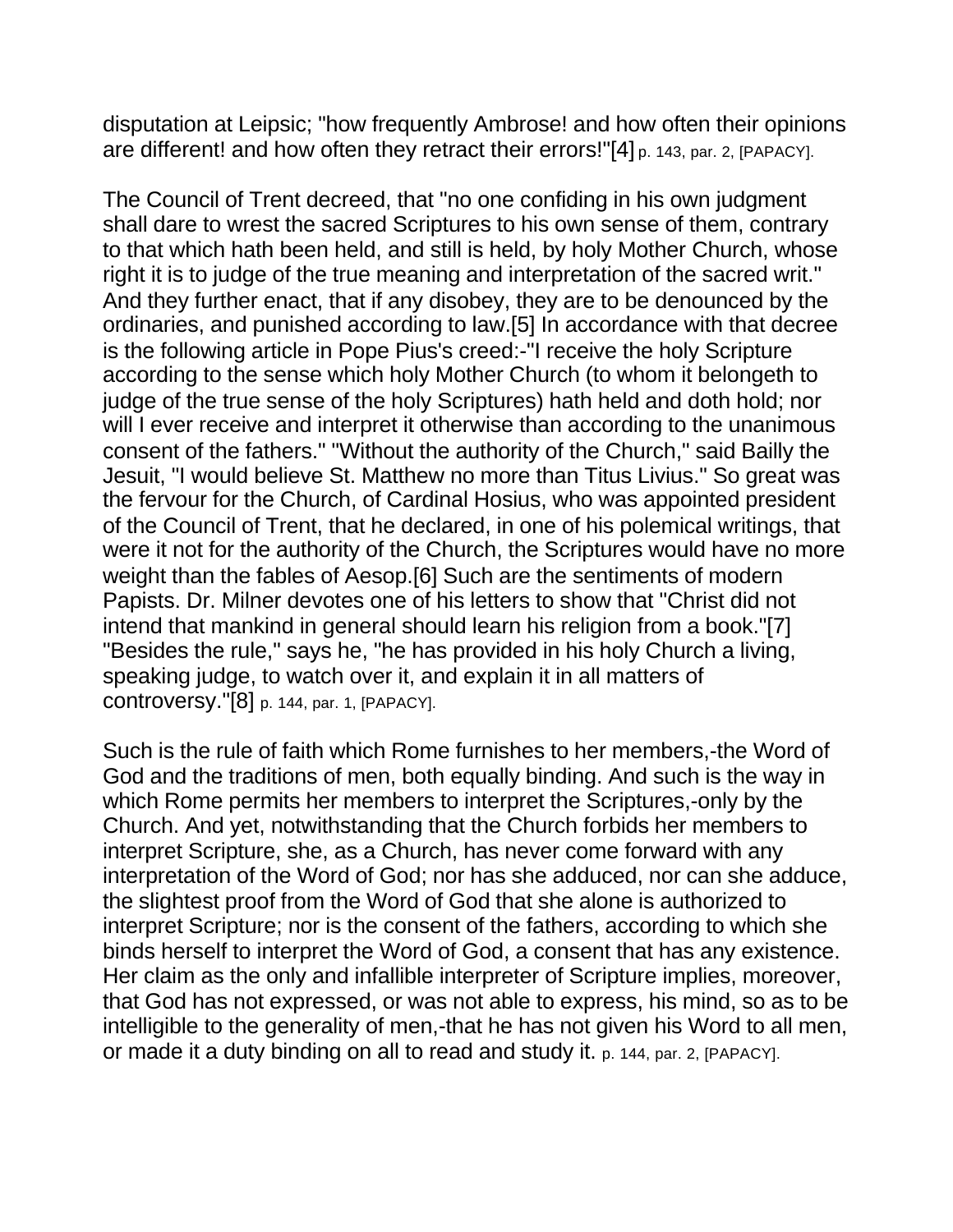The Church of Rome has farther weakened the authority and polluted the purity of God's holy Word, by assigning to the Apocrypha a place in the inspired canon. The inspiration of these books was not made an article of the popish faith till the Council of Trent. That Council, in its fourth session, decreed the divine authority of the Apocrypha, notwithstanding that the books are not found in the Hebrew Bible, were not received as canonical by the Jews, are never quoted by Christ or by his apostles, were repudiated by the early Christian fathers, and contain within themselves manifold proofs that they are not inspired. At the same moment that the Church of Rome was exposing herself to the curse pronounced on those who shall add to the words of inspiration, she pronounced an anathema on all who should refuse to take part with her in the iniquity of maintaining the divine authority of the Apocrypha. p. 145, par. 1, [PAPACY].

The Roman Catholic arguments in support of tradition as a rule of faith resolve themselves into three branches: first, passages from scripture; second, the office of the Church to attest the authenticity and genuineness of the Bible; and third, the insufficiency of private judgment. p. 145, par. 2, [PAPACY].

First, we are presented with a few texts which seem to look with some favour upon tradition. These are either utterly inconclusive, or they are plain perversions. "Hear the Church," from the frequency with which it is quoted, would seem to be regarded by Roman controversialists as one of their greatest strongholds. The words, as they stand by themselves, do look as if they inculcated submission to the Church in the matter of our belief. When we examine the passage in connection with its context, however, we find it refers to a supposed dispute between two members of the Church, and enjoins the appeal of the matter to the decision of the Church, that is, of the congregation, provided the offending party refuse to listen to the remonstrances of the offended; which is a different thing altogether from the implicit submission of our judgments in matters of doctrine. Common sense teaches every man that there is no comparison between a written and an oral account of a matter, as regards the degree of reliance to be placed on each. Every time the latter is repeated, it acquires a new addition, or variation, or corruption. It is inconceivable that the truths of salvation should have been conveyed to us through a medium so inaccurate, fluctuating, and doubtful. Was it not one main design of Christ and his apostles, in committing their doctrine to writing, to guard against the uncertainties of tradition? In places innumerable, are not traditions, as a ground of faith, explicitly and pointedly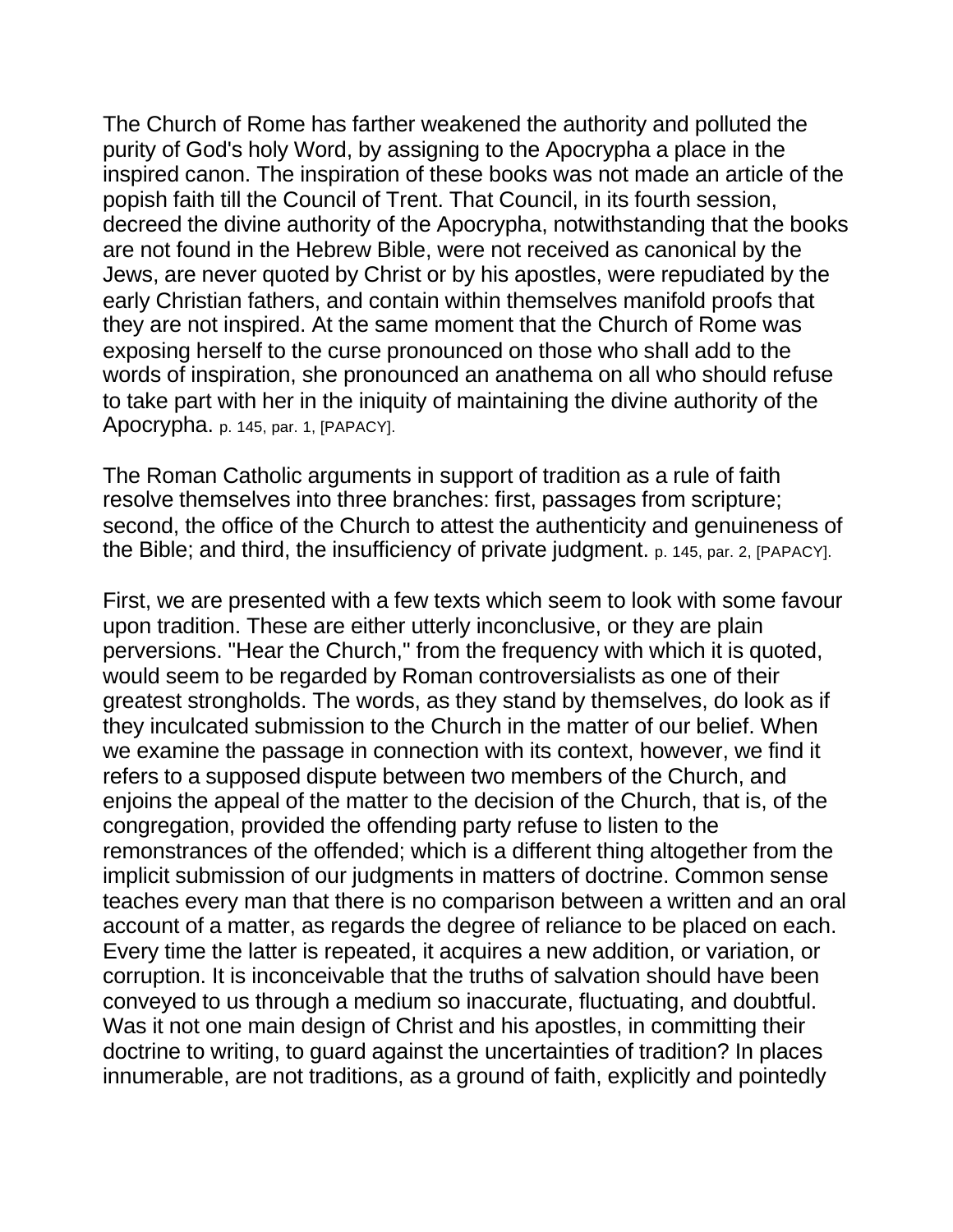condemned, and the study of the Scriptures strenuously enjoined? p. 145, par. 3, [PAPACY].

Besides, why should the Church of Rome offer proofs from Scripture on this or any other point? Does she not act inconsistently in doing so, inasmuch as she at the same instant forbids and requires the exercise of private judgment? p. 146, par. 1, [PAPACY].

But, in the second place, from the Church, say the Romanists, you received the Bible; she transmitted it to you, and you take her authority for its authenticity and genuineness.[9] We admit the Church, that is, the universal Church, and not exclusively the Church of Rome, to be a main witness as to the authenticity and genuineness of the Scriptures, on the ground that they have come down to us through her; but that is another question altogether from her right to solely and infallibly interpret Scripture. The messenger who carries a letter may be a very competent witness as to its authenticity and genuineness. He had it from the writer; it has not been out of his possession since; and he can speak very confidently and authoritatively as to its expressing the will of the person whose signature it bears; but is he only, therefore, entitled to interpret its meaning? He may be a very competent authority on its authenticity, but a very incompetent authority on its sense. The Church of Rome has confounded the question of authenticity and the question of interpretation. Because the Church carried this divine letter to us, we will listen to what she has to say on its authenticity; but inasmuch as this letter is addressed to us, and touches questions which involve our eternal welfare, and contains not the slightest hint that it needs to be either interpreted or supplemented by the bearer, we will use the right and responsibility of interpreting it for ourselves. p. 146, par. 2, [PAPACY].

As regards the insufficiency of private interpretation, it is hard to say whether Rome has conjured up more difficulties on the side of the Bible or on the side of man. She has made the most of the few difficult passages which the Bible contains, overlooking its extraordinary plainness and clearness on the great matters of salvation, and has laboured to show that, however the Bible may be fitted for a higher order of intelligences, it is really of no use at all to those for whom it was written. When a Romanist declaims on this topic, we cannot help fancying that we are listening to the pleadings of some acute, ingenious, and thoroughly in earnest infidel. And, as regards man, to believe Rome, one would think that reason and right understanding is a gift which has been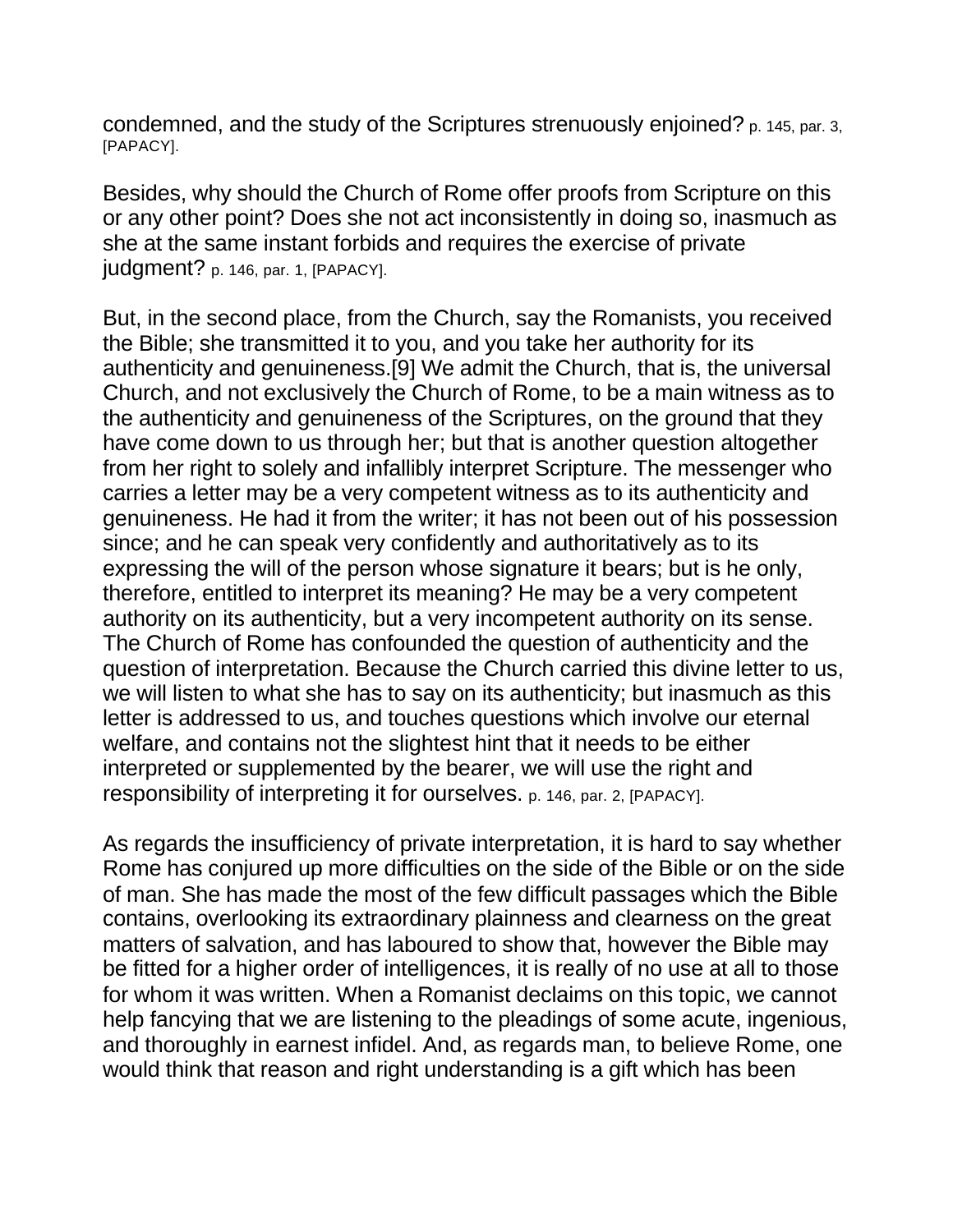denied the human family, or, at most, is confined to some scores of bishops and cardinals whom she denominates the Church. p. 146, par. 3, [PAPACY].

The Bible is to be subjected to the same rules of criticism and interpretation to which we daily subject the statements of our fellow-men and the works of human composition, and by which we search out the hidden principles and fundamental laws of physical and moral science. The faculties which can do the one can do the other. The moral obliquity which prevents the heart from receiving what the intellect can discover in the field of revelation, and which sheds darkness upon the understanding itself, is not to be overcome by papal infallibility, but by the promised assistance of the Divine Spirit. The Roman Catholic Church has also found a specious argument against the sufficiency of private judgment, in the differences of opinion on subordinate matters which exist among Protestants. These she has greatly magnified; but whatever they may be, she is not the party to reproach us, as we shall afterwards show. It is well known what a nest of diverse, unclean, and monstrous things is that over which the mighty Roman mother, Infallibility, sits brooding. Peter, it is maintained, frowned upon private interpretation, when he wrote as follows respecting the Epistles of Paul:-"In which are some things hard to be understood, which they that are unlearned and unstable wrest, as they do also the other Scriptures, unto their own destruction." Now, first, this shows that they who so wrested the Scriptures had free access to them; second, the statement is limited to the Epistles of Paul, and in these it is only some things that are hard to be understood, showing that the many are not so. But what preservative does the apostle recommend for this evil? Does he blame those negligent pastors who allowed their people to read the Scriptures? Does he enjoin Christians to hear the living authority in the Church?-and there were then some really infallible men in her: no; he has recourse to no such expedient; but, seeing they were the unlearned and the unstable who so wrested the Scriptures, he enjoins them to "grow in grace, and in the knowledge of our Lord Jesus Christ." But how are men to grow in the knowledge of Jesus Christ?" Unquestionably by the study of that book that reveals him; agreeably to his own injunction, "Search the Scriptures; they are they which testify of me." "Prove all things; hold fast that which is good." p. 147, par. 1, [PAPACY].

But the Church of Rome, in the very act of forbidding the exercise of private judgment, and demanding of men implicit submission to her own authority, requires of them the exercise of their faculties. p. 147, par. 2, [PAPACY].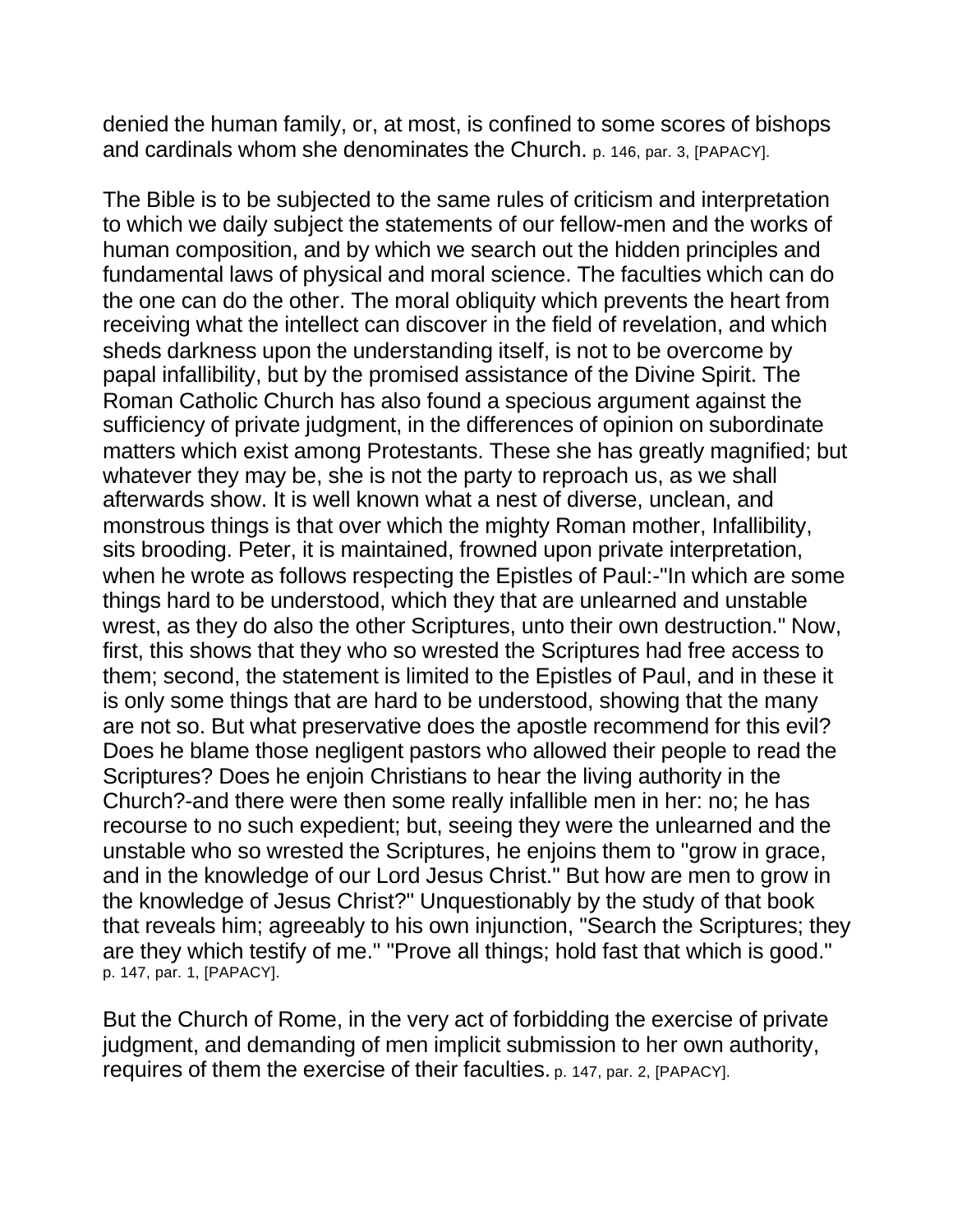She makes her appeal to those very faculties which she forbids them to use, and calls upon them to exercise their private judgment in order that they may see it to be their duty not to exercise their private judgment. The appeal of Rome is, that men should submit to her infallibility; but she herself shows that she is conscious that a rational being can submit to this appeal only in the use of reason, because she recommends her appeal with arguments. Why does she urge these arguments, if our reason be unfit to determine the question? Before we can submit to infallibility, we must first satisfy ourselves as to several things, such as the truth of Christianity, the vicarship of Peter, and the transmission of the supremacy down to the living pontiff; for on these grounds is the infallibility based. The private judgment that can determine these momentous points might, one should think, competently decide others. To affirm that the sound judgment of men can conduct them so far, but no farther, looks very like saying, that the moment men submit to the infallibility they take leave of their sound judgment. Their reason is unfit, says the Church of Rome; and yet they are required, with an unfit reason, to reason fitly out the unfitness of their reason. If they succeed in reasoning out this proposition, does not their very success disprove the proposition? and if they do not succeed, how can they know the proposition to be true? And yet the Church of Rome continues to exhort men to use their reason to discover that reason is of no use; which is just as sensible as to bid a man walk a few miles along the highway, in order to discover that his limbs are incapable of carrying him a single yard from his own door. This conclusion, that reason is of no use, is true, or it is false. If it is true, how came men to arrive at a sound conclusion with a reason that is altogether useless? and if it is false, what becomes of the dogma of Rome? To tell a man, "Your reason is useless, but here is infallibility for your guide, only you must reason your way to it," is very like saying to a man in a shipwreck, "True, friend, you cannot swim a single stroke; but there is a rock half a league off; you can take your stand on it." p. 148, par. 1, [PAPACY].

The Protestant rule is the Scripture. "To the Scripture the Roman Catholic adds, first, the Apocrypha; second, traditions; third, acts and decisions of the Church, embracing numerous volumes of the Popes' bulls, ten folio volumes of decretals, thirty-one folio volumes of acts of councils, fifty-one folio volumes of the Acta Sanctorum, or the doings and sayings of the saints; fourth add to these at least thirty-five volumes of the Greek and Latin fathers, in which, he says, is to be found the unanimous consent of the fathers; fifth, to all these one hundred and thirty-five volumes folio add the chaos of unwritten traditions which have floated to us down from the apostolic times.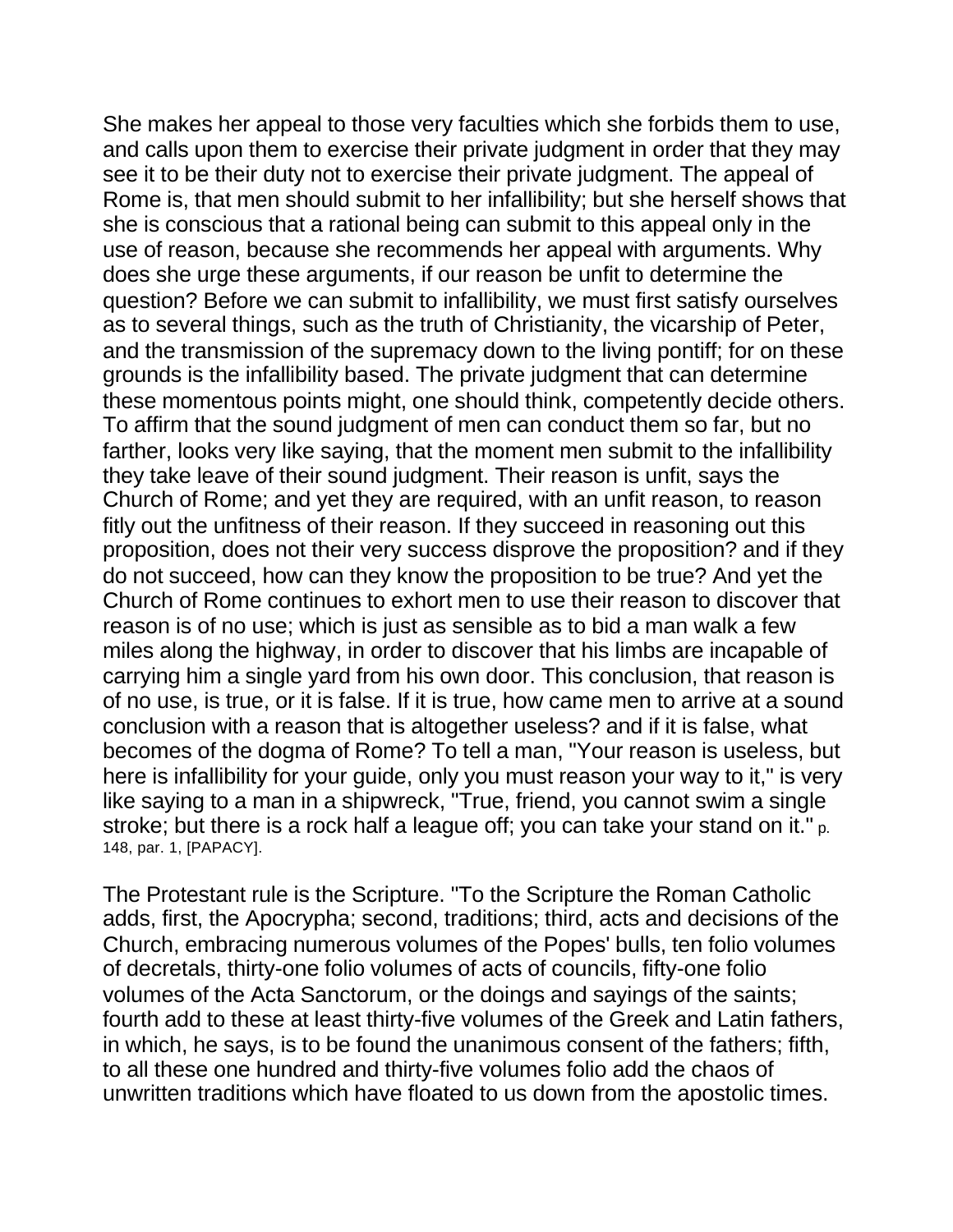But we must not stop here; for the expositions of every priest and bishop must be added. The truth is, such a rule is no rule; unless an endless and contradictory mass of uncertainties could be a rule. No Romanist can soberly believe, much less learn, his own rule of faith."[10] p. 148, par. 2, [PAPACY].

But even granting that all this infallibility is centred in the person of the pontiff, and that, practically, the guide of the Romanist is the dictum of the Pope; how is he to interpret its meaning, unless by an operation of judgment of the same kind with that by which the Protestant interprets the dictum of Scripture? Thus there is no scheme of infallibility which can supersede the exercise of private judgment, unless that of placing an infallibility in the head of every man, which shall guide him, not through his understanding, but in the shape of an unreasoning, unquestioning instinct. p. 149, par. 1, [PAPACY].

------------------------------------------------------------------------

[1] Can. et Dec. Concilii Tridentini, p. 16; Lipsiae (1846.) p. 149, par. 2, [PAPACY].

[2] Milner's End of Controversy, letter viii.; Dublin, 1827. p. 149, par. 3, [PAPACY].

[3] Controversial Catechism, by the Rev. S. Keenan,-Rule of Faith, chap. vi.; Edin. 1846. p. 149, par. 4, [PAPACY].

[4] D'Aubigné's History of the Reformation, vol. ii. p. 71. p. 149, par. 5, [PAPACY].

[5] Concil. Trid. Sess. iii. p. 149, par. 6, [PAPACY].

[6] Bayle's Dictionary, art. Hosius. p. 149, par. 7, [PAPACY].

[7] Milner's End of Controversy, letter viii. p. 149, par. 8, [PAPACY].

[8] M. J. Perrone, the present Professor of Theology in the Collegio Romano at Rome, says:-"To the Church, that is, to the clergy, as forming one body with the Roman pontiff, their head, has been given the power of infallibly publishing the gospel, of truly interpreting it, and inviolably preserving it." These high prerogatives he founds upon Matthew, xxviii. 19,-"Go ye, therefore, and teach all nations;" &c. "Christ does not say to his apostles," argues Perrone, "go and write, but, go and teach: nor does he say, 'I am with you for a time only, but always.'" By the "all things whatsoever I have commanded you," we are to understand not only what is written in the New Testament, but what tradition has handed down as the sayings of Christ. The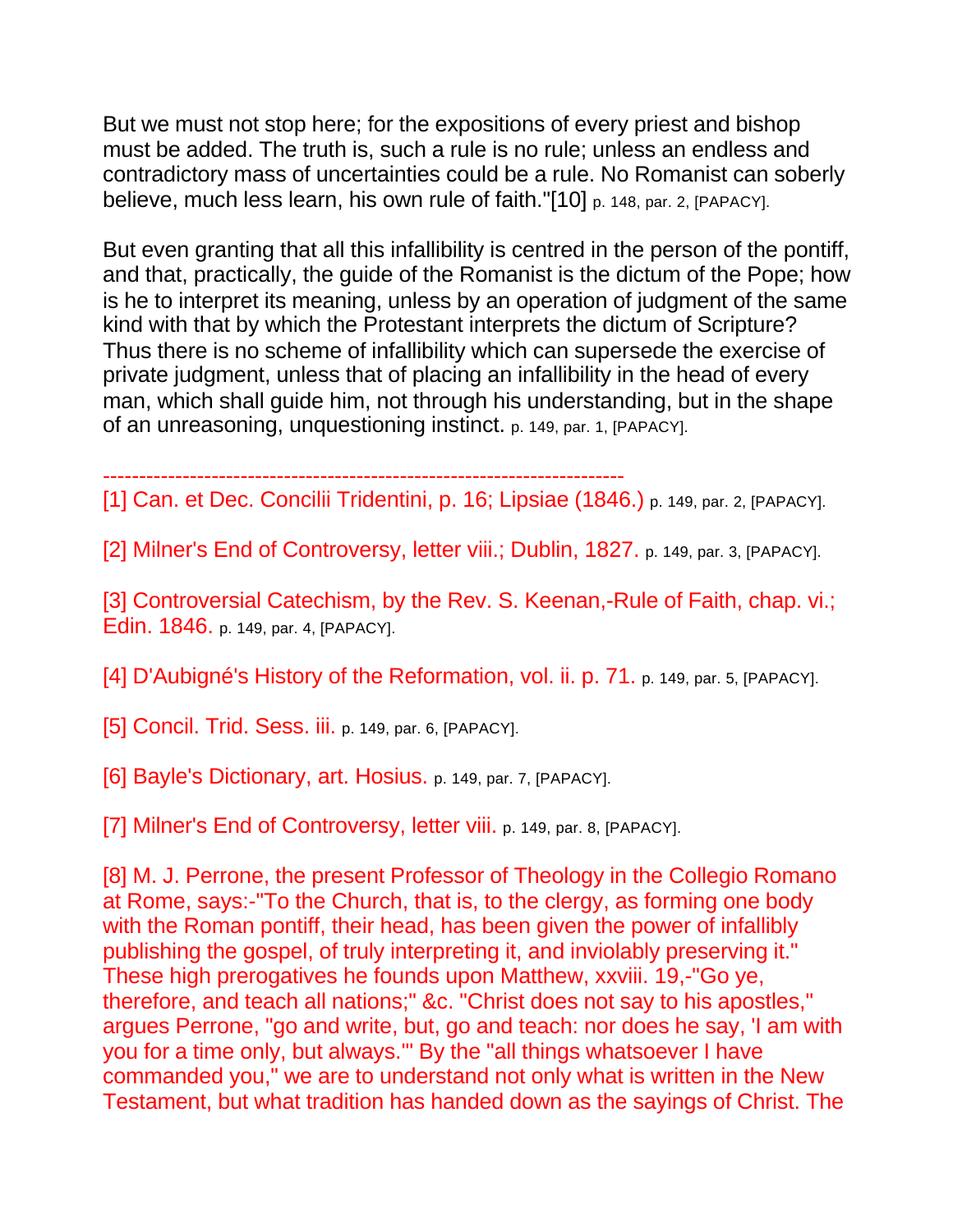Professor makes great account of the variety of interpretations to which written language is liable, but no account at all of the far greater variations, not in interpretation only, but in the subject-matter also, to which traditionary language is liable. (Praelectiones Theologicae, quas in Collegio Romano Societatis Jesu habebat J. Perrone, tom. i. p. 171-174 ; Parisiis, 1842.) p. 149, par. 9, [PAPACY].

[9] Milner's End of Controversy, letter ix. p. 150, par. 1, [PAPACY].

[10] Elliott's Delineation of Romanism, p. 13; London, 1851. p. 150, par. 2, [PAPACY].

> **Book II. Dogmas of the Papacy.** p. 150, par. 3, [PAPACY].

## **Chapter III. Of Reading the Scriptures.**

p. 150, par. 4, [PAPACY].

One would have thought that the Church of Rome had removed her people to a safe distance from the Scriptures. She has placed the gulf of tradition between them and the Word of God. She has removed them still farther from the sphere of danger, by providing an infallible interpreter, whose duty it is to take care that the Bible shall express no sense hostile to Rome. But, as if this were not enough, she has laboured by all means in her power to prevent the Scriptures coming in any shape into the hands of her people. Before the Reformation she kept the Bible locked up in a dead language, and severe laws were enacted against the reading of it. The Reformation unsealed the precious volume. Tyndale and Luther, the one from his retreat at Vildorfe in the Low Countries, and the other from amid the deep shades of the Thuringian forest, sent forth the Bible to the nations in the vernacular tongues of England and Germany. A thirst was thus awakened for the Scriptures, which the Church of Rome deemed it imprudent openly to oppose. The Council of Trent enacted ten rules regarding prohibited books, which, while they appeared to gratify, were insidiously framed to check, the growing desire for the Word of God. In the fourth rule, the Council prohibits any one from reading the Bible without a licence from his bishop or inquisitor; that licence to be founded on a certificate from his confessor that he is in no danger of receiving injury from so doing. The Council adds these emphatic words:-- p. 150, par. 5, [PAPACY].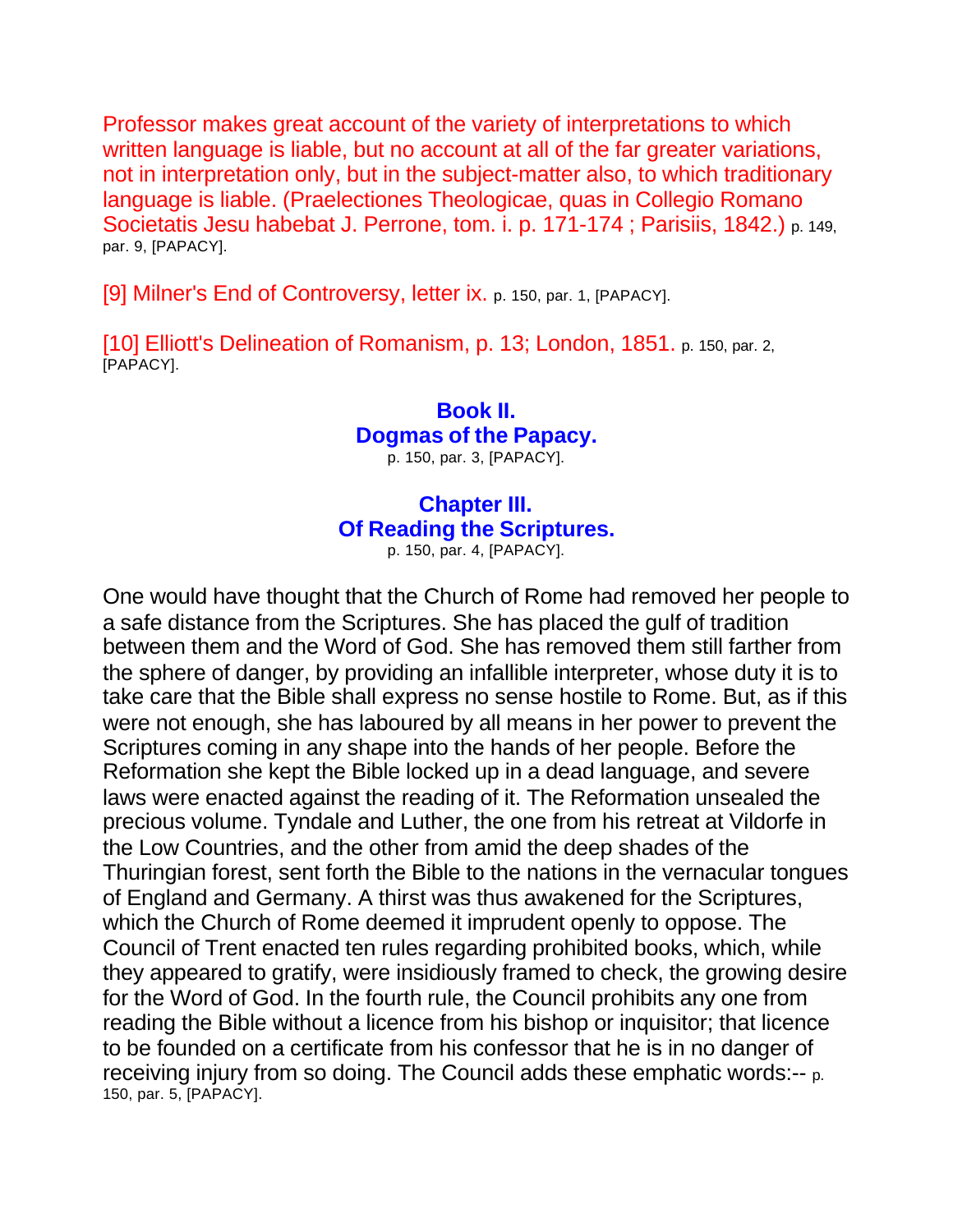"That if any one shall dare to read or keep in his possession that book, without such a licence, he shall not receive absolution till he has given it up to his ordinary."[1] These rules are followed by the bull of Pius IV., in which he declares that those who shall violate them shall be held guilty of mortal sin. Thus did the Church of Rome attempt to regulate what she found it impossible wholly to prevent. The fact that no Papist is allowed to read the Bible without a licence does not appear in the catechisms and other books in common use among Roman Catholics in this country; but it is incontrovertible that it forms the law of that Church. And, in accordance therewith, we find that the uniform practice of the priests of Rome, from the popes downwards, is to prevent the circulation of the Bible,--to prevent it wholly in those countries, such as Italy and Spain, where they have the power, and in other countries, such as our own, to all the extent to which their power enables them. Their uniform policy is to discourage the reading of the Scriptures in every possible way; and when they dare not employ force to effect this object, they scruple not to press into their service the ghostly power of their Church, by declaring that those who presume to contravene the will of Rome in this matter are guilty of mortal sin. No farther back than 1816, Pope Pius VII., in his bull, denounced the Bible Society, and expressed himself as "shocked" by the circulation of the Scriptures, which he characterizes as a "most crafty device, by which the very foundations of religion are undermined;" "a pestilence," which it behoves him, "to remedy and abolish;" "a defilement of the faith, eminently dangerous to souls." He congratulates the primate, to whom his letter is addressed, on the zeal he had shown "to detect and overthrow the impious machinations of these innovators;" and represents it as an episcopal duty to expose "the wickedness of this nefarious scheme," and openly to publish "that the Bible printed by heretics is to be numbered among other prohibited books, conformably to the rules of the index; for it is evident from experience, that the holy Scriptures, when circulated in the vulgar tongue, have, through the temerity of men, produced more harm than benefit."[2] Thus, in the solemn judgment of the Church of Rome, expressed through her chief organ, the Bible has done more evil than good, and is beyond comparison the worst book in the world. There is only one other being whom Rome dreads more than the Bible, and that is its Author. p. 151, par. 1, [PAPACY].

The same Pope issued a bull in 1819 on the subject of the circulation of the Scriptures in the Irish schools. He speaks of the circulation of the Scriptures in the schools as a sowing of tares; and that the children are thereby infested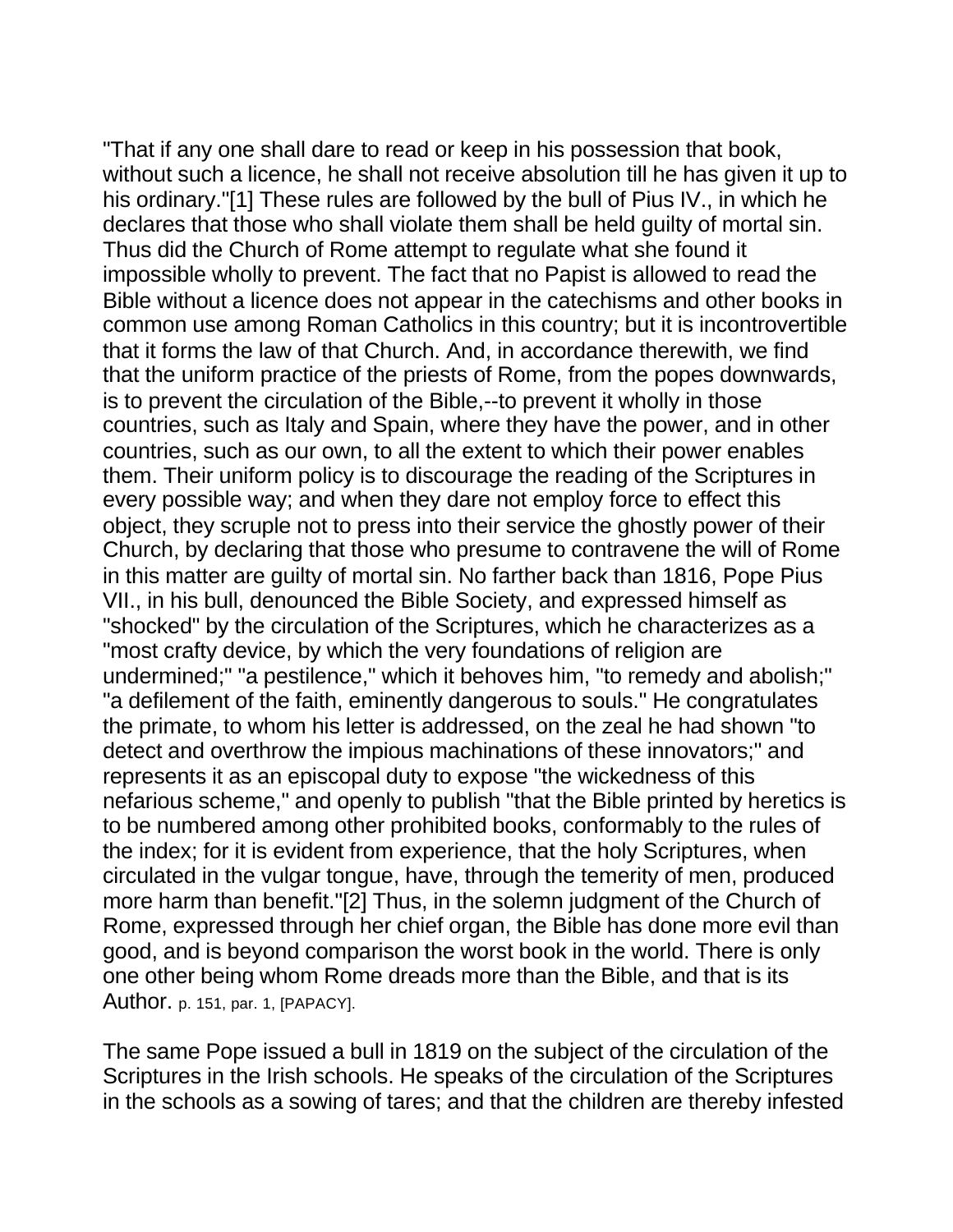with the fatal poison of depraved doctrines; and exhorts the Irish bishops to endeavour to prevent the wheat being choked by the tares.[3] p. 151, par. 2, [PAPACY].

In 1824 Pope Leo XII. published an encyclical letter, in which he adverts to a certain society, vulgarly termed the BIBLE SOCIETY, as spreading itself throughout the whole world; and goes on to term the Protestant Bible the "Gospel of the Devil." The late Pope Gregory XVI., in his encyclical letter, after referring to the decree of the Council of Trent., quoted above, ratifies that and similar enactments of the Church:"Moreover, we confirm and renew the decrees recited above, delivered in former times by apostolic authority, against the publication, distribution, reading, and possession of books of the holy Scriptures translated into the vulgar tongue." That this hostility to the Word of God is not confined to the occupant of the Vatican, but pervades the entire body of the Romish clergy in all parts of the world, is evident from the recent well-authenticated instances of the burning of Bibles by priests in Belgium, in Ireland, and in Madeira. Not less significant is the fact, stated in evidence before the Commissioners of Education, that among the four hundred students attending the College of Maynooth, there were not to be found more than ten Bibles or Testaments; while every student was required to provide himself with a copy of the works of the Jesuits Bailly and Delahogue.[4] Dr. Doyle, in his instructions to priests regarding Kildare Place Society, says, that if the parents sent their children to a Bible school, after the warning of the priest, "they would be guilty of mortal sin or if any of them suffered their children to go to an Hibernian school, he should think it proper "to withhold the sacrament from them when dying;" and he adds, "the Scriptures being read and got by heart, is quite sufficient in order to make the schools obnoxious to us."[5] And to the use of the Bible without note or comment in these schools, Lord Stanley directly attributes their failure: the priests, says he, exerting "themselves with energy and success against a system to which they were in principle opposed."[6] The hostility of the priests "does not appear to be against the versions of Protestants only, but against Scripture itself; as is manifest from their decided opposition to the Catholic version [the Douay], without note or comment, which the Bible Society proposed printing for the use of Catholics, but which was absolutely refused by their clergy?" Mr. Nowlan, in a debate with some Protestant clergymen in 1824, says, "If the Bible Society came to distribute copies of the Bible, even of that version which the Catholic Church approves of, on this principle [that of the Bible Society], we should still consider it our duty to oppose them."[7] Since the 1st of June 1816, four pontiffs in succession, including Pius IX.,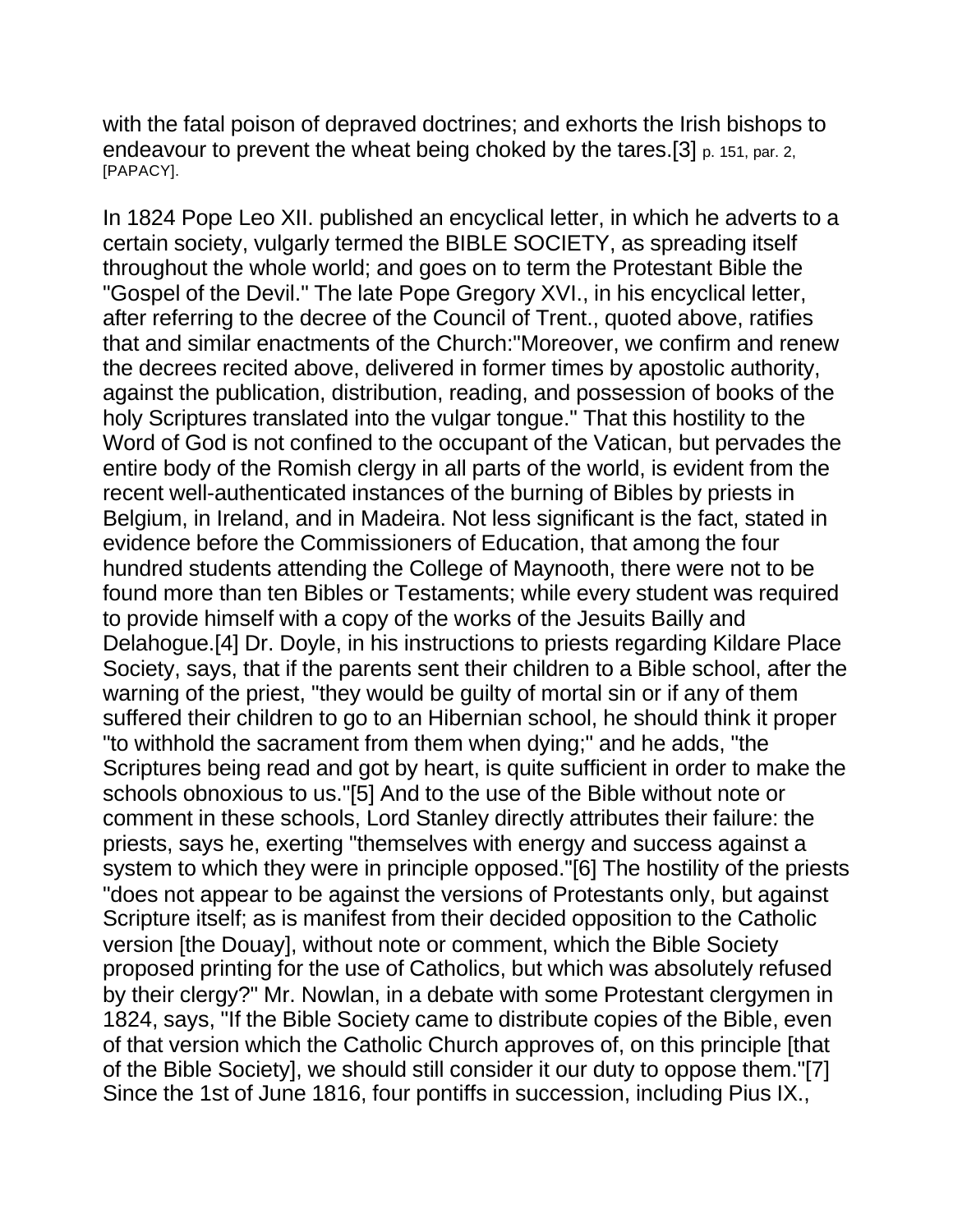have distinctly and formally intimated to the world, that by the distribution and reading of the holy Scriptures in the vulgar tongue, "the very FOUNDATIONS of their religion are undermined."[8] p. 152, par. 1, [PAPACY].

In the face of these facts,--of their written creed plainly prohibiting the reading of the Scriptures without a licence, under pain of being held guilty of mortal sin; of anathemas against Bible Societies, thundered forth by the pontiffs; of the burning of the Bible by the hands of priests, as if it were "the book of heresy," as it was termed by the public prosecutor, when he pulled the New Testament from the sleeve of the "Vicar of Dollar;" in the face of the refusal of the sacrament to the dying, for the crime of sending their children to a school where the Bible was read; and the attempts both in Edinburgh, as in the case of the Ragged Schools, and in Ireland, as in the case of the Kildare Place Society schools, to defeat and overthrow schemes devised for the reclamation of the ignorant, the vicious, and the outcast, because these schemes included the reading of the Scriptures without note or comment,--it requires, assuredly, no small amount of hardihood to maintain, as we find priests of the Church of Rome doing, "that it is a great mistake, and, indeed, a calumny against the Catholic Church, to say that she is opposed to the full and unrestricted use and circulation of the Scriptures." We do not know that we have ever met with a more barefaced attempt of this kind than the following, made, too, in circumstances where, one would have thought, the most reckless audacity would have shrunk from such an attempt. The words we have quoted, charging it as a calumny on the Church of Rome to say that she is opposed to the "full and unrestricted use and circulation of the Scriptures," were uttered at Rome in the midst of millions sunk in the grossest ignorance of the sacred volume. They fell from the professor of dogmatic theology in the Collegio Romano, in a conversation held with the Rev. Mr. Seymour, a clergyman of the Church of England, who visited Rome a few years ago, and who has recorded his experience of Popery, as he found it existing in the metropolis of Roman Catholicism, in his work entitled "Mornings among the Jesuits at Rome." "The answer I made to this," says Mr. Seymour, "was, that having resided many years among a Roman Catholic population in Ireland, I had always found that the sacred volume was forbidden to them; and that since I came to Italy, and especially to Rome, I observed the most complete ignorance of the holy Scriptures, and that it was ascribed by themselves to a prohibition on the part of the Church. p. 153, par. 1, [PAPACY].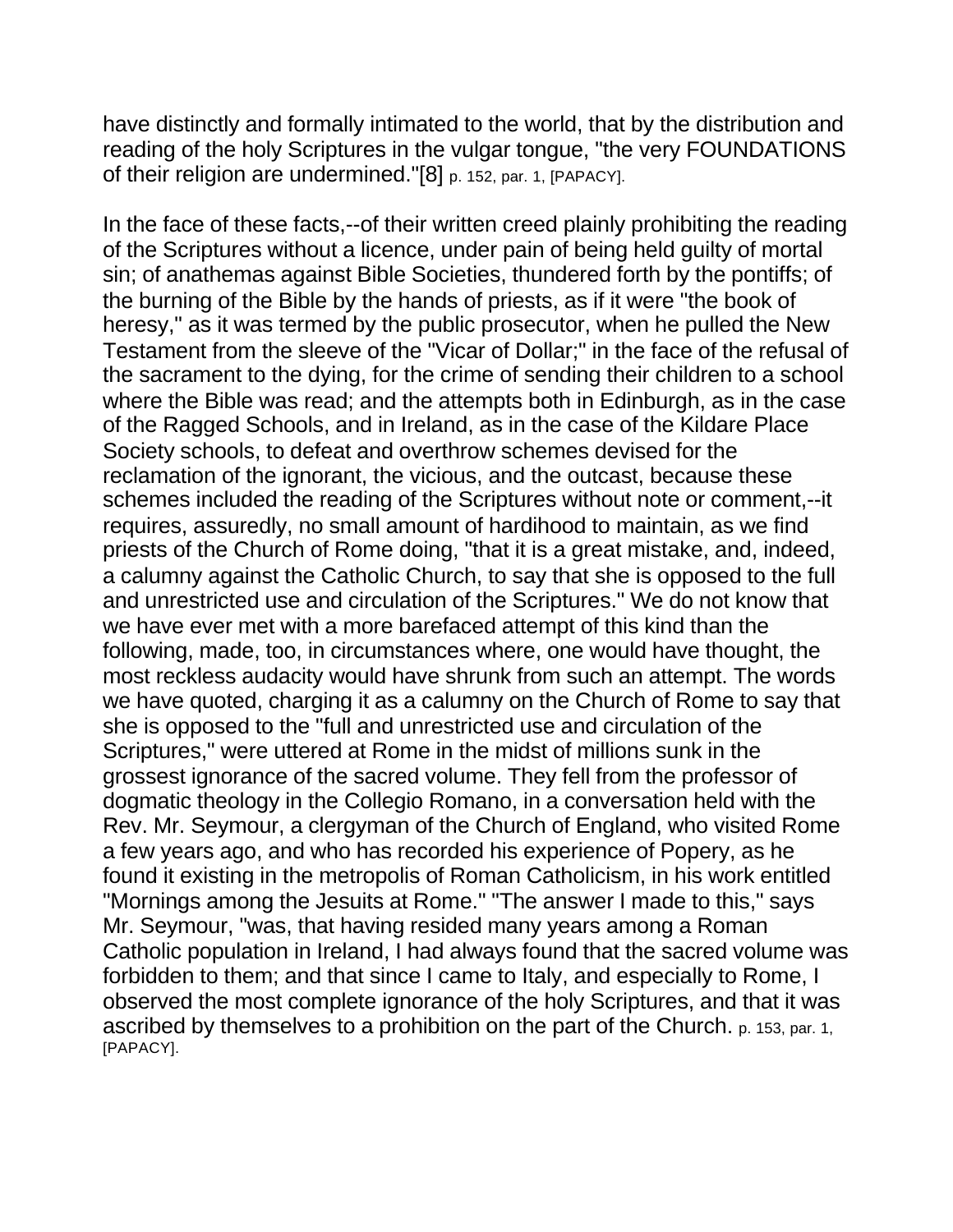"He at once stated that there must be some mistake, as the book was permitted to all who could understand it, and was, in fact, in very general circulation in Rome. p. 154, par. 1, [PAPACY].

"I said that I had heard the contrary, and that it was impossible to procure a copy of the holy Scriptures in the Italian tongue in the city of Rome,--that I had so heard from an English gentleman who had resided there for ten years,--that I looked upon the statement as scarcely credible,--that I wished much to ascertain the matter for my own information,--that I had one day resolved to test this by visiting every bookselling establishment in the city of Rome,--that I had gone to the book-shop belonging to the Propaganda Fide,- -to that patronized by his holiness the Pope,--to that which was connected with the Collegio Romano, and was patronized by the order of Jesuits,--to that which was established for the supply of English and other foreigners,--to those who sold old and second-hand books,--and that in every establishment, without exception, I found that the holy Scriptures were not for sale; I could not procure a single copy in the Roman language, of a portable size, in the whole city of Rome; and that when I asked each bookseller the reason of his not having so important a volume, I was answered, in every instance, e prohibito, or non é permesso,--that the volume was prohibited, or that it was not permitted to be sold. I added, that Martini's edition was offered to me in two places, but it was in twenty-four volumes, and at a cost of 105 francs (that is, £ 4 sterling); and that, under such circumstances, I could not but regard the holy Scriptures as a prohibited book, at least in the city of Rome. p. 154, par. 2, [PAPACY].

"He replied by acknowledging that it was very probable that I could not find the volume in Rome, especially as the population of Rome was very poor, and not able to purchase the sacred volume; and that the real reason the Scriptures were not at the booksellers, and also were not in circulation, was, not that they were forbidden or prohibited by the Church, but that the people of Rome were too poor, to buy them. p. 154, par. 3, [PAPACY].

"I replied that they probably were too poor, whether in Rome or in England, to give one hundred and five francs for the book; but that the clergy of Rome, so numerous and wealthy, should do as in England, namely, form an association for cheapening the copies of the Scriptures. p. 154, par. 4, [PAPACY].

"He said, in reply, that the priests were too poor to cheapen the volume, and that the people were too poor to purchase it. p. 154, par. 5, [PAPACY].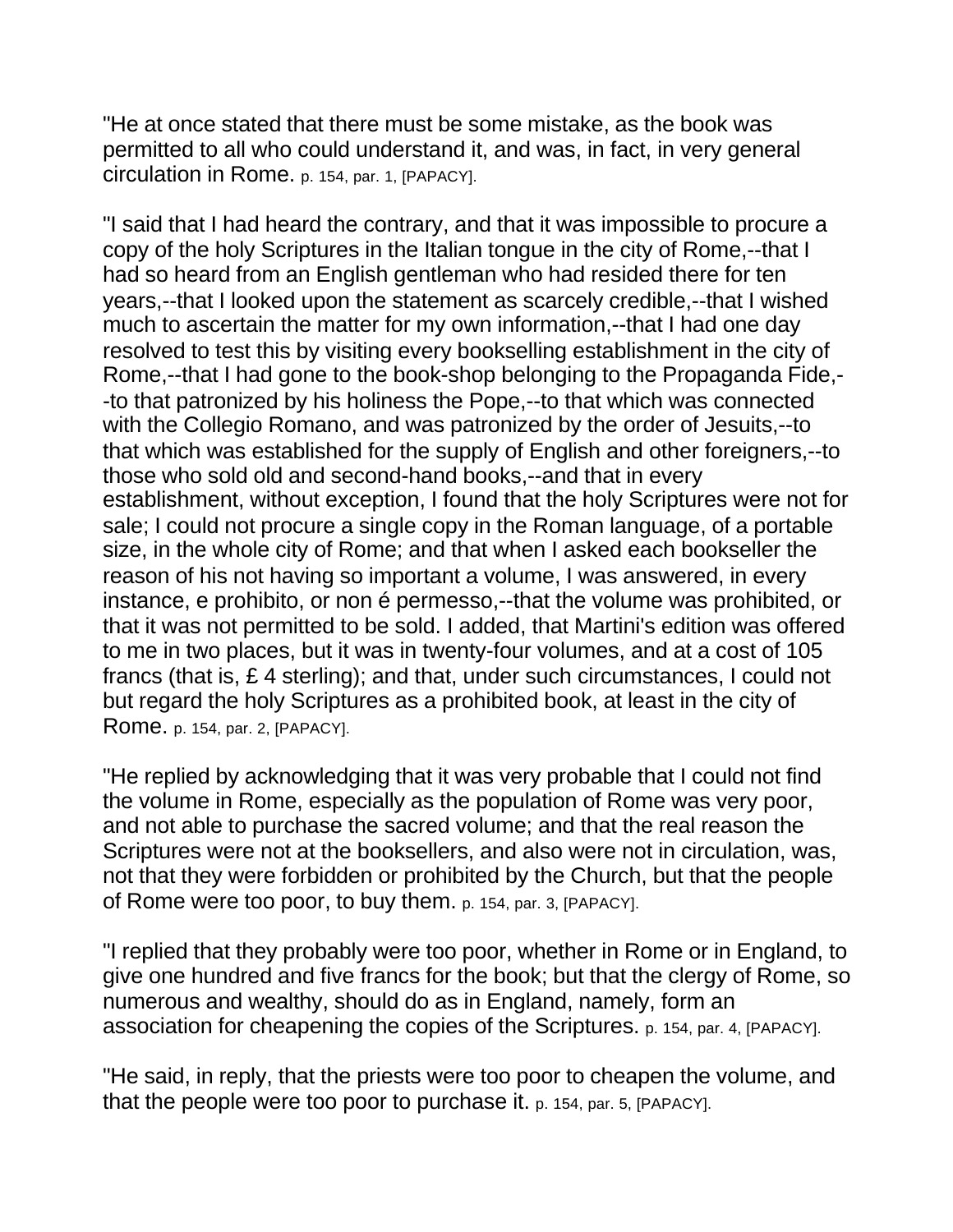"I then stated, that if this was really the case,--that if there was no prohibition against the sacred volume,--that if they would be willing to circulate it,--and that really and sincerely there was no other objection than the difficulties arising from the price of the book,--that difficulty should at once be obviated: I would myself undertake to obtain from England, through the Bible Society, any number of Bibles that could be circulated; and that they should be sold at the lowest possible price, or given freely and gratuitously, to the inhabitants of Rome. I stated that the people of England loved the Scriptures beyond all else in this world; and that it would be to them a source of delight and thanksgiving to give for gratuitous circulation any number of copies of the sacred volume that the inhabitants of Rome could require. p. 155, par. 1, [PAPACY].

"He immediately answered, that he thanked me for the generous offer; but that there would be no use in accepting it, as the people of Rome were very ignorant, were in a state of brutal ignorance, were unable to read anything; and therefore could not profit by reading the Scriptures, even if we supplied them gratuitously. p. 155, par. 2, [PAPACY].

"I could not conceal from myself that he was prevaricating with me,--that his former excuse of poverty, and this latter excuse of ignorance, were mere evasions; so I asked him whose fault it was that the people remained in such universal and unaccountable ignorance. There were above five thousand priests, monks, and nuns, besides cardinals and prelates, in the city of Rome; that the whole population was only thirty thousand families; that thus there was a priest, or a monk, or a nun, for every six families in Rome; that thus there were ample means for the education of the people; and I asked, therefore, whether the Church was not to blame for this ignorance on the part of the people? p. 155, par. 3, [PAPACY].

"He immediately turned from the subject, saying, that the Church held the infallibility of the Pope, to whom it therefore belonged to give the only infallible interpretation of the Scriptures.[9] p. 155, par. 4, [PAPACY].

But a more authoritative confirmation still of all that we have advanced against Popery on this head has lately appeared. It is the Encyclical Letter of Pius IX. (issued in January 1850). The document is such a compound of despotism and bigotry as Leo XII. might have conceived, and Gregory XVI. signed. It is in itself such an exposure, that we add not a word of comment. p. 155, par. 5, [PAPACY].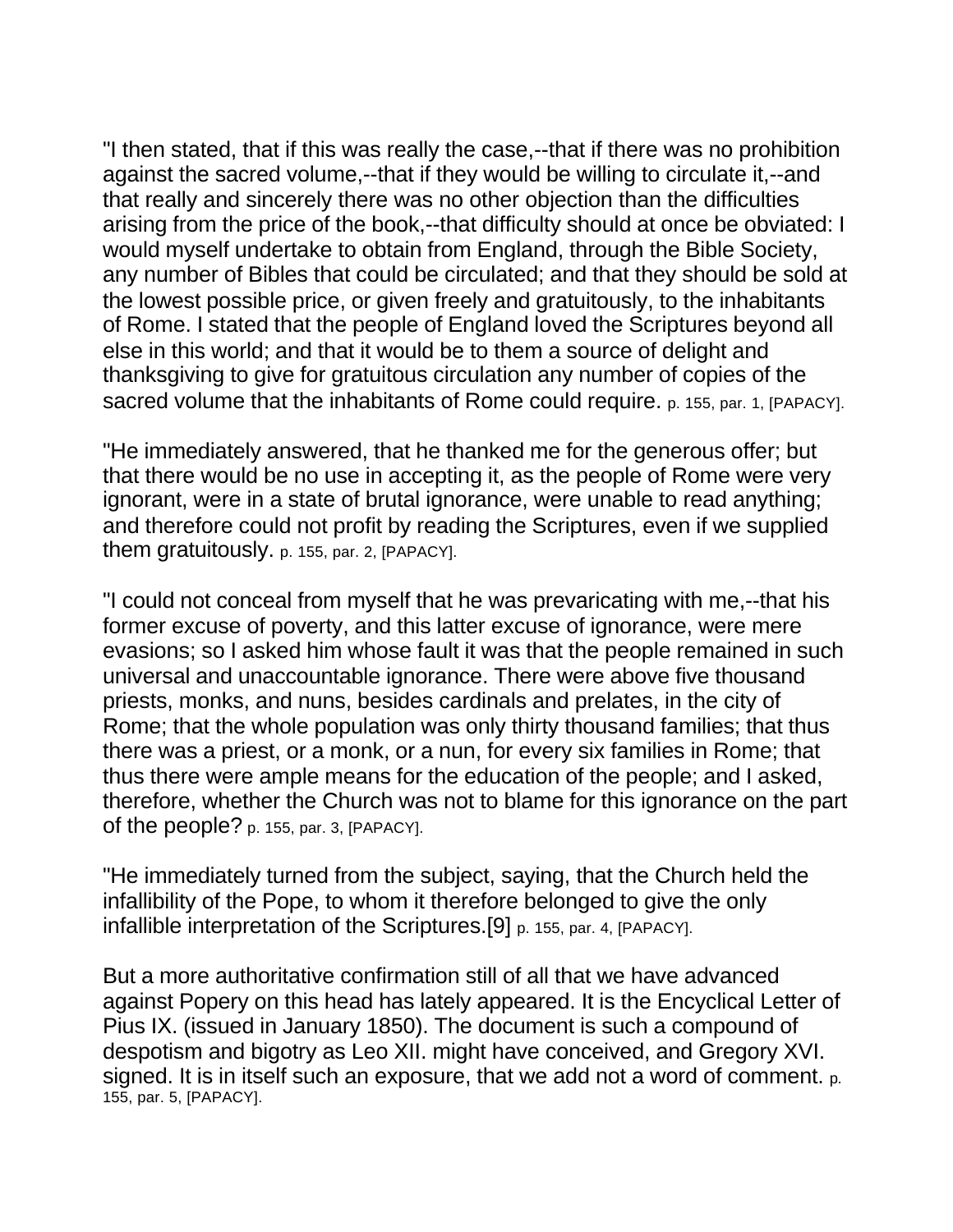After condemning the "new art of printing," the Pope goes on to say,--"Nay, more; with the assistance of the Biblical Societies, which have long been condemned by the holy chair, they do not blush to distribute holy Bibles, translated into the vulgar tongue, without being conformed to the rules of the Church." . . . . . . . . . "Under a false pretext of religion, they recommend the reading of them to the faithful. You, in your wisdom, perfectly understand, venerable brothers, with what vigilance and solicitude you ought to labour, that the faithful may fly with horror from this poisonous reading; and that they may remember that no man, supported by his own prudence, can arrogate to himself the right, and have the presumption, to interpret the Scriptures otherwise than as our holy mother the Church interprets them, to whom alone our Lord has confided the guardianship of the faith, judgment upon the true sense and interpretation of the divine books."[10] p. 156, par. 1, [PAPACY].

So much for the doctrine and practice of the Church of Rome on this vital point. The world does not contain to her a more dangerous book than the Bible, or one from which she recoils with more instinctive dread. She neither dare disavow its authority, nor venture an open appeal to it by putting it into the hands of her people. With all her impudence and audacity, she trembles at the thought of appearing before this tribunal, well knowing that she cannot "stand in the judgment." Thus Rome is constrained to do homage to the majesty of the Bible. She has done her utmost to exile that book from the world, with all the treasures it contains,--its thrilling narratives, its rich poetry, its profound philosophy, its sublime doctrines, its blessed promises, its magnificent prophecies, its glorious and immortal hopes. Were any being so malignant or so powerful as to extinguish the light of day, and condemn the successive generations of men to pass their lives amid the gloom of an unbroken night, where would words be found strong enough to execrate the enormity. Far greater is the crime of Rome. After the day of Christianity had broke, she was able to cover Europe with darkness, and, by the exclusion of the Bible, to perpetuate that darkness from age to age. The enormity of her wickedness cannot be known on earth. But she cannot conceal from herself that, despite her anathemas, her indices expurgatorii, her tyrannical edicts, by which she still attempts to wall round her territory of darkness, the Bible is destined to overcome in the conflict. Hence her implacable hostility,--a hostility founded, to a large extent, upon fear. We find her members at times making this unwilling confession. The Bible, said Richard du Mans, in the Council of Trent, "ought not to be made a study, because the Lutherans only gain those who read it." p. 156, par. 2, [PAPACY].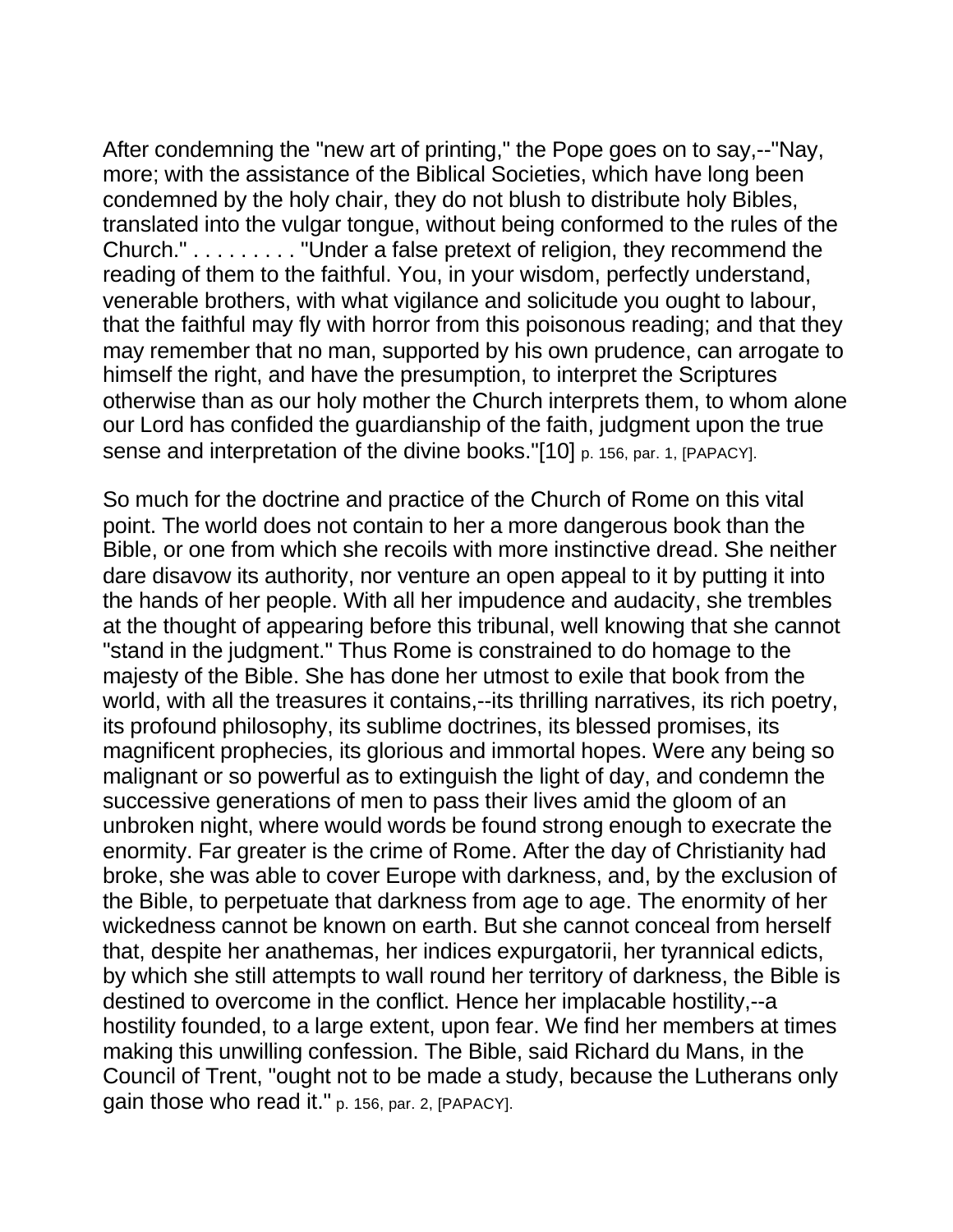And in more modern times we find Mr. Shiel asserting, on a stage not less conspicuous than that of the Council of Trent, that "the reading of the Bible would lead to the subversion of the Roman Catholic Church." The Popish divine and the British senator, at an interval of three centuries, unite in declaring that Popery and the Bible cannot stand together. How like are these vaticinations to the words spoken to Haman by Zeresh his wife!--"Then said his wise men and Zeresh his wife unto him, if Mordecai be of the seed of the Jews, before whom thou hast begun to fall, thou shalt not prevail against him, but shalt surely fall before him." The world is not wide enough to contain both the Bible and the Pope. Each claims an undivided empire. To suppose that the two can live together at Rome, is to suppose an impossibility. The entrance of the one is the expulsion of the other. To Popery a single Bible is more dreadful than an army of ten thousand strong. Let IT enter, and, as Dagon fell before the ark of old, so surely shall the mighty Dagon which has sat enthroned so long upon the Seven Hills fall prostrate and be utterly broken. Unseal this blessed page to the nations, and farewell to the inventions and the frauds, to the authority and the grandeur, of Rome. This is the catastrophe she already apprehends. And therefore, when she meets the Bible in her path, she is startled, and exclaims in terror, "I know thee, whom thou art: art thou come to torment me before the time?" p. 157, par. 1, [PAPACY].

------------------------------------------------------------------------

[1] Concil. Trid. de Libris Probibitis, p. 231 of Leipsic ed. The Latin Vulgate is the authorized standard in the Church of Rome, and that to the disparagement of the original Hebrew and Greek Scriptures. These are omitted in the decree, and a translation is substituted. All Protestant translations, such as our authorized English version, Luther's translation, &c. are prohibited. (See Concil. Trid., decretum de editione et usu sacrorum librorum.) p. 157, par. 2, [PAPACY].

[2] Given at Rome, June 29th, 1816; and addressed to the Archbishop of Gnezn, primate of Poland. p. 157, par. 3, [PAPACY].

[3] M'Gavin's Protestant, vol. i. p. 262, 8th ed. p. 157, par. 4, [PAPACY].

[4] Ireland in 1846-7, p. 33. By Philip Dixon Hardy, M. R. I. A. p. 157, par. 5, [PAPACY].

[5] **Idem.** p. 157, par. 6, [PAPACY].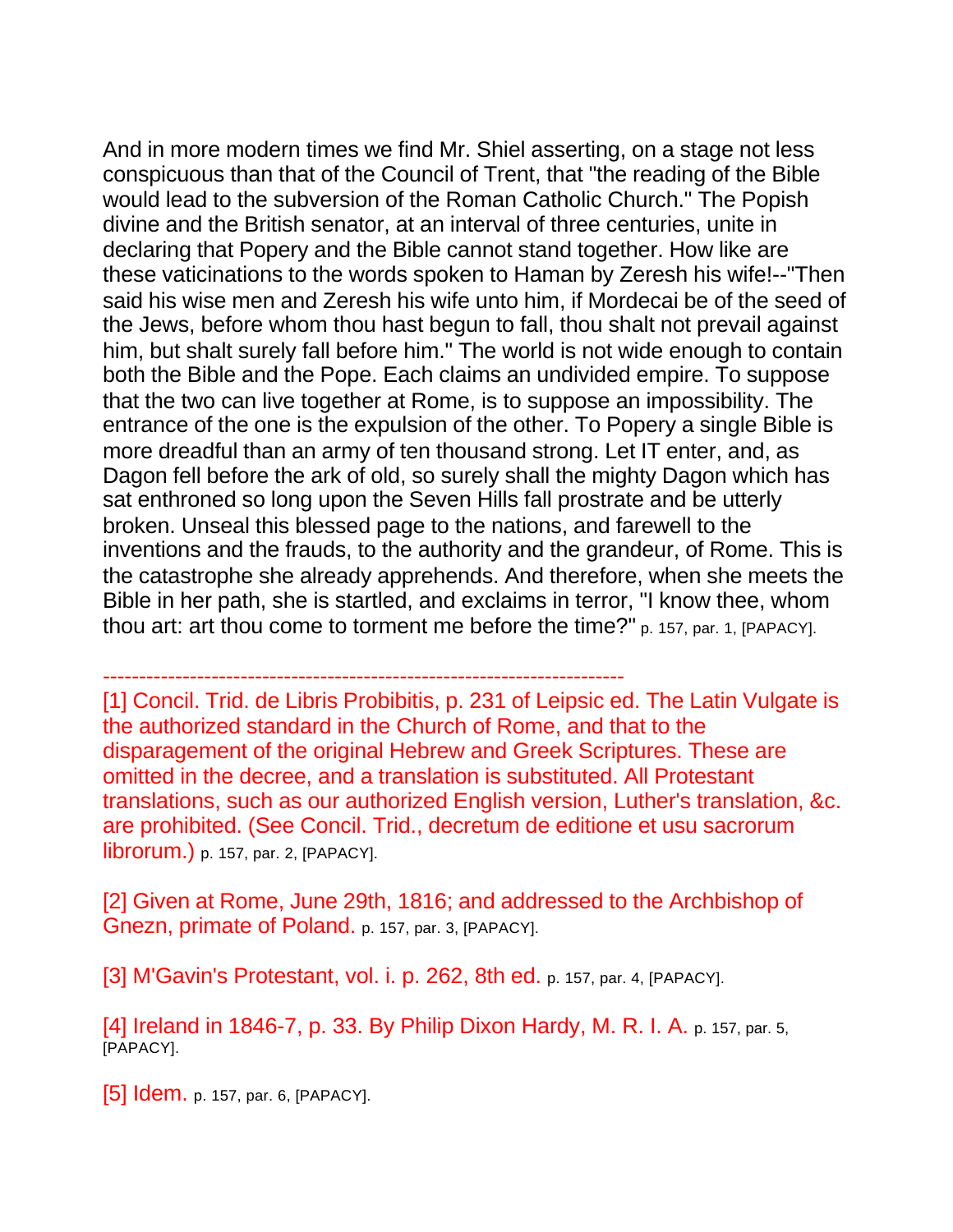[6] Lord Stanley's Letter to the Duke of Leinster. p. 158, par. 1, [PAPACY].

[7] Elliot's Delineation of Romanism, pp. 21, 22. p. 158, par. 2, [PAPACY].

[8] Doubtless the most effectual way of extirpating heresy would be to extirpate the Bible; and this object Rome has striven to effect, not only by pontifical bulls, but by stigmatizing the Bible in every possible way, to bring it into general contempt. Pighius called the Scriptures a nose of wax, which easily suffers itself to be drawn backward and forward, and moulded this way and that way, and however you like. Turrian styled them a shoe that will fit any foot, a sphinx riddle, a matter for strife. Lessius, imperfect, doubtful, obscure, ambiguous, and perplexed. The author De Tribus Veritatibus designates them a forest for thieves, a shop of heretics. How different the estimate which David had formed of them:--"The law of the Lord is perfect, converting the soul; the testimony of the Lord is sure, making wise the simple." p. 158, par. 3, [PAPACY].

[9] Mornings among the Jesuits at Rome, pp. 132-135. p. 158, par. 4, [PAPACY].

[10] The following touching anecdote, for the truth of which the writer can vouch, illustrates well the spirit of modern Popery as regards the Bible. The wife of a clergyman of the Church of England died at Rome. The following epitaph was prepared by her husband for her tomb-stone:-- "To her to live was Christ," &c. "She is gone to the mountain of myrrh and the hill of frankincense, till the day break," &c. This was submitted to the censor,- struck out: an appeal was carried to Pius IX. himself: he confirmed the censor's act on two grounds ; 1st, "It was unlawful to express the hope of immortality over the grave of a heretic," 2nd, "It was contrary to law to publish in the sight of the Roman people any portion of the Word of God." p. 158, par. 5, [PAPACY].

> **Book II. Dogmas of the Papacy.** p. 158, par. 6, [PAPACY].

**Chapter IV. Unity of the Church of Rome.** p. 158, par. 7, [PAPACY].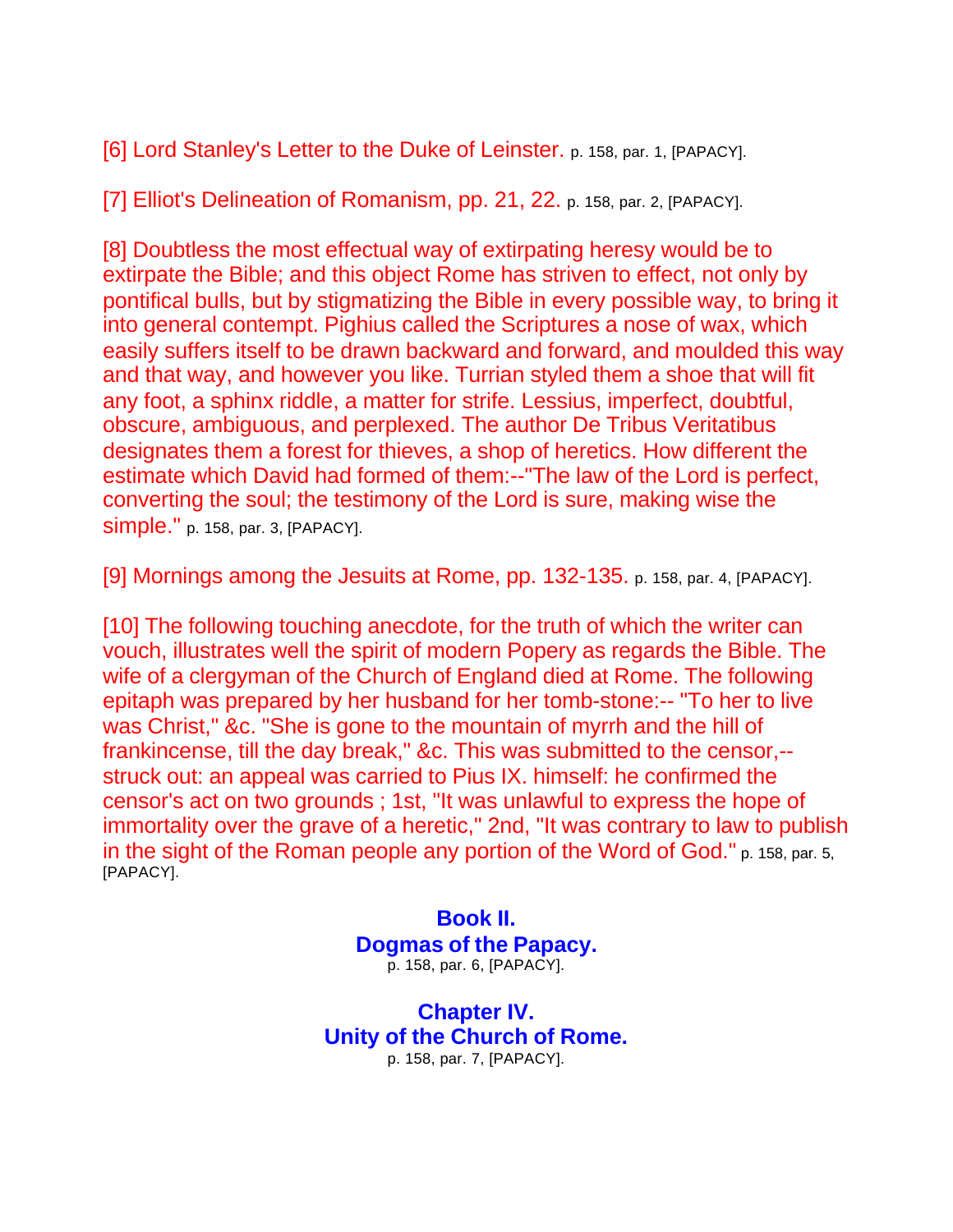The Church is not the work of man: it is a special creation of God. Seeing it is wholly supernatural in its origin, we can look nowhere for information respecting its nature, its constitution, and its ends, but to the Bible. The New Testament declares that the Church is a spiritual society, being composed of spiritual, that is, of regenerated men; associated under a spiritual head, the Lord Jesus Christ; held together by spiritual bonds, which are faith and love; governed by spiritual laws, which are contained in the Bible; enjoying spiritual immunities and privileges, and entertaining spiritual hopes. This is the Church invisible; so called because its members, as such, cannot be discovered by the world. The Church, in this sense, cannot be bounded by any geographical limits, nor by any denominational peculiarities and distinctions. It is spread over the world, and embraces all, in every place and of every name, who believe in the Lord Jesus, and are united to him as their head, and to one another as members of the same body, by the bond of the Spirit and of faith. "By one spirit are we all baptized into one body, whether we be Jews or Gentiles, whether we be bond or free, and have been all made to drink into one spirit." Protestants willingly concede to the Church of Rome what, as we shall afterwards show, that Church will not concede to them, that even within the pale of Popery there may be found members of the Church of Christ, and heirs of salvation. But the Church may be viewed in its external aspect, in which respect it is called the Church visible, which consists of all those throughout the world who profess the true religion, together with their children. These are not two Churches, but the same Church viewed under two different aspects. They are composed, to a great degree, of the same individuals. The Church visible includes all who are members of the Church invisible; but the converse of this proposition is not true; for, in addition to all who are genuine Christians, the Church visible contains many who are Christians only in name. Its limits, therefore, are more extensive than those of the invisible Church. Such are the views generally held by Protestants on the subject of the Church. From these the opinions held by Papists on this important subject differ very materially. Papists hold that the Church of Rome is emphatically the Church;[1] that she is the Church, to the exclusion of all other communities or Churches bearing the Christian name. They hold that this Church is ONE; that she is CATHOLIC or universal; that She is INFALLIBLE; that the Roman pontiff, as the successor of Peter and the vicar of Christ, is her visible head; and that there is no salvation beyond her pale. p. 159, par. 1, [PAPACY].

The Church, say the Papists, must possess certain great marks or characters. These must not be of such a kind as to be discoverable only by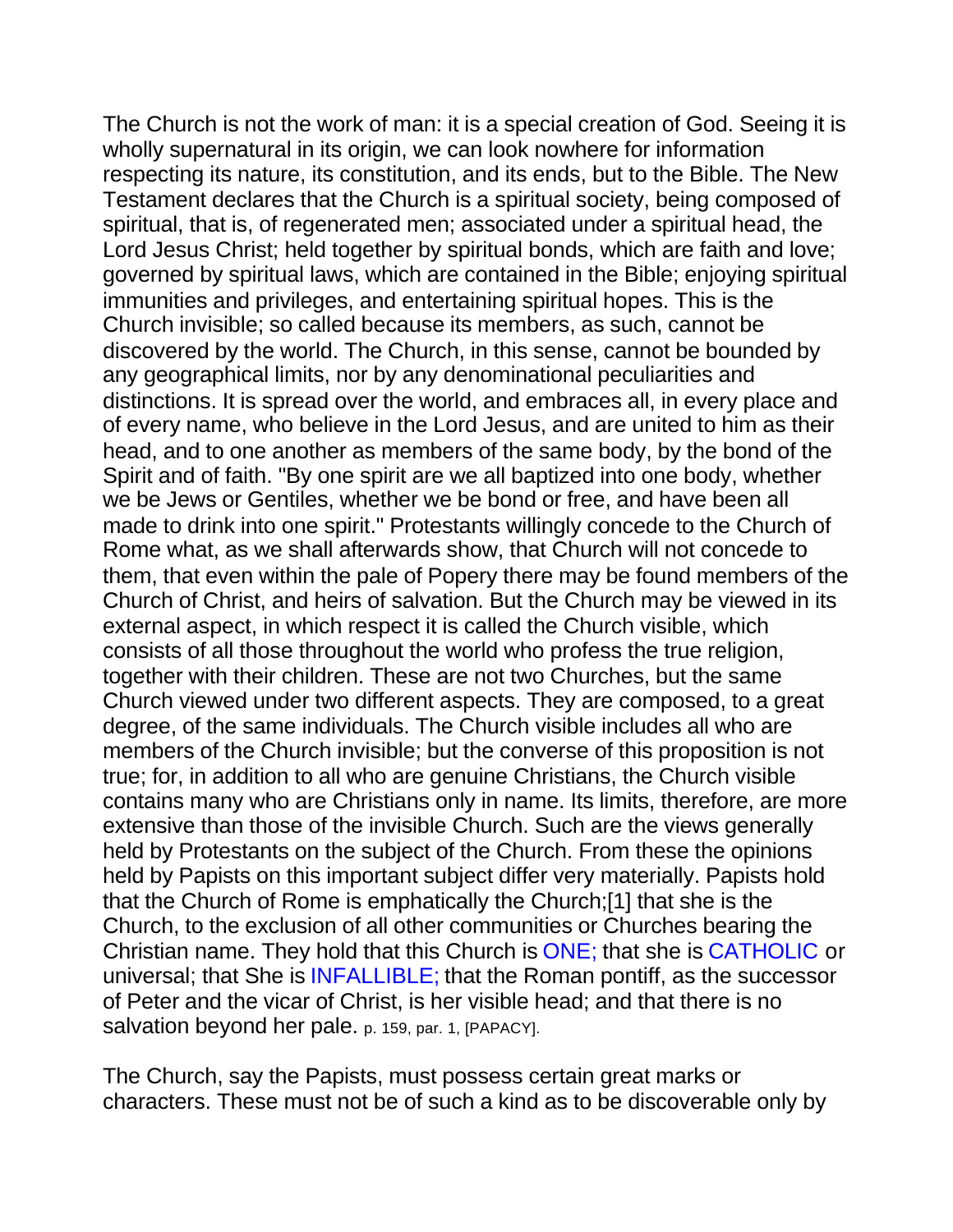the help of great learning and after laborious search; they must be of that broad and palpable cast that enables them to be seen at once and by all. The Church must resemble the sun, to use Bellarmine's illustration, whose resplendent beams attest his presence to all. By these marks is the important question to be solved,--"Which is the true Church?" Papists hold, and endeavour to prove, that in the Church of Rome alone are these marks to be found; and therefore that she, to the exclusion of all other societies, is the holy Catholic Church. p. 159, par. 2, [PAPACY].

The first indispensable characteristic of the true Church, possessed by the Church of Rome alone, as Papists hold, is UNITY. Bellarmine places the unity of the Church in three things,--the same faith, the same sacraments, and the same head, the Roman pontiff.[2] This unity is defined by Dens[3] to consist "in having one head, one faith, in being of one mind, in partaking of the same sacraments, and in the communion of the saints." With regard to the first,--the unity of the head,--Dens holds that the Church of Rome is signally favoured; for nowhere but in her do we find one visible head "under Christ," namely, the Roman pontiff, "to whom all bishops, and the whole body of the faithful, are subjected." In him, continues Dens, the Church has a "centre of union," and a source of "authority and discipline, which extends in its exercise throughout the whole Church." "What is the Church?" it is asked in Dr. Reilly's Catechism. It is answered, "It is the congregation of the faithful, who profess the true faith, and are obedient to the Pope."[4] Romanists lay much stress likewise upon the fact, that the same creed, particularly that of Pope Pius IV., drawn up in conformity with the definitions of the Council of Trent, is professed by Roman Catholics in all parts of the world; that the same articles of faith and morality are taught in all her catechisms; that she has one rule of faith, viz. "Scripture and tradition;" and that she has "the same expositor and interpreter of this rule,--the Catholic Church."[5] "Nor is it in her doctrine only," says Dr. Milner, "that the Catholic Church is one and the same: she is also uniform in whatever is essential in her liturgy. In every part of the world she offers up the same unbloody sacrifice of the holy mass, which is her chief act of divine worship; she administers the same seven sacraments."[6] As regards the communion of saints, we find it defined in Reilly's Catechism to consist in the members of the Church "being partakers of the spiritual blessings and treasures that are to be had in it;" and these, again, are said to consist in "the sacraments, the holy sacrifice of the mass, the prayers of the Church, and the good works of the just."[7] Generally, Papists, in deciding this point, discard altogether the graces and fruits of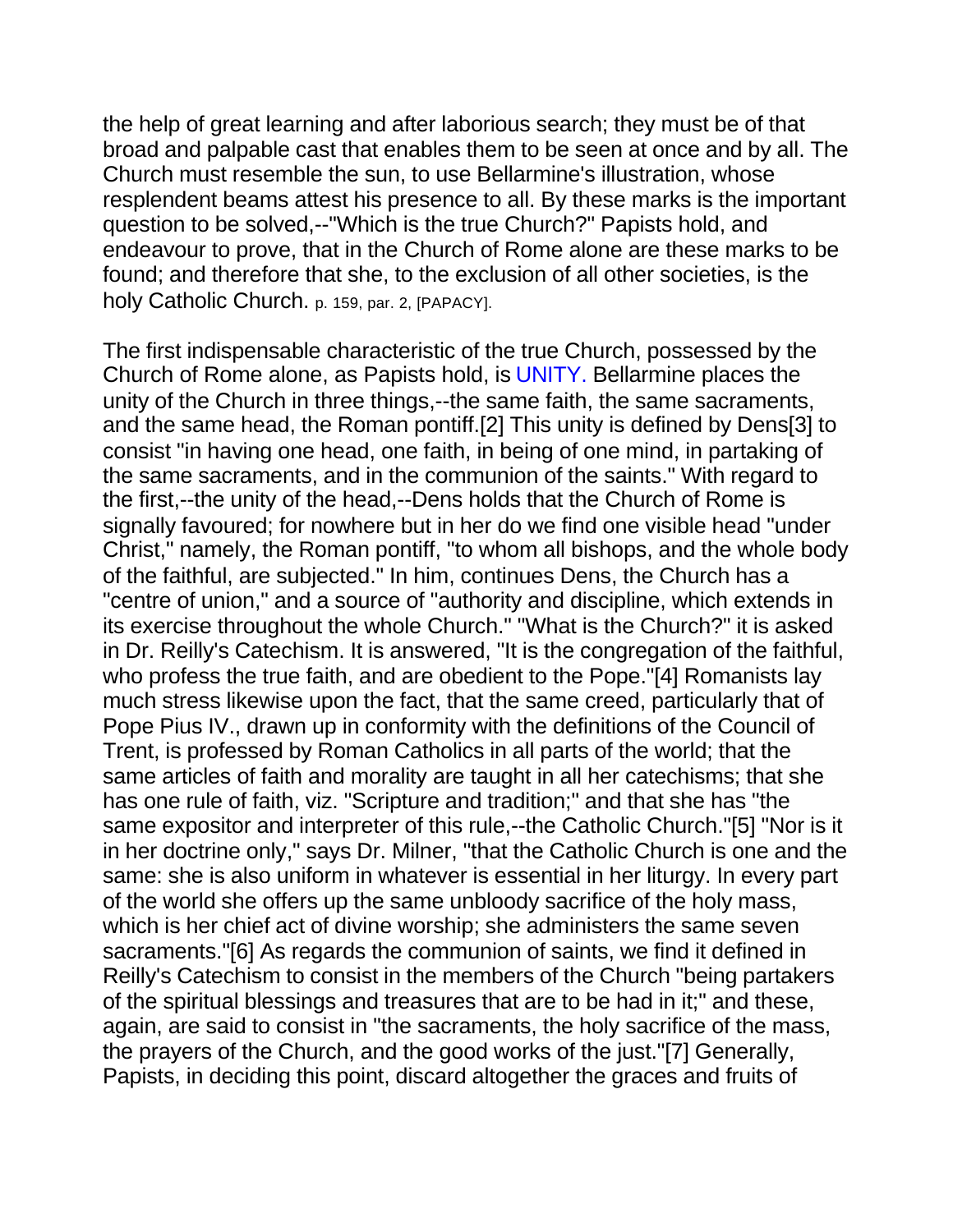inward Christianity, and found entirely on outward organization. p. 160, par. 1, [PAPACY].

Bellarmine asserts that the fathers have ever reckoned communion with the Roman pontiff an essential mark of the true Church; but when he comes to prove this, he leaps at once over the apostles and inspired writers, and the examples of the New Testament, where we find numerous churches unquestionably independent, and owning no subjection to Rome, and comes to those writers who were the pioneers of the primacy. When one man only in the world is permitted to think, and the rest are compelled to agree with him, unity should be of as easy attainment as it is worthless when attained. Yet despite the despotism of force and the despotism of ignorance, which have been employed in all ages to crush free inquiry and open discussion in the Church of Rome, serious differences and furious disputes have broken out in her. When we name the Pope, we indicate the whole extent of her unity. Here she is at one, or has usually been so; on every other point she is disagreed. The theology of Rome has differed materially in different ages; so that her members have believed one set of opinions in one age, and another set of opinions in another age. What was sound doctrine in the sixth century, was heresy in the twelfth; and what was sufficient for salvation in the twelfth century, is altogether insufficient for it in our day. Transubstantiation was invented in the thirteenth century; it was followed, at the distance of three centuries, by the sacrifice of the mass; and that again, in our day, by the immaculate conception of the Virgin. In the twelfth century, the Lombardic[8] theology, which mingled faith and works in the justification of the sinner, was in repute. This had its day, and was succeeded in about a hundred years after by the scholastic theology. The schoolmen discarded faith, and gave works alone a place in the important matter of justification. On the ruins of the scholastic divinity flourished the monastic theology. This system extolled papal indulgences, adoration of images, prayers to saints, and works of supererogation; and on these grounds rested the sinner's justification. The Reformation came, and a modified theology next became fashionable, in which the grosser errors were abandoned to suit the newly risen light. But now all these systems have given place to the theology of the Jesuits, whose system differs in several important points from all that went before it. On the head of justification the Jesuitical theology teaches that habitual righteousness is an infused grace, but that actual righteousness consists in the merit of good works. Here are five theologies which have successively been in vogue in the Church of Rome. Which of these five systems is the orthodox one? Or are they all orthodox? p. 161, par. 1, [PAPACY].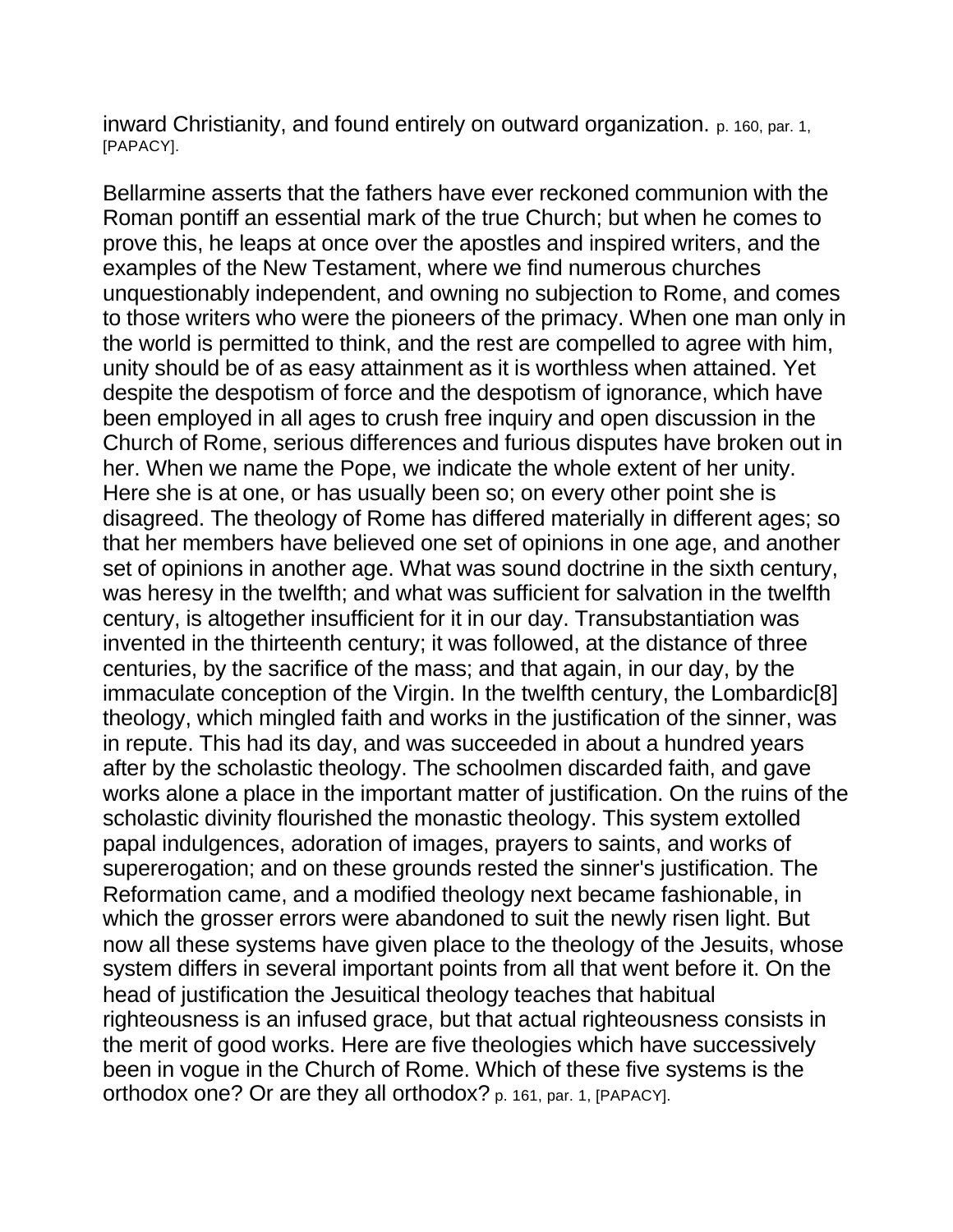But not only do we desiderate unity between the successive ages of the Romish Church; we desiderate unity among her contemporary doctors and councils. They have differed on questions of ceremonies, on questions of morals, and they have differed not less on the questions of the supremacy and infallibility. Contrariety of opinion has been the rule; agreement the exception. Council has contended with council; pope has excommunicated pope; Dominican has warred with Franciscan; and the Jesuits have carried on ceaseless and furious battles with the Benedictines and other orders. What, indeed, are these various orders, but ingenious contrivances to allay heats and divisions which Rome could not heal, and to allow of differences of opinion which she could neither prevent nor remove? What one infallible bull has upheld as sound doctrine, another infallible bull has branded as heresy. Europe has been edified with the spectacle of two rival vicars of Christ playing at football with the spiritual thunder; and what we find one holy father, Nicholas, commending as an assembly of men filled with the Holy Ghost, namely, the Council of Basil, we find another holy father, Eugenius, depicting as "madmen, barbarians, wild beasts, heretics, miscreants, monsters, and a pandemonium."[9] But there is no end of the illustrations of papal unity. The wars of the Romanists have filled history and shaken the world. The loud and discordant clatter which rose of old around Babel is but a faint type of the interminable din and furious strife which at all times have raged within the modern Babel,--the Church of Rome. p. 162, par. 1, [PAPACY].

Such is the unity which the Romish Church so often and so tauntingly contrasts with what she is pleased to term "Protestant disunion." As a corporation, having its head at Rome, and stretching its limbs to the extremities of the earth, she is of gigantic bulk and imposing appearance; but, closely examined, she is seen to be an assemblage of heterogeneous materials, held together simply by the compression of force. It is a coercive power from without, not an attractive influence from within, that gives her being and form. The appearance of union and compactness which she puts on at a distance is altogether owing to her organization, which is of the most perfect kind, and of the most despotic character, and not to any spiritual and vivifying principle, whose influence, descending from the head, moves the members, and results in harmony of feeling, unanimity of mind, and unity of action. It is combination, not incorporation; union, not unity, that characterizes the Church of Rome. It is the unity of dead matter, not the unity of a living body, whose several members, though performing various functions, obey one will and form one whole. p. 162, par. 2, [PAPACY].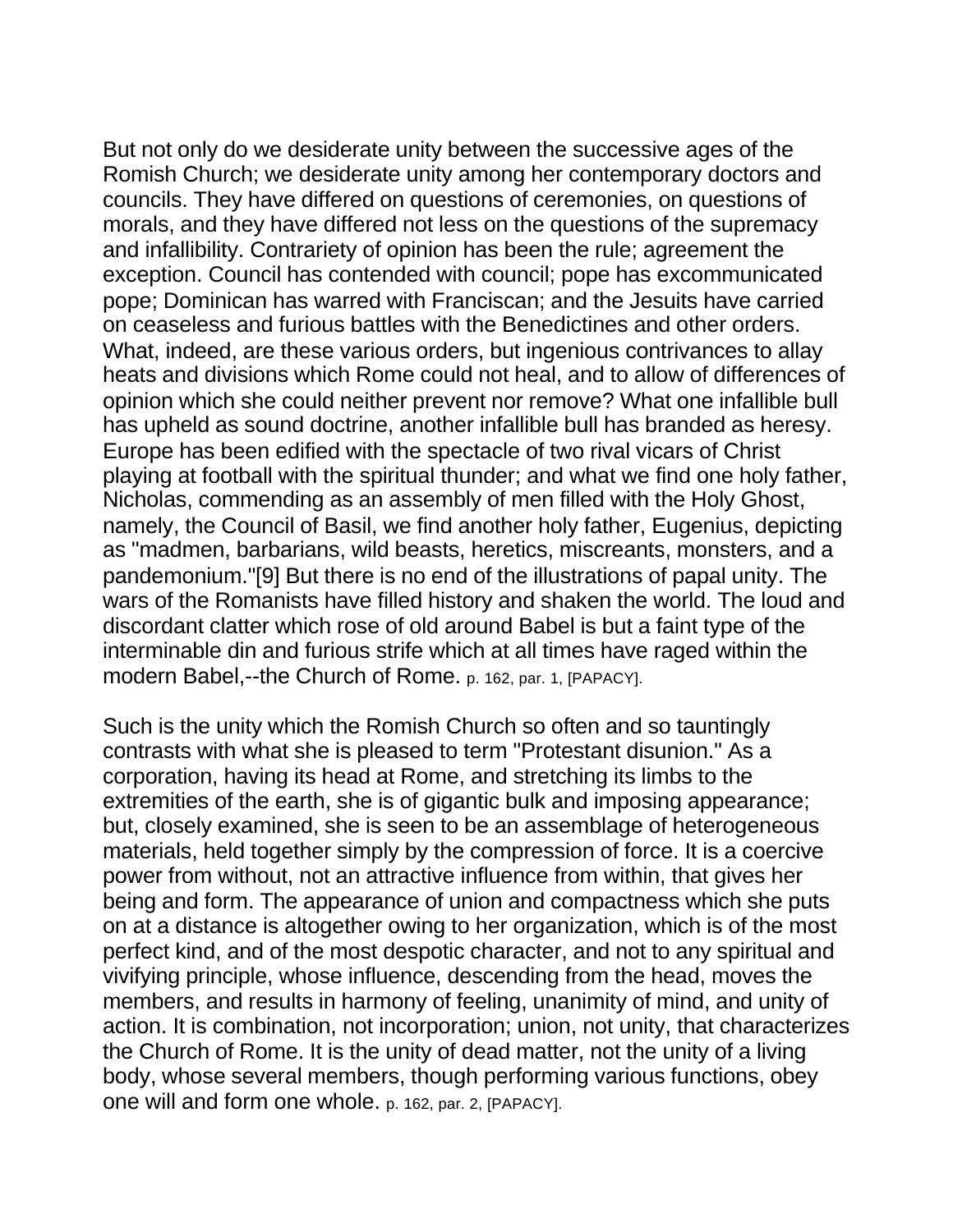It is not the spiritual and living unity promised to the Church of God, which preserves the liberty of all, at the same time that it makes all ONE: it is a unity that degrades the understanding, supersedes rational inquiry, and annihilates private judgment. It leaves no room for conviction, and therefore no room for faith. It is a unity that extorts from all submission to one infallible head, that compels all to a participation in one monstrous and idolatrous rite, and that enchains the intellect of all to a farrago of contradictory, absurd, and blasphemous opinions. This is the unity of Rome. Men must be free agents before it can be shown that they are voluntary agents. In like manner, the members of the Church must have liberty to differ before it can be shown that they really are agreed. But Rome denies her people this liberty, and thus renders it impossible that it can ever be shown that they are united. She resolves all into absolute authority, which in no case may either be questioned or opposed. Dr. Milner, after striving hard, in one of his letters,[10] to show that all Catholics are agreed as regards the "fundamental articles of Christianity," is forced to conclude with the admission, that they are only so far agreed as that they all implicitly submit to the infallible teaching of the Church. "At all events," says he, "the Catholics, if properly interrogated, will confess their belief in one comprehensive article, namely this, "I believe whatever the Holy Catholic Church believes and teaches." So, then, this renowned champion of Roman Catholicism, forced to abandon all other positions as untenable, comes at last to rest the argument in behalf of his Church's unity upon this, even the unreasoning and unquestioning submission of the conscience to the teaching of the Church. In point of fact, this "one comprehensive article" sums up the entire creed of the Papist: the Church inquires for him, thinks for him, reasons for him, and believes for him; or, as it was expressed by a plain-speaking Hibernian, who, making his last speech and dying confession at the place of execution, and resolved not to expose himself to purgatory for want of not believing enough, declared, "that he was a Roman Catholic, and died in the communion of that Church, and believed as the Catholic Church ever did believe, now doth believe, or ever shall believe."[11] Put out the eyes of men, and there will be only one opinion about colour; extinguish the understandings of men, and there will be but one opinion regarding religion This is what Rome does. With her rod of infallibility she touches the intellect and the conscience, and benumbs them into torpor. There comes thus to reign within her pale a deep stillness, broken at times by ridiculous disputes, furious quarrels, and serious differences, on points termed fundamental, which remain unsettled from age to age,--the famous question, for instance, touching the seat of infallibility; and this profound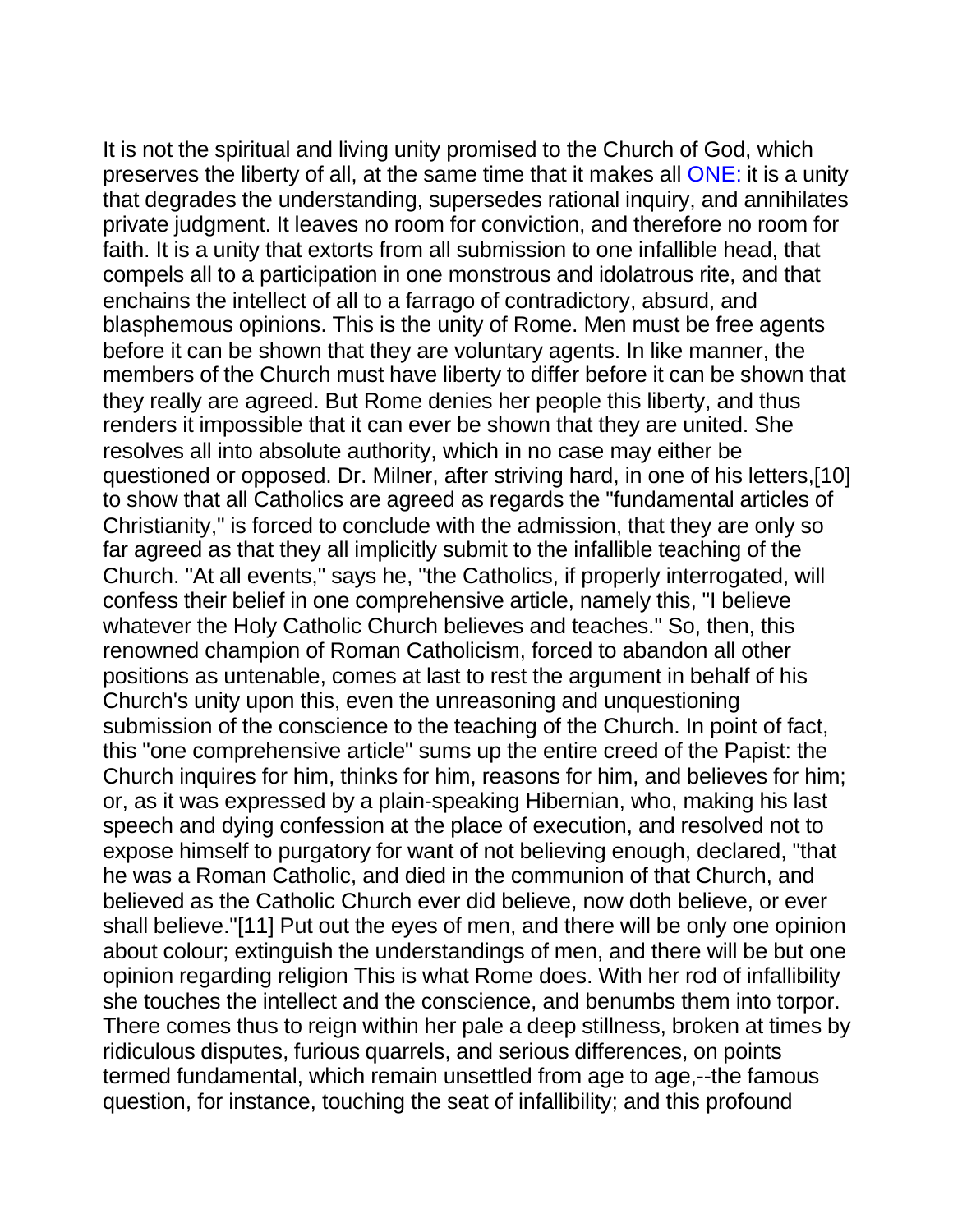quiescence, so like the repose of the tomb, accomplished by the waving of her mystic rod, she calls unity.<sup>[12]</sup> p. 163, par. 1, [PAPACY].

------------------------------------------------------------------------

[1] Perrone uses the term Church sometimes in a restricted sense, to denote only the clergy who have been vested in infallibility, and sometimes in a more enlarged sense; but even that larger sense is restricted to those congregations of the faithful whose oversight is managed by lawful pastors under the Roman pontiff. (Perrone's Praelectiones Theologicae. tom. i. p. 171.) p. 164, par. 1, [PAPACY].

[2] Bellarm. Opera, tom. ii. lib. iv. cap. x.,--De Notis Ecclesiae; Colon. 1620. p. 164, par. 2, [PAPACY].

[3] Theologia Mor. et Dog. Petri Dens, tom. ii. p. 120,--De Nota Ecclesiae, qua dicitur una; Dublin, 1832. p. 164, par. 3, [PAPACY].

[4]  $\text{Reilly's Cat. lesson viii. p. 164, par. 4, [PAPACY].}$ 

[5] Milner's End of Controv. let. xvi.; Dublin, 1827. p. 164, par. 5, [PAPACY].

[6] Idem. p. 164, par. 6, [PAPACY].

[7] Reilly's Cat. Lesson viii. p. 164, par. 7, [PAPACY].

[8] So called from Peter Lombard, who collected the opinions of the fathers into one volume. The differences he had hoped to reconcile he but succeeded, from their proximity, in making more apparent. p. 164, par. 8, [PAPACY].

[9] Elliott's Delineation of Romanism, p. 463. p. 164, par. 9, [PAPACY].

[10] Milner's End of Controversy, let. xvi. p. 164, par. 10, [PAPACY].

[11] Free Thoughts on the Toleration of Popery, p. 12. Similar is the collier's catechism, or, as it is called in Italy, Fides carbonaria,--collier's faith--from the noted story of a collier, who, when questioned concerning his faith, answered as follows:--Q. What do you believe? A. I believe what the Church believes.-- Q. What does the Church believe? A. The Church believes what I believe.--Q. Well, then, what is it that both you and the Church believe? A. We both believe the very same thing. p. 164, par. 11, [PAPACY].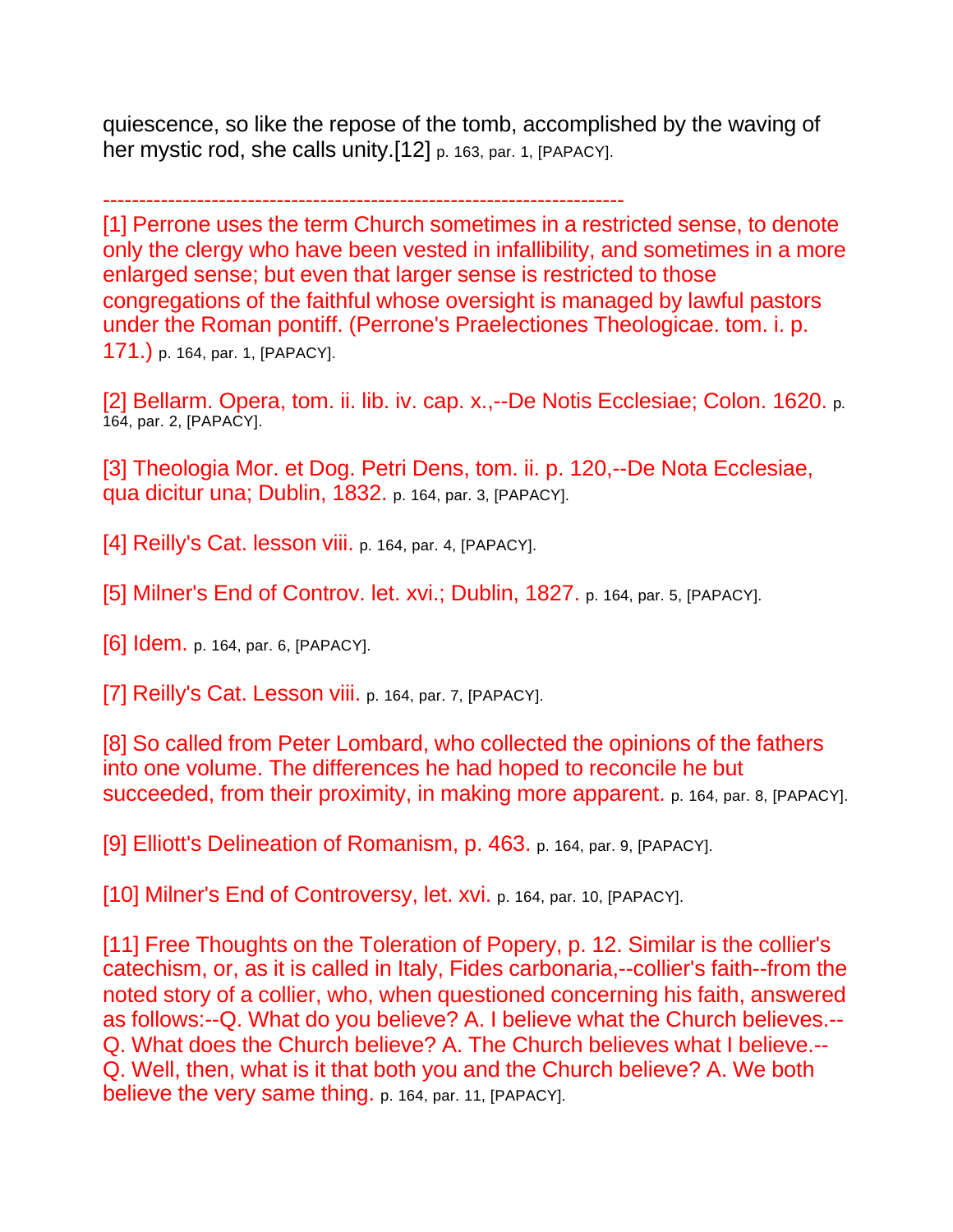[12] That Church which makes unity her boast dare not at this moment convene a General Council. Why? Because she knows the conflict of opinions and parties would issue in a break up of the popedom. The unity of the Church of Rome is not an organism, but a petrifaction. p. 165, par. 1, [PAPACY].

## **Book II. Dogmas of the Papacy.**

p. 165, par. 2, [PAPACY].

## **Chapter V. Catholicity of the Church of Rome.**

p. 165, par. 3, [PAPACY].

Catholicity, apostolicity, and infallibility, are other marks, borne only, as Papists affirm, by the Church of Rome, and attesting her claim to be the true Church. Let us briefly state these marks in their Roman sense; and still more briefly inquire whether, in truth, they are to be found in that Church. p. 165, par. 4, [PAPACY].

Finding numerous passages in the Psalms and the prophets promising universal and perpetual dominion to the Church, Papists infer that the Church must be catholic or universal, at least since the age of the apostles; and that any diminution of her numbers, or any contraction of her limits, so as to leave her in a minority, would invalidate her claim to be the true Church. "The Church," says the Catechism of the Council of Trent, "is rightly called Catholic, because, as St. Augustine saith, from the east even unto the west it has shed abroad the splendour of one faith. Nor is the Church confined to the commonwealths of men, or the conventicles of heretics; it is not bounded by the limits of a single kingdom, or composed of but one tribe; but it embraces all with the bond of love, whether they be Barbarian or Scythian, bond or free, male or female."[1] "The term Catholic implies," says Dens, "that the Church is diffused over the world, or is universal in point of place, nation, and time;" and he quotes, in proof, the song of the redeemed in the Revelations, that is, according to the current of Protestant interpreters, the song of those who had triumphed over Antichrist:--"Thou hast redeemed us out of every tribe, and tongue, and people, and nation." "That this mark belongs to our Church," continues Dens, "appears from the circumstance that in all places and in every nation Catholics are found, who, although divided in respect of place, are joined under the government of the Roman pontiff. Moreover, there have been, and there will be, Catholics in all ages."[2] p. 165, par. 5, [PAPACY].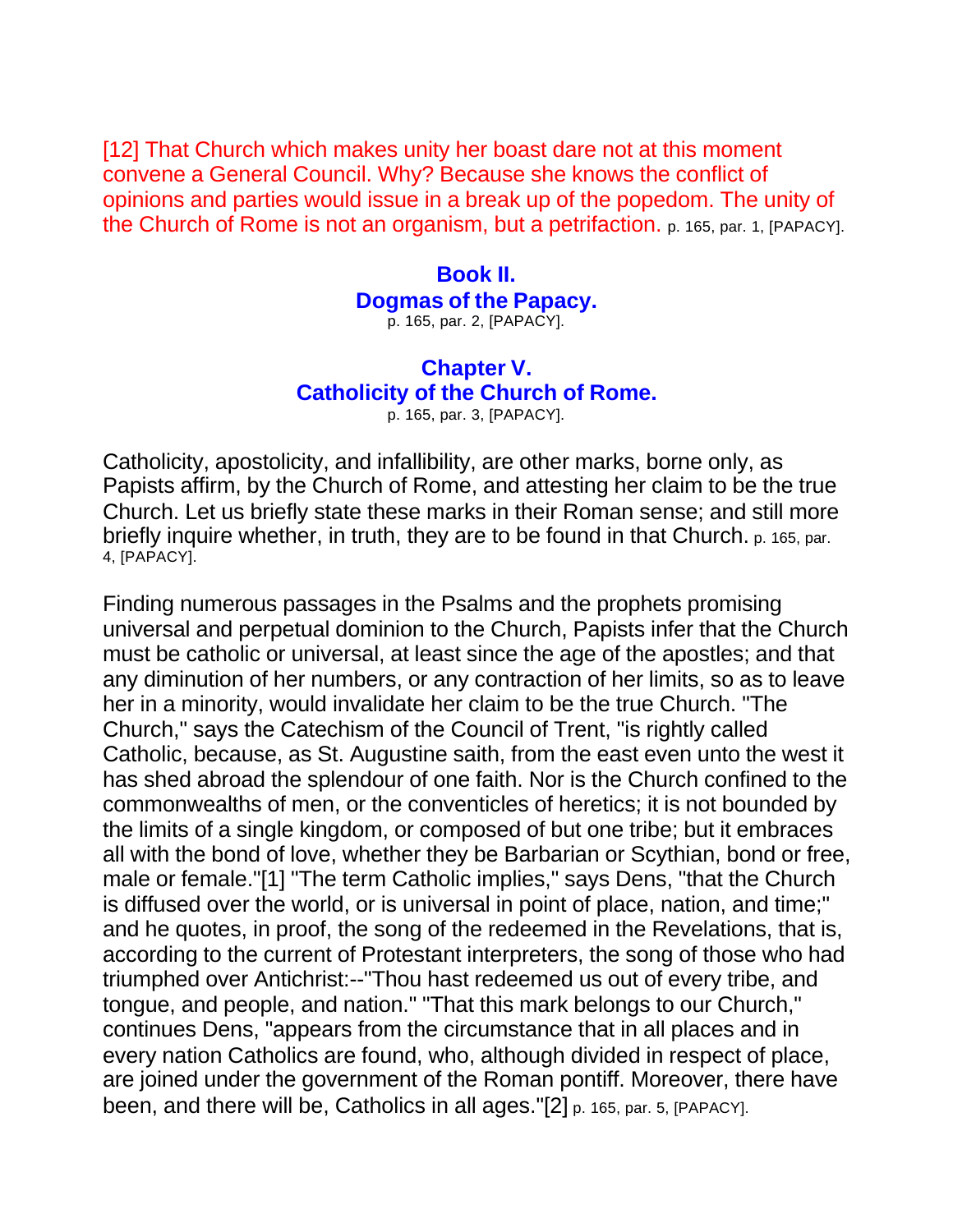The same writer, following Bellarmine,[3] repudiates the claim of other bodies to rank as members of the Church, on the ground that they are limited to certain districts,--that the time when they took their rise is known,--and that they are diverse in name, taking their appellatives generally from their founders. "We trace our descent from Peter, the prince of the apostles, say the Romanists, and our Church has spread and flourished in the earth ever since the fisherman founded it at Rome: you come from Germany, and were not, till Luther gave you being." There is one question, which, according to the Rev. Stephen Keenan, will effectually gravel every Protestant. "Ask him," says he, "where the true Church was before the time of Luther and Calvin?"[4] It is sufficient to ask in return, Where were the wells which Abraham had digged, before Isaac cleared out the rubbish with which the Philistine herdsmen had filled them? Rome, to show that she has existed in all ages since the apostolic era, appeals to history. It requires assuredly no little courage to look history in the face, deeply indented as it is with her bloody foot-prints. She delights to recall to her own and to others' recollection her palmy state in the twelfth, thirteenth, and fourteenth centuries, when, by the help of fire and sword, she had succeeded in suppressing all public profession of the truth; and to show that the savage spirit of vengeance which persecuted these men to the death still lives in certain members of the Roman Church in our day, we find the Rev. Stephen Keenan stigmatizing those confessors whom his Church compelled to inhabit the "dens and caves of the earth," and whom she slew with "the edge of the sword," as "hypocrites, dastardly traitors to their religion, utterly incapable of composing the holy, fearless body of the true Church of Christ."[5] p. 166, par. 1, [PAPACY].

We deny, in the first place, that the promises appropriated by the Church of Rome refer to her; we deny, in the second place, that that Church is catholic in point of doctrine; we deny, in the third place, that she is Catholic in point of time; and we deny, in the fourth place, that she is catholic in point of place. p. 166, par. 2, [PAPACY].

First, as regards the promises applied to herself by the Church of Rome, we deny that it is anywhere foretold in Scripture that the Church, commencing with the apostolic era, would continue uninterruptedly to progress and triumph. We have several plain intimations to the contrary. We find the apostle Paul predicting the rise of a great apostacy,[6] of which a temporary and comparative catholicity was to form one of the more obvious marks. p. 166, par. 3, [PAPACY].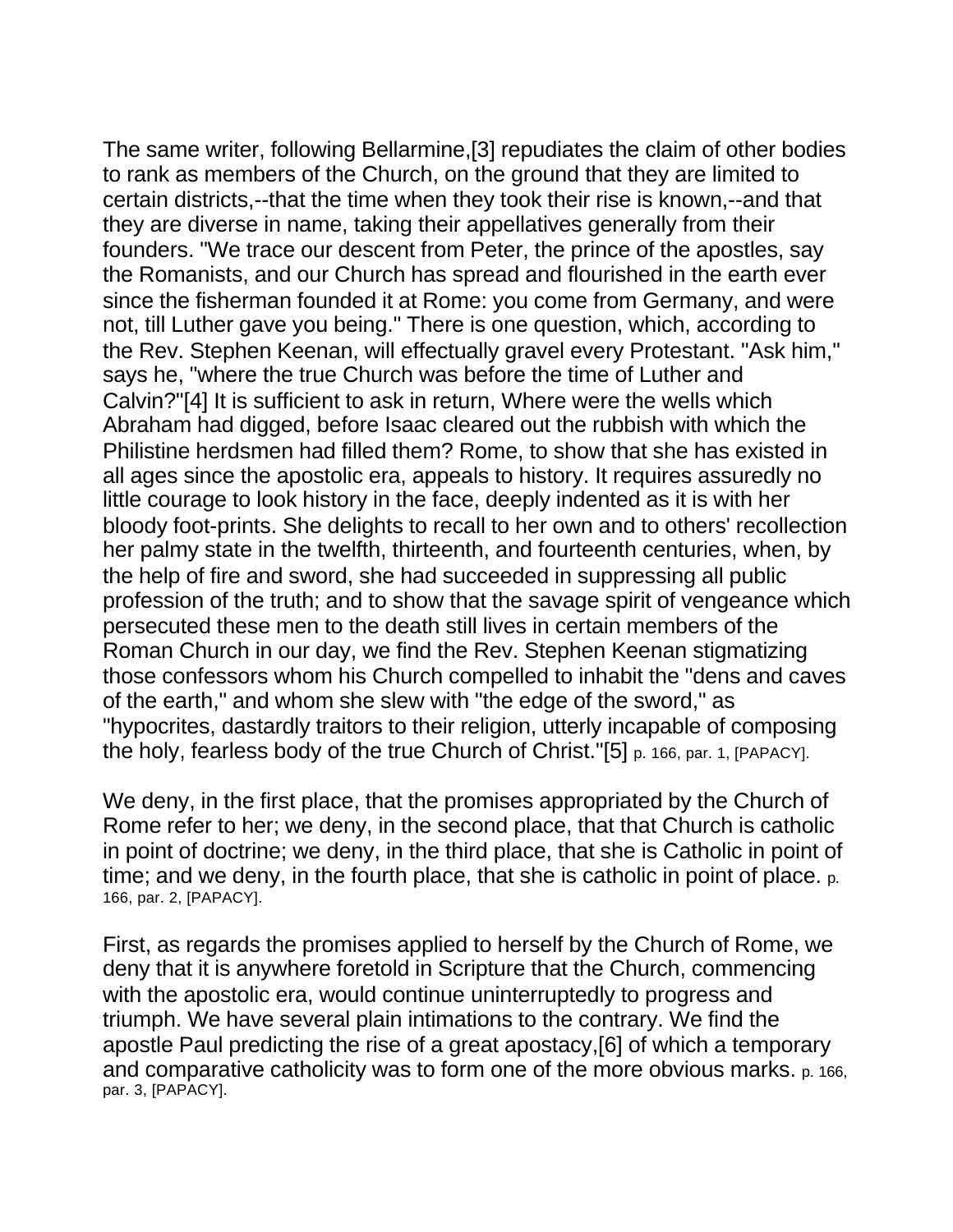In the one prophetic book of the New Testament it is expressly said of Antichrist, whose marks Rome, if she examine, will find written upon her forehead, "all the world wondered after the beast."[7] What the passages in question foretell is, that after ages of conflict and oppression, and especially after the overthrow of that great system of error which was not only to arrest the progress of the Church, but actually to make her retrograde, she should surmount the opposition of her foes, and become triumphant and ascendant. Then would the prophet's words be fulfilled, "The Gentiles shall see thy light, and all kings thy glory." Rome has had her "lifetime," in which she has received her "good things,"--glory, and dominion, and the worship of "all that dwell upon the earth, whose names are not written in the Book of Life." And whilst she clothed herself "in purple and fine linen, and fared sumptuously every day," the poor members of Christ's body lay at her gate, glad of such crumbs of toleration as she was pleased to let fall, and thankful when the dogs of her household licked their sores. It is meet, therefore, that when the one is tormented the other should be comforted. p. 167, par. 1, [PAPACY].

But we deny that these promises refer to the Church of Rome. These promises were given to the Church of Christ; and the question, which is the Church of Christ, is to be determined, not by numbers, but by the fact of possessing the spirit of Christ and the doctrine of Christ. This brings us to the second point, that of doctrine, in which we deny catholicity to the Church of Rome. Though the Roman pontiff could show that every knee on earth is bent to him, that would prove nothing. He must show that he preaches the doctrines which Christ preached, and governs the Church by the laws which Christ instituted. Now Rome will not, and dare not, appeal this question to the Bible. Her invariable policy here is to raise a cloud of dust, by presenting a formidable list of the names and sects of the Protestant world, and in this way to cover her retreat. But, though she could prove that we are wrong, it does not follow that she is right. It is with the Bible alone that she has to do. And when tried by this test,--and we are entitled to do so, seeing Roman Catholics admit that the Bible is the Word of God,--when tried, we say, by this test, the Church of Rome is scriptural neither in her constitution, nor in her government, nor in her doctrine. Scriptural in her constitution she is not. The true Church is founded upon the doctrine of Christ's divinity, whereas the Church of Rome is founded upon the doctrine of Peter's primacy. The primacy, as Bellarmine says, is the very germ of Christianity;[8] a sterling truth, if for Christianity we substitute Catholicism. Nor is she scriptural in her government. p. 167, par. 2, [PAPACY].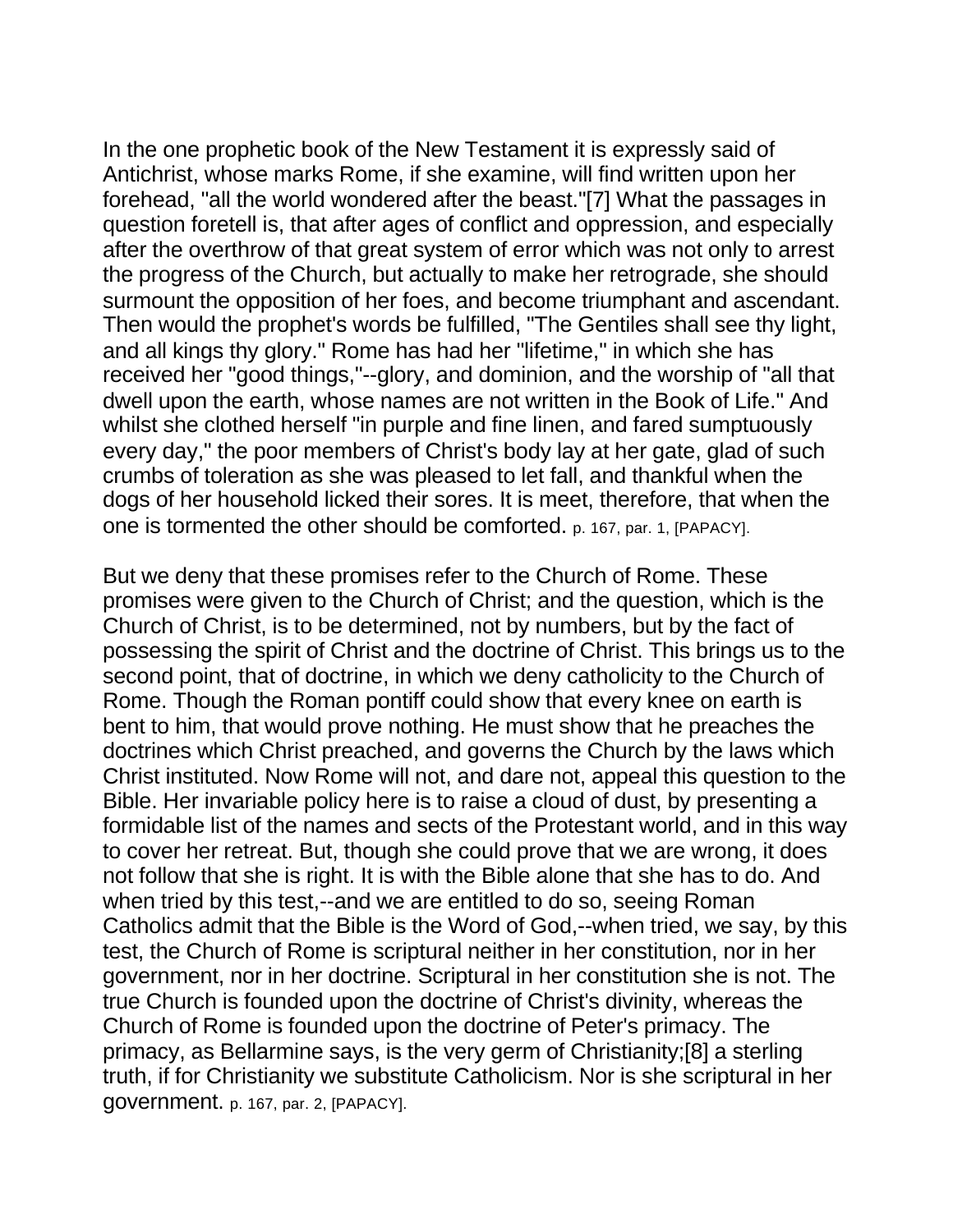It is an undeniable historical fact, that neither in scriptural times nor in primitive times was she governed as she has been governed since the sixth century. Where in all the Bible do we find a warrant for placing the government of the Church in the hands of one man, possessed of both a temporal and a spiritual crown, governing according to a code of laws which virtually ignores the New Testament, and through a splendidly equipped and richly salaried hierarchy of cardinals, archbishops, and bishops, formed on the model of the empire, and exhibiting, at the best, but an impious travesty of the equality and simplicity of the New Testament Church? There is no mistaking the lordship of Rome for the episcopate of the Scriptures. The one is the exact counterpart of the other. Their stations are at the opposite poles of the ecclesiastical sphere. Nor is the Church of Rome scriptural in doctrine. This is the great test by which she must stand or fall. "They do not possess the inheritance of Peter who do not possess the faith of Peter," says Ambrose. The Church of Rome may wear the same name, occupy the same territory, possess continuity of descent and similarity of organization;--she may have every outward mark of apostolicity under heaven; but if she wants this mark, she wants all. And it is precisely here, in this the most vital point, that she comes most decidedly short. As the various branches of the Romish theology come successively under our view, it will be seen how far the church of Rome has erred from the faith of the apostles. At present we can only indicate the main directions in which her apostacy has lain. For the sacrifice of the cross the Church of Rome has substituted the sacrifice of the mass. For the one Mediator between God and man that Church has substituted innumerable mediators,--angels and saints. For the gospel method of justification, which is by grace, the Church of Rome has substituted justification by works. For the agency of the Spirit in the sanctification of men she has substituted the agency of the Sacrament. These are the four cardinal doctrines of Christianity, and on each of them the Church of Rome has grievously erred. She has erred as regards that grand fundamental truth on which the scheme of redemption is based,--the one allmeritorious sacrifice of Christ; she has erred as regards the way by which sinners have access into the presence of God; she has erred as regards the ground on which sinful men are made just in the sight of God; and she has erred as regards that divine agent by whom men are made holy, and prepared for the blessedness of heaven. There cannot be a doubt as to the teachings of the New Testament on these four heads; as little can it be doubted that the Church of Rome on all these points teaches the very opposite. The doctrine and its opposite cannot both be true. If the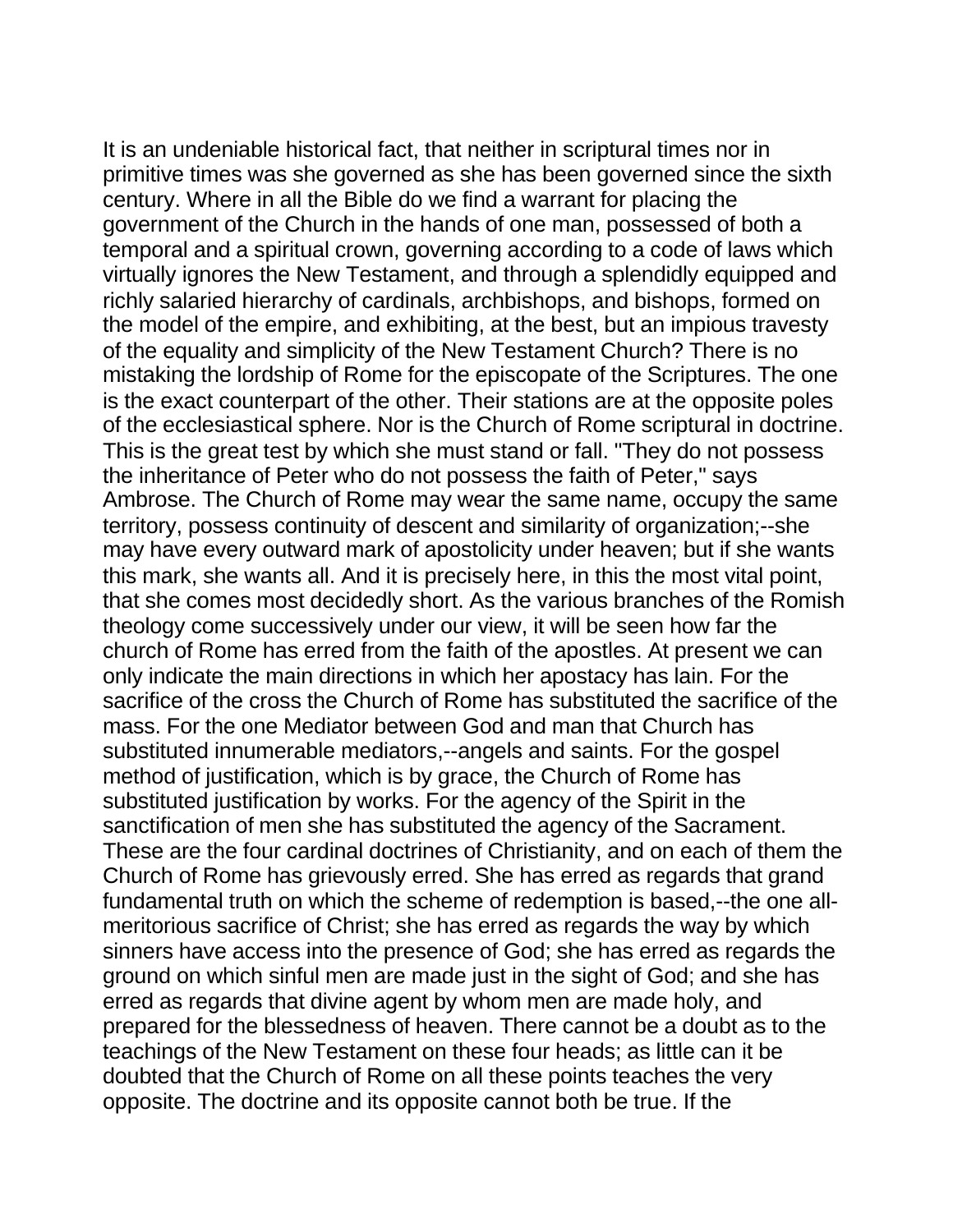deliverances of the Bible are truths, the dogmas of the Romish Church must be errors. The Church of Rome, therefore, is unknown to the New Testament. She is the Church of the Pope,--not the Church of Christ. p. 168, par. 1, [PAPACY].

But, in the third place, we deny that the Church of Rome is Catholic in point of time. It is indeed a foolish question, "Where was your Church before the time of Luther?" What though we should reply, She dwelt amid the eternal snows of the Alps; she lay hid in the caves of Bohemia? They were "hypocrites, dastardly traitors to their religion," for doing so, exclaims the Rev. Stephen Keenan. Ah! had they been hypocrites and dastardly traitors, they needed not have been wretched outcasts; they might have dwelt in palaces, and ministered in gorgeous cathedrals, like the kings and priests who persecuted them. Do those who put this question know that the "men of old, of whom the world was not worthy," inhabited "dens and caves of the earth;" and that the early apostolic, not apostate, Church of Rome, to save herself from the fury of the emperors, actually made her abode in the catacombs beneath the city?[9] But the question to which we have referred, if it means anything, implies that Luther was the inventor of the doctrines now held by Protestants, and that these doctrines were never heard of in the world till he arose. This, indeed, is expressly taught in Keenan's Catechism :--"For fourteen hundred years," says the writer, "after the last of the apostles left this world, Protestant doctrines were unknown amongst mankind."[10] The cardinal truth of Luther's teaching was "justification by faith alone." This truth Luther certainly did not invent: it was the very truth which Paul preached to Jew and Gentile. "Therefore we conclude," says Paul, writing to the Church at Rome, "that a man is justified by faith, without the deeds of the law."[11] This was the truth which was revealed to the patriarchs, and proclaimed by the prophets. "And the Scripture, foreseeing that God would justify the heathen through faith, preached the gospel before unto Abraham."[12] The doctrine of Protestants, then, is just Christianity, and Christianity is as old as the world. That Christianity Luther did not invent; he was simply God's instrument to summon it from the grave to which Popery had consigned it. But with what force may it be retorted upon the advocates of Roman Catholicism, "Where was your Church before the middle ages?" Where was transubstantiation before the days of Innocent III.? Where was the sacrifice of the mass before the Council of Trent? When we go back to the twelfth, eighth, and even the fifth century, we find palpable proofs of Popery; but when we pass much beyond that limit, we lose all trace of the system; and when we go as far down as the apostolic age, we find that we have passed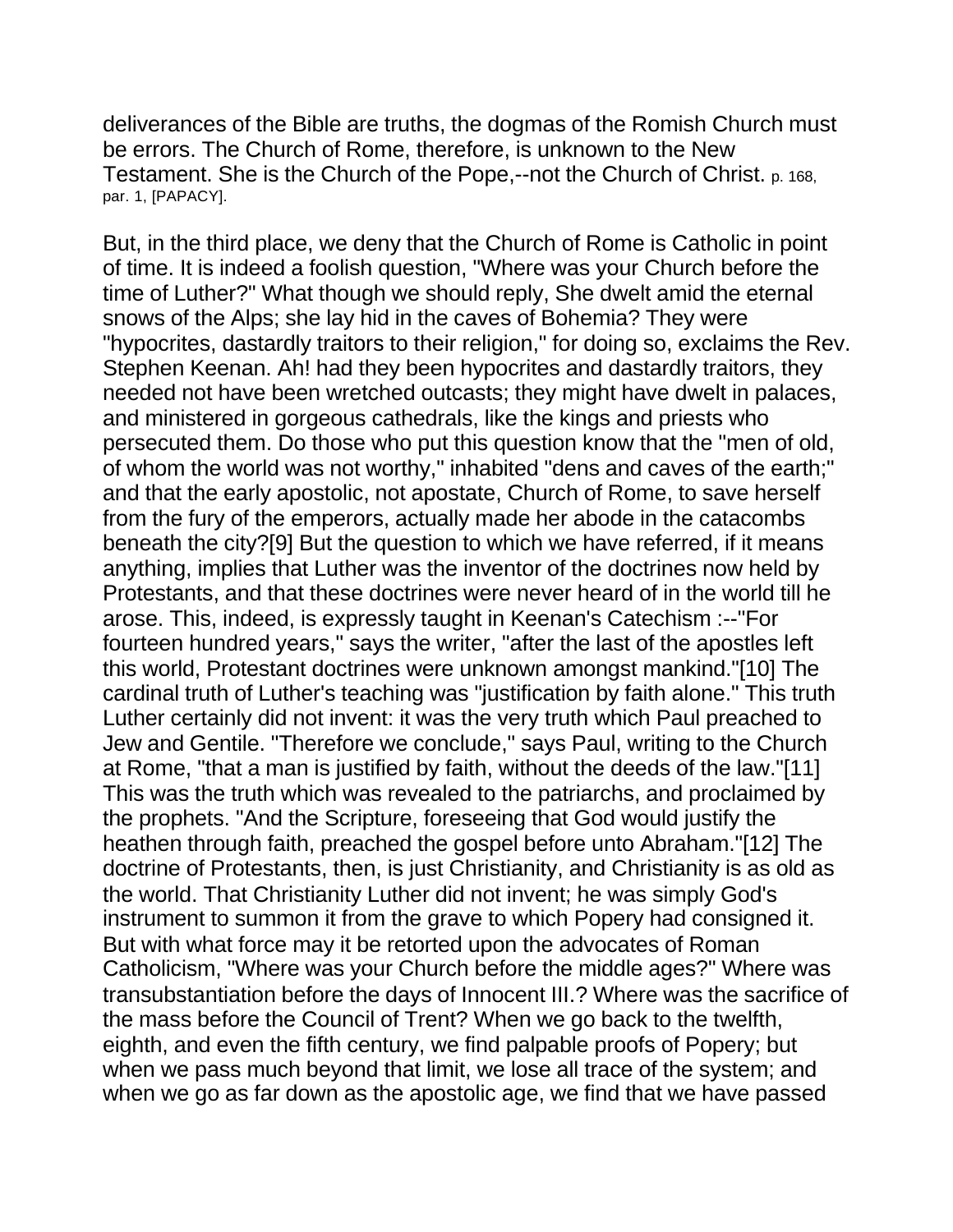utterly beyond the sphere of Romanism;--we find that there is, in fact, a welldefined middle region, to which Romanism is limited, and beyond which, on one side at least, it does not extend. p. 169, par. 1, [PAPACY].

We search in vain the pages of the earliest Christian fathers, and, above all, the pages of inspired men, for the peculiar doctrines of the Roman Church. Where, in these venerable documents of early Christianity,--where, in the inspired canon,--do we read of the mass, or of purgatory, or of the worship of the Virgin, or of the supremacy of the Bishop of Rome? When Paul indited his epistles, and Peter preached to the Gentiles "remission of sins," these doctrines were unknown in the world. They were the growth of a later age. Thus, in digging downwards, we find that we have come at last to the living and eternal rock of Christianity, and have fairly got through the superincumbent mass of rude, ill-compacted, and heterogeneous materials which have been deposited in the course of ages from the dark ocean of superstition. Protestantism is old truth,--Popery is medieval error. p. 170, par. 1, [PAPACY].

If the Church of Rome takes her appeal to antiquity, even Paganism will carry it against her. Its rites were celebrated upon the Seven Hills long before Popery had there fixed its seat. The Roman Church has played off upon the world the same trick which was practised so successfully by the Gibeonites of old: she has put tattered garments upon her back, and clouted shoes upon her feet, and dry and mouldy bread into her sacks, and laid them upon the backs of her asses, and taken advantage of the obscurity of her origin to say, "We be come from a far country." It is not the number of years, but the weight of arguments, that must carry the point. p. 170, par. 2, [PAPACY].

In fine, we deny that the Church of Rome is Catholic in point of place. Catholicity, in the absolute sense of the word, as Turrettin remarks,[13] can be predicated only of that society that includes the Church triumphant in heaven, as well as militant on earth,--that society that comprehends all the elect, reaching back to the days of Abel, and onward to the last trumpet. But the great matter with Rome is to make it appear that she has achieved a terrestrial catholicity. Now certainly it is not Rome's fault if she have not done so. Her efforts to extend her dominion have been of no ordinary kind: they have been skilfully contriven and vigorously prosecuted. And if in this great work she has made but little use of the Bible, she has made abundant use of the sword. Her missionaries have been soldiers, who have pressed the pike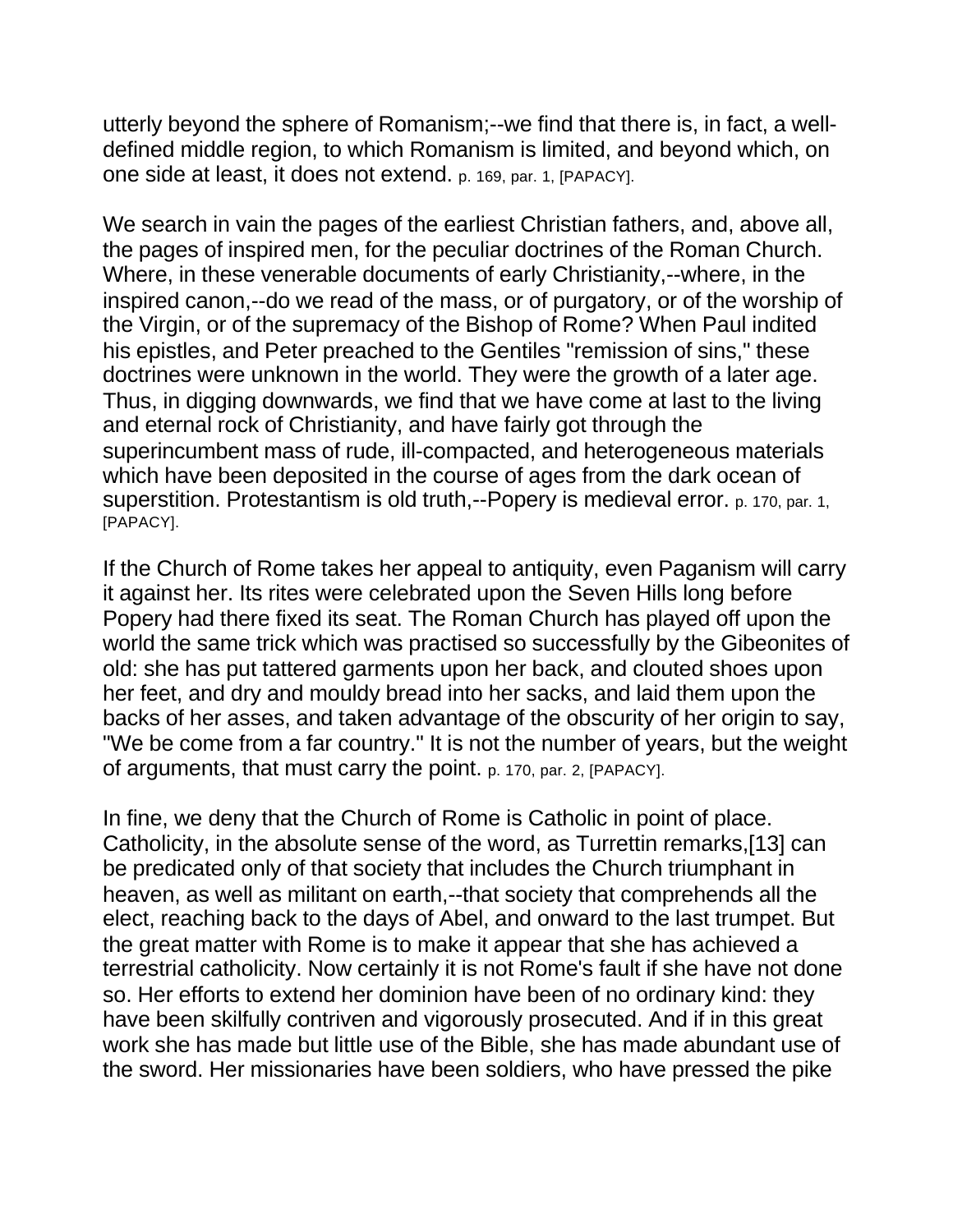and the musket into the service of Christianity, and spread the faith of Rome as Mahomet spread the religion of the Koran. p. 170, par. 3, [PAPACY].

The weapons she has wielded have been the false miracle, the forged document, the lying legend, the persecutor's brand. At no time has she been particularly nice as to the character of her converts,--receiving hordes within her pale who had nothing of Christianity but the name; and yet, after all, that empire which she calls catholic or universal is very far, in point of fact, from being so. She boasts that at this day she can count upwards of two hundred millions of subjects. We do not stay to inquire how many of these arc real Papists. The Pope has of late excommunicated en masse whole cities and provinces. Do these count as children of the Church? But the Church of Rome parades the number of her followers, and asks, is it possible that all these millions can be mistaken? She forbids her members to make use of their reason in judging of their religion, and then claims weight for their testimony, as if they had used their reason in the matter. This is simply to practise a delusion. The very smallest Protestant sect would furnish far more real witnesses in favour of Protestantism than the Roman Catholic Church could do in favour of Romanism. In a court of justice, the latter would be counted but as one witness. They have not examined the matter for themselves; they believe it on infallibility; their evidence, therefore, is simply hearsay, and in a court of law would be held as resolving itself into the evidence of but one man. If he be right, they are right; but if he be mistaken, they all are necessarily mistaken. But in a Protestant Church every member acts on his own judgment and belief. Such a body, therefore, contains as many independent, intelligent, and real witnesses as it does members. That Church, then, which boasts of catholicism and numbers is, as far as testimony goes, the smallest sect in Christendom. p. 171, par. 1, [PAPACY].

But, giving her the matter her own way, she includes within her pale a decided minority of the human family. The one pagan empire of China alone greatly outnumbers her. The Greek Church, an older Church than that of Rome, never owned her supremacy; nor the other numerous Churches in Asia, nor the great and once famous Church in Africa, nor the Church in the Russian empire. And, considering how many kingdoms have broken off from her since the Reformation, the communion of Rome is now reduced to a very small part of the Christian Church. Around her limited and restricted territory, which includes, it is true, many a fair province in Europe, there extends a broad zone of Mahommedanism and Hinduism, which merges into another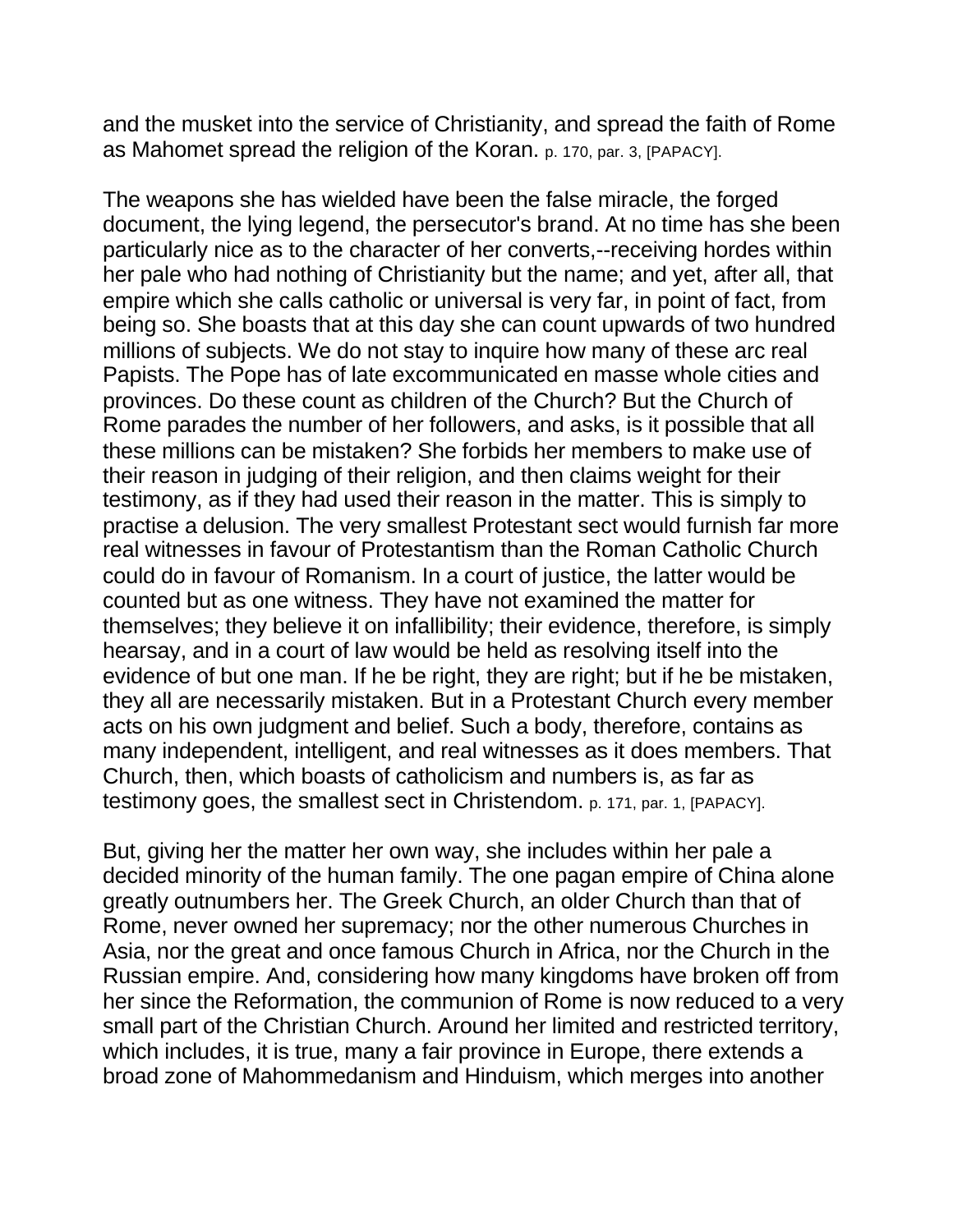and a darker zone, which, as it stretches away towards the extremities of the earth, deepens into the unbroken night of heathenism. p. 171, par. 2, [PAPACY].

Surveyed from the Seven Hills, the empire of Rome does indeed seem ample,--alas! too ample for the repose and progress of the world; but to the eye that can take in the globe, it dwindles into an insignificant speck, lying embosomed in the folds of the pagan night.[14] But the dominion promised to the Church is universal in a sense which cannot be afflirmed of any dominion which Rome ever attained, or is likely ever to attain. It is a dominion from which no land or tribe under the cope of heaven is excluded. "Behold, the darkness shall cover the earth, gross darkness the people; but the Lord shall arise upon thee, and his glory shall be seen upon thee. And the Gentiles shall see thy righteousness, and all kings thy glory."[15] "He shall have dominion also from sea to sea, and from the river unto the ends of the earth. They that dwell in the wilderness shall bow before him; and his enemies shall lick the dust. The kings of Tarshish and of the isles shall bring presents; the kings of Sheba and Seba shall offer gifts. Yea, all kings shall fall down before him; all nations shall serve him."[16] [17] p. 172, par. 1, [PAPACY].

------------------------------------------------------------------------

[1] Catechismus Romanus, p. 82; Antverpiae, 1596. p. 172, par. 2, [PAPACY].

[2] Theologia Mor. et Dog. Petri Dens, vol. ii. p. 122. Romanist writers, and Bellarmine among the rest (tom. ii. lib. iv. cap. iv.), sometimes hold the name as proof of the thing. They are called Catholics; therefore they are so. We are likewise entitled to reason,--We are called reformed; therefore we are so. "We be Abraham's seed," said the Jews. "Ye are of your father the devil," replied Christ. p. 172, par. 3, [PAPACY].

[3] Bellarm. Opera, tom. ii. lib. iv. cap. v. vi. p. 172, par. 4, [PAPACY].

[4] Controversial Catechism, or Protestantism Refuted, chap. iii. p. 172, par. 5, [PAPACY].

[5] Controversial Catechism, chap. iii. p. 172, par. 6, [PAPACY].

[6] Thessalonians, ii. 3-10; 1 Tim. iv. 1-3. p. 172, par. 7, [PAPACY].

[7] Rev. xiii. 3, 4, 8, 15. p. 172, par. 8, [PAPACY].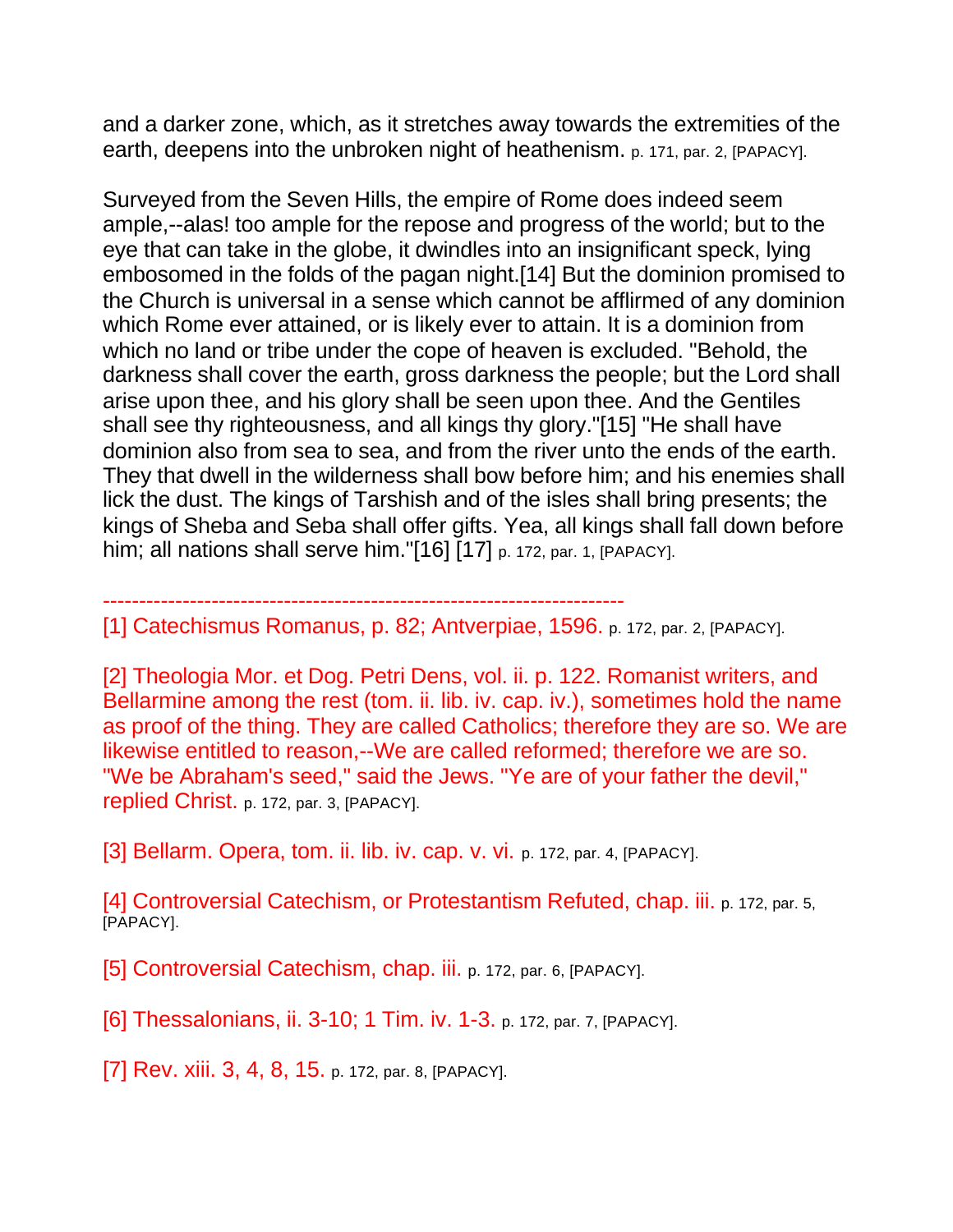[8] Etenim de qua re agitur, cum de primatu pontificis agitur? Brevissime dicam, de summa rei Christianae." (De Romano Pont. Praefatio.) p. 173, par. 1, [PAPACY].

[9] We would recommend to the Rev. Stephen Keenan the study of "Maitland's Church in the Catacombs," (i. e. provided it is not in the Index Expurgatorius.) He will find among the brief but instructive inscriptions of these early Christians, numerous traces of Apostolicism, but not a single trace of Romanism. p. 173, par. 2, [PAPACY].

[10] Contro. Cat. p. 22. p. 173, par. 3, [PAPACY].

[11] Romans, iii. 31. p. 173, par. 4, [PAPACY].

[12] Galatians, iii. 8. p. 173, par. 5, [PAPACY].

[13] Institutio Theologiae Elencticae, Francisco Turrettino, vol. iii. quest. vi.; Genevae, 1688. p. 173, par. 6, [PAPACY].

[14] It is computed, that of the inhabitants of the globe, little more than onethird are Christians even nominally. Of the nine hundred and eighty millions of mankind, about six hundred millions are Pagans. If, then, we permit numbers to decide the question, we cannot remain Christians. And there is not anywhere in the Pagan world a sect which may not give us an assurance of infallibility, if we wish it, on quite as good grounds as Rome. p. 173, par. 7, [PAPACY].

[15] **Isaiah, Ix. 2, and Ixii. 2.** p. 173, par. 8, [PAPACY].

[16] Psalm Ixxii. 8-11. p. 173, par. 9, [PAPACY].

[17] "Whereas the Papist boasts himself to be a Roman Catholic, it is a mere contradiction; as if he should say, universal particular, or Catholic schismatic." (Milton's Tracts on True Religion.) p. 173, par. 10, [PAPACY].

> **Book II. Dogmas of the Papacy.** p. 173, par. 11, [PAPACY].

**Chapter VI. Apostolicity, or Peter's Primacy.**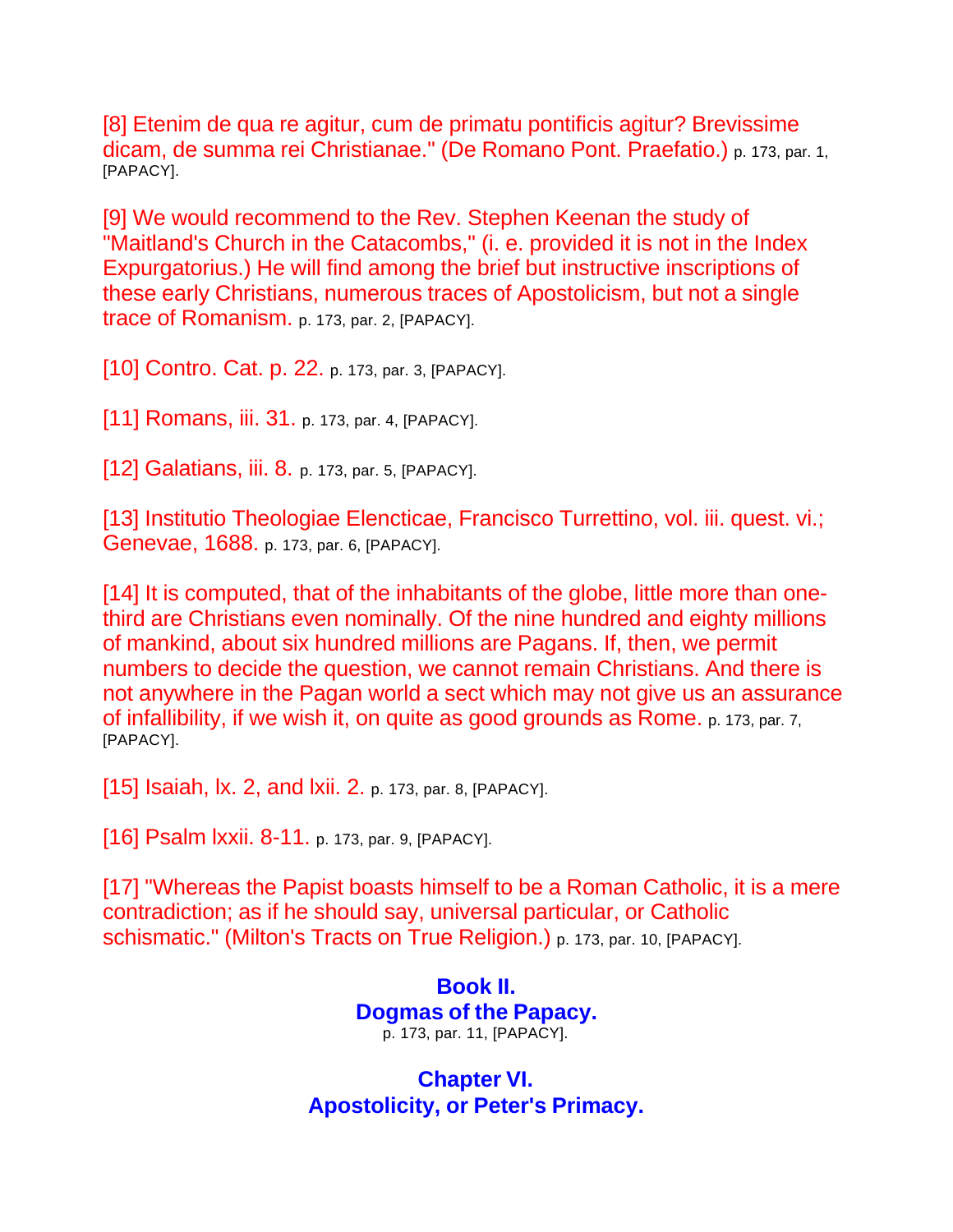Seated on the throne of the Caesars, and drawing the peculiar doctrines of their creed, and the peculiar rites of their worship, from the fount of the pagan mythology, the Roman pontiffs have nevertheless sought to persuade the world that they are the successors of the apostles, and that they wield their authority and inculcate their doctrines. Apostolicity is a peculiar and prominent claim of Rome. Protestants lay claim to apostolicity in the sense of holding the doctrines of the apostles; but the popes of Rome assert an uninterrupted lineal descent from the apostle Peter, and on the ground of this supposed lineal succession they sustain themselves the heirs of the powers and functions of Peter. The doctrine held by the Church of Rome on this head is briefly as follows:--That Christ constituted Peter the prince of the apostles and the head of the Church; that he raised him to this high dignity when he said to him, "Thou art Peter, and upon this rock I will build my Church."[1] "Jesus saith unto him, feed my sheep;"[2] that Christ in these words committed to Peter the care of the whole Church, pastors as well as people; that Rome was the seat of the bishoprick of Peter; that the popes succeeded him in his see, and, in virtue of this succession, inherited all the royalties and jurisdiction, the functions and virtues, with which Peter became invested when Christ addressed him in the words we have quoted; that this "mystic oil" has flowed down through the "golden pipes,"--the popes,--to our day; that it resides in all its fulness in the present occupant of Peter's chair; and that it is thence diffused by innumerable lesser pipes, formed by the bishops and priests, to the remotest extremities of the Roman Catholic world, vivifying and sanctifying all its members, giving authority to all its priests, and validity and efficacy to all their official acts. p. 174, par. 1, [PAPACY].

Bellarmine, as was to be expected, has entered at great length into this question. He lays it down as an axiom, that Christ has adopted for the government of his Church that particular mode which is the best; and then, having determined, that of the three forms of government,--monarchy, aristocracy, and democracy,--monarchy is the most perfect, he concludes that the government of the Church is a monarchy. This inference he bases not simply on general reasonings, but also on particular passages of Scripture, in which the Church is spoken of as a house, a state, a kingdom. It is not enough that the Church has a head and king in heaven, with a code of laws on earth,--the Bible, to determine all causes and controversies. That king, says Bellarmine, is invisible; the Church must have an earthly and visible head.[3] p. 174, par. 2, [PAPACY].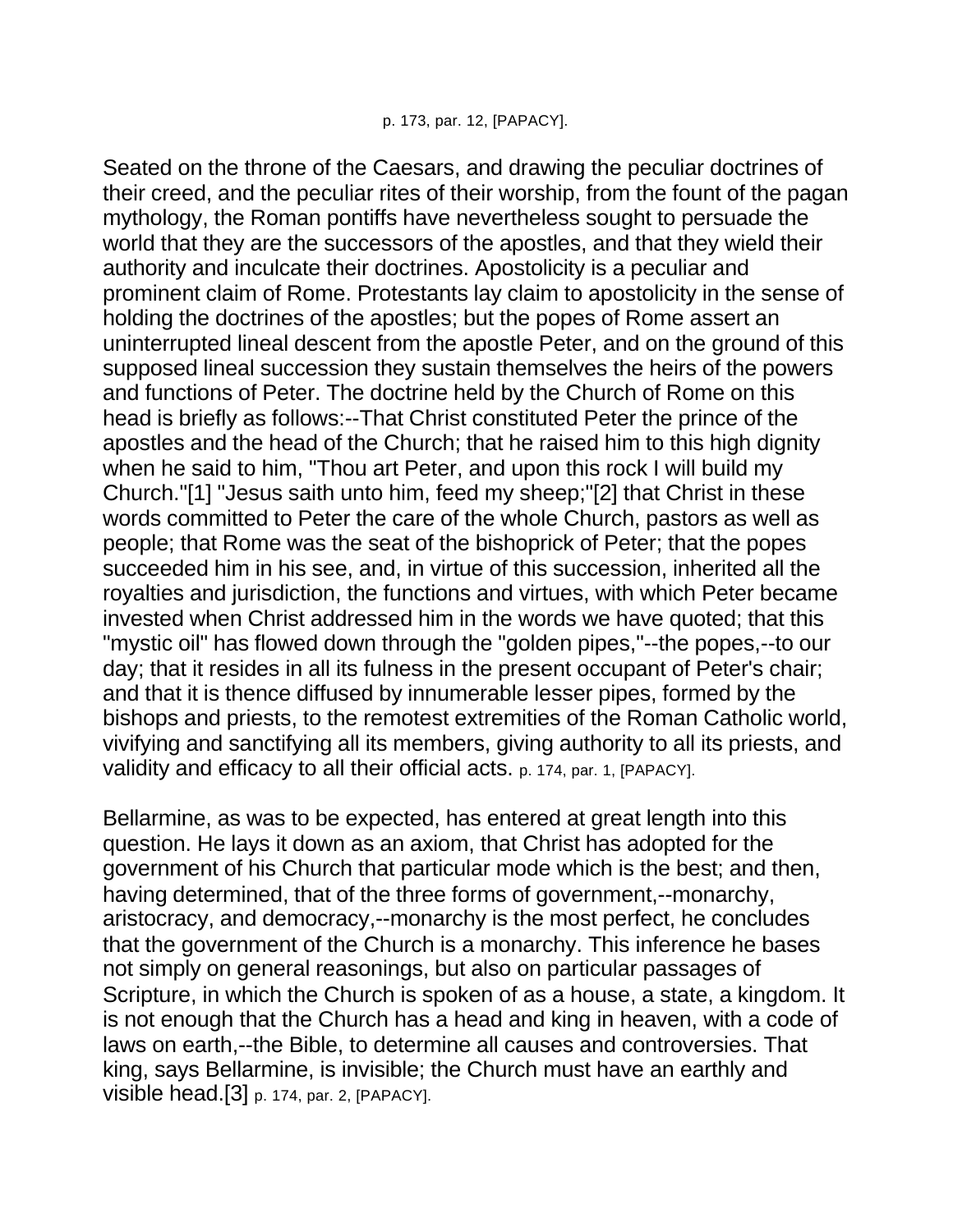Having thus paved the way for the erection of the papal despotism, Bellarmine proceeds to show, from the passage quoted above, that Peter was constituted sole head and monarch of the Church under Christ. "Of that passage," remarks Bellarmine, "the sense is plain and obvious. Under two metaphors the primacy of the whole Church is promised to Peter. The first metaphor is that of a foundation and edifice; for what a foundation is in a building, that a head is in a body, a ruler in a state, a king in a kingdom, a father in a family. The latter metaphor is that of the keys; for he to whom the keys of a kingdom are delivered is made king and governor of that state, and has power to admit or exclude men at his pleasure."[4] We merely state at present the interpretation of this fatuous passage given by the learned Jesuit: we shall examine it afterwards. p. 175, par. 1, [PAPACY].

The two main reasons assigned by Dens why the Roman Church is termed apostolic are, first, That "the doctrine delivered by the apostles is the same which she has always held, and will continue to hold;" and, second, Because that Church "possesses a lawful and uninterrupted succession of bishops, especially in the chair of Peter."[5] "Messiah founded the kingdom of his holy Church in Judea," says Dr. Milner, "and chose his apostles to propagate it throughout the earth, over whom he appointed Simon as the centre of union and head pastor, charging him to feed his whole flock, sheep as well as lambs, giving him the keys of the kingdom of heaven, and changing his name into that of PETER or ROCK; adding, 'On this rock I will build my Church.' Thus dignified, St. Peter first established his see at Antioch, the head city of Asia; whence he sent his disciple St. Mark to establish and govern the see of Alexandria, the head city of Africa. He afterwards removed his own see to Rome, the capital of Europe and the world. Here, having with St. Paul sealed the gospel with his blood, he transmitted his prerogative to St. Linus, from whom it descended in succession to St. Cletus and St. Clement."[6] In Dr. Challoner's Grounds of the Catholic Doctrine, as contained in the profession of faith published by Pope Pius IV., it is asserted "that the Church of Christ must be apostolical by a succession of her pastors, and a lawful mission derived from the apostles;" and when it is asked, "how do you prove this?" it is answered; 1st, Because only those who can derive their lineage from the apostles are the heirs of the apostles! and, consequently, they alone can claim a right to the Scriptures, to the administration of the sacraments, or any share in the pastoral ministry: it is their proper inheritance, which they have received from the apostles, and the apostles from Christ."[7] "Her [Catholic Church] pastors, says Keenan, are the only pastors on earth who can trace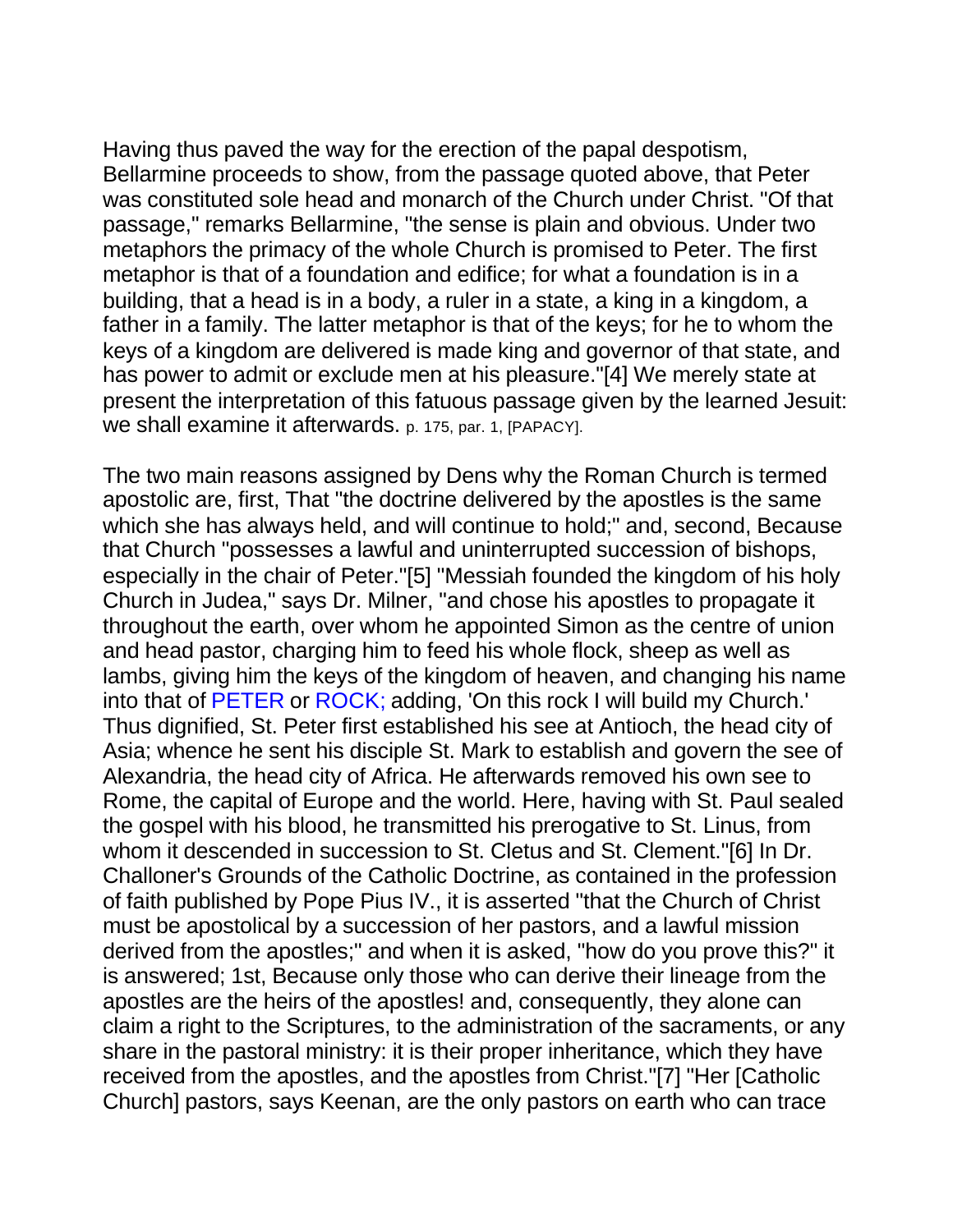their mission from priest to bishop, and from bishop to pope, back through every century, until they trace that mission to the apostles. "[8] p. 175, par. 2, [PAPACY].

This is a vital point with Rome. The primacy of Peter is her corner-stone; and if that is removed, the whole fabric tumbles into ruin. It is reasonable, then, to ask some proof of that long chain of facts by which she attempts to link the humble fisherman with the more than imperial pontiffs. We are entitled to demand that the Church of Rome produce conclusive and incontrovertible proof of the following points:--That Christ constituted Peter prince of the apostles and head of the whole Church; that Peter went to Rome, and there established his see; that, dying at Rome, he transmitted to his successors in his charge the rights and prerogatives of his sovereignty; and that these have been handed down through an unbroken series of bishops, every one of whom possessed and exercised Peter's powers and prerogatives. If the Church of Rome fail in establishing any one of these points, she fails as regards the whole. The loss of one link in this chain is as fatal as the loss of all. But, doubtless, in a matter of such consequence, where not much simply, but all, is at stake, Rome is ready with her evidences, full, clear, and incontrovertible; with her proofs from Scripture so plain and palpable in their meaning; and with her documents from history all endorsed and countersigned by cotemporary writers and great collateral facts. It is her citadel,--the arx causae pontifiae, as Spanheim terms it,[9] --for which she is to do battle: doubtless she has taken care to make it impregnable, and "esteemeth iron as straw, and brass as rotten wood. Darts are counted as stubble;" she "laugheth at the shaking of a spear." So one would have thought. But alas for Rome! Not one of the positions above stated has she proved to be true, and not a few of them can be shown to be false. p. 176, par. 1, [PAPACY].

The words of our Lord to Peter, already quoted,[10] are the anchor by which Rome endeavours to fasten the vessel of her Church to the rock of Christianity: "Thou art Peter, and upon this rock I will build my Church; and the gates of hell shall not prevail against it." As it happens that, in the original, the term Peter and the term rock closely resemble each other, the Church of Rome has taken advantage of this, dexterously, and by a kind of sleight of hand, to substitute the one for the other, and thus to read the passage substantially as follows:--Thou art Peter; and upon thee, Peter, will I build my Church. p. 176, par. 2, [PAPACY].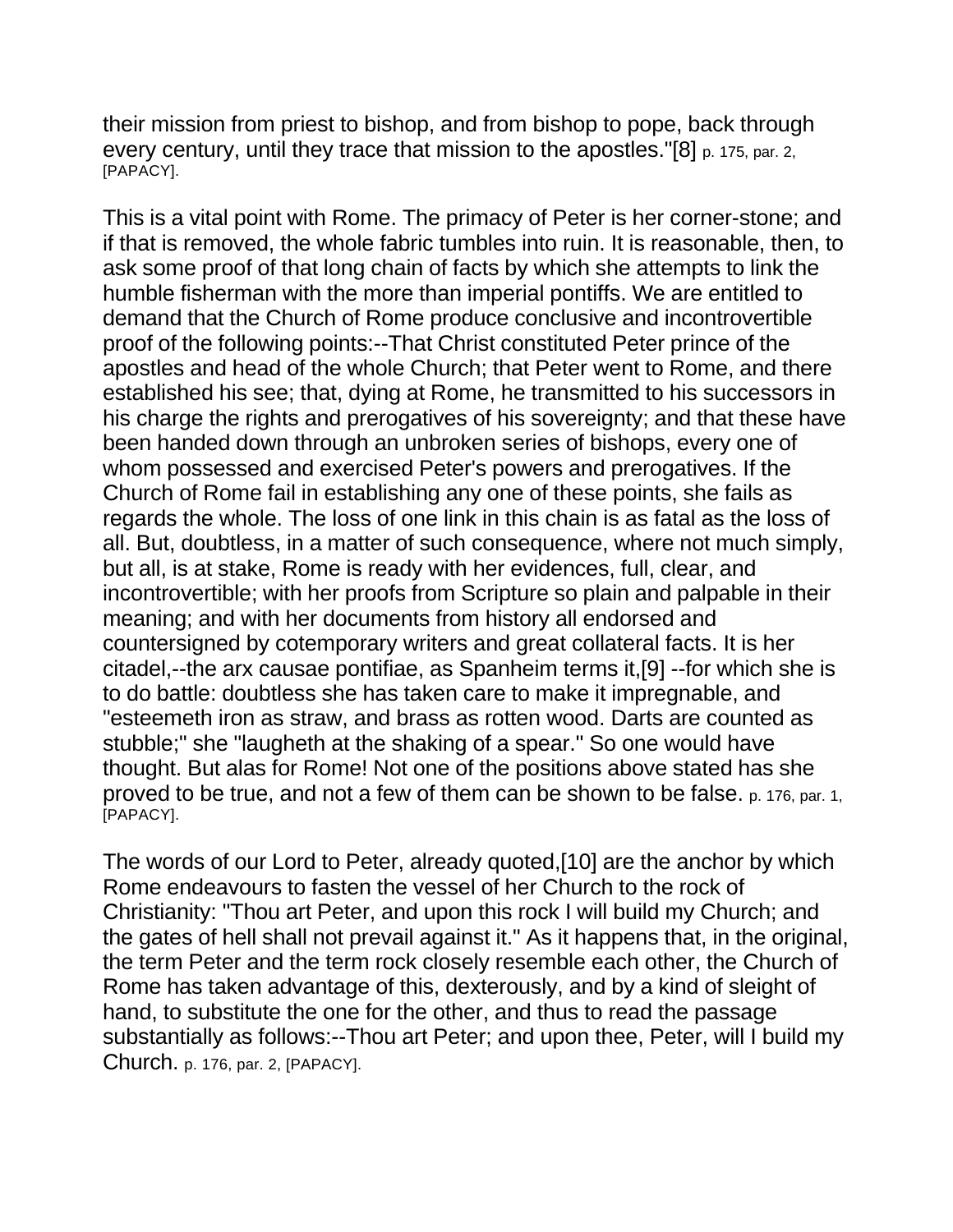The reader who is just breaking ground in the popish controversy learns with astonishment that this is the sole foundation of the Papacy, and that if the Church of Rome fail to make good that this is the true meaning of the text, her cause is lost. In no other case has so slender a foundation been made to sustain so ponderous a structure; nor would it have sustained it for a single five minutes, had it not been more indebted for its support to credulity and superstition, to fraud and compulsion, than to either reason or Scripture. "If the whole system of the Roman Catholic Church be contained in this passage," remarks the Rev. J. Blanco White, "it is contained like a diamond in a mountain;"[11] and, we may add, this diamond would have remained buried in the mountain till the end of time, had not the Romish alchymists arisen to draw it forth. We look upon such feats of interpretation much as we gaze upon the feats of the juggler. Who but the Roman doctors could have evolved from this plain passage a whole race of popes? But why did they not go farther, and infer that each of these pontiffs would rival the sons of Anak in stature, and Mathuselah in longevity? The passage would have borne this marvel equally well. After proceeding a certain length in interpreting Scripture, it is easy to go all lengths; for that interpretation that proceeds on no fixed principles, and is regulated by no known laws, may reach any conclusion, and establish the possibility of any wonder. p. 177, par. 1, [PAPACY].

But the Protestant may ask an hundred questions on this point, which it will baffle the ingenuity and sophistry of all the doctors of Rome satisfactorily to answer. Why was so important a fact, so vital a doctrine,--for let it be borne in mind, that they who do not believe in the infallibility of the Pope cannot be saved,--why was so important a fact as the primacy of Peter revealed in so obscure a passage? Why is there no other passage corroborating its sense, and helping out its meaning? Why, even with the aid of papal spectacles, or tradition, which discovers so many wonderful things in Scripture never seen by the man who examines it simply with the eyes of his understanding, do we fail to make out this sense from the passage? For the opinion of the fathers on the words of our Lord to Peter is directly opposed to the interpretation which the Church of Rome has put upon them; and every priest swears at his ordination that he "will not interpret the Scriptures but, according to the unanimous consent of the fathers." Peter but a moment before had made his great confession, "Thou art the Christ, the Son of the living God."[12] And, says Poole, in his examination of the Church's infallibility, "the fathers generally understood this rock to be, not Peter's person, but his confession, or Christ, as confessed by him. Vide St. Cyril, Hilary, Hierom, Ambrose, Basil,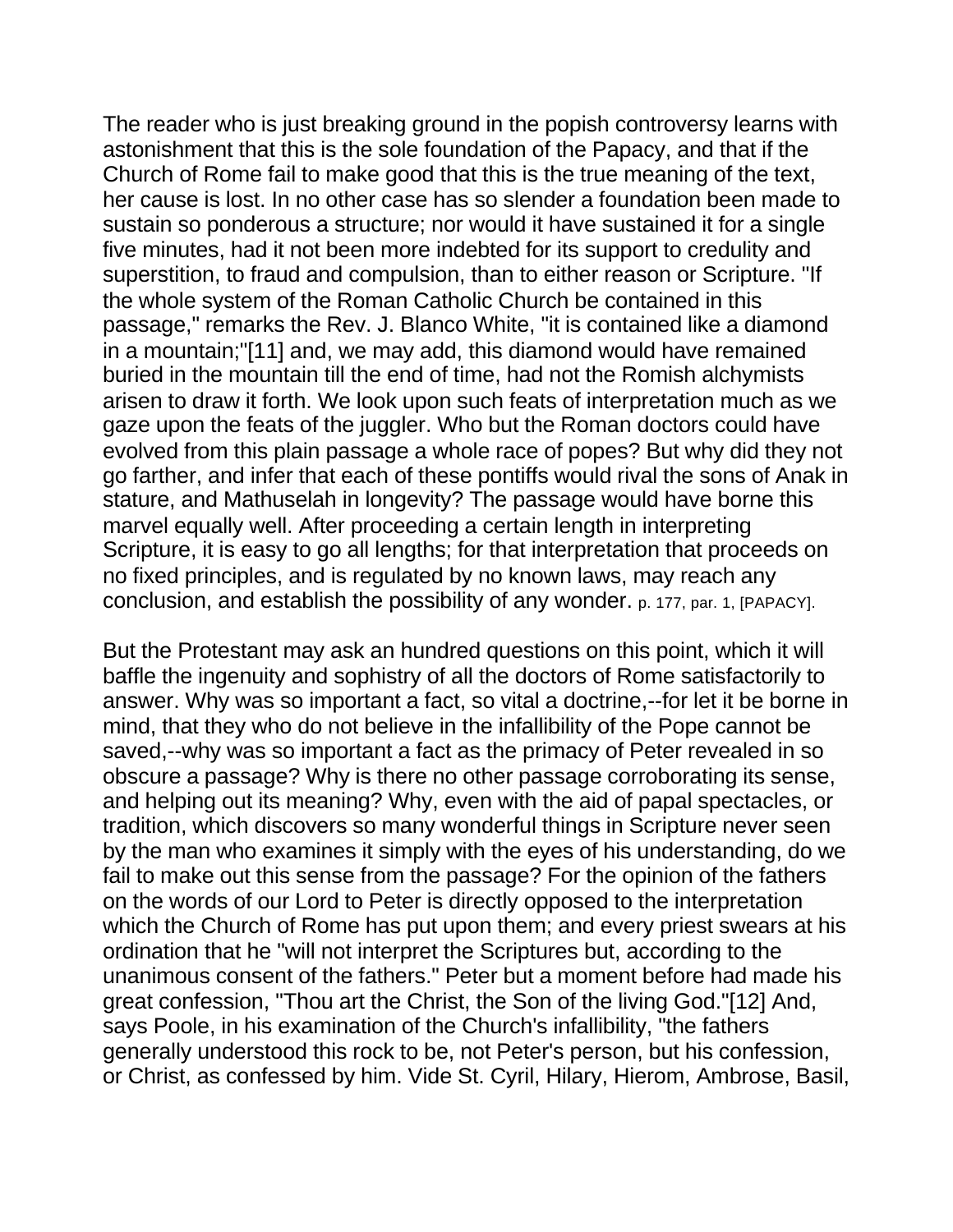and Austin, who are proved by Moulins, in his discourse entitled 'The Novelty of Popery,' to have held this opinion."[13] p. 177, par. 2, [PAPACY].

Of the same sentiments was Chrysostom, Theodoret, Origen, and others. Here, then, we leave the priests of Rome taking a solemn oath at their ordination that they will not interpret Scripture except with the unanimous consent of the fathers, and yet interpreting this passage in a sense directly contrary to the concurrent opinion of the fathers. p. 178, par. 1, [PAPACY].

What, then, are we to understand by the "rock" on which Christ declared that he would build his Church? Whether are we to understand Peter, who afterwards thrice denied him, or the great truth which Peter had just confessed, even the eternal deity of Christ? The fathers, we have seen, interpreted "this rock" of Christ himself, or of the confession of his deity by Peter;[14] and so will every man, we venture to affirm, who is competent to form an opinion, and has no object to serve but the discovery of truth. Our Lord and his disciples were now on a northward journey to Cesarea Philippi. They were already within its coasts; the snowy peaks of Lebanon gleamed full in their sight; and nearer to them, indenting the bottom of "the goodly mountain," the wooded glens where the Jordan has its rise. Our Lord, knowing the time of his death to be nigh, thought it well, as they journeyed onward, to direct the current of the conversation to topics relating to the nature and foundation of that kingdom which was so shortly to be visibly erected in the world. "Whom do men say that I, the Son of man, am?"[15] said he to his disciples. To this interrogatory the disciples replied by an enumeration of the various opinions held respecting him by the people at large. "But," said he, directing his question specially to the disciples,--"But whom say ye that I am?" "And Simon Peter answered and said, Thou art the Christ, the Son of the living God." Pleased to find his true character so clearly understood, so firmly believed in, and so frankly avowed, our Lord turned to Peter and said, "Blessed art thou, Simon Bar-jona; for flesh and blood hath not revealed IT unto thee." What IT? Unquestionably the truth he had just acknowledged, that Jesus is "the Christ, the Son of the living God,"--a truth which lay at the foundation of his mission, which lay at the foundation of all his reaching, and, by consequence, at the foundation of that system of truth, commonly called his kingdom, which he was to erect in the world, and which, therefore, was a fundamental truth, if any truth ever merited to be called such; for unless it be true that Jesus was "the Christ, the Son of the living God," there is nothing true in Christianity,--it is all a fable. p. 178, par. 2, [PAPACY].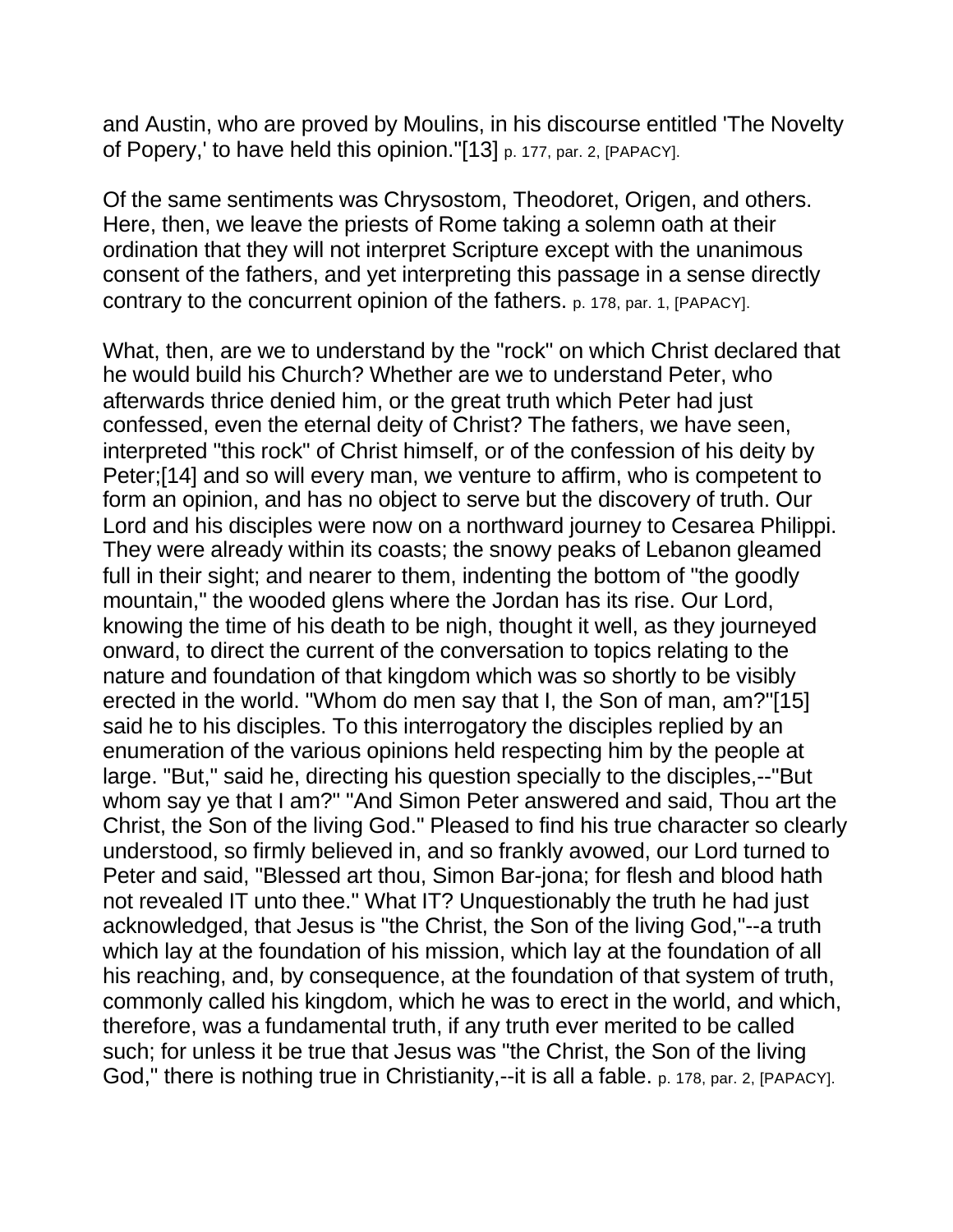We must bear in mind, then, in proceeding to the next clause, that it was on this truth, which both Papist and Protestant must confess to be the very first truth in Christianity, that the minds of our Lord and his disciples were now undividedly fixed. "And I say also unto thee," continues our Lord, "that thou art Peter; and upon this rock will I build my Church." Upon what rock? Upon Peter, say Romanists, grounding their interpretation upon the similarity of sound, "Tu es Petrus, et super hanc petram." Upon the truth Peter had just confessed, say Protestants, grounding their interpretation upon the higher principles of sense, and the reason of the thing. "Upon this rock, says our Lord, not upon thee, the rock, but upon this rock, namely, the truth you have now enunciated in the words, "the Christ, the Son of the living God,"--a truth which has been matter of special revelation to thee, the belief in which has made you truly blessed, and a truth which holds a place so fundamental and essential in the gospel kingdom, that it may be well termed "a rock." What is the Church? Is it not an association of men holding certain truths? The members of the Church are united, not by their belief in certain men, but by their belief in certain principles. As is the building, so must be the foundation: the building is spiritual, and the foundation must be spiritual also. And where, in the whole system of supernatural truth, is there a doctrine that takes precedence, as a fundamental one, of that which Peter now confessed? Remove it, and nothing can supply its place; the whole of Christianity crumbles into ruin. This truth formed the foundation of our Lord's personal teaching; it was this truth which he nobly confessed when he stood upon his trial; this truth formed the sum of the sermons of the apostles and first preachers of Christianity; and this truth it was that constituted the compendious creed of the primitive Church. Thus, in opposition to an interpretation which has nothing but an agreement in sound to support it, we can set an interpretation which is strongly supported by the reason of the thing, by the constitution of the Church as revealed in the New Testament, and by the whole subsequent actings and declarations of the apostles and primitive believers. To choose between these two interpretations appears to us to involve little difficulty indeed,--at least to the man in quest of the single object of truth. p. 179, par. 1, [PAPACY].

To make the meaning, as we have evolved it, still more undoubted, it is added in the following clause, "And I will give unto thee the keys of the kingdom of heaven." This power is manifestly given to Peter. But mark how our Lord points directly to him,--names him,--"I will give unto thee the keys of the kingdom of heaven." p. 179, par. 2, [PAPACY].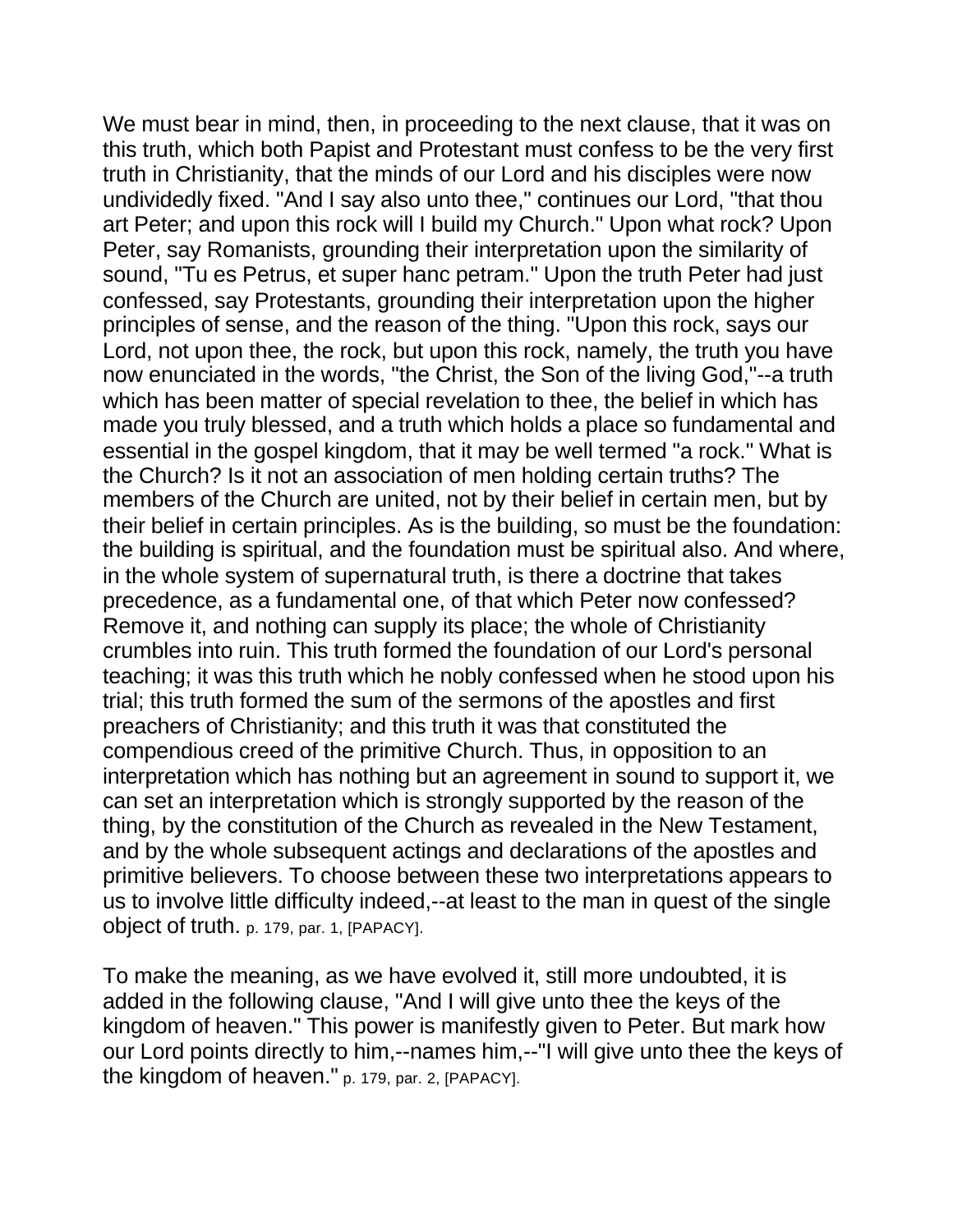Had he, in the preceding clause, meant to intimate that he would build his Church on Peter, doubtless he would have said so as plainly and with as little circumlocution as now, when giving him the keys. As regards this last, we shall permit Peter himself to explain the authority and privilege implied in it. "Brethren," said he, addressing the meeting at Jerusalem,[16] "ye know how that a good while ago God made choice among us, that the Gentiles by my mouth should hear the word of the gospel, and believe." On Peter this great honour was conferred, that he was the first to "open the door"[17] of the gospel Church to both Jews and Gentiles. The power which Romanists assign to Peter over the apocryphal world of purgatory, founding upon this verse, and also his sole right to open or shut the gate of paradise, is a gross and palpable misapprehension of its meaning. Peter himself tells us it was "the door of faith" which he was honoured to open, by the discharge of an office which those who are the most forward to claim kindred with him are the least ready to fulfil,--the preaching of the gospel. It is not the man who sits as sentinel at the fabulous portal of purgatory that carries the key of Peter, but the man who, by the faithful preaching of the everlasting gospel, "opens the door of faith" to perishing sinners. He is the real successor of Peter; he holds his key, and opens and shuts, on a higher authority than Peter's,--even that of Peter's master. Farther, we must bear in mind that Christ spoke in the vernacular tongue of Judea; and that not only are the Vulgate and English versions translations, but the Greek of the evangelist is a translation also; but it is inspired, and therefore as authoritative as the very words that Christ uttered. Now, it is not difficult to show that the most literal and correct rendering of the Greek would run thus:--"Thou art a stone (petros), and on this rock (petra) I will build my Church." When Peter was called to be an apostle, his name was changed from Simon to Cephas. Cephas is a Syriac[18] word, and synonymous with Peter. This is indubitable, from the account we have of his call: "When Jesus beheld him, He said, thou art Simon the son of Jona: thou shalt be called Cephas, which is by interpretation, a stone;"[19] or, as it is in the original, Peter. Both names (÷çñáò and ðåôñïò) signify a stone,--a stone that may be rolled about, or shifted from place to place, and therefore very proper to be used in building, but altogether unsuitable for being built upon.[20] But the word used in the second clause of the passage, and translated "rock," is the word that strictly signifies a rock, or some mass which, from its immobility, is fitting for a foundation. Two different words, then, are employed, each having its appropriate signification. Now, it may be asked, if one person only, namely, Peter, is meant, why is not the same word employed in both clauses? p. 180, par. 1, [PAPACY].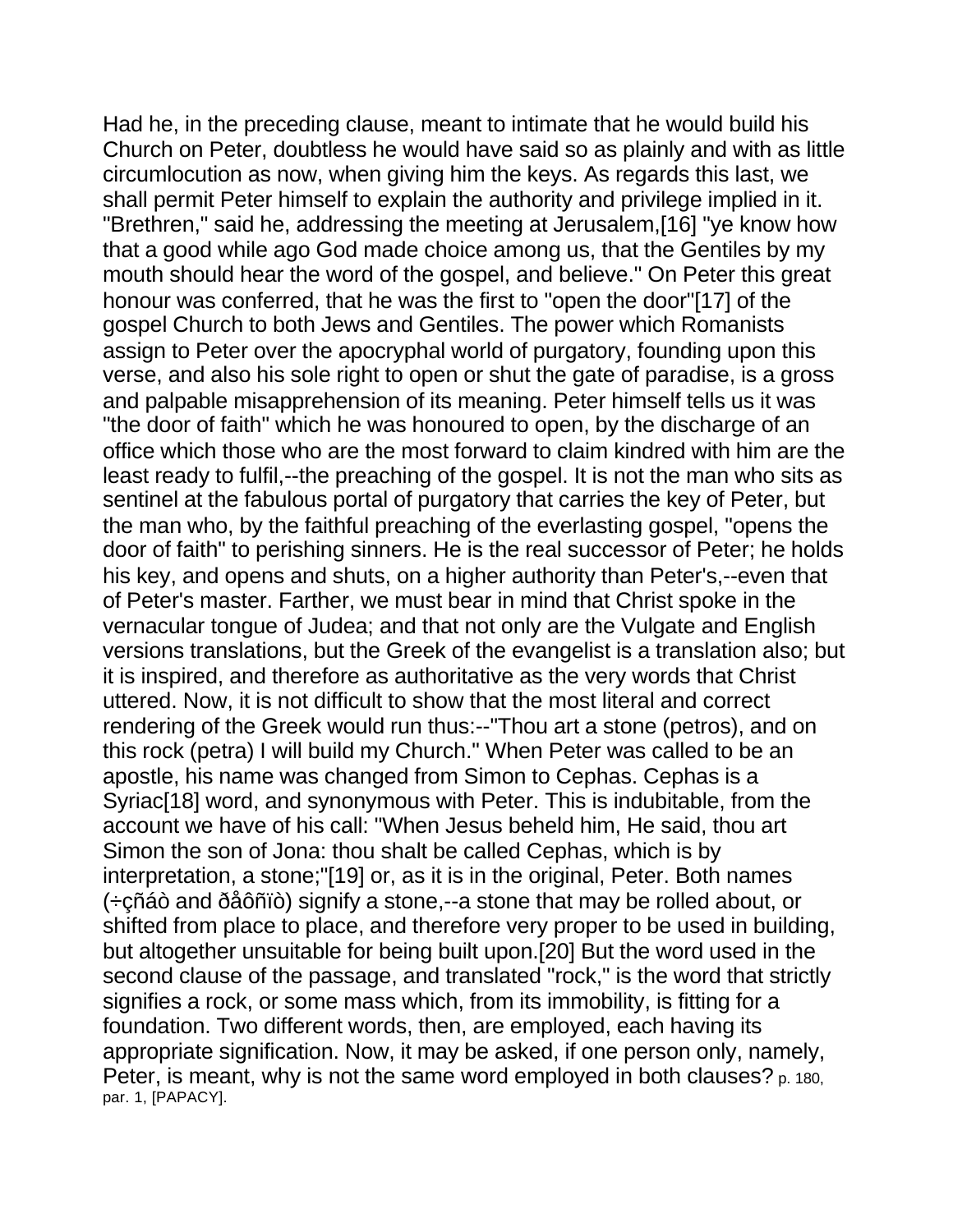Why, in the first clause, employ that word which denotes the material used in building; and, in the second, that word which denotes the foundation on which the building is placed? There is a nice grammatical distinction in the verse which the Protestant interpretation preserves, but which the Romanist interpretation violates. As Turrettine remarks,[21] the petros of the first clause is masculine; whereas the petra of the second clause is feminine, and cannot, therefore, denote the person of Peter. If our Lord did indeed intend that petros, the stone, should form the rock or foundation of his Church, he would undoubtedly have repeated the masculine petros in the second clause. Why obscure the sense and violate the grammar by using the feminine petra?[22] or why not use petra in both clauses, and so call Peter a rock, instead of a stone, if such was his meaning, and so preserve at once the figure and the grammar? It is clear that there are two persons and two things in this verse. There is Peter, a stone, and there is "the Christ, the Son of the living God," a rock. The words insinuate, delicately yet obviously, a contrast between the two. The Papists have confounded them, and have built upon the stone, instead of the rock. p. 181, par. 1, [PAPACY].

Even were the passage dubious, which we by no means grant, its sense would fall to be determined by the great principles taught in other and plainer passages, about which there is not, and cannot be, any dispute. In the New Testament we find certain great principles on this subject, which the papal interpretation of the verse violates and sets at nought. p. 181, par. 2, [PAPACY].

It is impossible that in the New Testament, which was written to make known the existence and constitution of the Church, its foundation should not be clearly and unmistakeably indicated. And, in truth, it is so in numerous passages. In his first epistle to the Corinthians we find Paul discoursing on this very topic, in a way to leave no room for doubt or cavil.[23] He calls himself a master builder, and says, "I have laid the foundation." What was that foundation? Was it Peter's primacy,--the true foundation, according to Rome? Paul himself, in terms which do not admit of being misunderstood, tells us what that foundation is: "Other foundation can no man lay than that is laid, which is Jesus Christ." The question at issue is, On what foundation is the Church, that is, Christianity, built? On Jesus Christ, replies the apostle. If these words do not definitely settle that question, we despair of words being found capable of settling it. "It is here," says Calvin, "abundantly evident on what rock it is that the Church is built." p. 181, par. 3, [PAPACY].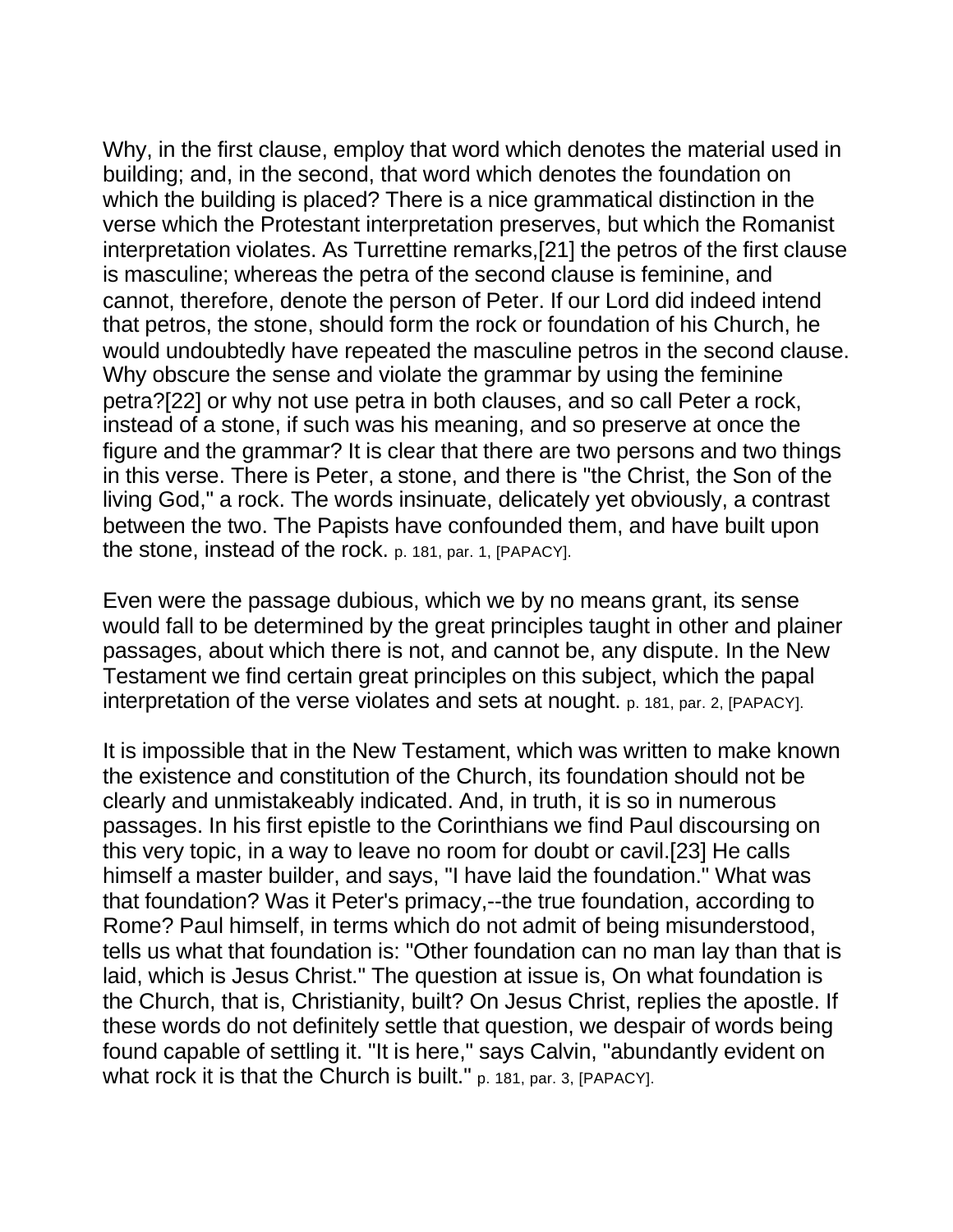Bellarmine, unable to meet this plain testimony, attempts to turn aside its force by saying, that it is granted that Christ is the primary foundation of the Church, but that Peter is the foundation of the Church in the room of Christ, or as Christ's vicar; and that it is proper to speak of the Church as immediately and literally built upon Peter.[24] Now, no enlightened Protestant affirms that Romanists make Peter the sole and primary author of Christianity, or that they utterly ignore the person and work of the Saviour: the question, they admit, is regarding vicarship. But to make Peter the foundation of the Church in the room of Christ, or as Christ's vicar, is just to make him the foundation of the Church. To devolve upon a second party the immediate and literal government of the realm, would be a virtual dethronement of the real monarch, more especially if the party in question had no patent of investiture to exhibit. The more enlightened heathens willingly allowed the existence and supremacy of an infinite and invisible Being, only they put idols in his room. Romanists have dealt in the same way by the divine foundation of the Church: reserving the empty name to Christ, they have put him aside, and substituted another. The Bible furnishes not a tittle of evidence that the person of Peter can in any sense, or to any extent, be denominated the foundation. Nay, it explicitly asserts that Christ is that foundation, to the exclusion of all participation on the part of any one. "Other foundation can no man lay than that is laid, which is Jesus Christ." p. 182, par. 1, [PAPACY].

To the same import is the passage, "And are built upon the foundation of the apostles and prophets, Jesus Christ himself being the chief cornerstone."[25] Romanists sometimes quote this passage, as if it favoured their theory of Christ being the primary foundation and Peter the immediate foundation of the Church. The passage overthrows this view. Romanists must admit that there are but two senses which can be put upon the words "the foundation of the apostles and prophets;" they can mean only the persons of the apostles and prophets, or the doctrine of the apostles and prophets; but either sense is opposed to the Romanist theory. If it be said that by the words "the foundation of the apostles and prophets" is meant their persons, what then becomes of Peter's primacy? He appears here simply as one of the twelve; nay, his name is not seen at all; and no hint is given that one is superior to another. If persons are here meant, then all the twelve are foundations; and, on the doctrine of transmission, each of the twelve ought to have his representative; we ought to have not only a Peter, but a James, a John, and a Paul in the world. Nay, we ought to have an Isaiah, a Jeremiah, an Ezekiel, and others also; for with the apostles of the New are joined the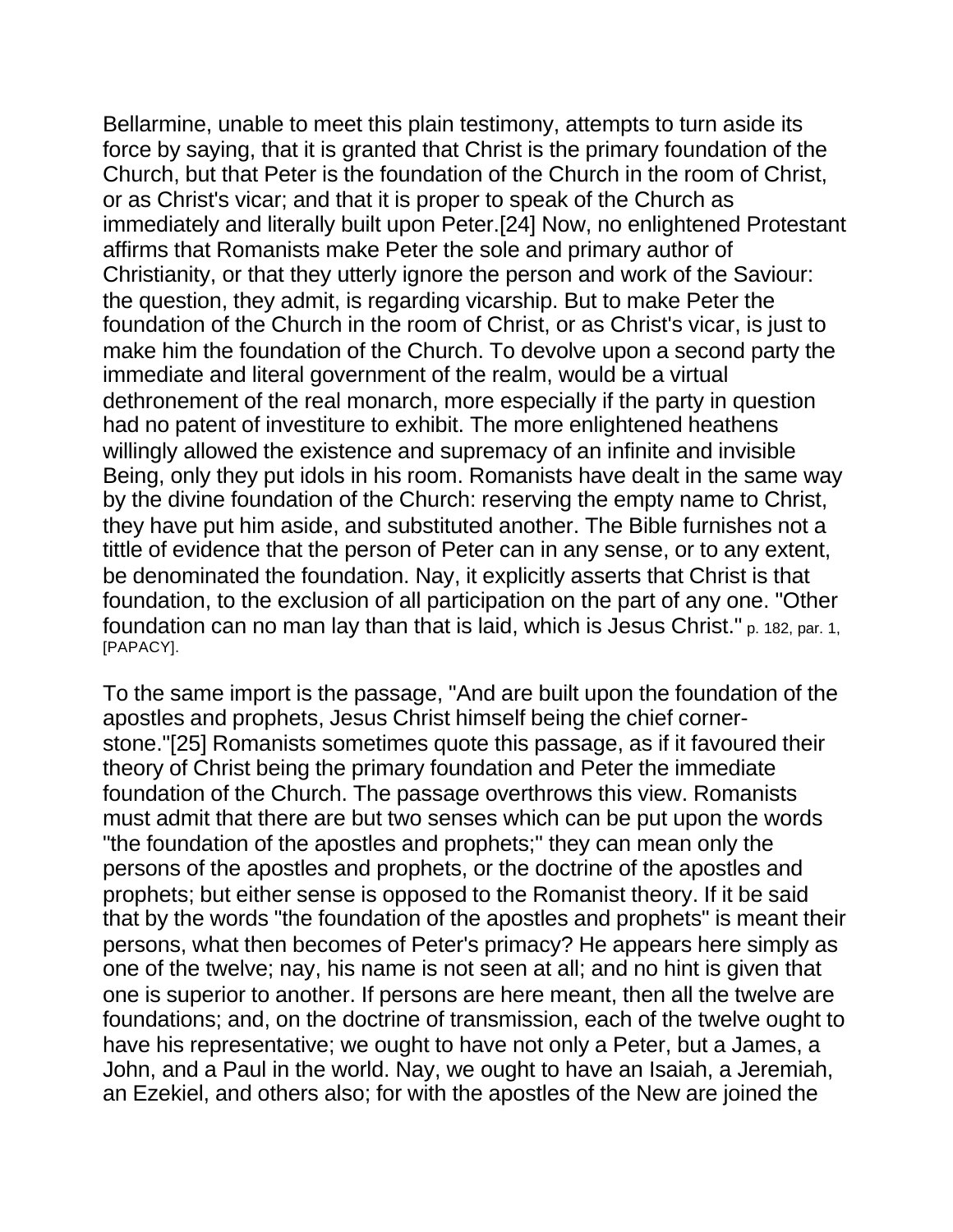prophets of the Old Testament. If it be said that by "the foundation of the apostles and prophets" we are to understand their doctrines, this is just what we maintain, and is but another way of stating that Christ is the foundation.[26] p. 182, par. 2, [PAPACY].

It is clear that when Paul wrote this passage he was ignorant of Peter's primacy; and it is equally undeniable that every other writer in the New Testament was as ignorant of it as Paul. Amazing, that Peter should have been the Church's foundation, the Church's head, and that his superangelic dignity should have been unknown and unsuspected by his brethren! Or, if any man affirms the contrary, he must have had his knowledge through inspiration; for not the slightest allusion to it has come from the apostles themselves. The prophets may be excused for being ignorant of it. Although Isaiah spoke of a foundation which God was to lay in Zion,--"a stone, a tried stone, a precious corner-stone, a sure foundation,"[27] --there is nothing to lead us to suppose that he had the least idea that Peter was here meant. More marvellous still, Peter himself knew nothing of it; for we find him applying to another than himself these words just cited.[28] And we find him, too, in his ignorance of his own primacy, misapplying another passage:--"The stone which the builders refused," said the Psalmist, "is become the head stone of the corner."[29] So far was Peter from believing that himself was that stone, that we find him charging their rejection of Christ upon the chief-priest and his council as a fulfilment of the prophecy, "Jesus Christ of Nazareth, whom ye crucified, whom God raised from the dead, even by him doth this man stand here before you whole. This is the stone which was set at nought of you builders, which is become the head of the corner."[30] Nay, more, our Lord himself knew not that the passage referred to Peter's primacy, otherwise he surely never would have claimed the honour to himself, as we find him doing. "Did ye never read in the Scriptures," said he to the representatives of those evil husbandmen who slew the Son, "the stone which the builders rejected, the same has become the head of the corner?"[31] Thus, He who conferred the dignity, the person on whom that dignity was conferred, and those who were the witnesses of the act, all, on their own showing, were ignorant of the important transaction. The apostles preach sermons and write epistles, and omit all mention of the fundamental article of Christianity. They delivered to the world but a mutilated gospel. They kept back, through ignorance or through perversity, that on which, according to Bellarmine and De Maistre, hangs the whole of Christianity, and the belief in which is essential to salvation on the part of every human being. Paul preached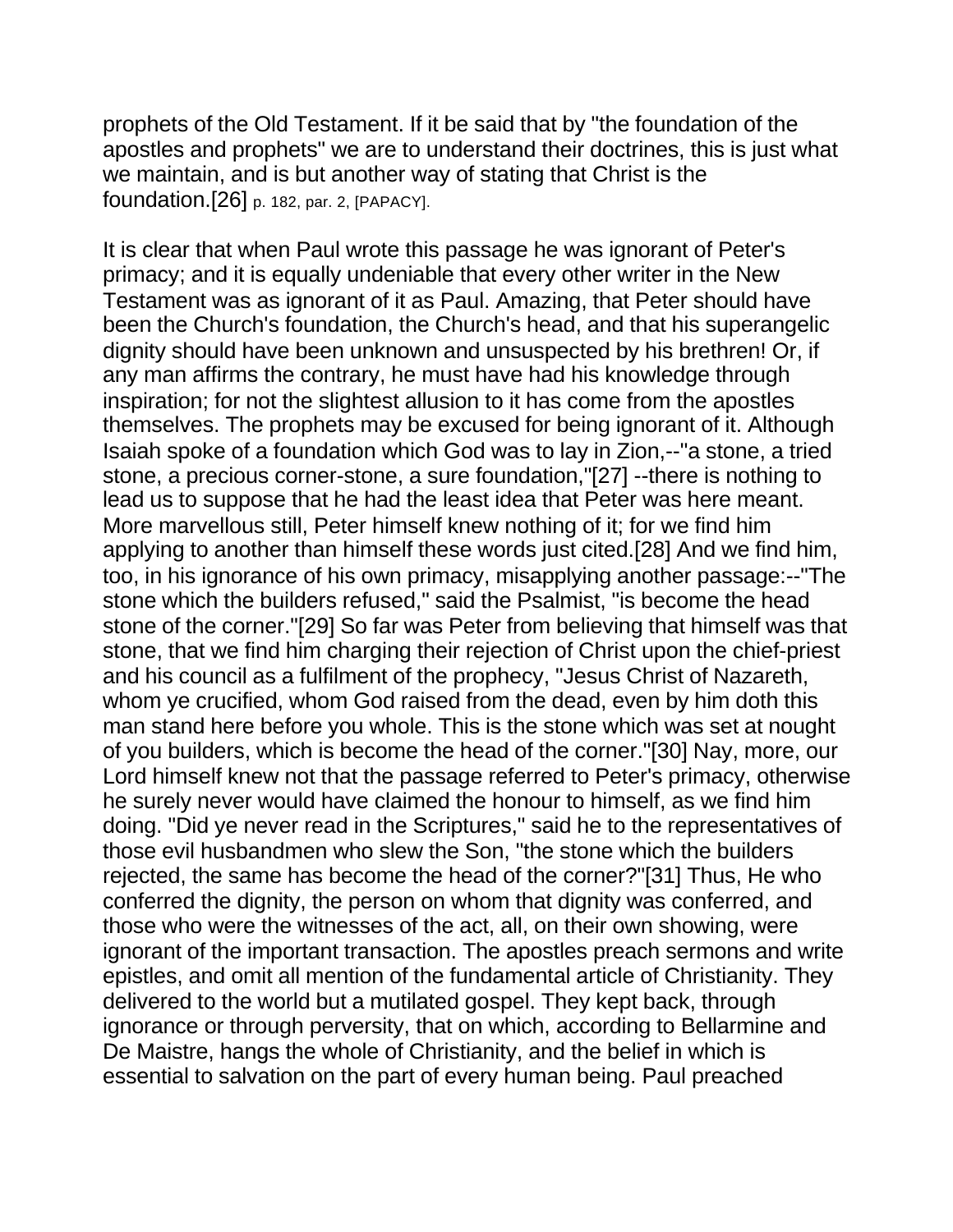"Christ crucified" when he ought to have preached "Peter exalted." p. 183, par. 1, [PAPACY].

He gloried in the "cross" when he ought to have gloried in the "infallibility." The profession of the Ethiopian eunuch to Philip ought to have run, not "I believe that Jesus Christ is the Son of God," but "I believe that Peter is prince of the apostles and Christ's vicar." The writer of the epistle to the Ephesians,[32] when he enumerates apostles, prophets, evangelists, pastors, and teachers, and omits the pontiff, leaves out the better half of his list, and passes over an office-bearer who had much more to do with the perfecting of the saints and the unity of the Church than all the rest put together. And, in fine, when the survivor of the twelve, the beloved disciple, indited his epistles, exhorting to love and unity, recommending for this purpose an earnest attention to those things which they had heard from the beginning, he altogether mistook his object, and ought to have reminded those to whom he wrote that Peter's successor was reigning at Rome, and that the perfection of Christian duty was implicit obedience to the infallible dictates of the apostolic chair. But all the apostles went to their graves and carried this secret along with them. Peter's primacy was not so much as whispered in the world till Rome had bred a race of infallible bishops. Nevertheless, we have so much of the spirit of apostolical succession in us as to prefer being in error with the apostles to being in the right with the popes. p. 184, par. 1, [PAPACY].

To help out the sense of this obscure passage, the Church of Rome has called in the assistance of other passages still more obscure,--obscure, we mean, not in themselves, but under the sombre lights of Rome's hermaneutics. Not a little stress has been laid upon the words that follow those on which we have been commenting,--"And I will give unto thee the keys of the kingdom of heaven; and whatsoever thou shalt bind on earth shalt be bound in heaven; and whatsoever thou shalt loose on earth shalt be loosed in heaven." We have already adverted to these words, and have here only to remark, that, even granting the affirmation of the Papists, that the keys of the kingdom of heaven were given to Peter, to the exclusion of the other apostles, his tenure of sole authority must have been brief indeed; for we find our Lord, after his resurrection, associating all the apostles in the exercise of these keys. "Receive ye the Holy Ghost: whosesoever sins ye remit, they are remitted unto them; and whosesoever sins ye retain, they are retained."[33] Here no primacy is conferred on Peter. p. 184, par. 2, [PAPACY].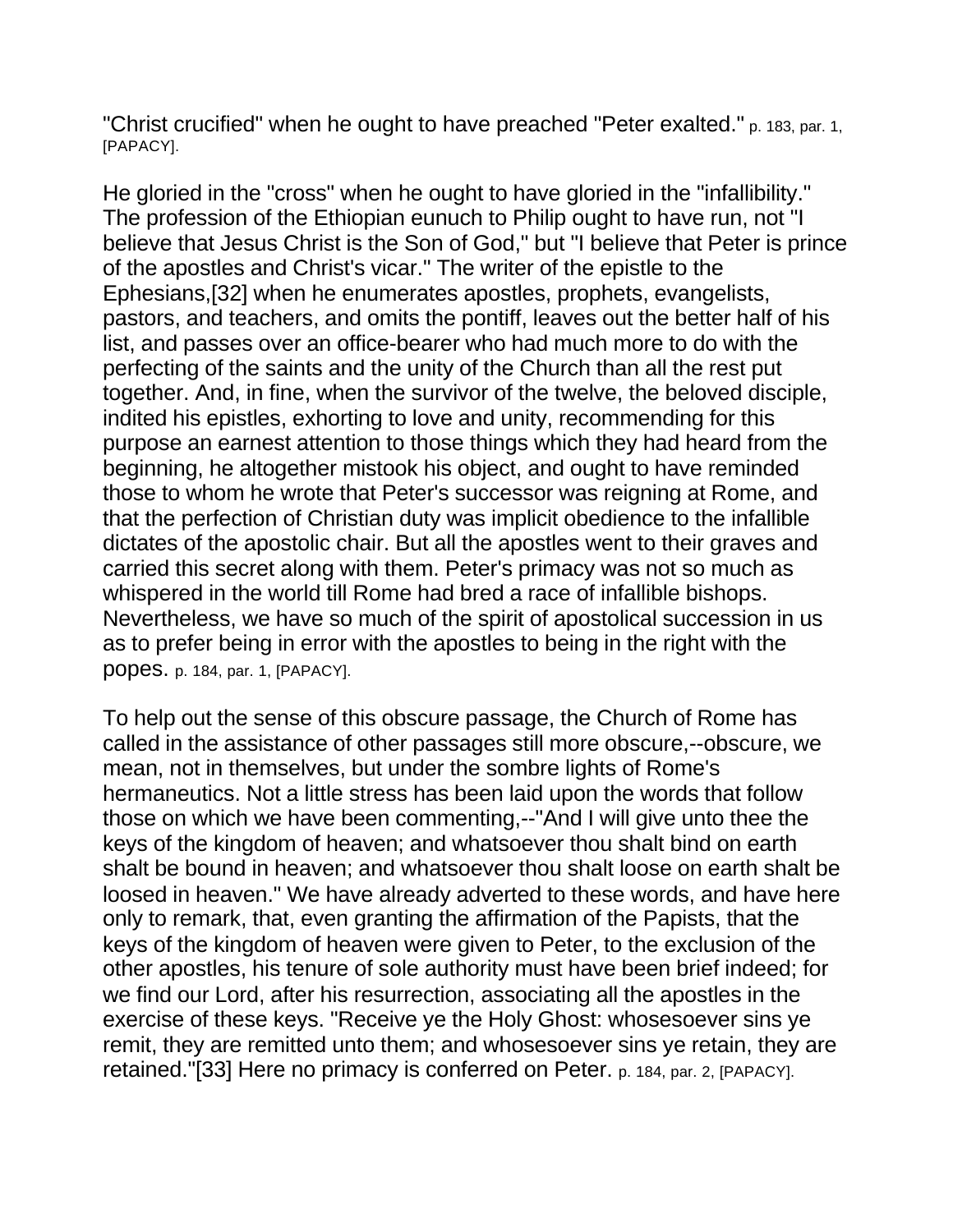He ranks with the other apostles, and receives but his own share of the gift now conferred by his Master on all. If, then, Peter ever had sole possession of the keys, which we deny, he must from this time forward have admitted his brother apostles to a participation with him in his power, or usurped what did not belong to him, and was in no degree more his right than it was the right of all. If the former, how could Peter transmit to his successors what himself did not possess? and if the latter, he transmitted a power that was unlawful, because usurped; and therefore the Popes are still usurpers. "I have prayed for thee, that thy faith fail not," said our Lord to the same apostle, when predicting that he should fall, but not finally apostatize; and Papists have built much upon the words, especially as regards the infallibility of the Pope. The words refer us back to a part of Peter's history which one would have thought those seeking to establish a primacy for him would have prudently avoided. They attest, as a historical fact, Peter's fallibility; and it does seem strange to found upon them in proof of the infallibility of the popes. If the ordinary laws which regulate the transmission of moral qualities operated in this case, and if Peter begot popes in his own likeness, how comes it that from a fallible man proceeded a race of infallible pontiffs? It is one of Rome's many mysteries, doubtless, which is to be believed, not explained. But to an ordinary understanding such arguments prove nothing but the desperate straits to which those are reduced who make use of them. And what, moreover, are we to think of the Council of Basil, which, by solemn canon, decreed that a pope might be deposed in case of heresy,--a most necessary provision, verily, against an evil which, on the principles of the papists, can never happen! p. 185, par. 1, [PAPACY].

Once more, we are referred in proof of Peter's primacy to these words in John,--"Jesus saith unto him [Peter], feed my sheep."[34] "At most, the words do only," as St. Cyril saith, "renew the former grant of apostleship, after his great offence of denying our Lord."[35] But according to the Roman interpretation of these words, Peter was now constituted UNIVERSAL PASTOR of the Church. Now, certainly, as a doctor of the Sorbonne[36] argues, if these words prove anything peculiar to Peter, they prove that he was sole pastor of the Church, and that there ought to be but one Church in the world, St. Peter's, and but one preacher, the Pope. "The same office," says Barrow, in his incomparable treatise on the supremacy of the Pope, "certainly did belong to all the apostles, who (as St. Hierom speaketh) were the princes of our discipline and chieftains of the Christian doctrine; they at their first vocation had a commission and command to go unto the lost sheep of the house of Israel, that were scattered abroad like sheep not having a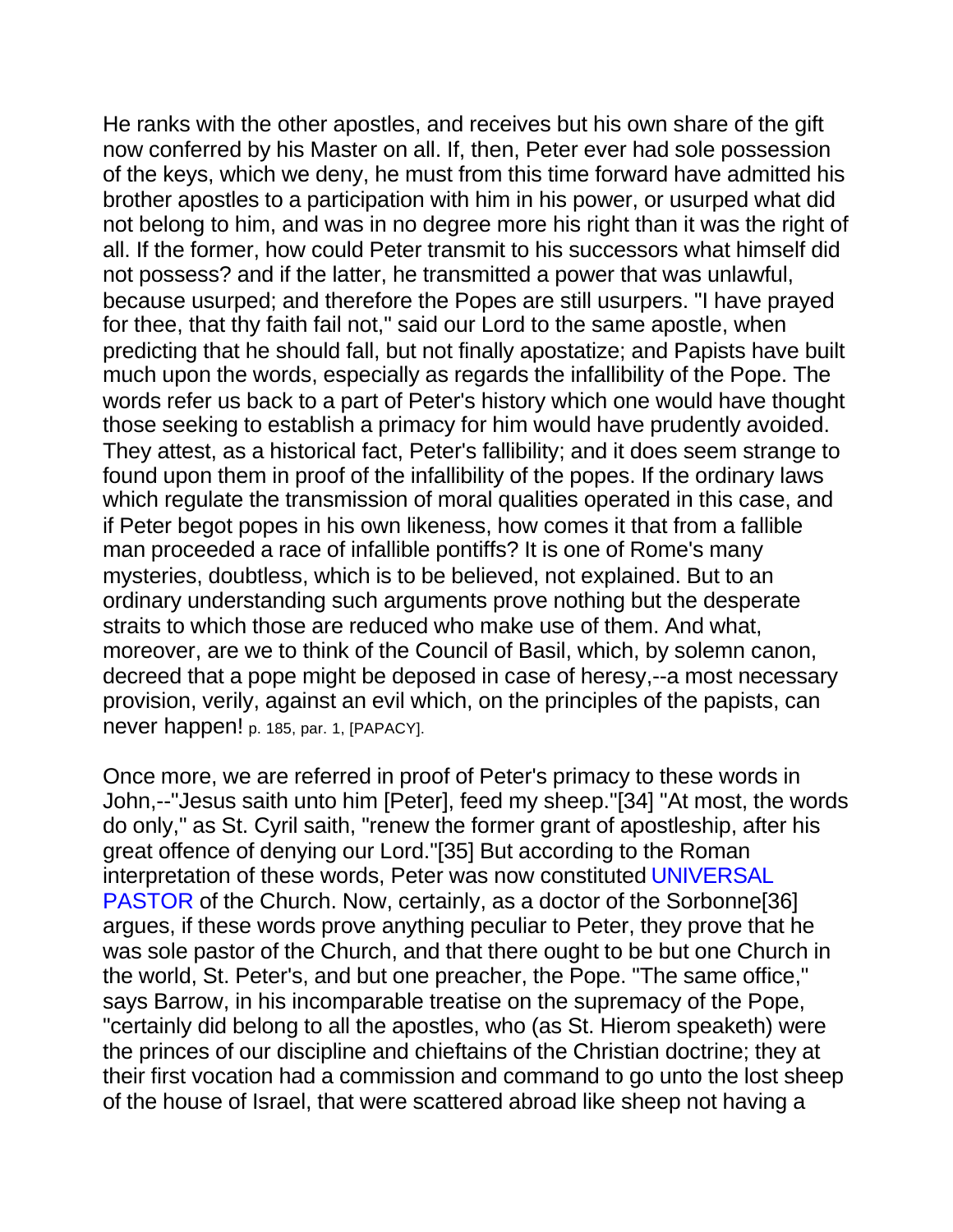shepherd; they, before our Lord's ascension, were enjoined to teach all nations the doctrines and precepts of Christ, to receive them into the fold, to feed them with good instruction, to guide and govern their converts with good discipline. p. 185, par. 2, [PAPACY].

Hence all of them (as St. Cyprian saith) were shepherds. But the flock did appear one, which was fed by the apostles with unanimous agreement. Neither could St. Peter's charge be more extensive than was that of the other apostles, for they had a general and unlimited care of the whole Church. They were ecumenical rulers (as St. Chrysostom saith), appointed by God, who did not receive several nations or cities, but all of them in common were entrusted with the world."[37] The proofs of what is here asserted are not difficult to seek for. The very same charge here given by Christ to Peter, on which the Romanists have reared so stupendous a structure of exclusive and universal jurisdiction, does the Holy Ghost, through the instrumentality of Paul, give to the elders of the Church of Miletus. The apostle bids them "take heed to all the flock over which the Holy Ghost hath made them overseers, to feed the Church of God."[38] Nay, we find Peter himself, the holder, according to the Roman idea, of this universal pastorate, writing to the Asiatic churches thus:--"The elders I exhort, who am also an elder: feed the flock of God."[39] Nor can we mistake the import of the last solemn act of Christ on earth, which was to commit the evangelization of the world--to whom? To Peter? No; to all the apostles. "Go ye into all the world and preach the gospel to every creature."[40] "And surely," says Poole, "Peter's diocese cannot be more extensive, unless perhaps Utopia be taken in, or that which is in the same part of the world, I mean purgatory."[41] p. 186, par. 1, [PAPACY].

On the supposition that Peter possessed the primacy, he must have exercised it; and if so, how comes it that not the slightest trace of such a thing is to be discovered, either in the New Testament or in Ecclesiastical History? The rest of the apostles were entirely ignorant of the fact. Even after the words on which we have been commenting were addressed to Peter, we find them raising the question, with no little warmth, "who should be the greatest" in their master's kingdom?--a question which Romanists believe had already been conclusively settled by Christ. Ardent in temper and fearless in disposition, Peter was on some occasions more prominent than the rest; but that was a pre-eminence springing from the man, not from the office. His whole intercourse with the other apostles does not furnish a single instance of official superiority. p. 186, par. 2, [PAPACY].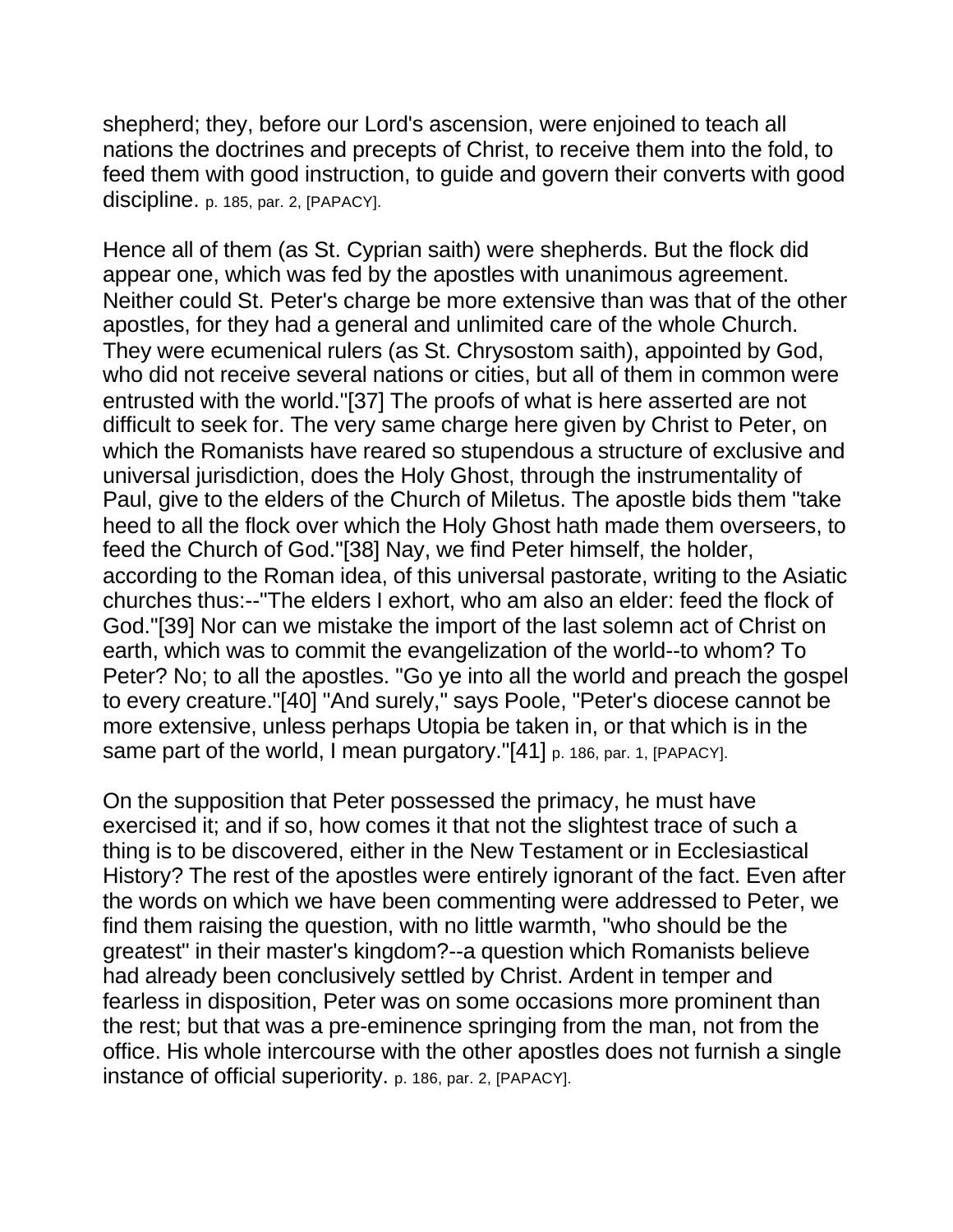When "Judas by transgression fell," Peter did not presume to nominate to the vacant dignity; and yet, as prince of the apostles, and the fountain of all ecclesiastical dignity, he ought to have done so. We do not find him, as archapostle, appointing the ordinary apostles to their spheres of labour, or summoning them to his bar, to give an account of their mission, or reproving, admonishing, and exhorting them, as he might judge they required. In the synod holden at Jerusalem, to allay the dissensions which had sprung up on the subject of circumcision, it was James, and not Peter, that presided.[42] Paul, in the matter of the Gentile converts, withstood Peter "to the face, because he was to be blamed."[43] "We find," says Stillingfleet, "the apostles sending St. Peter to Samaria, which was a very unmannerly action, if they looked on him as head of the Church."[44] Ministers do not send their sovereign on embassies. What would be thought should Cardinal Wiseman order Pius IX. on a mission to the United States? Nor, though very conspicuous, was this apostle the most conspicuous member in the small but illustrious band to which he belonged? Peter was overshadowed by the colossal intellect and prodigious labours of the apostle Paul. The great and indisputable superiority, in these respects, of this apostle, has been acknowledged by the popes themselves. The following may be cited as a curious sample of that unity which Rome claims as her peculiar attribute:-- "He was better than all men," says Chrysostom, "greater than the apostles, and surpassing them all." Pope Gregory I. says of the apostle Paul,--"He was made head of the nations, because he obtained the principate of the whole Church."[45] p. 187, par. 1, [PAPACY].

Nor is it less unaccountable, on the supposition that Peter was head of the whole Church, that we fail to discover the remotest trace of this sovereignty in his epistles. Addressing the members of the Church on a variety of subjects, one would have thought that he must needs have occasion at times to remind them of his jurisdiction, and the duty and allegiance which they in consequence owed. But nothing of this sort occurs. "No critic perusing those epistles," remarks Barrow, "would smell a pope in them."[46] Peter does not say,--"It is our apostolic will and command," as is now the style of the popes. The highest style he assumes is to speak in the common name of the apostles,--"Be mindful of the words which were spoken before by the holy prophets, and of the commandment of us the apostles of the Lord and Saviour." A pontifical pen employed on these letters could not but have left traces of itself. The Epistles of Peter emit the sweet perfume of apostolic humility,--not the rank effluvia of papal arrogance. p. 187, par. 2, [PAPACY].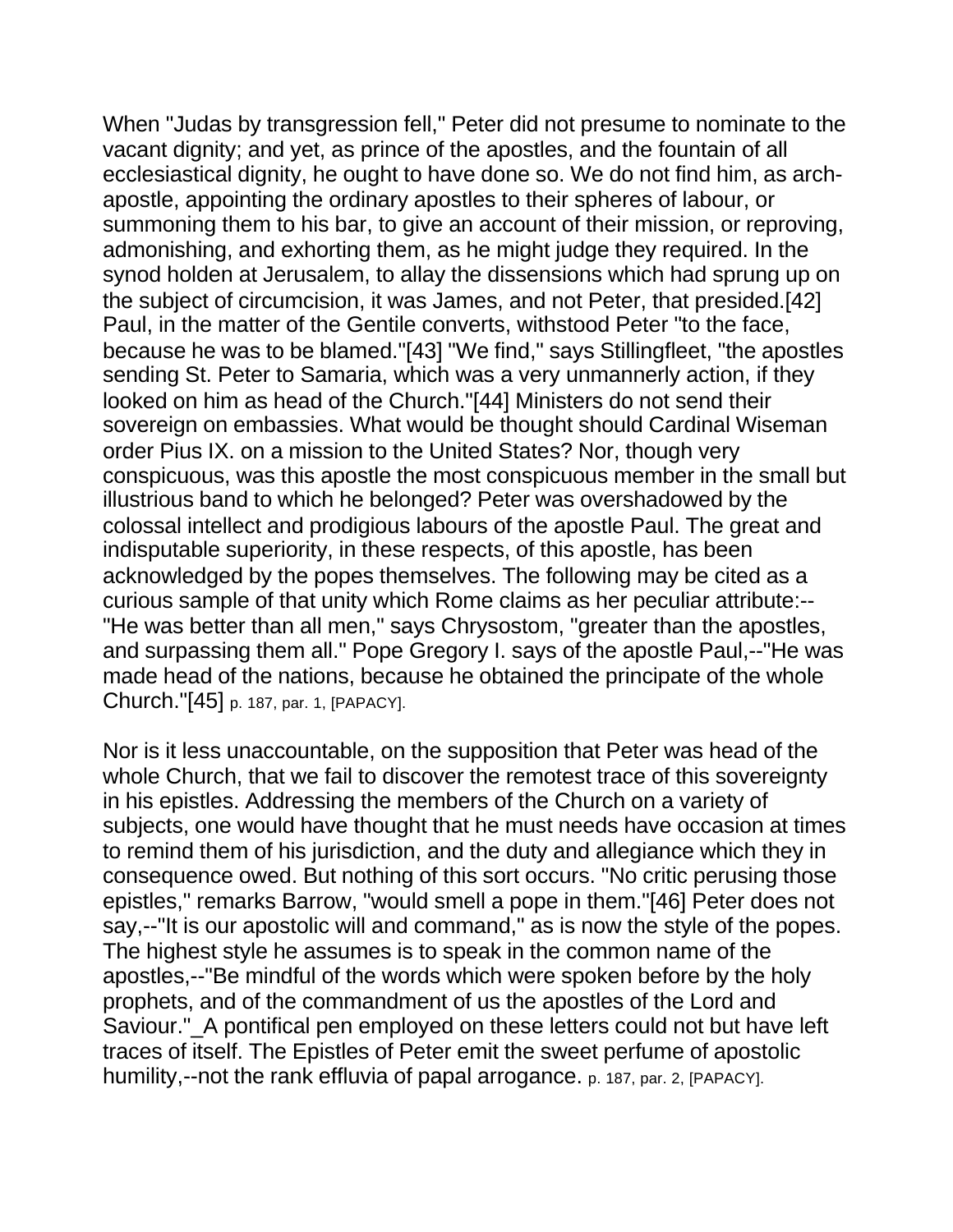Thus the primacy of Peter is without the least foundation, either in Scripture, in ecclesiastical history, or in the reason of the thing; and unless we are good enough to accept the word of the pontiff, given ex cathedra, in the room of all other evidence, this pretence of primacy must be given up as a gross delusion and imposture.[47] The argument ends here of right; for all other reasons, urged from such considerations as that Peter was Bishop of Rome, are plainly irrelevant, seeing it matters not to the authority of the popes in what city or quarter of the world Peter exercised his office, unless it can be shown that he was primate of the apostles and head of the Church. But granting that that difficulty is got over, Papists are instantly met by other difficulties equally great. It is essential to the Roman scheme to establish as a fact, that Peter was Bishop of Rome. This no Romanist has yet been able to do. Now, in the first place, we are not prepared to deny that Peter ever visited Rome, any more than Papists are able to prove that he did. In the second place, the improbability of Peter having been Bishop of Rome is so exceedingly great, amounting as near as may be to an impossibility, that we would be warranted in denying it. And, in the third place, we do most certainly deny that Peter was the founder of the Church of Rome. p. 188, par. 1, [PAPACY].

With regard to the averment that Peter was Bishop of Rome, it is as near as may be a demonstrable impossibility. To have been Bishop of Rome would have been in plain opposition to the great end of his apostleship. As an apostle, Peter had the world for his diocese, and was bound by the duty which he owed to Christianity at large, to hold himself in readiness to go wherever the Spirit might send him. To fetter himself in an inferior sphere, so that he could not fulfil his great mission,--to sink the apostle in the bishop,--to oversee the diocese of Rome and overlook the world,--would have been sinful; and we may conclude that Peter was not chargeable with that sin. Baronius himself confesseth that Peter's office did not permit him to stay in one place, but required him to travel throughout the whole world, converting the unbelieving and confirming the faithful.[48] To have acted as the Romanists allege, would have been to desert his sphere and neglect his work; and it would scarce have been held a valid excuse for being "unfaithful in that which was much," that he was "faithful in that which was least." And if it would have been inconsistent on our principles, it would have been still more inconsistent on Romanist principles. On their principles, Peter was not only an apostle,--he was primate of the apostles; and, as Barrow observes, "it would have been a degradation of himself, and a disparagement to the apostolic majesty, for him to take upon him the bishoprick of Rome, as if the king should become mayor of London."[49] p. 188, par. 2, [PAPACY].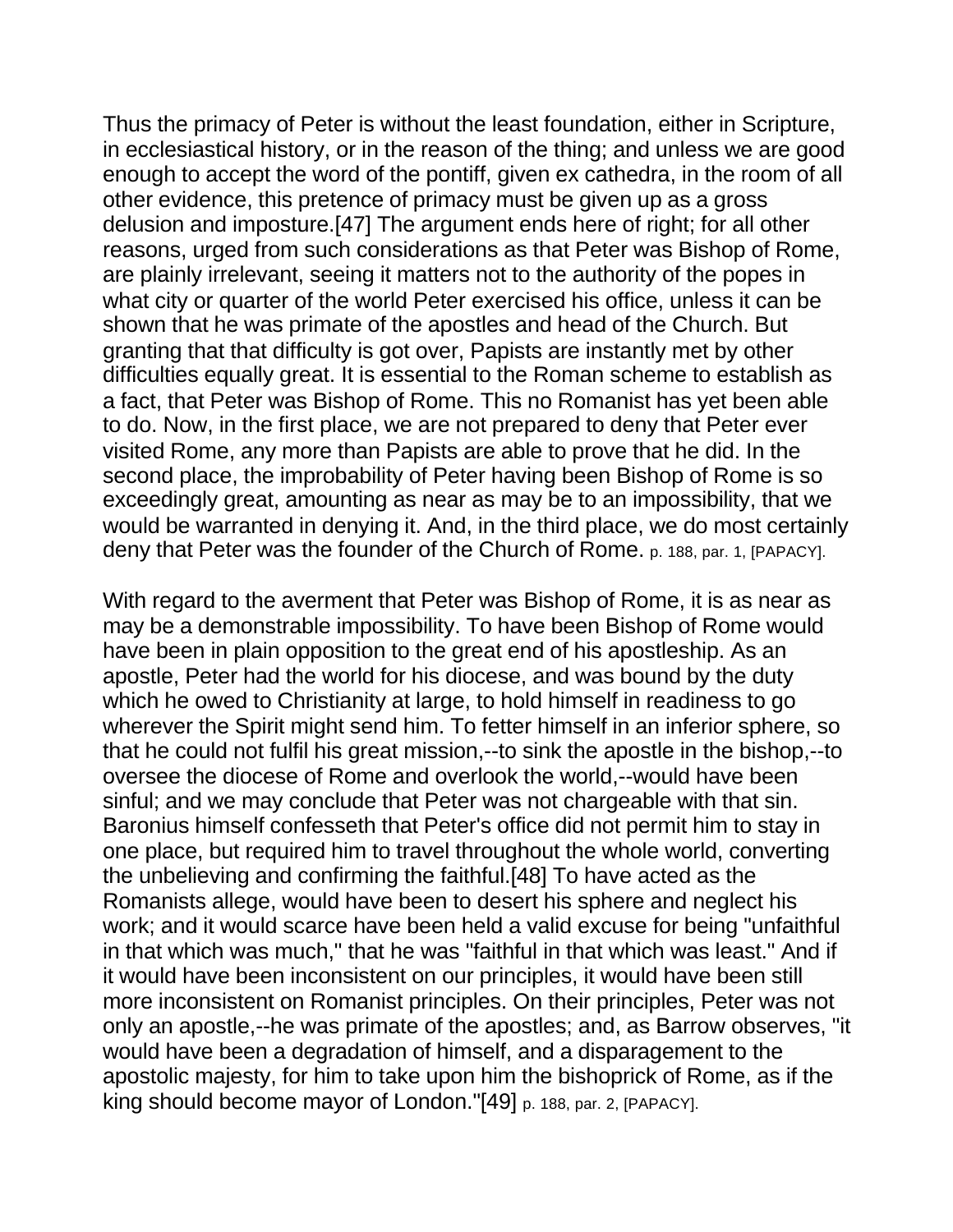On other grounds it is not difficult to demonstrate the extreme improbability of Peter having been Bishop of Rome. Peter had the Jews throughout the world committed to him as his especial charge.[50] He was the apostle of the circumcision, as Paul was of the Gentiles. This people being much scattered, their oversight was very incompatible with a fixed episcopate. His regard to the grand division of apostolic labour, to which we have just alluded,[51] would have restrained him from intruding into the bounds of a brother apostle, unless to minister to the Jews; and at this time there were few of that people at Rome, a decree of the Emperor Claudius having, a little before, banished them from the metropolis of the Roman world; and, as Barrow remarks, "He was too skilful a fisherman to cast his net there, where there were no fish."[52] p. 189, par. 1, [PAPACY].

If Peter ever did visit Rome, of which there exists not the slightest evidence, his residence in that metropolis must have been short indeed,--by far too short to admit of his acting as bishop of the place.[53] Paul passed several years at Rome: he wrote several of his epistles (the epistle to the Galatians, that to the Ephesians, that to the Philippians, that to the Colossians, and the second to Timothy) from that city; and though these abound with warm greetings and remembrances, the name of Peter does not once occur in them. In the epistle which he wrote to the Church at Rome, he sends salutations to twenty-five individuals, and to several whole households besides; but he sends no salutation to Peter, their bishop! It is plain, that when these epistles were written, Peter was not at Rome. "Particularly St. Peter was not there," argues Barrow, in his matchless treatise, "when St. Paul, mentioning Tychicus, Onesimus, Aristarchus, Marcus, and Justus, addeth, 'these alone my fellow-workers unto the kingdom of God, who have been a comfort unto me.' He was not there when St. Paul said, 'at my first defence no man stood with me, but all men forsook me.' He was not there immediately before St. Paul's death (when the time of his departure was at hand), when he telleth Timothy that all the brethren did salute him, and, naming divers of them, he omitteth Peter."[54] p. 189, par. 2, [PAPACY].

Nor have the Romanists been able to establish in Peter's behalf that he was the founder of the Church at Rome. It is no uncertain inference, that the apostle Paul, if not the first to carry Christianity within the imperial walls, was the first to organize a regular Church at Rome. When the epistle to the Romans was written, there was a small company of believers in that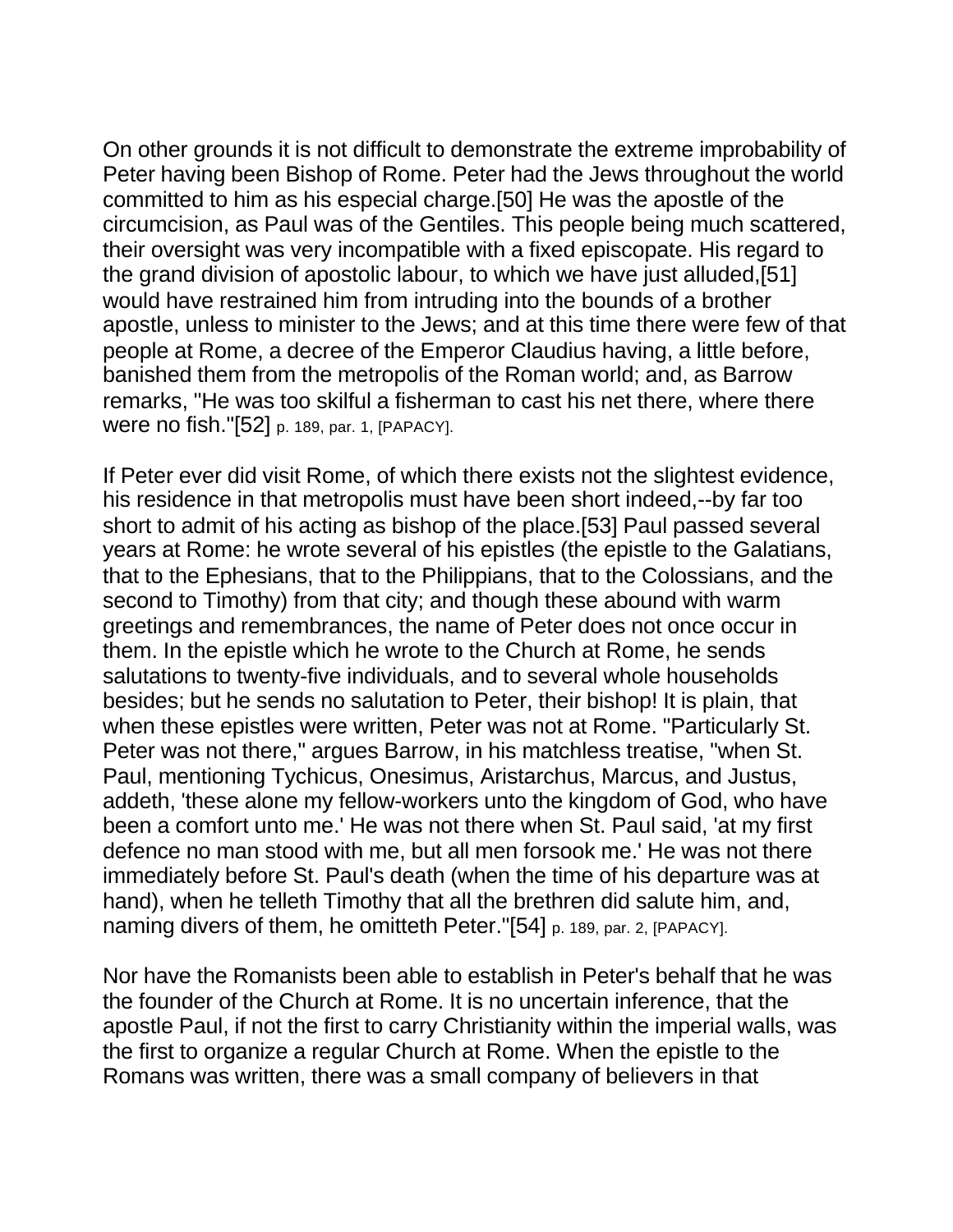metropolis, partly Jews and partly Gentiles; but they had never been visited by any apostle. p. 189, par. 3, [PAPACY].

Of this we find a proof in the opening lines of his epistle, where he says, "I long to see you, that I may impart unto you some spiritual gift."[55] To an apostle only belonged the power of imparting such gifts; and we may conclude that, had the Christians at Rome been already visited by Peter, these gifts would not have been still to bestow. That they had as yet been visited by no apostle is indubitable, from what Paul assigns as the cause of his great desire to visit them, namely, "that I might have some fruit among you also, as among other Gentiles."[56] Now, it was Paul's wont never to gather where he had not first planted; for, resuming, in the end of his epistle, the subject of his long-cherished visit to Rome, he says, "Yea, so have I strived to preach the gospel, not where Christ was named, lest I should build upon another man's foundation."[57] By the hand of Paul then, and not of Peter, was planted the Roman Church,--"a noble vine," whose natural robustness and vigour of stock was abundantly attested by the renown of its early faith, [58] as well as by the magnitude of its later corruptions. p. 190, par. 1, [PAPACY].

But though we should concede the question of Peters Roman bishoprick, as we formerly conceded the point of his primacy, the Romanist is not a whit nearer his object. He is immediately met by the question, Were the archapostolical sovereignties and jurisdiction of Peter of a kind such as he could bequeath to his successor, and did he actually so bequeath them? This is a point which can be determined only by a consideration of the nature of these powers, and of what is related in the New Testament respecting the institution of offices for the future government of the Church. In the first place, Romanists found the gift of primacy to Peter upon certain acts done by Peter, and upon certain qualities possessed by Peter; but it is abundantly clear that these acts and qualities Peter could not communicate to his successors; therefore he could not communicate the dignity which was founded upon them. His office was strictly personal, and therefore expired with the person who had been clothed with it. In the second place, the apostleship was designed for a temporary purpose: it was therefore temporary in its nature, and ceased whenever that purpose had been served. In the next place, no one could assume the apostleship unless invested with it directly by Christ. The first twelve were literally called by Christ. The appointment of Matthias was by an express intimation of the Divine will, through the instrumentality of the lot; and that of Paul, perhaps the most powerful intellect which has ever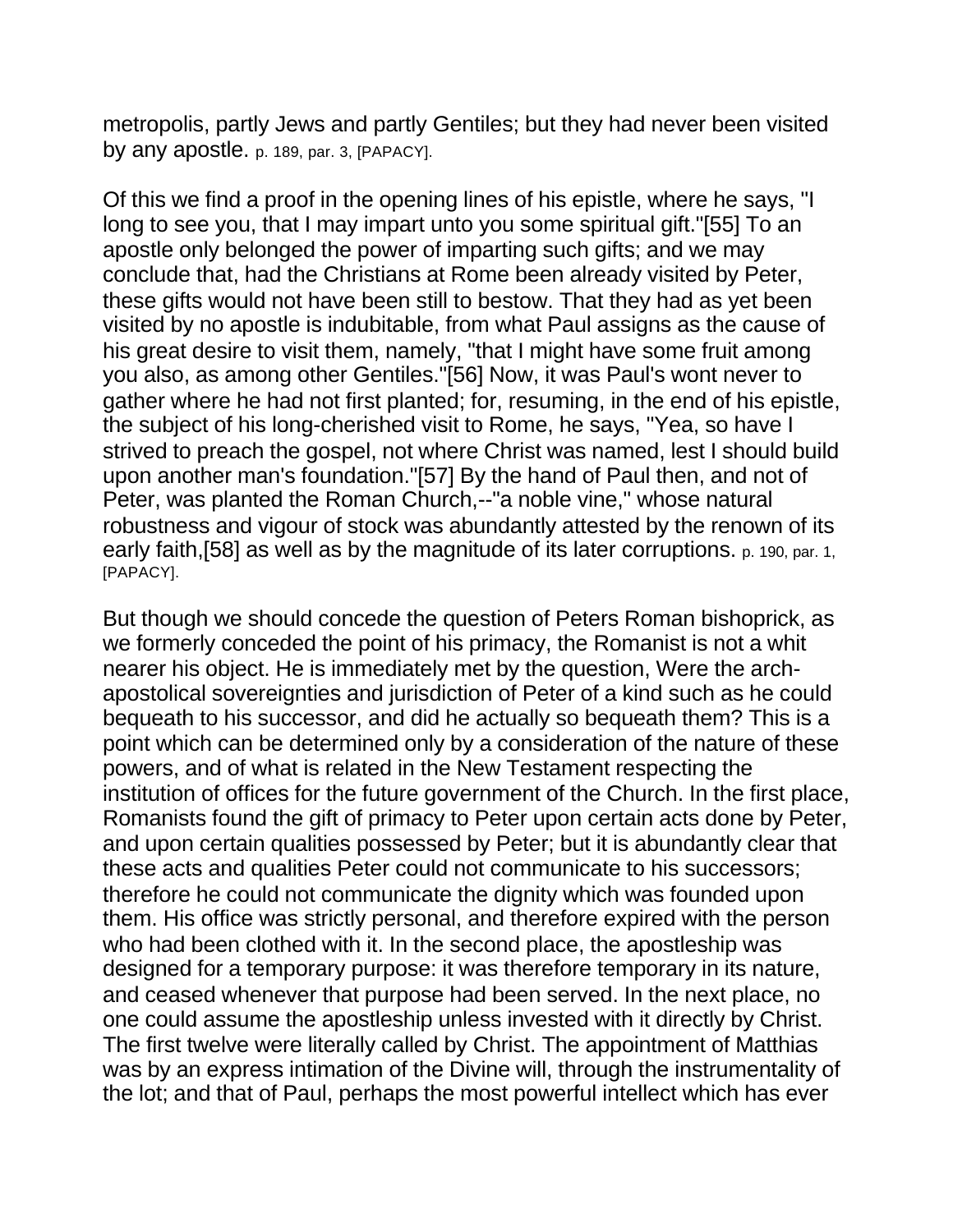been enlisted in the service of Christianity, by the miraculous and glorious appearance of Christ to him as he travelled to Damascus. p. 190, par. 2, [PAPACY].

Hence it is, that on this proof the apostle so often rests the validity of his great office,--"Paul, an apostle, not of men, neither by man, but by Jesus Christ."[59] In the last place, it was essential on the part of all who bore the apostleship, that they had seen the Lord. This renders it impossible that this office could have validly existed longer than for a certain number of years after the death of Christ. The popes have at no time been very careful to keep their pretensions within the bounds of credibility; but we are not aware that any of them have ever gone so far as to assert that they had received investiture directly from Christ, or that literally they had seen the Lord. p. 191, par. 1, [PAPACY].

It may also be urged with great force against Papists, as Barrow does,[60] that "if some privileges of St. Peter were derived to popes, why were not all? Why was not Pope Alexander VI. as holy as St. Peter? Why was not Pope Honorius as sound in his private judgment? Why is not every pope inspired? Why is not every papal epistle to be reputed canonical? Why are not all popes endowed with power of doing miracles? Why did not the Pope, by a sermon, convert thousands? [Why, indeed, do popes never preach?[61] Why doth he not cure men by his shadow? [He is, say they, himself his shadow.] What ground is there of distinguishing the privileges, so that he shall have some, not others? Where is the ground to be found?" p. 191, par. 2, [PAPACY].

The practice of the apostles was in strict accordance with what we have now proved respecting the nature and end of the apostleship. They made no attempt to perpetuate an office which they knew to be temporary. They never thought of conveying to their contemporaries, or transmitting to their successors, prerogatives and powers which were restricted to their own persons, and which they knew would expire with themselves. They planted churches throughout the greater part of the then civilized world, and they ordained pastors in every place; but throughout the vast field which they covered with Christianity and planted with pastors and teachers, we do not find a single new apostleship created. One by one did these FATHERS of the Christian Church descend into the tomb; but the survivors took no steps to supply their place with men of equal rank and powers. It is not alleged that even Peter invested any with the apostleship; and yet no sooner does he breathe his last, than, lo! there springs from his ashes, as Romanists assure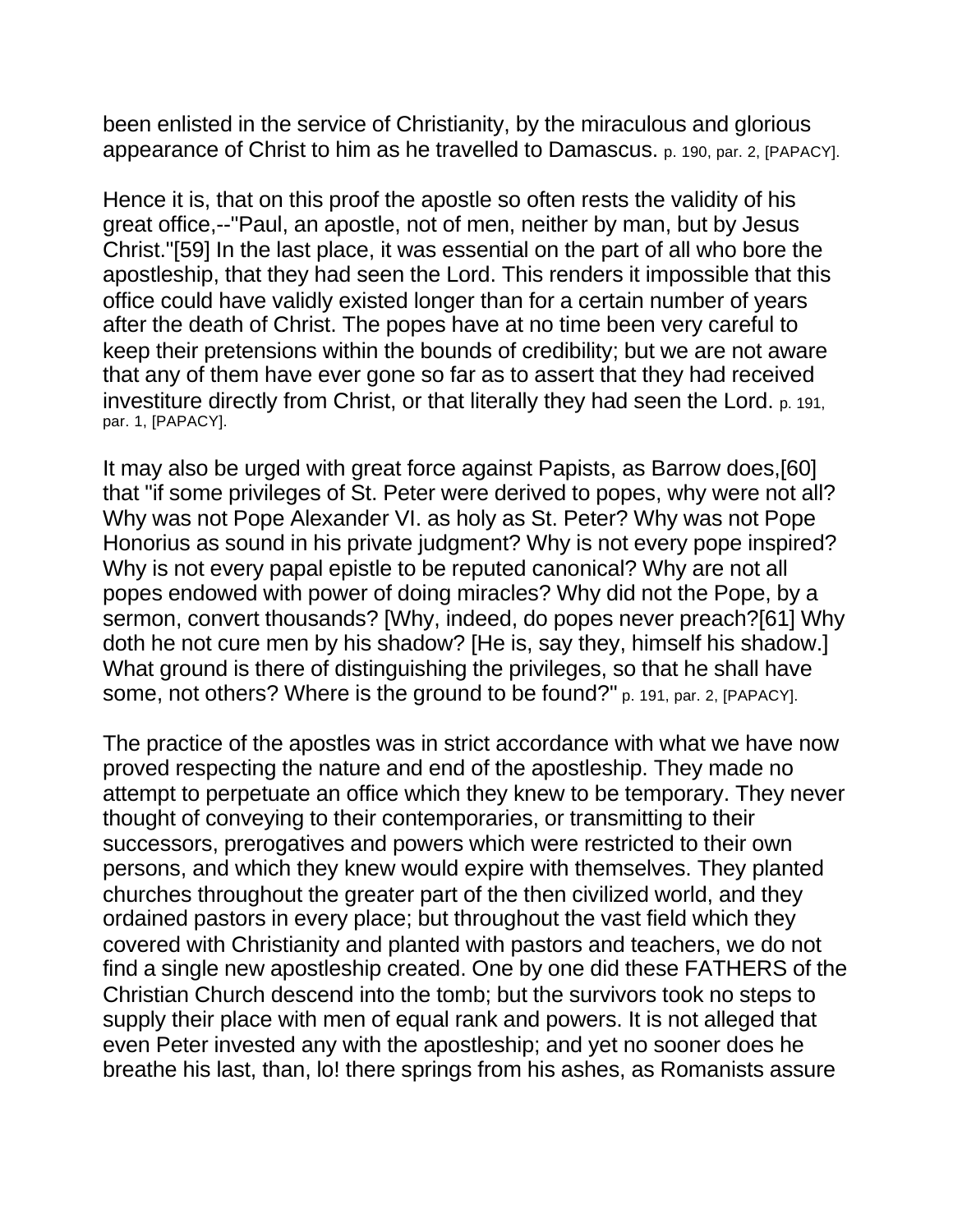us, a whole race of popes. Most marvellous is it that the dead body of Peter should possess more virtue than the living man.[62] p. 191, par. 3, [PAPACY].

In fine, though we should concede this point, as we have conceded all that went before it, the difficulties of the Romanists are by no means at an end. Granting that Peter did possess this dignity,--granting that he made Rome its seat,--and granting, too, that he could and did transmit it to his successor when he died,--Romanists have still to show that this dignity has descended pure and entire to the present occupant of the pontifical throne. It is not enough that the mystic waters existed on the Seven Hills eighteen centuries ago; we must be able to trace the continuity of the channel which has conveyed them over the intervening period to our day. Pius IX. is the two hundred and fifty-seventh name on the pontifical list; and, in order to prove that in him resides the plenitude of pontifical power, the Romanist must show that every one of his predecessors was duly elected,--that none of them fell into heresy, or into simony, or into any other error which the Roman councils have declared to be inconsistent with being valid successors of Peter, or, indeed, members of the Church at all. But is there a man living who has the least acquaintance with history, who will undertake this, or who, on the question of genuineness, would stand surety for the one-half of those who have sat in the chair of Peter? Is it not notorious that that chair has been gained, in instances not a few, by fraud, by bribery, by violence,--that the election of a pope has often led to the deluging of Rome with blood,--that men who have been monsters of iniquity have called themselves the vicars of Him who was without sin,--that there have been violent schisms, numerous vacancies, and sometimes two, or even three, pretenders to the popedom, each of whom has endeavoured to establish his pretensions by excommunicating his rival,--thus affording a fine specimen of Catholic unity, as they have also done of Catholic infallibility, when, as in cases not a few, one pope has flatly contradicted another pope, and that in circumstances where it was quite possible that both popes might be wrong, but altogether impossible that both could be right? It is notorious also, that in many instances popes have fallen into what the Church of Rome accounts heresy, and have ceased, in consequence, not only to be genuine popes, but even members of the Church. What became of the apostolic dignity in these cases? How was it preserved, and how transmitted? Sometimes we find the chair of Peter vacant, at other times it is filled with a heretical pope,[63] at other times it is claimed by two or more popes, each of whom is as like or as unlike Peter as his rival. p. 192, par. 1, [PAPACY].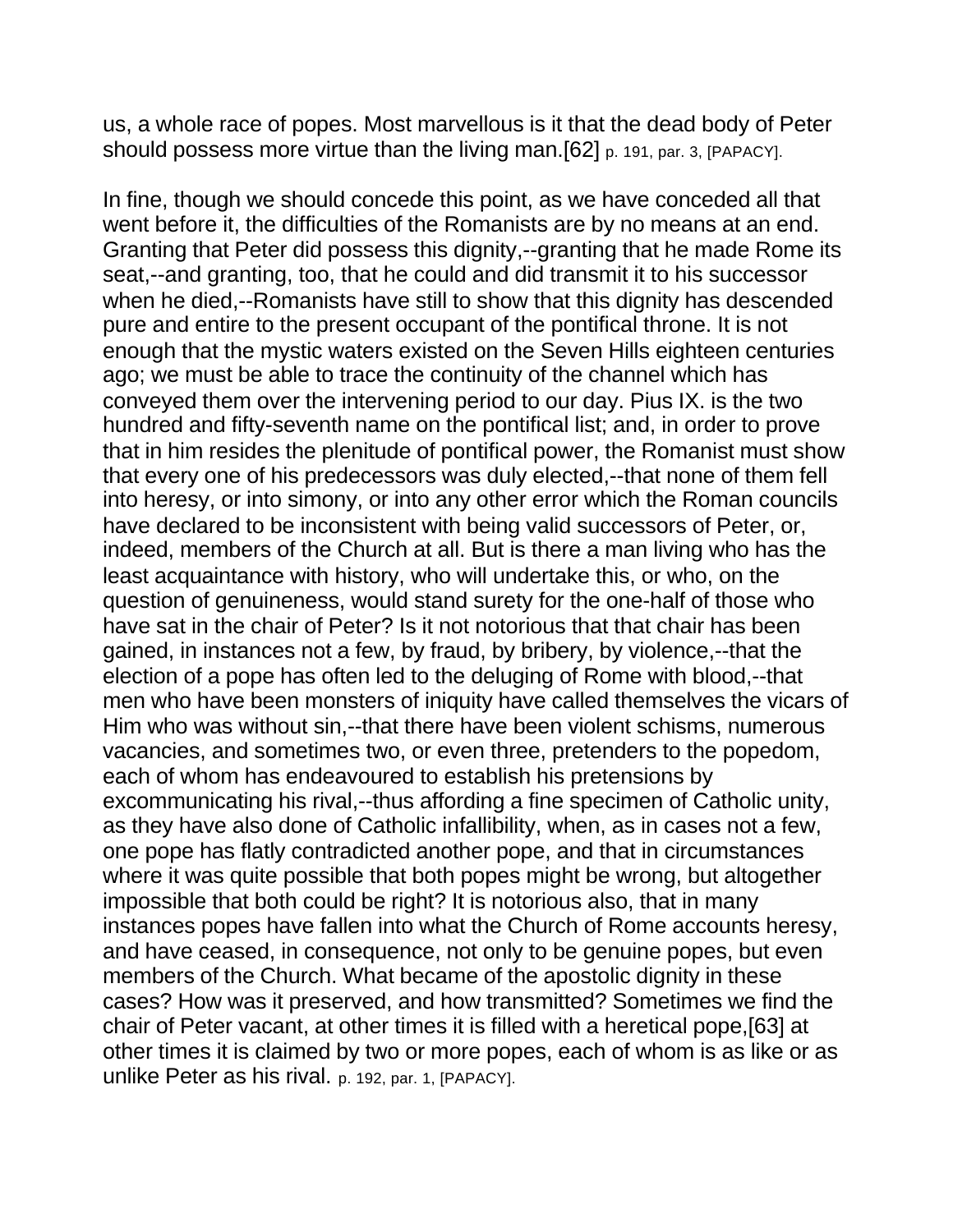So far is the line of succession from being continuous, that we find it broken, at short intervals, by wide gaps, through which, if there be any truth in Romanist principles, the mystic virtues must have lapsed, leaving the Church in a most deplorable state, her popes without pontifical authority, her priests without true consecration, and her sacraments without regenerating efficacy. The great geographical problems which have been undertaken in our day, in which mighty rivers have been traced up to their source, through tangled forests, and low swampy flats on which the miasma settles thick and deadly, and through the burning sands of the trackless desert, have been of easy achievement, compared with that of the man who would trace up to its source that mystic but powerful influence which is held to pervade the Church of Rome. And even when some bold spirit does adventure upon the onerous task, and pushes resolutely on through the moral wastes, the tangled controversies, and the perplexed and devious paths of the Papacy, and through the dense clouds of superstition and vice that overhang the pontifical annals, what is his disappointment to find that, instead of being conducted at last to the pellucid waters of the apostolic fount, he is landed on the mephitic shores of some black and stagnant pool,--some Acheron of the middle ages! p. 193, par. 1, [PAPACY].

Thus have we examined, severally, the assumptions of Rome on this fundamental point. Some of them are utterly false, the rest are in the highest degree improbable, and not one of them has Rome been able to establish. This forms her foundation; and what is it but a quicksand? Though we should agree to concede the point to Rome on condition that she made good but one of these propositions, she would fail; and yet it is essentially necessary to the success of her cause that she should establish every one of them. If but one link be awanting in this chain, its loss forms an impassable gulf, which eternally divides Popery from Christianity, and the Church of Rome from the Church of Christ. p. 193, par. 2, [PAPACY].

## ------------------------------------------------------------------------ [1] Matth. xvi. 18. p. 193, par. 3, [PAPACY].

[2] John, xxi. 17. p. 193, par. 4, [PAPACY].

[3] Bellarm. de Roman. Pont. lib. i. cap. 1-9 p. 193, par. 5, [PAPACY].

[4] Bellarm. de Roman. Pont. cap. x. et seq. p. 193, par. 6, [PAPACY].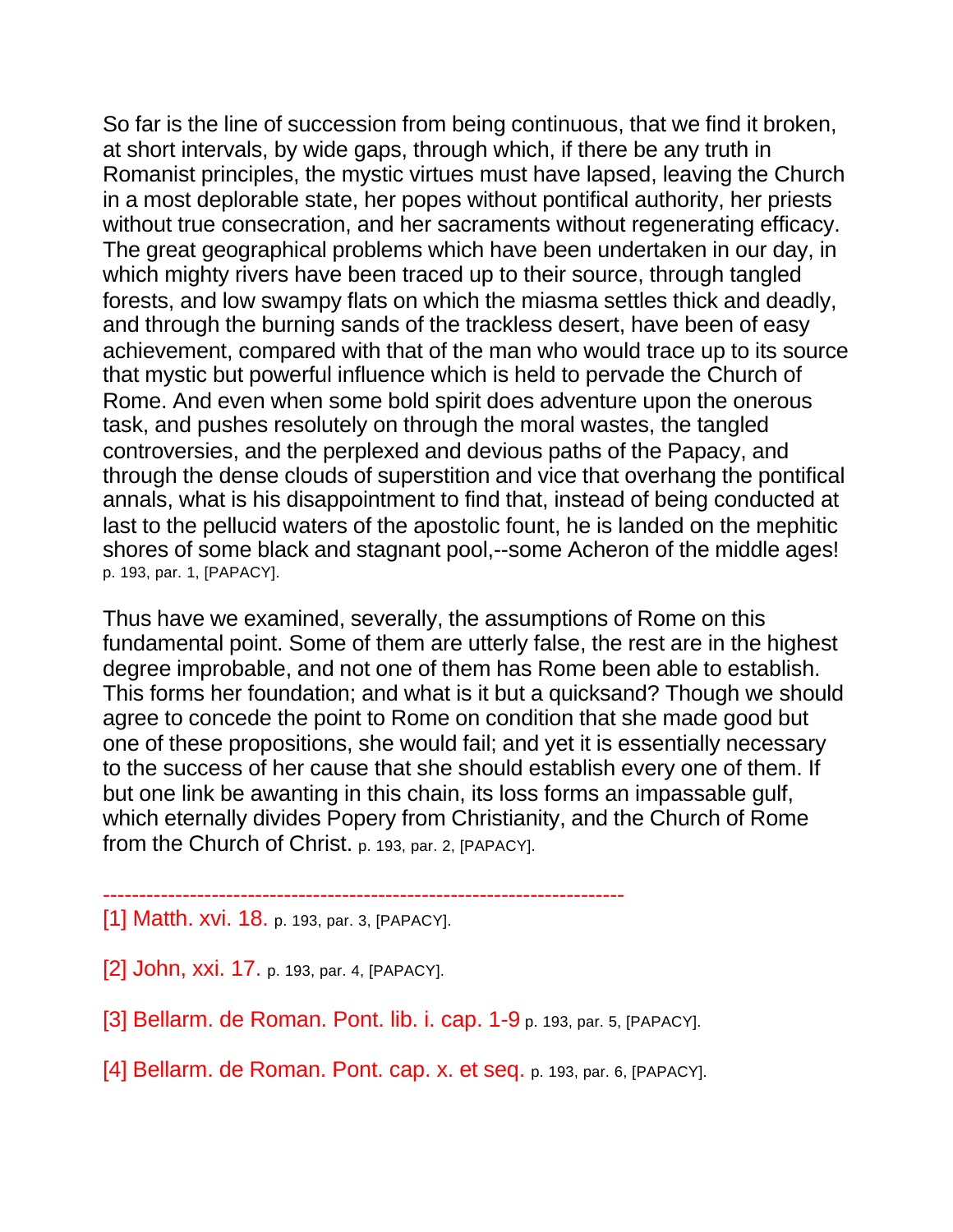[5] Theologia Mor. et Dog. Petri Dens, tom. ii. pp. 123, 124. p. 194, par. 1, [PAPACY].

[6] Milner's End of Controversy, part ii. p. 132. p. 194, par. 2, [PAPACY].

[7] Grounds of Catholic Doctrine, by Challoner, chap. i. sect. v. p. 194, par. 3, [PAPACY].

[8] Controversial Catechism, p. 22. p. 194, par. 4, [PAPACY].

[9] Spanhemii Vindiciae Biblicae, lib. ii. loc. xxviii.; Frankfort, 1663. p. 194, par. 5, [PAPACY].

[10] The Douay version of the Bible has this note on Matt. xvi. 18:--"The words of Christ to Peter, spoken in the vulgar language of the Jews, which our Lord made use of, were the same as if he had said in English, Thou art a rock, and upon this rock I will build my Church. So that by the plain course of the words, Peter is here declared to be the rock upon which the Church was to be built, Christ himself being both the principal foundation and founder of the same." This commentary is at direct variance with the original, which runs thus:--Óý åÀ Ðåôñïò, ÷áé åðé ôáýôç ôç ðÝôñá ïé÷ïäïìÞóù ìïõ ôçí é÷÷ëçóßáí. It also contradicts the Vulgate, which is the authorized version of the Church of Rome. In the Vulgate, the words are:--"Tu es Petrus, et super hanc petram aedificabo ecclesiam meam." The German has it thus:--"Du bist Petrus, und auf diesen Felsen will ich bauen meine Gemeine." The Italian thus:--"Tu sei Pietro, e sopra questa pietra io edifichero la mia chiesa." And the French thus:--"Tu es Pierre, et sur cette pierre je battirai mon Eglise." Of all these versions, the only one in which the resemblance between the two terms "Peter" and "rock" is complete is the French; and in that version, in order to maintain the play upon the term "pierre," the word rock is mistranslated by a term that signifies a stone. (See Cookesley's Sermons on Popery; Eton, 1847.) p. 194, par. 6, [PAPACY].

[11] Practical and Internal Evidence against Catholicism, p. 76. p. 194, par. 7, [PAPACY].

[12] Matt. xvi. 16. p. 194, par. 8, [PAPACY].

[13] A Blow at the Root of the Romish Church, chap. ii. prop. ii. p. 194, par. 9, [PAPACY].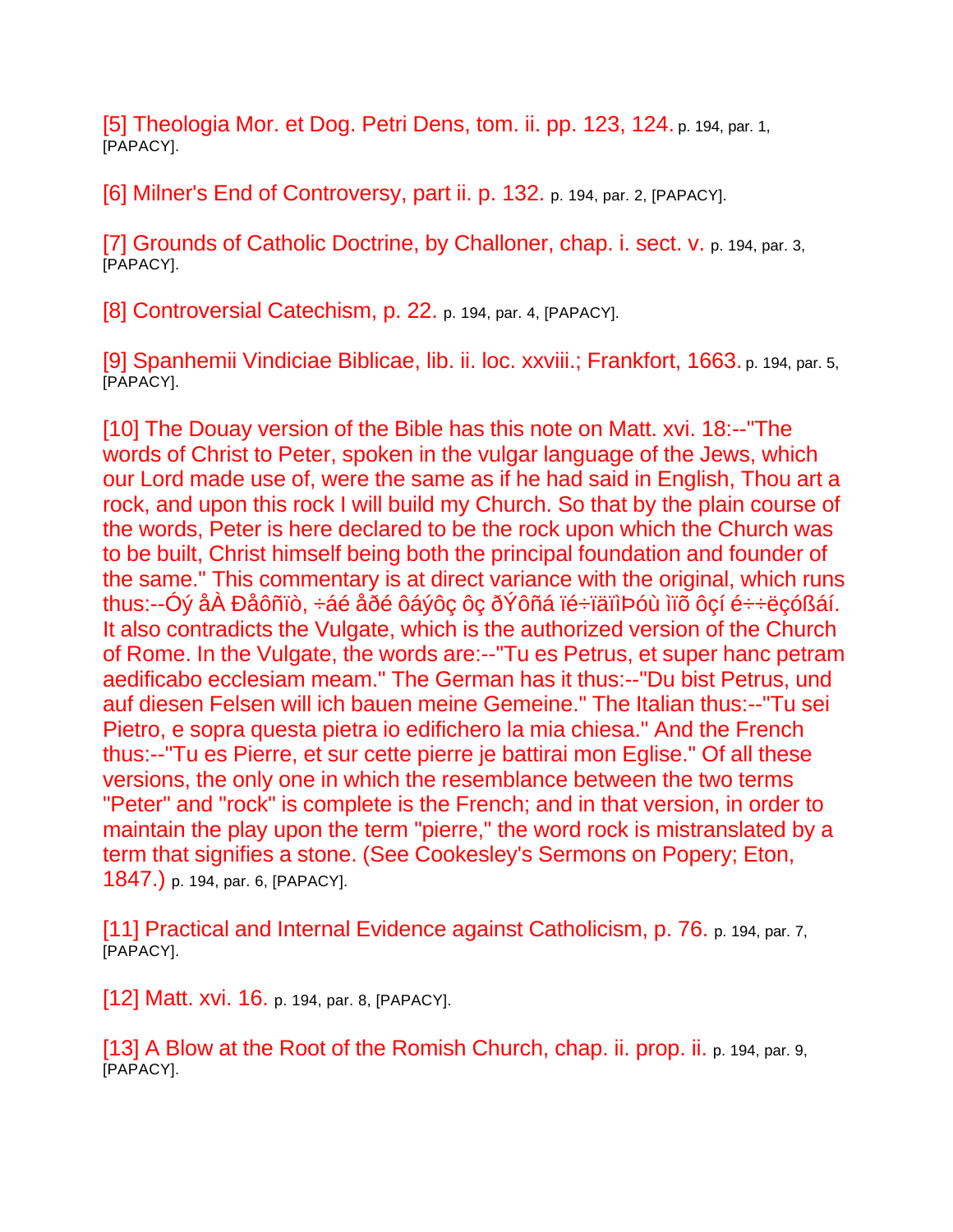[14] Turrettine, in his treatise "De Necessaria Secessione nostra ab Ecclesia Romana," and Barrow, in his great work "On the Supremacy of the Pope," have given copious citations from the fathers, showing their perfect agreement on the point, that the "rock" referred to the truth Peter had just confessed, or to Christ himself. p. 195, par. 1, [PAPACY].

[15] Matt. xvi. 13-20. p. 195, par. 2, [PAPACY].

[16] Acts, xv. 7. p. 195, par. 3, [PAPACY].

[17] Acts, xiv. 27. p. 195, par. 4, [PAPACY].

[18] For some centuries before and after our Saviour's time the vernacular dialect of Judea was a compound of Hebrew, Chaldaic, and Samaritan, with a slight intermixture of Persian, Egyptian, Greek, and Latin words. p. 195, par. 5, [PAPACY].

[19] John, i. 42. p. 195, par. 6, [PAPACY].

[20] Such is the rendering given to these terms by Stockius and Schleusner, who quote, in support of their opinion, instances of this use of the terms by the best Greek writers. p. 195, par. 7, [PAPACY].

[21] Turrettine, vol. iv. p. 116. p. 195, par. 8, [PAPACY].

[22] The clause should have run, to justify the Popish interpretation åôé ôïõôù ôù ðåôñù, instead of åðé ôáõôç ôç ðåôñá. p. 195, par. 9, [PAPACY].

[23] 1 Cor. iii. 10, 11. p. 195, par. 10, [PAPACY].

[24] De Roman. Pont. lib. i. cap. x. p. 195, par. 11, [PAPACY].

[25] Ephesians, ii. 20. p. 195, par. 12, [PAPACY].

[26] It is well remarked by Spanheim, in his admirable commentary on Matthew, xvi. 18, which contains the germ of almost all that has been written since on this famous passage, that not only are the twelve apostles grouped together when spoken of as foundations, but they are mentioned singly also, as well as Peter. "Nec tantum omnes simul sumpti, sed et singuli, aeque ac Petrus totidem fundamenta. Hinc æåìÝëéïé äùäå÷á, ôïéò äùäå÷á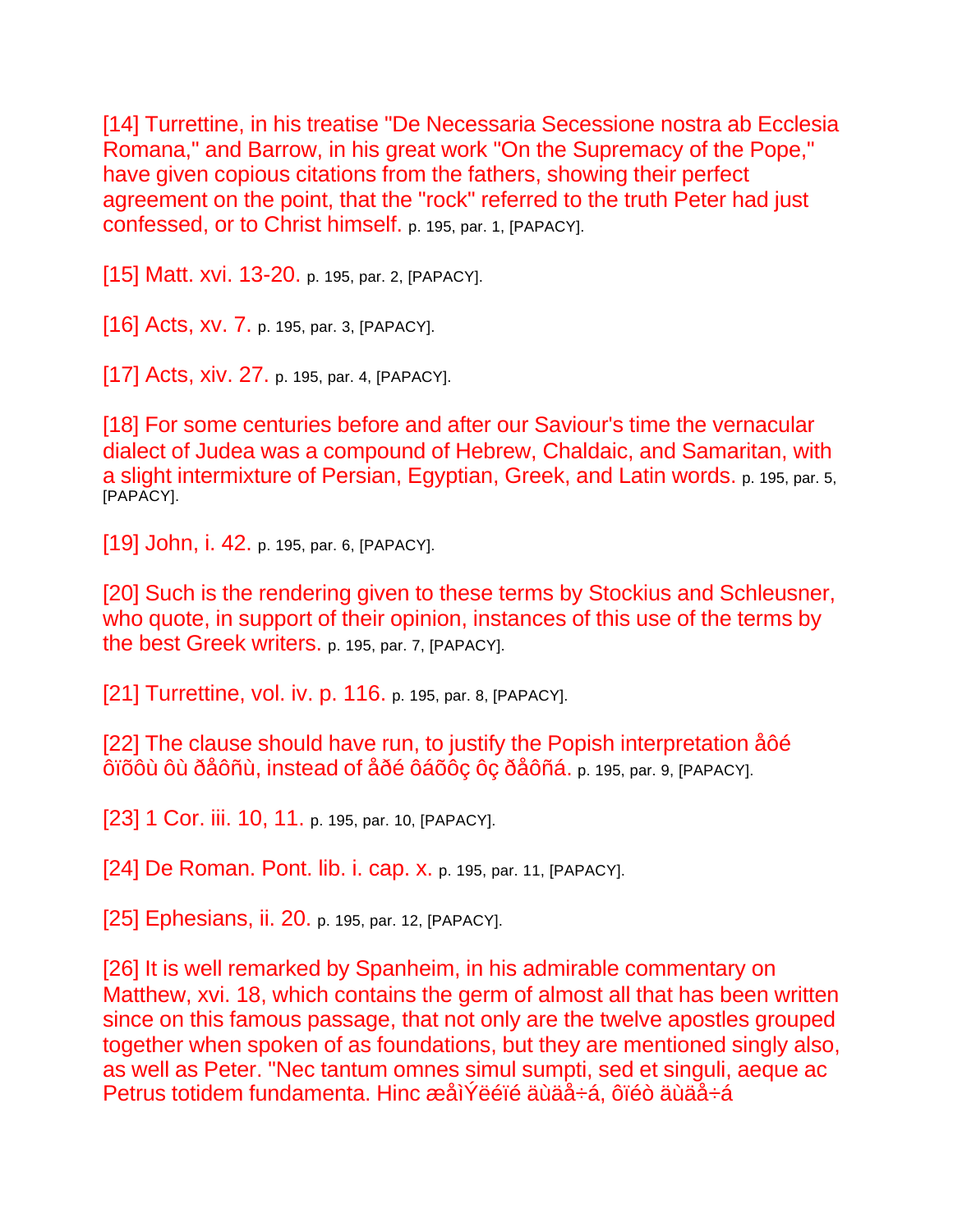Áðïóôïëïéò." (Apoc. xxi. 14.) "Et ratio plana, quia singuli aeque ac Petrus, nullo discrimine habito, fundarunt universali missione Christianam ecclesiam quae domus et civitas Dei." (Spanhemii Vindiciae Biblicae, lib. ii. loc. xxviii." p. 195, par. 13, [PAPACY].

We are not aware that it has ever been remarked that the apocalyptic symbol here is framed in exact agreement with our interpretation of Matthew, xvi. 18, and in flat contradiction to the papal interpretation. The gospel Church is seen by John in millennial glory, under the symbol of a city. The city has twelve foundations, with the name of an apostle inscribed on each; showing that the Church is built on the doctrine which all twelve had been employed in preaching. The city had twelve gates, showing that all twelve, and not Peter only, had been honoured to open the "door of faith" to the world. On the papal interpretation the city ought to have had but one foundation and one gate; or, if there must needs be twelve foundations, the gate of Peter ought to have been inscribed on all of them. It may be objected that this is too figurative. Romanists at least are not entitled to bring this objection, seeing their great champion Bellarmine has built his famous argument on the metaphor of a building employed in Matthiew, xvi. 18. p. 196, par. 1, [PAPACY].

- [27] Isaiah, xxviii. 16. p. 196, par. 2, [PAPACY].
- [28] 1 Peter, ii. 6, 7. p. 196, par. 3, [PAPACY].
- [29] Psalm cxviii. 22. p. 196, par. 4, [PAPACY].
- [30] Acts, iv. 10, 11. p. 196, par. 5, [PAPACY].
- [31] Matthew, xxi. 42. p. 196, par. 6, [PAPACY].
- [32] Ephesians, iv. 11, 12. p. 196, par. 7, [PAPACY].
- [33] John, xx. 22, 23. p. 196, par. 8, [PAPACY].
- [34] John xxi. 16, 17. p. 196, par. 9, [PAPACY].
- [35] Barrow's Works, vol. i. p. 586. p. 196, par. 10, [PAPACY].

[36] Stillingfleet's Doctrines and Practices of the Church of Rome, by Dr. Cunningham, p. 217; Edin. 1845. p. 196, par. 11, [PAPACY].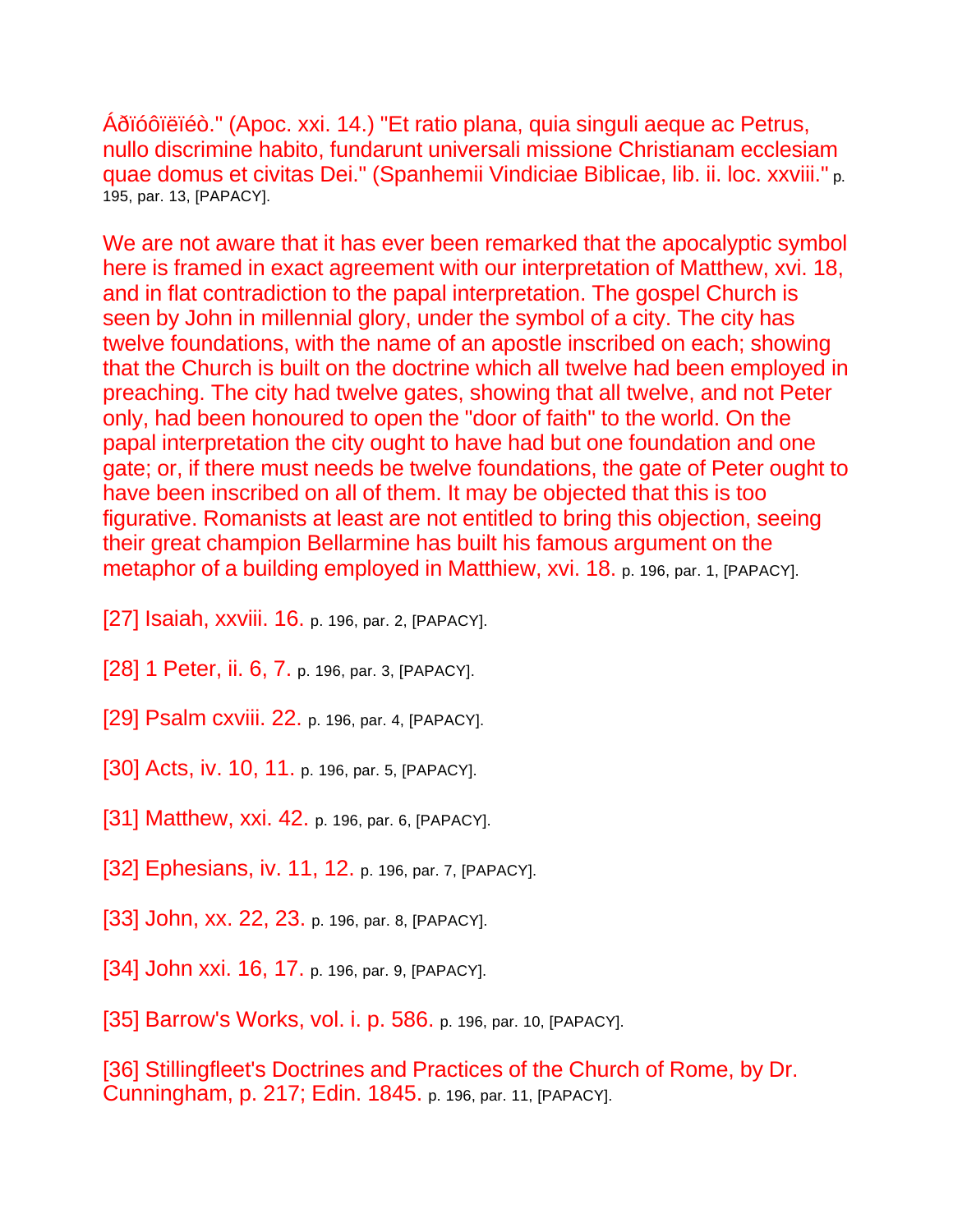[37] Barrow's Works, vol. i. pp. 586, 587. p. 197, par. 1, [PAPACY].

[38] Acts, xx. 28. p. 197, par. 2, [PAPACY].

[39] 1 Peter v. 1, 2. p. 197, par. 3, [PAPACY].

[40] Mark, xvi. 15. p. 197, par. 4, [PAPACY].

[41] Blow at the Root of the Romish Church, chap. ii. prop. ii. p. 197, par. 4, [PAPACY].

[42] Acts, XV. p. 197, par. 5, [PAPACY].

[43] Gal. xi. 11. p. 197, par. 6, [PAPACY].

[44] Rational Account of the Grounds of the Protestant Religion, p. 456. p. 197, par. 7, [PAPACY].

[45] See Barrow on the Supremacy, Barrow's Works, vol. i. p. 592. p. 197, par. 8, [PAPACY].

[46] Barrow's Works, vol. i. p. 568. p. 197, par. 9, [PAPACY].

[47] As Romanists now ascribe to Mary the work of redemption, so they have begun to put the primacy of Peter in the room of the mission of Christ, by speaking of it as the grand proof of God's love to the world. In a "pastoral" issued upon the festival of St. Peter, by "Paul, by the grace of God and favour of the apostolic see, Archbishop of Armagh and Primate of all Ireland," given in the Tablet of June 28, 1851, we find the writer commenting on the words, thou art Peter, &c., and speaking of "the virtues and glory of him to whom they were addressed. The visible image of the Divine paternity which encircles heaven and earth in its embrace, nowhere does the providence of God shine forth with so much splendour, whilst impressing into the hearts of the faithful the most ineffable confidence and consolation, as in the guardianship of his Church, entrusted to Peter and his successors." And then follows the blasphemous application of Ephesians, iii. 18, to Peter's primacy, "and particularly, that in the most glorious and touching manifestation of his paternal love towards us in the guardianship of this Church, 'you may be able to comprehend with all the saints, what is its 'breadth and length, and height and depth.'" p. 197, par. 10, [PAPACY].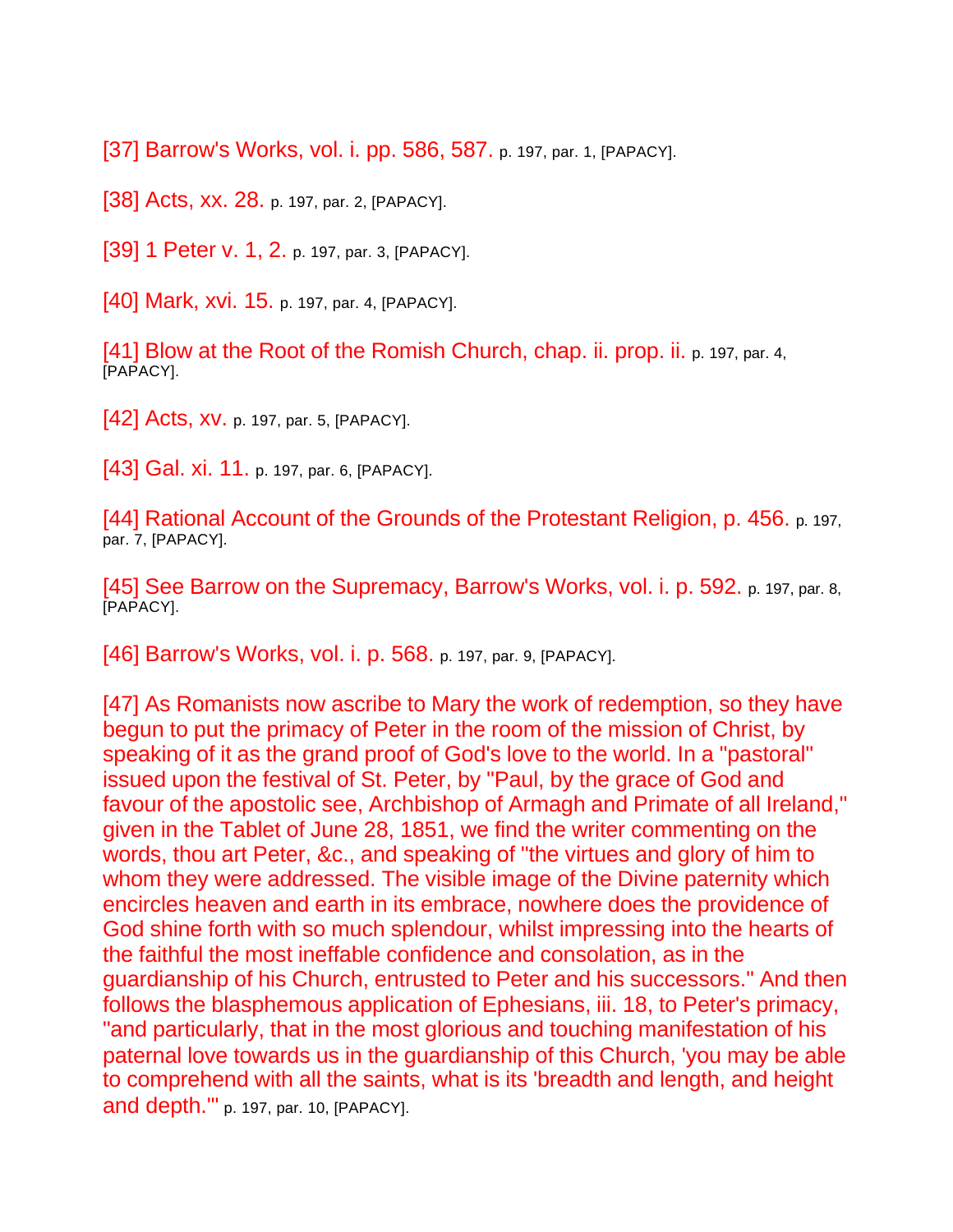[48] Baron. anno 58, sec. |i. p. 198, par. 1, [PAPACY].

[49] Barrow's Works, vol. i. p. 599. p. 198, par. 2, [PAPACY].

[50] Galatians, ii. 7, 8. p. 198, par. 3, [PAPACY].

[51] There was a formal arrangement among the apostles touching this matter. Peter, along with James and John, gave his hand to Paul, and struck a bargain with him that he (Paul) "should go unto the heathen, and they (James, Cephas, and John) unto the circumcision." If, then, Peter became Bishop of Rome, he violated this solemn paction. (See Gal. ii. 9.) p. 198, par. 4, [PAPACY].

[52] Barrow's Works, vol. i. p. 599. p. 198, par. 5, [PAPACY].

[53] The Romanists affirm that Peter was Bishop of Rome during the twentyfive years that preceded his martyrdom. His residence in the capital began, according to them, in A.D. 43. He was martyred in A.D. 68. But on Paul's first visit to Jerusalem, in A.D. 51, he found Peter there, when, according to the Romanist theory, he should have been at Rome. It appears also, from the 1st and 2nd chapters of Galatians, that from Paul's conversion till his second visit to Jerusalem, that is, seventeen years, Peter had been ministering to the Jews; and, as shown in the text, he was not at Rome at the time of Paul's imprisonment and martyrdom. If he was indeed Bishop of Rome, he must have been sadly guilty of non-residence,--a practice strictly forbidden by the decrees of the primitive Church. p. 198, par. 6, [PAPACY].

[54] Barrow's Works, vol. i. p. 600. We have eight instances of Paul's communicating with Rome,--two letters to, and six from that city,--during the alleged episcopate of Peter there; and yet not the slightest allusion to Peter occurs in any one of these letters. This is wholly inexplicable on the supposition that Peter was at Rome. p. 198, par. 7, [PAPACY].

[55] Romans, i. 11. p. 198, par. 8, [PAPACY].

[56] Rom. i. 13. p. 198, par. 9, [PAPACY].

[57] Rom. xv. 20. p. 198, par. 10, [PAPACY].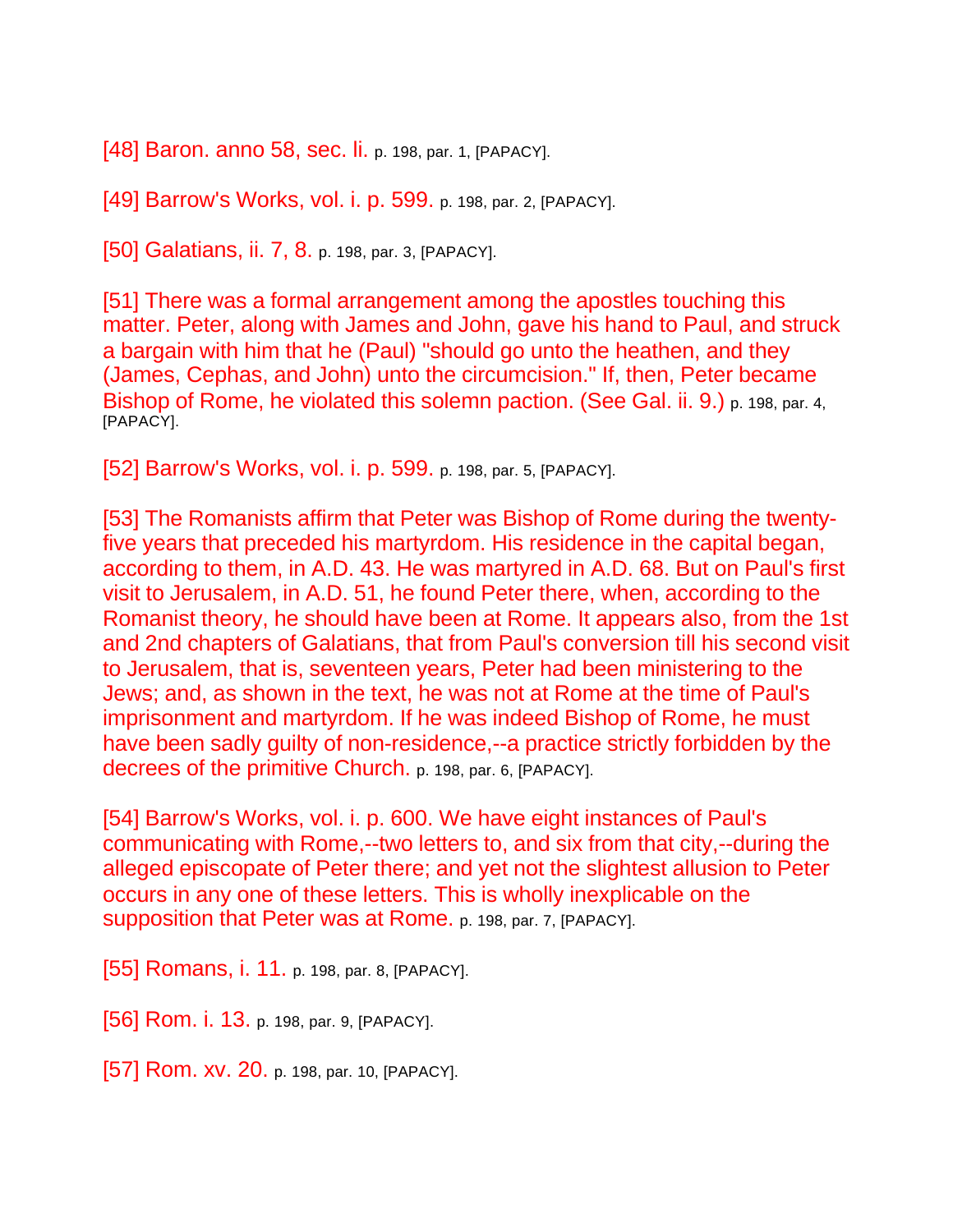[58] Rom. i. 8, "Your faith is spoken of throughout the whole world." p. 199, par. 1, [PAPACY].

[59] Galatians, i. 1. p. 199, par. 2, [PAPACY].

[60] Barrow's Works, vol. i. p. 596. p. 199, par. 3, [PAPACY].

[61] Amongst the other concessions to the spirit of the age which marked the early part of the pontificate of Pius IX., was that of preaching, which he did once in St. Peter's. We know not what loss literature may have sustained, but theology has sustained a great loss, doubtless, from the want of short-hand writers at Rome; for the sermon, like the preacher, was, we may presume, infallable. p. 199, par. 4, [PAPACY].

[62] The chair of Peter has a festival in its honour. We have all heard of the statement of Lady Morgan, that the chair is inscribed with the creed of the Musselman,--"There is one God, and Mahomet is his Prophet:" It is also related, that when, in 1662, the chair was cleaned, the twelve labours of Hercules appeared carved upon it. A Romanist divine, however, unwilling that the unlucky characters should militate against the authenticity of the chair, interpreted them as emblematical of the exploits of the popes. p. 199, par. 5, [PAPACY].

[63] Pope Liberius avowed Arianism, and Pope Honorius was a Monothelite. p. 199, par. 6, [PAPACY].

> **Book II. Dogmas of the Papacy.** p. 199, par. 7, [PAPACY].

> > **Chapter VII. Infallibility.**

p. 199, par. 8, [PAPACY].

The crowning attribute claimed by the Church of Rome is infallibility. This forms a wide and essential distinction between that Church and all other societies. It is her crowning blasphemy, as Protestants hold; her peerless excellence, as Romanists maintain. These are the locks in which the great strength of this modern Sampson lies, and to which are owing, in no small degree, the prodigious feats that Rome has performed in enslaving the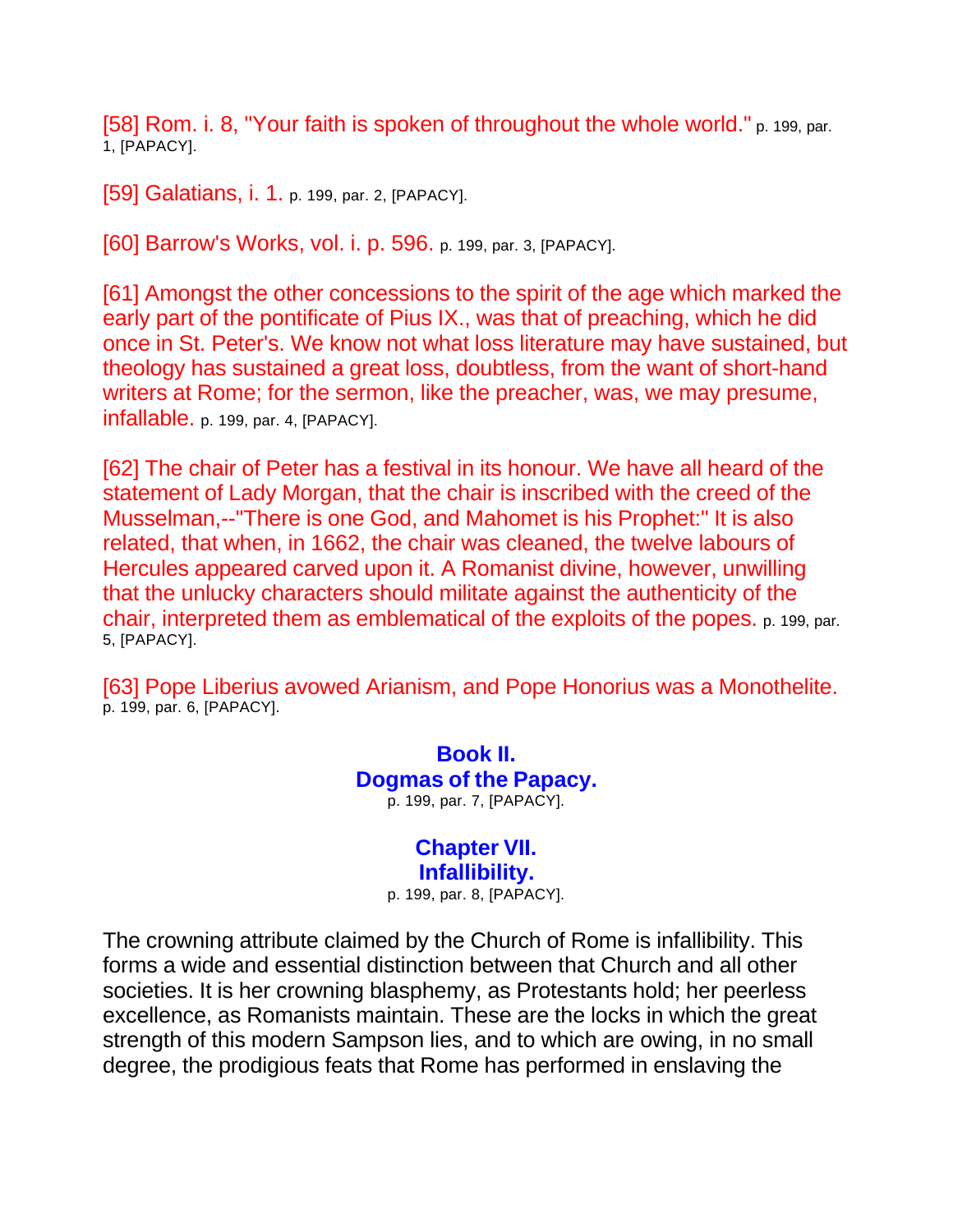nations. If these locks are shorn, she becomes weak as others. p. 199, par. 9, [PAPACY].

Progression, and consequently change, which excludes the idea of infallibility, is an essential condition in the existence of all created beings. It is the law of the material universe: it is not less that of the rational creation. Man, whether as an individual or as formed into society, is ever advancing. In science he drops the crude, the vague, and the false, and rises to the certain and the true. In government he is gradually approximating what is best adapted to the constitution of society, the nature of the human mind, and the law of God. In religion he is dropping the symbolical, and rising to the spiritual; he is gradually enlarging, correcting, and perfecting his views. Thus he advanced from the Patriarchal to the Mosaic,--from the Mosaic to the Christian; and to this condition of his being the Bible is adapted. The Bible, like no other book in the world, remains eternally immutable, notwithstanding it is as completely adapted to each successive condition of the Church and of society as if it had been written for that age, and no other. Why so? Because that book is stored with great principles and comprehensive laws, adapted to every case that can arise, and capable of being applied to all the conditions and ages of the world. The Church, so far from having got beyond the Bible, is not yet abreast of it. Rome, on the other hand, is an iron circle, within which the human mind may revolve for ever without progressing a hairbreadth. That Church is the only society that never progresses. She never abandons a narrow view of truth for one more enlarged; she never corrects what is wrong or drops what is untrue; because she is infallible. Had she been able to render society as fixed as herself, it might have been safe to adopt, as her policy, immobility. But society is in motion; she can neither go along with the current nor arrest it, and therefore must founder at her moorings. Thus, in the righteous providence of God, that which was the source of her power will be the cause of her destruction. p. 200, par. 1, [PAPACY].

We are fully warranted in affirming that the Church of Rome has claimed infallibility. If not directly and formally asserted, it is manifestly implied, in the decrees of general councils, in the bulls of popes, and in canons and articles of an authoritative character. The Catechism of the Council of Trent, after the assumptions we have already discussed, lays it down as a corollary, that "the Church cannot err in faith or morals."[1] Infallibility is universally and formally claimed in behalf of their Church, by all Romanists; it is taught in all their Catechisms, and in all their text-books and systems of theology;[2] and forms so prominent a point in all their defences of their system, that it is quite fair to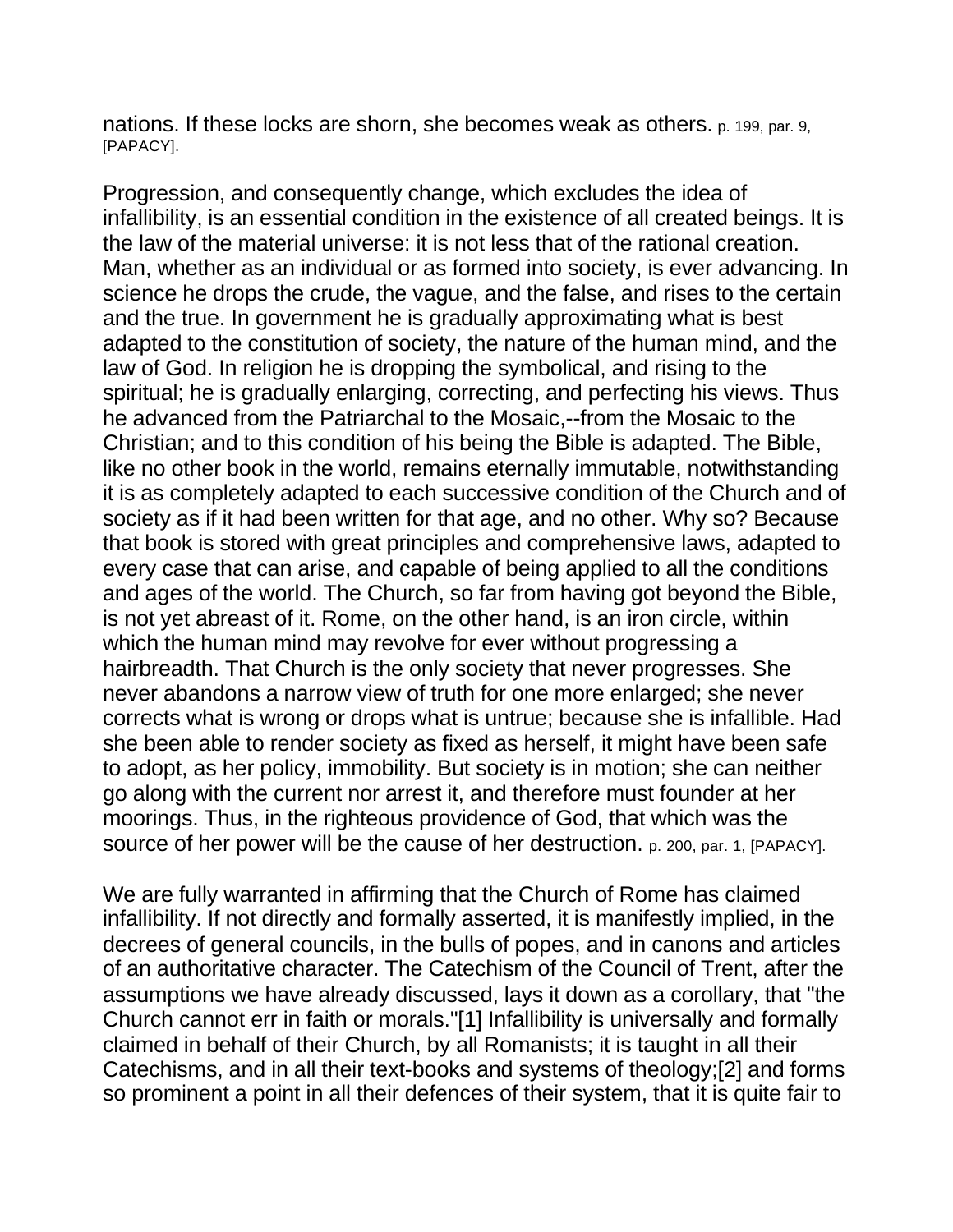assert that Papists hold and teach that their Church is infallible. p. 200, par. 2, [PAPACY].

Romanists do not hold that all persons and pastors in their Church are infallible, but only that the "Church" is infallible. To this extent Romanists are agreed on the question of infallibility, but no farther. The seat or locality of that infallibility remains to this hour undecided. The Jesuits and the Italian bishops hold that this infallibility resides in the Pope, as the head of the Church, and the organ through which she makes known her mind; the French bishops place it in general councils; while a third party exists which holds that neither popes nor councils separately are infallible, but that both conjointly are so. The Roman Catholics of England used anciently to side with the Italians on this question, but latterly they have gone over to the opinions of the French.[3] Those who place infallibility in the Pope do not maintain that he is infallible either in his personal conduct or in his private opinions, but only when ex cathedra he pronounces on points of faith and decides controversies. Then he speaks infallibly, and every Roman Catholic is bound, at his peril, to receive and obey the decision. The compendious creed of the Romanist, according to Challoner, is as follows:--"I believe in all things, according as the Holy Catholic Church believes;"[4] and he "promises and swears true obedience to the Roman bishops the successor of St. Peter, the prince of the apostles, and vicar of Jesus Christ; and professes and undoubtedly receives all things delivered, defined, and declared, by the sacred canons and general councils, and particularly by the holy Council of Trent; and condemns, rejects, and anathematizes all things contrary thereto, and all heresies whatsoever condemned and anathematized by the Church."[5] "'A general council, rightly congregated,' says Alphonsus de Castro, 'cannot err in the faith.' 'Councils,' says Eccius and Tapperus, 'represent the Catholic Church, which cannot err, and therefore they cannot err.' Costerus says, 'The decrees of general councils have as much weight as the holy gospel.' 'Councils,' says Canus, 'approved and confirmed by the Pope cannot err.' Bellarmine seconds him. Tannerus alleges, that 'councils, being the highest ecclesiastical judicatories, cannot err.' And Stapelton says, 'The decrees of councils are the oracles of the Holy Ghost.'"[6] That Rome receives from her members the entire submission which she claims on the ground of her infallibility, appears from the following description, given by Mr. Blanco White, of his state of mind while a member of that Church:--"I grounded my Christian faith upon the infallibility of the Church. No Roman Catholic pretends to a better foundation. . . . . I believed the infallibility of the Church, because the Scripture said she was infallible; while I had no better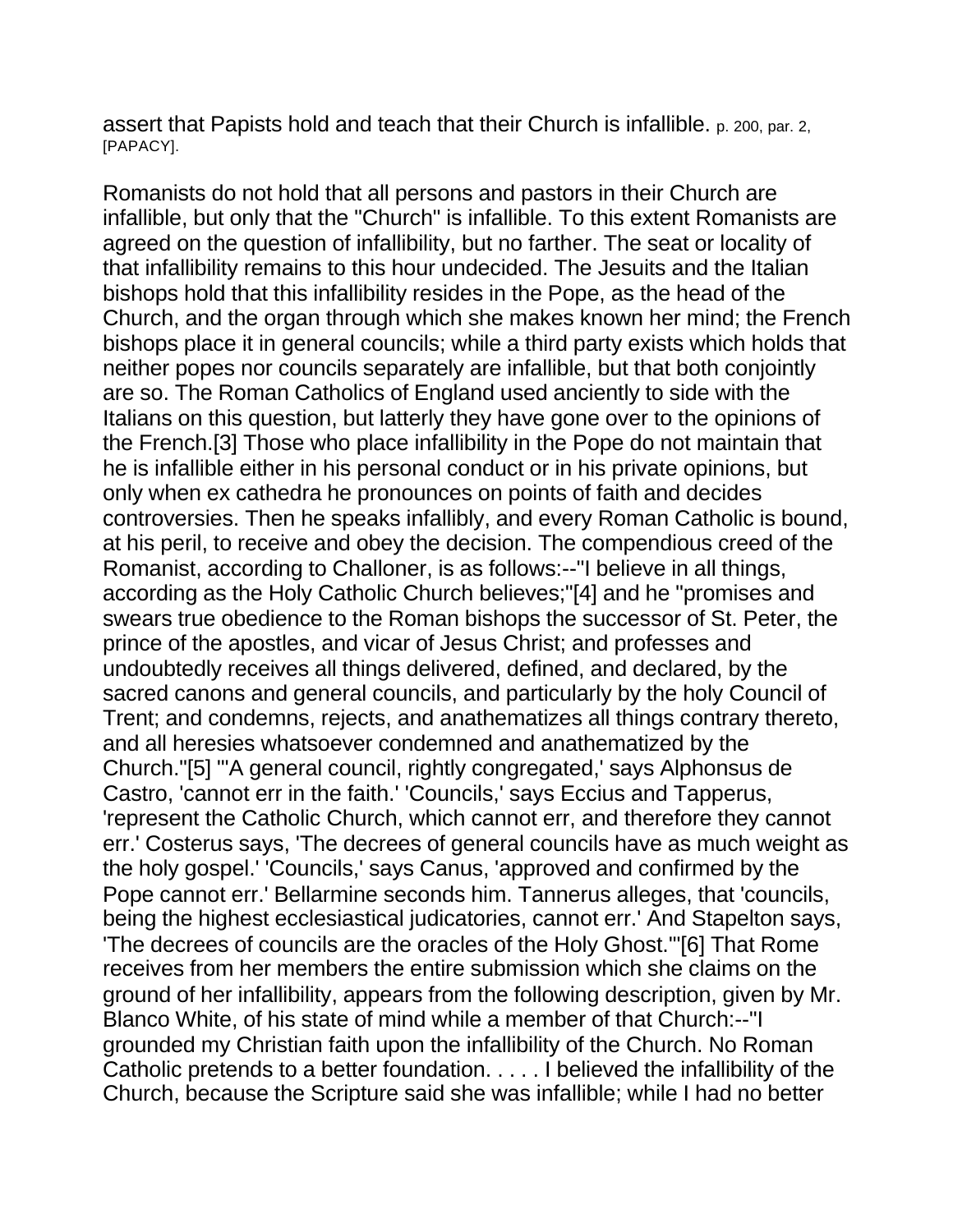proof that the Scripture said so than the assertion of the Church that she could not mistake the Scripture."[7] p. 201, par. 1, [PAPACY].

The texts of Scripture on which Romanists rest the infallibility are mainly those we have already examined in treating of the supremacy. To these they add the following:--"Upon this rock I will build my Church, and the gates of hell shall not prevail against it."[8] "I am with you always, unto the end of the world."[9] "He that heareth you heareth me; and he that despiseth you despiseth me."[10] "The Comforter, the Holy Ghost, shall abide with you for ever."[11] But these passages fall a long way short of the infallibility. Fairly interpreted, they amount only to a promise that the Church, maugre the opposition of hell, shall be preserved till the end of time,--that the substance of the truth shall always be found in her,--and that the assistance of the Spirit shall be enjoyed by her members in investigating truth, and by her pastors in publishing it, and in exercising that authority with which Christ has invested them. But Romanists hold that it is not in the words, but in the sense of these passages that the proof lies; and that of that sense the Church is the infallible interpreter. They hold that the Scripture is so obscure, that we can know nothing of what it teaches on any point whatever, but by the interpretation of the Church. It was the saying of one of their distinguished men, Mr. Stapelton, "that even the Divinity of Christ and of God did depend upon the Pope."[12] p. 202, par. 1, [PAPACY].

This is a demand that we should lay aside the Bible, as a book utterly useless as a revelation of the Divine will, and that we should accept the Church as an infallible guide.[13] It is a proposition which, in fact, puts the Church in the room of God. It is but reasonable that we should demand proof clear and conclusive of so momentous a proposition. Romanists, in their attempts to prove infallibility, commonly begin by alleging the necessity of an infallible authority in matters of faith. This Protestants readily grant. They, not less than Papists, appeal every matter of faith to an infallible tribunal. But herein they differ, that while the infallible tribunal of the Protestant is God speaking in the Bible, the infallible tribunal of the Papist is the voice of the Church. Now, even a Papist can scarce refuse to admit that the Protestant ground on this question is the more certain and safe. Both parties-- Protestants and Papists--acknowledge the inspiration and infallibility of the Scriptures; while one party only, namely, the Papist, acknowledges the infallibility of the Church. But the Romanist is accustomed to urge, that Scripture is practically useless as an infallible guide, from its liability to a variety of interpretations on the part of a variety of persons; and he hence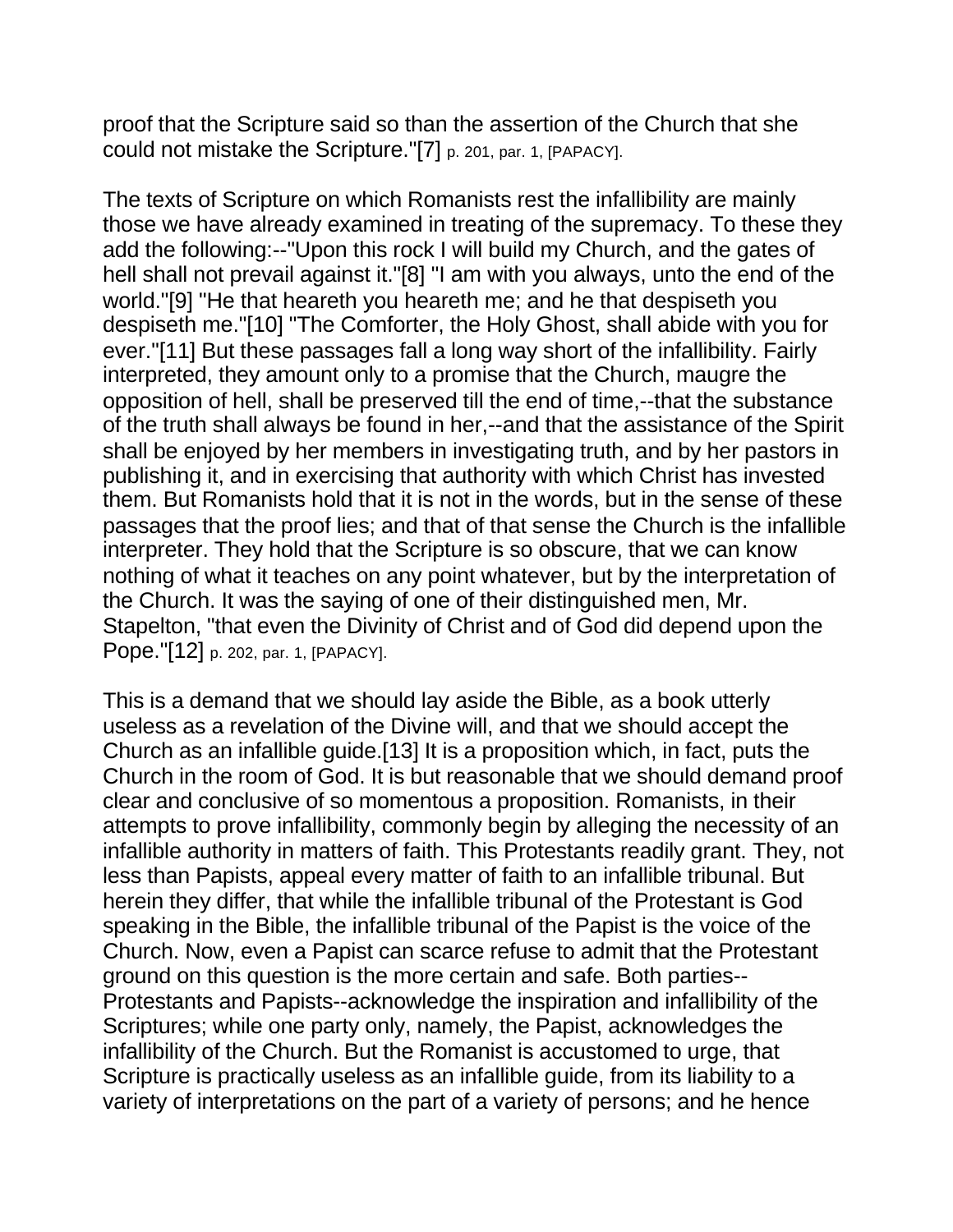infers the necessity of a living, speaking judge, at any moment, to determine infallibly all doubts and controversies. p. 202, par. 2, [PAPACY].

The Bible, according to the Romanist, is the written law,--the Church is the interpreter or judge;[14] and the example of England and other countries is appealed to as an analogous case, where the written laws are administered by living judges. The analogy rather bears against the Romanist; for while in England the law is above the judge, and the judge is bound to decide only according to the law's award, in the Church of Rome the judge is above the law, and the law can speak only according to the pleasure of the judge. But the argument by which it is sought to establish this living and speaking infallible tribunal is a singularly illogical one. From the great variety of interpretations to which the Scriptures are liable, such a living tribunal, say the Romanists, is necessary; and because it is necessary, therefore it is. Was there ever a more glaring non sequitur? If Romanists wish to establish the infallibility of the Church of Rome by fair reasoning, there is only one way in which they can proceed: they must begin the argument on ground common to both parties. What is that ground? It is not the infallibility, because Protestants deny that. It is the holy Scriptures, the inspiration and infallibility of which both parties admit. The Romanist cannot refuse an appeal to the Bible, because he admits it to be the Word of God. He is bound by clear and direct proofs drawn from thence to prove the infallibility of his Church, before he can ask a Protestant to receive it. But the texts advanced from the Bible, taken in their obvious and literal import, do not prove the infallibility of the Church; and the Romanist, who is unable to deny this, maintains, nevertheless, that they do amount to proofs of the Church's infallibility, because the Church, who cannot possibly mistake the sense of Scripture, has said so. The thing to be proved is the Church's infallibility; and this the Romanist proves by passages from Scripture which in themselves do not prove it, but become proofs by a latent sense contained in them, which latent sense depends upon the infallibility of the Church, which is the very thing to be proved. This famous argument has not inaptly been termed the "Labyrinth, or Popish Circle."[15] "Papists commonly allege," says Dr. Cunningham, "that it is only from the testimony of the Church that we can certainly know what is the Word of God, and what is its meaning; and thus they are inextricably involved in the sophism of reasoning in a circle; that is, they profess to prove the infallibility of the Church by the authority of Scripture; while, at the same time, they establish the authority of Scripture, and ascertain its meaning, by the testimony of the Church, which cannot err."[16] p. 203, par. 1, [PAPACY].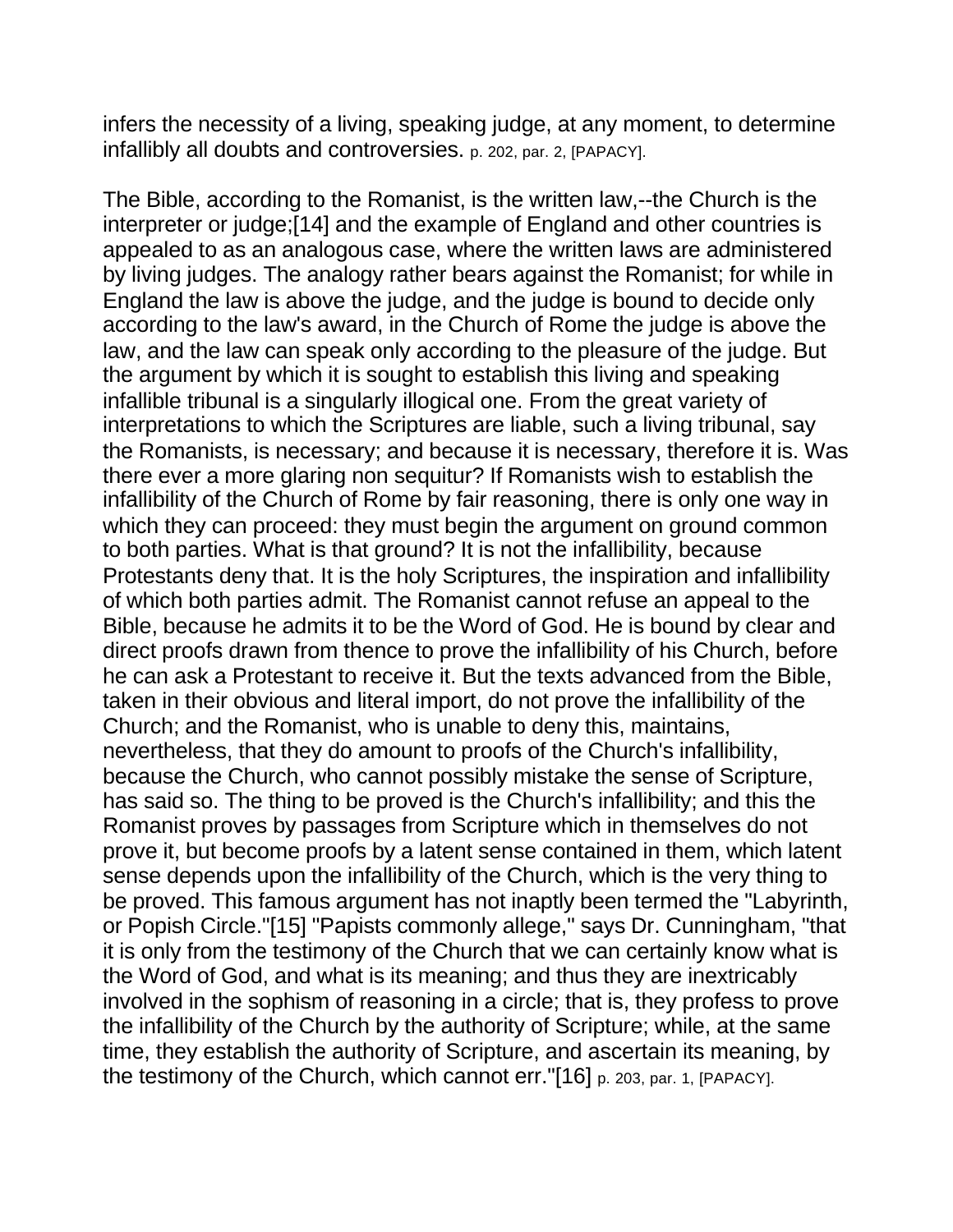We do not deny that God might have appointed an infallible guide, and that, had he done so, it would have been our duty to submit implicitly to him; but it is reasonable to infer, that in that case very explicit intimation would have been given of the fact. In giving such intimation, God would have acted but in accordance with his usual method. His own existence he has certified to us by great and durable proofs,--creation without us, and conscience within. He has attested the Bible as a supernatural revelation by many infallible marks stamped upon it. Analogy, then, warrants the conclusion that, had the Church of Rome been appointed the infallible guide of mankind, at least one very distinct intimation would have been given of the fact. But where do we find the slightest proof, or even hint, of such a, thing? Not in the Bible certainly. We may search it through and through without learning that there is any other infallible guide on earth but itself. If we believe the infallibility at all, it must be either because it is self-evident, or because it rests on proof. If it were selfevident, it would be vain to think of bringing proof to make it more evident, just as it would be vain to think of bringing evidence to prove that things that are equal to the same thing are equal to one another, or that the whole is greater than its part. But in that case there would be as little difference of opinion among rational men about the infallibility, as about the axioms we have just stated. But we find great diversity of sentiment indeed about the infallibility. Not one in ten professes to believe it. It is not, then, a self-evident truth; and seeing it is not self-evident, we must demand proof. It is usual with the Church of Rome to send us first to the Scriptures. We search the Scriptures from beginning to end, but can discover no proof of the infallibility; and when we come back to complain of our bad success, we are told that it was impossible we could fare otherwise; that we have been using our reason, than which we cannot possibly commit a greater crime, reason being wholly useless in discovering the true sense of Scripture; and that the sense of Scripture can be discovered only by infallibility. Thus the Romanist is back again into his circle. We are to believe the infallibility because the Scriptures bid us, and we are to believe the Scriptures because the infallibility bids us; and out of this circle the Romanist can by no means conjure himself. p. 204, par. 1, [PAPACY].

An attempt at escape from an eternal rotation round the two foci of Scripture and infallibility the Romanist does make, by what looks like an appeal to reason. Of various possible ways, it is asserted, God always chooses the best; and as the best way of leading men to heaven is to appoint an infallible guide, therefore an infallible guide has been appointed. This is but another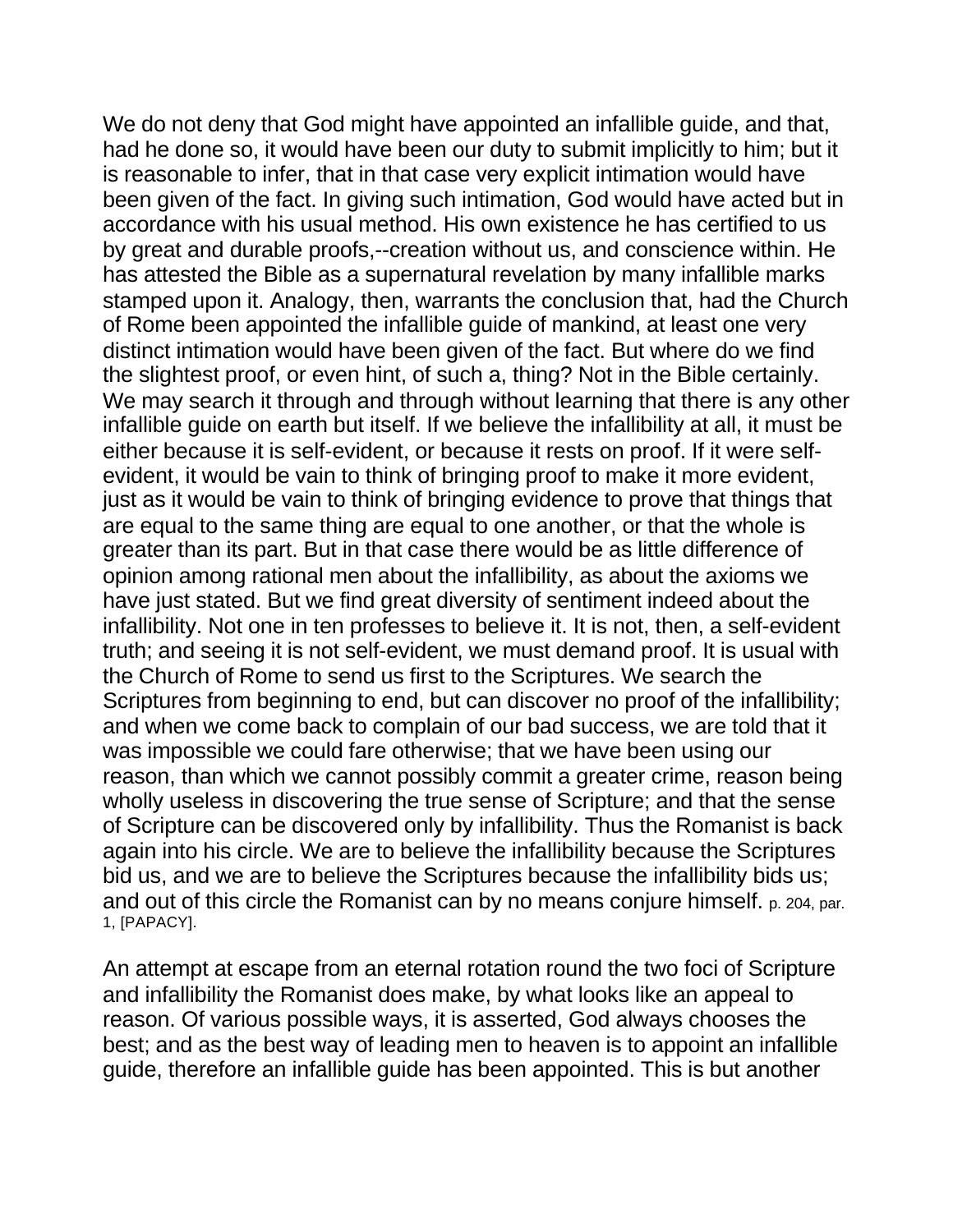form of the argument of necessity, to which we have already adverted. p. 204, par. 2, [PAPACY].

But this cannot answer the purpose of the Roman Catholic Church. The Greek Church might employ this argument to prove its infallibility; or the professors of the Mahommedan faith might employ it. They might say, it is inconsistent with the goodness of God that there should not be an infallible guide; it is plain that there is no other than ourselves; therefore we are that infallible guide. But a better way still would have been to make every man and woman infallible; and we humbly submit that, according to the argument of the Romanist, this is the plan that God ought to have adopted. The theory of the Roman Catholic Church proceeds on the idea that there is but one man in the world possessed of his sound senses. Accordingly, he has charged himself with the safe keeping of all the rest; and for this benevolent end he has established a large asylum called Catholicism. The design of this establishment is not to restore the inmates to reason, but to keep them away from their reason. Here men are taught that never are they so wise as when most completely bereft of their faculties; nor do they ever act so rationally as when least aided by their senses. But by this line of argument the Roman Catholic Church undeniably falls into the deadly sin of requiring men to use their private judgment. Granting that the best way of leading men to heaven is to provide them with a living infallible guide; what have they to discover that guide but their reason? But if we may trust our reason when it tells us that an infallible guide is necessary, why may we not trust it when it tells us that the Bible is silent as to the Church of Rome being that infallible guide? Why is reason so useful in the one case,--why so useless in the other? Can our belief in anything be stronger than our belief in the reason that assures us of its truth? Can we possibly repose greater confidence in the findings of our reason than in our reason itself? But our reason is useless; therefore its finding that an infallible guide is necessary, and that that guide is the Roman Catholic Church, is also useless. If it is answered, that the Scriptures, rightly interpreted by the Church, bid us believe this guide, this, we grant, is renouncing the inconsistency of grounding the matter on private judgment; but it is a return to the circle within which the infallibility rests upon the Scriptures and the Scriptures upon the infallibility. If the Protestant cannot use his reason within that circle, it is plain the Romanist cannot use his out of it. He never ventures far from it, therefore, and on the first appearance of danger flies back to it. The argument would be greatly more brief, and its logic would be equally good, were it to run thus: "The Church of Rome is infallible because she is infallible;" and much unnecessary wrangling would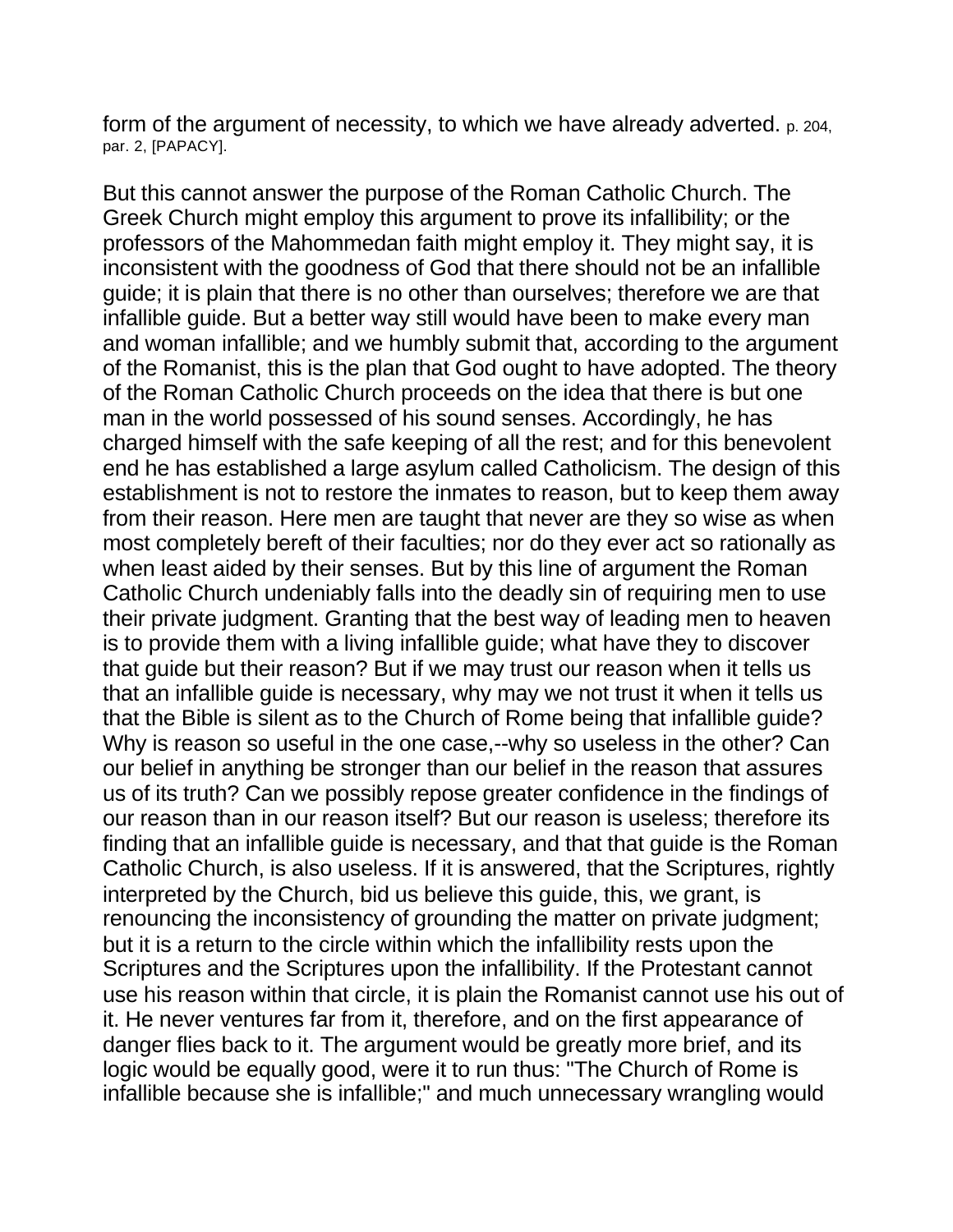be saved, were the Romanist, before commencing the controversy, to tell his opponent, that unless he conceded the point, he could not dispute with him.[17] p. 205, par. 1, [PAPACY].

Moreover, the boasted advantage of this infallible method of determining all doubts and controversies is a gross illusion. When the person closes the Bible, and sets out in quest of this infallible tribunal, he knows not where to seek it. To this day Romanists have not determined where that infallibility is lodged; and whether the person goes to the canon law, or to the writings of the fathers, or to the decrees of councils, or to the bulls of the popes, he is met by the very same difficulties, but on a far larger scale, which Romanists urge, though on no good ground, against the Bible as a rule of faith. These all have been, and still are, liable to far greater diversity of interpretation than the holy Scriptures; and if the objection be valid in the one case, much more is it so in the other. That the fathers are not only not infallible, but are not even exempt from the faults of obscurity and inconsistency, is manifest from the voluminous commentaries which have been written to make their meaning clear, as well as from the fact, that the fathers directly contradict one another, and the same father sometimes contradicts himself. We do not find one of them claiming infallibility, and not a few of them disclaim it. If they are right in disclaiming it, then they are not infallible; and if they are wrong, neither are they infallible, seeing they err in this, and may err equally in other matters. "The sense of all these holy men" [the fathers], says Melchior Canus, "is the sense of God's Spirit." "That which the fathers unanimously deliver," says Gregory de Valentia, "about religion, is infallibly true."[18] So say the monks; but the fathers themselves give a very different account of the matter. "A Christian is bound," says Bellarmine, "to receive the Church's doctrine without examination." But Basil flatly contradicts him. "The hearers," says he, "that are instructed in the Scriptures must examine the doctrine of their teachers; they must receive the things that are agreeable to Scripture, and reject those things that are contrary to it." "Do not believe me saying these things," says Cyril, "unless I prove them out of the Scriptures."[19] If, then, we appeal to the fathers themselves,--and those who believe them to be infallible cannot certainly refuse this appeal,--the infallibility of tradition must be given up. p. 206, par. 1, [PAPACY].

But not a few Romanists, when hard pressed, give up the infallibility of the fathers,[20] and take refuge in that of general councils. But whence comes the infallibility of these councils? The men in their individual capacity are not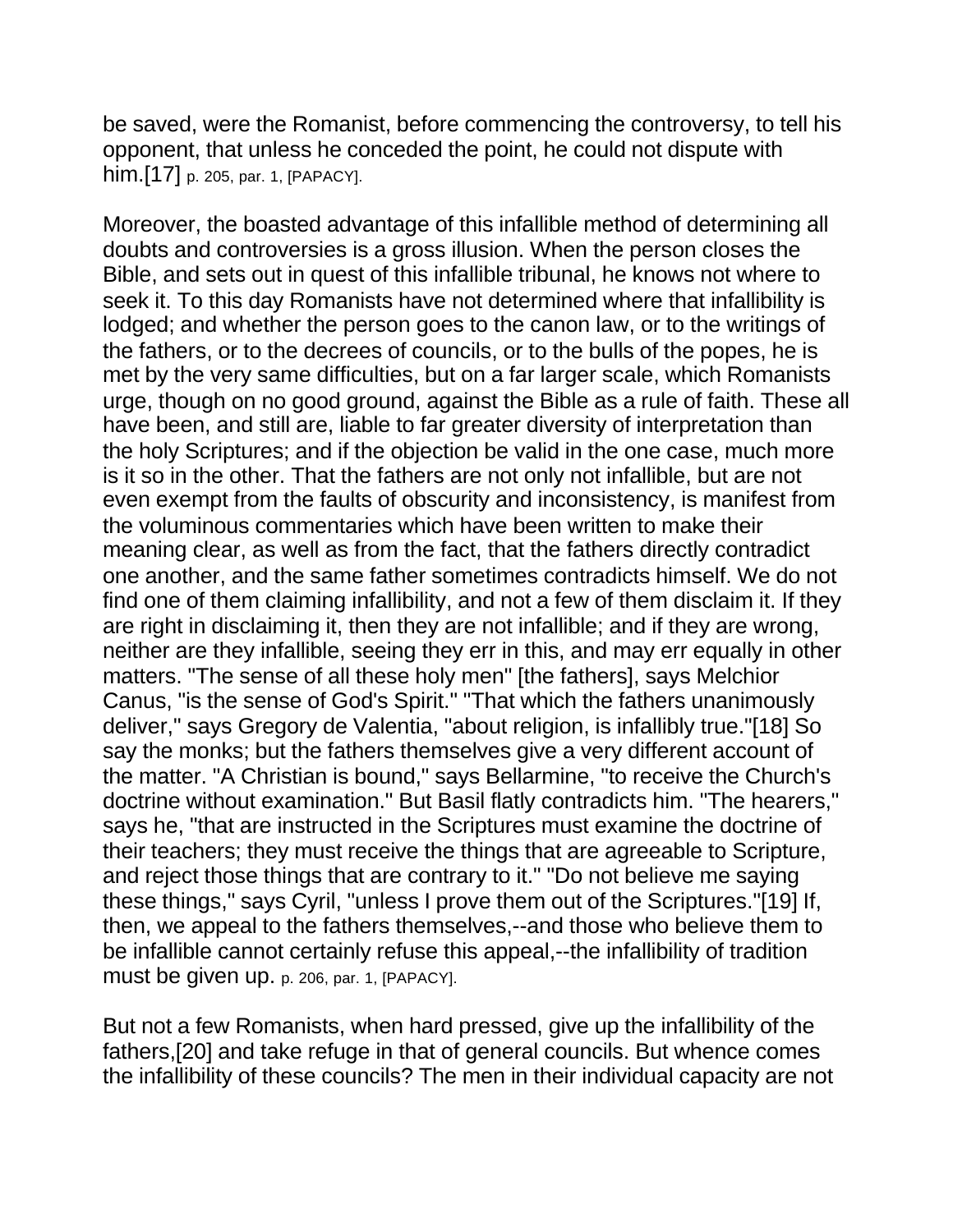infallible: how come they to be so in their collective capacity? p. 206, par. 2, [PAPACY].

We do not deny that God might have preserved the councils of his Church from error; but the question is not what God might have done, but what He has done. Has He signified his intention to infallibly guide the councils of the Church? If so, in two ways only can this intention have been made known,- through the Bible, or through tradition. Not through the Bible, for it contains no promise of infallibility to councils; and Papists produce nothing from Scripture on this head beyond the texts on which they attempt to base the primacy, which we have already disposed of. Nor does tradition reveal the infallibility of general councils. No father has asserted that such a tradition has descended to him from the apostles; and not only did the fathers reject the notion of their own infallibility, but they also rejected the infallibility of councils, and demanded, as Protestants do, submission to the holy Scriptures. "I ought not to adduce the Council of Nice," says St. Augustine, "nor ought you to adduce the Council of Ariminum, for I am not bound by the authority of the one, nor are you bound by the authority of the other. Let the question be determined by the authority of the Scriptures, which are witnesses peculiar to neither of us, but common to both." Thus this father rejects the authority of fathers, councils, and churches, and appeals to the Scriptures alone.[21] Unless, then, we are good enough to believe that councils are infallible simply because they say they are so, we must give up this infallibility of councils as a chimera and a delusion. It not unfrequently happens that councils contradict one another. How perplexing, in such a case, for the believer in their infallibility to say which to follow! Nor is this his only difficulty. It has not yet been decided what councils are, and what are not, infallible. It is only in behalf of general councils that infallibility is claimed; but the list of general councils varies in different countries. On the south of the Alps some councils are received as general and infallible, whose claim to rank as such is denied in France. "When the Popish priests," asks Dr. Cunningham, "of this country swear to maintain all things defined by the oecumenical councils, whether do they mean to follow the French or the Italian list?"[22] p. 207, par. 1, [PAPACY].

There are some Romanists who place this wonderful prerogative in the Pope and councils acting in conjunction. Bellarmine, an unexceptionable authority, though on the subject of the infallibility he delivers himself with some little inconsistency, says, "All Catholics constantly teach that general councils confirmed by the Pope cannot err;" and again, "Catholics agree that the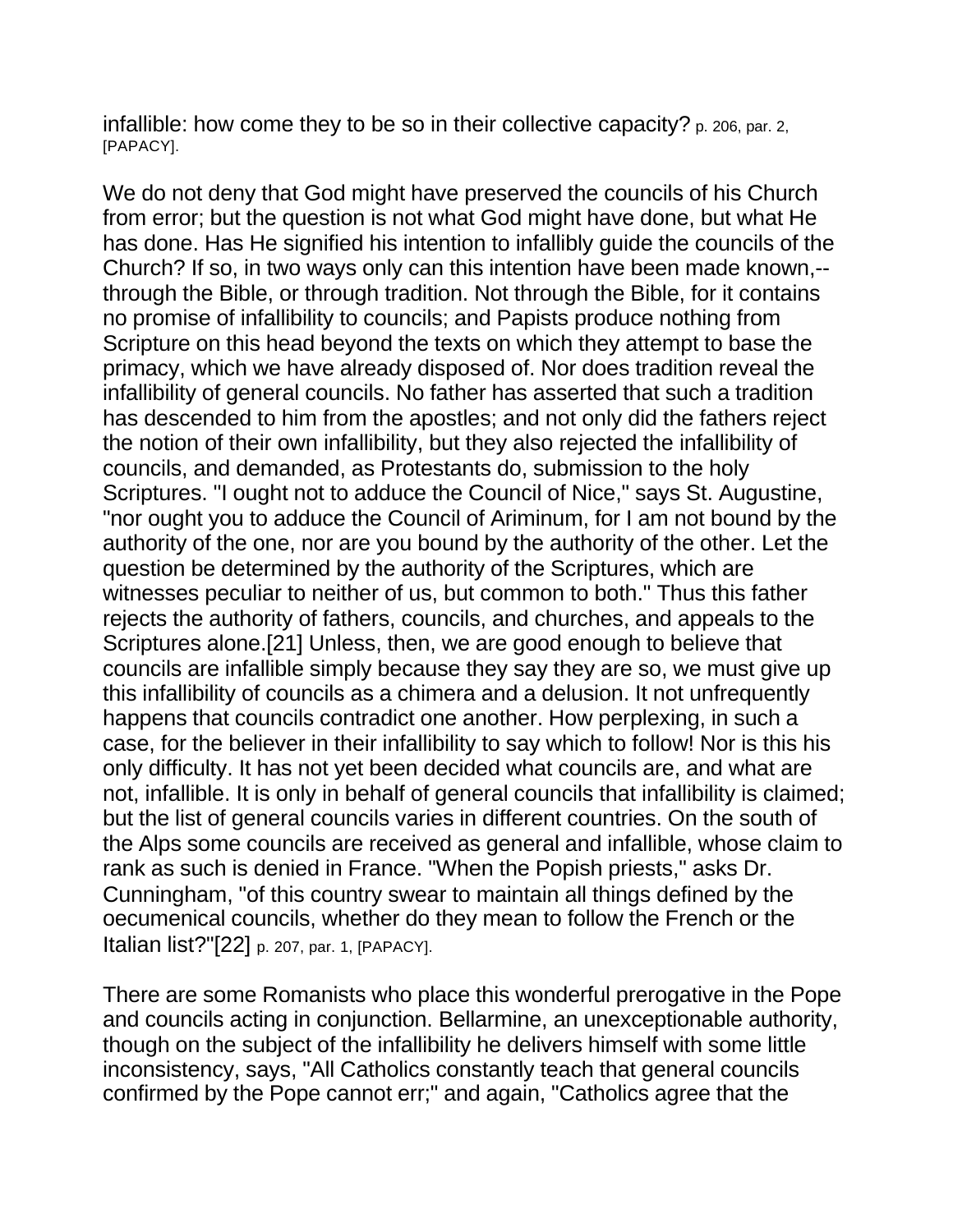Pope, with a general council, cannot err in establishing articles of faith, or general precepts of manners."[23] "Doth the decree," asks Stillingfleet, when confuting this notion, "receive any infallibility from the council or not? If it doth, then the decree is infallible, whether the Pope confirm it or no. p. 207, par. 2, [PAPACY].

If it doth not, then the infallibility is wholly in the Pope."[24] The decree, when presented to the Pope for his confirmation, is either true, or it is not. If it is true, can the pontifical confirmation make it more true? and if it is not true, can the Pope's confirmation give it truth and infallibility? When infallibility is lodged in one party, it is not difficult to conceive how decrees issued by that party become infallible; but when, like Mahommed's coffin, this infallibility is suspended betwixt two parties,--when, equally attracted by the gravitating forces of the Pope above and of the council below, it hangs in mid air,--it is more difficult to conceive in what way the decree becomes charged with infallibility. At what point in the ascent from the council to the Pope is it that the decree becomes infallible? Is it in the middle passage that this mysterious property infuses itself into it? or is it only when it reaches the chair of Peter? In that case the infallibility does not rest in a sort of equipoise between the two, according to the theory we are examining, but attaches exclusively to the pontiff. p. 208, par. 1, [PAPACY].

This is the only part of the theory of infallibility, viz., that it resides in the Pope, which remains to be examined. This fleeting phantom, which we have pursued from fathers to councils and from councils to popes, we shall surely be able to fix in the chair of Peter. No, even here this phantom eludes our grasp. It is a shadow which the Romanist is destined ever to pursue, but never to overtake. That there is such a thing he never for a moment doubts, though no mortal has ever seen its form or discovered its dwelling-place. p. 208, par. 2, [PAPACY].

The majority of Romanists agree that it haunts the Seven Hills, and is never far distant from the pontifical tiara. But, though it is impossible to fix the seat of this infallibility, it is not difficult to fix the period when it first came into existence. Infallibility was never heard of in the world till a full thousand years after Christ and his apostles. It was first devised by the pontiffs, for the purpose of supporting their universal supremacy and enormous usurpations. For about three hundred years after it was first claimed, it was tacitly acknowledged by all. But the unbounded ambition, the profligate lives, and the scandalous schisms and divisions of the pontiffs, came at last to shake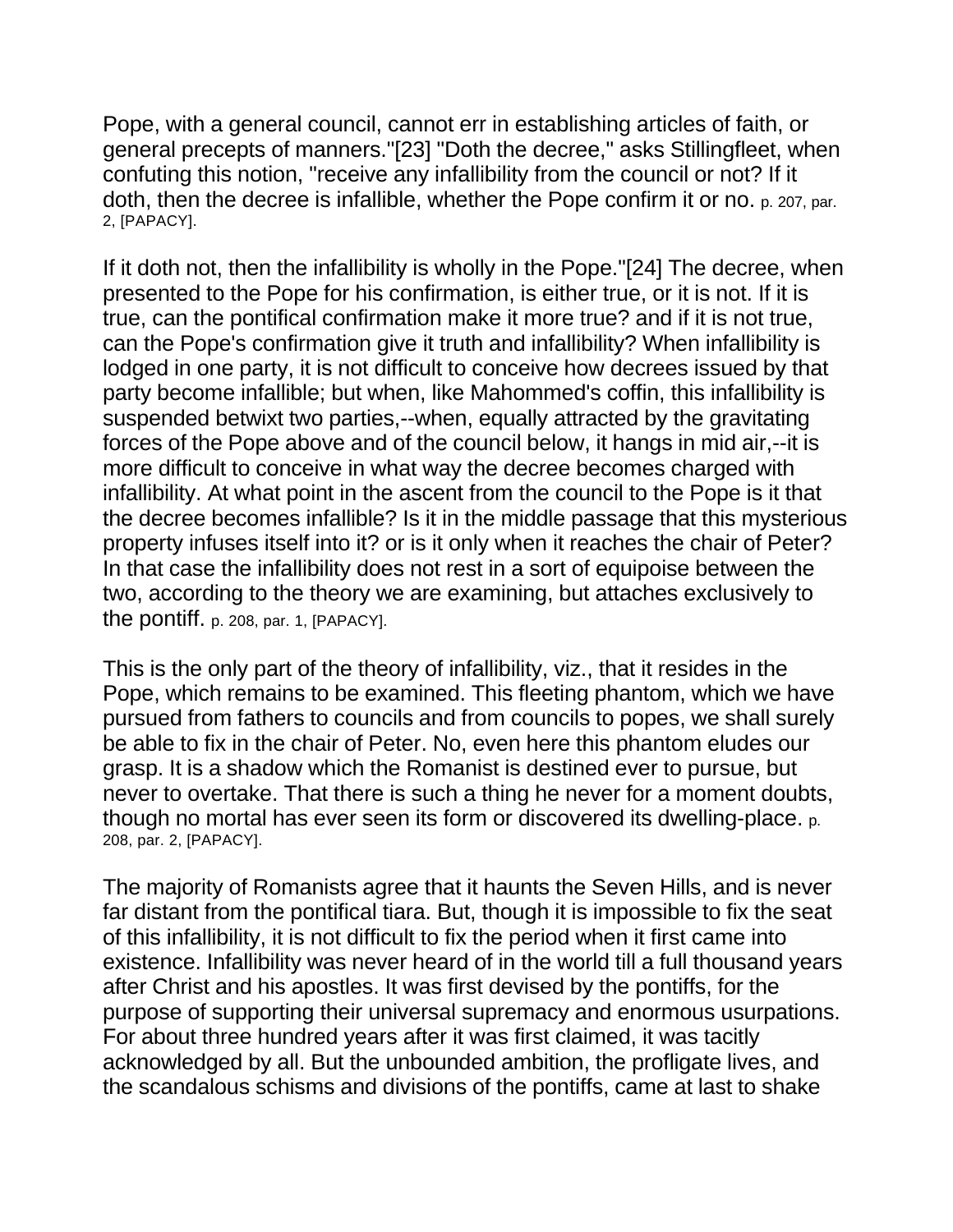the faith of the adherents of the Papacy in the pretensions of its head , and gave occasion to some councils,--as those of Basle and Constance,--to strip the popes of their infallibility, and claim it in their own behalf. p. 208, par. 3, [PAPACY].

Hence the origin of the war waged between councils and pontiffs on the subject of the infallibility, in which, as we have said, the Jesuits and the bishops south of the Alps take part with the successor of Peter. The Gallican Church generally has taken the side of councils in this controversy. Three or four councils have ascribed infallibility to the Pope, especially the last Lateran and Trent. At the last of these, the legates were charged not to allow the council to come to any decision on the point of infallibility, the Pope declaring that he would rather shed his blood than part with his rights, which had been established on the doctrines of the Church and the blood of martyrs. Now, in the Pope the infallibility is less diffused, and therefore, one should think, more accessible, than when lodged in councils; and yet Papists are as far as ever from being able to avail themselves practically of this infallibility for the settlement of their doubts and controversies. Before we can make use of the Pope's infallibility, there is a preliminary point. Is he truly the successor of Peter and Bishop of Rome? for it is only in so far as he is so that he is infallible. This, again, depends upon his being truly in orders, truly a bishop, truly a priest, truly baptized. And the validity of his orders depends, again, upon the intention of the person who administered the sacraments to him, and made him a priest or a bishop. For, according to the councils of Florence and Trent, the right intention of the administrator is absolutely necessary to the validity of these sacraments.[25] So it is quite possible for some evilminded priest,--some Jew, perhaps, in priests orders, of which there have been instances not a few in the Church of Rome,--to place a mere SHAM in Peter's chair,--to place at the head of the Roman Catholic world, not a genuine pope, but, as Carlyle would say, a Simulacrum. Not only is the Catholic world exposed to this terrible calamity, but, before the Romanist can avail himself of the infallibility, he must make sure that such a calamity has not actually befallen it in the person then occupying Peter's chair. He must assure himself of the right intention of the priest who admitted the Pope to orders, before he can be certain that he is a true Pope. But on such a matter absolute certainty is impossible, and moral assurance is the utmost that is attainable. But, granting that this difficulty is got over, there are twenty behind. Romanists do not hold that the Pope is infallible at all times and under all circumstances. He is not infallible in his moral conduct, as history abundantly testifies. Nor is he infallible in his private opinions, for there have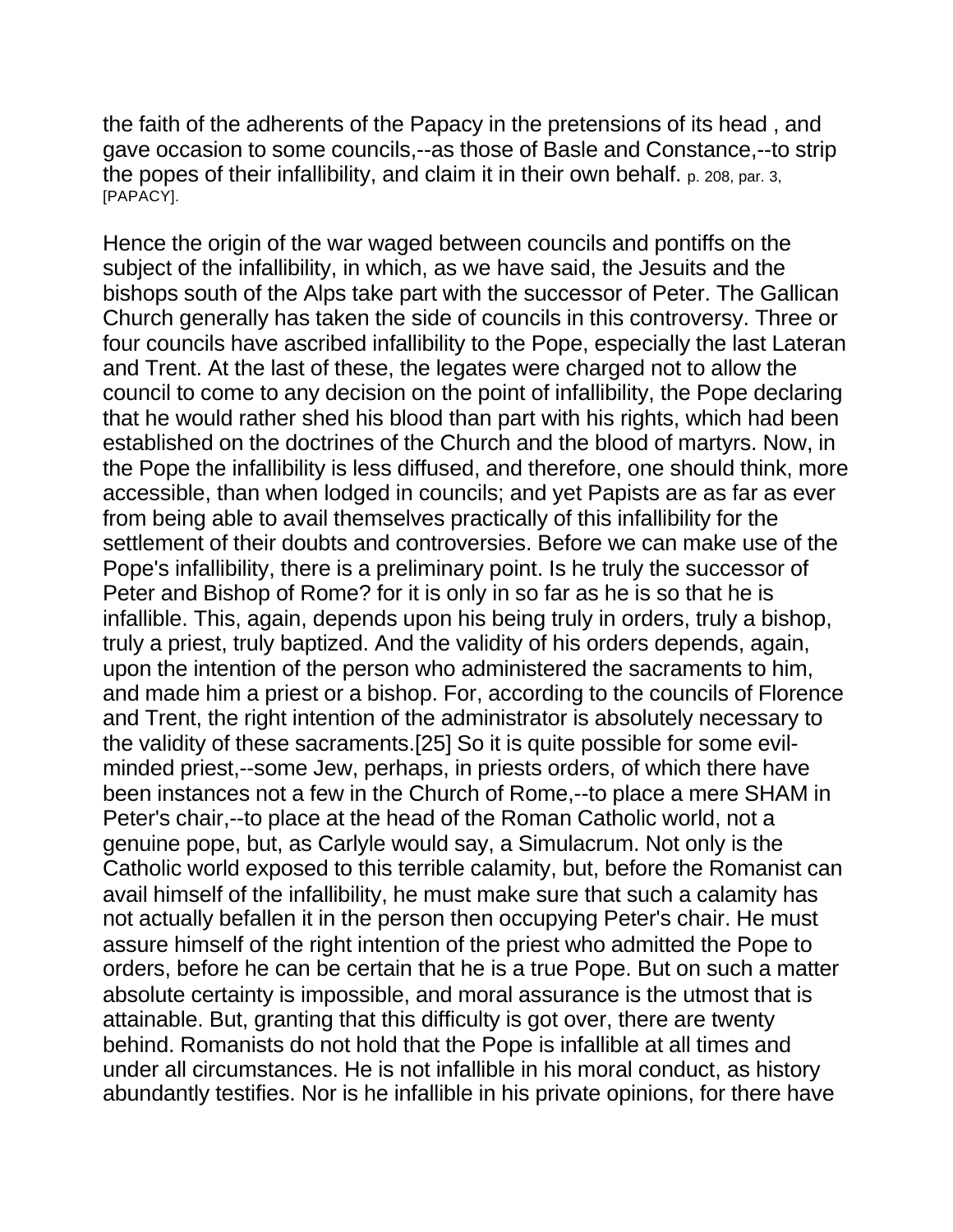been popes who have fallen into the worst heresies. In the theses of the Jesuits, in the college of Clermont, it was maintained, "that Christ hath so committed the government of his Church to the popes, that he hath conferred on them the same infallibility which he had himself, as often as they speak ex cathedra"[26] "The Pope," says Bellarmine, "when he instructs the whole Church in things concerning the faith, cannot possibly err; and, whether he be a heretic himself or not, he can by no means define anything heretical to be believed by the whole Church;"[27] a doctrine which has given occasion to some to remark, that it is no wonder that they can work miracles at Rome, when they can make apostacy and infallibility dwell together in the same person. p. 209, par. 1, [PAPACY].

We have the authority of the renowned Ligouri, that the Pope is altogether infallible in controversies of faith and morals. "The common opinion," says he, "to which we subscribe, is, that when the Pope speaks as the universal doctor, defining matters ex cathedra, that is, by the supreme power given to Peter of teaching the Church, then, we say, he is WHOLLY INFALLIBLE."[28] p. 210, par. 1, [PAPACY].

Mr. Seymour a few years ago was told by the Professor of Canon Law in the Collegio Romano at Rome, in a conversation he had with the Professor on the subject of Pope Liberius, who, the Professor admitted, had avowed the heresy of the Arians, that had he "proceeded to decide anything ex cathedra, the decision would then have been infallible."[29] "A good tree bringeth forth good fruit," said our Saviour; but it appears that the soil of the Seven Hills possesses this marvellous property, that a bad tree will bring forth good fruit; and there men may gather grapes of thorns. p. 210, par. 2, [PAPACY].

So, then, the case as respects the Pope's infallibility stands thus:--When he speaks ex cathedra, he speaks infallibly: when he speaks non ex cathedra, he speaks fallibly. This is the nearest approach any one can make to the seat of the oracle, and yet he is a long way short of it. For now arises the important question, How are we to ascertain an infallible bull from a fallible one,--a pope pronouncing ex cathedra from a pope pronouncing non ex cathedra? The process, certainly, is neither of the shortest nor the easiest, and we shall state it at length, that all may see how much is gained by forsaking the volume of the holy Scriptures for the volume of the papal bulls. The method of ascertaining an infallible from a fallible bull we give on the authority to which we have just referred, that of the Professor of Canon Law in the Collegio Romano at Rome,--a gentleman whose important position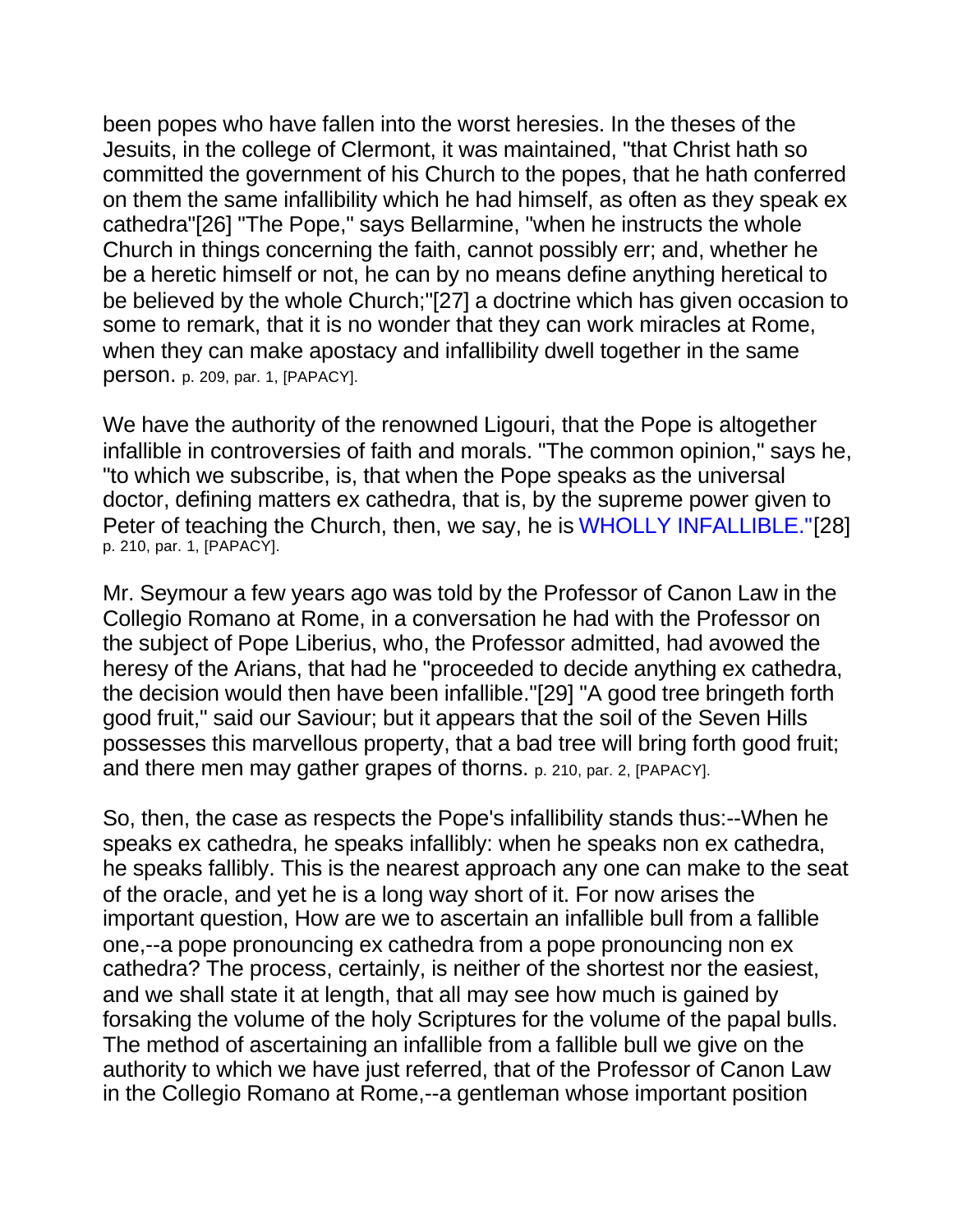gives him the best opportunities of knowing, and who is not likely to represent the matter unfairly for Rome, or to make the process more difficult and intricate than it really is. Well, then, according to the statements of the Professor, who is one of the most learned and accomplished men at Rome, there are seven requisites or essentials by which a bull is to be tested before it is recognised as ex cathedra or infallible.[30] p. 210, par. 3, [PAPACY].

"1. It was necessary, in the first place, that before composing and issuing the bull, the Pope should have opened a communication with the bishops of the universal Church," in order to obtain the prayers of the bishops and of the universal Church, "that the Holy Spirit might fully and infallibly guide him, so as to make his decision the decision of inspiration. p. 211, par. 1, [PAPACY].

"II. It was necessary, in the second place, that before issuing the bull containing the decision, the Pope should carefully seek all possible and desirable information touching the special matter which was under consideration, and which was to be the subject of his decision...........from those persons who were residing in the district affected by the decision called in question. p. 211, par. 2, [PAPACY].

"III. That the bull should not only be formal, but should be authoritative, and should claim to be authoritative: that it should be issued not merely as the opinion or judgment of the Pope in his mere personal capacity, but as the decisive and authoritative judgment of one who was the head of that Church which was the mother and mistress of all Churches. p. 211, par. 3, [PAPACY].

"IV. That the bull should be promulgated universally; that is, that the bull should be addressed to all the bishops of the universal Church, in order that through them its decisions might be delivered and made known to all the members or subjects of the whole Church. p. 211, par. 4, [PAPACY].

"V. That the bull should be universally received; that is, should be accepted by all the bishops of the whole Church, and accepted by them as an authoritative and infallible decision. p. 211, par. 5, [PAPACY].

"VI. The matter or question upon which the decision was to be made, and which was therefore to be the subject matter of the bull, must be one touching faith or morals, that is, it must concern the purity of faith or the morality of actions. p. 211, par. 6, [PAPACY].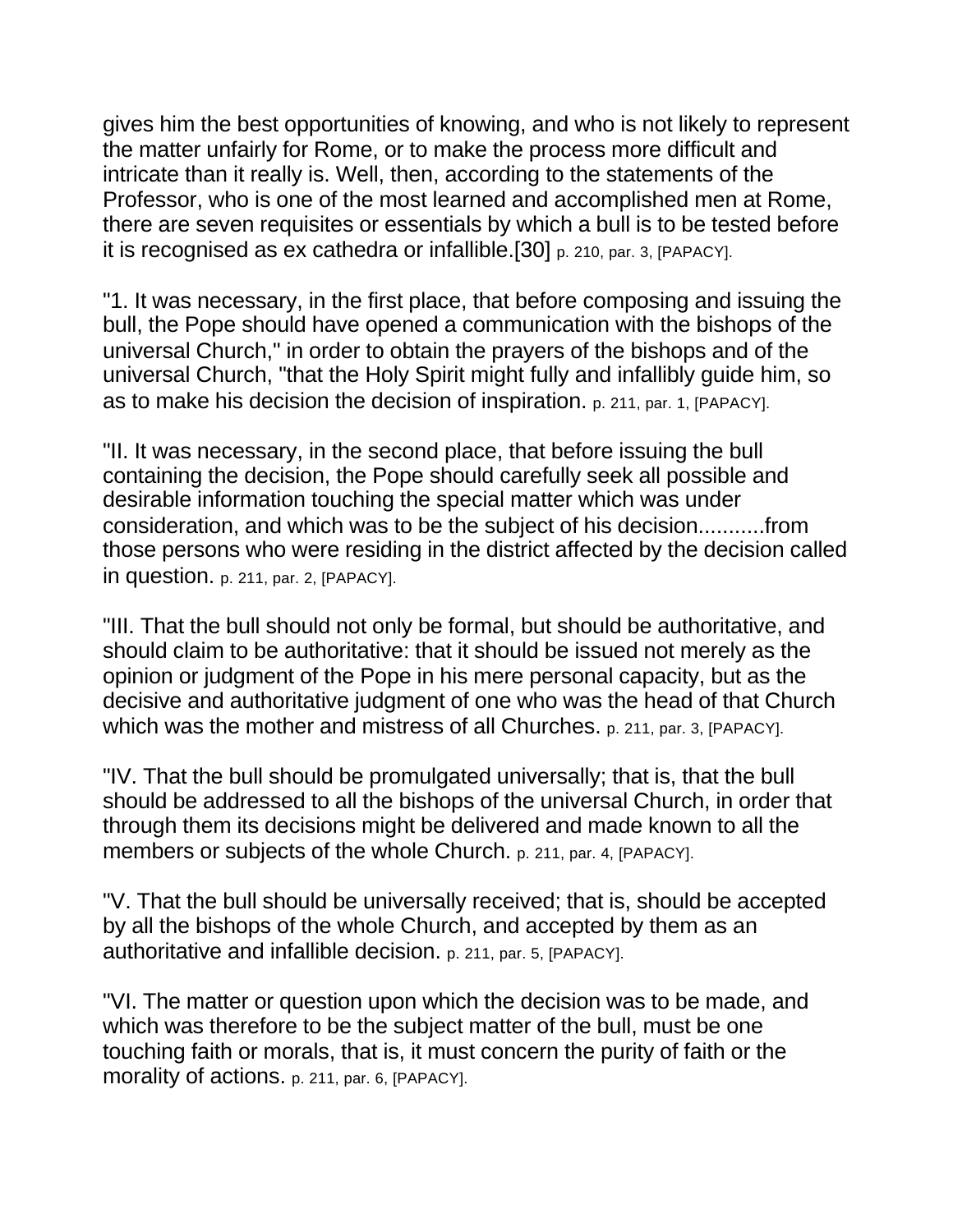"VII. That the Pope should be free,--perfectly free from all exterior influence,- so as to be under no exterior compulsion or constraint."[31] p. 212, par. 1, [PAPACY].

By all these tests must every bull issued by the popes be tried, before it can be accepted or rejected as infallible. Assuredly the Protestant has no reason to grudge the Papist his "short and easy method" of attaining certainty in his faith. If the Romanist, in determining the infallibility of the papal bulls, shall get through his work at a quicker rate than one in every twenty years, he will assuredly display no ordinary diligence. Most men, we suspect, will account the solution of a single bull quite work enough for a lifetime, while not a few will prefer taking the whole matter on trust, to entering on an investigation which they may not live to finish, and which, granting they do live to finish it, is so little likely to conduct to a satisfactory result. Let us suppose that a pope's bull, containing a deliverance necessary to be believed in order to salvation, is put into the hands of a plain English peasant: it is written in a dead language; and he must acquire that language to make sure that he knows its real sense, or he must trust the translation of another,--the very objection on which Papists dwell so much in reference to the Bible. He must next endeavour to ascertain that the Pope has sought and obtained the prayers of the universal Church for the infallible guidance of the Holy Spirit in the matter. This he may possibly do, though not without a good deal of trouble. He has next to assure himself that the Pope has been at pains to obtain all possible and desirable information in regard to the subject of the bull, and more especially from persons living in the district to which that bull has reference. Now, unless he is pleased to take his information at second hand, he has no possible means of attaining certainty on this point, unless by leaving his occupation, and perhaps also his country, and making personal inquiries on the spot as to the Pope's diligence and discrimination in collecting evidence. Having satisfied himself as to this, he has next to assure himself that the bull has been universally accepted, that is, that all the bishops of the whole Church have received it as an authoritative and infallible decision. This opens up a wider sphere of inquiry even than the former. On nothing is it more difficult to obtain certain information, for on nothing are the bishops of the Roman Church so divided, as on the infallibility of particular bulls. It is a fortunate decision indeed which carries along with it the unanimous assent of the Romish clergy. A bull may be held to be orthodox in Britain, but accounted heretical in France; or it may be accepted as most infallible in France, but repudiated in Spain; or it may be revered as the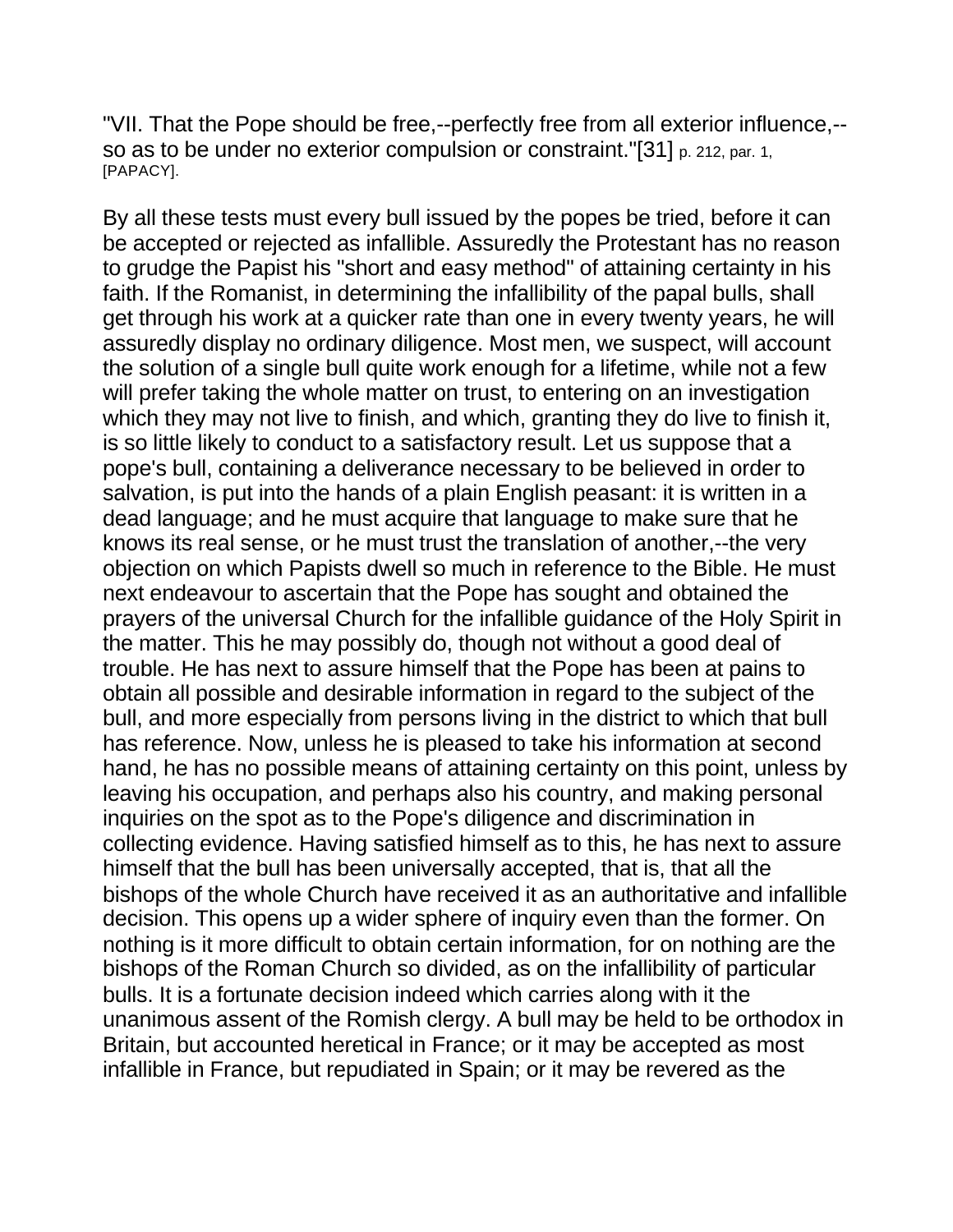dictate of inspiration by the Spanish bishops, but held as counterfeit by those of Italy. Not a few bulls are in this predicament. p. 212, par. 2, [PAPACY].

Thus the person finds that this infallibility, instead of being a Catholic, is a very provincial affair; that by crossing a particular arm of the sea, or traversing a certain chain of mountains, he leaves the sphere of the infallible, and enters into that of the fallible; that as he changes his place on the earth's surface, so does the pontifical decree change its character; and that what is binding upon him as the dictate of inspiration on the south of the Alps, he is at liberty to disregard as the effusion of folly, of ignorance, or of heresy, on the north of these mountains. What is the man to do in such a case? If he side with the French bishops, he finds that the Italians are against him; and if he takes part with the Italians, he finds that he has arrayed himself against the Iberian and Gallican clergy. Truly it may be said, on the subject of the infallibility, that "he that increaseth knowledge increaseth sorrow." p. 213, par. 1, [PAPACY].

But granting the possibility of the man seeing his way through all these conflicting opinions, to something like a satisfactory conclusion: he finds he has come so far only to encounter fresh and apparently insuperable difficulties. He has, last of all, to satisfy himself in reference to the state of the pontifical mind when the decree was given. Did the Pope's judgment move in obedience to an influence from above, which guided it into the path of truth and infallibility? or was it drawn aside into that of error by some exterior and earthly influence--a desire, for instance, to serve some political end, a wish to conciliate some temporal potentate, or a fear that, should he decide in a certain way, he might cause a rent in the Church, and thus shake that infallible chair from which he was about to issue his decree? How any man can determine with certainty respecting the purity of the motives and influences which guided the pontifical mind in coming to a certain decision, without a very considerable share of that infallibility of which he is in quest, we are utterly at a loss to conceive. And thus, though the Romish doctrine of infallibility may do well enough for infallible men who can do without it, it is not of the least use to those who really need its aid. p. 213, par. 2, [PAPACY].

We have imagined the case of a man engaged on a single bull, and attempting to solve the question of infallibility with an exclusive reference to it. But the foundation of a Papist's faith is not any one bull, but the Bullarium. This must necessarily form an important item in every estimate of the difficulties attending the question of infallibility. The Bullarium is a work in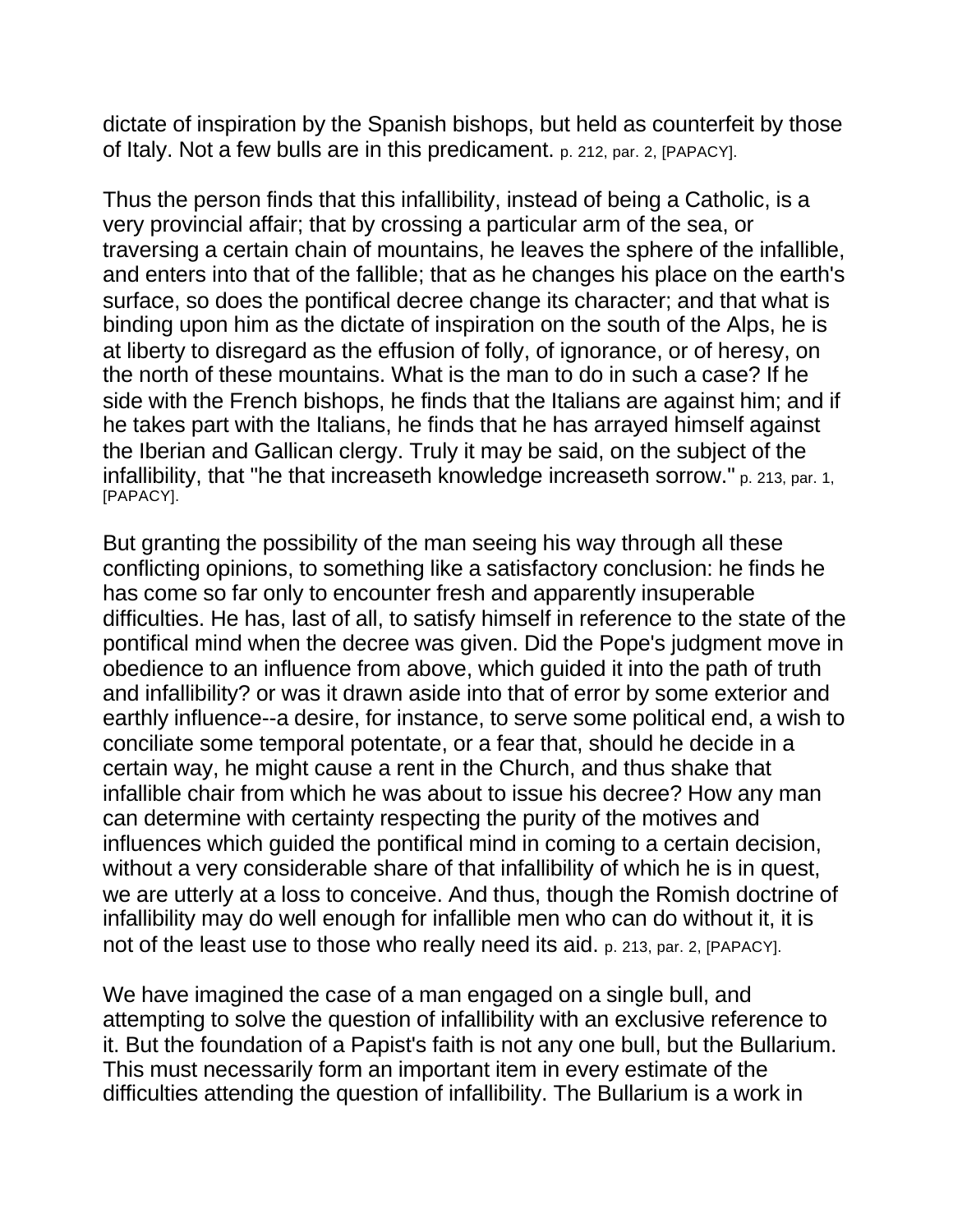scholastic Latin, amounting to between twenty and thirty folio volumes. To every one of its many hundred bulls must these seven tests be applied. Now, if, as we have seen, it is so difficult, or indeed so impossible, to apply these tests to the bulls of the day, the idea of applying them to the bulls of a thousand years ago is immeasurably absurd. Would any man in his five senses take up the bulls of Pope Hildebrand, or of Pope Innocent, and proceed to test, by these seven requisites, whether they are or are not infallible? p. 213, par. 3, [PAPACY].

No man ever did so,--no man ever thought of doing so; and we may affirm with the utmost confidence, that while the world stands, no man who is not utterly bereft of understanding and sense will ever undertake so chimerical and hopeless a task. The twelve labours of Hercules were as nothing compared with these seven labours of the infallibility. And then we have to think what a monument of folly and inconsistency, as well as of arrogance and blasphemy, is the Bullarium. Not only is it in a dead language, and has never been translated into any living tongue, and therefore is utterly unfit to form the guide of any living Church, but it is wanting even in agreement with itself. We find that one bull contradicts another, or rescinds that other, or expressly condemns it. We find that these bulls are the source of endless disputes, and the subject of varied and conflicting interpretations, on the part of the Romish doctors. What a contrast does the simplicity, the harmony, and the conciseness of the Bible form to the twenty or thirty volumes of the Bullarium, the Bible of the Papist, but which few if any living Papists have ever read, and the authority and infallibility of which no living Papist certainly has ever verified according to the rules of his Church! And yet we are asked to renounce the one, and to submit ourselves to the guidance of the other, to abandon the straight and even path of holy Scripture, and to commit ourselves to the endless mazes and the inextricable labyrinths of the Bullarium. A modest request, doubtless, but one which it will be time enough to consider when Papists agree among themselves as to where this infallibility is placed, and how it may be turned to any practical end. Till then we shall hold ourselves fully warranted to follow the dictates of that book which Christ has commanded us to "search," which "is able to make wise unto salvation," and which Papists themselves acknowledge to be the Word of God, and therefore infallible. p. 214, par. 1, [PAPACY].

We have examined at great length the two questions of the primacy and the infallibility, because they are fundamental ones in the Romish system. They are the Jachin and Boaz of the Papacy. If these two principal pillars are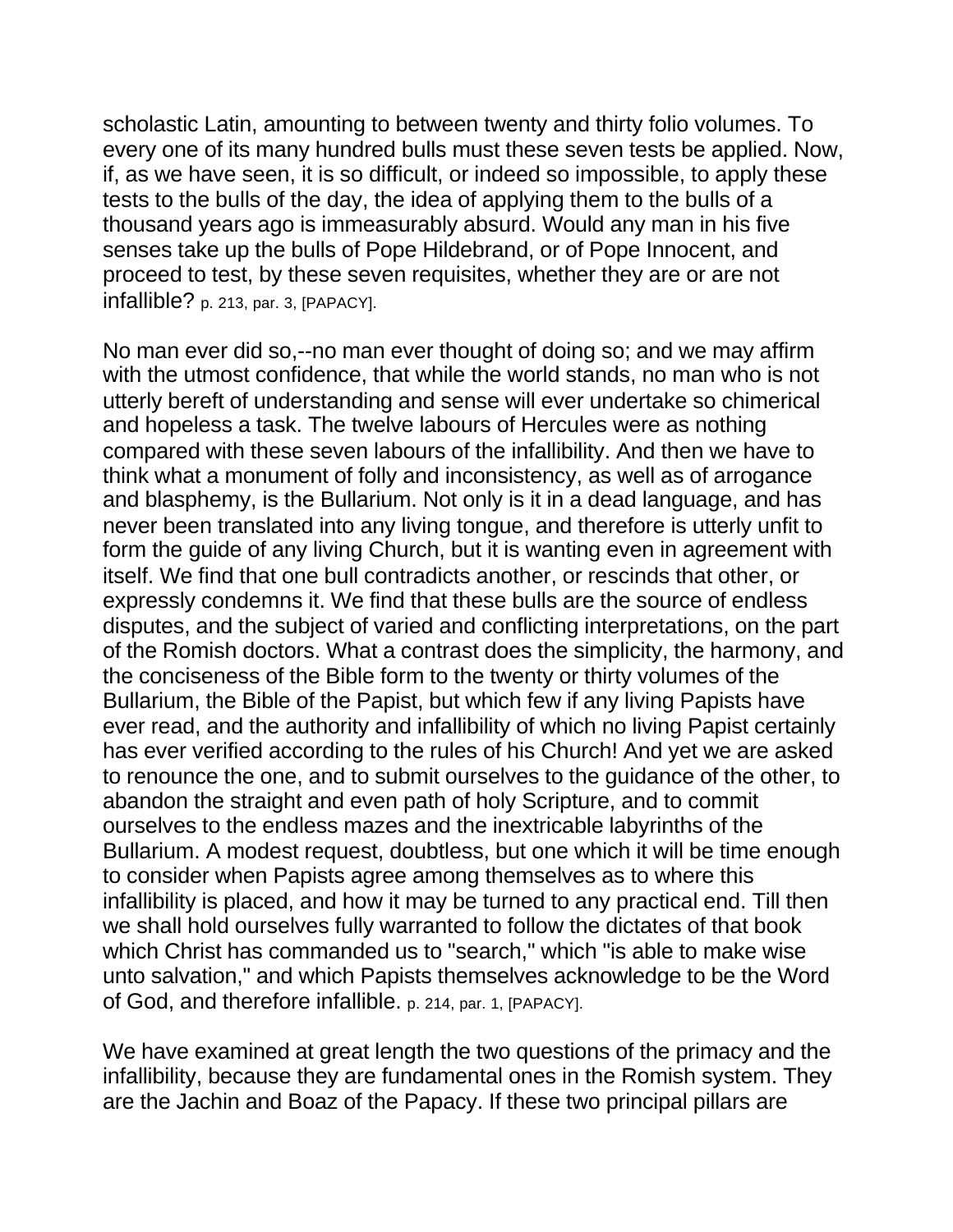overthrown, not a single stone of the ill-assorted, heterogeneous, and grotesque fabric which Rome has built upon them can stand. We have seen how little foundation the primacy and infallibility have in Scripture, in history, or in reason. Romanism stands unrivalled alike for the impudence and the baselessness of its pretensions. p. 214, par. 2, [PAPACY].

To nothing can we compare it, unless to the famous system of Indian cosmogony. The sage of Hindustan places the earth upon the back of the elephant, and the elephant upon the back of the crocodile; but when you ask him on what is the crocodile placed? you find that his philosophy can conduct him no farther. There is a yawning gulph in his system, like that which opens right beneath the feet of the sorely burdened and somewhat insufficiently supported crocodile. The great props of the Papacy, like those fabled animals which support the globe, lack foundation. The Romanist places the Church upon the Pope, and the Pope upon the infallibility; but when you ask him on what does the infallibility rest? alas! his system provides no footing for it; and if you attempt to go farther down, you are landcd in a gulph across whose gloom there has never darted any ray of light, and whose profound depths no plummet has ever yet sounded. Over this gulph floats the Papacy. p. 215, par. 1, [PAPACY].

------------------------------------------------------------------------

[1] Cat. Rom. p. 83. p. 215, par. 2, [PAPACY].

[2] See Dens' Theol. tom. ii. p. 126,--De Infallibilitate Ecclesiae. p. 215, par. 3, [PAPACY].

[3] Morning among the Jesuits at Rome, p. 96. p. 215, par. 4, [PAPACY].

[4] Garden of the Soul, p. 35. p. 215, par. 5, [PAPACY].

[5] Pope Pius IV.'s Creed. p. 215, par. 6, [PAPACY].

[6] Poole's Blow at the Root of the Romish Church, chap. iv. prop. iv. p. 215, par. 7, [PAPACY].

[7] Practical and Internal Evidence, pp. 9, 10. p. 215, par. 8, [PAPACY].

[8] Matt. xvi. 18. p. 215, par. 9, [PAPACY].

[9] Matt. xxviii. 20. p. 215, par. 10, [PAPACY].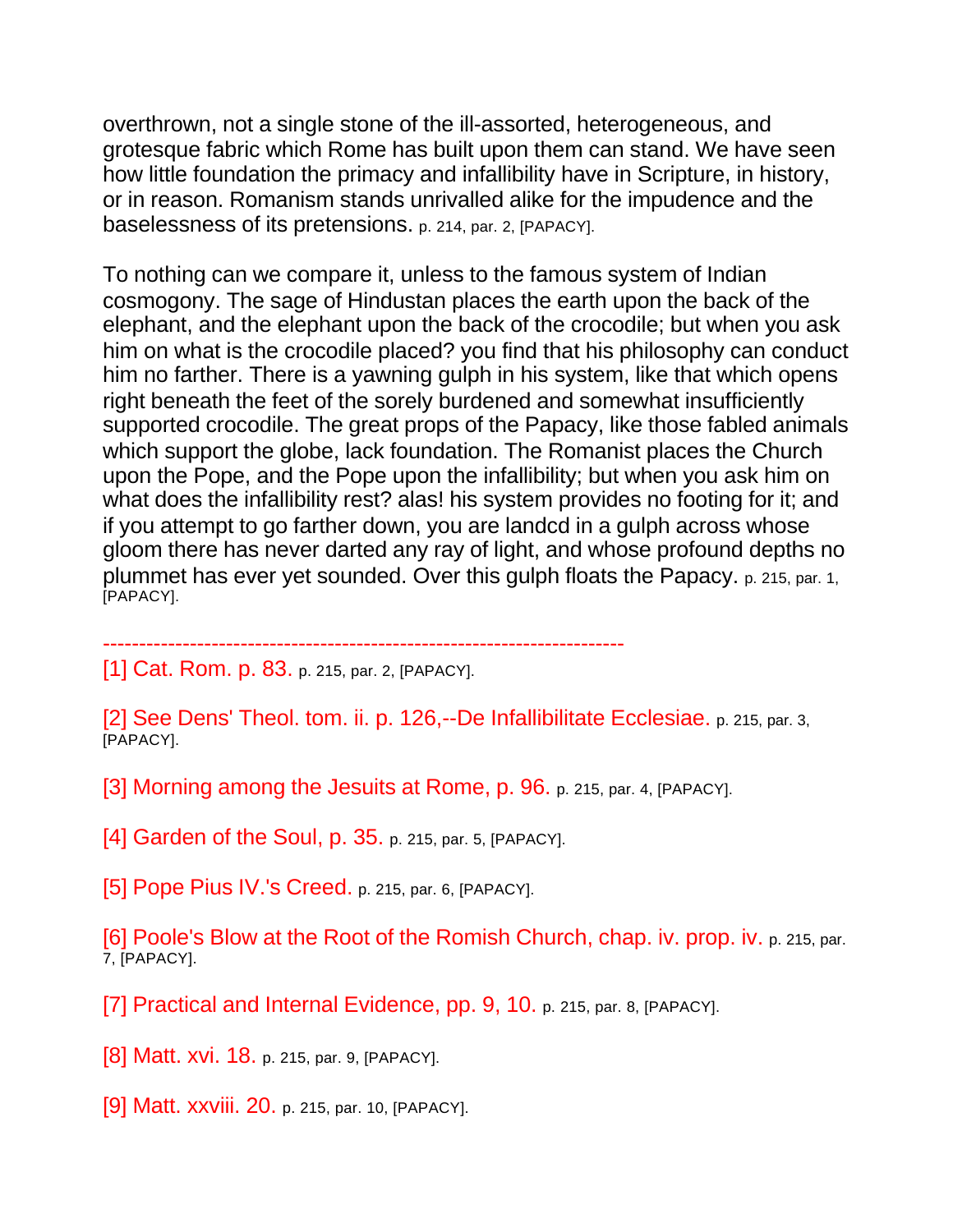[10] Luke, x. 16. p. 216, par. 1, [PAPACY].

[11] John, xiv. 16. p. 216, par. 2, [PAPACY].

[12] Poole's Blow at the Root of the Romish Church, chap. ii. prop. ii. p. 216, par. 3, [PAPACY].

[13] Richard du Mans asserted in the Council of Trent, "that the Scripture was become useless, since the Schoolmen had established the truth of all doctrines." p. 216, par. 4, [PAPACY].

[14] Milner's End of Controversy, part. i. p. 116. p. 216, par. 5, [PAPACY].

[15] See Episcopius's Labyrinthus, sive Circulus Pontificus. p. 216, par. 5, [PAPACY].

[16] Stillingfleet's Doctrines and Practices of the Church of Rome, with Notes by Dr. Cunningham, p. 208. p. 216, par. 6, [PAPACY].

[17] See "The Case stated between the Church of Rome and the Church of England," pp. 30-40; London, 1713. See also "A Discourse against the Infallibility of the Roman Church," by William Chillingworth. p. 216, par. 7, [PAPACY].

[18] Poole's Blow at the Root of the Romish Church, chap. iii. prop. iii. p. 216, par. 8, [PAPACY].

[19] For the concurrence of the fathers of the first three centuries in the Protestant method of resolving faith, see Stillingfleet's Rational Account, part **i. chap. ix.** p. 216, par. 9, [PAPACY].

[20] See Seymor's debates with the Roman Jesuits, in his Mornings among the Jesuits. p. 216, par. 10, [PAPACY].

[21] See Aug. De Unitate, c. xvi. p. 216, par. 11, [PAPACY].

[22] Stillingfleet's Doctrines and Practices, &c, by Dr. Cunningham, p. 201. p. 216, par. 12, [PAPACY].

[23] Bell. de Conc., lib. ii. cap. ii. p. 216, par. 13, [PAPACY].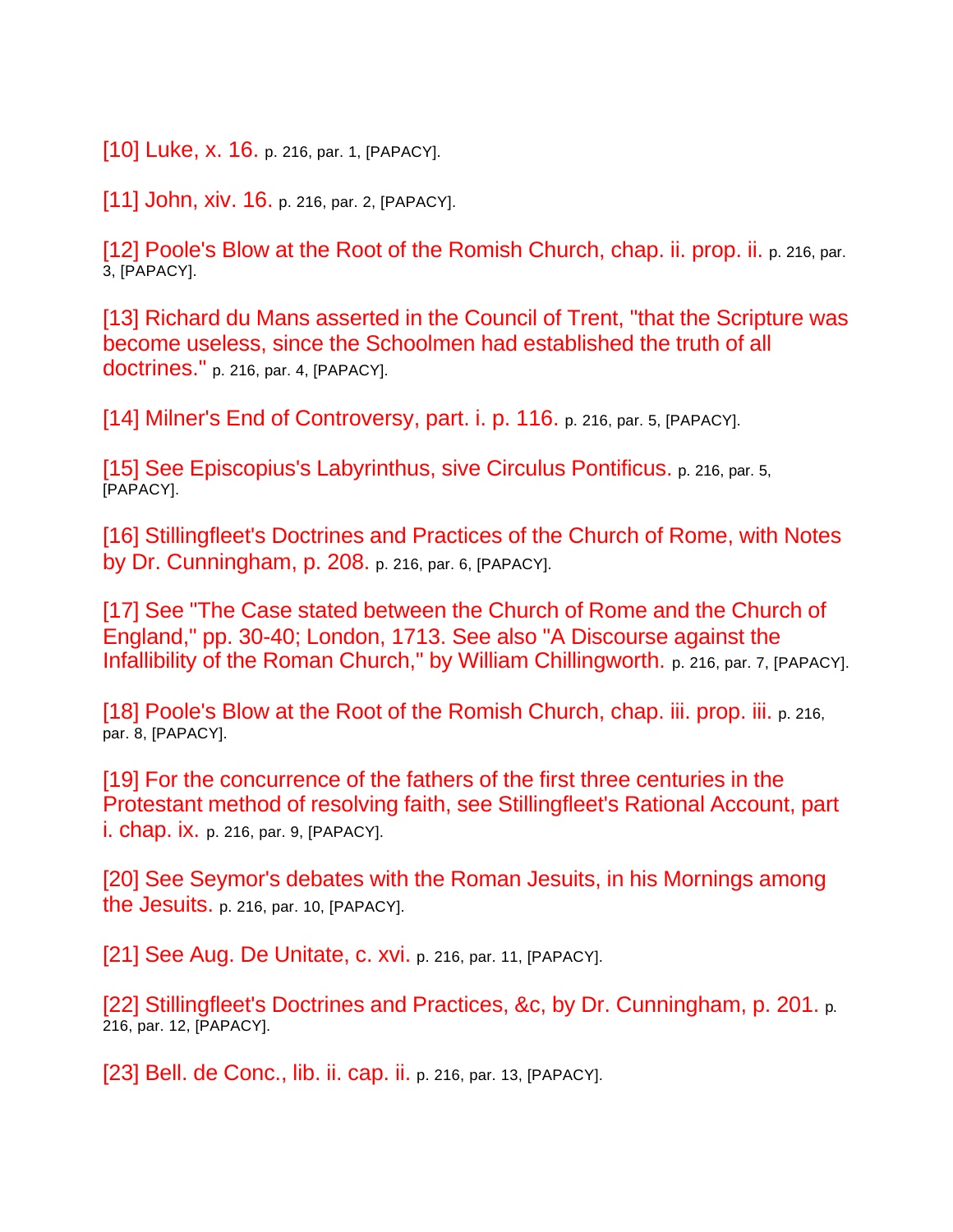[24] Stillingfleet's Rational Account, part. iii. chap. i. p. 217, par. 1, [PAPACY].

[25] See Stillingfleet's Rational Account, part. iii. chap. iii. p. 217, par. 2, [PAPACY].

[26] Quoted in Free Thoughts on Toleration of Popery, p. 200. p. 217, par. 3, [PAPACY].

[27] Bell. De Rom. Pont., lib. iii. c. ii. p. 217, par. 4, [PAPACY].

[28] Ligouri, tom. i. p. 110. p. 217, par. 5, [PAPACY].

[29] Mornings among the Jesuits at Rome, p. 162. p. 217, par. 5, [PAPACY].

[30] It is interesting to observe, that the method of procedure indicated in these rules appears to have been followed by the present pontiff, in preparing for his contemplated decision on the subject of the "immediate conception of the Virgin Mary." p. 217, par. 6, [PAPACY].

[31] Mornings among the Jesuits at Rome, pp. 165-169. p. 217, par. 7, [PAPACY].

# **Book II. Dogmas of the Papacy.**

p. 217, par. 8, [PAPACY].

#### **Chapter VIII. No Salvation out of the Church of Rome.**

p. 217, par. 9, [PAPACY].

On all other Christian societies the Church of Rome pronounces a sentence of spiritual outlawry. She alone is the Church, and beyond her pale there is no salvation. She recognises but one pastor and but one fold; and those who are not the sheep of the Pope of Rome, cannot be the sheep of Christ, and are held as being certainly cut off from all the blessings of grace now, and from all the hopes of eternal life hereafter. In the hands of Peter's successor are lodged the keys of heaven; and no one can enter but those whom he is pleased to admit; and he admits none but good Catholics, who believe that a consecrated wafer is God, and that he himself is God's vicegerent, and infallible. All others are heathens and heretics, accursed of God, and most certainly accursed of Rome. This compendious anathema, it is true, gives Protestants no concern. They know that it is as impotent as it is malignant; and it can excite within them nothing but gratitude to that Providence which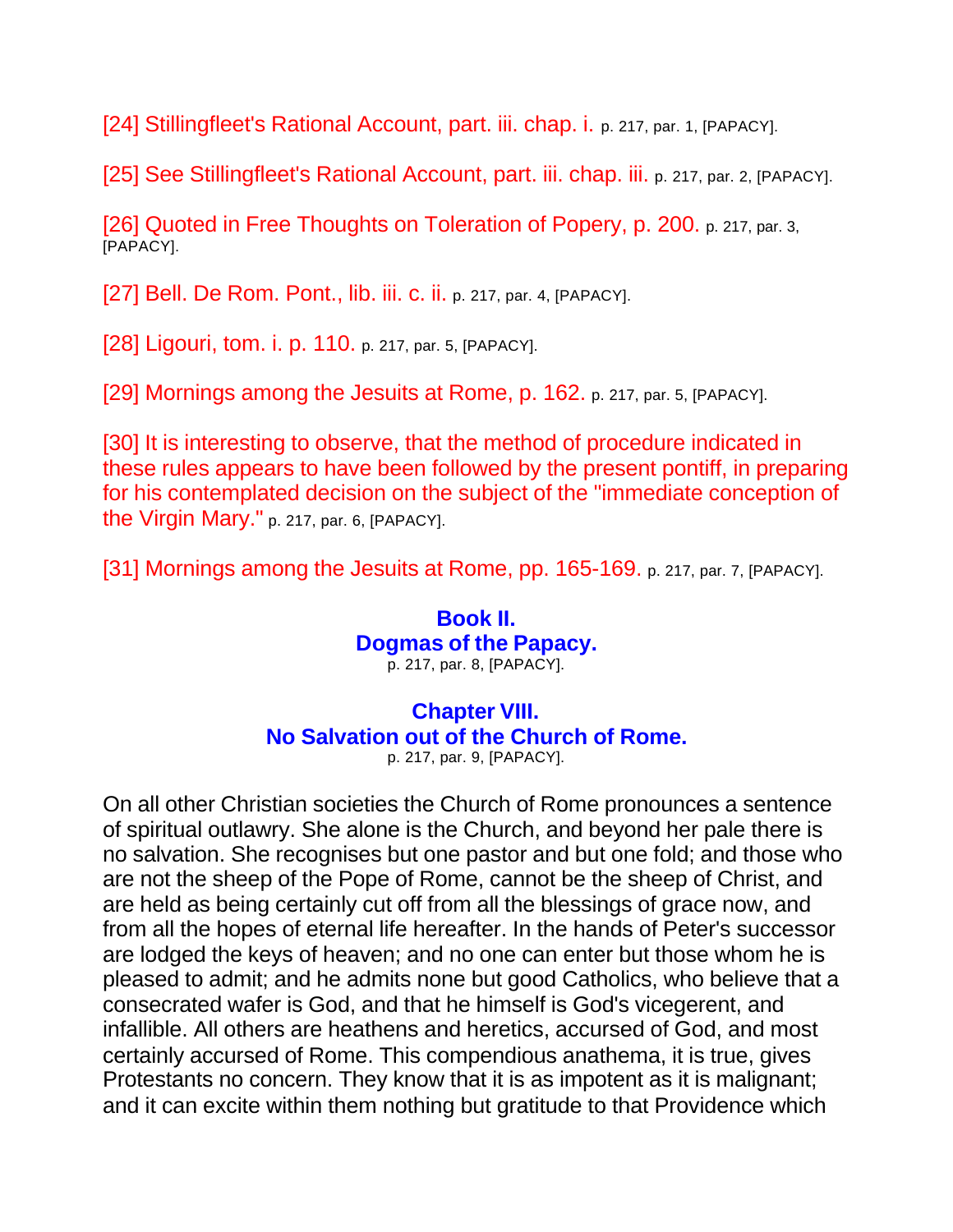has made the power of this Church as circumscribed as her cruelty is vast and her vengeance unappeasable. God has not put in subjection to Rome either this world or the world to come; and the Pope and his Cardinals have just as much power to consign all outside their Church to eternal flames, as to forbid the sun to shine or the rain to fall on all who dare reject the infallibility. p. 217, par. 10, [PAPACY].

But while it is a matter of supreme indifference to Protestants how many or how dreadful the curses which the pontiff may fulminate from his seat of presumed infallibility, it is a very serious matter for Rome herself. It is a truly fearful and affecting manifestation of Rome's own character. It exhibits her as animated by a malignity that is truly measureless and quenchless, and actually gloating over the imaginary spectacle of the eternal destruction of the whole human race, those few excepted who have belonged to her communion. Not a few Papists appear to be conscious of the odium to which their Church is justly obnoxious, on account of this wholesale intolerance and uncharitableness and accordingly they have denied the doctrine which we now impute to their Church. The charge, however, is easily substantiated. The tenet that there is no salvation out of the Church of Rome is of so frequent occurrence in the bulls of their popes, in their standard works, in their catechisms, and is so openly avowed by foreign Papists, who have not the same reason to conceal or deny this tenet which British Papists have, that no doubt can exist about the matter. Their own memorable argument, whereby they attempt to prove that the Romish method of salvation is the safer one, conclusively establishes the fact that they hold the doctrine of exclusive salvation, and that we do not. That argument is, in short, as follows:--That whereas we admit that men may be saved in the Church of Rome, and whereas they hold that men cannot be saved out of that Church, therefore it is safer to be in communion with that Church. Here the Romanist makes the doctrine of exclusive salvation the basis of his argument. p. 218, par. 1, [PAPACY].

Equally explicit is the creed of Pope Pius IV. That creed embraces the leading dogmas of Romanism; and the following declaration, which is taken by every Popish priest at his ordination, is appended to it:--"I do at this present freely profess and sincerely hold this true Catholic faith, without which no one can be saved; and I promise most constantly to retain and confess the same entire and unviolated, with God's assistance, to the end of my life." To the same purport is the decree of Pope Boniface VIII.:--"We declare, assert, define, and pronounce, that it is necessary to salvation for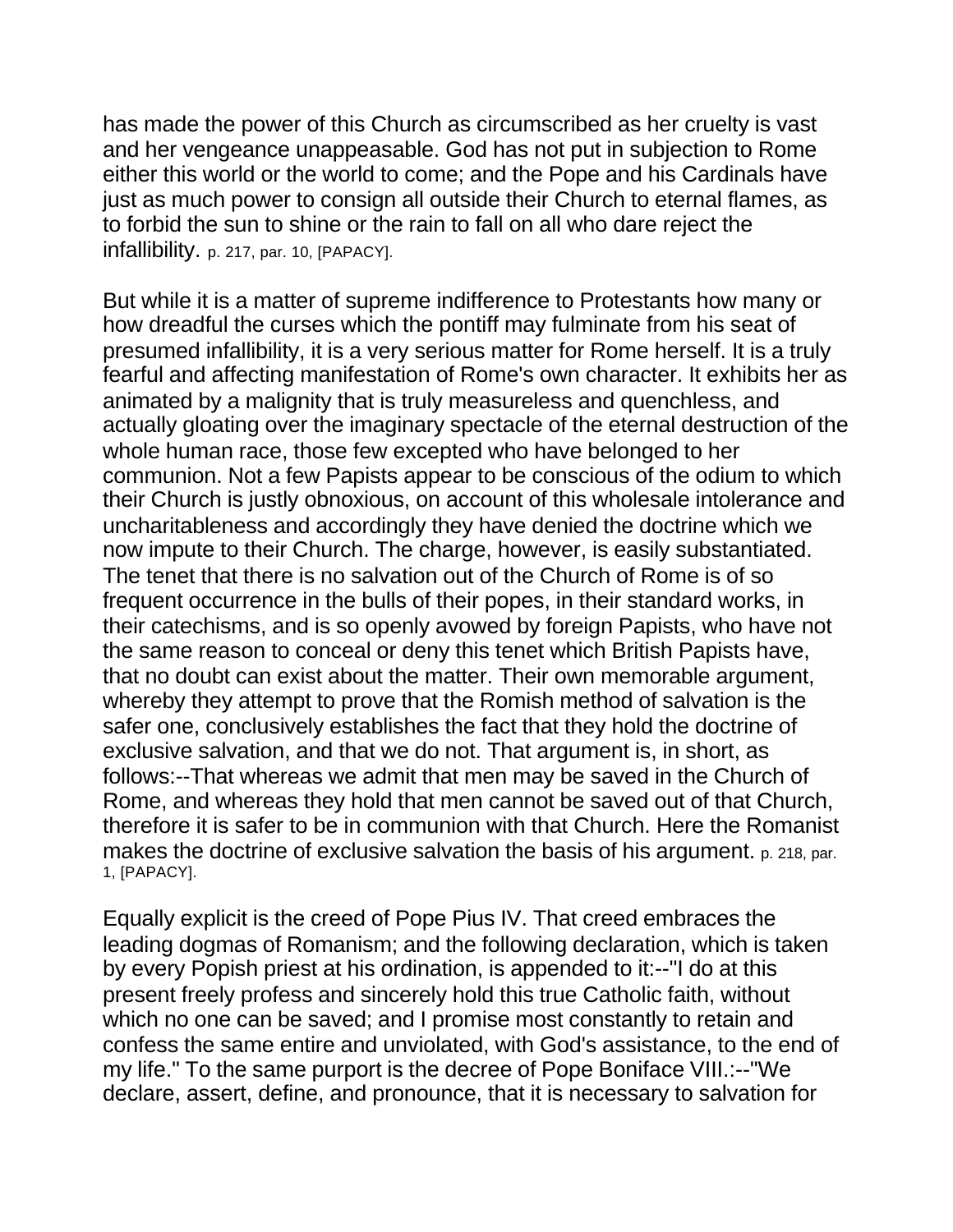every human being to be subject to the Pope of Rome." Nor is there any mistaking the condition of those to whom the bull in Coena Domini has reference. This is one of the most solemn excommunications of the Romish Church, denounced every year on Maunday Thursday against heretics, and all who are disobedient to the Holy See. p. 218, par. 2, [PAPACY].

In that bull is the following clause, which has been inserted since the Reformation:--"We excommunicate and anathematize, in the name of God Almighty, Father, Son, and Holy Ghost, and by the authority of the blessed apostles Peter and Paul, and by our own, all Hussites, Wickliffites, Lutherans, Zuinglians, Calvinists, Huguenots, Anabaptists, Trinitarians, and apostates from the faith, and all other heretics, by whatsoever name they are called, and of whatsoever sect they be." If the words of the bull are not sufficient to indicate, with the requisite plainness, the fearful doom that awaits all Protestants, the action that follows certainly does so: a lighted candle is instantly cast on the ground and extinguished, and the spectators are thus taught by symbol, that eternal darkness is the portion which awaits the various heretical sects specified in the bull. The ceremony is concluded with the firing of a cannon from the castle of St. Angelo, which the Roman populace believe (or rather did believe) makes all the heretics in the world to tremble. p. 219, par. 1, [PAPACY].

The very children in the popish schools are taught to lisp this exclusive and intolerant doctrine. "Can any one be saved who is not in the true Church?" it is asked in Keenan's Catechism; and the child is taught to answer, "No ; for those who are not in the true Church,--that is, for those who are not joined at least to the soul of the Church, there can be no hope of salvation."[1] The true Church the writer afterwards defines to be the Roman Catholic Church.[2] "Are all obliged to be of the true Church?" it is asked in Butler's Catechism. "Yes; no one can be saved out of it."[3] Thus has the Church of Rome made provision that her youth shall be trained up in the firm belief that all Protestants are beyond the pale of the Church of Christ, are the objects of the divine abhorrence, and are doomed to pass their eternity in flames. An ineradicable hatred of Protestants is thus implanted in their breasts, which often, in after years, breaks out in deeds of violence and blood. p. 219, par. 2, [PAPACY].

Papists who live in Britain, though they really hold this doctrine, are careful how they avow it. They know the danger of placing so intolerant a doctrine in contrast with the true catholic charity of Protestant Britain. Accordingly they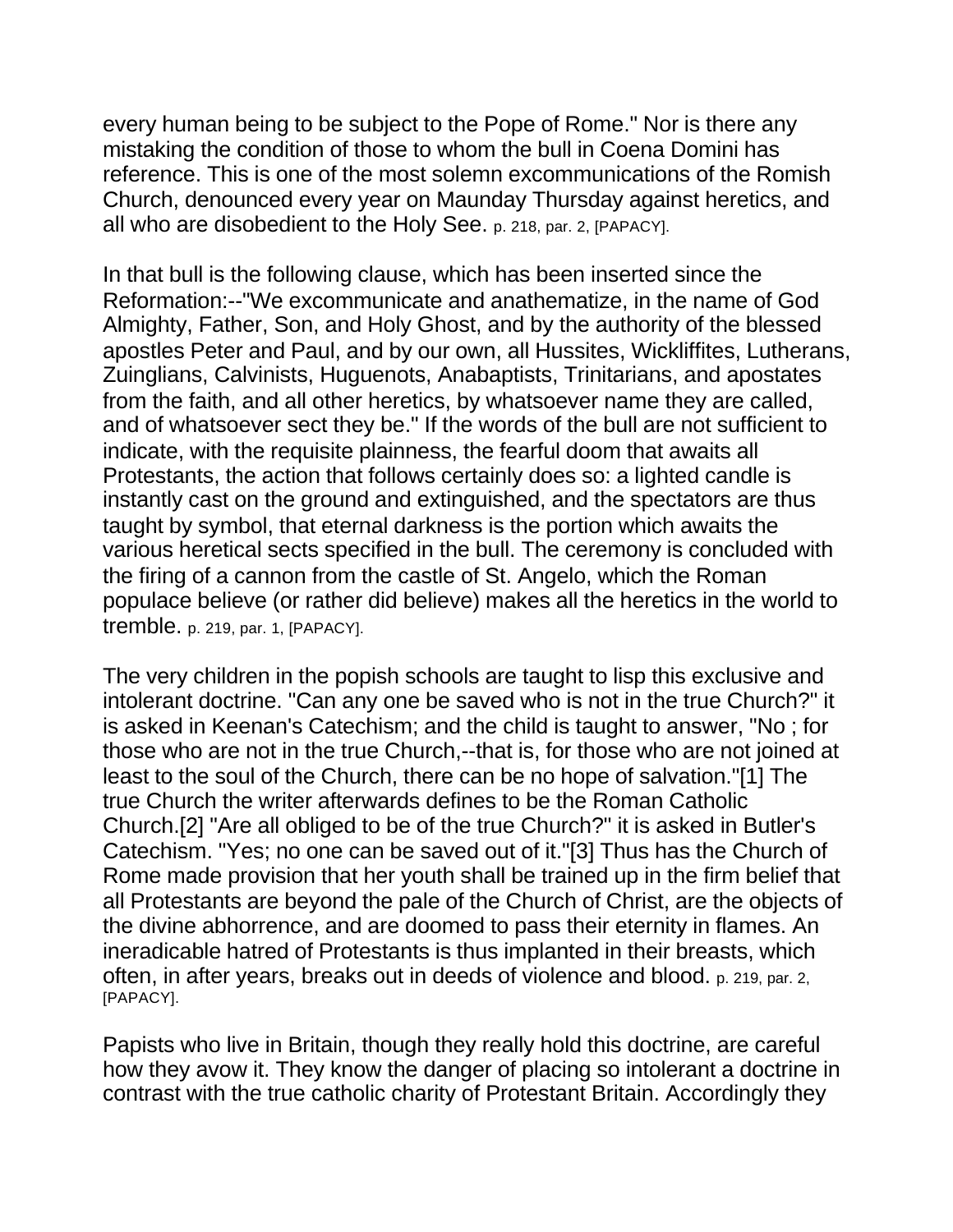endeavour, by equivocal statements, by jesuitical evasions and explanations, and sometimes by the fraudulent use of the phrase "fellow-Christians,"[4] addressed to Protestants, to conceal their true principles on this head; but foreign Papists, being under no such restraint, avow, without equivocation or concealment, that the doctrine of exclusive salvation is the doctrine of the Church of Rome. p. 219, par. 3, [PAPACY].

We cannot quote a more authoritative testimony as to the opinions held and taught on this important question by leading Romanists, than the published lectures of the Professor of Dogmatic Theology in the Collegio Romano at Rome. We find M. Perrone, in a series of ingenious and elaborately reasoned propositions, maintaining the doctrine of non-salvability beyond the pale of his own Church. On the assumption that the Church of Rome has maintained the unity of faith and government which Christ and his apostles founded, he lays down the proposition, that "the Catholic Church alone is the true Church of Christ," and that "all communions which have separated from that Church are so many synagogues of Satan." A following proposition pronounces "heretics and schismatics without the Church of Christ." M. Perrone then proceeds to argue that this character belongs to Protestants, and that it is plain that their faith is false, from their recent origin, and the little success which has attended their missions among the heathen. He then closes the discussion with the proposition, that "those who culpably fall into heresy and schism [i.e. into Protestantism], or into unbelief, can have no salvation after death." This is very appropriately followed by a short dissertation, showing that "religious toleration is impious and absurd."[5] The same sentiments which he has given to the world in his published prelections, we find M. Perrone reiterating in language if possible still more plain, in a conversation with Mr. Seymour. "The truth of the Church was," said the reverend Professor, "that no man could be saved unless he was a member of the Church of Rome, and believed in the supremacy and infallibility of the popes as the successors of St. Peter." "I said," replied Mr. Seymour, "that that was going very far indeed; for, besides requiring men to be members of the Church of Rome, it required their belief in the supremacy and infallibility of the popes." p. 220, par. 1, [PAPACY].

"He [the Professor] reiterated the same sentiment in language still stronger than before; adding, that every one must be damned in the flames of hell who did not believe in the supremacy and infallibility of the Pope." p. 220, par. 2, [PAPACY].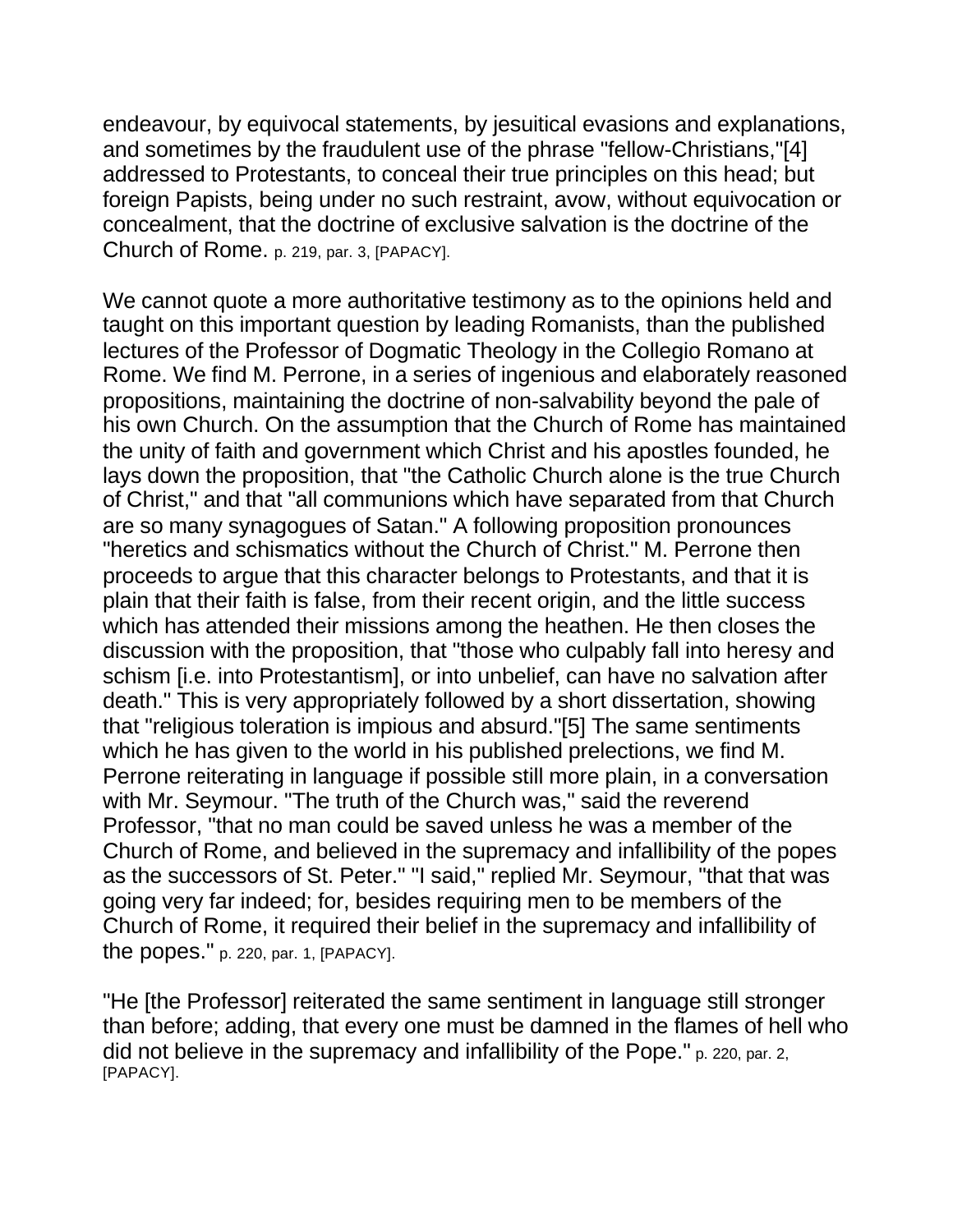"I could not but smile at all this," says Mr. Seymour, "while I felt it derived considerable importance from the position of the person who uttered it. He was the chief teacher of theology in the Collegio Romano,--the University of Rome. I smiled, however, and reminded him that his words were consigning all the people of England to the damnation of hell." p. 221, par. 1, [PAPACY].

"He repeated his words emphatically."[6] p. 221, par. 2, [PAPACY].

From a statement which dropped at the same time from the learned Professor, it would seem that those even within the pale of Rome who deny this doctrine of the Church, do so at the risk of being disowned by her, and incurring the doom of heretics. Mr. Seymour was urging that the Roman Catholics of England and Ireland do not hold that doctrine, when his assertion was met by a decided negative. "He [the Professor] said that it was impossible my statement could be correct, as no man was a true Catholic who thought any one could find salvation out of the Church of Rome. They could not be true Catholics."[7] p. 221, par. 3, [PAPACY].

The solemn judgment of Rome, that no one can be saved who does not swallow an annual wafer, and live on eggs in Lent, gives us no more serious concern than if the head of Mahommedanism should decree that no one can enter paradise who does not wear a turban and suffer his beard to grow. It is equally valid with the dictum of any society among ourselves that might claim infallibility and so forth, and adjudge damnation to all who did not choose to conform to the fashion of buttoning one's coat behind. What ideas can those have of the Almighty, who can believe that he will determine the eternal destinies of his creatures according to such ridiculous niceties and trifles? "God so loved the world," says the apostle, "that he gave his only begotten Son, that whosoever believeth in him should not perish;" but perish you must, says the Church of Rome, unless you believe also that a wafer and a little wine, consecrated by a priest, are the real flesh and blood of Christ. When we ask the reason for this compendious destruction of the whole human race save the fraction that belongs to Rome, we can get no answer beyond this, that the Pope has said it (for certainly the Bible has nowhere said it), and therefore it must be so. This may be an excellent reason to the believer in infallibility, but it is no reason to any one else. It may be possible that this half-foundered craft named Peter, with its riven sails, its tangled cordage, its yawning scams, and its drunken crew, may be the one ship on the ocean which is destined to ride out the storm and reach the port in safety; but before beginning the voyage, one would like to have some better assurance of this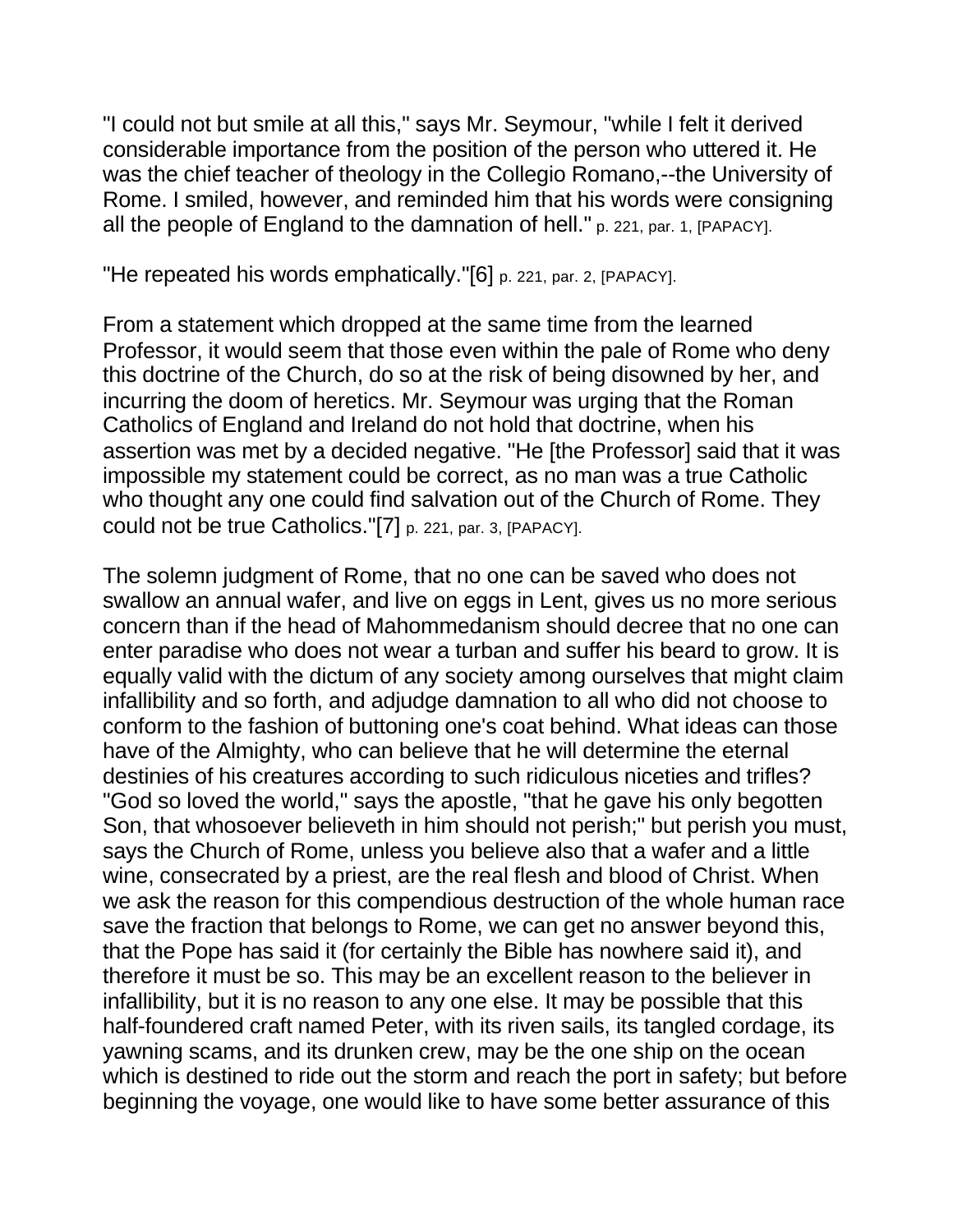than the mere word of a superannuated captain, never very sound in the head, and now, partly through age and partly through the excesses of his youth, to the full as crazy as his vessel. p. 221, par. 4, [PAPACY].

It is fair to mention, that Romanists are accustomed to make an exception in the matter of non-salvability beyond the pale of their Church, in favour of those who labour under "invincible ignorance." The Professor in the Collegio Romano, when pressed by Mr. Seymour on the subject of his own personal salvation, gave him the benefit of this exception; and we doubt not that all Protestants will be made abundantly welcome to it. How far it can be of any use to them is another question. The hopes it holds out are of the slenderest; for, so far as Romish writers have defined this invincible ignorance, none can plead the benefit of it save such as have had no means of knowing the faith of Rome, but who, if they had, would willingly embrace it. This exception of "invincible ignorance" may include a few heathens, so benighted as never to have heard of the Church of Rome and her peculiar dogmas; and it may comprehend also those Protestants who are absolutely idiots; but it can be of no use to any one else. Such is the whole extent of Rome's charity.[8] p. 222, par. 1, [PAPACY].

But though sectarian in her charity, Rome is truly catholic in her anathemas. What sect or party is it which she has not pronounced accursed? What noble name is it which she has not attempted to blast? What generous art which she has not laboured to destroy? What science or study fitted to humanize and enlarge the mind on which she has not pronounced an anathema? Those men who have been the lights of their age,--the poets, the philosophers, the orators, the statesmen, who have been the ornaments and the blessings of their race,--she has confounded in the same tremendous doom with the vilest of mankind. it mattered not how noble their gifts, or how disinterested their labours: they might possess the genius of a Milton, the wisdom of a Bacon, the science of a Newton, the inventive skill of a Watt, the philanthropy of a Howard, the patriotism of a Tell, a Hampden, or a Bruce; they might be firm believers in every doctrine, and bright examples of every virtue, inculcated in the New Testament; but if they did not believe also in the supremacy and infallibility of the Pope, all their wisdom, all their philanthropy, all their piety, all their generous sacrifices and noble achievements, though, like another Wilberforce, they may have struck from the arm of millions the chain of slavery, or, like another Cranmer or another Knox, conquered spiritual independence for generations unborn, all, all went for nothing.[9] p. 222, par. 2, [PAPACY].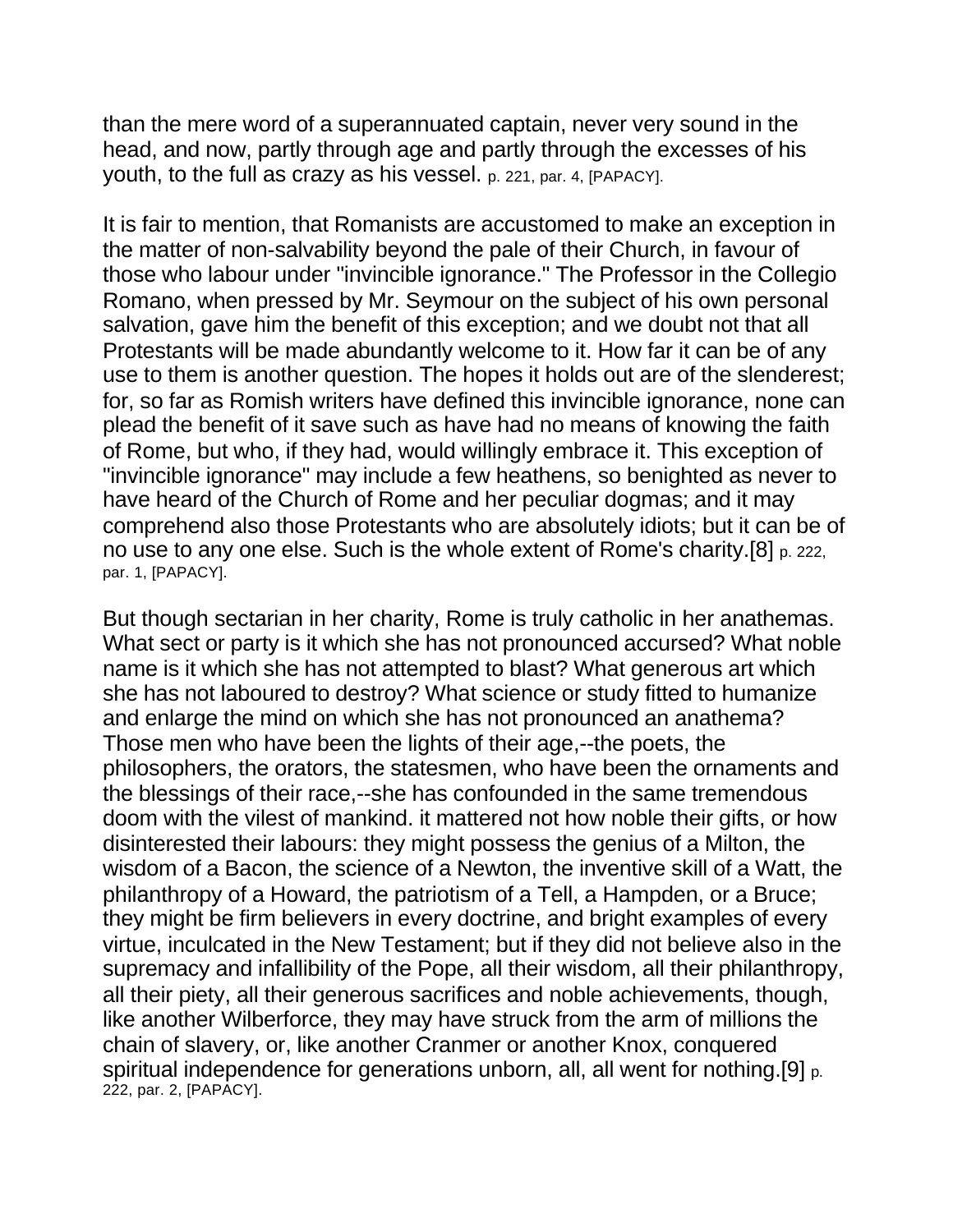Rome could recognise in them no character now but the odious one of the enemies of God; and she could afford to allow them no portion hereafter but the terrible one of eternal torments. And while she closed the gates of Paradise against these lights and benefactors of the world, she opened them to men whose principles and actions were alike pernicious,--to men who were the curses of their race, and who seemed born to no end but to devastate the world,--to fanatics and desperadoes, whose fierce zeal and fiercer swords were ever at the service of the Church. p. 223, par. 1, [PAPACY].

------------------------------------------------------------------------

[1] Keenan's Controv. Cat. p. 11. p. 223, par. 2, [PAPACY].

[2] Idem, chap. i. and ii. p. 223, par. 3, [PAPACY].

[3] Butler's Catechism, lesson x. [A Catechism in very common use in Ireland.] p. 223, par. 4, [PAPACY].

[4] The following, from the Tablet of July 19th, 1851, may explain the sense in which Protestants are termed Christians by Romanists:--"As the subjects of a temporal crown, when engaged in open rebellion, are still subjects, so are baptized heretics still Christians when living and dying in open rebellion to the faith and discipline of God and of his Church." p. 223, par. 5, [PAPACY].

[5] Perrone's Praelectiones Theologicae, tom. i. pp. 163-278,--De Vera Religione adversus Heterodoxos. p. 223, par. 6, [PAPACY].

[6] Mornings among the Jesuits at Rome, p. 138. p. 223, par. 7, [PAPACY].

[7] Idem, p. 136. p. 223, par. 8, [PAPACY].

[8] The notes on the Popish Bible, published in Dublin in 1816, under the sanction of Dr. Troy, and declared to be equally binding as the text itself, show the light in which Protestants are regarded by the Church of Rome. They are called heretics of the worst kind (note on Acts, xxviii. 22). They are described as in rebellion and damnable revolt against the truth (on John, x. 1). And they may and ought, by public authority to be chastised and executed (on Matt. xiii. 19). p. 223, par. 9, [PAPACY].

[9] Butler's End of Controversy, part. ii. let. xxii. p. 223, par. 10, [PAPACY].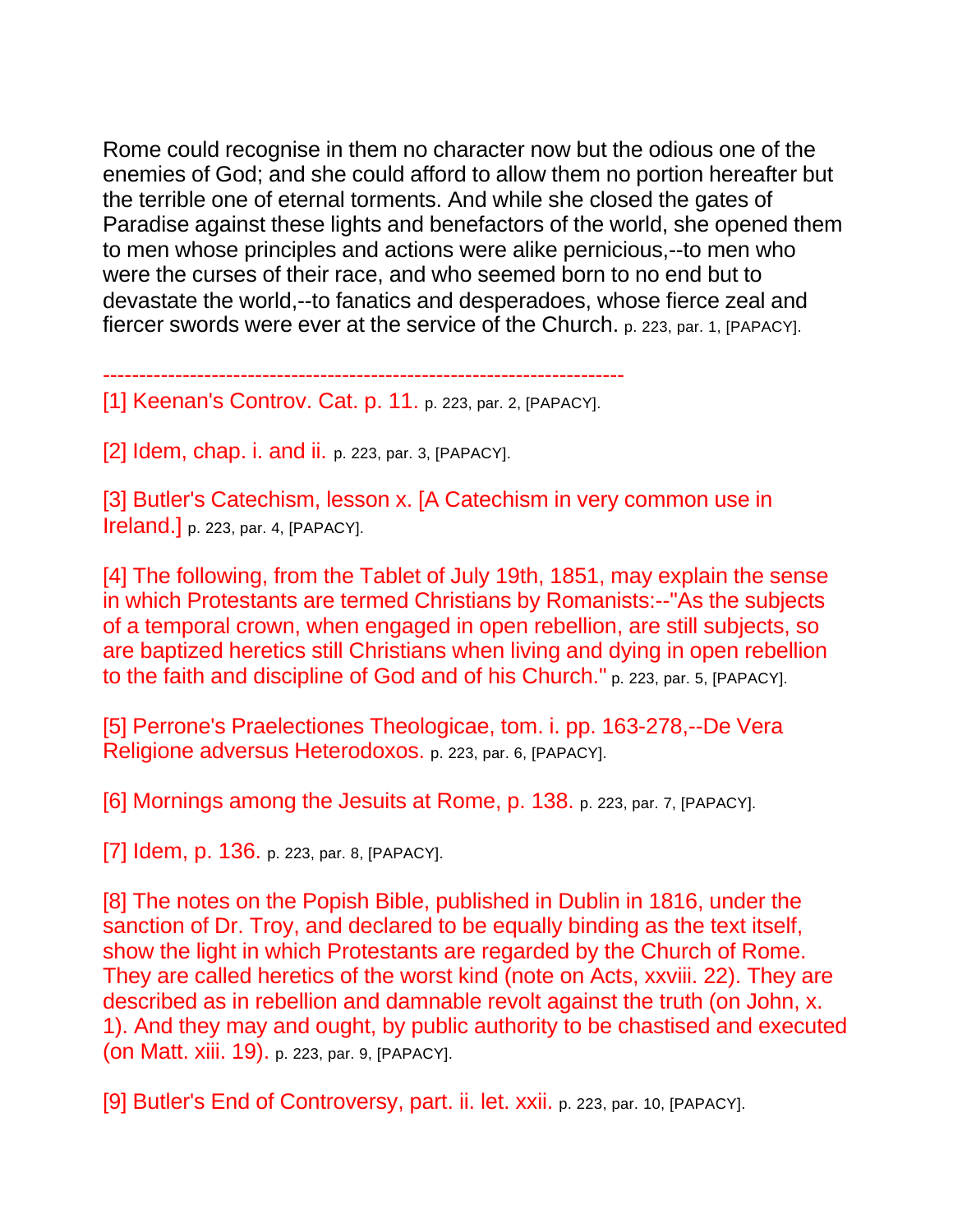#### **Book II. Dogmas of the Papacy.**

p. 224, par. 1, [PAPACY].

## **Chapter IX. Of Original Sin.**

p. 224, par. 2, [PAPACY].

We have examined the rock on which the Church of Rome professes to be built, and find that it is a quicksand. The infallibility is in the same unhappy predicament with the crocodile in the Indian fable,--it has not only to support itself, but all that is laid upon it to boot. Having disposed of it, we might be held, in point of form, as having disposed of the whole system. But our object being, first of all, to exhibit, and only indirectly to confute, the system of Popery, we proceed in our design, and accordingly now pass to the DOCTRINE of the Church. And, first, to her doctrine on the head of Original Sin. p. 224, par. 3, [PAPACY].

The doctrine of original sin was one of the first points to be debated in the Council of Trent; and the discord and diversity of opinion that reigned among the fathers strikingly illustrates the sort of unity of which the Roman Catholic Church boasts. In discussing this doctrine, the council considered, first, the nature of original sin; second, its transmission; and, third, its remedy. On its nature the fathers were unable to come to any agreement. Some maintained that it consists in the privation of original righteousness; others, that it lies in concupiscence; while another party held that in fallen man there are two kinds of rebellion,--one of the spirit against God; the other, of flesh against the spirit; that the former is unrighteousness, and the latter concupiscence, and that both together constitute sin. After a lengthened debate, in which the fathers, not the Scriptures, were appealed to, and which gave abundant room for the display of that scholastic erudition which is so fruitful in casuistical subtleties and distinctions, the council wisely resolved to eschew the danger of a definition, and, despairing of harmonizing their views, promulgated their decree without defining its subject. "Whoever shall not confess," said the council, "that the first man, Adam, when he broke the commandment of God in Paradise, straitway fell from the holiness and righteousness in which he was formed, and by the offence of his prevarication incurred the wrath and indignation of God, and also the death with which God had threatened him... . . let him be accursed."[1] p. 224, par. 4, [PAPACY].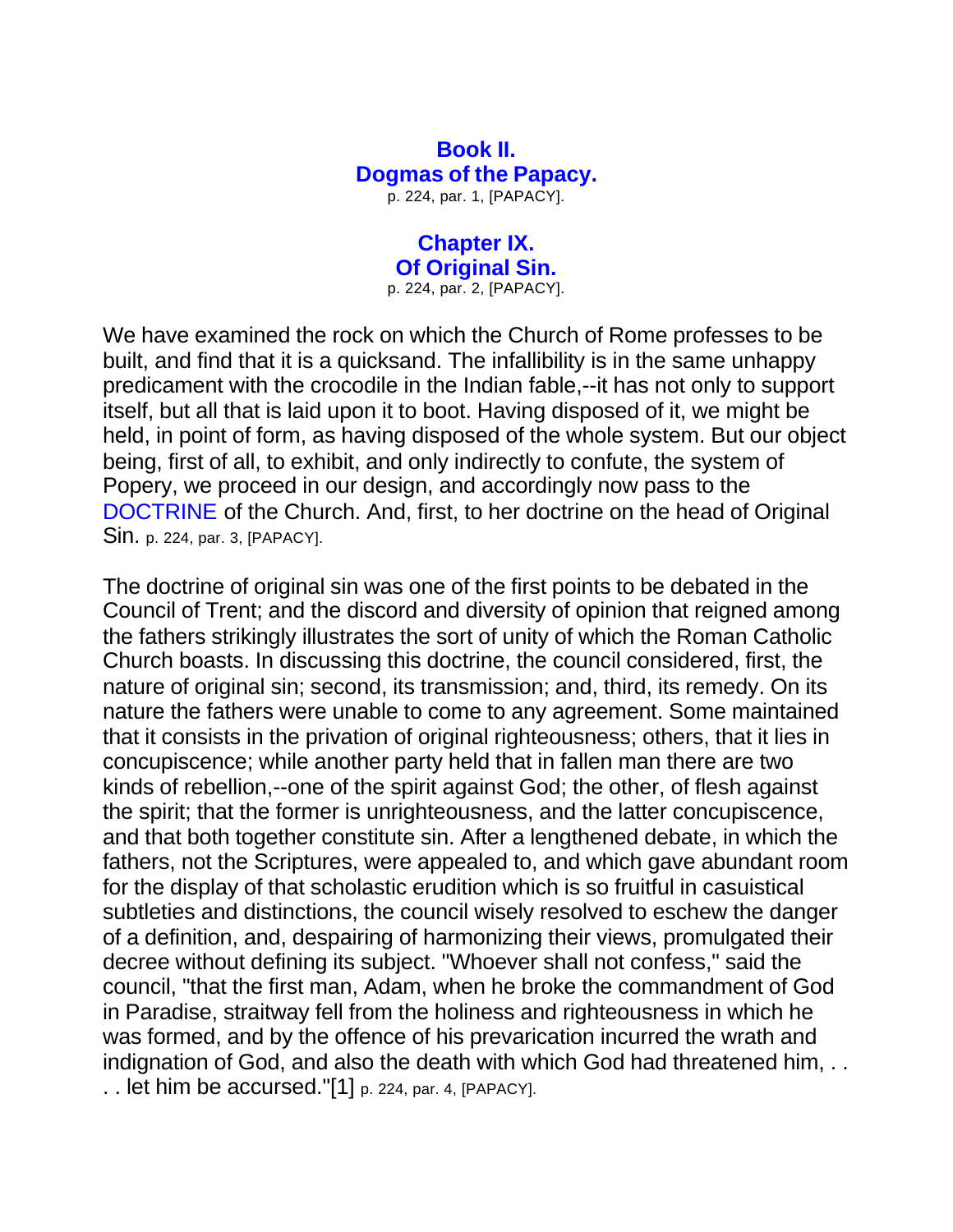The council was scarce less divided on the subject of the transmission of original sin. Wisely avoiding to determine the manner in which this sin is conveyed from Adam to his posterity, the council decreed as follows:-- "Whoever shall affirm that the sin of Adam injured only himself, and not likewise his posterity; and that the holiness and justice which he received from God he lost for himself only, and not for us also; and that, becoming polluted by his disobedience, he transmitted to all mankind corporal death and punishment only, but not sin also, which is the death of the soul; let him be accursed"[2] p. 225, par. 1, [PAPACY].

The council, then, were at one as regards the penalty of sin, which is death eternal; they were not less at one as regards the remedy, which is baptism. And so efficacious is this remedy, according to the Council of Trent, that in baptism--"the laver of regeneration," as they termed it,--all sin is washed away. In the regenerate, that is, in the baptized, there remains no sin. The council admitted that concupiscence dwells in all men, and in true Christians among the rest; but it also decided that concupiscence, which is a certain commotion and impulse of the mind, urging to the desire of pleasures which it does not actually enjoy," is not sin. On this part of the subject the council decreed as follows:--"Whoever shall affirm that this sin of Adam can be taken away, either by the strength of human nature, or by any other means than by the merit of our Lord Jesus Christ, the one Mediator, . . . or shall deny that the merit of Jesus Christ is applied both to adults and infants by the sacrament of baptism, administered according to the rites of the Church, let him be accursed."[3] And again,--"Whoever shall deny that the guilt of original sin is remitted by the grace of our Lord Jesus Christ, bestowed in baptism, or shall affirm that that wherein sin truly and properly consists is not wholly rooted up, but is only cut down, or not imputed, let him be accursed."[4] p. 225, par. 2, [PAPACY].

The doctrine of the Fall must necessarily be a fundamental one in every system of theology: it formed the starting point in those meagre systems which existed in the pagan world. But it is not enough that we give it a place in our scheme of truth;--it must be rightly and fully understood, otherwise all will be wrong in our system of religion. Should we fall into the mistake of supposing that the injury sustained by man when he fell was less than it really is, we will, in the same proportion, underrate the extent to which he must be dependent upon the atonement of Christ, and overestimate the extent to which he is able to help himself. p. 225, par. 3, [PAPACY].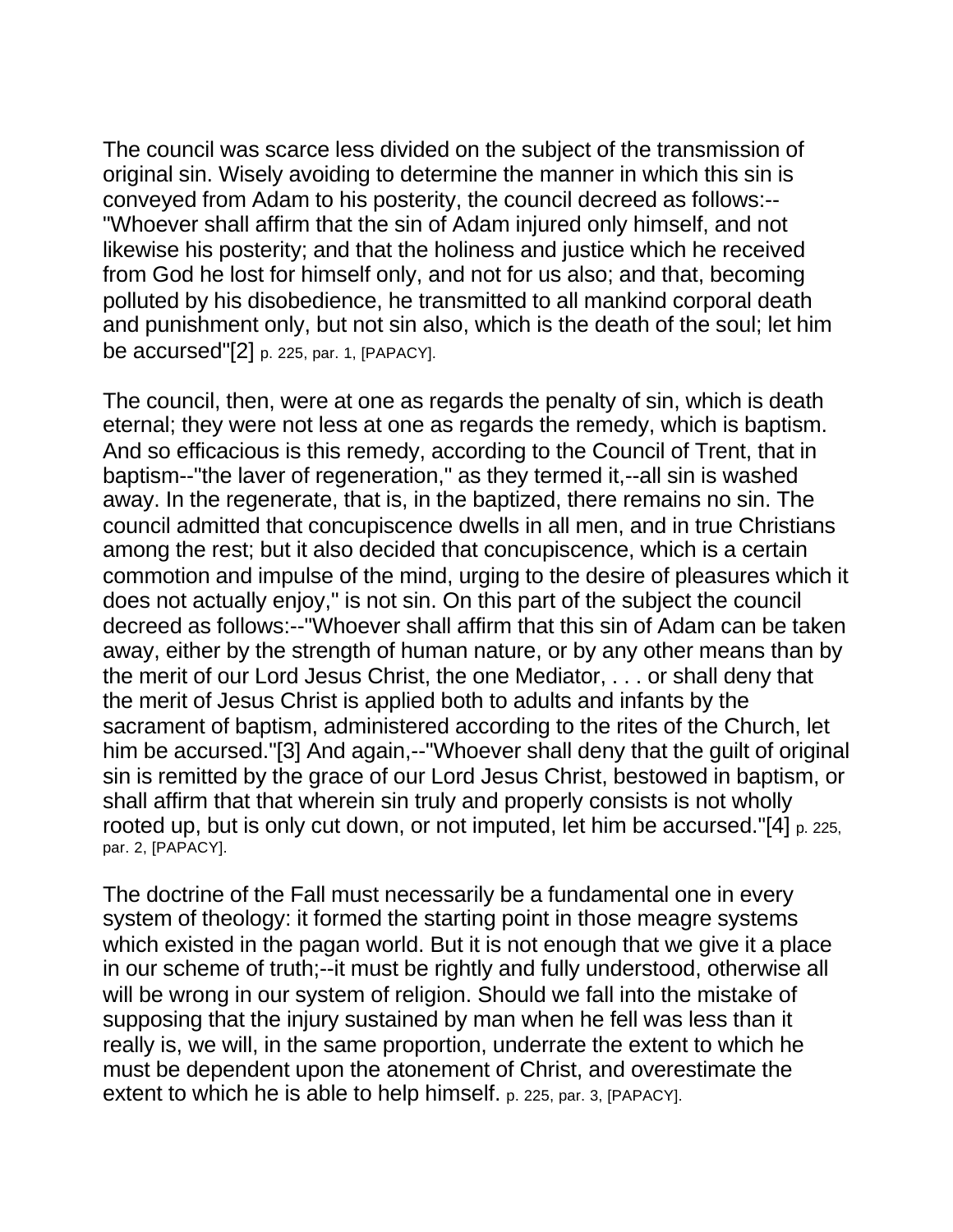It may be seen, then, that an error here will vitiate our whole scheme, and may lead to fatal consequences. It becomes important, therefore, to state accurately, though succinctly, the opinions held by modern writers in the Church of Rome on the doctrines of the Fall and Divine Grace. The authors of those systems of theology which are used as text-books in the training of the priesthood have not very distinctly stated in what they conceive original sin to consist. In this they have followed the example of the Council of Trent. Dens defines it simply to be disobedience.[5] Bailly cites the opinions which have been held on this question by various sects, and more especially the doctrine of the Standards of the Presbyterian Church, which make "the sinfulness of that estate whereinto man fell" to consist "in the guilt of Adam's first sin, the want of original righteousness, and the corruption of his whole nature, which is commonly called original sin;" and though he condemns all these opinions, he offers no definition of his own, but takes farewell of the subject with some observations on its abstruseness, and the inutility of prying too curiously into the qualities of things.[6] We know of no writer of authority in the Roman Catholic Church, since the days of Bellarmine at least, who has spoken so frankly out on the doctrine of the Fall as the present occupant of the chair of theology in the University at Rome. We shall state the opinions of M. Perrone as clearly and accurately as we are able; and this will put the reader in possession of the Roman Catholic doctrine on this important subject. M. Perrone, in his published prelections, teaches that the first man was exalted to a supernatural state by the sanctifying grace of his Creator; that this integrity or holiness of nature was not due to man, but was a gift freely conferred on him by the divine bounty; so that God, had he pleased, might have created man without these endowments. Accordingly, man, by his sin, says M. Perrone, lost only those superadded gifts which flowed from the liberality of God; or, what is the same thing, man by his sin reduced himself to that state in which he would actually have been created had not God added other gifts, both for this life and for the other.[7] p. 226, par. 1, [PAPACY].

M. Perrone fortifies his statement by an appeal to the opinions of Cardinals Cajetan and Bellarmine, both of whom have expressed themselves on the subject of the Fall in terms very similar to those employed by the Professor in the Collegio Romano. The difference, says Cajetan, between fallen nature and pure nature,--not nature as it existed in the case of Adam, who was clothed with supernatural gifts, but nature, as the Romish divines phrase it, in puris naturalibus,--may be expressed in one word. p. 226, par. 2, [PAPACY].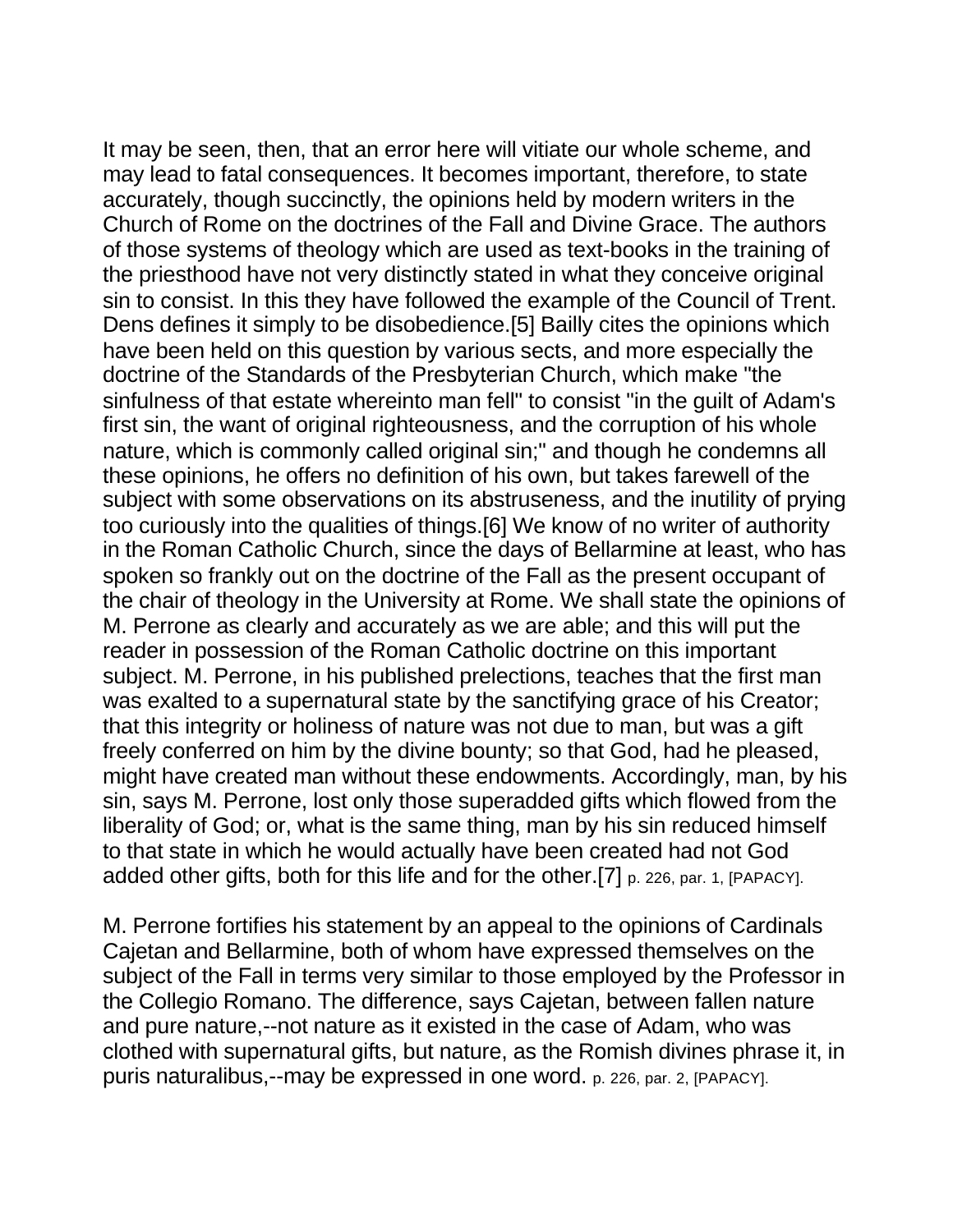The difference is the same as that which exists between the man who has been despoiled of his clothing, and the man who never had any. "We do not distinguish between the two," argues the Cardinal, "on the ground that the one is more nude than the other, for that is not the case. In like manner, a nature in puris naturalibus, and a nature despoiled of original grace and righteousness, do not differ in this, that the one is more destitute than the other; but the great difference lies here, that the defect in the one case is not a fault, or punishment, or injury; whereas in the other,--that of a fallen nature,--there is a corrupt condition, and the defect is to be regarded as both a fault and punishment."[8] When the Cardinal uses the phrase, "a corrupt condition," he means to express an idea, we apprehend, which Protestants would more fittingly designate by the terms "denuded condition;" for certainly the Cardinal intends to teach that the constitution of man has not suffered more seriously by his fall than would the body of man by being stript of its clothing. The same doctrine is taught by Bellarmine, who holds, that the nature of fallen man, the original fault excepted, is not inferior to a human nature in puris naturalibus.[9] p. 227, par. 1, [PAPACY].

This point is an important one, and we make no apology for dwelling a little longer upon it. We would fain present our readers, in a few words, with a view of what the Church of Rome holds on the doctrine of grace as opposed to the sentiments of Protestant divines, premising that absolute accuracy is not easily attainable, Popish writers not having expressed themselves either very definitely or very consistently. In the following summary we take M. Perrone as our chief authority and guide, using almost his very words:--1st, The Roman Catholic Church teaches, in respect of the integrity of man, and the supernatural state to which he was raised, that he fell from that condition by sin, and lost his original righteousness, with all the gifts connected therewith. 2d, In respect of the supernatural state and the sanctifying grace bestowed on man, the Church of Rome teaches, that by his fall the soul of man came into a state of death, and that in respect of his integrity, both his soul and his body were changed for the worse. 3d, That by the fall the free will of man was weakened and biassed. 4th, With respect to those privileges and gifts of grace which were added to man's nature, and which are accidental to it, the doctrine of the Roman Catholic Church is, that fallen man has been denuded of these privileges and gifts, and has come into that state in which, not reckoning his fault, he would have been had God not willed to exalt him to a supernatural position, and to confer upon him uprightness and other endowments; and has, moreover, sunk into that state of feebleness which is incident to human nature of itself. p. 227, par. 2, [PAPACY].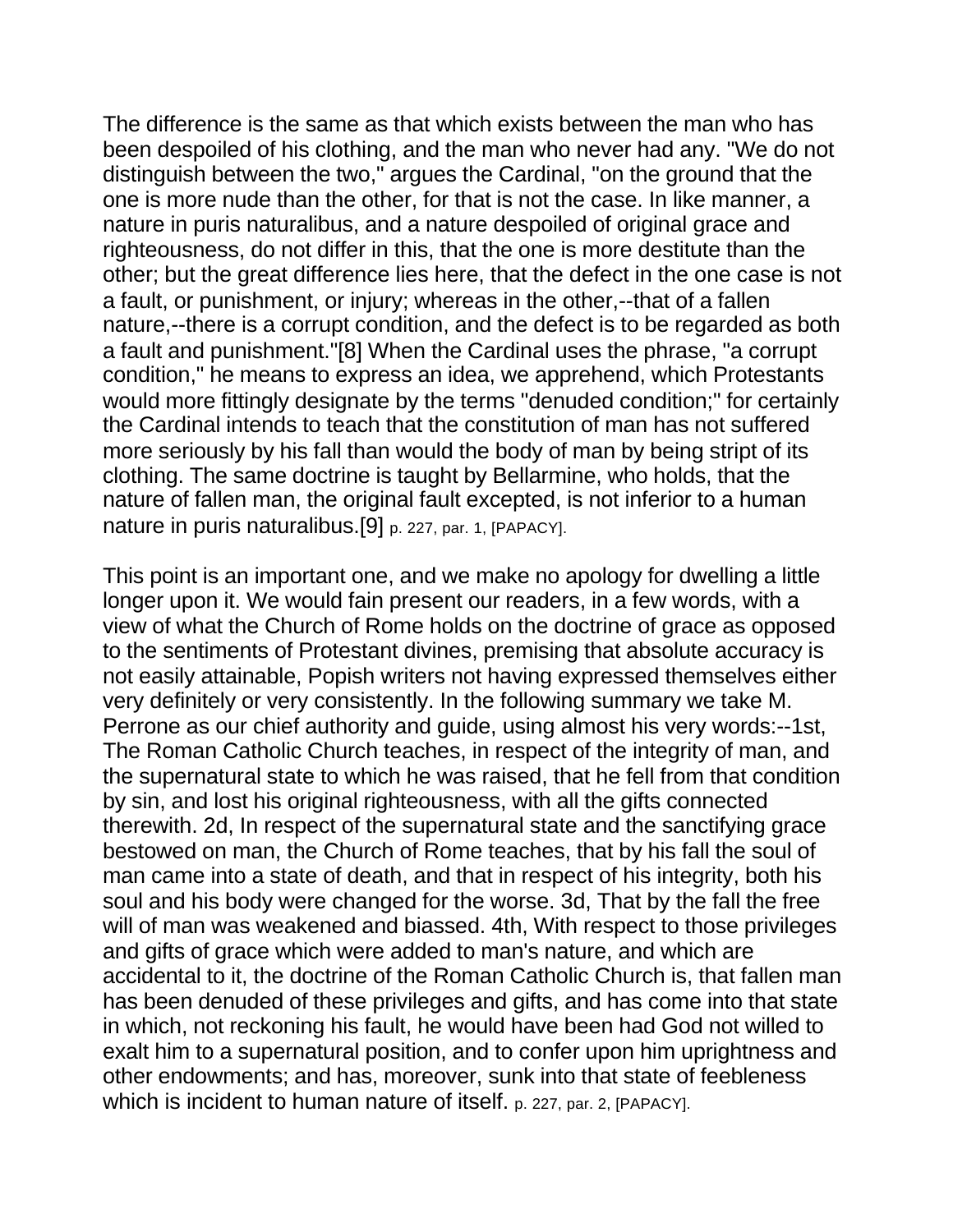5th, Hence the Church teaches, says M. Perrone, that man is unable, by any strength, or effort, or wish of his, to raise himself to his former supernatural state; and that for his recovery the grace of the Saviour is altogether necessary. 6th, This grace is wholly free, and is conferred on man, by the goodness of God, on account of the merits of Christ. 7th, Since, however, in man fallen, the free will, such as human nature viewed in itself demands, has been preserved, nor otherwise debilitated but as respects that state of uprightness from which he was cut off, the Church teaches that man is able freely to co-operate, either in the way of complying with God, exciting and calling Him by his grace, or in the way of resisting Him, if he chooses. The Church, therefore, rejects the doctrine of irresistible grace. 8th, From the same principle, that man by his fall has not become bereft of the power of will, flows the doctrine of the Church, that man is able to wish what is good, and to do works morally right, and that works performed without grace are not so many sins. 9th, The Roman Catholic Church teaches likewise, that in difficult duties, and when assailed by strong temptations, fallen man stands in need of "medicinal" grace, to enable him to fulfil the one and overcome the other, just as some assistance would have been necessary to unfallen man, had God not conferred upon him the faculty of uprightness, and elevated him to a supernatural condition.[10] p. 228, par. 1, [PAPACY].

Unless we greatly mistake, we have now reached the fountainhead of the errors of Popery. We stand here beside its infant source. Thence those waters of bitterness go forth to collect the tributaries of every region through which they flow, till at last, like the river seen by the prophet in vision, from being a narrow and shallow stream, which one might step across, they become "waters to swim in,--a river that could not be passed over." How near to each other are situated the primal fountains of truth and error! Like twin sources on the summit of some Alpine chain, which a few yards only divide, yet lying on opposite sides of the summit, the flow of the one is determined towards the frozen shores of the north,--the current of the other to the aromatic climes and calm seas of the south; so between the Popish and the Protestant ideas on the doctrine of the Fall there is no very great or essential difference which strikes one at first sight. The sources of the two systems lie close beside each other; but the line that divides truth from error runs between them. From the first, therefore, they take opposite directions; and what was scarce perceptible at the outset becomes plain and palpable in the issue: the one results in the Roman papacy; the other is seen to be apostolic Christianity. p. 228, par. 2, [PAPACY].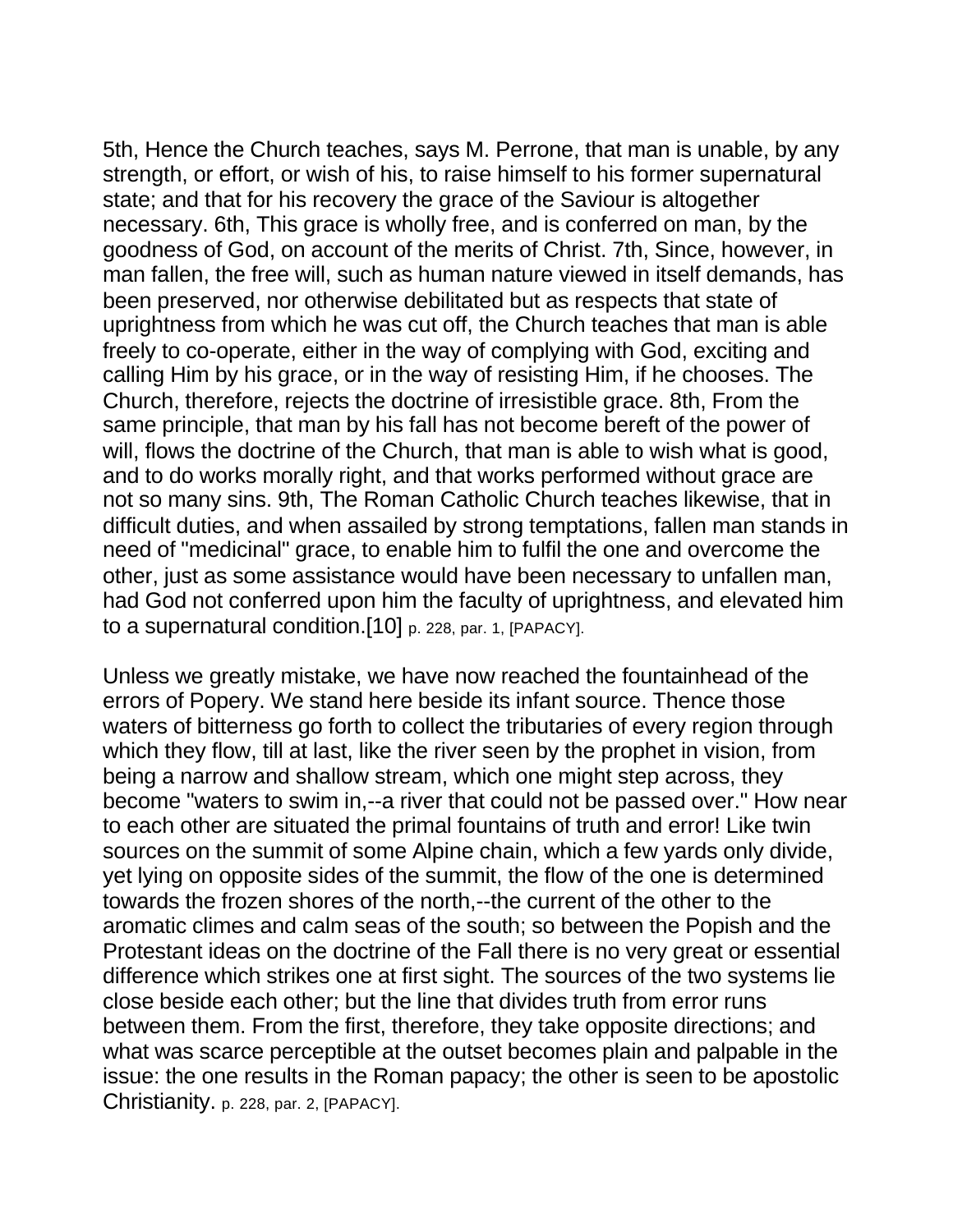The divines of the Church of Rome conceive of humanity as existing, or capable of existing, in three states. The first is that of fallen man, in which we now exist; the second is that of simple humanity, or, as they term it, puris naturalibus, in which man, they affirm, might have been made; the third is that of supernatural humanity, or man clothed with those special gifts with which God endowed Adam. By his fall man brought himself down from the third or highest state to the first or lowest. But the theologians of the Roman school teach that man's condition now is in no respect worse than if he were in the middle state, or in puris naturalibus, except that he once was in a higher, and has fallen from it. His nature is not injured thereby: he has lost the advantages which he enjoyed in his higher condition; he is to blame for having thrown away these advantages; but as to any injury, or disorder, or ruin of nature, by the Fall, that he has not sustained;--he has come scathless out of the catastrophe of Eden. Of two men totally destitute of clothing,--to use Cardinal Cajetan's illustration,--the one is not more nude than the other; but the difference lies here,--the one never had clothing,--the other had, but has lost it, and therefore suffers a want he did not feel originally, and has acted very foolishly, or, if you will, very sinfully, in stripping off his vestments. But the loss of raiment is one thing,--the injury of his person is another; and just as a man may be deprived of his raiment, and yet his body remain sound, vigorous, and active as ever, so our deprivation of the supernatural gifts we enjoyed in innocence, in consequence of the Fall, has left our mental and moral nature as whole and sound as before. God might have made us in puris naturalibus at the beginning. And what has the Fall done? just brought us into that state in which God might have created us; except it be (and it is in this that original sin consists, according to the only consistent interpretation of the popish scheme) that it is our own fault that we are not in that higher state still. Whatever powers we would have had in puris natralibus of loving God, of obeying his will, and resisting evil, we have in our fallen state. We need assisting grace in our more difficult duties and temptations now, and we would have needed it in puris naturalibus. Thus we have fallen, and yet we have not fallen; for we are now what God might have made us at the beginning. On this point, as on every other, Rome requires us to believe contradictions and absurdities: her doctrine of the Fall is a denial of the Fall. p. 229, par. 1, [PAPACY].

God might have made man, say the divines of the Roman Church, in a state of simple nature. We will not answer for the idea which Romanists may attach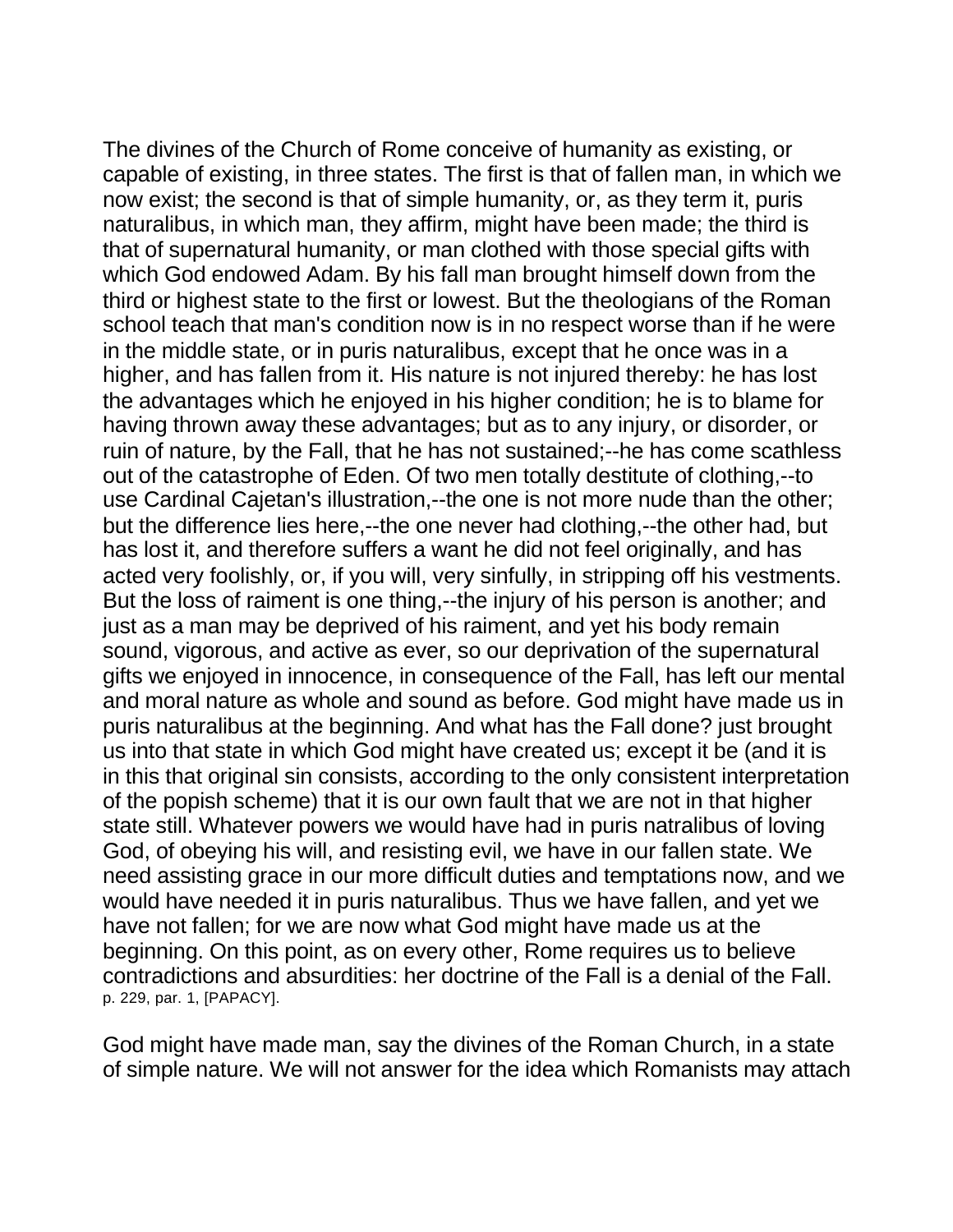to this state; but it is not difficult to determine what only that state can be. p. 229, par. 2, [PAPACY].

A state of positive corruption it cannot be; for Romanists refuse this in the case even of fallen man. Neither can it be a state of positive grace, for this is the supernatural condition to which God raised him.[11] It can only be a state of indifference, in which man is equally attracted or equally repelled by good and evil. We do not stay to enquire whether it was due to the Divine character to make man in this state,--equally ready to engage himself to God or to Satan; but we ask, was it possible? According to this theory, man's faculties are entire in their number and perfect in their functional action; and yet they are utterly useless. They cannot act,--they cannot make a choice; for if the man inclines to either side, it is because he is not in a state of indifference. If he chooses good, it is because he prefers it; if he chooses evil, it is because he prefers it to good, and so is not indifferent. But it may be objected that the idea is, that till the object is put before the man he is indifferent. But till the object be put before the man, how can it be known that he is in a state of indifference or no? Besides, existence is but a series of volitions; and to say that the man is in a state of indifference till he begins to will, is just to say that he is in a state of indifference till he becomes a man. We are again called upon to believe contradictions. The scheme of indifference supposes a man with a conscience able to discriminate between good and evil, and yet not able to discriminate between them,--with the faculty of will, and yet not able to will,--with the affection of love, and yet able neither to love nor hate; which is just as rational as to speak of a human frame exquisitely strung to pleasure and pain, and yet incapable of either sensation. There is only one way of placing a man in a state of indifference, and that is, by striking conscience and will dead in his breast. While the constitution of things is what it is, and while the powers of man are what they are, a state of indifference is an impossibility. God cannot make impossibilities. p. 230, par. 1, [PAPACY].

We repeat, the Roman Catholic doctrine of the Fall is a repudiation of the Scripture doctrine of the Fall. This must necessarily affect the whole of the theology of that Church. It must necessarily alter the complexion of her views on the subject both of the work of the Son and the work of the Spirit. First, If man has not fallen in the Scripture sense, neither has he been redeemed in the Scripture sense. Our redemption is necessarily the counterpart of our loss; and in the proportion in which we diminish the one do we also diminish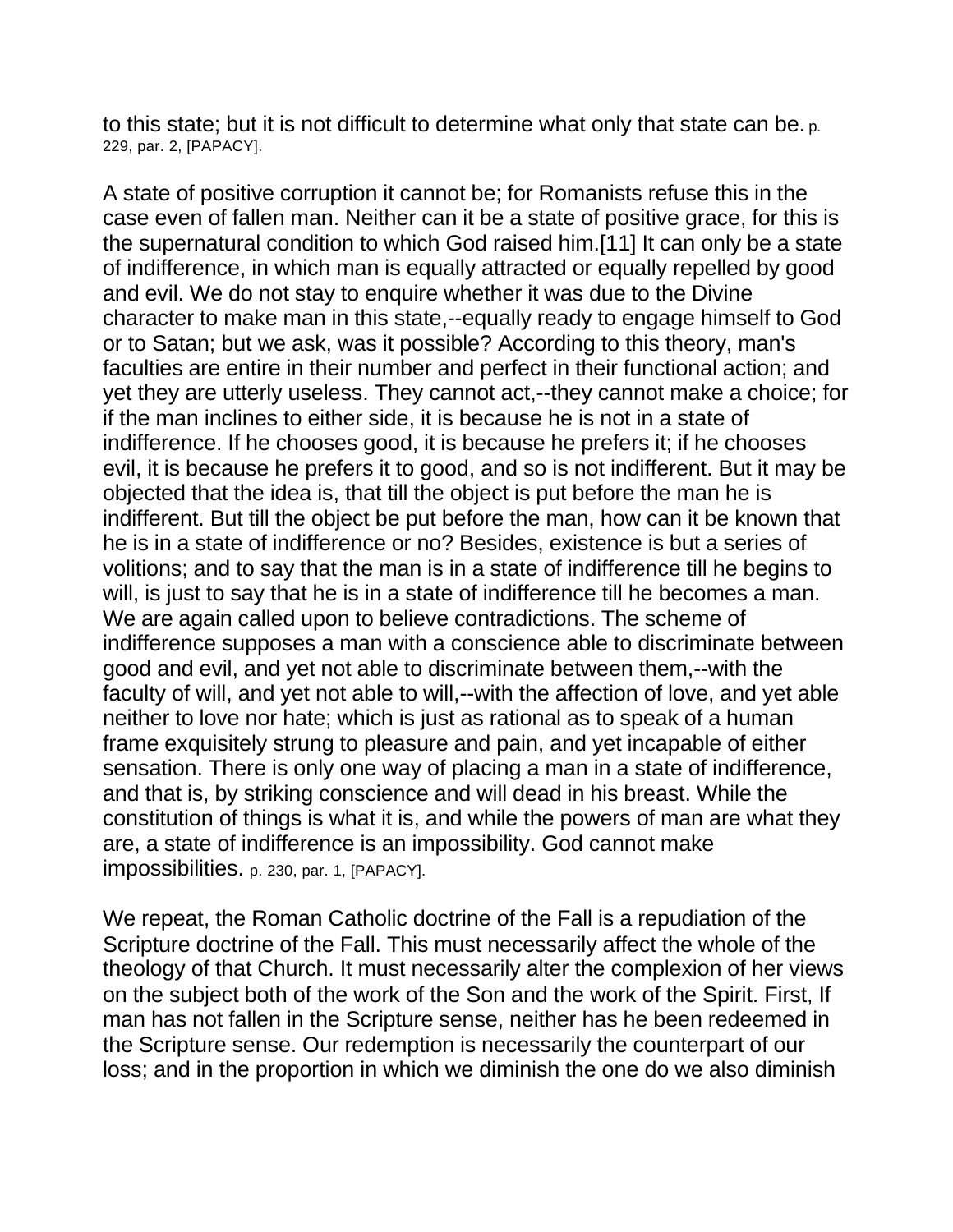the other. Our natures have escaped uninjured, the Romish divines teach. p. 230, par. 2, [PAPACY].

We can still do all which we could have done in puris naturalibus, had we been created in that state. Man, if he but give himself to the work in earnest, may almost, if not altogether, save himself. He needs only divine grace to help him over its more difficult parts. The atonement, then, was no such great work after all. Instead of presenting that character of unity and completeness which the Scriptures attribute to it,--instead of being the redemption of lost souls from hopeless and irremediable bondage, by the endurance in their room of infinite vengeance due to their sins,--the work of Christ wears altogether the character of a supplementary performance. Instead of being a display of unbounded and eternal love, and of power also unbounded and eternal, it dwindles into a very ordinary manifestation of pity and good-will. Nay, it would not be difficult to show that it might have been dispensed with, with some not inconsiderable advantages; that it has stood much in man's way, and prevented the exercise of his own powers, knowing that he had this to fall back upon. May not this help us to understand why Romanists can so easily associate Mary with the Son of God in the act of redemption, and can speak of her sufferings as if they had been the better half of the world? May it not account, too, for the case with which the Church of Rome can find the material of satisfaction for sin in the works of those whom she calls saints? May it not account also for the thoroughly scenic character which the death of Christ bears, as exhibited in the Church of Rome? And may it not likewise account for the extent to which that Church has undervalued Christ in his character of Mediator, by associating with Him in that august office so many of mortal origin? For if man's nature be not inferior in its condition to that in which God righteously might have made it, the work of mediating between God and man is not so pre-eminently onerous and dignified. p. 231, par. 1, [PAPACY].

But, in the second place, if man is not fallen in the Scripture sense, neither does he need to be regenerated in the Scripture sense. Our regeneration is likewise the necessary counterpart of our fall. We have sustained, say the Romish divines, no radical derangement or injury of nature by the Fall;[12] we have been stript merely of those superadded gifts which God bestowed; and all that we need, in order to occupy the same vantage ground as before, is just the restoration of these lost accomplishments. Regeneration, then, in the Romish acceptation of the term, must mean a very different thing indeed from what it does among Protestants. p. 231, par. 2, [PAPACY].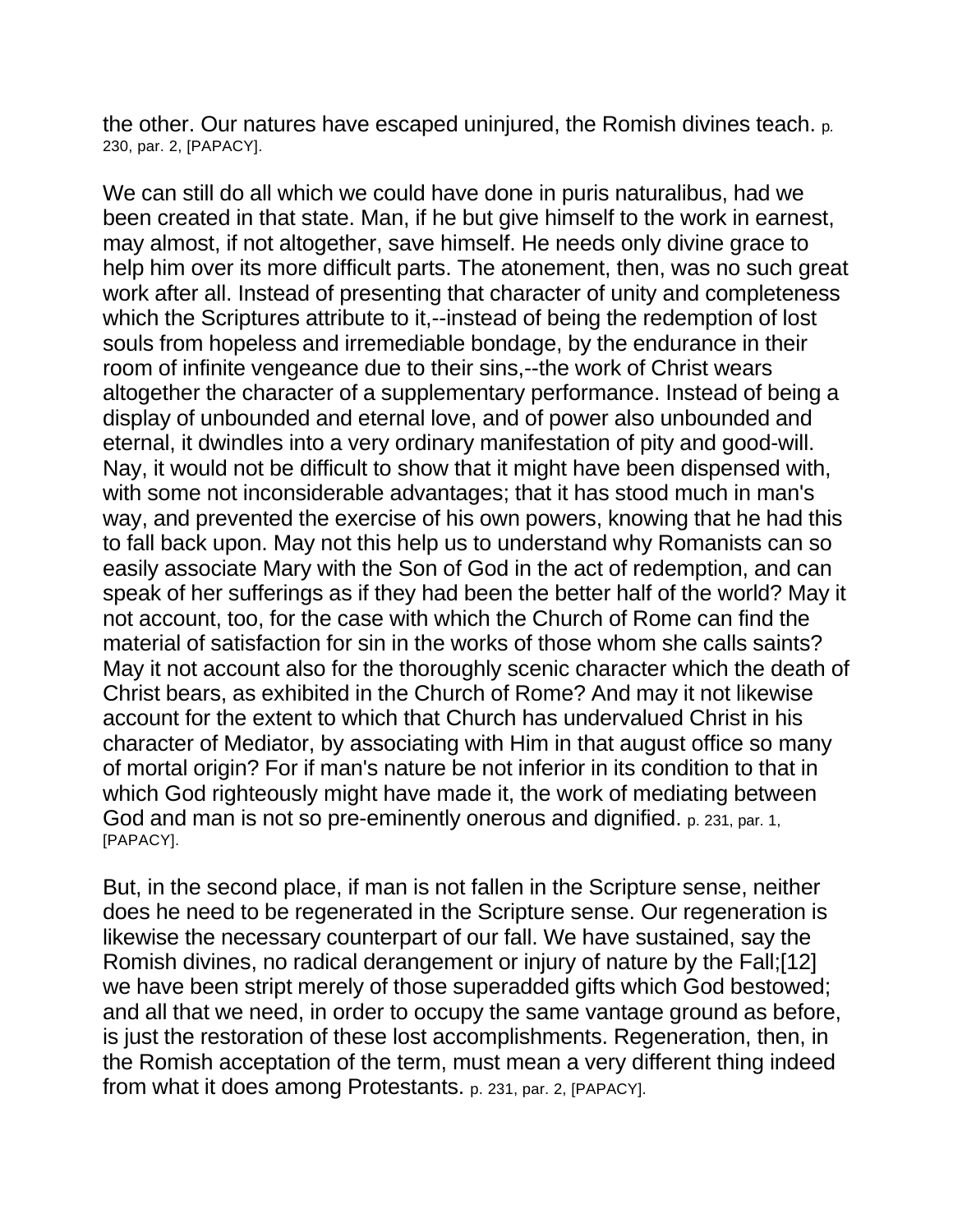With us it is a change of nature so thorough, that we can find no term to express it but that employed in the New Testament,--"a new creation." We believe that man has not only been stript of his raiment,--to use the metaphor which Romish rhetoric has supplied;--he has been wounded, he has bled to death, and he needs to be made alive again. But no such regeneration can be necessary in the view of those who believe that man has suffered no internal injury, and that he has lost only what he might have wanted from the beginning without prejudice to the soundness of his constitution. Now, may not this help us to understand the marvellous efficacy, as it appears to us, which Romanists ascribe to the sacrament of baptism? We believe them to hold that baptism can regenerate the man; but we are misled by their abuse of the term baptismal regeneration. They cannot hold this doctrine, for man needs no regeneration. Their error lies deeper than baptismal regeneration. It is not so much an error on the function of the baptismal rite, as an error on the yet more fundamental point of man's state. They cannot realize man as fallen, and therefore they cannot realize him as regenerated. All the regeneration he needs is not the creating of him anew, but the clothing of him anew,--the impartation of those superadded gifts which he has lost; and this, they believe, the sprinkling of a little water by the hands of a priest can effect. Baptism, then, restores man to the state in which he existed before the Fall. By baptism, the Church of Rome holds, original sin is taken away, and sanctifying grace, of which the Fall denuded man, is restored. Every man who is baptized, according to this doctrine, begins life with the same advantages with which Adam began it,--he begins it in a state of spotless and perfect innocence. At this early stage, then, even that of the Fall, do the Popish and Protestant theologies diverge,--diverge never more to meet. The one flows backward into the dead sea of Paganism,--the other expands into the living ocean of Christianity. p. 232, par. 1, [PAPACY].

In the course of the debates in the Council of Trent, a momentous question was raised touching the conception of the Virgin. If, as the council had decreed, Adam had transmitted his sin to all his posterity, did it not follow that the Virgin Mary was born in sin? It is well known that since the twelfth century at least the Church of Rome has leaned to the doctrine of the "immaculate conception," according to which the humanity of the Virgin is as untainted by sin, and as holy, as is the humanity of the Saviour. Conflicting parties have always existed within the Church on this subject. Many and furious have been the wars they have waged with one another. p. 232, par. 2, [PAPACY].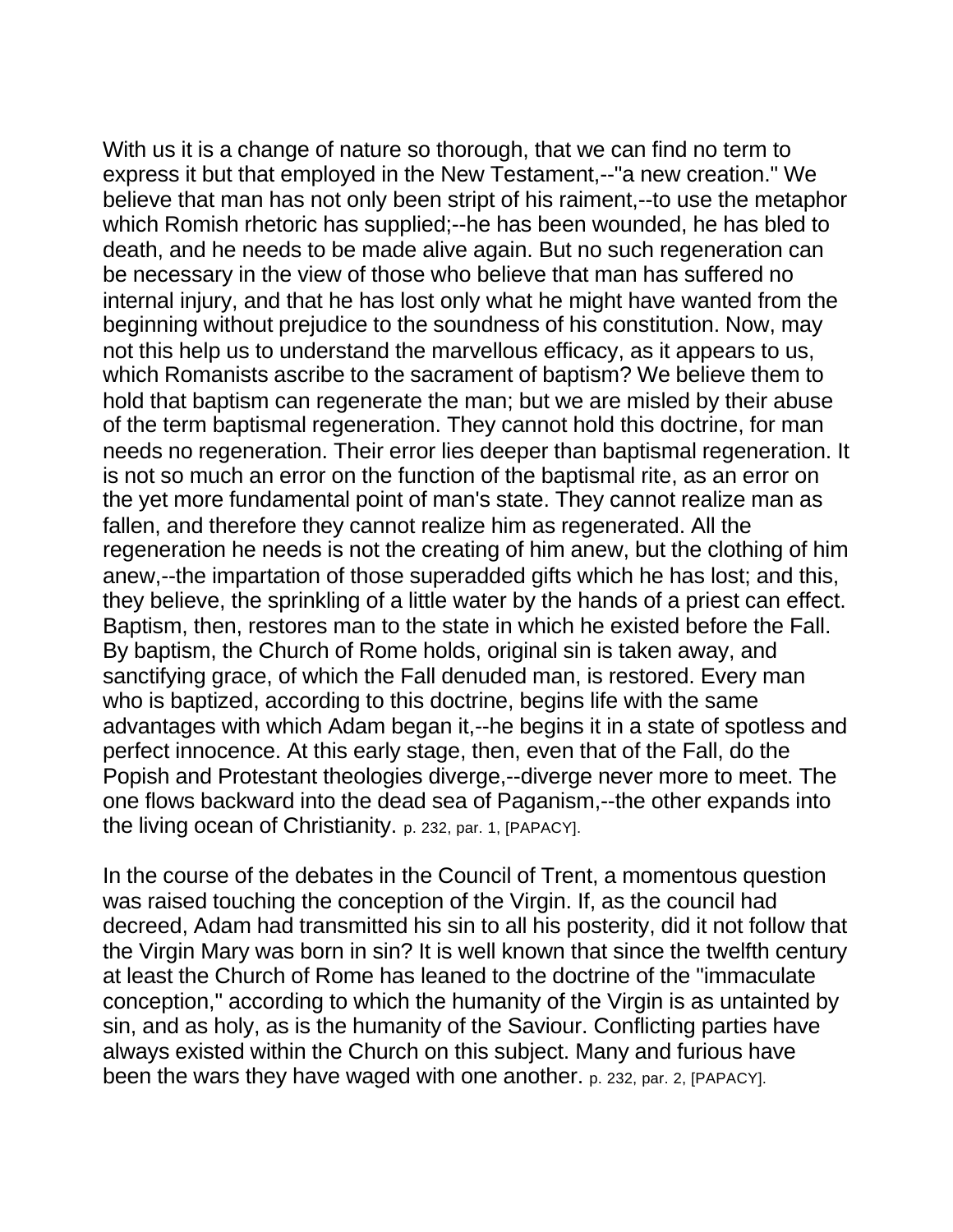The Franciscans have violently maintained the immaculate conception, and the Dominicans have as violently denied it. The most delicate management and the most skilful manoeuvring of the Pope have sometimes been unable to maintain the peace between these hostile parties, or to avert from the Church the flagrant scandal of open schism. In the seventeenth century, the kingdom of Spain was so violently convulsed by this question, that embassies were sent to Rome to implore the Pope to put an end to the war, and restore peace to the kingdom, by a public bull. The conduct of the Pope on this occasion illustrates the species of juggling by which he has contrived to keep up the idea of his infallibility. He issued no bull, because he judged it imprudent in the circumstances; but he declared that the opinion of the Franciscans had a high degree of probability in it, and must not be opposed publicly by the Dominicans as erroneous; while, on the other hand, the Franciscans were forbidden to treat the doctrine of the Dominicans as erroneous.[13] The Council of Trent, though they debated the question, would come to no decision, but left the matter undetermined. To this day the question remains undetermined, proving a fertile source of fierce polemical wars, which break out every now and then, and rage with great violence. The revolution at Rome having set free the Pope from the cares of government, he employed his leisure at Gaeta in attempts to settle this great question, which so many renowned popes and so many learned councils had left undecided. He took the regular course to obtain the prayers of the Church and the suffrages of the bishops, in order to promulgate his bull. The Pope was engrossed by these deep theological inquiries when the success of Oudinot before the walls of Rome recalled him from the study of the fathers to the not less grateful work of issuing incarcerations and signing deathwarrants. Should a second period of exile intervene, which is not improbable, the pontiff may even yet gather up the broken thread of his thoughts, and elaborate the bull which is to crown the blasphemies and idolatry of Rome, by decreeing that the Virgin Mary was as wonderfully conceived as was the Saviour, and that her humanity was as free from sin, as holy and undefiled, as is the humanity of our Lord. "Neither repented they of their idolatries." p. 233, par. 1, [PAPACY].

Thus have we come to a leading characteristic of the system of Popery,--one that is already sufficiently distinct, but which will become more fully developed as we proceed,--the disposition to substitute the ordinances of the Church for the gospel,--the symbol for the truth,--the form for the principle,- the sacraments for Christ. The great doctrine of salvation through faith in the free grace of God is set aside, and the opus operatum of a sacrament is put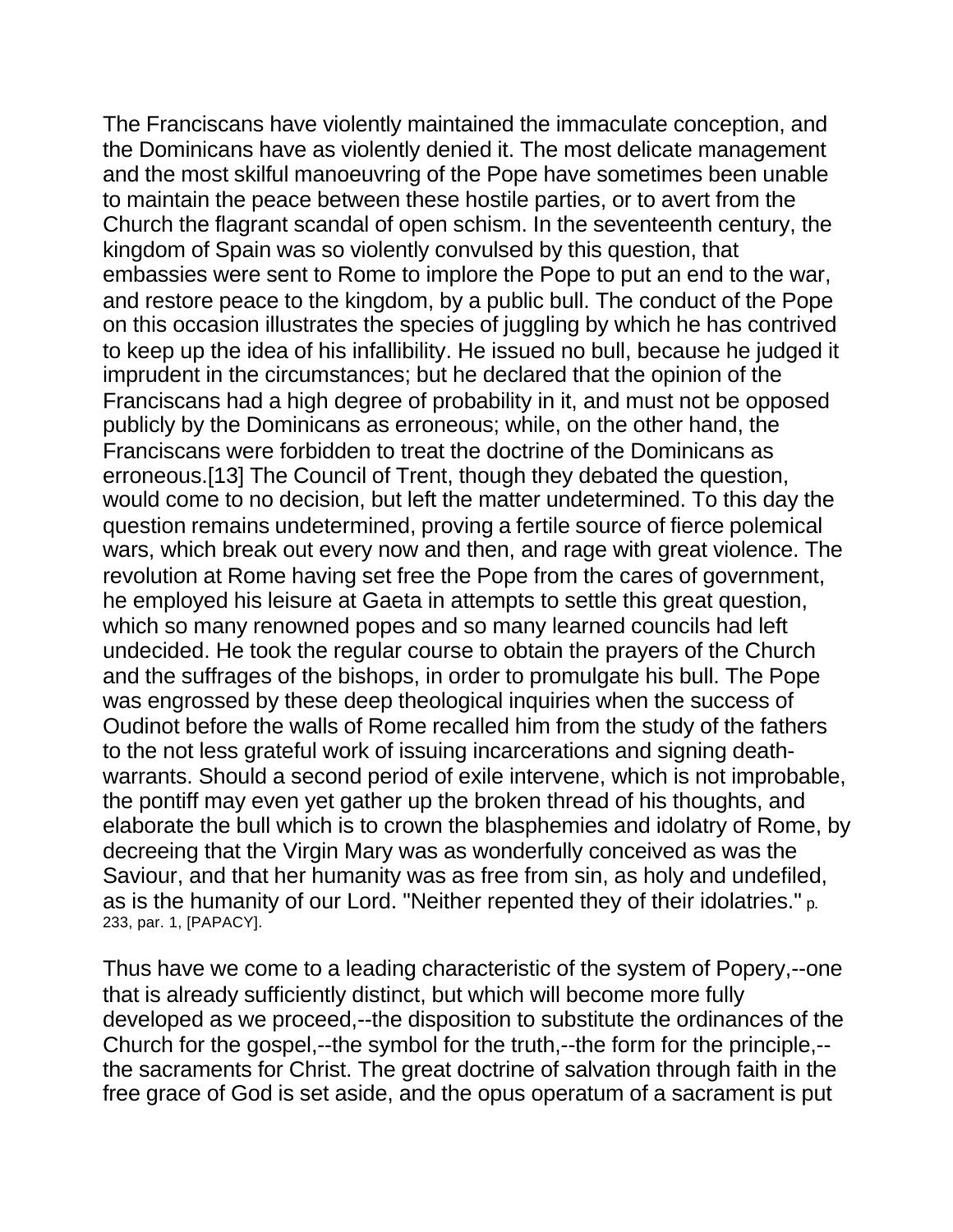in its room. "That it is faith that worketh in the sacrament, and not the sacrament itself," say the Romanists, "is plainly false; baptism giving grace, and faith itself, to the infant that had none before."[14] p. 233, par. 2, [PAPACY].

------------------------------------------------------------------------

[1] Concil. Trid. sess. quinta,--Dec. de Peccato Originali. p. 234, par. 1, [PAPACY].

[2] Idem, p. 19. p. 234, par. 2, [PAPACY].

[3] Can. et Dec. Concilii Tridentini, p. 19. p. 234, par. 3, [PAPACY].

[4] Idem, p. 20. p. 234, par. 4, [PAPACY].

[5] Theol. Petri Dens, tom. i. p. 332,--Tractatus de Peccatis. p. 234, par. 5, [PAPACY].

[6] Theol. Moral. Ludovico Bailly, tom. 1. p. 302,--"In quo posita sit peccati originalis essentia?" Dublin, 1828. p. 234, par. 6, [PAPACY].

[7] We give M. Perrone's own words. "Jam vero juxta doctrinam Catholicam superius vindicatam, tum elevatio primi hominis ad statum supernaturalem per gratiam sanctificantem, tum integritas naturae non fuerunt humanae naturae debita, sed dona fuerunt gratuita homini a divina largitate concessa, ita ut Deus potuerit absolute sine illis hominem condere. Igitur homo per peccatum non amisit nisi ea quae superaddita a Dei liberalitate illius naturae fuerunt. Seu, quod idem est, homo per peccatum ad eum se redegit statum in quo absolute creatus fuisset, si Deus caetera dona minime addidisset, tum pro hac tum pro altera vita." (Praelectiones Theologicae, tom. i. p. 774.) p. 234, par. 7, [PAPACY].

[8] Card. Cajetan. in Comm. [quoted from Perrone's Praelectiones Theologicae, tom. i. p. 774.] "Quae (differentia inter naturam in puris naturalibus et naturam lapsam), ut unico verbo dicatur, tanta est quanta est inter personam nudam ab initio et personam exspoliatam." p. 234, par. 8, [PAPACY].

[9] Bellarm. Lib. de Gratia Primi Hom. cap. v. sec. 12. "Non magis differt status hominis post lapsum Adae a statu ejusdem in puris naturalibus, quam distet spoliatus a nudo, neque deterior est humana natura, si culpam originalem detrahas." p. 234, par. 9, [PAPACY].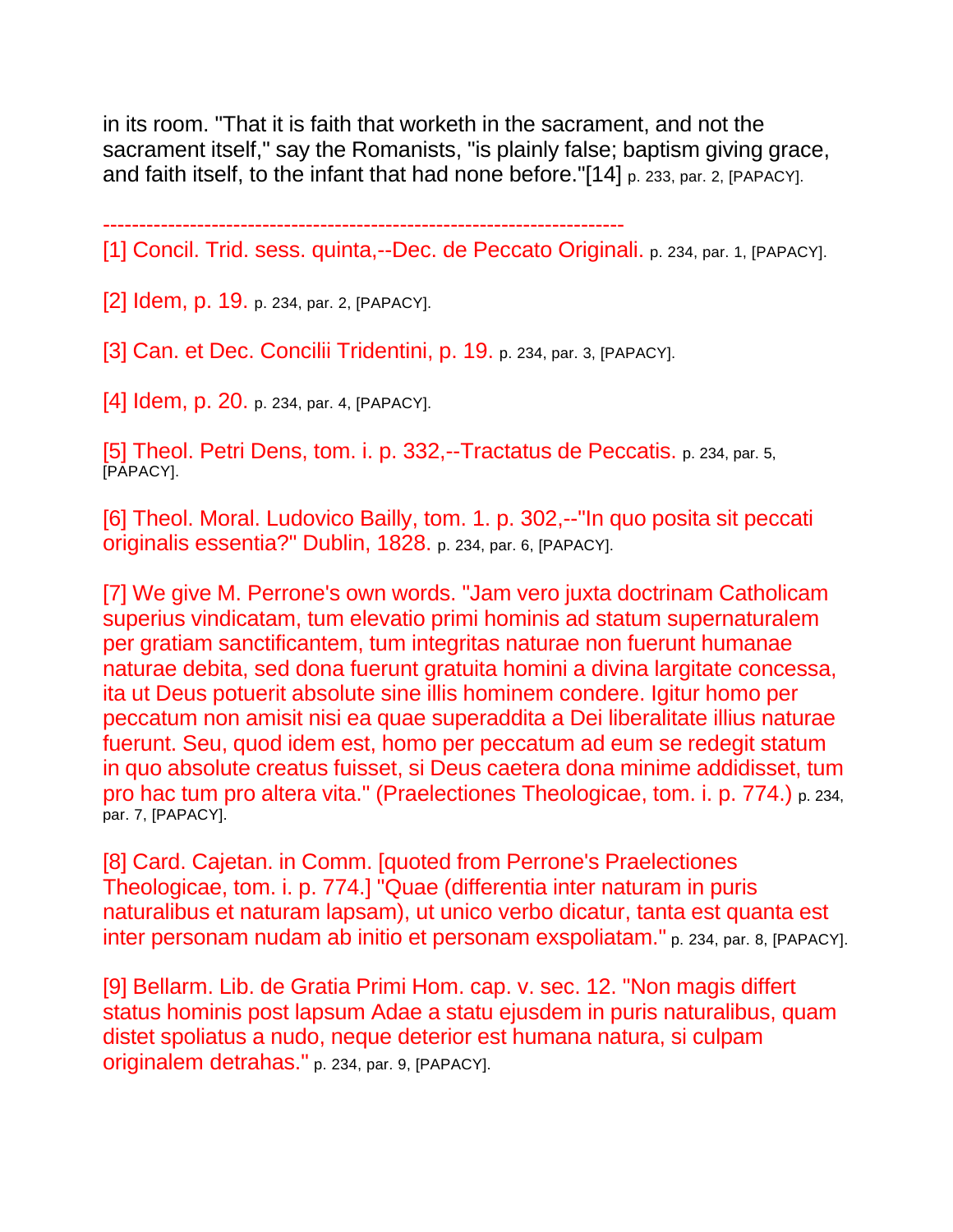[10] Perrone's Praelectiones Theologicae, tom. i. p. 1239. p. 235, par. 1, [PAPACY].

[11] Theologia Mor. Ludovico Bailly, tom. v. p. 318. "Vel crearetur [homo] in ordine ad finem naturalem, sine peccato sine gratia. (Idem, tom. v. p. 320.) Possibilis est status naturae purae, modo homo creari potuerit sine gratia sanctificante et sine donis ad finem supernaturalem seu visionem intuitivam conducentibus." Man, notwithstanding his innocence, Bailly holds, might have been liable to many miseries; and he appeals to the example of Christ and of the Virgin, who were without sin, and yet endured sufferings. (Theol. Mor. tom. v. p. 325.) Christ suffered as a surety; and, as regards the Virgin, Romanists have yet failed to prove that she was without sin. p. 235, par. 2, [PAPACY].

[12] The following statement is decisive on this point:--"Attamen haec ipsa natura, etiam post lapsum, ob amissionem hujus doni accidentalis, cujusmodi justitiam originalem esse diximus, nihil amisit de suis essentialibus." (Perrone's Praelectiones Theologicae, tom. i. p. 1386.) p. 235, par. 3, [PAPACY].

[13] Mosheim, cent. xvii. sect. ii. part. i. chap. i. s. 48. p. 235, par. 4, [PAPACY].

[14] Rheimish Testament, note on Gal. iii. 27. p. 235, par. 5, [PAPACY].

**Book II. Dogmas of the Papacy.** p. 235, par. 6, [PAPACY].

> **Chapter X. Of Justification.** p. 235, par. 7, [PAPACY].

Of all questions, by far the most important to a fallen man, obnoxious to death, is, "How may I be reconciled to God, and obtain a title to eternal glory?" The Bible answers, "By faith in the righteousness of Christ." It is here that the Church of Rome wholly misleads her members. She gives the wrong answer; and therefore she is most fatally in error, where it behoved her, above all things, to be in the right. p. 235, par. 8, [PAPACY].

The doctrine of "justification through faith alone" is the oldest theological truth in the world. We can trace it, wearing the very form it still bears, in the patriarchal age. The apostle tells us that God preached this truth unto Abraham. p. 235, par. 9, [PAPACY].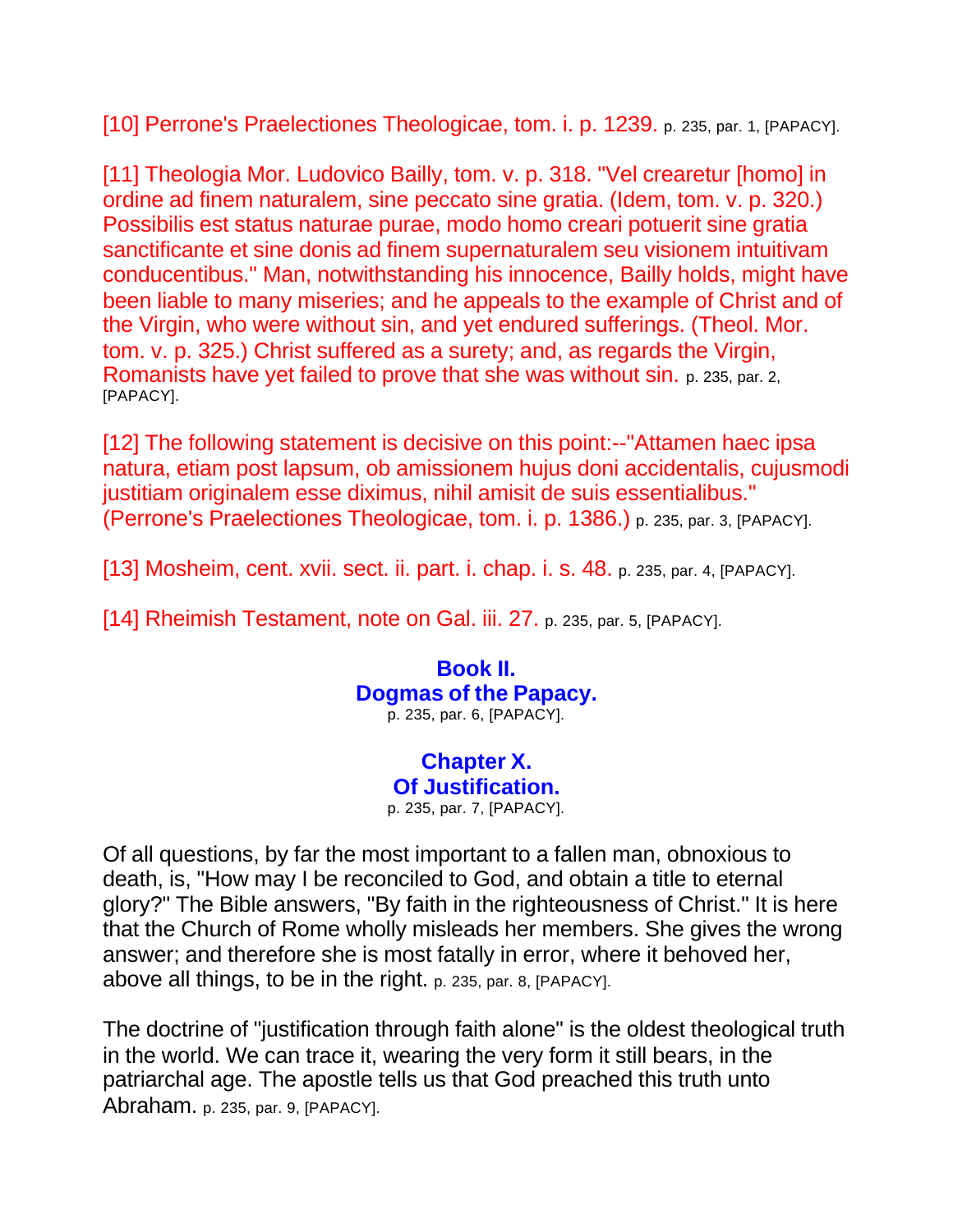It was preached by type and shadow to the Old Testament Church; and when the altars and sacrifices of the legal economy were no more, this great truth was published far and wide throughout the world by the pens and tongues of apostles. After being lost by all, save a chosen few, during many centuries, it broke out with a new and glorious effulgence upon the world in the preaching of Luther. It is the grand central truth of Christianity: it is, in short, the gospel. Now it is on this vital point, we affirm, that the teaching of Rome is erroneous, and that, so far as that teaching is listened to and followed, it must needs destroy, not save, her members. The point of all others on which the Bible has spoken out with most emphatic plainness is, that Christ is the one only Saviour, and that his atonement upon the cross is the sole and exclusive ground of eternal life. There are parts of revelation about which we may entertain imperfect or erroneous views, and yet be saved; but this truth is the chief corner-stone of the gospel, and an error here must necessarily be fatal. We forsake the one only foundation; we go about seeking to establish a righteousness of our own; we trust in a refuge of lies; and cannot be saved. "For other foundation can no man lay than that is laid, which is Jesus Christ."[1] p. 236, par. 1, [PAPACY].

Herein we may trace the essential and eternal difference between the Gospel and Popery,--between the Reformation and Rome. The Reformation ascribed all the glory of man's salvation to God,--Rome ascribed it to the Church. Salvation of God and salvation of man are the two opposite poles around which are ranged respectively all true and all false systems of religion. Popery placed salvation in the Church, and taught men to look for it through the sacraments; the Reformation placed salvation in Christ, and taught men that it was to be obtained through faith. "By grace are ye saved, through faith, and that not of yourselves,--it is the gift of God."[2] The development of the grand primordial truth,--salvation of grace,--has constituted the history of the Church. This truth gave being to the patriarchal religion; it formed the vital element in the Mosaic economy; it constituted the glory of primitive Christianity; and it was it that gave maturity and strength to the Reformation. With one voice, Calvin, Luther, and Zuingle, did homage to God as the author of man's salvation. The motley host of wrangling theologians which met at Trent made man his own Saviour, by extolling the efficacy and merit of good works. p. 236, par. 2, [PAPACY].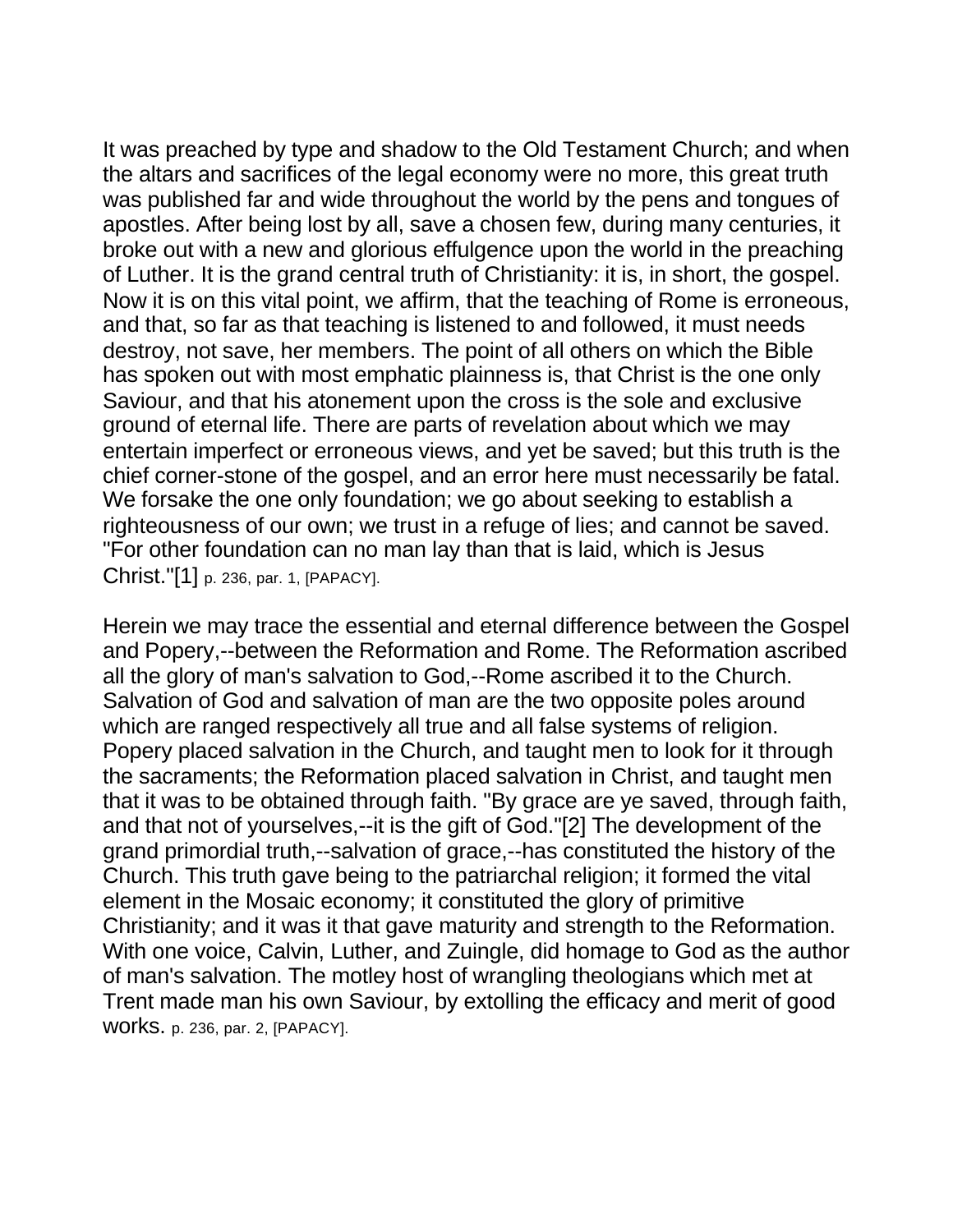The decree of the council by which the doctrine of the Church of Rome on the subject of justification was finally settled, partakes of not a little vagueness. p. 237, par. 1, [PAPACY].

On this, as on most other points that engaged the attention of the council, there existed a variety of conflicting opinions, which long and warm debates failed to reconcile. The somewhat impossible object of faithfully reflecting all the sentiments of the fathers was aimed at in the decree, at the same time that it was intended pointedly to condemn the doctrine of the Protestants. But we believe the following will be found a fair statement of what the Romish Church really holds on this important subject. p. 237, par. 2, [PAPACY].

The Council of Trent defines justification to be "a translation from that state in which the man is born a son of the first Adam, into a state of grace and adoption of the sons of God by the second Adam, Jesus Christ, our Saviour; which translation cannot be accomplished under the gospel, without the laver of regeneration, or the desire of it; as it is written, 'Unless a man be born again of water and of the Holy Ghost, he cannot enter the kingdom of heaven.'"[3] The definition given by Dens is in almost the very same words.[4] Justification, says Perrone, is not the forensic remission of sin, or the imputation of Christ's righteousness; but it consists in the renovation of the mind by the infusion of sanctifying grace.[5] The Council of Trent teaches the same doctrine in almost the same words, and enforces it with its usual argument,--an anathema. "Justification," says Bailly, "is the acquisition of righteousness, by which we become acceptable to God."[6] It is important to observe, that by the "laver of regeneration," the Roman Catholic Church means baptism. It is important also to observe, that this definition confounds justification with sanctification. But to this we shall afterwards advert. We proceed to state the way in which this justification is received. The Roman Catholic Church teaches that there is a preparation of the mind for its reception, and in that preparation the man who is to be justified has an active share. "Justification springs," the Romish Church holds, "from the preventing grace of God."[7] That grace excites and helps the man, who, by the power of his free will, agrees and co-operates therewith. Excited and aided by divine grace, men are disposed for this righteousness; they are drawn to God, and encouraged to hope in him, by the consideration of his mercy; they begin to love him as the fountain of all righteousness, and consequently to hate sin, that is, "with that penitence which must necessarily exist before baptism; and, finally, they resolve to receive baptism, to begin a new life, and to keep the divine commandments."[8] p. 237, par. 3, [PAPACY].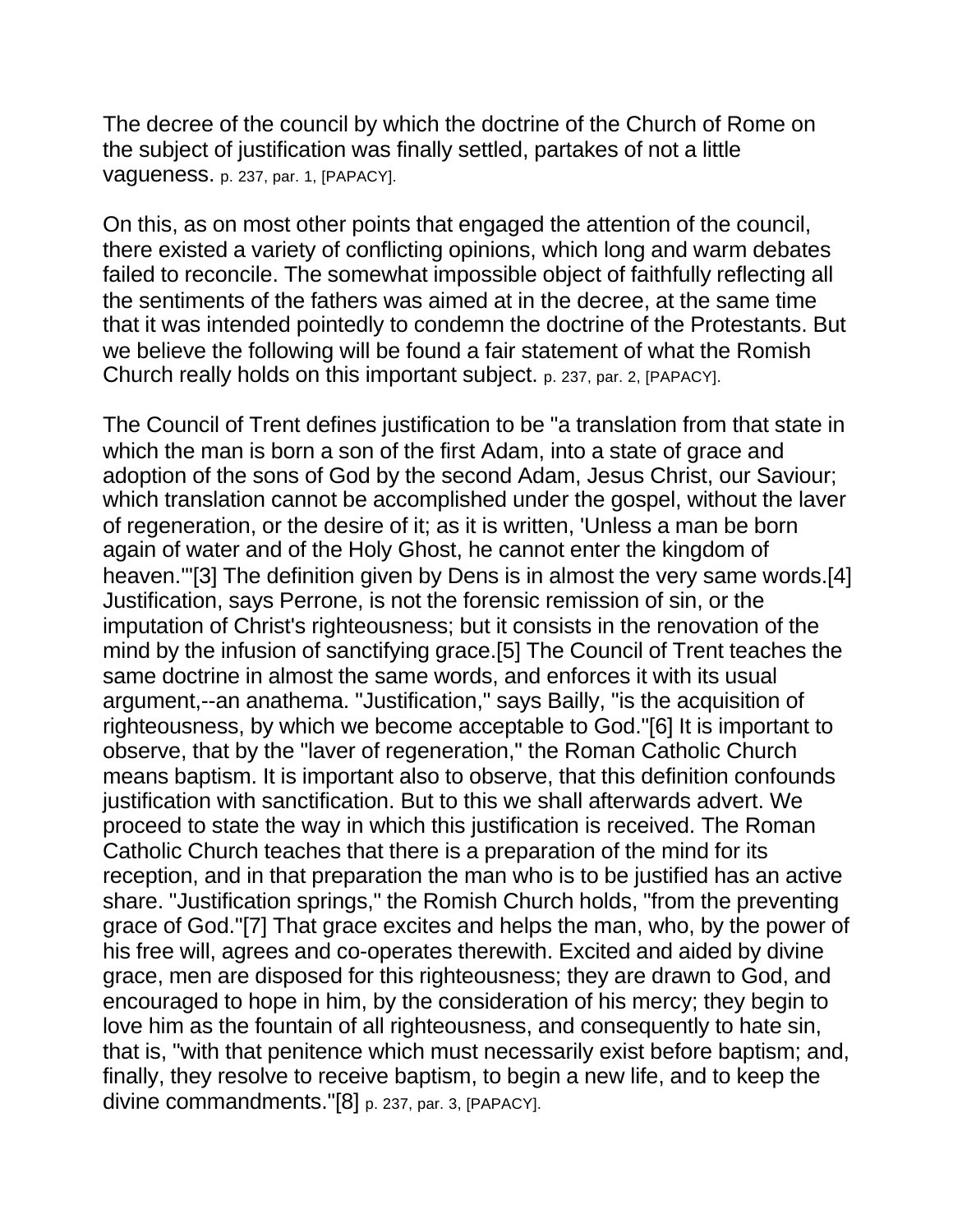This constitutes the disposition or preparation of the mind for the reception of justification. Similar is the account which Dens has given of the matter. He states that the Council of Trent requires seven acts of mind in order to the justification of the adult through baptism. The first is divine grace, by which the sinner is excited and aided; the second is faith; the third is fear; then hope, then love, then contrition, and lastly, a desire for the sacrament.[9] Perrone mentions much the same graces, though in a slightly different order. "Besides faith," says he, "which all agree is required in order to justification, there must be fear, hope, love, at least begun, penitence, and a purpose of keeping the divine commandments."[10] The faith that precedes justification, according to the Church of Rome, is not of a fiducial character, or a trust in the divine mercy exhibited in the promise, but a belief of all things taught in the Scriptures, that is, by the Church; and approaches very closely to what Protestants term a historical faith.[11] We are said to be "justified freely by his grace," says the Church of Rome, inasmuch as the grace of God aids the sinner by these acts. She holds, moreover, that these acts are meritorious. She does not hold that they possess the merit of condignity, as do the good works of the justified man; but she holds that these acts of faith and love, which prepare and dispose the mind for justification, possess the merit of congruity, that is, they merit a divine reward, not from any obligation of justice, but out of a principle of fitness or congruity. p. 238, par. 1, [PAPACY].

The disposition for justification being thus wrought, the justification itself follows. This satisfaction, say the fathers of Trent, "is not remission of sin merely, but also sanctification, and the renovation of the inner man by the voluntary reception of grace and of gifts, so that the man, from being unrighteous, is made righteous." The decree then goes on to describe the cause of justification. The final cause is the glory of God; the efficient cause is the mercy of God; the meritorious cause is Jesus Christ, "who merited justification for us by his most holy passion on the cross;" the instrumental cause is the "sacrament of baptism, which is the sacrament of faith," says the Council of Trent, "without which no one can ever obtain justification." The formal cause is the righteousness of God; "not that by which he himself is righteous, but that by which he makes us righteous; with which, to wit, being endued by him, we are renewed in the spirit of our mind, and are not only reputed righteous, but truly are called, and do become righteous, receiving righteousness in ourselves, each according to his measure."[12] p. 238, par. 2, [PAPACY].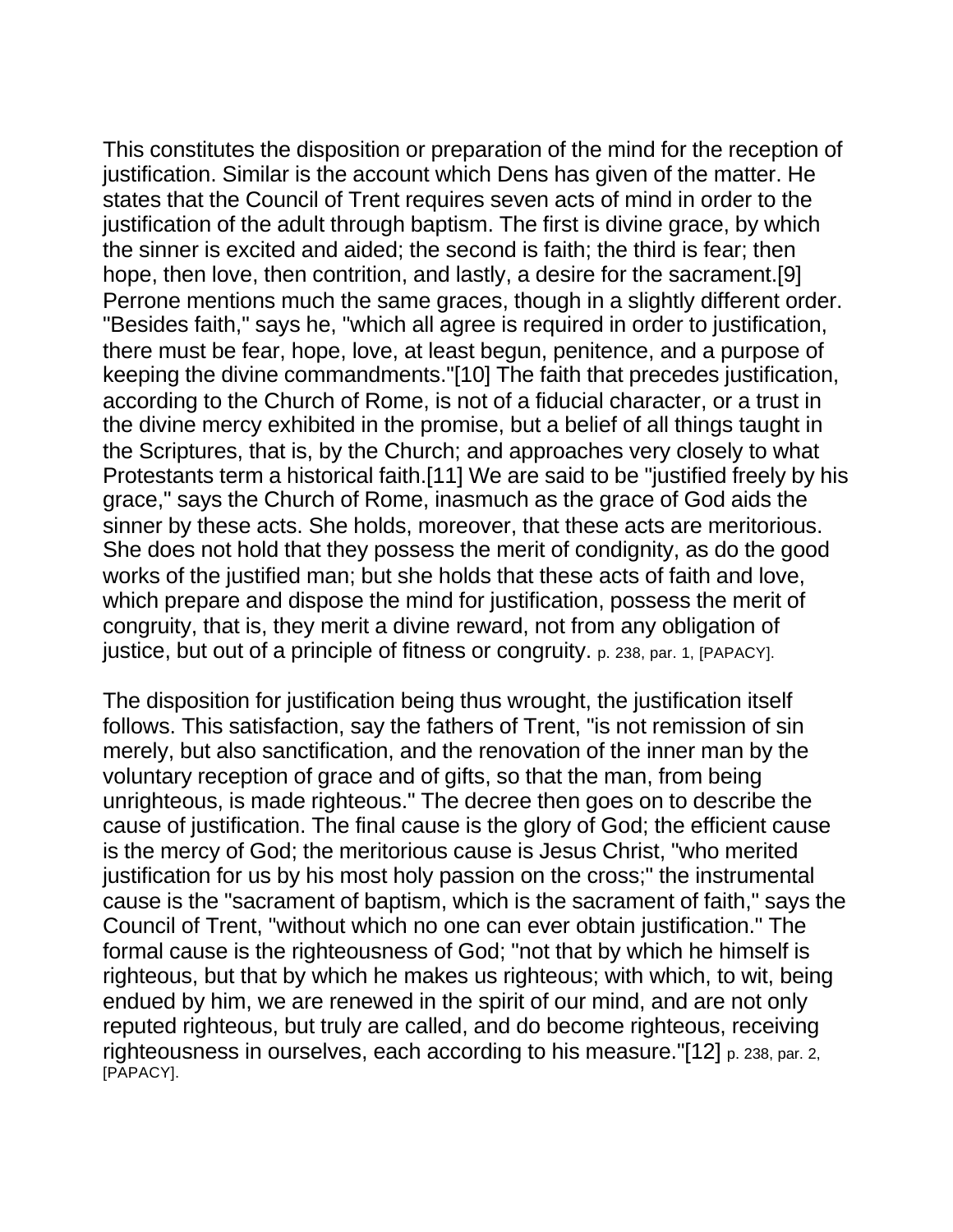Such is the doctrine of justification as taught by the Church of Rome. It is diametrically opposed to the method of justifying sinners described in the epistles of Paul, and more especially in his Epistle to the Romans. It is diametrically opposed to the doctrine of the reformers, and to the confessions of all the reformed Churches. All sound Protestant divines receive the term "justification" in a forensic sense. Nothing is changed by justification viewed in itself but the man's state, which, from being that of a criminal in the eye of the law, and obnoxious to death, becomes that of an innocent man, entitled to eternal life. The source of justification they regard as being the grace of God; its meritorious cause, the righteousness of Christ imputed to the sinner; and its instrumental cause, faith, by which the sinner receives the righteousness which the gospel offers. Thus nothing is seen in this great work but the grace of God. To Him is all the glory. The sinner comes into the possession of profound peace, because he feels that he is resting, not on his own good qualities, but on the righteousness of the Saviour, which "has magnified the law and made it honourable;" and he abounds in works of righteousness, being now become "dead unto the law, but alive unto God;" and these good fruits are at once the proofs of his justification and the pledges of his glory. But all this is reversed according to the Romish method. It is clear, according to the Church of Rome, that the ground of a sinner's justification is not without him, but within him. He is justified, not because Christ has satisfied the law in his room, but because the man himself has become such as the law requires; or, as Romish divines are accustomed to say, the formal cause of justification is inherent or infused righteousness. The death of Christ has to do with our justification only in so for as it has merited the infusion of those good dispositions which are the formal cause of our justification,[13] and whereby we perform those good works which are meritorious of an increase of grace and eternal life. And, as regards faith, "we are not," says Bailly, "justified by faith alone;" and its admitted connection with justification he states to be, not that of an instrument, but of a good work, or part of infused righteousness.[14] The Roman Catholic scheme, therefore, is very clearly one of salvation by good works. p. 239, par. 1, [PAPACY].

This is the "first justification," as the Roman Catholic divines are accustomed to speak, and in this justification the sinner has no absolute merit, but only that of congruity. It is different in the "second justification," which is thus defined:--"By the observance of the commandments of God and the Church, faith co-operating with good works, they gain an increase of that righteousness which was received by the grace of Christ, and are the more justified."[15] p. 239, par. 2, [PAPACY].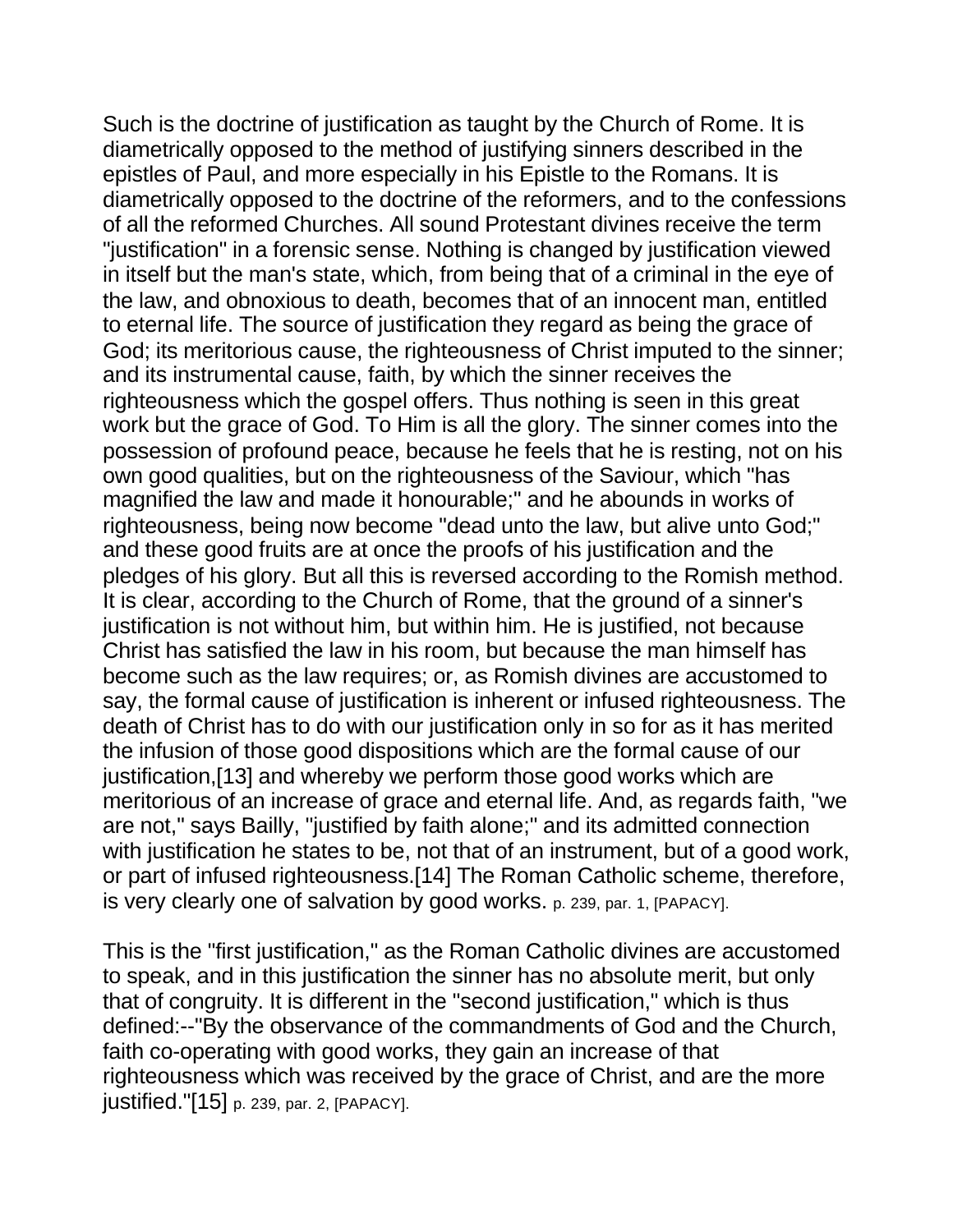In this "second justification," the man rises to the merit of condignity, his works being positively meritorious and deserving of heaven. It is here that the Romish doctrine of good works is most clearly seen. For though there is a loose reference to the merits of Christ, yet if our good works be meritorious, as is affirmed, there must be a positive obligation, in respect of justice, on God to bestow heaven upon us, and thus salvation is of works. "The merits of men," says Bellarmine, "are not required because of the insufficiency of those of Christ, but because of their own very great efficacy. For the work of Christ hath not only deserved of God that we should obtain salvation, but also that we should obtain it by our own merits."[16] But the thirty-second canon of the sixth session of the Council of Trent puts the matter beyond controversy. "If any one shall say that the good works of a justified man are the gift of God in such a sense that they are not also the good merits of the justified man himself, or that a justified man, by the good works which are done by him through the grace of God, and the merit of Christ, of whom he is a living member, does not truly deserve increase of grace, eternal life, and the actual possession of eternal life if he die in grace, and also an increase of glory, let him be **ANATHAMA."[17]** p. 240, par. 1, [PAPACY].

The Roman Catholic Church teaches that the justified man has no certainty of eternal life. He may fall, she holds, from a state of grace, and finally perish. Should he so fall, however, that Church has made provision for his recovery, and that recovery is through the sacrament of penance,[18] --the "second plank after shipwreck," as the fathers term it. "Be mindful, therefore, from whence thou art fallen, and do penance."[19] Agreeably with this, that Church teaches that "no one can certainly and infallibly know that he has obtained the grace of God."[20] To stand in doubt on this important point she enjoins as a duty, and anathematizes the doctrine of "assurance" as a Protestant heresy. p. 240, par. 2, [PAPACY].

Thus the fact is incontrovertible, that the scheme of the Church of Rome is one of salvation by works. And the question is shortly this,--Is this scheme agreeable to Scripture, or is it not? Papists cannot refuse the authority of Scripture on this, or on any point, seeing they admit it to be the Word of God. Now, while the Scriptures speak of a reward of grace, they utterly repudiate, both by general principles and positive statements, what Papists maintain,--a reward of merit. If, then, we allow the Bible to decide the controversy, the Church of Rome errs in a point where error is necessarily fatal. Her scheme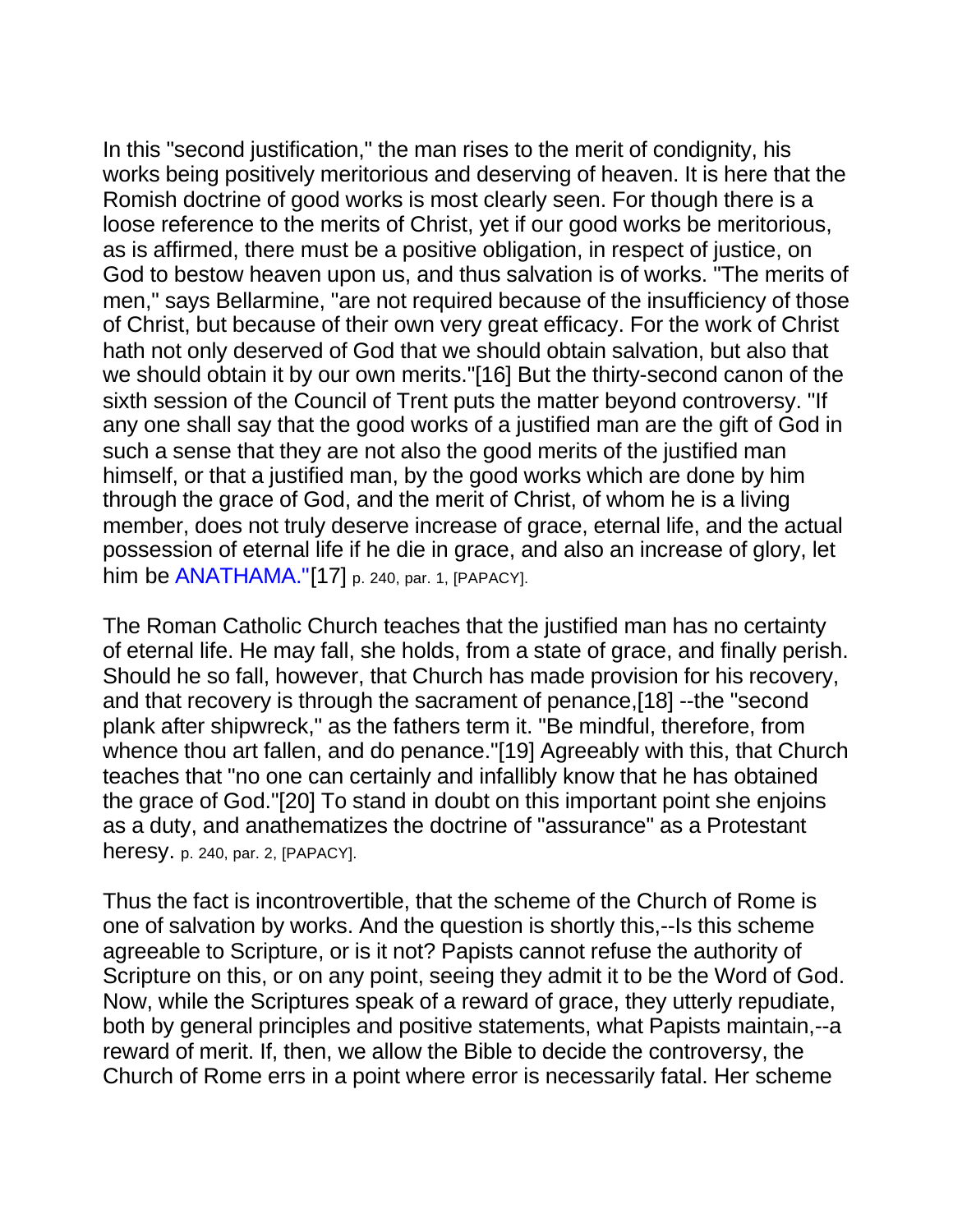of salvation by works is a scheme which robs God of his glory, and man of his peace now and his salvation hereafter. p. 240, par. 3, [PAPACY].

------------------------------------------------------------------------

[1] 1 Cor. iii. 11. p. 241, par. 1, [PAPACY].

[2] Eph. xi. 8. p. 241, par. 2, [PAPACY].

[3] Con. Trid. sess. vi. cap. iv. p. 241, par. 3, [PAPACY].

[4] Theol. Mor. et Dog. Petri Dens, tom. ii.,--Tractatus de Justificatione. p. 241, par. 4, [PAPACY].

[5] Perrone's Praelectiones Theologicae, tom. i. p. 1398. p. 241, par. 5, [PAPACY].

[6] Theologia Mor. Ludovico Bailly, tom. v, p. 454. p. 241, par. 6, [PAPACY].

[7] Concil. Trid. sess. vi. cap. v. p. 241, par. 7, [PAPACY].

[8] Ibid. sess. vi. cap. vi. p. 241, par. 8, [PAPACY].

[9] Theol. Mor. et Dog. Petri Dens, tom. ii. p. 450. p. 241, par. 9, [PAPACY].

[10] Perrone's Praelectiones Theologicae, tom. i. p. 1407. p. 241, par. 10, [PAPACY].

[11] Perrone's Praelectiones Theologicae, tom. i. p. 1415: Theologia Mor. Ludovico Bailly, tom. v. p. 456. p. 241, par. 11, [PAPACY].

[12] Concil. Trid. sess. vi. cap. vii. p. 241, par. 12, [PAPACY].

[13] See Concil. Trid. sess. vi. canons, 10-12. p. 241, par. 13, [PAPACY].

[14] Theologia Mor. Ludovico Bailly, tom. v. pp. 458, 462. p. 241, par. 14, [PAPACY].

[15] Concil. Trid. sess. vi. cap. X. p. 241, par. 15, [PAPACY].

[16] Bellarm. de. Justific. lib. v. cap. v. p. 241, par. 16, [PAPACY].

[17] Concil. Trid. sess. vi. can. xxxii. The same doctrine is not less explicitly taught in the sixteenth chapter of same session. p. 241, par. 17, [PAPACY].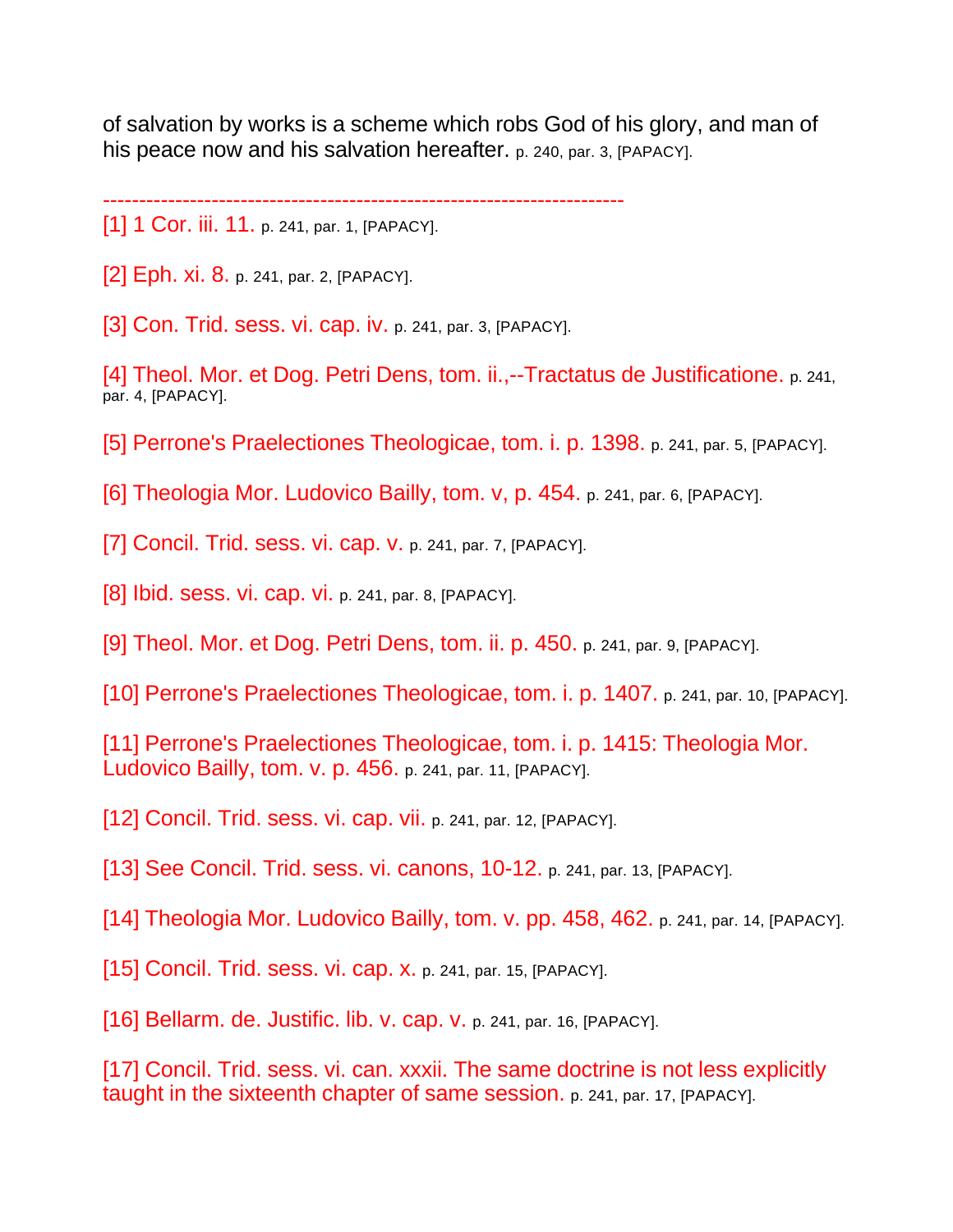[18] Concil. Trid. sess. vi. cap. xiv. p. 242, par. 1, [PAPACY].

[19] Rev. ii. 5, Roman Catholic version. p. 242, par. 2, [PAPACY].

[20] Concil. Trid. sess. vi. cap. ix. p. 242, par. 3, [PAPACY].

**Book II. Dogmas of the Papacy.** p. 242, par. 4, [PAPACY].

> **Chapter XI. The Sacraments.** p. 242, par. 5, [PAPACY].

It has pleased God, in condescension to our weakness, to confirm his promises by signs. The bow of heaven is a divinely-appointed token, confirmatory to the world of the promise that there shall be no second deluge. The world has but one sign of its safety; the Church has two of her perpetuity. The sacraments of Baptism and the Lord's Supper,--like two beauteous bows bestriding the heavens of the Church,--are seals of the covenant of grace, and give infallible certainty to all who really take hold of that covenant, that they shall enjoy its blessings. But the Church of Rome has accounted that these two signs are not enough, and, accordingly, she has increased them to the number of seven. These seven sacraments are baptism, confirmation, the eucharist, penance, extreme unction, orders, and matrimony. That Church is accustomed to boast with truth that most of these sacraments are unknown to Protestants:[1] she might have added, with equal truth, that they are unknown to the New Testament. The institution of Baptism and the Supper is plainly to be seen upon the inspired page; but where do we find the institution of these five supplementary sacraments? Not a trace of them can be discovered in Scripture; and the attempt to adduce Scripture in their support is so hopeless, that it has seldom been made.[2] But what is it that Roman infallibility will not attempt? Dens proves in the following notable way from Scripture, that the sacraments must be seven in number. He quotes the passage, "Wisdom hath builded her house; she hath hewn out her seven pillars." "In like manner," says he, "seven sacraments sustain the Church." He next refers to the seven lamps on one candlestick, in the furniture of the tabernacle. These seven sacraments are the seven lamps that illuminate the Church.[3] p. 242, par. 6, [PAPACY].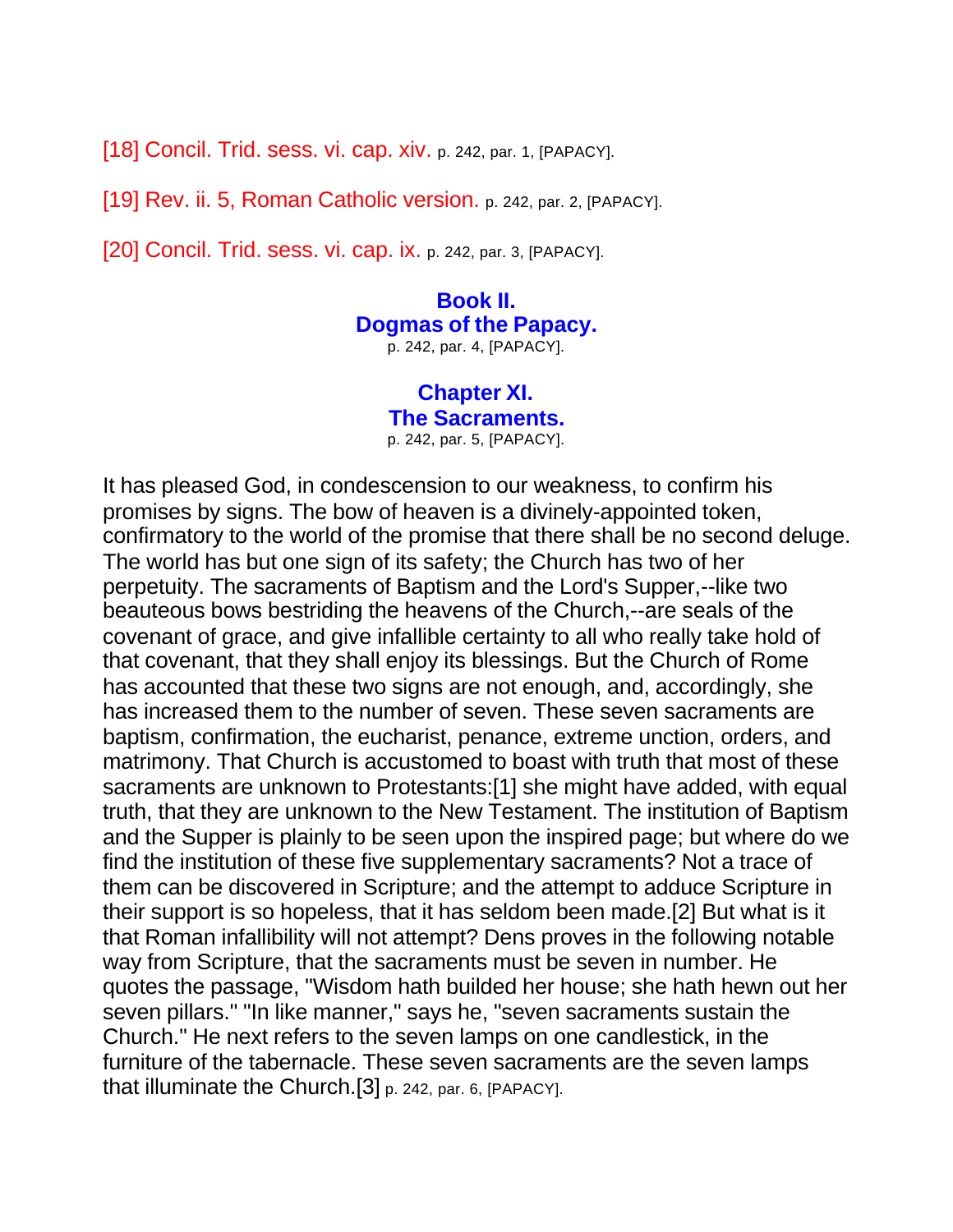The Jesuit would have rendered his argument irresistible, had he but added, there were seven evil spirits that entered the house that was swept and garnished. These seven sacraments are the seven spirits whose united power and wisdom animate the Roman Catholic Church. The Council of Trent rested the proof of these sacraments mainly on tradition, and a supposed hidden and mystical meaning in the number seven. And, in truth, there sometimes is a mystic meaning in that number; as, for instance, when the seer of Patmos saw seven hills propping up the throne of the apocalyptic harlot. Protestants most willingly yield up to the Roman Catholic Church the entire merit of discovering these sacraments, as they also yield up to her the entire benefit flowing therefrom.[4] The first two, baptism and penance, confer grace; the rest increase it. The first, therefore, are sometimes called the sacraments of the dead; the others, the sacraments of the living. p. 243, par. 1, [PAPACY].

The Roman Catechism defines a sacrament as follows:--"A thing subject to the senses, which, in virtue of the divine institution, possesses the power of signifying holiness and righteousness and of imparting these qualities to the receiver."[5] There was considerable difference of opinion in the Council of Trent as to the way in which grace is conveyed along with the sacraments; but the fathers were unanimous in holding that it is so conveyed, and in condemning the reformers, who denied the power of the sacraments to confer grace. Accordingly, in their decree they speak of "the holy sacraments of the Church, by which all true righteousness is first imparted, then increased, and afterwards restored if lost."[6] "The Catholic doctrine," says Dens, "is, that the sacraments of the new law contain grace, and confer it ex opera operato."[7] And in this he is borne out by the Council of Trent, who declare, "If any one shall say that these sacraments of the new law cannot confer grace by their own power [ex opera Operato], but that faith alone in the divine promise suffices to obtain grace, let him be accursed."[8] Three of these sacraments,--baptism, confirmation, and orders,--confer an indelible impression, and therefore they are not, and cannot be, repeated. As to the seat of this indelible stamp or impression, the Romish divines are not agreed,[9] --some fixing on the mind, others on the will, while a third party make this wondrous virtue to reside in the hands and the tongue; which gave occasion to Calvin to say, that "the matter resembled more the incantations of the magician than the sound doctrine of the gospel." Not only do the sacraments infuse grace at first, but they confer an increase of grace, and all that divine aid which is necessary to gain their end.[10] This grace is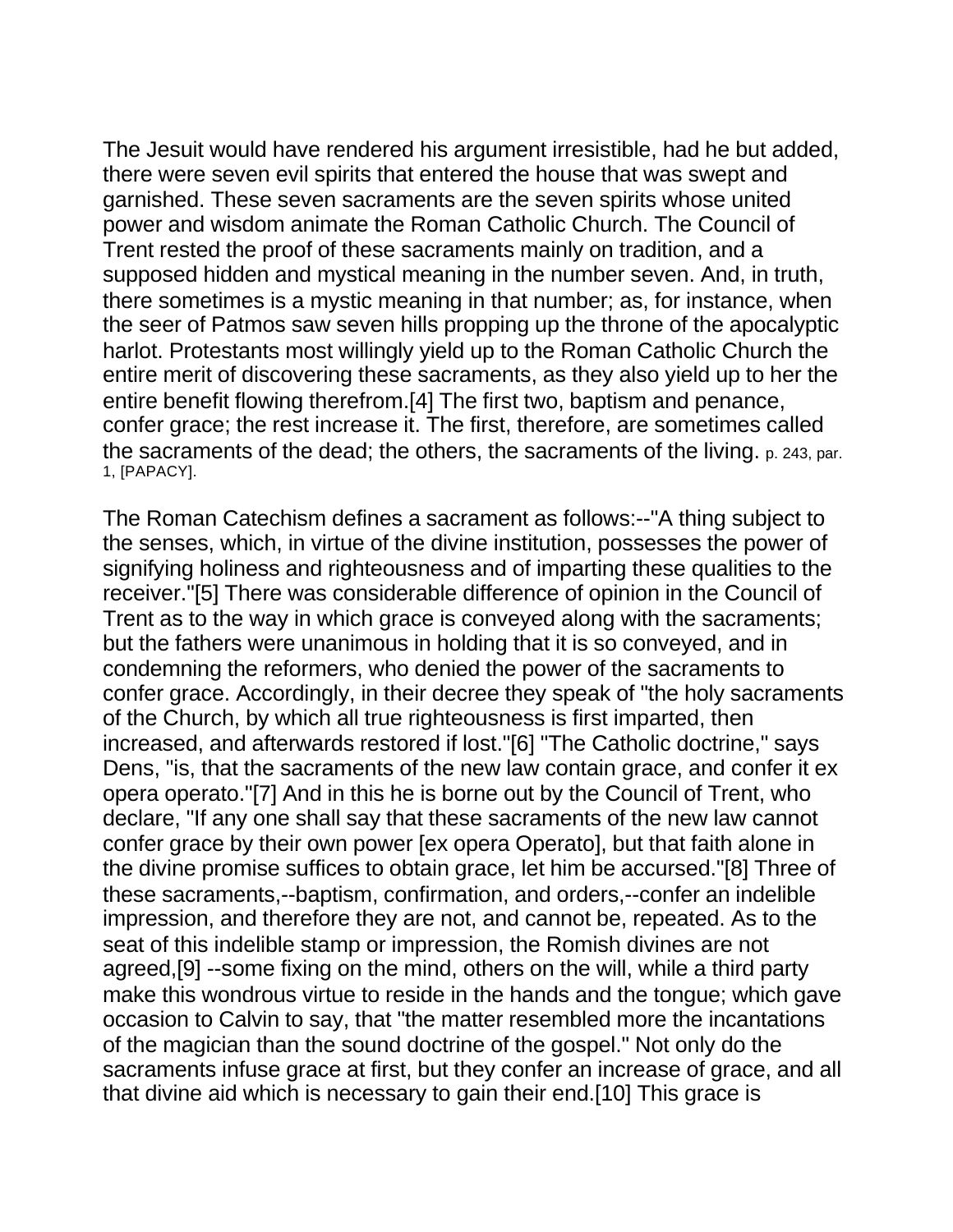contained in the sacraments, say the Romanists, "not as the accident in its subject, or as liquor in a vase (as Calvin has vilely insinuated), but it is conferred by the sacraments as the instrumental cause."[11] p. 243, par. 2, [PAPACY].

One very important point remains, and that is, the validity of the sacrament. In order to this, it is not enough that the forms of the Church be observed in the administration of the sacrament; the right direction of the intention of the administrator is an essential requisite. "If any one shall say," says the Council of Trent, "that in ministers, while they form and give the sacraments, intention is not required, at least of doing what the Church does, let him be anathema."[12] Any flaw here, then, vitiates the whole proceeding. If the priest who administers baptism or extreme unction be a hypocrite or an infidel, and does not intend what the Church intends, the baptized man lives without grace, and the dying man departs without hope. The priest may be the greatest profligate that ever lived; this will not in the least affect the validity of the sacrament; but should he fail to direct aright his intention, the sacrament is null, and all its virtue and benefit are lost,--a calamity as dreadful as the difficulty of providing against it is great. For as the intention of another cannot be seen, it can never be known with certainty that it exists. p. 244, par. 1, [PAPACY].

It is not difficult to imagine the tremendous evil to which a single invalid act may lead. Take the case of a child whose baptism is invalid from the want of intention on the part of the priest. This child grows to manhood; he takes orders; but he is no priest. Every priestly act he does is null. Those he ordains are in the same predicament with himself; they neither possess nor can transmit the true apostolic ichor. Every host they consecrate, and which is first adored, then eaten, by the worshippers, is but a simple wafer. They cannot absolve; they cannot give the viaticum. But even this is not the whole of the mischief. It may happen, that of these pseudo-priests, one may be chosen to fill Peter's chair. He wants, of course, the infallibility; and so the Church loses her head, and becomes a corpse. There is no Romanist who can say with certainty, on his own principles, that there is a true catholic and apostolic Church on the earth at this day. p. 244, par. 2, [PAPACY].

Roman Catholics are accustomed to grant that the sacraments in general, and baptism in particular, administered by Protestants or by other heretics, are valid and efficacious as regards their effects.[13] p. 244, par. 3, [PAPACY].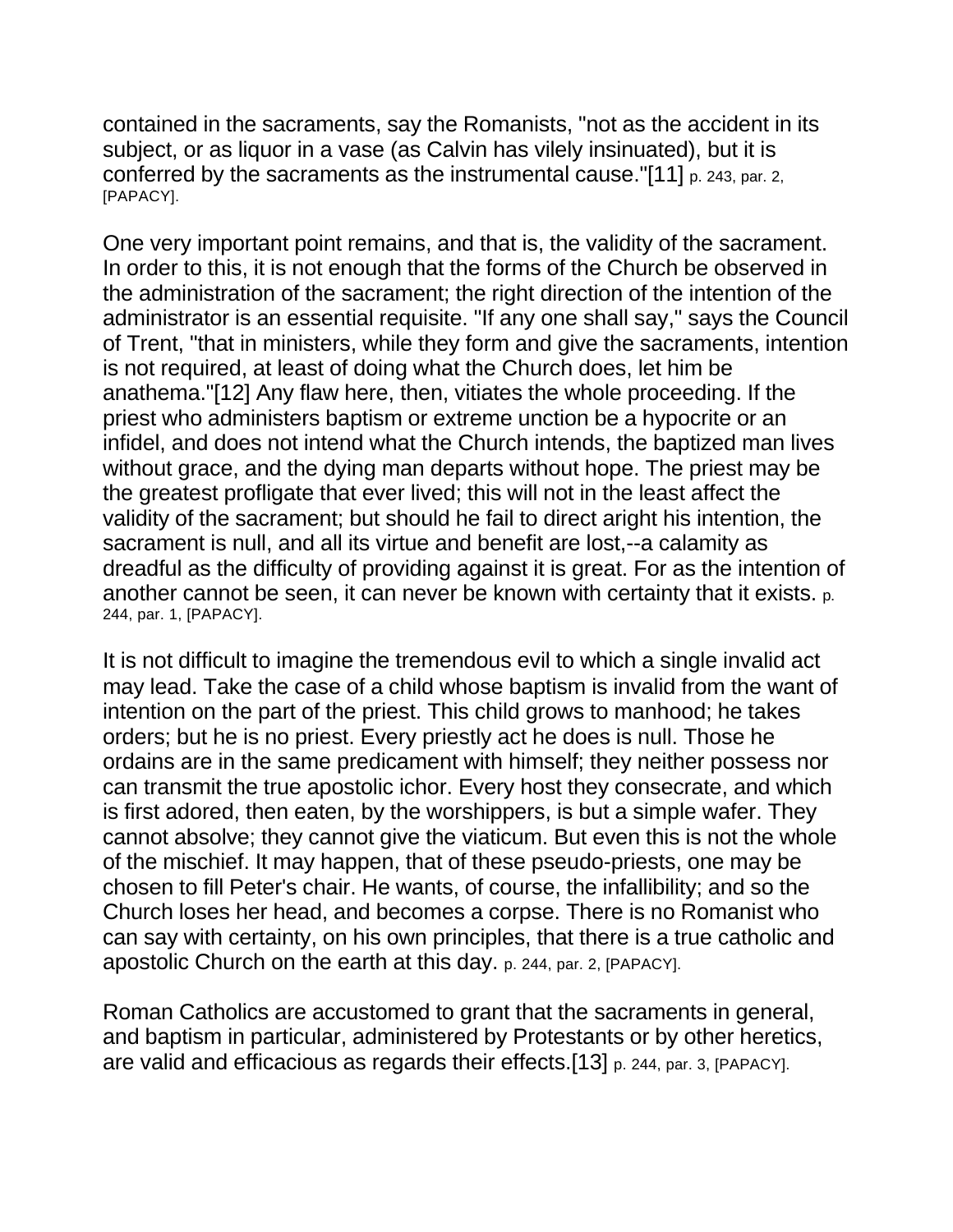This is a stretch of charity quite unusual on the part of that Church; and we may be sure that Rome has good reasons for being so very liberal on this point. Good reasons she verily has. She grants that baptism administered by heretical hands is valid, in order that when these children grow up she may have a pretext to seize upon them, and compel them to enter the Roman Catholic Church. And in the fourteenth canon of the seventh session of the Council of Trent, she pronounces an anathema on all who shall say that such children, when they grow up, are to be "left to their own choice, and not to be compelled to lead a Christian life," that is, to become Roman Catholics. Thus has the Pope converted an ordinance which was designed to represent our being delivered from the yoke of Satan, and made the freedmen of Jesus Christ, into a brand of slavery. As in the feudal times the lords of the soil were accustomed to put collars, with their names inscribed, upon the necks of their slaves, so baptism is the iron collar which Rome puts upon the necks of her slaves, that she may be able to claim her property wherever she may chance to find it. "Heretics and schismatics," says the Catechism of Trent, "are excluded because they have departed from the Church; for they no more belong to the Church than deserters to the army they have left. Yet it is not to be denied that they are under the power of the Church, as those who may be called by her to judgment, punished, and condemned by an anathema."[14] In short, like deserters from the army, on being retaken they may be shot. And thus, as Blanco White remarks, "the principle of religious tyranny, supported by persecution, is a necessary condition of Roman Catholicism: he who revolts at the idea of compelling belief by punishment is severed at once from the communion of Rome."[15] If we may believe Bellarmine, the apostles would have burned all they failed to convert, had they had the use of the civil power. Their time would have been divided betwixt directing Christians in their faith and morals, and drawing up rules for the trial and execution of pagans and heretics, had they seen the least chance of being permitted to act upon their plan. Think of Paul writing some such sentence as this:--"Now abideth faith, hope, charity, these three; but the greatest of these is charity,"--and laying down his pen, and going straight to assist at an auto da fe! p. 245, par. 1, [PAPACY].

[1] Milner's End of Controversy, let. XX. p. 245, par. 2, [PAPACY].

------------------------------------------------------------------------

[2] One of the above sacraments, viz. extreme unction, it is lawful to administer on the top of a long stick to those who may be dying of pestilence. "Licet autem judicio episcopi in eo casu inungere aegrotum adhibita oblonga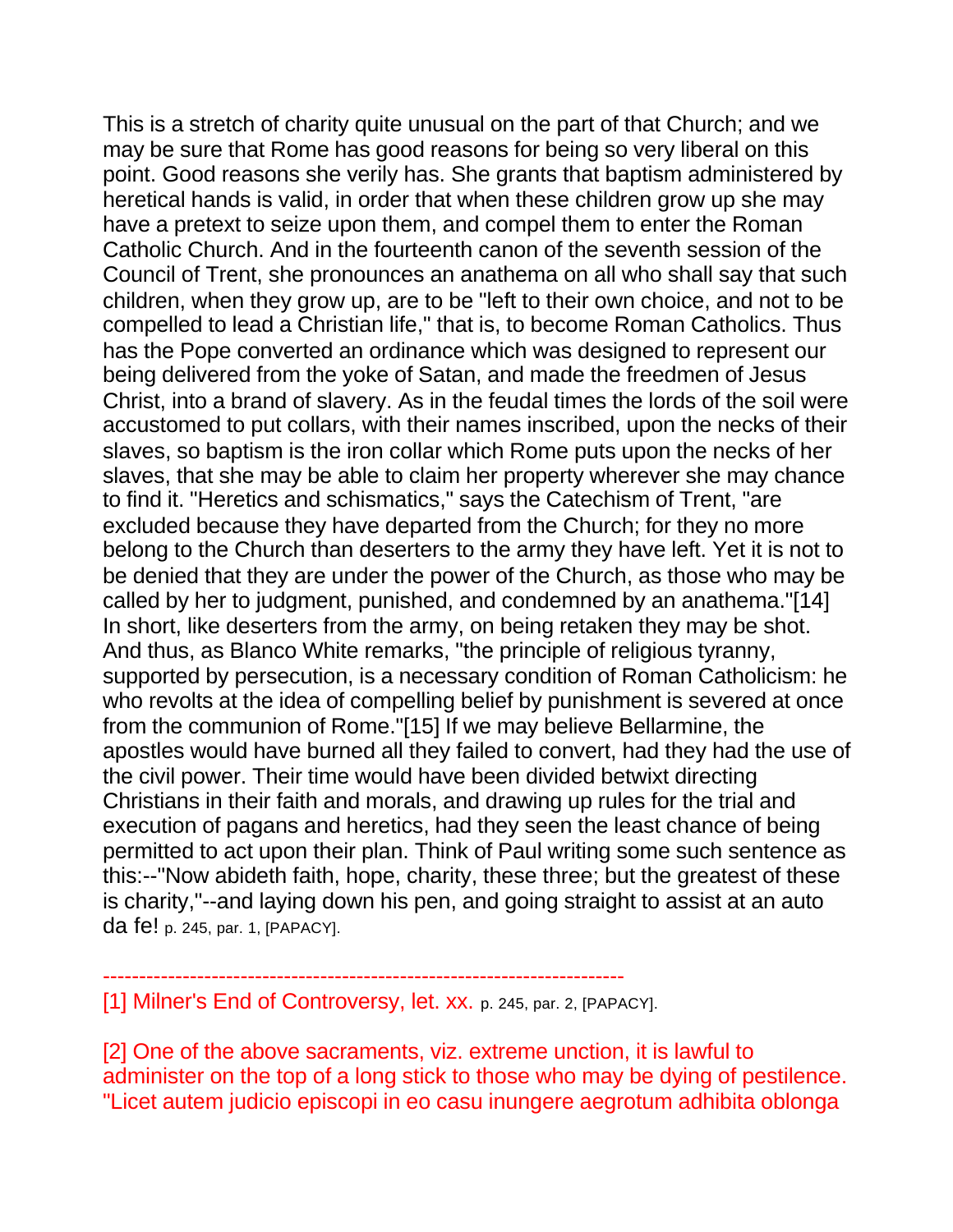virga, cujus in extrema parte sit gossypium oleo sacro imbutum." (Theol. Mor. et Dog. Petri Dens, tom. viii. p. 166.) p. 245, par. 3, [PAPACY].

[3] Theol. Mor. et Dog. Petri Dens, tom. v. pp. 140, 141. p. 246, par. 1, [PAPACY].

[4] Cajetan and a host of Roman Catholic doctors admit that several of these sacraments were not instituted by Christ. (See authorities in Blakeney's Manual of Romish Controversy, pp. 37-44 ; Edin. 1851.) Marriage is a sacrament of the new law (the gospel); yet it existed 4000 years before the gospel. p. 246, par. 2, [PAPACY].

[5] Catechismus Romanus, pars ii. cap. i. s. ix. p. 114. Delahogue thus defines a sacrament:--"Signum sensibile a Deo permanenter institutum, et alicujus sanctitatis seu justitiae operativum." (Delahogue, Tractatus de Sacramentis in genere, p. 2; Dublin, 1828.) p. 246, par. 3, [PAPACY].

[6] Concil. Trid. sess. vii.,--Dec. de Sacramentis. p. 246, par. 4, [PAPACY].

[7] Theol. Mor. et Dog. Petri Dens, tom. v. p. 90. p. 246, par. 5, [PAPACY].

[8] Concil. Trid. sess. vii. can. viii. p. 246, par. 6, [PAPACY].

[9] From a recent barbarity, we should infer that modern Romanists place the seat of this impression in the finger points. Ugo Bassi, the chaplain of Garibaldi, had the skin peeled off the tips of his fingers before being shot. p. 246, par. 7, [PAPACY].

[10] Theol. Mor. et Dog. Petri Dens, tom. v. p. 94. p. 246, par. 8, [PAPACY].

[11] Idem, tom. v. p. 90. p. 246, par. 9, [PAPACY].

[12] Concil. Trid. sess. vii. can. xi. p. 246, par. 10, [PAPACY].

[13] Concil. Trid. sess. vii. can. xii., et de Btptismo, can. iv.: Perrone's Praelectiones Theologicae, tom. ii. p. 36. p. 246, par. 11, [PAPACY].

[14] Cat. Rom. de Symbolo, art. ix. p. 246, par. 12 [PAPACY].

[15] Prac. and Int. Evidence against Catholicism, p. 124. p. 246, par. 13 [PAPACY].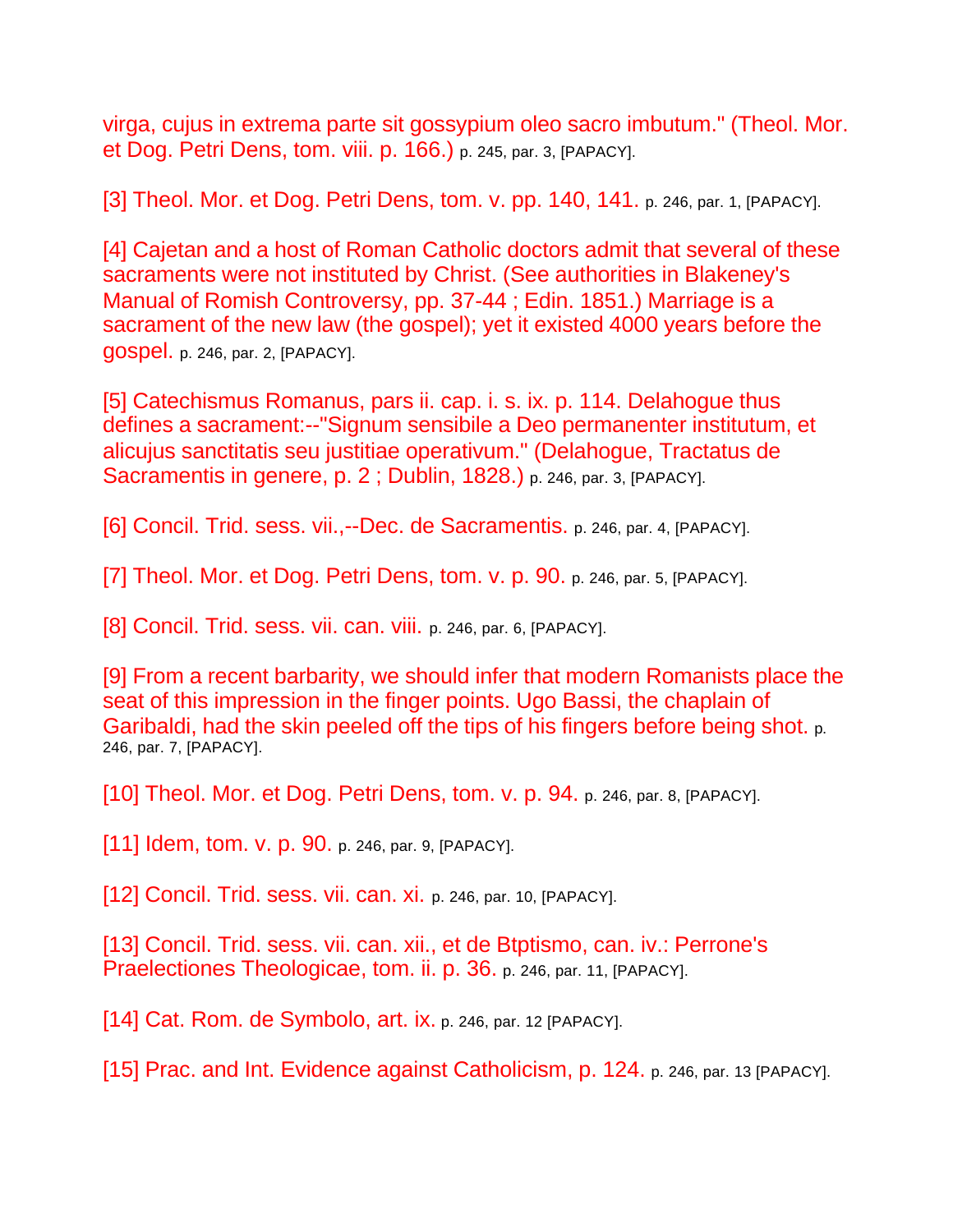### **Book II. Dogmas of the Papacy.**

p. 247, par. 1, [PAPACY].

#### **Chapter XII. Baptism and Confirmation.**

p. 247, par. 2, [PAPACY].

Having considered the leading characteristics which belong to sacraments in general, according to the idea of the Roman Catholic Church, it only remains that we state the peculiarities proper to each. p. 247, par. 3, [PAPACY].

Nothing could be more simple as a rite, or more significant as a symbol, than baptism administered according to Scripture; nothing could be more foolish, ridiculous, or superstitious, than baptism administered according to the forms of the Roman Catholic Church. Water sprinkled on the body is the divinelyappointed sign; but to the Scripture form a great many absurd additions have been made. The water is prepared and consecrated with "the oil of mystic unction;" certain words and prayers are muttered over the child, to exorcise the devil; salt is put into the mouth, to intimate the relish acquired by baptism for "the food of divine wisdom," and the disposition communicated to perform good works. On the forehead, the eyes, the breast, the shoulders, the ears, is put the sign of the cross, to block up the senses against the entrance of evil, and to open them for the reception of good and the knowledge of divine things. The responses being made at the font, the child is next anointed with the oil of catechumens; first on the breast, that his bosom may become the abode of the Holy Ghost and of the true faith; next on the shoulders, that he may become strong and active in the performance of good works; the assent is then given, either personally or by sponsor, to the apostle's creed; after which baptism is administered. The crown of his head is then anointed with chrism, to signify his engrafting into Christ. A white napkin is given to the infant, to signify that purity of soul and that glory of the resurrection to which he is born by his baptism. A lighted taper is put into his hand, to represent the good works by which his faith is to be fed and made to burn. And finally, a name is given, which is usually selected from some distinguished saint in the calendar, whose virtues he is to imitate, and by whose prayers he is to be shielded and blessed.[1] p. 247, par. 4, [PAPACY].

The Roman Catholic Church teaches that participation in this rite is essential to salvation. "Is baptism necessary to salvation?" it is asked in Butler's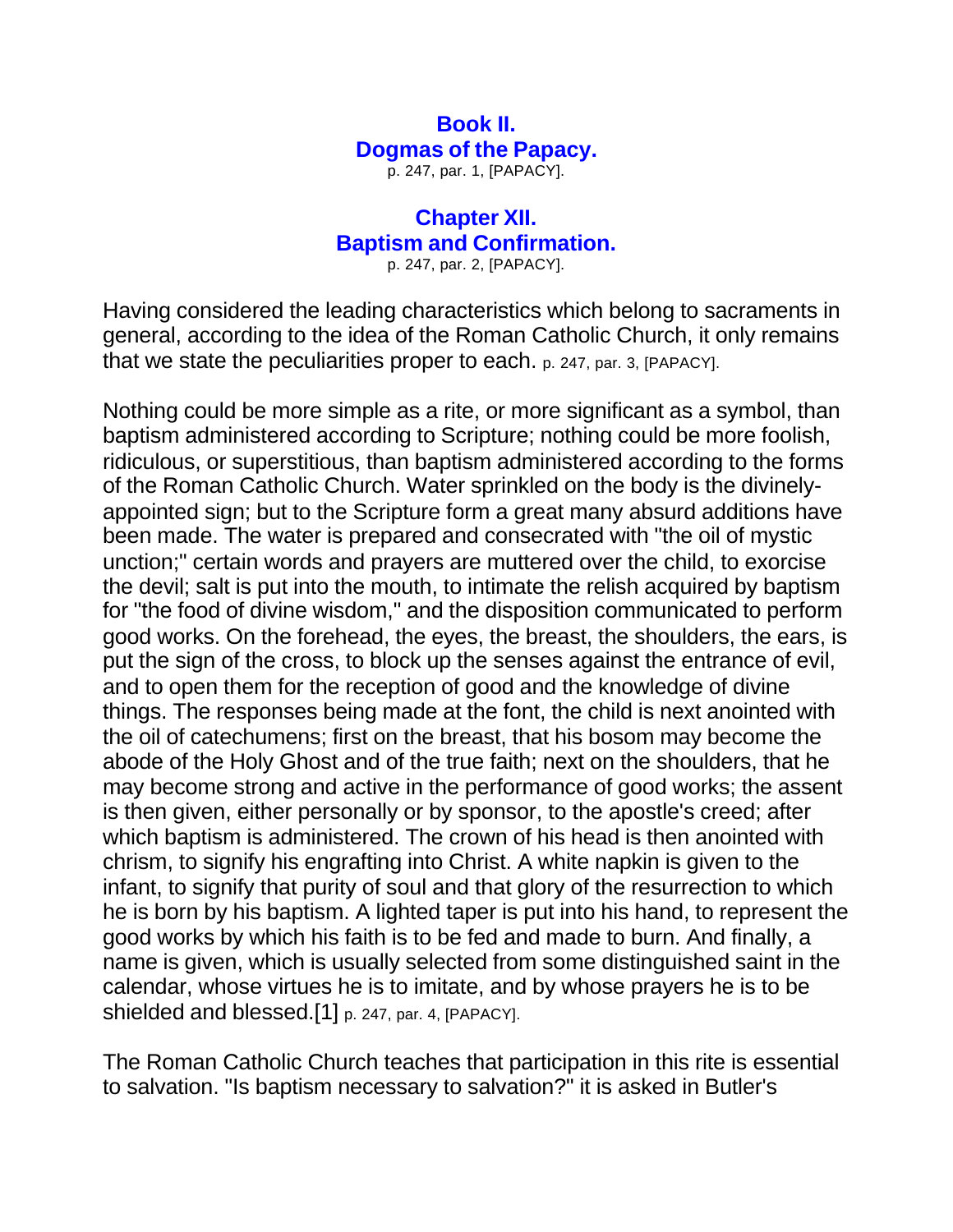Catechism. "Yes," is the reply; "without it we cannot enter into the kingdom of God."[2] p. 247, par. 5, [PAPACY].

"Without baptism," says Liguori, "no one can enter heaven."[3] Dens states two exceptions,--that of the martyr, and that of the man labouring under invincible ignorance.[4] The effects of baptism are great and manifold. The compilers of the Roman Catechism have enumerated seven of the more notable ones. It cleanses from the guilt both of original sin and actual transgression; and nothing remains in the person but the infirmity of concupiscence. All punishment due on account of sin is discharged; justification and adoption, and other invaluable privileges, are bestowed; it implants the germ of all virtues; it engrafts into Christ; it stamps with an ineffaceable character; and it constitutes the person an heir of heaven.[5] p. 248, par. 1, [PAPACY].

Next in order to baptism comes the sacrament of confirmation. Baptism is the spiritual birth; but the Roman Catholic Church, like a tender mother, desires and delights to see her children wax in stature and in strength; and this they do mainly through the mystic influence of confirmation, in which the grace of baptism is perfected. By baptism they become Christians; by confirmation they become strong Christians. The one is the gate by which they enter the Christian state; the other clothes them with the armour of a Christian soldier.[6] None are to be confirmed till they have attained at least the age of seven years. Its rites are simpler than those of baptism, but they are equally without warrant in Scripture, and therefore equally superstitious. This rite is to be administered by a bishop, who, making the sign of the cross upon the forehead of the person with chrism, compounded of oil and balsam, says, "I confirm thee, in the name of the Father, and of the Son, and of the Holy Ghost." He next slaps the person on the cheek, to signify that, as a soldier of the cross, he must be prepared bravely to endure hardships; and, lastly, he bestows the kiss of peace, to denote the impartation of that "peace that passeth all understanding." With the chrism the person enjoys a mystic anointing. He is no longer a child; he is now a perfect man, equipped for performing the labours and fighting the battles of the Church. In this sacrament the Roman Catholic Church holds that the seven gifts of the Spirit are bestowed. These gifts are,--wisdom, understanding, counsel, fortitude, knowledge, piety, and the fear of the Lord. Like baptism, the sacrament of confirmation confers an ineffaceable character, and is never to be repeated.[7] p. 248, par. 2, [PAPACY].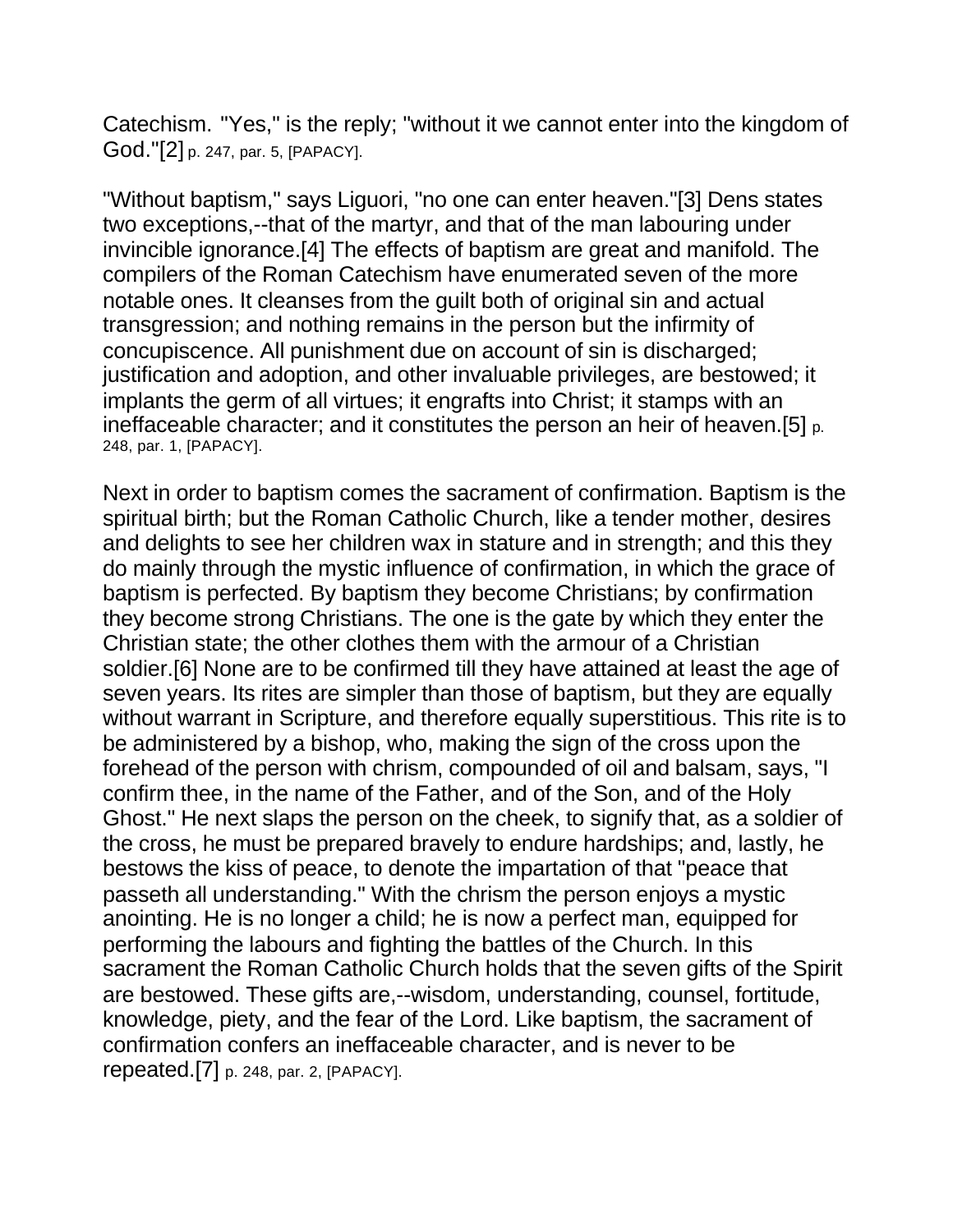Rome has a fine histrionic genius. She has eclipsed all other actors that ever appeared in the world. What is the Papacy but a mighty melo-drama, which, according to the vein of the hour, runs out into the humours and fooleries of comedy, or deepens into the horrors of tragedy. All the persons and verities of eternal truth pass in shadow before the spectator in Rome's scenic exhibition. She affects to play over again the grand drama, of which the universe is the stage, and eternity the development,--redemption. And for what end? That she may hide from man the reality. Her system is essentially counterfeit, and all she does is pervaded by a spirit of imposture and juggling. But in some of her rites she lays aside her usual disguise, thin enough at the best, and reveals her art to all as but a piece of naked witchcraft. If those are not spells which she commends her priests to operate with on certain occasions, Hecate herself never used incantation or charm. We open her missals, and find them but books of sorcery: they are filled with recipes or spells for doing all manner of supernatural feats,--exorcising demons, working miracles, and infusing new and extraordinary qualities into things animate and inanimate. She has her cabalistic words, which, if uttered by a priest in the appropriate dress, will bind or loose men, send them to paradise or shut them up in purgatory! What is this but magic? What is the Church of Rome but a company of conjurors? and what is her worship but a system of divination? Has she not an order of exorcists, specially and formally ordained to the somewhat dangerous office of fighting with and overcoming hobgoblins and devils? Has she not her regular formulas, by which she can change the qualities of substances, control the elements of air, earth, and water, and compel spirits and demons to do the bidding of her priests? Can any man of plain understanding take this for religion? What is her grand rite, but an incantation, which combines in more than the foulness of ancient sorcery with more than the blasphemy of modern atheism? And yet do not kings, presidents, and statesmen, countenance its celebration? and, while themselves practising this foul sorcery, and leading others by their influence to practise it, they affect to be shocked at the impieties of modern socialism! We excuse not Voltaire and the other high priests of infidelity; but it is indisputable that they treated the human understanding with more respect than do the stoled and mitred sorcerers, who first create, then eat their god. What are the rubrics of the Romish Church, but recipes for the manufacture of holy salt, holy mortar, holy ashes, holy incense, holy bells, holy oil, holy water, and we know not how many other things besides? And the instructions regarding this unearthly kind of manufacture are plentifully mixed with exorcisms for driving the devil out of oil, out of buildings, and out of infants. p. 249, par. 1, [PAPACY].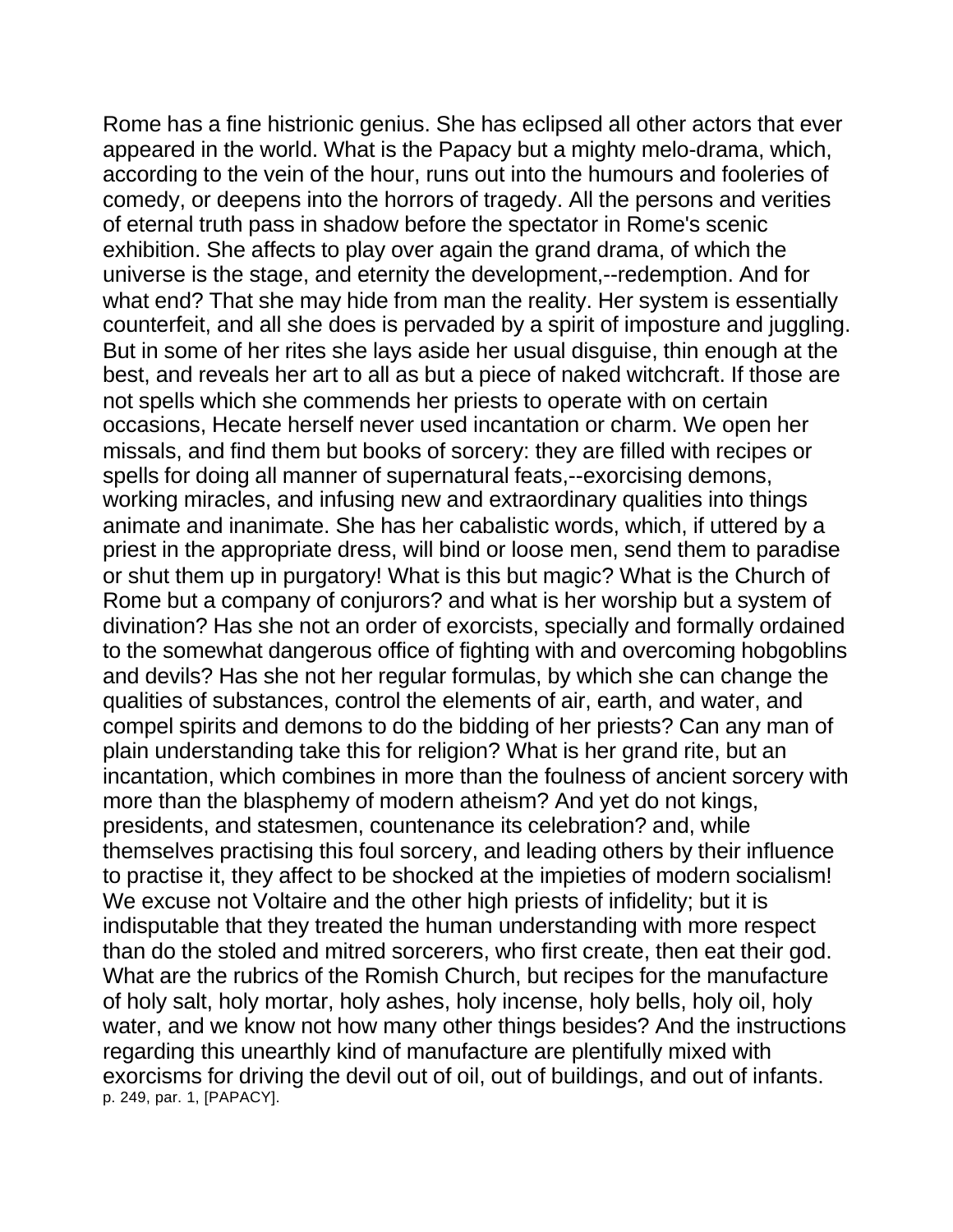For, with striking but characteristic inconsistency, while, according to the theory of original sin, as we have explained it, man's nature is entire and sound, according to the formula of baptism he is possessed by a demon. "Come out of this body, unclean spirit!" So runs the summons uttered by priestly lips, and addressed to the supposed occupant of every infant brought to the baptismal font. According to the dogmatic view, man has no corrupt element in his constitution; according to the ritual, he is a demoniac, and remains a demoniac till the baptismal water restores him to his right mind. What, in form or essence, is awanting in the following scene, to entitle it to be regarded as a piece of genuine witchcraft? It is the exorcism of water in order to its being used in baptizing. Following the classic model which the words of Hecate to the three weird sisters furnish,-- p. 250, par. 1, [PAPACY].

"Your vessels and your spells provide, Your charms, and everything beside,"-- p. 250, par. 2, [PAPACY].

the rubric proceeds:-- p. 250, par. 3, [PAPACY].

"First, let the vessel be washed and cleansed, and then filled with clear water; then let the sacrificing priest, in his surplice (or alb) and stole, with the clerks or other priests, if they be at hand, with the cross, two wax candles, the censor and incense, the vessels of the chrism, and the oil of the catechumens, solemnly advance to the font, and there, or at the altar of the baptistery, if there be one, say the following litany" [in Latin]. p. 250, par. 4, [PAPACY].

That litany consists of an invocation of all the saints in the Roman calendar; for it is fitting that such an incantation should open with the names of the "three hundred gods" of Rome in whose honour these rites are performed. After this comes the EXORCISM. p. 250, par. 5, [PAPACY].

"I exorcise thee, thou creature of water, By the living †, by the true †, By the holy † person who, By a word, without a hand, Parted thee from the dry land; Who did brood upon thy face, In the void and formless space; Who did order thee to go,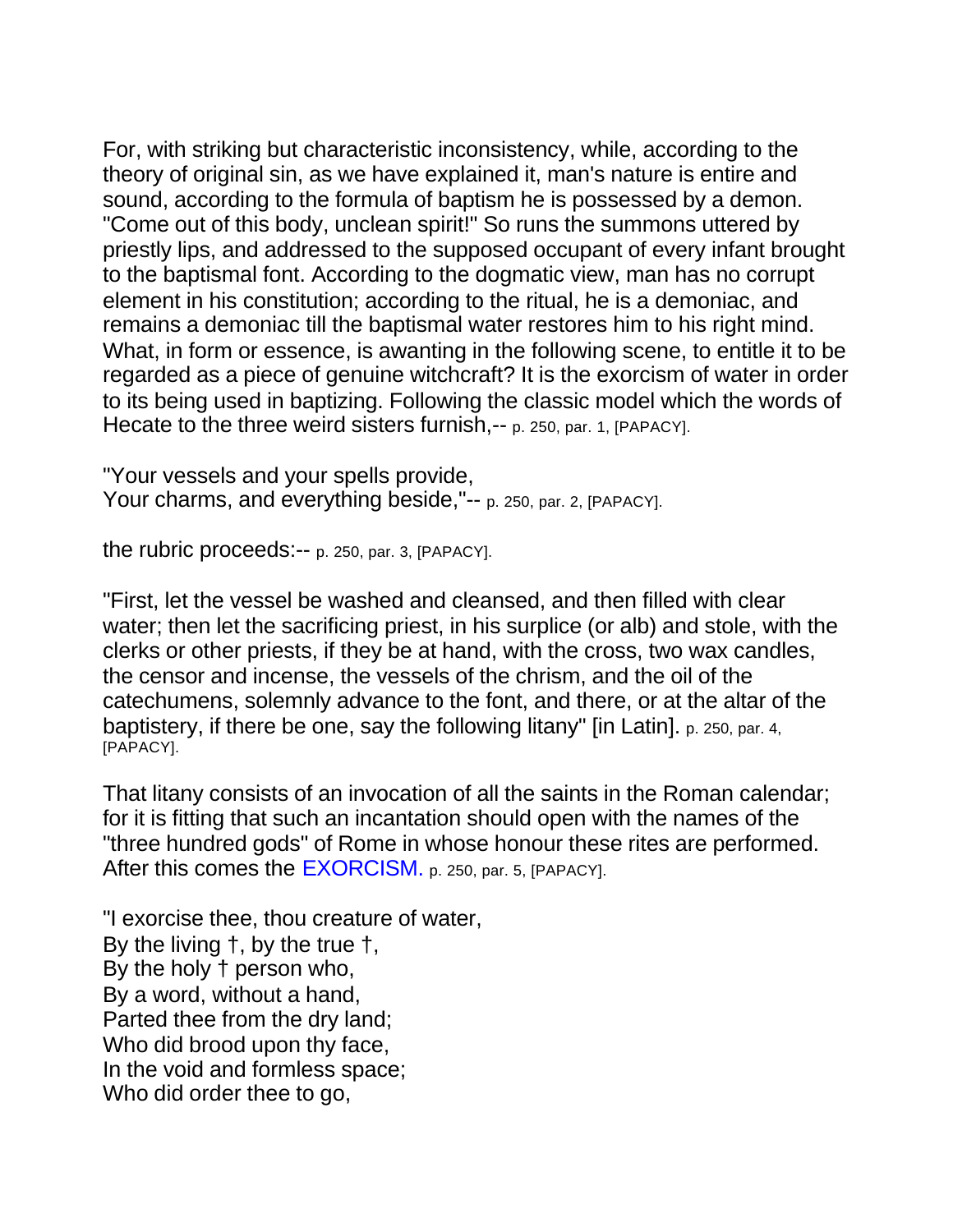And from Paradise to flow, In four goodly rivers forth, Towards the south, cast, west, and north." p. 250, par. 6, [PAPACY].

"Here let him with his hand divide the water, and then pour some of it outside the edge of the font, toward the four parts of the world. p. 251, par. 1, [PAPACY].

"Who, when bitter was thy flood, By the prophet's branch of wood, Made thee sweet; who from the stone, In the desert parch'd and lone, Fainting Israel's thirst to cure, Brought thee forth . . . . . . . . . . I thee conjure; Be thou holy water, blest; Cleanse the foul and guilty breast; Wash away the filth of sin; Make the bosom pure within. And ye devils, every one, Let what I prescribe be done. Where this water sprinkled flies, Thence eradicate all lies; Every phantasm put to flight; Every dark thing bring to light. Let it be of life eternal, Fountain salient and supernal; Laver of Regeneration For a chosen favoured nation. In the name, &c.--Amen." p. 251, par. 2, [PAPACY].

Then follow certain ceremonies, such as blowing three times into the water, incensing the font, and pouring in oil in the form of a cross; after which the incantation is concluded as follows:-- p. 251, par. 3, [PAPACY].

"Mingle, O thou holy chrism; Blessed oil, I mingle thee; Mingle, water of baptism, Mingle, all ye sacred three; Mingle, mingle, mingle ye, In the name of  $\dagger$ , and of  $\dagger$ , and of  $\dagger$ ." p. 251, par. 4, [PAPACY].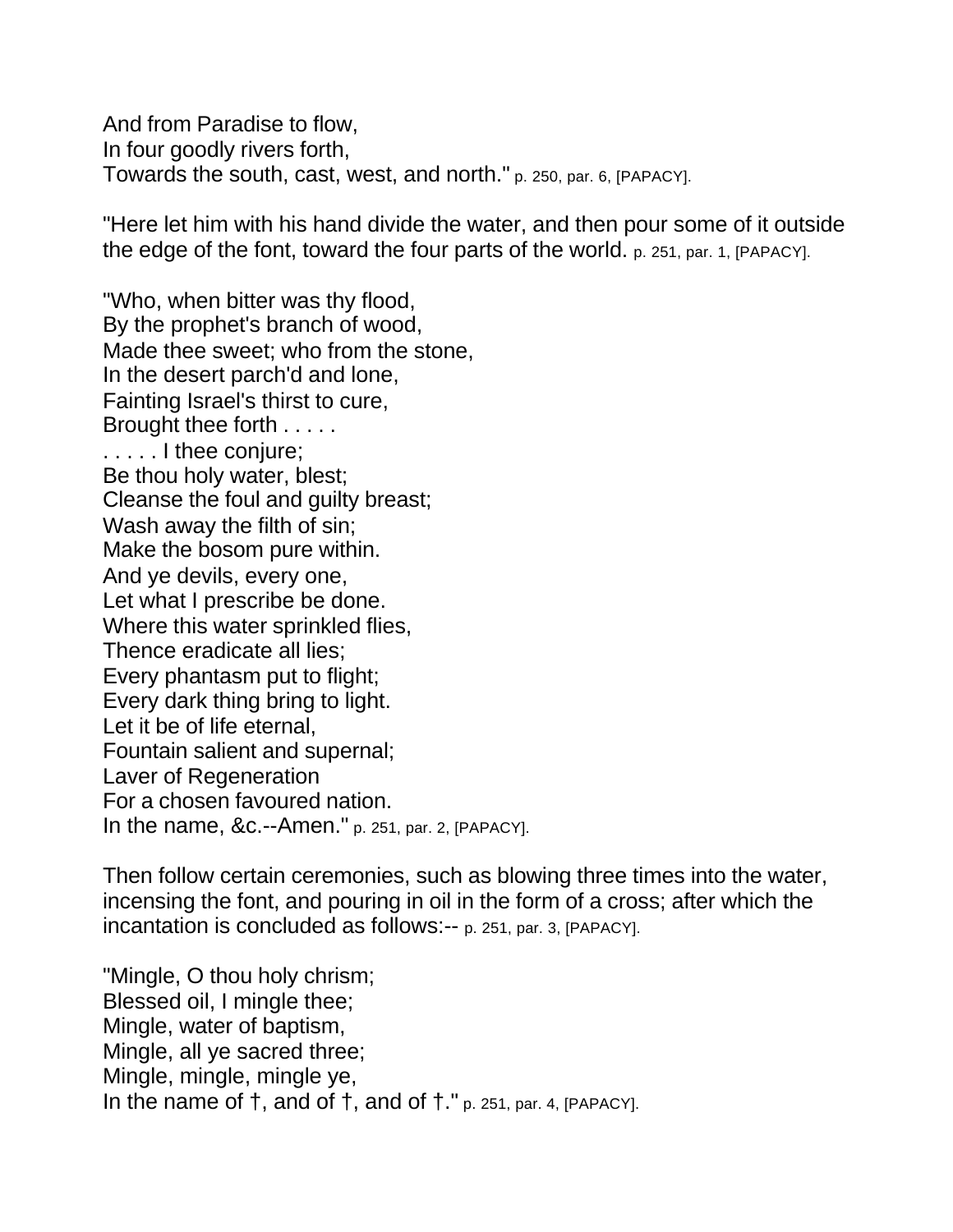Now this appears to us to embody the very soul of magic. The only two spiritual agencies known to man,--the moral and supernatural agency of the Divine Spirit, and the intellectual and natural agency of truth,--are here set aside, and a third sort of agency, that of spells and incantations, is called into requisition. Is not this witchcraft? Of whom, then, are the priests of Rome the successors? Manifestly of the ancient diviners and wizards. Nor could anything be finer, as a piece of the histrionic, than the scene just described. The ancient models have been carefully studied, and their forms as well as spirit preserved. The obscurity produced by the incense and the tapers,--the mystic dresses, with their Hieroglyphical signs,--the crossings and blowings,-the mixing and mingling of various substances,--the intoned incantations,- the dread names employed to conjure with,--all combine to form a scene such as might have been beheld in the observatory of some ancient Chaldean astrologer, or in the cell of some Egyptian soothsayer; or such as the poor infatuated monarch witnessed in the sorceress's cot at Endor; or, to come nearer home, such as the great Hecate and her three bedlamite attendants celebrated at midnight on the bleak heath of Forres, so powerfully painted by the genius of Shakspeare. The one set of rites are equally important and dignified as the other; and both occupy the mind with precisely the same feeling,--that feeling being one of vague, hurtful, and demoralizing awe. p. 252, par. 1, [PAPACY].

------------------------------------------------------------------------

[1] Cat. Rom. pars ii. cap. ii. s. xlvi.--lxi.,--"Quotuplices sunt Baptismi Ritus?" p. 252, par. 2, [PAPACY].

[2] Butler's Catechism, lesson xxiv. p. 252, par. 3, [PAPACY].

[3] Instructions on the Commandments and Sacraments; by Alphonsus M. Liguori; part ii. chap. ii.; Dublin, 1844. p. 252, par. 4, [PAPACY].

[4] Theol. Mor. et Dog. Petri Dens, tom. v. p. 173. "Nisi per baptismi gratiam Deo renascantur, in sempiternam miseriam et interitum a parentibus, sive illi fideles sive infideles sint, procreantur." (Cat. Rom. pars ii. c. ii. s. xxv.) p. 252, par. 5, [PAPACY].

[5] Cat. Rom. pars ii. cap. ii. s. xxxi.--xlv.: Perrone's Praelectiones Theologicae, tom. ii. p. 116, et seq. p. 252, par. 6, [PAPACY].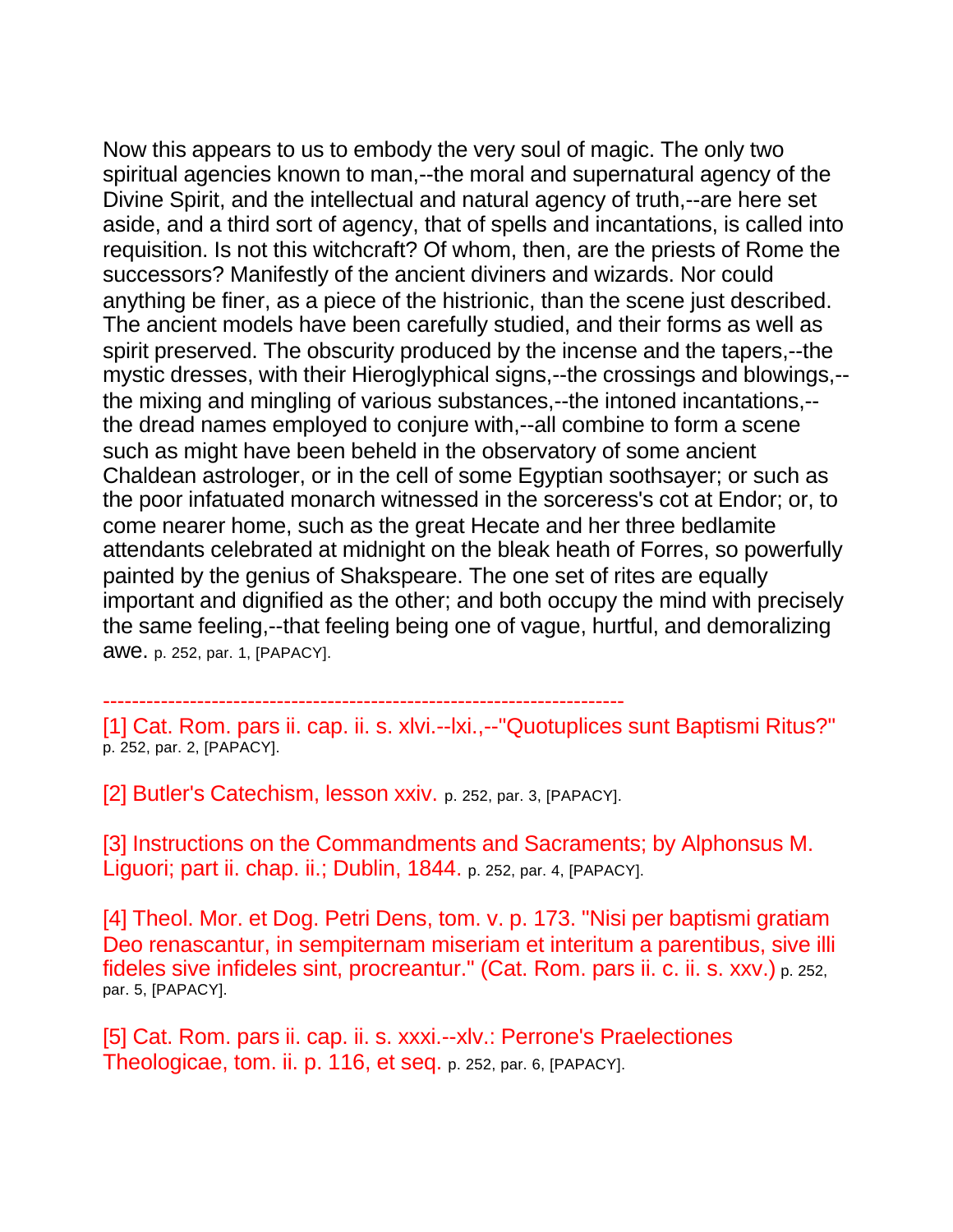[6] Perrone's Praelectiones Theologicae, tom. ii. p. 130. p. 253, par. 1, [PAPACY].

[7] Cat. Rom. pars ii. cap. iii.,--De Confirmationis Sacramento: Theol. Mor. et Dog. Petri Dens, tom. v.,--Tractatus de Sacramento Confirmationis: Butler's Cat. lesson xxv. p. 253, par. 2, [PAPACY].

#### **Book II. Dogmas of the Papacy.** p. 253, par. 3, [PAPACY].

### **Chapter XIII. The Eucharist--Transubstantiation--The Mass.**

p. 253, par. 4, [PAPACY].

We now come to speak of the Eucharist. This rite, as practised by the Church of Rome, forms the centralization of Popish absurdity, blasphemy, and idolatry. The mass, in short, is Superstition's masterpiece. It takes precedence of all other idolatries that ever existed in this fallen world. It is without a rival among the polytheisms of ancient times. The groves of Greece, the temples of Egypt, witnessed the celebration of no rite at once so revolting and so impious is that which is daily enacted in the temples of the Roman Catholic Church. What the priests of pagan Rome would have blushed to perform, the priests of papal Rome glory in, as that which imparts a peculiar lustre to their office, and a peculiar sanctity to their persons. As the polytheisms of the past have produced nothing that can equal the mass, so we may safely affirm that, while the world stands, this rite will remain unsurpassed by anything which the combined folly and impiety of man is able to invent. p. 253, par. 5, [PAPACY].

The same place which the Pope occupies in the scheme of papal government does the host occupy in the scheme of papal worship. Each forms in its own department the culminating point of Rome's idolatry. Both are transformed into divinities. A mortal and fallible man, when seated in the chair of Peter, and crowned with the tiara, is straightway endowed with the attribute of infallibility, and is addressed and obeyed as God. Bread and wine, when placed upon the altars of the Romish Church, with a few prayers mumbled over them by the priest, and a few muttered words of consecration, are straightway changed into the real flesh and blood of Christ, and are commanded to be adored with the worship that is due to God. p. 253, par. 6, [PAPACY].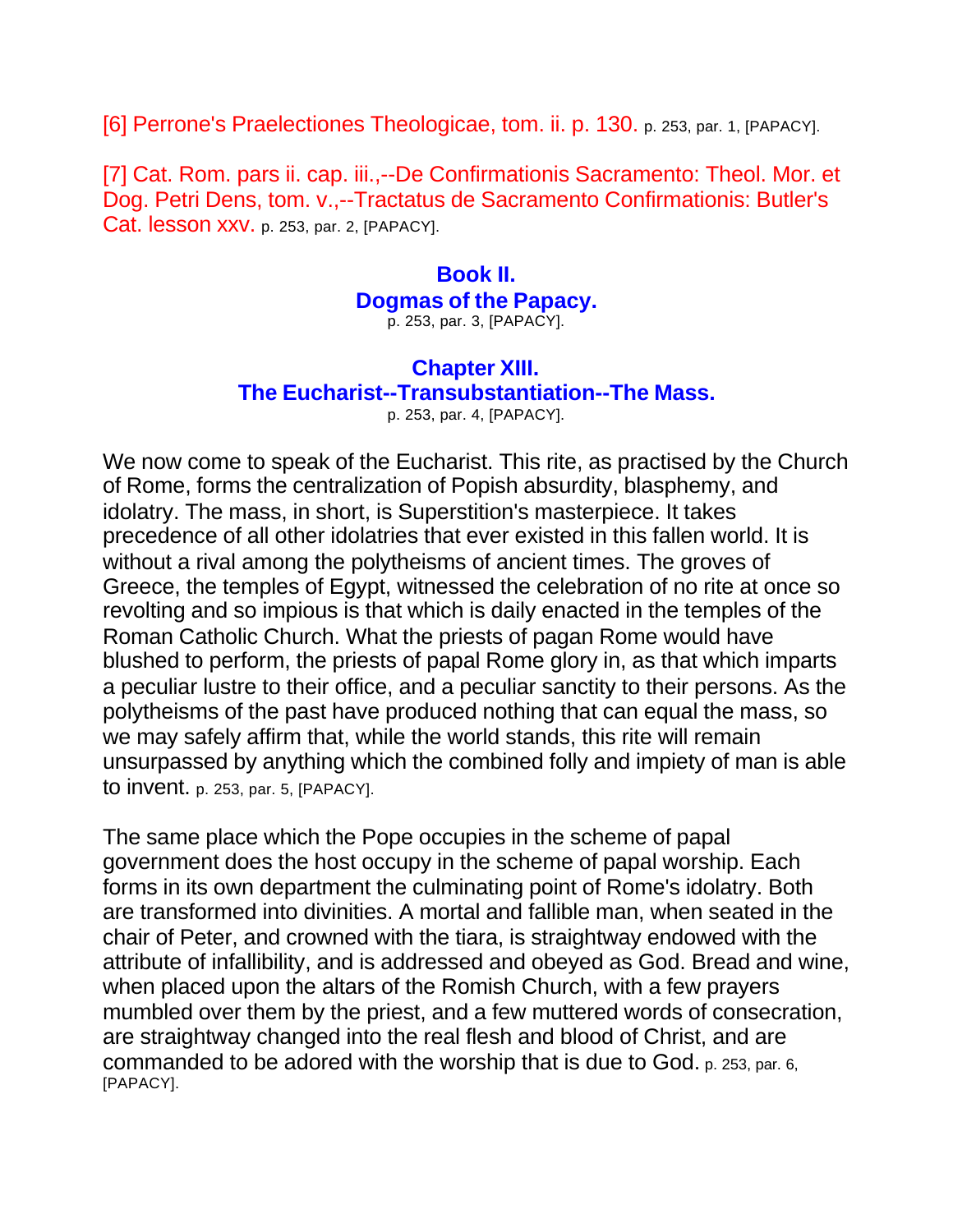What a difference between the Eucharist of the primitive Church and the mass of the popish Church! And yet the latter is but the former disguised and metamorphosed by the evil genius of Popery. In nothing perhaps do we find a more striking illustration of the sad change that Romanism works on all that is pure, simple, and holy! How completely has it succeeded in changing the character and defeating the end of the ordinance of the Supper! A memorial at once affecting and sublime, designed to commemorate the most wonderful event the world ever saw, it has transformed into a rite which revolts by its absurdity and shocks by its impiety, and which robs of all its value and efficacy that death which it was designed to commemorate, and which, on the ground of its efficacy alone, was worthy of being commemorated. p. 254, par. 1, [PAPACY].

The sum of what the Church of Rome holds under this head is, that the bread and wine in the Eucharist are changed into the real flesh and blood of Christ the moment the priest pronounces the words, "This is my body;" that the host is to be adored with the adoration usually given to God, and, in fine, is to be offered up to God by the priest, as a true propitiatory sacrifice for the sins of the quick and the dead. The subject then resolves itself as follows: first, the dogma of transubstantiation; second, the adoration of the host; and third, the sacrifice of the mass. p. 254, par. 2, [PAPACY].

The origin of the term mass is involved in obscurity. The more common opinion is, that it signifies "a sending away." It was the custom anciently, at the conclusion of the sermon, and before proceeding to celebrate the Supper, for the officiating deacon to pronounce aloud, "Ite, missa est," in order that catechumens and strangers might retire. From this circumstance the service that followed was called "mass."[1] It required several centuries to give to the rite its present form. Transubstantiation was broached as early as the ninth century, but it was not formally established till the Council of Lateran, 1215, under the pontificate of Innocent III.;[2] nor was it till three centuries later that the Council of Trent decreed it to be a true propitiatory sacrifice. It is on the dogma of transubstantiation that the whole of the mass is founded. The Council of Trent thus defines transubstantiation:[3] --"If any one shall deny that in the sacrament of the most holy Eucharist there are contained truly, really, and substantially, the body and the blood, together with the soul and divinity, of our Lord Jesus Christ, and therefore whole Christ, and shall say that he is in it only by sign, or figure, or influence, let him be accursed." Still more explicit are the terms of the next canon:-- p. 254, par. 3, [PAPACY].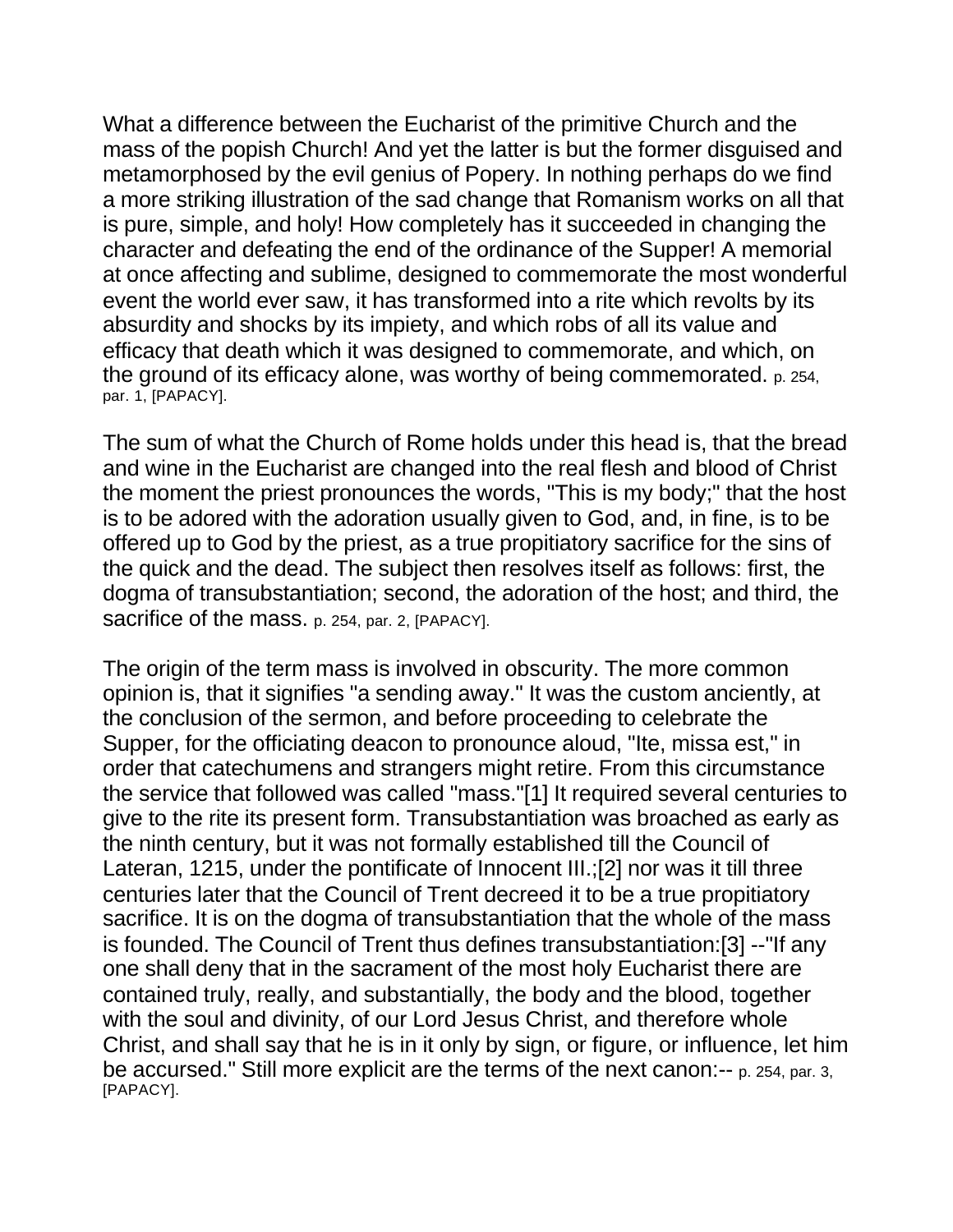"If any one shall say, that in the sacrament of the most holy Eucharist there remains the substance of bread and wine along with the body and blood of our Lord Jesus Christ, and shall deny the wonderful and singular conversion of the whole of the substance of the bread into the body, and the whole of the substance of the wine into the blood, there remaining only the appearances of bread and wine, which conversion the Catholic Church most appropriately calls transubstantiation, let him be accursed." Rome is careful to mark the complete and thorough character of the change effected by the consecrating words of the priest. There is no mixing of the bread and the wine with the body and the blood of Christ. The substance of the bread and the wine is annihilated; and the very body and blood of Christ,--"that very body," Rome is careful to state, which was born of the Virgin, and which now sits at the right hand of God,"[4] --that body which did all the miracles, uttered all the words, and endured all the agonies, which the evangelists record,--that very body it is which the priest reproduces, places upon the altar, and puts into the hands and into the mouths of the worshippers. Do the annals of the world contain another such wonder? Nay, with a particularity that sinks into the most offensive grossness, the authorized books of Rome are careful to explain that "the bones and sinews" of the body of Christ are contained in the host.[5] There is nothing to indicate to the senses the stupendous change which the creating fiat of the priest has accomplished. To the eye it still appears as bread and wine; it smells as bread, it tastes as bread, and it can be eaten as bread; yet it is not bread: it is flesh; it is blood; it is the very body that eighteen centuries ago sojourned on earth, and that now sits enthroned in heaven. Christ has again returned to earth, not in glory, as he promised, and attended by his mighty angels; but summoned thither by the terrible power, or spell, or whatever it be, which the priest possesses, and for the purpose of undergoing a deeper humiliation than at first. Then he appeared as a man, but now he is compelled to assume the form of an inanimate thing, and under that form he is again broken, and again offered in sacrifice and so his humiliation is not yet over,--his days of suffering and sacrifice are still prolonged: so eager has Rome been to identify herself with that Church predoomed in the Apocalypse, and marked with this brand, "where also our Lord was crucified."[6] p. 255, par. 1, [PAPACY].

It is scarce possible to state the many revolting consequences involved in the popish doctrine of transubstantiation, without an appearance of profanity. But the dread of this charge must not unduly deter us. Rome it is that must bear the responsibility. The awful profanation is theirs, not ours. p. 255, par. 2, [PAPACY].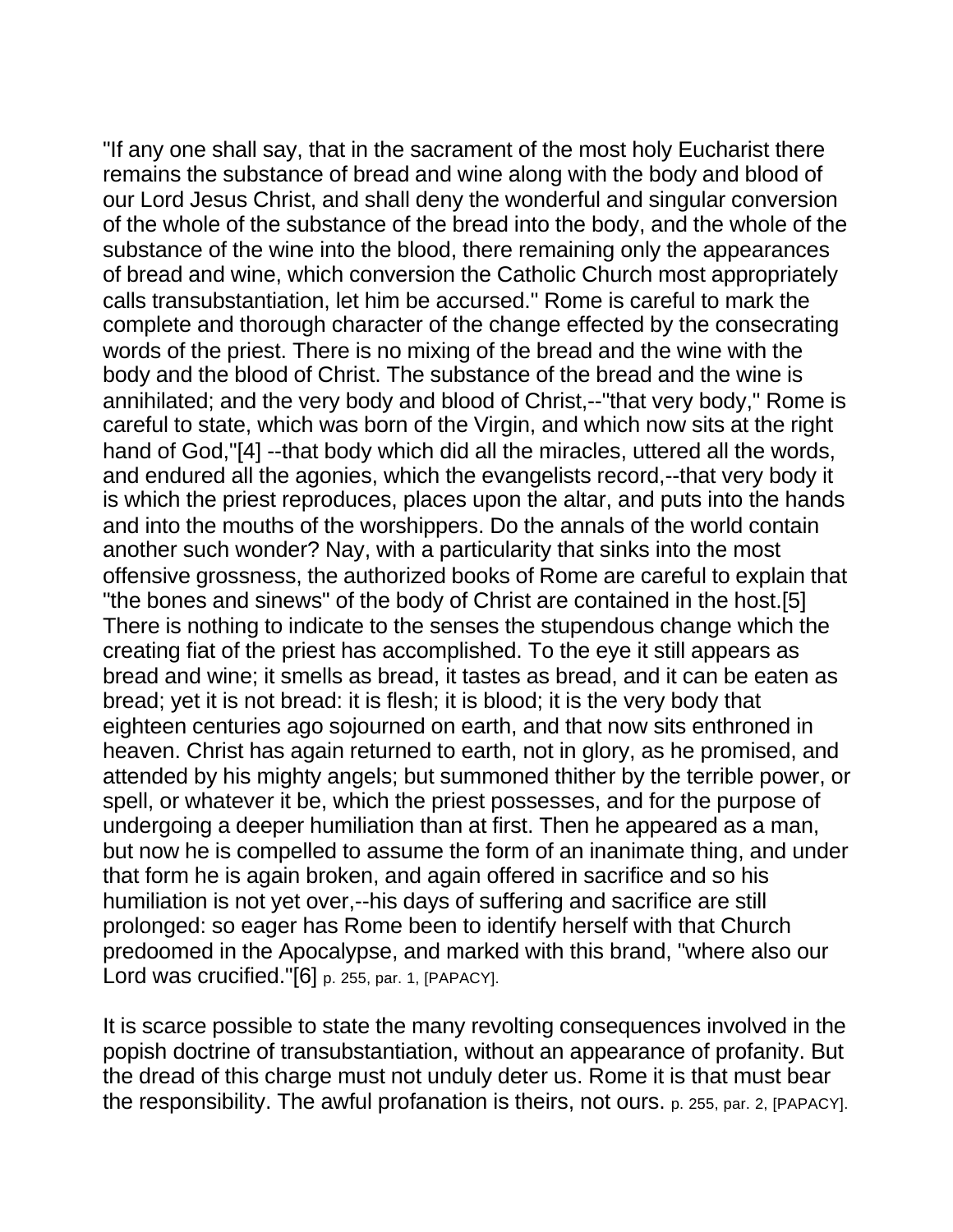The priests of the Church of Rome have the power not only of creating[7] the body of our blessed Lord, together with his divinity, as often as they will, but of multiplying it indefinitely. Every time mass is performed two Christs at least are created. There is a whole Christ in the host, or bread; and there is a whole Christ in the chalice, or cup--"It is most certain," says the Council of Trent, "that all is contained under either species, and under both; for Christ, whole and entire, exists under the species of bread, and in every particle thereof, and under the species of wine, and in all its parts."[8] "The body," says Perrone, "cannot be separated from the blood, and soul, and divinity; nor can the blood be separated from the body, and soul, and divinity; therefore, under each species a whole Christ must of necessity be present."[9] It follows that there are as many whole Christs as there are consecrated wafers. It follows also, that should we divide the wafer, there is a whole Christ in each part; should we divide it again, the same thing will take place; and how many soever the times we divide it, or the parts into which we divide it, a whole Christ is contained in every one of the parts. The same thing is true of the cup. Should we pour it out drop by drop, in every one of the drops there is a whole Christ. But we are also to take into account that the mass is being celebrated at many thousand altars at the same time. At each of these altars the body of our blessed Lord is reproduced. The priest whispers the potent word; the bread and wine are annihilated; the flesh and blood of Christ, the bones and nerves,--to use Rome's phrase,--together with his divinity, take their place, are immolated in sacrifice, and then eaten by the worshippers. That body is locked up in sacraria, is carried about in massboxes, is put into the pockets of priests, is produced at the beds of the sick, is liable to be lost, to be trodden upon, to be devoured by vermin, to--but we forbear; the enormity and blasphemy of the abomination sickens and revolts us. p. 256, par. 1, [PAPACY].

But on what ground does Rome rest this doctrine? She rests it simply on these words, spoken by Christ at the first supper,--"This is my body." She holds that by these words Christ changed the bread and wine into his flesh and blood, and has transmitted the same power to every priest, in the celebration of the Eucharist, grounding this delegation of power upon the words, "This do in remembrance of me." To assail such a position by grave argument were a waste of time. We have nowhere met with so clear and beautiful an exposition of the true meaning of these words, "This is my body," and of the absurdity of the sense which Rome puts upon them, as in the life of Zwingle. The mass was about to be abolished in the canton of Zurich, and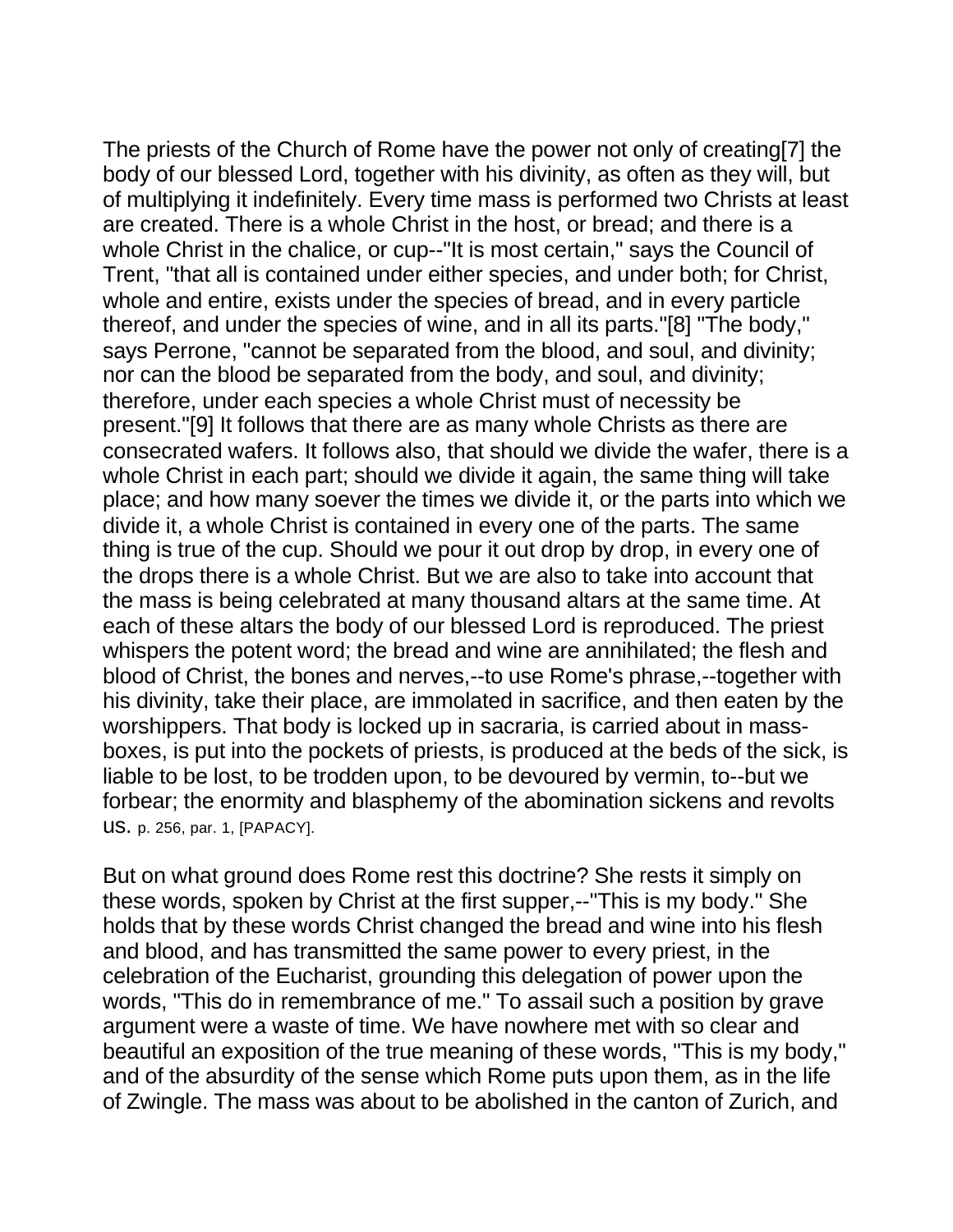the reformer had been engaged all day in debating the question before the great council. Am-Grutt, the under Secretary of State, did battle in behalf of the impugned rite, and was opposed by Zwingle, the substance of whose reasoning, as stated by D'Aubigné, was, "that esti (is) is the proper word in the Greek language to express signifies, and he quoted several instances in which this word is employed in a figurative sense." p. 256, par. 2, [PAPACY].

"Zwingle," continues the historian, "was seriously engrossed by these thoughts, and, when he closed his eyes at night, was still seeking for arguments with which to oppose his adversaries. The subjects that had so strongly occupied his mind during the day presented themselves before him in a dream. He fancied that he was disputing with Am-Grutt, and that he could not reply to his principal objection. Suddenly a figure stood before him, and said, 'Why do you not quote the eleventh verse of the twelfth chapter of Exodus,--Ye shall eat it (the lamb) in haste: it is the Lord's passover?' Zwingle awoke, sprung out of bed, took up the septuagint translation, and there found the same word, esti (is), which all are agreed is synonymous with signifies in this passage. p. 257, par. 1, [PAPACY].

"Here, then, in the institution of the paschal feast under the old covenant, is the very meaning that Zwingle defends. How can he avoid concluding that the two passages are parallel?"[10] p. 257, par. 2, [PAPACY].

The canon of interpretation by which Rome finds transubstantiation in the Bible, is, that the words "This is my body" must be taken literally. No one is so great an adept as herself at mystical and figurative interpretation; but here it suits her purpose to insist on the literal sense. But are we bound to follow Rome's canon? Certainly not. Should we do so, there is no book in the world which is so fraught with absurdity and unintelligibility as the Bible. There is no figure more common, whether in Scripture or in ordinary speech, than that by which we give to the sign the name of the thing signified. "The seven kine are seven years," "I am the door," and a hundred other instances, which the memory of every reader can supply,--What would we make of these sayings on the literal principle?" "This is Calvin," say we, meaning it is his portrait. The veriest simpleton would scarce take us to mean that the lines and paint on the canvas are the flesh and blood, the soul and spirit, of Calvin. But, say the Romish doctors, these phrases occur in dreams and parables, where a figurative mode of speech is allowable; while the words "This is my body" form part of a plain narrative of the institution of the Supper. p. 257, par. 3, [PAPACY].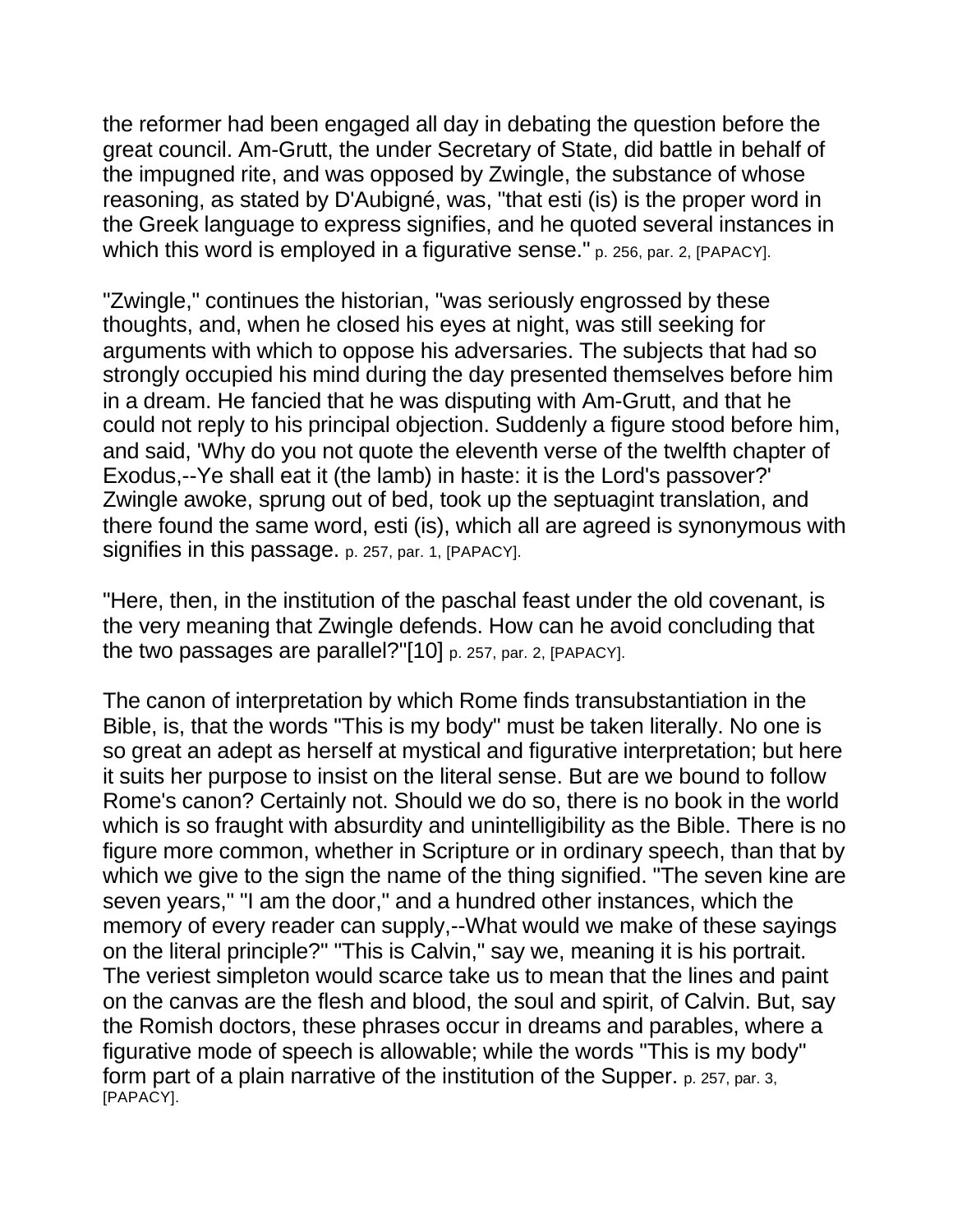Well, let us take the corresponding narrative in the Old Testament,--the institution of the Passover,--and see whether a mode of speech precisely identical does not there occur. "It (the lamb) is the Lord's Passover;" that is, it is the token thereof. No one was ever so far bereft of understanding and reason as to hold that the lamb was transubstantiated into the Passover; that is, into the Lord's passing over the houses of the Israelites. The lamb, when eaten in after ages, was, and could but be, the memorial, and nothing more, of an event long since past. In these two analogous passages, then, we find a mode of speech precisely similar; and yet Rome interprets them according to two different canons. She applies the figurative rule to the lamb, the literal to the bread. But we need not go so far as to the Old Testament to convict Rome of violating her own canon; we have only to turn to the second clause of the same text,--"He took the cup,...saying,...this is my blood." Was the cup his blood? Yes, on the literal principle. But, says Rome, the "cup" is here, by a trope or figure of speech, put for what it contains. Undoubtedly so; but it is a trope or figure of the same kind with that in the first clause,--"This is my body;" and Rome pays her canon but a poor compliment, when it is no sooner enacted than abandoned. We cannot be blamed, surely, if we follow her example, and abandon it likewise, along with the monstrous dogma she has built upon it. p. 258, par. 1, [PAPACY].

But, leaving canons of interpretation, let us betake ourselves to the use of our reason and our senses. Alas! the mystery is as insoluble as ever. Like those stars so immensely remote from our earth, that the most powerful telescope cannot assign their parallax, this mystery moves in an orbit so immeasureably beyond the range of both our mental powers and our bodily senses, that these make not the smallest perceptible approach to its comprehension. Reason and transubstantiation are quantities which have no relation to one another. The bread and the wine, say the Romish theologians, are transubstantiated into the flesh and blood of Christ. Had, then, our Lord two bodies? Was he dead and alive at the same instant? Did he break himself? Did he eat himself? Was he sacrificed in the upper room; and was his death on the cross but a repetition of his decease the evening before? Yes; on Rome's principle, all this, and more, is true. He rose to die no more, and yet it is not so. He rose to die many times every day. He is in heaven; and yet he is not in heaven, for he is on earth. He is here on this altar; and yet he is not here; he is there on that altar: he is in neither place; and yet he is in both places. He is broken; and yet he is not broken, for in each part is a whole Christ. p. 258, par. 2, [PAPACY].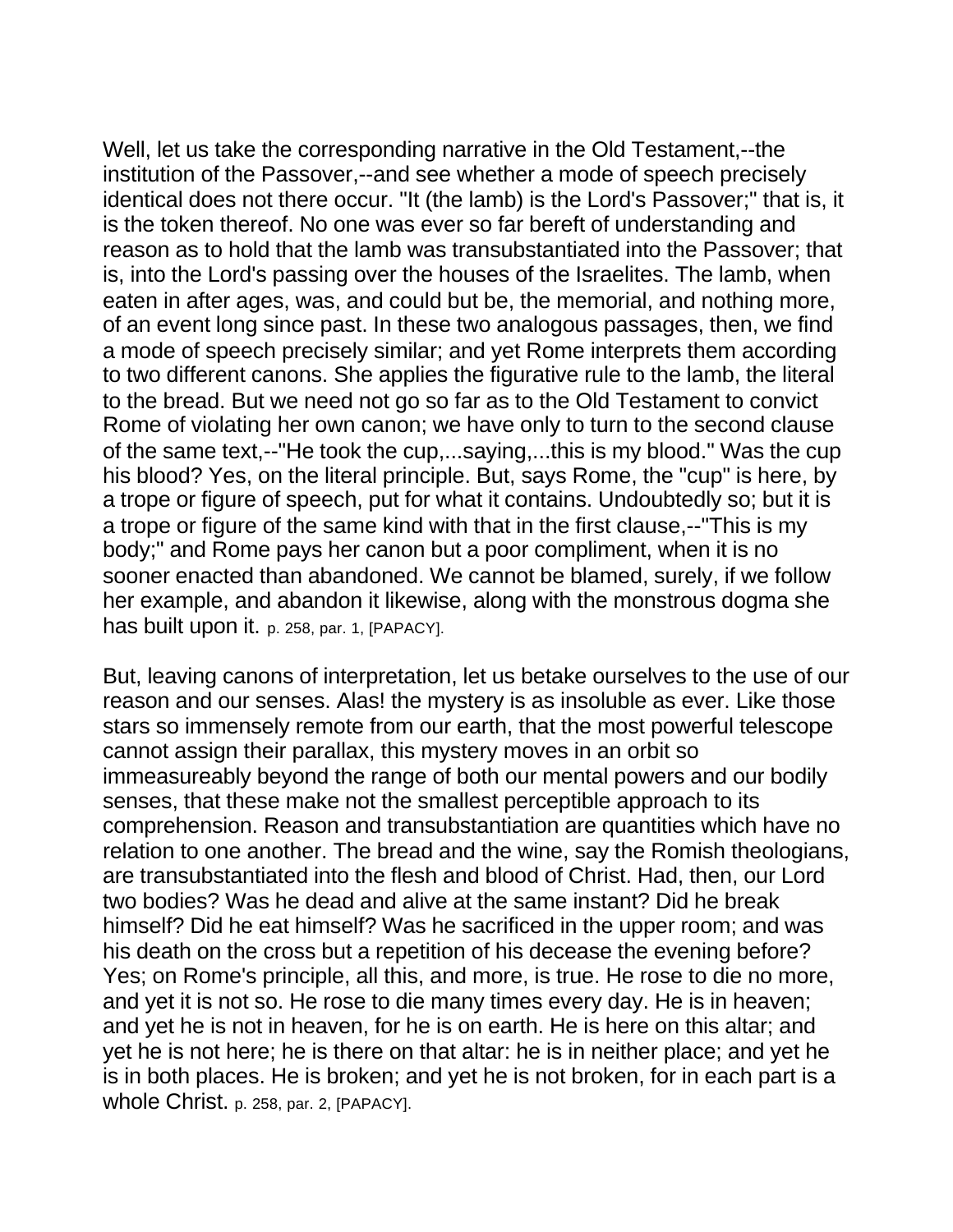From the whole wafer he passes into the fractured part; and yet he does not pass into it, for a whole Christ remains in the part from which it was disjoined. Here is motion and rest, existence and non-existence, predicated of the same body at the same instant. Rome has good reason for exhorting her devotees to qualify themselves for the reception of this doctrine by the following abjuration:--"Herein I utterly renounce the judgment of my senses, and all human understanding;" which is just a statement, in Rome's peculiar way, of what we are contending for, that transubstantiation is a proposition which no man in his senses can believe. p. 259, par. 1, [PAPACY].

Reason, we have seen, grapples hopelessly with this mystery. It is equally baffling and confounding to the senses. To the sight, the touch, and the taste, the bread and wine are bread and wine still. It is our senses that mislead and deceive us, says the infallible Church. The substance of the bread is gone,- the accidents, that is, the colour, the smell, the taste of bread, remain. The substance gone and the accidents remain! This is the one instance in the universe where accidents exist apart from their SUBJECT. In no other instance did we ever see whiteness but in a white body; but here we see where there is nothing to be seen, we touch where there is nothing to be touched, and taste where there is nothing to be tasted. For this ingenious discovery a French physician was so unreasonable as to say, that the holy fathers of Trent ought to be doomed to live all their days after on the accidents of bread. In that case, we fear, both subject and accidents would have speedily gone the way of all the earth. The newest theory on the subject, as given by Dens, is, that the accidents exist in the air and in our senses, as in their subject. But behind this wonder rises another. While in the one case, that of the bread, the accidents exist apart from the subject, in the other, that of the body of our Lord, the subject exists without the accidents. That body is there, but it possesses none of the properties of a body. It is not extended; it cannot be seen; it cannot be touched nor tasted. We touch and taste only the accidents of bread; for the host, we are taught, is received under the appearance of bread. But it were bootless farther to pursue a mystery which Romanists candidly tell us falls not within the scope of reason or sense. Rome is unquestionably in the right when she assures us that the judgment of the Church on this head cannot be believed till the judgment of the understanding has been renounced. p. 259, par. 2, [PAPACY].

One word more as regards the testimony of the senses. Rome knows perfectly that her doctrine cannot stand this test, and therefore she has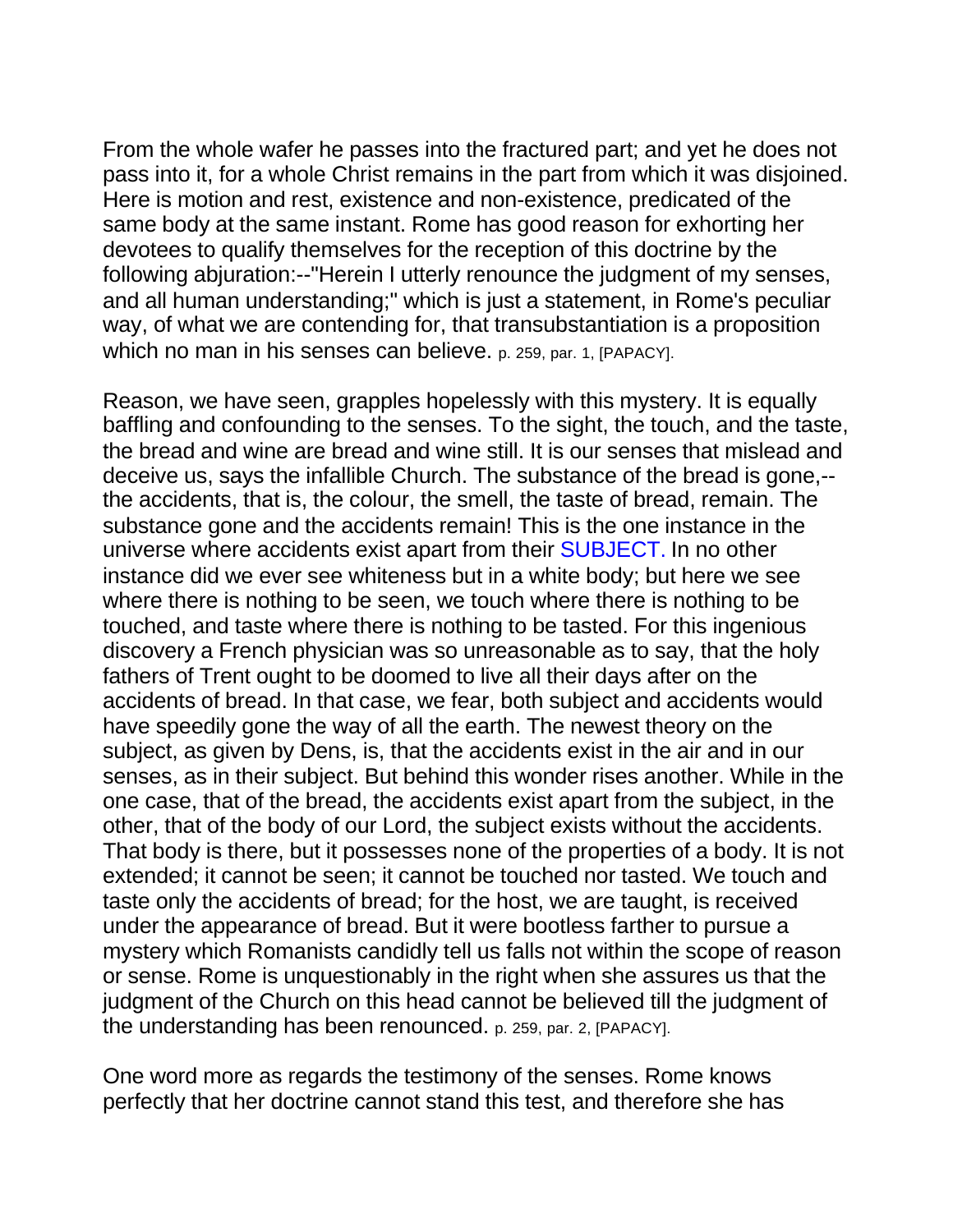straitly forbidden its application. If men will be so wicked as to use their senses in connection with this mystery, they will be justly punished by being landed in dreadful impiety; that is, they will learn to deride transubstantiation as an impious and iniquitous juggle. p. 259, par. 3, [PAPACY].

"First of all," says the Catechism of Trent, "inculcate on the faithful the necessity of using their utmost endeavour to withdraw their minds and understandings from the dominion of the senses; for should they allow themselves to be led by what the senses tell them respecting this mystery, they will be drawn into the extreme of impiety."[11] Rome, in this way, may save the dogma of transubstantiation; but, like those creatures which launch their stings and their life together in the effort of self-defence, she saves transubstantiation at the expense of Christianity. Her principle is one that would land us in universal disbelief. How know we that Christ existed? We know it on the testimony of men who had simply the evidence of their senses for the fact,--of men who saw, and heard, and handled him. In the same way do we believe in his miracles: we receive them on the testimony of men who tasted the wine into which the water was converted, or spake with Lazarus after he was raised. How know we that there is a God? The evidence of his works and of his Word, communicated through the senses, assures us that He exists. In fine, we have no evidence of anything which does not come through the senses; and if we distrust them, we can believe in nothing. We cannot believe that there is a universe, or indeed anything at all. We can stop short only at Hume's principle, that there is neither body nor spirit beyond our own minds, and that all is ideal. p. 260, par. 1, [PAPACY].

Thus Rome, when she brings us before the shrine of her idol, insists on blindfolding us. We must submit to have our eyes put out in order that we may be able to worship! Why is this? Is it a God, or a monster, before whom she conducts us? Does she drop this dark veil to temper the glory, or to hide the deformity, of her divinity? The answer is not far to seek. The mass, like another great deity, p. 260, par. 2, [PAPACY].

Is a monster of such frightful mein, That, to be hated, needs but to be seen. p. 260, par. 3, [PAPACY].

How differently does the Bible treat us! It addresses us through the powers God has endowed us with, and calls on us to exercise these powers. The faith of the Bible is the perfection of reason: the faith of Rome is based on the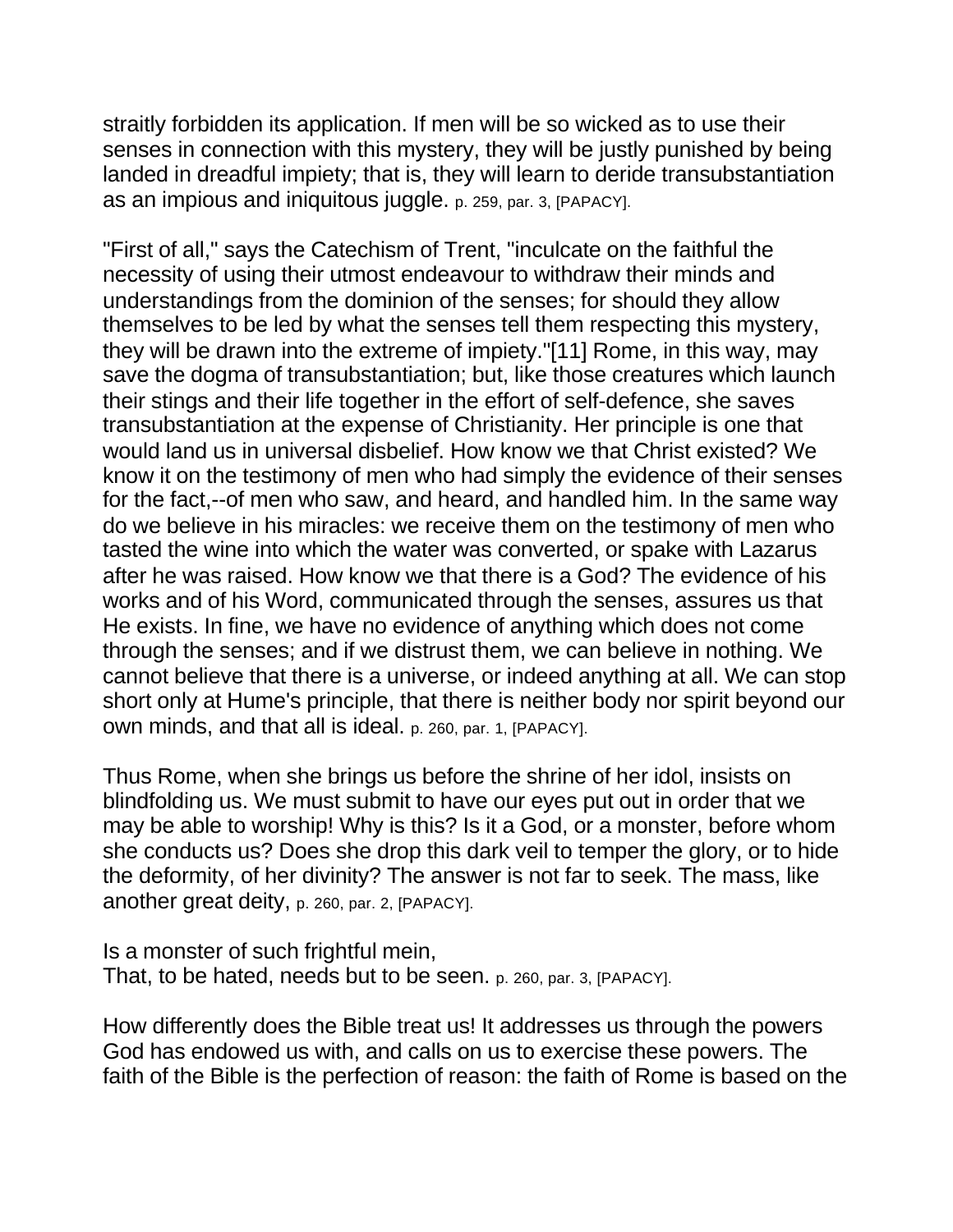prostitution and extinction of all those faculties which are the glory of man. p. 260, par. 4, [PAPACY].

Considering that the dogma of transubstantiation lacks footing in both Scripture and reason, one might think that Rome would have shown great moderation in pressing it. Quite the reverse. The belief of it was enforced with a rigour which would not have been justifiable although it had been the plainest, instead of the most confounding, of propositions. Rome endeavoured to make it plain by the help of racks and faggots. Transubstantiation defied belief notwithstanding; and the consequence was the effusion of blood in torrents. Rome has inaugurated her leading dogmas, as the heathen did their idols, by hecatombs of human beings. So many confessors have been called to die for the mass, that it has come to be known as Rome's "burning article." p. 261, par. 1, [PAPACY].

The monstrous juggle of transubstantiating the elements is immediately followed by an act of gross idolatry. The host being consecrated, the officiating priest kneels and adores it; he next elevates it in the sight of the people, who likewise kneel and adore it. The Church distinctly teaches that it is to be worshipped with that worship which is rendered to God himself; because it is God. "It is therefore indubitable," say the fathers of Trent, "that all true Christians, according to the uniform practice of the Catholic Church, are bound to venerate this most holy sacrament, and to render to it the worship of latria, which is due to the true God. Nor is it the less to be worshipped that it was instituted by Christ the Lord, as has been stated; for we believe the same God to be present in it, of whom the eternal Father, when he introduces him into the world, thus speaks:--'And let all the angels of God worship him.'"[12] The same decree goes on to enact that the host shall be carried in public procession through the streets, that the faithful may adore it, and that heretics, seeing its "great splendour," may be smitten and die, or may be ashamed and repent. p. 261, par. 2, [PAPACY].

The host, then, is to be worshipped; and how? Not as images are worshipped; not as saints are worshipped; but as the eternal Creator himself is worshipped. The Church of Rome does not teach that God is worshipped through the host: she teaches that the host is God,--is the flesh, the blood, the soul and divinity of Christ,--and therefore the worship is given to the host, and terminates on the host. If that Church can prove conclusively, by fair argument, that what appears to us to be bread and wine is not bread and wine at all, but the body and divinity of Christ, we will at once admit that she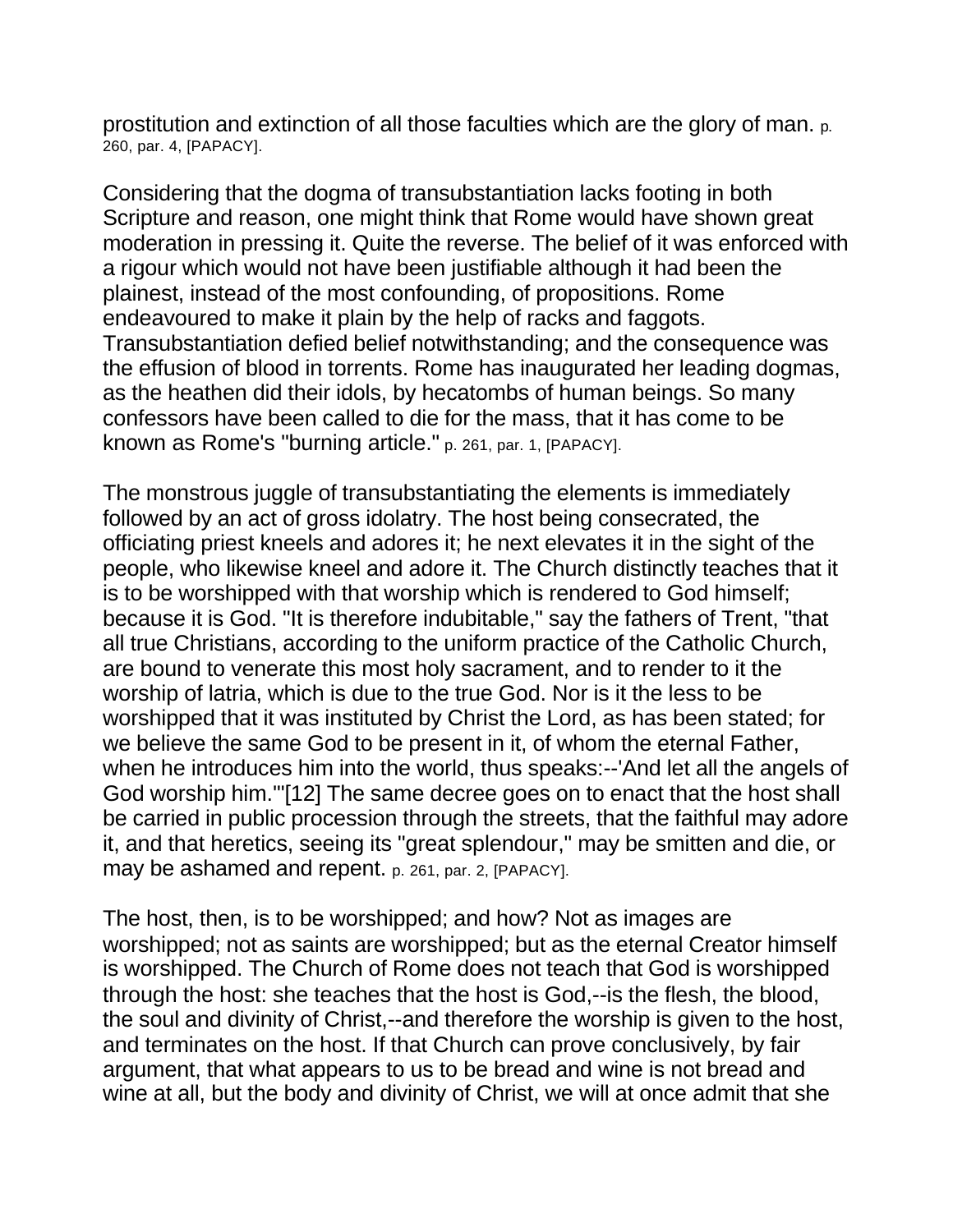does right, and at once acquit her of idolatry, in rendering it divine honours; but till she irrefragably establish this, we must hold her guilty of the grossest idolatry. p. 261, par. 3, [PAPACY].

It is no answer to say, that the Papist believes that the wafer which he worships is God, and that if he did not believe it to be God he would not worship it. His so believing does not make it God; nor can his mistake alter the nature of the act, which is that of giving to a wafer that worship and homage which is due to God alone. The question is, Is it, or is it not, God? We deny that it is God, and challenge Rome to the proof; and till proof clear and conclusive is adduced, we shall hold, that in worshipping the bread and wine of the Eucharist, she is guilty of one of the foulest and most monstrous forms of idolatry ever practised on the earth. p. 262, par. 1, [PAPACY].

Nor do the absurdity and impiety of the mass stop here. The priests of Rome not only create the body and divinity of Christ,--they actually offer it in sacrifice. The Church of Rome teaches that the mass is a true propitiatory sacrifice for the sins of the quick and the dead.[13] So was it decreed to be by the Council of Trent. "The holy council teaches that this sacrifice is really propitiatory, and made by Christ himself. . . . . Assuredly God is appeased by this oblation, and grants grace and the gift of penitence, and discharges the greatest crimes and iniquities. For it is one and the same sacrifice which is now offered by the priests, and which was offered by Christ upon the cross, only the mode of offering is different. . . . . Wherefore it is rightly offered, according to the tradition of the apostles, not only for the sins, punishments, satisfactions, and other necessities of living believers, but also for the dead in Christ, who are not yet completely purified."[14] The fathers of Trent establish this doctrine by the very peculiar logic with which they establish all the more unintelligible of their dogmas, that is, they present it to the understanding, and drive it home with an anathema. "Whoever shall affirm," say the fathers, "that the sacrifice of the mass is nothing more than an act of praise and thanksgiving, or that it is simply commemorative of the sacrifice offered on the cross, and not also propitiatory, or that it benefits only the person who receives it, nor ought to be offered for the living and the dead, for sins, punishments, satisfactions, and whatever besides may be requisite, let him be accursed."[15] The practice of the Church is in full accordance with the decree of Trent. The following prayer accompanies the oblation of the host:-- "Accept, O Holy Father, Almighty and Eternal God, this unspotted host, which I thy unworthy servant offer unto thee, my living and true God, for my innumerable sins, offences, and negligences, and for all here present; as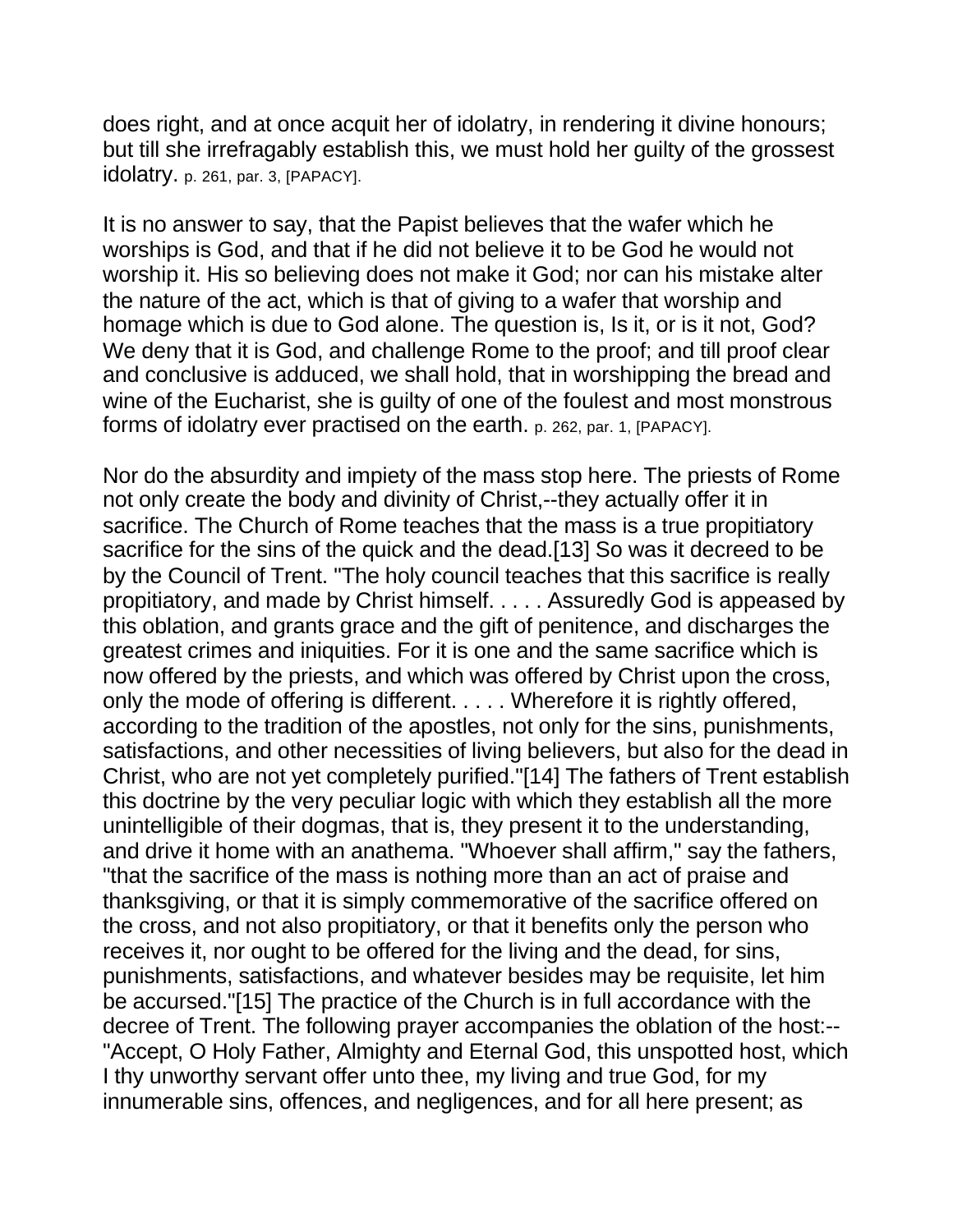also for all faithful Christians, both living and dead; that it may avail both me and them to everlasting life.--Amen."[16] p. 262, par. 2, [PAPACY].

It is the doctrine of the Church of Rome, then, as taught by her great council, that in the sacrifice of the mass atonement is made for sin.[17] But we think that we can discover a disposition on the part of the Papists of the present day to explain away the doctrine of Trent on this head. In their modern catechisms they no doubt state that the mass is a true propitiatory sacrifice, for otherwise they would impugn their Church's infallibility; but when they come to describe its effects, they state in a cursory way, "the remission of sins," and dwell largely on its efficacy in applying to us the merits and benefits of the sacrifice of Christ.[18] But, not to speak of the absurdity of supposing that the merits of one sacrifice are applied to us by another sacrifice, the attempt to limit the nature and design of the mass to this is utterly inconsistent with all their other statements and reasonings respecting it. Why not also call baptism a "propitiatory sacrifice," seeing the benefits of Christ's death are applied to us by it? The very same flesh and blood, Papists hold, are offered in the mass which were offered on the cross: it is the same person who offers, even Christ, who is represented by the priest: it is one and the same sacrifice, the Church of Rome teaches, which was offered on the cross, and is now offered in the mass; the inference is therefore inevitable, that its design and effects are the same. It made a real atonement in the first instance; and, if still the same sacrifice, must still be, what the authorized expositors of the Romish creed declare it to be, a true propitiatory sacrifice. p. 263, par. 1, [PAPACY].

The Council of Trent pronounces an anathema against the man who shall affirm that the sacrifice of the mass blasphemes or derogates from the sacrifice of Christ upon the cross.[19] But despite its anathema, we maintain that the mass is in the highest degree derogatory to the sacrifice of Christ,--is so derogatory to it as virtually to supersede it altogether. The glory of the cross lies in its efficacy, and the mass makes void that efficacy. Rome here is emphatically the enemy of the cross. As oft as this sacrifice is offered, Rome emphatically declares that the cross has failed to accomplish the end which God proposed by it; that, though Christ has suffered, sin remains unexpiated; and that what he has failed to do by the pains of his body and the agonies of his soul, her priests are able to do by their unbloody[20] sacrifice. It is theirs to offer for the sins of the world,--theirs to mediate between earth and heaven. And thus the dignity of the priesthood of Christ is completely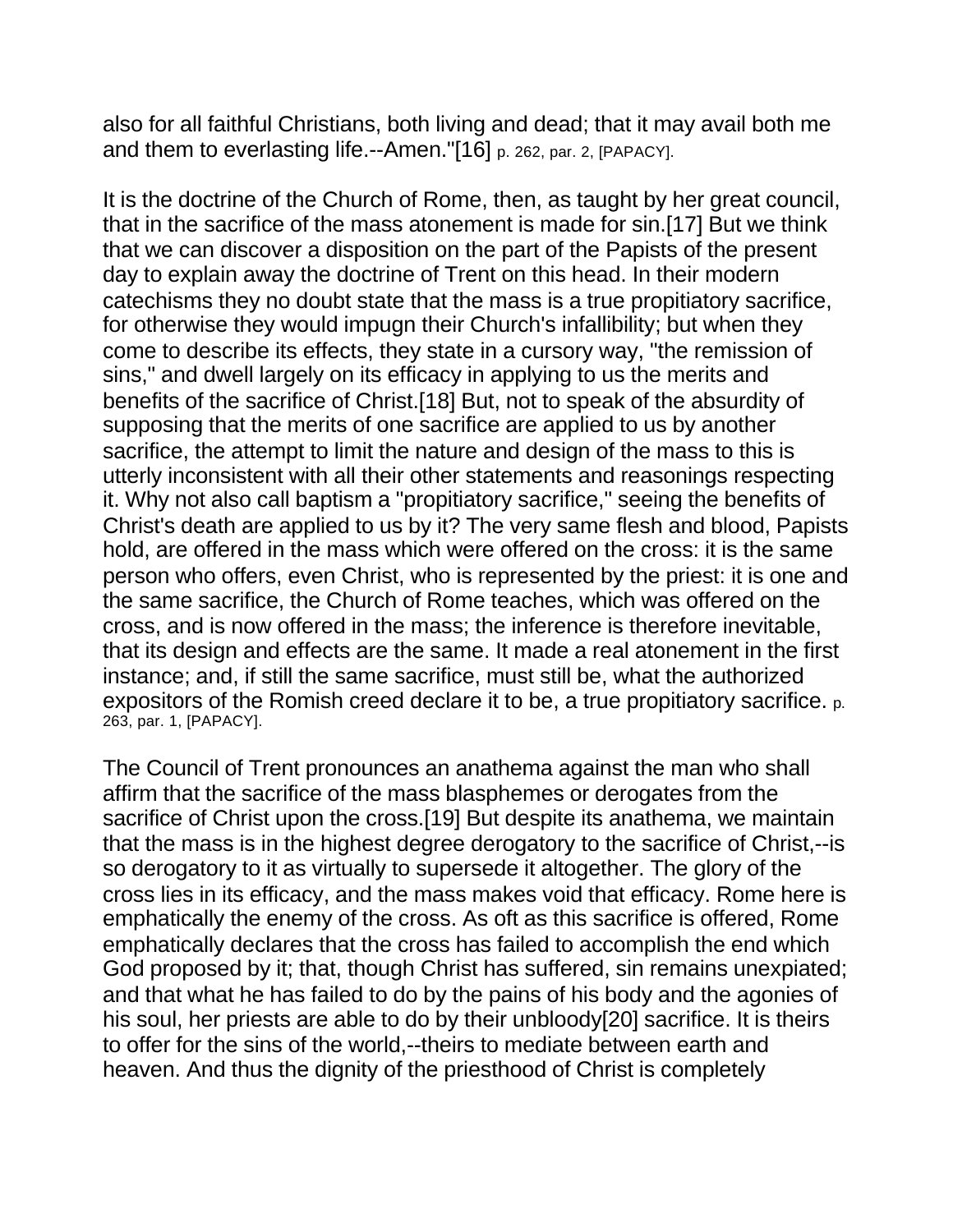eclipsed by the priesthood of Rome, and the glory of his cross by Rome's great sacrifice of the mass. p. 263, par. 2, [PAPACY].

Moreover, the doctrine of the mass traverses all the leading principles and statements of the Bible on the subject of Christ's offering. The Bible teaches that the office and functions of priesthood are for ever at an end; the sacrifice of the mass implies that they are still in being. The Bible teaches that the sacrifice of Christ was offered "once for all," and is never to be repeated;[21] but in the mass, Christ continues to be offered in sacrifice every day at the thousand altars of Rome. The great law of the Bible on the subject of satisfaction is, that "without shedding of blood there is no remission." This law the mass contradicts, inasmuch as it teaches that there is "remission" by its unbloody sacrifice, and so virtually affirms that the blood of Christ was uselessly shed. p. 264, par. 1, [PAPACY].

While on this subject, we may be permitted to remark, that the man who assumes to be a priest is chargeable with a blasphemy next to that of the man who assumes to be God. Priesthood is the next sacred thing to Deity. There is only one priest in the universe; there never was, and there never will be, any other; for the circumstances of our world render it impossible that priesthood, in the true sense of the term, should be borne by any mere creature. The priests of the former economy were but types and figures, And as there is but ONE priest, so there is but ONE sacrifice. The sacrifices of the Mosaic dispensation were typical, like the priests; and now both are for ever at an end. Accordingly, in the New Testament, the term priest does not once occur, save in relation to a priesthood now abolished. The claim of priesthood, then, is sacrilegious and blasphemous, and the man who makes it is inferior in guilt only to the man who lays claim to Deity. p. 264, par. 2, [PAPACY].

There are several practices connected with the celebration of the mass, which our limits may permit us to indicate, but forbid us to dwell upon. The Council of Trent, which was the first to decree that the mass is a true propitiatory sacrifice, also enacted that the cup should be denied to the laity. The King of France is (or rather was) the only layman in Christendom who, by virtue of a pontifical permission, is allowed the privilege of communicating in both kinds. Priests only were present at the first communion, say the Papists, and therefore the laity have no right to the cup. But this proves too much, and therefore proves nothing; for if this warrants the exclusion of the laity from the cup, it equally warrants their exclusion from the bread,--from the sacrament altogether. p. 264, par. 3, [PAPACY].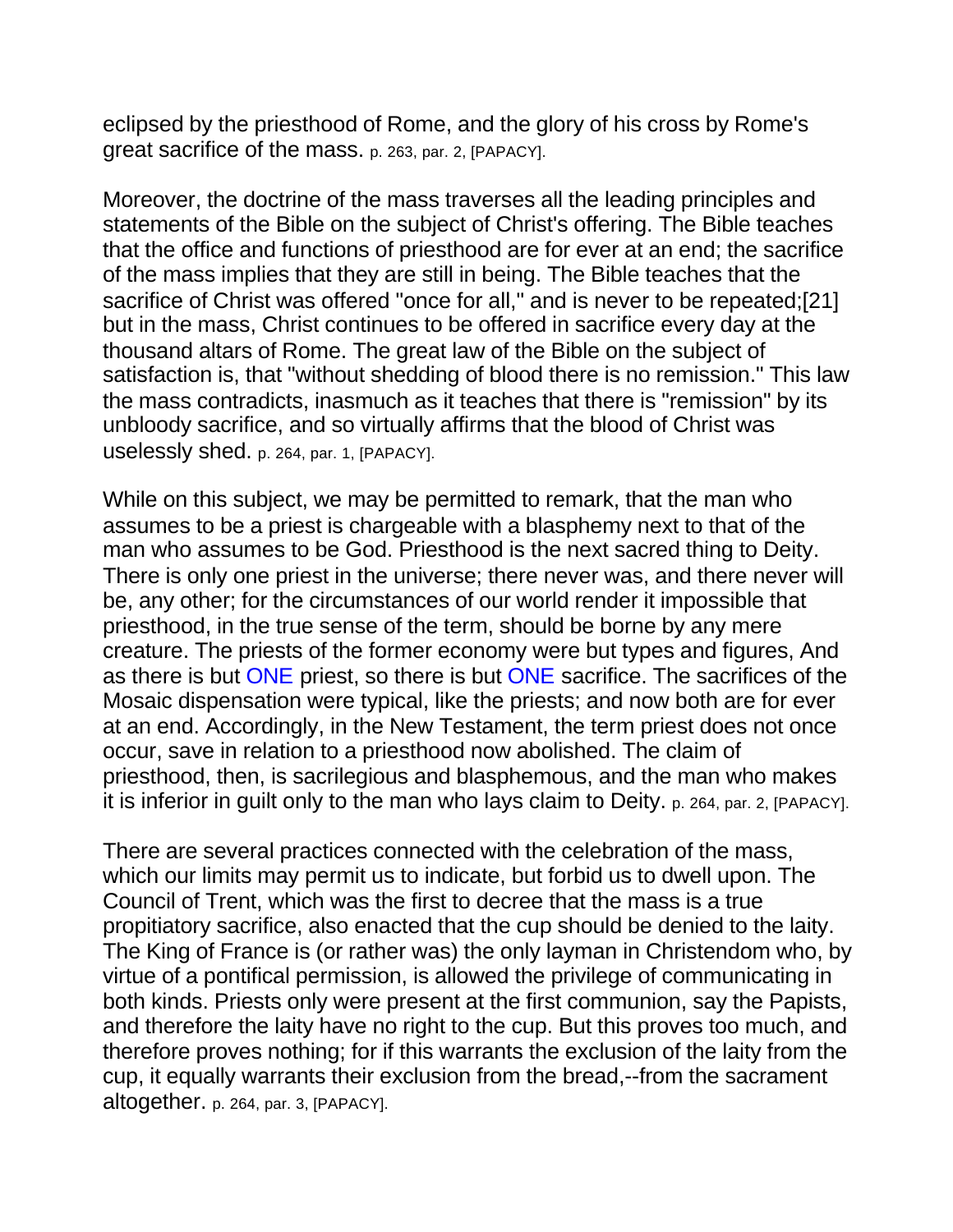Sensible that this ground would not sustain her practice of giving the cup to no one but the officiating priest, the Roman Catholic Church has had recourse to tradition, but with no better success. It does not admit of doubt, that in early times the people were allowed the cup equally with the bread. But the practice has now come to be extremely common in the Church of Rome for the priest alone to partake sacramentally; so that, in point of fact, the people, in all ordinary cases, are debarred from both kinds. The writer has seen mass celebrated in most of the great cathedrals out of Italy; but in no instance did he ever see the worshippers permitted to partake. Attendance, however, on such occasions, is earnestly enjoined; and the people are taught that their benefit is the same whether they partake or no. p. 265, par. 1, [PAPACY].

It is also a frequent practice of the priests of Rome to celebrate mass in their own closets, where not a single spectator is present. This custom is directly at variance with one leading end of the institution of the Supper, which, as a public memorial, was designed to commemorate a great public event. The priest, in this case, can apply the benefit of the mass to whomsoever he will; that is, he can apply it to any one who chooses to hire him with his money. The ghostly necromancer, shut up in his own closet, can operate by his spells upon the soul of the person he intends to benefit, with equal effect, whether he is in the next room or a thousand miles off. Nay, though he should be beyond "this visible diurnal sphere," in the gloomy regions of purgatory, the mysterious and potent rites of the priest can benefit him even there. No magician in his cave ever wrought with spells and incantations half so powerful as those wielded by the priests of Rome. The mysteries of ancient sorcery and the wonders of modern science are here left far behind. The electric telegraph can transmit intelligence with the speed of lightning across a continent, but the Romish priest can convey instantaneously the virtue of his spiritual divinations across the gulf that divides worlds. But we might write volumes on the mass, and not exhaust its marvels. p. 265, par. 2, [PAPACY].

How all this goes to enrich, and almost to deify, the Romish priesthood, will be seen when we come to speak of the genius of Popery. p. 265, par. 3, [PAPACY].

[1] Cotter on the Mass and Rubrics, pp. 12, 13; Dublin, 1845. p. 265, par. 4, [PAPACY].

<sup>------------------------------------------------------------------------</sup>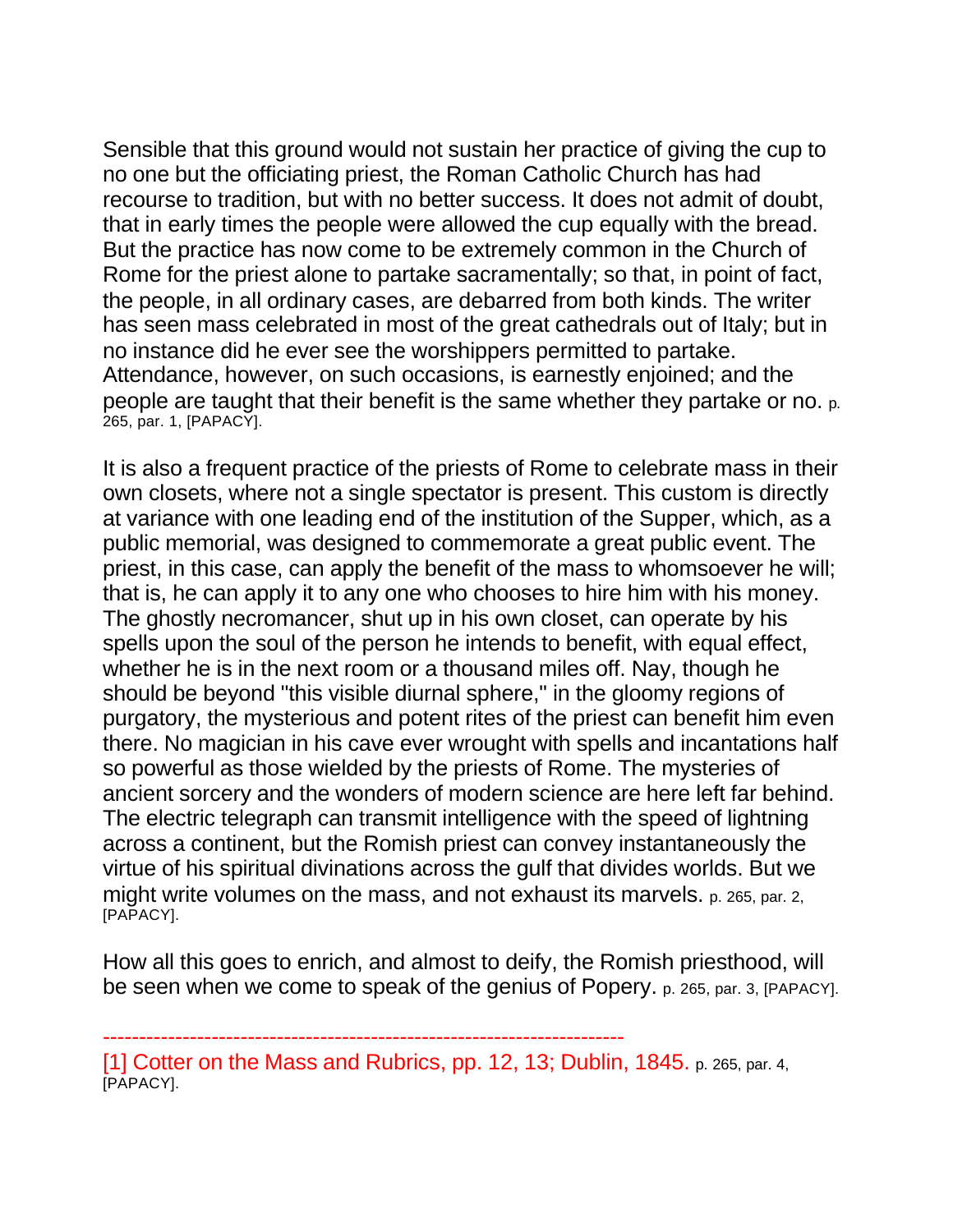[2] Mosheim, cent. xiii. part ii. chap. iii. sec. ii. p. 266, par. 1, [PAPACY].

[3] Concil. Trid. sess. xiii. can. i. p. 266, par. 2, [PAPACY].

[4] Catechismus Rom. pars ii. cap. iv. q. xxii. p. 266, par. 3, [PAPACY].

[5] Ibid. pars ii. cap. iv. q. xxvii.--"Quicquid ad veram corporis rationem pertinet, veluti ossa et nervos." p. 266, par. 4, [PAPACY].

[6] Rev. xi. 8. p. 266, par. 5, [PAPACY].

[7] It is right to state, that Dens (tom. v. p. 287) objects to calling the act of transubstantiation a creation. His argument being, that to create is to make something out of nothing, whereas the flesh and blood of Christ are made from the bread and wine. Dens also objects to saying that the substance of bread and wine are annihilated; but the Council of Trent (sess. xiii. can. ii.) pronounces an anathema on all who shall affirm that the substance of bread and wine remains after the consecration. So, between the reasonings of Dens and the anathema of Trent one has some difficulty in steering a safe course. p. 266, par. 6, [PAPACY].

[8] Concil. Trid. sess. xiii. cap. iii. p. 266, par. 7, [PAPACY].

[9] Perrone's Praelectiones Theologicae, tom. ii. p. 217. p. 266, par. 8, [PAPACY].

[10] D'Aubigné's "History of the Reformation," book xi. chap. vi. Dr. Wiseman, following in the steps of Professor Perrone, of the Collegio Romano, has laboured to prove that by the "flesh" alluded to in John, vi. our Lord meant his literal body, not withstanding his correction of the mistake at the time:--"It is the Spirit that quickeneth; the flesh profiteth nothing." These interpreters view the words in the fifty-first verse,--"The bread which I will give is my flesh, which I will give for the life of the world,"--as a prophecy which was fulfilled on the night when Christ "took bread" and instituted the Supper. The words of John, "I baptize you with water but he that cometh after me . . shall baptize you with the Holy Ghost" might as well be viewed as a prophecy, and the doctrine founded on them that the water of baptism is now transubstantiated into the Holy Ghost. The reasonings of Dr. Wiseman have been ably exposed by Mr. Sheridan Knowles, in his work, "The Idol demolished by its own priest;" Edin. 1850. p. 266, par. 9, [PAPACY].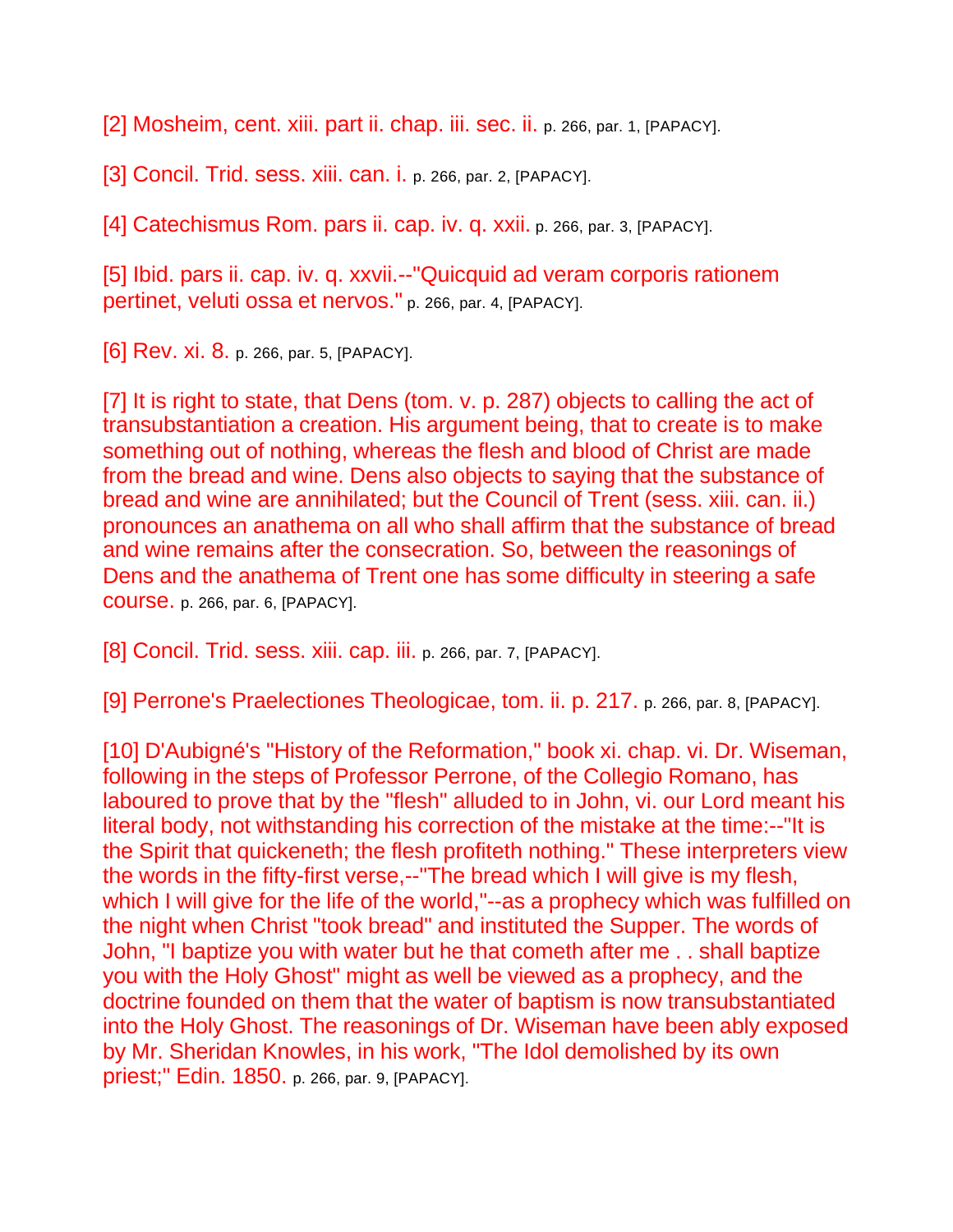[11] Catechismus, Rom. pars, ii. cap. iv. q. xxi. p. 267, par. 1, [PAPACY].

[12] Concil. Trid. sess. xiii. cap. v.: Perrone's Praelectiones Theologicae, tom. ii. p. 222. p. 267, par. 2, [PAPACY].

[13] The term "host," from hostia, a victim or sacrifice, indicates as much. p. 267, par. 3, [PAPACY].

[14] Concil. Trid. sess. xxii. cap. ii. : Perrone's Praelectiones Theologicae, tom. ii. p. 260. p. 267, par. 4, [PAPACY].

[15] Concil. Trid. sess.  $xxii$ . can.  $iii$ . p. 267, par. 5, [PAPACY].

[16] Ordinary of the Mass. p. 267, par. 6, [PAPACY].

[17] Theol. Mor. et Dog. Petri Dens, tom. v. p. 370. p. 267, par. 7, [PAPACY].

[18] See Keenan's Cat. on the Sacrifice of the Mass, chap. iii.; and Butler's Cat. lesson xxvi. p. 267, par. 8, [PAPACY].

[19] Concil. Trid. sess. xxii. can. iv. p. 267, par. 9, [PAPACY].

[20] We are unable to see the consistency of the Roman Catholic doctrine on this head. All the standard works of the Church of Rome teach that the mass is an unbloody sacrifice; but with the same distinctness they teach that the wine is transubstantiated into literal blood. On Rome's own allowing, the onehalf of what constitutes the sacrifice is blood; how then the mass can be an unbloody sacrifice, we are unable to comprehend. If it be unbloody, of what value is it? "Without shedding of blood there is no remission." p. 267, par. 10, [PAPACY].

[21] Hebrews, ix. x. p. 267, par. 11, [PAPACY].

**Book II. Dogmas of the Papacy.** p. 267, par. 12, [PAPACY].

**Chapter XIV. Of Penance and Confession.** p. 267, par. 13, [PAPACY].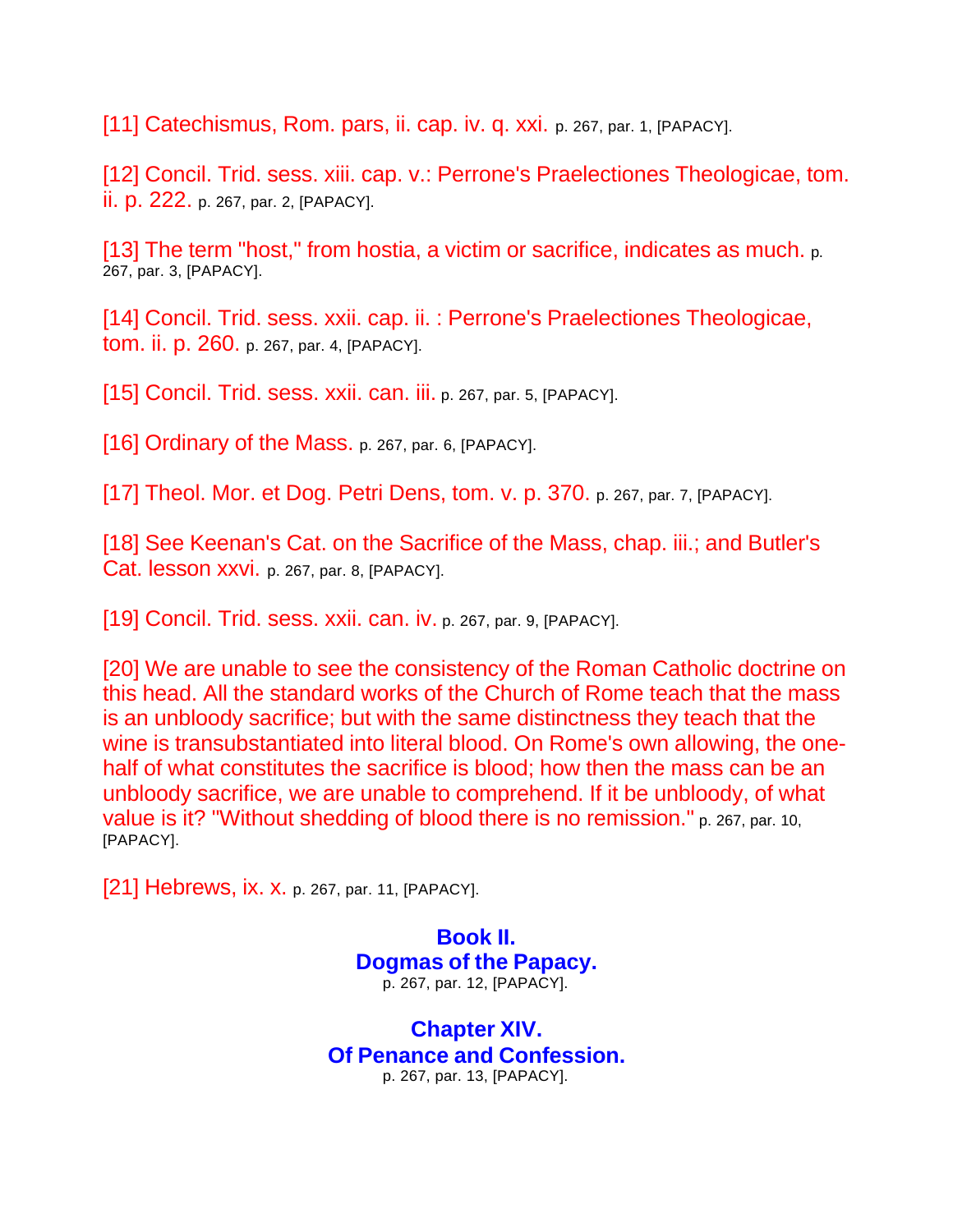In baptism all sin is washed away, and more particularly the guilt of original sin. For the remission of sins done after baptism, the Roman Catholic Church has invented the sacrament of penance. That mystic machinery by which Rome perfects men for heaven, without any trouble or pains of their own, is complete in all its parts. Holiness is conferred by one sacrament and maintained by another; and thus a mutual benefit is conferred. The people are enriched by the spiritual gifts of the Church, and the Church is amply recompensed and endowed with the temporal wealth of the people. "Penance is the channel through which the blood of Christ flows into the soul, and washes away the stains contracted after baptism,"[1] says the Catechism of Trent. It might have added with equal truth, that it is a main channel by which the gold of the people flows into the treasury of Rome, and repairs the havoc which the luxury and ambition of the clergy are daily making in the possessions of the Church. p. 268, par. 1, [PAPACY].

Penance Dens defines to be "a sacrament of the new law, by which those who have been baptized, but have fallen into sin, upon their contrition and confession obtain absolution of sin from a priest having authority."[2] The Council of Trent requires all to believe, under pain of damnation, that "the Lord specially instituted the sacrament of penance when, after his resurrection, he breathed on his disciples, saying, "Receive ye the Holy Ghost: whosesoever sins ye remit, they are remitted unto them; and whosesoever sins ye retain, they are retained."[3] The fathers go on to argue, that the power of forgiving sins, which Christ undoubtedly possessed and exercised, was communicated to the apostles and their successors, and that the Church had always so understood the matter.[4] Of this last, however, the council adduces no proof, unless we can regard as such the anathema with which it attempts to terrify men into the belief of this dogma. None can be saved, the Roman Catholic Church holds, without the sacrament of penance. It is "as necessary to salvation," says the Council of Trent, "for those who have sinned after baptism, as baptism itself for the unregenerate."[5] "Without its intervention," says the Trent Catechism, "we cannot obtain, or even hope for, pardon." This sacrament, as regards its form, consists in the absolution pronounced by the priest; and as regards its matter, it consists in contrition, confession, and satisfaction, which are the acts of the penitent. These are the several parts which are held to constitute the whole. Let us speak briefly of each of these. p. 268, par. 2, [PAPACY].

Contrition is defined by Dens to be "sorrow of mind and abhorrence of the sin, with a full purpose not to sin any more."[6] p. 268, par. 3, [PAPACY].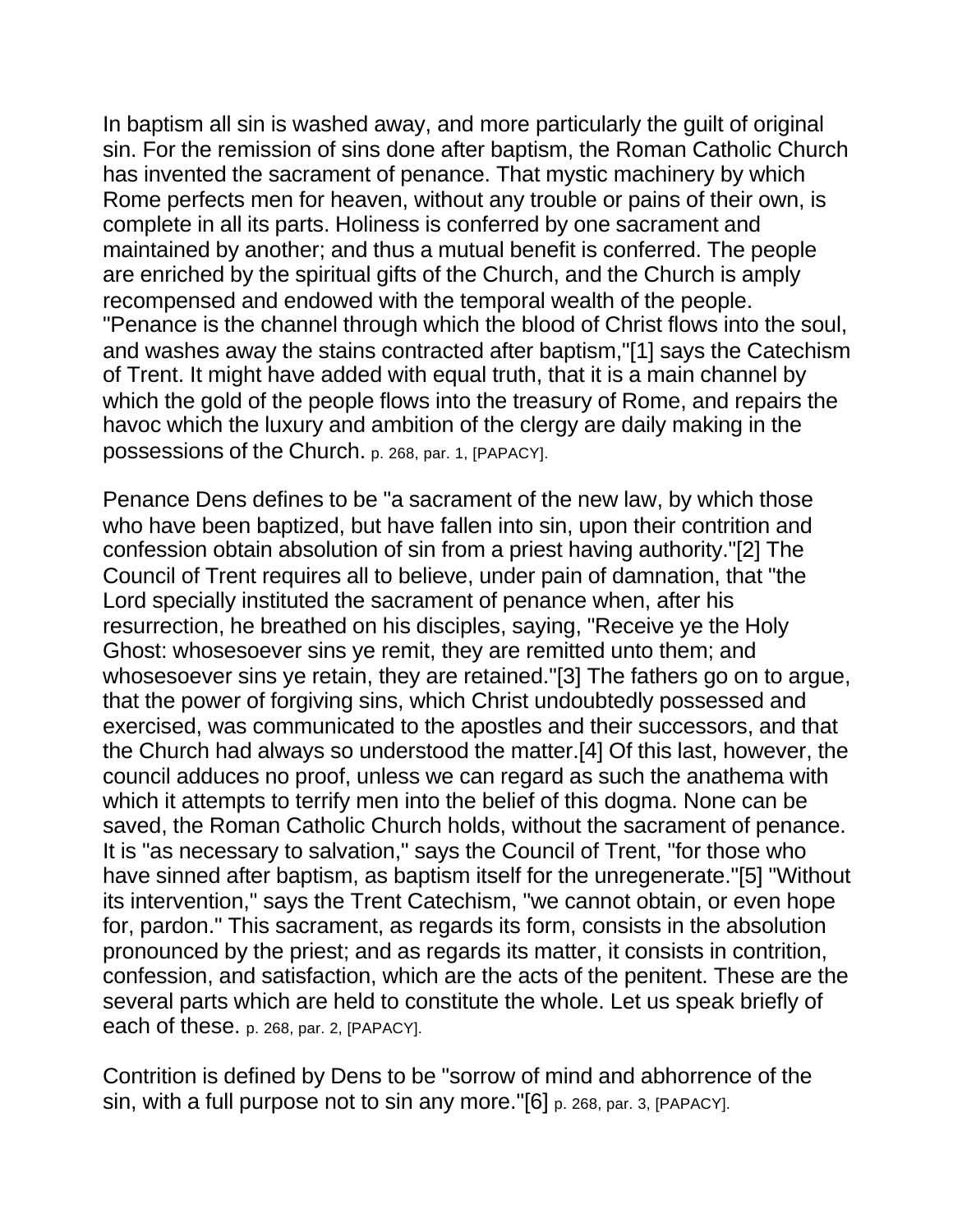This differs little from what Protestant divines are accustomed to call godly sorrow; and had the matter rested here, we might have congratulated Rome on retaining at least one portion of truth; but she has spoilt all by the distinction which immediately follows of perfect and imperfect contrition. Perfect contrition flows from love to God; and the penitent mourns for his sin chiefly because it has dishonoured God. This kind of contrition, the Council of Trent teaches, may procure reconciliation with God without confession and absolution; but then perfect contrition, according to that Council, includes a desire for the sacrament, and without that desire contrition cannot procure pardon.[7] Imperfect contrition, or attrition, as it is called, does not arise, according to Dens, from the love of God, or any contemplation of his goodness and mercy, but from the desire of pardon and the fear of hell.[8] Attrition of itself cannot procure justification. It fails of its end unless it be followed by the sacrament; that is, unless it lead the person to confession and absolution. It was attrition which the Ninevites showed on the preaching of Jonah, and which led them to do penance, and ultimately to share in the divine mercy. Perfect contrition, the Church of Rome admits, may justify without the intervention of the priest. But such is the infirmity of human nature, that contrition is seldom or never attained, according to that Church. The sorrow of the sinner in rare cases, if in any, rises above attrition; and therefore the doctrine of Rome on the head of penance is, in point of fact, briefly this,--that without auricular confession and priestly absolution no one can hope to escape the torments of hell. p. 269, par. 1, [PAPACY].

The next act in the sacrament of penance is, confession. The Bible teaches the sinner to acknowledge his guilt to that Majesty against whom the offence has been done, "who is rich in mercy, and ready to forgive:" Rome requires all to make confession to her priests; and if any refuse to do so, she sternly denies them pardon, and shuts against them the gates of paradise. It is "incumbent on every penitent," says the Council of Trent, "to rehearse in confession all mortal sins which, after the most rigid and conscientious scrutiny of himself, he can recollect; nor ought he to conceal even the most secret."[9] Perrone lays it down as a proposition, that "the confession of every mortal sin committed after baptism is of divine institution, and necessary to salvation."[10] The confession of venial sins, "by which we are not excluded from the grace of God, and into which we so often fall," the Church of Rome has not made obligatory; nevertheless she recommends the practice as a pious and edifying one. For the confession of sins to man not even the shadow of proof can be produced from Scripture. p. 269, par. 2, [PAPACY].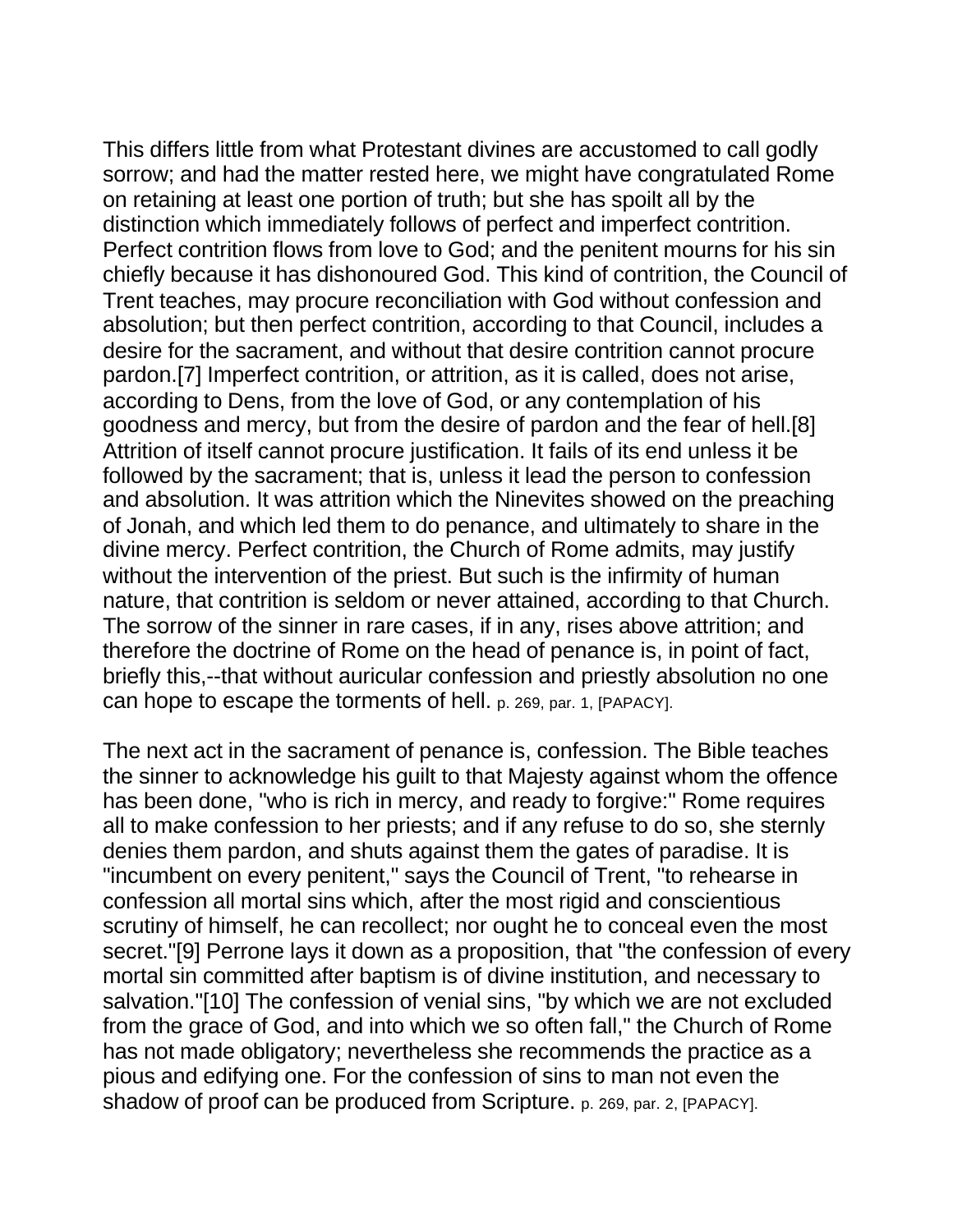But the Church of Rome proves to her own satisfaction the duty of auricular confession, by that convenient logic of which she makes such abundant use, and by which all her more difficult and extraordinary positions are established: she first lodges in the priest the power to pardon sin, and argues from that, that it is necessary to confess to the priest, in order to obtain the pardon he is authorized to bestow.[11] He is a judge, says Dens; he sits there to decide the question whether such a sin is to be remitted or retained. But how can a judge pronounce sentence without hearing the case? and he can hear the case only by the confession of the sinner, to whom alone the sin is known.[12] p. 270, par. 1, [PAPACY].

Those sins only that are confessed can be pardoned. Concealment is held to be mortal sin. And thus the sinner conceals his offences at the peril of his salvation. How Rome, consistently with this doctrine, provides for the pardon of those sins which the memory of the penitent does not enable him to recollect, she does not explain. Nor is it only the bare fact the penitent is bound to mention: he must state all the circumstances and peculiarities of his sin, whether these aggravate or extenuate it. Nor is the penitent to be left to his own discretion: the confessor is bound to interrogate and cross-question, and, in doing so, is at liberty to suggest new crimes and modes of sinning hitherto unthought of, and, by sowing insidiously the seeds of all evil in the mind, to pollute and ruin the conscience he professes to disburden. There is no better school of wickedness on earth. History testifies, that for every offender whom the confessional has reclaimed, it has hardened thousands;- for one it may have saved, it has destroyed millions. And what must be the state of that one mind,--the confessor's,--into which is daily poured the accumulated filth and vice of a neighbourhood? He cannot decline the dreadful office although he were willing. He must be the depository of all the imagined and of all the acted wickedness around him. To him it all gravitates, as to its centre. Every purpose of lust, every deed of vengeance, every piece of villany, flows thither, forming a fresh contribution to the already fearful and fathomless mass of known wickedness within him.[13] This black and loathly mass he carries about with him,--he carries within him. His bosom is a very sepulchre of rottenness and stench,--"a closet lock and key of villanous secrets." Wherever he is, alone or in society, or at the altar, he is chained to a corpse. The rank effluvia of its putrescence encompasses him like an atmosphere. Miserable doom! He cannot rid himself from the corruption that adheres to him. His efforts to fly from it are in vain. p. 270, par. 2, [PAPACY].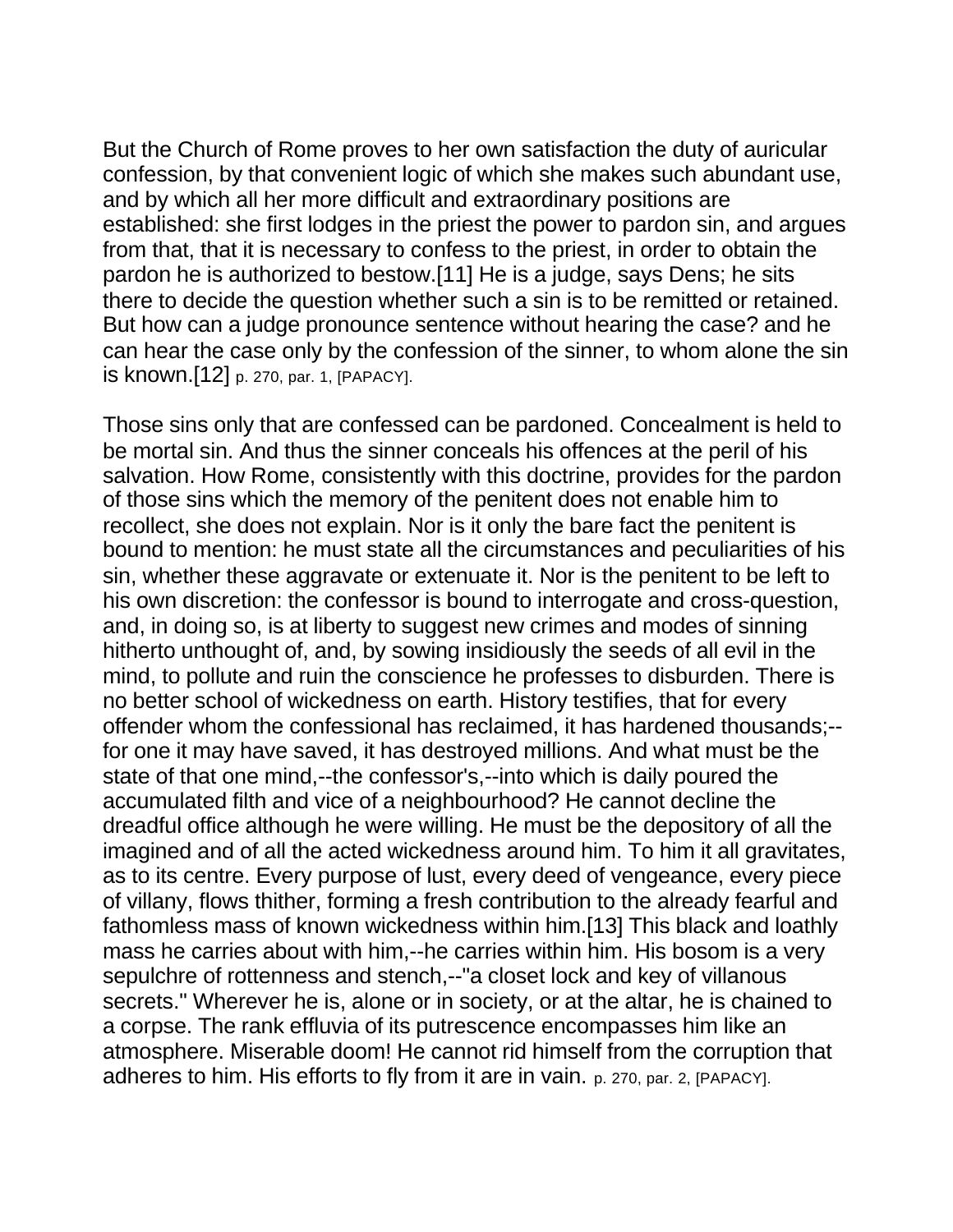"Which way I fly is hell; myself am hell." p. 271, par. 1, [PAPACY].

To his mind, we say, this mass of evil must be ever present, mingling with all his feelings, polluting all his duties, and tainting at their very spring all his sympathies. How ghastly and foul must society appear to his eye! for to him all its secret wickedness is naked and open. His fellow-men are lepers foul and loathsome, and he sniffs their horrid effluvia as he passes them. An angel could scarce discharge such an office without contamination; but it is altogether inconceivable how a man can discharge it and escape being a demon. The lake of Sodom, daily fed by the foul and saline springs of the neighbourhood, and giving back these contributions in the shape of black and sulphurous exhalations, which scathe and desolate afresh the surrounding region, is but a faint emblem of the action and reaction of the confessional on society. It is a moral malaria,--a cauldron from which pestiferous clouds daily ascend, which kill the very souls of men. Hell itself could not have set up an institution more ingeniously contriven to demoralize and destroy mankind. p. 271, par. 2, [PAPACY].

But the crowning point in the blasphemy here is the pardon which the priest professes to bestow. Protestants grant that Christ has committed to the office-bearers in his house the power of "binding and loosing," in the sense of excluding from or admitting to the communion of the Church visible. But it is a very different thing to maintain that ministers have the power, authoritatively and as judges, to pardon sin. This is the power which Rome claims. There is no sin which her priests may not pardon; only the remission of the more heinous offences she reserves to the higher orders of the clergy; while the most aggravated of all, namely, those done against the persons and property of ecclesiastics, can be forgiven only by the Pope.[14] Nevertheless, lest any true son of the Church should die in mortal sin, and so perish, the Church has given power to all her priests to administer absolution to persons in articulo mortis. But it is only in the article of death that they have such power; and then it is absolute, extending to all censures and crimes whatsoever. p. 271, par. 3, [PAPACY].

To pardon sin is the prerogative of God alone; and it must needs be awfully criminal in a poor mortal to mount the tribunal of heaven's justice, and affect the high prerogatives of mercy and of condemnation. Of what avail is it that man forgives, if still we underlie the condemnation of heaven? Will the fiat of a man like ourselves, standing in the same need of pardon with us, release us from the claims or shield us from the penalty of a violated law? p. 271, par. 4, [PAPACY].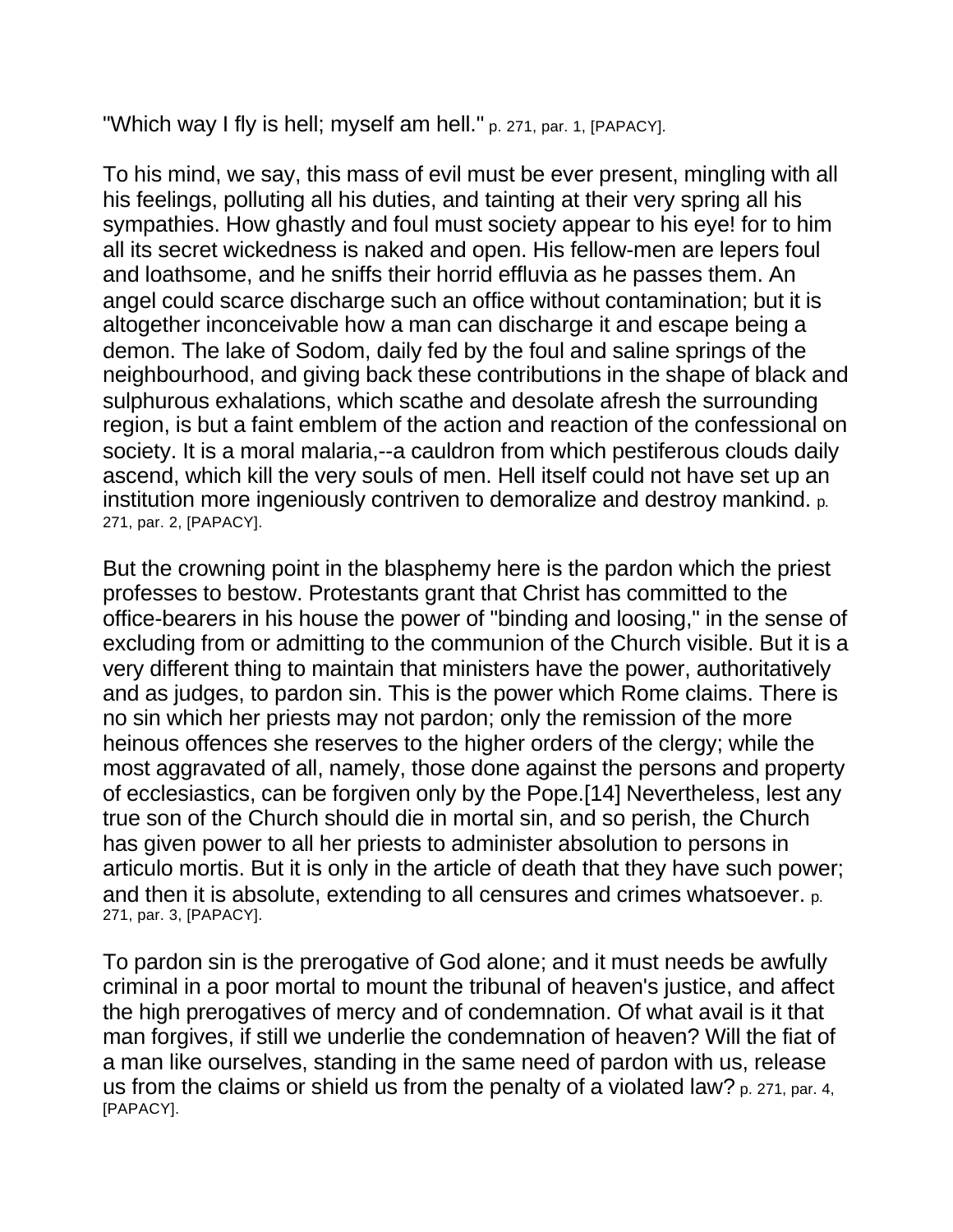It is with God we have to do; and if he condemn, alas! it matters little that the whole world absolve. The pardon of Rome it is equally impious to bestow or to receive. It is hard to determine whether the priest or the penitent acts the more guilty part. Rome's scheme of penance entirely reverses that of the gospel. In the one case pardon is free; in the other it must be bought. It is not of grace, but of merit; for the penitent has complied with all the requirements of the Church, and is entitled to demand absolution. There is no discovery of the rich grace of God, nor of the boundless efficacy of a Saviour's blood, nor of the sovereign power of the Spirit; all these are carefully veiled from the sinner, and he sees nothing but his own merit and the Church's power. In the holy presence of God the true penitent discovers at once his own and his sin's odiousness; and he goes away with the steadfast purpose that, as he has done iniquity, so, by the Spirit's help, he will do so no more for ever. In the impure atmosphere of the confessional the person is morally incapable of discerning either his own or his sin's enormity. He confesses, but does not repent; is absolved, but not pardoned; and departs with a conscience stupified, but not pacified, to resume his old career. He returns after a certain interval, laden with new sins, which are remitted on as easy terms, and to as little purpose, as before.[15] Thus is he deluded and cheated through life, till all opportunity of obtaining the pardon which the Bible offers, and which alone is of any value, is gone for ever. p. 272, par. 1, [PAPACY].

- ------------------------------------------------------------------------ [1] Cat. Rom. pars ii. cap. v. q. ix. p. 272, par. 2, [PAPACY].
- [2] Theol. Mor. et Dog. Petri Dens, tom. vi. p. 1. p. 272, par. 3, [PAPACY].
- [3] John, xx. 22, 23. p. 272, par. 4, [PAPACY].
- [4] Concil. Trid. sess. xiv. cap. i. p. 272, par. 5, [PAPACY].
- [5] Ibid. sess. xiv. cap. ii. p. 272, par. 6, [PAPACY].
- [6] Theol. Mor. et Dog. Petri Dens, tom. vi. p. 47. p. 272, par. 7, [PAPACY].
- [7] Concil. Trid. sess. xiv. cap. iv. p. 272, par. 8, [PAPACY].
- [8] Theol. Mor. et Dog. Petri Dens, tom. vi. p. 53, et seq. p. 272, par. 9, [PAPACY].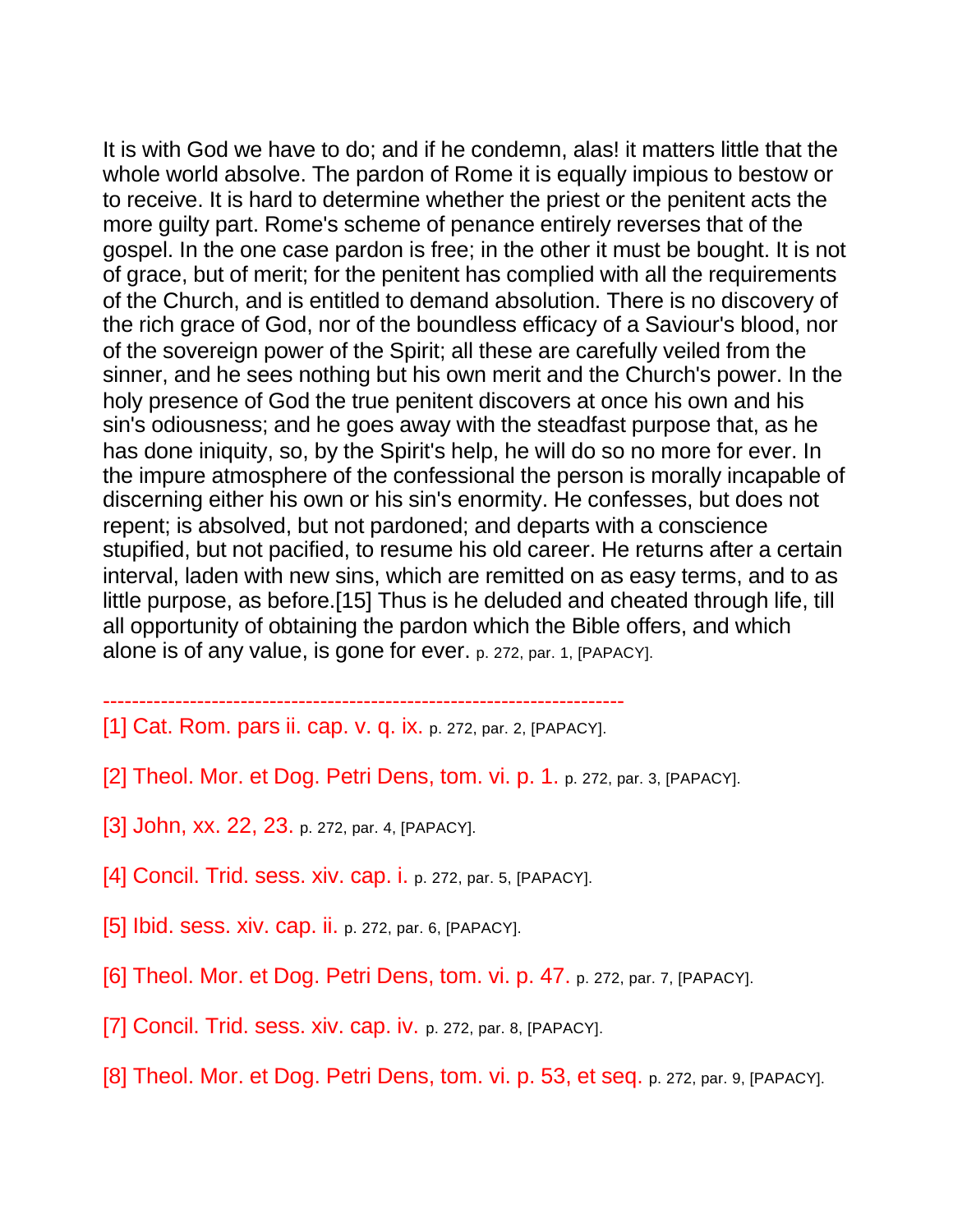[9] Concil. Trid. sess. xiv. cap. v. p. 273, par. 1, [PAPACY].

[10] Perrone's Praelectiones Theologicae, tom. ii. p. 340. p. 273, par. 2, [PAPACY].

[11] Concil. Trid. sess. xiv. cap. v. p. 273, par. 3, [PAPACY].

[12] Theol. Mor. et Dog. Petri Dens, tom. vi. p. 2. p. 273, par. 4, [PAPACY].

[13] The Rev. L. J. Nolan, who was many years a priest of the Church of Rome, but is now a Protestant clergyman in connection with the Established Church of Ireland, after his conversion published his experience of the confessional. He says "The most awful of all considerations is this, that through the confessional I have been frequently apprized of intended assassinations and most diabolical conspiracies; and still, from the ungodly injunctions of secrecy in the Romish creed, lest, as Peter Dens says, the confessional should become odious, I dared not give the slightest intimation to the marked-out victims of slaughter." He then proceeds to narrate a number of cases in which he was made the depository, beforehand, of the most diabolical purposes of assassination, parricide, &c., all of which were afterwards carried out." (A Third Pamphlet, by the Rev. L. J. Nolan, pp. 22-27 ; Dublin, 1838.) See also "Auricular Confession and Popish Nunneries, by W. Hogan;" Lond. 1851. p. 273, par. 5, [PAPACY].

[14] Concil. Trid. sess. xiv, cap, vii. p. 273, par. 6, [PAPACY].

[15] Bellarmine (De Penit. lib. iv. c. xiii.) says, that "Papal pardons discharge us from obedience to the commandment of God, which enjoins to 'do works worthy of repentance.'" Some Popish divines have maintained that absolution is to be withheld, if the person falls often into the same sin, and gives no hope of amendment; but this is not the common opinion. "They ought not to be denied or delayed absolution," says Bauny (Theol. Mor. tr. iv. q. xv. and xxii.), "who continue in habitual sins against the laws of God, nature, and the Church, though they discover not the least hope of amendment." "And if this were not true," adds Caussin (p.211), "there would be no use of confession as to the greatest part of the world, and there would be no other remedy for sinners than the bough of a tree or a halter." By the help of the confessional, then, men can live easily under sins which otherwise would drown them in despair. To what a rank height must villains and villanies grow under the friendly shade of the confessional! p. 273, par. 7, [PAPACY].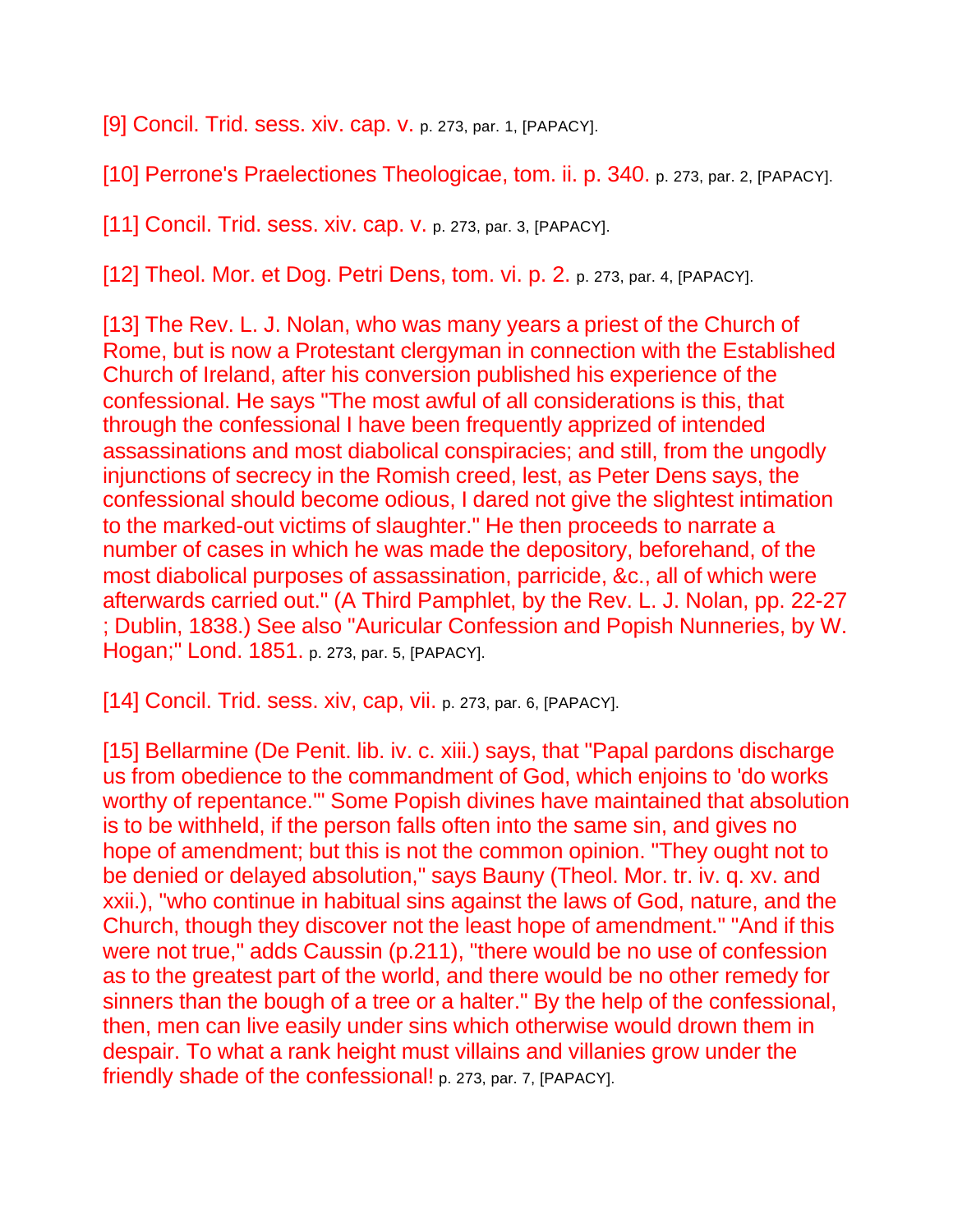## **Book II. Dogmas of the Papacy.**

p. 274, par. 1, [PAPACY].

#### **Chapter XV. Of Indulgences.** p. 274, par. 2, [PAPACY].

To dispense a gift so inestimable as the pardon of sin, and derive no benefit therefrom on her own account, was not agreeable to the usual manner of the Papacy. At the beginning, Rome scattered with a liberal hand the heavenly riches, without reaping, in return, the perishable wealth of men. But it was not to be expected that a liberality so extraordinary and unusual should last always. In the thirteenth century Rome began to perceive how the power of absolution might be turned to account as regards the mammon of unrighteousness. Formerly men had earned forgiveness by penance, by fasting, by pilgrimage, by flagellation, and other burdensome and painful performances; but now Rome fell upon the happy invention by which she contrives at once to relieve her votaries and to enrich herself; in short, she proclaimed the doctrine of indulgences. The announcement spread joy throughout the Catholic world, which had long groaned under the yoke of self-inflicted penances. The scourge was laid aside, the fast was forborne, and money substituted in their room. The theory of indulgences is as follows:- -Christ suffered more than was required for the salvation of the elect; many of the saints and martyrs likewise have performed more good works than were requisite for their own salvation; and these, to which it is not uncommon to add the merits of the Virgin, have been all thrown into a common fund, which has been entrusted to the keeping of the Church. Of this treasury the Pope keeps the key, and whoever feels that his merits are not enough to carry him to heaven, has only to apply at this ghostly depot, where he may buy, for a reasonable sum, whatever he needs to supplement his deficiencies. p. 274, par. 3, [PAPACY].

In this market, which Rome has opened for the sale of spiritual wares, money is not less indispensable than it is in the emporiums of earthly and perishable merchandise. The price varies, being regulated by the same laws which govern the price of earthly commodities. To cover a crime of great magnitude, a larger amount of merit is of course required, and for that it is but reasonable that a larger sum should be given. The Roman Catholic Church teaches, that by the sacrament of penance the guilt of sin and its eternal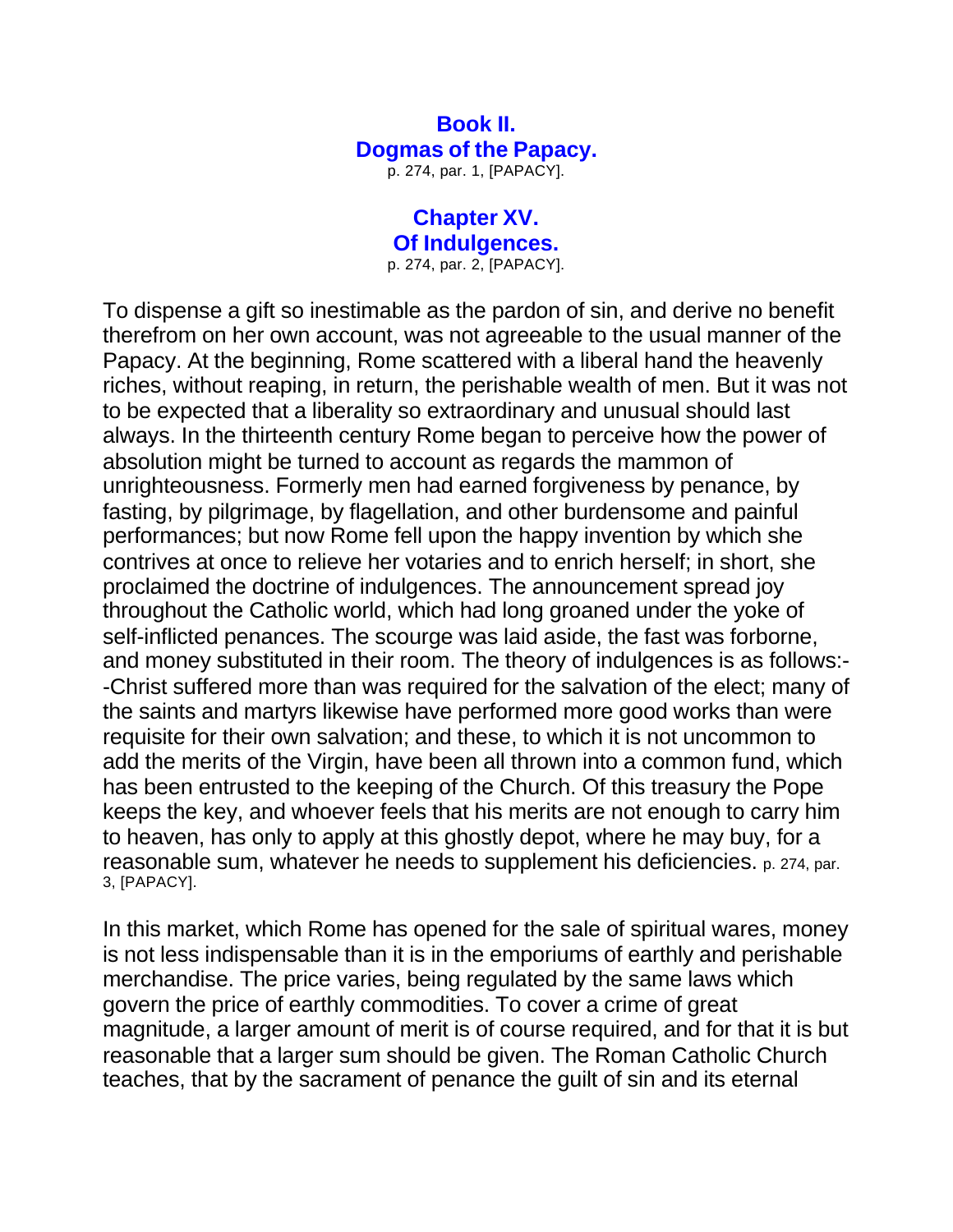punishment are remitted, but that the temporal punishment is still due, and must be borne either in this life or in purgatory. p. 274, par. 4, [PAPACY].

This is the doctrine of Trent, in support of which the fathers bring their usual proof, an anathema, "Whoever shall affirm that God always remits the whole punishment, together with the fault, let him be accursed."[1] The same is taught by the modern theological writers of Rome.[2] It is in this way that indulgences are useful. They procure remission of the temporal punishment, either in whole or in part, that is, the calamities inflicted in this life are alleviated, and the sojourn in purgatory is very much shortened. Some modern Papists, such as Bossuet, ashamed of the doctrine of indulgences, have sought to disguise it, or deny it altogether, by representing it as nothing more than a remission of ecclesiastical penances or censures. This is shown incontrovertibly to be a fraud; first, by the fact that indulgences are held to benefit the dead, whom they release from purgatory; and, second, because this account of indulgences is in plain opposition to the decrees of Trent on this subject, to the deliverances of the Roman Catechism, and to the doctrine taught in Dens and Perrone. The latter remarks, that "the power of forgiving every kind of sin by the sacrament of penance resides in the Church; and consequently the absolving priest truly reconciles sinners to God by a judicial power received from Christ." He repudiates the idea that it is a mere power of declaring that the sin has been forgiven that the priest exercises. The man, says he, who heals a wound or unties a chain does not merely pronounce the patient to be whole or the captive to be free; he actually makes him so. So the absolution of the Church is not the mere declaring the sin to be forgiven; it is the remitting or retaining of the sin.[3] The statement of Bossuet is in plain opposition, moreover, to the notorious practice of the Church of Rome, which, before the Reformation especially, kept open market in Europe, in which, for a little money, men might purchase the remission of all sorts of enormities and crimes. This scandalous traffic Rome unblushingly carried on till it was denounced by Luther. Since that time she has exercised a little more circumspection. She no longer sends trains of mules and waggons across the Alps, laden with bales of pardons. This branch of her business is now carried on by her ordinary bishops. The trade is too shameful to be openly avowed, but too gainful to be given up. Her hawkers have ceased to perambulate Europe; but her indulgences still circulate throughout it. p. 275, par. 1, [PAPACY].

The doctrine of indulgences, as explained by Leo. X., is, "That the Roman pontiff may, for reasonable causes, by his apostolic authority, grant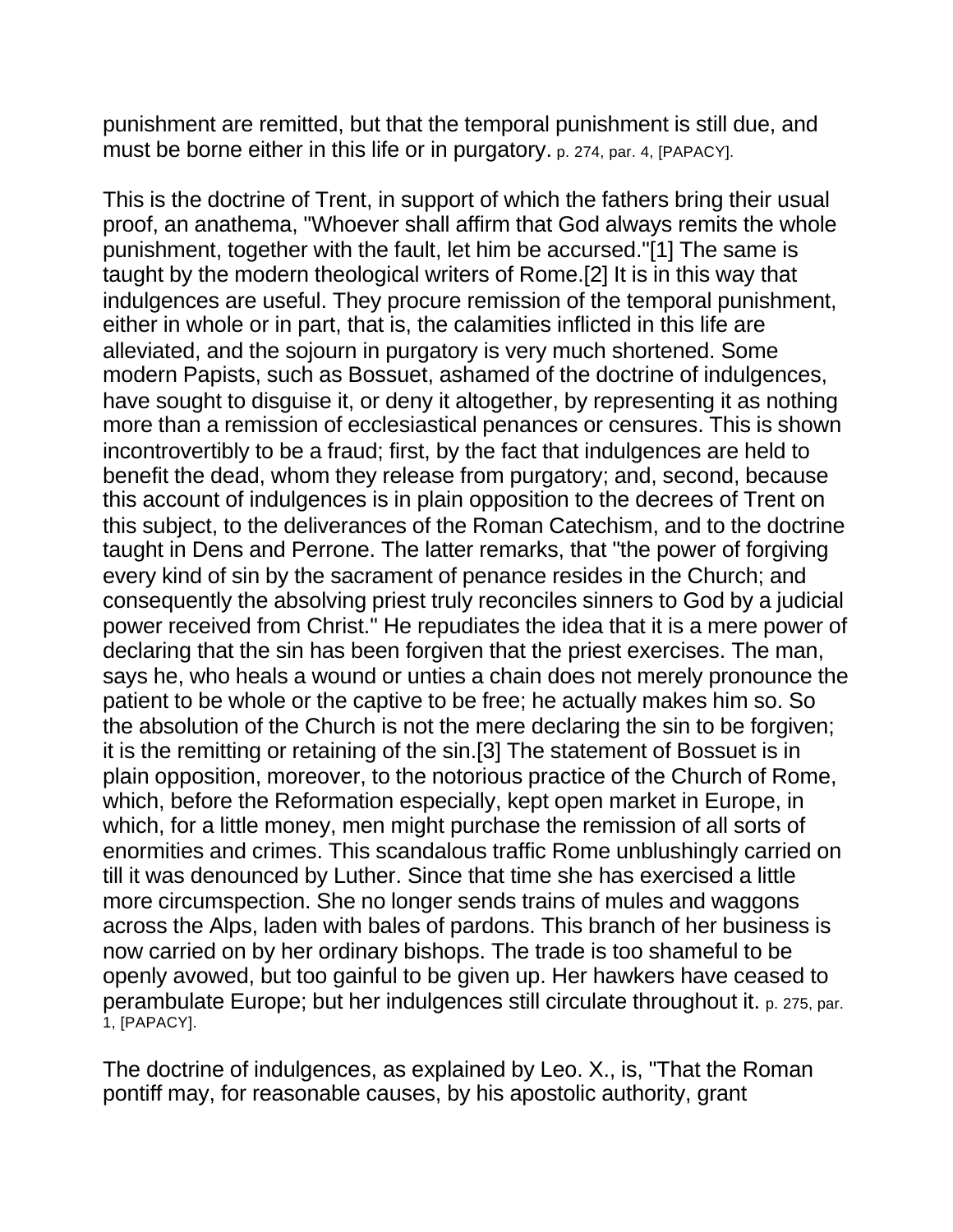indulgences out of the superabundant merits of Christ and the saints, to the faithful who are united to Christ by charity, as well for the living as for the dead. . . . . p. 275, par. 2, [PAPACY].

All persons, whether living or dead, who really obtain any indulgences of this kind, are delivered from so much temporal punishment, due, according to divine justice, for their actual sins, as is equivalent to the value of the indulgence bestowed and received." We might quote, did our space permit, numerous bulls of succeeding popes to the same effect, all showing that the Church of Rome holds that the matter of indulgences is the merits of Christ and the saints, and that they confer remission of sin and release from purgatory. We might quote the bull of Pius VI., published in 1794; the bull of Benedict XIII.[4] in 1724; and that of Benedict XIV.[5] in 1747; and the bull of "Indiction for the Universal Jubilee in 1825,"[6] which grants, upon certain conditions, "a plenary indulgence, remission, and pardon of all their sins, to all the faithful of Christ." The Council of Trent strongly recommended indulgences as "salutary to Christian people," and anathematized all who should assert the contrary.[7] But as the scandal of Tetzel was still fresh in the recollection of Europe, the council recommended no less strongly, discretion in the distribution of indulgences, and forbade all "wicked gains" accruing therefrom,--a decree that was to little purpose, seeing no priest would be forward to own that his gains, however great, were of the kind to which the Tridentine prohibition had reference. The Romish authorities, from the Council of Trent downwards, have been careful how they defined indulgences. Indeed, they have studiously involved the subject in obscurity. Their explanations remind us of the lucid reply given by a monk at Rome to a visitor in the eternal city, who asked him what an indulgence was. "An indulgence," said the friar, crossing himself,--"an indulgence is a great mystery!"[8] p. 276, par. 1, [PAPACY].

Still, no reader of the least discrimination can fail to discover, through all the ambiguities and generalities by which Popish writers seek to conceal the grosser features of this most demoralizing system, that indulgences carry all the power we have attributed to them. Such is the virtue ascribed to them by Dens, who tells us that they not only stay the censures of the Church, but avert the wrath of God, and redeem the spirit from the fires of purgatory.[9] The same is the doctrine of those books which have been compiled by the Church for the instruction of her members. It is asked in Butler's Catechism,-- "Q. Why does the Church grant indulgences? A. To assist our weakness, and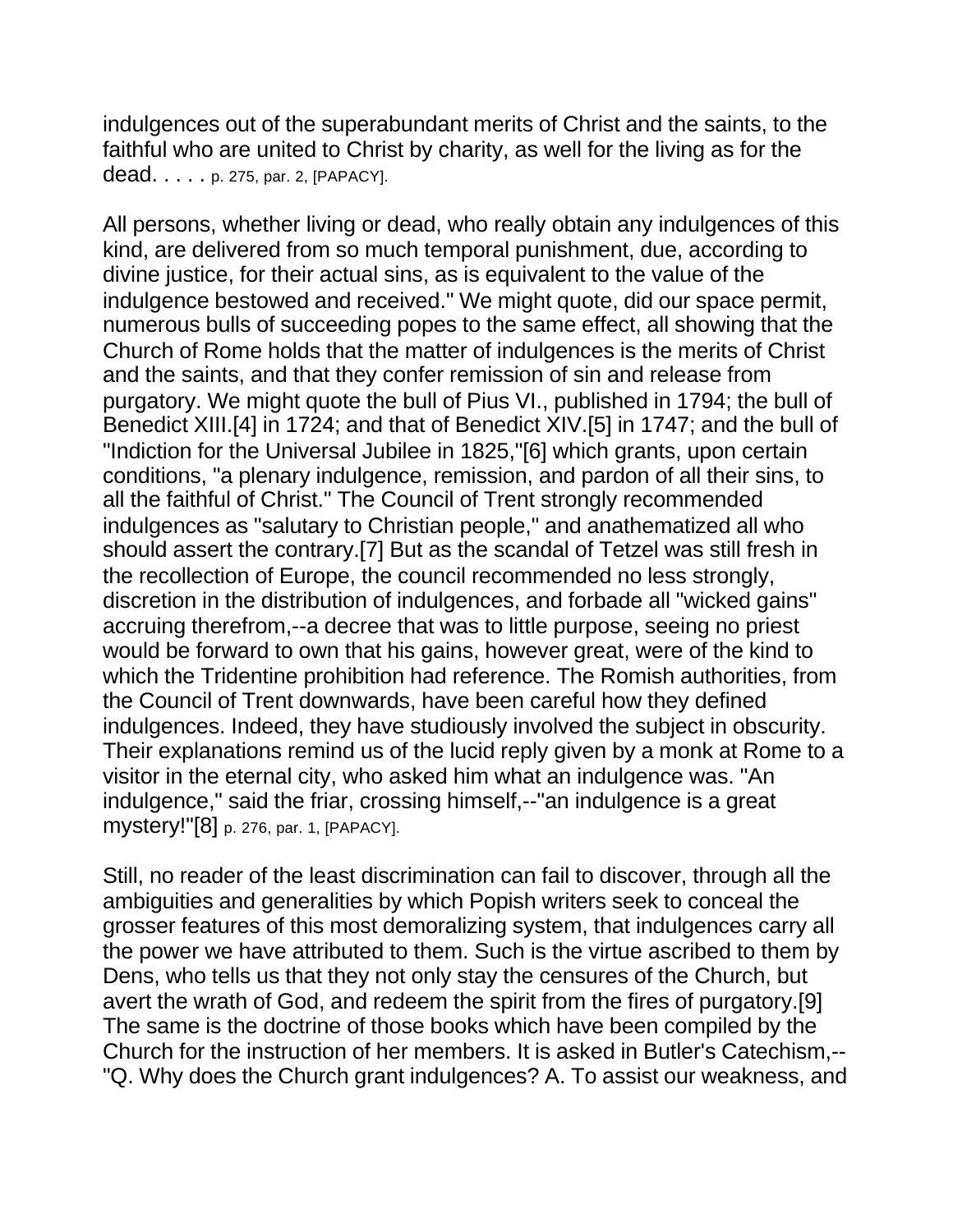to supply our insufficiency in satisfying the divine justice for our transgressions.-- p. 276, par. 2, [PAPACY].

Q. When the Church grants indulgences, what does it offer to God to supply our weakness and insufficiency, and in satisfaction for our sins? A. The merits of Christ, which are infinite and superabundant; together with the virtues and good works of his Virgin Mother, and of all the saints."[10] We have alluded to the open and shameless manner in which this traffic in sin was carried on before the Reformation; and to that period must we go back, in order to see the awful lengths to which the doctrine of indulgences has been, and still may be, carried; and that, in point of fact, whatever distinctions Popish writers in modern times may make, it is an assumption of power on the part of the priests to pardon all sins, past and present,--to remit all punishment, temporary and eternal,--in short, to act in the matter of pardoning men with the full absolute authority of God. The preachers of indulgences at the beginning of the sixteenth century knew none of the distinctions of modern casuists, and for this reason, that they spoke before the Reformation. p. 277, par. 1, [PAPACY].

"Indulgences," said Tetzel, "are the most precious and the most noble of God's gifts. This cross [pointing to the red cross, which he set up wherever he came] has as much efficacy as the very cross of Jesus Christ. Come and I will give you letters, all properly sealed, by which even the sins that you intend to commit may be pardoned. p. 277, par. 2, [PAPACY].

"I would not exchange my privileges for those of St. Peter in heaven; for I have saved more souls by my indulgences than the apostle by his sermons. p. 277, par. 3, [PAPACY].

"There is no sin so great that an indulgence cannot remit; and even if any one [which is doubtless impossible] had offered violence to the blessed Virgin Mary, Mother of God, let him pay,--only let him pay well,--and all will be forgiven him. p. 277, par. 4, [PAPACY].

"But more than this," said he; "indulgences avail not only for the living, but for the dead. For that repentance is not even necessary. p. 277, par. 5, [PAPACY].

"Priest! noble! merchant! wife! youth! maiden! do you not hear your parents and your other friends who are dead, and who cry from the bottom of the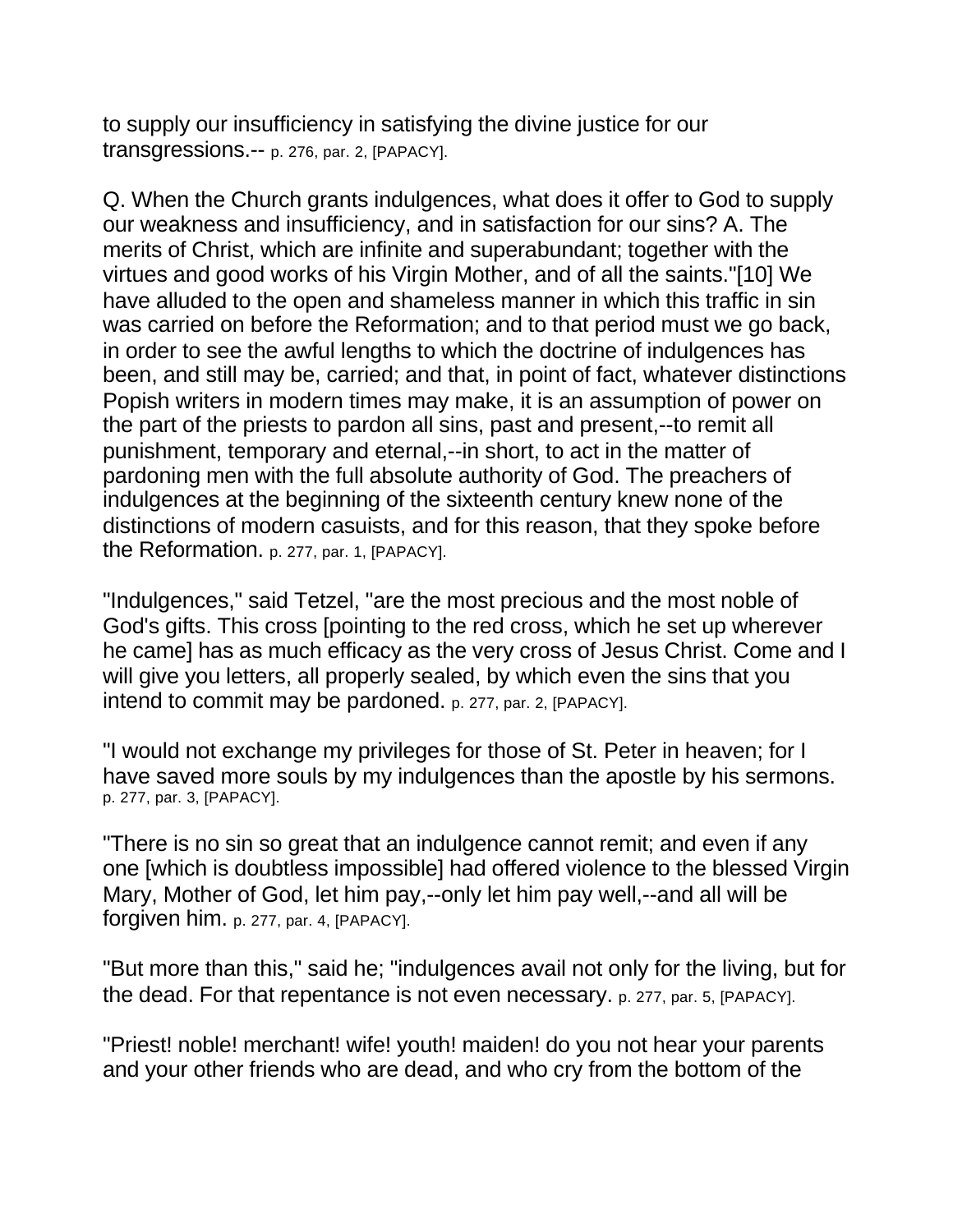abyss, 'We are suffering horrible torments; a trifling alms would deliver us: you can give it, and you will not?' p. 277, par. 6, [PAPACY].

"At the very instant," continued Tetzel, "that the money rattles at the bottom of the chest, the soul escapes from purgatory, and flies liberated to heaven."[11] p. 278, par. 1, [PAPACY].

And even since the Reformation, and more especially in Countries where its light has not penetrated, we find this trade as actively carried on as ever, though without the extravagance and grossness of Tetzel. "I was surprised," says the authoress of "Rome in the Nineteenth Century," "to find scarcely a church in Rome that did not hold up at the door the tempting inscription of 'Indulgenzia Plenaria!' Two hundred days' indulgence I thought a great reward for every kiss bestowed upon the great black cross in the Colosseum; but that is nothing to the indulgences for ten, twenty, and even thirty thousand years, that may be bought at no exorbitant rate in many of the churches; so that it is amazing what a vast quantity of treasure may be amassed in the other world with very little industry in this, by those who are avaricious of this spiritual wealth, into which, indeed, the dross or riches of this world may be converted with the happiest facility imaginable." p. 278, par. 2, [PAPACY].

"You may buy as many masses as will free your souls from purgatory for twenty-nine thousand years, at the church of St. John Lateran, on the festa of that saint; at Santa Bibiana, on All Souls' day, for seven thousand years; at a church near the Basilica of St. Paul, and at another on the Quirinal Hill, for ten thousand and for three thousand years, and at a very reasonable rate. But it is in vain to particularize, for the greater part of the principal churches in Rome and the neighbourhood are spiritual shops for the sale of the same commodity."[12] p. 278, par. 3, [PAPACY].

The writer may be permitted to state, that on the cathedral gates in the south of France, particularly at Lyons, he has seen handbills posted, announcing certain fêtes, and promising to all who should take part in them, and repeat so many Ave Marias, a plenary indulgence; that is, a full remission of all their sins up to the time of the fête. Adrian VI. decreed a plenary indulgence of all his sins to whomsoever should depart out of this life grasping in his hand a hallowed wax candle! The same inestimable blessing did the pontiff promise to the man who should say his prayers on Christmas day in the morning in the church of Anastasia at Rome. p. 278, par. 4, [PAPACY].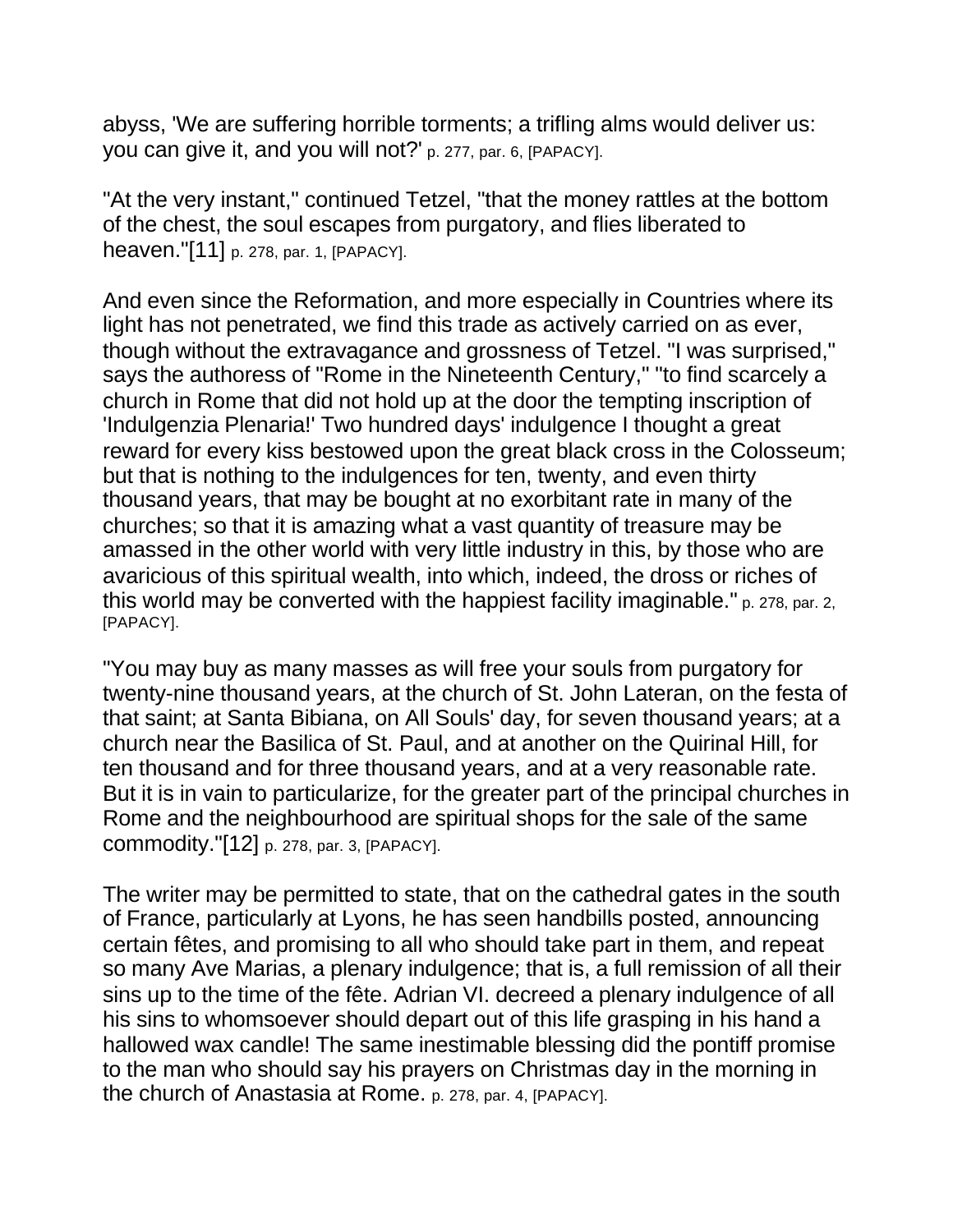Sixtus IV. granted an indulgence of twelve thousand years to every man who should repeat the well-known salutation of the Virgin, "Hail, Mary, &c.; deliver me from all evils, and pray for my sins." Burnet mentions that he had seen an indulgence for ten hundred thousand years.[13] In other cases, indulgences have been granted to the person and his kindred of the third generation; so that it might be handed down to his posterity like an estate or other property. Nobles have obtained indulgences, including their retinue as well as themselves,--much as a wealthy man now-a-days, in travelling by steamer or rail, buys a ticket for himself and all the members of his suite. Such companies one should think, must have had a jovial journey to the other world, seeing, however many the debts of sin which they might contract by the way, they were sure of finding all scores clear at the end. Others have had blank indulgences given them, with power to fill in what names they pleased. The holders of such indulgences exercised a patronage of a very uncommon kind. They could appoint their friends and dependents to a place in paradise; in which, it would seem, there are reserved seats, just as in terrestrial shows, to which the holders of the proper tickets are admissible, however late they may arrive.[14] There are also defunct indulgences,--the comfort of the dead, as well as of the living, having been studied. The process in this case is an extremely simple one. The name of the deceased is entered on the indulgence, and straightway a plenary remission is accorded him, and he is instantly discharged from the torments of the purgatorial fire.[15] Indulgences have been affixed also to such things as medals, scapularies, rosaries, crucifixes. Of this we have a notable instance in the bull of indulgence granted by Pope Adrian VI. to certain beads which he blessed. This bull was afterwards confirmed by Gregory XIII., Clement VIII., Urban VIII., and ran in the following terms:--"Whosoever has one of these beads, and says one Pater Noster and one Ave Maria, shall on any day release three souls out of purgatory; and reciting them twice on a Sunday or holiday shall release six souls. Also reciting five Pater Nosters and five Ave Marias upon a Friday, to the honour of the five wounds of Christ, shall gain a pardon of seventy thousand years, and the remission of all his sins."[16] These are mere gleanings. With a little industry one might collect as many facts of this sort as would fill volumes.[17] p. 279, par. 1, [PAPACY].

So lucrative a trade has not been left to regulate itself. An apostolic tariff was framed, so that all who frequented this great market of sin might know at what price to purchase the spiritual wares there exposed. p. 279, par. 2, [PAPACY].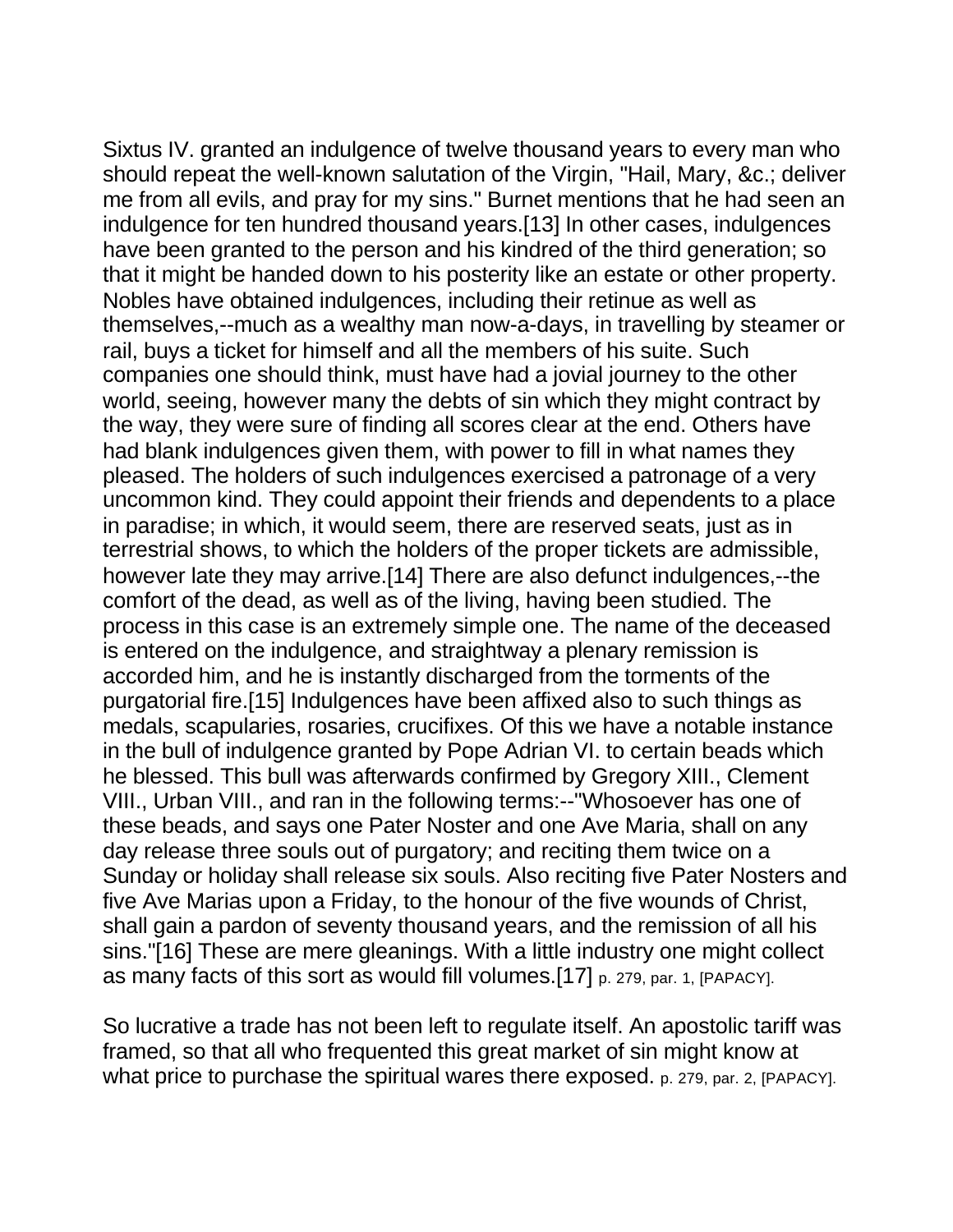A book was published at Rome, entitled "TAXES OF THE APOSTOLIC CHANCERY," in which the price of absolution from every sin is fixed. Murder may be bought for so much; incest for so much; adultery for so much; and so on through the long catalogue of abominations which it would pollute our page to quote. Sins unheard of and unthought of are here put up for sale, and generally at prices so moderate, that few can say they are beyond their reach. This book, the most atrocious and abominable the world ever saw, sets forth and commends the wares in which Rome deals, and of which she claims a monopoly. Herein she unblushingly advertises herself to the whole world as a trafficker in murders, parricide, incests, adulteries, thefts, perjuries, blasphemies, sins, crimes, and abominations of every kind and degree. Come hither, she says to the nations, and buy whatever your soul lusteth after. Let no fear of hell, or of the anger of God, restrain you: I will secure you against that. "Take, eat; ye shall not surely die." So spoke the serpent to our first parents beneath the boughs of the interdicted tree; and so does Rome speak to the nations. "Ye shall not surely die." He was indeed a true limner who drew Rome's likeness in the Apocalypse, "THE MOTHER OF HARLOTS AND ABOMINATIONS OF THE EARTH." p. 280, par. 1, [PAPACY].

In some indulgences the Church exercises the power of absolution, and in others of simple loosing. The first has respect to the living; the second to the dead, whom the indulgence looses from purgatory, or strikes off so many days or years from the allotted period of suffering there. Indulgences are also divided into plenary and partial. The indulgence is plenary when the whole temporal punishment due for sins committed prior to the date of the indulgence is remitted. In a partial indulgence, part only of the temporal punishment is discharged: in this case the period is generally stated, and ranges from a day to some hundreds of thousands of years; which means that the person's future sojourn in purgatory will be less by the period fixed in the indulgence.[18] p. 280, par. 2, [PAPACY].

Romanists have affected a virtuous indignation at the charge which has not unfrequently been preferred against them, that their Church has established a system of selling licenses to commit sin. They have denounced this as a calumny, because, forsooth, their Church does not take money beforehand, but allows the sinner first to gratify his passions, and then receives the stipulated price. But where is the difference? If Rome tells the world, as she does, that for a certain sum,--which is generally a small one,--she will grant absolution for any sin which any one may choose to commit, and if the person finds that he has the requisite sum in his pocket, has he not as really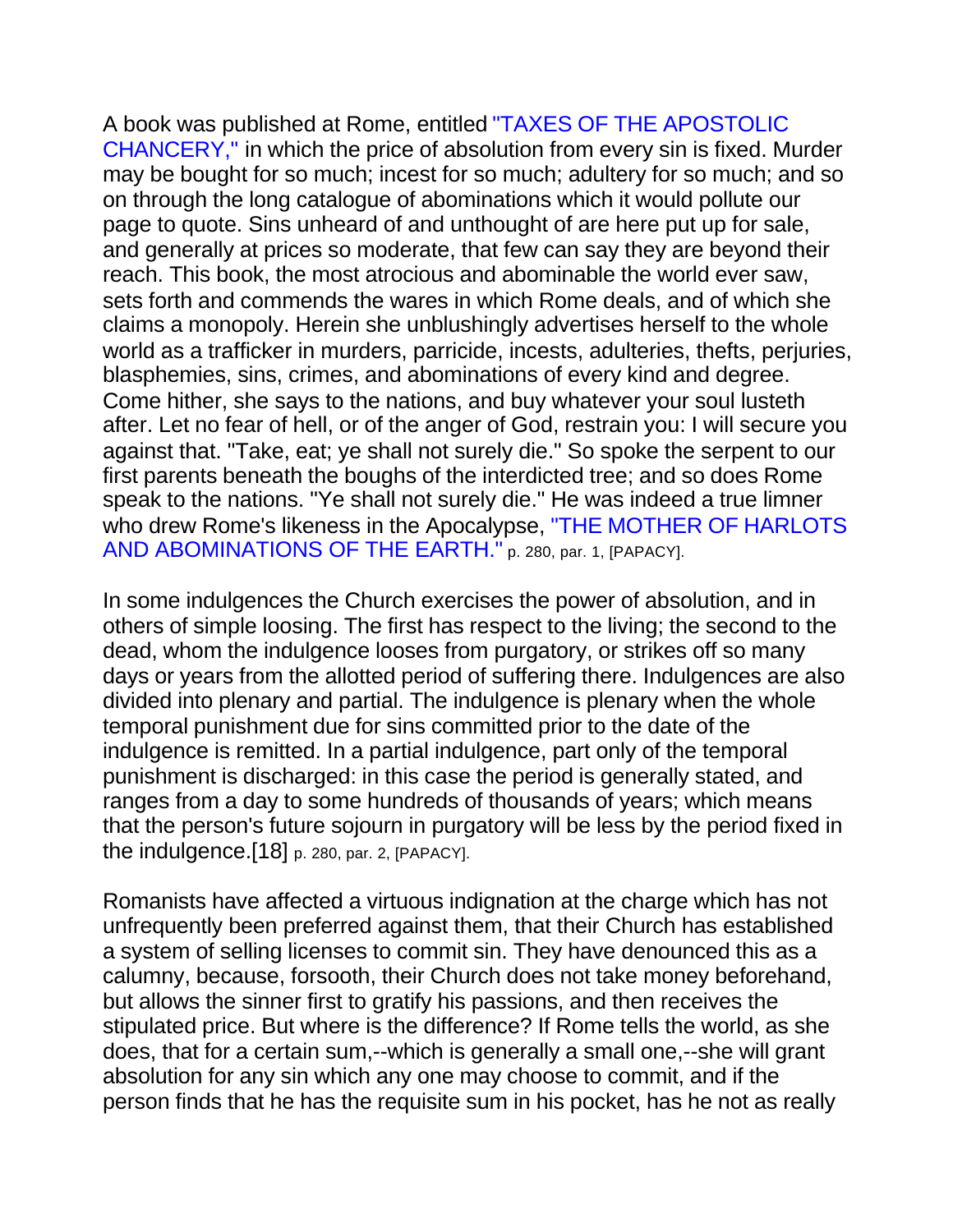a license to commit the sin as if the indulgence were already in his possession? p. 280, par. 3, [PAPACY].

Besides, what does Rome say to those indulgences which extend over some hundreds of thousands of years? How easy would it be to buy a few such indulgences, and so cover the whole period allotted for suffering in purgatory; and not only so, but to have a balance in one's favour. In such a case, let the person live as he lists; let him commit all manner of sins, in all manner of ways; is he not as sure as Rome can make him, that they are all pardoned before they are committed? Here is a license to sin with a vengeance. Could the evil heart of man, greedy on all wickedness, desire an ampler toleration, or could larger license be granted by the author of evil himself? The foulest of the ancient polytheisms were immaculate and holy compared with Rome. Their principles tended to relax the restraints of virtue, and generally to debase human nature; but when did they proclaim to the world an unbounded liberty of sinning? When did they trade in sin? All this Rome has done. Although hell were to empty itself upon the earth, it could not inflict a worse pollution than this spawn of Rome. Though fiends were to walk up and down in the world, and with serpent tongue and hissing accents to prompt and solicit mortals, they could not lure and destroy more effectually than Rome's pardonmongers. When Rome took her way among the benighted nations, who could resist her offers? A paradise of sin on earth, and a paradise of happiness hereafter, and all for a little money! Yes; of all the evil systems which have arisen to affront God, to mock man, and to do the work of hell, Rome is entitled to rank foremost. Others have done viciously, but she has excelled them all. She has invented sin, taught sin, acted sin, and traded in sin; and so has made good, beyond the possibility of doubt or question, her title to the name which stood on the page of prophecy as at once the ominous harbinger and the compendious description of a system afterwards to arise,--"THE MAN OF SIN." p. 281, par. 1, [PAPACY].

There is not a day in the year in which indulgences for any sin, and to any amount, may not be obtained; but the year of jubilee is marked in the calendar of Rome as a year of special grace. The jubilee was instituted in the year 1300 by Boniface VIII.[19] It was to return every hundredth year, in imitation of the secular games of the Romans, which were celebrated once in an age. "A most plenary pardon" of all their sins was promised to those who should visit the churches of St. Peter and St. Paul at Rome. The same reward was to belong to such as, unable to undertake so long a pilgrimage,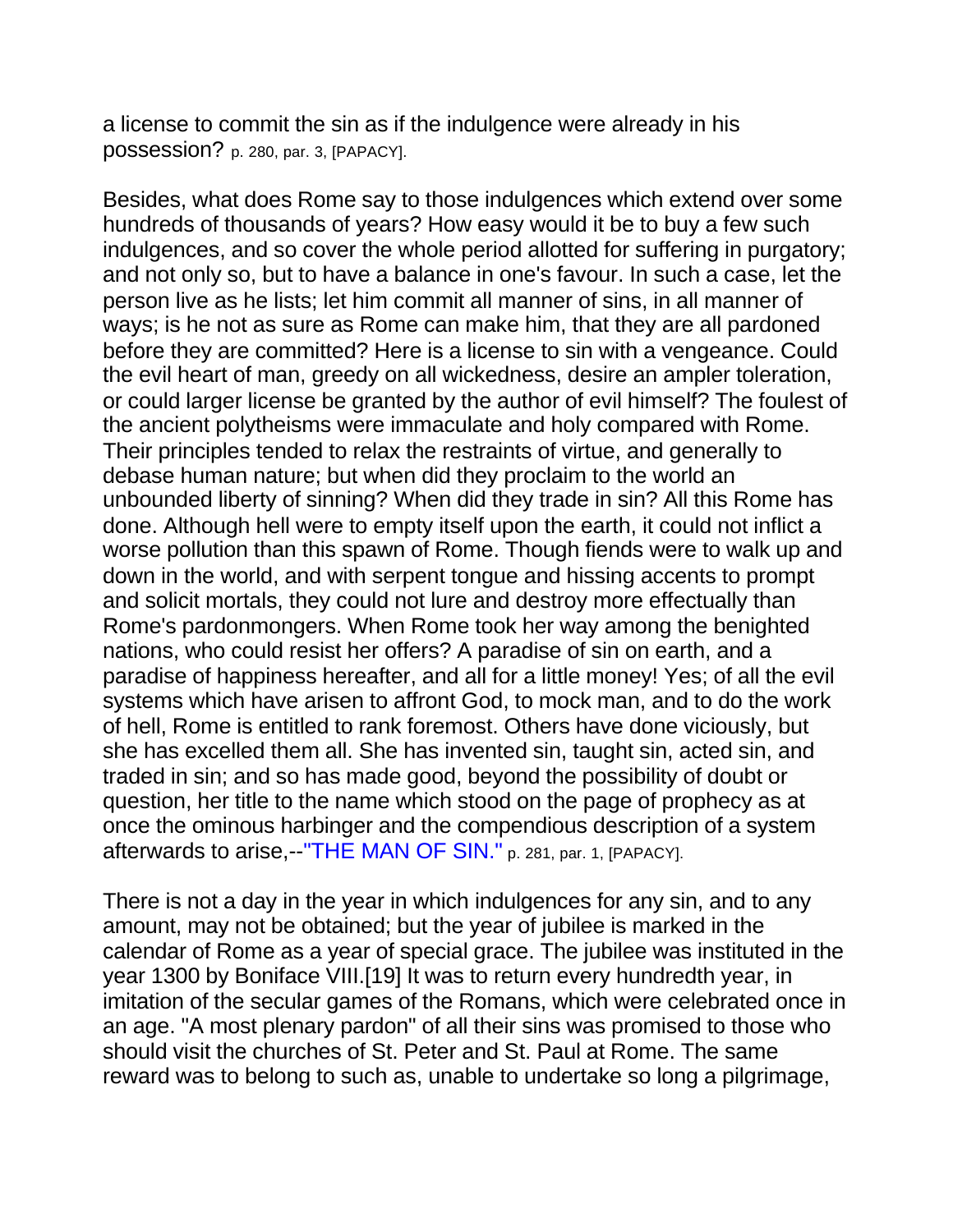should pay a certain sum, and to such as might die by the way. p. 281, par. 2, [PAPACY].

He who sat on the Seven Hills gave commandment to the angels to carry their souls direct to the glory of paradise, since they were absolved from the pains of purgatory. To the priests it was indeed a jubilee. The multitude of pilgrims filled Rome to overflow; their wealth replenished the coffers of the pontiff. The most notorious sinners were transformed by the pontifical magic into saints, and sent away as pure as they came. From their long journey, which had taxed alike the limbs and the purse, they reaped, as Rome had promised they should, "a plentiful harvest of penitence." But most of all, it grieved the popes to think that a century must pass away before such another year should come round. It was not fit that the Church should so hoard her treasures, and afford to her sons only at long intervals, opportunities of evincing their gratitude by the liberality of their gifts. Considerations of this sort moved Clement VI. to reduce the term of jubilee to fifty years. It was found still to be too long, and was shortened by Urban VI.. to thirty-three, and finally fixed by Sixtus V. at twenty-five. Thus every quarter of a century does a whole shower of indulgences descend upon the papal world. The last return of "the year of expiation and pardon, of redemption and grace, of remission and indulgence," to use the terms of the bull of Leo XII., was 1850. The result is told by Gavazzi. "The late effort of Pio Nono to get up a pious enthusiasm, after the fashion of his predecessors, on the recurrence of the semi-secular year of 1850, had utterly failed throughout the Italian peninsula; and though he held forth one hand filled with indulgences, the other was too palpably armed with the cudgel of the Croat to attract the approach of his countrymen."[20] p. 282, par. 1, [PAPACY].

But is not the prodigality with which Rome scatters indulgences among all who need or will receive them, a dangerous one? In these evil times, a great deal must be flowing out of this treasury, and very little flowing in. Is there no risk of emptying it? Day and night there rolls a river of indulgences ample enough to supply the necessities of the Roman Catholic world; yet century after century finds the source of this mighty stream undiminished. Here is another of Rome's wonders! The ocean itself would in time become dry, were it not fed by the rivers. Where are the rivers that feed this spiritual reservoir? Where are the eminent living saints of the Roman Catholic Church, whose supererogatory virtues maintain a balance against the infidels, socialists, formalists, and evil characters of all kinds which, it is now confessed, abound within the pale of Rome? p. 282, par. 2, [PAPACY].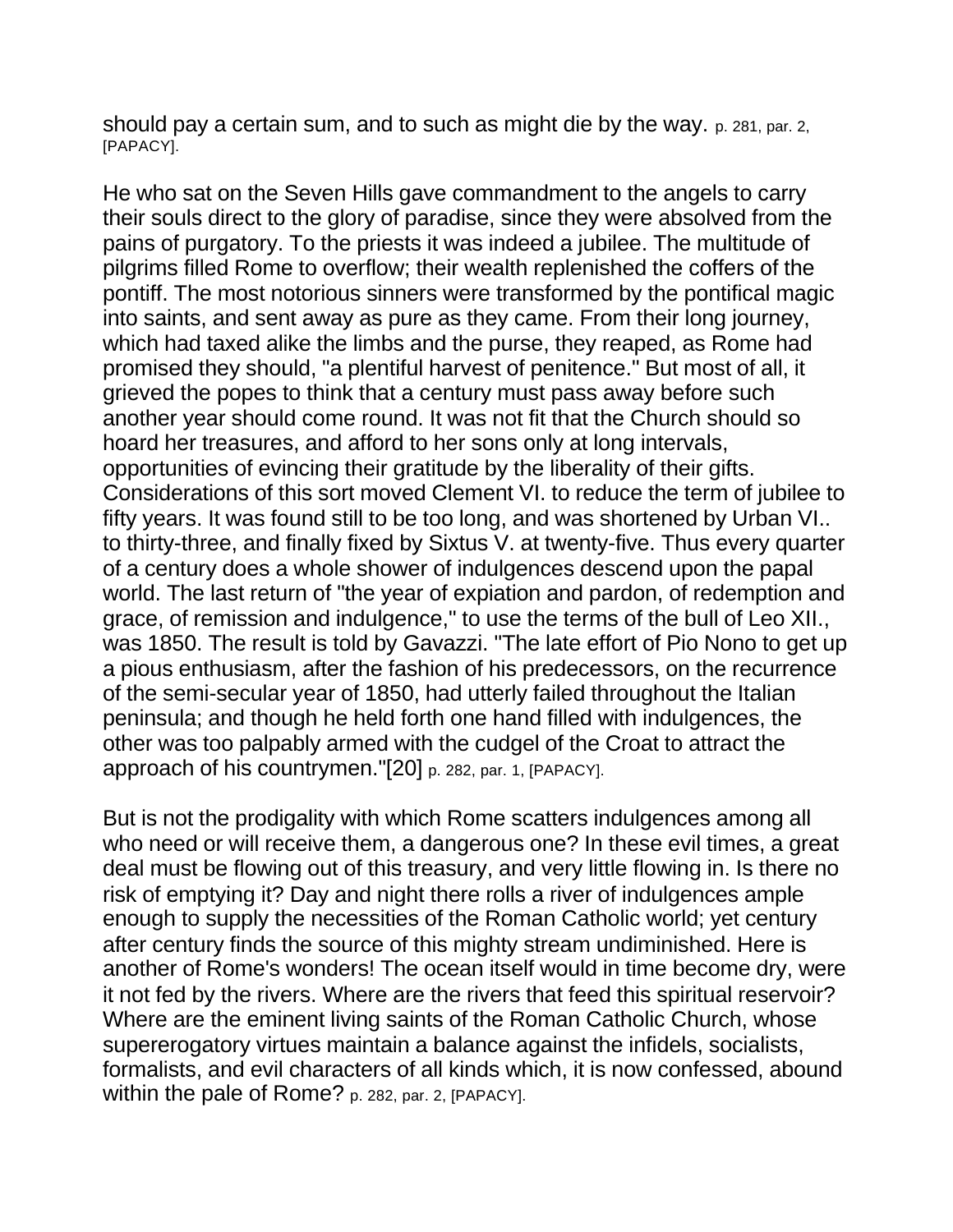We see all coming with their pitchers to draw, but none bringing contributions hither. We are reminded of those natural phenomena which have exercised and baffled the ingenuity of naturalists. We have here a phenomenon exactly the reverse of the Dead Sea, into which the floods of the Jordan are hourly poured, but from whose dark confine there issues no stream. And we have a direct resemblance in the Mediterranean, out of which a stream is ceaselessly flowing through the Straits of Gibraltar into the capacious bosom of the Atlantic, yet the shores of the former are ever full and undiminished. Doubtless in both cases there is a compensatory process going on, though invisibly. And perhaps Rome may hold, in like manner, that the rivers that feed her ocean of merit roll in secret, unseen and unheard. At all events, she teaches that it is wholly INEXHAUSTIBLE. A time will come when the mines of Peru and California shall be exhausted, and their last golden grains dug up. But a time will never come when the treasury of Rome shall be exhausted, and not a grain of merit more remain to be doled out to the faithful. What has she not already drawn from that exhaustless treasury! Not to speak of the kings, nobles, priests, and the countless millions of people of all conditions whom she has delivered out of purgatory, she has carried on with its help numerous crusades, waged mighty wars, raised sumptuous palaces, and built magnificent temples. The dome of St. Peter's remains an imposing monument of the exhaustless mine of wealth which the indulgences opened to Rome.[21] Those magnificent Gothic structures that cover papal Europe,--what are they? The monuments of the piety of former ages? No: love did not place a stone in any one of them. The power which raised these noble piles, full of grandeur and beauty though they be, was that of superstition acting on a guilty conscience. Every stone in them expresses so much sin. Their beautiful marbles, their rich mosaics, their gorgeous paintings, their noble columns and towers, bespeak the remorse of the dying sinner, who vainly strove by these expiatory gifts to relieve a conscience which felt sorely burdened by the manifold crimes of a lifetime. Again Rome has been compelled, by the necessities of these latter times, to betake herself to a resource which very shame had forced her to abandon. There are Italian exiles in London which she would have rewarded with a dungeon in their own country, but for whom she builds a church in ours. And with what? With the sins of papal Europe. An indulgence of a hundred days, and a plenary indulgence of one day, are offered by the pontiff to all who shall contribute an alms for its erection. A temple of piety! Faugh! The structure will be redolent of abominations of all kinds. So profitable does Rome find this California of hers. After all that Rome has drawn out of the treasury of the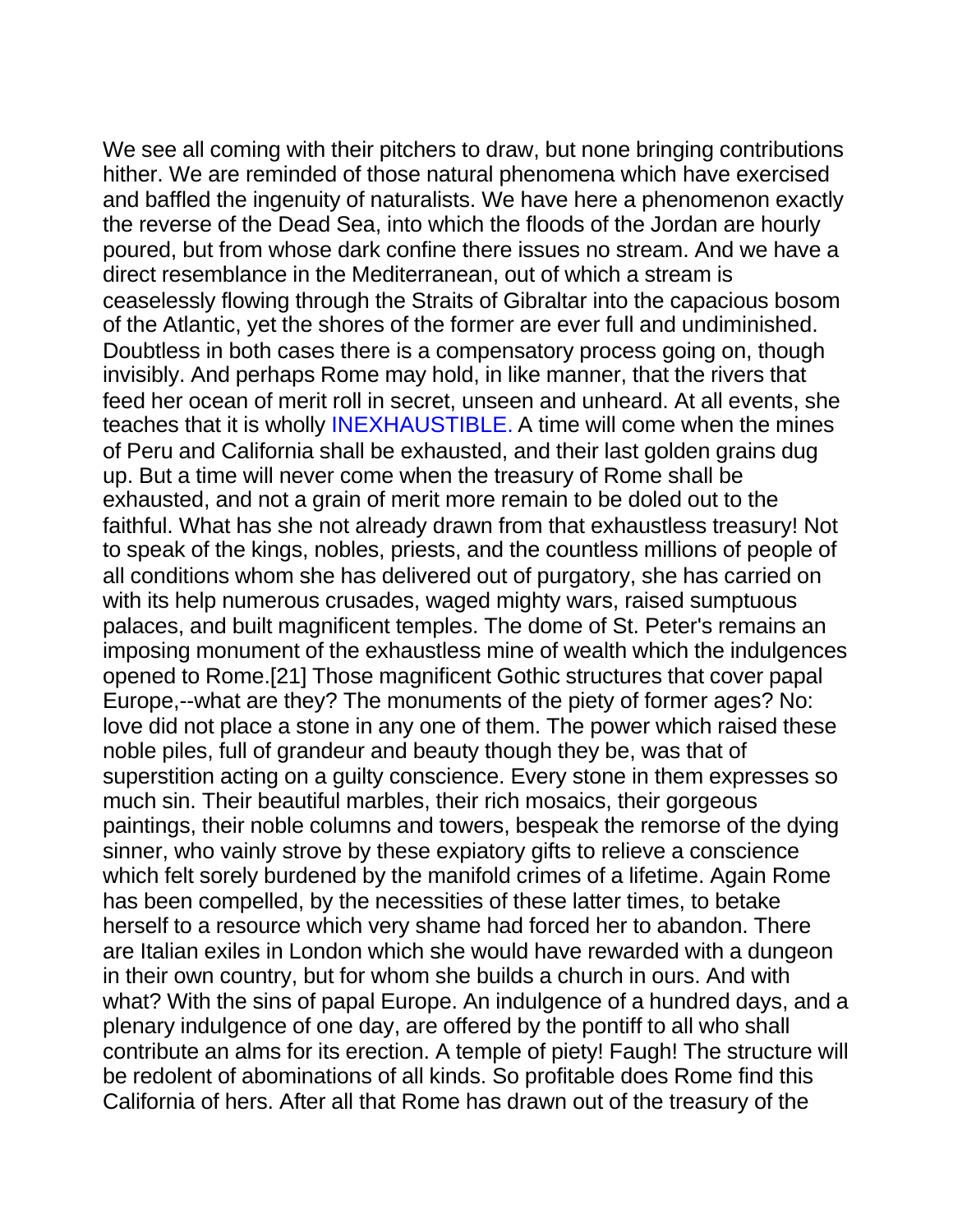Church, she declares with truth that this treasury is every whit as full as it ever was; and she might add with truth, that when centuries more shall have passed away, and their unnumbered wants shall have been supplied, it will not be a whit more empty than it is at this moment. p. 283, par. 1, [PAPACY].

------------------------------------------------------------------------

[1] Concil. Trid. sess. xiv. cap. ix. can. xii. p. 284, par. 1, [PAPACY].

[2] Perrone's Praelectiones Theologicae, tom. ii. p. 362. p. 284, par. 2, [PAPACY].

[3] Perrone's Praelectiones Theologicae, tom. ii. p. 273, 274. p. 284, par. 3, [PAPACY].

[4] Theol. Mor. et Dog. Petri Dens, tom. viii. p. 429. p. 284, par. 4, [PAPACY].

[5] **Ibid. p. 425.** p. 284, par. 5, [PAPACY].

[6] Laity's Directory for 1825. p. 284, par. 6, [PAPACY].

[7] Concil. Trid. sess. xxv. dec. i., de Indulg. p. 284, par. 7, [PAPACY].

[8] Rome in the Nineteenth Century, vol. ii. p. 359. p. 284, par. 8, [PAPACY].

[9] Theol. Mor. et Dog. Petri Dens, tom. vi. p. 418. See also Keenan's Catechism on Indulgences, chap. i.: Grounds of Catholic Doctrine, chap. x. p. 284, par. 9, [PAPACY].

[10] Butler's Cat. lesson xxviii.: Delahogue, Tractatus de Sacramento Poenitentiae, p. 321. p. 284, par. 10, [PAPACY].

[11] D'Aubigné's History of the Reformation vol. i. pp. 241, 242. p. 284, par. 11, [PAPACY].

[12] Rome in the Nineteenth Century, vol. ii. pp. 267-270. p. 284, par. 12, [PAPACY].

[13] Burnet on the Articles, p. 228, fol. ed. p. 284, par. 13, [PAPACY].

[14] Gavin's Master Key to Popery, vol. i. p. 111. p. 284, par. 14, [PAPACY].

[15] Practical Evidence against Catholicism, p. 84. p. 284, par. 15, [PAPACY].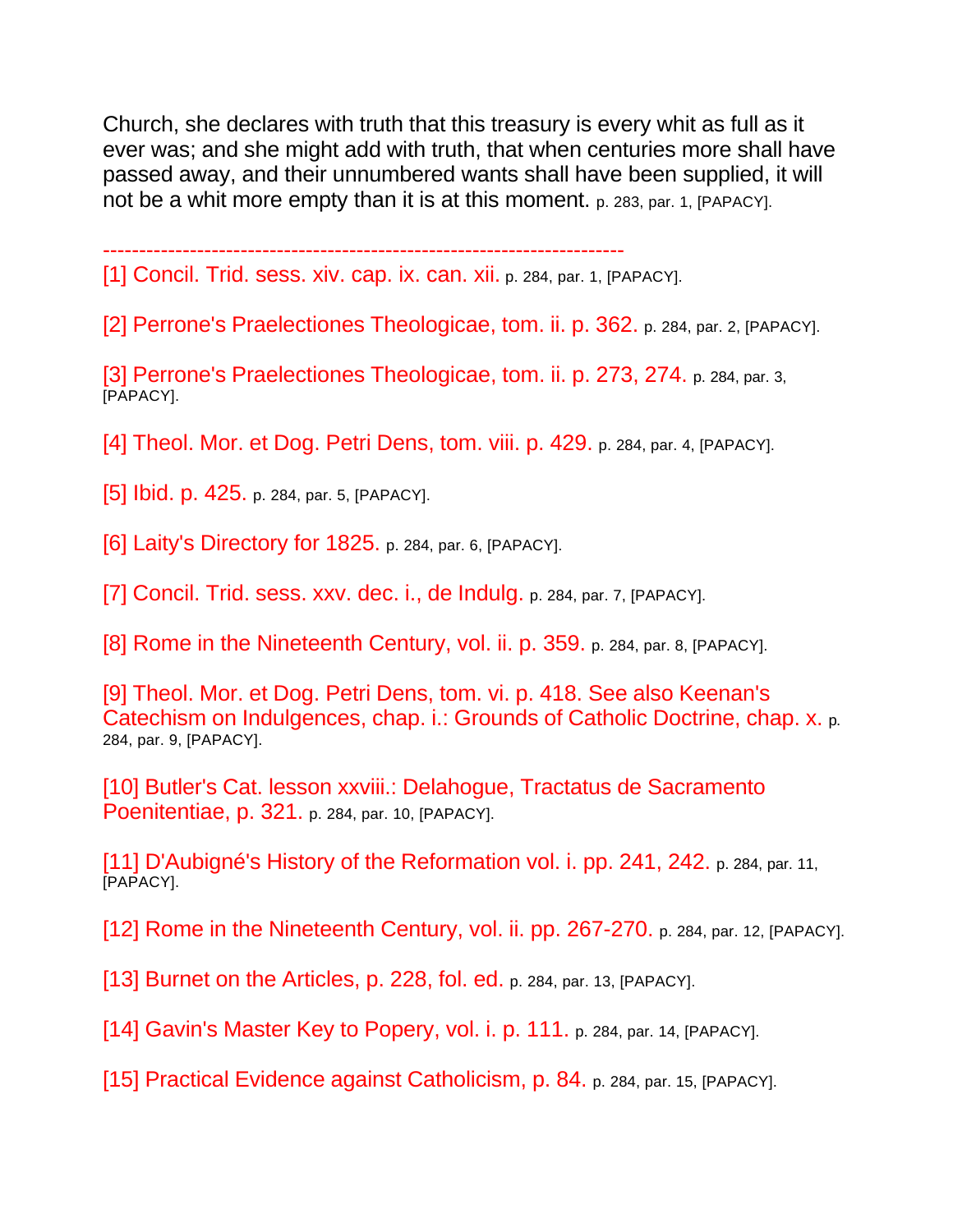[16] Geddes's Tracts, vol. iv. p. 90. p. 285, par. 1, [PAPACY].

[17] Take a modern instance. It was announced in the public prints that on the 19th of January 1850, Cardinal Patrizi, vicar-general of the Roman Court, by public notification, informed the people of the Roman States that his holiness had prescribed a novene (nine days public prayer) to be celebrated in all parochial churches, in honour of the purification of the Virgin Mary. Seven years' indulgences, and as many quarantaines, were granted to the faithful for every time they attended these public prayers. p. 285, par. 2, [PAPACY].

[18] Perrone's Praelectiones Theologicae, tom. ii. pp. 417, 418. p. 285, par. 3, [PAPACY].

[19] Mosheim, cent. xiii. part ii. chap. iv. p. 285, par. 4, [PAPACY].

[20] Gavazzi, Oration xviii. p. 285, par. 5, [PAPACY].

[21] Michelet remarks with reference to the building of St. Peter's, that the Pope had not the mines of Mexico, but he had a mine even more productive,- -old superstition. p. 285, par. 6, [PAPACY].

#### **Book II. Dogmas of the Papacy.** p. 285, par. 7, [PAPACY].

# **Chapter XVI.**

**Of Purgatory.**

p. 285, par. 8, [PAPACY].

Papists have mapped out the other world into four grand divisions. The lowest is hell, the region of the damned. There are the ever-burning fires; there are Lutherans, and all other Protestant heretics; and, in fine, there are all who have died beyond the pale of the Roman Catholic Church, with the exception of a few heathens, and a few Christian,--whose narrow intellects scarcely served to distinguish between their right hand and their left, and who have escaped on the ground of "invincible ignorance." The next region in order is purgatory, of which we shall have occasion to speak more fully immediately. Immediately above purgatory is limbus patrum, where the souls of the saints who died before our Saviour's time were confined till released by Him, and carried with Him to heaven at his ascension, when this region was abolished, and heaven substituted in its room. The last and remaining region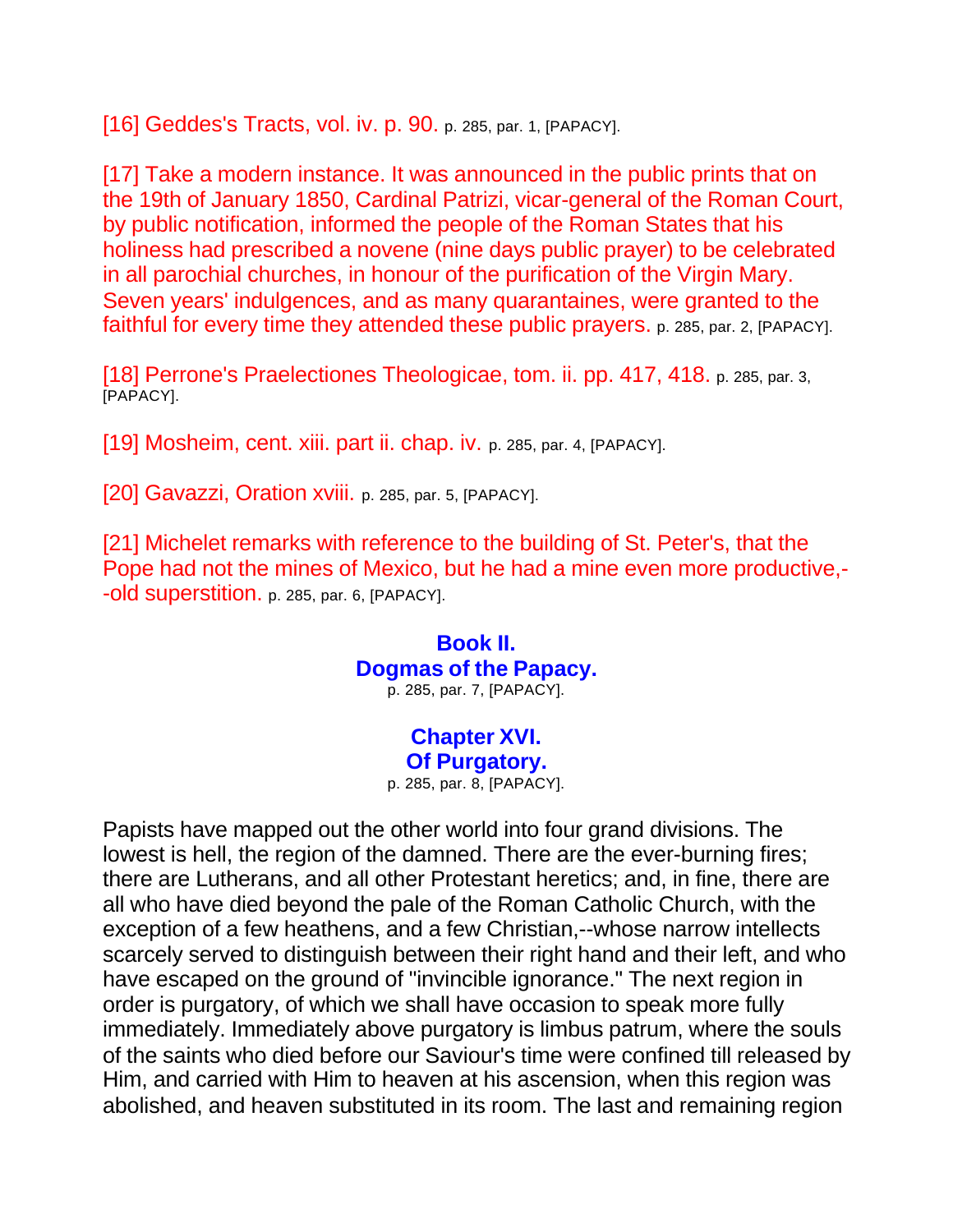is limbus infantum. To this receptacle the souls of children dying unbaptized are consigned; it being a settled point among the doctors of the Romish Church, that such as die unbaptized are excluded from heaven. p. 285, par. 9, [PAPACY].

It is the lowest save one of these four localities of which we are to speak- purgatory. It is filled with the same fires, and is the scene of the same torments, as the region immediately beneath it, but with this important difference, that those consigned to it remain here only for a while.[1] It is the doctrine of the Church of Rome, that no one enters heaven immediately on his departure. A short purgation amid the fires of purgatory is indispensable in the case of all, unless perhaps of those who are protected by a very special and most plenary indulgence. Even the pontiffs themselves, infallible though they be, must take purgatory in their way, and pass a certain period amid its fires, before being worthy to appear at those gates at which St. Peter keeps watch. All who die in mortal sin,--and of all mortal sins, heresy and the want of money to buy an indulgence are the most mortal,--are at once consigned to hell. Those who die in a state of grace, with the remission of the guilt of all their mortal sins, go to purgatory, where they are purified from the stain of venial sins, and endure the temporary punishment which remains due for their mortal offences. For it is a doctrine of the Roman Catholic Church, that even after God has remitted the guilt and the eternal punishment of sin, a temporary punishment remains due, which may be borne either in this life or in the next. Without this doctrine it would scarce be possible to maintain purgatory; and without purgatory, who would buy indulgences and masses? and without indulgences and masses, how could the coffers of the Pope be replenished? The sojourn is longer or shorter in purgatory, according to circumstances, being dependent mainly upon the amount of satisfaction to be given. But the period may be much shortened by the efforts made in behalf of the deceased by his friends on earth; for the Church teaches that souls detained in that state are helped by the suffrages of the faithful, that is, by the prayers and alms offered for them, and principally by the indulgences and masses purchased for their benefit.[2] p. 286, par. 1, [PAPACY].

The existence of purgatory is authoritatively taught and most surely believed among Roman Catholics. The doctrine respecting it decreed by the Council of Trent, and taught in the catechism of that council, as well as in all the common catechisms of the Church of Rome, is that which we have just stated. The Council of Trent[3] decreed, "that there is a purgatory," and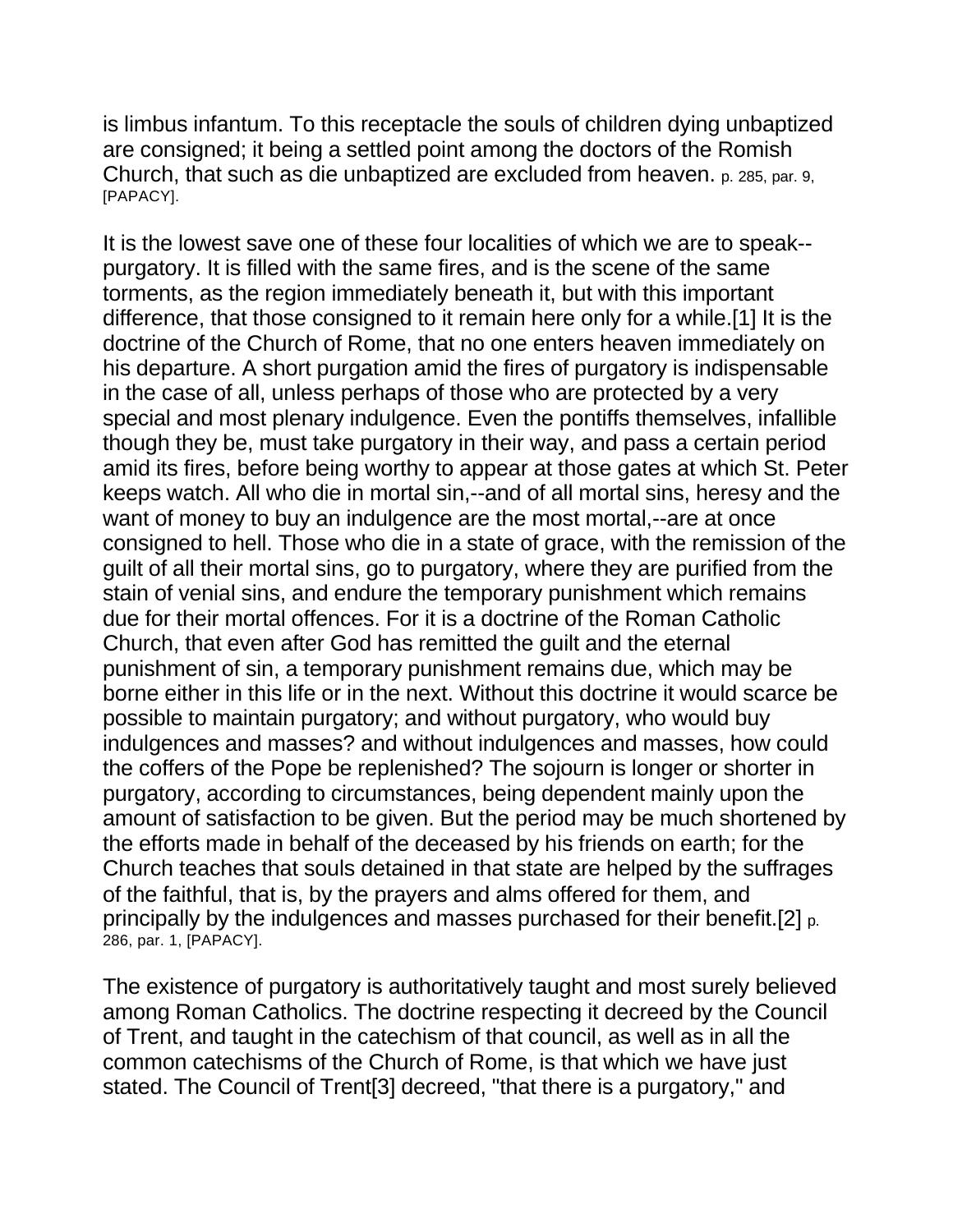enjoined all bishops to "diligently endeavour that the wholesome doctrine of purgatory" be "everywhere taught and preached,"--an injunction which has been carefully attended to. p. 286, par. 2, [PAPACY].

And so important is the belief of purgatory, that Bellarmine affirms that its denial can be expiated only amid the flames of hell. One would naturally expect that Rome would be prepared with very solid and convincing grounds for a doctrine to which she assigns such prominence, and which she inculcates upon her people under a penalty so tremendous. These grounds, such as they are, we shall indicate, and that is all that our limits permit. The first proof is drawn from the Apocrypha; but as this is an authority that possesses no weight with Protestants, we shall not occupy space with it, but pass on to the second, which is drawn from Scripture, and which is made to support the chief weight of the doctrine,--with what justice the reader will judge. The following is the passage in which Papists unmistakeably discover purgatory:--"Whosoever speaketh against the Holy Ghost, it shall not be forgiven him, neither in this world, neither in the world to come."[4] Here, says the Papist, our Lord speaks of a sin that shall not be forgiven in the world to come; which implies that there are sins that shall be forgiven in the world to come. But sins cannot be forgiven in heaven, nor will they be forgiven in hell; therefore there must be a third place where sins are forgiven, which is purgatory. The answer which the Rev. Mr. Nolan has given to this is much to the point, and is all that such an argument deserves. "Let me suppose," says he, "a person committed a most enormous offence against the laws of this country, and that the Lord Lieutenant said, it shall not be forgiven, neither in this country nor in England; would any one be so irrational as to argue that the Lord Lieutenant meant to insinuate from this mode of expression that there was a middle place where the crime might be forgiven?"[5] That our Lord meant simply to indicate the unpardonable character of the sin against the Holy Ghost, and not to teach the doctrine of purgatory, is incontrovertible, from the parallel passage in Luke, where it is said, "Whosoever shall speak a word against the Son of Man it shall be forgiven him; but unto him that blasphemeth against the Holy Ghost, it shall not be forgiven."[6] Other passages have been adduced, which yield, if possible, a still more doubtful support to purgatory, and on which it were a waste of time here to dwell. The practice of the fathers, some of whom prayed for the dead, has been pled in argument, as if the unwarrantable customs of men lapsing into superstition could support a doctrine still more gross and superstitious. And, still farther to fortify an opinion which stands in need of all the aid it can obtain from every quarter, and finds all too little, the vision of Perpetua, a young lady of twenty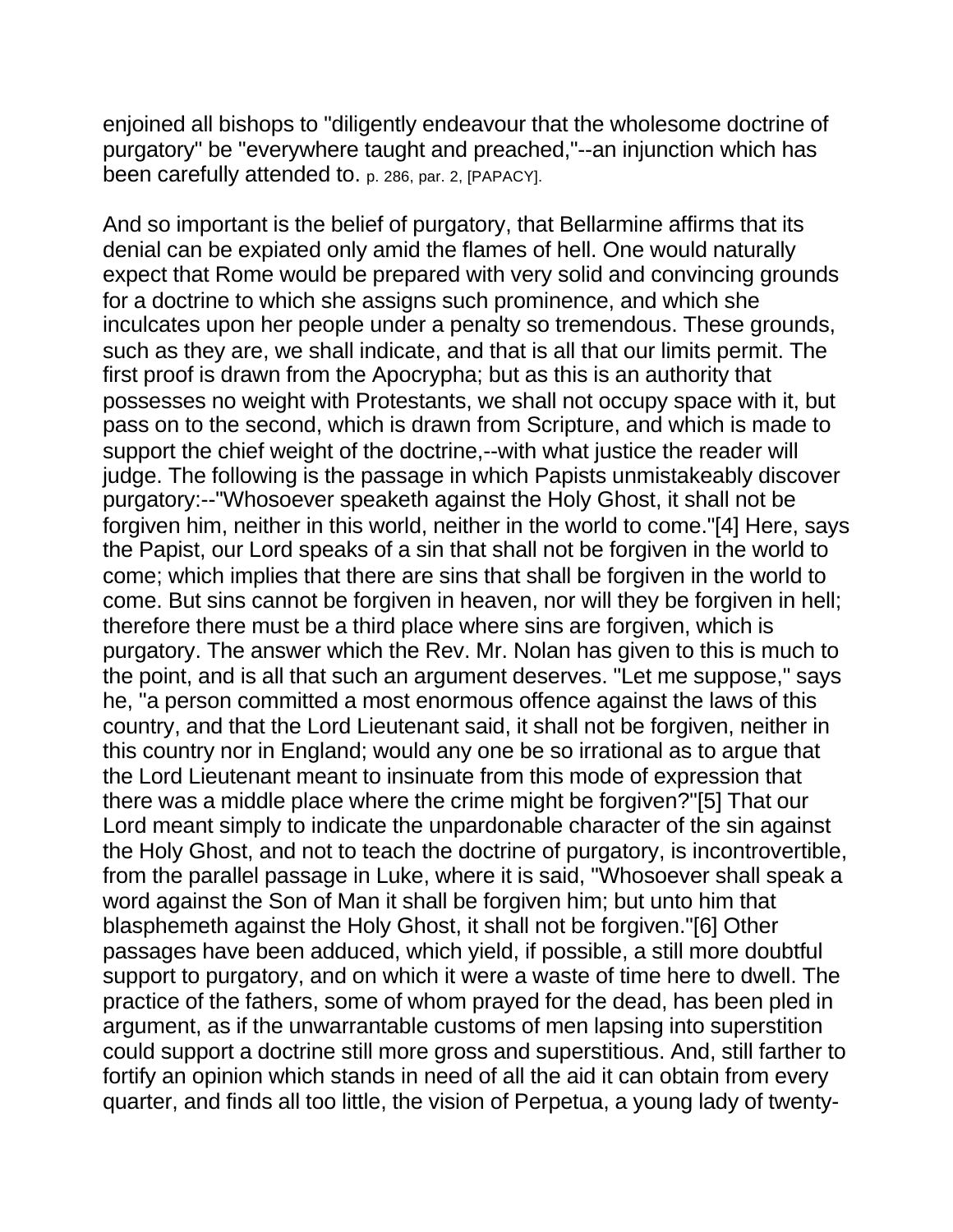two, has been employed to silence those who refuse on this head to listen to the fathers. p. 287, par. 1, [PAPACY].

But if there be indeed a purgatory, and if the belief of it be so indispensable, that all are damned who doubt it, as Papists teach, why was it not clearly revealed? and why is the argument in its favour nought but a miserable patch-work of perverted texts, visions of young ladies, and the dotard practices of men whose Christianity had become emasculated by a nascent superstition? We can trace a purgatory nowhere but in the writings of the pagan philosophers and poets. The great father of poetry makes some not very obscure allusions to such a place: Plato believed in a middle state: it formed one of the compartments of Virgil's Elysium; and there souls were purified by their own sufferings and the sacrifices of their friends on earth, before entering the habitation of joy. From this source did the Roman Catholic Church borrow her purgatory. p. 288, par. 1, [PAPACY].

But we have a sure word of prophecy. The world beyond the grave has been made known to us, so far as we are able to receive it, by One who knew it better than either popes or fathers, because He came from it. When he lifts the veil, we discover only two classes and two abodes. And while we meet with nothing in the New Testament that countenances the doctrine of purgatory we meet with much that expressly contradicts and confutes it. All the statements of the Word of God respecting the nature of sin, and the death and satisfaction of Christ, are condemnatory of purgatory, and conclusively establish that there neither is nor can be any such place. The Scripture authorizes no such distinction as Papists make between venial and mortal sins. It teaches that all sin is mortal, and, unless blotted out by the blood of Christ, will issue in the sinner's eternal ruin. It teaches, that after death there is neither change of character nor of state; that God does not sell his grace, but bestows it freely; that we are not redeemed with corruptible things, as silver and gold; that no man can redeem his brother, whether by prayers or by offerings; that the law of God demands of every man, every moment of his being, the highest obedience of which his nature and his faculties are capable, and that since the foundation of the world a single work of supererogation has never been performed by any of the sons of men; and that therefore the source whence this imaginary fund of merit is supplied has no existence, and is, like the fund itself, a delusion and a fable; it teaches, in fine, that God pardons men only on the footing of the satisfaction of his Son, which is complete and sufficient, and needs not to be supplemented by works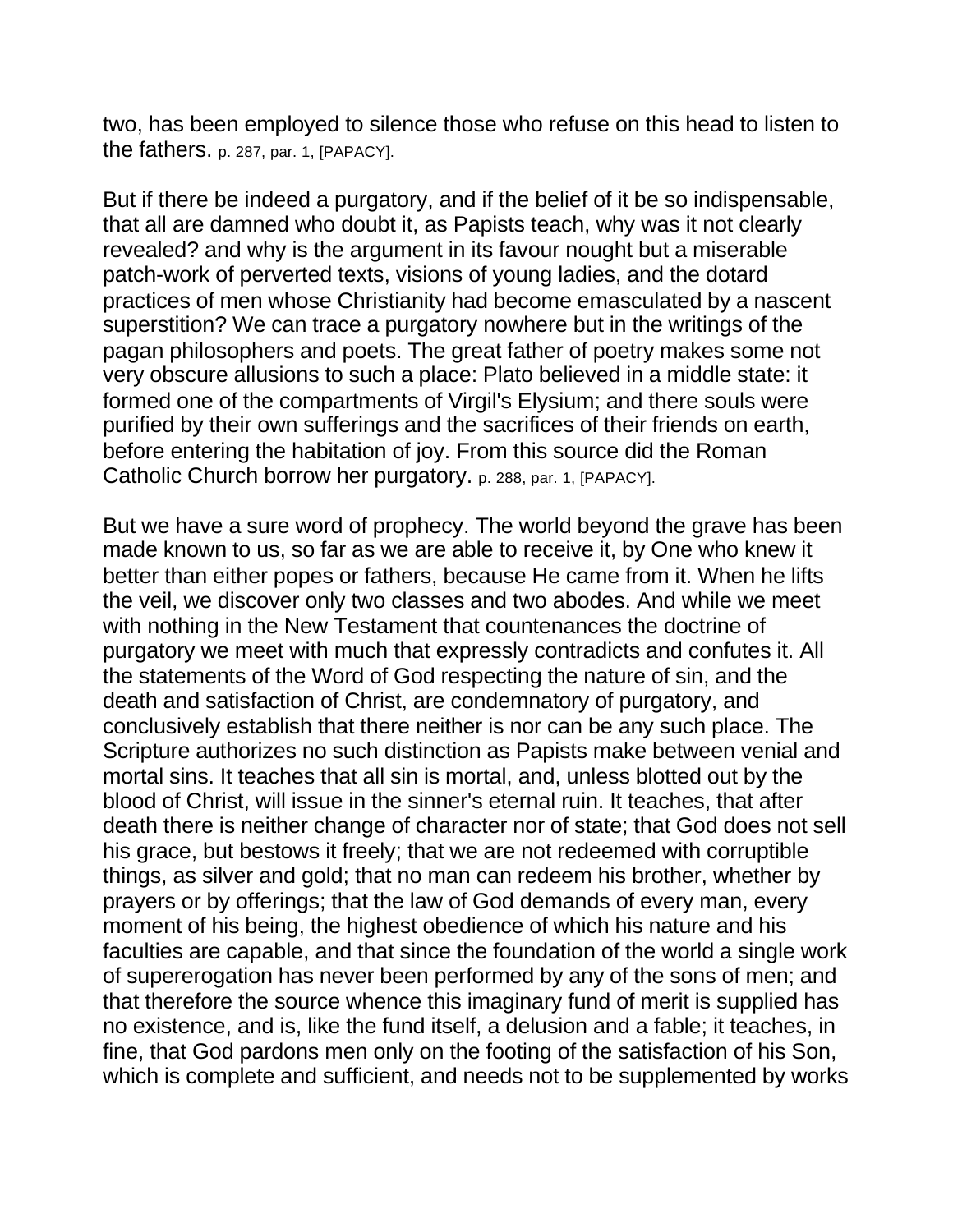of human merit; and that when he pardons, he pardons all sin, and forever. p. 288, par. 2, [PAPACY].

But the grand criterion by which Rome tests all her doctrines is not their truth, nor their bearing on man's benefit and God's glory, but their value in money. How much will they bring? is the first question which she puts. And it must be confessed, that in purgatory she has found a rare device for replenishing her coffers, of which she has not failed to make the very most. We need go no farther than Ireland as an instance. For a poor man, when he dies, a private mass is offered, for which the priest is paid from two-and-sixpence to ten shillings. For rich men there is a HIGH or chanted mass. In this instance, a number of priests assemble, and each receives from seven-and-sixpence to a pound. At the end of the month after the death, mass is again celebrated. The same number of priests again assemble, and receive payment over again.[7] Anniversary or annual masses are also appointed for the rich, when the same routine is gone through, and the same expenses are incurred. There are, moreover, in almost every parish in Ireland, purgatorial societies. The person becomes a member on the payment of a certain sum, and the subscription of a penny a-week; and the funds thus raised are given to the priest, to be laid out for the deliverance of souls from purgatory. There is, besides, ALL SOUL'S DAY, which falls on the 2d of November, on which an extraordinary collection is taken up from all Catholics for the same purpose.[8] In short, there is no end of the expedients and pretences which purgatory furnishes to an avaricious priesthood for extorting money. Popery, says the author of Kirwan's Letters, meets men "at the cradle, and dogs them to the grave, and beyond it, with its demands for money."[9] The writer was told in Belgium, by an intelligent English Protestant, who had resided many years in that country, that it is rare indeed for a man of substance to die without leaving from thirty to fifty pounds to be laid out in masses for his soul. No sooner is the fact known, than the priests of the district flock to the dead man's house, as do rooks to carrion, and, while a centime of the sum remains, live there, singing masses, and all the while feasting like ghouls. p. 289, par. 1, [PAPACY].

Another of the innumerable frauds connected with purgatory is the doctrine of intention. By this is meant that the priest offers his mass according to the intention of the person paying. The price varies, according to the circumstances of the person, from half-a-crown to five shillings. These intentions, in many instances, are never discharged. Mr. Nolan mentions the case of the Rev. Mr. Curran, parish priest of Killuchan, in the county of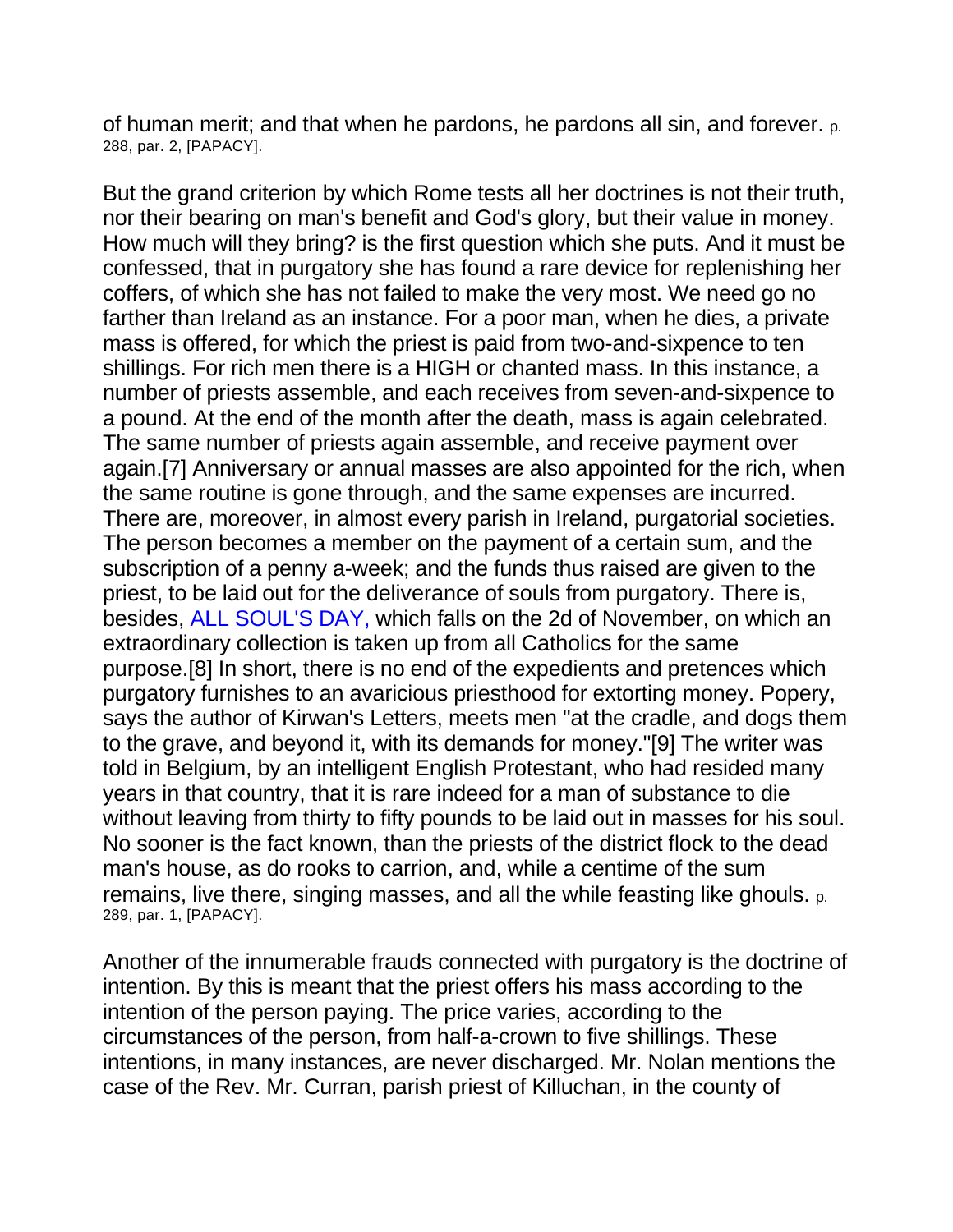Westmeath, an intimate acquaintance of his own, who at his death bequeathed to the Rev. Dr. Cantwell of Mullingar, three hundred pounds, to be expended on masses (at two-and-sixpence each) for such intentions as he (Mr. Curran) had neglected to discharge. p. 289, par. 2, [PAPACY].

It thus appears that Mr. Curran died owing twenty four hundred masses, most of them, doubtless, for souls in purgatory.[10] "The frauds," says Dr. Murray of New York, addressing Bishop Hughes, "which your Church has practised on the world by her relics and indulgences are enormous. If practised by the merchants of New York in their commercial transactions, they would send every man of them to state-prison."[11] "In Roman Catholic countries," says Principal Cunningham "and in Ireland among the rest, the priests make the people believe that by the sacrifice of the mass, that is, by their offering up to God the body and blood of Christ, they can cure barrenness, heal the diseases of cattle, and prevent mildew in grain; and much money is every year spent in procuring masses to effect these and similar purposes. Men who obtain money in such a way, and upon such pretences (and this is a main source of the income of popish priests), should be regarded and treated as common swindlers."[12] p. 290, par. 1, [PAPACY].

------------------------------------------------------------------------

[1] For a succinct and graphic account of the various torments with which Papists have filled purgatory, see Edgar's Variations of Popery, pp. 452-460. p. 290, par. 2, [PAPACY].

[2] See the common catechisms of the Church of Rome. p. 290, par. 3, [PAPACY].

[3] Concil. Trid. sess. XXV. p. 290, par. 4, [PAPACY].

[4] Matt. xii. 32. p. 290, par. 5, [PAPACY].

[5] Pamphlet by the Rev. L. J. Nolan, third ed. 1838, p. 52. p. 290, par. 6, [PAPACY].

[6] Luke, xii. 1. p. 290, par. 7, [PAPACY].

[7] Both occasions, Mr. Nolan informs us, are concluded with a sumptuous dinner, consisting of flesh, and fowl, and of every delicacy, which is washed down with enormous potations of wine and whisky. Half the priests of a district often contrive to live on these dinners. (Nolan's Pamphlet, p. 46.) p. 290, par. 8, [PAPACY].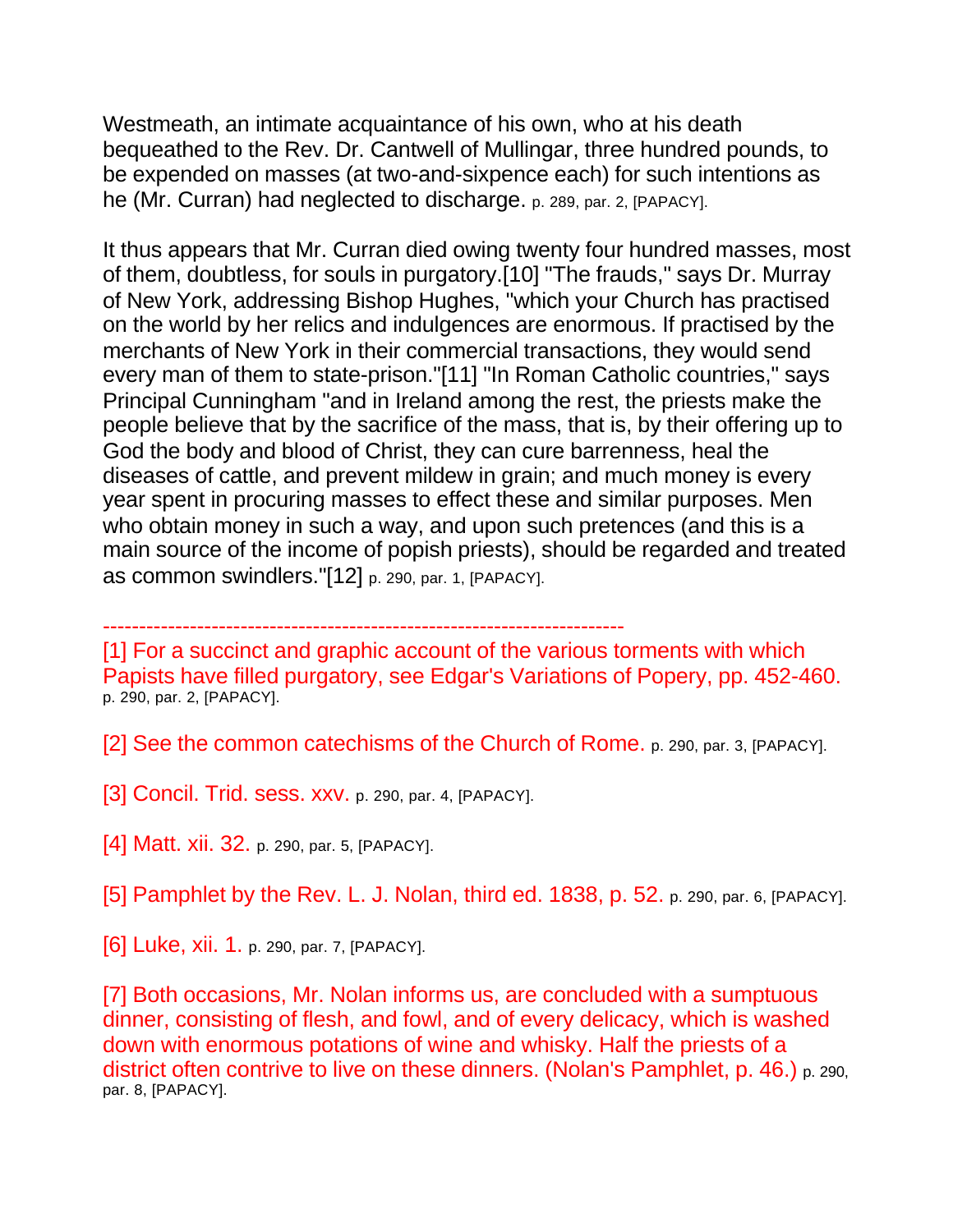[8] Nolan's Pamphlet, pp. 44-48. p. 291, par. 1, [PAPACY].

[9] Letters to the Right Rev. John Hughes, by Kirwan,--letter v.; Johnstone & Hunter; Edin. 1851. p. 291, par. 2, [PAPACY].

[10] Nolan's Pamphlet, p. 47. p. 291, par. 3, [PAPACY].

[11] Kirwan's Letters, series ii. letter vi. p. 291, par. 4, [PAPACY].

[12] Stillingfleet's Doctrine and Practice, by Dr. Cunningham, p. 275. p. 291, par. 5, [PAPACY].

## **Book II. Dogmas of the Papacy.** p. 291, par. 6, [PAPACY].

# **Chapter XVII.**

**Of the Worship of Images.**

p. 291, par. 7, [PAPACY].

Two things are here to be determined; first, the practice of the Church of Rome as regards images; and, second, the judgment which the Word of God pronounces on that practice. p. 291, par. 8, [PAPACY].

Her practice, so far as pertains to its outward form, is as incapable of being misunderstood as it is of being defended. She sets up images which are representations of saints, or of angels, or of Christ; and she teaches her members to prostrate themselves before these images, to burn incense, and to pray before them, to undertake pilgrimages to their shrine, and to expect a more than ordinary answer to the intercessions offered before them. There is not a church in any Roman Catholic country throughout the world where this manner of worship is not every day celebrated; and, being open to all, no concealment is possible, and none is sought. The worshipper enters the cathedral, he selects the image of the saint whom he prefers, he kneels, he counts his beads, he burns his candle, and, it may be, presents his votive offering. As regards the letter of the practice of the Church of Rome, there is not, and there cannot be, any dispute. These facts being admitted, the controversy might here take end. This is what the Word of God denounces as image-worship; this it strictly prohibits; and this is enough to substantiate the charge which Protestants have brought against the Church of Rome as guilty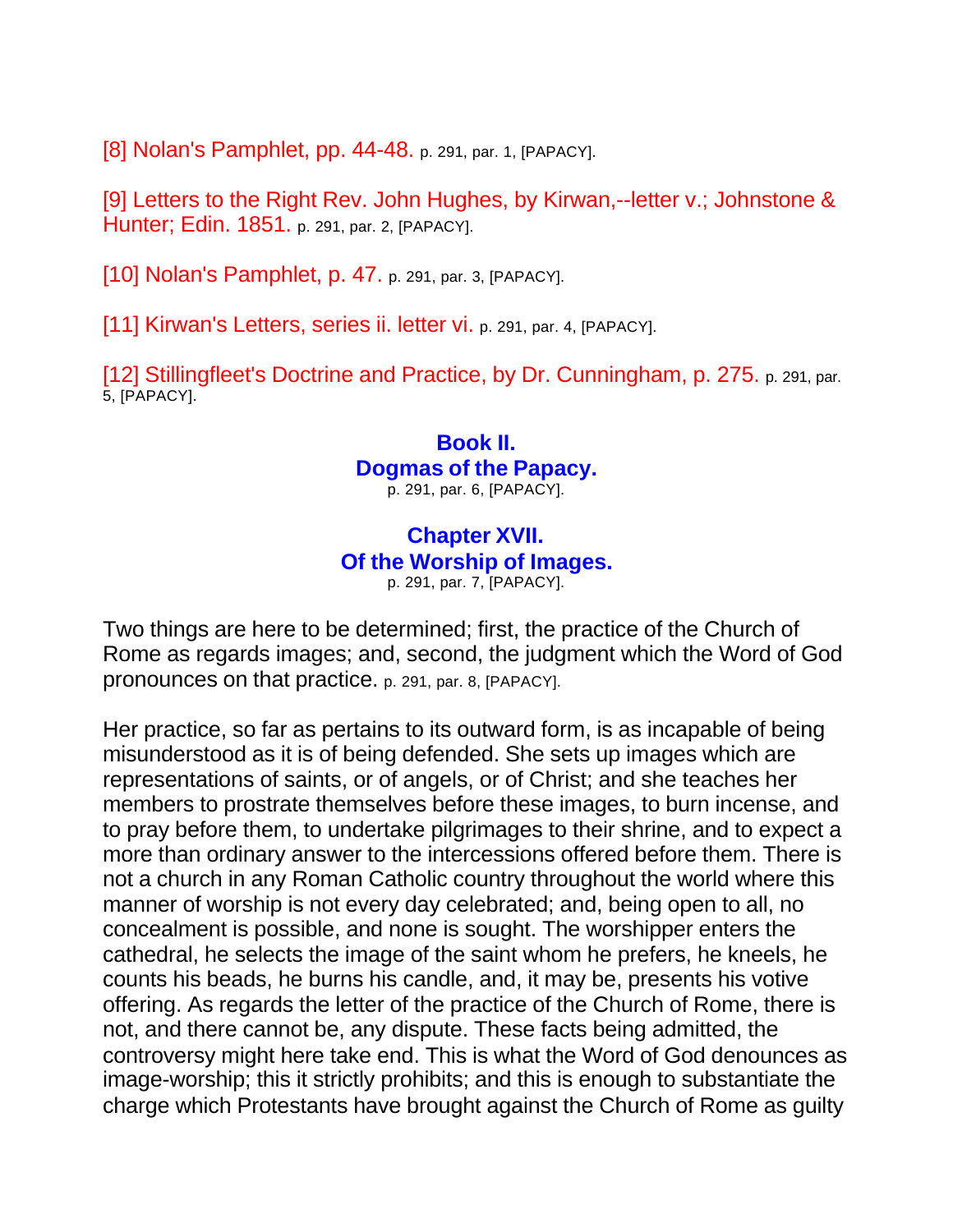of idolatry. Her practice in this point is manifestly a revival of the pagan worship in one of its grossest and most offensive forms. She, as really as the ancient idolators, "worships the creature more than the Creator." But let us hear what Rome has to say in her own behalf. p. 291, par. 9, [PAPACY].

She introduces the element of INTENTION, and on this mainly rests her defence. She pleads that she does not believe these images to be inspired with the Divinity,--she does not believe them to be gods. She pleads also, that she does not believe that the wood, or stone, or gold, of which they are composed, can hear prayer, or that the image of itself can bestow the blessings supplicated for; that she believes them to be only images, and therefore directs her worship and prayers past or beyond them, to the saint or angel whom the image represents. The Papist does not pray to, but through, the image. We accept this as a fair statement of what is the theoretic practice of the Church of Rome on the subject of images, but we reject it as a statement of what that practice is in, fact, and especially do we reject it as a defence of that practice. We do so for the following reasons. p. 292, par. 1, [PAPACY].

In the first place, if the Papist is acquitted of idolatry on this ground, there is not an idolater on the face of the earth who may not on the same ground demand an acquittal. None but the most ignorant and brutish ever mistook the stock or stone before which they kneeled for the Creator. This representative principle, on which the image-worshipper of the Popish Church founds his justification, pervaded the whole system of the pagan worship. It was this which led the world astray at first, and covered the earth with a race of deities of the most revolting character. Whether it was the heavenly bodies, as in Chaldea, or a class of demigods, as in Greece and Rome, it was the great First Cause that was professedly adored through these symbolizations and substitutes. The vulgar, perhaps, failed to grasp this distinction, or steadily to keep it before them, just as the mass of worshippers in the Roman Catholic Church fail practically to apprehend the difference between praying to and praying before, or rather beyond, the image; but such was the system, and that system the Bible denounced as idolatry; and the same system stands equally condemned when found in a popish cathedral as when found in a pagan temple. p. 292, par. 2, [PAPACY].

But , in the second place, it is not true that these images are simple helps to devotion, or mere media for the conveyanee of the worship offered before them to the object whom they represent. p. 292, par. 3, [PAPACY].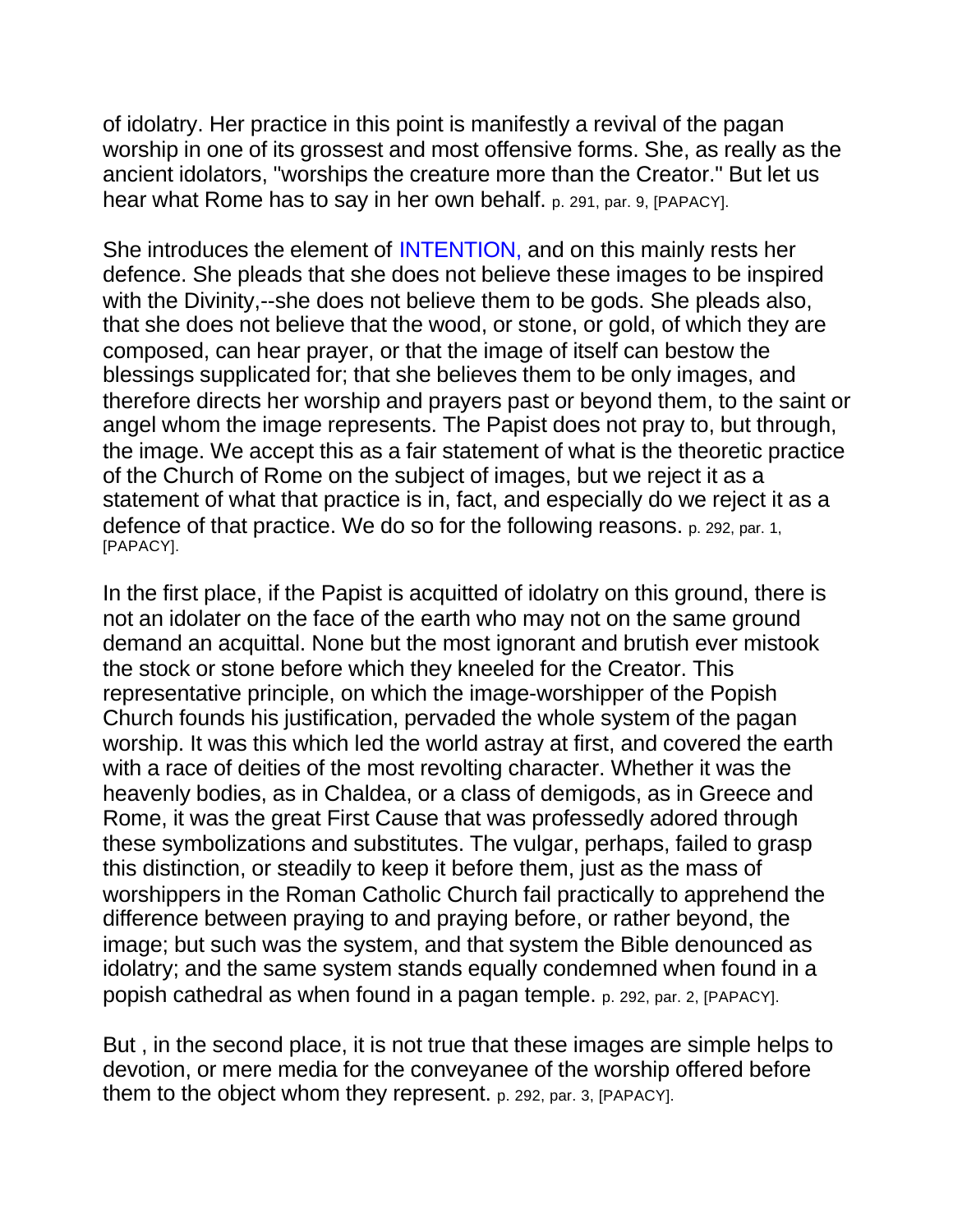The homage and honour are given to the image immediately, and to the object represented mediately, the worshipper assuming the power, by an act of volition or intention, of transferring the honour from the image to the object. But the image is honoured, and is commanded to be so on no less an authority than the Council of Trent. "Moreover," says the Council, "let them teach that the images of Christ, and of the Virgin, mother of God, and of other saints, are to be had and retained, especially in churches, and due honour and veneration rendered to them." And the decree goes on to say, that the person is to prostrate himself before the image, to uncover his head before it, and kiss it, no doubt under the pretence, that by these marks of honour to the image he is honouring those whose likeness it bears.[1] This decree reduplicates on a former decree of the second Council of Nice, held in A.D. 787,[2] at which the controversy respecting images was finally settled. The Council of Nice decreed that the images of Christ and his saints are to be venerated and adored, though not with "true latria," or the worship exclusively due to God.[3] The same doctrine is taught in the Catechism of the Council of Trent. There such acts of worship as we have already specified are recommended to be performed to images, for the sake of those whom they represent; and it is declared that this is highly beneficial to the people, as is also the practice of storing churches with images, not for instruction simply, but for worship.[4] If, therefore, we find the divines of the Romish Church not adhering to their own theory, but blending the image and the object in the same acts of adoration, if we find them expressly teaching that images are to be worshipped, though not with the same supreme veneration that is due to God,--how can we expect that this distinction should be observed by the people? By the mass of the people this distinction is neither understood nor observed: the image is worshipped, and nothing more. That is their deity; and in not one in a thousand cases do the thoughts or intentions of the worshipper go beyond it. Why, out of several images of the same saint, does the worshipper prefer one to the others? Why does he make long pilgrimages to its shrine? Why, but because he believes that a peculiar virtue or divinity resides in this his favourite image. This shows that it is more to him than simple wood and stone. There could not be grosser or more wholesale idolatry than the festival of the Bambino at Rome, as described by Seymour.[5] When the priest on the summit of the Capitol elevates the little wooden doll which represents the infant Saviour, the thousands that cover the slope and bottom of the mount fall prostrate, and nothing is heard but the low sounds of prayer addressed to the image. The Rome of the Caesars never witnessed a more idolatrous spectacle. p. 293, par. 1, [PAPACY].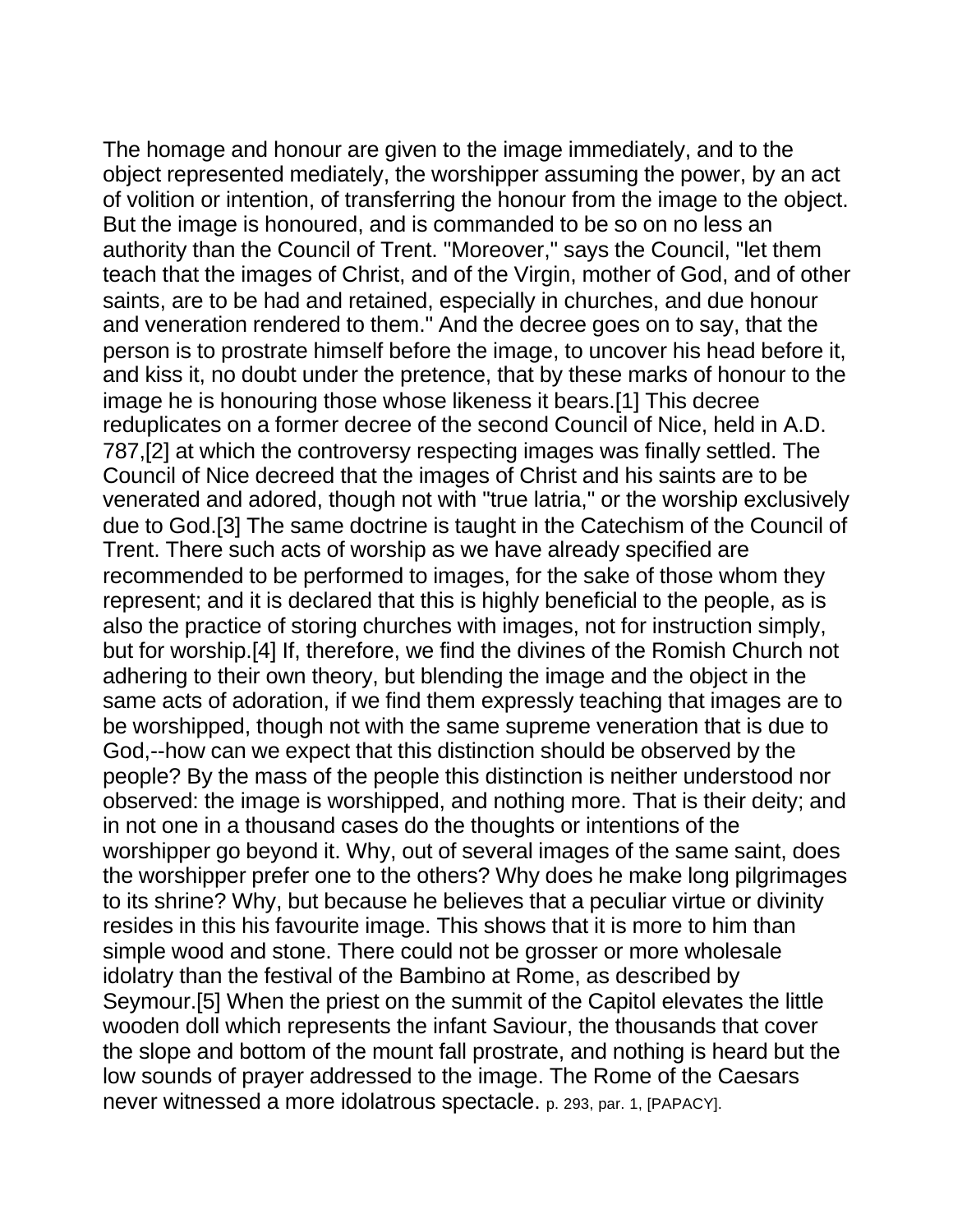It is firmly believed that the image possesses miraculous powers; the priests take care to encourage the delusion; and not a day passes without an application for a cure. There are numerous images at Rome believed to possess the power of working miracles. Among the rest is that of Mary in S. Maria Maggiore. This picture was carried in procession through the streets of Rome to suppress the cholera, the Pope (Gregory XVI.) joining barefooted in the procession.[6] And what, we may ask, is the change which the Papist believes passes upon the image in the act of consecration? Is it not this, that where. as before it was simply a piece of dead and inefficacious matter, it has now become filled or inspired with the virtue or divinity of the object it represents, who is now mysteriously present in it or with it? p. 294, par. 1, [PAPACY].

But, in the third place, though this distinction were one that could be easily drawn, and though it could be shown that it always is clearly drawn by the worshipper, and though it could be shown also, that all the good effects which have been alleged do in point of fact flow from this practice, all this would make nothing as a defence. The Word of God denounces the practice as idolatrous, and plainly forbids it. The condemnation and prohibition of this practice form the subject of one entire precept of the Decalogue. "Thou shalt not make unto thee any graven image, or any likeness of anything that is in heaven above, or that is in the earth beneath, &c.; thou shalt not bow down thyself to them, nor serve them; for I the Lord thy God am a jealous God."[7] Till these words are revoked as plainly and solemnly as they were promulgated,--till the same mighty voice shall proclaim in the hearing of the nations that the second precept of the Decalogue has been abrogated,--the practice of Rome must stand condemned as idolatrous. The case, then, is a plain one, and resolves itself into this, Whether shall we obey Rome or Jehovah? The former, speaking from the Seven Hills, says, "Thou mayest make unto thee graven images, and bow down thyself to them, and serve them:" the latter, speaking in thunder from Sinai, says, "Thou shalt not make unto thee any graven image...thou shalt not bow down thyself unto them and serve them." Rome herself has confessed that these two commands,--that from the Seven Hills and that from Sinai,--are eternally irreconcileable, by blotting from the Decalogue the second precept of the law.[8] Alas! Will this avail her aught so long as that precept stands unrepealed in the law of God? May God have merey upon her poor benighted people, whom she leads blindfold into idolatry; and may He remember this extenuation of their guilt when he arises to execute judgment upon those who, knowing that they who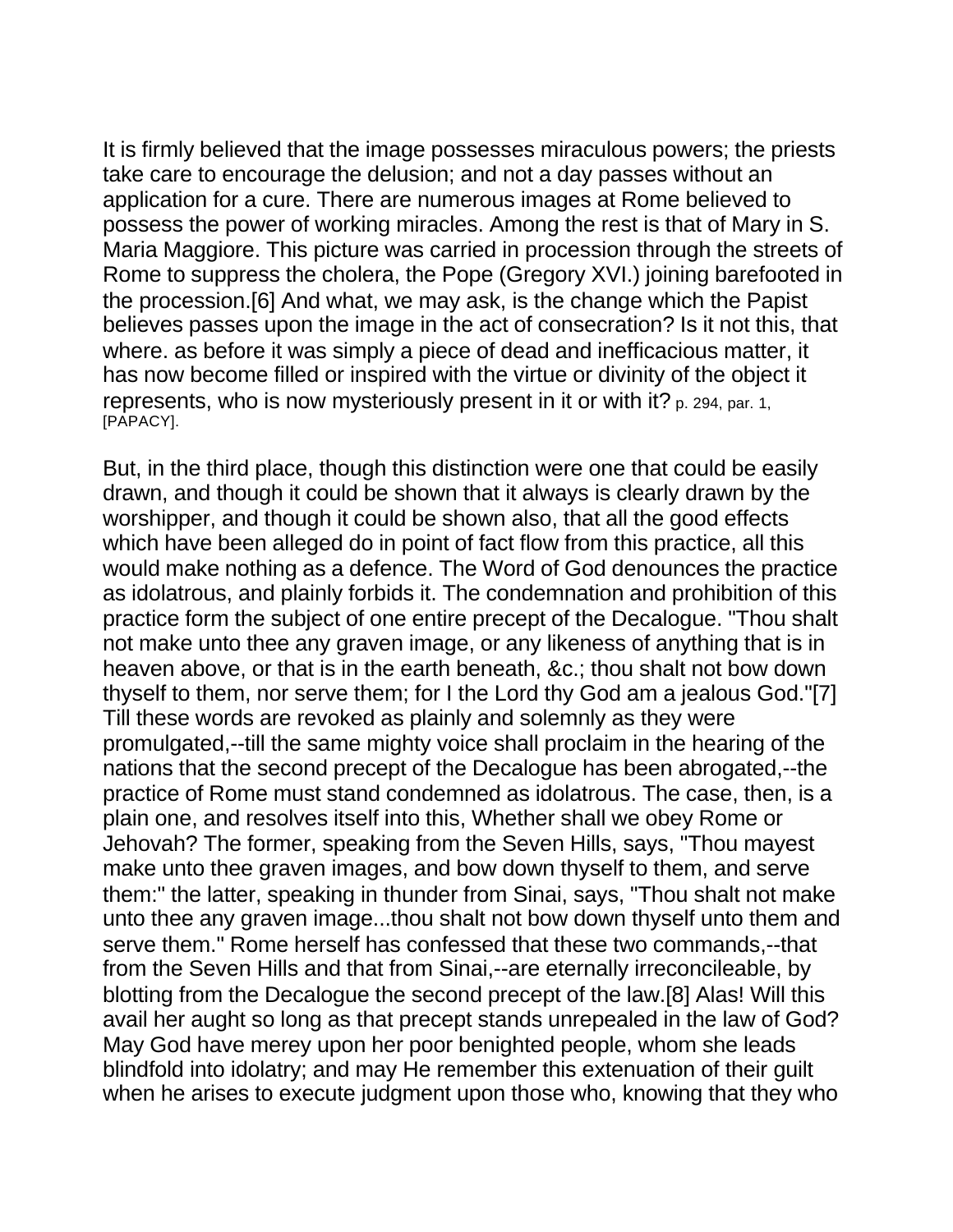do such things are worthy of death, not only do them, but teach others to do the same! p. 294, par. 2, [PAPACY].

------------------------------------------------------------------------

[1] Concil. Trid. sess. xxv. p. 295, par. 1, [PAPACY].

[2] Mosheim, book iii. part ii. chap. iii. p. 295, par. 2, [PAPACY].

[3] Cramp's Text Book of Popery, p. 338. p. 295, par. 3, [PAPACY].

[4] Cat. Rom. part iii. c. 2, s. 39, 40,--"Sed ut colantur." p. 295, par. 4, [PAPACY].

[5] Seymour's Pilgrimage to Rome, p. 288; Lond. 1851. p. 295, par. 5, [PAPACY].

[6] Mornings among the Jesuits, pp. 35-38. p. 295, par. 6, [PAPACY].

[7] Exod. xx. 4, 5. Perrone contends that what the command forbids is the making of images to the pagan deities, and not the making of them to Christ and the saints. Of course, he is unable to produce any ground for this distinction. (Praelectiones Theologicae, tom. i. p. 1209.) p. 295, par. 7, [PAPACY].

[8] In the ordinary catechisms used by the Roman Catholics of this country, the second commandment is expunged from the Decalogue, and the tenth is split into two, to preserve the number of ten. p. 295, par. 8, [PAPACY].

> **Book II. Dogmas of the Papacy.** p. 295, par. 9, [PAPACY].

# **Chapter XVIII. Of the Worshipping of Saints.**

p. 295, par. 10, [PAPACY].

The next branch of the idolatry of the Roman Catholic Church is her worship of dead men. These she denominates saints. Of this numerous and miscellaneous class some unquestionably were saints, as the apostles and others of the early Christians. Others may be accounted, in the judgment of charity, to have been saints; but there are others which figure in the calendar of Roman apotheosis, whom no stretch of charity will allow us to believe were saints. p. 295, par. 11, [PAPACY].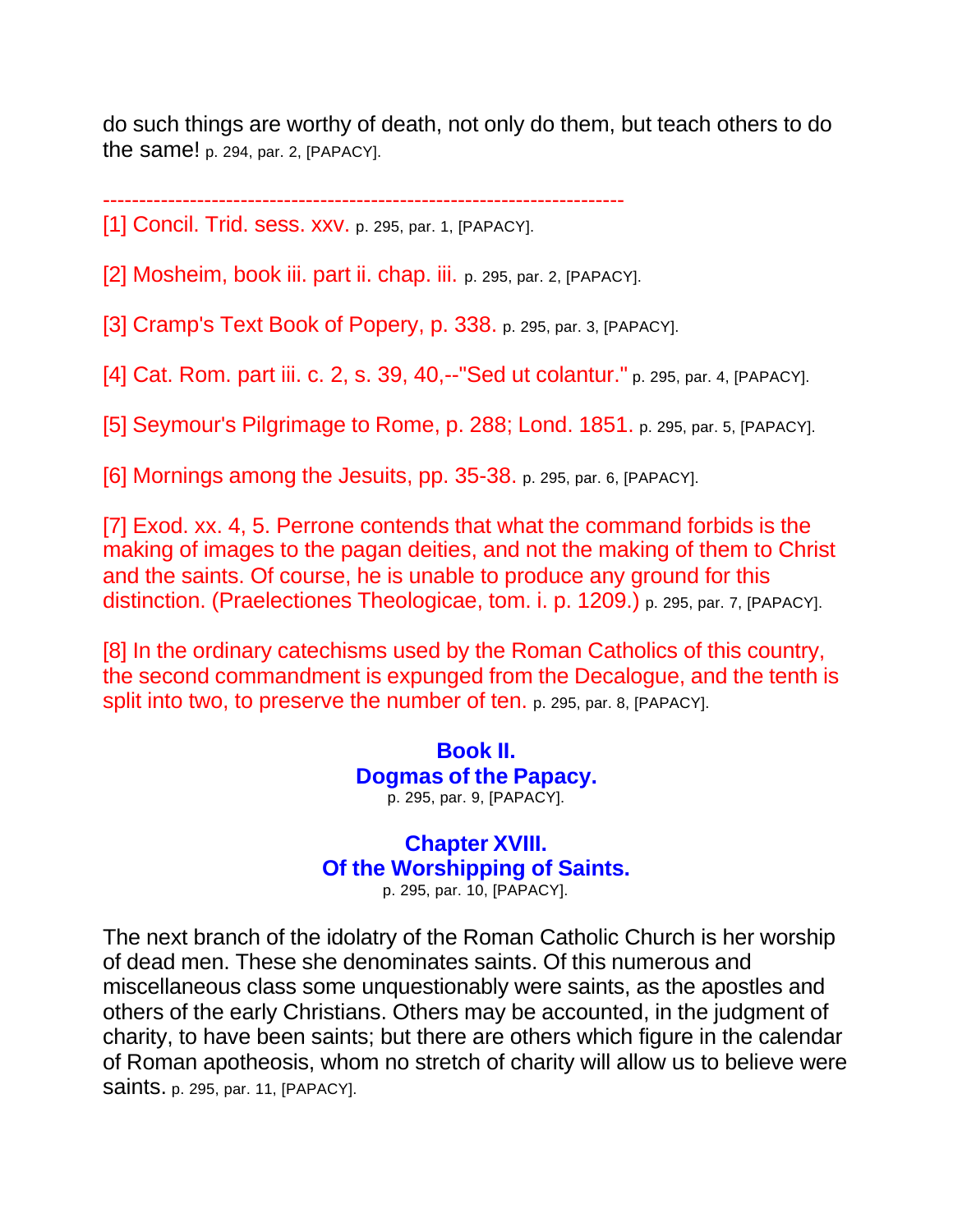They were unmistakeable fanatics; and their fanaticism was far indeed from being of a harmless kind. It drew in its wake, as fanaticism not unfrequently does, gross immorality and savage and unnatural cruelty. In the list of Romish divinities we find the names of persons whose very existence is apocryphal. There are others whose incorrigible stupidity, laziness, and filth, rendered them unfit to herd even with brutes; and there are others who, little to the world's comfort, were neither stupid nor inactive, but who made themselves busy, much as a fiend would, in inventing instruments of torture, and founding institutions for destroying mankind and devastating the earth,-- St. Dominic, for instance, the founder of the Inquisition. Prayers offered to such persons, and directed to heaven, run some risk of missing those of whom they are in quest. But the question here is, granting all the individuals of this promiscuous crowd to have been saints, is it right to pray to them? p. 296, par. 1, [PAPACY].

We do not charge the Church of Rome with teaching that the saints are gods, or are able by their own power to bestow the blessings for which their votaries pray. The Church of Rome distinguishes between the worship which it is warrantable to offer to the saints, and the worship that is due to God. The former are to be worshipped with dulia; the latter with latria. God is to be worshipped with supreme veneration; the saints are to be venerated in an inferior degree. They occupy in heaven,--that Church teaches,--stations of dignity and influence; and on this ground, as well as on account of their eminent virtues while they lived, they are entitled to our esteem and reverence. It may be reasonably supposed, moreover, that they have great influence with God, and that, moved partly by pity for us, and partly by the homage we render to them, they are inclined to use that influence in our behalf. We ought therefore, says that Church, to address prayers to them, that they may pray to God for us. This, then, is the function which the Church of Rome assigns to departed saints. They present the prayers of suppliants to God, and intercede with God in their behalf They are intercessors of mediation, though not of redemption. p. 296, par. 2, [PAPACY].

But the Church of Rome has been little careful accurately to state her theory on this head,[1] --little careful to impress upon the minds of her people, that the only service they are to expect at the hands of the saints is that of intercession. She has used expressions of a vague character, if not purposely designed, yet obviously fitted, to seduce into gross idolatry; nay, she allows and sanctions idolatry, by teaching that saints may be the objects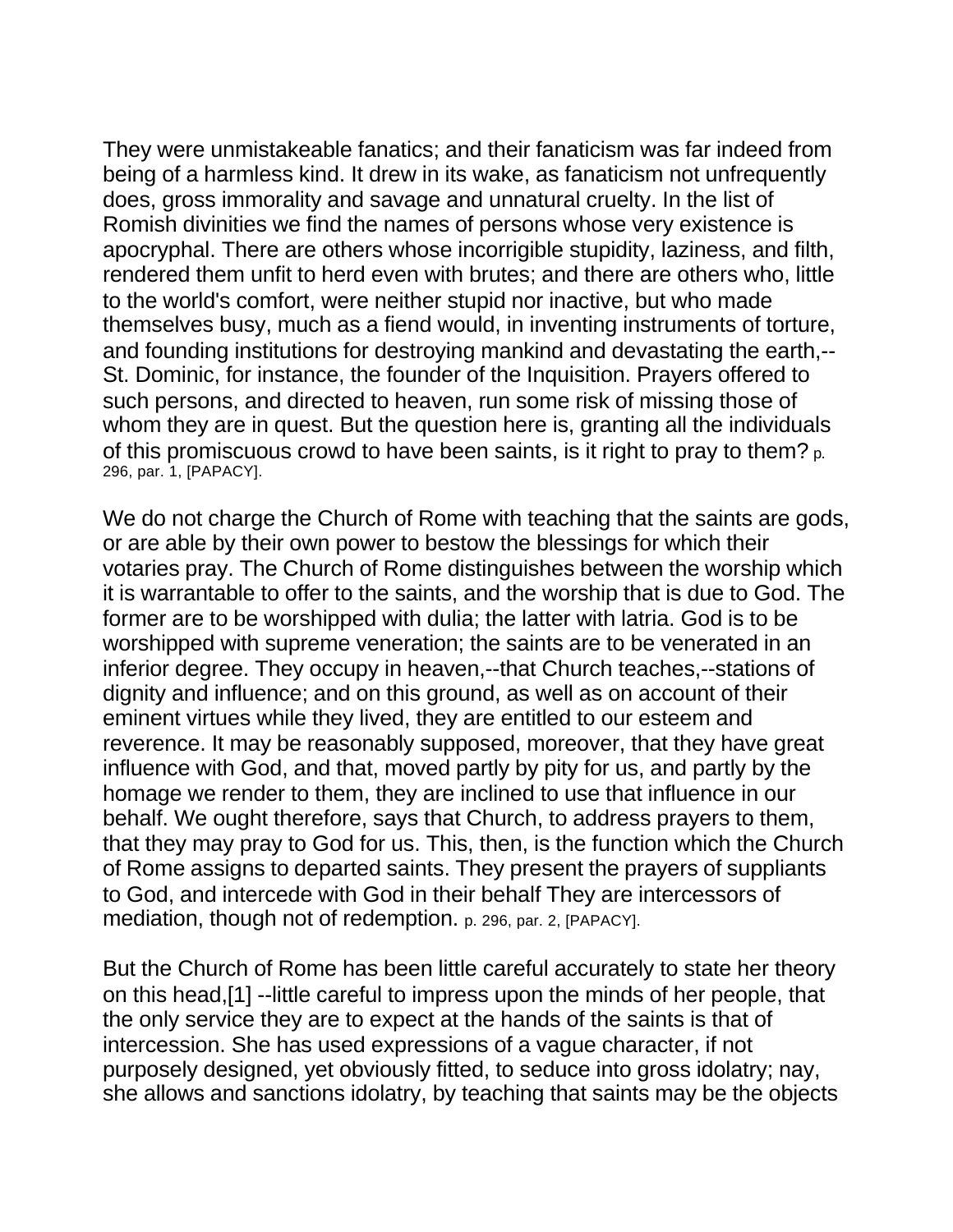of a certain sort of veneration, namely, dulia, and instituting a distinction which is utterly beyond the comprehension of the common people; so that, in point of fact, there is no difference between the worship which they offer to the saints, and the worship which they offer to God, unless, perhaps, that the former is the more devout and fervent, as it is certainly the more customary of the two. In the Papal Church, millions pray to the saints who never bow a knee to God. p. 296, par. 3, [PAPACY].

The Council of Trent[2] teaches that "the saints who reign together with Christ offer their prayers to God for men;" and that "it is a good and useful thing suppliantly to invoke them, and to flee to their prayers, help, and assistance;" and that they are "impious men" who maintain the contrary. The caution of the council will not escape observation. It teaches the dogma, but does not expressly enjoin the practice. It is usual for Papists to take advantage of this in arguing with Protestants, and to affirm that the Church has not enjoined or commanded prayers to saints."[3] This may be true in theory, but not in practice. Prayers to saints form part and parcel of her liturgy; so that no man can join in her worship without joining in these prayers; and thus she practically compels the thing. Moreover, they are obliged, under the penalty of being guilty of mortal sin, to celebrate certain fetes,--those, for instance, of the assumption of the Virgin, and All Saints' Day.[4] The Catechism of Trent[5] teaches that we may pray to the saints to pity us; and if we join this with the "assistance and help" on which we are encouraged to cast ourselves, and if we add the grounds on which we are taught to look for such help, namely, that the saints occupy stations of dignity and influence in heaven, we will feel perfectly satisfied that the Church of Rome is very willing that her people should believe that the function of the saints goes a very considerable way beyond simple intercession, and that the worship of which they are the objects should be regulated accordingly. This idea is strengthened by the fact, that the Roman Missal teaches that there are blessings bestowed upon us for the merits of the saints. Of such sort is the following prayer:--"O God, who, to recommend to us innocence of life, wast pleased to let the soul of thy blessed Virgin Scholastica ascend to heaven in the shape of a dove, grant by her merits and prayers that we may lead innocent lives here, and ascend to eternal joys hereafter!"[6] We add another example from the Missal:--"May the intercession, O Lord, of Bishop Peter thy apostle render the prayers and offerings of thy Church acceptable to Thee, that the mysteries we celebrate in his honour may obtain for us the pardon of our sins!"[7] p. 297, par. 1, [PAPACY].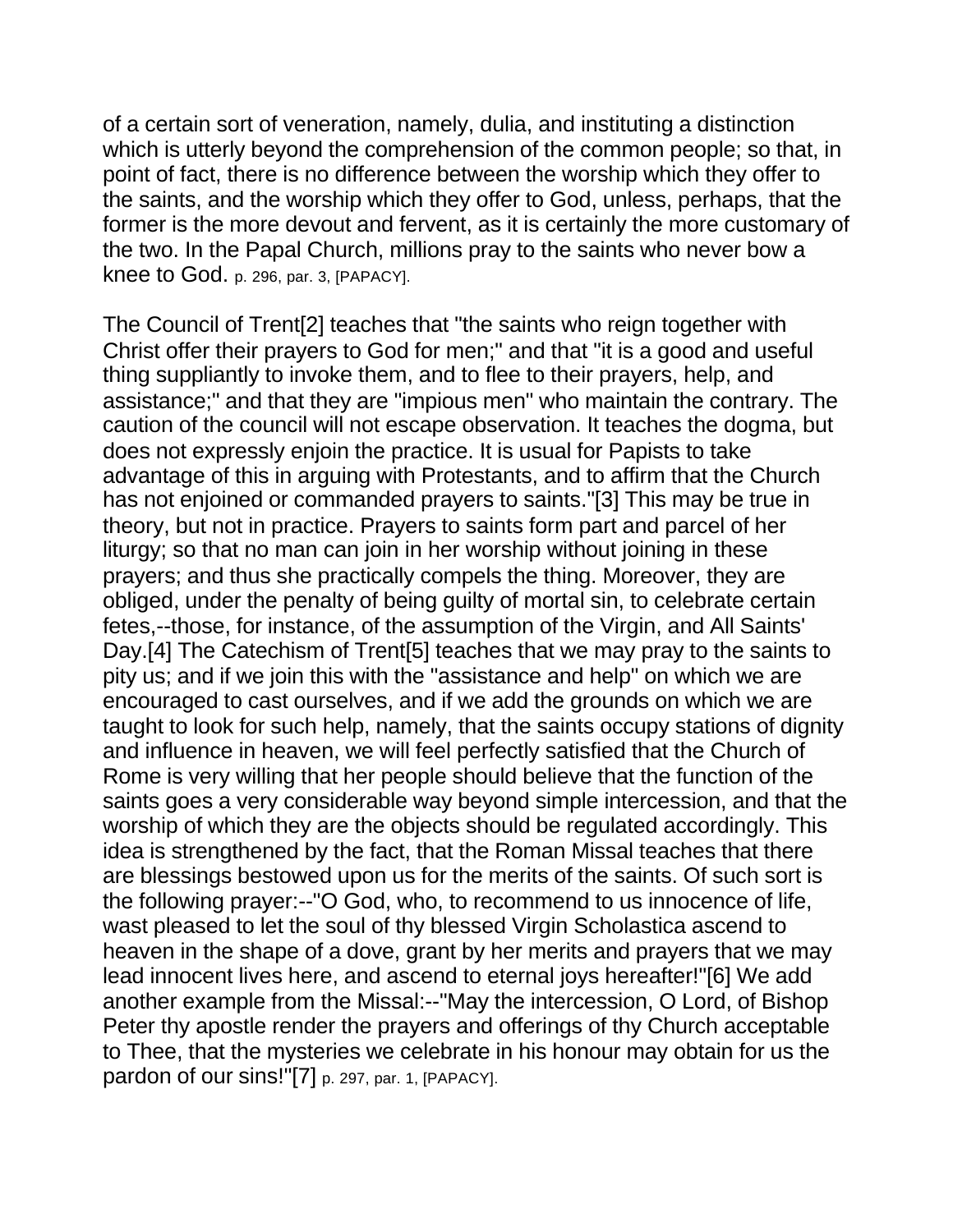But it matters little what is the exact amount of influence and power attributed to the saints by Roman Catholics, or what the refinements and distinctions by which they attempt to justify the worship they pay to them. Their practice is undeniable. In the same place where God is worshipped, and with the same forms, do Roman Catholics pray to the saints to pray to God in their behalf. M. Perrone distinctly says that the saints, on the ground of their excellence, are the just objects of religious worship; and that if we reserve sacrifices, vows, and temples to God, we may approach the saints with prostration and prayer. Images and relics, he says, receive an improper worship and adoration, which passes through them to their prototypes; not so the veneration paid the saints, which is not relative, but absolute.[8] Tried by the implicit principles and the express declarations of the Bible, this is idolatry. There is not, either in the Old or in the New Testament, a solitary instance of such a worship; nay, on those occasions on which we find worship attempted to be offered to the saints, it was promptly and indignantly rejected. No doubt we are commanded to pray with and for one another, as is often pleaded by Papists; but there a is a wide difference between this and praying to the dead. The vision in the Apocalypse[9] of the elders with the "vials full of odours," which are said to be "the prayers of saints," though often paraded by Roman Catholics as an unanswerable proof, has no bearing upon the point. Commentators on the Revelations have shown by very conclusive reasonings, that the vision has no relation to heaven, but to the church on earth; and Papists must overthrow this interpretation before the passage can be of any service to their cause. Right reason and the express declarations of Scripture combine in testifying that God alone is the object of worship, and that we cannot offer prayer or perform an act of adoration to any other being, however exalted, without incurring the highest criminality. "Thou shalt have no other gods before me."[10] The reply of our Lord to the tempter seems purposely framed so as to include both latria and dulia. "Thou shalt WORSHIP the Lord thy God, and Him only shalt thou SERVE."[11] On the principles of the Roman Catholic Church, it is quite possible for a man to be saved without having performed a single act of devotion to God in his whole life. He has simply to entrust the saints with his case, who will pray for him, and with better success than he himself could obtain. And the tendency, not to say the design, of the Romish system is to withdraw our hearts and our homage altogether from God, and, under an affectation of humility, to banish us for ever from the throne of God's grace, and sink us in the worship of stocks and of dead men. p. 298, par. 1, [PAPACY].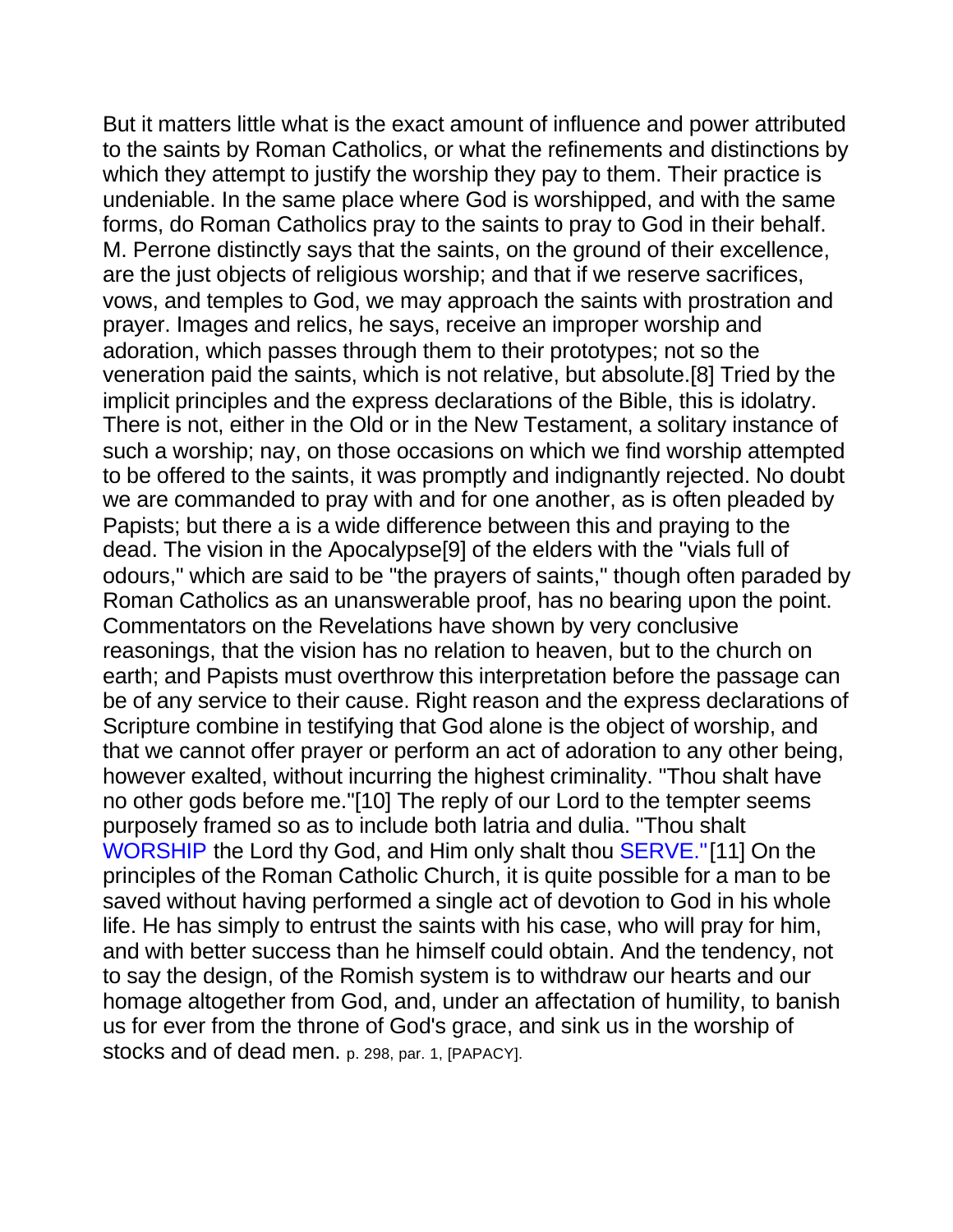Manifestly the popish divinities are but the resuscitation of the gods of the pagan mythology. Venus still reigns under the title of Mary, and Jupiter under that of Peter; and so as regards the other gods and goddesses of the heathen world;--their names have been changed, but their dominion is prolonged. The same festivals are kept in commemoration of them; the same rites are celebrated in their honour--slightly altered to suit the modern state of things; and the same powers are ascribed to them. Like their pagan predecessors, they have their shrines; and, like them too, they have their assigned limits within which they exercise jurisdiction, and their favourites and votaries over whom they keep special guard.[12] p. 299, par. 1, [PAPACY].

Papists have been often asked to explain how it is that the saints in heaven are able to hear the prayers of mortals on earth. They do not affirm that the saints are either omnipotent or omniscient; and yet, unless they are both, it is difficult to understand how they can know what we feel, or hear what we say, at so great a distance. Thousands are continually praying to them in all parts of the earth;--they have suppliants at Rome, at New York, at Pekin: and yet, though but men and women, they are supposed to hear every one of these petitions. The difficulty does indeed seem a formidable one; and, though often pressed to explain it, Roman Catholics have given as yet no solution but what is utterly subversive of the idea on which the system is founded. They usually tell us that the saints acquire the knowledge of these supplications through God. According to this theory, the prayer ascends first to God, God tells it to the saints, and the saints pray it back again to God. But what becomes of the boasted advantage of praying to the saints? and why not address our prayers directly to God? Why not go to God at once, seeing it turns out that He alone can hear us in the first instance, and that, but for his subsequent revelation of our prayers, they would be dissipated in empty space, and those powerful intercessors the saints would know nothing at all of the matter? "You," said Mr. Seymour, to a priest at Rome, who had favoured him with this notable solution of the difficulty, "make the Virgin Mary and the saints mediators of prayer. According to this system, God is our mediator to the saints, and not the saints our mediators to God."[13] The path is strangely circuitous,--far too circuitous to be the right one. Nothing could be happier than the illustration of Coleridge, with special reference to the Virgin. It is that of an individual of whom we wish to obtain a favour, and whose mother we employ to intercede for us. The man hears well enough himself, but his mother is deaf; so we tell him to tell her that we wish her to pray to him to bestow on us the favour we desire. p. 299, par. 2, [PAPACY].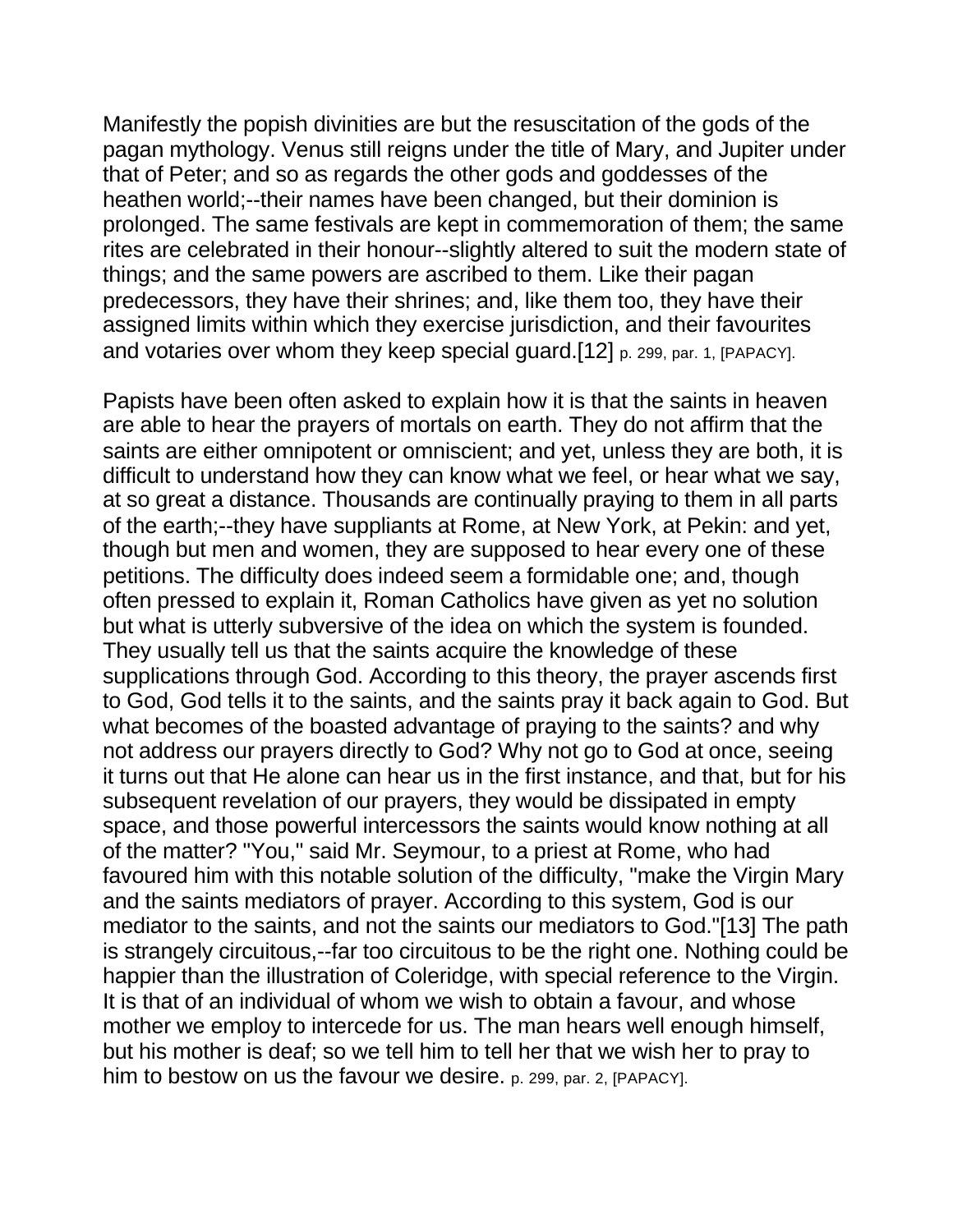------------------------------------------------------------------------ [1] In Layard's "Nineveh and its Remains" we have the following pregnant passage. Mr. Layard was at the time on a visit to the Nestorians of the Kurdish hills. "The people of Bebozi are amongst those Chaldeans who have very recently become Catholics, and are but a too common instance of the mode in which such proselytes are made. In the church I saw a few miserable prints, dressed up in all the horrors of red, yellow and blue images of saints and of the blessed Virgin,--and a hideous infant in swaddling clothes, under which was written, 'l'Iddio, bambino.' They had recently been stuck up against the bare walls. 'Can you understand these pictures?' I asked. 'No,' was the reply; 'we did not place them here. When our priest (a Nestorian) died a short time ago, Mutran Yusup, the Catholic bishop came to us. He put up these pictures, and told us that we were to adore them.'" (Vol. i. pp. 154, 155.) These simple Christians received no initiation into the mystery of dulia, hyperdulia, and latria. p. 300, par. 1, [PAPACY].

- [2] Concil. Trid. sess. xxv. p. 300, par. 2, [PAPACY].
- [3] Mornings among the Jesuits at Rome, p. 107. p. 300, par. 3, [PAPACY].
- [4] Reasons for Leaving the Church of Rome, by C. L. Trivier, p. 191; Lond. 1851. p. 300, par. 4, [PAPACY].
- [5] Cat. Rom. pars iv. cap. vi. s. iii. p. 300, par. 5, [PAPACY].
- [6] Roman Missal for the Laity p. 557; Lond. 1815. p. 300, par. 6, [PAPACY].
- [7] Ibid. p. 539. p. 300, par. 7, [PAPACY].
- [8] Perrone's Praelectiones Theologicae, tom. i. p. 1156. p. 300, par. 8, [PAPACY].
- [9] Rev. v. 8. p. 300, par. 9, [PAPACY].
- [10] Exod. xx. 3. p. 300, par. 10, [PAPACY].
- [11] Matt. iv. 10. p. 300, par. 11, [PAPACY].

[12] St. Francis is the God of travellers. St. Roque defends from the plague,--St. Barbara, from thunder and lightning. St. Anthony the Abbot delivers from fire,--St. Anthony of Padua, from water. St. Blas cures disorders of the throat.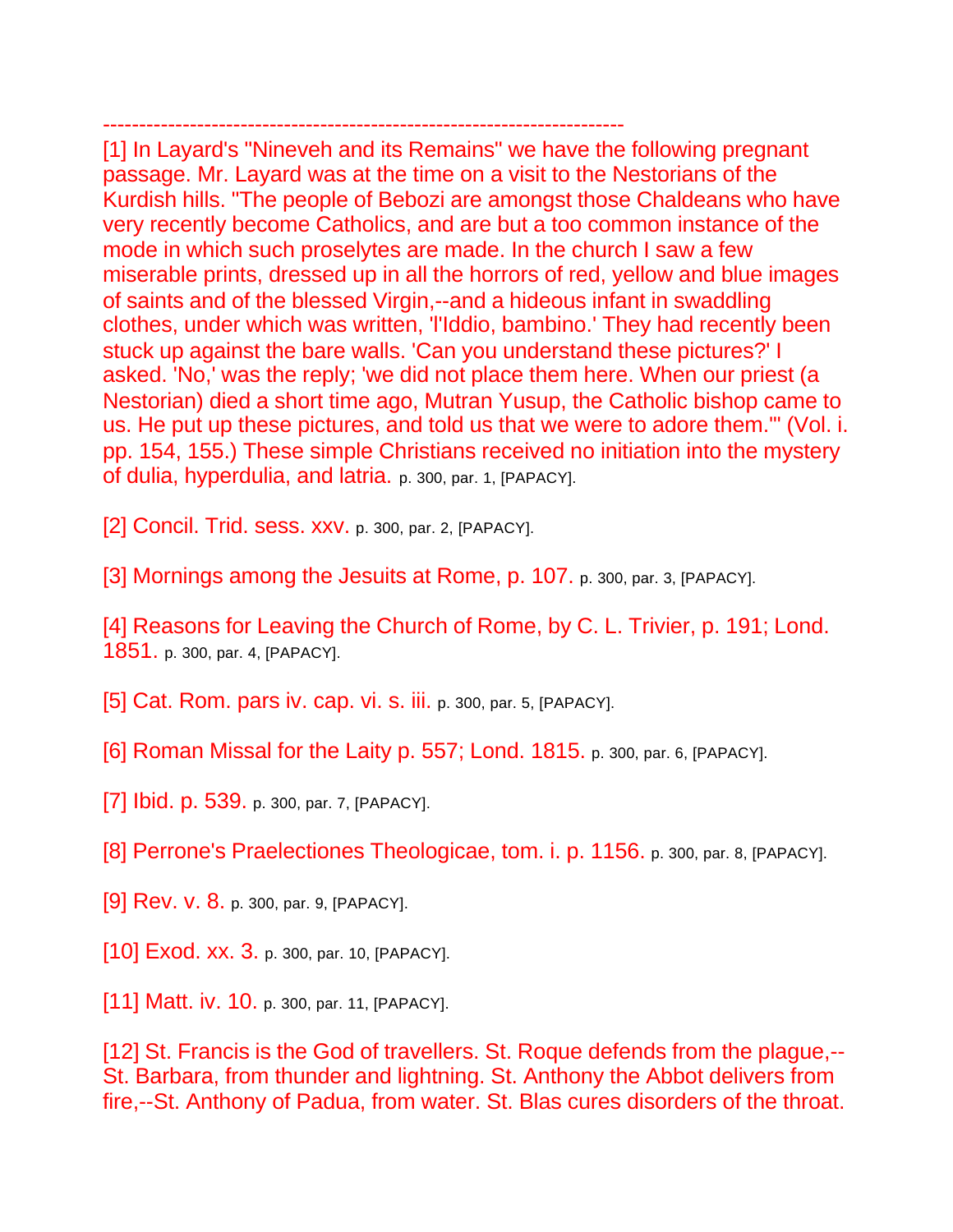St. Lucia heals all diseases of the eye. Young women who wish to enter wedlock choose St. Nicholas as their patron; while St. Ramon protects them in pregnancy, and St. Lazaro assists them in labour. St. Paloniae preserves the teeth. St. Domingo cures fever. (See Middleton's Letter from Rome: Townsend's Travels in Spain.) p. 300, par. 12, [PAPACY].

[13] Mornings among the Jesuits at Rome, pp. 116, 117. p. 301, par. 1, [PAPACY].

## **Book II. Dogmas of the Papacy.** p. 301, par. 2, [PAPACY].

## **Chapter XIX. The Worship of the Virgin Mary.**

p. 301, par. 3, [PAPACY].

There seems to be on the part of fallen man an inherent sense of his need of a man-God. The patriarch of Uz gave expression to this feeling, when he intimated his wish for a "days-man," who "might lay his hand upon us both." Our intellectual facilities and our moral affections are unable to traverse the mighty void between ourselves and the Infinite, and both unite in seeking a resting-place midway in One combining in himself both natures. The spirituality of God places Him beyond our grasp, and removes Him, in a manner, from the sphere of our sympathy. We are dazzled by his majesty and glory; his holiness overawes us; his greatness, seen from afar, and incomprehensible by us, seems to repel rather than invite confidence, and to chill the heart rather than expand it into love. "Is there no resting-place for our affections and sympathies," we instinctively ask, "nearer than the august throne of the Infinite?" We need to have the divine attributes reduced to a scale, so to speak, which corresponds more nearly with our intellectual and moral range, and exhibited in One who to the nature of God adds that of man. This feeling has received numerous and varied manifestations; and the effort to meet it has formed a prominent feature in every one of the great systems of idolatry which have arisen in the earth. The nations of antiquity had their race of demi-gods or deified men. In the modern idolatries it has operated not less powerfully. The Mahommedans have their PROPHET, and the Roman Catholics have their VIRGIN. "Here," says Popery, "is a being who may be expected to be more indulgent to your failings than Deity can be,--who will be more easily moved to answer your prayers,--and whom you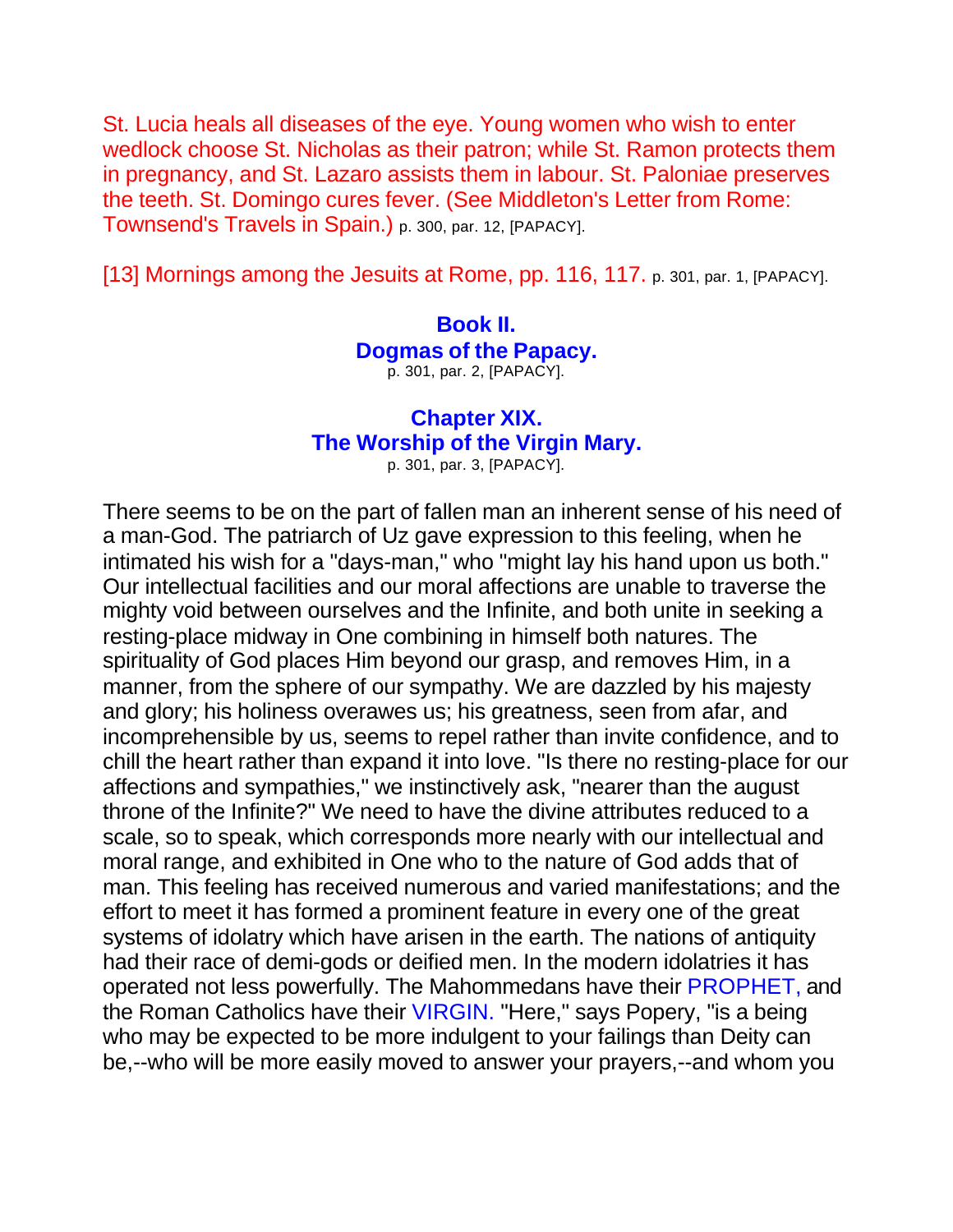may approach without any overwhelming awe;" and thus the false is substituted for the true Mediator. p. 301, par. 4, [PAPACY].

It is in the religion of the Bible alone that this instinct of our nature has received its full gratification. The wish breathed of old by the patriarch, and expressed with singular emphasis in all the idolatries that successively arose on the earth, is adequately met only in the "mystery of godliness,--God manifest in the flesh." But what we are here to speak of is the abuse of this principle, in the idolatrous worship of the Virgin. p. 302, par. 1, [PAPACY].

Papists may make a shift to prove that it is a mitigated worship which they offer to the saints,--that they allow them no rank but that of mediators, and no function but that of intercession,--though even this worship, both in its principles and in its forms, the Bible denominates idolatry. But the worship of the Virgin is capable of no such defence;--it is direct, undisguised, rank idolatry. Roman Catholics give the same titles, perform the same acts, and ascribe the same powers, to Mary as to Christ; and in doing so they make her equal with God. p. 302, par. 2, [PAPACY].

To Mary are given names and titles which can be lawfully given to no one but God. She is styled "Mother of God;" "Queen of Seraphim, of Saints, and of Prophets;" "Advocate of Sinners;" "Refuge of Sinners;" "Gate of Heaven;" "Morning Star;" "Queen of Heaven." In Roman Catholic countries she is commonly addressed as the "Most Holy Mary." She is often styled the "Most Faithful," and the "Most Merciful." In what other terms could Christ himself be addressed? The Papist alleges that he still regards her as but a creature; nevertheless he addresses her in terms which imply that she possesses divine perfections, power, and glory. The whole psalter of David has been transformed by Bonaventura to the invocation of Mary, by erasing the name of Jehovah, and substituting that of the Virgin. We give an example of the work:--"In thee, O Lady, have I put my trust: let me never be ashamed: in thy grace uphold me." "Unto thee have I cried, O Mary, when my heart was in heaviness; and thou hast heard me from the top of the everlasting hills." "Come unto Mary, all ye that labour and are heavy laden, and she shall refresh your souls." p. 302, par. 3, [PAPACY].

In the second place, the same worship is rendered to Mary as to Christ. Churches are built to her honour; her shrines are crowded with devotees, enriched with their gifts, and adorned with their votive offerings. p. 302, par. 4, [PAPACY].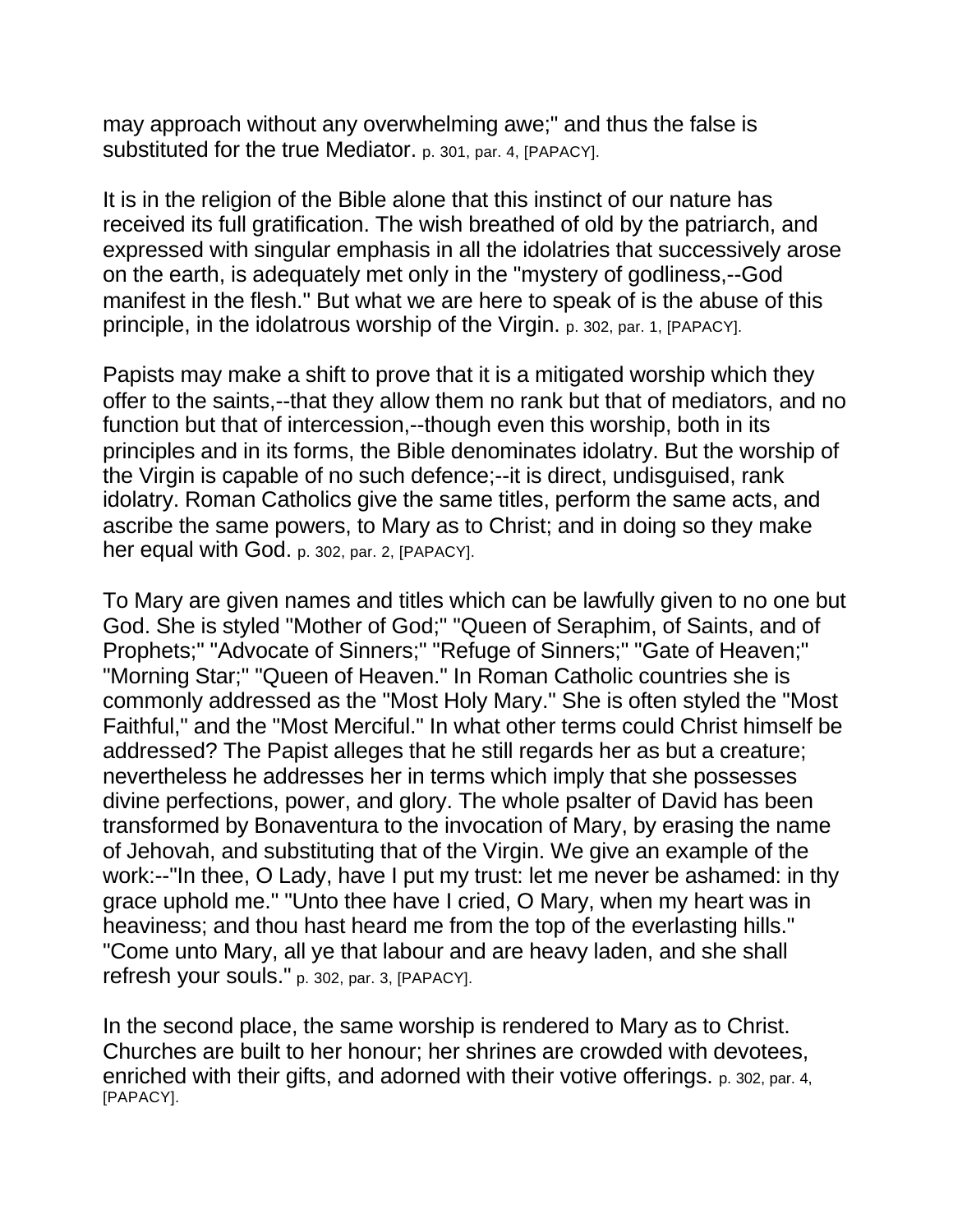To her prayers are offered as to a divine being, and blessings are asked as from one who has power to bestow them. Her votaries are taught to pray, "Spare us, good Lady," and "From all evil, good Lady, deliver us."[1] Five annual festivals celebrate her greatness, and keep alive the devotion of her worshippers. In Roman Catholic countries the dawn is ushered in with hymns to her honour; her praises are again chanted at noon; and the day is closed with an Ave Maria sung to the lady of heaven. Her name is the first which the infant is taught to lisp; and the dying are directed to entrust their departing spirits into the hands of the Virgin. In health and in sickness, in business and in pleasure, at home or abroad, the Virgin is ever first in the thoughts, the affections, and the devotions of the Roman Catholic. The soldier fights under her banner, and the bandit plunders under her protection.[2] Her deliverances are commemorated by public monuments erected to her by cities and provinces. In 1832, the cholera desolated the country around Lyons, but did not enter the city. A pillar, erected in the suburbs, commemorates the event, and ascribes it to the interposition of the Virgin. When the pontiffs would bless with special emphasis, it is in the name of Mary; and when they threaten most terribly, it is her vengeance which they denounce against their enemies.[3] In short, the Roman Catholic is taught that none are so miserable but she can succour them, none so criminal but she will pardon them, and none so polluted but she can cleanse them. p. 303, par. 1, [PAPACY].

There is scarce an act which it is lawful to perform towards God which the Roman Catholic is not taught to perform towards the Virgin. One of the most solemn acts of worship a creature can perform is to give himself in covenant to God,--to make over himself to Jehovah,--for time and for eternity. The Papist is taught to make this solemn surrender of himself to the Virgin. "Entering into a solemn covenant with holy Mary, to be for ever her servant, client, and devotee, under some special rule, society, or form of life, and thereby dedicating our persons, concerns, actions, and all the moments and events of our life, to Jesus, under the protection of his divine mother; choosing her to be our adoptive mother, patroness, and advocate; and entrusting her with what we are, have, do, or hope, in life, death, or through eternity."[4] Some of the most sublime and devotional passages of the Bible are applied to the Virgin Mary. From the work quoted above we may give the following illustrations, in which a strain of mingled prayer and praise suitable to be offered only to God, is addressed to the Virgin:[5] -- p. 303, par. 2, [PAPACY].

"Vers. Open my lips, O mother of Jesus.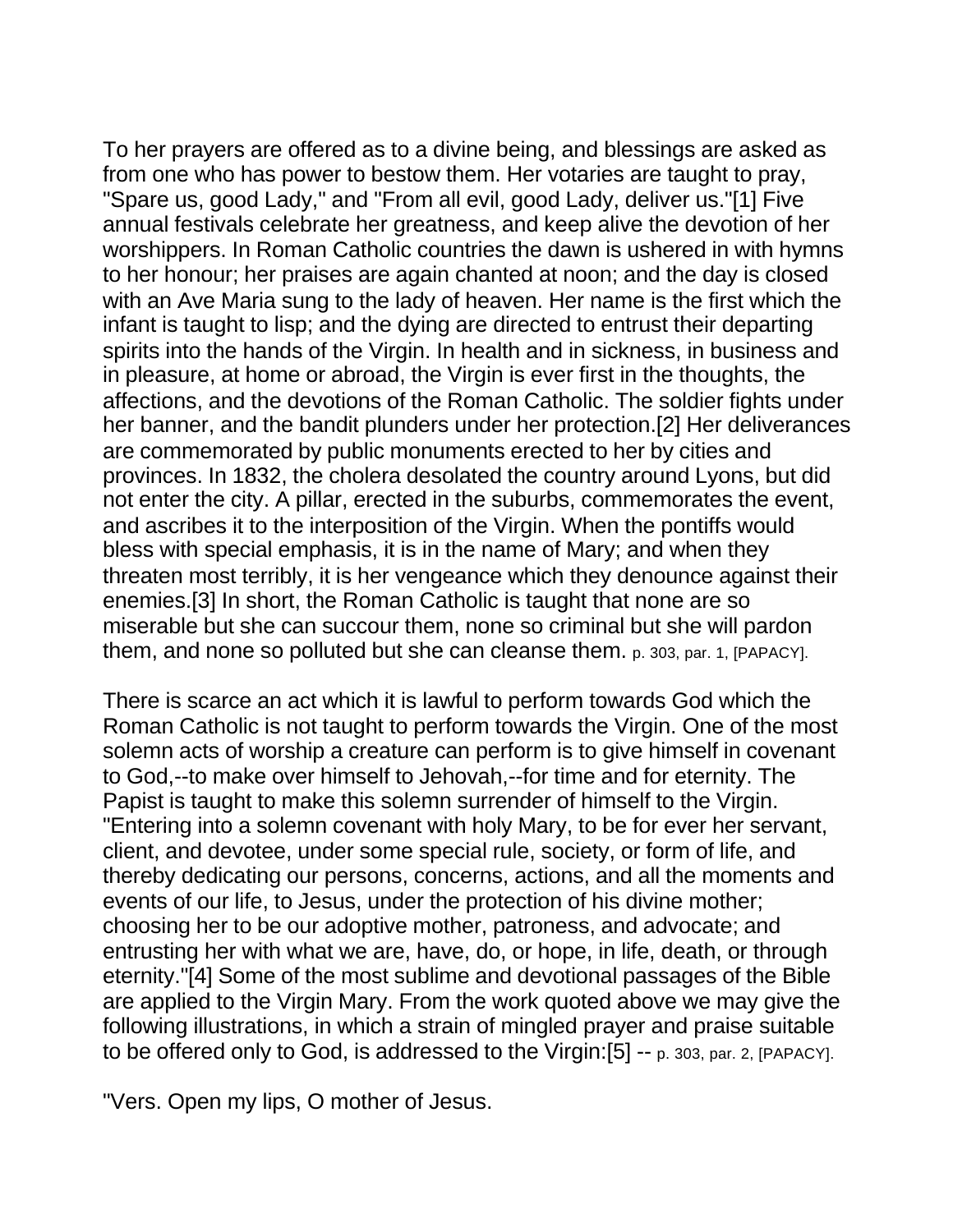Resp. And my soul shall speak forth thy praise. Vers. Divine lady, be intent to my aid. Resp. Graciously make haste to help me. Vers. Glory be to Jesus and Mary. Resp. As it was, is, and ever shall be." p. 303, par. 3, [PAPACY].

To the Virgin Mary is likewise applied the eighth Psalm thus:-- p. 304, par. 1, [PAPACY].

"Mary, mother of Jesus, how wonderful is thy name, even unto the ends of the earth! p. 304, par. 2, [PAPACY].

"All magnificence be given to Mary; and let her be exalted above the stars and angels. p. 304, par. 3, [PAPACY].

"Reign on high as queen of seraphims and saints; and be then crowned with honour and glory," &c. p. 304, par. 4, [PAPACY].

"Glory be to Jesus and Mary," &c. p. 304, par. 5, [PAPACY].

It is true, the theologians of the Church of Rome profess to distinguish between the worship offered to Mary and the worship offered to Christ. The saints are to be worshipped with dulia, the Virgin with hyperdulia, and God with latria. [6] But this is a distinction which has never yet been clearly defined: in practice it is utterly disregarded; it seems to have been invented solely to meet the Protestant charge of idolatry; and the mass of the common people are incapable of either understanding it or acting upon it. We not unfrequently find them praying in the very same words to God, to the Virgin, and to the saints. We may instance the well-known prayer to which, in 1817, an indulgence of three hundred days was annexed. It is as follows:-- p. 304, par. 6, [PAPACY].

"Jesus, Joseph, Mary, I give you my heart and soul; Jesus, Joseph, Mary, assist me in my last agony; Jesus, Joseph, Mary, I breathe my soul to you in peace." p. 304, par. 7, [PAPACY].

According to the theory of lower and higher degrees of worship, three kinds of worship ought to have been here employed,--latria for God, hyperdulia for Mary, and dulia for Joseph; but all three, without the least distinction, or the smallest alteration in the words or in the form, are worshipped alike. p. 304, par. 8, [PAPACY].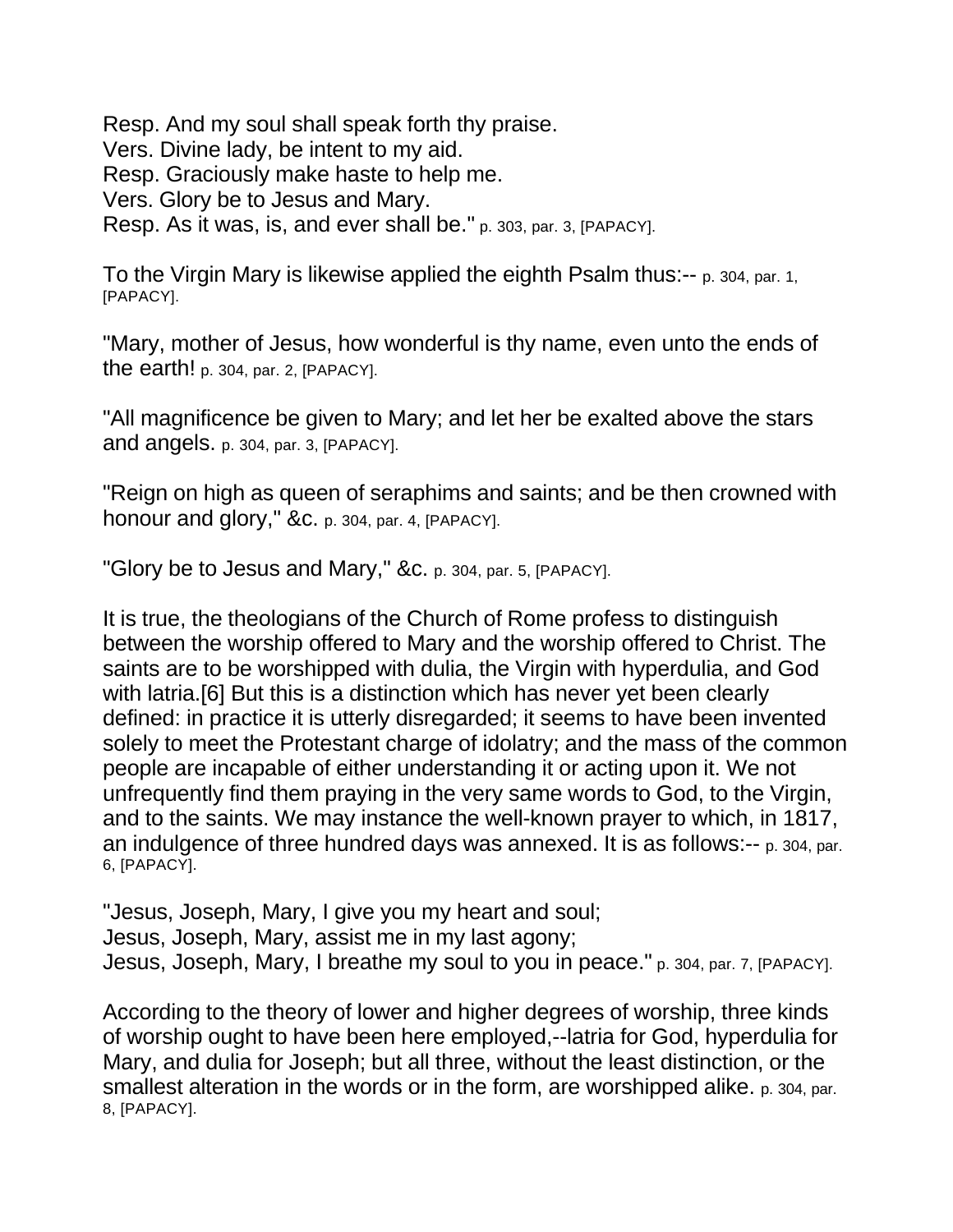In the third place, the same works are ascribed to Mary as to Christ. She hears prayer, intercedes with God for sinners, guides, defends, and blesses them in life, succours them when dying, and receives their departing spirits into paradise. But passing over these things, the great work of Redemption, the peculiar glory of the Saviour, and the chief of God's ways, is now by Roman Catholics, plainly and without reserve, applied to Mary. The Father who devised, the Son who purchased, and the Spirit who applies, the salvation of the sinner, must all give place to the Virgin. It was her coming which prophets announced;[7] it is her victory which the Church celebrates. Angels and the redeemed of heaven ascribe unto her the glory and honour of saving men. She rose from the dead on the third day; she ascended to heaven; she has been re-united to her Son; and she now shares with Him power, glory, and dominion. "The eternal gates of heaven rolled back; the king's mother entered, and was conducted to the steps of his royal throne. Upon it sat her Son. . . . . 'A throne was set for the king's mother, and she sat upon his right hand.' And upon her brow he placed the crown of universal dominion; and the countless multitude of the heavenly hosts saluted her as the queen of heaven and earth."[8] All this Romanists ascribe to a poor fallen creature, whose bones have been mouldering in the dust for eighteen hundred years. We impute nothing to the Church of Rome, in this respect, which her living theologians do not teach. Instead of being ashamed of their Mariolatry, they glory in it, and boast that their Church is becoming every day more devoted to the service and adoration of the Virgin. The argument by which the work of redemption is ascribed to Mary we find briefly stated by Father Ventura, in a conversation with M. Roussel of Paris, then travelling in Italy. p. 305, par. 1, [PAPACY].

"The Bible tells us but a few words about her" [the Virgin Mary], said M. Roussel to the Padre, "and those few words are not of a character to exalt her." p. 305, par. 2, [PAPACY].

"Yes," replied Father Ventura, "but those few words express every thing! Admire this allusion: Christ on the cross addressed his mother as woman; God in Eden declared that the woman should crush the serpent's head; the woman designated in Genesis must therefore be the woman pointed out by Jesus Christ; and it is she who is the Church, in which the family of man is to be saved." p. 305, par. 3, [PAPACY].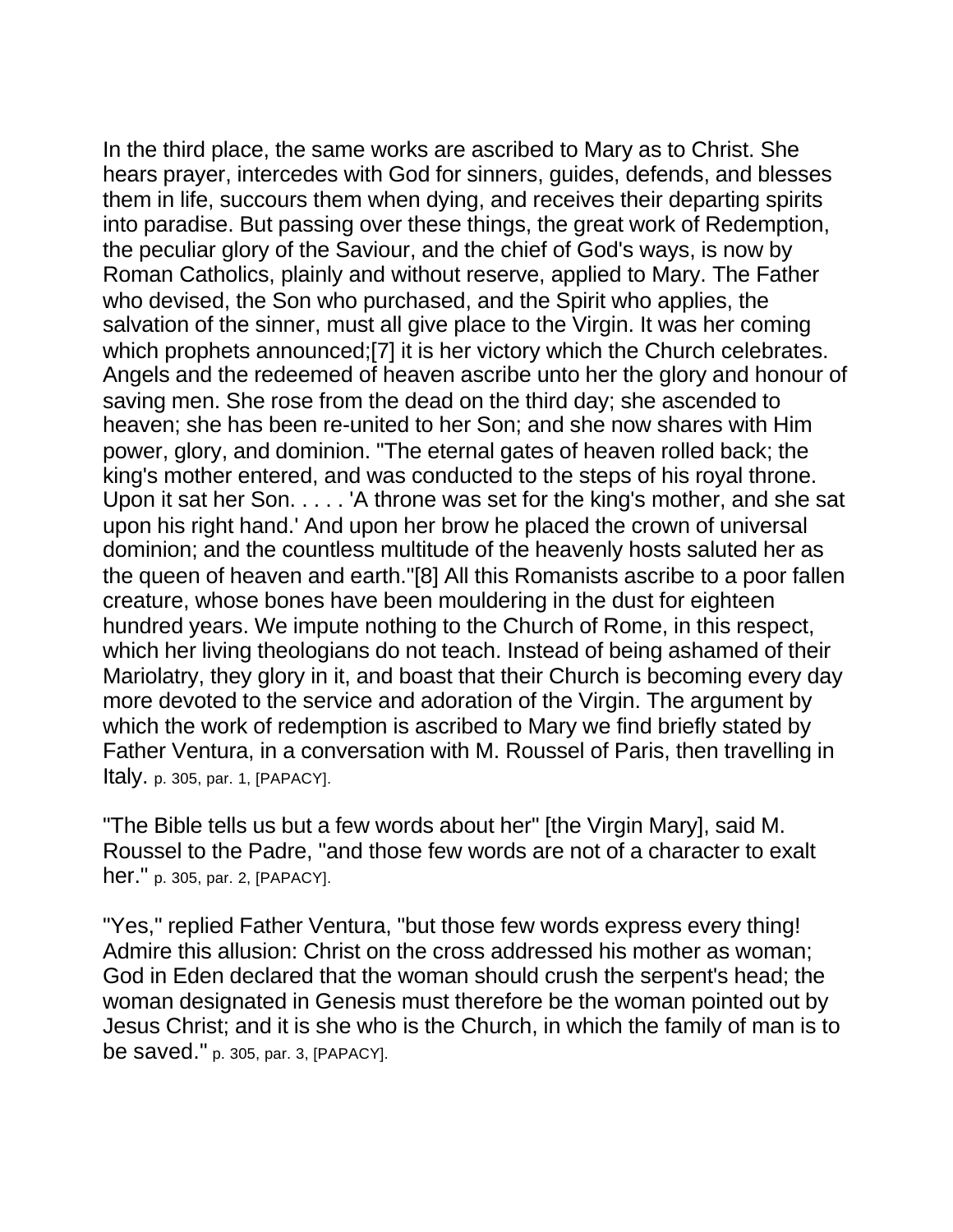"But that is a mere agreement of words, and not of things," responded the Protestant minister. p. 306, par. 1, [PAPACY].

"That is sufficient," said Father Ventura.[9] p. 306, par. 2, [PAPACY].

Not less decisive is the testimony of Mr. Seymour, as regards the sentiments of the leading priests at Rome, and the predominating character of the worship of Italy. The following instructive conversation passed one day between him and one of the Jesuits, on the subject of the worship of the Virgin. p. 306, par. 3, [PAPACY].

"My clerical friend," says Mr. Seymour, "resumed the conversation, and said, that the worship of the Virgin Mary was a growing worship in Rome,--that it was increasing in depth and intenseness of devotion,--and that there were now many of their divines--and he spoke of himself as agreeing with them in sentiment--who were teaching, that as a woman brought in death, so a woman was to bring in life,--that as a woman brought in sin, so a woman was to bring in holiness,--that as Eve brought in damnation, so Mary was to bring in salvation,--and that the effect of this opinion was largely to increase the reverence and worship given to the Virgin Mary." p. 306, par. 4, [PAPACY].

"To prevent any mistake as to his views," says Mr. Seymour, "I asked whether I was to understand him as implying, that as we regard Eve as the first sinner, so we are to regard Mary as the first Saviour,--the one as the author of sin, and the other as the author of the remedy." p. 306, par. 5, [PAPACY].

"He replied that such was precisely the view he wished to express; and he added, that it was taught by St. Alphonso de Liguori, and was a growing opinion."[10] p. 306, par. 6, [PAPACY].

But we can adduce still higher authority in proof of the charge that Rome now knows no other God than Mary, and worships no other Saviour than the Virgin. In the Encyclical Letter of Pius IX., issued on the 2d of February 1849, soliciting the suffrages of the Roman Catholic Church, preparatory to the decree of the pontiff on the doctrine of the immaculate conception, terms are applied to the Virgin Mary which plainly imply that she is possessed of divine fulness and perfection, and that she discharges the office of Redeemer to the Church, "The most illustrious prelates, the most venerable canonical chapters, and the religious congregations," says the Pope, "rival each other in soliciting that permission should be granted to add and pronounce aloud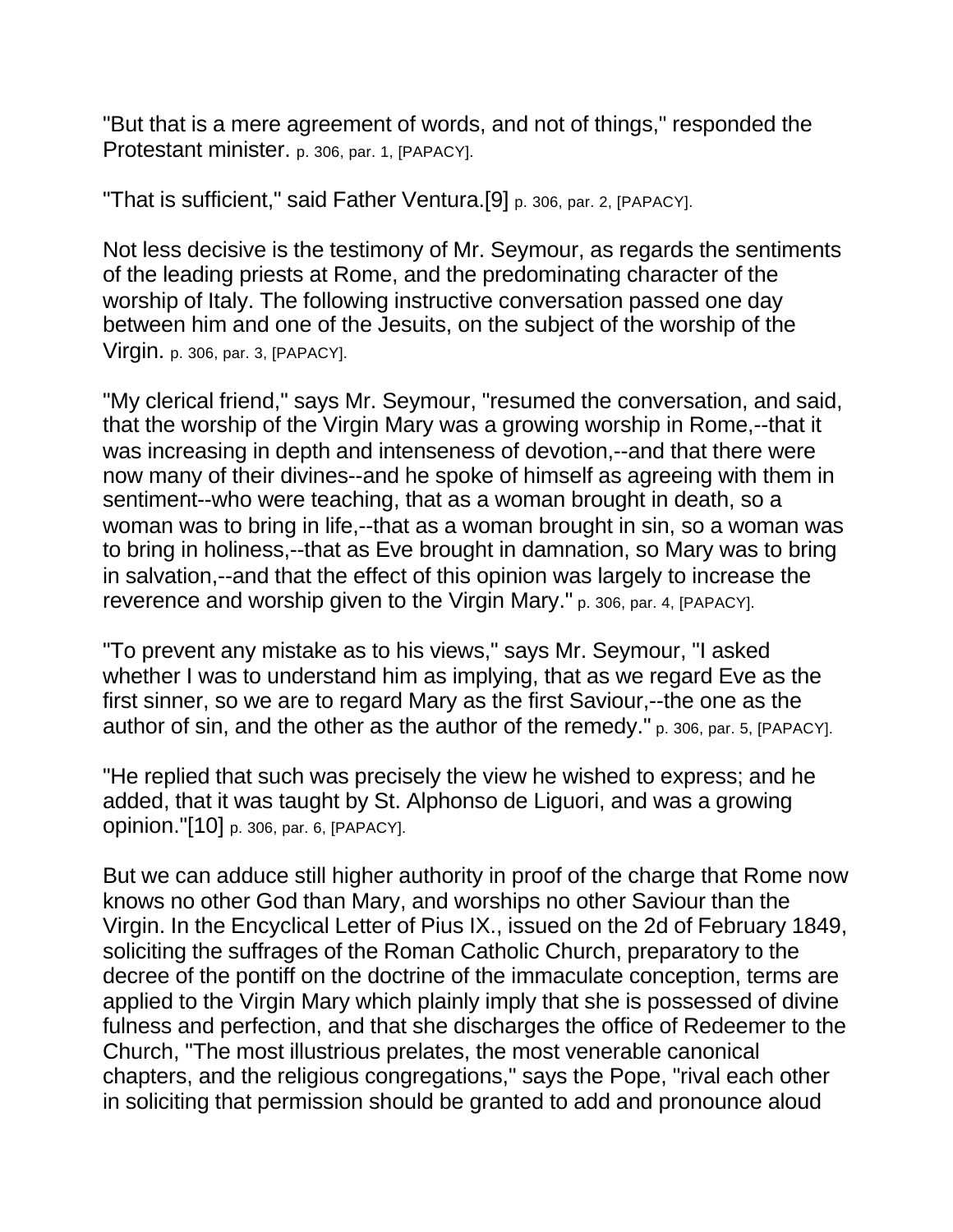and publicly, in the sacred Liturgy, and in the preface of the mass to the blessed Virgin Mary, the word 'immaculate;' and to define it as a doctrine of the Catholic Church, that the conception of the blessed Virgin Mary was entirely immaculate, and absolutely exempt from all stain of original sin." p. 306, par. 7, [PAPACY].

The document then rises into a strain of commingled blasphemy and idolatry, in which the perfections of God and the work of Christ are ascribed to the Virgin, who "is raised, by the greatness of her merits, above all the choirs of angels, up to the throne of God; who has crushed under the foot of her virtues the head of the old serpent.[11] The foundation of our confidence is in the Most Holy Virgin, since it is in her that God has placed the plenitude of all good, in such sort, that if there be in us any hope,--if there be any spiritual health,--we know that it is from her that we receive it,--because it is the will of Him who hath willed that we should have all by the instrumentality of Mary." We need no other evidence of Rome's idolatry. The document, it is true, is not a formal deed of the Church; but the difference is one of form only; for the pontiff assures us that the sentiments it contains are not his own only, but those of "the most illustrious prelates, venerable canonical chapters, and religious congregations;" and of course the sentiments are shared in by a vast majority of the members of the Church. The document fully installs Mary in the office of Saviour, and exalts her to the throne of God; for, in the first place, it expressly applies to her the prophecy in Eden, and ascribes to her the work then foretold,--crushing the head of the serpent; and, in the second place, it applies to Mary the ascription of Paul to Christ,--"In him dwells all the fulness of the Godhead bodily," and in doing so, exalts her to the throne of mediatorial power and blessing. The pontifical decree on the subject of the immaculate conception may after this be spared. Already Rome has consummated her idolatry, and its evidence is complete. That Church has installed Mary in the office of Redeemer, and exalted her to the throne of Deity. p. 307, par. 1, [PAPACY].

To raise Mary to an equality with God, is virtually to place her above Him; for God can have no rival. But Roman Catholic writers teach, in express terms, that she is superior. In invoking her, they hold it warrantable to ask her to lay her commands upon her Son, which implies her superiority in power to Him to whom, the Bible teaches, "all power in heaven and in earth has been committed." And, second, they teach that she is superior in mercy, and that she hears prayer, and pities and delivers the sinner, when Christ will not.[12] This doctrine has not only been taught in words, but has been exhibited in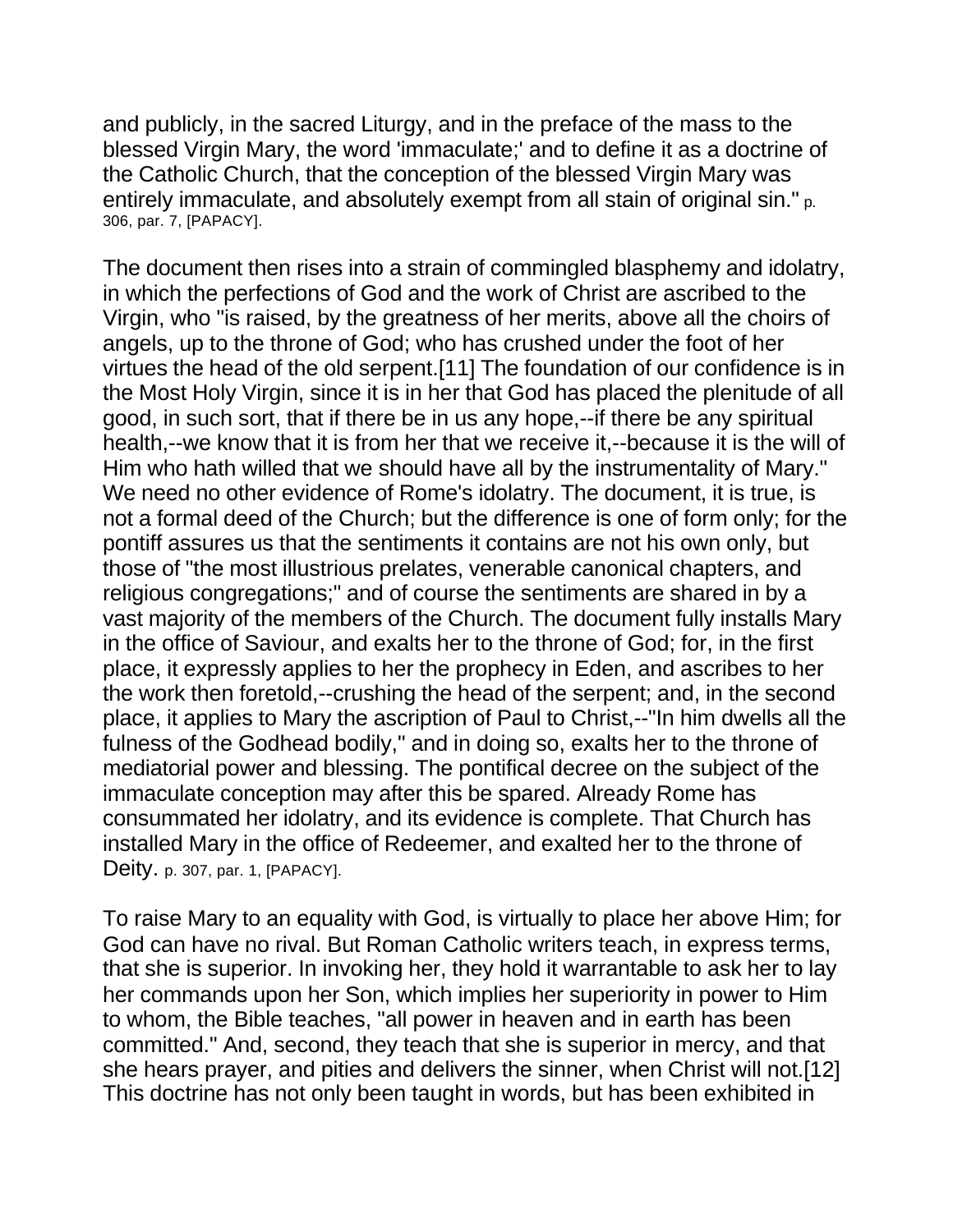symbol, and that in so grotesque a way, that for the moment we forget its blasphemy. In the dream of St. Bernard,--which forms the subject of an altarpiece in a church at Milan,--two ladders were seen reaching from earth to heaven. At the top of one of the ladders stood Christ, and at the top of the other stood Mary. Of those who attempted to enter heaven by the ladder of Christ, not one succeeded,--all fell back. Of those who ascended by the ladder of Mary, not one failed. The Virgin, prompt to succour, stretched out her hand; and, thus aided, the aspirants ascended with ease.[13] p. 307, par. 2, [PAPACY].

------------------------------------------------------------------------ [1] Stillingfleet's Popery, by Dr. Cunningham, pp. 92, 93. p. 308, par. 1, [PAPACY].

[2] The brigands in some parts of Italy and Spain wear a picture of the Madonna, suspended round the neck by a red ribbon. If overtaken unexpectedly by death, they kiss the image, and die in peace. p. 308, par. 2, [PAPACY].

[3] When the present Pope fled from Rome, he threatened the Romans with the vengeance of the Virgin. Finding her not so ready to espouse his quarrel as he expected, he solicited and obtained 40,000 soldiers from France. p. 308, par. 3, [PAPACY].

[4] Contemplations on the Life and Glory of Holy Mary, A.D. 1685, [quoted from Dr. Cunningham's "StilIingfleet."] p. 308, par. 4, [PAPACY].

[5] Quoted from Dr. Cunningham's "Stilliiigfleet," pp. 96-97. p. 308, par. 5, [PAPACY].

[6] Mornings among the Jesuits at Rome, p. 52. p. 308, par. 6, [PAPACY].

[7] Keenan's Catechism, pp. 106-107. p. 308, par. 7, [PAPACY].

[8] The Glory of Mary, by J. A. Stothert, Missionary Apostolic in Scotland, pp. 145,146; London, 1851. p. 308, par. 8, [PAPACY].

[9] New York Evangelist, Jan. 3, 1850. p. 308, par. 9, [PAPACY].

[10] Mornings among the Jesuits at Rome, pp. 43-45. p. 308, par. 10, [PAPACY].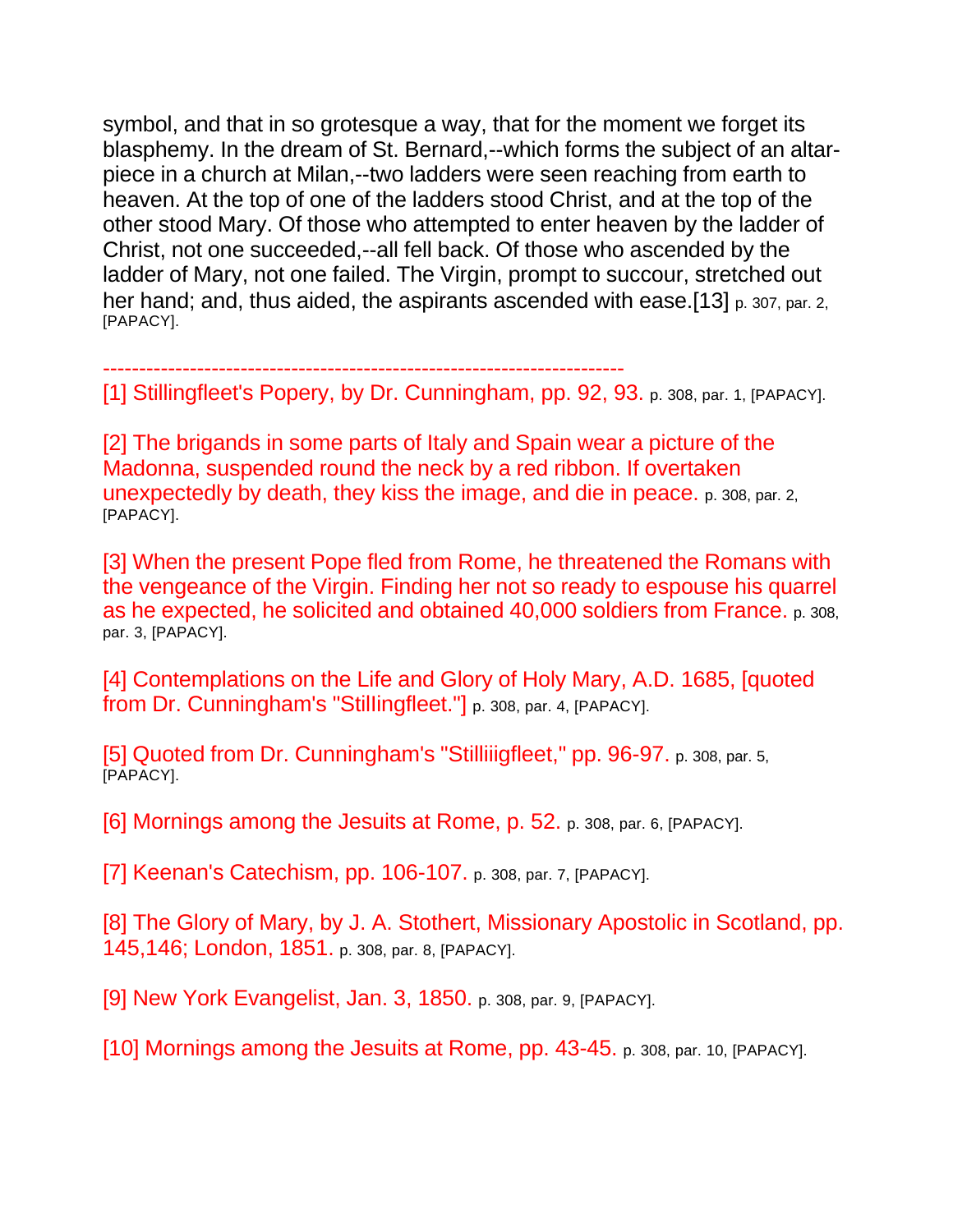[11] The doctrine of the pontifical bull we find re-echoed in the sermons and tracts of inferior priests. "It was sin that cost Mary all her sorrow; not her own, but ours. For our disobedience she painfully obeyed." (The Glory of Mary, by James Augustine Stothert, p. 130.) p. 309, par. 1, [PAPACY].

[12] See Seymour's Mornings among the Jesuits, pp. 46-56. p. 309, par. 2, [PAPACY].

[13] Mornings among the Jesuits, p. 56. p. 309, par. 3, [PAPACY].

# **Book II. Dogmas of the Papacy.**

p. 309, par. 4, [PAPACY].

## **Chapter XX. Faith Not to be Kept with Heretics.**

p. 309, par. 5, [PAPACY].

There remains yet another matter,--a matter not strictly theological, it is true, yet one that enters deeply into the morality of the Church of Rome, and which is of vital moment as regards society. The question we are now to discuss discloses to our sight a very gulph of wickedness. It is as the opening of pandemonium itself. One wonders that the earth has borne so long a society so atrociously wicked, or that the lightnings of heaven have so long forborne to consume it. This doctrine of enormous turpitude is the dispensing power. The Church of Rome has adopted as a leading principle of her policy, that faith is not to be kept with heretics when its violation is necessary for the interests of the Church. This abominable doctrine papists have disclaimed. This does not surprise us. A priori, it was to be expected that any society that was wicked enough to adopt such a principle would be base enough to deny it. Besides, to confess to this policy would be the sure way of defeating its end. Who would contract alliances with Rome, if told beforehand that she would keep to them not a moment longer than it suited her own purposes? Who would entrust himself to her promise, if he saw it to be the net in which he was to be caught and destroyed? Were living Papists prepared publicly to avow this doctrine, they would be prepared also to abandon it, for it would manifestly be useless a moment longer to retain it. Besides, they are not prepared to brave the odium which the avowal of a maxim so abhorrent and detestable would be sure to provoke. This is the very mark of hell. Rome may wear this mark in her right hand, where its partial concealment is possible; but were that mark to be imprinted on her forehead, she dare not hold up her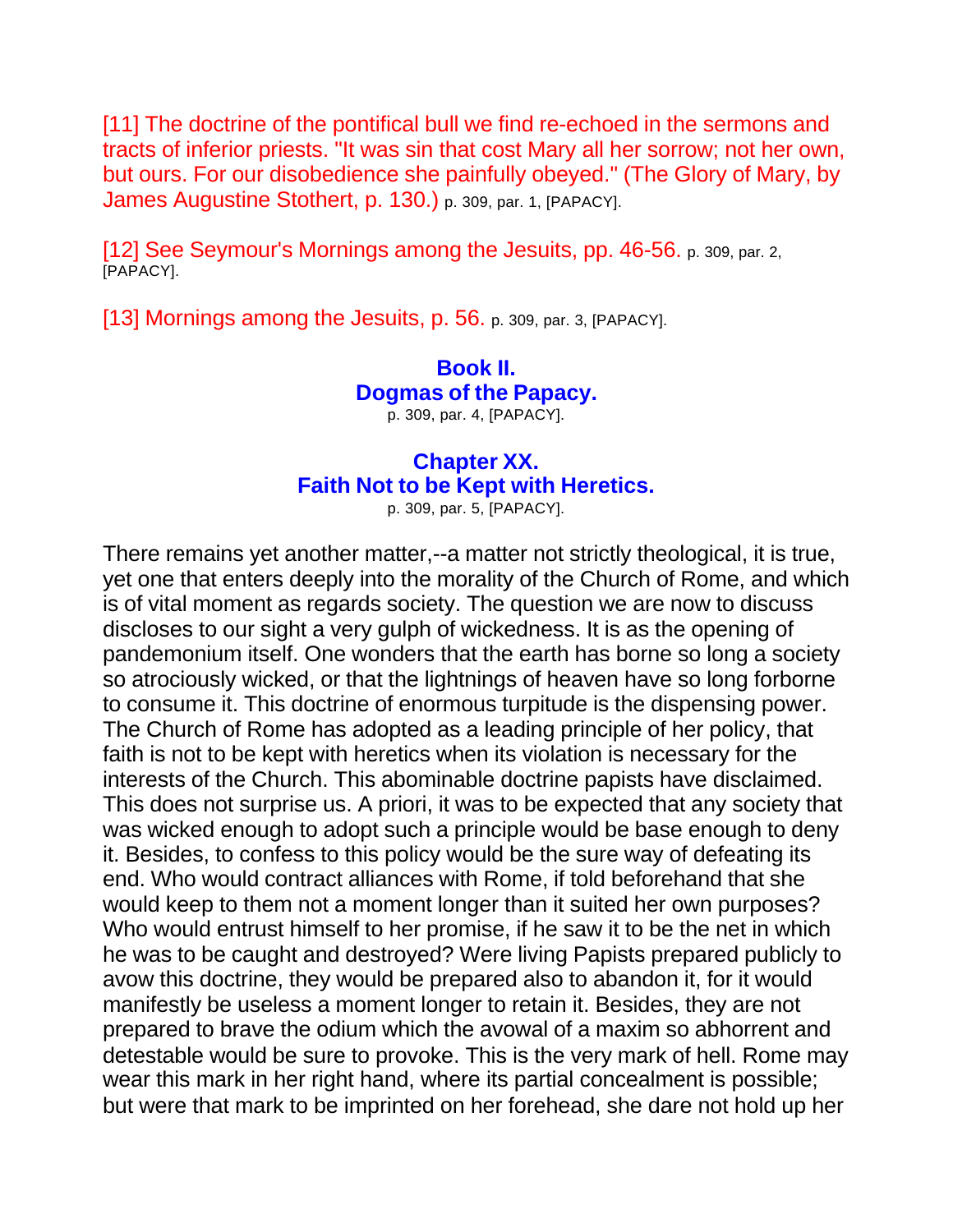face before the world, knowing that the damning evidence of her guilt was visible to every eye. p. 309, par. 6, [PAPACY].

The living writers and priests of the Church of Rome are plainly inadmissible as witnesses here. We appeal the matter to her canons and her history,--a tribunal to which she can take no exception. At this bar do we sist her; and here she stands condemned as the CAIN of the human family,--the world's OUTLAW. p. 310, par. 1, [PAPACY].

The proof,--and nothing is more capable of easy and complete demonstration,--is briefly as follows:--The doctrine that no faith is to be kept with heretics, when to do so would militate against the interests of the Church, was promulgated by the third Lateran Council, decreed by the Council of Constance, confirmed by the Council of Trent, and is sworn to by all priests at their ordination, when they declare on oath their belief of all the tenets taught in the sacred canons and the general councils; and it has been practised by the Church of Rome, both in particular cases of great flagrancy, and in the general course of her actings. The proof is as clear as the charge is grave and the crime enormous. p. 310, par. 2, [PAPACY].

The third Lateran Council, which was held at Rome in 1167 under the pontificate of Alexander III., and which all Papists admit to be infallible, decreed in its sixteenth canon, that "oaths made against the interest and benefit of the Church are not so much to be considered as oaths, but as perjuries."[1] The fourth or great Lateran Council absolved from their oath of allegiance the subjects of heretical princes. p. 310, par. 3, [PAPACY].

The Council of Constance, which was holden in 1414, expressly decreed that no faith was to be kept with heretics. The words of this decree, as preserved by M. L'Enfant, in his learned history of that famous council, are, that "by no law, natural or divine, is it obligatory to keep faith with heretics, to the prejudice of the Catholic faith."[2] This fearful doctrine the council ratified in a manner not less fearful, in the blood of John Huss. It is well known that this reformer came to the council trusting in a safe-conduct, which had been given him under the hand of the Emperor Sigismund. The document in the amplest terms guaranteed the safety of Huss, in his journey to Constance, in his stay there, and in his return home. Notwithstanding, he was seized, imprisoned, condemned, and burnt alive, at the instigation of the council, by the very man who had so solemnly guaranteed his safety. p. 310, par. 4, [PAPACY].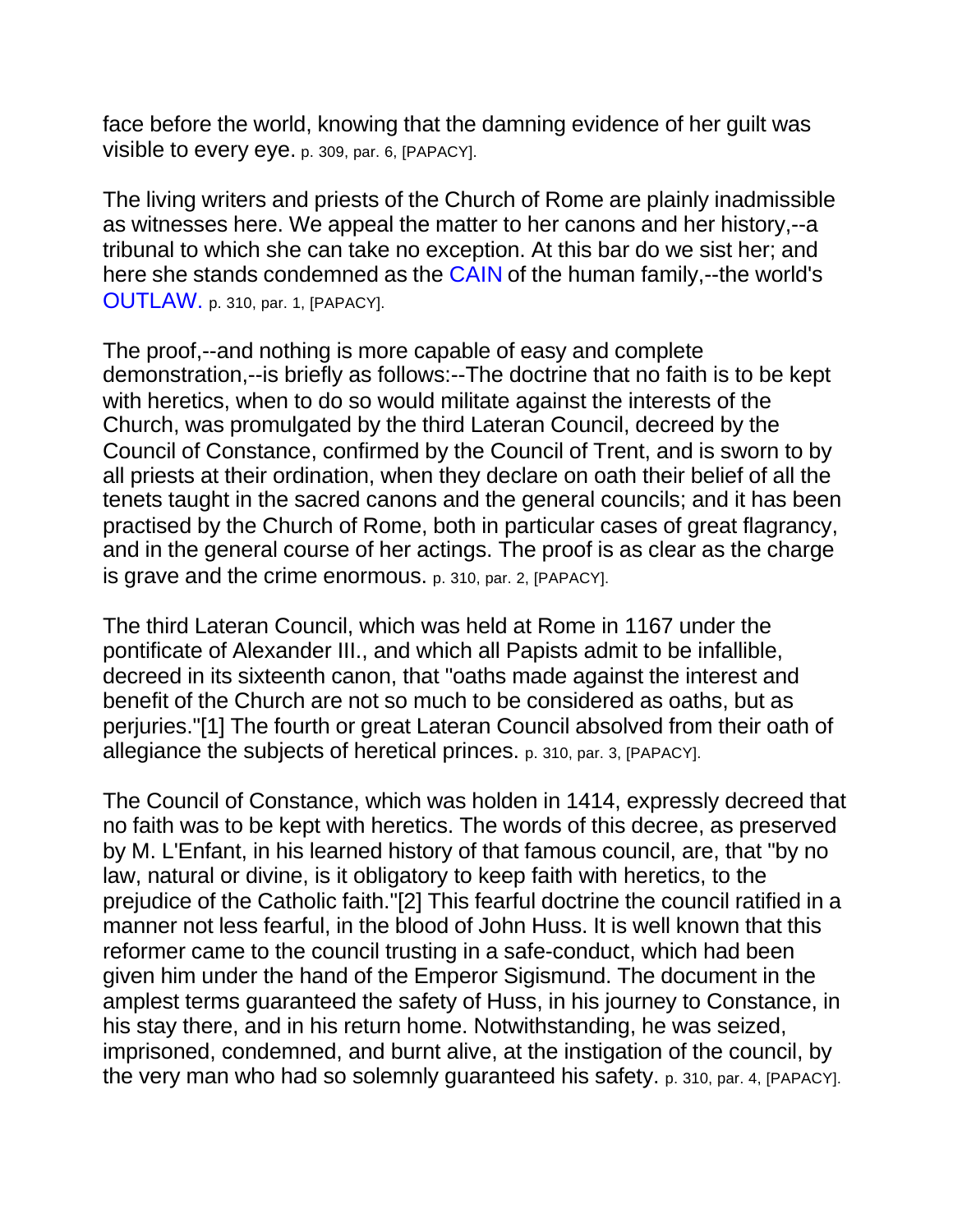When the Council of Trent assembled in the sixteenth century, it was exceedingly desirous of obtaining the presence of the Protestants at its deliberations. Accordingly, it issued numerous equivocal safe-conducts, all of which the Protestants, mindful of the fate of Huss, rejected. At last the council decreed, that for this time, and in this instance, the safe-conduct should not be violated, and that no "authority, power, statute, or decree, and especially that of the Council of Constance and Siena," should be employed against them. In this enactment of the Council of Trent, canons, decrees, and laws, to the prejudice of safe-conducts to heretics, are expressly recognised as already existing. These decrees are not revoked or abjured by the council; they are only suspended for the time,--"pro hac vice." This is a plain declaration, that on all other occasions Rome means to act upon them, and will, whenever she has the power. There has been no general council since; and as no decree of the Pope has repudiated the doctrine of these decrees and canons, they must be regarded as still in force. p. 311, par. 1, [PAPACY].

The instances are innumerable in which popes and Roman Catholic writers have asserted and recommended this odious doctrine. It was promulgated by Hildebrand in the eleventh century. The cruel persecutions of the eleventh and twelfth centuries were based on this doctrine. Pope Martin V., in his letter to the Duke of Lithuania, says, Be assured that thou sinnest mortally if thou keep faith with heretics. "Gregory IX. made the following law:--'Be it known unto all who are under the jurisdiction of those who have openly fallen into heresy, that they are free from the obligation of fidelity, dominion, and every kind of obedience to them, by whatever means or bond they are tied to them, and how securely soever they may be bound.' On which Bishop Simanca gives this comment:--'Governors of forts and all kinds of vassals are by this constitution freed from the bond of the oath whereby they had promised fidelity to their lords and masters. Moreover, a Catholic wife is not obliged to perform the marriage contract with an heretical husband. If faith is not to be kept with tyrants, pirates, and other public robbers who kill the body, much less with obstinate heretics who kill the soul. Ay, but it is a sad thing to break faith. But, as saith Merius Salomonius, faith promised against Christ, if kept, is verily perfidy. Justly, therefore, were some heretics burnt by the most solemn judgment of the Council of Constance, although they had been promised security. And St. Thomas also is of opinion, that a Catholic might deliver over an untractable heretic to the judges, notwithstanding he had pledged his faith to him, and even confirmed it by the solemnity of an oath.' 'Contracts,' saith Bonacina, 'made against the canon law are invalid, though confirmed by oath; and a man is not bound to stand to his promise, though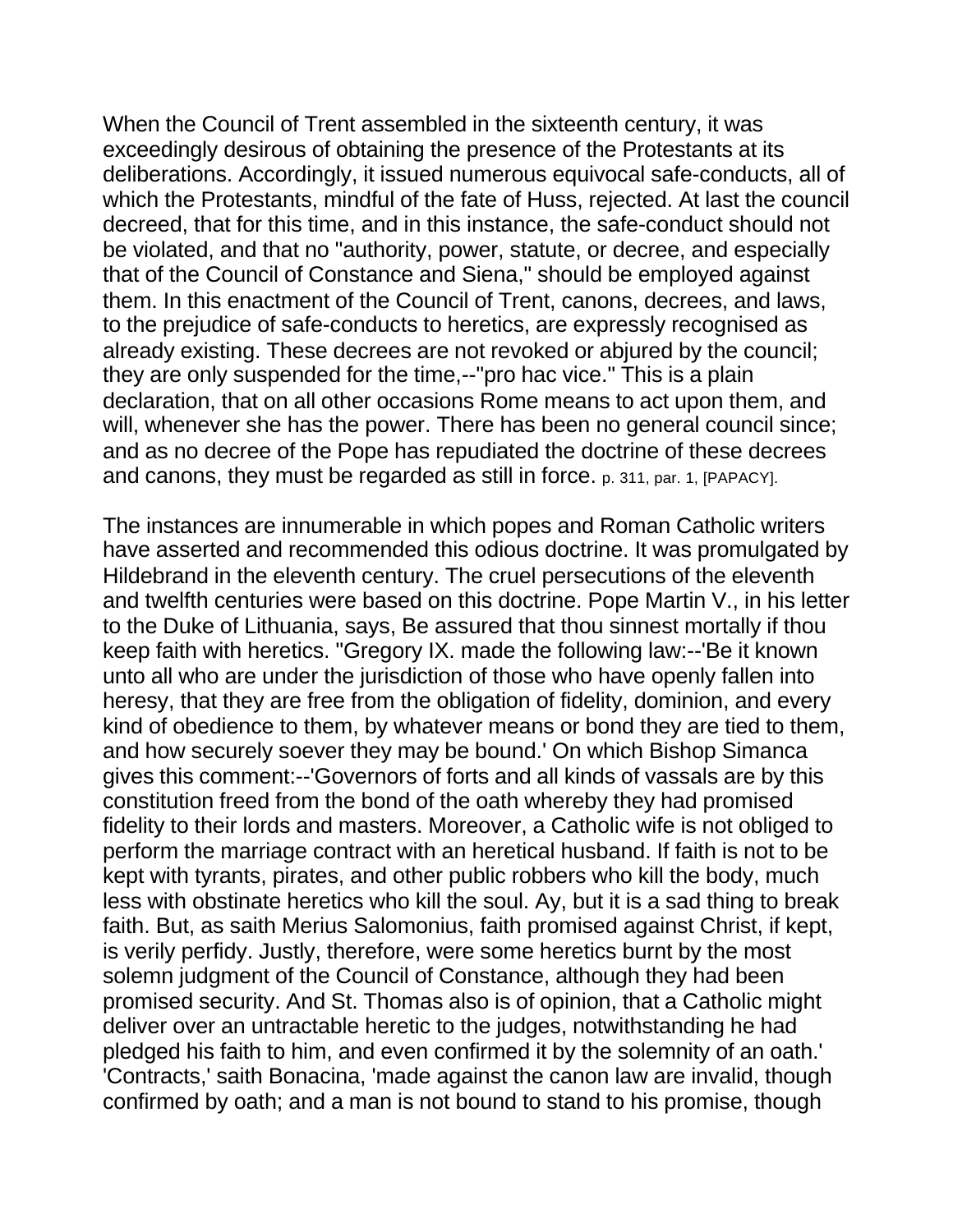he had sworn to it.' 'Pope Innocent VIII., in his bull against the Waldenses in 1487, by his authority apostolical declares, that all those who had been bound and obliged by contract, or any other way whatever, to grant or pay anything to them, should not be under any manner of obligation to do so for the time to come.'"[3] p. 311, par. 2, [PAPACY].

When Henry of Valois was elected to the throne of Poland in 1573, Cardinal Hosius laboured ineffectually to prevent the newly-elected monarch confirming by his oath the religious liberties of Poland. He next openly recommended to him to commit perjury, maintaining "that an oath given to heretics may be broken, even without absolution." In the letter which he despatched to the King, he desired him to "reflect that the oath was not a bond of iniquity, and that there was no necessity for him to be absolved from his oath, because, according to every law, all that he had inconsiderately done was neither binding nor had any value."[4] But Solikowski, a learned Roman Catholic prelate, gave Henry more dangerous advice still. He counselled him to submit to the necessity, and promise and swear everything demanded of him, in the hope that, as soon as he ascended the throne, he would find himself in a condition to crush without violence the heresy he had sworn to maintain.[5] Thus have the councils, the popes, and the casuists of the Roman Catholic Church enacted, defended, and promulgated this horrible doctrine. It is as undeniable as the sun at noon-day, that that Church holds it as a tenet of her faith, that it is unlawful to keep faith with heretics, when the good of the Church requires that it should be violated. p. 312, par. 1, [PAPACY].

The practice of the Church of Rome has been in strict accordance with her doctrine. Faith she has not kept with heretics, whenever it could serve her purpose to break it. Compacts framed with the highest solemnities, and sanctioned by the holiest oaths, she has violated, without the least scruple or compunction, when the interests of Protestantism were concerned. What, we ask, is her history, but one long unvaried tale of lies, frauds, perfidies, broken vows, and violated oaths? Every party that has trusted her she has in turn betrayed. It mattered not how awful the sanctions with which she was bound, or how numerous and sacred the pledges and guarantees of sincerity which she had given: these bonds were to Rome but as the green withes on the arm of Samson. Her wickedness is without parallel in the annals of human treachery. Perfidies which the most abandoned of pagan governments would have shuddered to commit, Rome has deliberately perpetrated and unblushingly justified. In the case of others, these enormities have been the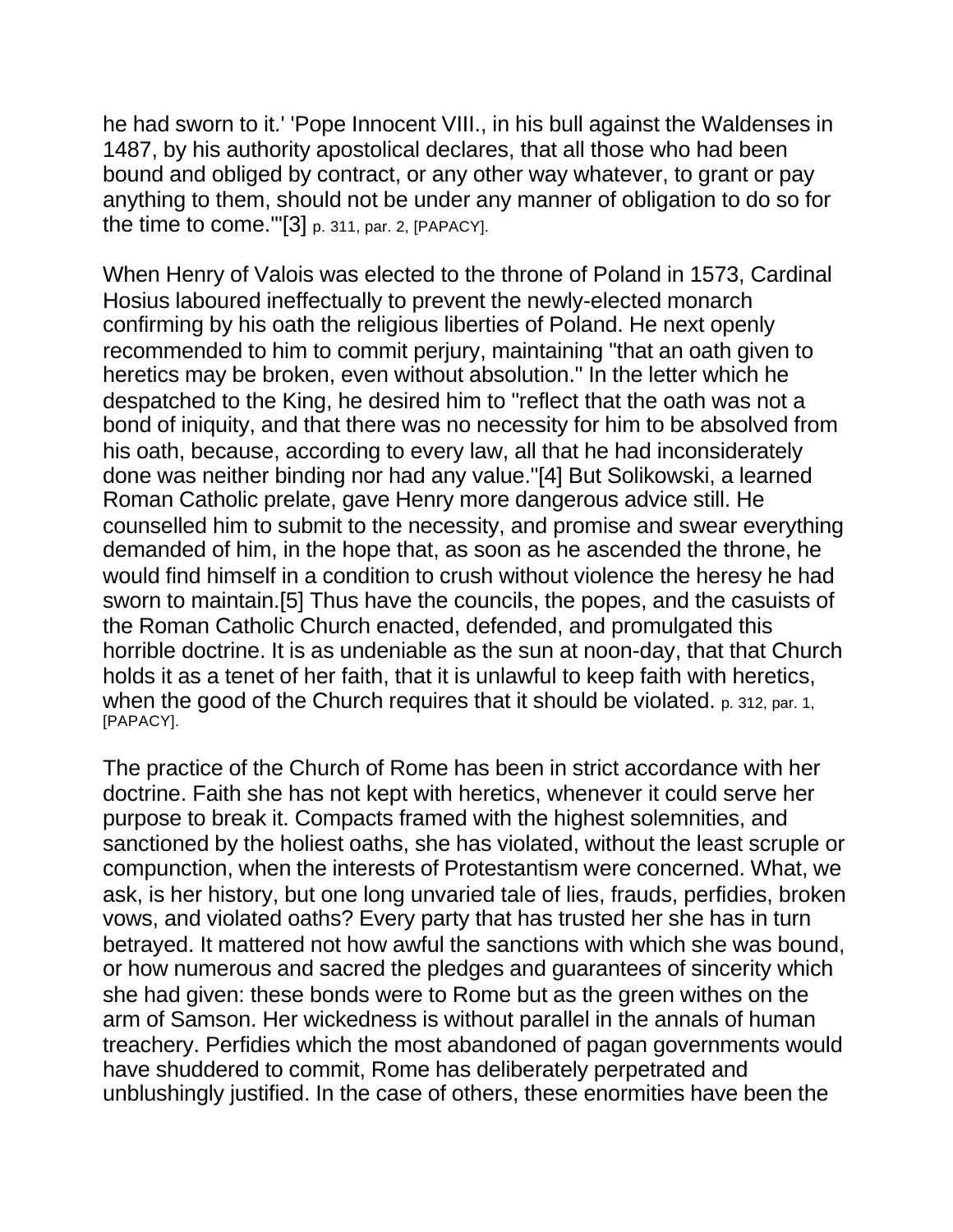exceptions, and have formed a departure from the generally recognised principles of their action; but in the case of Rome they have formed the rule, and have sprung from principles deliberately adopted as the guiding maxims of her policy. p. 312, par. 2, [PAPACY].

We question whether an instance can be adduced of so much as one engagement that has been kept in matters involving the conflicting interests of Protestantism and Popery, when it could be advantageously broken. We do not know of any such. But time would fail, and space is wanting, to narrate even a tithe of the instances in which the most solemn engagements were most perfidiously violated, nay, made to be violated,--framed to entrap the confiding victims. The cases are innumerable, we say, in which Roman Catholics have made promises and oaths to individuals, to cities, to provinces, with the most public and solemn forms; and the moment they obtained the advantage these oaths were intended to secure, they delivered over to slaughter and devastation those very men to whom they had sworn in the great name of GOD. Ah! could the soil of France disclose her slaughtered millions,--could the snows of the Alps and the vales of Piedmont give up the dead which they cover,--these confessors could tell how Rome kept her oaths and covenants. Their voice has been silent for ages; but history pleads their cause: it has preserved the vows solemnly made, but perfidiously violated; and, pointing to the blood of the martyr, it cries aloud to heaven for vengeance on the perfidy that shed it. In the Albigensian war, Louis of France having besieged the town of Avignon for a long time, and lost twenty-three thousand men before it, was on the point of raising the siege, when the following stratagem was successfully resorted to. The Roman legate swore before the city gates, that if admission were granted, he would enter alone with the prelates, simply for the purpose of examining the faith of the citizens. The gates were opened, the legate entered, the army rushed in at his back, hundreds of the houses were razed, multitudes of the inhabitants were slaughtered, and of the rest, a great part were carried away as hostages. p. 313, par. 1, [PAPACY].

In the long and bloody war against the Waldenses in the thirteenth century, Rome never scrupled to employ treachery when the sword was unsuccessful; and it may be affirmed that that noble people were crushed rather by perfidy than by arms. They had much more to dread from the oaths than from the soldiers of Rome. Again and again did the house of Savoy pledge its faith to these confessors; but every new treaty was followed by new dishonour to the one party and new calamities to the other. p. 313, par. 2, [PAPACY].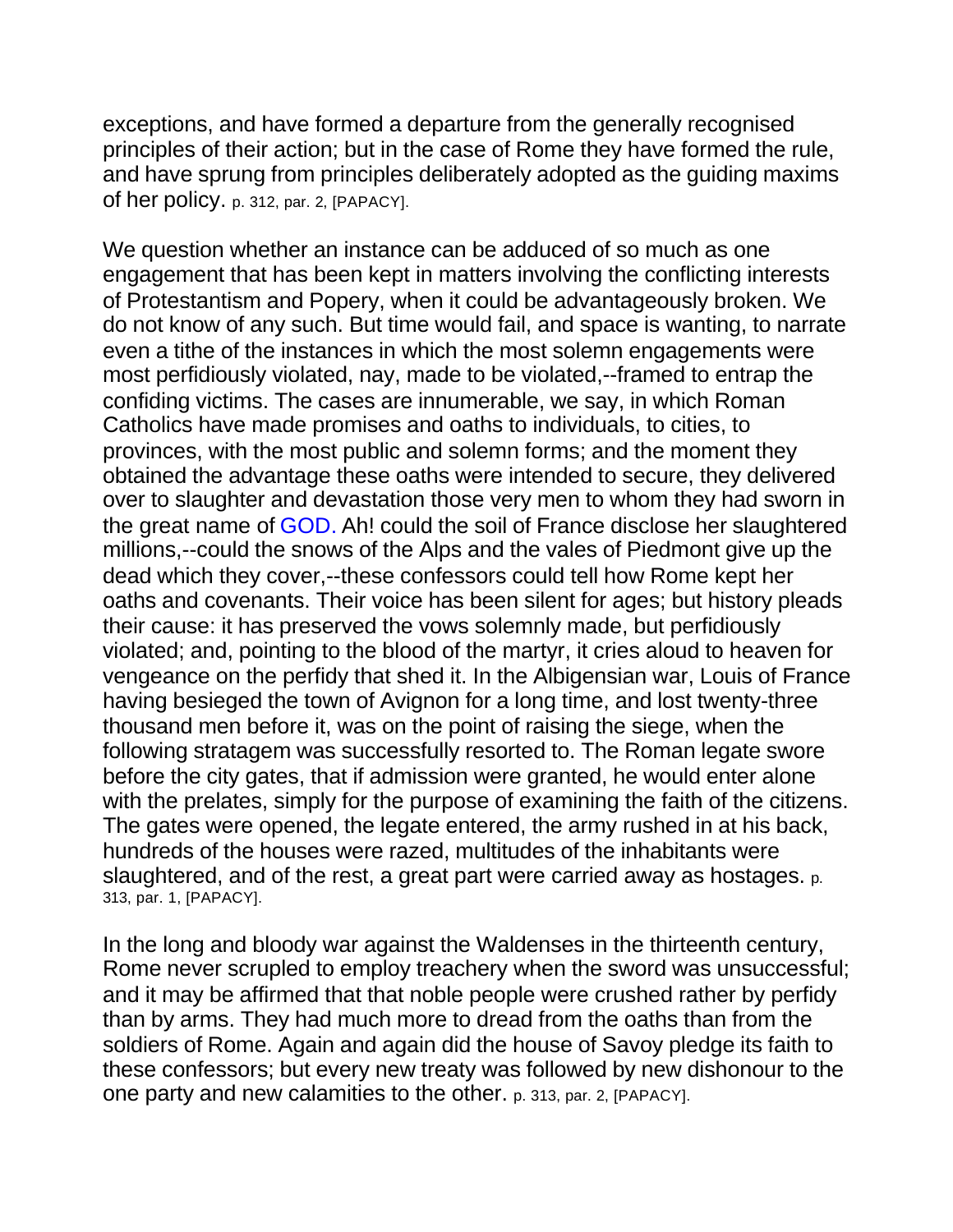The power of France itself would never have subdued these hardy mountaineers, but for the arts with which the arms of their powerful foe were seconded. Pacifications were framed with them, purposely to throw them off their guard, and pave the way for another crusade and another massacre. In this way did they perish from those vales which their piety had sanctified, and from those mountains which their struggles had made holy. They fell unlamented and unavenged. The throne of the crafty Bourbon still stood, and the sway of the triple tyrant was still prolonged; but in the silent vales where these martyrs had lived no trace of them now remained, save the ashes that blackened the site of their dwelling, and the bones that whitened the rocks by which it was overhung. Their names were unhonoured, and their deeds were unpraised, by a world which knew not how to estimate the greatness of their virtues or the grandeur of their cause. But not in vain did they offer themselves upon the altar of their faith. In the stillness that reigned throughout Europe, a solitary voice from a distant isle was heard saying, "Avenge, O Lord, thy slaughtered saints!"--the first utterance of a prayer in which a world shall yet join, and the first prophetic anticipation of a vengeance which, after the lapse of three centuries, God is now beginning to inflict upon the blood-stained dynasties and thrones which slew his saints. p. 314, par. 1, [PAPACY].

It was the same in all the countries of Europe. Wherever Protestants existed they were assailed by arms and by treachery, and the latter weapon was a hundred times more fatal than the former. The butcheries of Alva in the Low Countries were preceded by promises and treaties of peace and conciliation oft and solemnly ratified. Philip II. pledged the honour of Spain to his subjects in Flanders; and the dungeons, the scaffolds, and the sanguinary troops by which that country was immediately thereafter inundated show how he redeemed the faith he had plighted. In the great struggle in Poland, in which for a while it seemed an even chance which of the two faiths should acquire the ascendancy, the Popish party kept their oaths only so long as they lacked opportunity of breaking them. When the struggle was at its height, Lippomani, the papal legate, arrived in Poland, and unscrupulously advised the sovereign, Sigismund Augustus, who pled that the laws of the kingdom forbade violence, to employ treachery and bloodshed to extirpate heresy.[6] To this policy is to be ascribed the ultimate triumph of the Jesuitical party in Poland. "As the laws of the country," says Krasinski, "did not allow any inhabitant of Poland to be persecuted on account of his religious opinions, they [the Jesuits] left no means untried in order to evade those salutary laws;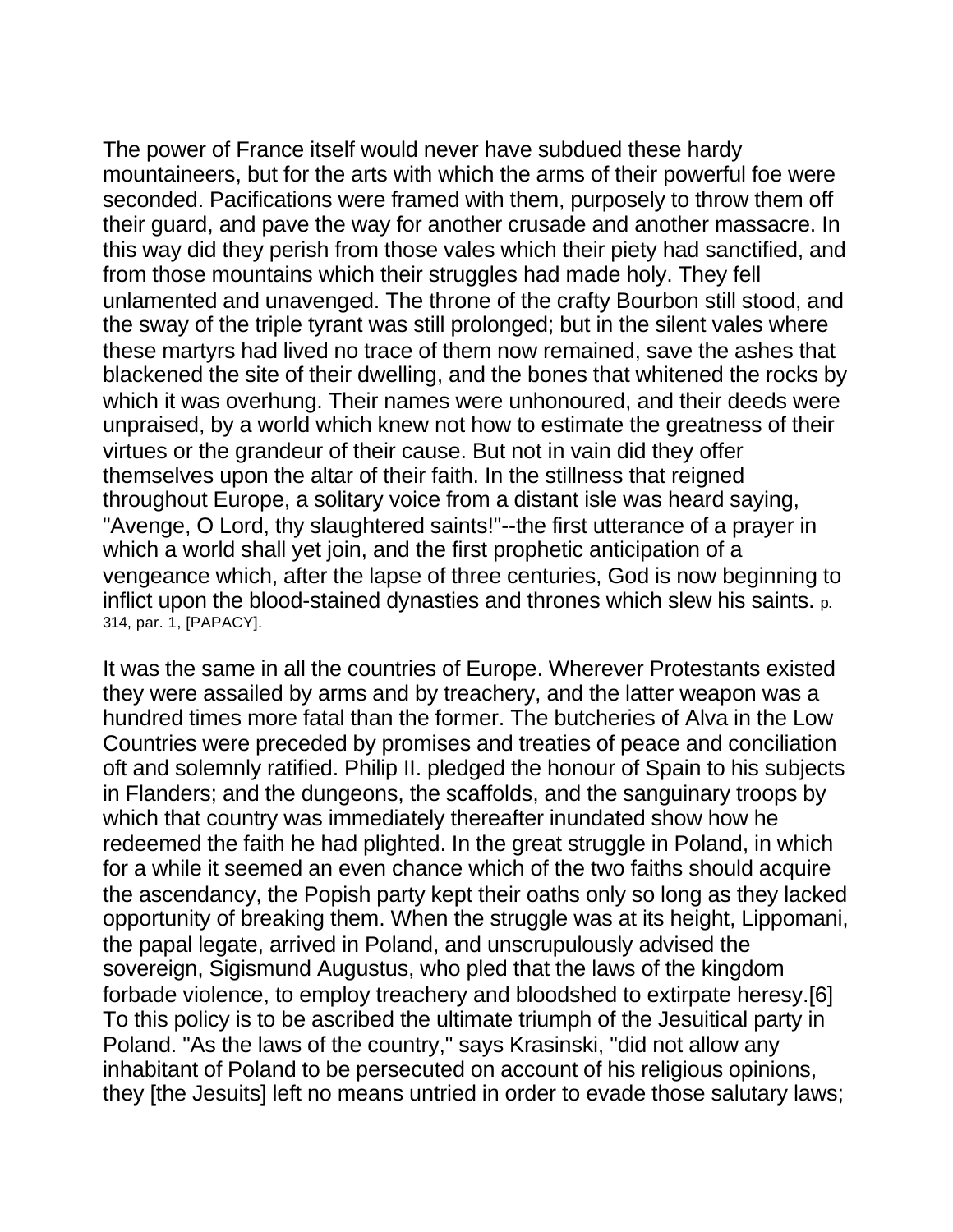and the odious maxim that no faith should be kept with heretics was constantly advocated by them, as well as by other advocates of Romanism in our country."[7] p. 314, par. 2, [PAPACY].

In most of the southern German States the Protestant cause was overthrown by the same arts. In truth, this maxim of Rome, that faith is not to be kept when to keep it would tend to the advantage of Protestantism or the detriment of Popery, kept Germany in the flames of war, with short intervals, for upwards of a century. The advantages which the Protestants had secured by their arms, and which they had compelled their enemies to ratify by solemn treaty, were perfidiously denied and infringed; they were thus forced again and again to take up arms; and the successive wars in which Europe was involved, and which occasioned so great an expenditure of blood and treasure, grew out of Rome's maxim, which in almost all these particular cases was directly applied and enforced by pontifical authority, that such oaths and treaties "were from the very beginning, and for ever shall be, null and void; and that no one is bound to observe them, or any of them, even though they have been often ratified and confirmed by oath."[8] p. 315, par. 1, [PAPACY].

But the guiltiest land and throne in Europe, in respect of violated oaths, is France. In point of perfidy, the house of Bourbon has far exceeded the ordinary measure, we do not say of pagan governments, but of Roman Catholic governments. The kings of France were the eldest sons of the Church, and bore most of the paternal likeness. Every one of their acts proclaimed them to be of their father the Pope, who was a liar from the beginning. Did the poor Huguenots ever trust them but to be betrayed by them? Of the numerous engagements into which they entered with their Protestant subjects, was there one which they ever honestly fulfilled? What were these treaties, with their ample appendages of oaths and ratifications, but crafty devices for ensnaring, disarming, and then massacring the Protestants? The first edict, guaranteeing them the exercise of their religion, was granted in 1561. It was soon violated, and a worse persecution befell them. They were forced to take up arms, for the first time, to save their lives and vindicate their rights. They triumphed; and their success obtained for them a new pacification. This was violated in like manner. "They [the Court] restrained," says Mezeray, "every day their liberty, which had been granted them by the edicts, until it was reduced almost to nothing. The people fell upon them in the places where they were weakest. In those where they could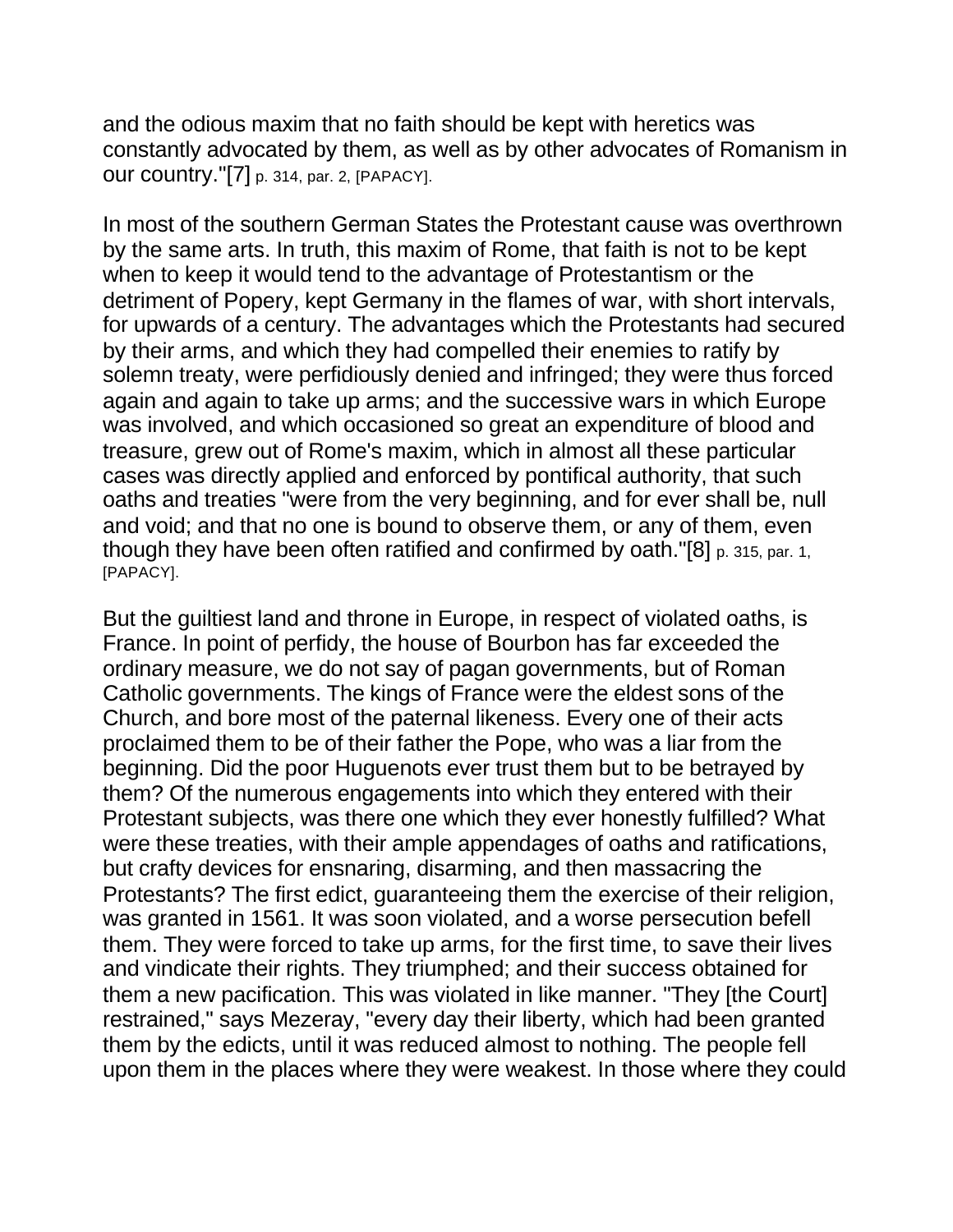defend themselves the governors made use of the authority of the king to oppress them. p. 315, par. 2, [PAPACY].

Their cities and forts were dismantled; there was no justice for them; in the parliaments or king's council they were massacred with impunity; they were not reinstalled in their goods and charges. In fine, they had conspired their ruin with the Pope, the house of Austria, and the Duke of Alva."[9] Six times was the public faith of France plighted to the Protestants, in solemn treaty, ratified and sanctioned by solemn oath; six times was the plighted faith of France openly dishonoured and violated; and six times did civil war, the direct fruit of these broken vows, waste the treasure and the blood of that nation. p. 316, par. 1, [PAPACY].

The act of unparalleled crime which brought to an end the fourth pacification, that of 1570, merits our particular notice. Two years of profound dissimulation and hypocrisy paved the way for that awful tragedy,--the greatest of the crimes of Rome,--perhaps the most fearful monument of human wickedness which the history of the world contains,--the MASSACRE OF ST. BARTHOLOMEW. The chiefs of the Protestant party were invited to Court, caressed, and loaded with honours. The Protestants generally seemed to be taken into special favour, and now shared the same privileges with the Catholics. So bright was the deceitful gleam that heralded the dismal storm! Not only were the fears of the Protestants laid at rest, but those of Rome were awakened, thinking that either the King of France meant not to keep his engagement in the matter, or that he was overacting his part. But the cruel issue did more than make amends. In a moment the bolt fell. For three days and nights the work of human slaughter went on, and France became a very shambles. At length the dreadful business had an end. Seventy thousand corpses covered the soil of France. Paris shouted for joy, and the cannon of St. Angelo, from beyond the Alps, returned that shout. The Pope had some reason to rejoice. The blow struck at Paris decided the fortunes of Protestantism in Europe for two centuries. The Protestant faith was on the point of gaining the ascendancy both in Poland and France. The sagacious and patriotic Coligny meditated the project of a grand alliance between these two countries, and of giving thereby a powerful centre and a uniform action to the Protestant cause, and humbling the two main props of the Papacy, Spain and Austria.[10] As matters then stood, the project would have been completely successful. The other Protestant states of Europe would have joined the alliance; but, in truth, France and Poland combined could have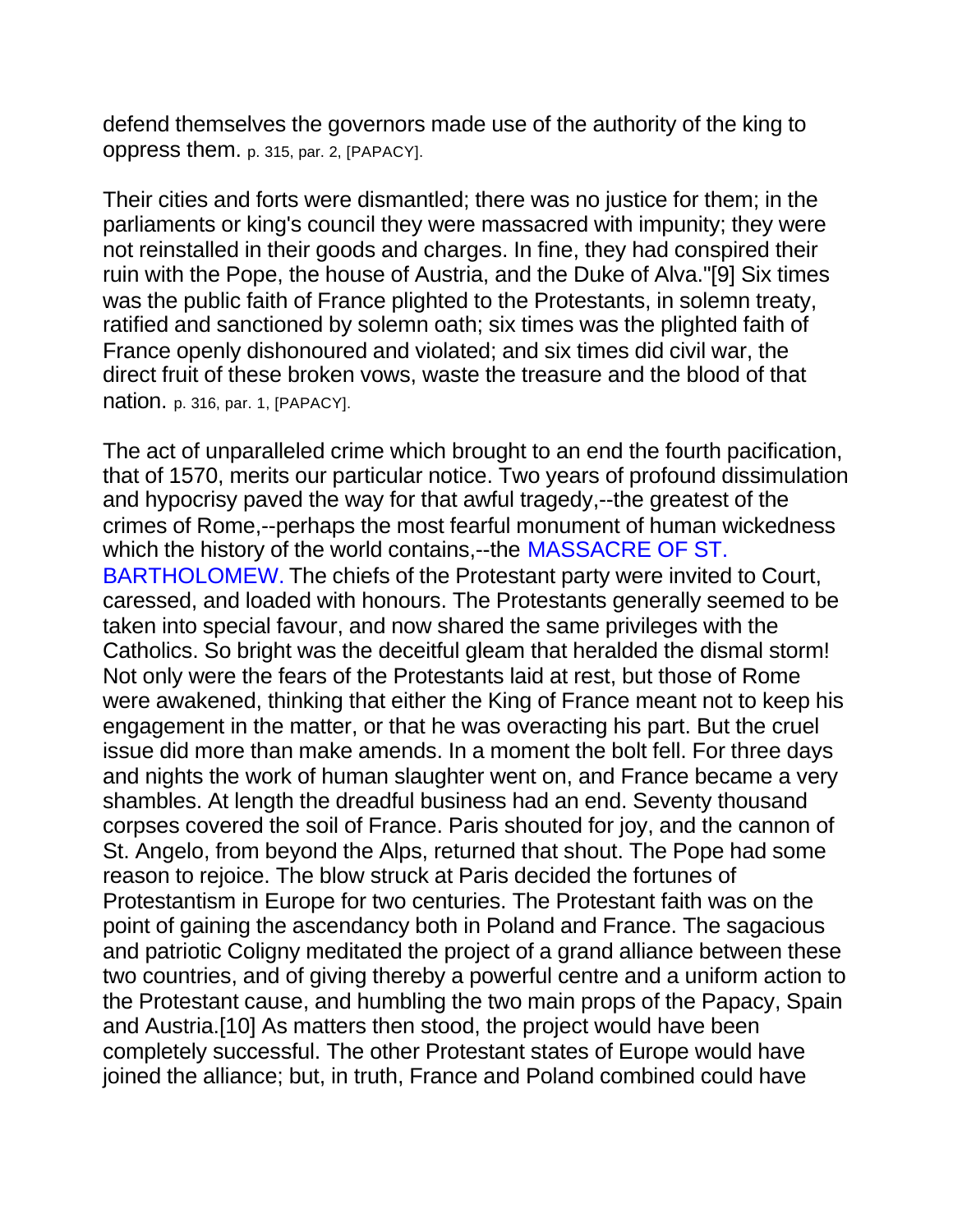easily made head against the Popish powers, and could have shaken the dominion of Rome. p. 316, par. 2, [PAPACY].

But the massacre of St. Bartholomew was fatal to this great scheme. The venerable Coligny, as is well known, was its first victim; and his project, big with the fortunes of Protestantism, perished with him. The Protestants were panic-struck in France, and disheartened in other countries. The victory which had long trembled in the balance between the Reformation and Rome now inclined decidedly to the latter; and from that day the Protestant influence declined in Europe. The two centuries of dominion which have been added to Rome she owes to her grand maxim, that no dissimulation is too profound, and no perfidy too gross, to be employed against Protestants. p. 317, par. 1, [PAPACY].

The last great national act of treachery on the part of France was the revocation of the Edict of Nantes. "Never was an edict, law, or treaty more deliberately made, more solemnly ratified, more irrevocably established, more repeatedly confirmed; nor one whereof policy, duty, or gratitude, could have more ensured the execution; yet never was one more scandalously or absolutely violated. It was the result of three years' negotiation between the commissioners of the king and the deputies of the Protestants,--was the termination of forty years' wars and troubles,--was merited by the highest services, sealed by the highest authority, registered in all the parliaments and courts of Henry the Great,--was declared in the preamble to be perpetual and irrevocable."[11] It was confirmed by the Queen-mother in 1610, and repeatedly ratified by succeeding monarchs of France; yet all the while the purpose of overturning it was secretly entertained and steadily and craftily prosecuted. The rights it conferred and the privileges it guaranteed were gradually encroached upon: oppressions cruel and manifold, contrary to the spirit and to the letter of the edict, were practised on the Protestants; and at last, in 1685, it was publicly revoked. When the old Chancellor Tellier, the Jesuit, signed the edict of revocation, full of joy at this consummation of the intrigues and labours of his party, he cried out,--"Lord, now lettest thou thy servant depart in peace, for mine eyes have seen thy salvation."[12] The proscriptions, the banishments, the massacres, which followed, and which were second only to the St. Bartholomew horror, are well known to every reader of history. p. 317, par. 2, [PAPACY].

This act consummated the woes of French Protestantism and the guilt of the house of Bourbon. Tellier, in signing the Revocation, had signed the death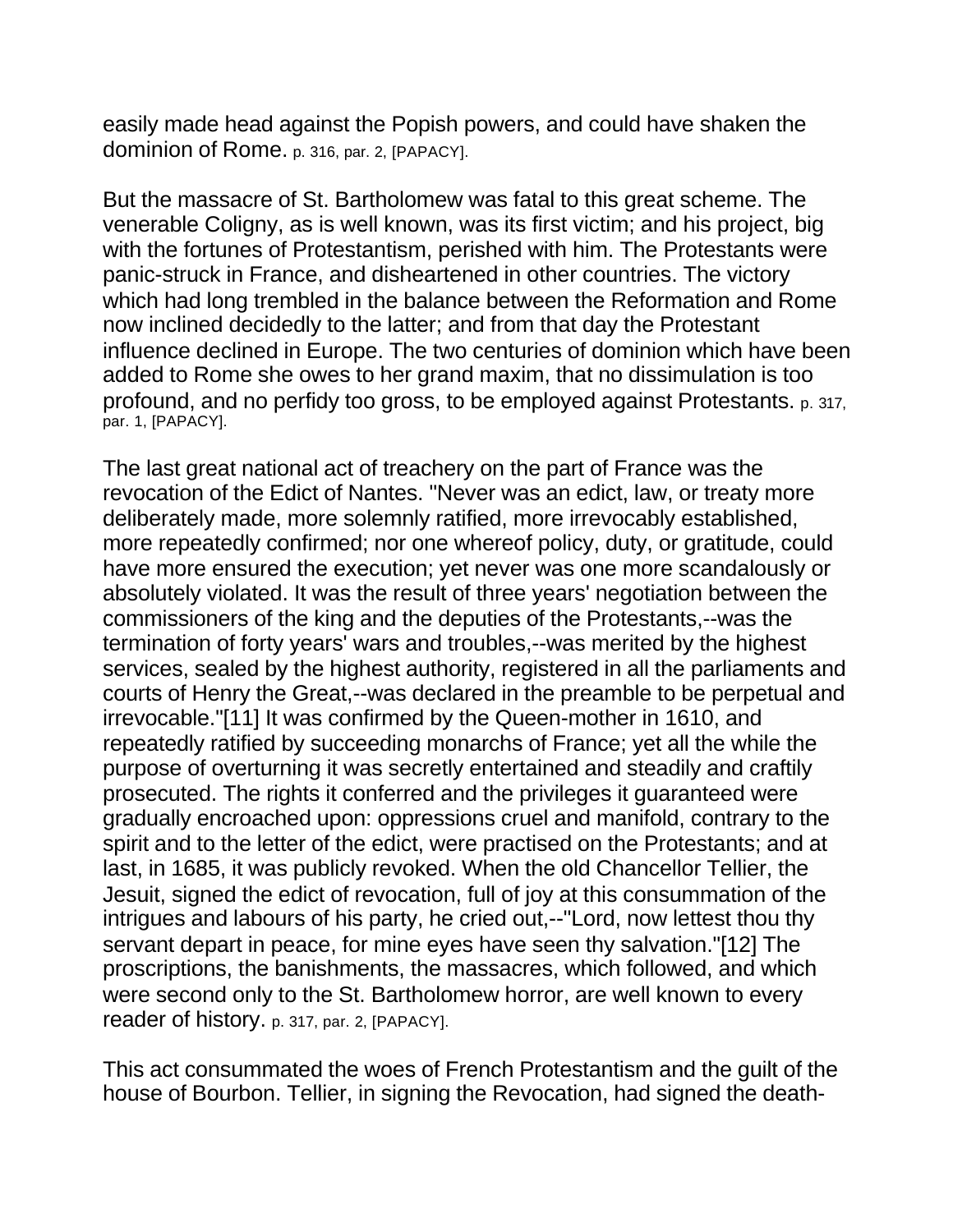warrant of France. A chain of causes, extending from 1685 to 1785, and which it requires but a slight study of the history of that gloomy period clearly to trace, links together the Huguenot proscriptions and massacres of the one period with the revolutionary horrors of the other. p. 317, par. 3, [PAPACY].

Rome's favourite maxim, faithfully acted out by the bigoted court of France, introduced at last the Reign of Terror. How could it possibly be otherwise? Great part of the trade of the kingdom was in the hands of the Protestants; and when they were driven away, industry was paralyzed. The numerous and expensive wars waged against the Huguenots had exhausted the national exchequer, and new taxes had to be imposed, which pressed heavily on a crippled trade and a languishing agriculture. With religion had been extinguished the elements of morality and order. A new and powerful element, engendered by the Romish idolatry, was next introduced,--infidelity, which passed, in numerous instances, into atheism. These terrible elements, which had their rise in the Huguenot persecutions, gathered apace; and at last, in little more than a century from the revocation of the Edict of Nantes, they burst over France in unexampled and desolating fury. All things were now changed, but so changed as to bear stamped upon them the awful mark of retributive vengeance. The Jesuit cabal was exchanged for the democrats' club. Rome's sanctified dagger was set aside for the guillotine of the Revolution. The Bourbon was gone, and Robespierre reigned in his room; bloodthirsty and revengeful, doubtless, but not more so than the tyrant he had succeeded, and certainly not so perfidious and hypocritical. Crowds of wretched fugitives were again seen on the frontier; but this time it was the priesthood and the noblesse of France. By and by foreign war drew off into a new channel the energies of the Revolution; but soon they returned to their former sphere, descended on France, as eagles on the carcase, or as the fires on the sacrifice; and now again are they seen preying with consuming fierceness upon that devoted country. Nor will they ever be quenched till the land of violated oaths and blood unrighteously shed has become the Gomorrah of the nations. Read thus, the history of France is an awful demonstration of God's moral government. Nations unborn will peruse her story, and learn to avoid her crimes and her woes. The persecutor of the past will be the beacon of the future. p. 318, par. 1, [PAPACY].

But, it may be objected, these dreadful crimes and perjuries are to be attributed to the bad faith and despotic tendencies of governments, and not to the evil principles of the Church of Rome. Not so. It is Rome that must confront the appalling charge. She it was that broke all these vows and shed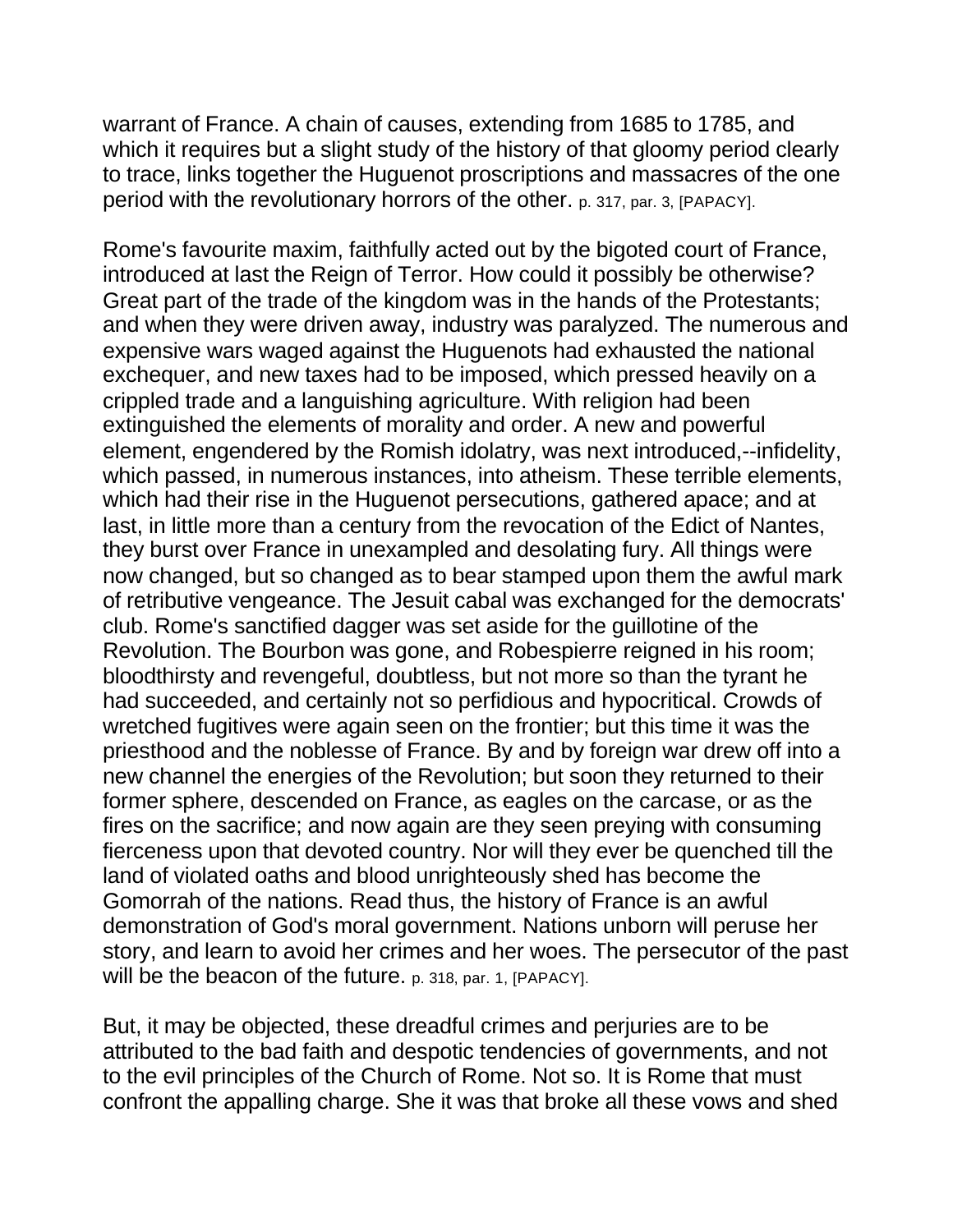all this blood. She has associates in crime, doubtless, but she must not roll over on them the guilt she taught them to perpetrate. p. 318, par. 2, [PAPACY].

All the dreadful proceedings we have so briefly surveyed,--and they form scarce a tithe of the woes which constitute the history of Europe,--sprang directly out of the detestable doctrine which the councils, pontiffs, and casuists of the Roman Church inculcated. In the abyss of her councils were these plots hatched. France and the other Catholic powers did but follow the policy which the Court of Rome chalked out for them. All their enterprizes were undertaken with the Church's sanction, often at her earnest solicitation; and assuredly they were all undertaken in the Church's behalf,--for the extirpation of heresy and the aggrandisement of the priesthood. At her door, then, must be laid all this accumulated perfidy. The facts we have adduced undeniably prove that the doctrine that no faith is to be kept with heretics is regarded by the Church of Rome, not simply as a speculative theory, but as a maxim to which practical effect is to be given on all occasions, and to all the extent which the opportunities and the power of Rome will allow. p. 319, par. 1, [PAPACY].

The recent history of Europe has furnished a fearful commentary on the Pope's "dispensing power." The sovereigns of southern Europe have of late been acting on this maxim, and, as a consequence, filling their dungeons with the most virtuous of their subjects; only this time the doctrine has been put in force, not against the confessors of religion solely, but also against the liberals in politics. A catechism, in which it is avowedly taught that "the head of the Church has authority to release consciences from oaths when he judges there is suitable cause for it," has been compiled by an ecclesiastic, is circulated by ecclesiastics, and taught to the youth in the schools of Naples. King Ferdinand, the bosom friend of Pio Nono, has taken the full benefit of this doctrine, by revoking the Constitution to which he solemnly swore in "the awful name of Almighty God," and has told his terror-stricken kingdom, that what he did he had a right to do,--that sovereignty is divine,--that an oath infringing on sovereignty possesses no obligation,--and that he alone is judge when the Constitution encroaches on his rights.[13] The same "doctrine of devils" is taught by Liguori, who teaches that men may swear with any amount of equivocation or mental reservation,--that "any reasonable reason is enough" for violating an oath,--that an oath contrary to the rights of superiors or the interests of the Church is not to be kept with any party or on any occasion, and therefore, a fortiori, not to be kept with heretics. All this is taught by the "infallible" Liguori.[14] p. 319, par. 2, [PAPACY].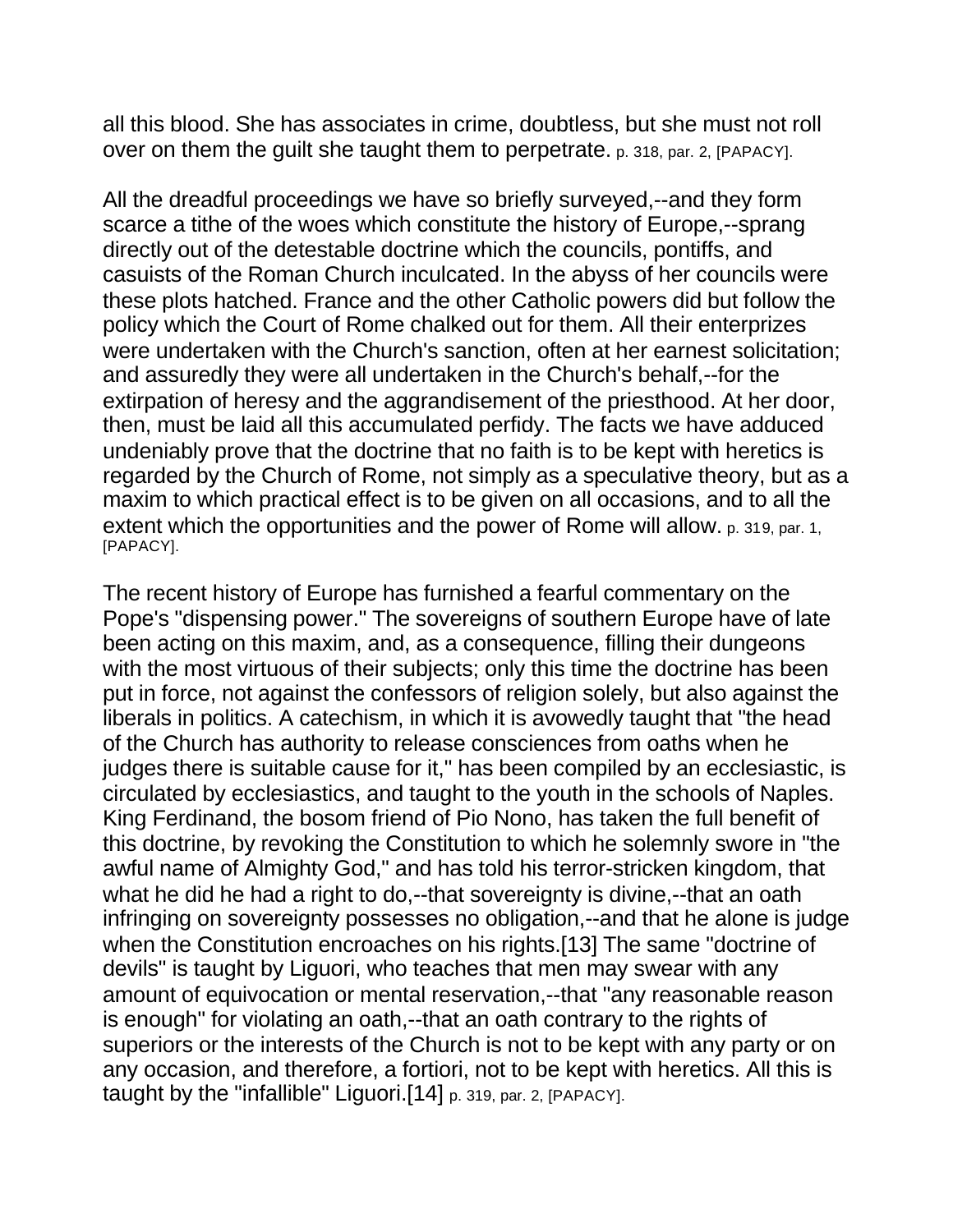What, then, are we to say of the strong disclaimers of this doctrine by some modern Papists in behalf of their Church? These disclaimers, it is manifest, possess not the smallest weight, when we put in opposition to them the vast body of evidence by which the charge is supported,--the decrees of councils, the bulls and rescripts of popes, the public and uniform actings of the Church for well nigh three hundred years, and the deliverances of modern writers in the Church of Rome,--of Dens, Liguori, and others. That this was the doctrine of the Church, no one can deny; that it was also her practice so long as she possessed the power, is equally undeniable. If she has renounced it, let it be shown when and where. Renounced it she has not, and cannot, without overthrowing the infallibility, on which her whole system is founded. In truth, when popish divines abjure the doctrine that no faith is to be kept with heretics, they are guilty of practising a wretched quibble. Their meaning is, that so long as the oath exists it must be kept; but the Pope, in virtue of his dispensing power, may declare, on just grounds,--of which "the necessity and utility of the Church"[15] is one,--that the oath is null, and does not exist, and consequently is not to be kept. They then triumphantly ask, How can an oath be said to be violated that does not exist? Were it their object to release the subjects of Great Britain from their oaths of allegiance, the procedure adopted would be as follows: the people would be taught, that so long as the oath existed, it must be respected; but then nothing is easier than to put it out of existence! The Pope has only, on some "just ground," to declare our Queen no longer sovereign, and the oath would no longer exist. We know not which is the more astonishing,--the impiety of those who can juggle in this way, or the simplicity of those who can be deceived by such juggling. If those statesmen who are so desirous to form relations with Rome, can find comfort in this very peculiar mode of keeping faith, they are abundantly welcome to it. But plain it is, that when Romish priests disclaim on oath the lawfulness of the doctrine of not keeping faith with heretics, so plainly taught in those canons to which they have sworn, they are just exhibiting, as Dr. Cunningham strikingly remarks, "in its most aggravated form, the very enormity which they profess to abjure."[16] p. 320, par. 1, [PAPACY].

This doctrine strikes at the foundation of society. If oaths do not bind,--if vows and treaties possess force only so far as it accords with the will and interests of one of the parties,--there is an end of society, and men must return to the condition of savages. And if saved from falling into this state, it can only be by one man getting the start of the others, and making his will a law to the rest; for men must have some standard of faith,--some ground of mutual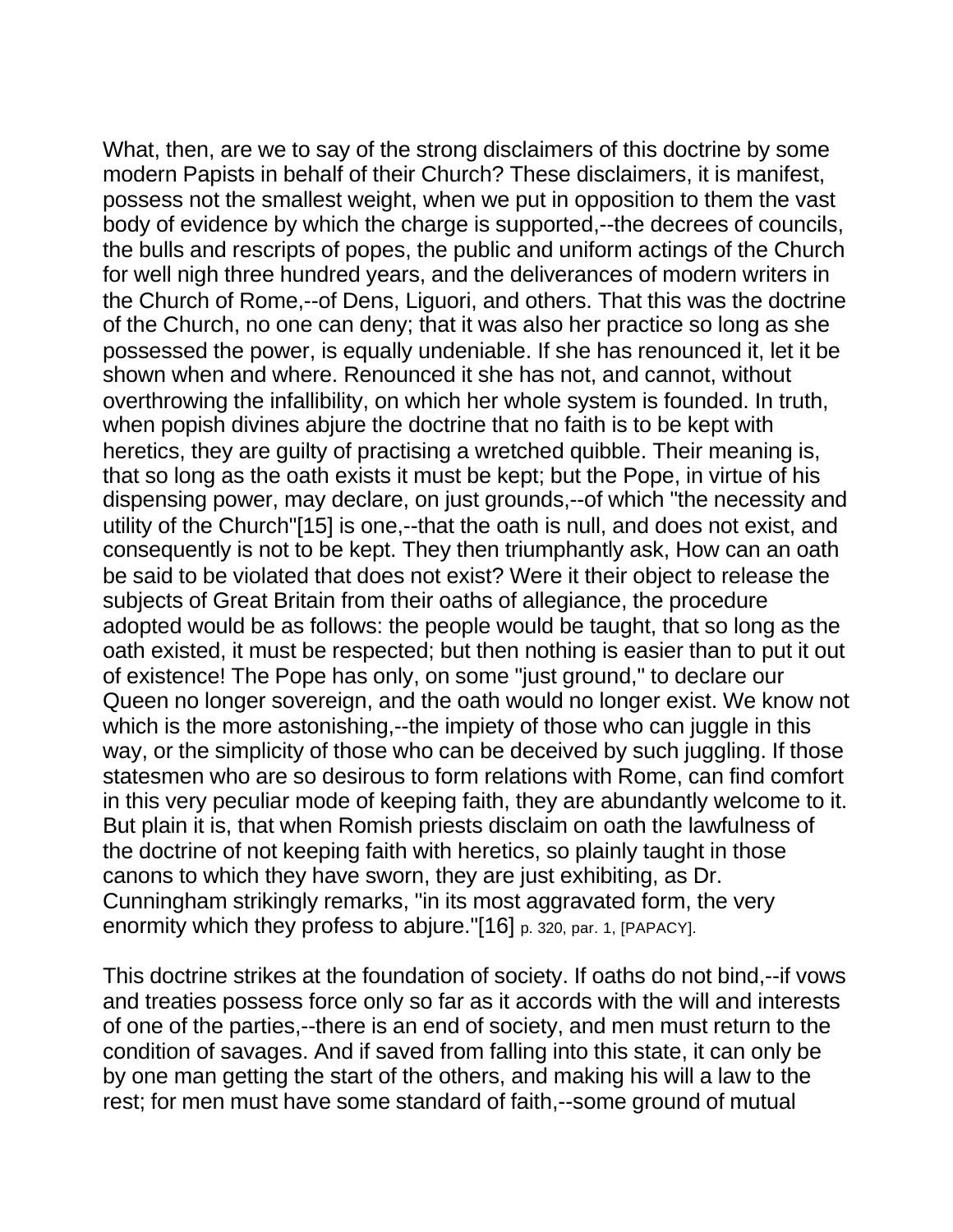action; and if they do not find it in the eternal equity of things, they may find it in the necessity of a universal and infallible despotism. p. 320, par. 2, [PAPACY].

This Rome attempted to establish, and in no other way could the ultimate disorganization of the world have been averted. But this does not hinder our perceiving the heinous sin and the ruinous tendency of her maxim; and it by no means surprises us, that some of the great masters of ethical and moral science should have held that a community that contravenes the first and most essential conditions of society should be denied the first and most essential of social rights. "If there were in that age," says Macaulay, "two persons inclined by their judgment and by their temper to toleration, these persons were Tillotson and Locke. Yet Tillotson, whose indulgence for various kinds of schismatics and heretics brought on him the reproach of heterodoxy, told the House of Commons from the pulpit, that it was their duty to make effectual provision against the propagation of a religion more mischievous than irreligion itself,--of a religion which demanded from its followers services directly opposed to the first principles of morality. In his judgment, pagans who had never heard the name of Christ, and who were guided only by the light of nature, were more trustworthy members of civil society than men who had been formed in the schools of the popish casuists. Locke, in his celebrated treatise, in which he had laboured to show that even the grossest form of idolatry ought not to be prohibited under penal sanctions, contended that the Church which taught men not to keep faith with heretics had no claim to toleration.[17] p. 321, par. 1, [PAPACY].

[1] "Non quasi juramenta, sed quasi perjuria." p. 321, par. 2, [PAPACY].

------------------------------------------------------------------------

[2] "Nec aliqua sibi fides, aut promissio de jure naturali, divino, et humano fuerit in prejudicium Catholicae fidei observanda." p. 321, par. 3, [PAPACY].

[3] Free Thoughts on the Toleration of Popery, p. 119. p. 321, par. 4, [PAPACY].

[4] Lectures on Slavonia, by Count Valerian Krasinski, p. 277; Edin. 1849. p. 321, par. 5, [PAPACY].

[5] **Ibid. p. 278.** p. 321, par. 6, [PAPACY].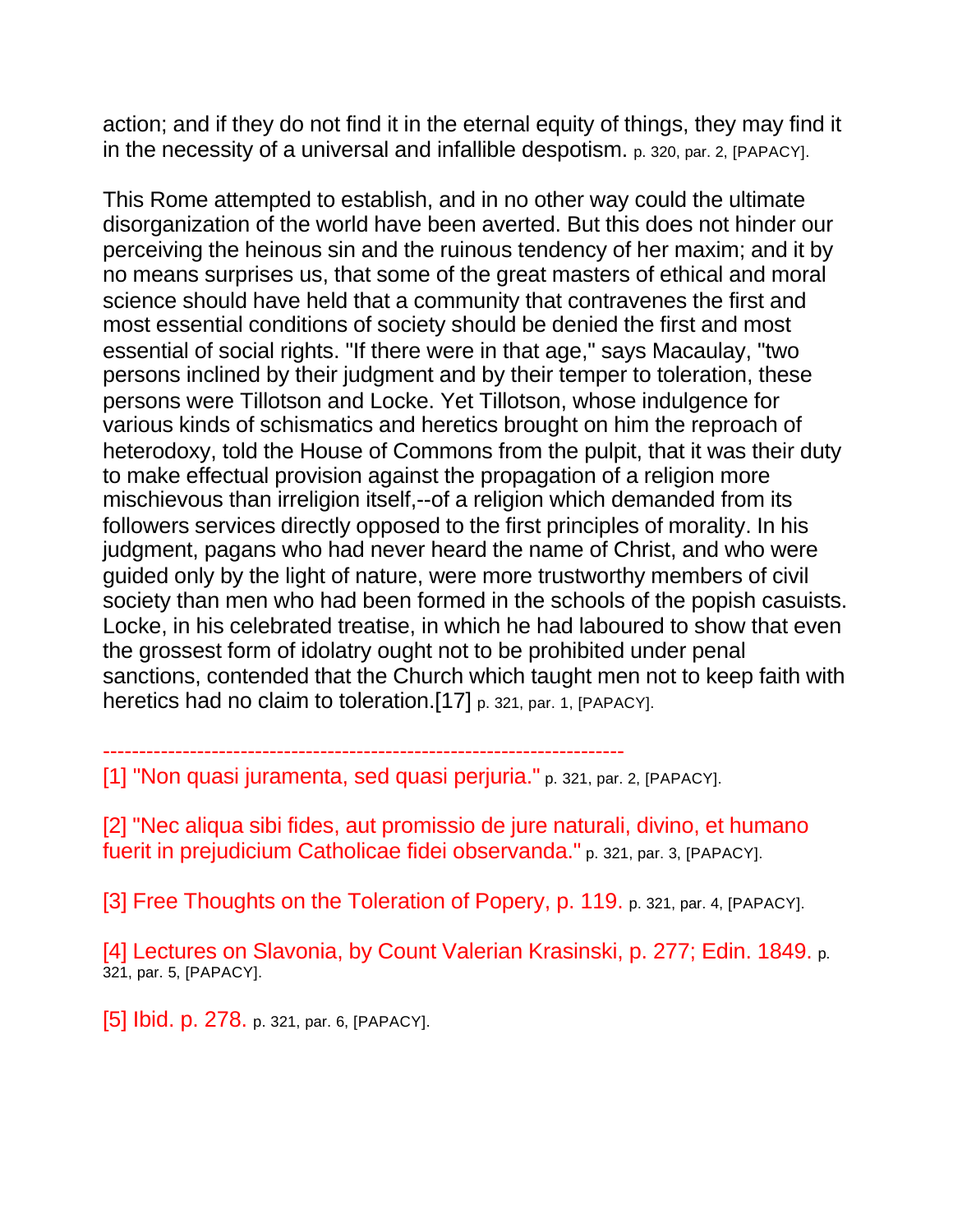[6] Historical Sketch of the Rise, Progress, and Decline of the Reformation in Poland, by Count Valerian Krasinski, vol. i. p. 293; Lond. 1836. p. 322, par. 1, [PAPACY].

[7] Historical Sketch of the Rise, Progress, and Decline of the Reformation in Poland, by Count Valerian Krasinski, preface, p. viii. p. 322, par. 2, [PAPACY].

[8] Letter of Clement XI. respecting the treaty of Alt Raustadt in 1707. The treaty was made by the Emperor with Charles XII. of Sweden, and contained some clauses favourable to Protestants. p. 322, par. 3, [PAPACY].

[9] Quoted from "Free Thoughts on the Toleration of Popery," p. 175. p. 322, par. 4, [PAPACY].

[10] Krasinski's Rise, Progress., and Decline of the Reformation in Poland, vol. ii. p. 6. p. 322, par. 5, [PAPACY].

[11] Free Thoughts on the Toleration of Popery, p. 177. p. 322, par. 6, [PAPACY].

[12]Voltaire's Age of Louis XIV. vol. ii. p. 197; Glasgow, 1753. p. 322, par. 7, [PAPACY].

[13] Two Letters to Lord Aberdeen, by Mr. Gladstone; Lond. 1851. p. 322, par. 8, [PAPACY].

[14] Liguori, tom. iv. p. 151, 152. p. 322, par. 9, [PAPACY].

[15] Theol. Mor. et Dog. Petri Dens, tom. iv. pp. 134-138. p. 322, par. 10, [PAPACY].

[16] Stillingfleet's Popery, by Dr. Cunningham, p. 232. p. 322, par. 11, [PAPACY].

[17] Macaulay's History of England, vol. ii. pp. 8, 9; Lond. 1850. p. 322, par. 12, [PAPACY].

## **Book III. Genius and Influence of the Papacy** p. 322, par. 13, [PAPACY].

**Chapter I. Genius of the Papacy.** p. 322, par. 14, [PAPACY].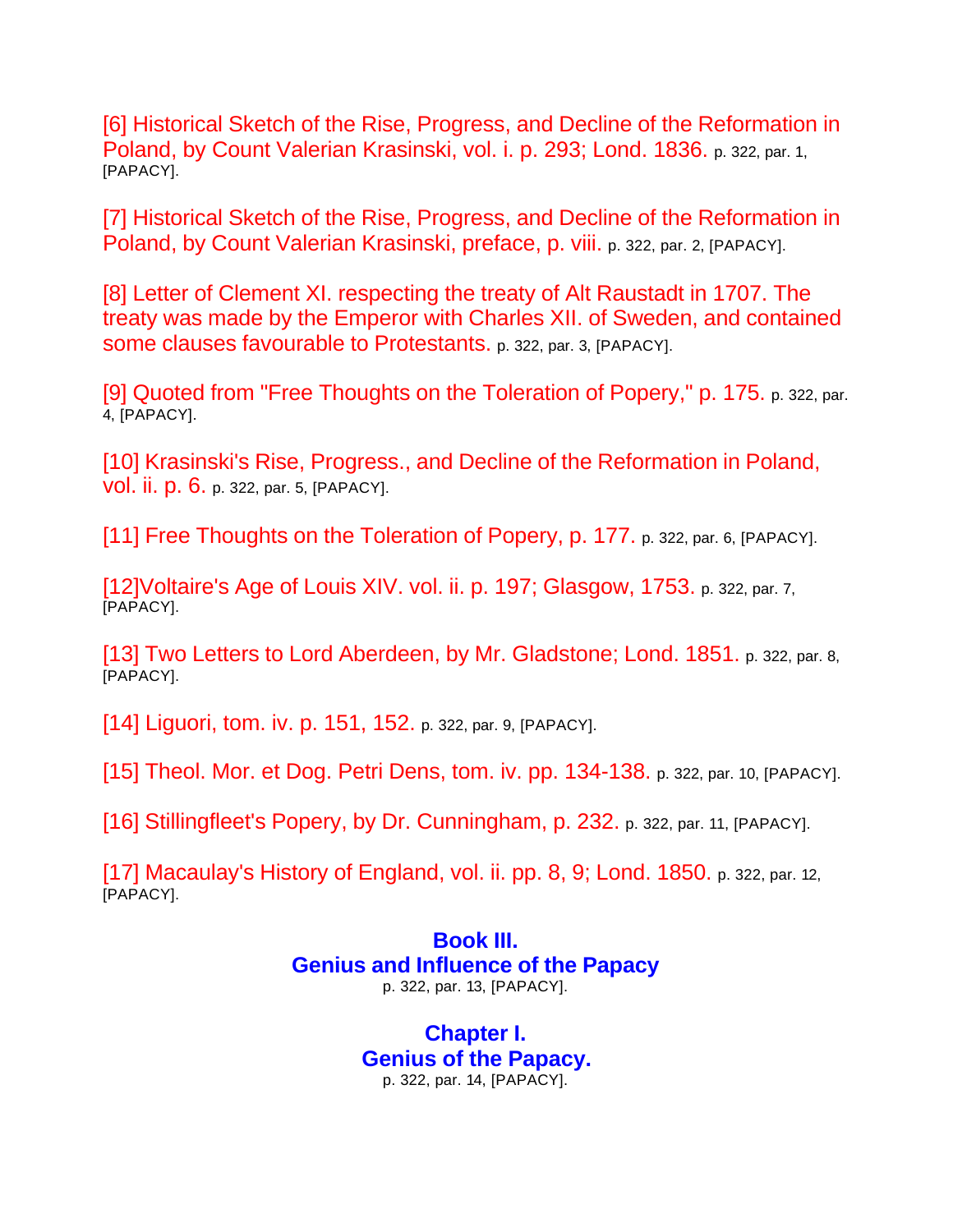Volumes would scarce suffice to enable us to do justice to the incomparable genius of the Papacy. Thoroughly to explore and fully to unfold it would form a life-long task to the man of profoundest intellect. Such an one might expend all his strength and all his days in the study, and leave it at last with the confession that there are depths here which he has not fathomed, and mysteries which he must leave to be solved by his successors. Our limits are of the narrowest; and truly it would be a bootless undertaking to attempt a full elucidation of so vast a subject within the stinted space of a few pages. Nevertheless, we may indicate the more salient points of the system. If unable here fully to trace out the sources of its strength, we may be permitted to point out the direction in which they lie. Nor shall we have done so in vain, if we succeed in impressing any one with the singular interest and surpassing importance, as well as the great difficulty, of the study. Elements of great power there must have been in a system which has stood so long, and has exercised so great an influence; and if we can but succeed in rescuing these from the wreck, so to speak, we might employ them with advantage in the reconstruction of society and the re-edification of the Church of God. Whole cities have sometimes been built from the ruins of colossal structures which time or violence had thrown down: in like manner, we may take the stones and timber of the Papacy, and consecrate them anew to the good of society and the service of God. A new solution may be awaiting the ancient riddle,-- "Out of the cater came forth meat, and out of the strong came forth sweetness." p. 323, par. 1, [PAPACY].

There is scarce a department of human knowledge on which the study of the Papacy does not throw light. It affords an amazing insight into the policy of Satan, its real author. It lays bare the innate depravity and the deceitful workings of the human heart; for Popery is but the religion of fallen human nature. It shows what an amount of mischief may grow out of a single evil principle, or out of a good one misapplied. It discloses to us the springs of error, and enables us to trace to the same source all errors, however deep their disguises, various their names, or diverse their forms; and it teaches by contrast the simplicity, consistency, grandeur, and substantial oneness of the truth. It shows, too, that no false system can be eternal; that it carries within itself the seeds of death; and that neither the defences of external power nor the sanctions of a venerable antiquity can save it from the death to which from its birth it is doomed. It has no self-renovating power; and, granting even that it should be let alone from without, the atrophy within would in due time consign it to its grave. But the immorality which falsehood wants truth possesses. p. 323, par. 2, [PAPACY].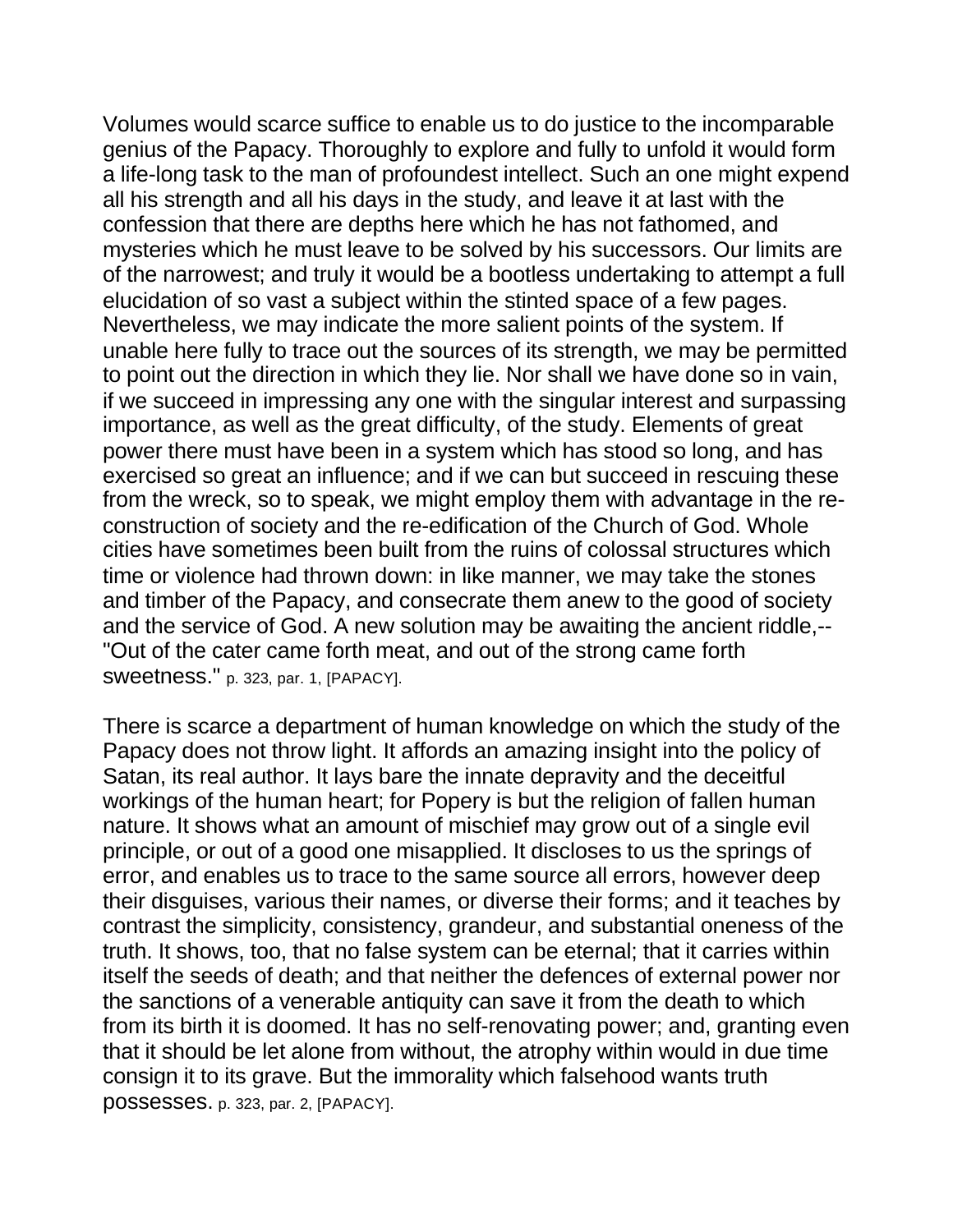Its seeds, sown in the world by the author of Christianity, are indestructible; and though all should perish, and but one survive, that one seedling would in time burst the clod and renovate the world. One atom of truth has more power in it than a whole system of error. We live too near the Papacy to see all the ends why God has permitted this evil system to exist. Some are already known, but the more important are still veiled in mystery; but we cannot doubt that ends there are, great, wise, and beneficent, and that what is dark to us will be clear to posterity. Nor can we doubt that, when these ends are disclosed, they will be found to be such as we have indicated, namely, a demonstration of the necessity of bringing the principles on which society is framed into harmony with those on which the divine government is carried on, in order that society may be saved, in its future stages, from the errors which have misled it hitherto, and the calamities which have overwhelmed it. p. 324, par. 1, [PAPACY].

Popery we have described pretty fully in its leading principles and aspects; and we now pass from the subject of Popery, strictly considered, to that of the Papacy. We distinguish between Popery and the Papacy, and on just grounds, as we believe. Popery is the principle or error which may be defined to be salvation of man, in opposition to the truth of the gospel, which may be defined salvation of God. The Papacy is the secular organization by which the principle or error became as it were incarnate. This organization formed the body in which it dwelt,--the framework by which it sought to establish itself and reign in the world. The political system of Europe, as it has existed for the past thousand years and upwards, has been this framework. The soul that animated this system was Popery. It was the mind that guided it, and the powerful though invisible bond that gave it unity. Its head sat upon the Seven Hills; and there was not a priest in Europe, from the scarlet cardinals of the Eternal City, down to the wandering Capuchin, with his dress of serge and his girdle of rope, nor was there a king in Europe, from the monarchs of France down to the petty dukes of Germany, who was not a part of that system. All strove together with one heart and soul for the same iniquitous object, namely, the exaltation of the priesthood, and especially of the high priest of Rome, to the dishonour of the High Priest in the heavens. Such was the Papacy. It was the labour of a million of minds, and the growth of a thousand years. For we hold it impossible that the genius of one man, however powerful, could have contriven such a system; nay, we hold it impossible that the intellect of Satan himself, vast as it is, could have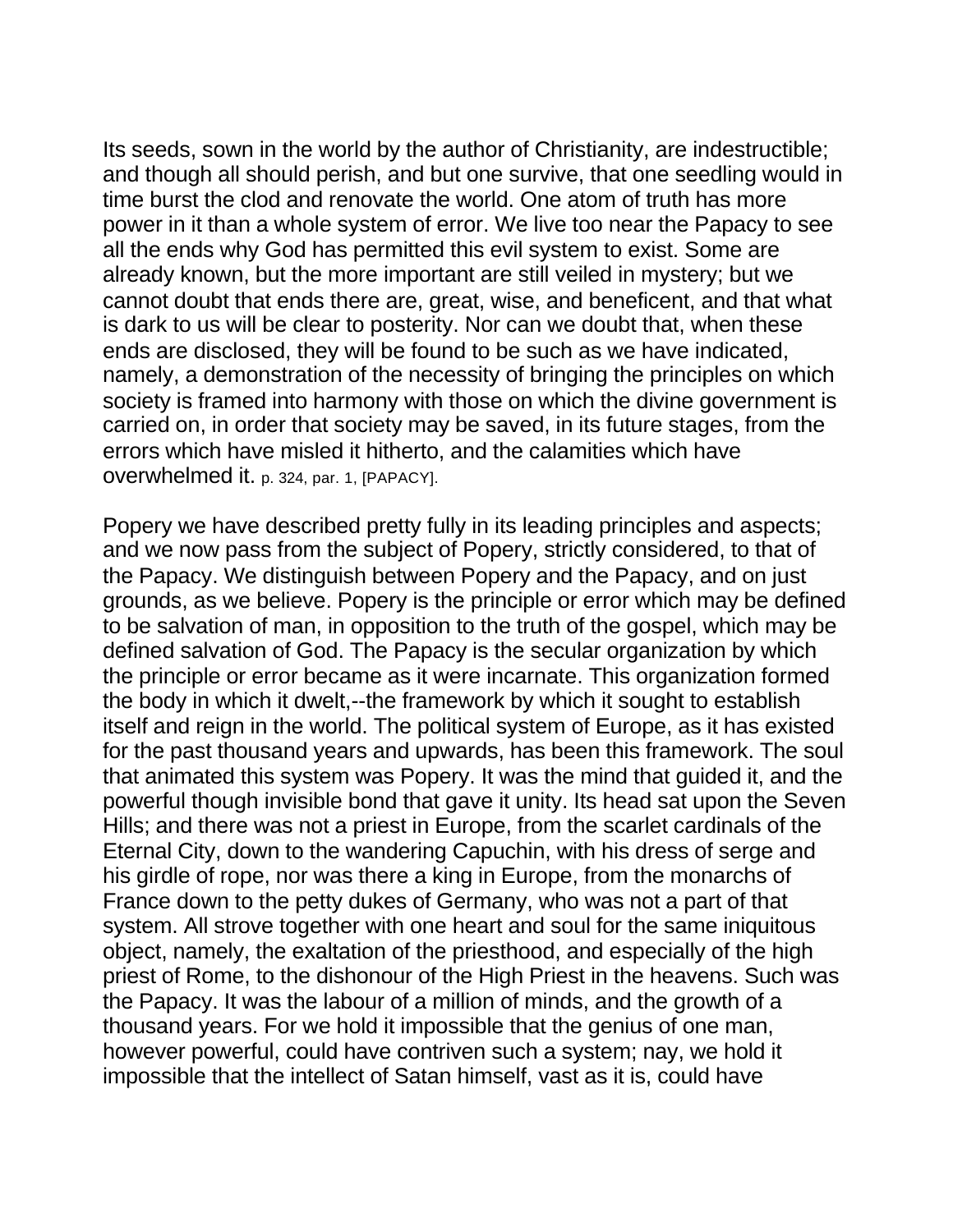conceived beforehand so perfect and comprehensive a scheme. p. 324, par. 2, [PAPACY].

The entire plan, order, and government of the kingdom of heaven, that is, the Church, were sketched out from the beginning, and revealed in the New Testament. Thus, when the apostles began to build, they knew both how their work was to proceed, and to what it was to grow. But the author of the Papacy acted strictly on the development theory. The general outline of his system he plagiarised manifestly from the Scripture-revelation of the gospel kingdom. It is equally manifest, that the more fundamental principles of his scheme he obtained by a process of perversion; that is, he made counterfeits of the leading doctrines of the gospel, and on these proceeded to build. But as the work went on, he introduced novelties both of principle and of form, according as the spirit of the age and the circumstances of the times allowed or suggested. With a rare genius, the exigencies of the times were ever understood, and the modifications and amendments which they required were executed at the proper moment and in the happiest way. Working in this manner, Satan at last produced his masterpiece,--the Papacy. p. 325, par. 1, [PAPACY].

The Papacy is the most wonderful of all human systems. It stands alone, unrivalled and unapproached, throwing all former systems of error into the shade, and challenging alike the power of man and the cunning of Satan to produce anything in after times that shall surpass it. The ancient polytheisms were comparatively simple in their plan and tolerant in their spirit. Not so the Papacy. It selects the worst passions of our nature,--the sensuality of the appetites, the idolatry of the heart, the love of wealth, the lust of dominion, pride, ambition, the desire to dictate to the faith of others. It gives to these passions the largest development of which they are capable; it combines and arranges them with exquisite skill, and thus enables them to act with the greatest effect. It is the most powerful organization that ever existed on the side of error and against the truth. When perfected, the once humble pastor of Rome occupied a seat which rose not merely above the thrones of earth, but above the throne of the Eternal. In his exaltation Satan recognised his own exaltation. The reign of the servant was the reign of the master. The Pope was Satan's vicar, and Satan therefore had withheld nothing that could strengthen his power or enhance his magnificence. He enthroned him on the wealth and dominion of Europe; he commanded kings to obey him, and all nations to serve him; he did more for him than he had done for the greatest of his servants before; he did more for him than he will ever be able to do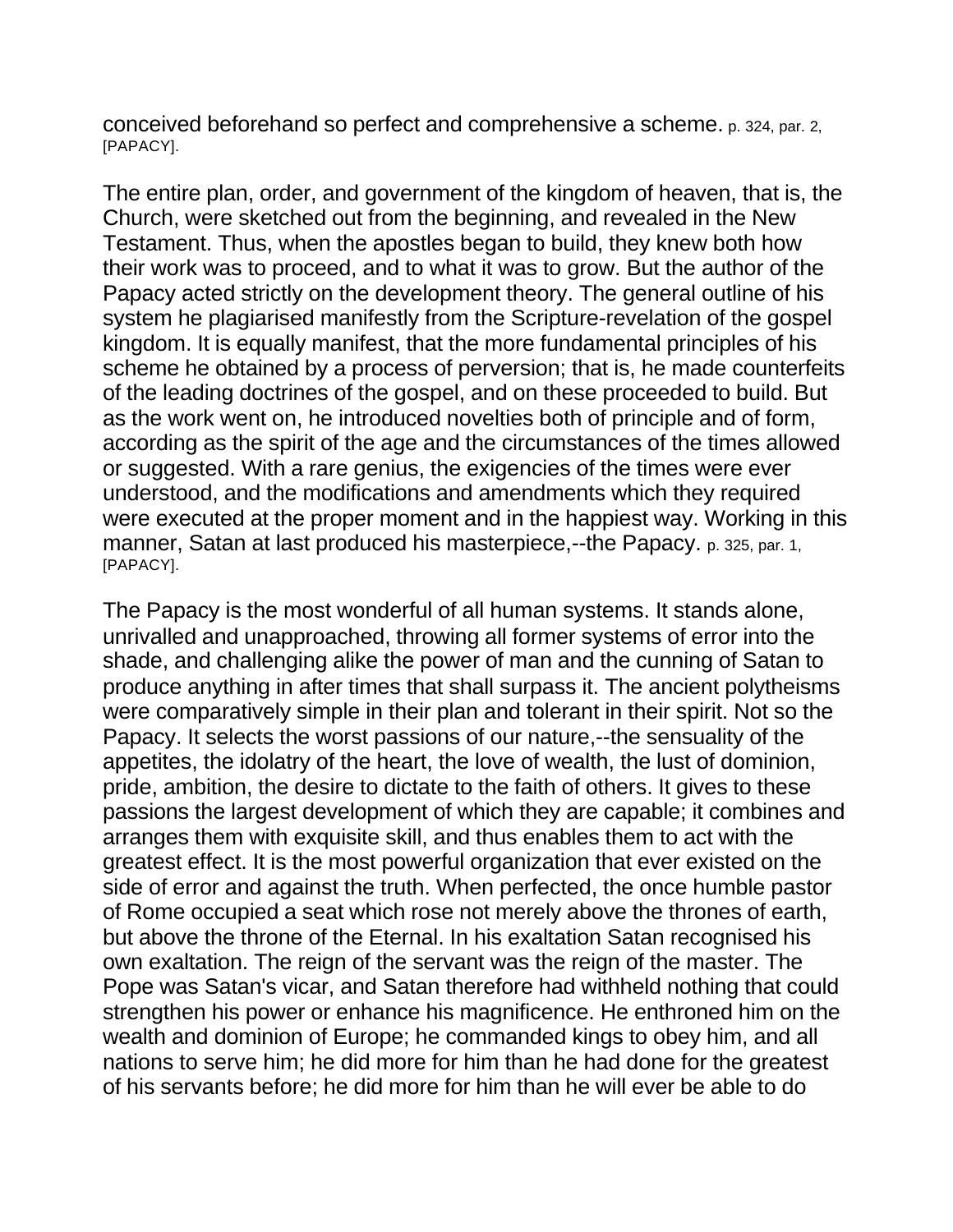again for the best beloved of his servants; he literally did his all, because the emergency was great. p. 325, par. 2, [PAPACY].

Let us take this into account when we contemplate the surpassing state and dazzling magnificence of these masters of the world. It is the very utmost which even Lucifer can do for a mortal. Like Judas, the pontiff had betrayed his lord, and behold the reward!--all the kingdoms of the world and the glory of them. p. 326, par. 1, [PAPACY].

In speaking of the genius of the Papacy, it is necessary to distinguish between the real though invisible author of Popery, which is Satan, and the secondary and visible author, that is, the Pope. Viewing the system as emanating from Satan, its genius is of course that of its invisible author. He has thrown into it his whole intellect. Just as the work of redemption is an exhibition of the character of God, and comes stamped with the glorious perfections of His nature, so the Papacy is an exhibition of the character of Satan: it is stamped with the great qualities of his mind; and in studying the Papacy, we are just contemplating those powerful but malignant attributes with which this mysterious spirit is endowed. We gaze into the abyss of the satanic soul. But, to speak more strictly, the key of the Papacy, viewed as an emanation from Satan, is to be sought for in the history of the reduction of our first parents. Satan's policy has been substantially the same from the beginning. Of course, that policy has been modified by circumstances, and adapted in a masterly manner to each successive emergency. Its front of opposition has been more or less extended, according as it stood arrayed against but a single truth or a whole system of truths; but it has employed substantially the same policy throughout. The general may employ the same rule of military tactics in the preliminary skirmish as in the more complicated manoeuvres of the battle that succeeds. In like manner, Satan employed the identical policy in the assault in the Garden which he developed more fully in the secular and ecclesiastical domination which he set up in an after age in Western Europe. The study of the simpler event, then, furnishes a key for the solution of the greater and more complicated. p. 326, par. 2, [PAPACY].

What, then, was his policy in the Garden? It may be summed up in one word: it was a dexterous substitution of the counterfeit for the real. The real in this case was, that life was to come to our first parents through the tree as the symbolic cause; the counterfeit which Satan succeeded in palming upon them was, that life was to come to them through that tree as the efficacious cause. p. 326, par. 3, [PAPACY].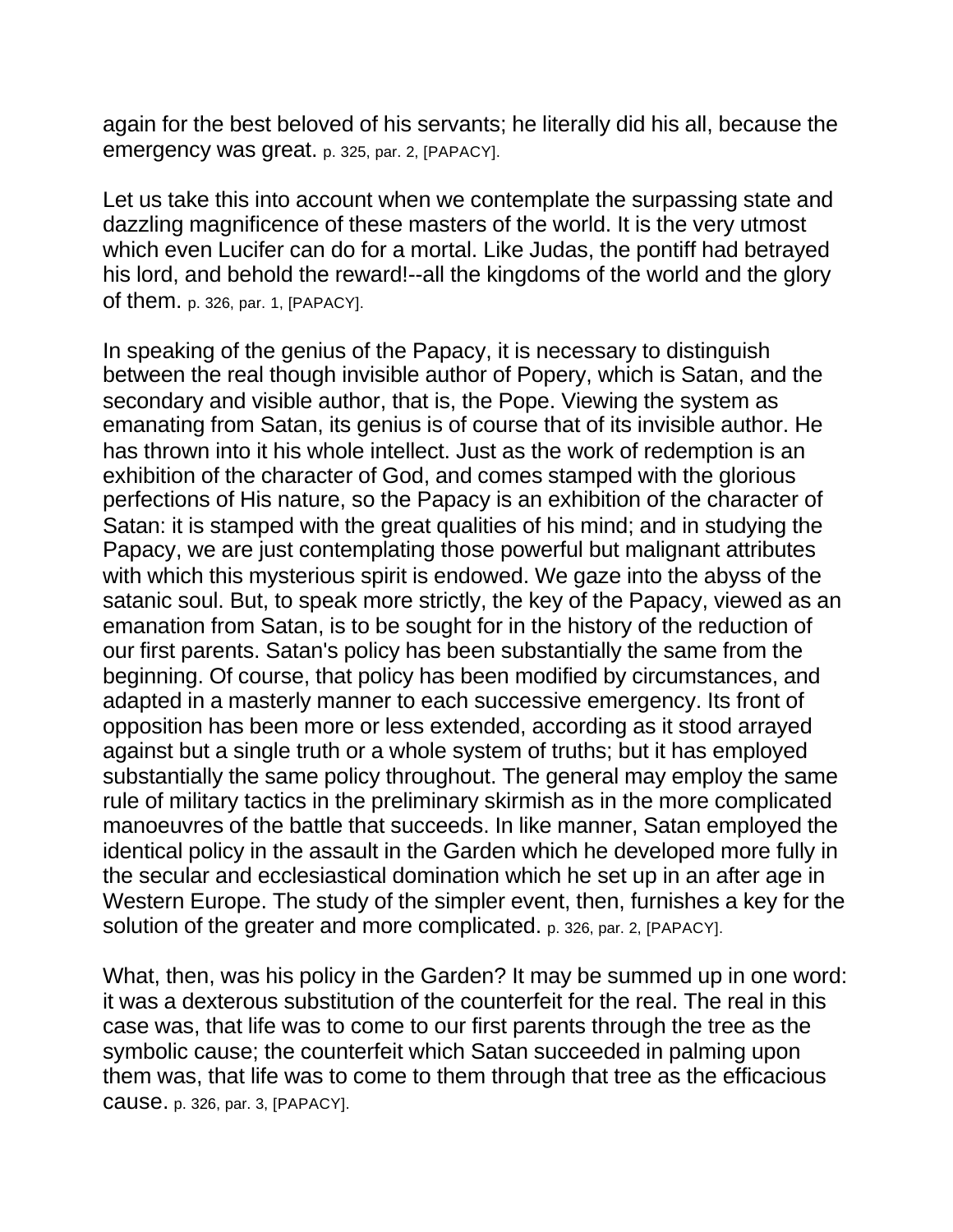They were to have this life not from, but by the tree. The life was not in the tree, but beyond it,--in God, from whom they were to receive it, in the way of submitting to his ordinance. But by a train of subtle and fallacious argument,- not more subtle and fallacious, however, than that which Rome still employs,- -the woman was brought to regard the tree as the efficacious cause of the life which she had been promised, and to which she had been bidden aspire; she was brought to believe that the life was in the tree, and that she had only to eat of the tree, and this life would be hers. "When the woman saw," it is said, that it was "a tree to be desired to make one wise, she took of the fruit thereof." It is plain that she believed the tree able of itself to make her wise, and that it had been interdicted by God, either because he grudged her the good the tree had power to bestow upon her, or, what is more probable, that she had mistaken the command altogether. This, then, was the prime object of Satan's policy. He admitted, at least he did not deny, that God had promised her life; he admitted that that life was good, and that she should aim at enjoying it; and he admitted farther, that it was in connection with the tree that that life was to be attained. But the question was made to turn on the sort of connection; Whether did, or did not, the promised good reside in the tree itself? The command of God plainly intimated that it did not reside in the tree, but would be bestowed by himself, in the way of his ordinance, which took the form of a covenant, being observed. But the point which Satan laboured to establish was, that the good was in the tree, and that it was intended as the efficacious means of bestowing that good upon her. Such was the question the woman had to decide; and according to her decision would one of two inevitable issues ensue,--her obedience and life, or her disobedience and death. If she should reject the doctrine of inherent efficacy, so boldly and artfully propounded, she would of course look elsewhere for life, even to God, and would respect his command. Should she, blinded and led away by the subtlety of the serpent, embrace the doctrine of inherent efficacy,--should she come to believe that she had only to eat and to live,- she would of course look only to the tree, and would straightway partake of its fruits. Unhappily she adopted the latter belief, and we know the issue. p. 327, par. 1, [PAPACY].

But here the whole policy of Satan stands revealed. Brought within the compass of this single transaction, we can study that policy to much more purpose than when displayed along so extended a line of operations as the Papacy presents. Here is the key to Satan's policy of six thousand years, and especially the key to the Papacy. p. 327, par. 2, [PAPACY].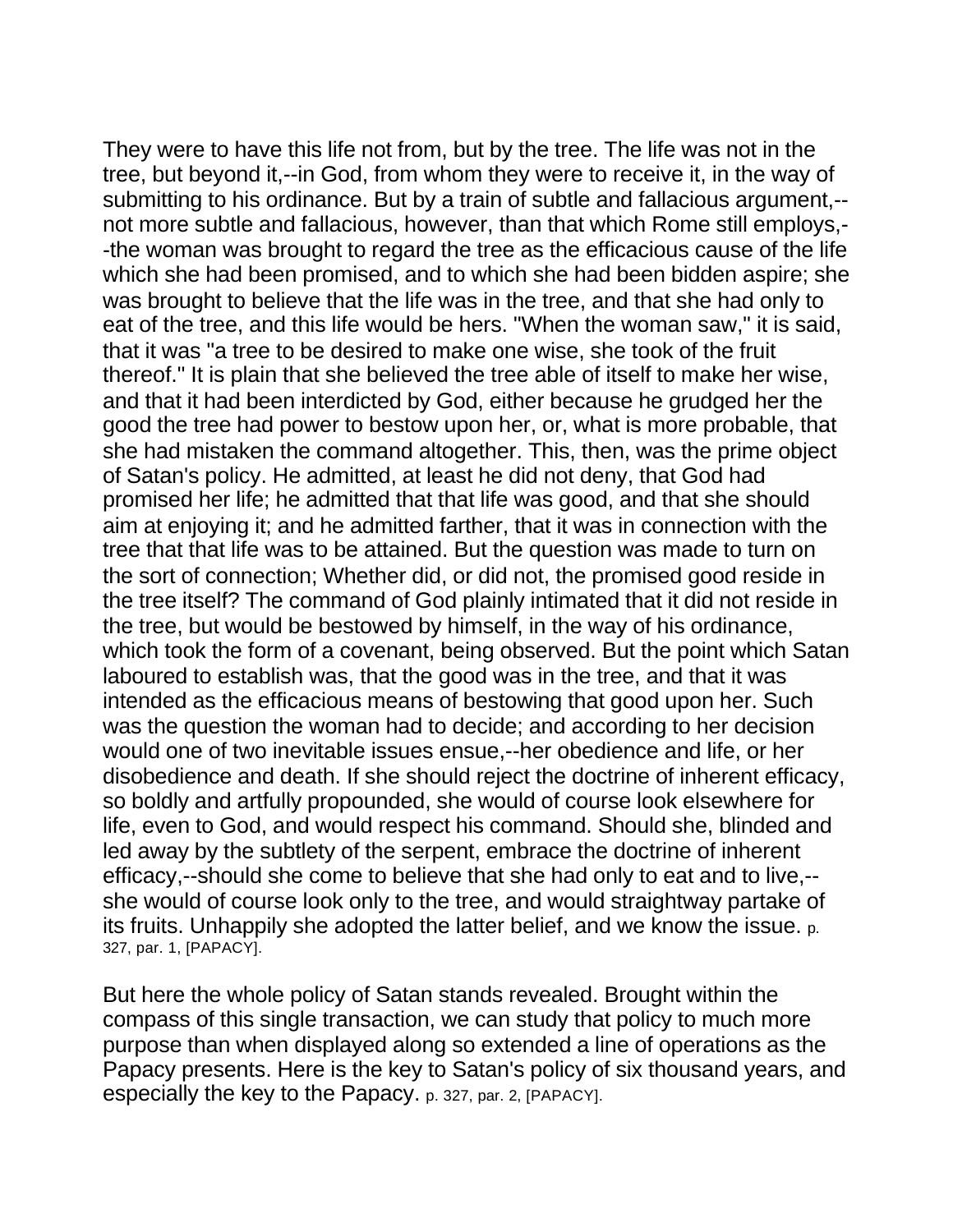This transaction exhibits unmistakeably all the worst features of that evil system. Here was the opus operatum of a sacrament the woman was taught that she had only to partake, and, in virtue of the act, would be as God, knowing good and evil. Here already were works substituted in the room of faith: instead of the passive obedience which the covenant demanded, in the faith that God would bestow the life he had promised, the woman was taught to do a certain work by which that life was to be attained. And here was the doctrine of human merit,--salvation of man substituted in the room of salvation of God; for the woman was led to look for life, not from God, but from the tree, in the way of using its fruits. All the master errors of the Papacy,--those errors which in the standard books of Rome take the form of canons or of pontifical bulls, and which in her temples take the form of gorgeous and idolatrous rites,--were promulgated for the first time in Eden, and by this preacher, not, indeed, in express terms, but by implication: the policy of Satan proceeded on a principle which embraced them all. Yet farther, we find Satan teaching Eve that she could not understand the command of God without note and comment, and offering himself as an infallible interpreter, and not more grossly perverting the text than Rome has done in aims of the innumerable instances since. The boastful claims of the Papist and the Puseyite to a high antiquity are not without some foundation after all. In one sense, Popery, and its modern Anglican form Puseyism, are mediaeval error; in another they are but a development of that false principle by which Eve was seduced, and mankind precipitated into condemnation and death. p. 328, par. 1, [PAPACY].

We can clearly trace the policy of Satan in the early polytheisms; and we find that policy in its essential principles unchanged. The pagan idolatries were manifestly the substitution of the counterfeit for the real. Satan, their author, did not deny that there is a God, or that it is man's duty to worship him. He reserved these truths as a fixed point, on which to rest the lever by which he was to move the world. But in the room of God, one, invisible, and spiritual, he substituted those material objects which most reflect his glory, or most largely dispense his goodness;--the sun, as in Chaldea; eminent men, the founders of tribes or the inventors of the arts, as in Greece; vile and creeping things, as in Egypt; and, as the course of this idolatry is ever downward, in some tribes we find that the very idea of God had well-nigh perished. Falsehood is its own greatest enemy: its tendency is to destroy itself. Polytheism corrupted the nations; it thus came to lose its power over the human mind; and the world had lapsed into scepticism, when Christianity,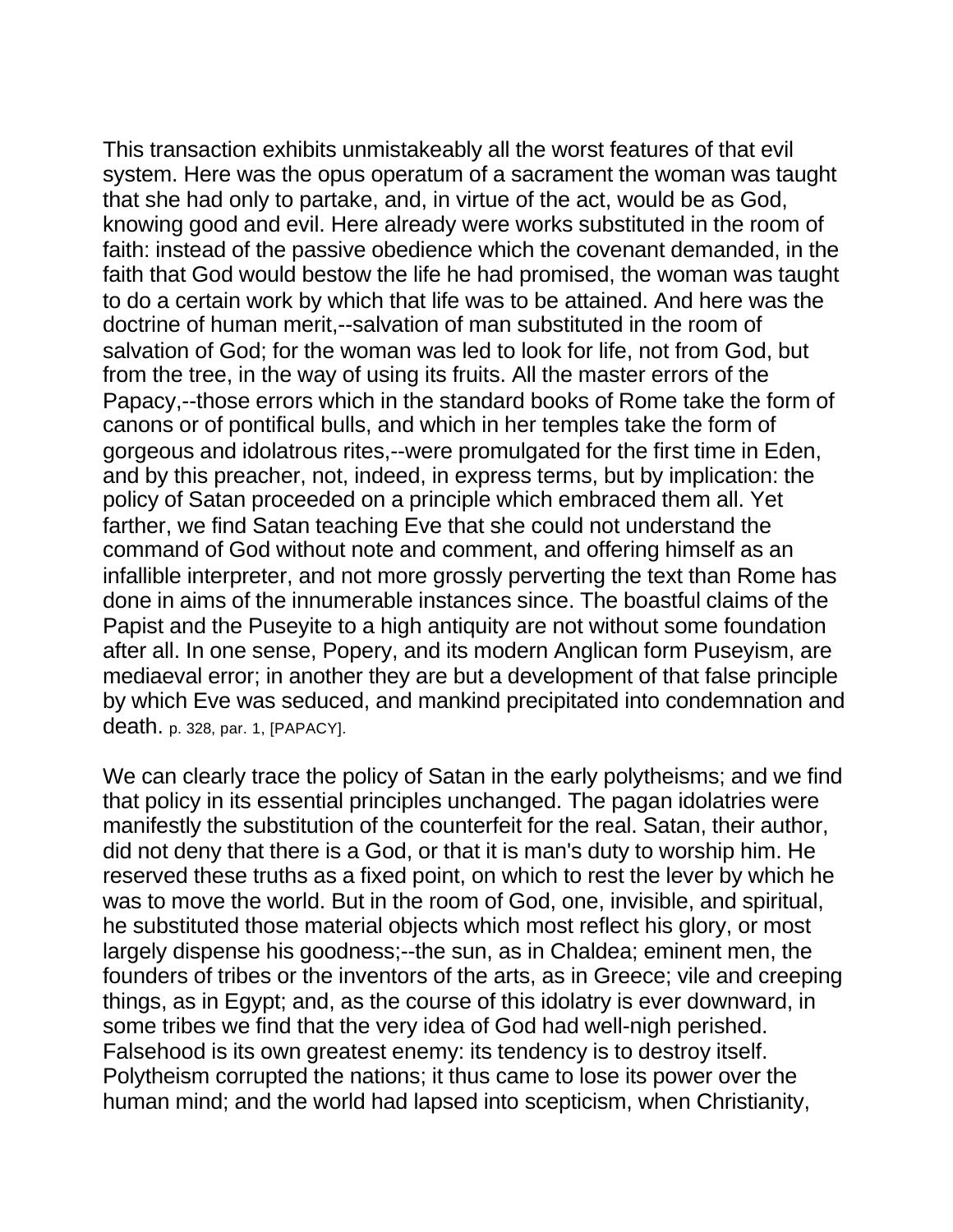young, vigorous, and pure, came forth from her native mountains to renovate the earth,--to restore that faith which is the life of man, and that religion which is the strength of nations. p. 328, par. 2, [PAPACY].

This was the most powerful antagonist that had yet appeared in the field against the interests of Satan. It was the great original truth revived with new splendour,--man revolted from God, redeemed by the Son, and sanctified by the Spirit,--the truth which Satan had supplanted by his LIE of polytheism; and, powerful as true, it attested its power by planting its trophies and monuments above the abjured creeds and prostrate temples of paganism. p. 329, par. 1, [PAPACY].

This antagonist Satan could confront with but his old policy. That policy took a new form, to adapt itself to new circumstances: its edge was finer, its complications greatly more intricate, and its scale of operation vastly larger; still it was the old policy, radically, essentially unchanged, beneath its new modifications and altered forms. Satan presented over again to the world the COUNTERFEIT; and he succeeded once more in persuading the world to accept the counterfeit and to banish the real. The great primal truth of God's unity and supreme and exclusive government was supplanted in the old world by the device of making men adore inferior deities, not as God, but as representatives and vicegerents of God. So in the modern world the leading Christian truth respecting Christ, and the oneness of his mediation, has been supplanted by the device of other mediators, and of another Christ,-- Antichrist. Popery is the counterfeit of Christianity,--a most elaborate and skilfully contriven counterfeit,-- a counterfeit in which the form is faithfully preserved, the spirit utterly extinguished, and the end completely inverted. This counterfeit Church has its high priest,--the Pope,--who blasphemes the royal priesthood of Christ, by assuming his office, when he pretends to be Lord of the conscience, Lord of the Church, and Lord of the world; and by assuming his names, when he calls himself "the Light of the World," "the King of Glory," "the Lion of the tribe of Judah,"[1] Christ's Vicar and God's Vicegerent. This counterfeit Church has, too, its sacrifice,--the mass, which blasphemes the sacrifice of Christ, by virtually teaching its inefficiency, and needing to be repeated, as is done when Christ's very body and blood are again offered in sacrifice by the hands of the priests of Rome, for the sins of the living and the dead. This Church has, moreover, its Bible, which is tradition, which blasphemes the Word of God, by virtually teaching its insufficiency. It has its mediators,--saints and angels, and especially the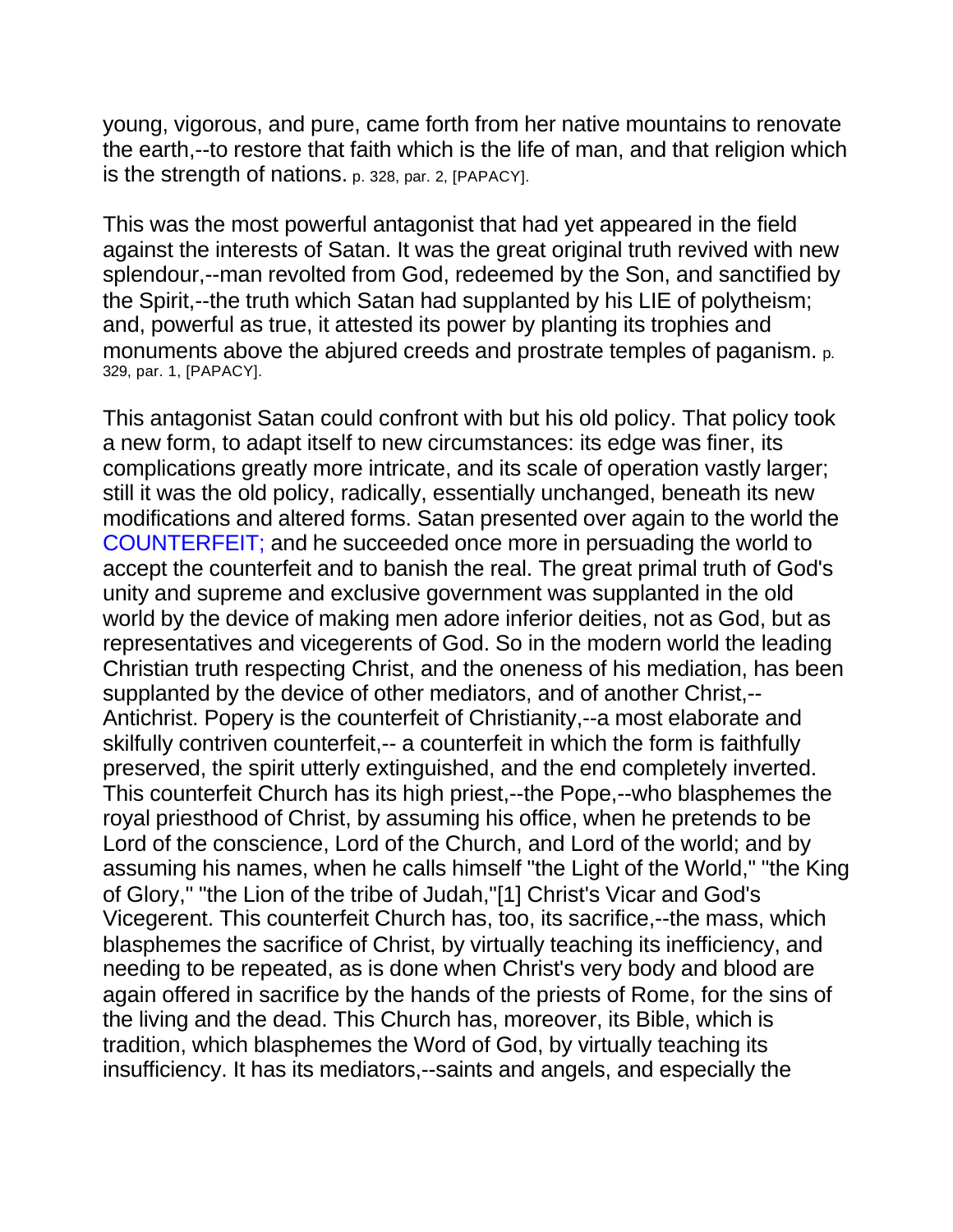Virgin; and thus it blasphemes the one Mediator between God and man. p. 329, par. 2, [PAPACY].

In fine, it blasphemes the person and the office of the Spirit as the sanctifier, because it teaches that its sacraments can make holy; and it blasphemes God, by teaching that its priests can pardon sin, and can release from the obligations of divine law. Thus has Popery counterfeited, and, by counterfeiting, set aside, all that is vital and valuable in Christianity. It robs Christ of his kingly office, by exalting the Pope to his throne; it robs him of his priesthood in the sacrifice of the mass; it robs him of his power as Mediator, by substituting Mary; it robs him of his prophetical office, by substituting the teachings of an infallible Church; it robs God the Spirit of his peculiar work as the sanctifier, by attributing the power of conferring grace to its own ordinances; and it robs God the Father of his prerogatives, by assuming the power of justifying and pardoning men. p. 330 par. 1, [PAPACY].

Thus the counterfeit Christianity of Rome is as extensive as the real Christianity of the New Testament: it substitutes other objects of worship, other doctrines, other sacraments; all of which, however, in the letter, have an exact correspondence with the true. The forms of Christianity have been faithfully copied; its realities have been completely set aside. Thus Satan has carried his object, not by erecting a system avowedly antagonistic, but by amusing and deluding men with the counterfeit. The policy adopted in Egypt of old to frustrate the mission of Moses, was that of bringing forward a class of magicians to counterfeit the miracles of the Jewish lawgiver. The same expedient has been adopted a second time. Satan has brought forward the magicians and necromancers of Rome, who have imitated the miracles of the gospel. And as Moses was withstood by Jannes and Jambres, so have the lying prophets of Rome withstood Christianity in its glorious mission of regenerating the world. Christianity has respect to time as well as to eternity; and in both departments of its mission has it been withstood by the Romish soothsayers, and that, too, exactly in the style of their Egyptian predecessors, who "did so with their enchantments." The temporal end of Christianity they have defeated, by persuading rulers that they were able to secure the good and order of society. Princes have listened to them, and refused to let the gospel have liberty; and thus society has been corrupted and destroyed. The eternal end of Christianity they have defeated, by persuading men that, without parting with a single sin, or acquiring a single gracious disposition, they might attain to heaven. They have thus retained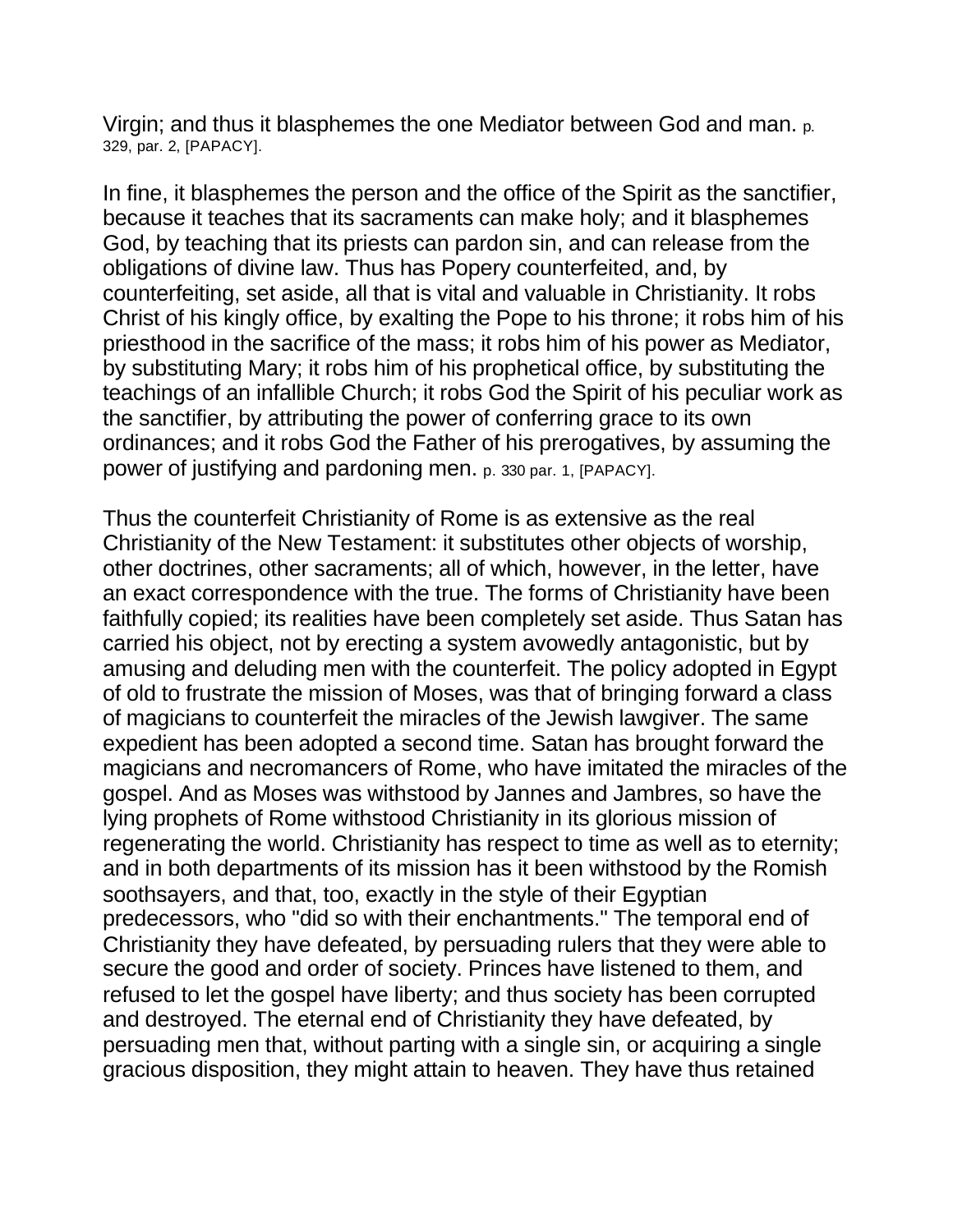men under the power of corruption, and sealed them over to eternal damnation. p. 330 par. 2, [PAPACY].

But the Papacy may be viewed as of man. Primarily it is the emanation of satanic policy; secondarily, it is the fabrication of human ambition and wickedness. In order to discover its genius, viewed as the creation of man, it is necessary to keep in view the grand aim of the Papacy. Without this we cannot appreciate its marvellous adaptation of means to their end, and the relation of each part to the whole. There is not one of its arrangements, however minute, nor one of its doctrines, however unimportant it may seem, but has a direct reference to and a powerful bearing upon the object of the Papacy. In the vast and complicated machine there is not a useless cord or a superfluous wheel. The object of the Papacy is, in brief, to exalt a man, or rather a class of men, to the supreme, undivided, and absolute control of the world and its affairs. So vast a scheme of dominion the genius of Alexander had never dared to entertain. The ambition of the popes far outstripped that of the Caesars, and looked down with contempt upon their empire as insignificant and narrow. They aspired to be gods upon the earth. It was the majesty of the Eternal which they plotted to usurp. Pride can go no higher. Ambition finds nothing beyond for which it may pant. They reigned with equal power over the minds and over the bodies of men. They grasped the reins of secular as well as of ecclesiastical jurisdiction. They made their opinions the standard of morals, and their wills the standard of law, to the universe. They claimed not merely to be obeyed, but to be worshipped. They were not monarchs, but divinities. We do not affirm that this object was definitely proposed by the bishops of Rome from the outset. Nay, had they seen to what their early departures from the faith would lead,--that the principles which they adopted contained within them the germ of a despotism beneath which the religion and the liberties of the world would lie crushed for ages,-they would have stopt short in their career. The Omniscient eye alone can trace things to their issues. It was not till ages had passed away, and numerous usurpations had taken place, that the object of their policy was clearly seen by the pontiffs themselves, though the invisible prompter of that policy had doubtless proposed that end from the first. But by the time that object came to be clearly understood, all scruple was at an end. The pontiff panted to place himself upon the throne of the universe, and to prostrate beneath his feet all other dominion. The object surpassed in grandeur all to which man had ever before aspired, and the means brought into operation were vast beyond all former example. p. 331 par. 1, [PAPACY].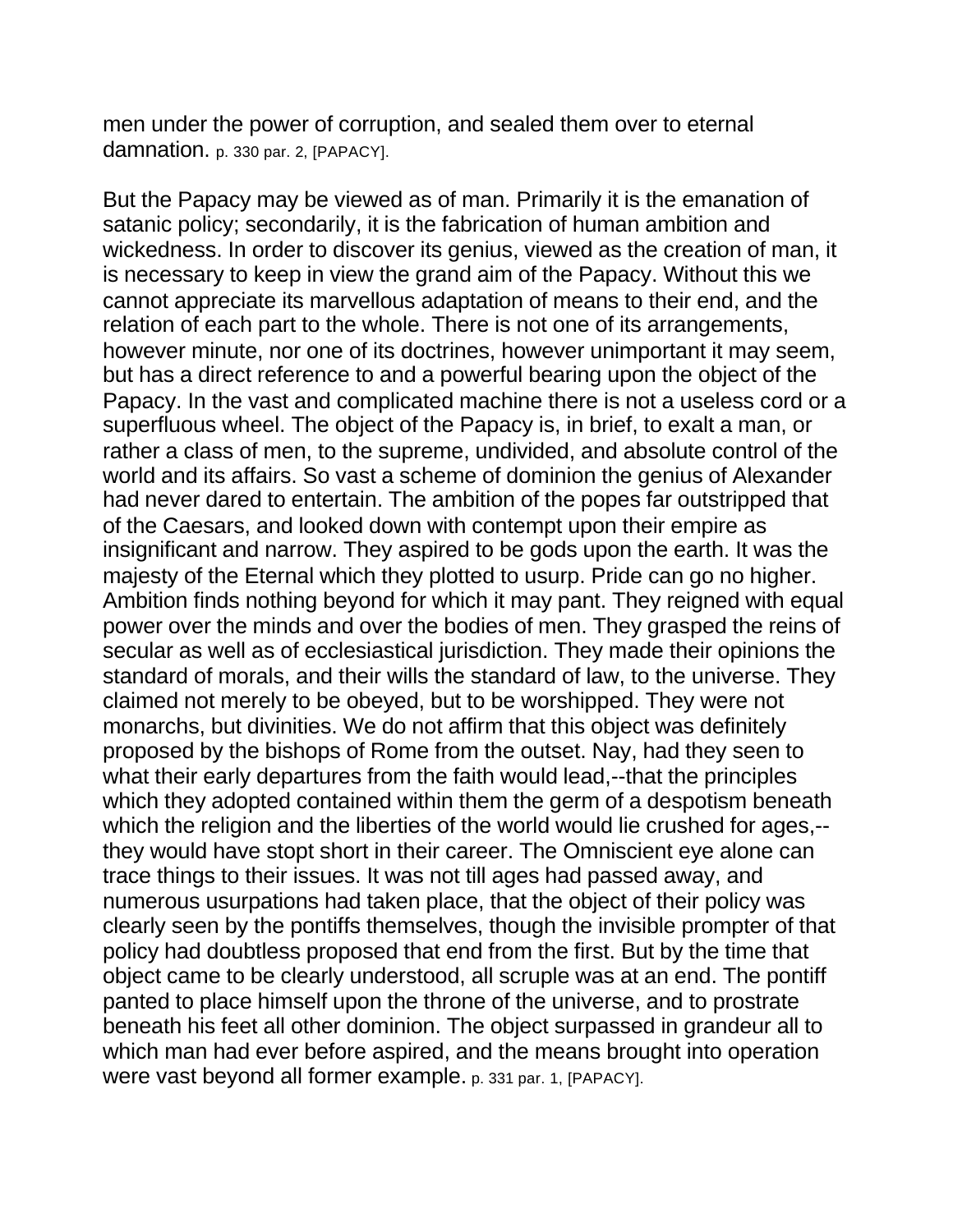A policy unmatched in dissimulation and craft,--a sagacity distinguished alike by the largeness of its conceptions and the precision and accuracy of its conclusions,--a quiet irresistible energy,--a firm unalterable will,--a perseverance which no toil could exhaust, which no difficulty could discourage, which no check could turn from its purpose, which made all things give way to it, and which proved itself invincible,--a vast array of physical force when an antagonist appeared whom its other arts could not subdue,--lavishing its favours upon its friends with boundless prodigality, and visiting with vengeance equally unbounded its incorrigible enemies,--wielding these qualities, the Papacy saw its efforts crowned at last with a success which was as astonishing as it was unprecedented. p. 332 par. 1, [PAPACY].

In the first place, Popery was exceedingly fortunate in the choice of a seat, when it selected Rome. The possession of such a spot was almost essential to it. It was itself a tower of strength. In no other spot of earth could its gigantic schemes of dominion have been formed, or, if formed, realized. Sitting in the seat which the masters of the world had so long occupied, the Papacy appeared the rightful heir of their power. Papal Rome reaped the fruit of the wars and the conquests, the toils and the blood, of imperial Rome. The one had laboured and gone to her grave; the other arose and entered into her labours. The pontiffs perfectly understood this, and were careful to turn the advantage it offered them to the utmost account. By heraldic and symbolic devices they were perpetually reminding the world that they were the successors of the Caesars; that the two Romes were linked by an indissoluble bond; and that to the latter had descended the heritage of glory and dominion acquired by the former. Herein we may admire that extraordinary sagacity which fixed on this spot,--the first, and certainly not the least striking, indication of the profound and unrivalled genius of Popery,- showing what that genius would become when fully developed and matured. The Seven Hills were the home of empire and the holy ground of superstition; and when the barbaric kings and nations approached the spot, they were fascinated and subdued by its mysterious and mighty influence, as the pontiffs had foreseen they would be. Thus the young Papacy had the penetration to discover that the sway of old Rome had by no means ended with her life, and, by serving itself heir to her name, continued to exercise her power long after she had gone to her grave. The genius that could turn to so great account the traditional glory of a departed empire was not likely to leave unimproved the existing resources of contemporary monarchies. p. 332 par. 2, [PAPACY].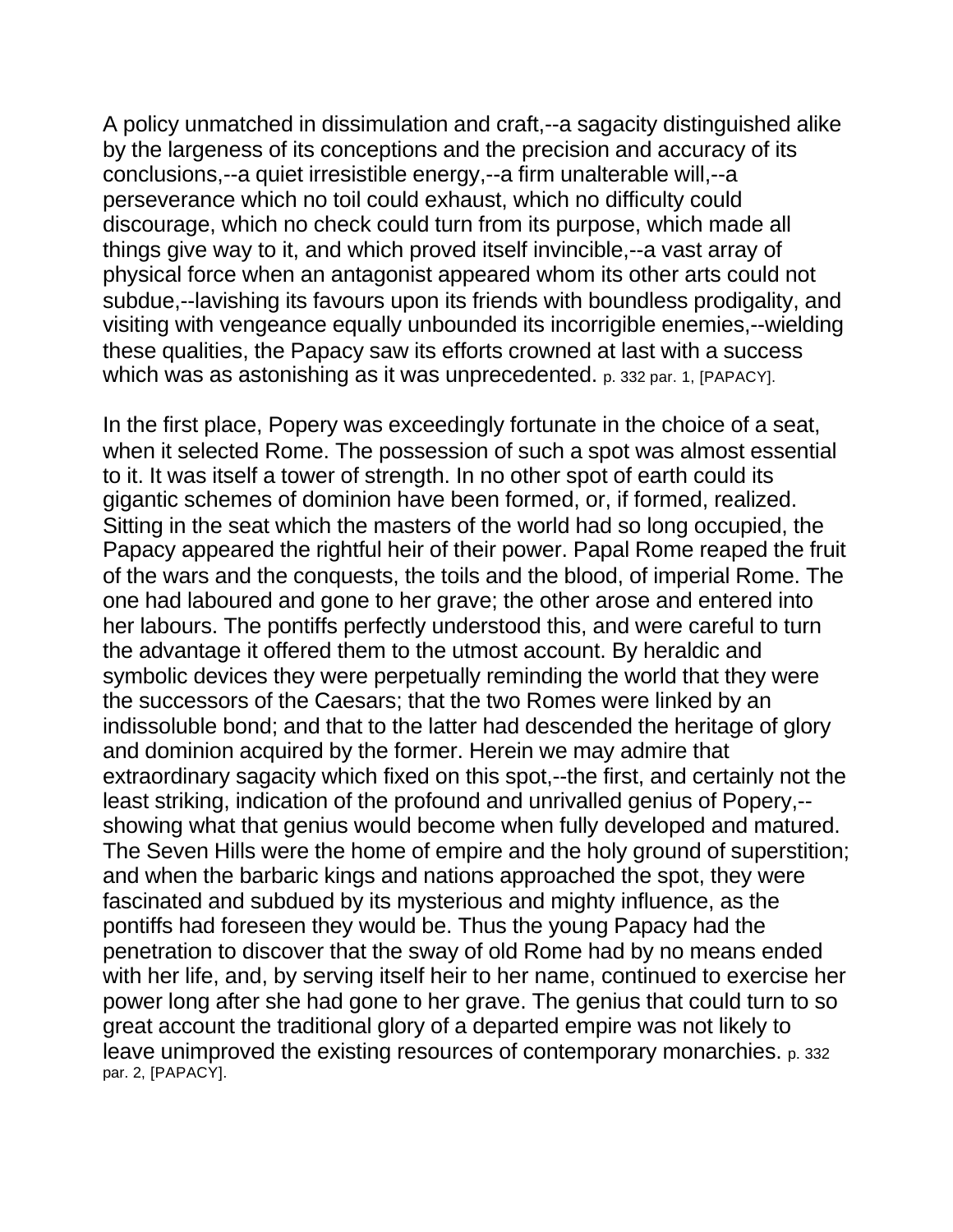In the second place, the pontiffs claimed to be the successors of the apostles. This was a more masterly stroke of policy still. To the temporal dominion of the Caesars they added the spiritual authority of the apostles. It is here that the great strength of the Papacy lies. As the successor of Peter, the Pope was greater than as the successor of Caesar. The one gave him earth, but the other gave him heaven. The one made him a king; the other made him a king of kings. The one gave him the power of the sword, the other invested him with the still more sacred authority of the keys. The one surrounded him with all the adjuncts of temporal sovereignty,--guards, ambassadors, and ministers of State,--and set him over fleets and armies, imposts and revenues; the other made him the master of inexhaustible spiritual treasures, and enabled him to support his power by the sanctions and terrors of the invisible world. While he has celestial dignities as well as temporal honours wherewith to enrich his friends, he can wield the spiritual thunder as well as the artillery of earth, in contending with and discomfiting his foes. Such are the twin sources of pontifical authority. The Papacy stands with one foot on earth and the other in heaven. It has compelled the Caesars to give it temporal power, and the apostles to yield it spiritual authority. It is the ghost of Peter, with the shadowy diadem of the old Caesars. p. 333 par. 1, [PAPACY].

Similar is the tendency and design of all the dogmas of the Papacy. These are but so many defences and outposts thrown up around the infallible chair of Peter: they are so many chains forged in the Vatican, and cunningly fashioned by Rome's artificers, for binding the intellect and the conscience of mankind. There is not one of the articles in her creed which is not fitted to exalt the priesthood and degrade the people. This is its main, almost its sole object. That creed, superstitious to the very core, exerts no wholesome influence upon the mind: it neither expands the intellect nor regulates the conscience. It does not set forth the grace of the Father, or the love of the Son, or the power of the Spirit. It has been framed with a far different object. It sets forth the grace of the pope, the power of the priest, and the efficacy of the sacrament. The pope, the priest, and the sacrament, are the triune with the mystery of which the creed of Popery is occupied. We have already pointed out the tendency of each of the separate articles as they passed in review before us, and it becomes unnecessary here to dwell upon them. Let it suffice to remark, that by the doctrine of tradition the priests are constituted the exclusive channels of divine revelation, and by the doctrine of inherent efficacy they become the only channels of divine influence. p. 333 par. 2, [PAPACY].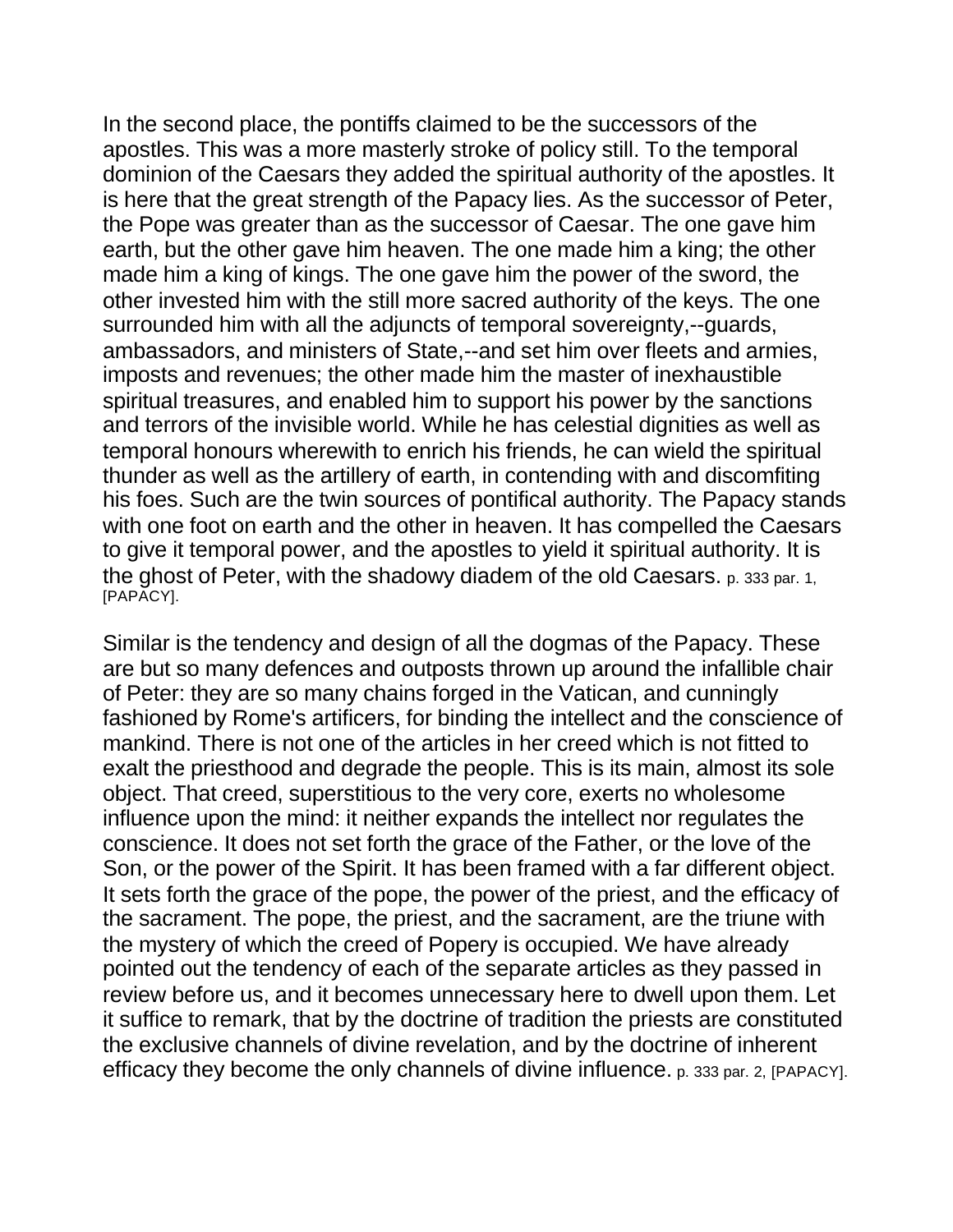In the one case the people are entirely dependent upon them for all knowledge of the will of God; and in the other, they are not less dependent upon them for the enjoyment of divine blessings. It is easy to conceive how this tends to exalt this class of men. They have power spiritually to shut heaven, that it rain not upon the earth. By sprinkling a little water on the face of a child, the priest can remove all its guilt, and impart holiness to it. A whisper from the priest in the confessional can absolve from sin, or adjudge to eternal flames. By muttering a few words in Latin, he can create the flesh and blood, the soul and divinity, of Christ; and in saying mass, he can so regulate his intention as to direct its efficacy to any person he pleases, whether in this world or in the next. At his word the doors of purgatory are closed, and those of paradise fly open. He can raise to immortal bliss, or sink into eternal woe. These are tremendous powers; and the man who wields them, in the eyes of an ignorant people is not a mortal, but a god. "It is a most execrable thing," said Pope Paschal II., "that those hands which have received a power above that of angels,--which can by an act of their ministry create God himself, and offer him for the salvation of the world,--should ever be put into subjection of the hands of kings." The truths which the gospel makes known are intended to elevate the people; the dogmas of Romanism are intended to exalt only the priesthood, and to put the people under their feet. The miraculous power with which the Roman clergy are invested places them above kings;--they are raised to a level with the Deity himself. p. 334 par. 1, [PAPACY].

Whatever order or government exists in society, Popery has had the art to seize and make subservient to her own aggrandizement. She infused herself into the governments of Europe. She possessed them, as it were, and made them really parts of herself. The various thrones of the west were but satrapies of the fisherman's chair. The princes that occupied them were always, in point of fact, and not unfrequently in point of conventional arrangement, the lieutenants and deputies of the Pope. They were taught that it was their glory to be so; that their crowns acquired new lustre by being laid at the feet of the successor of the apostles; and that their arms were ennobled and sanctified by being wielded in his service. The pontiff taught them that their life was bound up with his life; that without him they could not exist; and that in no way could they so effectually strengthen their own authority as by maintaining his. Thus did Popery poison at their source the springs of law and government, and bind the kings and kingdoms of Europe in one vast confederation against the interests of liberty and religion, and in support of that divinity who sat upon the Seven Hills. p. 334 par. 2, [PAPACY].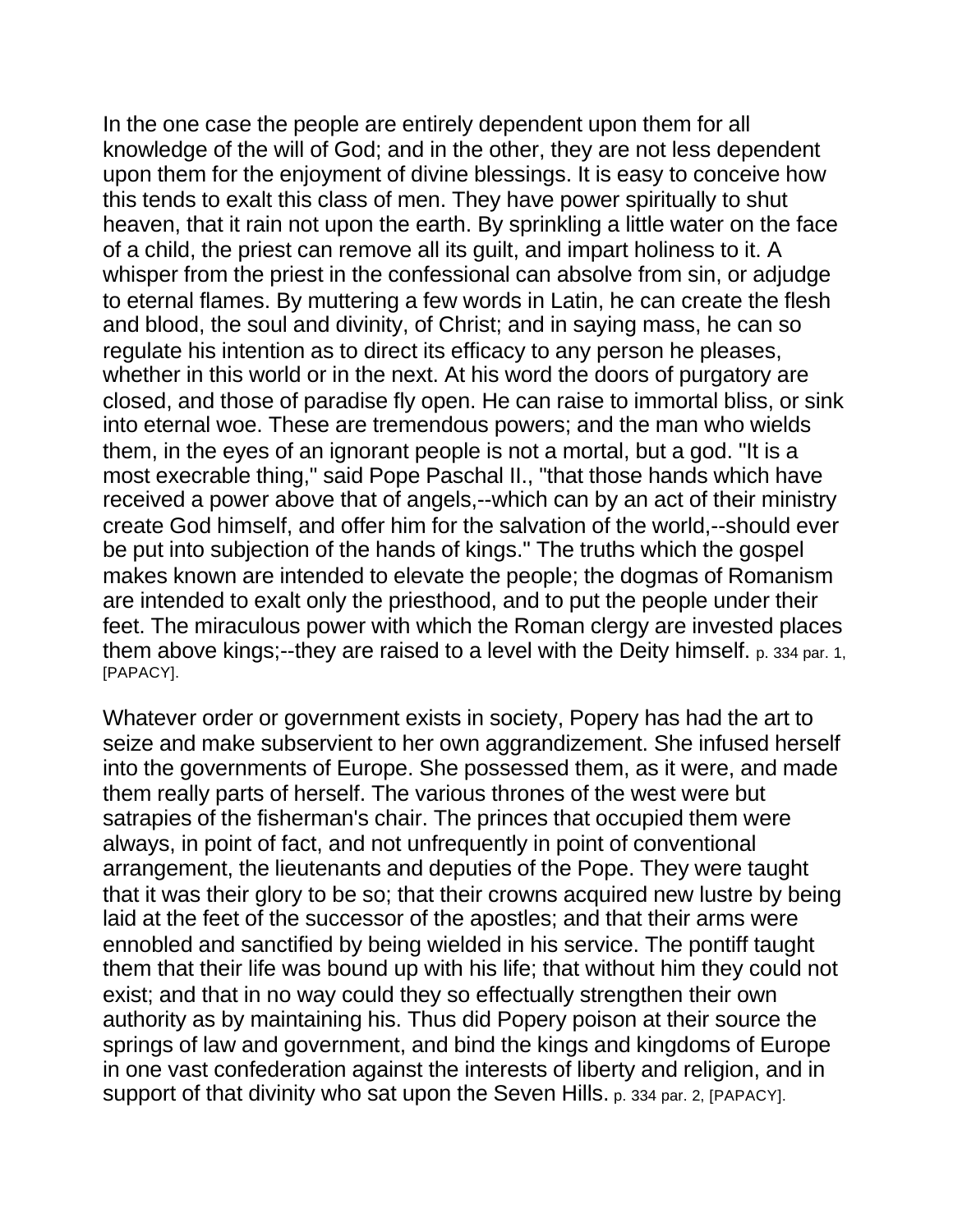No doubt the members of that confederation sometimes quarrelled among themselves, and sometimes revolted against their sacerdotal master; but even when they hated the person of the Pope, they remained true to his system. They warred, it might be, against the pontiff, but they still were the yoke of the Papacy. They were revellers against Hildebrand or against Clement, but all the while they were obedient sons of the Church. In nothing does the genius of Popery appear more wonderful than in that it could bind to its chariot-wheel so many powerful and independent princes, and reconcile so many diverse and conflicting interests, and unite them all in support of itself. p. 335 par. 1, [PAPACY].

If Popery has leant for aid upon civil government, and has known how to convert its functions into organs of its own, it has leant not less decidedly upon human nature, and has had the art to draw from it most substantial support. The nature of man it has profoundly studied, and thoroughly understands. There is not a faculty of his soul, nor a feeling of his heart, which is not known to it. There is not a phase of character nor a diversity of taste among the whole human race, of which it is not cognizant. Whatever talent it be which any of the sons of men possess, Popery will speedily discover it, and instantly find a fitting sphere for its exercise. Whether the faculty in question be a good or an evil one, matters wonderfully little, seeing Popery knows the secret of making both alike serviceable. It is a system adapted to man as he is. It runs parallel with the entire range of his hopes and his fears, his virtues and his passions. his eccentricities, his foibles, his tastes. There is no one therefore who will not find in Popery something that corresponds with his own predominant quality and taste. It is the most accomodating of all systems, and has therefore received an equal measure of attachment and support from men differing widely in their intellectual powers, their acquired tastes, and their moral dispositions. To the man of the world who delights in the glitter of show, and yields his submission only where he is dazzled by the splendour of rank, it presents a Church moulded on the pattern of earthly monarchies,--an imposing hierarchy, rising in successive ranks, throne above throne, from the barefooted friar up to Christ's vicar. To the man who is capable of being captivated with only an outward religion, here is a worship to his heart's content,--a gorgeous ritual, performed amidst the glories of architecture, of statuary, and of painting, amid the perfume of incense, the glare of lamps, and the swell of noble music. p. 335 par. 2, [PAPACY].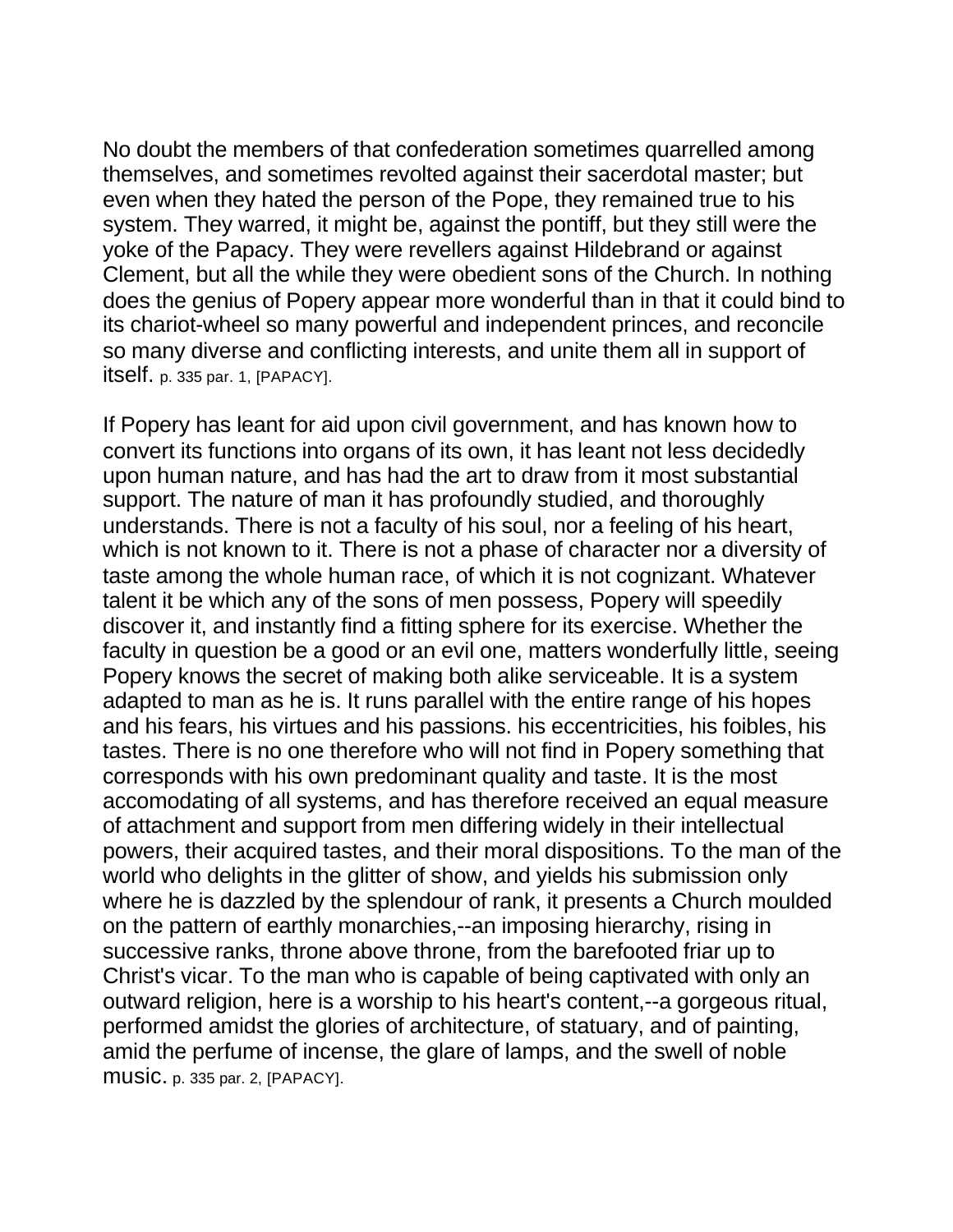There is no revelation of God's holiness; there are no humbling views of the sinner's unworthiness and guilt communicated; everything is so contriven as powerfully to stir, not the conscience, which is left in its profound sleep, but the imagination; and to gratify, not the longings of the spiritual nature, which do not exist, but the cravings of the senses. In short, every ingredient that could intoxicate and madden, that could weaken reason and drown the man in delirium, has Rome mixed in her "witch's cauldron." The figure is almost apocalyptic,--the cup of sorcery. p. 336 par. 1, [PAPACY].

To that large class of mankind who seek to reconcile their hopes of heaven with the indulgence of their passions, the religion of Popery is admirably adapted. The religion of Rome is not a principle, but a ritual; and the observance of that ritual will secure heaven, let the morals of the man be ever so corrupt. It is not necessary to part with any sin; no change of heart, no progress in holiness, is required; obedience to the Church is the one cardinal virtue. The want of this alone can damn a man. More lax and pliant than even Mahommedanism or Hinduism, there is not a ceremonial rite nor a moral duty in the system of Popery from which a few gold pieces may not purchase a dispensation. It is the most demoralizing of all idolatries. It spares the indolent man the trouble of inquiry, by presenting him with the infallibility. In fact, it makes his indolence a virtue, and thus, by sanctifying his vices, makes him more completely its slave. But farther, there is a lurking disposition in the heart of man to claim heaven as a debt due, rather than receive it as a free gift. This propensity Popery completely gratifies. Its grand characteristic, as a religious system, is works, in opposition to faith,--salvation by merit, in opposition to salvation by grace. And thus, while it traverses the grand idea of the gospel, it enlists on its side the pride of the human heart. This lays open to us one of the main sources of Popery's success. While the gospel is met by the whole force of unsanctified human nature, because it seeks to eradicate those principles which are naturally the most powerful in the heart of man, and to implant their opposites, Popery takes man as he is, and, without seeking to eradicate a single evil principle, finds him a sphere and sets him a-working. Passions already strong Popery nurtures into yet greater strength, and so creates a vast moving force within the man. If her fund of heavenly treasure be imaginary, not so her fund of earthly power. There exist within her pale elements of diverse character and tremendous force, and these Popery knows right well how to guide. The forces are completely under her control; and however noxious in themselves, and however destructive if left to act without restraint, she knows how to make them not only perfectly safe, but eminently serviceable. p. 336 par. 2, [PAPACY].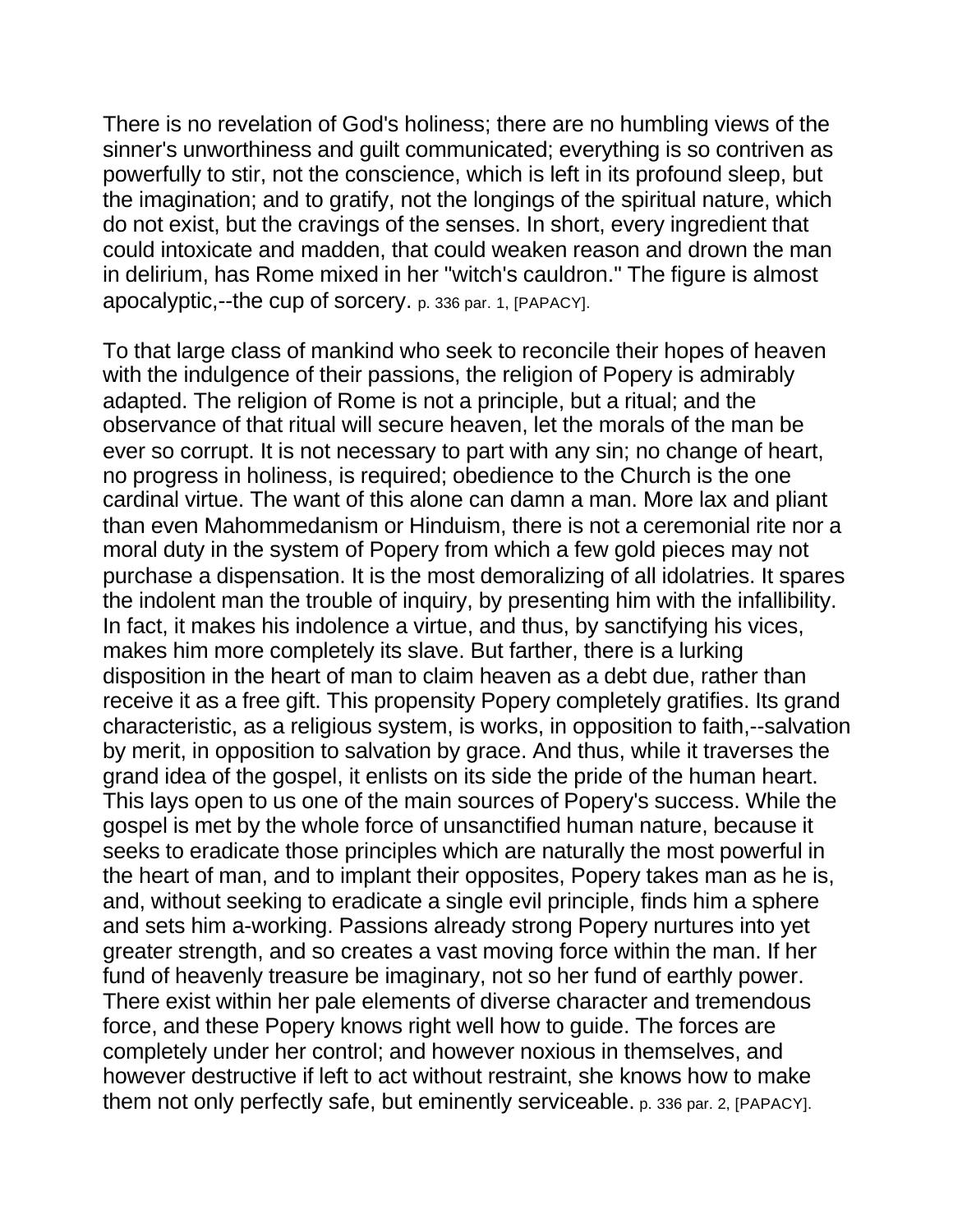In few things is the genius of Popery more conspicuous than in this composition of forces,--this combination of elements the most various; so that from the utmost diversity of action there is educed at last the most perfect unity of result, and that result the aggrandizement of the Church. That Church provides convents for the ascetic and the mystic, carnivals for the gay, missions for the enthusiast, penances for the man suffering from remorse, sisterhoods of mercy for the benevolent, crusades for the chivalrous, secret missions for the man whose genius lies in intrigue, the Inquisition, with its racks and screws, for the man who combines detestation of heresy with the love of cruelty, indulgences for the man of wealth and pleasure, purgatory to awe the refractory and frighten the vulgar, and a subtile theology for the casuist and the dialectician. Within the pale of that Church there is work for all these labourers, and that too the very work in which each delights, while Rome reaps the fruit of all. "To him who would scourge himself into godliness," says Channing, speaking of the Church of Rome, "it offers a whip; for him who would starve himself into spirituality it provides the mendicant convents of St. Francis; for the anchorite it prepares the death-like silence of La Trappe; to the passionate young woman it presents the raptures of St. Theresa, and the marriage of St. Catherine with her Saviour; for the restless pilgrim, whose piety needs greater variety than the cell of the monk, it offers shrines, tombs, relics, and other holy places in Christian lands, and, above all, the holy sepulchre near Calvary. . . . When in Rome, the traveller sees by the side of the purple-lackeyed cardinal, the begging friar; when under the arches of St. Peter, he sees a coarselydressed monk holding forth to a ragged crowd; or when beneath a Franciscan church, adorned with the most precious works of art, he meets a charnel-house, where the bones of the dead brethren are built into walls, between which the living walk to read their mortality. He is amazed, if he give himself time for reflection, at the infinite variety of machinery which Catholicism has brought to bear on the human mind."[2] "The unlettered enthusiast," says Macaulay, "whom the Anglican Church makes an enemy, and, whatever the polite and learned may think, a most dangerous enemy, the Catholic Church makes a champion. She bids him nurse his beard, covers him with a gown and hood of coarse dark stuff, ties a rope round his waist, and sends him forth to teach in her name. He costs her nothing; he takes not a ducat away from the revenues of her beneficed clergy; he lives by the alms of those who respect his spiritual character and are grateful for his instructions; he preaches not exactly in the style of Massillon, but in a way which proves the passions of uneducated hearers; and all his influence is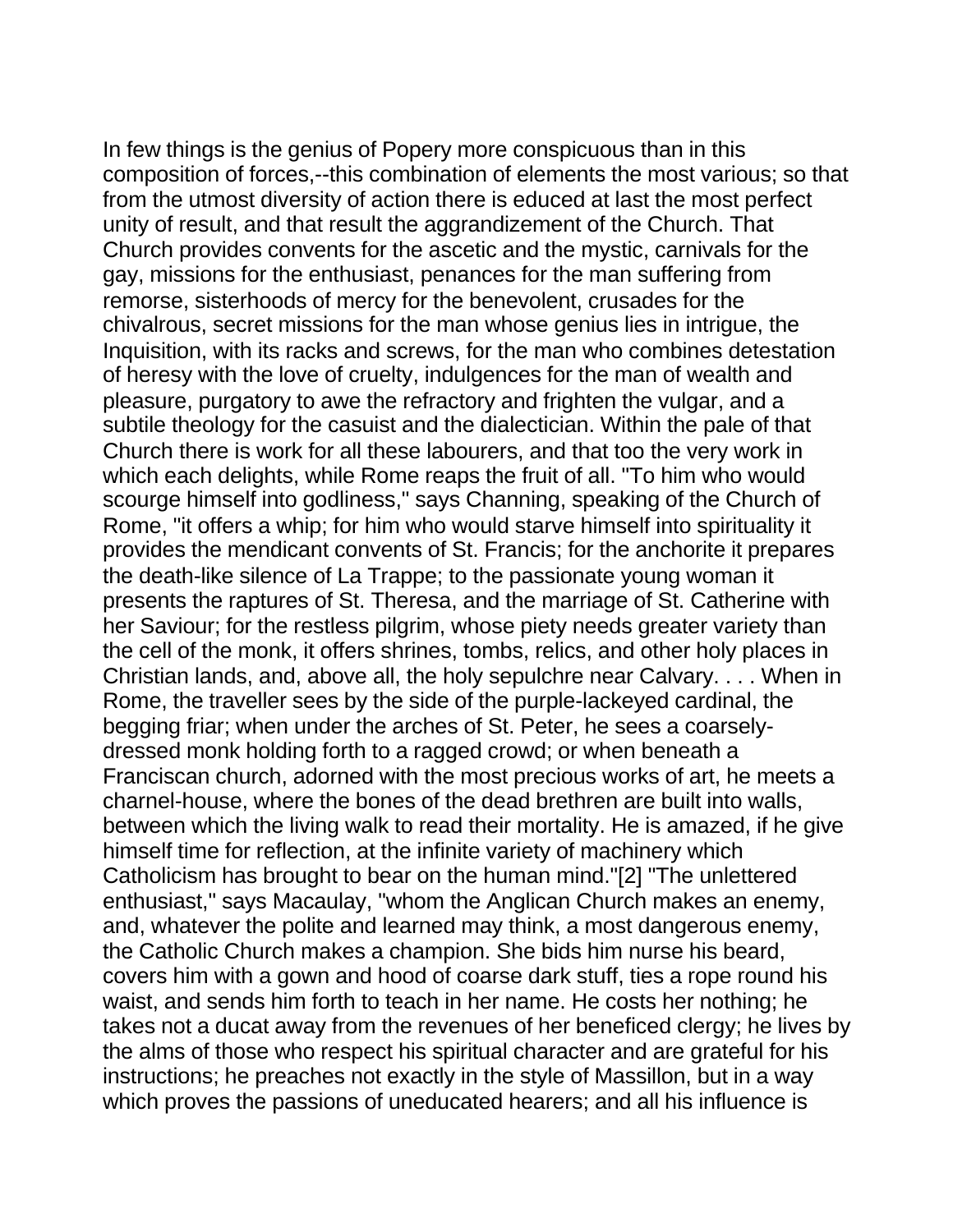employed to strengthen the Church of which he is a minister. p. 337 par. 1, [PAPACY].

To that Church he becomes as strongly attached as any of the cardinals whose scarlet carriages and liveries crowd the entrance of the palace on the Quirinal. In this way the Church of Rome unites in herself all the strength of establishment and all the strength of dissent. With the utmost pomp of a dominant hierarchy above, she has all the energy of the voluntary system below."[3] p. 338 par. 1, [PAPACY].

But we have been able to unfold but a tithe of the wonderful and unrivalled genius of the Papacy. When one thinks of the amazing variety and endless diversity of qualities which here entered into combination, he feels as if the Papacy had summoned from their grave all the systems of policy and all the schemes of dominion which had ever existed, and, compelling them to lay bare the springs of their success and the elements of their strength, had selected the choicest qualities of each, and combined them into one system of unrivalled power. It united the subtile intellect of Greece with the iron strength of Rome. Qualities which never met before, Popery found out the means of reconciling and joining in harmonious action. The wildest enthusiasm and the soberest reason, the grossest sensuality and the most rigid asceticism, the most visionary genius and the coolest and most practical sagacity, the extreme of fanaticism and the extreme of moderation, Popery taught to dwell together in peace, and to work together in harmony. Nothing was so exalted as to be beyond its reach; nothing was so low as to be beneath its care. It accepted the labours of the peasant and the serf, and it taught the titled noble to stoop to its service. It arrayed itself in purple, and dwelt in the palace of kings; it put on rags, and companied with the outcast. Its marvellous flexibility made either character equally easy and equally natural. It entered with like avidity into the projects of princes, the intrigues of statesmen, the speculations of the learned, and the homely pursuits of the artizan. In this way the spell of its power was felt by all ranks of society and by all grades of intellect. Its spirit was operative at all times and in every place. To elude its eye or resist its arm was alike impossible. So terrible a system never before existed on the earth; and, once overthrown, it will, we trust, have no successor. Well may the Papacy be termed the perfection of human wisdom and the masterpiece of satanic policy. p. 338 par. 2, [PAPACY].

[1] Assumed by Pope Leo X. at his coronation. p. 338 par. 3, [PAPACY].

------------------------------------------------------------------------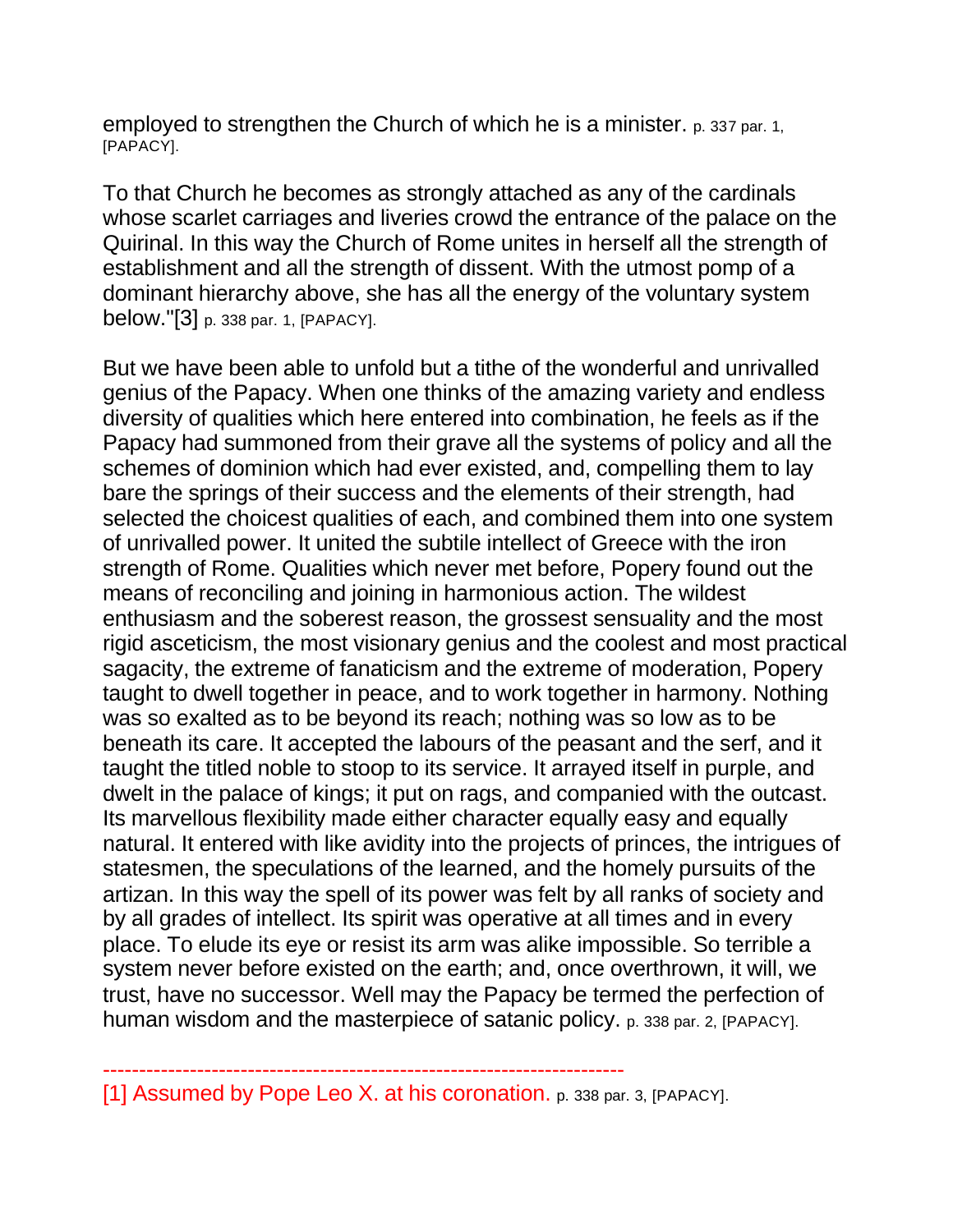[2] Letter on Catholicism, pp. 10, 11. p. 339 par. 1, [PAPACY].

[3] Macaulay's Critical and Historical Essays, vol. iii. p. 241. p. 339 par. 2, [PAPACY].

## **Book III. Genius and Influence of the Papacy**

p. 339 par. 3, [PAPACY].

## **Chapter II.**

**Influence of Popery on the Individual Man.**

p. 339 par. 4, [PAPACY].

The important question next presents itself, What is the **INFLUENCE** of this system? The system, we have shown, tried by the standard of Scripture and the test of reason, is thoroughly evil. Is the influence which it exerts also evil? This is a curious and a most important inquiry. It opens up a wide field, which, like some that have gone before it, we must hastily traverse, selecting only the more prominent of the proofs and evidences, and indicating rather than fully illustrating them. The subject resolves itself into three branches:--I. The influence of Romanism on the individual man. II. Its influence on Government. III. Its influence on society. p. 339 par. 5, [PAPACY].

We shall confine ourselves to the first of these in the present chapter,--the influence of Romanism on the individual man. Religion is by far the most powerful agent that can act on man, and that for the following reasons. In the first place, its objective truths and its impelling motives infinitely transcend all others; and it is a law, not less in the moral than in the natural world, that the greatest effect must flow from the greatest force. In the second place, with religion is bound up man's own most important interests. Other departments of knowledge are speculative, or at best touch only the interests of time; but religion bears upon the entire of man's destiny. In the third place, it puts in motion the faculties of man in their natural order. As a moral being, man's moral sense is the moving faculty within him, and the intellectual powers are but its ministers and helps. Now, religion acts on the conscience, and the conscience calls into play the understanding, the affections, and the memory. In this way the mental powers act with the most ease and vigour, because this is their natural and healthful action. It is the action of life, not the action of spasmodic or galvanic effort. In the fourth place, religion acts soonest upon the mind. p. 339 par. 6, [PAPACY].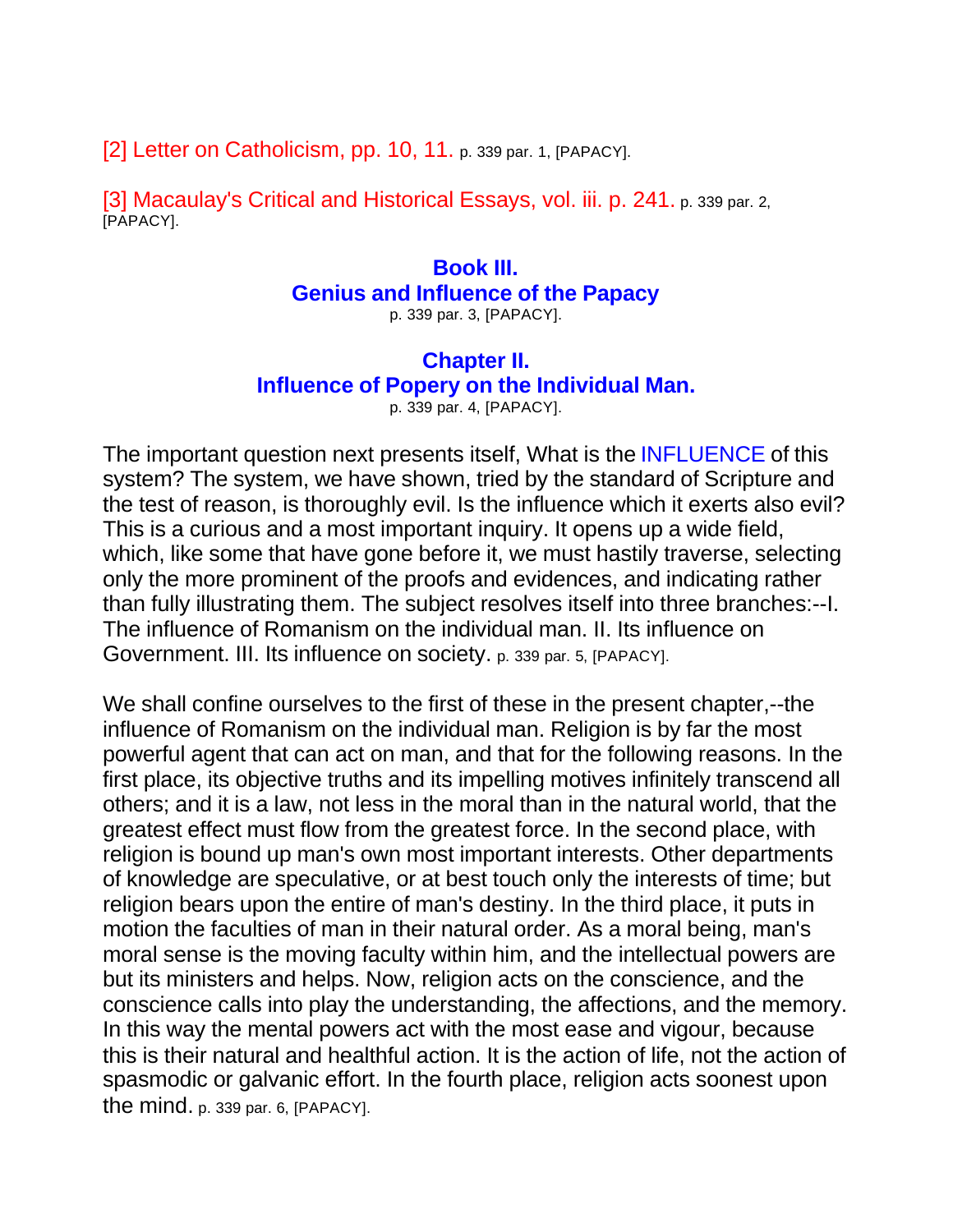A child can feel its relations to God, and have its judgment and memory exercised about these relations, long before it is capable of a mental act in any other department of human knowledge. But for its religious exercises, which are always the earliest mental efforts of the child, years of intellectual dormancy would pass away, and when they came to an end, the child would bring to other subjects untrained and comparatively feeble powers. Besides, whatever makes the first, coeteris paribus, makes also the deepest impression upon the mind. In the fifth place, religion acts most frequently upon the mind. In early life especially, questions of duty must be of hourly occurrence. The decision of these questions involves the exercise of the reasoning powers. This is favourable to mental activity, and mental activity begets mental vigour. In the last place, religion acts upon the greatest number. Science, politics, and other subjects, have each their chosen disciples, but religion embraces all; for where is the rational being who cannot feel the force of its motives, and the extent to which his highest interests are involved in it? On all these grounds, we do not hesitate to affirm that religion, both as a motive power and as a moulding agent, wields over man, whether viewed individually or socially, an influence of such universal and resistless energy, that, compared with it, all other agencies are insignificant and powerless. Emphatically it is religion,--keeping out of view at present the unequal advantages of birth and of mental endowment,--it is religion that determines the social place and the terrestrial destiny of a man: it is religion that determines the social place and the terrestrial destiny of a nation. But we have already proved that Popery is opposed to Scripture, and contradicts reason. In the proportion in which it does so it is not religion; and in the proportion in which it is not religion, it does not possess and cannot exercise the influence we have described. It follows that the Papist is denied the benefit of an influence morally restorative and intellectually invigorating in an extraordinary degree, to all the extent to which Romanism comes short of religion. But we have already established that Popery is not merely a defective system of Christianity,--it is a system antagonistic to Christianity. It not only, therefore, does not possess the influence we have ascribed to Christianity, but it possesses an influence of a directly opposite character. It tends as much to degrade and pollute man's moral constitution as Christianity tends to elevate and purify it; and where the one quickens, expands, and strengthens the intellect, the other inflicts feebleness and torpor. p. 340 par. 1, [PAPACY].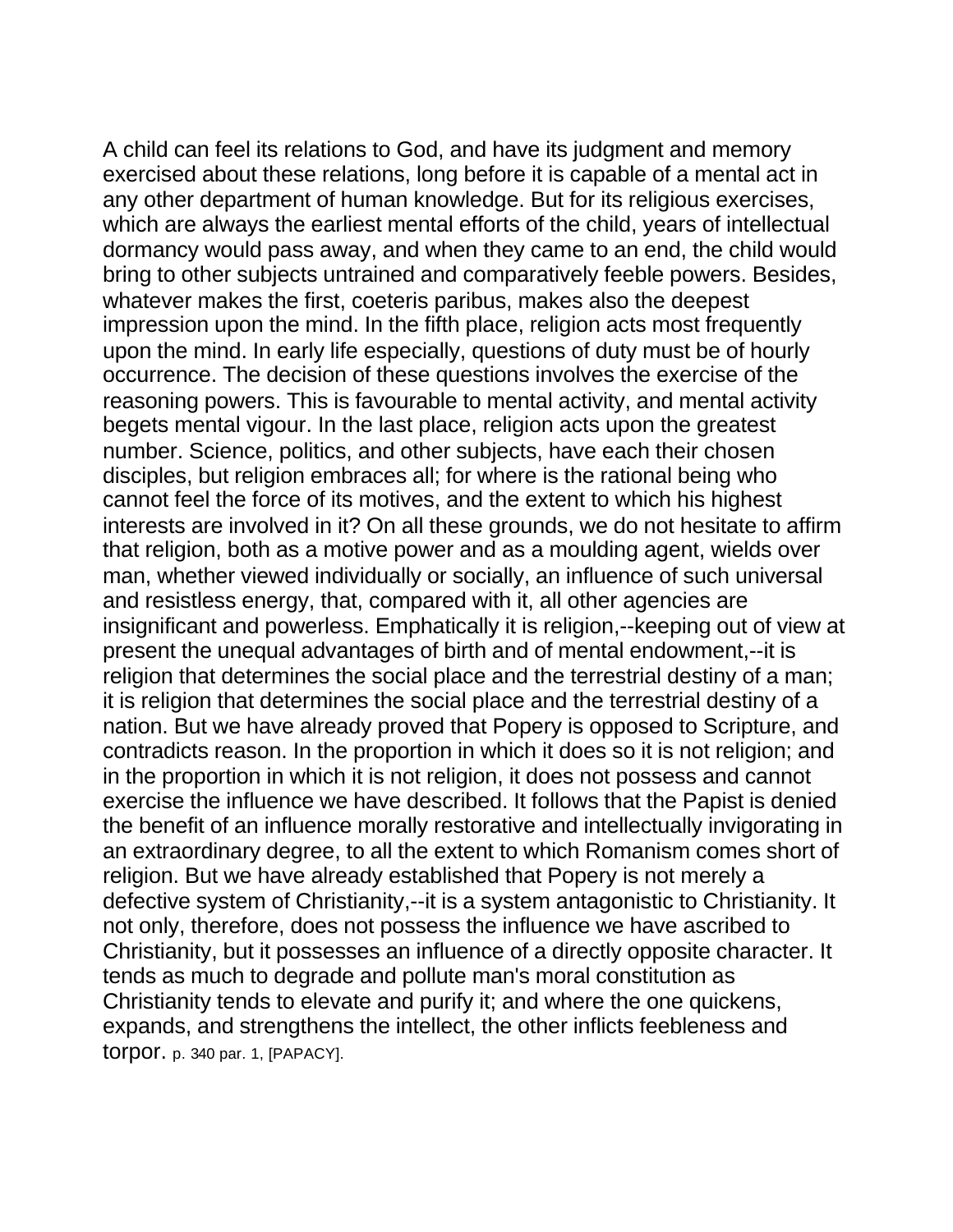In proof of the vast intellectual quickening which Christianity always brings along with it, we may appeal to the state of the heathen world. The various nations of the earth occupy places on the intellectual scale ranged according to the proportion in which the elements of religion are retained among them. First come the more remote tribes, to whom the existence of a God is scarcely known, and whose mental powers scarce suffice to enable them to count ten successive numbers; next come the Hindoos of India, conspicuous alike for the grossness of their religious system and their utter intellectual and moral prostration; next in the intellectual scale come the various tribes of Western Asia, whose faith is Mahommedanism; then the popish nations of Southern and Western Europe; then the semi-popish nations of Northern Germany; and last of all, and very much in advance of all the others, are the Protestant nations of Britain and America. As is the religion of a people, the Bible being the standard according to which we judge of religion, so is the intellectual development and the social advancement of that people. This order obtains over all the earth. It cannot be regarded as a mere coincidence. To regard it as such would be not less unphilosophical than to regard as a mere coincidence the connection between stinted food and a dwarfed body, or that other connection which is found to exist in all ordinary cases between sufficient aliment and vigorous physical powers. A fact of such universal occurrence must necessarily have birth in some great and universal law. Neither climate, nor race, nor government, can solve the phenomenon. Solutions have often been attempted on one or other of these principles; but there are innumerable facts which defy solution on all of them, and which are soluble only with reference to the influence of religion. Not to mention other instances, we find in the very heart of the Mahommedan empire a small Christian society,--the Chaldeans of the Kurdish mountains. Their lovely and well-cultivated valleys, their clean, thriving villages, their pure morals, and cultivated manners and tastes, form a striking but most agreeable contrast to the barbarism, the sloth, the filth, and the vice, that on all sides surround them. They are under the same climate and government as their neighbours: in one thing only do they differ from them, and that is their religion. Thus, in all circumstances the influence of Christianity is the same. Here we find it, though existing in a very imperfect state, creating a very oasis of beauty in the midst of the waste wilderness of Mahommedan idolatry.[1] And, to come nearer home, we have in Britain a striking fact standing in direct antagonism to the theory which resolves all these great national diversities into influence of race. We have the Celts of Ireland and the Celts of Scotland standing at the very antipodes of the moral and social scale. But we have not only the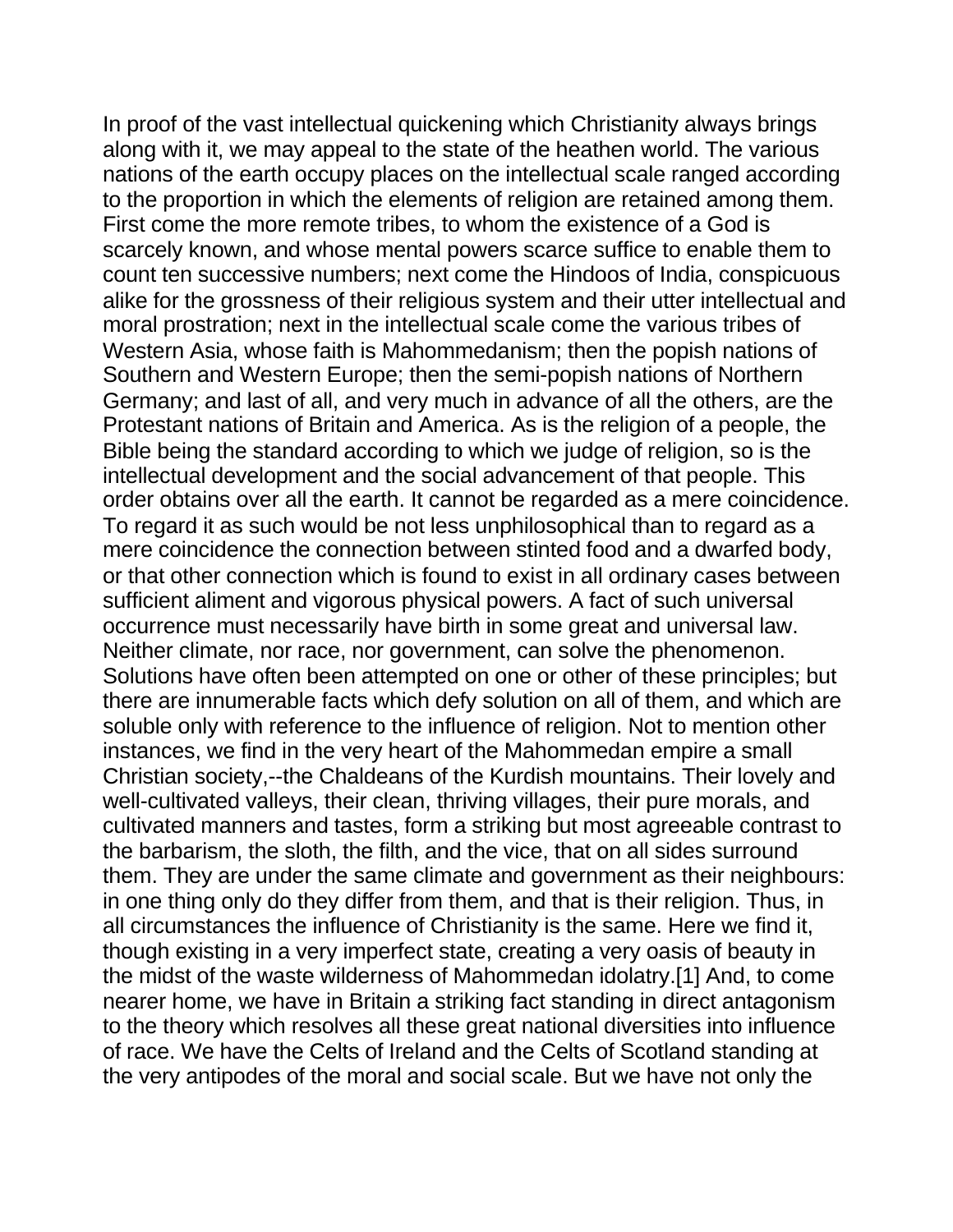proof from analysis; the proof from direct experiment is equally conclusive. p. 341 par. 1, [PAPACY].

All our missionaries declare, that when Christianity is brought to bear upon the native mind of India, it brings a striking intellectual change along with it. Even where it stops short of conversion, it elevates the man from the mass of his countrymen: even where it does not bestow the heart of the Christian, it bestows the intellect of the European. There is a visible quickening and expansion of all the powers, intellectual and moral.[2] The vast transformation which Christianity wrought on the islands of the Pacific is well known. She found these islands the abode of cannibalism, and she made them the home of the moral and industrial virtues. In short, what clime or tribe has Christianity visited where she did not bring in her train all the elements of terrestrial happiness? p. 342 par. 1, [PAPACY].

If, as a wide induction of facts establishes, the religion of the Bible is by far the most powerful agent in quickening the intellect, and starting nations in a career of progress, and if, as we have already proved, Romanism is not the religion of the Bible, it follows that Romanism is devoid of this life-dispensing power. But further, if Romanism be a system the spirit of which is antagonistic to the religion of the Bible, as we have shown it to be, it follows that its influence on the mind of man is antagonistic also,--is as pernicious and destructive as that of religion is wholesome and beneficial. We might safely rest the matter, as regards the influence of Rome, on these general grounds; but we shall go a little into particulars, and show, first, from the doctrines, and, second, from the practice, of the Church of Rome, that the practical tendency and working of the system is ruinous in no ordinary degree. p. 342 par. 2, [PAPACY].

We take first the doctrine of infallibility. Can anything be conceived more fitted to crush all intellectual vigour than such a doctrine? As an infallible Church, Rome presents her votaries with a system of dogmas, not a few of which are opposed to reason, and some of them even to the senses. These dogmas are not to be investigated; the person must not attempt to reconcile them to reason, or to the evidence of his senses; he must not attempt even to understand them; they are simply to be believed. If he demands grounds for this belief, he is told that he is committing mortal sin, and perilling his salvation. Here is all action of the mind interdicted, under the highest sanctions. The person is taught that he cannot commit a greater crime than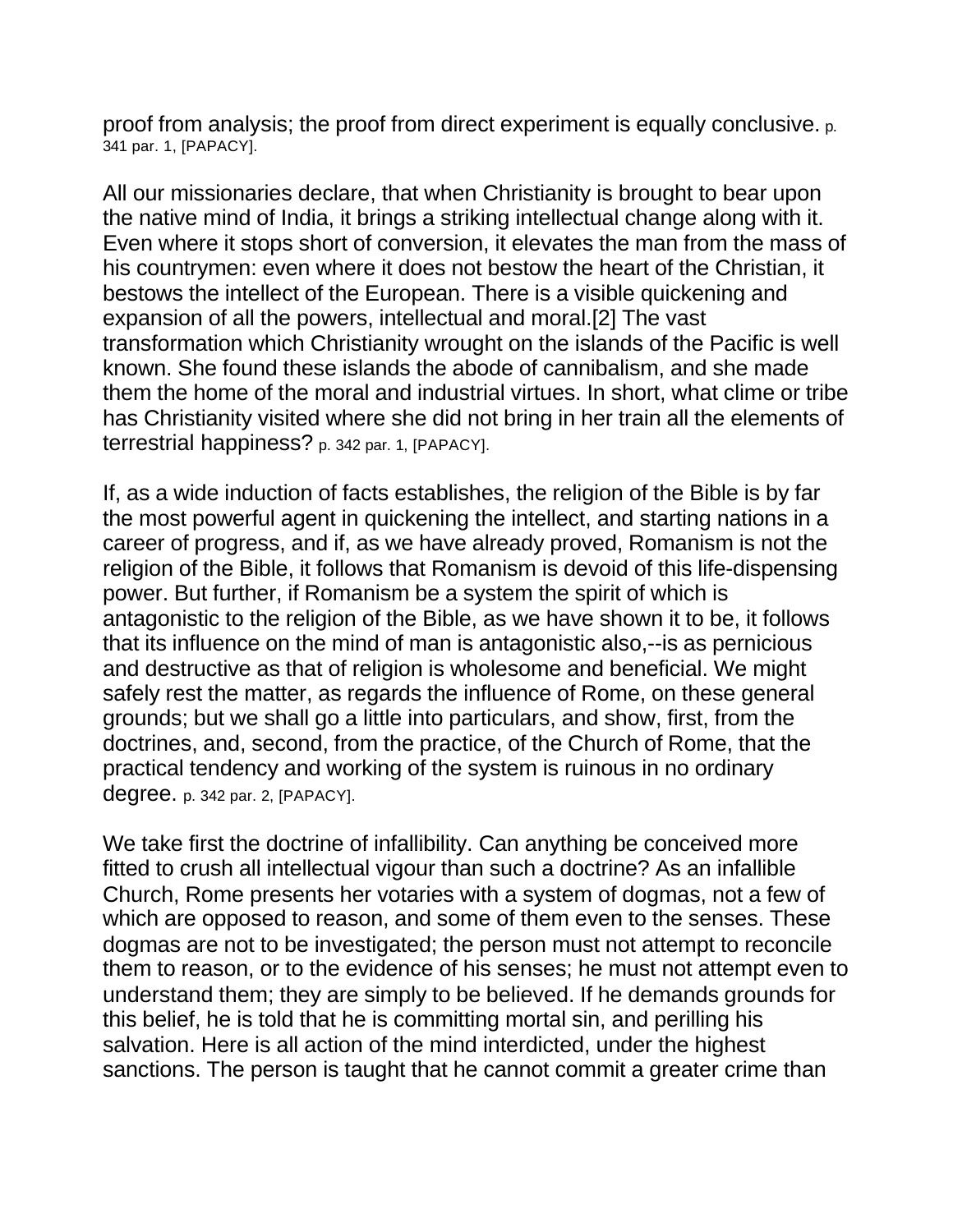to think; that he cannot more grievously offend against his Creator than by using the powers his Creator has endowed him with. p. 342 par. 3, [PAPACY].

Thus, while the first effect of Christianity is to quicken the intellect, the first effect of Romanism is to strike it with torpor. She inexorably demands of all her votaries that they denude themselves of their understandings and their senses, and prostrate them beneath the wheels of this Juggernaut of hers. While the Protestant is occupied in investigating the grounds of his creed, in tracing the relations of its various truths, and in following out their consequences, the mind of the Roman Catholic is all the while lying dormant. As the bandaged limb loses in time the power of motion, so faculties not used become at length incapable of use. A timid disposition, an inert habit, is produced, which is not confined to religion, but extends to every subject with which the person has to do. His reason is shut up in a cave, and infallibility rolls a great stone to the cave's mouth. p. 343 par. 1, [PAPACY].

Not less injurious to the intellect is the doctrine of absolute and unreserved submission to ecclesiastical superiors. If the former afflicts with mental imbecility, this deals a fatal blow to mental independence. The Church issues her command, and the person has no alternative but instant, unquestioning, blind obedience. He acts not from the power of motive, but, like the beast of burden, is urged forward by the rod. Here are the two prime qualities of man destroyed. The one doctrine robs him of his strength, the other of his freedom: the one makes him an intellectual paralytic, the other a mental slave. To this double depth of weakness and servility does Popery degrade her victims. p. 343 par. 2, [PAPACY].

The leading idea of Popery as a scheme of salvation is, that the sacraments impart grace and holiness,--the opus operatum. It is hard to say whether this inflicts greater injury upon the intellectual or the spiritual part of man. It injures vitally his spiritual part, because it teaches him not to look beyond the sacrament and the priest: it substitutes these in the room of the Saviour. The intellectual part it no less vitally injures: it cuts off that train of mental action, that intellectual process, to which the gospel so naturally and beautifully gives rise, by joining works with faith, the sinner's own efforts with the grace of the Spirit. Under the system of Popery, not a single quality or disposition need be cultivated; not the reason and judgment, for the Papist is forbidden to exercise these; not the power of sustained and patient effort, for all for which the Christian has to pray, and labour, and wait, is in the case of the Papist conferred in an instant, in virtue of the opus operatum: his power of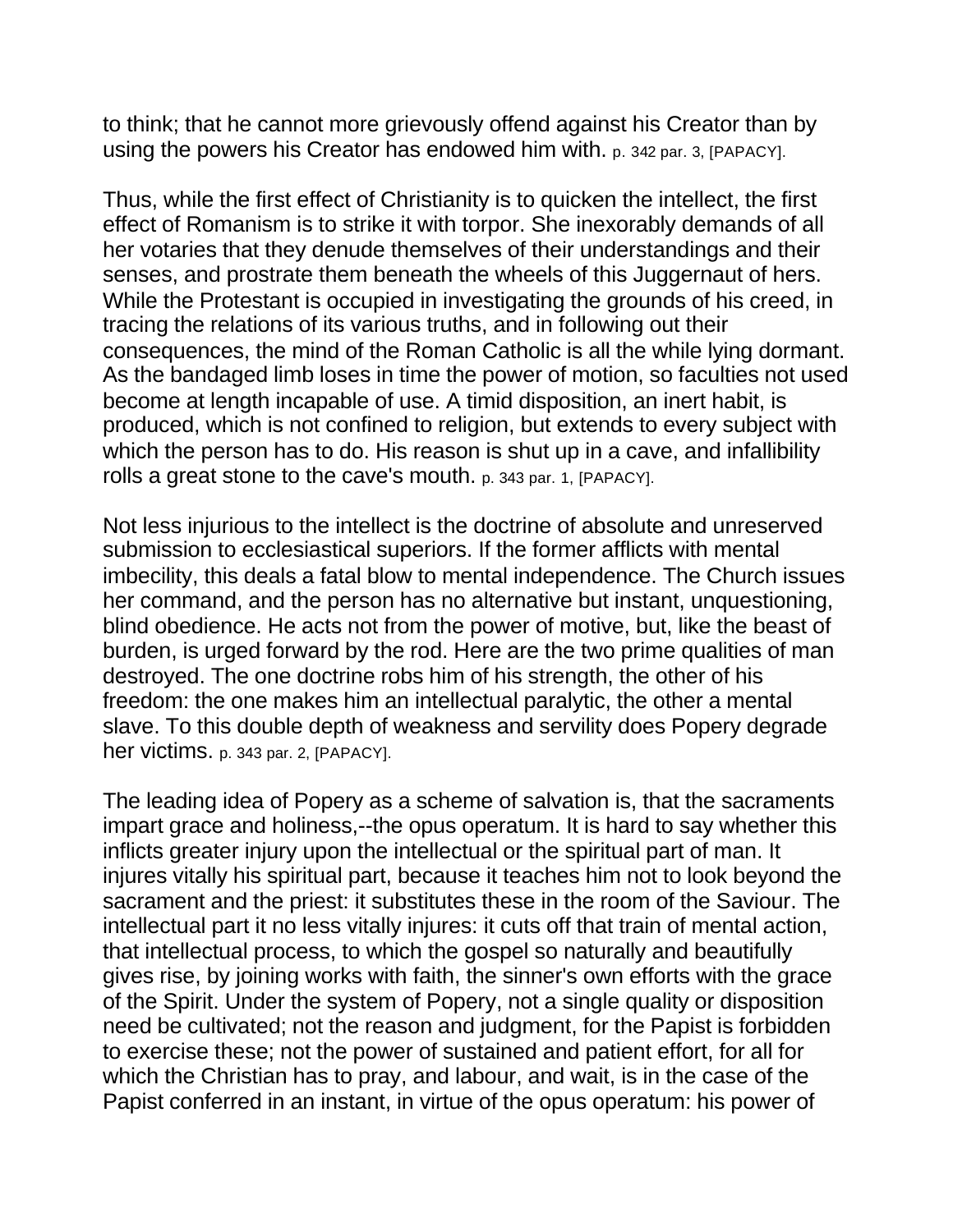self-scrutiny, his self-denial, and his self-control, all lie dormant. p. 343 par. 3, [PAPACY].

Here are the noblest and most useful of the moral and mental faculties, which Christianity carefully trains and invigorates, all blighted and destroyed by Popery. The very idea of progress is extinguished in the mind. The man is stereotyped in immobility. He is given over to the dominion of indolence, and shrinks from the very idea of forethought and reflection, and effort of every kind, as the most disagreeable of all painful things. These qualities the man carries with him into every department of life and labour; for he cannot be reflective, persevering and self-denied in one thing, and slothful, selfindulgent, and devoid of thought in another. Need we wonder at the vast disparity between Papists and Protestants generally? When called to compete with another man in the field of science or of industry, the Papist cannot, at the mere bidding of his will, call up those faculties so necessary to success, which the evil genius of his religion has so fatally cramped. p. 344 par. 1, [PAPACY].

Faith is one of the master faculties of the soul. It is indispensable to strength of purpose, grandeur of aim, and that indomitable persevering effort which guides to success. But faith Popery extinguishes as systematically as Christianity cherishes it. She hides from view the grand objects of faith. For a Saviour in the heavens, who can be seen only by faith, she substitutes a saviour on the altar. For the blessings of the Spirit, to be obtained by faith, she substitutes grace in the sacrament. Heaven at last is to be obtained, not by faith on the divine promise, but by the mystic virtue of a sacrament operating as a charm. Thus Popery robs faith of all her functions. That noble power which descries glory from afar, and which bears the soul on unfaltering wing across the mighty void, to that distant land, teaching it in its passage the hardy virtue of endurance, and the ennobling faculty of hope and of trust in God,--lessons so profitable to the intellect as well as to the soul of man, has under the Papacy no room to act. In the room of faith, Popery, as is her wont, substitutes the counterfeit quality,--credulity; and a credulity so vast, that it receives without hesitation or question the most monstrous dogmas, however plainly opposed to Scripture and to reason. p. 344 par. 2, [PAPACY].

In short, Popery teaches her votaries to devolve upon the priesthood the whole responsibility and the whole care of their salvation. The well-known case of the late Duke of Brunswick is no caricature, but is simply a plain and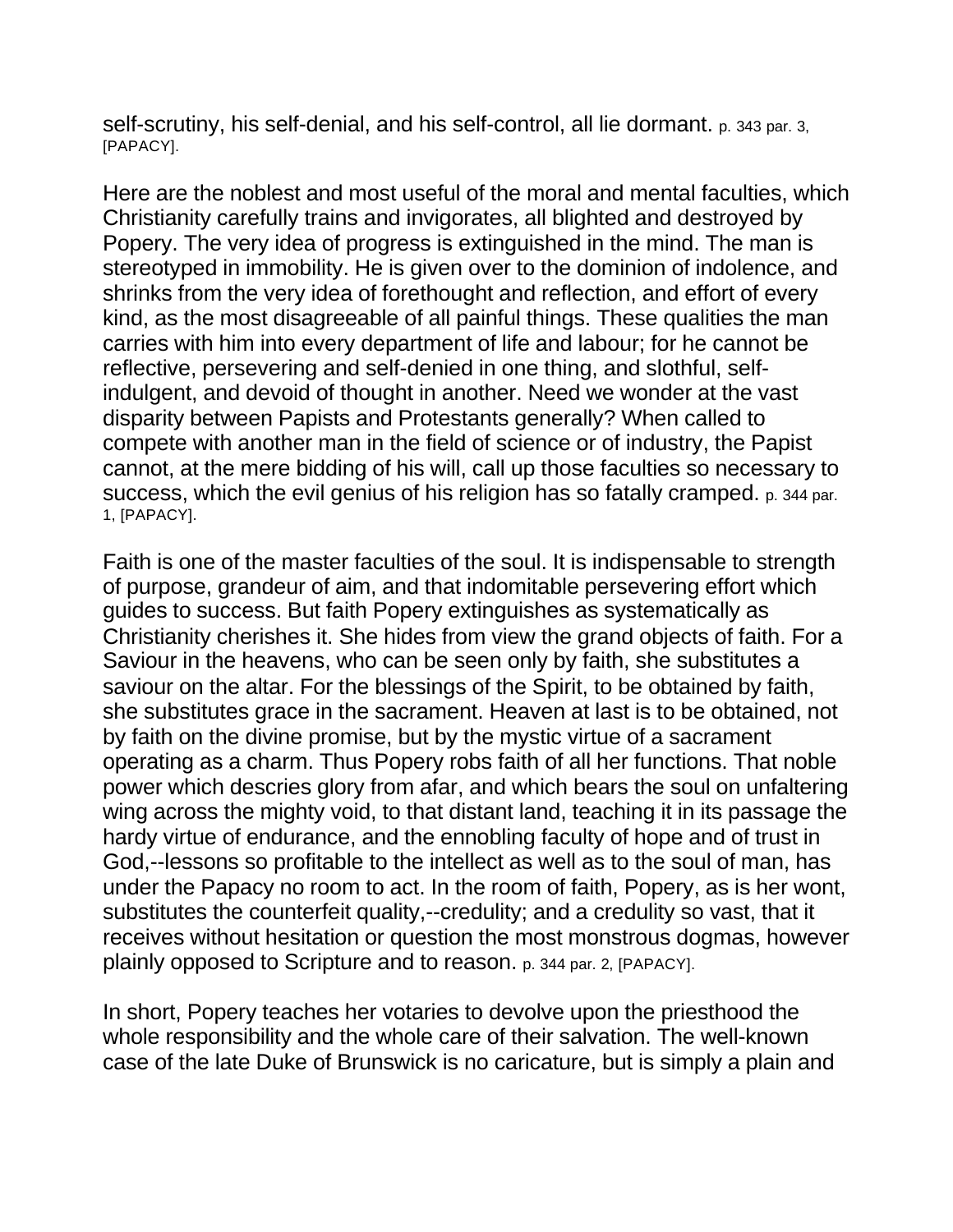honest statement,--though not such, we admit, as a Jesuit would have given,- -of the real state of matters in the Romish Church. p. 344 par. 3, [PAPACY].

"The Catholics to whom I spoke concerning my conversion," says the Duke, when assigning his reasons for embracing the Roman Catholic religion, "assured me that if I were to be damned for embracing the Catholic faith, they were ready to answer for me at the day of judgment, and to take my damnation upon themselves,--an assurance I could never extort from the ministers of any sect in case I should live and die in their religion." Thus the Church teaches her votaries that religion is entirely dissociated from morals; that it is to no purpose for one to put himself to the trouble of cultivating any one moral or spiritual quality--to no purpose to deny one's self any gratification, however sinful; that one may live in the flagrant violation of every one of the commandments of God, provided only he be obedient to the commandments of the Church; and the sum and substance of the Church's commandments is, that he practise a ritual associated with no act or feeling of the soul, and which produces in return no spiritual effect, and that whenever he fails in this somewhat monotonous and dreary task, he be ready with his money to pay for masses and indulgences. Thus the very first principles of morality are struck at. But the point we meant to bring mainly into view here is the habit of mind thus produced, which is that of sitting still, and leaving all which it belongs to one to do, to be done for him by others. This is fatal to the energy, not less than to the morality, of the man. It teaches him the needlessness of effort; it extinguishes the principle of self-reliance, and teaches the duty of divesting one's self of all care and forethought,--a habit of mind which, when acquired in the important matter of salvation, is sure to be carried into other and interior departments of life. It would form a curious subject of enquiry how far the feeling which leads Roman Catholics to lean so decidedly upon the priesthood for the life to come, is akin to that which leads them to lean so decidedly upon governments, and so little upon themselves, as respects the present life. The fiat of a priest, without any labour of theirs, can give them heaven, with all its happiness: why should not the fiat of a statesman, without any labour of theirs, be able to give them earth, with all its enjoyments? We have only to transfer their modes of thinking and their habits of action on the subject of religion, to matters of this world, and we have the woeful picture of sloth, and decay, and want of forethought, which Roman Catholic countries almost uniformly indicate. The internal powers of the individual Catholic lying undeveloped and running to waste, form but the type of his country lying neglected, with all its rich resources locked up in its bosom, because the poor popery-stricken man has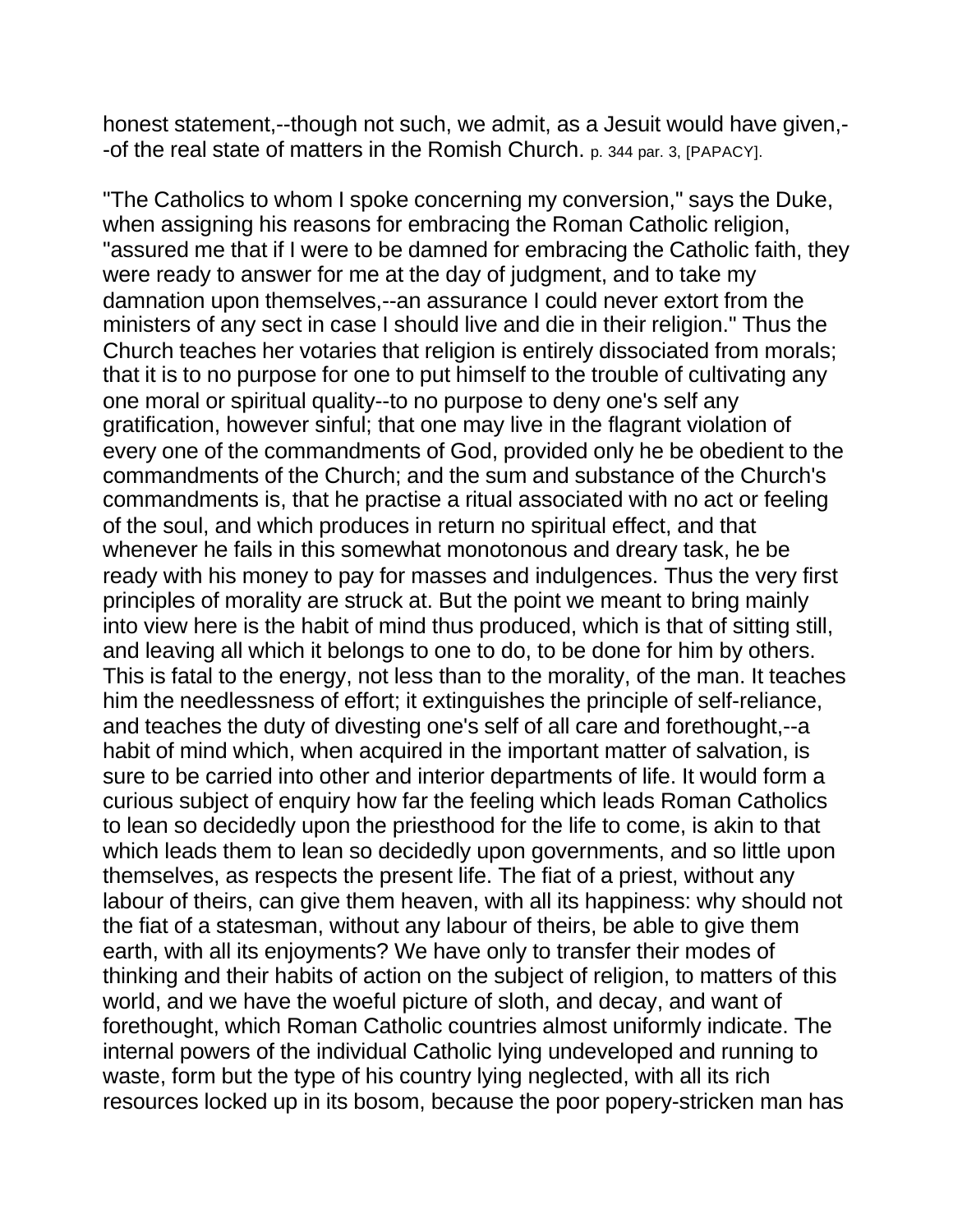neither skill nor energy to develop them. The one is more than the type of the other: they stand related as cause and effect. p. 345 par. 1, [PAPACY].

Such are the characters whom Popery is fitted to create: such are the characters it does create. Every noble faculty it chills into torpor and death. The understanding of the man lies crushed beneath the dogmas of his Church: his independence is overborne by an infallible priesthood: his very senses are blunted; for Popery judges it unsafe to leave her miserable victims in possession even of these, and therefore she systematically outrages them in some of the more awful of her mysteries. And conscience, which, did the moral sense survive, might rise in its strength, and rending asunder these fetters of brass, set free the intellectual powers, Popery drugs, by her horrid opiates, into a death-slumber. A more pitiable and hopeless condition it is impossible to imagine. The man is divested of almost all that is distinctive of man. He becomes a mere machine in the hands of Popery. He trembles to assert his manhood. And these unreflective and slavish habits are inwrought into the very being of the man by daily iterations, and they attend him in every avocation of life, proving a certain source of failure and mortification. p. 346 par. 1, [PAPACY].

Of the practice of Popery, as tending to degrade, we shall have a more legitimate opportunity of speaking when we come to exhibit the influence of Romanism upon society. And as regards the influence of the system upon the religious character of the man, we have so fully entered into this already, when discussing the several dogmas of Popery. that we do not here return to it. p. 346 par. 2, [PAPACY].

[1] For a most interesting account of these Christians, see Layard's Nineveh and its Remains, vol. i. pp. 147-173. p. 346 par. 3, [PAPACY].

------------------------------------------------------------------------

[2] The following anecdote, than which nothing could better illustrate our subject, the writer has from very excellent authority:--Not long since, Dr. Duff was in Manchester prosecuting his grand mission. In company one day with some of the great cotton-spinners of the place, the conversation turned on the subject of cotton. The company were expressing the desirableness of growing cotton in our Indian possessions, instead of importing it from America. "You must first Christianize India," said the doctor. "Why?" it was asked. "Because cotton does not grow in India beyond the line of Christianity," replied the missionary. "What possible connection can there be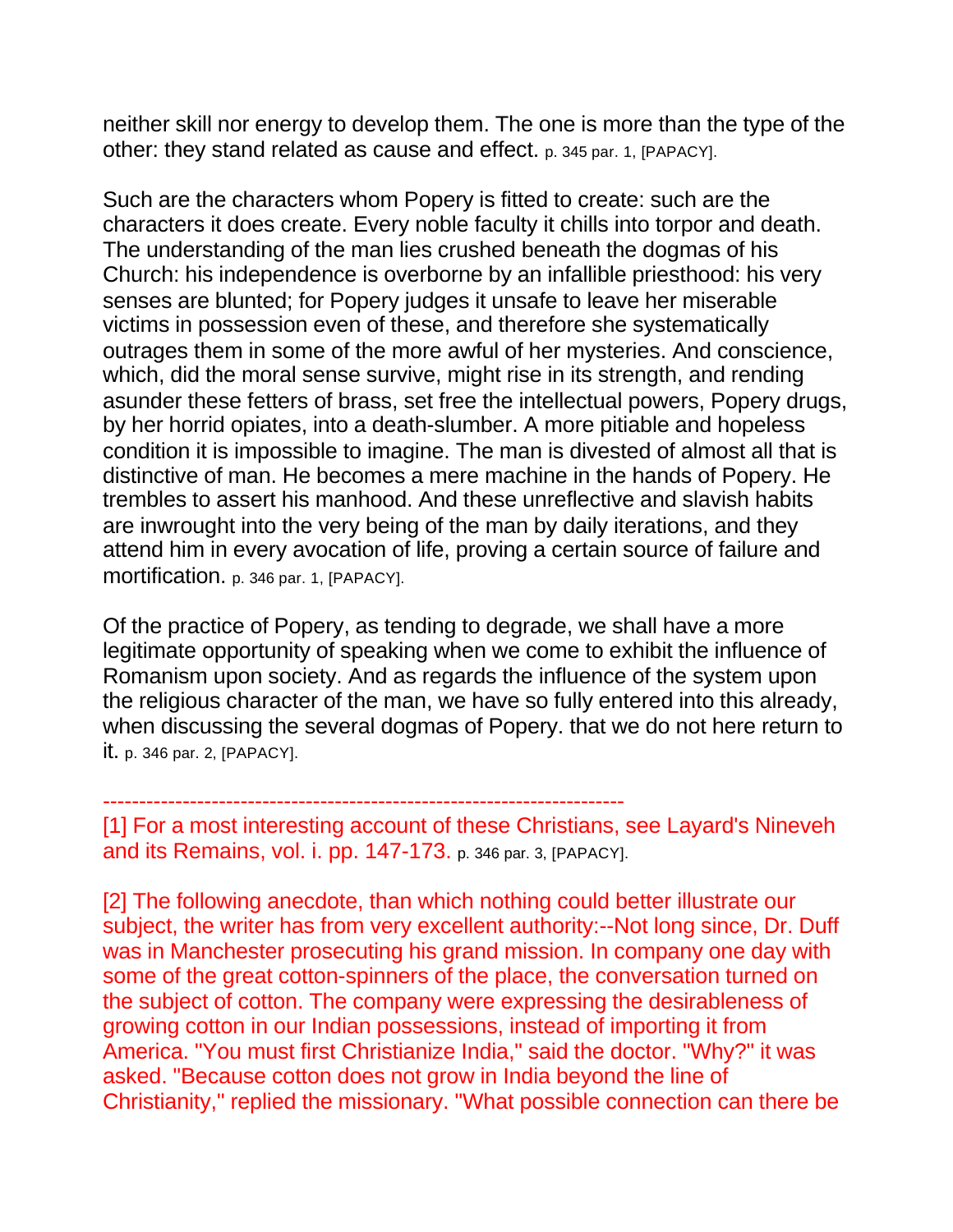between Christianity and the growth of cotton?" "There is this connection," replied the doctor, "that Christianity gives the faculties to cultivate it, of which the Indian in his native state is destitute." p. 346 par. 4, [PAPACY].

## **Book III. Genius and Influence of the Papacy**

p. 347 par. 1, [PAPACY].

## **Chapter III. Influence of Popery on Government.** p. 347 par. 2, [PAPACY].

To religion must we ever assign the foremost place among those beneficent agencies which the Creator has ordained to mould the character and determine the destinies of individuals and nations. She moves in her sphere on high, having no companion to share her place, and no rival to divide her influence. Nevertheless, there are secondary causes at work in moulding individual and national character, and amongst the most important of these we are to class government. Government, as regards its substance, though not its form, is an ordinance of God, intended, and eminently fitted, to conserve the order and promote the happiness of society. It is one of those things which must of necessity be a great blessing or a great curse. It will be the one or the other, according to its character; and its character will be mainly dependent upon the action of religion upon it. Wherever Christianity exists, she creates a standard of public morals, and purifies the whole tone of opinion and feeling. These soon come to influence the acts of the national administration, and to be embodied in the laws of the state; and as the stream can never rise higher than its source, so the morality of the law can never be higher than that to which Christianity has already elevated public sentiment and opinion. As is the Christianity of a country, so will be its laws and government. With a sound healthy Christianity, we will have wise laws, upright judges, independent and patriotic rulers, who will maintain the national honour, guard the public rights, and keep inviolate the homes and altars of a country. With the departure or corruption of religion will come the depression of public sentiment and morals; and the degeneracy rapidly extending to those who make and who execute the laws, there will soon be but too much reason to complain of the injustice of the one and the dishonesty of the other. The decay of religion has ever been signalized by the prostration of public principle, the betrayal of the national honour, the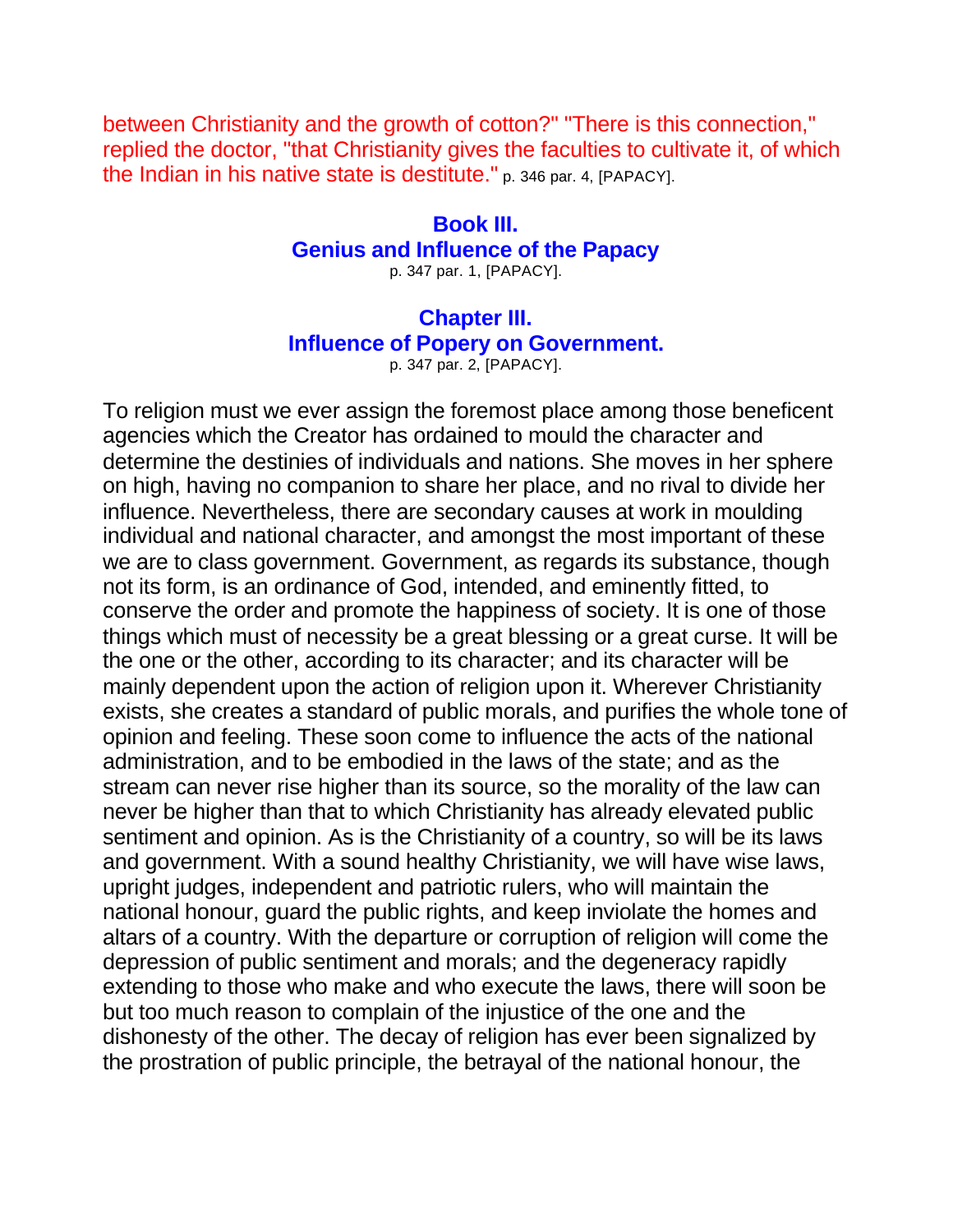invasion of conscience, and the violation of the security and sanctity of the family. p. 347 par. 3, [PAPACY].

The decay of primitive Christianity and the rise of Popery were attended by all the evils we have now specified. The influence of the latter on law and government was of the most pernicious kind, and palpable as pernicious. As Popery waxed in strength, so did the corruption and oppression of government, till at last they grew to an intolerable height. The destruction which Popery works on individual character we have just had occasion to state; but in the department of government it has had more room to operate, and here it has left traces of its evil genius, if not more frightful, at least more palpable. This opens to us a new aspect of Popery. p. 348 par. 1, [PAPACY].

Popery has corrupted government both in its theory and in its practice. p. 348 par. 2, [PAPACY].

It has corrupted the theory of government. God has ordained twin powers in the moral firmament,--the civil and the ecclesiastical jurisdictions; and on the due maintenance of this duality depends the liberties of the world. As the organs of the individual are double, so those of society are double also. The same precaution which God has taken to preserve those bodily organs on which the existence of the individual so much depends, has he taken to preserve those essential to the wellbeing of society. If one is destroyed, the other remains. These two jurisdictions are distinct in their nature and in their objects. They occupy co-ordinate spheres, each being independent within its own province. This is a beautiful arrangement; it maintains an admirable harmony of forces; and so long as that balance remains undestroyed, the rights of society cannot be vitally or permanently injured. These two coordinate jurisdictions resemble two friendly and independent kingdoms, between whom a league offensive and defensive has been formed; so that whenever one is attacked and in danger of being overborne, the other hastens to its succour. The history of the world shows that civil liberty and ecclesiastical bondage cannot stand together, and that the converse of the proposition is true,--a people spiritually free cannot long remain politically enslaved. Thus has God provided a double safeguard for liberty. Driven from the one domain, she can retreat into the other. Expelled from the first ditch, she can make good her stand in the second. The outer rampart of civil independence may be demolished; she can maintain the battle, and, it may be, conquer, from the inner citadel. The present eventful period demonstrates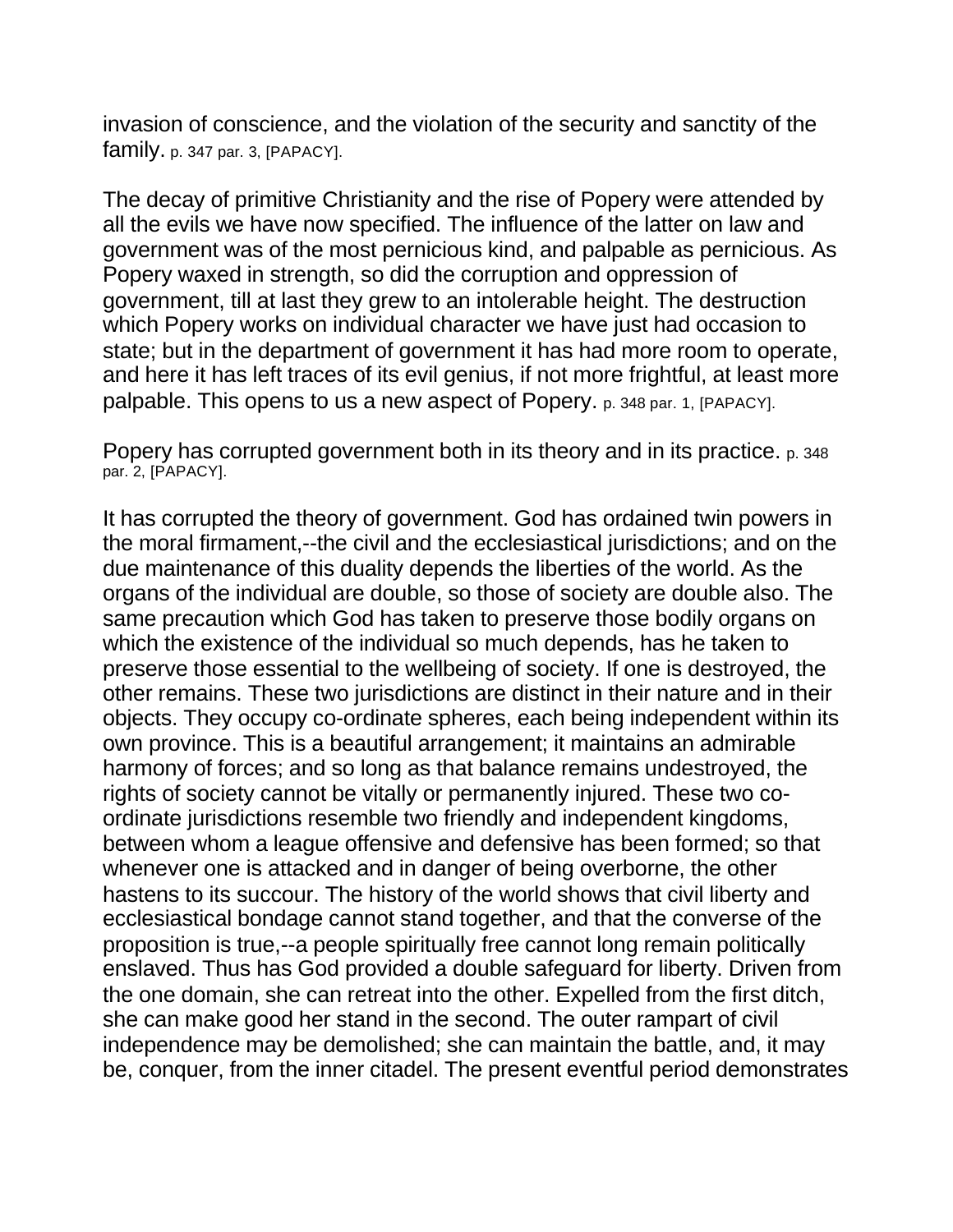not less clearly than preceding ones, that the two liberties are bound up together, and that they must fight and conquer, or sink and perish, together. p. 348 par. 3, [PAPACY].

But the modern Delilah found out wherein lay the great strength of the strong man. Popery confounded and incorporated the civil and the spiritual jurisdictions. This union, instead of bringing strength, as union generally does, brought weakness. It was a fatal blow aimed at the existence of both liberties. It put manacles upon the arm of both. Herein lay the great crime of Popery against the rights of society, and especially against the purity and efficiency of that order of government which God had ordained for the good of men. This act laid a foundation for the most monstrous usurpations and the most intolerable oppressions. p. 349 par. 1, [PAPACY].

This error grew directly out of the fundamental principle of the Papacy. That principle is, that the Pope is the successor of the Prince of the Apostles, and the Vicar of Christ. In virtue of this assumed character, the pontiff claimed to wield on earth the whole of that jurisdiction which Christ possesses in heaven,--to stand at the head of the civil as well as of the spiritual estate,- and to be as really a king of kings as he was a bishop of bishops. From the moment this claim was advanced, all distinction between the two jurisdictions vanished, and a kind of government was set up in Europe which was neither secular nor spiritual, and which can be described only as a mongrel creation, in which the qualities of both were so mixed and jumbled, that while all the evil incident to both was carefully preserved, scarce an iota of the good was retained. This hybrid rule was of course styled government, but it had ceased to fulfil any one function of government, and it set itself systematically to oppose and defeat every end which a wise government strives to attain. This form of government was essentially, and to an enormous extent, irresponsible and arbitrary. For, first, it was a theocracy. God's vicegerent stood at the head of it. He was bound to render no reasons for what he did. He claimed to be an infallible ruler. He could plead divine authority for the most enormous of his usurpations and the most despotic of his acts. He had an infallible right to violate oaths, dethrone princes, and lay whole provinces waste. What would have been atrocious wickedness in another man, was in him the emanation of infallible wisdom and immaculate holiness. Against a power so irresponsible and tremendous it was in vain that conscience or reason opposed their force, or law its sanctions. These were met by an authority immeasurably superior to them all, at whose slightest touch their obligations and claims were annihilated. Reason and law it utterly ignored.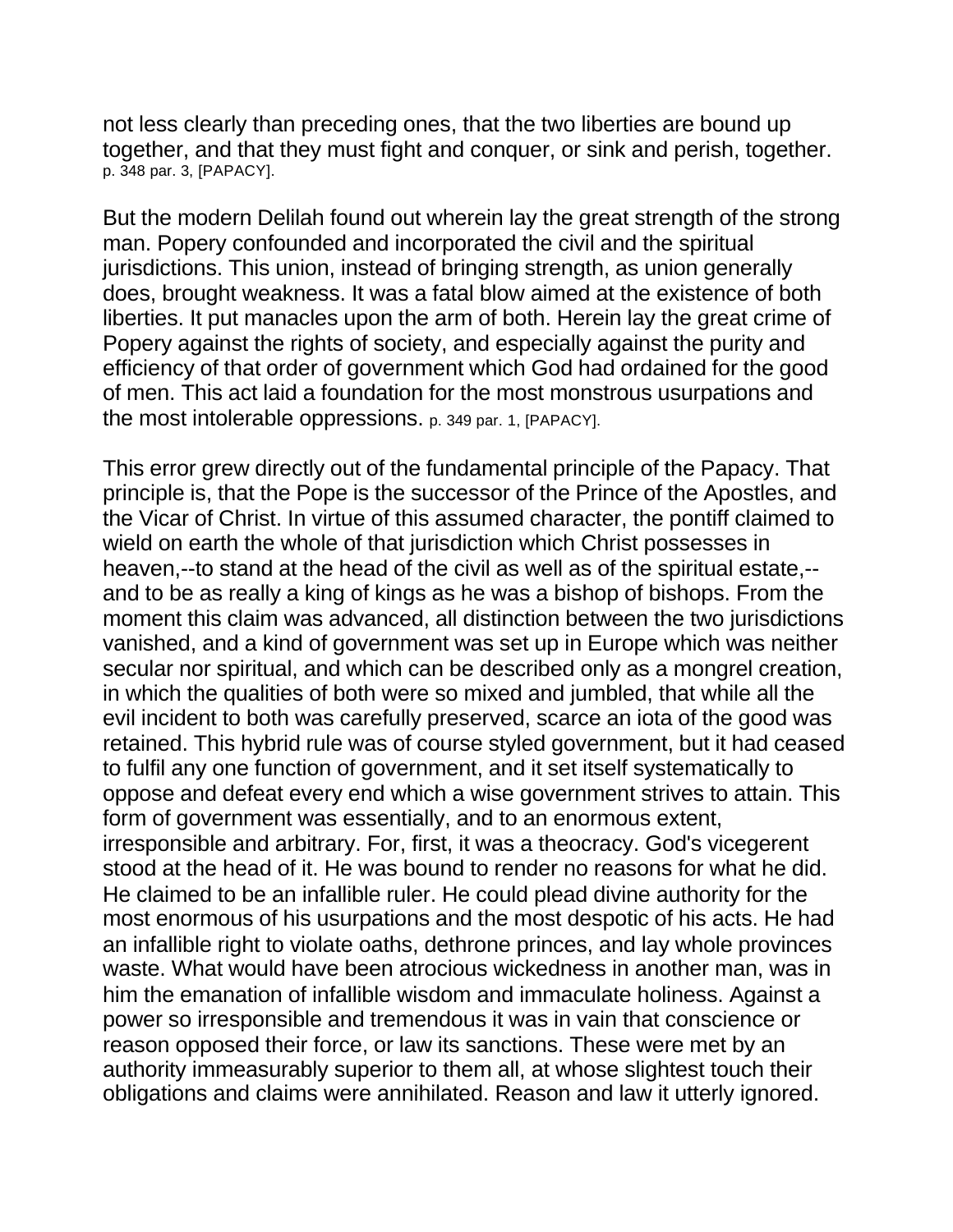'The necessary co-relative of infallible authority is unquestioning obedience. It was the right of one to command,--the duty of all others to obey. He who presumed to scrutinize, or find fault, or resist, was taught that he was committing rebellion against God, and incurring certain and eternal damnation. A theocracy truly! It was the reign of the devil, baptized with the name of God. p. 349 par. 2, [PAPACY].

But, in the second place, this scheme of government centralized all power in one man. This centralization is of the very nature of the Papacy. The vicegerent of God can have no equal; none can share his power; he must reign alone. It would be equally absurd to suppose that an infallible ruler could admit constitutional advisers, or take himself bound to follow their counsel. If the course they recommend is wrong, the infallible pontiff cannot follow it; and if it is right, infallibility surely does not need fallible prompters to tell him so: this, it is presumed, is the very course in which the pontiff would move if left to the guidance of his own supernatural instincts. The popes cannot admit, therefore, of a consulta, or popular assembly with judicial and legislative functions, such as those which in constitutional countries limit the prerogatives and divide the authority of the sovereign. In the hands of one man, then, all power under heaven came to be centred,--the legislative and the judicial, the temporal and the spiritual jurisdictions. The papal theory placed the fountain of law and authority on the Seven Hills, and there was not an edict passed nor an act done in wide Europe, but virtually the Pope was the doer of it. For ages as was the theory, so substantially was the fact. It would have been one of the greatest miracles the world ever saw if liberty had co-existed with this vast accumulation of power. Even in the hands of the wisest of men, fettered by constitutional checks, and bound to assign the reasons of his procedure, such overgrown power could scarce have failed to be abused; and if abused, the abuse could not be other than enormous; but in the hands of men who claimed to reign by divine delegation, and who on that ground sustained themselves as above the necessity of vindicating, or so much as explaining, their proceedings, and who claimed from men an implicit belief that even the most outrageous of their acts were founded on divine authority and embodied infallible wisdom, the abuse of this power far surpassed the measure of all former tyrannies. The despotism of an Alexander, a Nero, or a Napoleon, was liberty itself compared with the centralized despotism of the Papacy. p. 350 par. 1, [PAPACY].

In the third place, the theory of the papal government necessarily and stringently excluded every particle of the democratic element. Its pretensions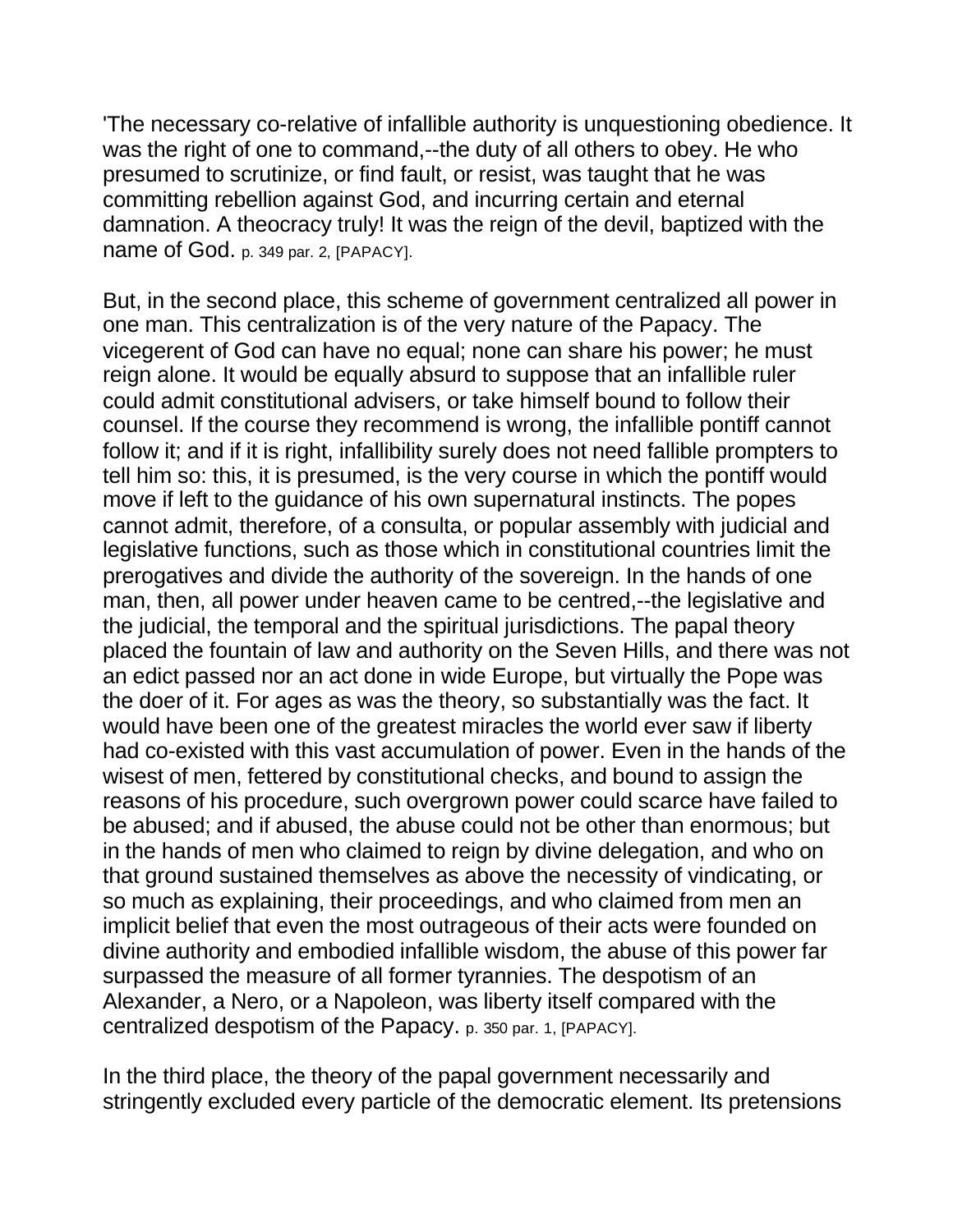to infallibility and to a divine origin made it arrogate all power to itself, and utterly repudiate the claims of all others to participation or control. It abhorred the popular element, whether in the shape of constitutional chambers or constitutional advisers, or checks of any kind. The people were debarred from all share, direct or indirect, in the government. Their place was blind, unreasoning, implicit submission. Nor could the Papacy have admitted them to the smallest privilege of this sort without renouncing the fundamental principle on which it is built. p. 350 par. 2, [PAPACY].

In the fourth place, though in one respect the most centralized of all tyrannies, the Papacy was in another the most diffused. The great primal Papacy occupied the Seven Hills, but it had power to multiply itself,--to reproduce its own image,--till Europe came to be studded and covered with minor Papacies. Each kingdom was a distinct Papacy on a small scale. This arrangement consummated the despotism of the papal rule, by making its sphere as wide as its rigour was intolerable. Had Rome not confounded the temporal and spiritual jurisdictions, matters would not have been so bad. Had the pontiffs confined their pretensions as divine rulers within the ecclesiastical domain, men might have enjoyed some measure of civil freedom, and that would have mitigated somewhat the iron yoke of ecclesiastical bondage; but all distinction between the provinces was obliterated; the pretensions of the Pope extended alike over both, not leaving an inch of ground on which liberty might plant her foot. Practically throughout Europe the two domains were confounded. If the Pope was the vicegerent of God, the kings were the vicegerents of the Pope, and, of course, the vicegerents of God at the distance of one remove. The same twofold character which the pontiff possessed, he permitted, for his own ends, every monarch under him to assume. They were kings by divine right,--accountable only to the Pope, as he to God. Thus did the Pope succeed in extending his sway far beyond the limits of the States of the Church. He reduced the whole of western Europe under the rule of the Papacy, by planting his system of government in each of its kingdoms, and by making its various kings dependents on the chair of Peter. There was not a single ruler, of whatever degree, from the monarch down to the petty subaltern, within the wide limits of the papal empire, who was not a limb of the Papacy, and who had not his place and his function assigned him in that vast and terrible organization which the popes set up for overawing and oppressing the world, and aggrandizing themselves. How religion was desecrated by this unhallowed connection between Church and State,--this monstrous blending of things civil and sacred,--we need not explain. Heaven was sought only to obtain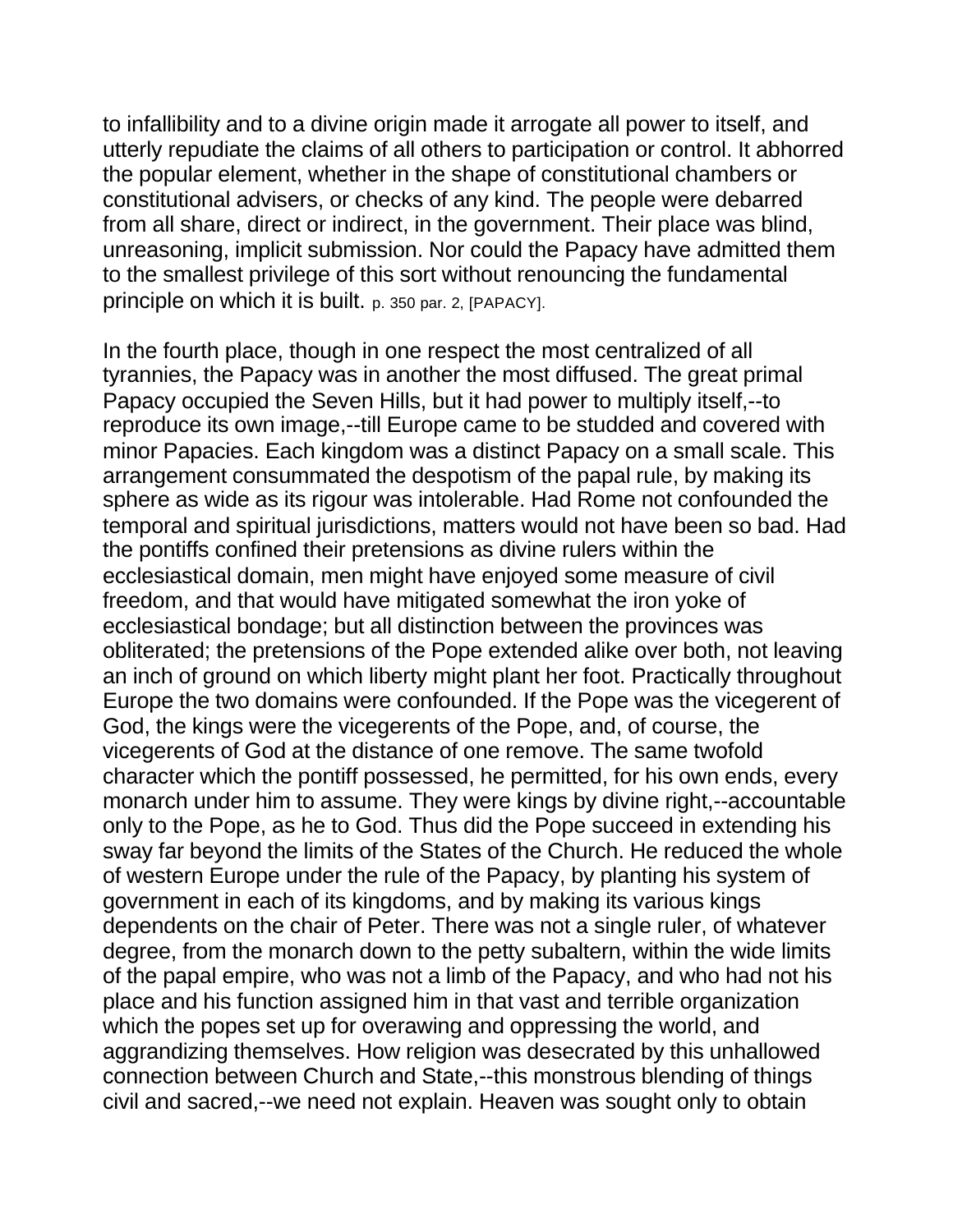earth; and religion was employed only to cover the basest practices, to palliate the most revolting crimes, and to vindicate the most enormous usurpations. The words of the poet are strikingly descriptive of a policy which, the more it pointed towards heaven, the more directly did it tend to hell. p. 351 par. 1, [PAPACY].

"Quantum vertice ad auras

Aetherias, tantum radice in Tartara tendit."[1] p. 352 par. 1, [PAPACY].

But we dishonour religion by giving that holy name to what was so called within the Church of Rome. The piety of the times, as we have already shown, was essentially and undisguisedly paganism. Religion, appalled by these gigantic corruptions, which had only borrowed her name the more effectually to counterwork her purpose, had fled, to bury herself in the caves of the earth, or to find a shelter amid eternal snows and inaccessible cliffs. A vast theocracy wielded the destinies of Europe. A blind, irresponsible, and infallible despotism, issuing its decrees from behind a veil which mortal dared not lift, sat enthroned upon the rights and liberties, the conscience and the intellect, the souls and the bodies, of men. Such was the Papacy!--a monstrous compound of spiritual and temporal power,--of old idolatries and Christian forms,--of secret frauds and open force,--of roguery and simplicity,- of perfidies, hypocrisies and villanies of all sorts and degrees,--of priests and soldiers,--of knaves and fools,--of monks, friars, cardinals, kings, and popes,- -of mountebanks of every kind, hypocrites of every class, and villains of every grade,--all banded together in one fearful conspiracy, to defy God and ruin man! p. 352 par. 2, [PAPACY].

So deeply did Popery corrupt the theory of government. First of all, it confounded the two jurisdictions, and then set over them a head claiming to be divine and infallible, thus paving the way for encroachments to any extent on the conscience on the one hand, and on civil rights and liberties on the other. It enabled the sacerdotal autocrat to support his temporal usurpations by spiritual sanctions, and his spiritual domination by secular arms. And this form of government, moreover, necessarily implied the accumulation of all authority in the hands of one man, forming a centralized despotism such as had never before existed. It was also of the nature of this government that it absolutely excluded every iota of the constitutional or democratic element. Farther, being based on an element of a spiritual kind, it was not confined within political boundaries, but extended equally over all states, making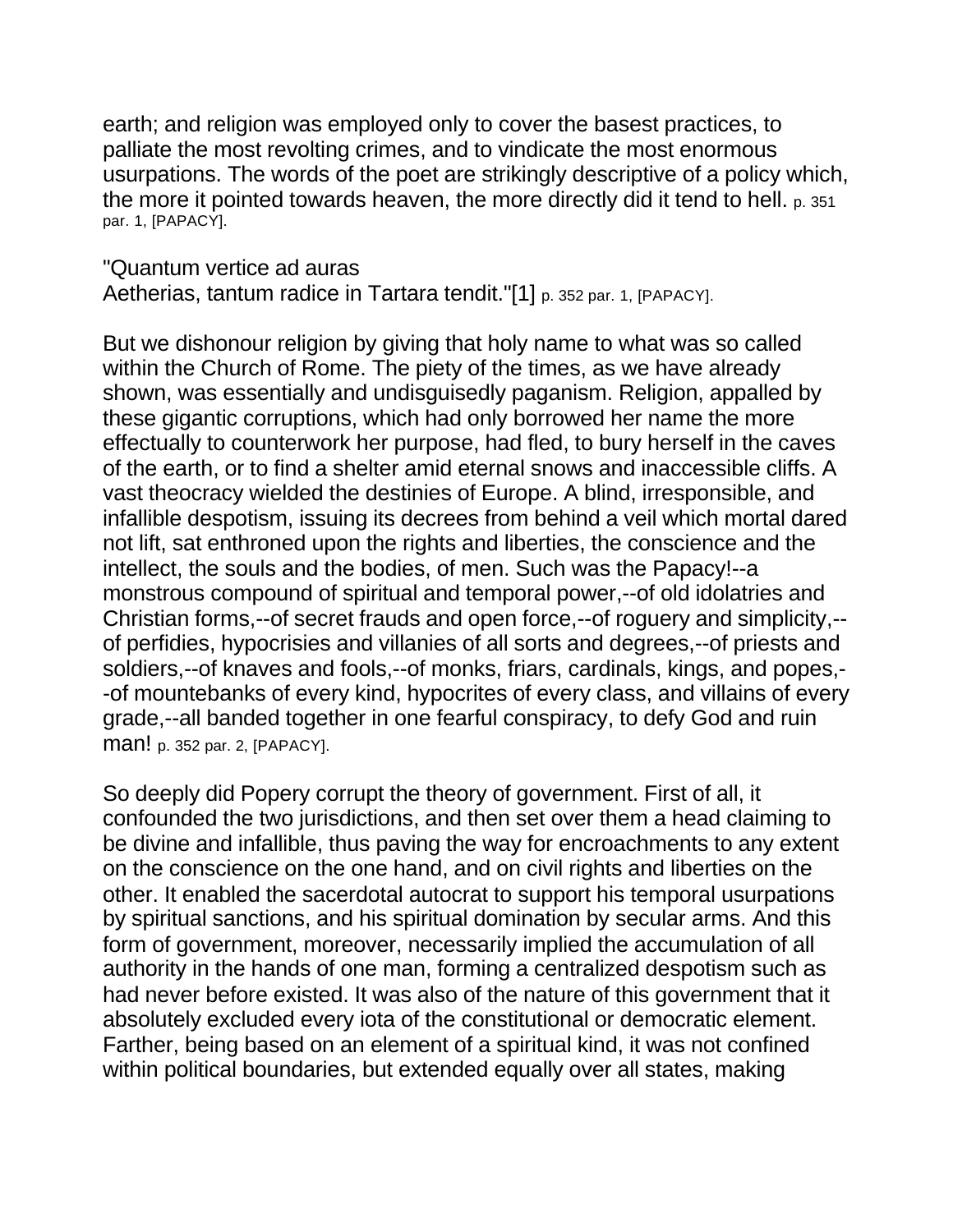Rome everywhere, and the world but one vast province, and its various governments but one irresponsible despotism. p. 352 par. 3, [PAPACY].

These corruptions in the theory of government led necessarily and directly to grievous corruptions in its practice. In truth, the government of the Papacy,- the only government known for ages to Europe,--was but one enormous abuse. First, the Papacy, in self-defence, was compelled to retain its subjects in profound darkness. It knew that should light break in, its reign must terminate, seeing its pretensions were incapable of standing an hour's scrutiny. Obeying, therefore, the instincts of self-preservation, the Papacy was the great conservator of ignorance,--the uncompromising and truculent foe of knowledge. "Let there be light," was the first command issued by the Creator. "Let there be darkness," said Popery, when about to erect her dominion. The darkness fell fast enough, and deep enough. First, the great lights of revelation, kindled by God to keep piety and liberty alive on the earth, were extinguished. Next, classical learning was discouraged, and fell into disrepute. History, science, and every polite study, shared the same fate. They were denounced as wolves; and Rome, the mighty hunter, chased them from the earth. The arts perished. If painting, sculpture, and music survived, it was solely because Popery needed them for her own base purposes. But their cultivation, so far from tending to refine or elevate the general mind, powerfully contributed to enfeeble and pollute it. These arts were the handmaids of superstition, resembling beautiful captives bound to the chariot-wheel of some dark Ethiopic divinity. Thus the earth came a second time to be peopled by a race of barbarians. Italy herself became ignorant of letters. The ancient polytheisms possessed no such cramping effect on the genius of man. Greece and Rome established schools, patronized learning, and encouraged efforts to excell. Of all superstitions, that of Popery has been found the most injurious to the human intellect. She found the world civilized, and she sunk it into barbarism. She found the mind of man grown to manhood comparatively, and she reduced it into second childhood. She polluted and emasculated it by her foul rites, and the singularly absurd, ridiculous, and childish doctrines which formed the scholastic theology, the only intellectual food of the middle ages. She was the enemy of science, as well as of the Bible. Some of its earliest and most brilliant discoveries she placed under anathema, and she rewarded with a dungeon some of its most illustrious pioneers. Had the Papacy had her will, our knowledge of the world would have been not a whit more extensive than was that of the ancients. The Atlantic would have lain to this day unploughed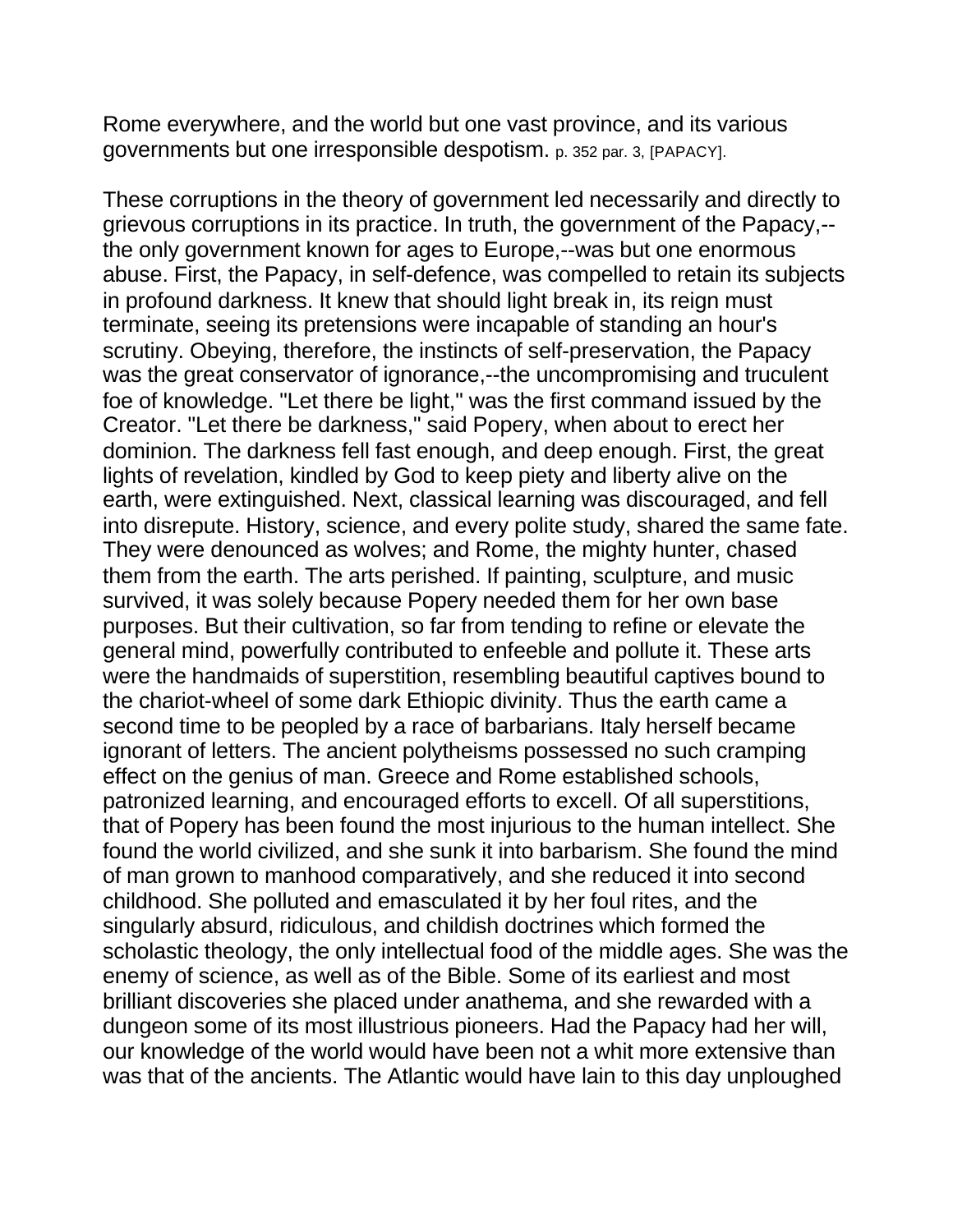by keel; and America would still have been hid in the mysterious regions of the unexplored west. p. 353 par. 1, [PAPACY].

The great law of gravitation, which first certified to man the order and grandeur of the universe, would still have been undiscovered; and the whole furniture of the heavens, fixed in their crystalline spheres, would have been performing a diurnal revolution round our little earth. We would have been trembling at eclipses, and helpless before the power of disease and pestilence. We would still have been engrossed in the pursuits of alchemy and judicial astrology, discussing quidlibets and quodlibets, and, for our spiritual food, listening to the mendacious legends of the saints. We would have been moved to compassion by the example of St. Francis, who divided his cloak with the mendicant,--stimulated to zeal by the story of Anthony, who sailed to St. Petersburg on a millstone to convert the Russians,--fortified against temptation by the courage of St. Dunstan, who led Satan about with a pair of red-hot pincers, when he tempted him in the likeness of a fair lady,- exhorted against the fear of danger by the story of St. Denis, who carried his head half a dozen miles after it was separated from his body, and schooled into devotion by St. Anthony of Padua's mule, which, after three days' fasting, left his provender to worship the host. Had the Papacy had her will, Milton would never have sung, Bacon and Locke would never have reasoned, the classic page of Erasmus and Buchanan would have remained unwritten, the steam-engine would still have been to be invented, and the age of mechanical marvels, which ennoble our cities, and give to man the dominion of the elements, would have been still to come. Our ships would have carried from our shores other products than those of our learning, our science, and our industry; and would have returned laden, not with those varied commodities with which distant countries abound, and of which ours is destitute, but with papal bulls, beads, crucifixes, indulgences, dispensations, and occasionally excommunications and interdicts. If our temporal wealth would have been less, our spiritual comforts would have been much greater. What rare and precious relics would have stocked our museums, sanctified our churches, enriched our homes, and protected our persons! We would have been able to boast of the legs, arms, toes, fingers, and skulls of great saints who flourished more than a thousand years ago, and eke the arms, fingers, and toes of saints who never flourished at all, but the virtue of whose relics is not a whit the less on that account. We would have possessed the pairings of their nails, the clippings of their beard, some locks of their hair, mayhap a tooth, or a rag of their raiment, or the thong with which they scourged themselves. p. 354 par. 1, [PAPACY].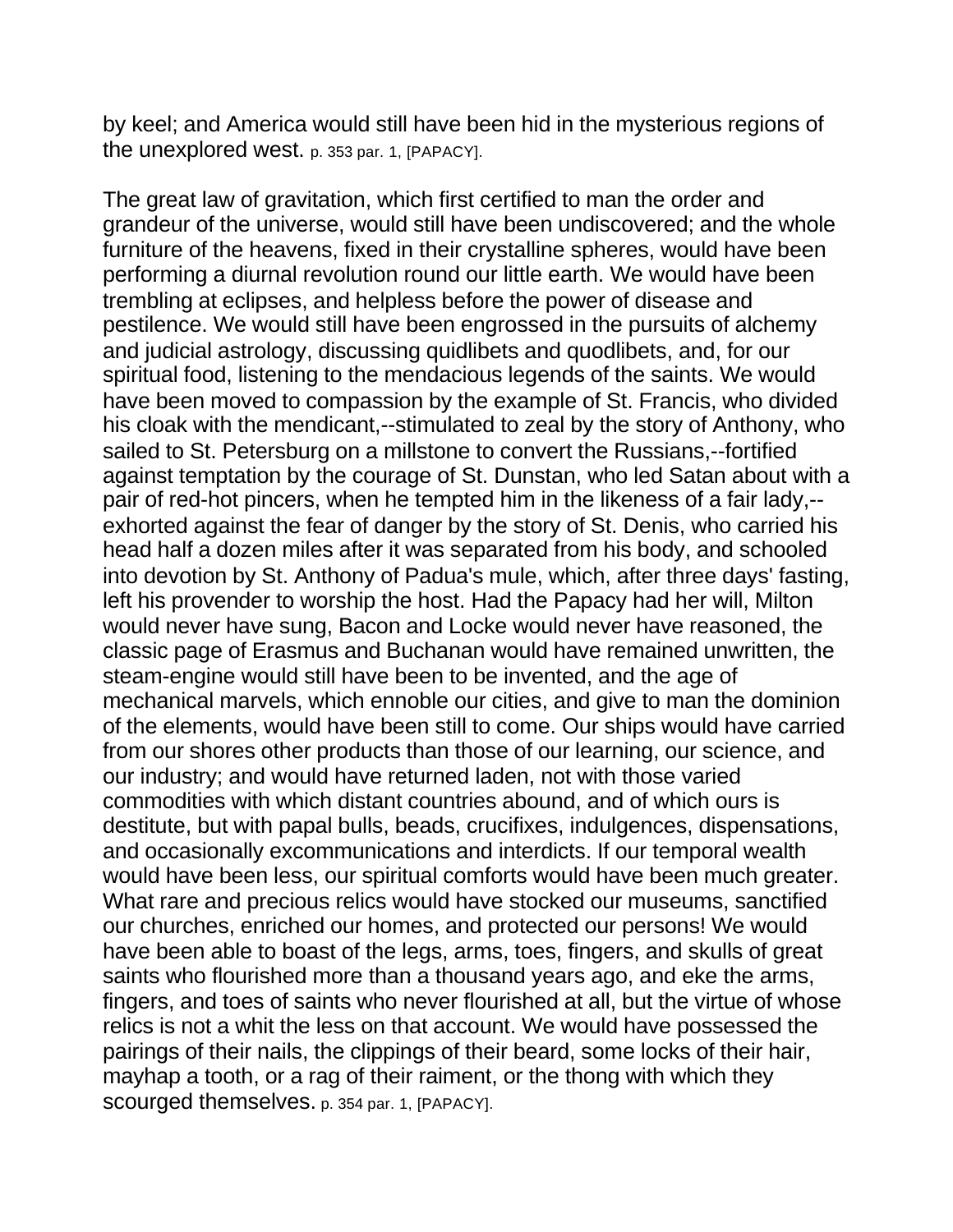We might have possessed one of the many hundred legs of Balaam's ass, a bit of the ark, or a nail from the true cross. In short, there would have been no end to the store of venerable lumber that might have enriched our island, but for our quarrel with Rome. True, we could not have had our science, to which nothing is impossible; nor our commerce, which encircles the globe. We could not have bored through mountains, or spanned mighty rivers and friths, or erected noble beacons amid the waves. We could not have bridged over the Atlantic, or brought India and China to our very doors, the products of whose climes stock our markets and lade our boards. Nothing, of all this would we have had; but we would have been more than compensated by the profitable trade we should have driven with Rome in the spiritual wares with which she has enriched all those nations who have trafficked with her. p. 355 par. 1, [PAPACY].

For ages before the Reformation, the Church of Rome, with the wealth of western Europe at her command, did nothing for learning, beyond patronizing some of the fine arts mainly for her own ends. Since the sixteenth century, Rome has been obliged to alter her policy, not in reality, but in appearance.[2] The Jesuits, finding that the human mind had escaped from its dungeon, ostentatiously took up a position in the van of the movement, that they might lead the nations back to their old prison. In those countries, such as Spain and Italy, into which the Reformation had not introduced letters, these zealous educators, the Jesuits, made no effort to disturb the primeval night. Ignorance is the mother of devotion, and they were unwilling to deprive the natives of so great a help to piety. But in other countries, such as Poland, where the Protestants had erected schools and colleges, the Jesuits dogged the steps of the Protestant teacher. They opened schools, and professed to teach, taking care, however, to convey the smallest amount of knowledge. They kept the youth studying the grammar of Alvar for ten or a dozen years, and learning almost nothing besides. The Augustan era of Polish literature and that of the Protestant ascendancy in Poland, were contemporaneous. When the Jesuits began to educate, literature began to decline; and the period of the Jesuit influence is the least intellectual and the least literary in the history of Poland. It has been the same in all other countries. The Roman Catholics kept Ireland as a preserve of ignorance for ages, and never thought of erecting school or college in it (Maynooth excepted), till the Protestants began to erect schools. And their teaching in the Irish schools is of such a kind as warrants us in saying, that the great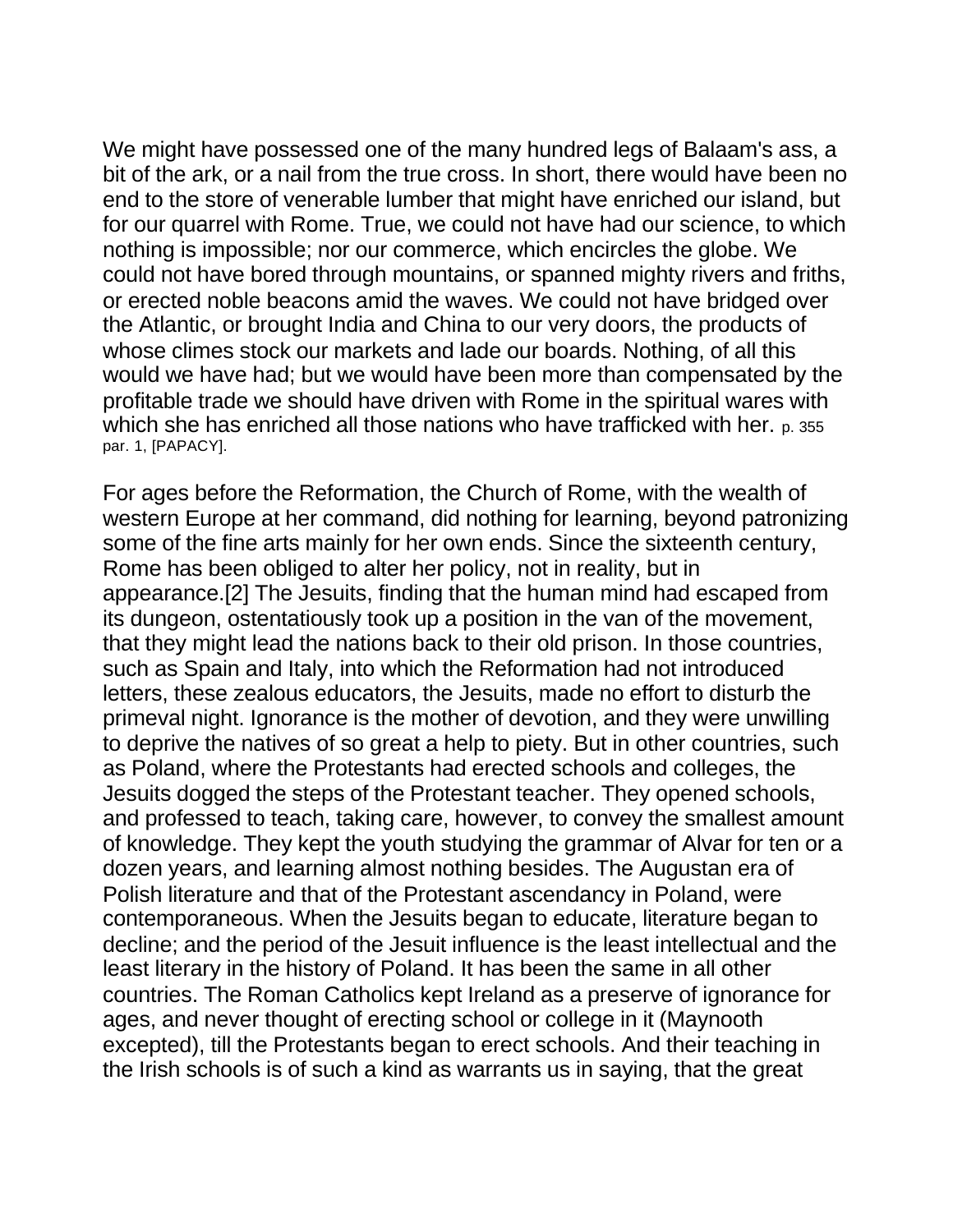outcry they have made is, not for liberty to educate, but for liberty not to educate. p. 355 par. 2, [PAPACY].

In St. Patrick's Roman Catholic school, Edinburgh, instances have been frequent of children four years at school, and yet unable to put two letters together, and of others who had been at school for ten years, and who could not read. The Jesuits build schools, and appoint schoolmasters, not to educate, but to lock up youth in prisons, miscalled schools, as a precaution against their being educated. But it is unnecessary to particularize. In all ages and in all countries the Papacy has leant upon ignorance. It has been one of the grand instruments by which it has ruled mankind. Its acme was the midnight of the world. Idolatry came in with a promise of knowledge,--"Ye shall be as gods, knowing good and evil;" but it perpetuated its reign through the fact of ignorance. p. 356 par. 1, [PAPACY].

The Papacy employed to an unprecedented extent espionage in its system of government. Despotism is always base; and the Papacy, as the most despotic, has also been the basest of governments. Former tyrannies employed spies and laid snares, to discover their subjects' secrets or anticipate plots; but the Papacy had the merit of establishing a regular system, by which it took cognizance of thought, and made it as amenable to its tribunal as actions and words to other governments. This it accomplished by the machinery of the confessional. All were obliged to confess, These confessions were sent to Rome; so that there was not a thought or a purpose which was not known at head-quarters. This invested the Pope with omniscience. Not only did he know all that was done and spoken, but all that was thought, throughout his empire. From the Seven Hills he could see into every home and into every heart. Europe lay "naked and open" beneath his eye. What a tremendous power! Hitherto, under the most intolerable tyrannies, men's thoughts were free. Words the tyrant might punish; thoughts defied his power. But under the Papacy no man dared to think. He felt that the eye of Rome was looking into his bosom. She could drag him into the confessional, and compel him by the threat of eternal flames, to lay open his whole soul. From her eye nothing was hid. And to what purpose did she turn this knowledge of the secrets of men? To the purpose of strengthening her own dominion, and sinking her foundations so deep, that every attempt should be in vain to unsettle or raze them. p. 356 par. 2, [PAPACY].

But again, the papal government effected the prostitution of the civil power to an enormous extent. The distinction between the functionaries of the Church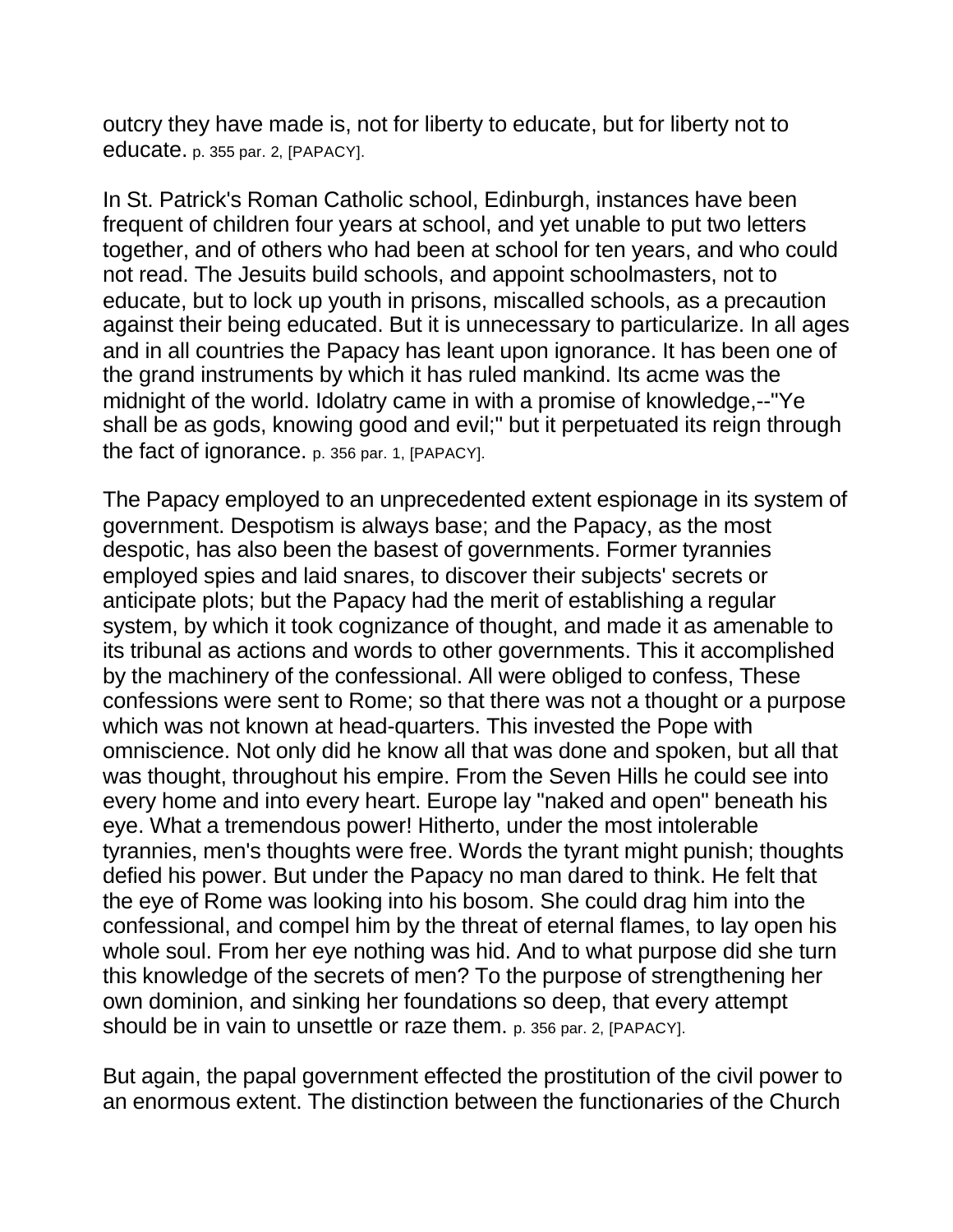and of the State was maintained, doubtless, during the middle ages. p. 356 par. 3, [PAPACY].

But civil government as distinct from spiritual government was scarcely known in these times. There was, in fact, during the dominancy of the Papacy but one government in Europe, as we have already shown,--a heterogeneous compound of temporal and spiritual authority, which took cognizance of all causes, and arrogated jurisdiction over all persons and all kingdoms. The Papacy was the uniting bond and the animating spirit of this system. But from this parent corruption, which we have already illustrated, there sprung innumerable lesser corruptions. One of these was the subjection and prostitution of the civil power to the ecclesiastical, and the perpetration of acts of tyranny in the State, in order to uphold a yet more odious tyranny in the Church. The Church of Rome felt that she could not reign by enlightening the conscience, and therefore she reigned by coercing it. Her union with the State enabled her to employ, as often as she would, the secular arm for the somewhat anomalous purpose of compelling obedience and enforcing belief. The policy of every government within the limits of the Roman Catholic Church was prompted by Rome, was papal in its essence, and insidiously managed for the interests of the Vatican. Not only were kings themselves the slaves of Rome, and not only did they feel that to rebel against her was to rebel against heaven; but they laboured to make their subjects her slaves also, feeling that a people bound in the fetters of the Church were thereby more amenable to regal authority. This supposed identification of their interests with that of Rome made them zealous supporters of her pretensions. They willingly give the force of law to her bulls; they lent the pageantry of state to her worship; well knowing that nothing awes the mind of the vulgar like state authority. The Pope and the King were the two divinities which the Europe of the dark ages adored. But further, not only did the vicious element of sacerdotalism infect the secular government, but that government was to a large degree administered by sacerdotal persons. Cardinals and priests were in innumerable instances the public ministers and secret advisers of monarchs. This was to some extent a matter of necessity, inasmuch as in that age the knowledge of letters and of business was confined almost entirely to ecclesiastics. But the practice was encouraged by Rome, who was able thus to penetrate the secrets and control the policy of governments. Thus all things, great and small, originated with the Papacy. The wars that convulsed Europe grew out of the intrigues of Rome. Princes were exalted to thrones, or hurled from them, according as it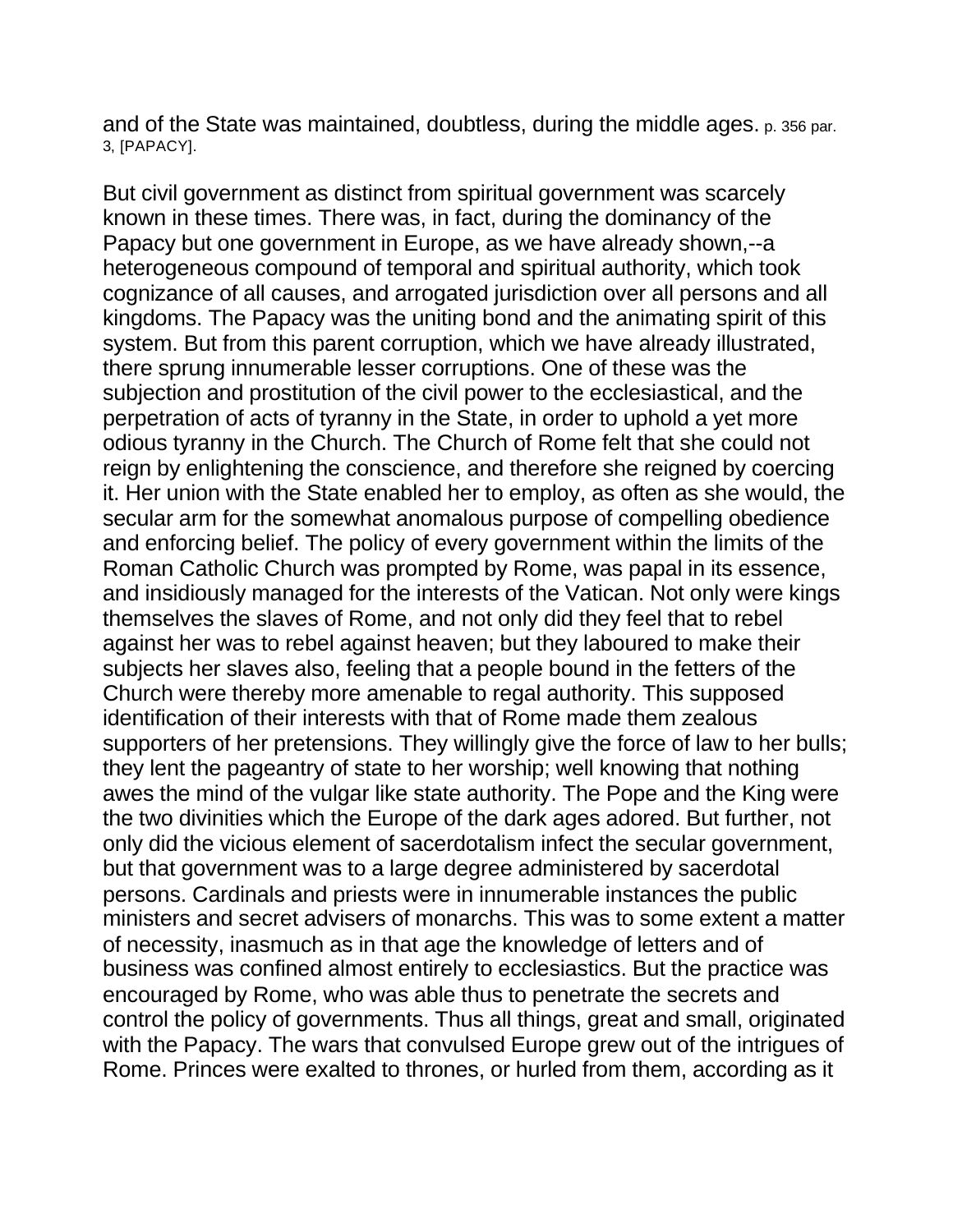suited her interests. The wealth of the state was employed to debauch conscience, and the arm of its power to punish opinion.[3] p. 357 par. 1, [PAPACY].

If any of the governments recalcitrated, and refused to degrade themselves by doing the vile work of Rome, she speedily found means to reduce them to obedience. She knew the power of the superstition which she wielded; she knew that it placed in her hands the control of the masses, as well as of governments; and thus she could employ the people to overawe the throne, as well as the throne to oppress the people. She had but to issue her interdict, and the ties that bound subjects to their sovereign were dissolved, their oaths of allegiance annulled, and rebellion against their persons and government preached as a sacred duty; so that the unhappy prince had no alternative but to make his peace with Rome, or abdicate. At one time the Church of Rome has taught the doctrine of the divine right of kings, and at another she has propagated the opinion that the people are the source of sovereignty, as was done in France during the reign of Henry III., who joined the Protestants. So long as princes were submissive to the Romish see, their persons were sacred; the moment they revolted, their assassination was recommended as a holy service, and the crown of glory was held out to the murderer. Rome, to use her own phraseology, laid "the axe at the root of the evil tree," with orders "to cut it down."[4] Herein lay the real supremacy of Rome,--not in her theoretic headship, which the kings of Europe acknowledged only at times, but in her actual headship, which was founded on the power of her all-pervading superstition. She filled Europe with darkness, and through that darkness became omnipotent. This made her the mistress of men's minds, and through that she became the mistress also of their bodies and their properties. When her voice sounded through the gloom, men heard it as if it had been the voice of God, trembled, and obeyed. p. 358 par. 1, [PAPACY].

Another enormous abuse grew out of the sacerdotal government of Rome, namely, the maxim that princes are the constituted guardians of orthodoxy in their dominions, and are bound to employ their swords in the extirpation of heresy and heretics. This doctrine the Church of Rome wrote in blood in every country of Europe. A grievous perversion it was of the ends of civil government, and it led directly to persecution for conscience' sake. The Church of Rome has earned for herself unrivalled notoriety as a persecutor. Pagan Rome shed the blood of the saints, but papal Rome was drunk with the blood of the saints. We have already alluded to the numbers who, in the twelfth century, in central Europe, held the pure doctrines of the New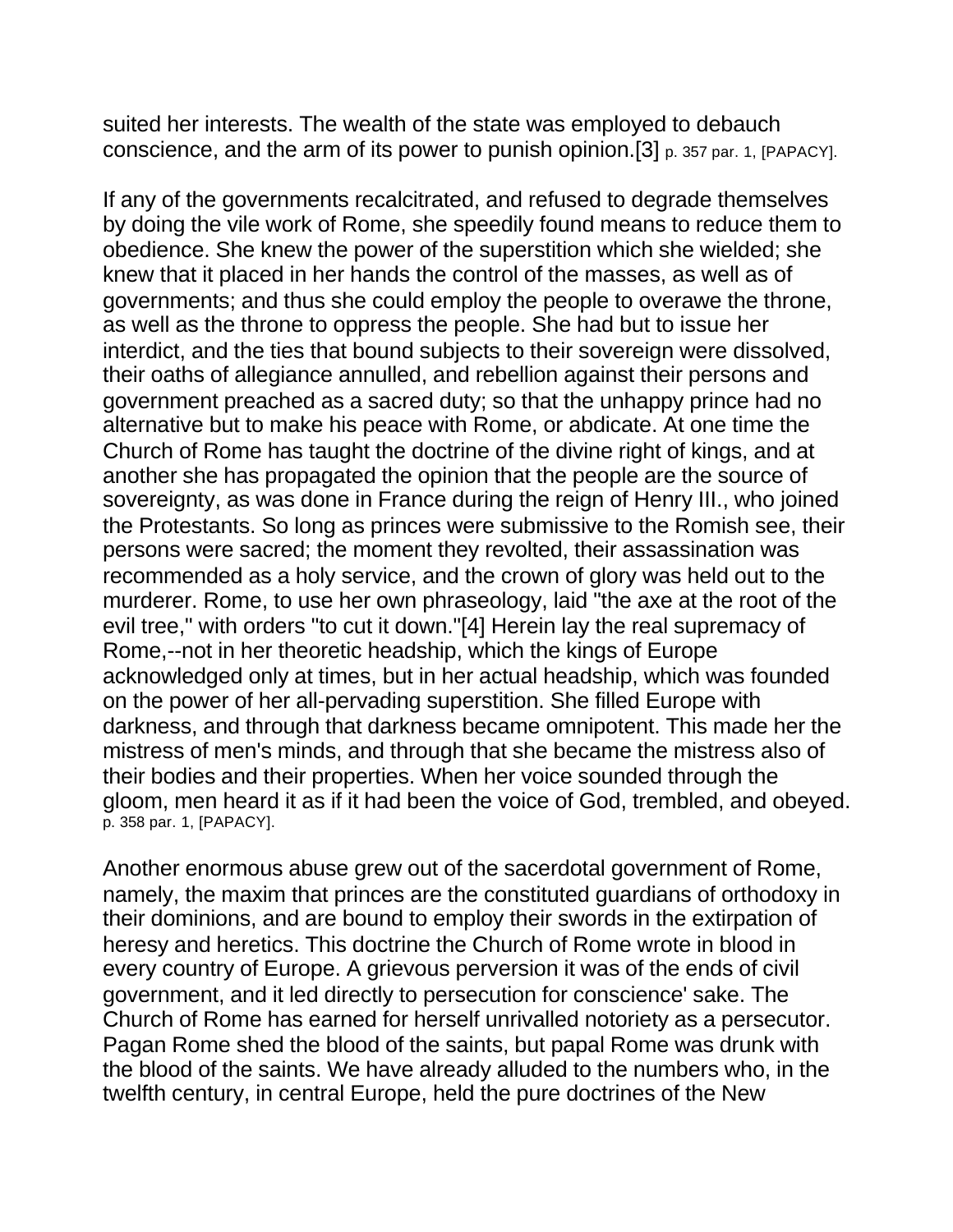Testament, and protested against the Church of Rome as the Antichrist of Scripture. p. 358 par. 2, [PAPACY].

These confessors abounded in the southern provinces of France, in the valley of the Rhine, in Lombardy, and in Bohemia. They occupied a belt of country of considerable breadth on both sides of the Alps, stretching from the mouths of the Po to those of the Garonne. They were as distinguished from their neighbours by the skill and industry with which they prosecuted arts and manufactures, as by their extraordinary acquaintance with the Scriptures, and the pure morality of their lives. The Reformation would have broken out in that century, or in the first half of the next, but for the violent and bloody measures of Rome. She saw the danger, she unsheathed the sword; nor did she return it to its scabbard till scarce a man remained to carry tidings of the catastrophe to posterity. The three centuries that preceded the Reformation were one continued massacre. The armed force of western Europe, led on by Rome, was employed to crush a peaceful and industrious, a virtuous and a loyal people, guiltless, but for the crime of refusing to bow the knee to the Dagon of the Seven Hills. Southern France became a perfect shambles. The Alps were swept with fire and sword. Bohemia and the Rhine were overwhelmed with armies, with dungeons, and with scaffolds. Three centuries of crimes, of wars, of bloodshed, at length completed their revolution, and Rome was able to announce that heresy was now exterminated,--drowned in blood. Crimes unparalleled! The French statesman would have said, folly unparalleled; and in sooth it was so. It was the flower of their subjects which these princes had destroyed. The towns they had converted into smoking ruins were the seats of trade and industry. The men whose blood dyed the soil and the rivers of their land were the stay of order. The vast armaments and the successive wars maintained by these zealous vassals of Rome inferred enormous expense. This double damage,- the direct cost and the indirect loss,--drowned in debt and permanently crippled all the states of Europe. Philip II. of Spain, "a beast of priestly burden," is said to have declared to his son, a little before his death, that he had spent in enterprises of this sort no less a sum than five hundred and ninety-four millions of ducats.[5] The millions that France lavished in these crusades, and the hundreds of thousands of virtuous and industrious citizens whom she banished from her territory, can never be accurately told; but one thing is manifest, that in these proceedings she sowed the seeds of the frightful calamities she has since endured, and is now enduring. "Nearly fifty thousand families," says Voltaire, writing of the revocation of the Edict of Nantes, "within the space of three years, left the kingdom, and were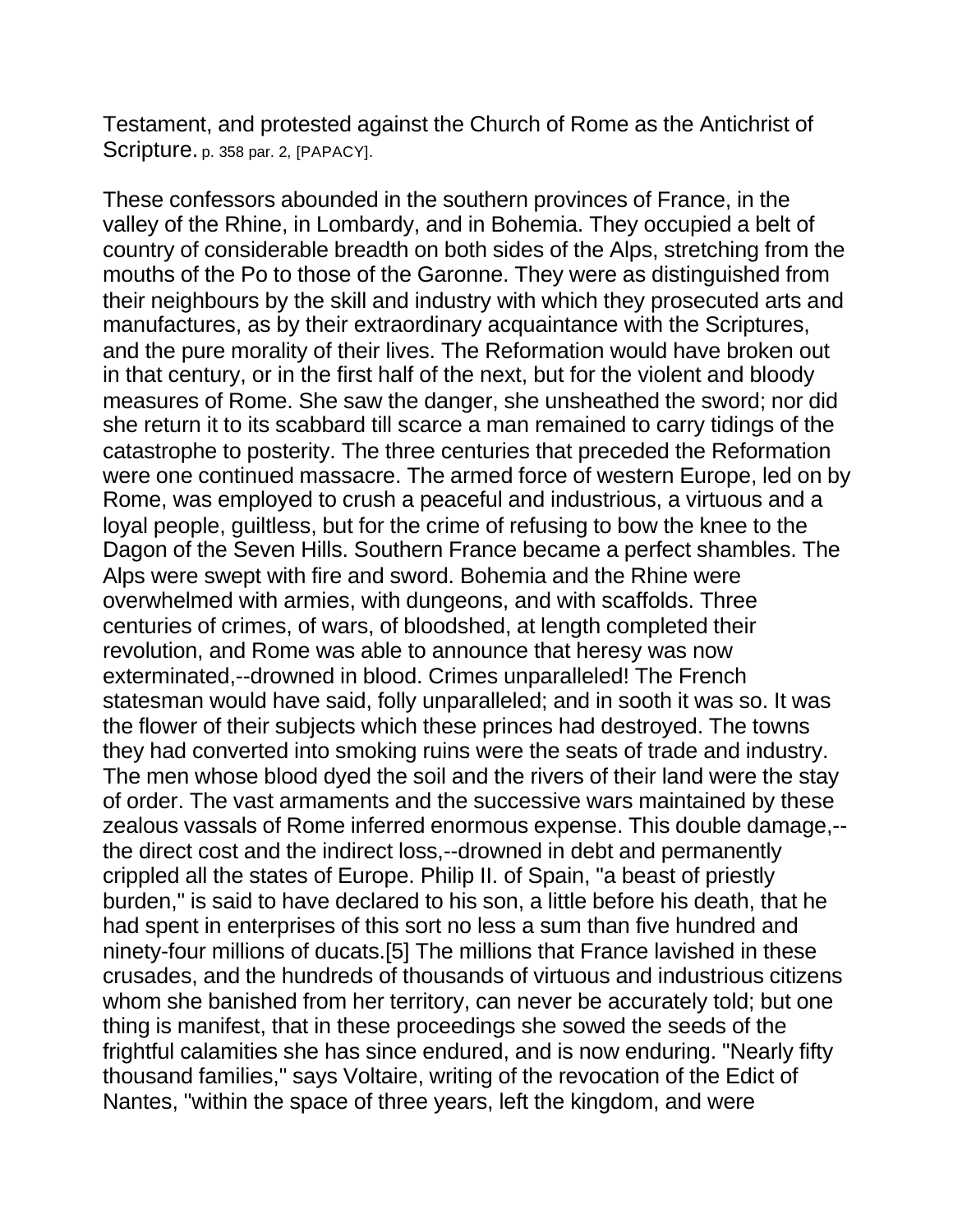afterwards followed by others, who introduced their arts, manufactures, and riches, among strangers. p. 359 par. 1, [PAPACY].

Almost all the north of Germany,--a country hitherto rude and void of industry,--received a new face, from the multitudes of refugees transplanted thither who peopled entire cities. Stuffs, lace, hats, stockings, formerly imported from France, were now made in these countries. A part of the suburbs of London was peopled entirely with French manufacturers in silk, others carried thither the art of making crystal in perfection, which was about this time lost in France. The gold which the refugees brought with them is still very frequently to be met with in Germany. Thus France lost about five hundred thousand inhabitants, a, prodigious quantity of specie, and, above all, the arts with which her enemies enriched themselves."[6] From that period dates the decline of France and Spain, and of all the Catholic kingdoms of Europe. Ever since have they been running a downward career in wealth, in morality, in social order, in military genius, in manufacturing skill, and commercial enterprise. The men who committed these follies and crimes went to their graves, little dreaming what a legacy of dire revolutions they had bequeathed to their successors. These revolutions have come. The men who sowed their seeds sleep in their marble tombs, unconscious of the earthquake's throes and the tempest's thunderings, which are now overturning thrones which their perfidy had disgraced, and desolating lands which their violence had watered with tears and blood. But their sons, who have served themselves heirs of their fathers sins, by a continuance in their father's superstitions, must witness and endure these dire calamities. These persecutors dug the grave of the Church at the same time they dug their own, in the abyss of socialism. Truth is immortal, and she returned from her tomb; but for them, alas! there is no resurrection. When we think that this violence on the part of Rome delayed the Reformation for three full centuries, or rather, shall we say, has added six centuries of darkness and suffering to the history of Europe, we wonder why God permitted those triumphs to such a power. But it becomes us to bear in mind that, but for these six centuries, we never should have known the true character of Popery; or rather we never should have known the fearful malignancy and bloodthirstiness of that principle of idolatry set up by Satan in the world, which appeared so tolerant in early times, and whose true character has been fully developed only in these latter days. Nor, but for this violence, should we ever have known the mighty power of God in bringing truth from her grave,--restoring Christianity anew by the preaching of Luther and his co-reformers, after its confessors, almost to a man, had been cut off. p. 360 par. 1, [PAPACY].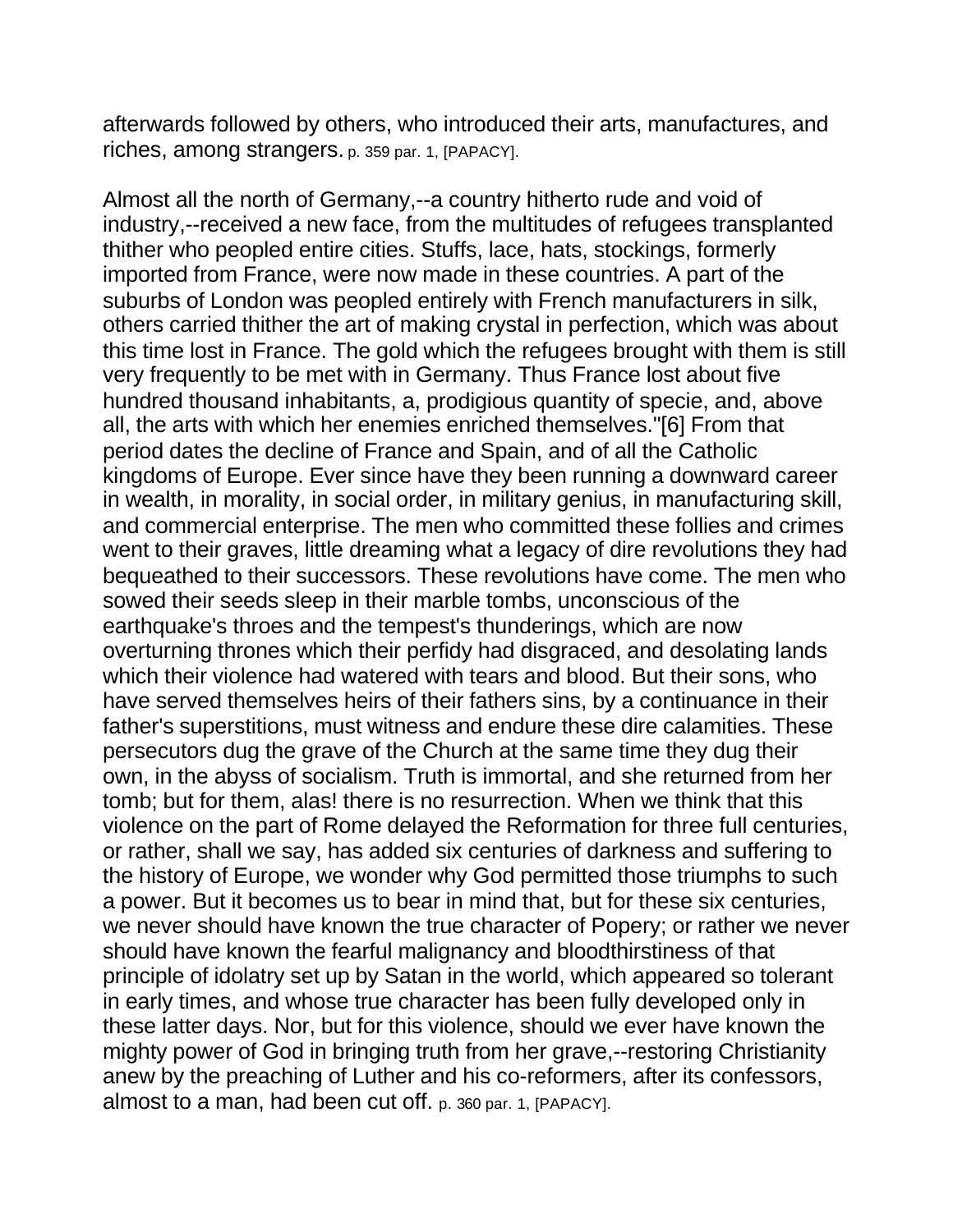We must here notice, however briefly, the INQUISITION. Not content with being able to wield the swords of the Catholic princes, the Church of Rome erected a tribunal of her own, that she might the more summarily and effectually wreak her vengeance upon heretics. This is a thoroughly ecclesiastical court, and forms, therefore, a correct illustration of the true spirit and genius of the Papacy. It was erected by the Pope, sanctioned by councils, has been all along supported and governed by ecclesiastical authority, was wrought solely for ecclesiastical ends, and managed by priests and friars. In all the countries in which it was set up,--and it was introduced into most of the countries of Europe,--it caused unspeakable terror. Its victims were apprehended commonly at midnight. The familiars of the Holy Office surrounded the door of the house, whispered the name of the tribunal on whose errand they had come, and the inmates, transfixed by the dreadful words, delivered up their dearest relatives without pity or remorse. The person apprehended was consigned to a dungeon, generally below ground; he knew not his accuser; he was not told even of what crime he was suspected; he was often desired to divine the cause of his apprehension; and when he refused to criminate himself, the most horrible tortures were employed to extort confession. He was not confronted with the witnesses against him; their depositions even were not read over to him: he was allowed no advocate; his friends trembled to come nigh the place of his confinement, and put on mourning for him, as for one already dead. He knew not his sentence even, till, led forth to the auto da fe, he read it for the first time in the terrific symbols on his dress, or in the dreadful preparations of pile and faggot for his execution. p. 361 par. 1, [PAPACY].

It is St. Dominic whom the world has to thank for this dreadful tribunal. St. Dominic, whom the Church of Rome canonizes as a great saint, was a Spaniard by birth, and by disposition a fierce, cruel, bloodthirsty bigot. His mother is said to have "dreamed before his birth that she was with child of a whelp, carrying in his mouth a lighted torch, who should put the world in an uproar, and set it on fire."[7] This man it was who first suggested to Pope Innocent III. the erection of such a tribunal for the extirpation of heresy; and, having given abundant proofs that his own genius lay much this way, he was appointed inquisitor-general, though it was not till after his death that the Holy Office was regularly organized. In the beginning of the thirteenth century did Innocent give forth the bull which "decreed the existence of this tribunal, to finish what the anathemas of popes, the sermons of fanatics, and the brand of crusaders, had left undone. p. 361 par. 2, [PAPACY].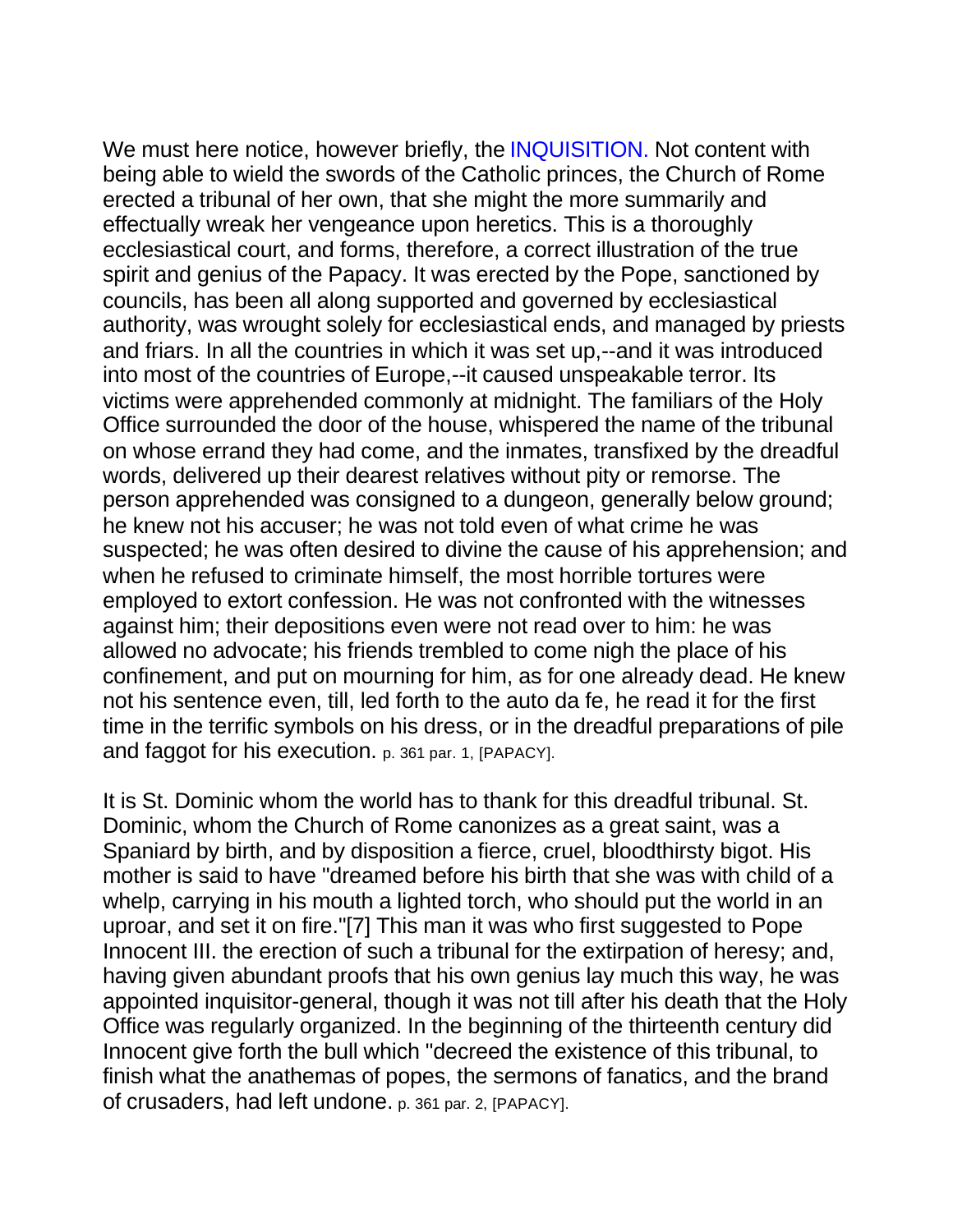Wherever the poor Albigenses and Waldenses fled, the Inquisition followed them; and in a few years it was set up not only in Italy, Spain, and Piedmont, but in France and Germany, Poland and Bohemia, and in course of time it extended as far as Syria and India. The famous Inquisition at Goa is well known to every reader of Dr. Buchanan's "Christian Researches." Our own Mary is said to have contemplated the erection of the Inquisition in England, in order to aid her in her pious labours of purging the country of heresy by fire and sword. Spain, Portugal, and Italy were decimated by this tribunal. In an unhappy hour for her liberty and her commerce, Venice opened her gates to the familiars of the Holy Office. The sbirri and spies of the Inquisition swarmed on all sides. Stone walls were found to have ears and eyes. Secret denunciations poured in. Snares were sowed in the paths of citizens. Dark mistrust and suspicion banished the happiness of the hearth and the convivialities of the board; and the heaps of dead found in the canals, and seen on the public gibbets, told how well this secret tribunal did its work. If any commiserated the fate of the victim, that fate speedily became his own. If any doubted the justice of so cruel and summary a vengeance, he was sure to be himself ere long overtaken by it. Some deep pit became his prison, whose damp atmosphere froze his limbs, and whose mephitic vapours consumed his lungs; or a leaden furnace became his abode, where the powerful rays of a vertical sun, heightened by the nature of the prison, speedily brought on a burning fever or inflammation of the brain, and the wretched being, shut up in this terrible abode, ended his days as a raging madman, or sunk into heavy hopeless idiotcy. Such were the deaths reserved for the free and proud citizens of the Adriatic republic. Venice was unable to bear up under such a tyranny. Her ships disappeared from the ocean, and her merchants ceased to hold the first place on the bourse of the world. p. 362 par. 1, [PAPACY].

But the country in which the Inquisition has reached its most flourishing estate is Spain. This tribunal was first introduced into Catalonia in 1232, and propagated over all Spain. It was re-established in greater pomp and terror in 1481 by Ferdinand and Isabella, chiefly for the spiritual good of the Jews, then numerous in Spain. The bull of Sixtus V. instituted a grand inquisitorgeneral and supreme council to preside over the working of the Holy Office; and under that bull commenced that system of juridical extermination which is said to have cost Spain upwards of five millions of her citizens, who either perished miserably in the dungeon, or expired amid the flames of the public auto da fe. p. 362 par. 2, [PAPACY].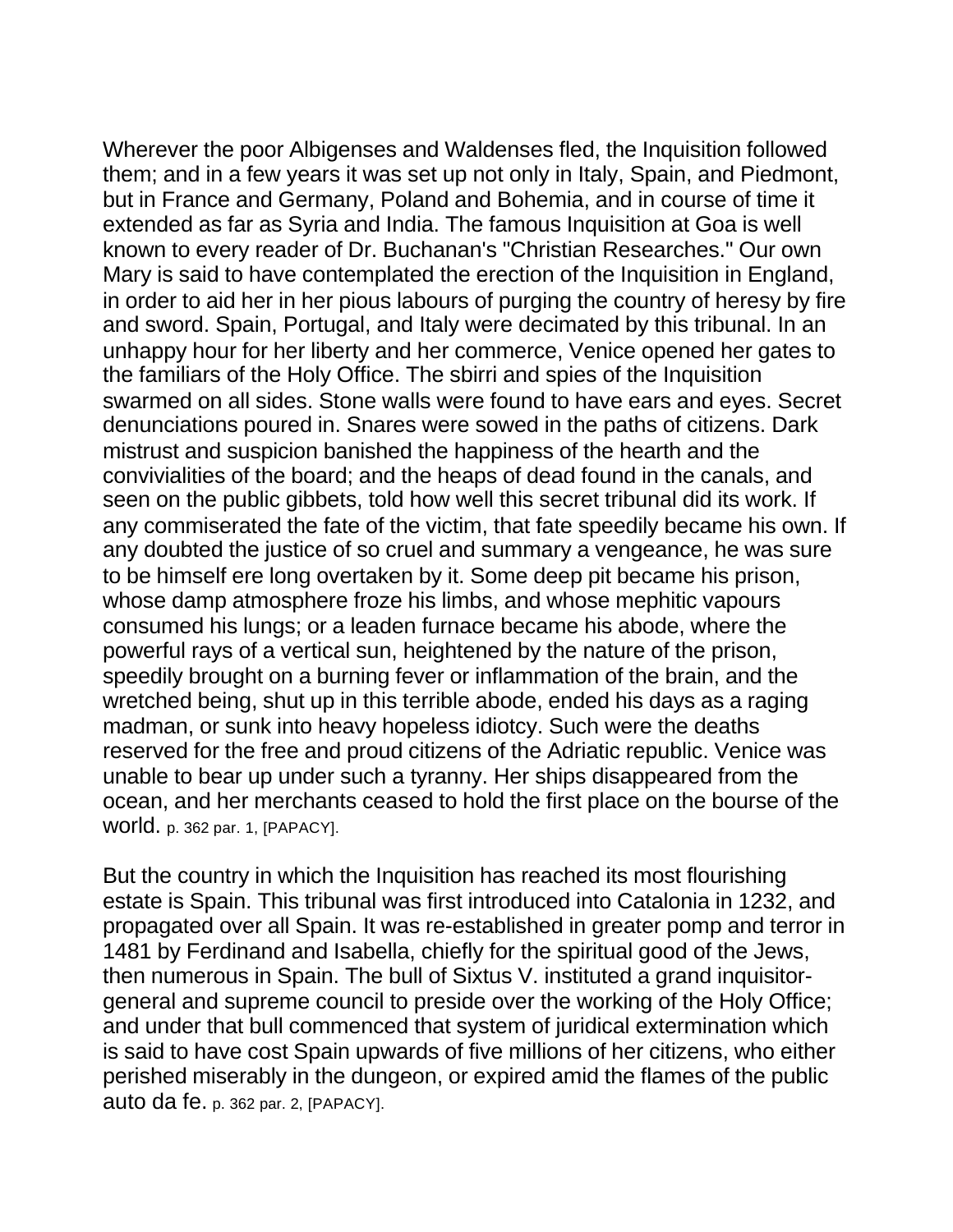The Jews were expelled, the Moors were reduced to submission, and the powers of the Holy Office were now put in requisition to purge the soil of Spain from the taint of Protestant pravity, both as regarded books and persons. In obedience to the behest of the Inquisition, Charles V. obtained from the University of Lorraine a list of heretical works. This list, printed in 1546, was the first Index Expurgatorius published in Spain, and the second in the world. In 1559, as Llorente informs us, was held the first auto da fe of Protestants at Valladolid. Men of learning were particularly obnoxious to suspicion. SANCHEZ, who enjoved the reputation of being the first scholar of his age; LUIS DE LEON, an eloquent preacher and a distinguished Hebraist; MARIANA, the prince of Spanish historians,--were all summoned to its bar, and made to promise submission to its authority. But not only so;--princes of the royal blood, prelates of the highest rank, and men who had done good service to the cause of Rome, fell under its suspicion, and suffered in its dungeons. This tyranny endured till the period of the French invasion in 1808, when the Spanish Inquisition was abolished, to be restored on the accession of Ferdinand VII., who divided his time between the embroidering of petticoats and the worship of the Virgin.[8] p. 363 par. 1, [PAPACY].

It was under the reign of the Inquisition that the soul of Spain expired, and that a great power in arms and in arts, in literature and in commerce, fell from its high place into almost utter annihilation. p. 363 par. 2, [PAPACY].

The author had once the fortune to be shown over a dismantled Inquisition,- one, too, famous in its day;--and as it illustrates this part of his subject, he may be permitted here to tell what fell under his own observation. In the summer of 1847 we found ourselves one fine day on the shores of the Leman. At our feet was the Rhone pouring its abundant but discoloured waters into the beautifully blue lake. The lake itself, moveless as a mirror, slept within its snow-white strand, and reflected on its placid bosom the goodly shadows of crag and mountain. Behind us, like two giants guarding the entrance to the lovely valley of the Rhone, rose the mighty Alps, the Dent de Midi and the Dent d'Oche, white with eternal snows. In front was the eastern bank of the lake, a magnificent bend, with a chord of a dozen miles, and offering to the eye, rocks, vineyards, villages, and mountains, forming a gorgeous picture of commingled loveliness and grandeur. The scene was one of perfect beauty, yet there was one dismal object in it. At about a mile's distance, almost surrounded by the waters of the lake, rose the Castle of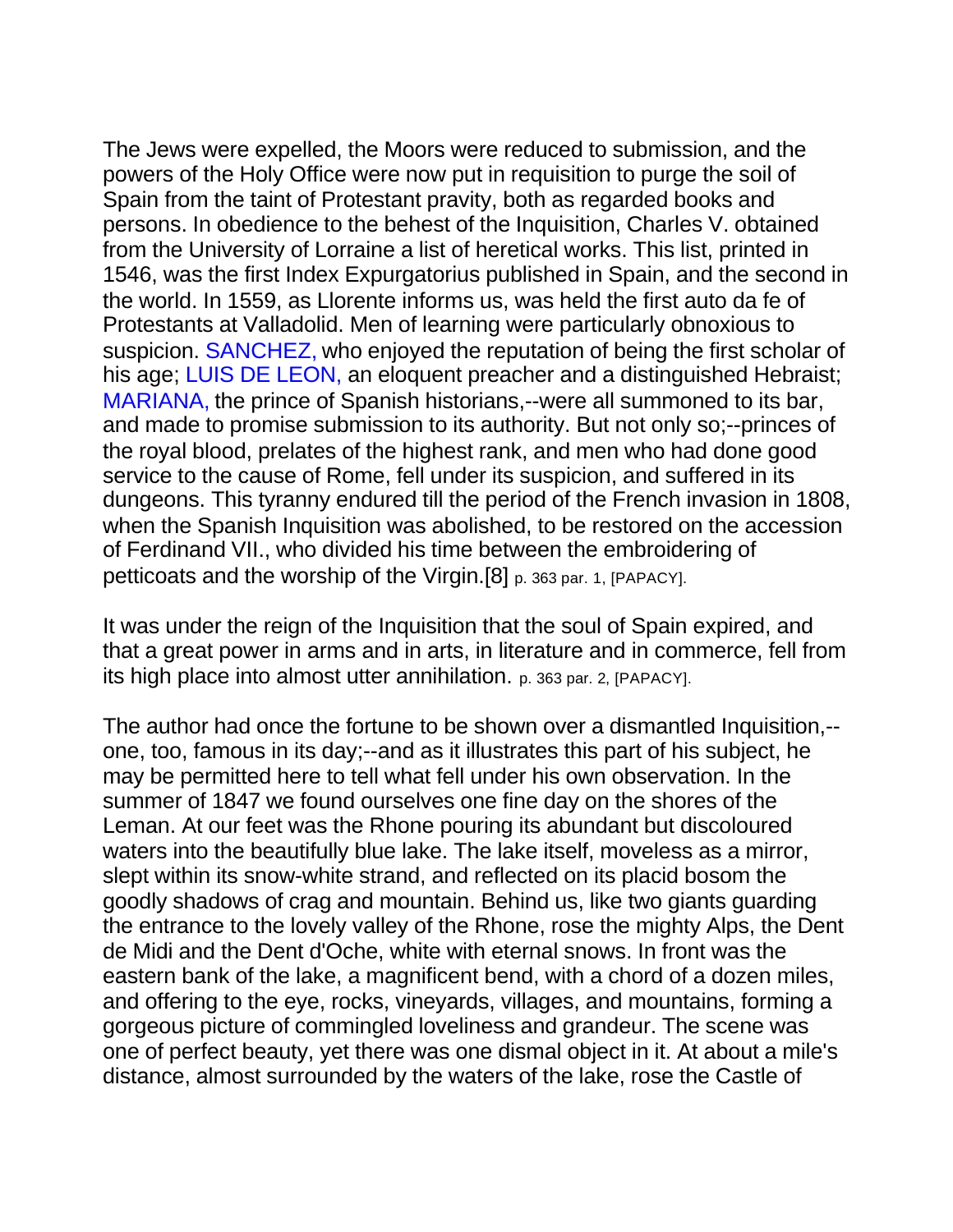Chillon. Its heavy architecture appeared still more dark and forbidding, from the gloomy recollections which it called up. p. 363 par. 3, [PAPACY].

It had been at once the palace and the Inquisition of the Dukes of Savoy, so celebrated in the persecuting annals of Rome; and here had many of the disciples of the early reformers endured imprisonment and torture. We had an hour to spare, and resolved to pay a visit to the old Castle. We crossed the draw-bridge, and a small gratuity procured us entrance, and the services of a guide. We were first led down to Bonnivard's dungeon, "deep and old." There is here a sort of outer and inner dungeon; and in passing through the first, the light was so scant, that we had to grope our way over the uneven floor, which, like the landward wall, is formed of the living rock. Into this place had been crowded some hundreds of Jews; and we felt--for we could not be said to see--the little niche of rock on which they were seated one after one, and slaughtered for the good of the Church, which it was feared their heresy might infect. We passed on, and entered the more spacious dungeon of Bonnivard. It looked not unlike a chapel, with its groined roof and its central row of white pillars. The light was that of a deep twilight. We distinctly heard the ripple of the lake against the wall, which was on a level with the floor of the dungeon. At certain seasons of the year it is some feet above it. Two or three narrow slits, placed high in the wall, admitted the light, which had a greenish hue, from the reflection of the lake. This effect was rather heightened by the light breeze which kept flapping the broad leaf of some aquatic plant against the opening opposite the Martyr's Pillar. How sweet, we thought, must that ray have been to the Prior of St. Victor, and how often, during his imprisonment of six years, must his eyes have been turned towards it, as it streamed in from the waters and the mountains around his dungeon! We saw the iron ring still remaining in the pillar to which he was chained, and read on that pillar the names of Dryden and Byron, and others who had visited the place. The latter name recalled his own beautiful lines, descriptive of the place and its martyr:-- p. 364 par. 1, [PAPACY].

"Chillon! thy prison is a holy place, And thy sad floor an altar; for 'twas trod Until his very steps leave left a trace, Worn, as if the cold pavement were a sod, By Bonnivard! May none those marks efface! For they appeal from tyranny to God." p. 364 par. 2, [PAPACY].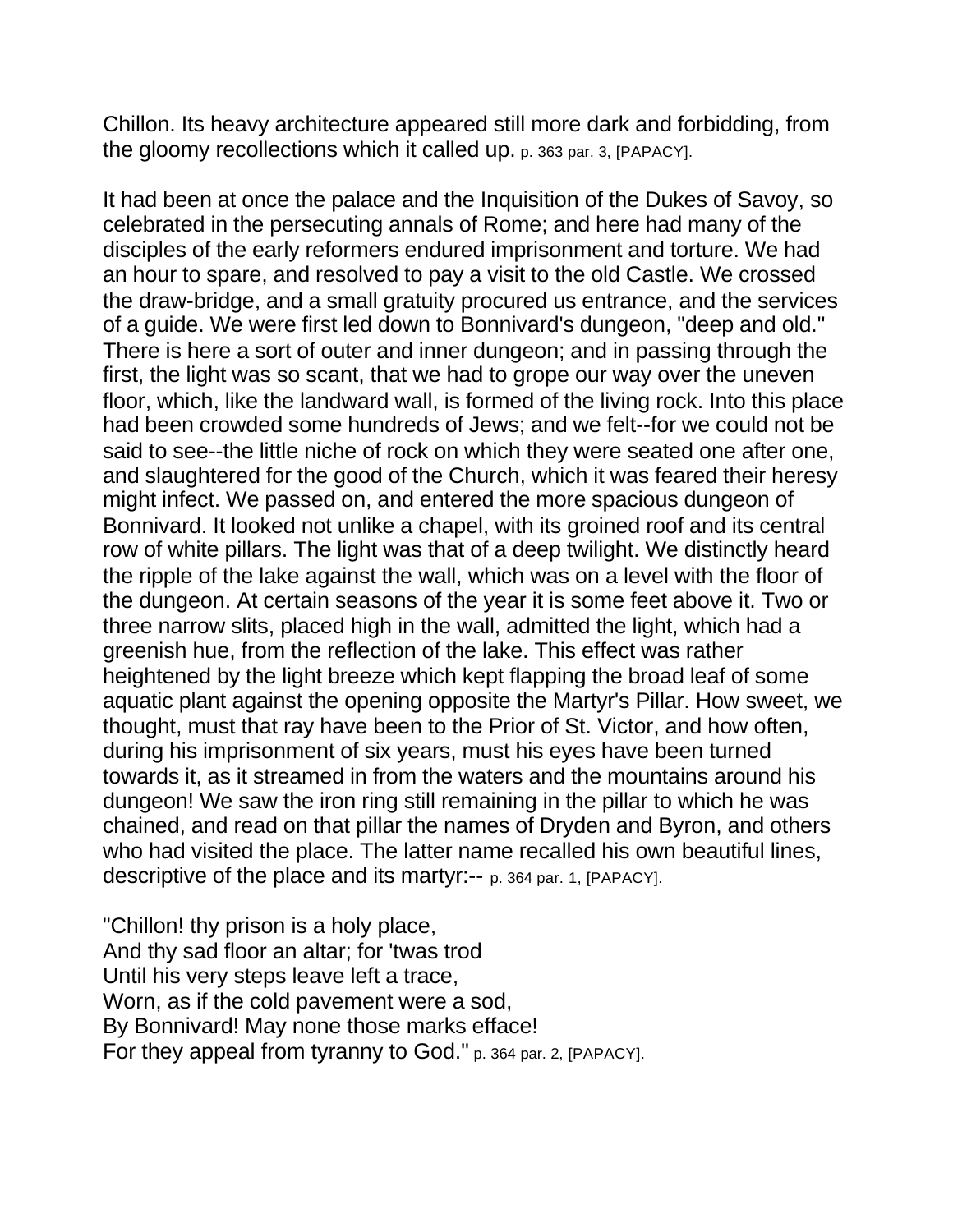This dungeon had its one captive, and the image of suffering it presented stood out definitely before us. The rooms above had their thousands, and were suggestive of crowds of victims, which passed before the mind without order or identity. Of their names few remain, though the instruments on which they were torn in pieces are still there. Emerging from the dayless gloom of the vault, we ascended to these rooms. We entered one spacious apartment, which evidently had been the "Hall of Torture;" for there, with the rust of some centuries upon it, stood the gaunt apparatus of the Inquisition. In the middle of the room was a massy beam reaching from floor to ceiling, with a strong pulley a-top. This was the corda, the queen of torments, as it has been called. The person who endured the corda had his hands tied behind his back; then a rope was attached to them, and a heavy iron weight was hung at his feet. When all was ready, the executioners suddenly hoisted him up to the ceiling by means of the rope, which passed through the pulley in the top of the beam: the arms were painfully wrenched backwards, and the weight of the body, increased by the weight attached to the feet, in most cases sufficed to tear the arms from the sockets. While thus suspended, the prisoner was sometimes whipped, or had a hot iron thrust into various parts of his body, his tormentors admonishing him all the while to speak the truth. If he refused to confess, he was suddenly let down, and received a severe jerk, which completed the dislocation. If he still refused to confess, he was remanded to his cell, had his joints set, and was brought out, as soon as able, to undergo the same torture over again. At each of the four corners of the room where this beam stood was a pulley fixed in the wall, showing that the apartment had also been fitted up for the torture of the veglia. The veglia resembled a smith's anvil, with a spike a-top, ending in an iron die. Through the pulleys at the four corners of the room ran four ropes. These were tied to the naked arms and legs of the sufferer, and twisted so as to cut to the bone. He was lifted up, and set down with his back bone exactly upon the die, which, as the whole weight of the person rested upon it, wrought by degrees into the bone. The torture, which was excruciating, was to last eleven hours, if the person did not sooner confess. These are but two of the seven tortures by which the Church of Rome proved, what certainly she could not prove by either Scripture or reason, that transubstantiation is true. The roof beneath which these enormities were committed was plastered over with the sign of the cross. In a small adjoining apartment we were shown a recess in the wall, with an oubliette or trap-door below it. In that recess, said the guide, stood an image of the Virgin. The prisoner accused of heresy was brought, and made to kneel upon the trap-door, and, in presence of the Virgin, to abjure his heresy. To prevent the possibility of apostacy, the moment he had made his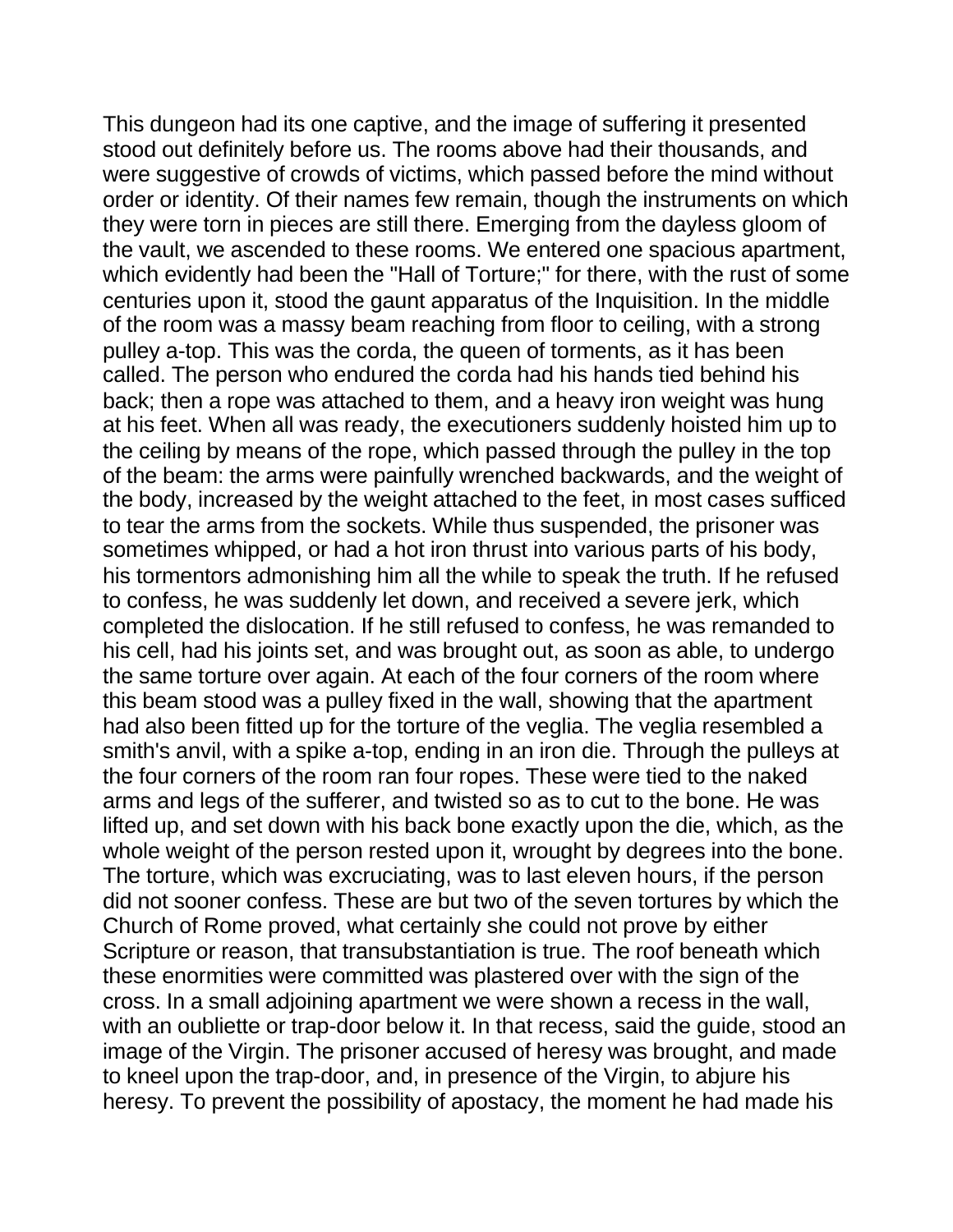confession the bolt was drawn, and the man lay a mangled corpse on the rock below. We had seen enough; and as we re-crossed the moat of the Castle of Chillon, the light seemed sweeter than ever, and we never in all our lives felt so thankful for the Reformation, which had vested us in the privilege of reading our Bible without having our limbs torn and our body mangled. p. 365 par. 1, [PAPACY].

That religion, whose birth-place is heaven, and whose mission is love, should be propagated over the earth by means of racks and stakes, is utterly repugnant to all that we know of her and of her author. No; it was not Christianity, but its counterfeit, which the Inquisition was erected to promulgate. These were not priests, but demons; this was not a "Holy Office," but a DEN OF MURDER. Of the enormous crimes and the horrible cruelties there enacted, much is known; but, alas! that much is but an insignificant portion of the whole. When we take into account the countries to which the Inquisition extended, the length of time it flourished, and the countless thousands of every rank, and age, and sex, who entered its gates, and never more saw the light of day or heard the voice of friend,--the virgin whose youth and beauty were her only crime,--the rich man whose possessions were needed to swell the revenues of the Church,--the heretic, for whom are reserved the strongest racks and the hottest fires of the Holy Office,--the imagination is overwhelmed by the number of the victims, and the awful aggregate of their sufferings. Yet, though but a tithe of these horrors is known, enough has been disclosed to cover the Church of Rome with eternal infamy, and to convict her before the world as but an assemblage of miscreants and villains, banded together in the name of religion, to rob and murder their fellows. And while we have the Papacy, we must have, in one shape or other, the Inquisition. Errors so monstrous as those of Rome cannot be maintained but by coercion. Those who talk of separating between Popery and her screws and racks would disjoin what the laws of superstition have made eternally one. So long as the one exists, both will continue, like substance and shadow, to darken the earth. When the papal government was temporarily suspended in 1849 by the Roman Republic, the Inquisition was found in active operation, and it was restored the moment the Pope returned to Rome. The various horrors of the place,--its iron rings, its subterranean cells, its skeletons built up in the wall, its trap-doors, its kiln for burning bodies, with parts of humanity remaining still unconsumed,--were all exposed at the time. These partial disclosures may convince us, perhaps, that it is better that the veil which conceals the full horrors of the Inquisition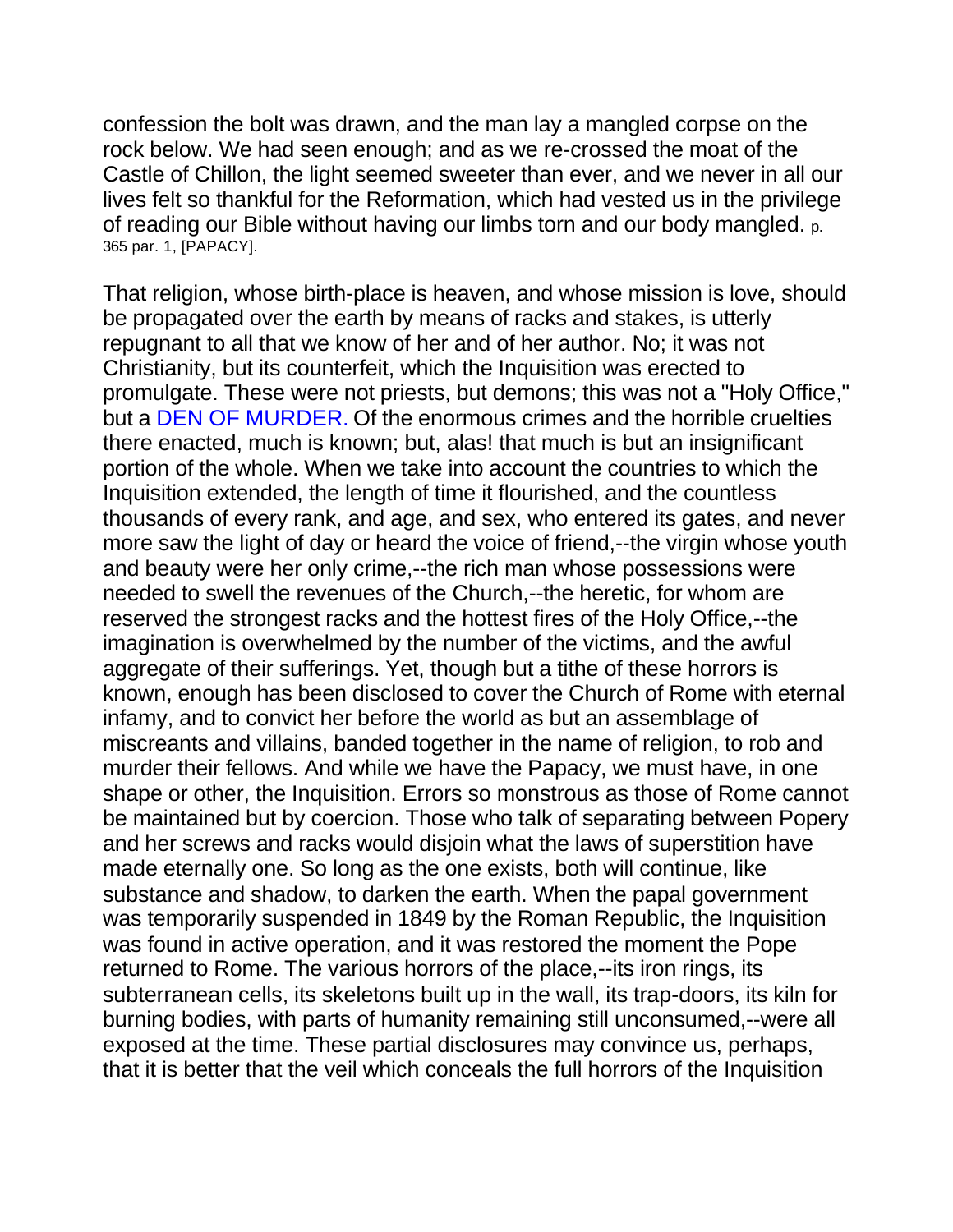should remain unlifted till that day when the graves shall give up their dead. p. 366 par. 1, [PAPACY].

In fine, as regards the influence of Popery on government, it were easy to demonstrate, that the Papacy delayed the advent of representative and constitutional government for thirteen centuries. Superstition is the mother of despotism; Christianity is the parent of liberty. There is no truth which the past history of the world more abundantly establishes than this. It was through Christianity that the democratic element first came into the world. That principle was altogether unknown in the ancient governments, which were either autocracies, or, in a few instances, oligarchies. The people, as such, were excluded from all share and influence in the government. Christianity was the first to teach the essential equality of all men, and the first to erect a system of government in which the people were admitted to those rights, and to that share of influence, which are not only their due, but which nearly concern the safety and stability of the state. The state began to model its government after the example of the Church, borrowing the idea which she had been the first to promulgate in theory and exhibit in practice; and ere this time of day the world would have been filled with free and constitutional states, had not the Church, abandoning her own idea, begun to copy, in her government and organization, the order of the state. The issue was the erection of the Papacy. The papal government is the very antipodes of constitutional government: it centres all power in one man: it does so on the ground of divine right; and is therefore essentially and eternally antagonistic to the constitutional element. Its long dominancy in Europe formed the grand barrier to the progress of the popular element in society, and the erection of constitutional government in the world. With the Reformation the popular element revived. "Geneva," says one who is no friend to Christianity, "in submitting to Calvinism, became a popular state."[9] In the proportion in which the various states of Europe received the Reformation did they become free; and in the proportion in which they have retained the Reformation have they retained their liberty. The cause of the dissolution of the old empires was their slavery. Society was divided into two classes,--nobles and slaves. Wealth and luxury in process of time exhausted the aristocracy; and as they could receive no infusion of fresh blood from the other classes, the state was at an end. But Christianity, by teaching that all men are immortal, and that there reigns among them an essential equality, has abolished slavery, has effected a free circulation among the various classes of the state, like that which maintains the salubrity of the air and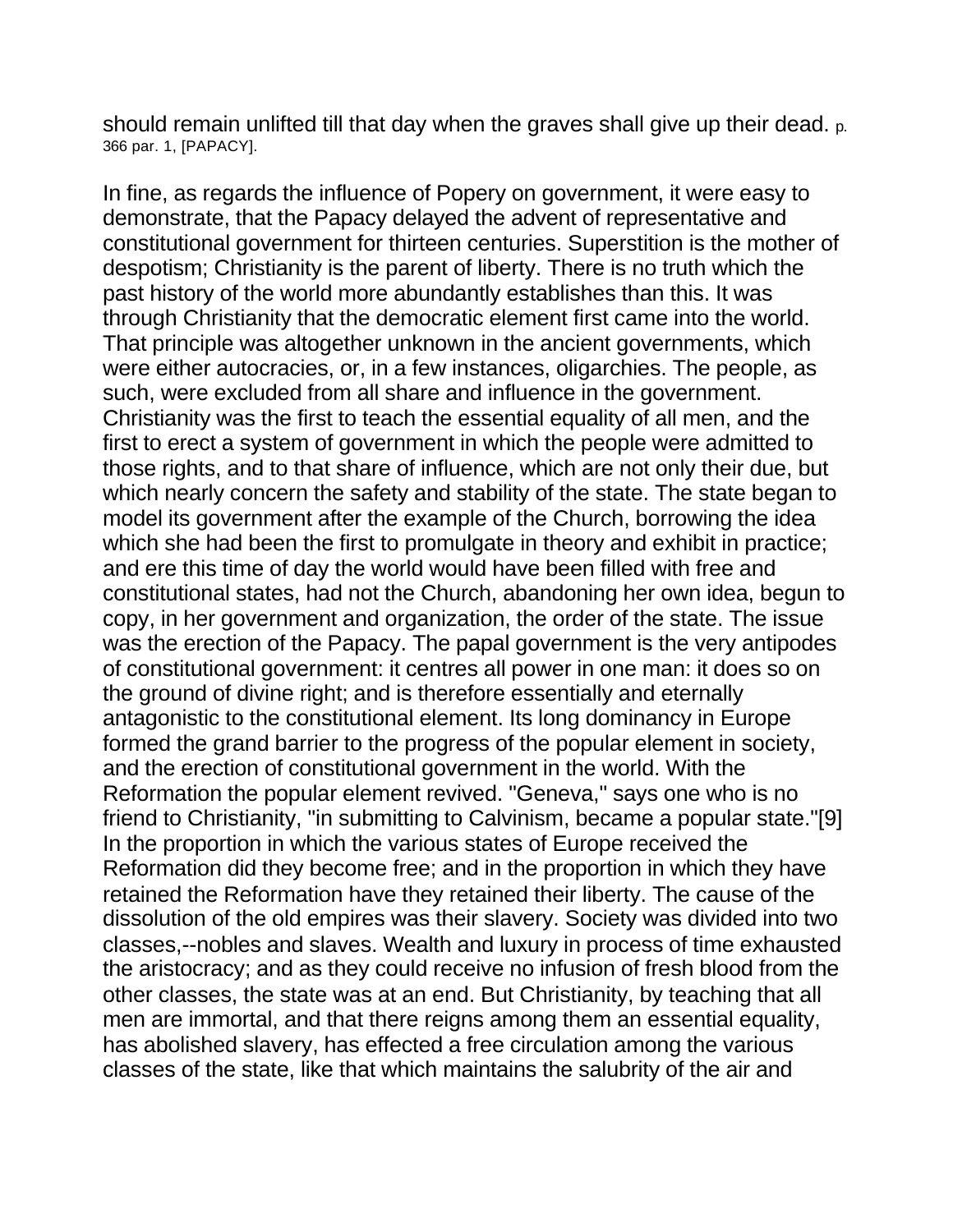ocean, and has thus conferred upon kingdoms the gift of terrestrial immortality.[10] p. 367 par. 1, [PAPACY].

------------------------------------------------------------------------

[1] Virg. Aeneid, lib. iv. p. 368 par. 1, [PAPACY].

[2] "The clerical party wish to instruct, and it may be therefore well to look at what it had done for centuries, when Italy and Spain were in its hands. Thanks to it, Italy, that mother of nations, of poets, of genius, and of the arts, now knows not how to read."--(Speech of Victor Hugo in the French Legislative Assembly.) p. 368 par. 2, [PAPACY].

[3] A traveller who visited Rome in 1817, speaking of Cardinal Gonsalez, the minister of the then reigning pontiff, and humane and enlightened beyond the ordinary measure of cardinals, says that the High Church party were perpetually beseeching the Pope to remove a minister whose measures they represented as calculated to "increase the number of the damned among the subjects of the Church." The measures fitted to have this alarming effect were, the admission of laymen into the administration of the state, the abolition of the right of murderers to take sanctuary in churches and the abolition of torture. (Rome, Naples, et Paris, en 1817; ou Esquisses sur l'Etat actuel de la Societé, des Moeurs, des Arts, de la Litterature, &c., de ces Villes Célèbres, p. 122.) p. 368 par. 3, [PAPACY].

[4] The instances of Clement and Ravaillac are well known. The former assassinated Henry III. in his own apartment, and the latter stabbed Henry the Great in the streets of Paris in open day. In both cases the assassinations were recommended by the popish clergy beforehand as a most meritorious service; when done, applauded from the pulpit, and compared to the most heroic acts in the sacred record; and images and pictures of the regicides exhibited in chapels, and placed on altars, and treated as canonized saints. The Jesuits, it is said, have a solemn form of consecration in the case of regicides. Bathing the sword with which the deed is to be done with holy water, they put it into his hand, and pronounce the following exorcism:--"Come, ye cherubims, ye seraphims, thrones, and powers! Come, ye holy angels, and fill up this blessed vessel with an immortal glory! And Thou, O God! who art terrible and invincible, and hast inspired him, in prayer and meditation, to kill the tyrant and heretic, to give his crown to a Catholic king, comfort, we beseech Thee, the heart of him we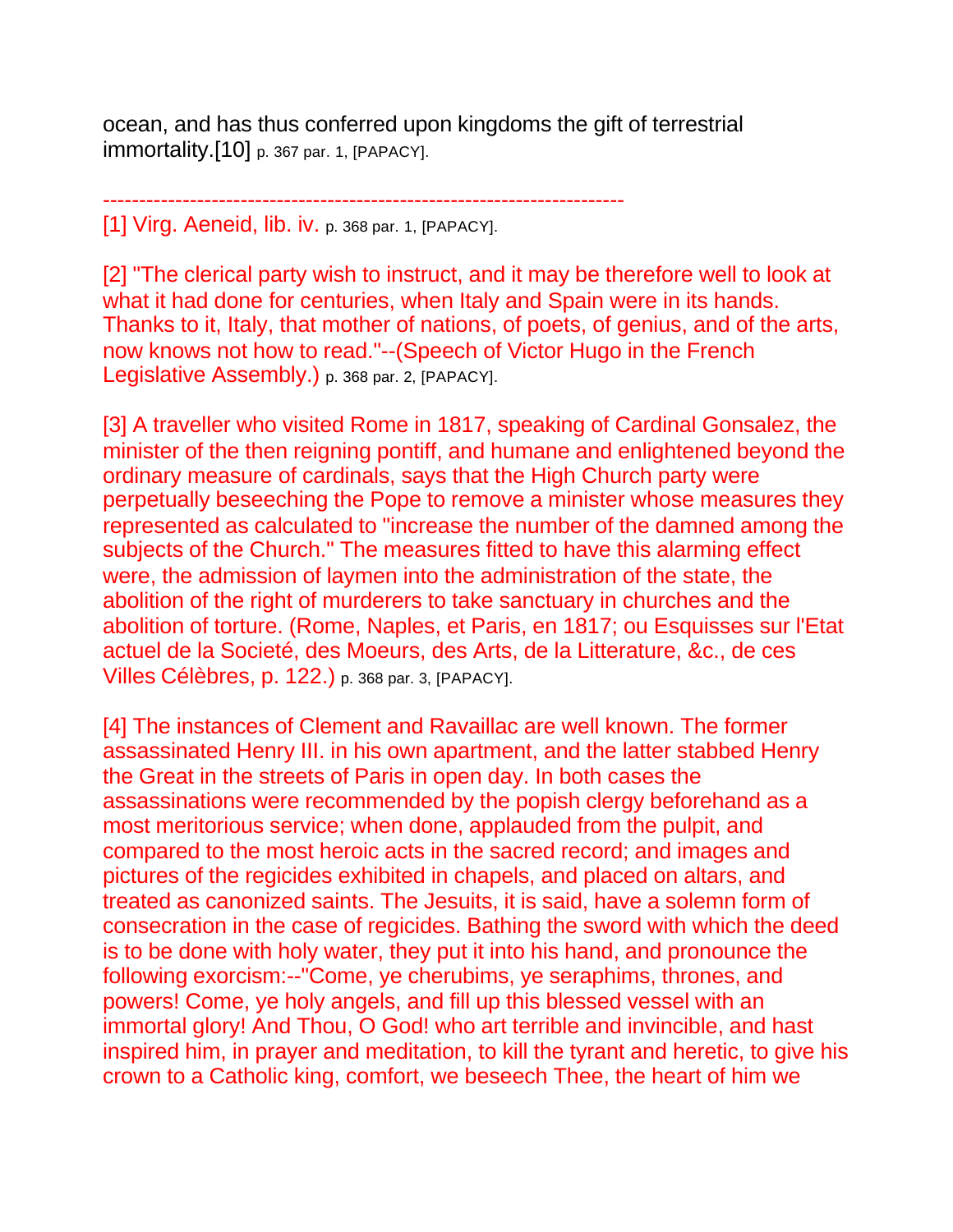have consecrated to this office: strengthen his arm, that he may execute his enterprise," &c. p. 368 par. 4, [PAPACY].

[5] Whatever reward these princes may have received in the other world, they reaped nothing in this from these enterprises but loss and damage. When the armada was projected against England, the Pope promised to the King of Spain a million of crowns to defray the expense. No sooner, however, did he hear of its miscarriage, than, instead of the million of crowns, he sent simply a letter of condolence. When General Oudinot, after much expense and loss of life on the part of France, took Rome, and sent the keys of the city to Pius IX., in July 1849, the pontiff expressed his obligations for the service by sending his thanks to France, a papal decoration to General Oudinot, and a bundle of tracts for the use of his army. p. 369 par. 1, [PAPACY].

[6] Age of Lewis XIV. vol. ii. pp. 197, 198. p. 369 par. 2, [PAPACY].

[7] The festival of St. Dominic is on the 4th of August, when the faithful are directed to offer the following prayer:--"O God, who hast enlightened thy Church by the eminent virtues and preaching of blessed Dominic, thy confessor, grant that by his prayers we may be provided against all temporal necessities, and daily improve in all spiritual good." (Roman Missal for the Laity, p. 633.) p. 369 par. 3, [PAPACY].

[8] The object for which the Inquisition was wrought may be gathered from the following passage:--"In the presence of his [Louis XIV.] active Inquisition, it was much less dangerous to deny the existence of God, or the immortality of the soul, than to seek to explain either the love which the believer ought to feel for his Creator, or the liberty which he enjoys under his providence. The prisons were filled with those who were held to have erred on either of these subjects, while there was no instance of a Lettre de Cachet having been issued against a freethinker. In fact, the exercise of intellect was forbidden to every one who would have devoted it to religion." (Sismondi's Histoire des Francais, vol, xxvii. c. xliii.) p. 369 par. 4, [PAPACY].

[9] Voltaire's Age of Louis XIV. vol. ii. p. 179; Glasgow, 1753. p. 369 par. 5, [PAPACY].

[10] We may lay it down as an axiom, from the principles we have stated in this chapter, that despotism cannot consist with Protestantism, and that a free government and Popery cannot co-exist. p. 369 par. 6, [PAPACY].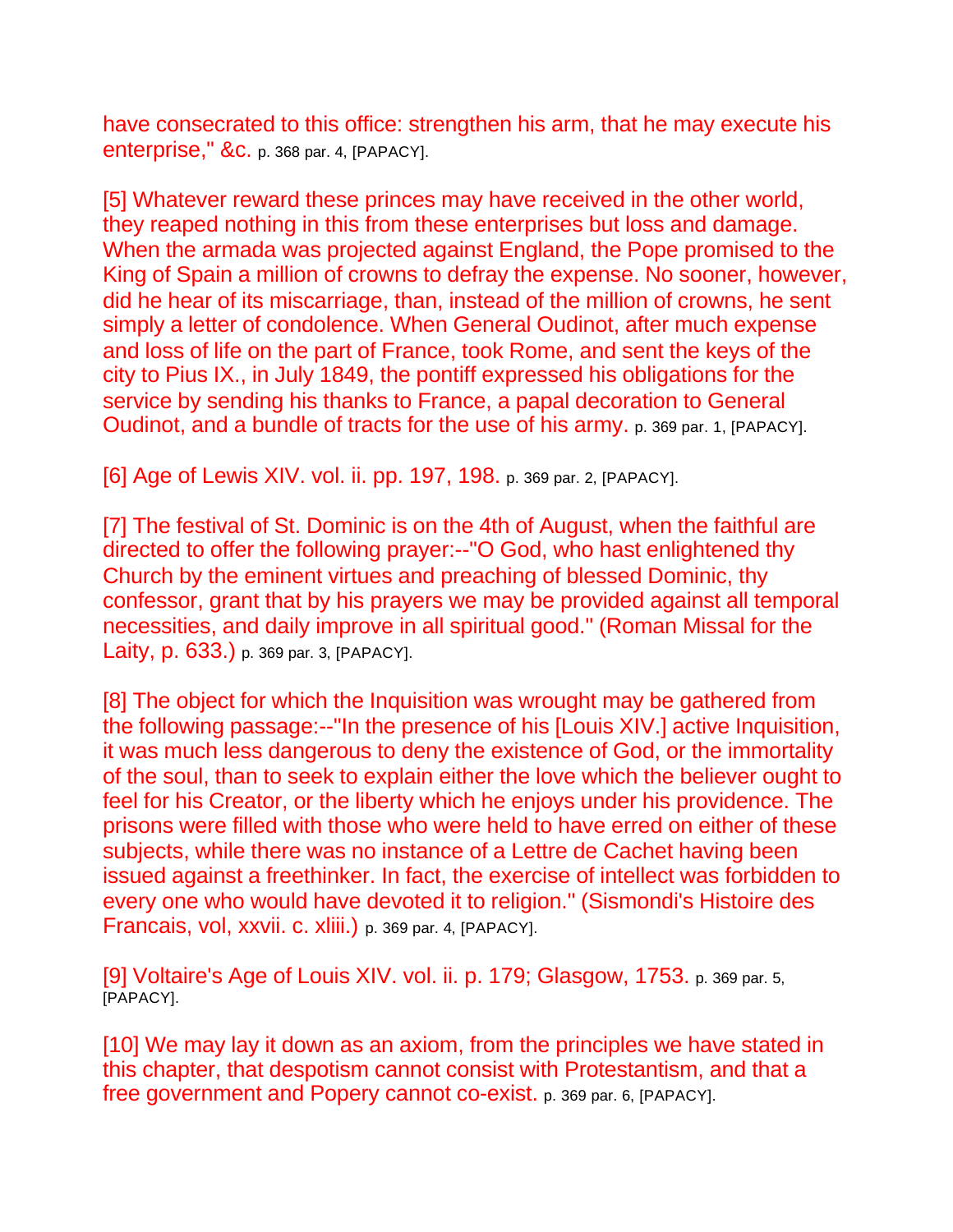## **Book III. Genius and Influence of the Papacy** p. 370 par. 1, [PAPACY].

## **Chapter IV. Influence of Popery on the Morals and Religious Condition of Nations.**

p. 370 par. 2, [PAPACY].

We come now to speak of the influence of Romanism on society. This part of our subject we have already illustrated to a large extent. All that we have said regarding the influence of Popery on individual man and on government bears directly on the question of its influence on nations. In the three foregoing chapters we have laid down and demonstrated the principles of the subject: in this, we shall attempt the proof from experience, or show the operation of these principles on society. If it be true that Popery tends to degrade man intellectually and morally, and if it be also true that it exerts a most malign influence on government, rendering it essentially despotic, and adverse in its spirit and actings to the constitution, the necessities, and the progress of society, then there must be a marked and palpable difference between popish nations and Protestant nations. We maintain, and now proceed to prove, that popish nations are vastly inferior to Protestant nations,--first, in general morality; and, second, in general prosperity and happiness. p. 370 par. 3, [PAPACY].

I. There is a great and obvious difference between protestant states and popish states, in point of morality. Let it be remarked here, once for all, that we are not dealing with individual cases, but with broad and prominently marked national characteristics. There are individuals in Roman Catholic countries sincere, truthful, upright, honourable, just as there are individuals in Protestant countries lamentably devoid of every one of these virtues. We speak, of course, of the prevailing character of the mass. First, as regards truth: its obligations are felt in a much lower degree in popish than in Protestant countries. The importance of truth to society it is unnecessary to point out. It is the basis on which society rests; and its existence is taken for granted in all its proceedings, from the commonest business transaction up to the solemn acts of the judgment seat. The jesuitical morality of the Romish Church has deeply tainted the nations subject to her sway; and the maxim on which the Church has acted, that faith is not to be kept when it is to her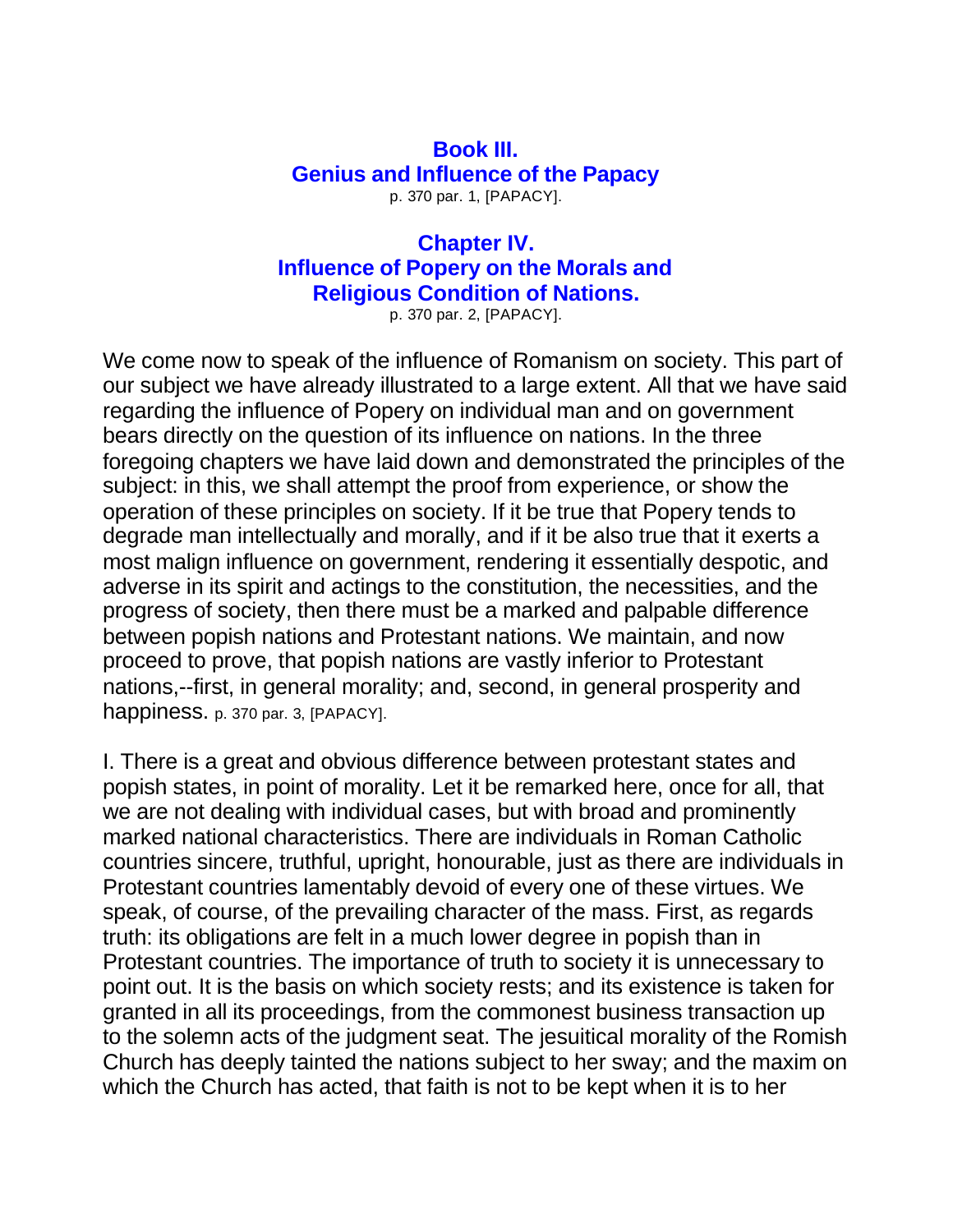advantage to break it, is of easy transference to her individual members. p. 370 par. 4, [PAPACY].

The power arrogated, and so often exercised, by the Pope, of annulling vows, promises, and oaths, has tended, too, to destroy all sense of truth, and all reverence for its claims. The Romish doctors have discovered two powerful instruments for banishing all sin from the world, or rather for transmuting all sin into virtue. These are probabilism and intention. According to the first, any course, however criminal in itself, becomes probably right should any doctor of the Church argue in its favour. It would be difficult to name the sin which some grave doctor has not defended, and which, accordingly, is not probably right. In this way contrary opinions may both be probable; and the inquirer, noways perplexed, chooses the one he likes best.[1] A greater license to all kinds of sin than the doctrine of intention it is impossible to imagine. The famous Escobar teaches, that if men only direct aright their intention, that is, if they think not of the sin, but of the benefit flowing from it, there is nothing which they may not do with impunity. They may deal a mortal stab to their adversary, and yet do no murder, provided, in the moment of striking, they can so far control their mental emotions as to think, not of vengeance, but of the stain which they avert from their reputation. They may purloin the wealth or steal the property of others, and yet stand clear with the eighth commandment, if they can suppress the avaricious wish, and keep steadily before their mind the good they may be able to do with their increased means. They may lie, and yet be guilty of no falsehood, if they can only invent some imaginable good which they may accomplish by prevaricating.[2] Such is the moral code of Rome's casuists. Its utter contrariety to the law given on Sinai, and written on stone, we need not point out. It confounds the essence of things; it annihilates all distinction between right and wrong; it exiles truth from the world. And yet this morality the Romish doctors have taught with applause. Need we wonder that the popish world has become a vast lazar-house, filled with all sorts of moral plagues,--its very stones and timber rotten with the leprosy? The corruption of public faith in papal Europe is notorious and admitted. Peculation and bribery are rife in all departments of government. Tricks, manoeuvers, and frauds are the main machinery by which it is carried on. This is notoriously the case as regards France, Spain, and Austria. The stereotyped and immemorial abuses of the pontifical court we leave altogether out of view. How rare is it to find in the service of any of these states, one who displays an honest adherence to the oath of office, or who forms his public acts on any higher principle than the good of family or of party, or who descends from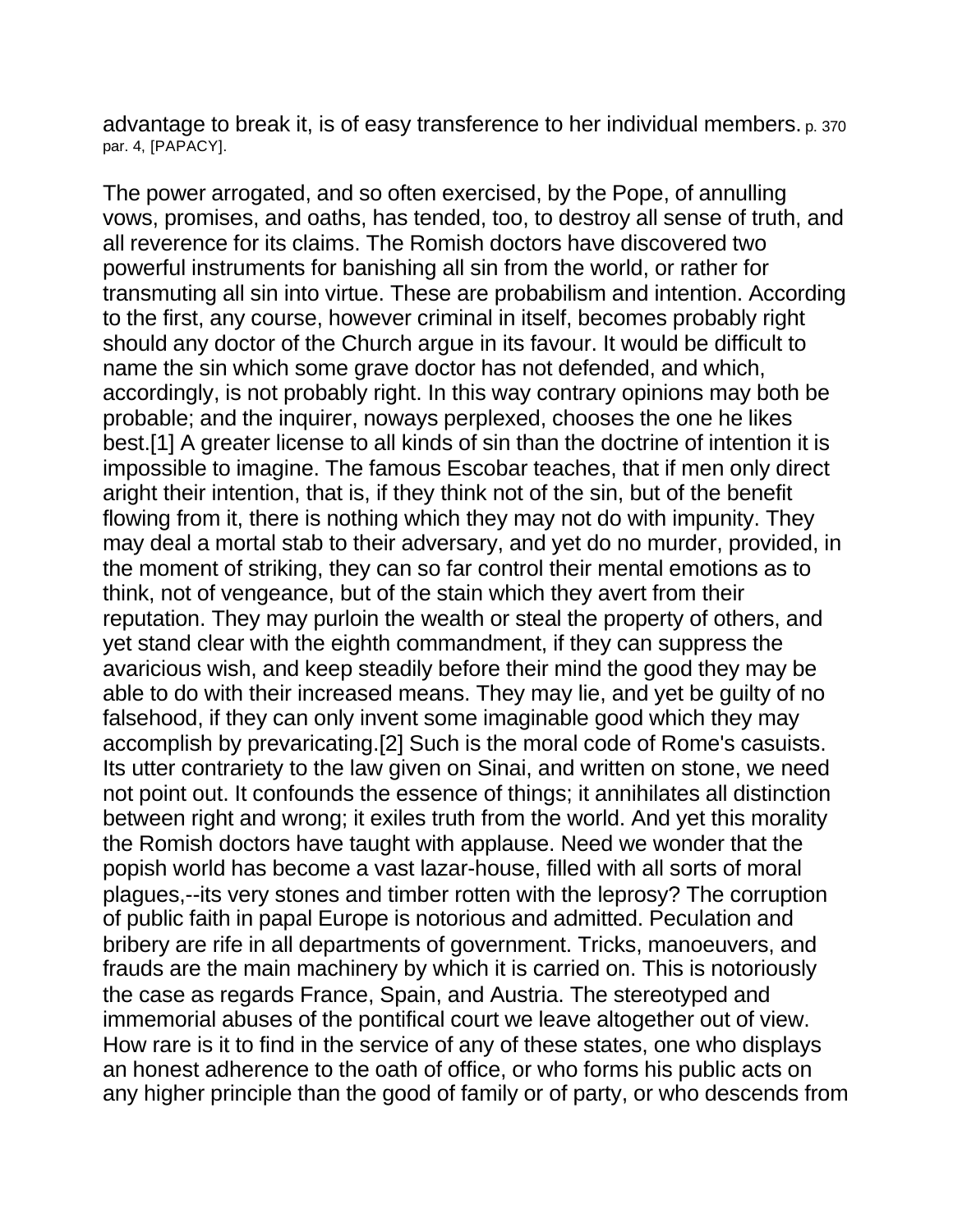power without the stain of the epidemic corruption upon him! p. 371 par. 1, [PAPACY].

The gross scandals which disgraced the close of the reign of Louis Philippe in France are yet fresh in the recollection of all. These disclosed a woeful lack of public principle on the part of the very highest servants of the crown. The prostration of truth in France is evident from the fact, that scarce any reliance is placed on the word of any man, from the highest functionary of state, down to the street porter. Take up the work of any traveller in the popish states of Europe, and you will find him complaining in every chapter that his utmost circumspection did not prevent his being imposed upon.[3] Compared with the high principles on which British commerce is carried on, and the honourable character maintained generally by British merchants, how frequent in the papal states of Europe are bankruptcies, frauds in trade, and chicaneries of all kinds! How little feared is an oath in popish countries! How frequent is perjury! What a difference between the value of evidence in the courts of southern Europe, and its value in those of northern Germany, and especially in Britain! What else can be expected, where the great fountain of truth is sealed, and the eye is turned away from the great tribunal in the heavens, and the conscience of the man is made amenable to a judge on earth, who often, when an end is to be gained, absolves him from the obligation of speaking truth? In this respect all Roman Catholic countries are alike. The sanctity of oaths is almost universally disregarded. We may cite a few out of innumerable instances in proof. During the reign of the Republic in Rome, an agent of a Jesuit club waylaid and well-nigh murdered a Frenchman who was obnoxious to him. The case came to trial. The fact that the person who committed the outrage was abroad on that day was deponed to by twenty-six witnesses; nevertheless, those with whom he lived, including a countess, a bishop, an advocate, and a Jesuit, swore that their protégé had never been out of the house on the day in question. They were examined separately; and, though the Jesuit was skilful, they were all convicted of perjury. On the 1st of January 1850, an agent of the Irish Protestant mission was beaten in open day in the Cowgate of Edinburgh, in the presence of a mob of Irish Roman Catholics. The case came to trial; about a score of witnesses were examined, all of whom had been present in the mob, several of whom had shared its proceedings; but not one of them would identify the suspected perpetrators of the outrage. Some of the witnesses swore, in alternate sentences, that the agent of the society was beaten, and that they saw no one beating him. It is the same on a larger scale in Ireland. p. 372 par. 1, [PAPACY].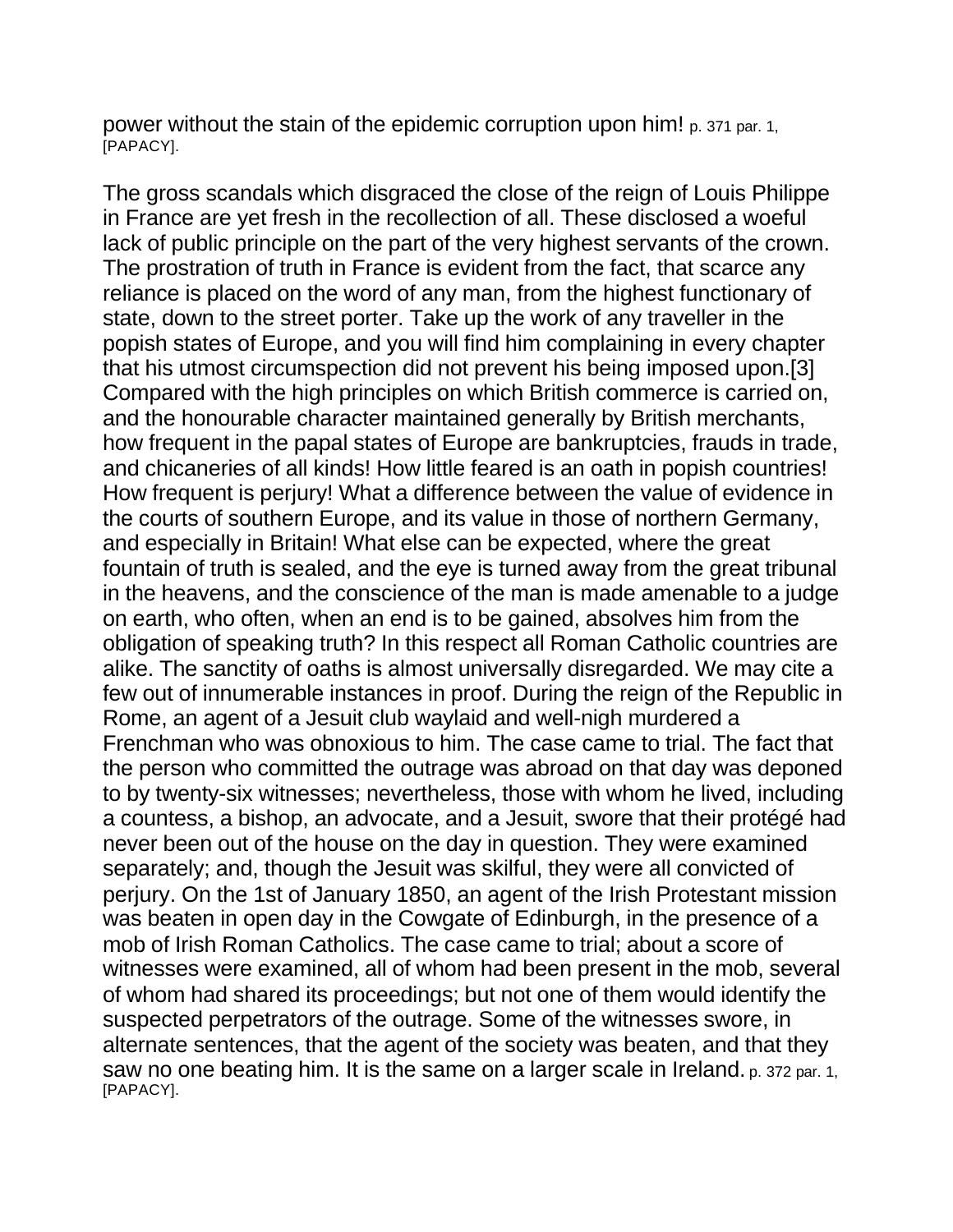Assaults, murders, and crimes of all kinds are often perpetrated in that unhappy land, in the presence of numerous spectators; yet, so lightly do they hold a false oath, that it is impossible in the majority of cases to procure a conviction. In the courts on this side the channel also, the vast difference between an Irish oath and a Scotch or English oath is well known. Thus justice is paralyzed in a Roman Catholic country. She sits powerless on her tribunal. The witness desecrates her most sacred forms, and the criminal defies her righteous awards. p. 373 par. 1, [PAPACY].

It is also an admitted fact, that in Roman Catholic countries life is held much less sacred than in Protestant lands. The popish earth is defiled with blood, and the stain is deep in proportion as the Popery is intense. No one need be informed how dreadfully prevalent are assassinations and murders in Italy, in Spain, and in Ireland. In Paris, the Morgue furnishes awful evidence that suicides and assassinations are of nightly occurrence in the capital of France. The Countries south of the Alps and the Pyrenees, which are those most under the influence of the Church, are precisely those in which travelling is most dangerous. The towns swarm with assassins, and the roads are infested with banditti. Scarce a night passes without an assassination in the streets of Madrid. The slightest insult sends the man's hand to his poignard's hilt; or if he decline himself to shed blood, he knows that for a paltry sum he can hire a villain to undertake the deed. The facilities provided by the Church of Rome for enabling men to escape the future punishment of such crimes, is a main cause of their dreadful prevalence. So sensible was Napoleon of this, that he shut out the shriving priest from the condemned criminal. And we find Lord Brougham stating in his place in Parliament,[4] that the same course was adopted by the Marquis of Wellesley in his colonial government, and that this judicious vigour was followed by a marked diminution in the commission of crimes. On the same occasion do we find the leading members of their Lordships' house tracing the noon-day murders and the midnight outrages, of so unhappy frequency in the sister island, to priestly influences, more especially to the confessional and altar-denunciations; and out of doors we find the Times journal, in less courtly phrase, branding the apostolic clergy of Rome as "surpliced ruffians."[5] p. 373 par. 2, [PAPACY].

The state of morality as regards the marriage vow is also much more lax in Roman Catholic countries. Infidelities are far from being unfrequent; concubinage is common. In a table recently compiled and widely published, of the "morality of great cities," the two cities that stood lowest on the list, as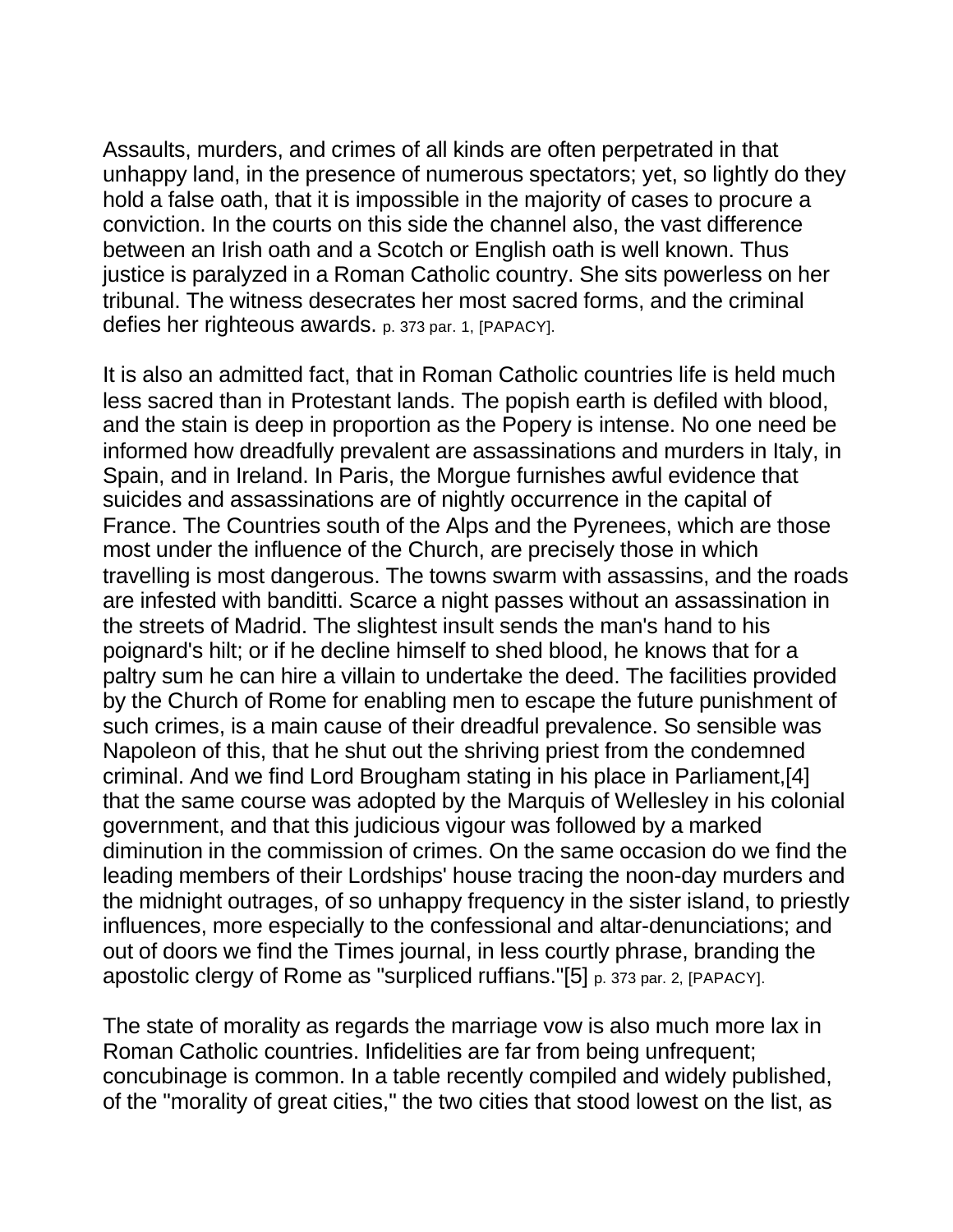being the least moral in Europe, were the capitals of its two principal Roman Catholic countries, Vienna and Paris.[6] p. 373 par. 3, [PAPACY].

In Paris, the illegitimate births were marked as being about one-half of the whole; and in Vienna the proportion was nearly the same. We speak not of the conventual establishments, which were the consecrated abodes of the twin vices of indolence and lewdness. Nor do we speak of the seduction and profligacy with which the law of clerical celibacy inundated private families. We speak of the state of general society as regards the great virtue of chastity, which is confessed far below that of Holland, of Britain, or of any Protestant country. p. 374 par. 1, [PAPACY].

Analogous to this is the respect in which woman is held in Roman Catholic countries. Christianity alone gives woman her proper place. All idolatries agree in degrading her. Hinduism makes woman the slave of man; Mahommedanism makes her the toy of his pleasures. Modern Judaism teaches that they are "very inferior beings;" and several great rabbies have held, that for them there is no immortality. Romanism, true to its genius as a false religion, has degraded woman, by forbidding its priests to marry. "It cries up marriage for a sacrament, and yet at the same time bars its sacred clergy from it, because it will defile them."[7] Thus all false religions, and Romanism among the rest, have struck at the highest interests of society through the sides of woman. Nothing could more powerfully tend to barbarize mankind. It deprives youth of its most persuasive instructor; it robs home of its chief attraction and its most endearing pleasure;[8] and it deprives society of that strong though secret guard which consists in the delicacy, refinement, and purity of woman. p. 374 par. 2, [PAPACY].

How rankly soever the passions shoot up beneath the shade of Popery, the domestic affections refuse to flourish in its neighbourhood. The confessional works sad havoc in families. We do not allude to the grosser pollutions and crimes to which it often leads, but to the fatal blight it inflicts upon the affections. Happy, guileless, unsuspecting youth becomes prematurely thoughtful; for persons of tender years are dragged into the confessional,-- "the slaughterhouse of conscience," as it has with justice been termed,--and are there doomed to listen to what must pollute, revolt, and shock them. Like a biting frost upon the early bud, so are the questionings of the confessor upon the warm sympathies of youth: these sympathies become dwarfed and stunted for life. Dreadful images of crime are mixed up with the earliest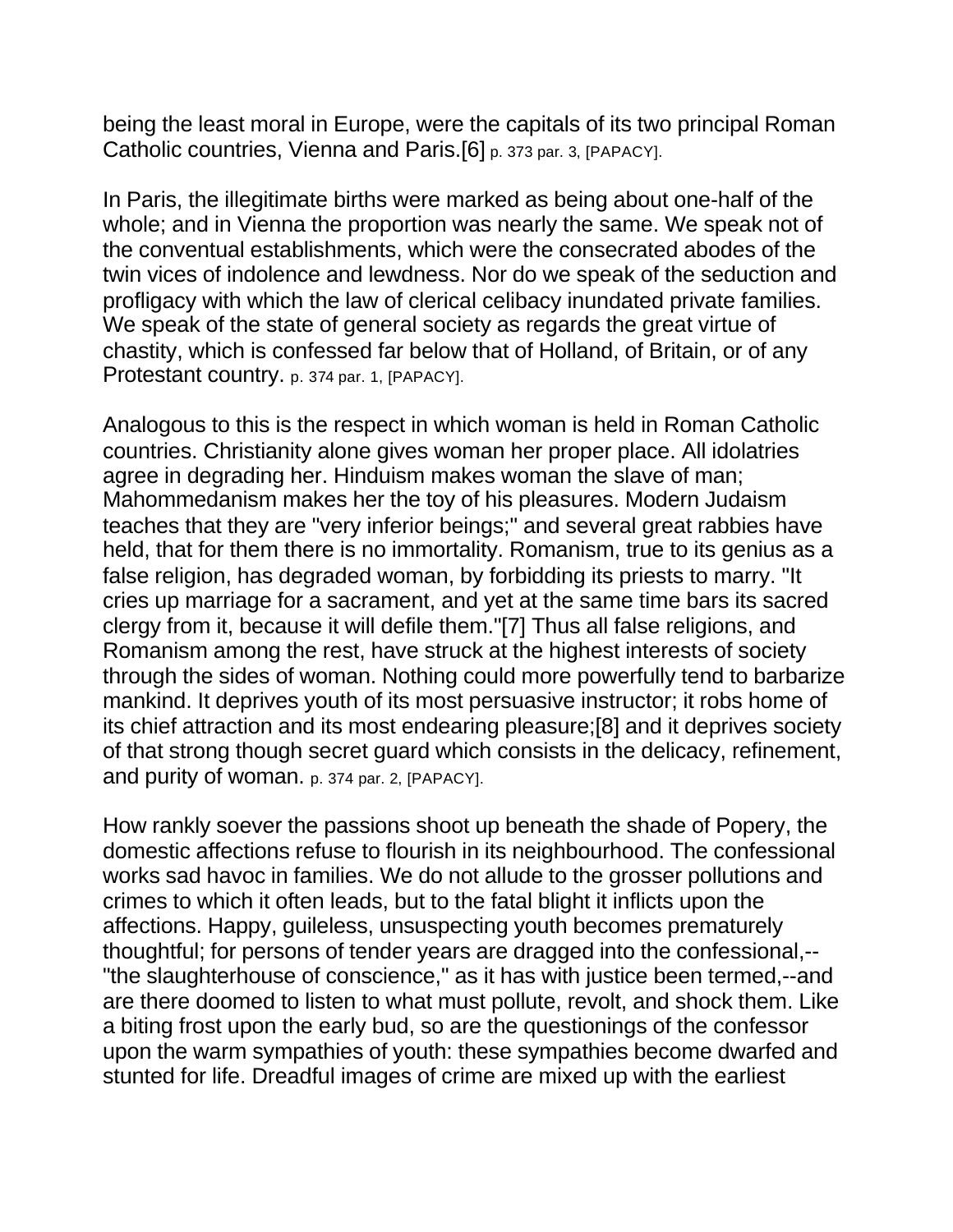associations and amusements of the person, which not unfrequently in after years ripen into deeds of guilt. p. 374 par. 3, [PAPACY].

How the hearth and the confessional can exist together it is impossible to conceive. How can there possibly be a full interchange of free, genuine, trustful sentiment and feeling between the different members of the family, when all feel that there, in the midst of them, sits one, though invisible, seeing and hearing all that is said and done? for all must be told over in the confessional. In the breast of the wife the husband knows that there is a secret place, which even he dare not enter, and to which none but the priest, with his curious and loathly questionings, has access. The same dark shadow comes between brother and sister, and the mutual and trustful confidence of their childhood years is blighted for ever. The father can mark, day by day, the dark stains of the confessional deepening on his daughter's soul, clouding the sunshine of her face, and restraining the free current of her talk. Infernal institution! invented in the pit, and set up on earth to root out all that is lovely and pure, and holy and free, among the human family. The confessional is slavery worse than death. How a people who have once tasted freedom could advocate the introduction of a tyranny so unspeakably odious and so perfectly unbearable, surpasses our comprehension. And yet there are not wanting at this moment some in England who seek to revive the practice of confession. p. 375 par. 1, [PAPACY].

Another disagreeable feature of papal Europe, in which it contrasts most unfavourably with Protestant states, is the all but universal prevalence of the vice of gambling. Gambling-houses abound in all the great cities of the Continent. Most of the watering-places of southern Germany are nothing else than large gambling establishments. The Protestant part of the Continent, it is true, is not altogether free from this dreadful pollution; but such houses in protestant states are thinly planted, comparatively. In France and in southern Europe this vice has infected the whole of society, and obtrudes itself everywhere,--in private parties, in the common taverns, as well as in those houses specially set apart for it.[9] The papal government, too, has its lottery, and attempts to compound with heaven by devoting the proceeds to the support of paupers. It is believed to yield seven millions of francs to the apostolic exchequer. The shops for selling lottery tickets are all open on Sabbath. Nothing could more fearfully demonstrate the power of avarice, first, over governments, who license these establishments for the sake of revenue; and, second, over the masses, who, impelled by an uncontrollable greed to possess the property of others, and altogether unscrupulous as to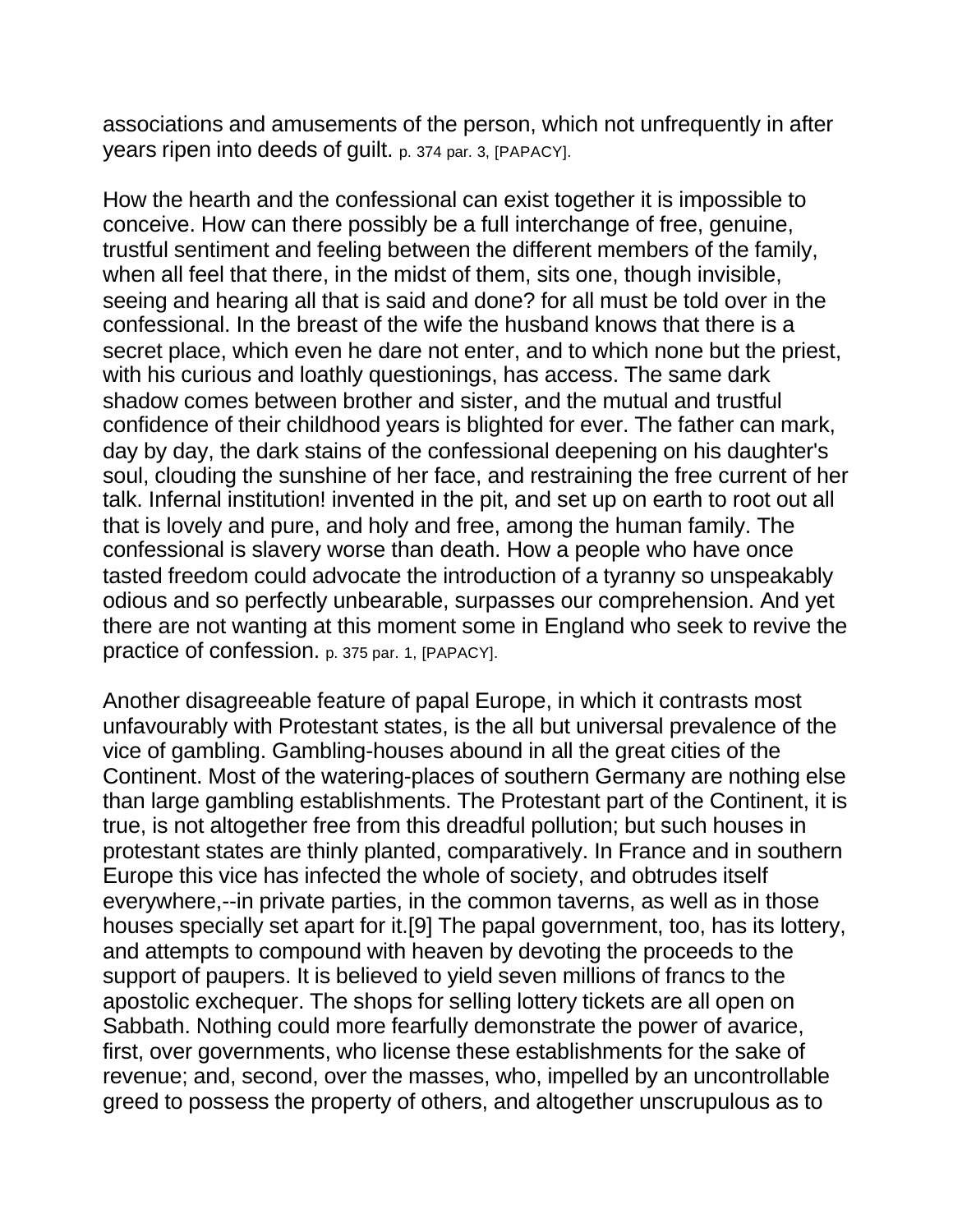the mode of obtaining it, flock to the gambling-table, and there lose health, character, fortune, reason, and often life itself. How weak must be the power of principle where such courses are so generally indulged in! and how far must the heart of man have strayed from its rest, when happiness is sought amidst such maddening pursuits! p. 375 par. 2, [PAPACY].

One other feature only is awanting to complete the dark picture of the popish world. It has no Sabbath. Who can calculate how much Christian lands owe to the Sabbath? It is equally impossible to tell how much popish lands lose by the want of it. The Sabbath descends upon the earth like a visitant from another sphere, laden with blessings, which grow not in this world. It is as if Eden had returned, with its innocence and its joy; or as if time, with its sorrows and its cares, had rolled past, and God's "unsuffering kingdom" had come. How many, worn out with toil, had withered and sunk into their graves ere their time, but for its rest! How many minds, never unbent, would have lost their spring, and ended in madness or idiotcy, but for the Sabbath! How many weak spirits would have yielded to temptations and been for ever lost, but for its salutary and oft-recurring counsels! How many had sunk, brokenhearted, under the afflictions of time, but for the prospects beyond earth which the Sabbath opened to them! It purifies the social affections, heightens the standard of public morality, elevating to a higher platform the general community. Even the man who never enters the sanctuary,--who habitually desecrates the Sabbath,--is the better for it. To him even it is a hebdomadal sermon about God and religion. The Sabbath is the bulwark of Christianity. Popery has perfectly comprehended its mission, and has been, in all countries, its uncompromising foe. Two hundred years ago, when Popery sought to reestablish itself in Scotland, it found that the Sabbath stood most in its way; and it began its assault upon the religion of Scotland by an attempt to abolish the Sabbaths of Scotland. The "Book of Sports" was intended to pave the way for the mass. On the Continent, Popery has steadily pursued the same end,--the abolition of the Sabbath,--first, by the institution of fête days, which are more numerous than the Sabbaths of Protestant countries; and, second, by teaching the people to pass the day in shows and amusements. Its policy has been crowned with complete success; and now, in popish lands the Sabbath is unknown, or exists only as a day of toil or of unhallowed pleasure. p. 376 par. 1, [PAPACY].

The writer has had occasion to observe how the Sabbath is spent in several of the great cities of popish Europe, and may here be permitted to tell what fell under his own notice, as the matter bears directly on the moral and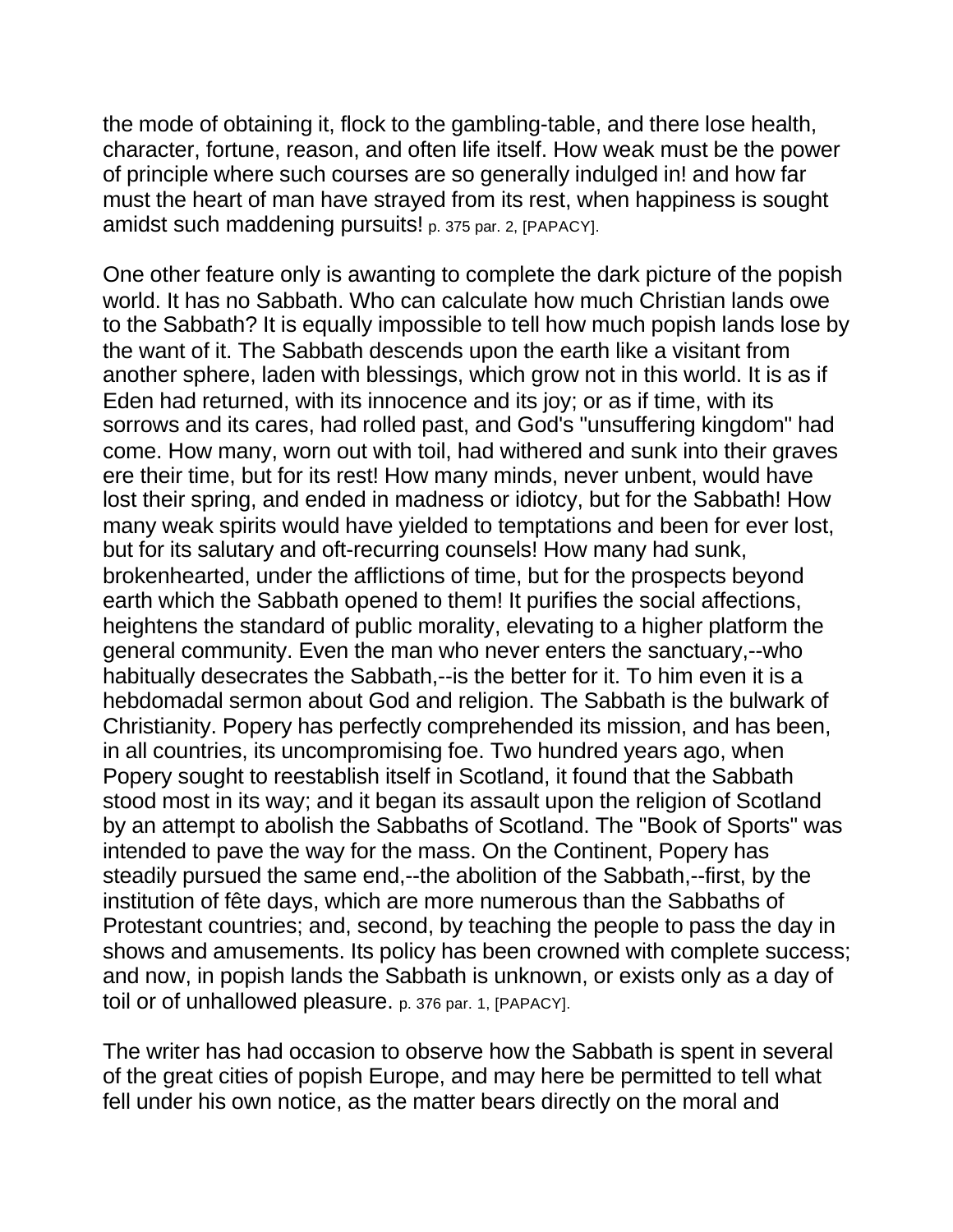religious influence of Popery. In Cologne,--"the Rome of northern Germany," as it has been called,--work seemed generally forborne. p. 376 par. 2, [PAPACY].

There were, of course, far more idlers in the streets than on other days. A stream of foot-passengers and vehicles kept pouring into the town across the bridge of boats. Here and there in the crowd might be seen a female with prayer-book (the Romish of course) in hand, and a white-flowered napkin forming her head-gear, after the manner of the German maidens. Parties of young men paraded the streets. Some were regaling themselves with the long German tobacco-pipe; others were bearing on their heads baskets of fruit, which they carried to market; while others were laden with the produce of the dairy and the poultry-yard. The light blue of the Prussian uniform enlivened the more sober attire of the burghers, among whom, the writer is sorry to have to say, he observed some of his own countrymen, who were cheapening fruit in the market, while their servants followed, bearing bottles of Rhenish wine,--an excursion to the country being plainly meditated. We went to the cathedral, or Great Dom, that we might see what kind of instruction it is that Popery provides for her people on the Sabbath. This temple, the sublimest north of the Alps, and, were it finished, the noblest Gothic structure in the world, would contain within its vast limits the population of a city. At the great western gate we found a great crowd: some were thronging in, others were leaving the edifice; and the low murmur of the multitude mingled hoarsely with the grand music which came in overpowering bursts from the interior of the vast edifice. We passed on through its aisles, its nave, and its arches, and at last reached the choir. For beauty, and elegance, and grandeur, it appeared a splendid vision rather than a reality. It was a mighty temple in itself, railed off by richly-carved screens and tall graceful pillars, from the yet greater temple which enclosed it. Around the choir was gathered a motley assemblage of worshippers and gazers, of all ranks and of all countries. The gates of the choir were guarded by portly officials in scarlet dresses, bearing in their hands the symbols of office,--long staves surmounted by little chaplets of silver. Within the choir, at one end, was the high altar, on which were enormous lighted tapers, a crucifix, and an illuminated mass-book; while the archbishop, in the splendour of cope and scarlet tunic, was saying mass. Numerous priests in gorgeous vestments were assisting. Boys in scarlet dresses, with silver censers, were waving incense. In the other end of the choir, opposite the high altar, was a gallery filled with choristers, consisting of about four hundred of the elite of the youth of Cologne, who sung some of the finest pieces of the great masters. p. 377 par. 1, [PAPACY].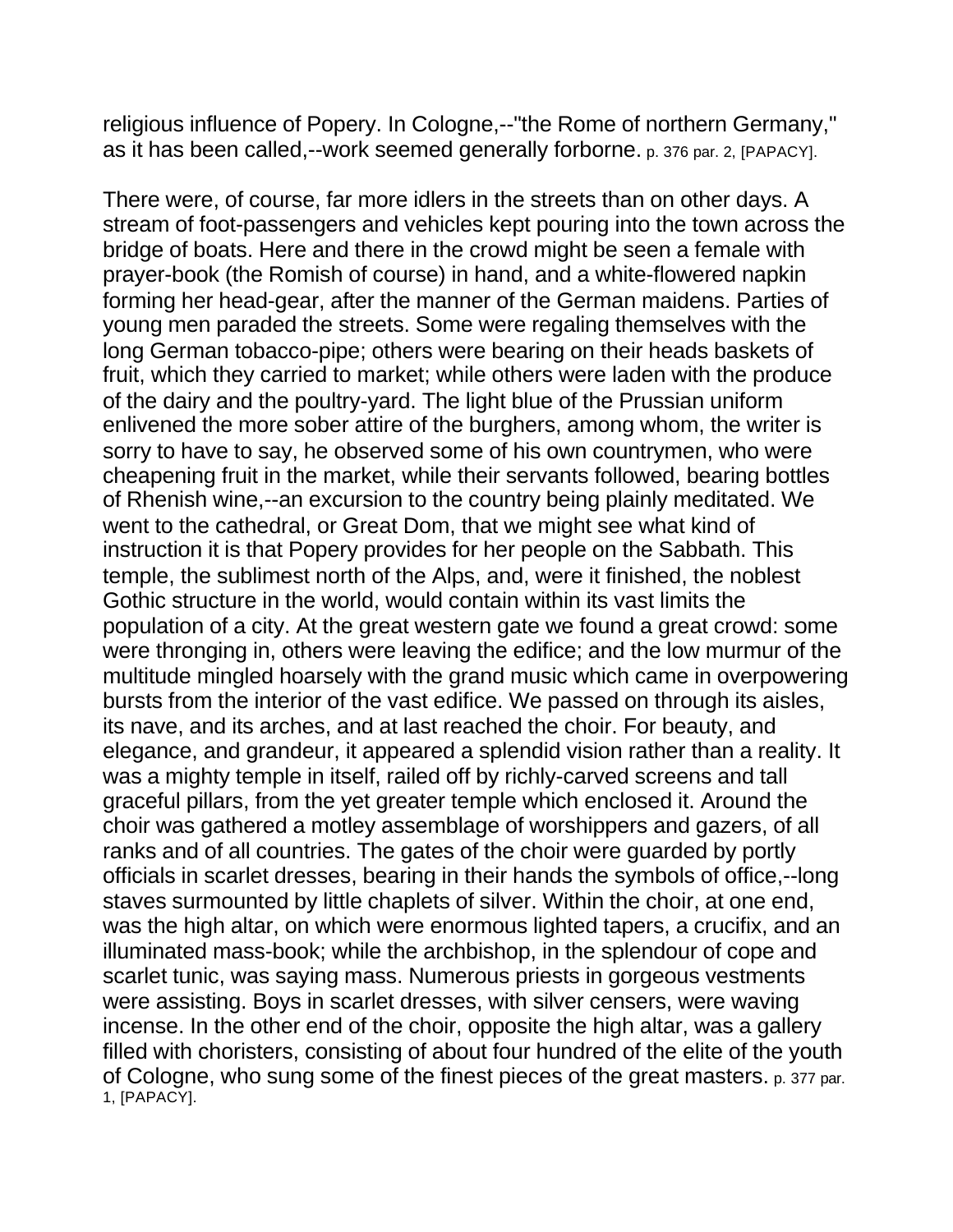The music rolled on without pause: now it seemed to retreat into the remotest part of the edifice, and now it came forward in a noble burst, and rolled a magnificent volume of rich melody along the aisles and roof of the mighty Dom. it was a grand effort on the part of Popery; and nowhere, not even in Notre Dame at Paris, have we seen the Roman Catholic worship conducted with half the pomp. The organ pealed, the melody of the choir rose and fell in noble bursts, the tapers blazed, and the incense ascended in fragrant clouds. Beautiful little stalls, rich in paintings, ran round the cathedral, each with its altar, crucifix, and tapers, and its priest, in cope and stole, celebrating mass. There were renowned relics, in little marble chapels, before which were kept lamps which burned perpetually; and then, in the ever-beauteous choir, which, like the palace in the fairy tale, seemed to have arisen unaided by the hand of man, were numerous priests, tall of figure, in vestments of purple, and scarlet, and fine linen, and gold, who ranged themselves, now in rows, bearing burning tapers, and now mingled in curious maze,--their deep rich voices chanting the while the service of the mass. Before the high altar, in magnificent robes, stood the Archbishop of Cologne, bowing, crossing, kissing the crucifix, and occasionally clasping his hands in the attitude of one in rapt devotion. Not the least important element in this goodly show was the unrivalled grandeur of the temple in which it was enacted. As a mere spectacle, we never saw anything that made a tolerable approach to it. But it rose not beyond a mere artistic effort. There was not a single truth communicated. It was not in the nature of things that such a show (for the mass was chanted in a tongue which the people did not understand) should enlighten the conscience, or purify the heart, or elevate the character. Could any one be the better for such a Sabbath? Could any one be the better for the Sabbaths of a whole life spent in this way? The direct tendency of the service was to subjugate the mind in idolatrous reverence of the mass, and in degrading vassalage to the priesthood. Such was its manifest effect. Of the thousands which crowded the cathedral, two hundred or thereabouts might be engaged in counting their beads, or reciting prayers from their prayerbooks. They were ranged in a line of three deep round the choir,--the holiest place in the building. But there was not a countenance on which the prevailing expression was not that of gloom and despondency. In fact, the genius of the Romish worship is towards gloom. All the objects to which the mind of the worshipper is turned are of a gloomy kind. Of this description are the images presented to their senses, which are almost all associated with death: Christ on the cross, pourtrayed often in the agonies of dying; figures of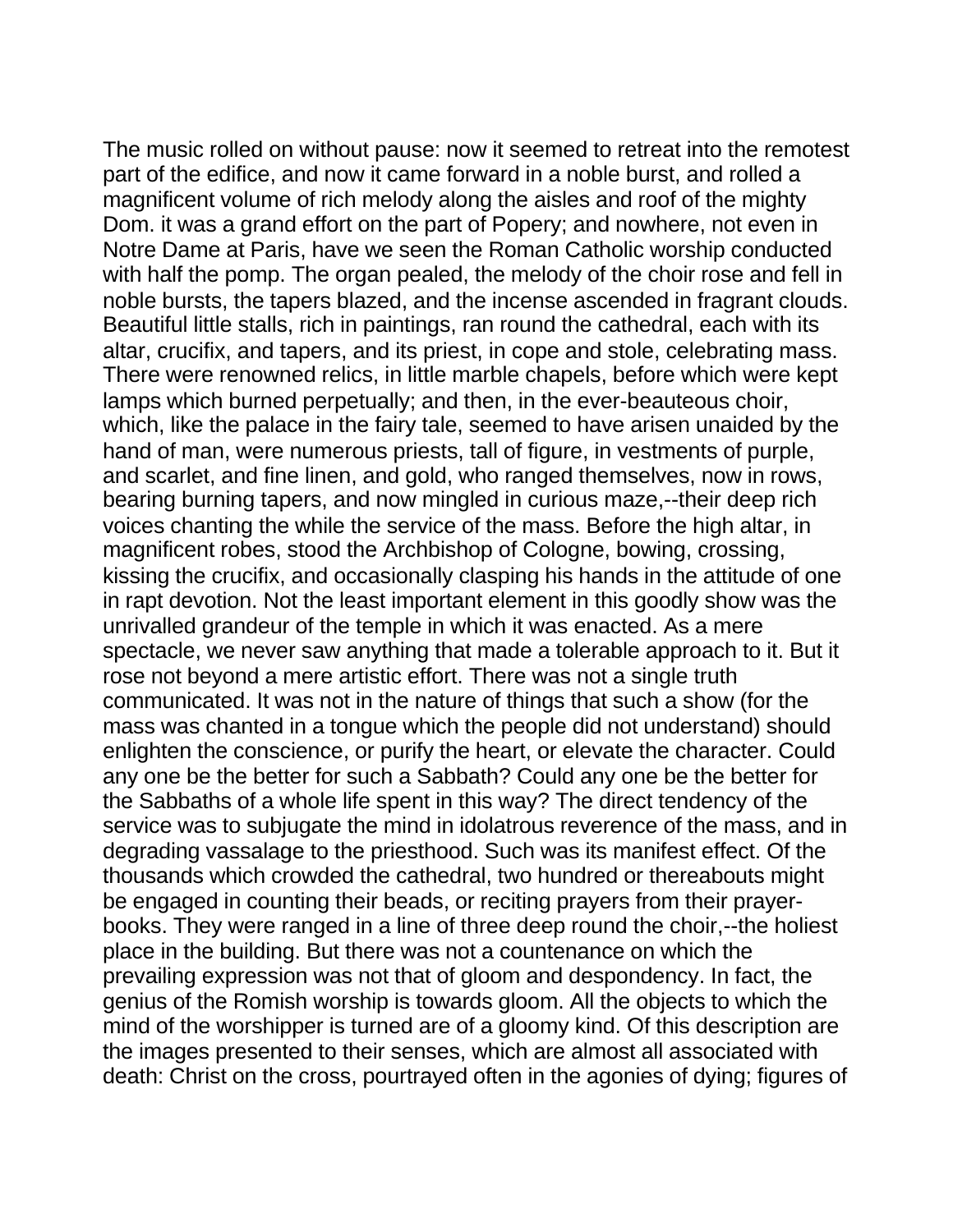saints undergoing martyrdom, or half-exanimate from the effects of the prolonged fast, the iron collar, the hair shirt, or the lash. p. 378 par. 1, [PAPACY].

Over the gates of their cathedrals are not unfrequently sculpture-pieces representing the torments of the damned. The same scenes occur, with disagreeable though intentional frequency, inside their churches. There is a striking force of conception in these representations, which contrasts with the evident lack of power in their occasional attempts to depict the happiness of heaven. Thus the Church of Rome has made her appeal to the fears of her people. She attempts to awe and terrify, and thus keep them under her dominion. We have been at some pains to ascertain the actual effects produced on the mind by the Romish worship, as represented in the countenance. We do not recollect of having seen in one instance that kindling of delight, that expansive and radiant expression, which bespeaks intelligence and hope, which genuine devotion produces. We have seen earnestness,--earnestness amounting evidently to intense anxiety; but still the cloud was there. The prospect of purgatory, and of enduring there torments for an unknown period, which becomes nearer as life advances, must tell upon the general feeling. We do not think we ever saw an air of more dreary hopelessness upon human faces than on those of the old men and women of Belgium. In southern Europe this is not so perceptible. There, this feeling, or at least the expression of it, is counteracted in a good degree by the influence of climate and the livelier sensibilities of the people. p. 379 par. 1, [PAPACY].

To return to Cologne and its Sabbath: the mummeries which began in the cathedral were terminated on the streets. The host was carried in solemn procession through the city, with drum and fife, and a goodly show of crucifixes, tapers, and flags. The crowds uncovered as it passed. During the forenoon business had been partially carried on. A third or so of the shops were open; and the vessels moored in the Rhine unladed them of their cargo. But in the afternoon and evening the whole city freely gave itself to pleasure and revelry. The children marshalled themselves in line, and, carrying branches and flambeaux, imitated the grand procession of the morning. All the taverns were open, and every street rang with the shouts of bacchanals, mingled with music, vocal and instrumental. The spacious gardens of the hotel, on the right bank of the river, adjoining the suburb of Deutz, were illuminated with numerous variegated lamps; gay parties danced or promenaded in them; while a band played airs at intervals, which came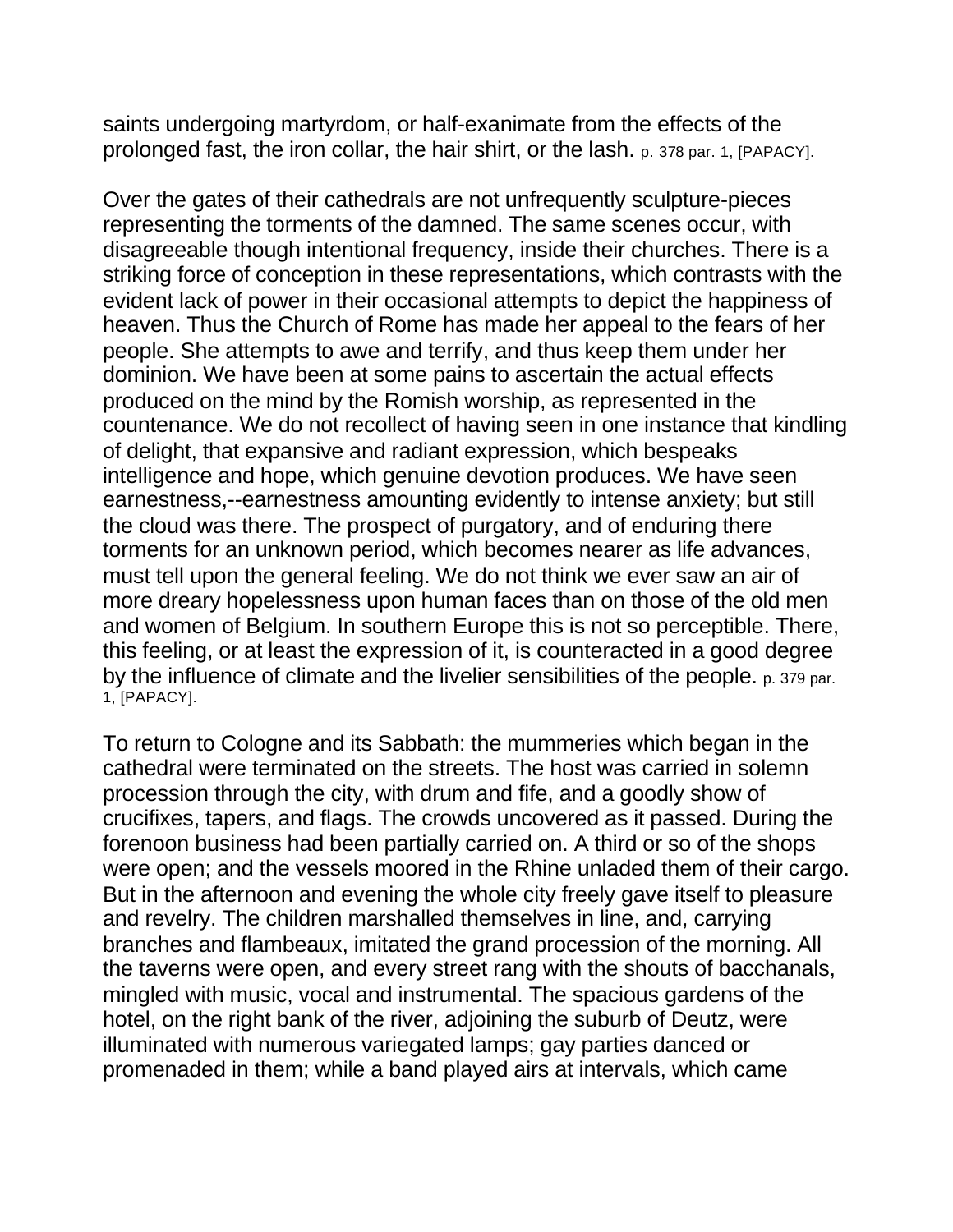floating across the Rhine in the stillness of the evening. In this way was the day spent. p. 379 par. 2, [PAPACY].

There may be less superstition and less revelry; but with this exception, we believe the Sabbath of Cologne is a fair sample of the Sabbaths of Rhenish Prussia, and, indeed, of the greater part of Germany. Wherever Protestantism exists, and in the proportion in which it exists, do we find the Sabbath. The two most protestant cities of Switzerland are Basle and Geneva. The writer has passed Sabbaths in these cities, and he found a marked difference between the way in which the day was there kept, and its observance in Cologne; though still the best portions of Switzerland are far inferior to the worst portions of Protestant Britain. If we enter the south of France, we find ourselves again in the midst of the thick darkness, and we lose almost all trace of the Sabbath. We take Lyons as an example,--a city wholly given to the worship of Mary, and where might be set up, in the midst of her shrines and temples, an altar "To the UNKNOWN GOD." The writer would have found it impossible to have discovered from any outward sign that it was the Sabbath. No branch of labour or merchandise was suspended, in the forenoon at least: every shop was open. There was the same bustle on the quay of the Rhone, where steamers were arriving and departing. While the priests inside the cathedrals burned candles and incense, or chanted mass, or sung a requiem over the coffined dead, to mitigate, as their relatives fondly hoped, their purgatorial pains, the people over whom they bore sway were busy outside prosecuting their labours, and intent on making gain. Nay, the churches were approached through stalls of buyers and sellers, which covered the open space in front, and came close up to the gates of the cathedrals, so that the priest's chant blended with the hum of traffic outside. So few entered, and these for so short a time (for such went only to mutter a few prayers and retire), that they were never missed from the toiling and trafficking thousands of Lyons. The amusements of the evening were not unlike those of Cologne. A military band, consisting of at least an hundred performers, was stationed in the grand square, to regale the citizens, who were gathered around them in thousands, or sipped wine or coffee in the adjoining gardens. p. 380, par. 1, [PAPACY].

The Sabbaths of Paris are, unhappily, too well known. But here we use a misnomer;--Paris has no Sabbath. The man who rises six successive days to toil, rises on the seventh also to toil. This shows us, by the way, what, in an economic point of view, would be the effect of the abolition of the Sabbath--it would be simply the substitution of a day of labour for a day of rest,--the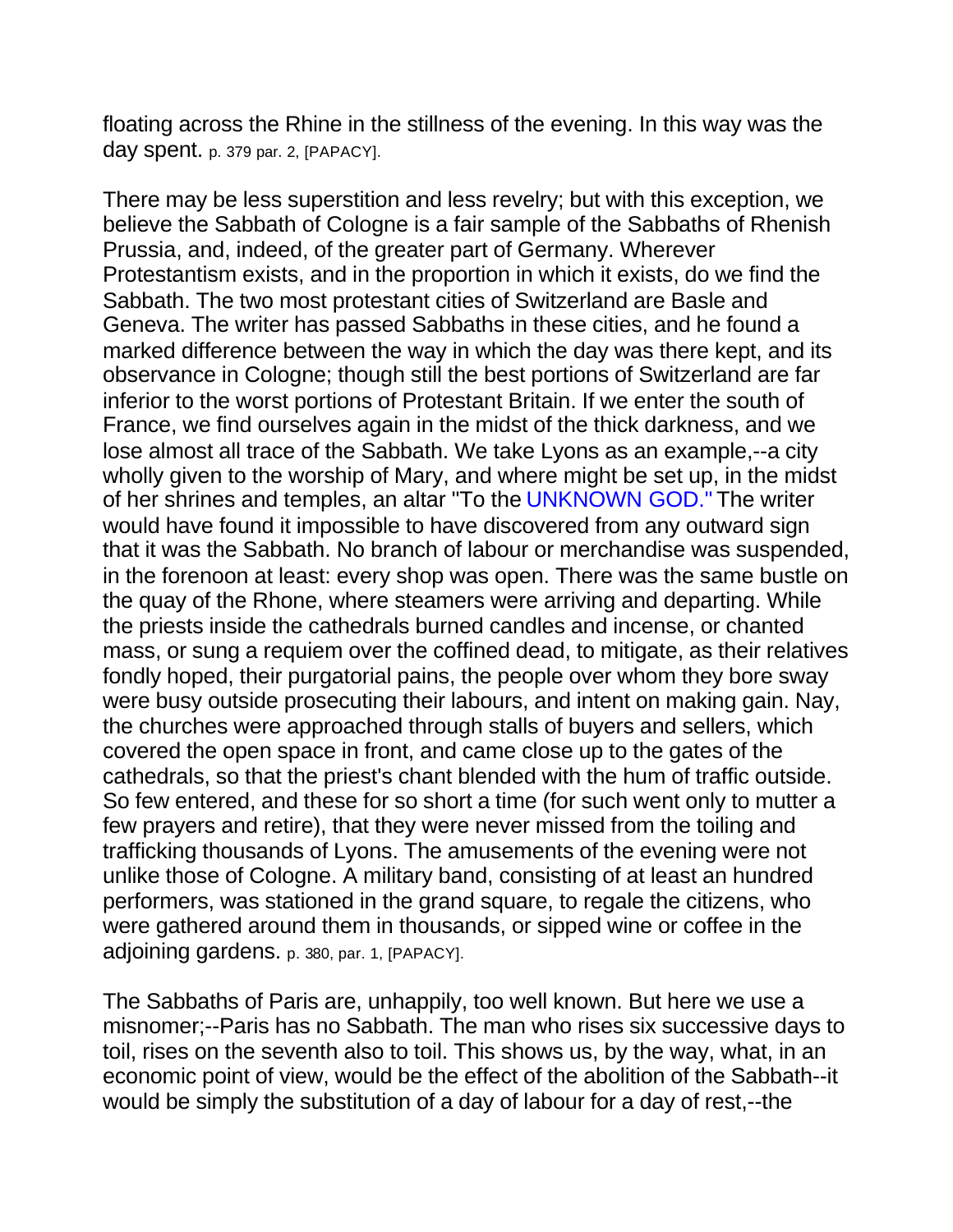addition of a seventh to the toil of man, not only without any additional remuneration, but with a very greatly diminished remuneration, owing to the over-production which it would create. p. 380 par. 2, [PAPACY].

In Paris all trades and professions are prosecuted on the Sabbath as on other days. The wheel of the mechanic and the tool of the artizan are as busily plied on that day as on any other. The mason builds, and the smith kindles his forge; the porter, the tailor, the shopkeeper, the merchant,--all are occupied as usual. In the forenoon a thin congregation assembles in the venerable aisles of Notre Dame, or in the more gorgeous temple of the Madeline. The worship consists of genufluxions, incensings, chantings, and other pagan mummeries, but has no reference to the verities of an eternal world. That ouvrier and that young woman, as they worship on bended knee an image or a Madonna, seem the very picture of devotion; but follow them in the evening to Franconi's circus, or to the dancing garden, and see how little they have profited by the morning's devotions. At that altar the Bible is never opened. Beneath that roof God's message of love is never proclaimed. In the city around, a million of men, with a few exceptions, are living in the grossness of superstition and vice, but no voice cries "Deliver from going down to the pit." The priests have taken away the key of knowledge; they enter not in themselves; and them that were entering in they hindered. At an early hour in the afternoon business is suspended, and pleasure takes its place. Then, indeed, does Paris rejoice. A gay stream of vehicles, equestrians, and pedestrians, pours along the Boulevards. Others hasten to the Jardin des Plantes, or to the Champs d'Elysée, where mountebank shows, and all kinds of games and amusements, are going on. Others assemble round the tea-tables in the gardens of the Palais Royale, or saunter in those of the Tuileries. All the theatres in the city are open, and are better attended on that evening than on any of the previous six. The saloons are brilliantly illuminated. Omnibuses and vehicles of all kinds thunder along the Rue St. Honoré and the Rue St. Antoine, filled with half-inebriated passengers, who shout or sing in their boisterous efforts to be merry. It is remarkable enough, that what certain parties in this country confidently and urgently recommend as an effectual preservative against drunkenness should in France be a main provocative of that vice. There is more wine and spirits drank in Paris on that day than on any three of the other days of the week. p. 381, par. 1, [PAPACY].

We must not suppose that it is only in the cities of the Continent that the Sabbath has disappeared: matters are no better in the country. "It so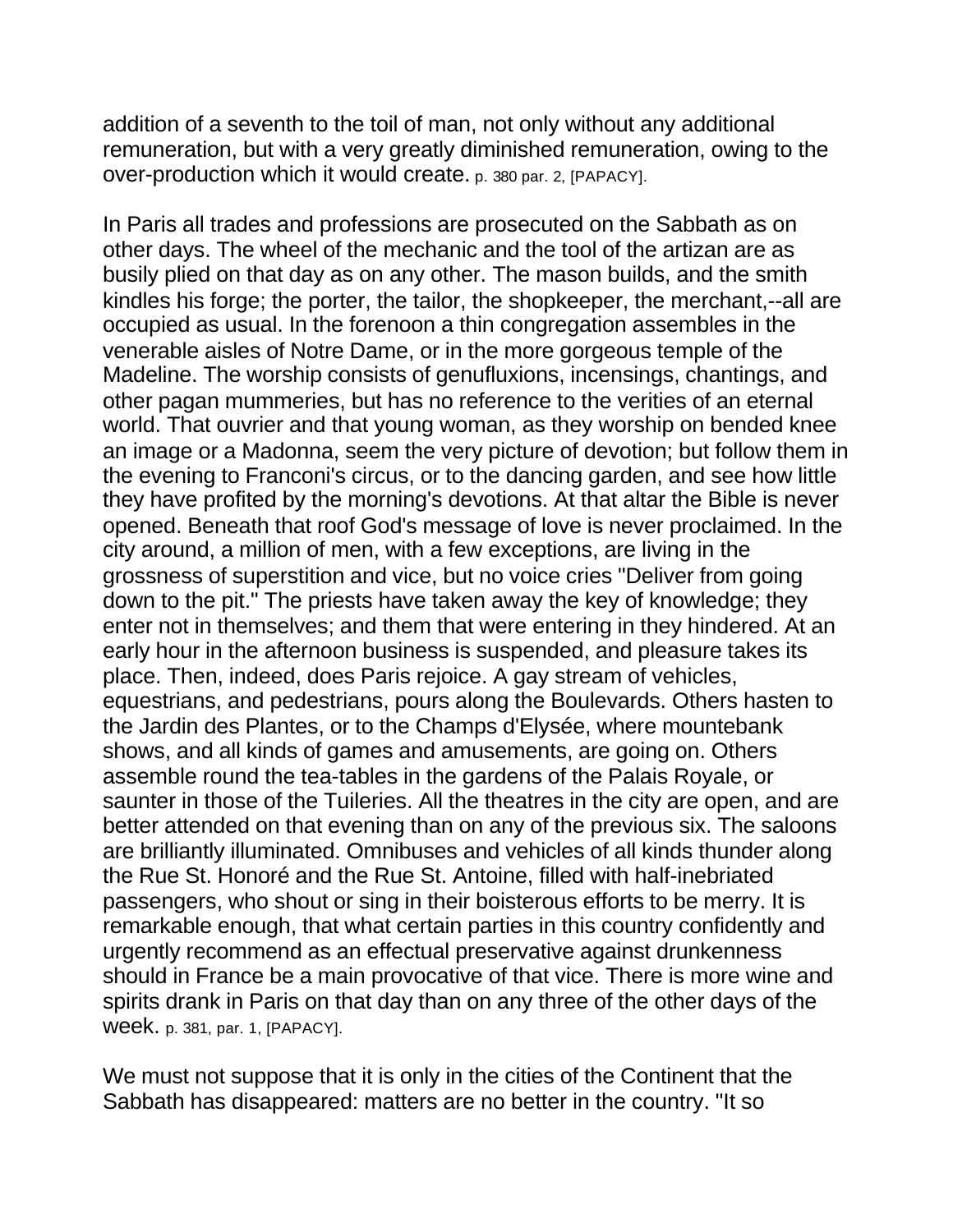happened," says a traveller, "that we reached Orleans,--a day's journey from Paris,--on a Saturday afternoon. p. 381, par. 2, [PAPACY].

My relatives forgot the fact that it was Saturday; and no external indication making Sunday palpable to the eye, I did not undeceive them, being anxious to return to Paris without delay. We started, then, the following morning, as usual, and travelled seventy or eighty miles through towns, villages, and hamlets, till we reached Paris, without my friends discovering that we had been travelling on Sunday."[10] This speaks volumes, and requires no comment. To the south of the Alps matters are no better, and they could scarce be worse. The fact is too well known to require either illustration or proof. Such is the condition into which the Papacy has reduced western Europe: it has withdrawn men from the great fountain of morality--the Bible; it has thrown down the great bulwark of morality--the Sabbath; it has made the good of the Church the supreme law, and has thus confounded the essential distinction between virtue and vice; it his converted religion into a mere ritual, and government into a system of coercion; it has introduced corruption into public life, and fraud into private society; it has covered the Continent with concubinage, assassination, robbery, and gambling; it has eradicated from the minds of men all sense of obligation and duty. The Church now seeks in vain for faith, and the State for loyalty; and both have been brought to rest their continued existence upon the precarious tenure of military fidelity. p. 382, par. 1, [PAPACY].

------------------------------------------------------------------------

[1] The Provincial Letters of Blaise Pascal, by Dr. M'Crie, p. 68, et seq.; Edin. 1847. p. 382, par. 2, [PAPACY].

[2] See Dr. M'Crie's "Pascal," p. 93 et seq. It is there shown how murders, thefts, falsehoods, duels, bankruptcies, &c. may all, in certain circumstances, be not only lawful, but dutiful. The same morality is taught by Liguori. p. 382, par. 3, [PAPACY].

[3] "I thought the bankers' commission on London drafts exorbitant, the shopkeepers unscrupulous in asking double the amount they finally took, the innkeepers plunderers, and the gentry I saw in gambling-houses cheats." (Continental Confessions of a Layman, p. 23; Edin. 1848.) p. 382, par. 4, [PAPACY].

[4] 20th December 1847. p. 382, par. 5, [PAPACY].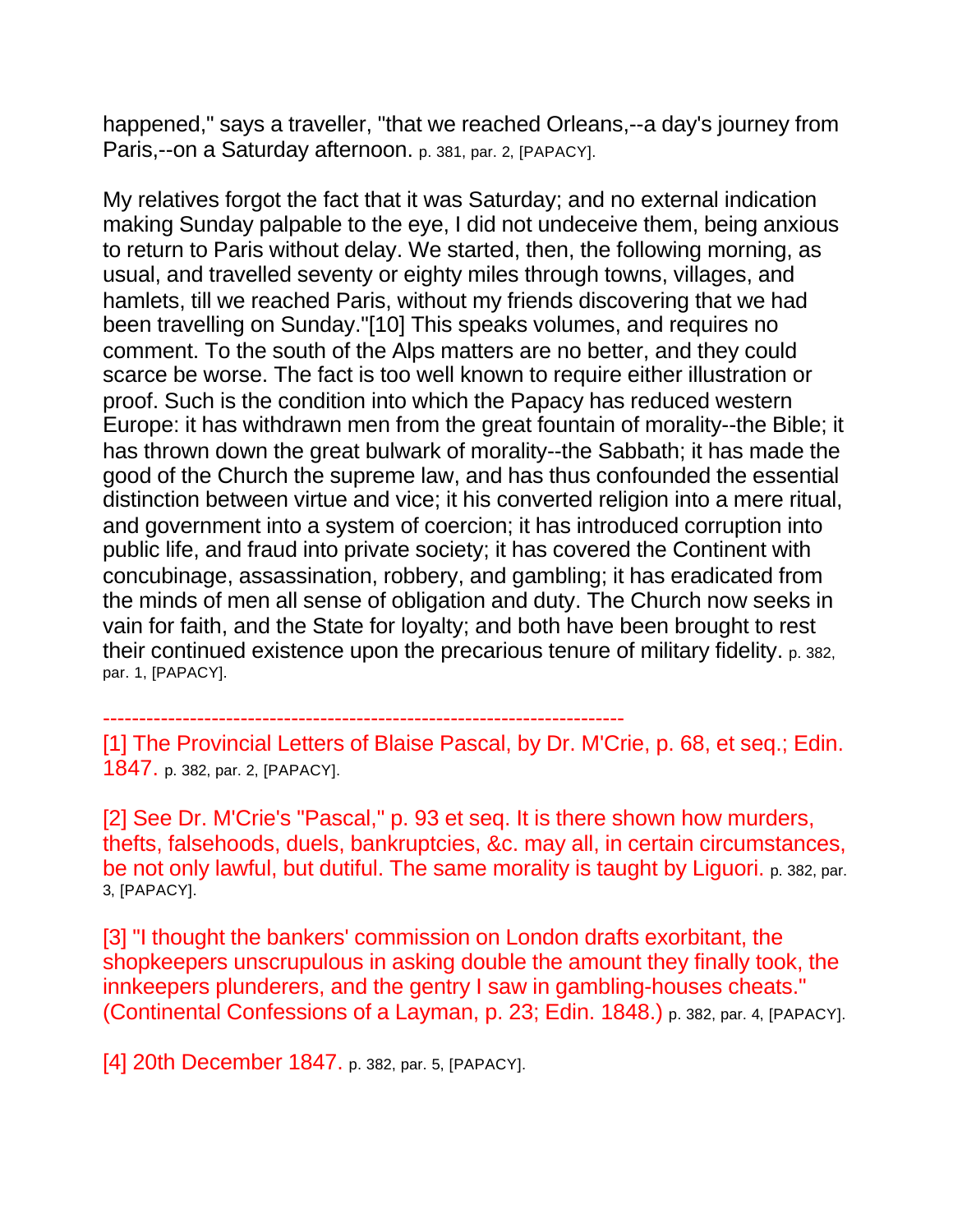[5] The proportion of crime in England to population is only 1 in 758. In Scotland it is but 1 in 800. The Ireland of Drs. Cullen, M'Hale, and their allies, stands at 1 in 300. And let the remarkable fact not be overlooked, that whilst the whole number convicted of offences in the six Protestant counties of the north,--Antrim, Down, Londonderry, Tyrone, Fermanagh, and Armagh,--with a population of 1,700,000 persons, only amounted to 2038, the single Roman Catholic county of Tipperary, with a population not exceeding 436,000, furnished a list of criminals extending to 2124. ("Morning Herald;" April 10, 1851.) p. 383, par. 1, [PAPACY].

[6] The return of births during the year 1849 furnishes sad evidence of the immorality of the Viennese. The total number of children born was 19,241. Of these, 10,360 were illegitimate, and only 8881 legitimate. Munich and Paris have hitherto borne the worst character in this respect; but this return throws them into the shade. Concubinage is the law, marriage the exception. Misery keeps equal pace with vice. Between 1827 and 1847, the suicides in Paris had risen from 1542 to 3647. Any one who will take the trouble of watching the Paris journals will find, that at present the suicides in Paris amount to seventeen per week. The increase may be owing in part to the excitement and misery produced by the Revolution. ("Daily News" of April 8, 1850: M. Raudot's Work on the Decline of France.) p. 383, par. 2, [PAPACY].

[7] Tract on the Character of Popery; printed about the time of the Revolution, and quoted in the "Free Thoughts," p. 454. p. 383, par. 3, [PAPACY].

[8] "Home and its sweets, its pleasing cares and soothing affections, seemed unknown; it became the shelter of exhausted nature, where the cup of pleasure was drained to its dregs." (Continental Confessions of a Layman, p. 31.) p. 383, par. 4, [PAPACY].

[9] "Their [the populace] two great temptations are the festivals and the lotteries. . . . . The lottery is a thousand times more fatal; its venom infects every town in Italy. Each government has its lottery. . . . . A drawing takes place rather oftener than once a fortnight. . . . . A day-labourer withholds regularly a portion of his earnings from his family, to spend it on his weekly hazard at an office; and the starving beggar, if he receive an alms which will purchase two meals, often goes without one of them, that he may have a chance of becoming rich." (Italy and the Italian Islands, by W. Spalding, Esq. Professor of Rhetoric, St. Andrew's, vol. iii. p. 249; Edin. 1841.) p. 383, par. 5, [PAPACY].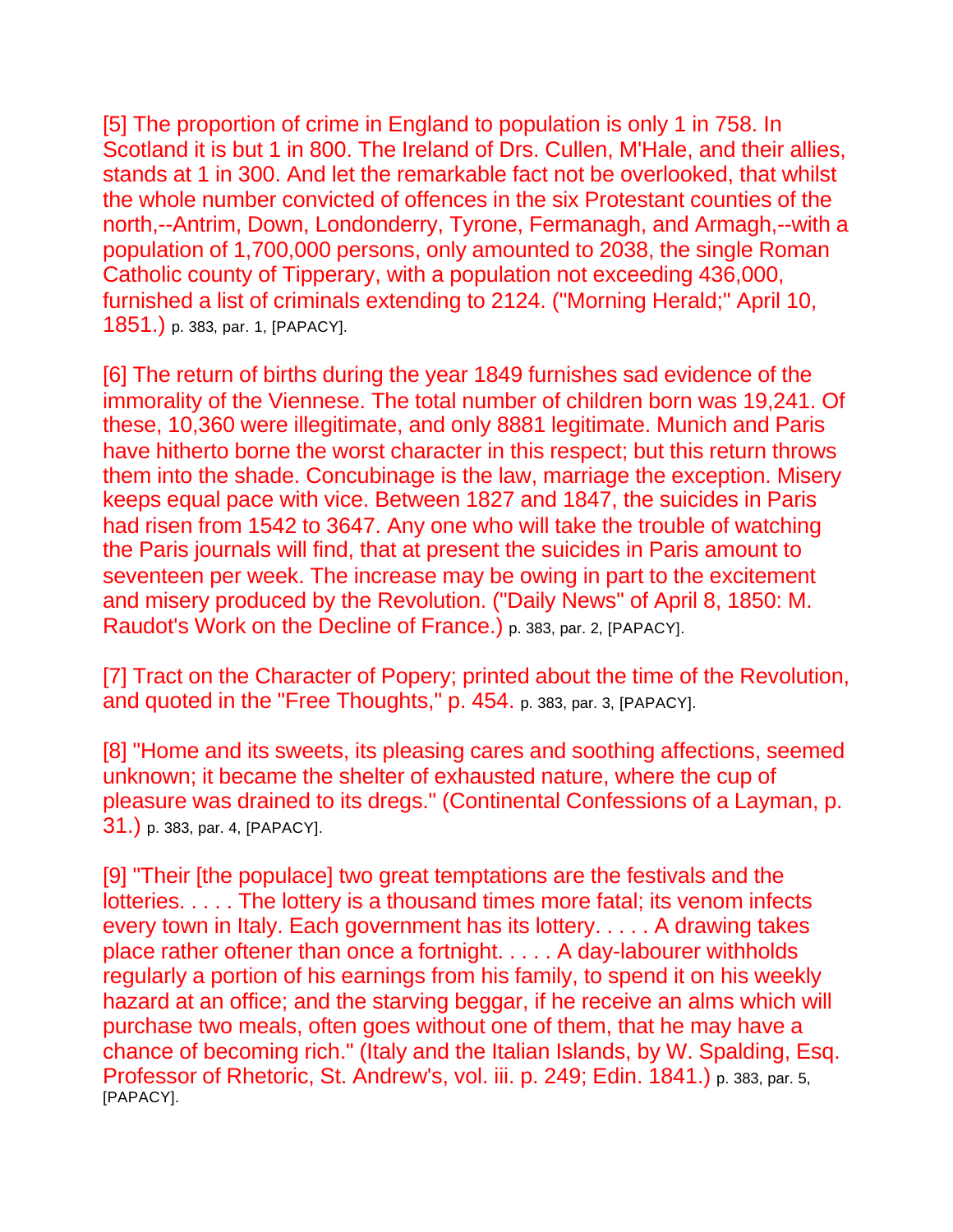[10] Continental Confessions of a Layman, p. 61. p. 384, par. 1, [PAPACY].

**Book III. Genius and Influence of the Papacy** p. 384, par. 2, [PAPACY].

**Chapter V. Influence of Popery on the Social and Political Condition of Nations.**

p. 384, par. 3, [PAPACY].

Our second proposition is, that Popish nations are inferior to Protestant nations in respect of general prosperity and happiness. p. 384, par. 4, [PAPACY].

The economic condition of a nation grows directly out of its moral and intellectual state. We have already shown how vastly inferior, in this respect, are popish nations to Protestant nations; but they are as inferior in point of wealth and general prosperity. The Reformation demonstrated that the doctrines of Popery were false; the three centuries which have since elapsed have demonstrated that their influence is evil. The former brought Popery to the test of the Bible; the other has brought it to the test of experience; and Popery has been cast on both grounds. It was convicted, in the first instance, of being the enemy of divine truth, and therefore, of man's eternal happiness; it has been convicted, in the second instance, of being opposed to political and economic truth, and therefore the foe of man's temporal welfare. The Reformation brought with it a great and visible quickening of mind; it released it from the fetters it had worn for ages,--awoke the intellect,--touched the sympathies and aspirations; and hence there was not a country into which it was introduced that did not start forward in a career of progress in all that relates to the greatness and happiness of man,--in letters, in science, and in arts,--in government, in industry, in manufactures, and in commerce. For the past three centuries Protestantism has been steadily elevating those countries into which the Reformation found entrance; Popery has been steadily sinking those in which Rome continued to bear sway. The difference between the two is now so great as to force itself upon the attention of the whole world. Could the two rival systems have had a fairer trial,--three centuries of time, and western Europe for an arena? and could anything be more striking or conclusive than the issue,--a progress steadily upward in the one case,--steadily downward in the other? The difference may be summed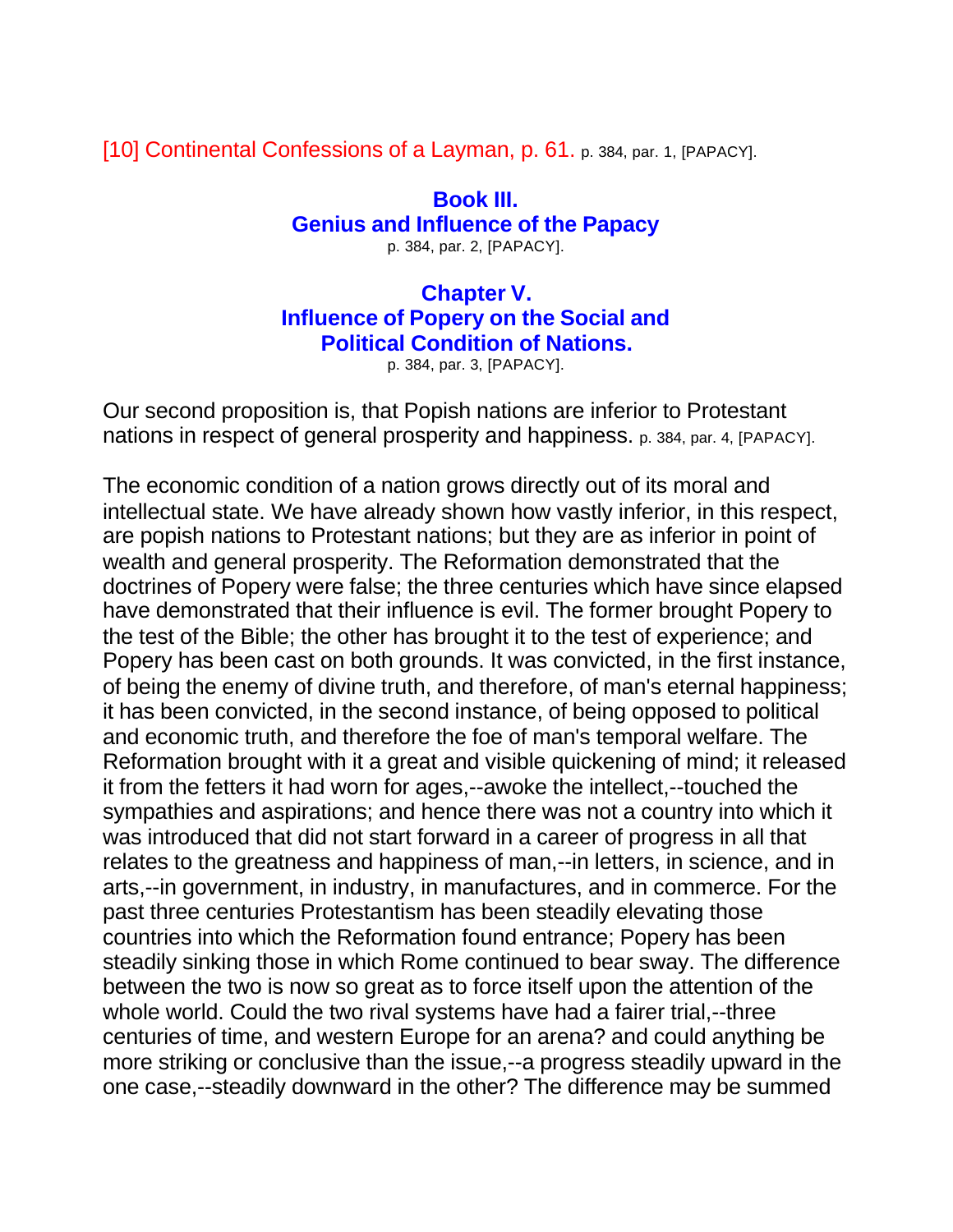up in two words--ADVANCE and RETROGRESSION. The solemn verdict of history is this:--Popery is the barrier to progress, and the foe of man's temporal wellbeing. p. 384, par. 5, [PAPACY].

Wherever we look, we find this evil system bearing the same evil fruits. Wherever we meet Popery, there we meet moral degradation, mental imbecility, indolence, unskilfulness, improvidence, rags, and beggary. No ameliorations of government,--no genius or peculiarities of race,--no fertility of soil,--no advantages of climate,--seem able to withstand the baleful influence of this destructive superstition: it is the same amid the exhaustless resources of the new world as amid the civilization and arts of the old: it is the same amid the grandeur of Switzerland and the historic glories of Italy, as among the bogs of Connaught and the wilds of the Hebrides. The first glance is sufficient to reveal the vast disparity between the two systems, as shown in the external condition of the nations that profess them. Let us compare Britain and America,--the two most powerful Protestant countries,--with France and Austria,--the two most powerful popish countries. What a difference as regards the present state and future prospects of these countries! Or, let us take Austria, the daughter of Charles V., and compare it with Prussia, the daughter of Luther; or let us take the United States, the offspring of Protestant Britain, and compare them with Mexico and Peru, the offspring of Catholic Spain. Why should not Austria be as flourishing as Prussia? Why should not Mexico be running the same career of improvement and growing wealth as the United States of America? Are not these countries on a level as regards their internal resources and their facilities for foreign trade? Austria is richer in these respects than Prussia; Mexico than the States. And yet their prosperity is in the inverse ratio of their advantages. Why is this? One solution only meets the case.[1] In the one instance, Protestantism has elevated the moral character and strengthened the intellectual powers of the people, and hence the presence of all the elements of a nation's greatness,--skill, enterprize, sobriety, steadiness, and security; and there appears, therefore, no limit to their progress in the other, a demoralizing and barbarizing superstition still bears sway; the people are unskilful, disorderly, and improvident; their country has reached the limits of its prosperity, and is advancing backwards into ruin. p. 385, par. 1, [PAPACY].

But it is not only when we take a large region into view that we are able to trace the peculiar effects of the two systems; a petty dukedom of Germany, or a Swiss canton, shows it equally well. The result is the same, however closely or minutely we examine. Let us take a rapid glance at the various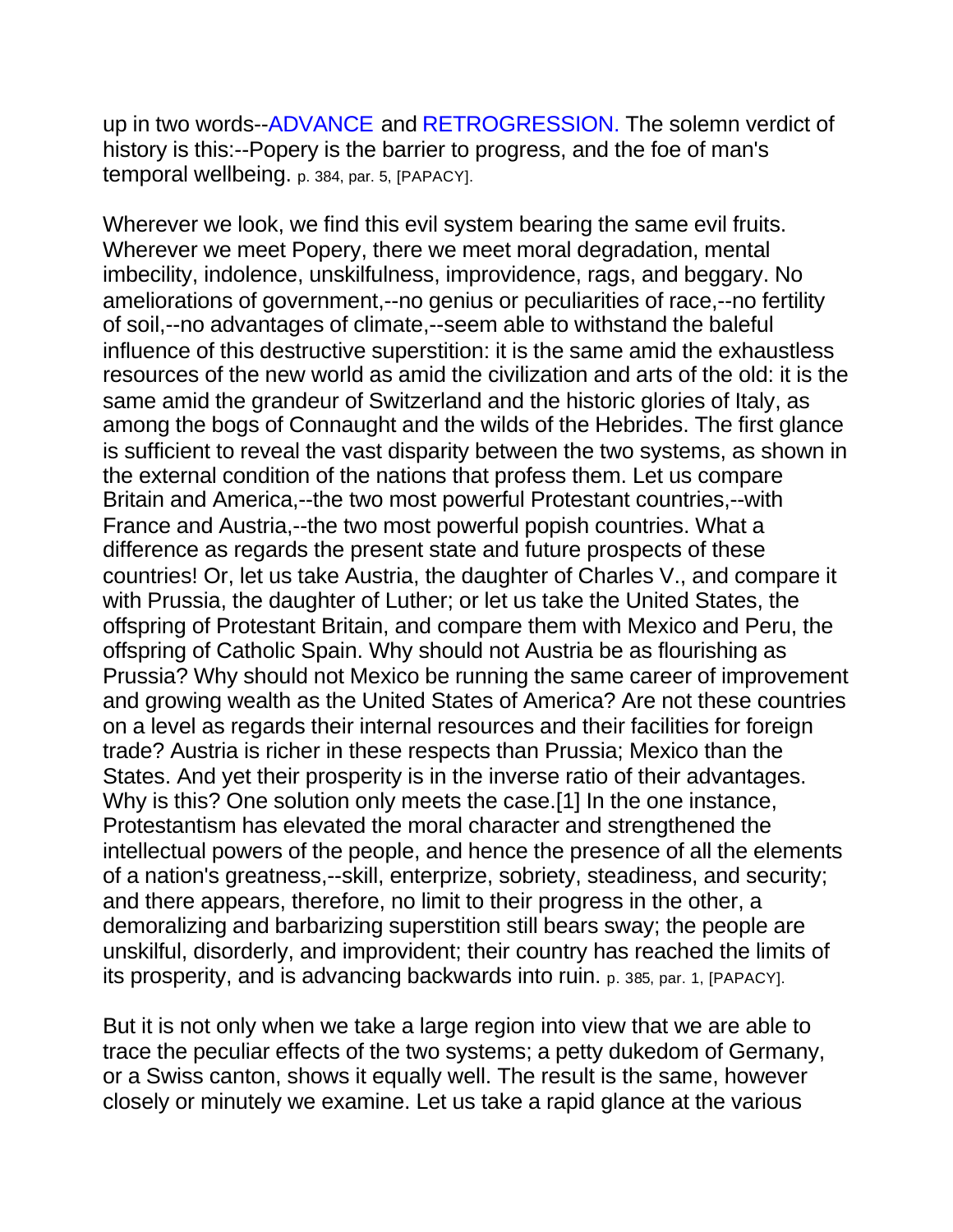popish countries of Europe, and see how they authenticate our theory,--that, be the genius of a people and the capabilities of their territory what they may, Popery will convert their country into a social and economic wreck. And here we may state, once for all, that as regards the countries north of the Alps, we shall state only what we have had personal opportunities of knowing, and which we challenge any competent witness to contradict or disprove. p. 385, par. 2, [PAPACY].

We begin with Belgium, which, on the whole, is the most flourishing Roman Catholic country in Europe, but which, nevertheless, affords conclusive evidence of what we are now seeking to substantiate. Belgium enjoys a free government, a rich soil; is favourably situated for commerce with protestant states; and, above all, still retains the Protestant element, and, along with that, the arts and manufactures which the storms of former persecuting eras were the means of drifting to her shores. Those parts of Belgium where the French Protestants settled enjoy a high degree of prosperity,--a prosperity which is the result and the recompense of its former hospitality to the victims of persecution. But in the aboriginal parts, as in the south-west, where Popery settles thick and dense, we find the same indolence and wretchedness that prevail in Ireland. That district bears the same relation to the rest of Belgium which Ireland does to Britain. It is liable, like Ireland, to be visited with periodic famines, and at these seasons it endures like deplorable misery. The condition of these districts forms a frequent theme of discussion in the Belgian Chambers, as Ireland does in the British Legislature. As in Ireland, so in Flanders, agriculture and the arts are in a backward state, and the people are the prey of ignorance and improvidence. The land groans under a pauper occupancy; and the manufacture of thread,--the staple manufacture of the country--is prosecuted with the hand-wheel of their ancestors. Competition is hopeless with the rest of Belgium, which enjoys the advantage of improved machinery, and thus the Flemings have fallen behind in the race of national prosperity. p. 386, par. 1, [PAPACY].

Let us contrast Belgium with the little Protestant state on the north of it,-- Holland. Holland was originally a few scattered sand-banks at the mouth of the Rhine, when its inhabitants conceived the design of forcing a country amid shifting sands and roaring waves. Piece by piece did they rescue from the ocean an extensive territory; and, girdling it with a strong rampart, it became in time the theatre of mighty deeds, and the asylum of Protestant liberty, when the rest of Continental Europe fell under the power of tyrants. Every reader of history knows the long, unequal, but finally triumphant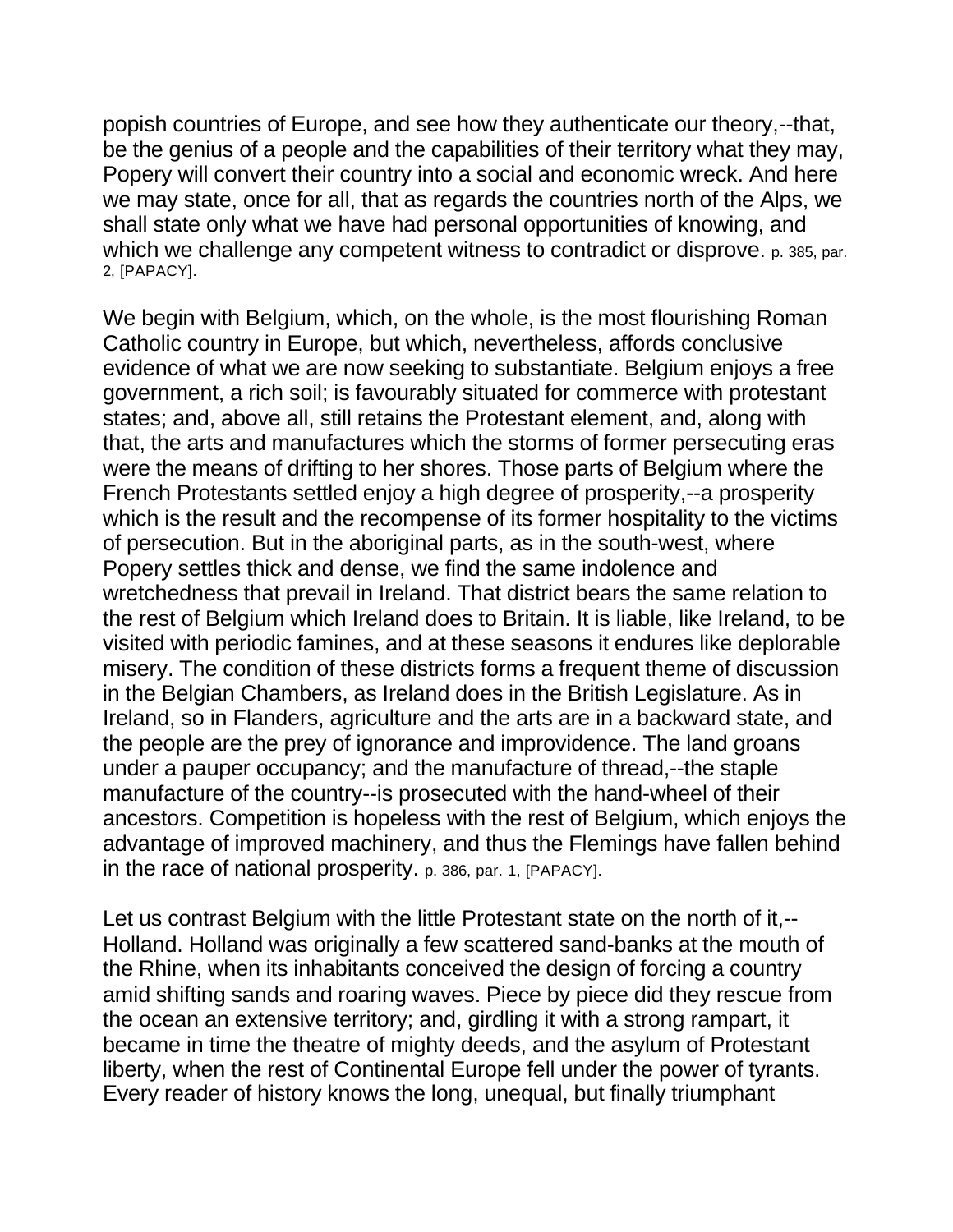contest which they waged with the Emperor Charles, who sought to compel them to embrace the Romish faith. p. 386, par. 2, [PAPACY].

The glorious era of the nation dates from the time that the Hollanders threw off the yoke of Spain. From that period their social interests steadily advanced, their commercial genius expanded, the trade of India came into their hands, and they replenished their sea-girt home with the riches and the luxuries of the Orient. No nation teaches the lesson so strikingly as Holland, how little a people owe to the advantages of soil, and how much their greatness depends upon themselves. In all points Holland is the antipodes of Ireland.[2] Without one good natural harbour upon their coasts, the Dutch built commodious havens amid the waves for their shipping. Their soil, which was originally the sand which the ocean had cast up, could yield nothing as a basis of trade. All had they to import;--timber to build their ships,--the raw material of their manufactures. Nevertheless, under these immense disadvantages did the Dutch become the first commercial people in the world. They owed all to their Protestantism, and to that element do they still owe their superiority among continental nations, in the virtues of industry, frugality, sobriety, sound morals, and love of freedom. p. 387, par. 1, [PAPACY].

Let us ascend the Rhine, and mark the condition of the dukedoms and palatinates which lie upon the course of this celebrated stream. This was once the highway of Europe and at every step we meet the memorials of the commercial wealth and baronial power of which this region was anciently the seat. The banks of the river are studded with faded towns, once the busy seats of traffic, but now deserted and impoverished; while the crag is crowned with the baron's castle, now mouldering in the winds. We by no means ascribe to Popery the great reverse which the Rhenish towns have sustained, and which is plainly owing to those great scientific discoveries and political changes which have opened new channels to commerce, and withdrawn it from this its ancient route. But what we affirm is, that wherever there yet remains in this celebrated tract any commercial enterprize and prosperity, it is in connection with Protestantism. The commerce of Europe the valley of the Rhine can never again command; but its trade might be ten times what it is, were it not for the torpor of the people, induced by a superstitious faith; and to be satisfied of this, we have only to take into account that the Rhine connects the centre of Europe with the ocean, and that its course throughout is in a thickly-peopled region. Here, on the right bank of the Rhine, is the free Protestant state of Frankfort. It is some fifteen miles distant from the river; nevertheless it is the scene of extensive banking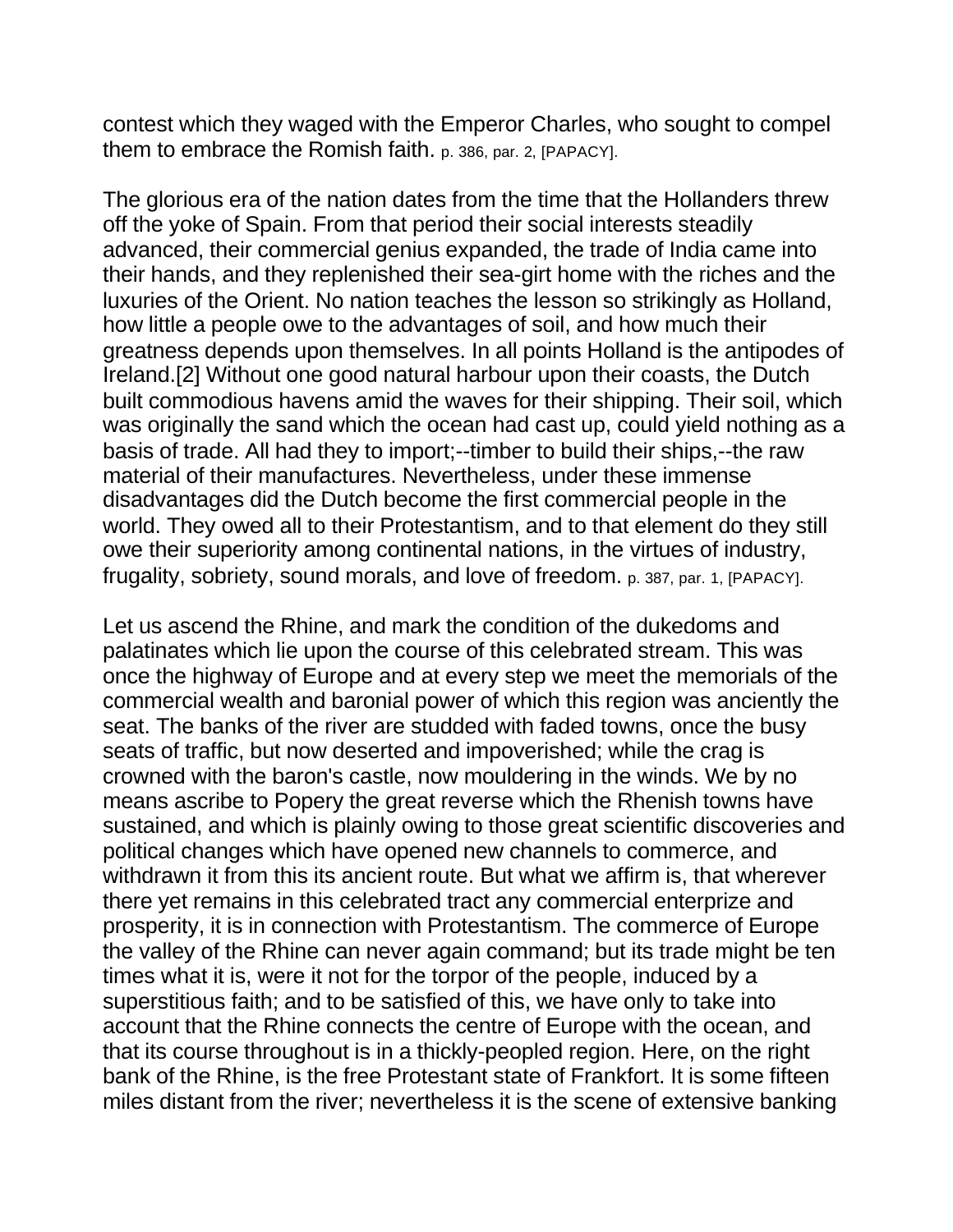operations, of commercial activity, and of great agricultural prosperity. p. 387, par. 2, [PAPACY].

Its soil is rich and smiling like a garden, and offers an agreeable contrast to that of the semi-popish duchies and electorates lying around it. But in no part of Germany have the seeds of life which Luther sowed become wholly extinct; and therefore the whole of Germany contrasts favourably with the Bavarian and Austrian kingdoms on the south. As we advance towards the Adriatic the darkness deepens, and the ground refuses to yield its strength to the poor enslaved beings that live upon it. p. 388, par. 1, [PAPACY].

No traveller ever yet penetrated the mountain-barriers of Switzerland who was not struck, not more with the grandeur of its snows and glaciers, than with the striking but mysterious contrast which canton offers to canton.[3] A single step carries him from the garden into the wilderness, or from the wilderness into the garden. He passes, for instance, from the canton of Lausanne into that of the Valais. and he feels as if he had retrograded from the nineteenth back into the fifteenth century. Or he quits the kingdom of Sardinia, and enters the territory of Geneva, and the transition he can compare only to a passage from the barbarism of the dark ages to the civilization and enterprize of modern times. He leaves behind him a scene of indolence, dirt, and beggary; he emerges on a scene of cleanliness, thrift, and comfort. In the one case the very soil appears to be blighted; the faculties of man are dwarfed; the towns and villages have a deserted and ruinous look; and one sees only a few loiterers, who appear as if they felt motion an intolerable burden; the roads are ploughed by torrents; the bridges are broken down; the farm-houses are dilapidated; and the crops are devastated by inundations, against which the inhabitants have neither the energy nor the forethought to provide. In the other case the traveller finds a soil richly cultivated; elegant villas; neat cottages, with patches of garden ground attached, carefully dressed; towns which are hives of industry; while the countenances of the people beam with intelligence and activity. The traveller is at first confounded at what he sees. The cause to him is wholly incomprehensible. He sees the two cantons lying side by side, warmed by the same sun, their soils equally fertile, their people of the same race, and yet their bounding line has a garden on this side and a desert on that. The traveller discovers at last that the same order invariably obtains,--that the rich cantons are Protestant, and the poor cantons Popish; and he never fails to note down the fact as a curious coincidence, even when he may fail to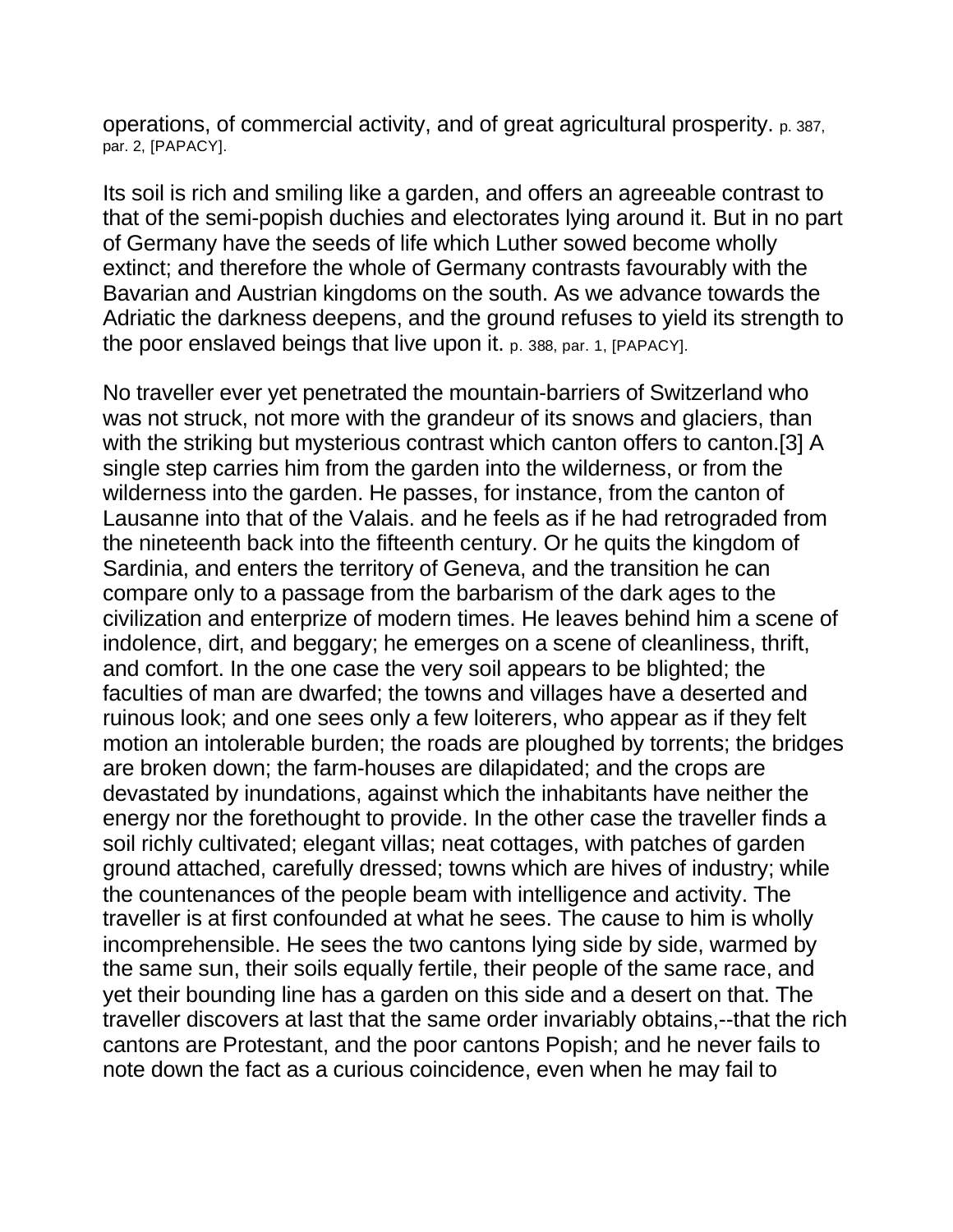perceive that he has now reached the solution of the mystery, and that the Popery and the demoralization before him stand related as cause and effect. p. 388, par. 2, [PAPACY].

"I met a carrier one day," says M. Roussell of Paris, speaking of his tour in Switzerland, "who enumerated all the clean cantons and all the dirty ones. The man was unaware that the one list contained all the Protestant cantons, and the other all the Popish cantons."[4] Every one who knows anything of Gcneva knows that it is crowded with thousands of laborious and skilful artizans. Here is a picture from the opposite quarter of Switzerland,--the canton of Argau,--where the Popery settles thick and deep:--"M. Zschokke, together with two Catholic gentlemen, was named inspecting visitor of the monasteries by the Argovian government. He found the population around the convent of Muri the idlest, poorest, most barbarous, and most ignorant in the whole canton; a long train of able-bodied beggars of both sexes to be seen at the doors of the monastery, dirty and in rags, receiving distributions of soup from the kitchen, but exhibiting the lowest average both of physical and moral wellbeing throughout the neighbouring villages."[5] p. 389, par. 1, [PAPACY].

It is but a few years since the author stood upon the frontier of Sardinia; but never can he forget the impression made upon his mind by that lovely but wasted country. Behind him was the far-extending chain of the Jura, with the clouds breaking away from its summits. In the vast hollow formed by the long and gradual descent of the land, from the Jura on the one side and the mountains of Savoy on the other, reposed in calm magnificence the lake of Geneva. Around its lovely waters ran noble banks, on which the vine was ripening; while here and there tall forest-trees were gathered into clumps, and white villas gleamed out upon the shore. In front were the high Alps, amid whose gleaming summits rose "Sovran Blanc" in unapproachable grandeur. In approaching the Sardinian frontier, the author traversed a level fertile country. Trees laden with fruit lined the road, and, stretching their noble arms across, screened him from the warm morning sun. On either side of the highway were rich meadow lands, on which cattle were grazing; while noble woods, and villas embowered amid fruit-trees, still farther diversified the prospect. At short intervals came a neat cottage, with its vine-trellised porch, with its garden gay with blossoms and fruit, and its group of happy children. The author crossed the torrent which divides the republic of Geneva from the kingdom of Sardinia; but ah, what a change! That moment the desolation, moral and physical, began. p. 389, par. 2, [PAPACY].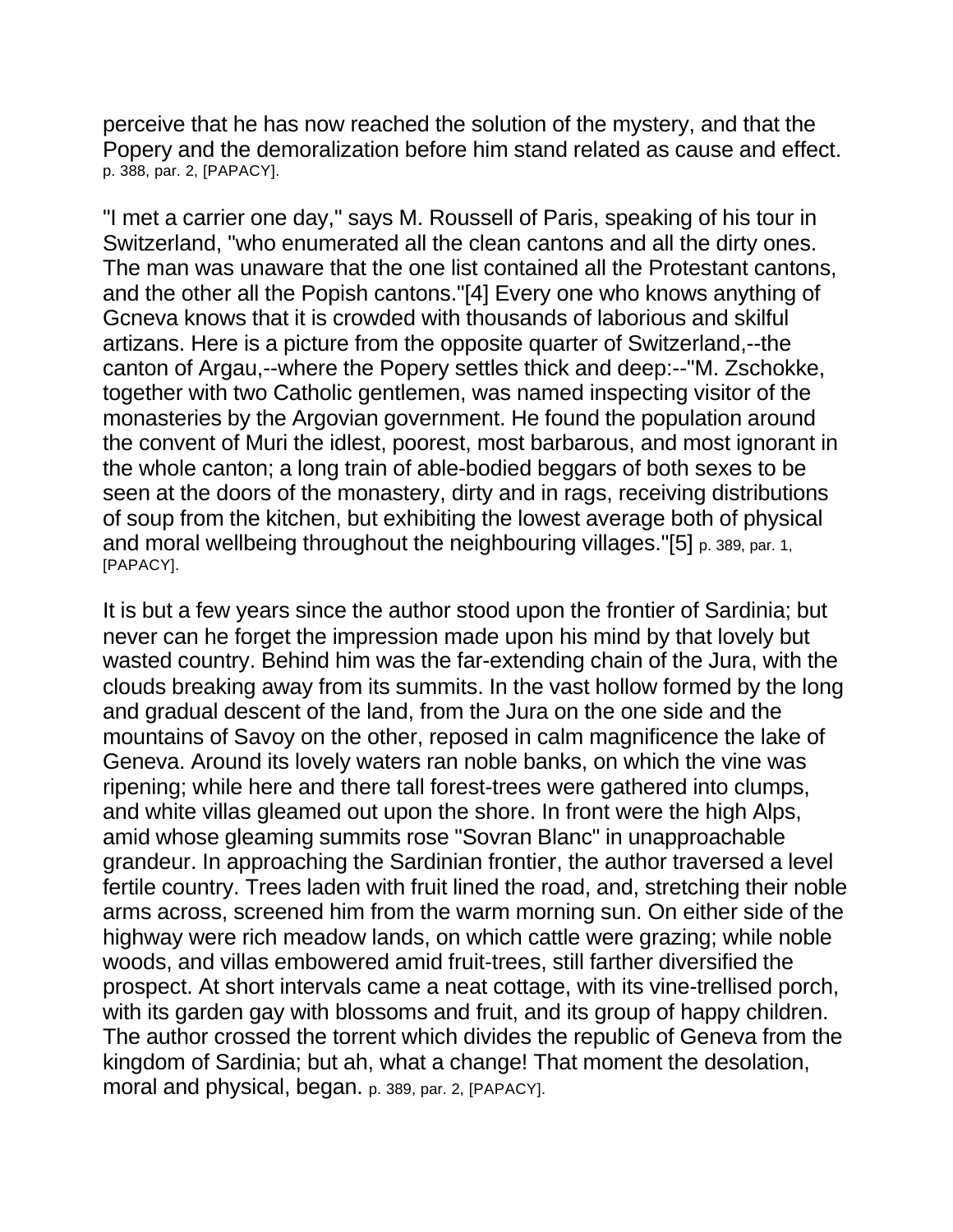The fields looked as if a blight had blown across them; they were absolutely black. The houses had become hovels; nor had he gone a dozen yards till he met a troop of beggars. By the wayside stood a row of halt and blind, waiting for alms. Some of them were afflicted with the hideous goitre; others were smitten with the more dreadful malady of cretinism. They formed altogether the most disgusting and miserable-looking group he had ever seen. Their numbers seemed endless. Every other mile, in the day's ride of fifty miles, brought new groupes, as filthy, squalid, and diseased as those which had been passed. They uttered a piteous whine, or extended their withered arms, as if not to beg an alms so much as to protest against the tyranny, ecclesiastical and civil, that was grinding them into the dust. The grandeur of the scenery and the riches of the region, though neglected by man and devastated in part by the elements, could not be surpassed. There were magnificent vines,--trees laden with golden fruit,--patches of the richest grain; but the region seemed a kingdom of beggars, not driven out of their paradise, as Adam was, but doomed to dwell amid its beauty, and yet not taste its fruits. Cretinism, with which the popish cantons especially are overspread, is well known to be owing to filth, insufficient food, and mental stagnancy; and wherever one travels in the popish cantons of Helvetia, he is perpetually met by idiotcy, mendicancy, and every form of misery. p. 390, par. 1, [PAPACY].

"ubique

Luctus, ubique squalor." p. 390, par. 2, [PAPACY].

This was the land of the confessor as well as of the persecutor. Here, during many ages, burned the "Waldensian candlestick," shedding its heavenly light on a cluster of lovely valleys, when the rest of Europe lay shrouded in deepest night. This Church, the most venerable in Christendom, has enjoyed a revival in our day. Its Synod was holden in the present summer (1851); and the sound moral and physical condition of its people contrasts instructively with the ignorance and disease around them. It was stated that twenty-five per cent of the population was at school, and only one per cent in the hospital. p. 390, par. 3, [PAPACY].

We turn northward into France. France, from its central position, extent and fertility of territory, and the genius of its people, was obviously meant by nature to be one of the first of European kingdoms. We find France taking the lead at the opening of modern European history, and, after a period of decadence, resuming her former place under Louis XIV. p. 390, par. 4, [PAPACY].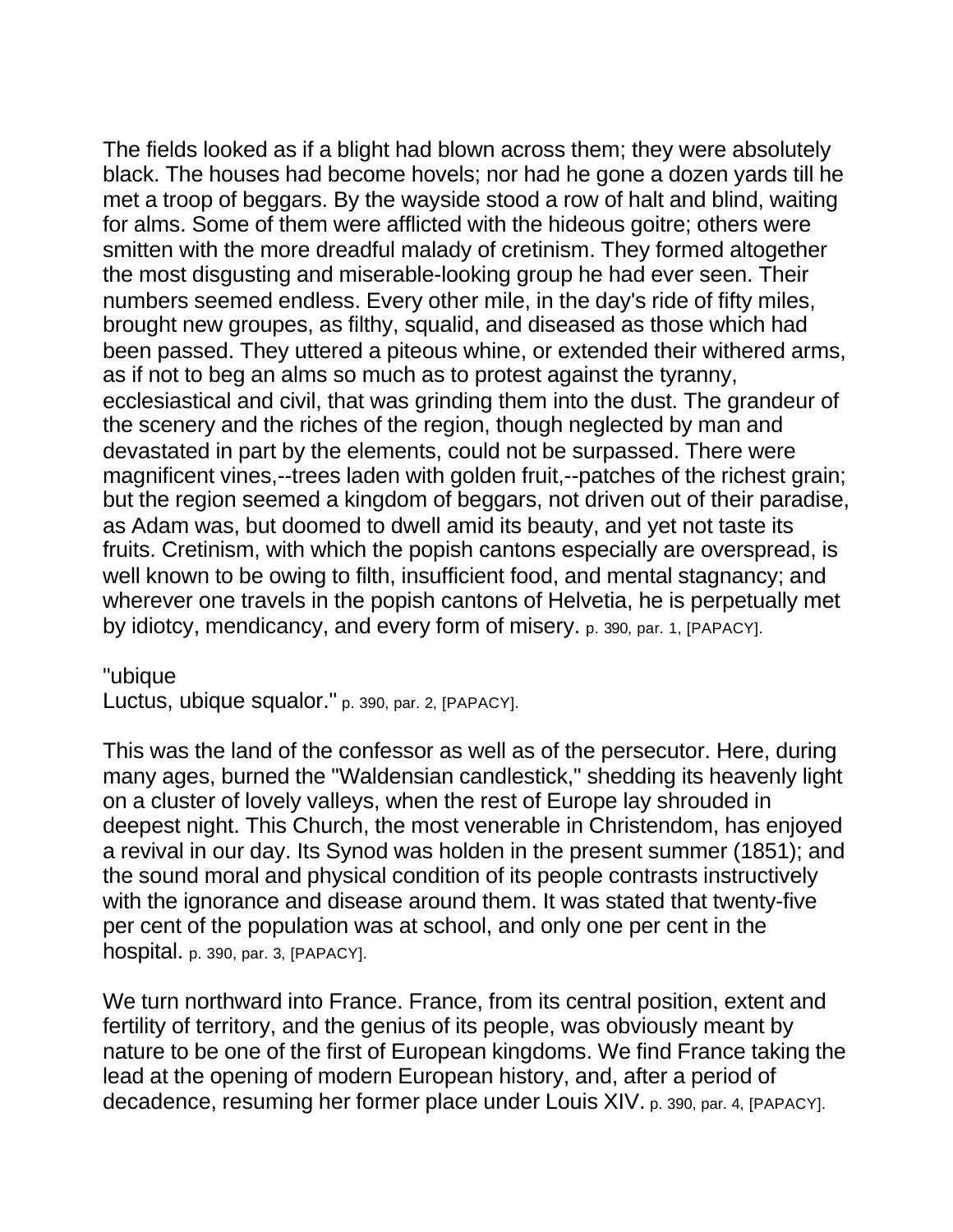Since that time her progress has been steadily downward. No doubt she is nominally richer at this moment, both in population and in revenue, than she was under the grande monarque; but taking the actual value of money into account, and comparing the increase of France in the points specified, with that of Protestant countries, she is vastly poorer in these, as she is in all other points. This decline is directly traceable--indeed her greatest historians trace it--to her bigotry, by which, no sooner had her trade and commerce become flourishing, and no sooner had the principles of loyalty and virtue taken root among her people, than she made renewed and desperate attempts to extinguish both. Last summer M. Raudot published a work entitled "The Decline of France," of which an analysis appeared in the "Opinion Publique,"[6] to which we are indebted for the following facts. The first element of power is population. France had a population of thirty millions till 1816, which had risen to thirty-five millions in 1848. Russia had risen in the same period from sixty to seventy millions; England from nineteen and a half to twenty-nine millions; and Prussia from ten to sixteen millions. France during these years had added only a seventh to her population, while the other countries named had added about a third; that is, their rate of increase had been more than double that of France. Were a war to break out, the conditions of the struggle would be changed. France, an essentially agricultural country, has become unable to mount her cavalry with her own horses; and while the other countries have increased in this respect, France was obliged to purchase upwards of 37,000 in 1840. It is obviously unnecessary to compare the shipping of France with that of England. In 1788 the French tonnage was 500,000 tons, and that of England 1,200,000 tons. In 1848 the tonnage of France amounted only to 683,230 tons, and that of England to 3,400,809 tons. These figures speak volumes. The English shipping, which only measured somewhat more than double our tonnage in 1789, is five times greater at present. When a nation buys more than it sells, its wealth diminishes. In France, from 1837 to 1841, the excess of its imports over its exports was 71 millions, and from 1842 to 1846 it was 573 millions. M. Raudot, by calculations founded on the income tax, finds that the landed property of France, though its area is greatly larger and its productive power higher, yields a smaller revenue than that of England and Scotland. It is also to be taken into account, that the funded property in France is dreadfully overloaded with debt. M. Raudot finds also that there has been a diminution in the stature and the physical powers of Frenchmen. In 1789 the height for the infantry soldier in France was 5 feet 1 inch. The law of March 21, 1832, fixed the height at 4 feet 9 inches 10 lines. p. 391, par. 1, [PAPACY].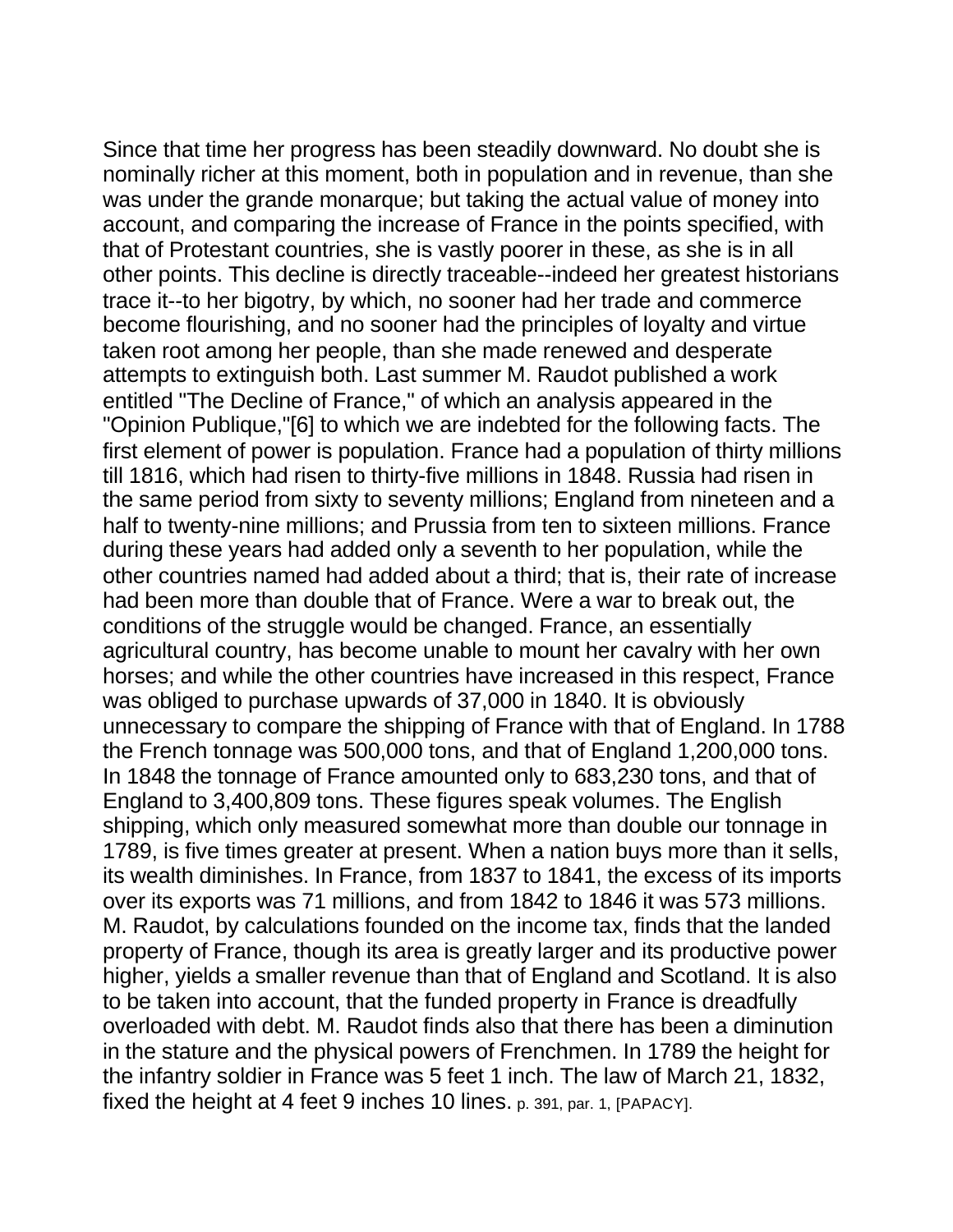It was not without reason that the required height was reduced. From 1839 to 1845 there were on an average 37,326 recruits a-year fit for service, who stood less than 5 feet 1 inch French; and if the ancient height had been required, it would have been necessary to send away, as improper for service, one-half of the men called on to perform their turn of duty. In the seven classes called out from 1839 to 1845 there were 491,000 men exempted, and only 486,000 declared fit for service; whereas in the seventeen classes from 1831 to 1837 there had been only 459,000 exempted, and 504,000 declared fit for service; showing that in France the health as well as the stature of the people has declined. M. Raudot proves from the judicial statistics a similar downward course in morals. In 1827, the first year in which a return was made of suicides, the number was 1542 ; in 1847 the number was 3647. In 1826 the tribunals tried only 108,390 cases, and 159,740 prisoners; in 1847 the number of cases had risen to 184,922, and of prisoners to 239,291. This is a sad statement. M. Raudot investigates all the elements of a nation's power, population, army, navy, wealth, commerce, health, public force, morals; and his finding is the same in all,-- DECADENCE. p. 392, par. 1, [PAPACY].

But, would we see how great a wreck Popery is fitted to create, we must turn to Spain. Place a stranger on the summit of the gray rampart formed by the Pyrenees; bid him mark the rich valleys of Spain winding at his feet, and expanding, as they wind, into the fertile plains of Arragon and Navarre; bid him mark how on the north this rich and beauteous land is bounded by the magnificent mountain-wall on which he stands, while on the south it is mistress of the keys of the Mediterranean, still the highway of the world's commerce, and on the west receives the waves of the Atlantic; tell him that the country on which he is gazing, and which under the sway of the Moorish kings was the garden of Europe, possesses every variety of climate, vast beds of minerals, while its soil is covered with the cereals of the north, interspersed with the cotton and rice plants, the sugar-cane, the mulberry, and the vine. "This country," he will exclaim "nature clearly formed to be the seat of a great and powerful kingdom." And such Spain once was; and such it would have been to this day, but for its Popery. Ages of bigotry and of the reign of the Inquisition accomplished at last the utter demoralization of the people; and now Spain, despite her natural wealth and her historic renown, has sunk to the lowest depth of national infamy. Of political weight she is utterly bereft. How seldom is her wheat, or her wool, or her silk, met with in the market! Abroad her name has long ceased to be honoured; at home she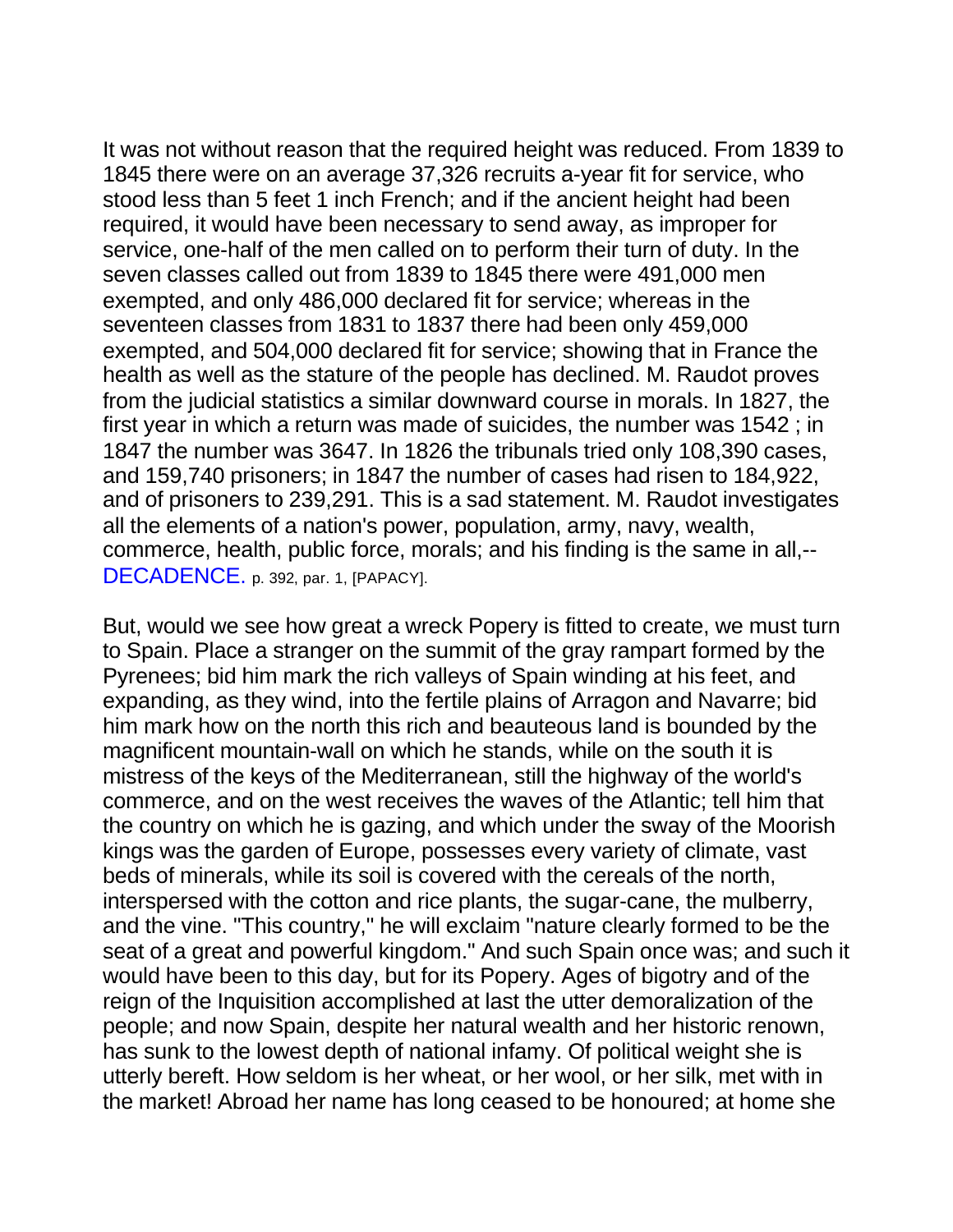presents a spectacle of universal corruption and decay,--an exchequer bankrupt, a soil half-tilled, harbours without ships, highways without passengers or traffic, and villages and towns, partially deserted and falling into ruin. p. 392, par. 2, [PAPACY].

From Spain we pass into Italy. The nearer we come to the centre and seat of the Papacy, we find the darkness the deeper, and the desolation and ruin, moral and physical, the more gigantic and appalling. Than Italy the world holds not a prouder or fairer realm; but, alas! we may say with the traveller, when he first surveyed its beauty from the passes of the Alps, "the devil has again entered paradise." How much has the Papacy cost Italy! Her arts, her letters, her empire, her commerce, her domestic peace, the spirit and genius of her sons. Nay, not utterly extinct are the last, though sorely crushed and overborne; and now, after twelve centuries of oppression, giving promise to the world that they will yet revive, and flourish anew upon the ruins of the system which has so long enthralled them. Here is Lombardy, "storyful and golden." its sunny plains stretching away in their fertility, with corn and wine eternally springing up from them: yet the Lombards, the merchants and artificers of Milan excepted, are for the most part slaves and beggars. Where now is the commerce of Venice? On the quays on which her merchants trafficked with the world, mendicants whine for alms; and the sighing of four millions of slaves mingles with the wave of the imperial Adriatic. p. 393, par. 1, [PAPACY].

Italy presents at every step the memorials of its past grandeur and the proofs of its present ruin. In the former we behold what the narrow measure of freedom anciently accorded to it enabled it to attain; in the latter, we see what the foul yoke of the Papacy has reduced it to.[7] Its literature is all but extinct, under the double thral of the censorship and the national superstition. The Bible, that fountain of beauty and sublimity, as well as of morality, is an unknown book in Italy; and the popular literature of its people is mainly composed of tales, in prose and in verse, celebrating the exploits of robbers or the miracles of saints.[8] The trade of its cities is at an end, and its towns swarm with idlers and beggars, who can find neither employment nor food. These are wholly uncared for by government. Its agriculture is in a like wretched condition. In some of Italy the farms are mere crofts, and the farmhouses hovels. In other parts, as in the plain around Rome, the farms are enormously large, let out to a corporation; and the reaping, which takes place in the fiercest heats of summer, is performed by mountaineers, whom hunger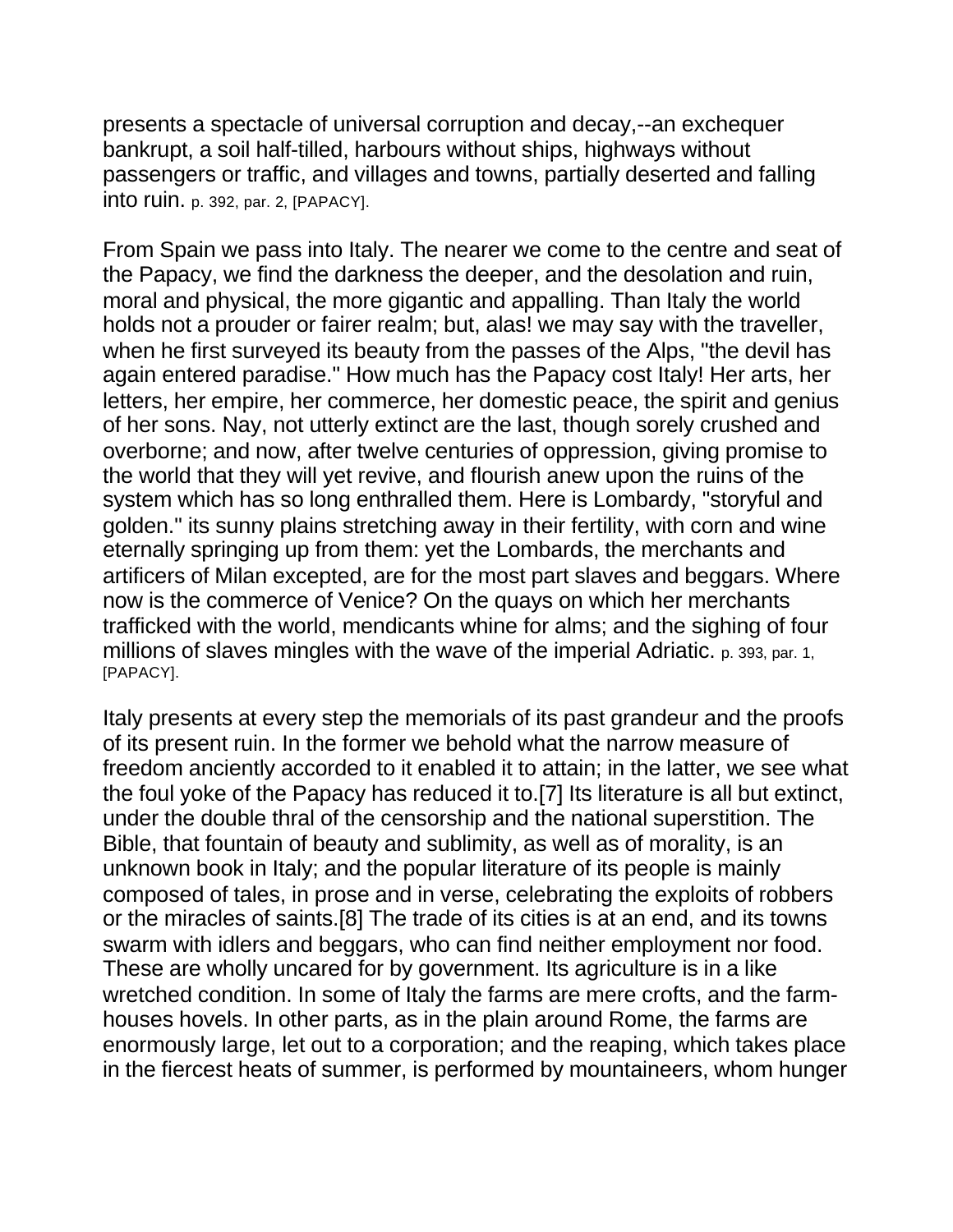drives down every year to brave the terrors of the malaria, and the harvest costs on the average the lives of one half the reapers. p. 393, par. 2, [PAPACY].

Some tracts of this beauteous land are now altogether desert; and the salubrity of Italy has been so much affected thereby, that the average duration of human life is considerably shorter. The malaria was known to ancient Italy, but it is undoubted that it has immensely increased in modern times, and this is universally ascribed to the absence of cultivation and of human dwellings. "The Pontine marshes, now a pestilential desert, were once covered with Volscian towns; the mouth of the Tiber, whither convicts are sent to die, was anciently lined by Roman villas; and Paestum, whose hamlet is cursed with the deadliest of all the Italian fevers, was in other days a rich and populous city."[9] p. 394, par. 1, [PAPACY].

A perpetual round, extending from one end of the year to the other, of festivals and saints' days, interrupts the labours of the people, and renders the formation of steady habits an impossibility. The Roman Calendar exhibits a festival or fast on every day of the year. The most of these are voluntary holidays; but the obligatory ones amount to about seventy in the year, exclusive of Sabbaths. A great part of the land is the property of the Church. The number of sacerdotal persons is of most disproportionate amount, seriously affecting the trade and agriculture of the country, from which they are withdrawn, as they also are from the jurisdiction of the secular courts. "In the city of Rome," says Gavazzi, "with a population of 170,000 (of which nearly 6000 resident Jews, and a fluctuating mass of strangers, nearly of the same amount, formed part), there were, besides 1400 nuns, a clerical militia of 3069 ecclesiastics, being one for every fifty inhabitants, or one for every twenty-five male adults; while in the provinces there were towns where the proportion was still greater, being one to every twenty. The Church property formed a capital of 400,000,000 of francs, giving 20,000,000 per annum; while the whole revenue of the state was but eight or nine millions of dollars,- -a sum disastrously absorbed in the payment of cardinal ostentation, in purveying to the pomps of a scandalous court, or in supplying brandy to Austrian brutality."[10] In popish countries generally one-third of the year is spent in worshipping dead men and dead women; the people are withdrawn from their labours, and taught to consume their substance and their health in riot, and drunkenness. The clergy, exempt from war and other civic duties, have abundance of leisure to carry on intrigues and hatch plots. They oppress the poor, fleece the rich, and drive away trade.[11] Vast quantities of gold and silver are locked up in the cathedrals, being employed to adorn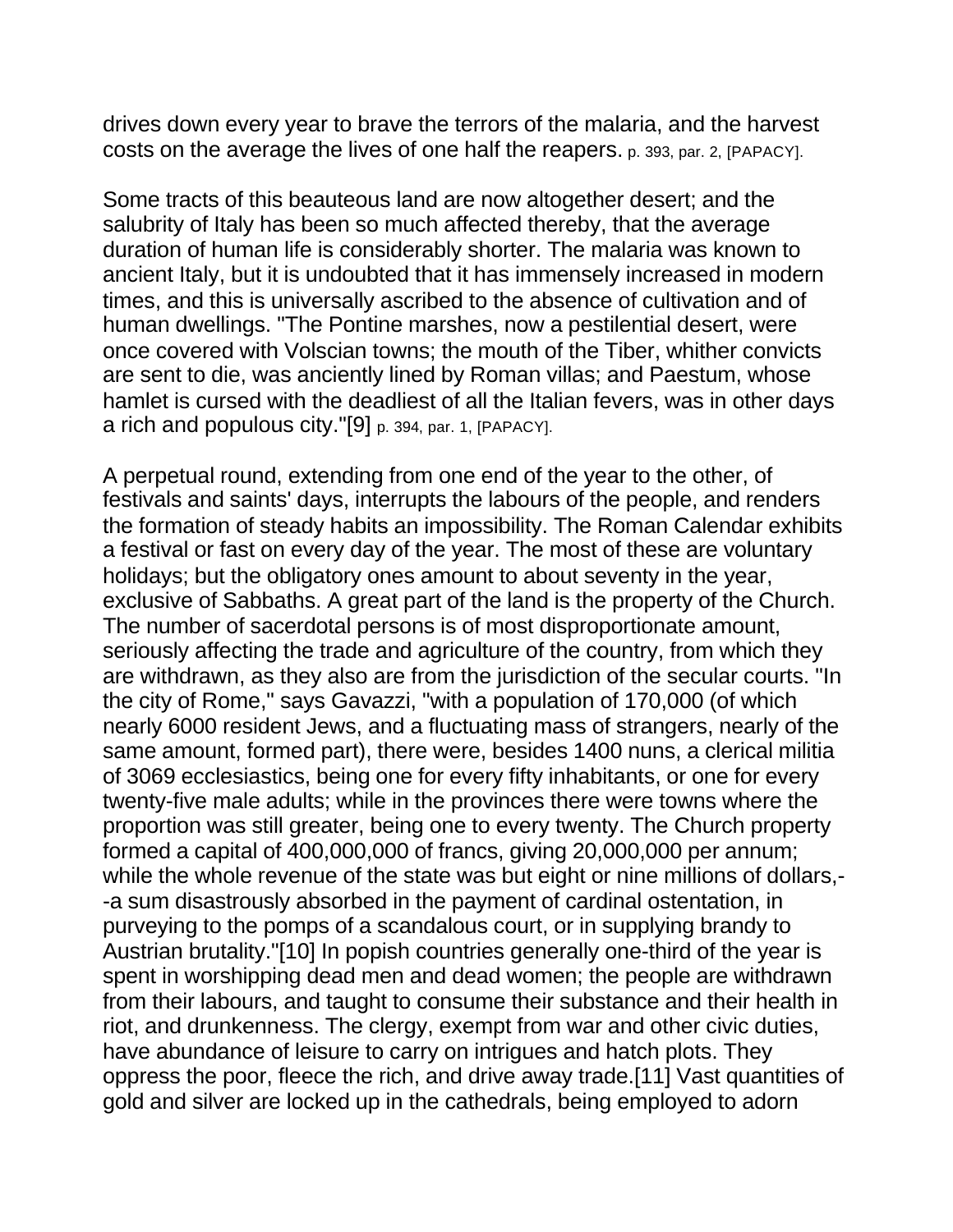images, which might otherwise circulate freely in trade; and in every parish there is an asylum or sanctuary, where robbers, murderers, and all sorts of criminals, are defended against the laws. To this, in no small degree, is owing the blood with which popish countries are defiled. p. 394, par. 2, [PAPACY].

There is only one other country to which we shall advert. Its condition is so well known that we simply name it,--Ireland. Its natural riches,--its mineral wealth,--its amenity of climate,--its vast capabilities for commerce,--are all well known; and yet Ireland is a name of woe among the nations, and its wretchedness has clouded the glories of the British empire. There, IGNORANCE and POPERY, IDLENESS, and CRIME, grow side by side, and draw each other up to a marvellous height. In their shade raven all manner of unclean beasts. Rebellion roars from its cave, murder howls for blood, perjury mocks justice, and faction defies law; while hordes of its teeming population annually leave its shores in nakedness and hunger, to lurk in the fever-haunted dens of our great cities, or to be cast upon the frozen shores of Canada. "Take up the map of the world," says Dr. Ryan, Roman Catholic bishop of Limerick; "trace from pole to pole, and from hemisphere to hemisphere; and you will not meet so wretched a country as Ireland." But to what is this wretchedness owing? There is no man who acknowledges the least force in the principles we have demonstrated and the examples we have adduced, who can help seeing that the misery of Ireland is owing to its Popery. On the other side of St. George's Channel it is still the dark ages. There mind is as stagnant as before the breaking out of the Reformation. Nor has Ireland shared in the great industrial revolution of the sixteenth century, and vainly struggles to rival in wealth and comfort a country like England, which possesses the intelligence and wields the arts of the nineteenth. Her Popery has degraded and demoralized her; and out of her demoralization have sprung her sloth, her improvidence, her crime, and her misery. It is hard to say whether her vices or her priests now eat most into her bowels. Where the landlord cannot gather his rents, nor the tax-gatherer his dues, the priest collects his. Popery can glean in the rear even of famine and death: she has neither a heart to pity nor an eye to weep, but only an iron hand to gather up the crumbs on which the widow and the fatherless should feed. Compare Scotland with Ireland. How poor the one, despite her immense natural advantages; how rich the other, despite her no less immense natural disadvantages. We see Popery, in the one case, converting a garden into a wilderness, darkened by ignorance, swarming with mendicants, polluted with crime; while the wail of its misery rings ceaselessly throughout the civilized world. In the other, we see Protestantism converting a land of swamps and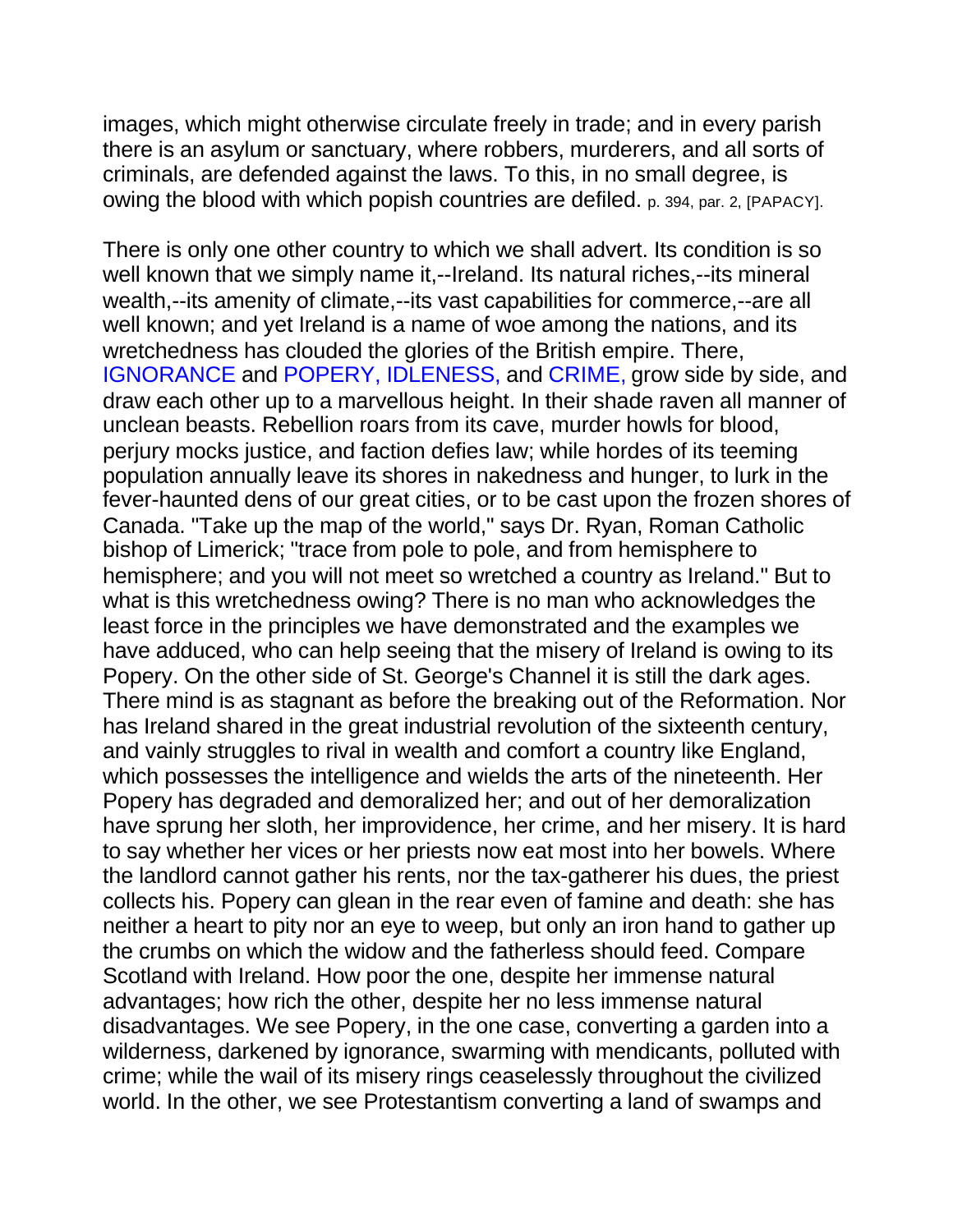forests into a fruitful and flourishing realm, the home of the arts, and the dwelling of a people renowned throughout the world for their shrewdness, their industry, and their virtues. p. 395, par. 1, [PAPACY].

Or we may take another contrast. At the one extremity of the European continent stands ITALY; at the other is SCOTLAND;--the centre of Roman Catholicism the one, the head of Protestantism the other. What was the relative position of these two countries at the beginning of our era? That a land of sages and heroes; this a country of painted barbarians. But eighteen centuries have accomplished a mighty revolution. Italy, despite the beauty of its climate, the exuberant fertility of its soil, the fine genius of its people, and the heritage of renown which the past had bequeathed to it, is a land of ruins. It has lost all; while Scotland has cleared its swamps, covered its wilds with the richest cultivation, erected cities than which the world contains none nobler, and filled the earth with the renown of its arts, its science, and its patriotism. Why is this? Popery is the religion of the one country,-- Protestantism is the religion of the other. God never leaves himself without a witness. He may close his Word; He may withdraw his ministers; still we need no prophet from the dead. He continues to proclaim, by the great dispensations of his providence, the eternal distinction between truth and error. Here has He set up before the eyes of all nations, Italy and Scotland,- a witness for Protestantism the one, a monument against Popery the other. "Be wise, ye kings." Would we sink Britain to the degradation of Italy, let us endow in Britain the religion of Italy. p. 396, par. 1, [PAPACY].

We have already demonstrated that Popery, looking solely at its character, and apart altogether from any experience of its working, is fitted to degrade man socially and individually. We have now shown, from nearly as extensive an induction of facts as it is possible to make, or as one can reasonably demand, that experience fully bears out the conclusion at which we had arrived on the ground of principle. Wherever we find Popery, there we find moral degradation, intellectual torpor, and physical discomfort and misery. Under every government, whether the free governments of England and Belgium, or the despotic regime of Spain and Austria,--among every race, the Teutonic and the Celtic,--in both hemispheres, the states of the Old World and the provinces of the New,--the tendency of Romanism is the same. It is a principle that stereotypes nations. It depopulates kingdoms, annihilates industry, destroys commerce, corrupts government, arrests justice, undermines order, breeds revolutions, extinguishes morality, and nourishes a brood of monstrous vices,--murder, perjury, adultery, indolence and theft,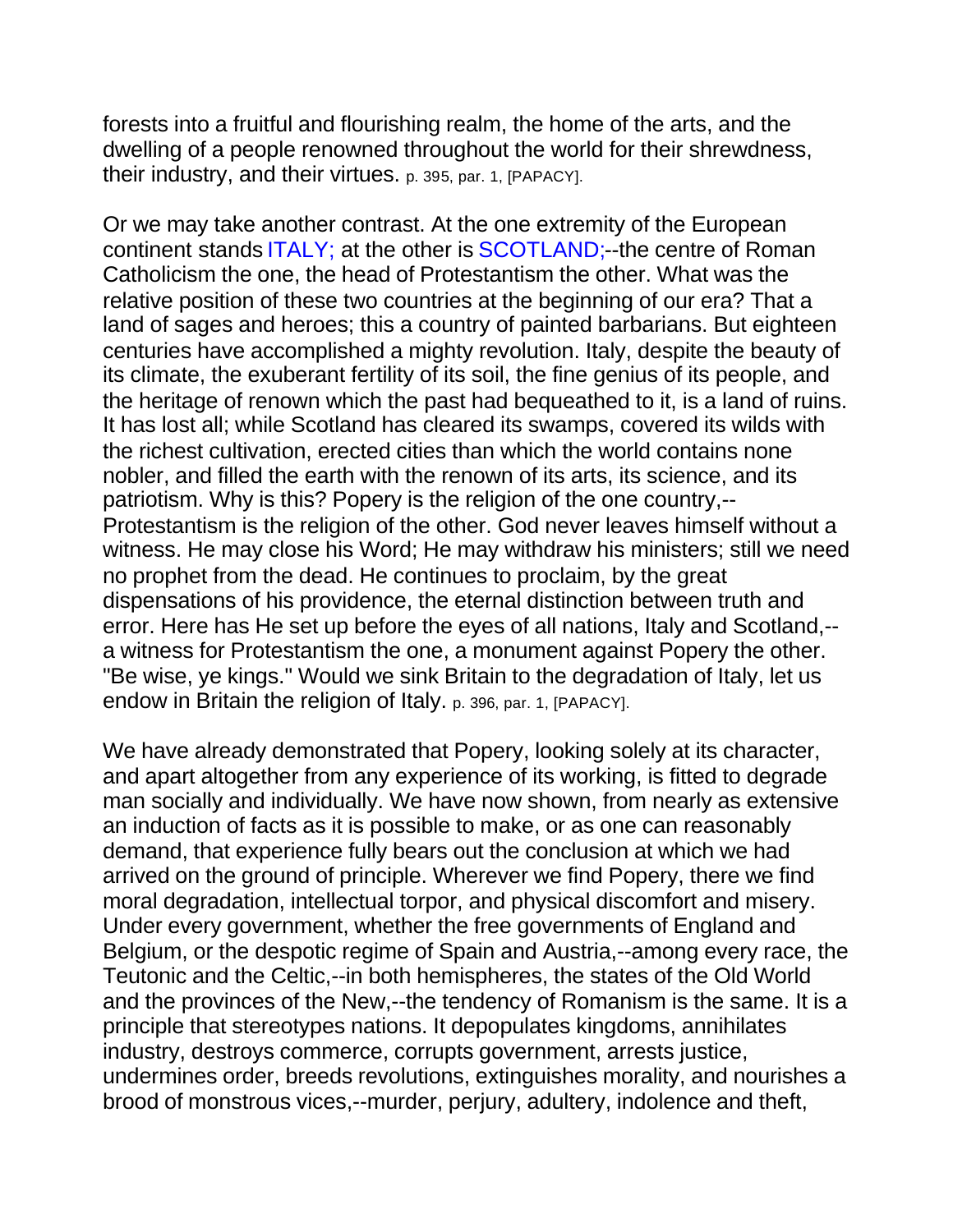massacres and wars. It enfeebles and destroys the race of man, and annihilates the very cement of society. Popery has been on its trial before the world these three centuries; and such are the effects which it has produced in every country under heaven where it has existed. It is truly "the abomination that maketh desolate." The man who will not hear what the Bible has to say of Popery, cannot refuse to hear what Popery has to say of itself. p. 396, par. 2, [PAPACY].

To make the contrast complete, let us glance at the career of Protestant Britain during the past hundred years. In 1750, the throne of Britain was filled by the second George. Four years before, the hopes of the Stuarts had expired on the fatal moor of Culloden; France, under Louis XV. had scarcely passed her zenith; Francis I. and Maria Theresa ruled the destinies of Austria; Philip V. those of Spain; while Pope Benedict XIV. occupied the Vatican. England was but a second-rate power, not daring even to dream of the career of greatness which was just then opening to her. The British sceptre was swayed over not more than thirteen millions of subjects, including our North American colonies. We held at that time, no doubt, possessions both in the western and eastern hemispheres; but they were insignificant in extent, and precarious in point of tenure. The French were masters of Canada and Louisiana, and threatened to expel us from the American continent altogether. Our Indian empire was then limited to the British settlement in Bengal; and the French, who held the Deccan, threatened to deprive us even of that. Holland and Portugal rivalled us as commercial powers; France far eclipsed us in political importance; and Spain, mistress of the gold mines of Mexico and Peru, outstripped us in wealth. In all points we were inferior to the great powers on the Continent, save in one, our Protestantism. Since that period Britain has pursued a career unexampled in the history of nations. Canada has become ours. The Mogul empire has fallen under our sway. We have called hitherto unknown continents and islands from out the Pacific, and are peopling them with our race and our language, ruling them with our institutions and our laws, and enriching them with our commerce, our science, and our faith. Thus the chain of our power encircles the globe. We have become the mother of nations. During the same period we have made rapid progress in scientific discovery, and in the improvement of the arts, perfecting those already known, and summoning to our service new and extraordinary elements of power. Our commercial enterprise and monetary power have also experienced prodigious expansion. Thus, in the short space of a single century, from being but a second-rate state, whose language, laws, and influence scarcely extended beyond the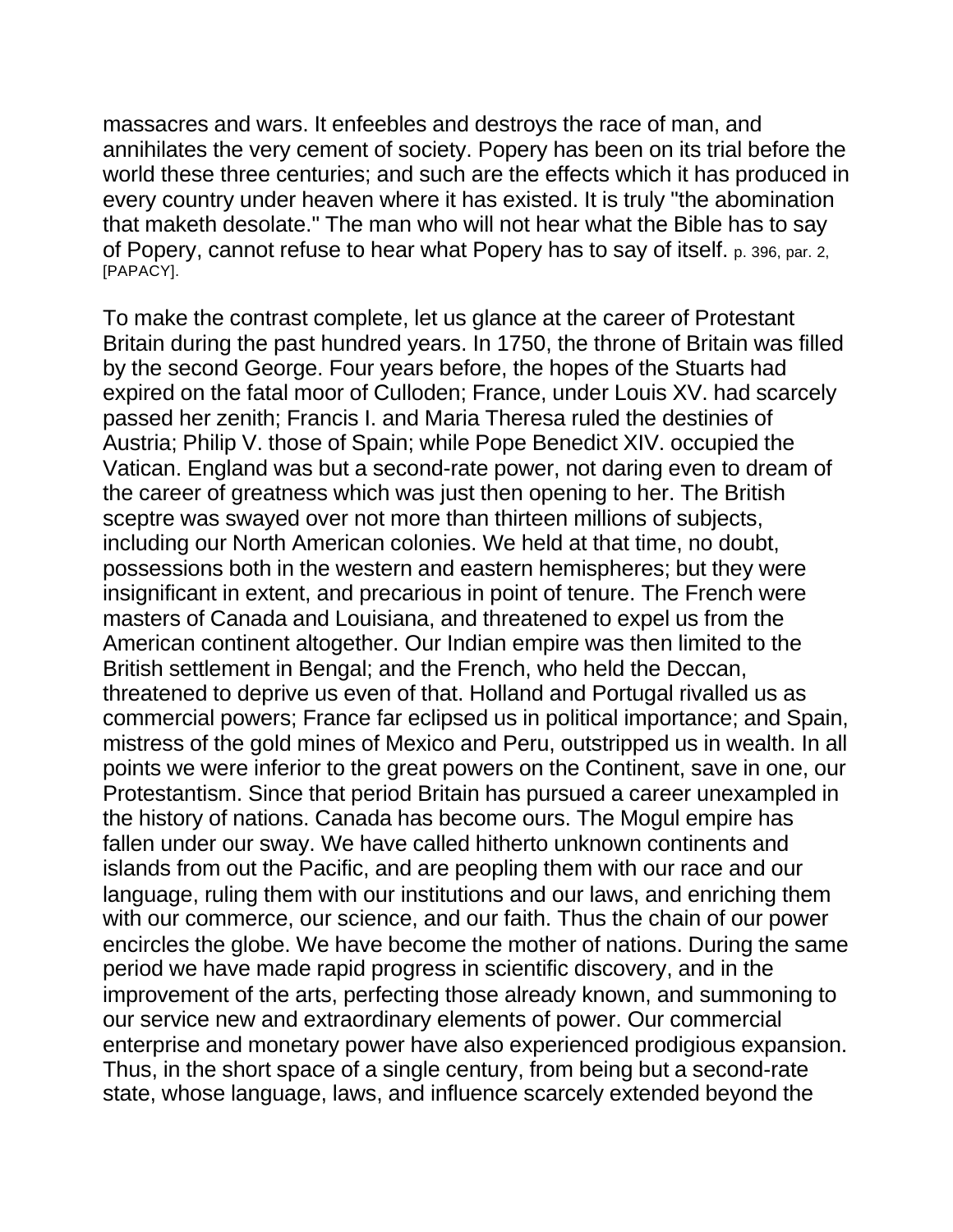shores of our island, overshadowed by the great continental kingdoms of Europe, we have risen, in point of population, extent of territory, and real power, to a pitch of greatness which is threefold that of imperial Rome. p. 397, par. 1, [PAPACY].

And, we must add likewise, that, though not blind to our shortcomings and sins as a nation, no candid and well-informed man will deny, that during the past century we have made great advances in the theory of liberty, and in the principles and practice of vital godliness; while abroad, we have been making, not so great efforts as we ought to have made, but greater than any nation ever before made, to diffuse the Bible and the gospel throughout the habitable globe. "Happy people the English!" was the exclamation of M. E. de Girardin, at a peace-meeting lately held in London. "Happy people the English! ever advancing in their onward course, while so many other nations progress only to retrograde." There never was seen on earth so sublime a spectacle as Britain at this moment presents. p. 398, par. 1, [PAPACY].

To one element alone are we to trace the unexampled career and prodigious height of Britain,--her Protestantism. "Ascribe ye strength unto God; his excellency is over Israel; the God of Israel is He that giveth strength and power unto his people. Blessed be God!" p. 398, par. 2, [PAPACY].

------------------------------------------------------------------------

[1] "Throughout Christendom, whatever advance has been made in knowledge, in freedom, in wealth, and in the arts of life, has been made in spite of her [Church of Rome], and has everywhere been in inverse proportion to her power. The loveliest provinces in Europe have under her rule been sunk in poverty, in political servitude, and in intellectual torpor; while Protestant countries once proverbial for sterility and barbarism have been turned, by skill and industry, into gardens, and can boast of a long list of heroes, statesmen, philosophers, and poets." (Macaulay's History of England.) p. 398, par. 3, [PAPACY].

[2] The contrast was very strikingly stated by Sir W. Temple long ago. See his History of the United Provinces. p. 398, par. 4, [PAPACY].

[3] "Whoever passes in Germany from a Roman Catholic to a Protestant principality,--in Switzerland from a Roman Catholic to a Protestant canton,--in Ireland from a Roman Catholic to a Protestant county,--finds that he passes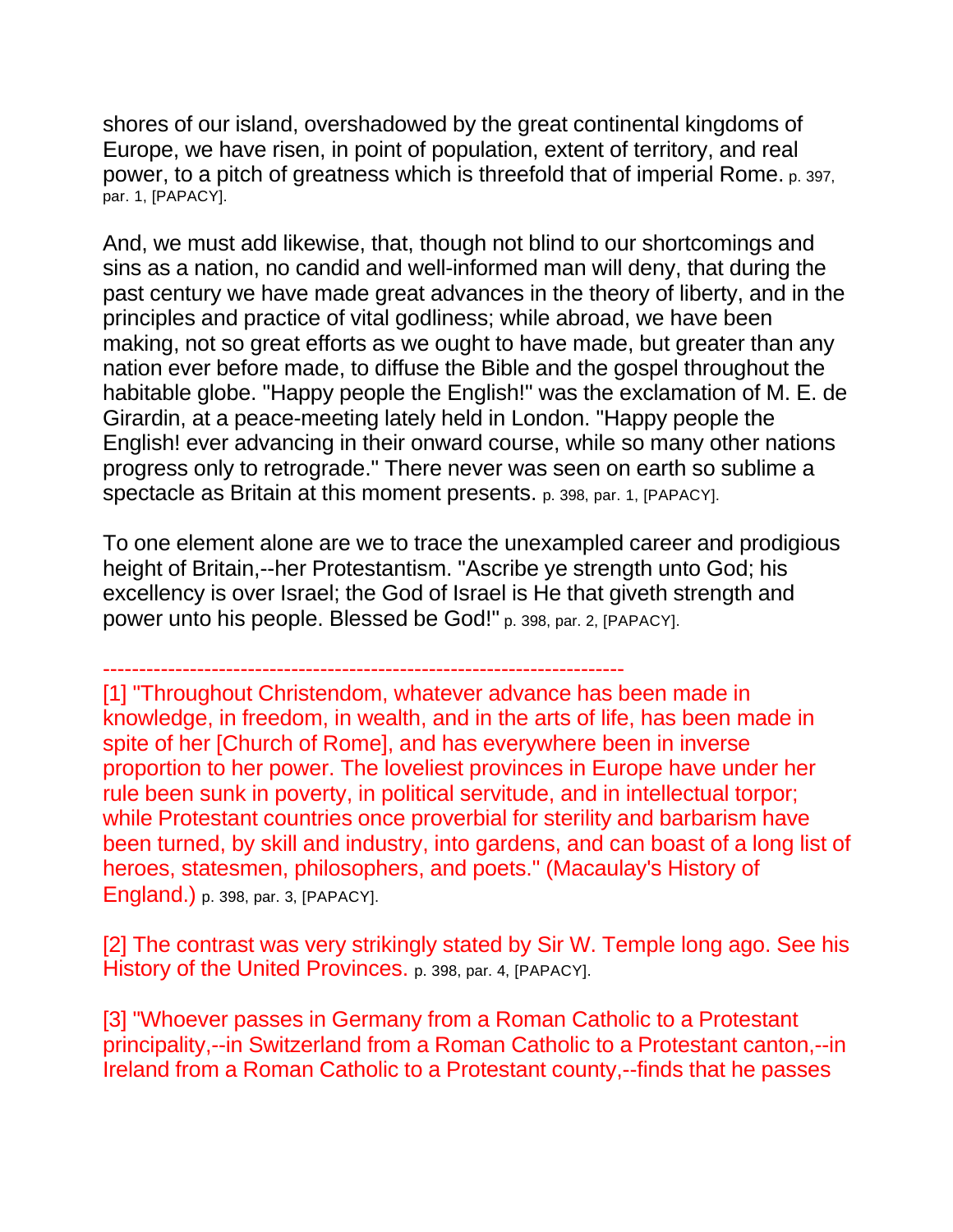from a lower to a higher grade of civilization. On the other side of the Atlantic the same law prevails." (Macaulay's History of England.) p. 398, par. 5, [PAPACY].

[4] "New York Evangelist," 1849. p. 399, par. 1, [PAPACY].

[5] Politics of Switzerland, by G. Grote, Esq., p. 70; London, 1847. p. 399, par. 2, [PAPACY].

[6] "Opinion Publique," November 4, 1849. p. 399, par. 3, [PAPACY].

[7] "The Pope found the Romans heroes, and left them hens." (Gavazzi.) p. 399, par. 4, [PAPACY].

[8] "Of the thousands who cannot read alphabetical letters in Rome, not one is found ignorant (for lottery purposes) of Arabic numerals; while for those who can read there is published the famous 'Book of Dreams,' as an appropriate auxiliary in legalized witchcraft,--a book sold in wheel-barrows at every fair, and at church-doors, and often the only book in the whole village where a New Testament is unknown. . . . . While the works of learning and genius are on the Index, this blasphemous book's circulation is unblushingly promoted." (Gavazzi, Thirteenth Oration.) p. 399, par. 5, [PAPACY].

[9] Spalding's Italy and the Italian Islands, chap. iii. p. 289. p. 399, par. 6, [PAPACY].

[10] Gavazzi, Thirteenth Oration. p. 399, par. 7, [PAPACY].

[11] The writer was informed in Brussels, by an intelligent English gentleman long resident there, that the priesthood of Belgium were the sworn foes of free trade, fearing that with it might come in protestant books. Every port in a popish country has a priest astride it. p. 399, par. 8, [PAPACY].

#### **Book IV. Present Policy and Prospects of the Papacy** p. 399, par. 9, [PAPACY].

# **Chapter I. Sham Reform and Real Re-action.** p. 399, par. 10, [PAPACY].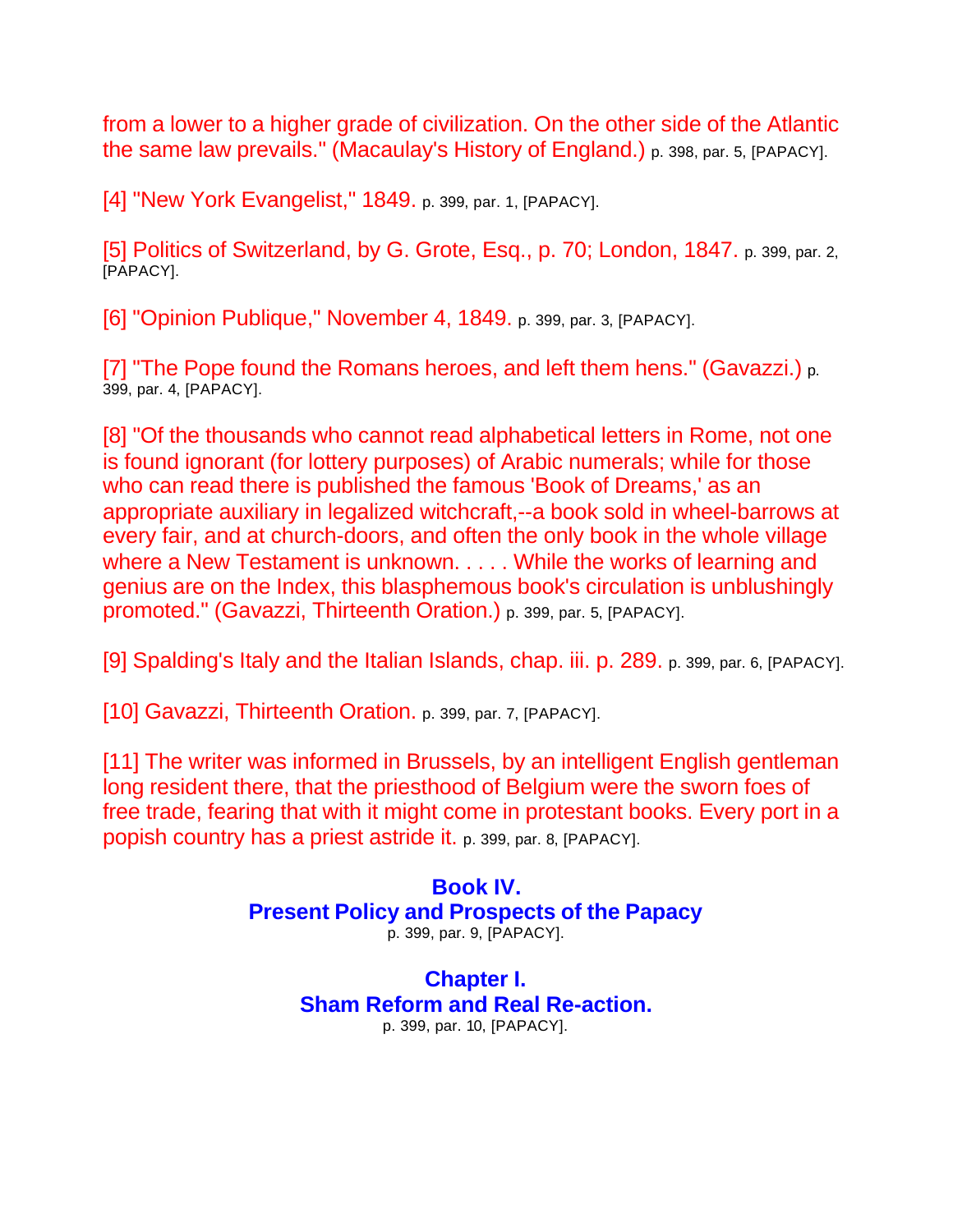Pius IX., on ascending the pontifical throne in 1846, found a crisis in papal affairs. Ages of misgovernment and superstition had borne their proper fruit,- universal decay and exhaustion. p. 400, par. 1, [PAPACY].

Nations were exhausted; the long thraldom they had endured had inflicted a fatal blight on their moral and industrial powers. Governments were exhausted; their numerous crusades and wars had sunk them into bankrupty. Churches were exhausted; superstition had worn out belief altogether, and plunged the masses into infidelity and atheism. Wickedness is short-lived, and in the end destroys itself. Thus, after twelve centuries of dominion and glory, it was seen that the Papacy was now verging to its fall, and that it was the author of its own overthrow. The Reformation had done much to weaken Popery: the progress of scientific discovery, and the working of a free press,- indirect consequences of the Reformation,--had contributed also to undermine this system. But, though it startles at first, Popery had done more than all these to work out its own ruin. Its superstition had passed into atheism, its tyranny into revolution, and the Papacy appeared doomed to a violent death at the hands of those evil principles which itself had engendered. His first glance at the Catholic world, after his elevation to the tiara, must have satisfied the Pope that the condition of western Europe was very different indeed from what it was in the fifteenth century,--different even from what it was in the middle of last century,--that the democratic element, which had burst out with such terror in the first French Revolution, and which had spent itself in the wars that followed, had been recruiting its forces during the period of quiescence since 1815,--that it now universally pervaded the west,--that it had summoned to its aid principles of unknown character, but of tremendous power,--and that there was not strength enough in either the secular or the sacerdotal system to withstand the coming shock, unless, indeed, both should come to be reinvigorated. Pius was aware especially, that in Italy a constitutional movement was in progress, and had been so in the latter years of his predecessor Gregory XVI. He knew that thoughtful Italians, both in and out of Italy, were painfully sensible of the demoralization of their country,--that they attributed that demoralization to the character and form of its government,--that they regarded the rule of a sacerdotal monarch as an anomaly, unsuited to the spirit and the wants of the age, and a barrier to progress,--that throughout all Italy, more especially in the States of the Church, where the evil was more felt, and even in Rome itself, the desire was universal among all classes for the disjunction of the temporal and spiritual sovereignties. All this was perfectly well known to Pius IX. on his elevation to the fisherman's chair; and it is necessary to keep this in view, as it explains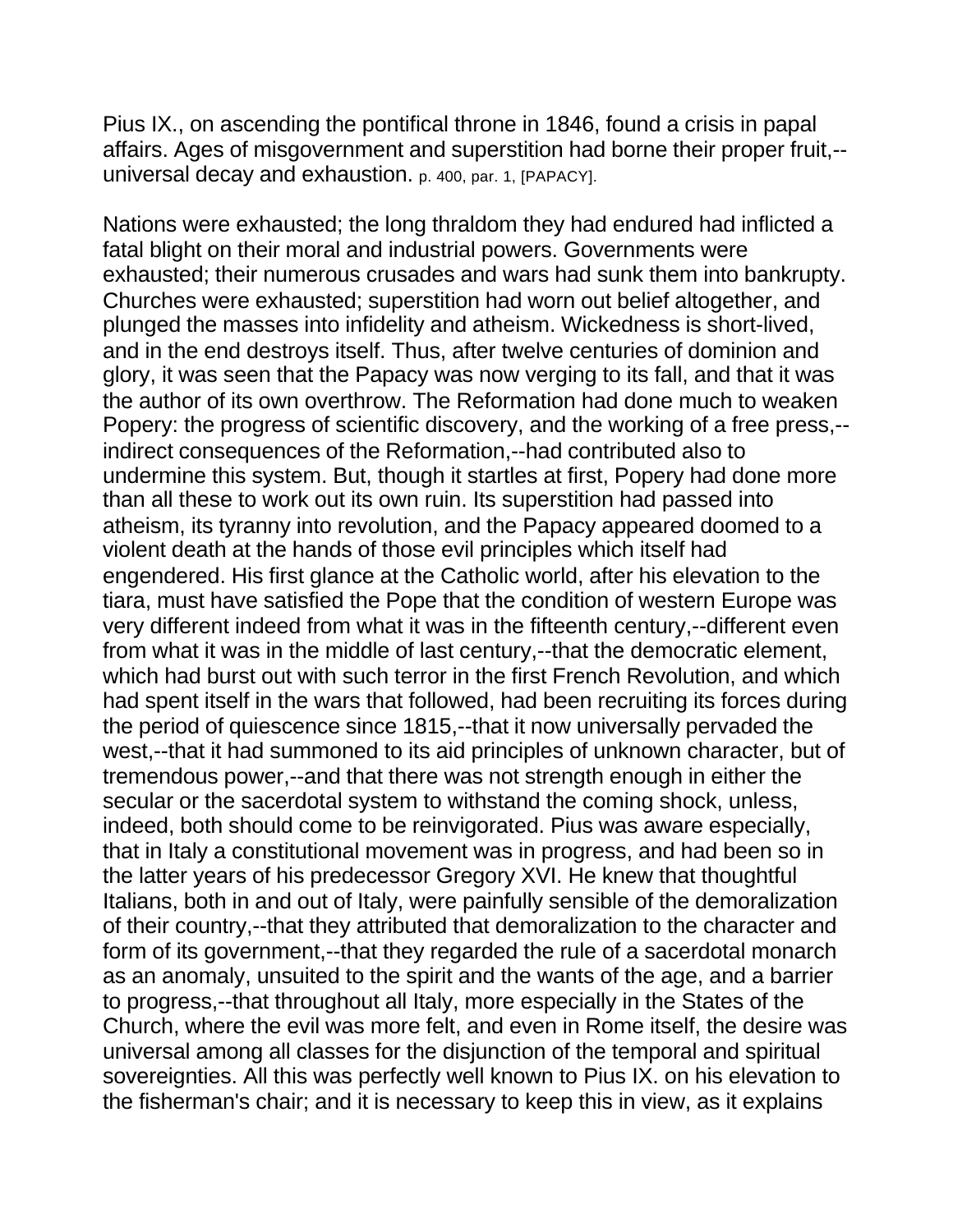the phase that Popery assumed, and the new tactics which it adopted, and likewise furnishes the key to its present state and prospects.<sup>[1]</sup> p. 400, par. 2, [PAPACY].

Popery, though outwardly strong, is inwardly and essentially weak. The reverse is the fact as regards Christianity: it is outwardly weak, but inwardly and essentially strong. Its power is within itself, and inseparable from its essence. It can lead those on whom it operates, whether an individual or a nation, to act contrary to their passions and interests. It originates and guides great movements, but is never dragged in their rear. Not so the Papacy. All its power is without itself. It governs men only in accordance with their passions: it watches the rising of great movements, links itself on to them, and appears to guide, while in point of fact it is constrained to follow. The crisis in which Pius IX. found the Papacy offered him the alternative of opposing the movement, or of siding with it, and so appearing to lead it. Either alternative was attended with immense risk; but on the principle we have stated, that Popery is powerless in opposition unless she can wield the sword, and that her great strength lies in casting herself upon the popular current, in whatever direction it may chance to be running, Pius chose the last, as the least perilous of the two courses open to him. No one can yet have forgotten the amazement which seized upon all men when they saw that power which for ages had been the head of European despotism, place itself at the head of the Italian movement, now sufficiently developed to be seen to be part of a grand European movement towards constitutional government. A new prodigy was beheld. That power which had warred with liberty during ten centuries, and ceased to assail it with its thunderbolts only when it was prostrate beneath its feet,--that power which had been the bulwark of despotic thrones,--which had provided a dungeon for science, and a stake for the patriot and the confessor,--whose motto was immobility,--had become the patron of progress, and assumed the lead in a grand movement towards free government! Those who were able to penetrate the policy of Rome saw clearly that the movement was distasteful and abhorrent to the Papacy,--that it contained principles utterly destructive of the system,--and that it had placed itself at its head that it might strangle by craft what it was unable to crush by force. p. 401, par. 1, [PAPACY].

Nevertheless, for some time the policy of the Pope was completely successful; and there even appeared some likelihood of its being finally triumphant. Flambeaux were burned before the gates of the Quirinal, and Rome resounded day and night with vivas. p. 401, par. 2, [PAPACY].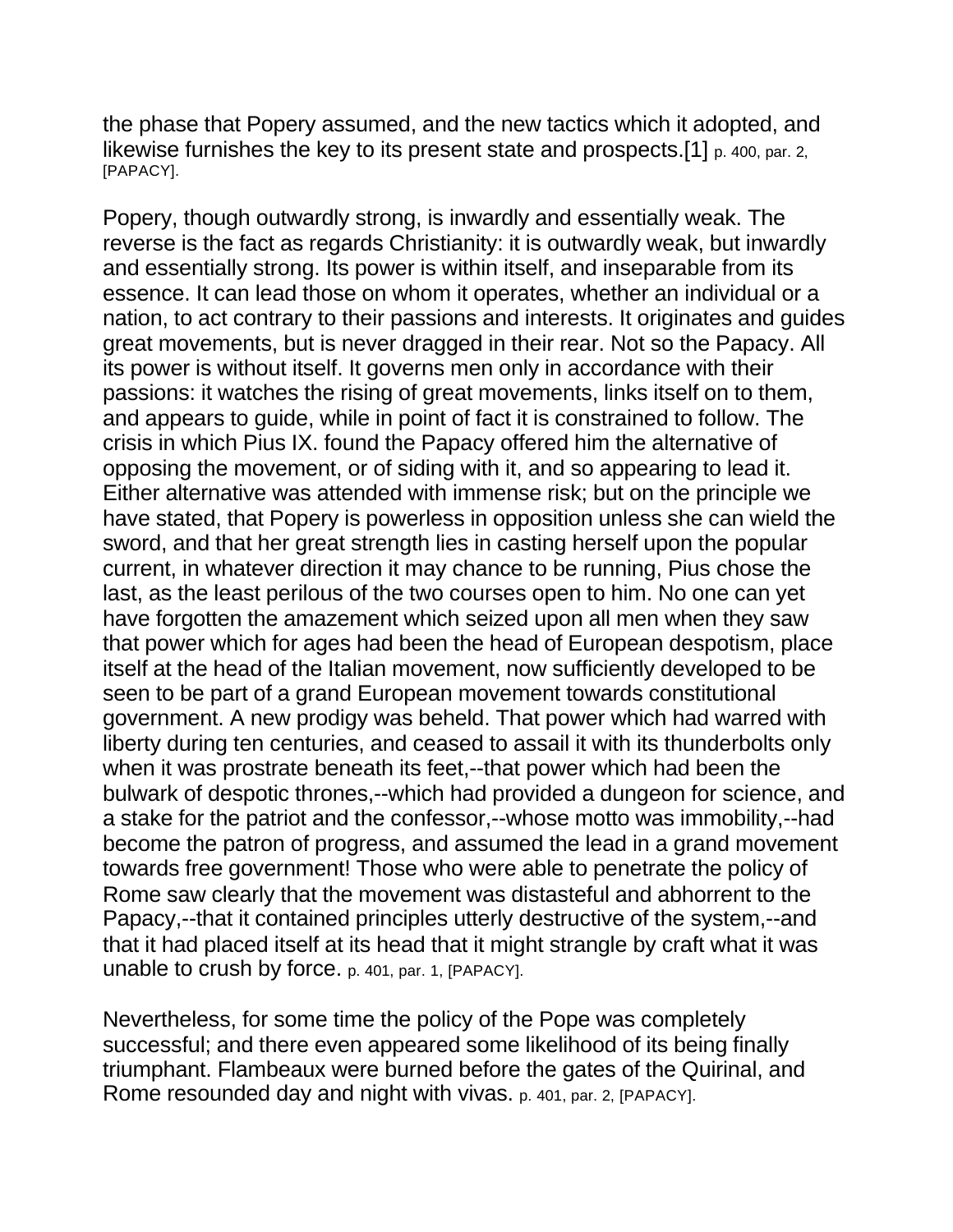The journalists of Paris and London wrote elaborate and eloquent panegyrics on the reforming Pope. It had almost been voted by acclamation that Popery was changed; that the bloody deeds of past times were to be attributed to the barbarism of the age, and not at all to the spirit of the Papacy; and that the pontifical system was perfectly compatible with constitutional and liberal government, and the progress of the human race. This was what Pius IX. wished the world to believe; and had he but succeeded in making the world believe this, he would have carried his point; he would have added a lustre and authority to the chair of Peter unknown to it for ages.[2] The revolted masses would have returned to the creed they had abjured, and come thronging back to the altars from which infidelity had driven them away. Recognising in Pius at once the pontiff and the reformer,--the high priest of religion and the foremost champion of liberty,--how willingly would the nations have surrendered the movement into his hands! and, once in his hands, he would have known well how to turn it to account, making it the harbinger of a new era of dominion and glory to the popedom, and of iron bondage to Europe. Such were the visions of the Vatican. The conspiracy was widespread. The bishops and priests throughout the Catholic world were taught how to play their part. The Church ostentatiously marched in the van, as if she had been the originator of the movement, and was nobly guiding it to its goal. Prayers were offered in the cathedrals and parish churches of France for Pius IX. and his reforms. The banners were taken into the chapels and blessed. Trees of liberty were set up amid papal benedictions; and in the public processions priests of all orders were seen to mingle. The blouse of the democrat and the frock of the bourgeoise were interspersed with the robe of the parish curé, the cowl of the Capuchin, and the rope of the Franciscan. There was at that time no small danger of the infidelity of the masses passing into superstition, and of Popery thus rooting itself afresh in the popular mind of Europe. But from a calamity so great it pleased Providence to deliver the world, by writing confusion upon the counsels of the Vatican. And when we speak of deliverance, we would not insinuate that all peril from the Papacy is at an end, but only that the insidious and dangerous device of Pius IX., maintained with great plausibility, and carried out with immense eclat, during well-nigh three years, has been completely exposed and defeated; and this we are disposed to regard as no light mercy. A crisis arose in the movement, which might have been foreseen, but for which no amount of papal ingenuity could possibly provide. Big promises and sham reforms,--all as yet which the reforming pontiff had given,--could no longer suffice. p. 402, par. 1, [PAPACY].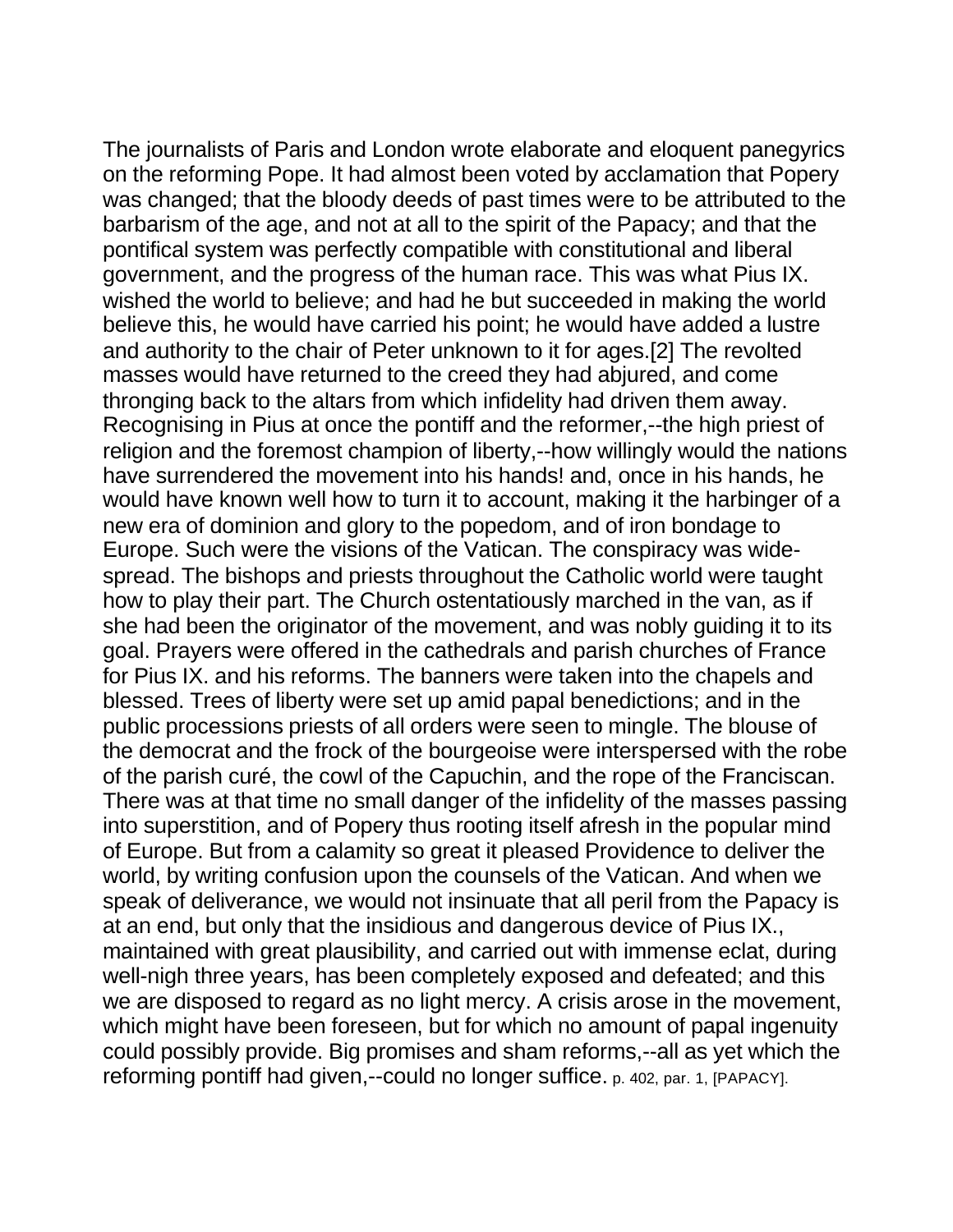The masses were in earnest, and boons were now demanded, great, substantial and sweeping, such as would have laid the papal supremacy in the dust,--a free press, the secularization of the papal government, and the introduction of the representative and constitutional element in the form of chambers. It was to prevent such demands ever being made that Pius IX. had placed himself at the head of the movement.[3] As astute an upholder of the infallibility and supremacy as any pope who ever flourished in the dark ages, Pius IX. resolved not to yield; and, after a short space spent in shuffling, be openly broke with the movement, and cast himself into the arms of the absolutist and reactionary powers. He commenced his reforming career with an amnesty which set loose from prison thieves, robbers, and even worse criminals; and he closed it with an amnesty which consigned to a dungeon, or drove into exile, the most virtuous and patriotic citizens of Rome. And thus the spell by which Pius had hoped to charm into peace the furies of the Revolution broke utterly in his hands. Driven from this high ground, the Papacy has renewed the struggle in a much less advantageous position. Having been obliged to drop the mask of reform, it advances against Christianity and liberty under its own form, and with its old weapons,- coercion and the sword. This so far is well. One plan, organized by the Jesuits, and worked by them, is at this moment in operation in all the countries of Europe; and when we trace its workings, so far as we have access to know them, we exhibit the present state and tactics of Popery. Popery, then, has gone back to its ancient and natural allies, from whom it had been parted for a brief space; and the two, having manifestly one interest, will probably remain united, till both sink into one common perdition. Matters have come to this pass, that nothing but the sword of the state can save the spiritual power, and nothing but the policy of the Church can wield the sword of the state. This both parties clearly perceive. Accordingly, the Jesuits, whom the revolutionary outbreak of 1848 had driven away, have been recalled, and a virtual compact entered into with them. Lend us your power, say the Jesuits, and we will give you our wisdom. We will save the vessel of the state, only we must sit at the helm. And at the helm they do sit. The Jesuits are at this moment the real rulers of Europe; and from the one end of it to the other they pursue the same object, and act upon the same tactics. Their scheme of reconquering Europe by the pretence of reform having come to nought, they have been compelled to fall back upon their ancient and approved method of rule,--open, undisguised force. Europe is at present under the government of the sabre. This is the Jesuit prescription for curing it of its madness. The first object of the Jesuits is to abrogate the liberties which the Revolution of 1848 inaugurated. p. 403, par. 1, [PAPACY].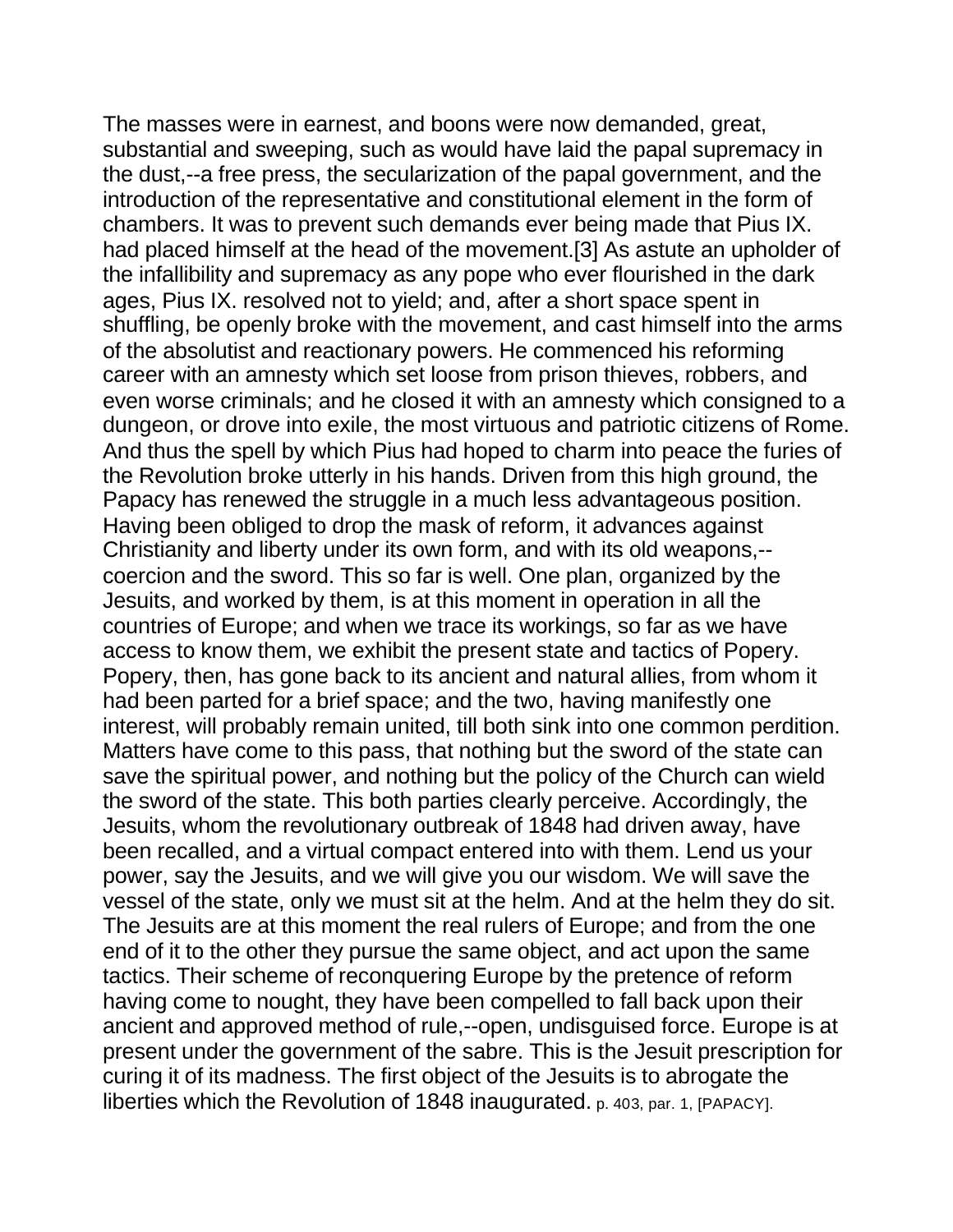They know that liberty and Protestantism are twin powers,--that the alliance between despotism and Popery is now of a thousand years standing,--and that the papal supremacy is incompatible with the order of things introduced by the Revolution, more especially with universal suffrage and a free press. The first requisites, therefore, to the restoration of their power is the suppression of the rights of 1848. They dare not by edict proclaim these rights null and void, but they provisionally abrogate them. The violence of the masses is the pretext alleged for placing the great cities and several whole kingdoms of the Continent under martial law. It is of course intended by the Jesuits that this provisional state shall become the permanent and normal condition of Europe. Thus they attempt insidiously to rivet their former chains upon the nations. p. 404, par. 1, [PAPACY].

They are wise in their generation. A glance at the past history of Europe shows, that in every country in which Reformation advanced so far as to introduce constitutional government, Protestantism has kept its ground; whereas in those countries where the government was not reformed, whatever progress the reformed religion had made, the people have again fallen back into Popery. They know also enough of Europe at this hour to be aware that, were Poland, were Bohemia, were Italy, and, we may add, Spain, to acquire a constitutional government, these countries would not remain a single day under the papal yoke. It is their absolute regime alone that prevents the immediate erection of a Protestant national Church in Poland and Bohemia. A Christian Church would be formed at Rome, but for the sacerdotal government. No sooner did Piedmont become a constitutional kingdom in the spring of 1848, than the Waldensian Church obtained its religious freedom, and its members their constitutional rights; while the despotism of Russia to this day excludes the missionary from her Asiatic provinces. These facts show that the Jesuits have good cause for plotting the overthrow of the liberties of 1848. p. 404, par. 2, [PAPACY].

They have attacked these liberties one by one. First, the press groans in its former chains. In France, in Austria, in Naples, and, in short, all over Catholic Europe, the press is the object of prosecution, of fine, and not unfrequently of actual suspension.[4] This rigour is not limited to newspapers, but extends to all useful books, and especially to the Bible. As an instance, we may mention that, in the spring of 1850, the priests prosecuted two printers of Florence for having, under the government of the republic, printed a translation of the New Testament in Italian, and that on the express ground of "their having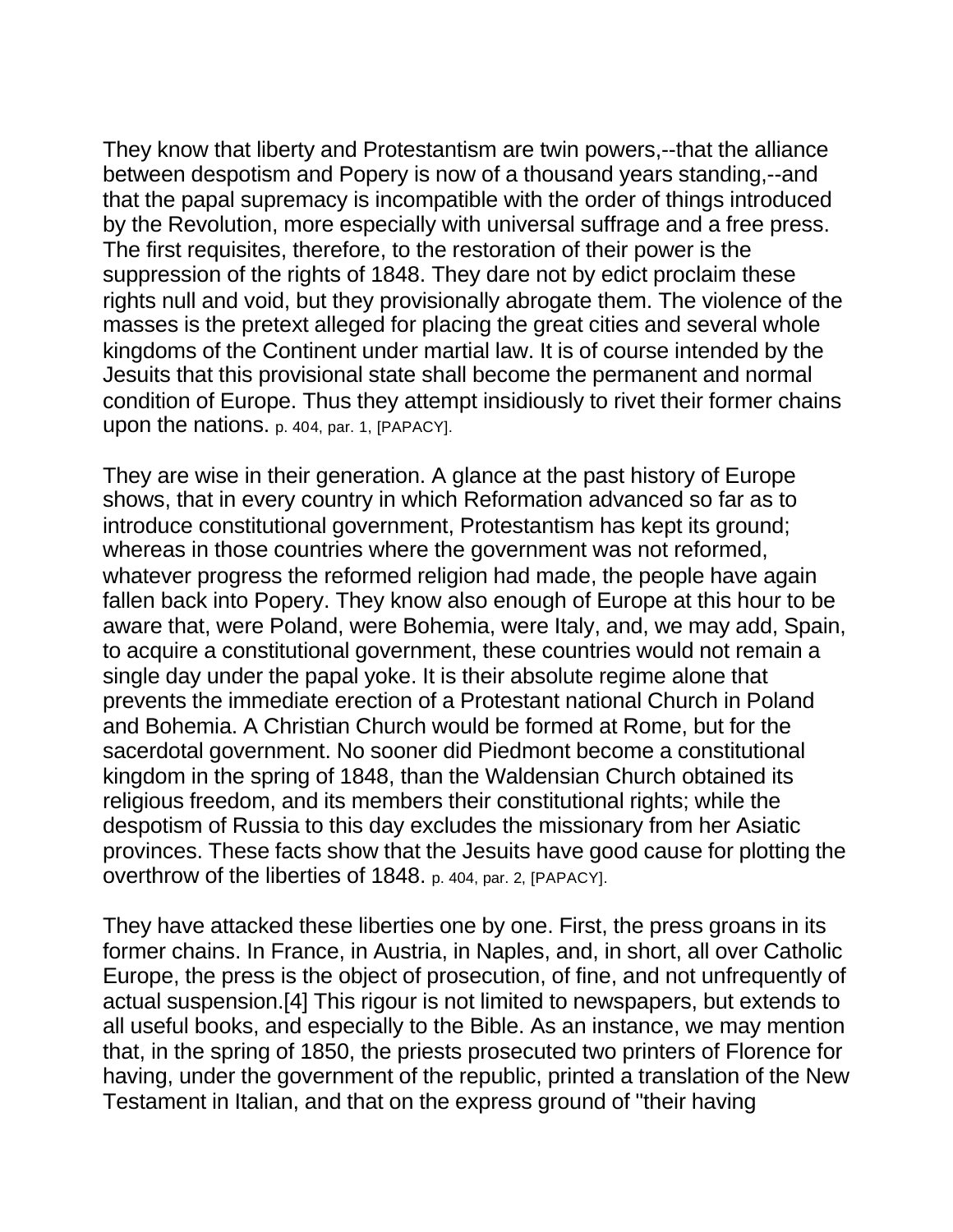published the gospel in the vulgar tongue, so that every one may be enabled to read it." p. 404, par. 3, [PAPACY].

Thus they show their dread of letters, and their hankering after the darkness of bygone times. The excuse put forward for these tyrannical proceedings is, that a free press is propagating communism. These persons forget that under the rigorous censorship of Germany nothing flourished so much as an atheistic pantheism. Occasion is taken on the same ground to molest colporteurs in their distribution of tracts and Bibles,[5] especially in France, where this work is mostly carried on. p. 405, par. 1, [PAPACY].

The Jesuits are making prodigious efforts in all the countries of Europe to get into their hands the education of the youth. In Ireland, the Synod of Thurles condemned the government colleges, and prohibited the Romanist youth from attending them, because their chairs were not filled solely with Romanists. This Synod, which enacted, in effect, that darkness is better than light, and that the light ought to be put under anathema all over Ireland, and all over the world if possible, was fittingly presided over by a man who believes that the Pope is infallible, and that the earth stands still. In France a bill was introduced into the Assembly by the Jesuit Minister M. Falloux, and passed, giving to the prefects the power of dismissing the departmental schoolmasters. So early as April 1850, not fewer than four thousand schoolmasters, suspected of a leaning to Protestantism or to communism, had been dismissed, on the complaint of the parish curé. These discussions on education brought to light the existence of a feeling in favour of a spiritual or mental tyranny in quarters where it was least suspected. We allude to MM. Thiers, De Tocqueville, and others. No sooner did the Jesuits regain their ascendancy at Naples than they commenced their war against education. By a decree of the 27th of October 1849, whoever is engaged in public or private instruction must appear before a council, to be interrogated on "the Catechism of the Christian doctrine," and can only exercise their office by permission; which simply means that the Jesuits are to dictate what is to be taught to the youth at Naples, whilst the civil law will punish any deviation from their orders. By a decree of the Minister of Instruction at Naples, issued in December 1849, all students are placed under a commission of ecclesiastics, and are obliged to enroll themselves in some lecherous congregation or society. All schools, public and private, are placed under the same arbitrary law. The schoolmasters are bound to take all their pupils above ten years of age to one of the congregations, and to make a monthly return of their attendance. Since that time, the atrocious catechism described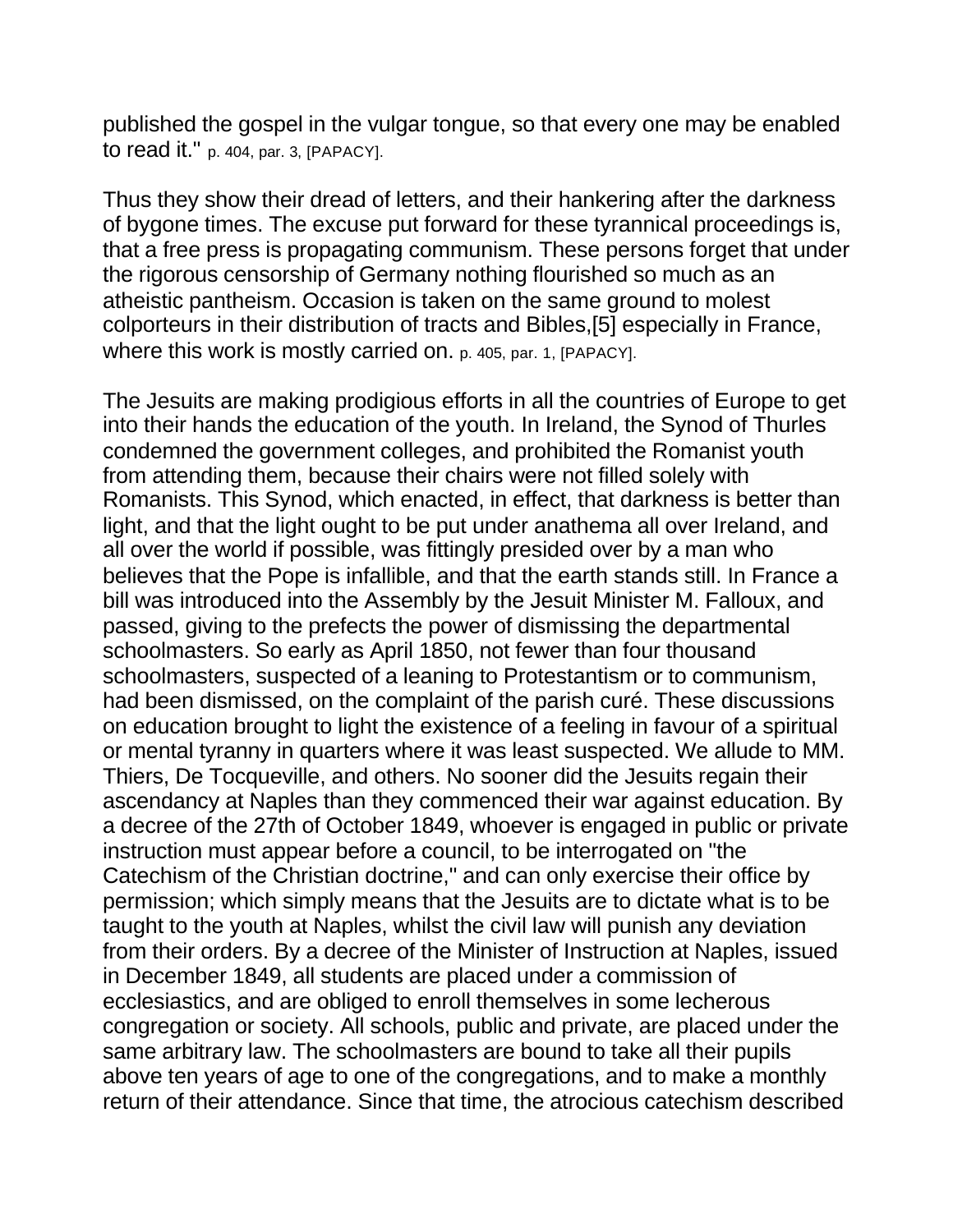by Mr. Gladstone, which teaches that kings are divine, that popes can dispense with oaths, and that all liberals are the children of the devil, and will be eternally damned, has been introduced into the schools, and is now conned by the children. In Austria and Germany they are not less busy attacking knowledge under pretence of diffusing it. Thus do the Jesuits strive to lead back the mind of Europe to its dungeon. The shackles which infidelity taught the fathers to throw off are to be riveted betimes upon the sons. p. 405, par. 2, [PAPACY].

In the latter years of Napoleon's career, the condition of Roman Catholicism seemed desperate. It was then that a small but brilliant band of literary men undertook to restore its fortunes. Lamennais, de Maistre, Bonald, wrote argumentative and eloquent works, defending Romanism and attacking its adversaries. Their works made a great sensation, and gathered a party around them. They leant mainly upon the Roman Court, the restored Bourbons, and Metternich: they were absolutist in their politics, and their great success seduced them into measures of an extremely despotic character. Under Louis XVIII. bloody persecutions were recommenced in the south of France, and the Jesuits kept assassins in their pay. Marshals of France were obliged to walk in processions and carry a candle, under the penalty of forfeiting the favour of their sovereign. As a consequence, the Revolution of 1830 broke out, and fell upon the Jesuits like a thunderbolt. They saw their error, and resolved henceforward not to lean upon governments, but to operate directly upon the people, through the instrumentality of the press, the pulpit, and the confessional. The interval since 1830 has been occupied in this way by the priesthood. But it does not appear that their success has been great; for it is a fact too obvious to be denied, that infidelity, under its various forms of socialism, communism, and atheism, is more widely spread among the French people at this moment than it was in 1830. But every new disaster that befalls their system, instead of discouraging them, only stimulates to greater activity. And since 1848 their zeal has been prodigious: they are in course of filling the schools with teachers thoroughly devoted to the priests; new school-books have been compiled; and the main object kept in view in their compilation is the initiation of the youth into the absurdities of Popery. The following may be taken as a sample of these books:--Of the tracts of the "blessed Alphonse de Liguori," which the priests are in the habit of putting into the hands of their scholars and catechumens, there is one in great ardour of sanctity in the seminaries, convents of young females, and in all the institutions under the influence of the Romish clergy, entitled Paraphrase de Salve Regina.[6] It was designed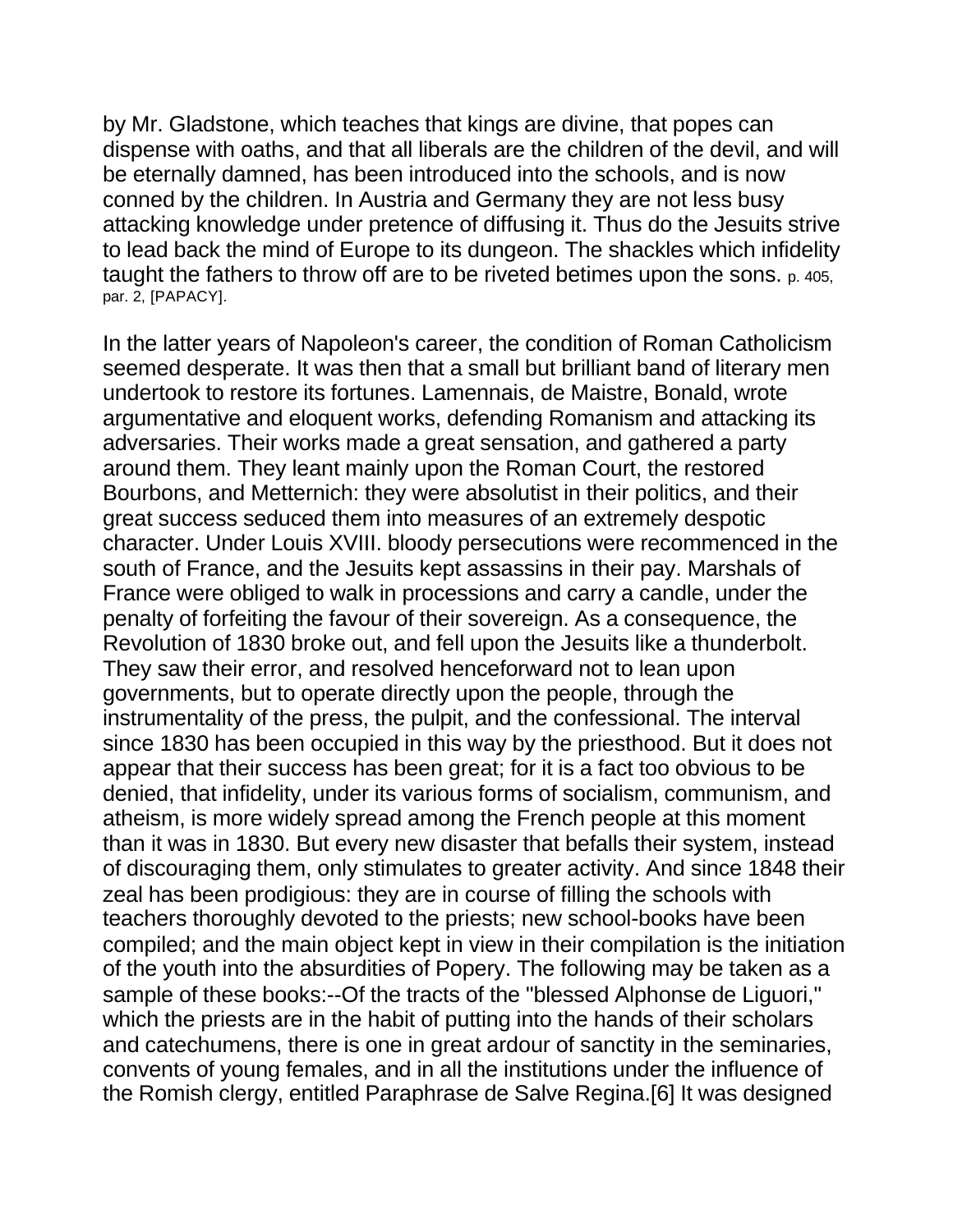to recommend the worship of the Virgin; and amongst other methods to gain this end, it condescended to tell the following story:-- p. 406, par. 1, [PAPACY].

"There lived at Venice [when, it is not said] a celebrated lawyer, who had enriched himself by fraud, and all sorts of illicit practices. His soul was in a most deplorable state, and the only thing that saved him from the doom he so richly merited was his reverence for the Virgin, to whom he every day repeated a certain prayer. This appeared from the following melo-dramatic occurrence. One day a Capuchin father, was dining with him. The lawyer, after having shown him all the curiosities of his house, told his reverend friend that he had one thing more wonderful still to show him,--'an ape, the phoenix of its kind.' 'He serves me as a valet,' said the advocate, 'waits at table, washes the glasses, attends to the door, in fact does everything.' 'Ah!' said the Capuchin shaking his head, 'provided it is really an ape; let me see the animal.' The ape, after a long search, was found secreted under a bed, and would by no means move. 'Infernal beast!' cried the monk, come out; and I command thee, in the name of God, to say who thou art!' The ape replied that he was a demon, and that he waited for the first day that the advocate should omit to say his prayer the to the Virgin, to stifle him, and carry off his soul to hell, as the Lord had given him permission." Such is the instruction which Jesuitism furnishes to the youth of France. It would scarce be possible to show greater contempt for the human understanding. p. 407, par. 1, [PAPACY].

"Signs and lying wonders" is one mark of the predicted apostacy. In all ages miracles have been wrought by the prophets of Rome in support of their pretensions. These are dangerous weapons in an age when knowledge is somewhat diffused. Nevertheless Rome has again in her straits had recource to them.[7] Somewhere about the time that the Pope returned to Rome, a famous image of the Virgin at Rimini was seen to wink. Intelligence was quickly spread of the miracle; crowds were assembled; the prodigy was repeated day by day, and day by day rich offerings continued to be heaped upon the shrine of the Madonna. It was now reported that another image at another Italian town had been seen to wink; and presently there was a whole shower of winking Madonnas. We ask, Is the Pope infallible? and we are answered by a wink. It is difficult seeing the logical connection between the wink and the infallibility. The faithful, of course, will take the wink as a proof that the Pope is infallible; but others may take it as meaning just the opposite. Did Rome understand her position, an attempt to establish her doctrines by miracles would be the last thing she would think of. The infallibility is the ground on which she rests all belief. When, therefore, she brings forward a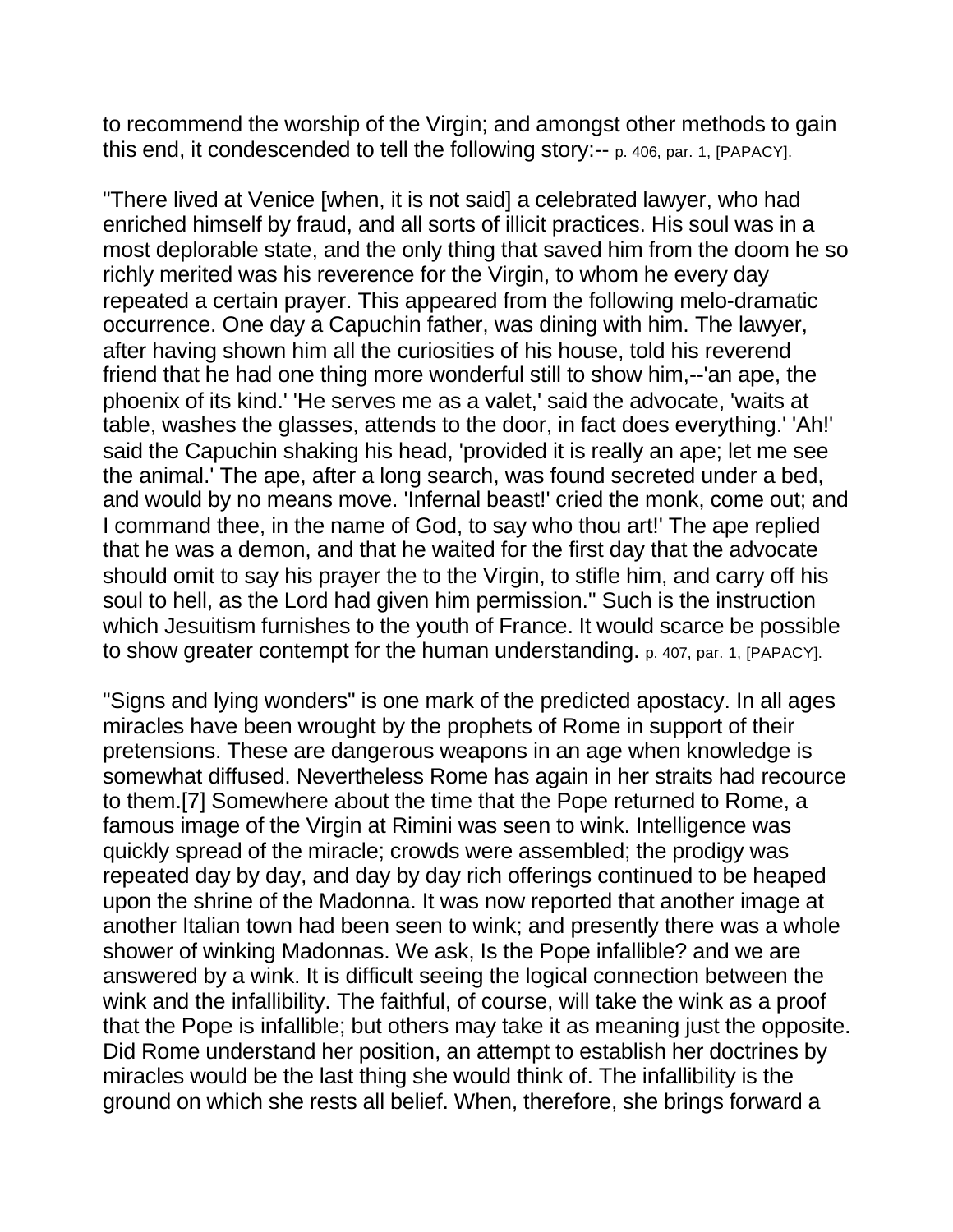miracle as a proof of any dogma, she in reality shifts her ground; she commits a grievous solecism in argument; and, instead of proving that she is infallible, proves that she is an impostor. p. 407, par. 2, [PAPACY].

Paris, too, was the scene of some miracles. A Peter Perimond, a plain obese peasant from Grenoble, appeared in Paris in March 1850, and announced that he had seen the Saviour, and received from him a commission to heal the sick and convert the world. He lay during passion week, the stigmata impressed on his body, and the blood distilling drop by drop from his "sacred" wounds. When the sun went down the wounds ceased to bleed. He cured the diseased who visited him, by the touch. Peter Perimond was evidently a tool of the priests, by whom the whole affair was arranged with great adroitness. Some of the first anatomists of Paris examined the miracle-worker, and pronounced "the whole a juggle."[8] A Veronica was seen to shed tears at Naples, doubtless over the misfortunes of the exiled Pontiff. A Madonna at Rome was observed to nod with special grace to certain of her devotees; but the priest was a bungler, and permitted the cords to be seen. Veritable portraits of Christ and the Virgin, said to have been discovered in some subterranean vault of the ancient palace of the Senate at Rome, where they had lain undiscovered for eighteen centuries, were hawked about in France.[9] During winter, the friars in Naples and in some parts of Italy have been zealously warning their flocks from the pulpit against the three great evils, Revolution, Communism, and Protestantism. "I heard," says a Continental correspondent, writing from Naples last December,--"I heard a preacher, a few days since, from the pulpit of a church exclaim, 'Mind what you are about! You may ere long fall into the deplorable state of the English, and lose all hope of salvation.'"[10] A deep veil rests above the confessional; but the activity of the priests of Rome in every other department at this moment leaves no doubt that that powerful engine is worked with energy and effect. p. 408, par. 1, [PAPACY].

The Church of Rome has carefully noted every phase of society at this moment, and, with her usual flexibility and tact, she suits herself to all, and has a separate argument for each particular class. To governments trembling in the presence of the "fierce democratie" she represents herself as the only bulwark of order. She bids kings lean on her, and so save their thrones and sceptres, which otherwise will be swept away. She calls on those shocked by the impieties and blasphemies of socialism to ponder the consequences of forsaking the true faith; telling them that if they rebel against the reaching of the Church, they plunge into the abyss of atheism. p. 408, par. 2, [PAPACY].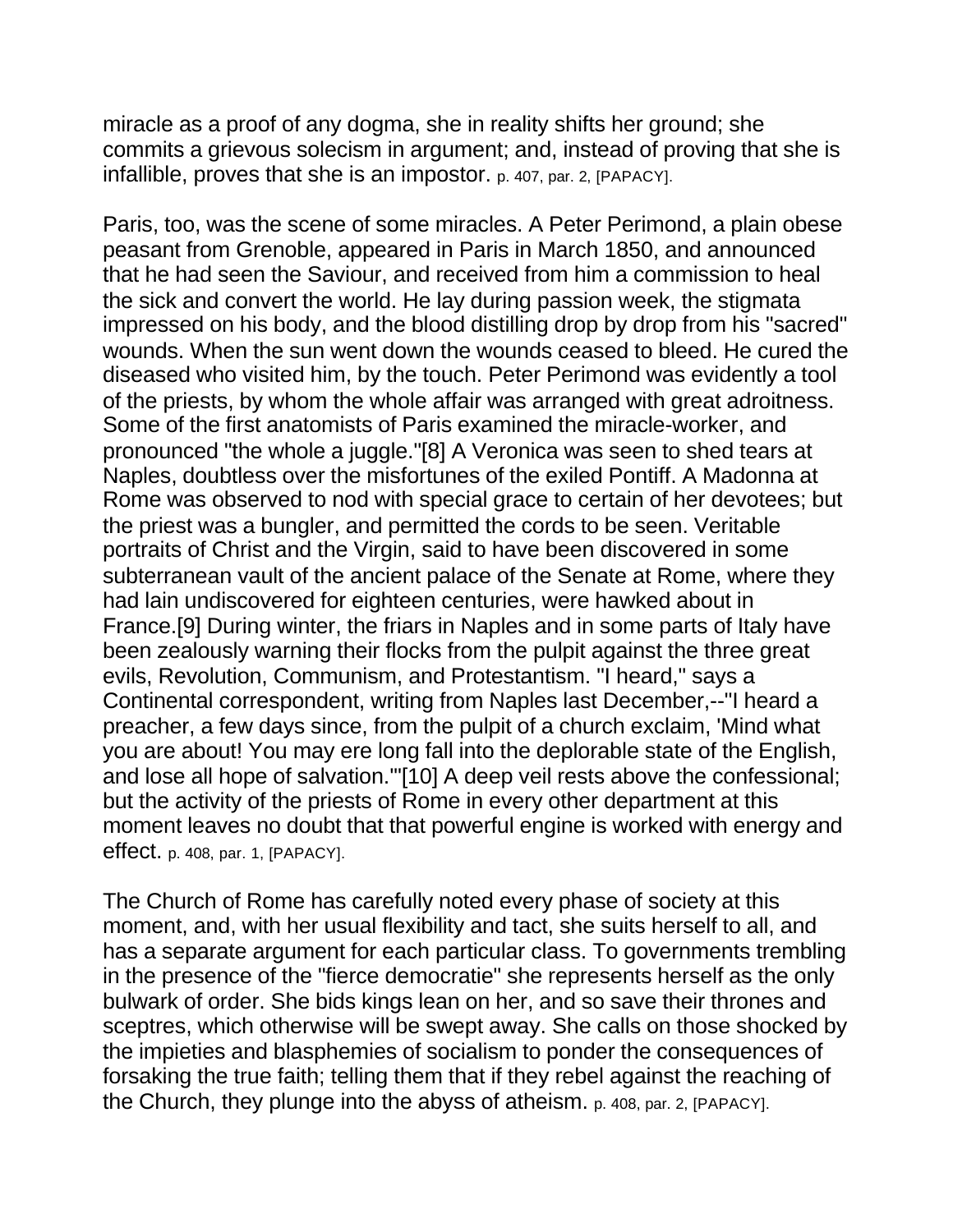To the propertied man, who trembles at the confiscation and pillage which a triumphant communism would bring with it, she exhibits herself as alike able to preserve his earthly and to augment his heavenly goods. In the panic that is abroad, she knows that men have not the calmness to inquire whether the Church does not need protection, rather than posess the ability to bestow it. The upper strata of society in France, too, are pervaded by a great anxiety to create power,--to discover new principles and sources of authority; and what so likely as the influence of the Church to tame and subjugate those passions which the Revolution has let loose? Up to the present hour, ever since the great outbreak of 1848, they have found out no principle of authority save downright force. The army and the police, pretty much blended into one, is their only instrument of government. They are not unnaturally anxious to supplement their vast array of physical force with a certain amount of moral power, by enlisting the priesthood on their side. They look to the Pope as a kind of moral Fouché,--a spiritual prefect of police for Europe. These statesmen, speaking generally,--for we must except MM. Montalembert and Falloux--care nothing for the Church as a Church. They never go to confession or to mass; but they need the Church for the maintenance of their own authority. Their religion is that of Pope's Sir Balaam, who, whilst he himself was seeking to make his fortune in corrupt politics, sent his wife and family to sermon. How far this perfidious alliance, prompted by fear and necessity, is likely to promote the ends of either statesmen or churchmen, we shall inquire when we come to glance at the favourable symptoms of Europe. Meanwhile we note it as one of the grand currents in the Catholic world, and one of the main causes which have led to an apparent return of many of the higher classes to Romanism. Thus everywhere we behold a movement towards civil and religious despotism. Rome is in the van of the march. p. 409, par. 1, [PAPACY].

[1]"This movement is of some standing in Italy, and cannot now be suppressed." Mr. Seymour, in his "Mornings among the Jesuits," says that the feeling against the sacerdotal government he found universal in the States of the Church. That was in Gregory XVI.'s time. "If the States of the Church," said M. Von Raumer, upwards of twenty years ago "were surrounded by a high and continuous wall, shutting them out from all intercourse with the rest of the world, and preventing all foreign interference, the inhabitants would rise the next day and annihilate the priestly

------------------------------------------------------------------------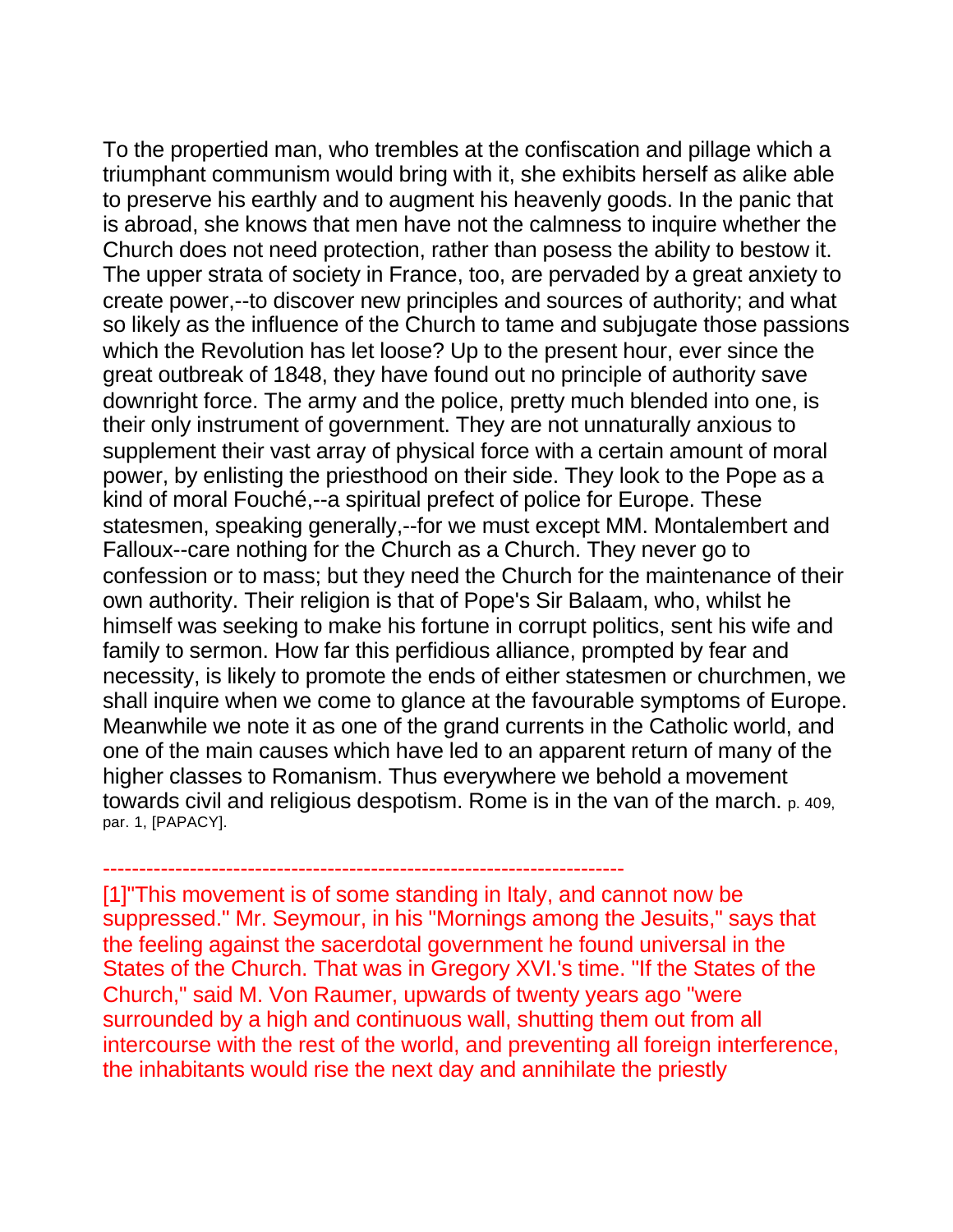government, and with it perhaps the whole system of the Church of Rome in Italy." p. 409, par. 2, [PAPACY].

[2] Great movements intended to regenerate, but which have proved ultimately destructive of the Papacy, have before now come from popes. The case of Pius IX. finds its parallel, perhaps, in the great zeal displayed by Pope Nicholas V. for the revival of letters in the middle of the fifteenth century. p. 410, par. 1, [PAPACY].

[3] The Pope evidently calculated upon the principle enunciated by Sir J. Macintosh:--"A slender reform amuses and lulls the people, the popular enthusiasm subsides, and the moment of effectual reform is irretrievably lost." (Vindiciae Gailicae, p. 106; Lond. 1791.) It is so in ordinary cases; but in the present instance the movement was much too deep to be arrested by reforms so very slender as those of Pius IX. p. 410, par. 2, [PAPACY].

[4] As reported in the "Tuscan Monitor" of February 9,1850, on the doctrine that the Pope is Christ's vicar were legal proceedings instituted against the editor of the "Nazionale," who was sentenced to one month's imprisonment, and a fine of three hundred livres. Does not this illustrate all we have said respecting the vicious incorporation of Church and State under the Papacy, and that the dogma of the one necessarily guides the sword of the other? p. 410, par. 3, [PAPACY].

[5] Amusing mistakes sometimes occur. In April 1850, a gendarme stopped a colporteur, examined his pack of New Testaments, and happened to light on Rev. xxi 15, which he took for a picture of the Church of Rome. He took the colporteur before a magistrate; but the colporteur was set at liberty, owing to a priest, who happened to be present, declaring the gendarme's interpretation to be a mistake. p. 410, par. 4, [PAPACY].

[6] See "London Patriot," February 28, 1850. The little book is printed at Lyons, by the famous Roman Catholic publisher Rusand. p. 410, par. 5, [PAPACY].

[7] The author had the fortune to witness one of Rome's "lying wonders," some years ago, in Liege. It took place on the third Sabbath of July 1847. There had been a long continuance of drought, and the Papists of Liege were importunate with the priests to bring out a certain stone, which possessed such virtue that, if rolled through the streets in solemn procession, it would procure rain. The priests consented. p. 410, par. 6, [PAPACY].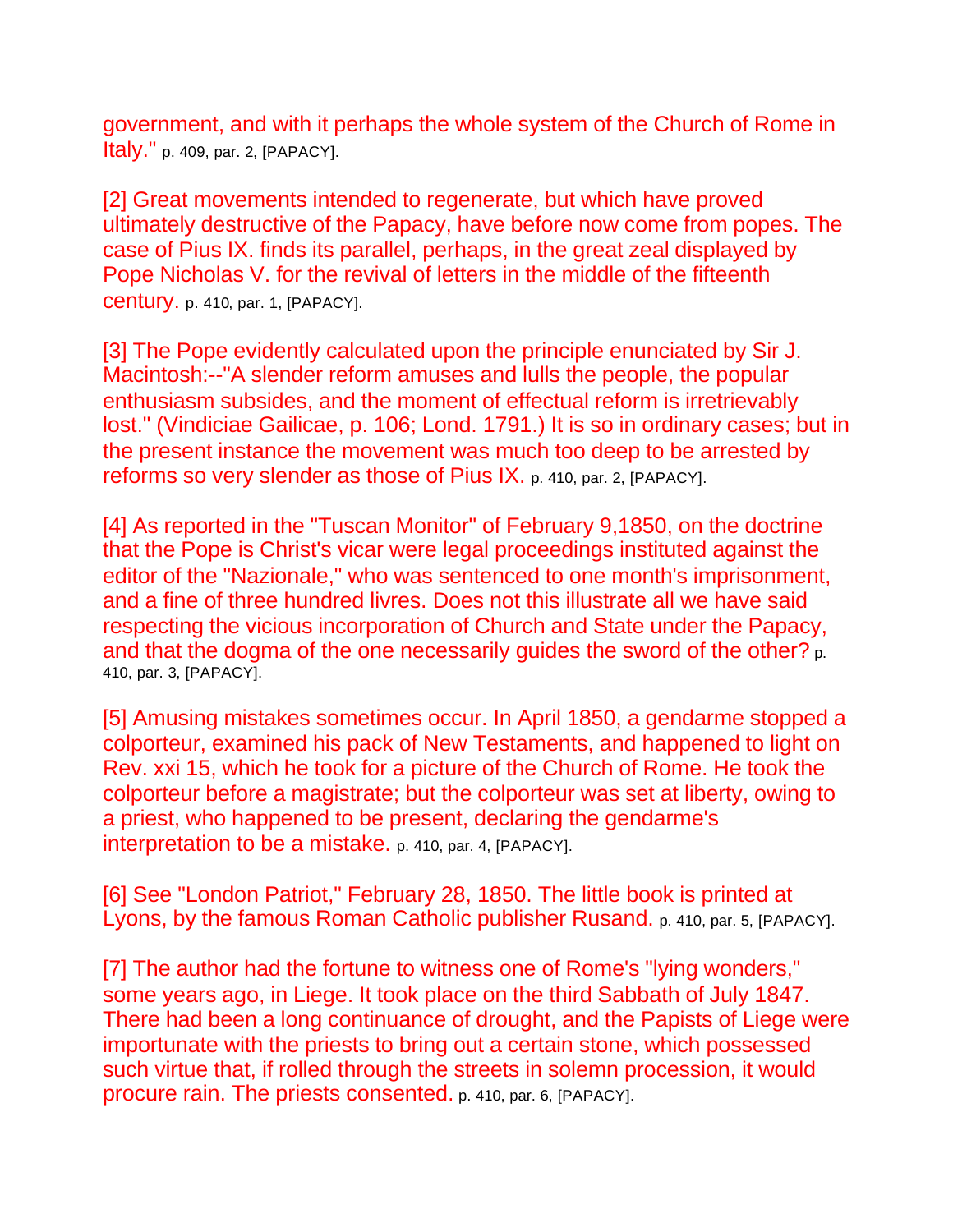On the Sabbath indicated, the stone was brought forth; and on Monday it rained from morning till night. The Papists were edified, and some Protestants knew not what to make of it. On the day of the procession the atmosphere showed manifest signs of rain; and the writer was afterwards told that on that day (Sabbath) it had rained Heavily in France. The scholar will recognise in this a piece of paganism. A ceremony precisely similar was practised in pagan Rome. p. 411, par. 1, [PAPACY].

[8] "Church and State Gazette," 13th April, 1850. p. 411, par. 2, [PAPACY].

[9] Price of the two portraits, one franc fifty cents (1s. 3d.). p. 411, par. 3, [PAPACY].

[10] "Daily News." p. 411, par. 4, [PAPACY].

### **Book IV. Present Policy and Prospects of the Papacy** p. 411, par. 5, [PAPACY].

# **Chapter II. New Catholic League, and Threatened Crusade against Protestantism.** p. 411, par. 6, [PAPACY].

We greatly err if we regard the above in the light of unconnected efforts. They are parts of a colossal plan, hatched in the Vatican, for the purpose of restoring arbitrary government and papal domination all over Europe. The European DEMOCRACY is the modern Sphinx: the dynasties of the Continent must solve her riddle, or be torn in pieces. They must either rule that democracy or annihilate it. Should they resolve on the first, not only must they feign to be in love with what at heart they abhor, but they must be prepared to grant concessions unlimited in magnitude and endless in number. It is now too late to adopt such a policy; and none know better than the ruling powers themselves, that were it adopted, it would speedily issue in the complete suspension of their functions and the total annihilation of their authority. In the face of constitutions ignored, oaths and promises violated, and the profuse expenditure of blood, which darken the history of the past three years, the least approach towards conciliation would be sternly repulsed by the democratic party. The second alternative only remains, - coercion. The democracy, and, along with that, whatever is free, whether in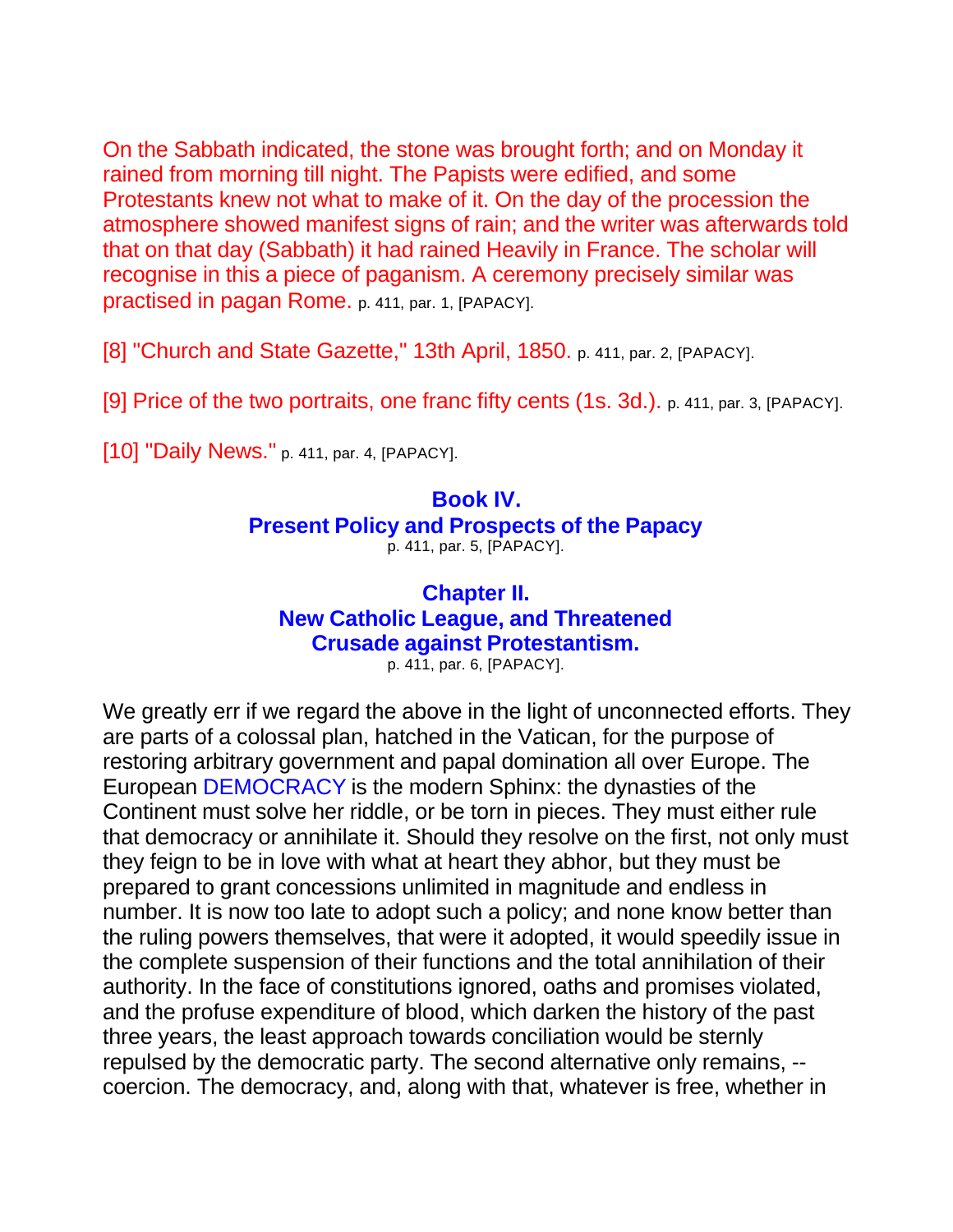religion or in government, must be crushed promptly and universally. p. 411, par. 7, [PAPACY].

The last spark must be trodden out, else the conflagration will blaze afresh. Now, in this war the infallible Church presents herself to the absolutist state as by far its oldest and staunchest ally. Her organization, which is the most flexible that exists; her influence, which operates in a domain from which that of the state is shut out, --for, till the intellect and the conscience are blindfolded by superstition, power cannot succeed in permanently enslaving men; are all now made available. Moreover, it is equally the interest of both to quell this revolt; and what so likely as that a community of interest should suggest unity of action? A priori, then, we might infer the existence of a grand conspiracy against the liberties of Europe, even did not the facts already stated, and those we now proceed to state, render the existence of such a conspiracy undoubted. We do not, of course, know the day or the hour when this criminal confederacy was formed, --such transactions belong to the darkness; but the public measures of the conspirators enable us to read the history of their most secret hours, and to unveil the character of their deepest plots. p. 412, par. 1, [PAPACY].

A crusade has been undertaken simultaneously in all the countries of Europe against civil and religious liberty. This bespeaks concert. The agents who conduct that crusade are the same everywhere, --the priest and the sbirro. Does not this denote confederacy between the ecclesiastical and the civil authorities for their joint domination? The catechism and the bayonet, --the Jesuit and the gendarme, --the Church and the army, --are in combined and vigorous action all over Europe. Look at Rome. Under Pius IX. the era of the worst popes has been revived. The return from Gaeta formed the commencement of a policy as astute in its foreign relations, and more oppressive in its home administration, than even that of Hildebrand. Infallibility sits behind a hedge of bayonets; its assessors are described as "assassins, galley-slaves, and thieves;" and the subordinate agents of its government are undoubtedly spies and police. The patriot, the scholar, the constitutionalist, have all been swept off to prison, or sent into exile. Felons only are at large, who celebrate the saturnalia of license under the archfelon of the Vatican. The fisherman's net is of steel, as its victims know. The keys are no mere symbol now, seeing Peter's successor has become a jailor. Rome, full of dungeons and desolate hearths, and cinctured with fresh graves, sits cowering beneath the baleful shadow of pontifical despotism. p. 412, par. 2, [PAPACY].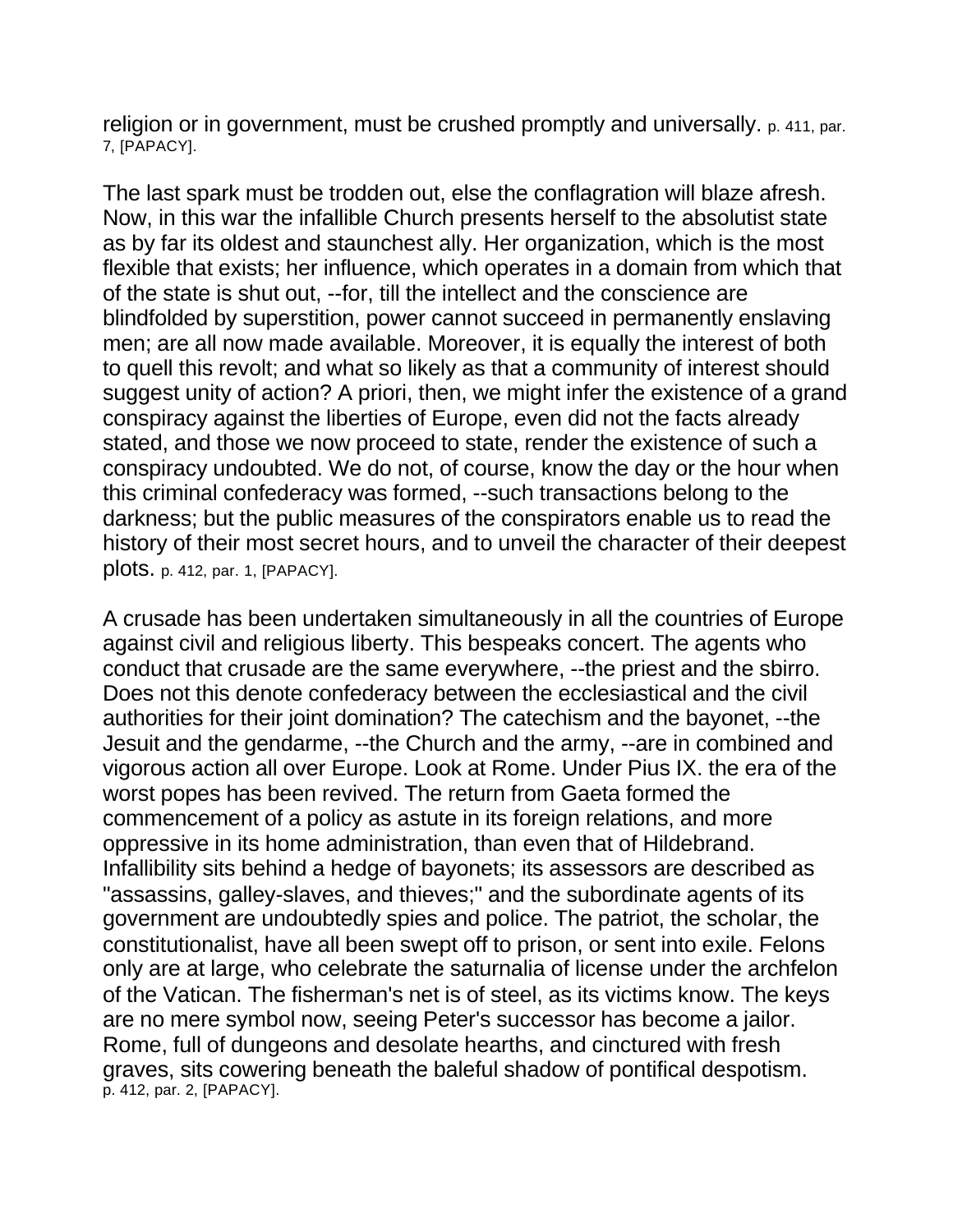The Word of God dare not enter those gates within which the vicar of God sits enthroned. An edition of Diodati's Bible, amounting to some thousands, which was commenced by the American mission under the Roman Republic, lies locked up in the vaults of the Quirinal. The incarcerated Bibles and the incarcerated Romans tell the same tale: they proclaim the unchanged and unchangeable hostility of Rome to religious and civil freedom. p. 413, par. 1, [PAPACY].

At Naples the same object is pursued by precisely the same methods. Whatever coercion, mental and physical, can do to make a people swallow down the doctrine that kings are divine and popes infallible, is now being done at Naples. The government is conducted by priests, police, and soldiers; the capital is full of spies; the confessional is worked to discover opinion, and the police to extirpate it. There, too, as in Rome, light, and, above all, Protestant light, is the object of profoundest dread. The press is locked, the Bible is prohibited, and the Jesuit laborers in his special vocation as a propagator of ignorance, or of something worse. The few schools taught by British Protestants have all been closed, and the whole youth of the country are under Jesuit tuition. p. 413, par. 2, [PAPACY].

On Naples the gaze of the civilized world has been fixed, by the astounding disclosures of a British statesman. Let us look narrowly at this model kingdom, and its model king, for such Papists account Ferdinand. Here we behold a specimen of what all kings would be were the jurisdiction and teaching of the Roman Church universal. The acts of Ferdinand, which have filled the world with horror, are but the dogmas of Liguori applied to the science of government. p. 413, par. 3, [PAPACY].

The tragedy now in progress in Naples commenced in dissimulation and Jesuitism. In 1848 the king inaugurated constitutional government, by swearing, "in the awful name of the Most Holy and Almighty God, to whom alone it appertains to read the depths of the heart, and whom we loudly invoke as the judge of the simplicity of our intentions." Promises and oaths were speedily followed by perfidies and perjuries. The constitution, so solemnly inaugurated, and which included a limited monarchy and two houses, with a guarantee for personal liberty, and the legality of imposts only when imposed by parliament, has been abrogated in every particular. But this crime is small compared with the atrocious maxim which has been unblushingly put forward to justify it, that the king's right is divine, that his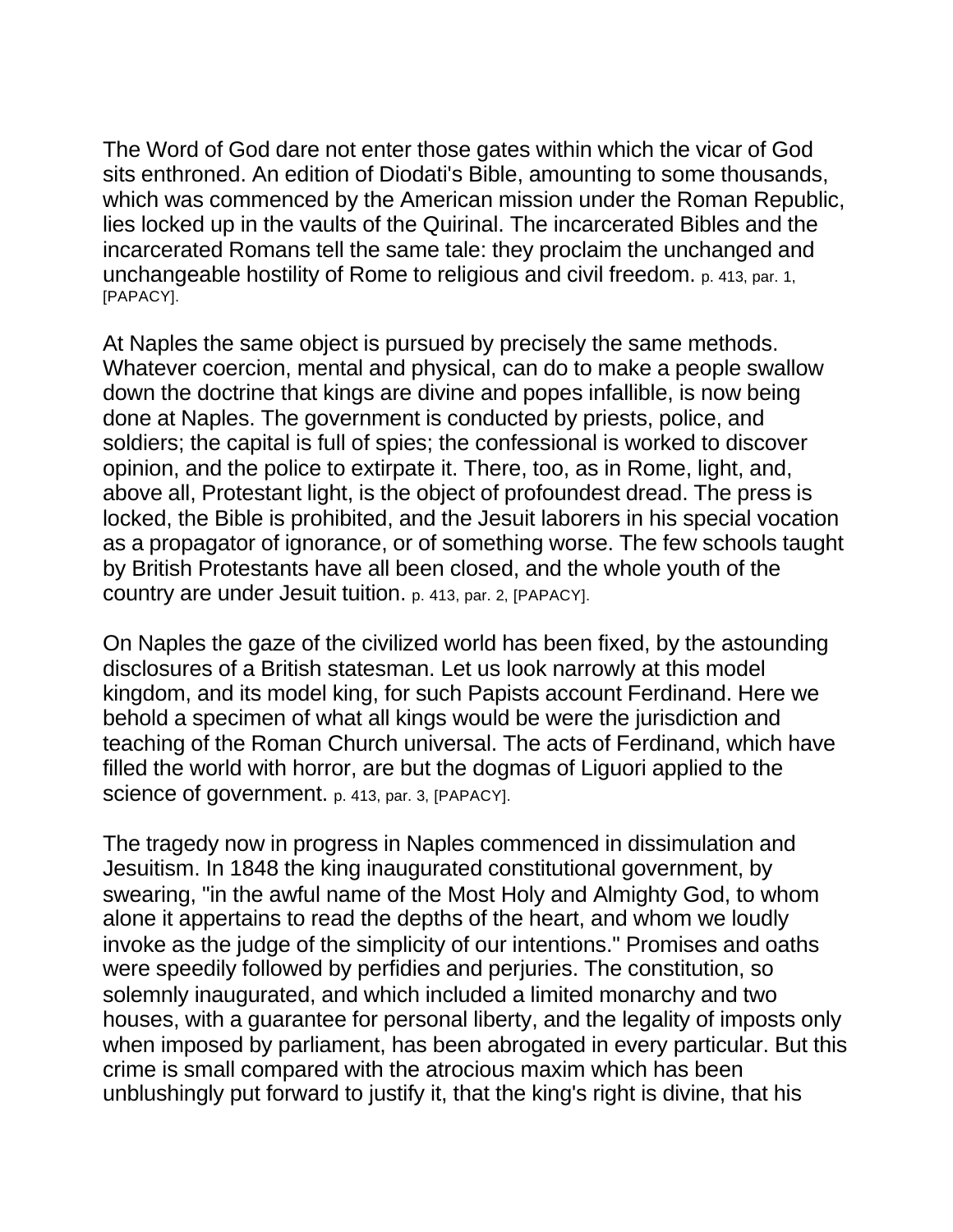powers are unlimited, and that no oaths which restrict his prerogative can bind him. Right orthodox doctrine, according to Liguori. p. 413, par. 4, [PAPACY].

A "Philosophical Catechism" has been compiled by a priest, who acts, of course, under his superiors, and is now, in virtue of a government order, used in all the schools, --"a work, one of the most singular and detestable," says Mr. Gladstone, "I have ever seen." The doctrine of this catechism is, that all who hold liberal opinions will be eternally damned; that kings may violate as many oaths as they please in the cause of papal and monarchical absolutism; and that "the Head of the Church has authority from God to release consciences from oaths, when he judges that there is suitable cause for it."[1] p. 414, par. 1, [PAPACY].

In the history of the Papacy demoralizing doctrines have invariably been the prelude to dreadful tragedies: so has it been at Naples. A Jeffries redivivus, ferocious, cowardly, blood-thirsty, and as thoroughly the creature of the court as was the infamous minion of James VII., presides over the Neapolitan tribunals. The indiscriminate and insatiable tyranny of this man has swept off all who co-operated with the court in its brief but hollow attempt at constitutional rule; the patriot, the scholar, the gentleman, --all are in prison. From twenty to thirty thousand political prisoners, according to the estimate of Mr. Gladstone, are in the dungeons of Ferdinand. We wish that, like the novelist, we could take a single captive. This clanking of chains on every side, and this gathering of haggard faces, row upon row, till the woe-struck assemblage grows into thousands and tens of thousands, but distract and overwhelm us. These miserable crowds lie pent up in filthy prisons, heavily loaded with irons, and see the light of day only when it gilds the bars in the roof of their vault. Others have been disposed of in Ischia and the adjoining islands on the Neapolitan coast, where they rot in dungeons many feet below sea-level. One cannot point his foot on Neapolitan earth but it is above a dungeon. Where, in works of fiction, shall we find a tragedy like this? The genius of Shakspeare himself never painted a mightier woe. p. 414, par. 2, [PAPACY].

But the question remains, Who is responsible for all this suffering? We reply by asking, Who taught Ferdinand to revoke the constitution? Who gave him a dispensation from an oath sworn "in the awful name of the Most Holy and Almighty God?" Who wrote the catechism which adjudges to eternal torments all who hold liberal opinions? And who, in fine, are the busy agents in this persecution? The priests of the Roman Church. p. 414, par. 3, [PAPACY].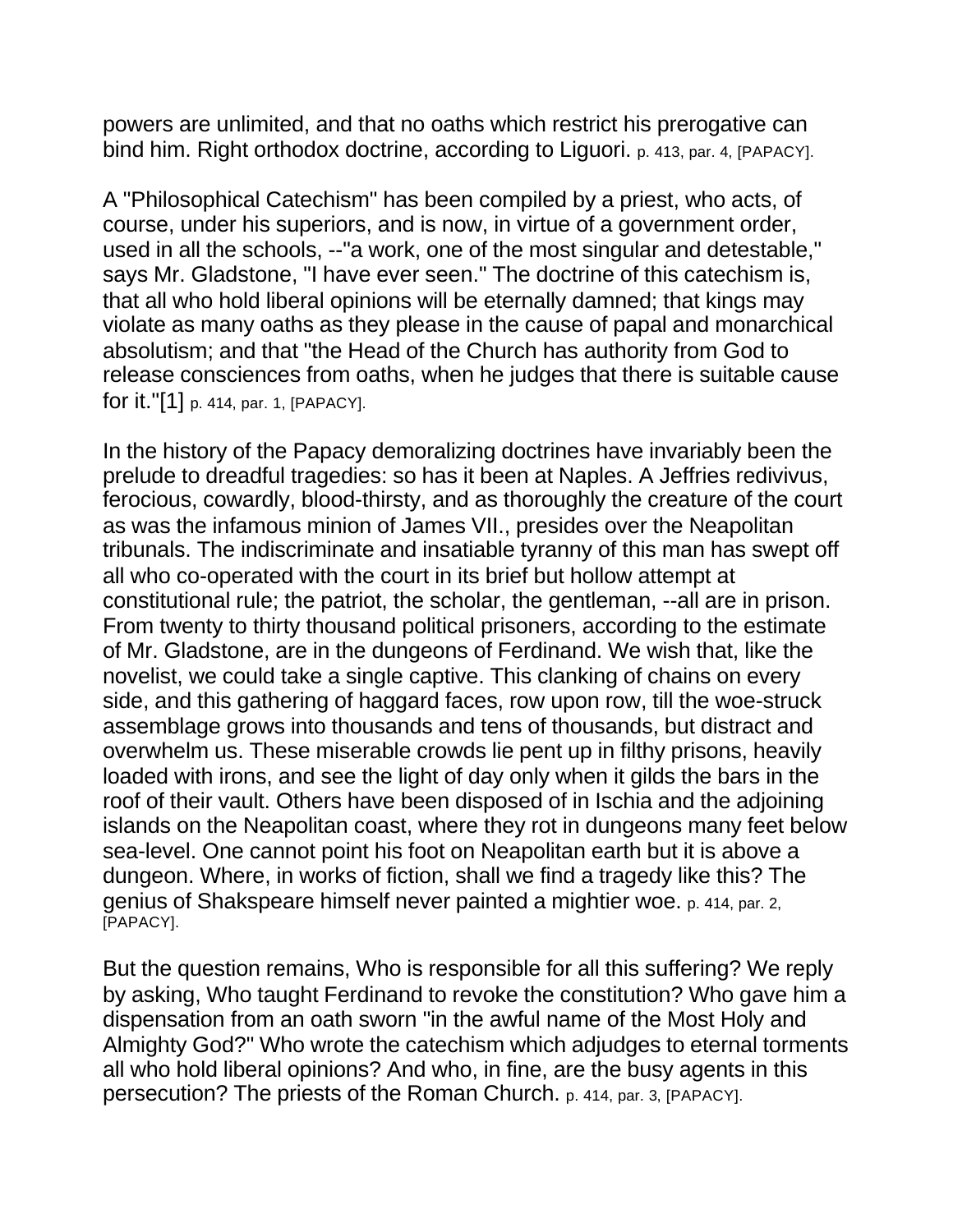That Church is responsible for all this suffering. The thirty thousand victims in Naples groan in chains, that such things as purgatory and transubstantiation, with all the revenues therefrom arising, may not be swept away, and the rule of infallibility exploded as a monstrosity. The Neapolitan sbirro, the French bombardier, and the Austrian Croat, are the triple alliance which props up the imposture of the Vatican; and whatever enormities they may choose to perpetrate, Rome must stand accountable for them at the bar of both human and divine justice. p. 415, par. 1, [PAPACY].

Of the concordats with Spain and Germany we have already spoken. The object of these deeds is to bind these countries more firmly than ever to the Roman see. Claims are put forward, to which these governments would not have listened in ages termed less enlightened than our own; and, if granted, they will reduce the people to a pitch of vassalage unequalled by anything that obtained even in the dark ages. Of a kindred character is the concordat with Tuscany.[2] This instrument establishes, for the first time since the existence of the Florentine state, the complete subjection of the State to the Church, in all matters which the latter may choose to call spiritual: it empowers the Pope to send any number of bulls into the country, and the bishops to enforce them, subject to no control: it erects an ecclesiastical censorship over books and opinions; and it declares that the property of the Church shall be disposed of, not according to the laws of the land, but according to canon law. Those sovereign rights which the Seignory handed down and the Medici defended, the secular power has conspired to surrender into the hands of the spiritual. Between the Croats of Vienna and the priests of the Vatican, liberty is extinguished throughout Italy. The Alps and the Pyrenees enclose a region where men walk about in chains. The Lucifer of this pandemonium is the Pope. If he can prevent it, never shall a single Bible cross the Alps, and eternal darkness must be the fate of Italy. p. 415, par. 2, [PAPACY].

France is not so retrograde, only because party and the press have still some power there. Louis Napoleon has sold himself and his country to the Pope, that the Pope may make him President for life: he has gone to the Vatican, as Saul went to the Witch of Endor, that he may obtain by sorcery what he cannot command by talent. Thus it is that European Yezideeism goes on. The Pope worships the devil, that he may give him the world; and Louis Napoleon worships the Pope, that he may give him France. Hence a great apparent revival of Popery in that country. The Jesuits being masters of the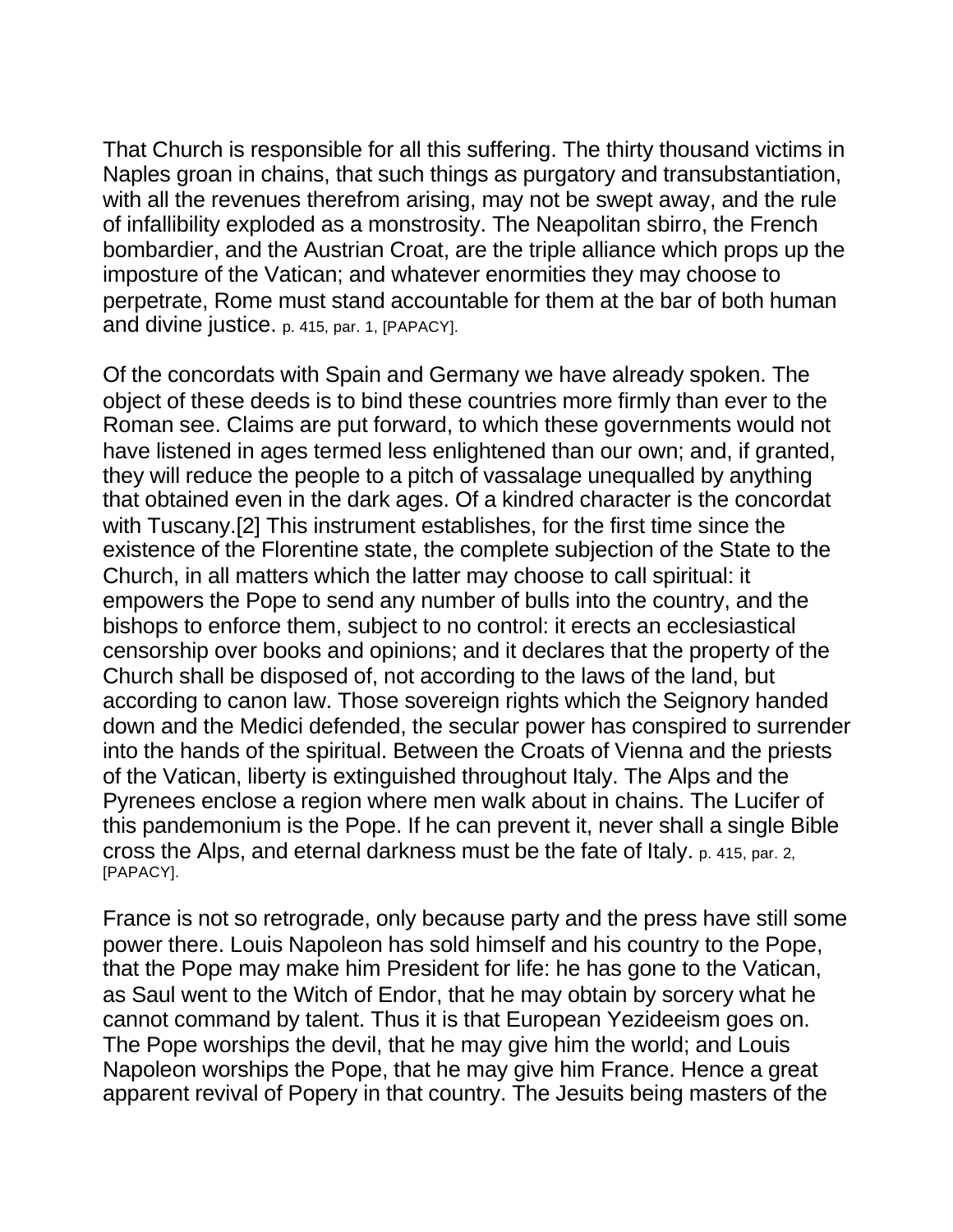President, have their own way, and are uncontrolled, save by the mountain and the socialist masses. p. 415, par. 3, [PAPACY].

Pretensions which have lain dormant in France for twenty years have been revived within the past twelve months. Congregations and confraternities are again springing up. Crosses and Calvaries are rising on every road. The Jesuits spend the night in hatching plots, and the day in running about to execute them: they get up, with equal adroitness, sermons and miracles; they enact the schoolmaster, and pull the strings at a Madonna show; they busy themselves in tracking and prosecuting the journalist and the colporteur; they haunt the clubs and the saloons, and introduce themselves into families, and into every sort of society. The Abbé Dauparloup and his associates could not be more bustling and important, though Charles X., in his character of a religious ascetic, had returned from the tomb. Everywhere Jesuitism is seizing on waxen youth, erecting new colleges, expelling liberal professors, dismissing the communal schoolmasters in thousands, and obliging those who fill their places to take the pupils to church and to all the services. The Jesuits are drawing their web over all the country, in the shape of friars of the Christian doctrine, and lay brothers. In most parts of Italy a confession-ticket is demanded as the passport to public office and private employment; and it is not improbable that it will soon be so in France. Louis Napoleon, whom the Jesuits endure as the mere locum tenens of the Bourbon, leans upon the Church, and the Church upon Louis Napoleon; and a powerful army in the hands of the President has given unexpected but fictitious strength to Romanism in France. p. 416, par. 1, [PAPACY].

In Austria, Prince Schwarzenberg has restored, in all their rigour, the twintyrannies of Jesuitism and absolutism. While all other religious bodies have had their privileges abridged, those of the Church of Rome have been fully restored. The placetum regium has been abolished, and the Pope now exercises in Austria uncontrolled power in the appointment of bishops. An association has been formed by the machinations of the Jesuits, called "The Young Catholic Association;" its recruits are drawn mainly from the youth in the schools. Every member, on entering, must swear fidelity to the Pope, and promise to concur in the establishment of missions throughout Austria, and in the realization of religious liberty, --a phrase which can mean only a right to extirpate Protestantism, seeing the Romanists already enjoy full liberty in Austria. During the summer of 1850, Jesuit intrigue had well-nigh precipitated Austria in sanguinary conflict upon Prussia. War was averted only by the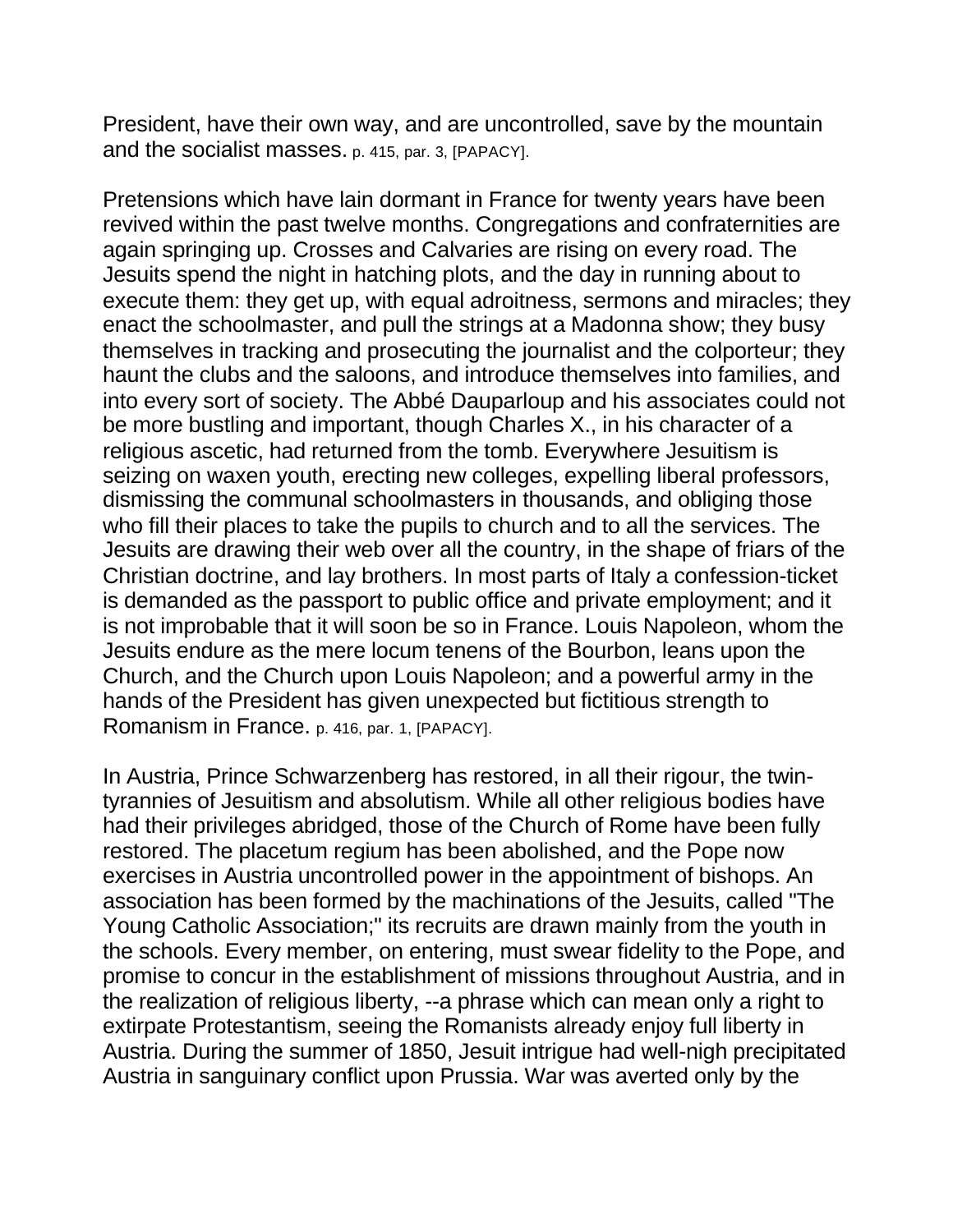concessions and humiliations of the King of Prussia at Olmutz. p. 416, par. 2, [PAPACY].

Protestant congregations in Hungary have been sadly harassed; and it was universally observed, that during the negotiations of 1850, the troops of Austria were quartered exclusively in Protestant districts, after the approved modes of punishing nonconformity set by Ferdinand II. at the beginning of the "thirty years' war," and by our own Charles II. during the "twenty-eight years' persecution."[3] And now the house of Hapsburg has fully returned to its traditionary maxims of rule, and has completed its reaction by its edict, in August of this year (1851), proclaiming the will of the Emperor the sole constitution of the country, and rendering the cabinet and the council of state accountable to the Emperor alone. Thus the last shred of constitutionalism has been swept away, and the naked fabric of pure unmitigated despotism has been set up in its room. Francis Joseph furnishes another example of the historical fact, that the vassals of the Church are uniformly the oppressors of their subjects. p. 417, par. 1, [PAPACY].

That the Jesuit should nestle once more under the shadow of Schonbrunn, is not surprising; but it may well astonish us that Prussia should open its gates to these men. Yet the fact is as undoubted as it is melancholy. Frederick William, the professedly Protestant King of Prussia, has taken the viper to his bosom, and, with his kingdom, has joined the great anti-protestant league. This man's pedantry in speechmaking, and tinkering in the work of government, --his heroism in words and shortcomings in deeds, --his voice, which is the voice of a Protestant, and his hands, which are the hands of a Papist, --make him the James the Sixth of Germany. In a recent tour in his dominion, he received the popish bishops with smiles and genuflections, while he could find nothing but frowns and sharp reproofs for his protestant ministers. And why? Because they had permitted the Jesuits to outdo them in the courtly work of preaching the doctrine of "divine right" and "implicit obedience." Constitutional journals are silenced, and liberal professors are expelled. The Jesuits have undertaken to inculcate no precepts but those of order and loyalty, and therefore they are free of Prussia. They have descended the Rhine, bringing social dissensions and family discords in their train, and have now penetrated into all parts of the kingdom. There is no power in either the doctrines of Hegel and Fichte, or in the pietist party of Gerlach and Stahl, to resist the strides which despotic Austria is making towards political and ecclesiastical dominion in Prussia. Let Austria once get her barbarian but Catholic provinces into the German confederation, and the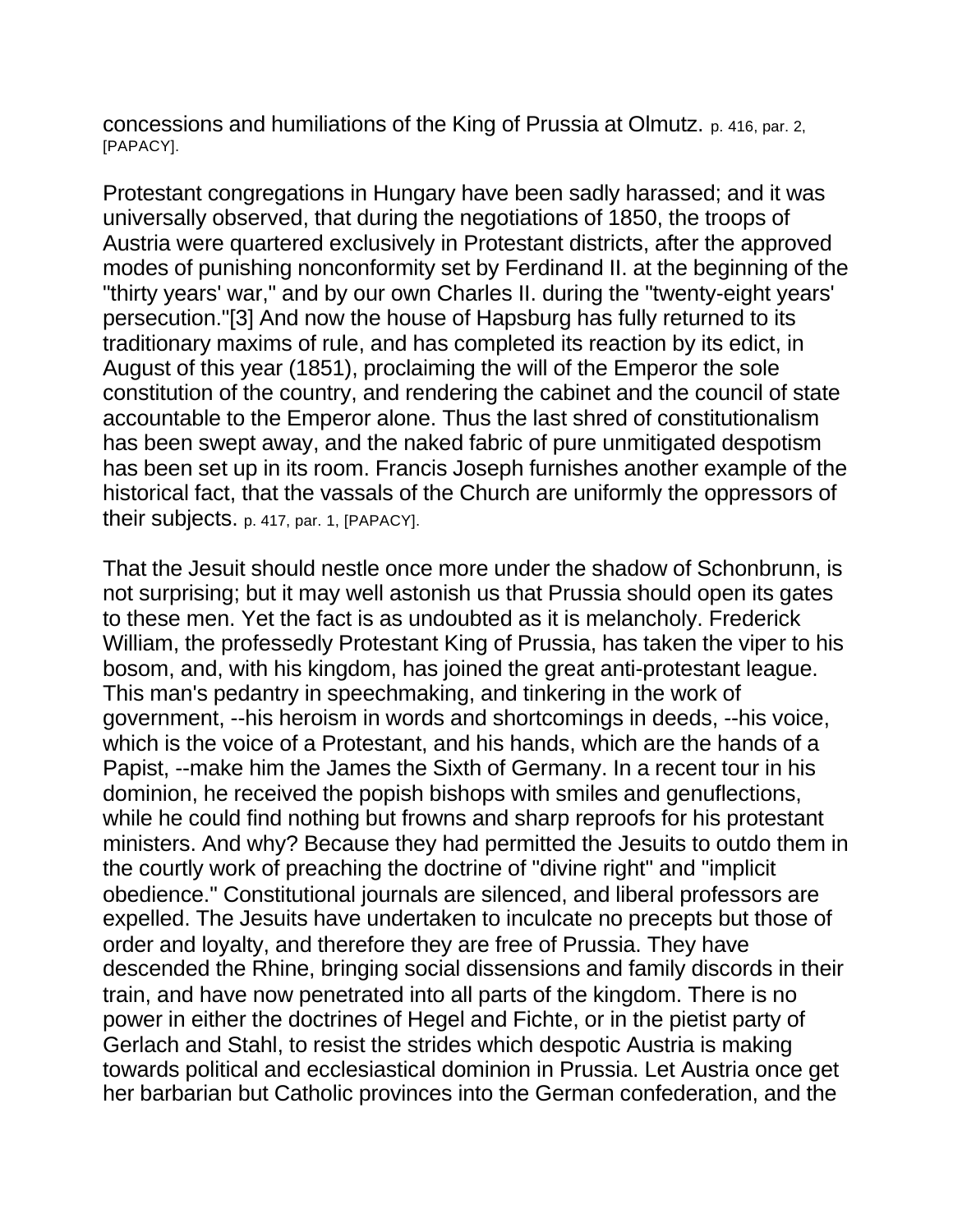fate of Prussia as a Protestant power is sealed. The polypus arms of Roman Catholicism will be stretched over all northern Germany. Unhappy Frederick William! When he struck hands with Austria and the Jesuits, he little thought what woes he was entailing on his house and kingdom. p. 417, par. 2, [PAPACY].

Nor is it without significance, as tending to prove that this re-action towards political and papal despotism in Germany is the result of concert and combination, that in the July of this summer (1851) the Grand Duke of Anhalt issued a proclamation "To my people." This document, which read as if some greater potentate had held the pen, told the world that "the German governments have pledged themselves to each other energetically to withstand the further development" of liberal principles. From the greatest to the pettiest despot, all have their faces turned towards Rome, as the grand central and model despotism. Every reforming and liberal influence is extinguished; every constitutional organ and party is crushed. The constitutionalist and the missionary are equally the objects of jealousy. The Jesuit and the jailor only can move freely about. Thus the arms of Continental Europe are once more at the service of a power which would stifle every aspiration towards liberty, and would entomb the world in the dense shadow of one colossal despotism. p. 418, par. 1, [PAPACY].

The object of this league, avowed almost in so many words, is to undo the Reformation in both its political and spiritual effects. But success in this object is impossible, so long as Britain remains a free and Protestant country. This the papal powers very clearly perceive. Their policy, therefore, is either to convert Britain to Romanism and absolutism, or, if that is impossible, to put it down. To convert Britain is the design of the papal aggression, first, by the erection of the hierarchy; next, by introducing popish bishops into the House of Lords; next, by taking into their own hands the whole ecclesiastical and educational machinery of Ireland; next, by bringing over England to Romanism by means of tractarianism, aided by the multiplication of popish cathedrals, convents, and schools; and finally, by changing the coronation oath, marrying the heir-apparent to a popish princess, and, along with his conversion and accession to the throne, inaugurating their full domination in the country. But if we resist this aggression, we may prepare for one of a more physical kind. It is infallibility or the sword that Rome now offers to Britain. The exigencies of the times have forced this course upon the Papacy. Rome must advance. To stand still were, in her case, and in that of the absolutist powers, irretrievable ruin. They have an infidel democracy behind them; and, to conquer it, they must precipitate themselves upon Protestant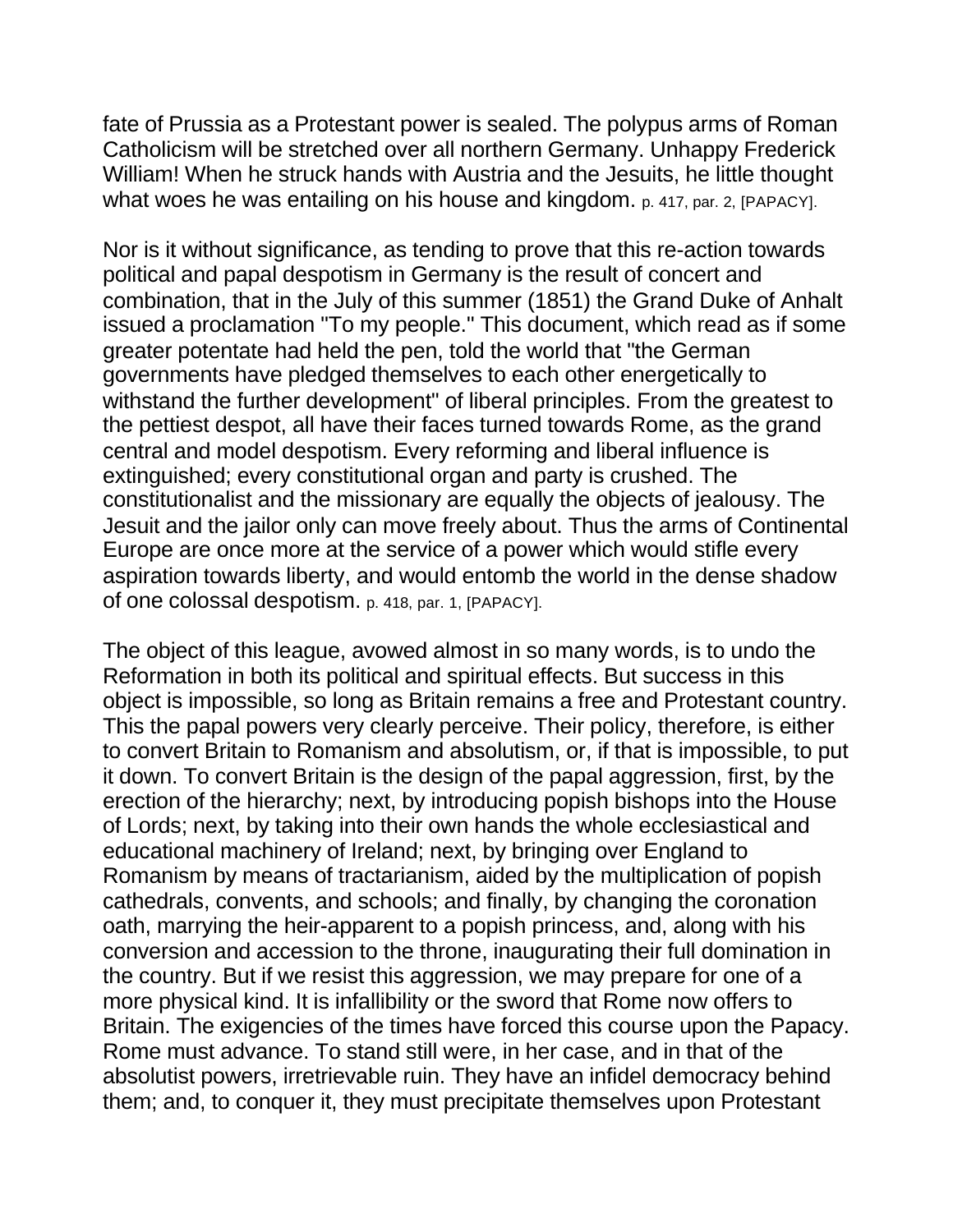Britain; for such despotisms as they are now attempting to set up cannot coexist on the same globe with British constitutionalism and the Protestant faith. p. 418, par. 2, [PAPACY].

Self-preservation, then, dictates this course, and numerous and unequivocal indications point to it as resolved upon. When Cardinal Wiseman arrived in the country, all the papal powers sent him their congratulations. What was this but a defiance to Protestantism? Numerous hints have been dropped by Romanist preachers and organs, that if their rights are denied, the arms of the Catholic powers will enforce them. But the Univers has the merit of speaking frankly out. This is the leading Popish organ in Europe, and doubtless expresses the sentiments of its friends, when it preaches, as it now does, a new crusade against Protestantism. "A heretic examined and convicted by the Church," says L'Univers,[4] used to be delivered over to the secular power, and punished with death. Nothing has ever appeared to us more natural or more necessary. More than one hundred thousand persons perished in consequence of the heresy of Wicliffe; still greater number by that of John Huss; it would not be possible to calculate the bloodshed caused by the heresy of Luther, and it is not yet over. After three centuries, we are at the eve of a re-commencement." Such is the dreadful tragedy which is plotted, and the plotters are not at the pains decently to veil their enormously diabolical purpose. One great St. Bartholomew in Britain, and the reign of absolutism will be established, and the triumphs of the Vatican complete. From Naples, with its twenty thousand chained captives, to Austriangarrisoned Hamburg, there extends a chain of political forts, linking together the various countries in one powerful confederacy, which converges ominously on Britain. Pelion is piled upon Ossa, and Ossa upon Pelion. Of this towering mass, which threatens alike the pandemonium of democracy below and the heaven of constitutionalism and Protestantism above, the base is Russia and the apex is Rome. p. 419, par. 1, [PAPACY].

The ghost of the middle ages, --for in this confederacy the political and religious dogmas of these ages live over again, --the ghost of the middle ages, we say, which the world believed had been laid for ever at rest, has returned suddenly from its tomb of three centuries, and now stalks grimly through the awe-struck and terrified nations of Europe, with the mitre of the Church upon its brow, and the iron truncheon of the State in its hand. Its foot is planted with deadly pressure upon the necks of its own subjects; and its mailed arm is raised, to strike down with one decisive blow that one country which is the home of freedom and of Protestantism. p. 419, par. 2, [PAPACY].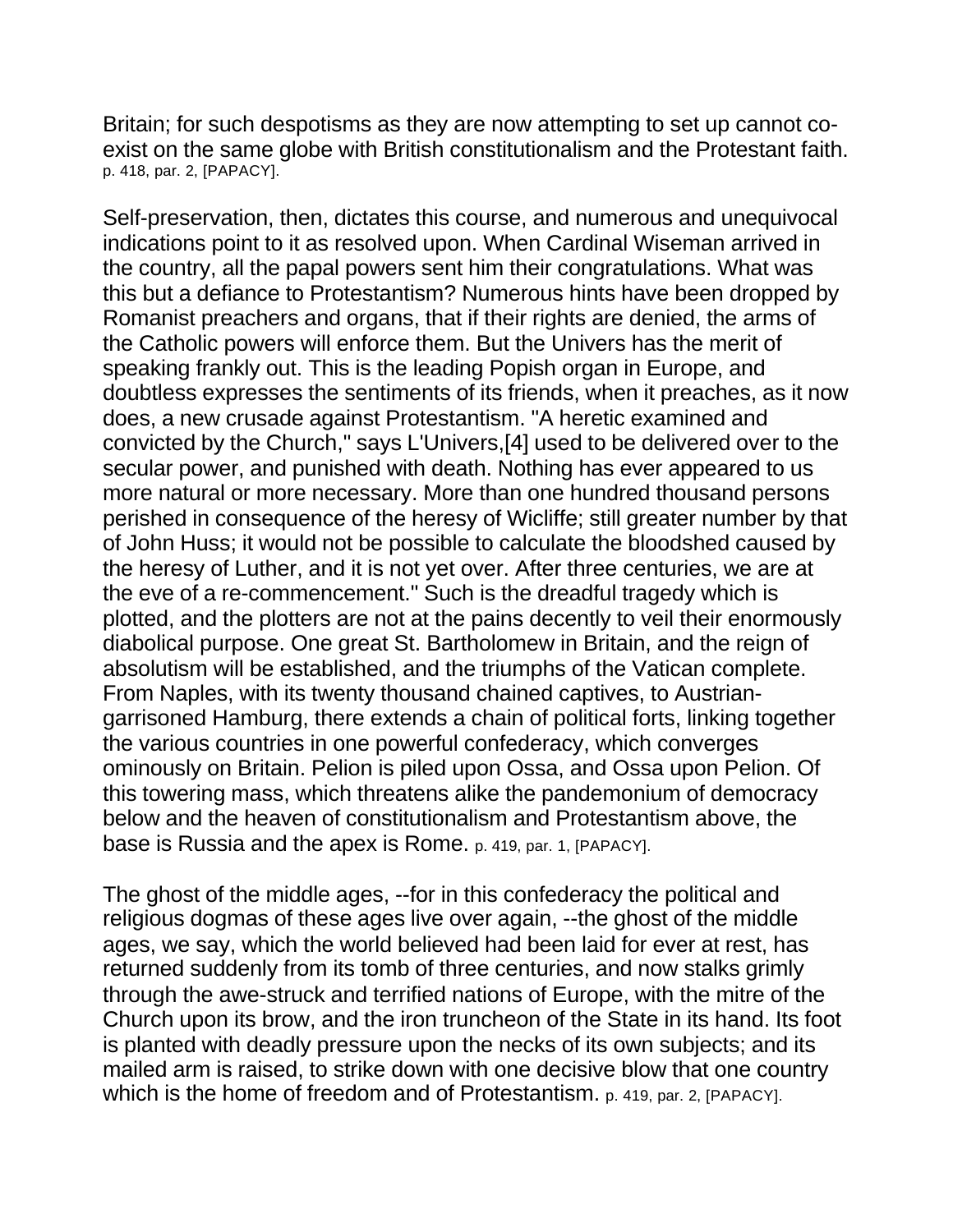------------------------------------------------------------------------ [1] Two Letters to the Earl of Aberdeen on the State Prosecutions of the Neapolitan Government; by the Right Honourable W. E. Gladstone; Lond. 1851. p. 420, par. 1, [PAPACY].

[2] Gazetted in the "Tuscan Monitore" of July 5th, 1851. p. 420, par. 2, [PAPACY].

[3] While we write, a proof has transpired of the intimate relations betwixt the priests and the governments, and the efforts which the former are prepared to make to maintain the latter. Austria has offered for a loan of eighty-five million francs. The loan has been subscribed for not at all in England; partially in Germany; more generally, though not quite voluntarily, in Austria. But mark! the Romish bishops have agreed to subscribe to the whole extent of the available means of the convents. p. 420, par. 3, [PAPACY].

[4] "L'Univers," August 1851. p. 420, par. 4, [PAPACY].

# **Book IV. Present Policy and Prospects of the Papacy** p. 420, par. 5, [PAPACY].

### **Chapter III. General Propagandism.** p. 420, par. 6, [PAPACY].

The operations of the Roman Catholic Church extend far beyond the limits of her ancient domain, --the Roman world. Wherever British power or British enterprise have opened a path, there comes the missionary of Rome, to plant his spiritual and mental tyranny beneath the free flag of Britain. Let the reader glance over the table in the Appendix, exhibiting the stations of the Roman Church throughout the world, and he will see that she has fixed on points so numerous, and these so centrical, either already so or prospectively, that her aim, beyond all peradventure, is to become mistress of the globe. And the character of that Church affords an ample guarantee, that whatever organization, money, numbers of missionaries, and unflagging zeal can do, will be done to realize that aim. She has upwards of six thousand missionaries at this moment labouring in her service. They are spread over all lands, from the shores of Japan to the forests of the west. p. 420, par. 7, [PAPACY].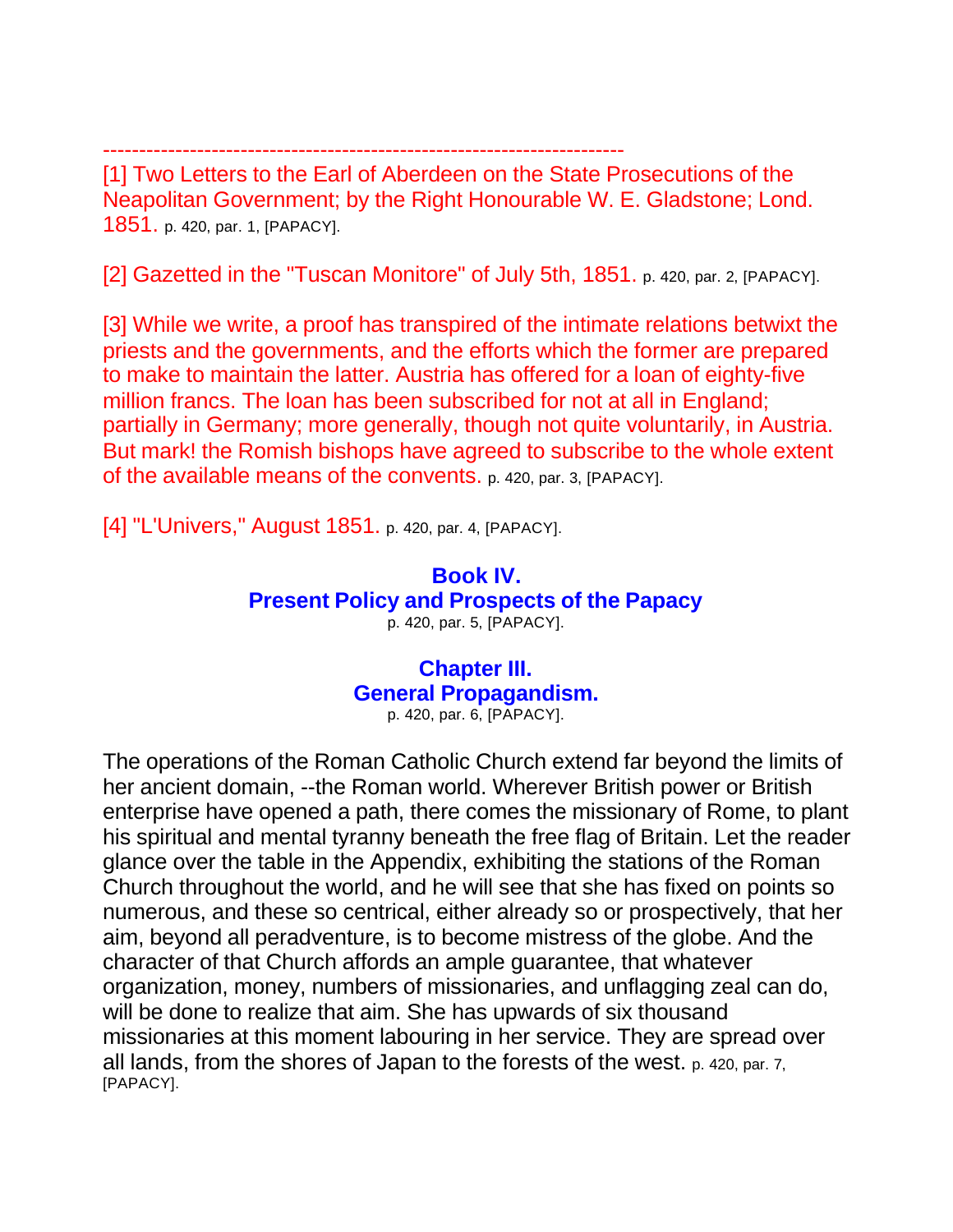We need not speak of the countries of Europe, --the populous, and civilized, and wealthy regions of the globe. There we find her dignitaries in great splendour, and her orders in full force. But if we extend our view beyond, we find her agents planted thick along the line which divides the civilization of the world from its barbarism, --in the principalities of the Danube, where the barbarism of the east meets the refinement of the west, --in the plains of Mesopotamia and Syria, hanging on the skirts of Mahommedanism, --in India, where Hinduism comes in contact with British science and Christianity, --in China, where the stereotyped ideas and usages of the Celestial Empire are melting away before the encroachments of British commerce, --in Australia, in Oceanica, and over the New World, from Cape Horn to Canada. Her circle of operations encompasses the globe. Let us mark herein the policy of Rome. She takes care that the civilizing influences shall not outrun the Romanizing. It was much in this way that she founded her dominion at the first in Europe. She met the nations on their march from the north; and in their semi-barbarous state, without any instruction, she admitted them into the Church. In the same way is that Church now advancing to the semibarbarous tribes of earth; and before they have been enlightened or Christianized in any degree, she procures their submission to her yoke.[1] She communicates no Christian instruction; she exacts no confession of faith; they are still heathens in all save the name; but the nominal submission of the parents gives her access to the children, and these she trains in thorough subjection to her authority. It will not be the fault of Rome if there remains one individual in the most distant region of the earth who has not bowed the neck to her yoke. We see the Jesuits adopting all measures, and assuming every garb, to gain success in their work. Nor do they shrink from violence, when their object cannot otherwise be attained. In the latter years of Louis Philippe, the French ships of war were pressed into the service of the Propaganda. No one can yet have forgotten the massacre at Cochin-China in the spring of 1847, where the Jesuit missionaries, mounted upon the French ships of war, dealt out grape-shot to the inhabitants. Nor is the sad story of Tahiti forgotten, or ever will. The Jesuits found it a paradise physically and morally, with a Christianity blossoming there as pure and lovely perhaps as ever bloomed on earth. They dethroned its queen, and ravaged the isle with fire and sword, because the inhabitants refused to embrace an idolatry as foul as that from which they had been rescued. Popery is as much the wolf as ever. To see its real dispositions, we must not look at it in Europe; we must track it as it prowls along on the frontier of the heathen world.[2] After centuries of massacre and persecution, its thirst for blood is still unslaked. p. 421, par. 1, [PAPACY].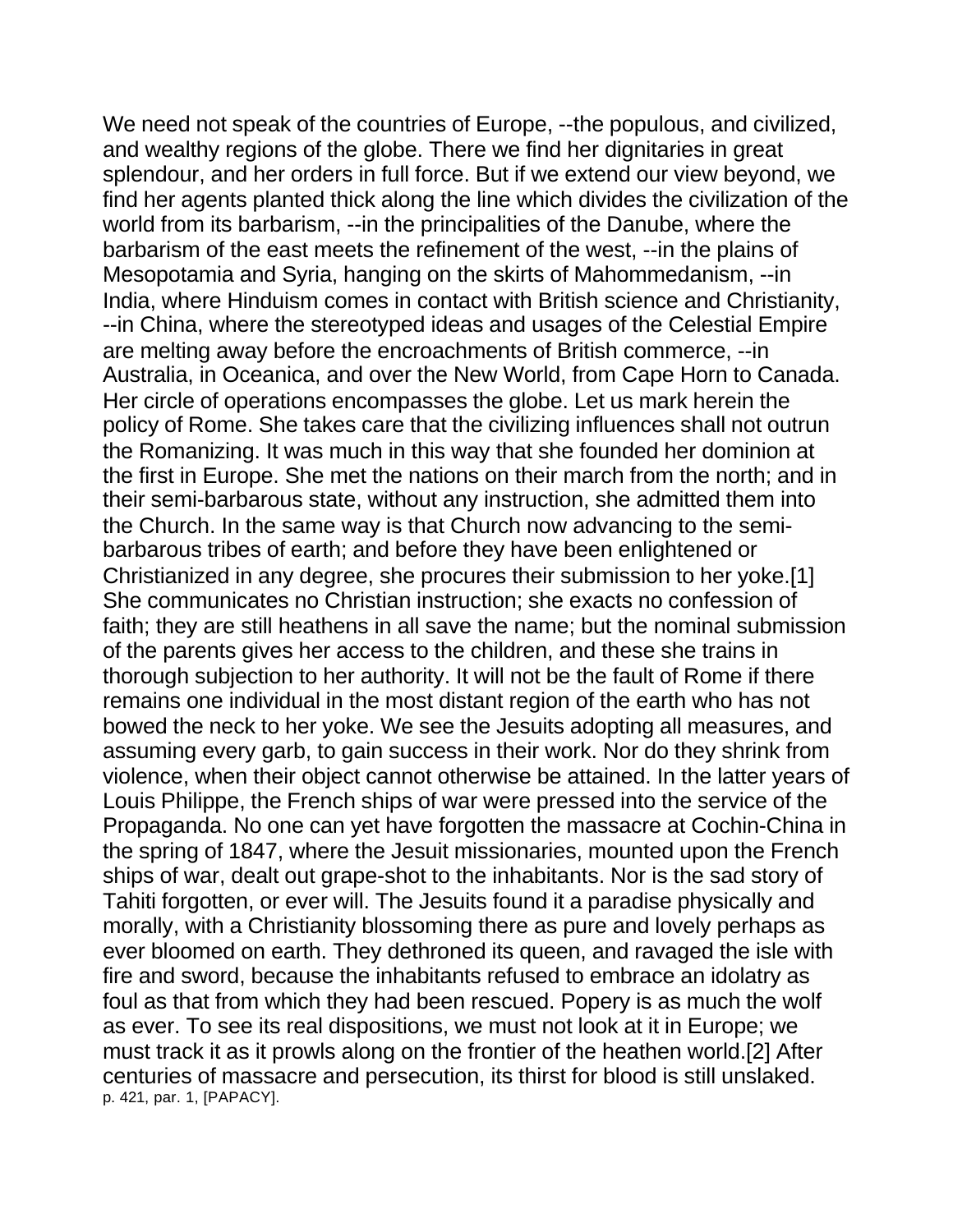Previous to the revolution of 1830, the funds of the French state were to a great degree at the command of the Jesuits; but since that event the French exchequer has been less accessible, and the missionary operations of the Romish Church have been supported mainly by the funds of the Propaganda, the head quarters of which are at Lyons, presided over by Archbishop Bonald. Latterly, by the help of the Propaganda, Pius has pushed his emissaries, --bishops, bishops in partibus, and vicars apostolic, --into parts of Hindustan, both within and without the Ganges, which have never heretofore been visited by such functionaries. Within the last eighteen months, parts of China, of Tibet, and of Chinese Tartary, have seen popish priests, with a breviary in one hand and a purse in the other, ready to preach, and to take tribute in behoof of Rome with both hands. The home supplies have much diminished of late, and foreign resources have been called into requisition. Belgium and Spain have been appealed to. The pauper Irish, both at home and in America, have given their alms; and Van Diemen's Land and Botany Bay have sent Pius many a crown, which his own subjects, who know him better and love him less, have heretically refused. p. 422, par. 1, [PAPACY].

But not one of the schemes of the Jesuits, nor all of them put together, equals in magnitude and daring their present attempts on Britain. These have been concocted with a deeper policy, are being prosecuted with greater dissimulation and energy, and would, if realized, yield them a far greater return, than any other plan they have on hand. Britain is by much the paramount nation on the globe. In every region of the earth she is acquiring dominion and founding colonies. Her extension is the extension of Protestantism; at least it affords vast facilities for its extension. Since the beginning of the century, the Bible has been translated into one hundred and forty-three languages. Never before was the name of Christ proclaimed to so many nations. This has happened mainly through the instrumentality of Britain. It was impossible that the Pope or the Jesuits could be indifferent to this great fact, or fail to see to what it tended. Every consideration pointed to the conquest of Britain. Her political rank and vast moral and Christian influence made her their greatest barrier. It was plain that Rome must destroy Britain as a Protestant state, or be destroyed by her. Her conquest would give Rome the supremacy of the globe. The conversion of Britain to the Catholic faith is, and for some years past has been, the one grand object of the papal policy. Since the restoration of the Bourbons, at least since 1820, the Jesuits have been prosecuting this object with consummate craft, immense vigour, and very considerable success. p. 422, par. 2, [PAPACY].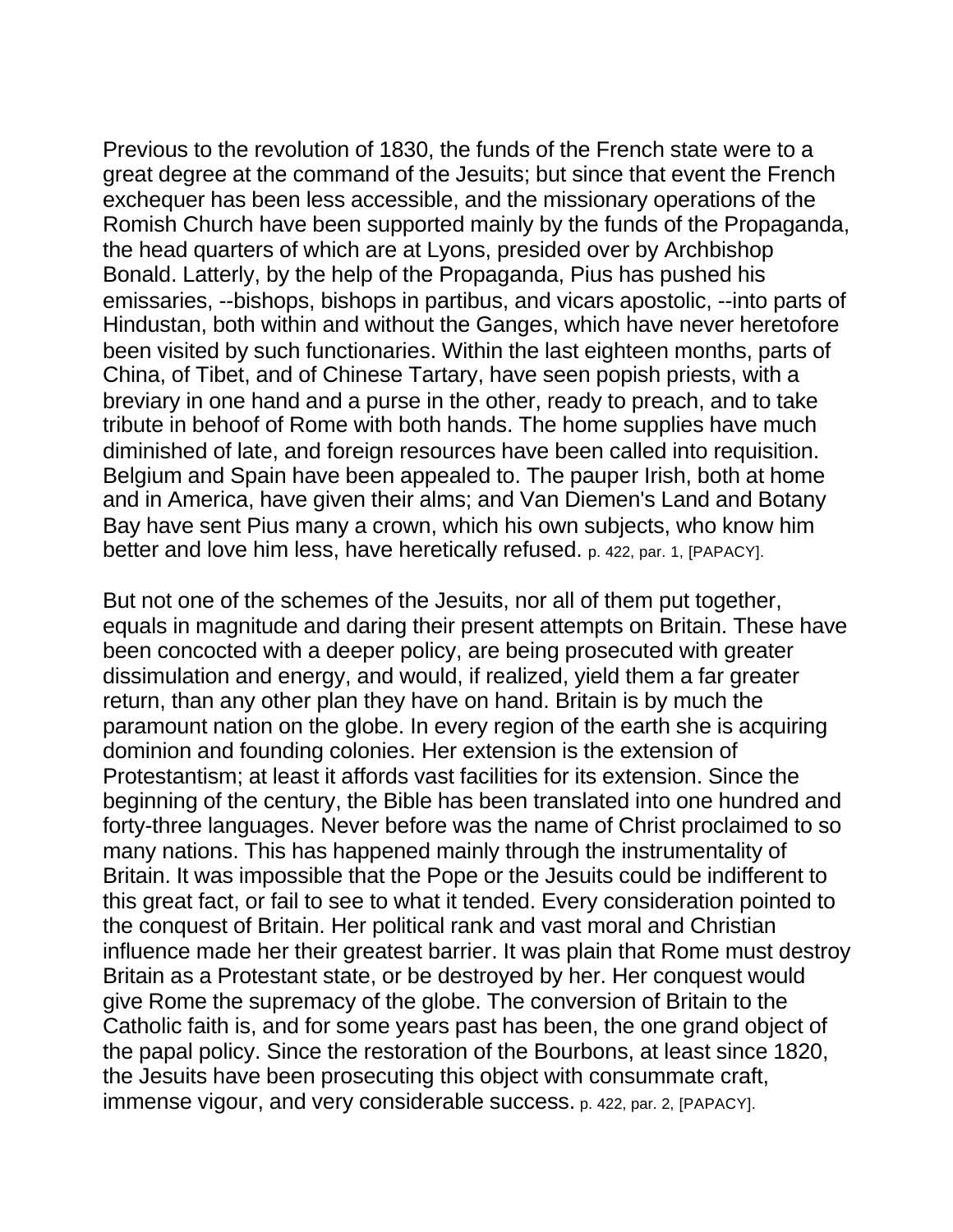They commenced operations in Ireland. Let us go back to the period preceding the passing of the Catholic Emancipation Act. The first step was to mission Dr Kenry, who bad been brought up at the Jesuit College of Palermo, to Ireland, in the capacity of provincial head of the Jesuits. This man's task was to bring the educated laity, the men of influence in Ireland, under the Jesuit influence. For this purpose the College of Clongows was instituted. It was filled with Jesuit professors, and received the youth of the middle and upper classes. The next step was to reduce the priests of Ireland under the Jesuit influence. This could be done only by seizing upon the College of Maynooth, where the Irish priesthood was trained. The president of that institution became unable to fulfil his duties. He selected Dr. Kenry, the able head of all the Irish Jesuits, to supply his place. Although the thing had been pre-arranged (as doubtless it was) between General Roothan at Rome, Dr Kenry, and the president of Maynooth, it could not have happened better for the designs of the Jesuits. By and by Jesuit professors began to be transferred from Clongows to Maynooth; a Jesuit confraternity was established among the students, termed the Sodality of the Sacred Heart; a Jesuit commentary on the Scriptures was introduced, which all the students were enjoined to study; and in this way was the college, and through it the whole Irish priesthood, brought under the Jesuit dominion. The people were under the dominion of the priesthood, the priesthood under that of Dr. Kenry, the head of all Irish Jesuits, and Dr. Kenry under that of General Roothan, the head of Jesuitism throughout the world. The political agitation that arose, --the result that crowned it, and which gave free admission to Roman Catholics and Jesuits into the British senate, --we need not describe. The principal scene of operations was now transferred by the Jesuits to England. p. 423, par. 1, [PAPACY].

The Jesuits have a sort of intuitive sagacity in comprehending in what lies the strength of an enemy, and of course the point to attack. The Church of England, they saw, was the main barrier between them and political ascendancy. Provided they could Romanize it, the battle would be half won; and to carry this point all their efforts were put forth. But previous to beginning operations on the Anglican Establishment, there was a preliminary point to be gained, --the reduction of the old popish families to the Jesuit dominion. To effect this, the college at Stoneyhurst was erected. This institution is flourishing, and nearly all the first Catholic families in England are educated within its walls; and there they receive such a polish as is fitted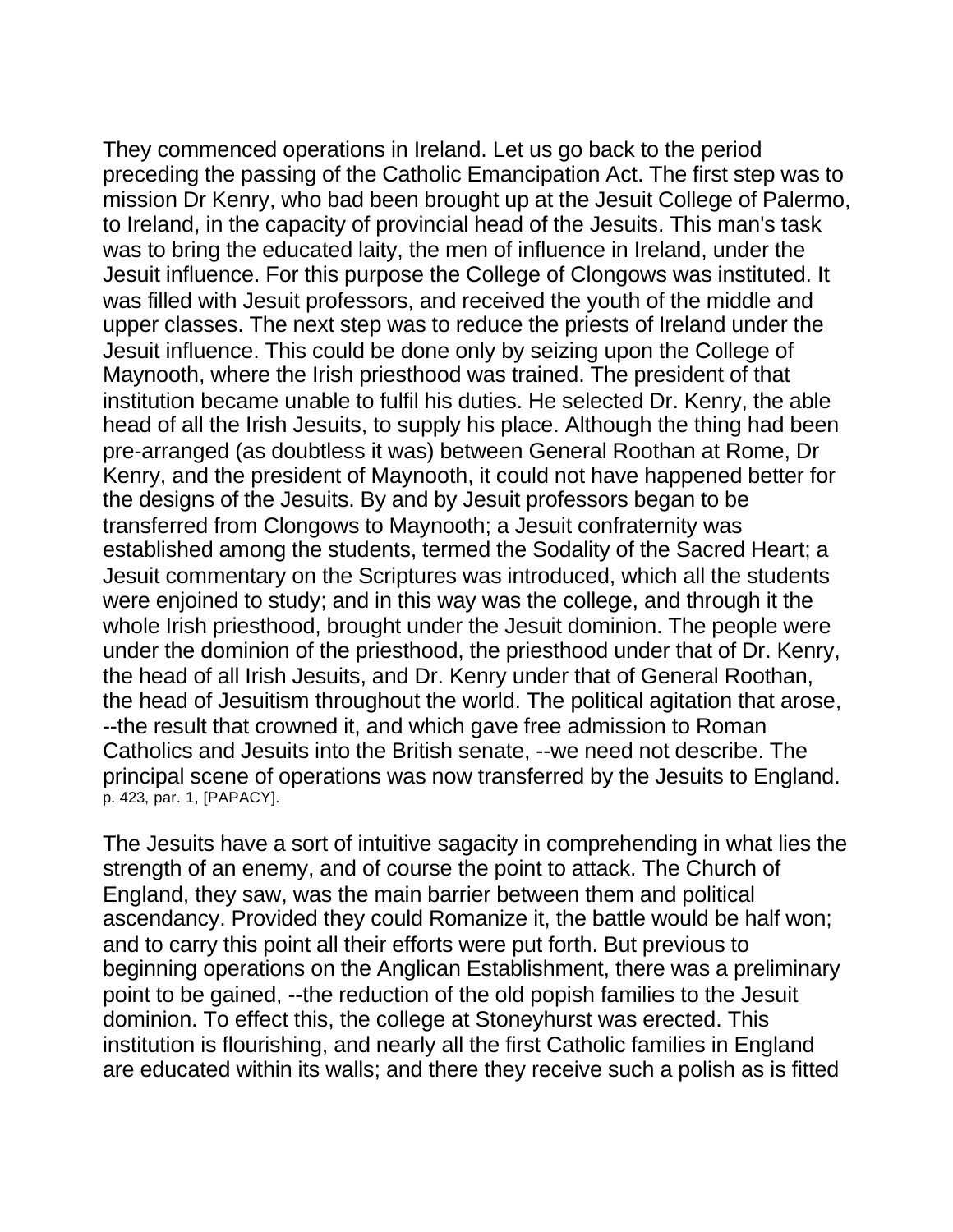to make them influential in English society. But the main battle was directed against the Church of England. p. 423, par. 2, [PAPACY].

They strove to quicken the dormant principles of a popish origin which had been suffered to remain in her ever since the Reformation; they availed themselves of her forms, some of which savour of superstition, to revive within her a love for Popery. Of course we have no direct proof that Jesuits[3] took orders in that Church, and officiated as pastors, to expedite the movement; but few will be disposed to doubt the fact, who now consider the whole career of Messrs Wiseman, Pusey, Ward, Newman, and who consider the history and character of the "Tracts for the Times." Tract No. 90, where the doctrine of reserves is broached, bears strong marks of a Jesuit origin. Could we know all the secret instructions given to the leaders in the Puseyite movement, --the mental reservations prescribed to them, --we might well be astonished. "Go gently," we think we hear the great Roothan say to them. "Remember the motto of our dear son the cidevant Bishop of Autun, -- 'Surtout, pas trop de zèle.'[4] Bring into view, little by little, the authority of the Church. If you can succeed in rendering it equal to that of the Bible, you have done much. Change the table of the Lord into an altar; elevate that altar a few inches above the level of the floor; gradually turn round to it when you read the Liturgy; place lighted tapers upon it; teach the people the virtues of stained glass, and cause them to feel the majesty of Gothic basilisques.[5] Introduce first the dogmas, beginning with that of baptismal regeneration; next the ceremonies and sacraments, as penance and the confessional; and, lastly, the images of the Virgin and the saints. Especially show the nobility the elegant position which Roman Catholicism reserves for them, and cause them to comprehend that the Church of Rome alone is in a position to resist democracy." Such is the course which has been followed. And behold the result! The last published list of Anglican ministers who had seceded to Rome,[6]--certified as correct so far as regarded the individuals named, but incomplete as to numbers, --amounted to sixty-six; and the Anglican Establishment appears in not a little danger of being split in two, or broken in pieces, on the subject of baptismal regeneration. The extent and variety of machinery which Romanism has set up in England, as given below, is truly formidable and alarming.[7] p. 424, par. 1, [PAPACY].

Nor has the land of Knox been overlooked by the popish Propaganda. Scotland has been divided into three dioceses; and strong efforts are at present making to plant it with popish congregations, colleges, convents, and schools. p. 424, par. 2, [PAPACY].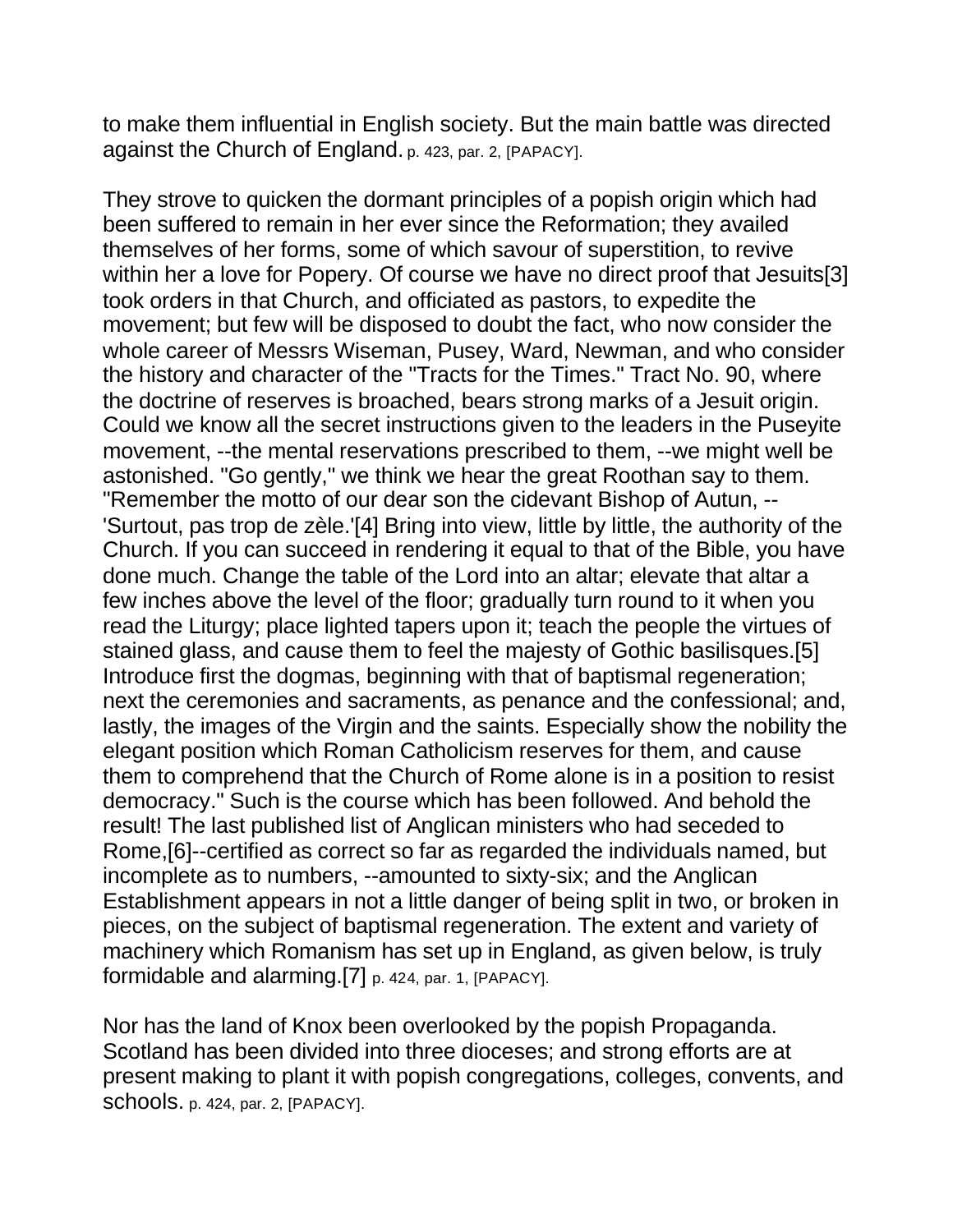Advantage has been taken of the relics of Popery in the Highlands, and the influx of Irish hordes in the Lowlands, to form centres whence to propagate popish influences. Fully one half of the funds that support these operations are sent from the Propaganda at Lyons. Many of the priests stationed in Scotland received their education in Jesuit colleges on the Continent, and are themselves most probably Jesuits. Their headquarters is in Brown Square, Edinburgh; and it were interesting to know the intrigues of which that house, with its perpetually darkened windows, is the centre. Popery is not making great progress among the lower classes of Scotland: the chief scene of its operations are the drawing-rooms of the New Town of Edinburgh; and there the unrivalled finesse and deeply-veiled craft of Popery have not gone without their reward. High-bred and thoroughly educated Jesuits are employed in this work. An evening is set, the party assembles, and those instructed beforehand so guide the conversation, that the popish dignitary who happens to be present is led, unwillingly as he would fain have it thought, to descant on the comparative merits of Protestantism and Roman Catholicism. Or, from some piece of statuary or painting that chances to be in the room, he contrives to drop a word in praise of the Virgin, and another in reprobation of that stern iconoclast John Knox. These sapping and mining operations are being prosecuted with great vigour: not a few perverts, chiefly ladies, have been made, who are employed, in their turn, in ensuring others. It is not long since the Protestant community was startled by the official announcement in the Catholic Directory, that seventy converts from Protestantism had been confirmed during the year 1848 in Edinburgh alone.[8] p. 425, par. 1, [PAPACY].

Of the agency devised for operating on the masses, we may point to the numerous nunneries and monasteries rising up in our cities, where provision is made for the instruction of Protestant children, for whose benefit these seminaries are mainly intended. We might point also to the popish ragged schools, and other institutions, in some of which provision has been made for the celebration of popish rites, as in the school in New Market Street, Edinburgh, which is marked by a gilt cross and where, as the Catholic Directory informs us, "at the upper end is a neat altar, concealed, except when required, by a screen.<sup>[9]</sup> p. 425, par. 2, [PAPACY].

Two societies have lately been formed in Scotland to aid in reducing the masses under the dominion of Romanism. The first we mention is called the "Holy Guild of St. Joseph," instituted in 1844: it unites the character of a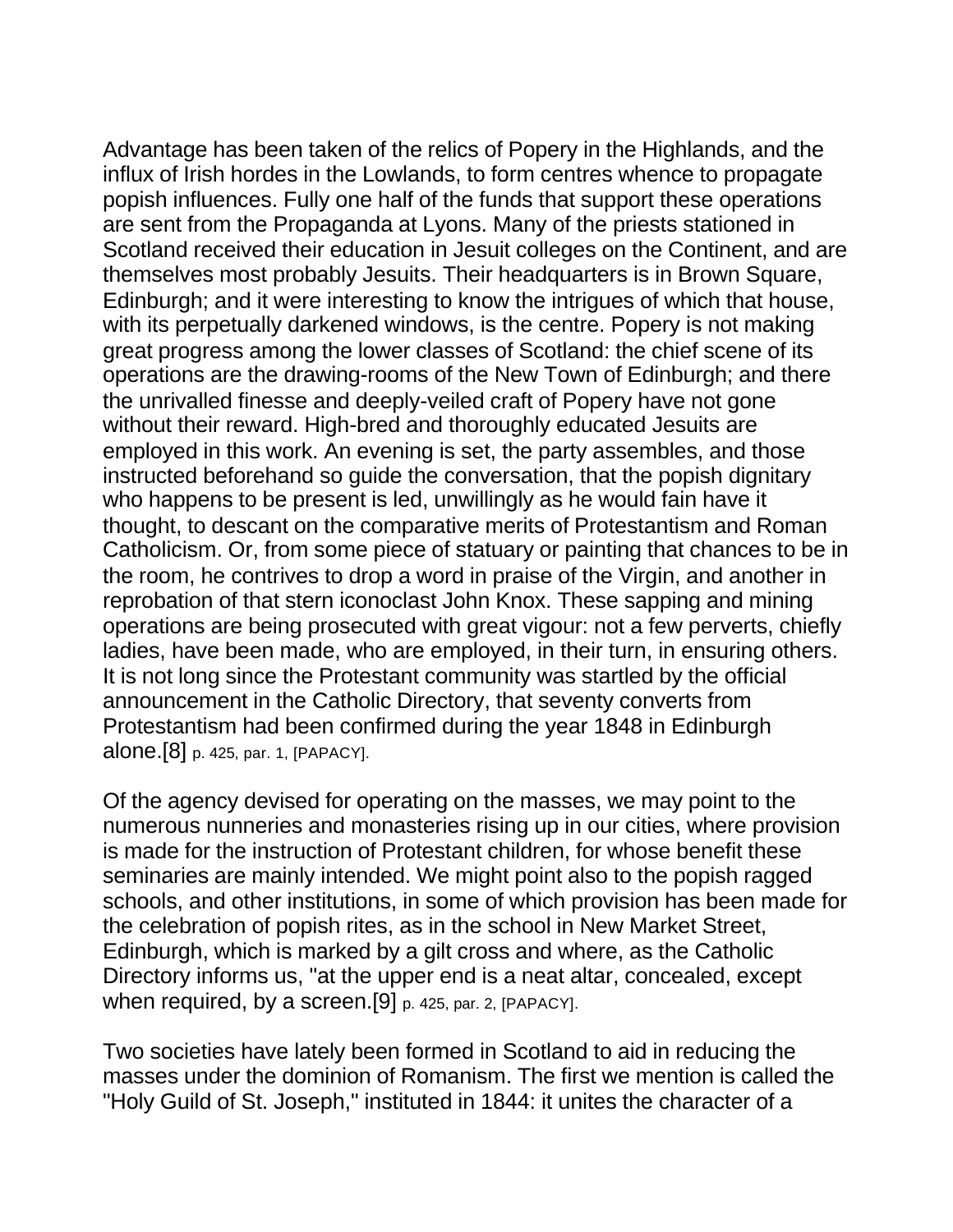"benefit club" with that of a "Christian sodality or pious confraternity, having reference only to the spiritual improvement of its members. "[10] p. 425, par. 3, [PAPACY].

Its real object is the advancement of Popery, veiled under the pretext of charity. Its ordinary members must be Catholics, and they bind themselves to the performance of certain religious duties. Its honorary members, which may be "Christians of any denomination,"[11] are less strongly bound: they are admitted with a sole view to the benefit of the funds, being presumed to be more wealthy than the ordinary members. They are, however, required to participate in certain parts of the Romish worship, and are allowed, in return, to share in the benefits of the society, among which are the prayers of the brotherhood for them after their death. p. 426, par. 1, [PAPACY].

There labours in the same work another society, termed "Brotherhood of St. Vincent of Paul." The native country of this fraternity is France. A branch of this society was established at Rome in 1836; another in London in 1844, and another in Edinburgh in 1845.[12] Its ostensible object, like that of the former, is charity, --fuel and clothing to the poor; but "these temporal succours are only the covering which conceals the spiritual good it does to souls." The Old Town of Edinburgh is divided into six districts, each under the care of two or more brothers. The hopes cherished by the Jesuits, from the operations of this and similar societies, may be gathered from the following passage: --"Wonderful things seem to be in store for our conferences in England," says the Rapport Générale for 1844; "and it will be a sweet and pious consolation for us to think, that in the movement which is drawing the people of Great Britain back again into the bosom of unity, our dear society will perhaps have assisted by its prayers and by its works in the religious regeneration of that mighty nation."[13] There is scarce a Roman Catholic in Edinburgh whom these societies have not pressed into their service, and who do not ply the work of proselytism with the weapons of perverted texts and stale slanders. p. 426, par. 2, [PAPACY].

There is not a colony under the British crown which is not the scene of popish stratagem and tactics. In Canada, a considerable portion of the lands have fallen into their hands. A glance over the American register, in Battersby's Registry for the whole World, shows how fast new cathedrals, convents, and schools are rising up in many parts of the United States. This body had in 1850, 4 archbishops, 30 bishops, 1073 churches, 1081 priests, and a population of one and a half million, according to the Roman Catholic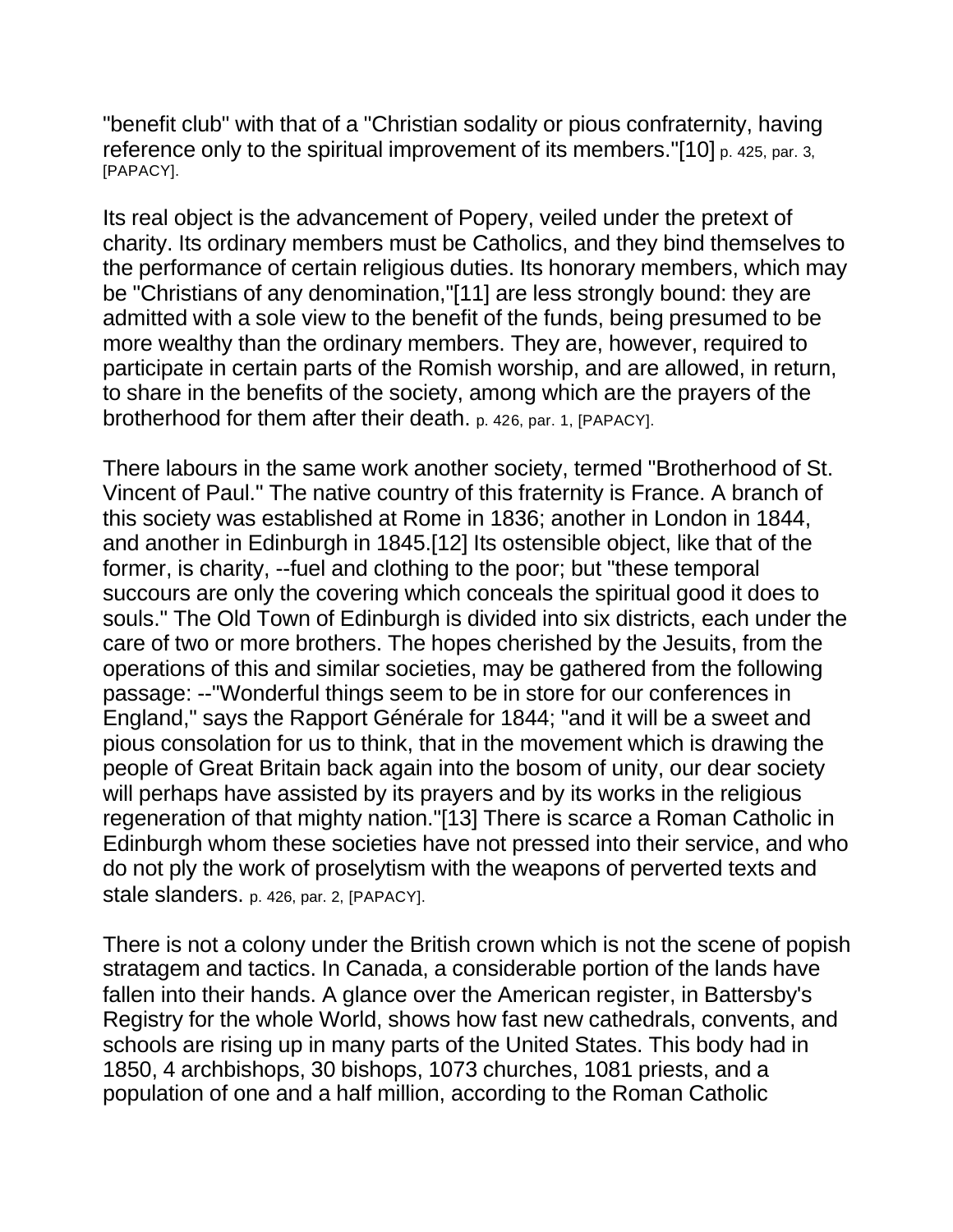Almanac.[14] In British America they foment divisions, to obtain concessions and grants from government. p. 426, par. 3, [PAPACY].

Their grand maxim, both in Ireland and in Canada, is, agitate! agitate! and such will be their practice wherever and whenever they become sufficiently numerous. They have sisters of mercy, who offer their services to emigrants, and thus enlist them in the support of Popery the moment they arrive on the shores of the New World. Some of their priests have small salaries from the state, under pretext of doing certain official duties, as the Rev. M. Duguesney in Jamaica, who attests the Catholic soldiers in the camp barracks.[15] In Gibraltar the Romanists have five hundred pounds annually from government. The chief increase of Papists in America is owing to hordes of Irish continually pouring into Canada and the States. Ireland, in fact, is a vast popish propaganda for both the western and southern hemispheres. The Romanists are vigorously working the press in America. In the United States they have one Quarterly Review, one Monthly Review, and twelve weekly newspapers, almost all of which are edited by priests.[16] p. 427, par. 1, [PAPACY].

To return to the old world. An attempt was made in March 1850, in Malta, by the popish governor, Mr. More O'Ferral, to make the Romish Church in that important colony nominally what it is in fact, the dominant Church. According to one article of the Amended Code, the Roman Catholic Church in Malta was styled the "Dominant Church." According to other articles, it was enacted that, whoever should violate, by word or gesture, any article of the Roman Catholic Church, should be punished with imprisonment of from four to six months.[17] A refusal to uncover when the host passed, or a word spoken against the Virgin and the saints, would have subjected the person to the penalties of the code. Here was a grievous encroachment on the principle of British toleration, and a jesuitical attempt to obtain legal recognition of the worship of the host and the dogma of transubstantiation. A few days after the appearance of this edict, mixed marriages were prohibited in Malta and its dependencies, unless on the solemn promise of the parties that the children of these marriages should be brought up in the Romish faith. This affords a fine sample of the intriguing and encroaching spirit of Jesuitism in all the British colonies. But on no field is Rome prosecuting her proselytising system so vigorously as in Australia and Oceanica.. She anticipates the future eminence of this young empire, which assuredly it will never reach if she succeed in imposing her yoke upon it. She will stereotype its condition, as she has done that of Lower Canada. Meanwhile she is sending to it shiploads of priests, sisters of mercy, and Irish Catholics. p. 427, par. 2, [PAPACY].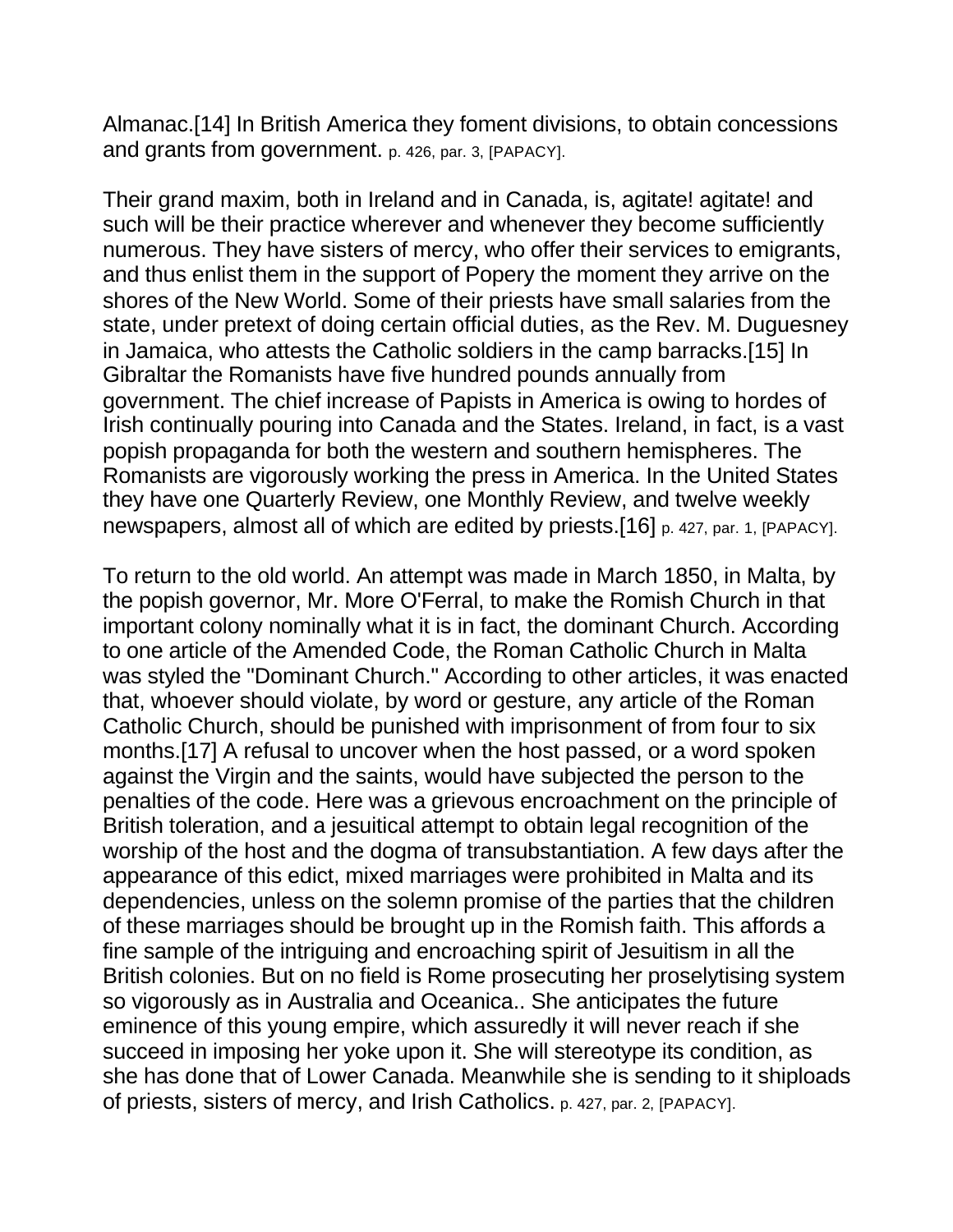It has been felt for many years, that the emigration from this country is so conducted as to favour the spread of Popery in Australia. The vast proportion of those carried out thither at the public expense are Roman Catholics, particularly orphan girls from Irish workhouses. The object evidently is, to supply Roman Catholic wives for the English and Scotch Protestants of the humbler classes in Australia, and thereby to Romanize the Australian colonies through the artful and thoroughly jesuitical device of mixed marriages. p. 428, par. 1, [PAPACY].

The rapid and portentous rise of the Romish Church in Australia is fraught with immense danger to both the colony and the mother country. This has happened mainly through the working of the Bounty Emigration Scheme. The waste lands of the colony are sold by auction, and the annual proceeds, now amounting to four hundred thousand pounds, are devoted to the importation of emigrants from the united kingdom. The scheme is farmed to speculators, who receive so much a head for their cargo of emigrants. Hordes of Irish paupers, Papist to a man, are collected in the south and west of Ireland, and, being shipped at Plymouth or Cork, are carried across the globe, and thrown upon Australia. In this way an Irish land-flood has been flowing steadily, during several years, upon this colony; and a new Ireland is rising in the Pacific. In 1822, two priests, one in New South Wales and the other in Van Dieman's Land, sufficed for the entire of Australia. But mark the strength of Romanism in the southern hemisphere now. Oceanica has been divided into eleven dioceses, which are under the management of one archbishop, ten bishops, and two hundred priests. These are supplemented by a numerous staff of sisters of charity, ecclesiastical students, and Christian brothers or schoolmasters, under a vow of celibacy and devotion to the Papacy. In all the towns there is a priest, and one, and sometimes several congregations; the membership ranging from four hundred to two thousand five hundred. At the head of the establishment is Dr. Polding, a native of England and created by the Pope in 1840, Archbishop and Count of the Papal States. Liberal grants are made from the colonial treasury to aid the erection of cathedrals and chapels. A model trust-deed is lodged in the Secretary's Office; the building is inspected by the government architect; and the sum required is ordered. As the mass-house is built in part, so the priest is salaried in part, by government. A list of seat-holders, with the amount of annual or quarterly rent paid by each, is transmitted to the governor, and an order is straightway issued for the payment of the stipend. Schools and schoolmasters are also aided from the treasury, and that in no stinted measure. In 1849 the sum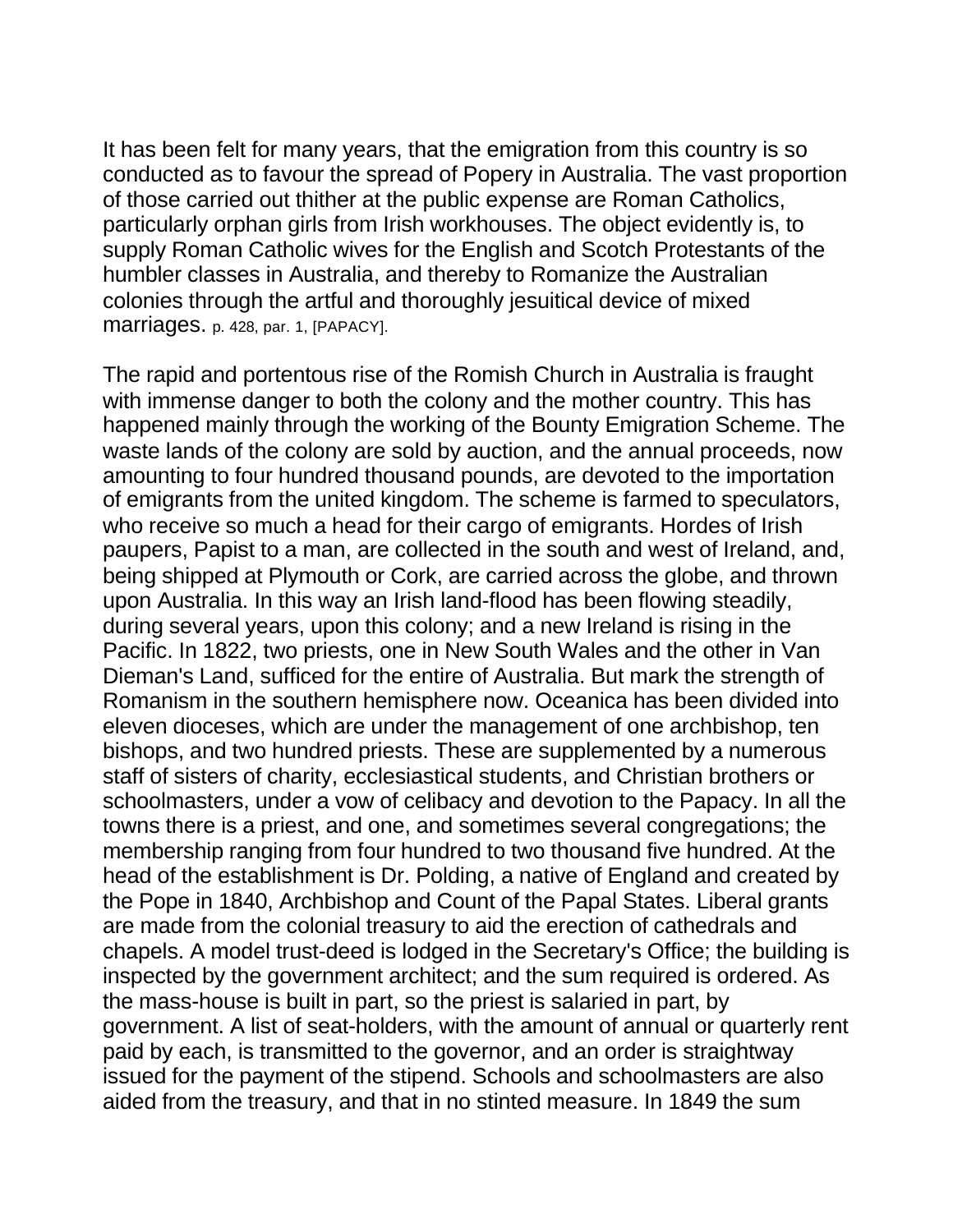voted was eighteen hundred pounds, and the sum placed on the estimates for the following year was upwards of twenty-six hundred. What makes this the more extraordinary and the more unjustifiable is, that there is a government system of education in operation in the colony.[18] We thus see what a web Rome has spread over this fine portion of our colonial empire, and how much her boast is justified, that Australia is already all her own. p. 428, par. 2, [PAPACY].

Australia, in point of geographical position, is the very citadel of the southern hemisphere: it is destined to give population and language, and, we fondly hope, freedom and religion, to all this region of the globe. But let Popery seize upon it, and she will convert what otherwise were a career of unbounded progress, into one of premature decay. Instead of growing into a great empire, Australia will sink down into the decrepitude of Ireland. And not only so; Rome will close the gates of the Pacific against the entrance of the gospel, and create here a dense mass of darkness and heathenism, which it may require ages to dispel. Nor will this be all; she will erect her batteries on this strong redoubt, and play with prodigious effect upon our missions in the east, and upon our Christianity at home. p. 429, par. 1, [PAPACY].

### ------------------------------------------------------------------------

[1] "More than forty independent societies are centralized in the two institutes of the propaganda at Rome (founded in 1622, and extended by Urban VIII.) and the foreign missions in Paris. These missionary societies, --those in France at least, --are sustained entirely by voluntary contributions. Besides these, there has been formed, within the last two years, an Oceanic Society, founded by M. Marzion, and designed to operate in the Australian islands by combining commerce with proselytism. The society's first vessel, named L'Arche d'Alliance (as if in defiance of the Evangelical Alliance, while in evident imitation of our missionary ships, and of the late Sir F. Buxton's scheme for African civilization), some time since took its departure for the South Seas; and the institution already boasts of the possession of four vessels. This society has a branch in Italy, comprising three auxiliary committees, at Genoa, Turin, and Rome. This branch, which was established in 1845, and was formed for a period of thirty years, has issued shares of five hundred francs each, on which it guarantees five per cent. interest. The dividends are added to the capital. The Genoa Committee have bought a vessel, which was to sail about the beginning of last month (September 1847), with a rich cargo, and as many as forty missionaries on board. Her route is Valparaiso, Tahiti, New Caledonia, Macao, Hong-Kong, and the north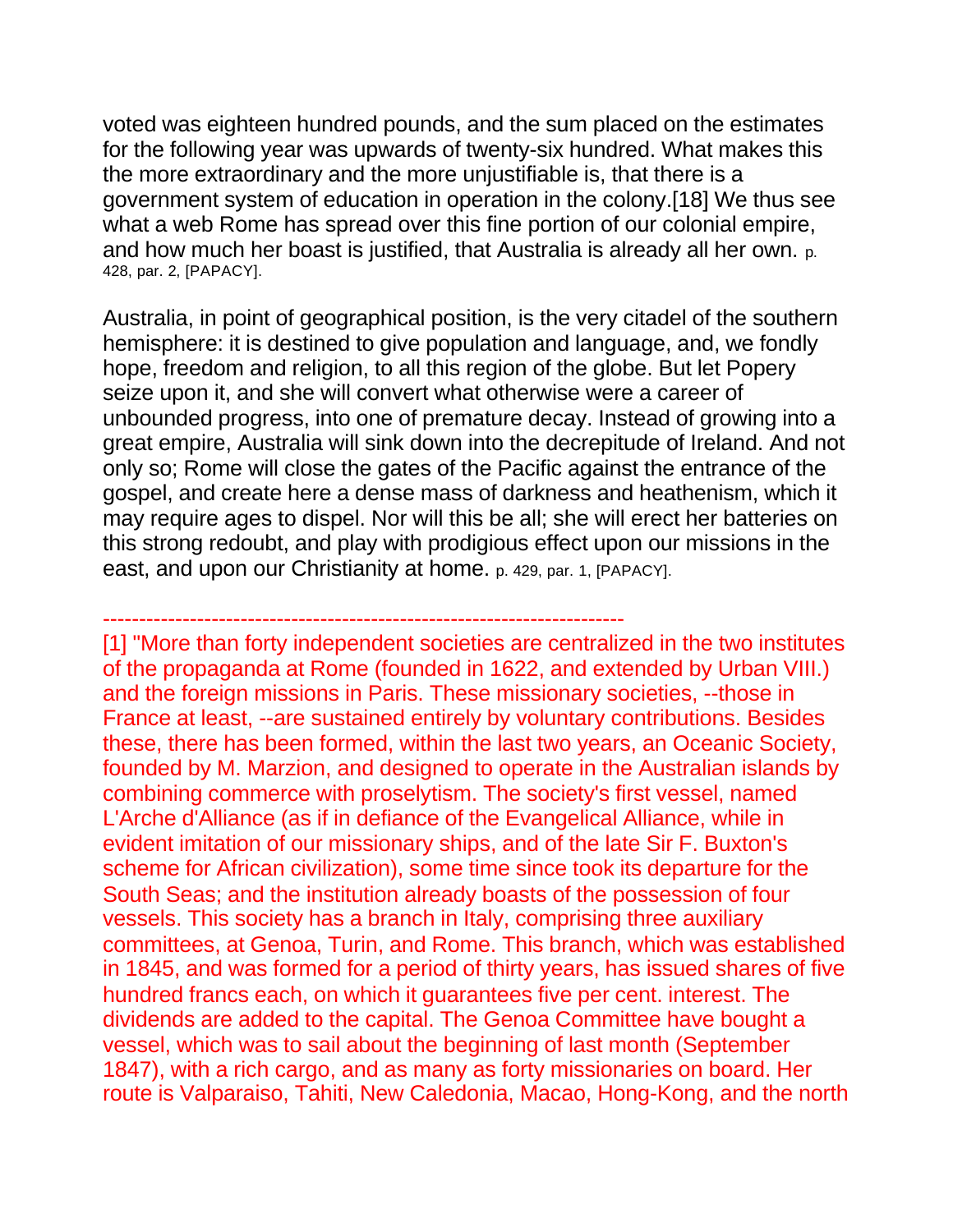of China. From these, and other facts, it is quite evident that Tahiti is but the beginning of sorrows." ("Christian Record," October 1847.) p. 429, par. 2, [PAPACY].

[2] "There exists a papal coin in their [the Jesuits] honour, as 'domini canes,' - -the noble hounds of heretics. The device is, a dog with a lighted torch in his mouth, traversing a globe; the motto, --"What will I, if it be already kindled?" (The Jesuits as they were and are, by Duller; Introduction.) p. 430, par. 1, [PAPACY].

[3] When the Jesuits went to India, they stained their bodies, and swore that they were Brahmins, who could trace their pedigree to the god Brahma. In China they taught that the doctrine of Confucius differed little or nothing from their own. In the times of the Reformation the Jesuits entered the Church of England, and preached from her pulpits against the mass and set forms, to induce the people to fight against their Church. Why may they not have had recourse to the same tactics on the present occasion? p. 430, par. 2, [PAPACY].

[4] The counsel of Talleyrand to the foreign ambassadors. p. 430, par. 3, [PAPACY].

[5] A clergyman, when asked the meaning of stained windows in a church, replied with equal quaintness and shrewdness, --"Per varios casus, per tot discrimina rerum, tendimus in Latium." p. 430, par. 4, [PAPACY].

[6] Published in the "London Patriot" in March 1850; since much augmented. p. 430, par. 5, [PAPACY].

[7] From the English Roman Catholic Directory for this year (1850) it appears that there are now in England 674 chapels, 880 priests, 13 monasteries, 41 convents, 11 colleges, and 250 schools. After a space of three hundred years, nuns are again stationed in the university town of Cambridge. On the 11th of February l850, the schools of the Roman Catholic mission were opened under the superintendence of two nuns of the order of the Infant Jesus from the convent of Northampton. A few days thereafter, mass was celebrated by a priest for the Special invocation of the Holy Ghost on the labours of the sisters. p. 430, par. 6, [PAPACY].

[8] Catholic Directory for 1849, p. 102. p. 430, par. 7, [PAPACY].

[9] **Ibid. p. 64.** p. 430, par. 8, [PAPACY].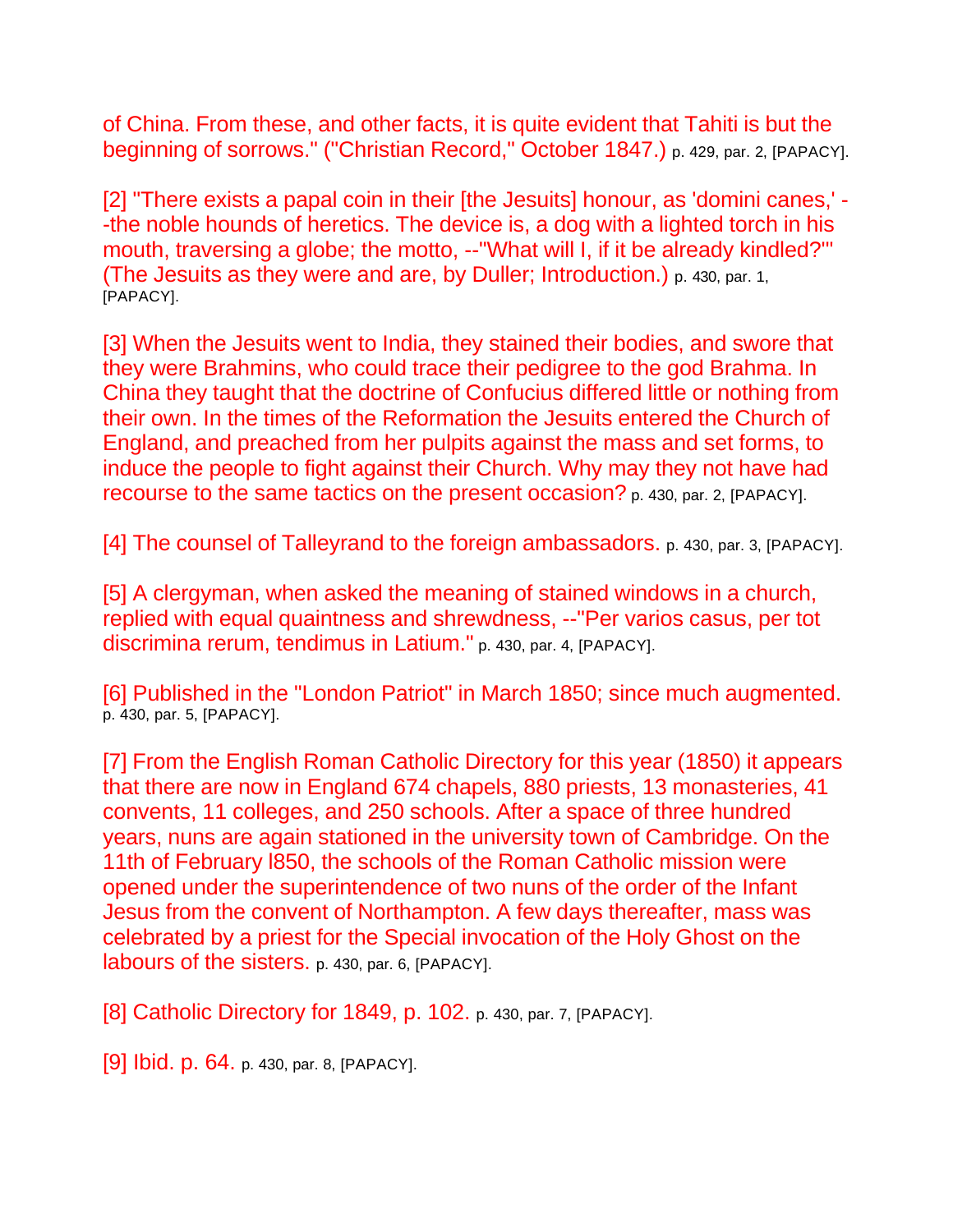[10] Rules of the Holy Guild of St. Joseph, p. 5. p. 431, par. 1, [PAPACY].

[11] "Christians of any denomination" [quoted from the rules], --an instance of the hypocrisy and cunning employed to trepan Protestants. We have already proved that all beyond the pale of the Roman Catholic Church (with a few miserable exceptions), are branded as heretics, and doomed to eternal flames. p. 431, par. 2, [PAPACY].

[12] The Sodality of the Sacred Heart extends throughout the world, and makes every Roman Catholic so far a missionary. p. 431, par. 3, [PAPACY].

[13] Brotherhood of St. Vincent of Paul, Report of first General Meeting, April 1846, p. 5. p. 431, par. 4, [PAPACY].

[14] Evangelical Alliance, 1851; American Statistics, by Dr. Baird. p. 431, par. 5, [PAPACY].

[15] Battersby's Registry for the whole World (1850), p. 422. p. 431, par. 6, [PAPACY].

[16] The writer has seen it stated in the "New York Evangelist," and other American journals, that Popish emigrants, located in the manufacturing districts of the United States, seldom continue Papists beyond the third generation. p. 431, par. 7, [PAPACY].

[17] The history of this code finely illustrates the legislative genius of Rome, and the manner in which she would govern the world, were she its lawgiver. The Maltese code was originally drafted in 1831. It was sent home by the government to be revised by Mr. Sherrif Jameson of the Scottish bar. Mr. Jameson weeded it of its despotic principles, and made it thoroughly British in its genius and tolerant in its spirit. On its arrival in Malta, the Roman bishop condemned the code "as an attempt to introduce equal protection of different creeds, as lately practised in new colonies." The Jesuits set to work, and soon made it fit to rank among the codes of the fourteenth century. The Romanists in Malta have given up the graduated scale, but retain the title "Dominant." p. 431, par. 8, [PAPACY].

[18] See Battersby's Registry for the whole [Catholic] World for 1850; Government Blue Book [Colonial], 1849; Dr. Lang's Popery in Australia; Edin. 1847. p. 431, par. 9, [PAPACY].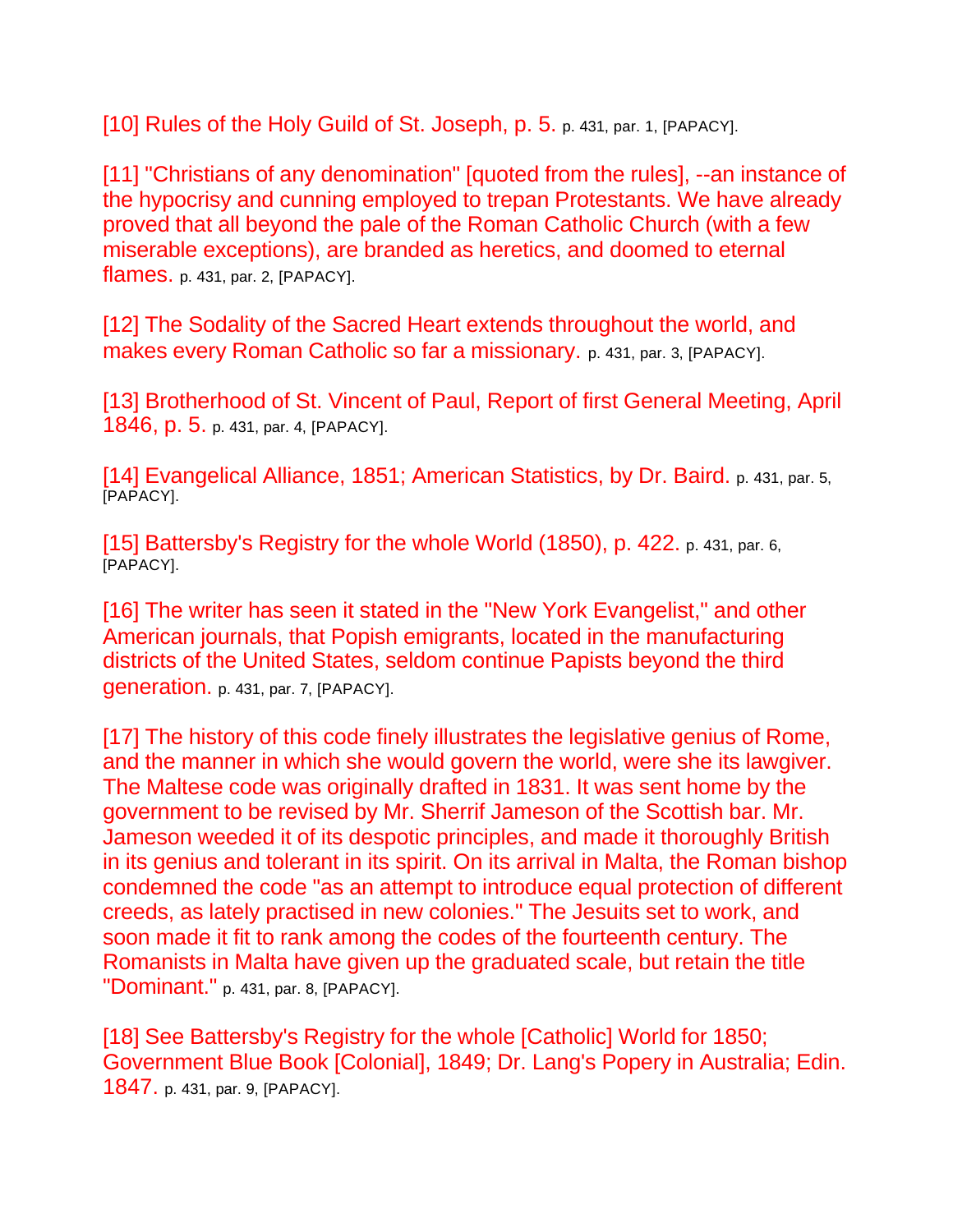# **Book IV. Present Policy and Prospects of the Papacy**

p. 432, par. 1, [PAPACY].

# **Chapter IV. Prospects of the Papacy.**

p. 432, par. 2, [PAPACY].

Societies, not less than individuals, reap as they have sowed; and in the convulsions and revolutions of our times, Rome is reaping the fruit of ages of superstition and despotism. The Papacy at this moment is fighting its third great battle. Its first was with the empire; in that it was victorious. Its second was with Christianity, in the persons of its Albigensian and Waldensian confessors; and in that, too, it was victorious. Its third great war is that which it is now waging with an ATHEISTIC COMMUNISM, which has risen contemporaneously, and with extraordinary intensity and power, in all the Catholic countries of Europe. Whence has come this new and destructive principle? It is the natural issue of the bondage in which the human mind has so long been retained,--of the violence done to reason and faith,--for superstition is the parent of atheism. The national mind in France long struggled to find vent through means of Christianity. This was denied it. It next sought liberty in scepticism, which speedily terminated in atheism. With French infidelity came French democracy. We have already said that the democratic element entered the world with Christianity, and revived again in the Reformation of John Calvin. There is this difference, however, that whereas the doctrine of Calvin would have given true liberty,--constitutional government,--to Europe, the doctrine of Voltaire gave it an anarchy which baptized itself in blood. Scepticism, engendered thus from superstition, has overspread Europe, and set free the masses from all divine control, and, by necessary consequence, from all earthly authority. The brood of revolutions which now torments Europe is the progeny of Rome. From her own loins has sprung the hydra that threatens to tear her in pieces. The sorceress of the Seven Hills, like the Hag of Pandemonium, is now p. 432, par. 3, [PAPACY].

"With terrors and with clamours compass'd round Of mine own brood, that on my bowels feed." p. 432, par. 4, [PAPACY].

Herein lies the grand difficulty of governments, and especially of the popedom,--that the superstition which, while it was a principle of belief,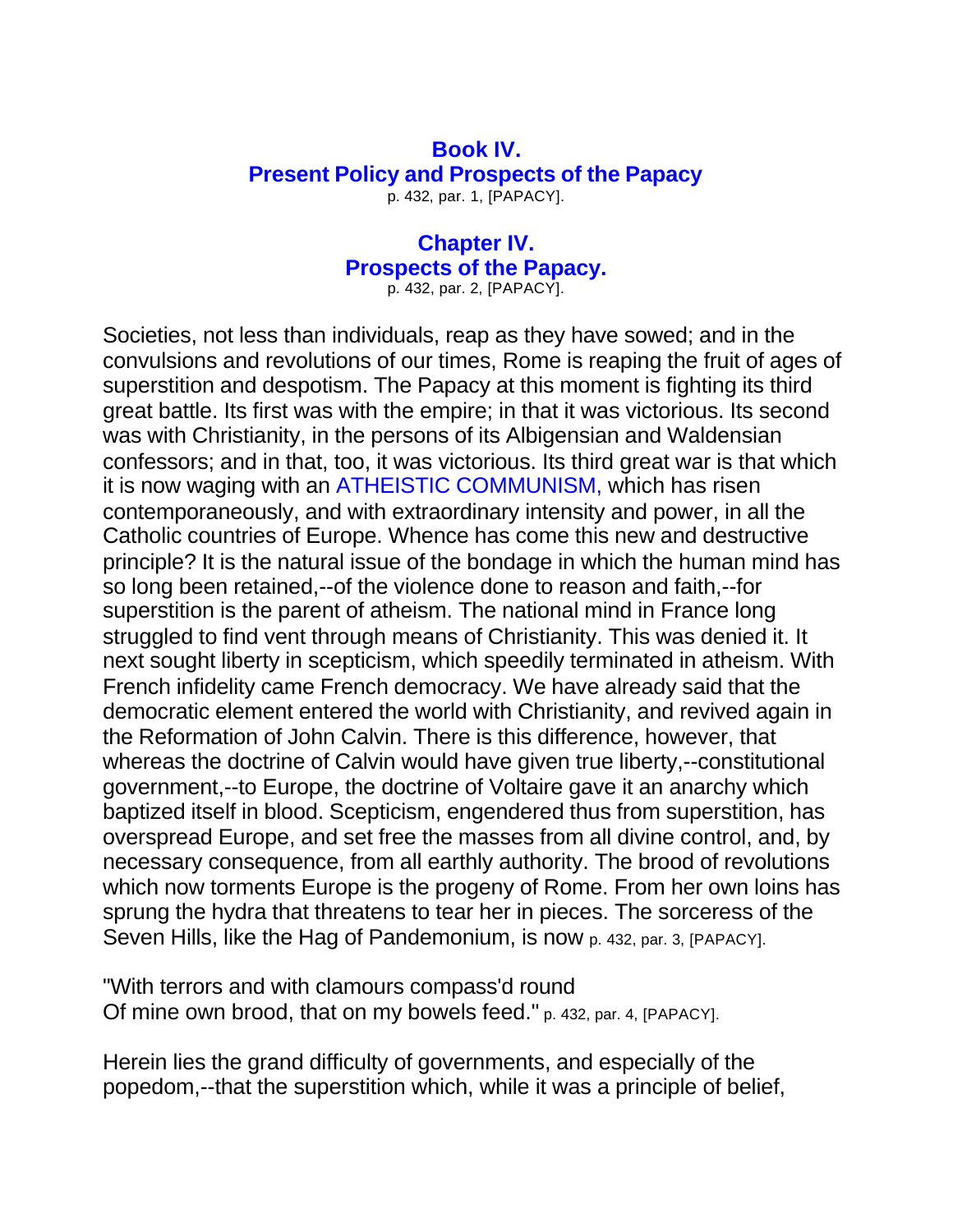enabled them to govern the masses as they would, is a principle of belief no longer. With superstition their power has departed. p. 432, par. 5, [PAPACY].

The element which endowed the Papacy, as the governing power of Europe, with a sort of omnipotence, is extinct. Both governments and the popedom have meanwhile replaced the spiritual element by the merely physical. Everywhere a paternal despotism has given way to a military tyranny. But how long can this last? When the habit of blind, unreasoning obedience has been destroyed, it cannot last long; so at least it appears to us. Were any great change to occur, of a nature fitted to bring about a mental enthralment throughout Europe, the Papacy might become as strong as before, and might govern Europe for centuries to come; but so long as it continues to lean upon the sword, and to be hated by the masses as at once an impostor and an oppressor, the chances are not great that it will regain its power. The alliance of the priesthood with an expiring and worn-out despotism will not tend to the strengthening of the popedom. The popular vengeance was directed full against the priesthood in the first French Revolution, because the priesthood had been thoroughly identified with the government. In 1830 the priests were again the objects of attack, because the elder Bourbons had made them political auxiliaries. In 1848 they escaped, because they had not meddled previously with politics. Their present identification with the governing powers all over the Continent is sure to render them again the objects of popular vengeance. p. 433, par. 1, [PAPACY].

As a drought upon the waters, so has infidelity wasted and dried up the vitalities of Roman Catholicism. Socialism is the evil angel which God has sent forth to smite the host of his enemies. It is a moral simoom. The Reformation was a messenger of good tidings,--a preacher of repentance; but men repented not; and the messenger returned to Him who had sent him. Communism comes next: it rounds the doom of the papal world, and announces that the hour of judgment is come. Wherever infidelity is strong, Popery is weak. Pantheism is spread all over northern Germany, and it is difficult to say whether it has been more fatal to Protestantism or to Romanism. Along the Rhine, if one may believe the published reports, there are millions of atheists. Still rationalism has lost ground among the upper classes. The universities begin to be leavened with an evangelical and believing spirit, and some of the more influential of the clergy have experienced a religious revival. The "Inner Mission" of Germany is working vigorously, printing tracts and old devotional works, forming Bible Societies, and instituting Christian circulating libraries. p. 433, par. 2, [PAPACY].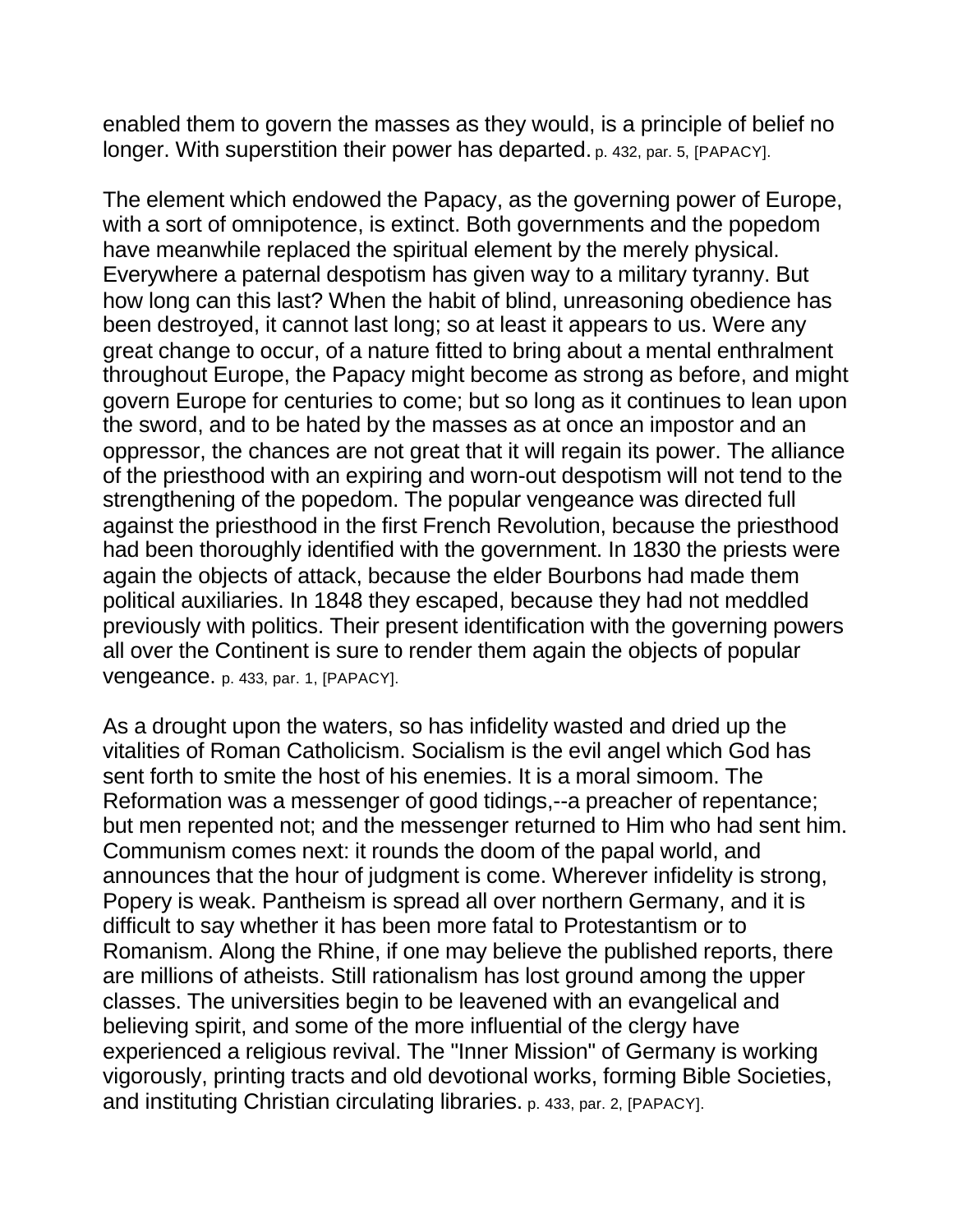These efforts, which extend into Saxony and Protestant Bavaria, and part of Westphalia, if not impeded by the reactionary tendencies of the government, must speedily work a change on Germany, which had retrograded far behind the shadow of the Reformation.[1] Switzerland closely resembles Germany, as regards the spread of infidelity; only there the evil exists in a mitigated form. France is more than ever overspread by the disciples of Voltaire. The late revolution has produced a re-action among the upper classes in favour of the Church. The children of the Encyclopedists carry consecrated tapers, and kiss the hand of the priest, in the hope that he may lead the impassioned masses from the political arena into the silent halls of penitence. The device is seen through and contemned. The lower orders, instead of being conciliated, are becoming every day more hostile, and are likely to continue so, so long as the government and the priesthood pursue their reactionary and coercive course. In all the Catholic countries north of the Alps, we see the same indications of the decline of Catholicism which, according to Gibbon, signalized the decline of Paganism: the cathedrals are in great measure deserted, and the few who do frequent them are mostly women and elderly gentlemen. Enter Notre Dame in the forenoon of a Sabbath, and in an edifice that would accommodate from ten thousand to twenty thousand, you find a congregation of some three or four hundreds, and these mostly ladies and gentlemen who were born under the old regime. The modern Parisians go to the clubs or the Boulevards. In Lyons, the ecclesiastical capital of France, matters are in much the same state. In its numerous and magnificent cathedrals the priests sing mass in presence of a few hundreds, while the thousands of the city outside are intent on their labours or their amusements. As a mission-field there are few more inviting than France. We find Dr. Merle D'Aubigné bearing his testimony to this fact at a recent meeting of the Foreign Aid Society in London. "The Lord has breathed on this country," writes our evangelist in the east of France; "the way is open everywhere, and I do not know which way to turn." "It is impossible not to have meetings," says another; "for no sooner does one enter a house than all the neighbours come in also." You know that we have churches in Burgundy, full of spiritual life, who missionize, and are composed entirely of converted Romanists. Has Dr. Wiseman any churches in England entirely made up of converted Protestants? It has happened that entire parishes almost have declared that they would leave the Pope, and have invited a minister of Christ to come and dwell among them; and the municipalities have offered to defray all expenses of the service. Have you in England whole parishes which go over to Popery?"[2] At the recent census in Paris, many thousands of Romanists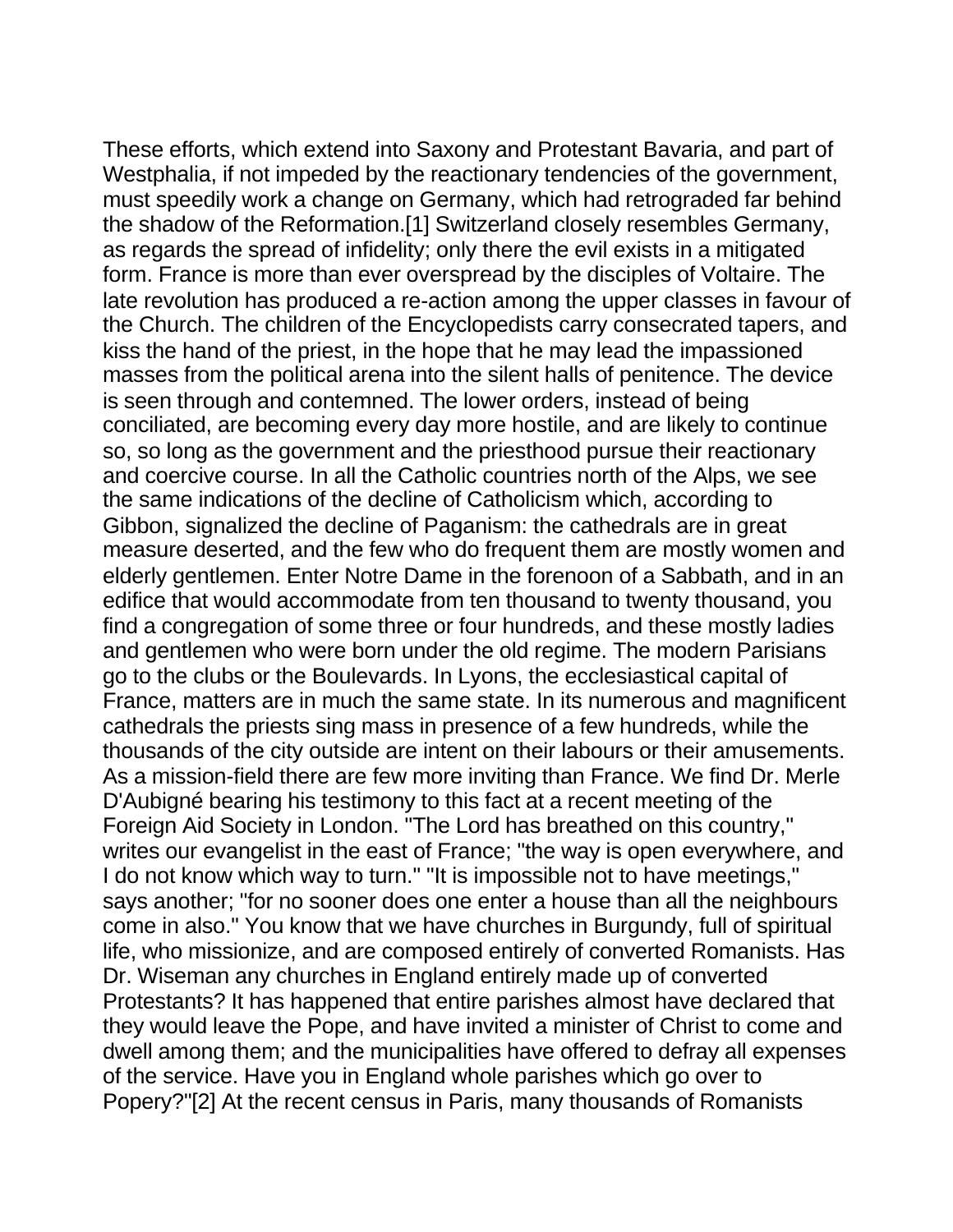registered themselves in the Protestant column, while others signified their wish for some better religion than Popery. p. 434, par. 1, [PAPACY].

South of the Alps infidelity has not taken such root. In Spain the Romish Church has shared deeply in the decline which has fallen on that unhappy country. A large portion of the ecclesiastical property has been appropriated by the State; and there are now in Spain bishops without revenues, and parishes without curés.[3] We have occasion to know, that among the young priesthood of Spain, there are not a few earnest inquirers. They have begun to canvass the foundations of the Pope's authority; and some of them have openly declared to Protestant ministers from Britain that it will never be well with the Spanish Church till it has thrown off the authority of the Roman bishop; a step of reformation which would lead to other and greater reforms. A Protestant mission stationed at Gibraltar could at this moment act with effect both upon the south of Spain and the adjoining coast of Africa. The Spanish laity are ready to receive the gospel; the priests are contemned, but feared. p. 435, par. 1, [PAPACY].

In the important kingdom of Piedmont a severe blow has lately been dealt the Romish Church. The parliament at Turin has abolished a variety of ecclesiastical privileges, and among others, the exemption of the clergy from the secular tribunals, the right of churches to afford sanctuary to criminals, and the abolition of penalties for the non-observance of holidays. The constitutional path on which the government has entered affords a guarantee for the permanence of these necessary changes. In the resurrection of churches at the expiry of the dark ages, Bohemia was the first to cast away her shroud: it is an auspicious omen that her grave is again opening. The Protestant church in Prague, under the Rev. Frederic Kossuth, now numbers eleven hundred members. Of these, seven hundred are converted Romanists, among whom are included three ecclesiastics.[4] Thus that pure light which shone in the ministry of John Huss is risen again, and is shining on those who sat in darkness. We trust it will not be now as formerly, when first it was extinguished in blood, and next stifled by the fogs of error; but that this time its dawn will pass into day, soon to lighten the whole land of Huss. It is an equally remarkable sign of our times, that the true apostolic Roman Church,--the Waldensian,--has obtained political enfranchisement from her earthly sovereign, and spiritual revival from her heavenly King. After the death-like silence of ages, her voice is heard once more among her ancient valleys. The turtle-dove, chased so long by the fowler, sings again among the Alps. p. 435, par. 2, [PAPACY].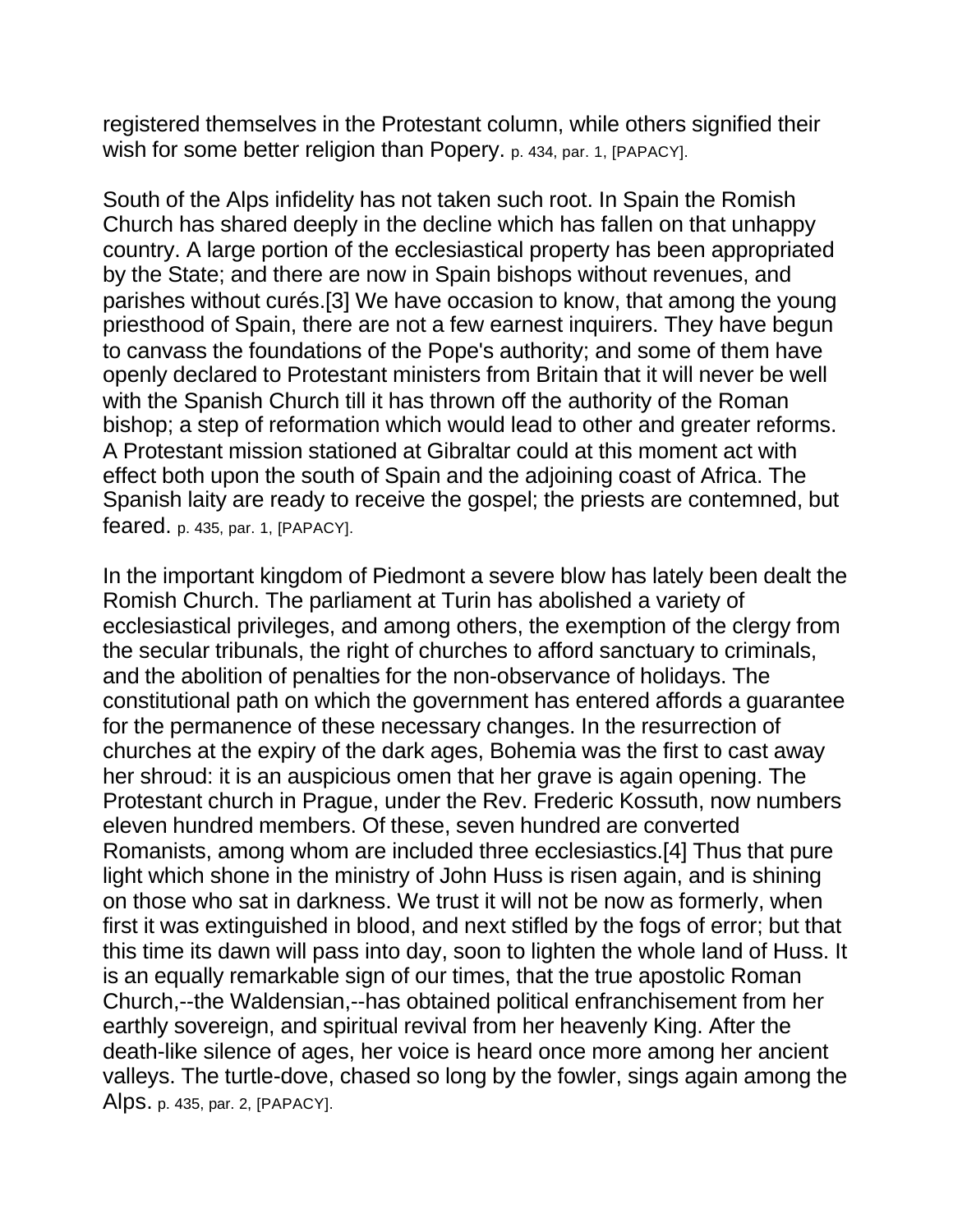Oh that her song may truly be,--"Lo, the winter is past, the rain is over and gone!" Among the perishing kingdoms of Italy, it goes well with Piedmont at this hour, because she harbours the remnant of the early Christian Church. The Waldensians are preparing for missionary operations in Italy, for which, as an Italian-speaking people, they are peculiarly fitted. In the duchy of Tuscany an intense thirst has been awakened for the Word of God. A few weeks ago, Count Guicciardini assured the writer that there were now in that little state three hundred persons in the judgment of charity savingly converted; that hundreds more were reading the Scriptures, which, in instances not a few, were brought into the country in the knapsacks of Austrian soldiers; that the tracts of D'Aubigné, and M'Crie's "Italy," were being circulated in thousands of copies; and that, whatever might become of the population, it is, speaking generally, lost to Romanism. Lombardy, too, is the scene of a religious movement. There numerous Christian Churches exist, though in secret, with both an ecclesiastical and financial organization. These disciples are often tracked by the sleuth-hounds of the Inquisition. The oath of the confessional, which may not be violated to prevent a murder or a robber, is readily broken to denounce a Bible-reader. When Pio Nono was a professed liberal, the Austrian police permitted the circulation of the Scriptures in Lombardy; and the Croats stabled their horses in the churches, and anointed their shoes with the holy chrism; but now that the Pope is Austrian in politics, the Croat and the Jesuit go hand in hand in suppressing the Bible, and maintaining the cause of a Church which is founded upon the Inquisition, and to which Lucifer has promised that the power of truth shall never prevail against her. p. 436, par. 1, [PAPACY].

Not Lombardy only, but all Italy, is awakening. An immense number of Bibles were circulated in that country during the Republic, by the presses of Florence, and the British and Foreign Bible Society; and the stringent measures of the Italian governments have not been able to arrest the movement then commenced. There exists in Italy a large Christian Association, which numbers among its members not a few priests. Its affairs are managed by a central committee, which issues its orders to inferior or diocesan committees. Churches have been formed in most of the principal towns, not excepting Rome itself. A large chest receives the offerings of the laity and the contributions of the priests, who, in relation to this association, are termed ministers. The money thus collected is devoted to the purchase of Bibles and the circulation of religious tracts and catechisms, and also to the support of poorer members.[5] p. 436, par. 2, [PAPACY].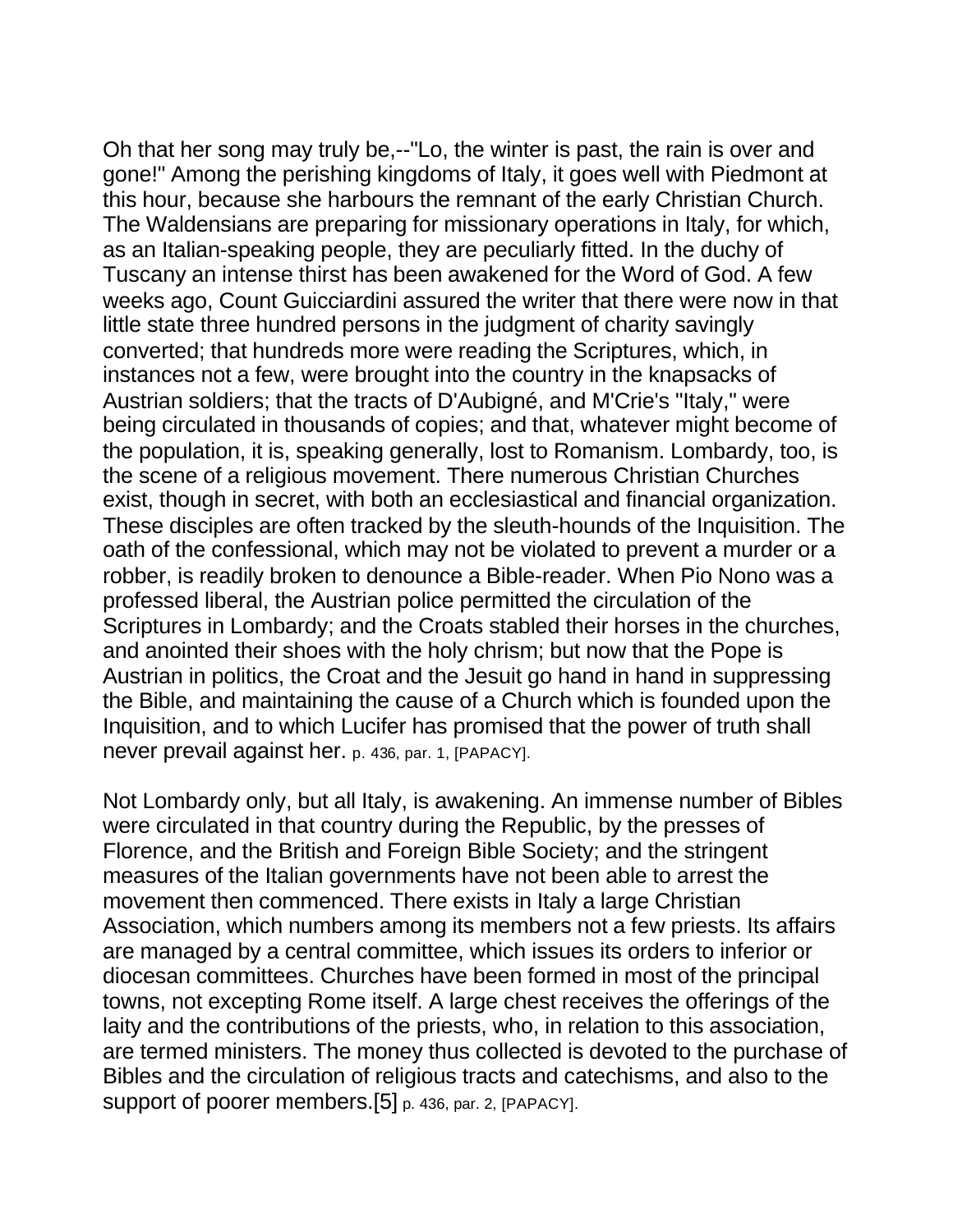The Italians evince, above all things, a thirst for the Word of God; and often do they meet, in parties of half a dozen, in solitary places, and in the midst of morasses, to read the Bible and celebrate their worship, as did the Lollards of England and the Covenanters of Scotland. Beginnings such as these cannot but be blessed. It augurs well for the thoroughly apostolic character of the coming Italian Church, that not man, but the Bible, has been its teacher. And the analogies of all history deceive us if Providence do not order the political affairs of that country, so that these confessors may have an opportunity of declaring themselves before the world, before the Papacy's destruction. The true Roman Church will rise from her tomb to condemn the harlot. He that took Lot out of Sodom before its overthrow,--He who drew off the legions from Jerusalem, that the disciples might flee from the devoted city,--will yet, despite the consociated and sanguinary vigilance of the Croat, the Jesuit, and the Gaul, call these Christians out of Babylon, that they may not be partakers of her plagues. p. 437, par. 1, [PAPACY].

We do not look that Italy shall become Protestant, at least to the extent of being nationally so. The stage of great iniquities must first be purified by great judgments. Nevertheless, a remnant will be saved. But we would be doing injustice to our own strong convictions did we not declare, that what we believe to be a-coming on the Papacy is not victory, but doom. The judgments of God are a great deep. The Papacy persecuted the confessors of old under the pretence that they were atheists and rebels. And now the Church that so long fought with the phantom is called to grapple with the substance. Rome stands face to face with an atheism which has for its mission the overthrow of all government and all religions.[6] A destroying communism is making head, and will make head, there is reason to think, till universal and tremendous overthrow sweep away the Papacy, with all the power that has upheld it. This dark presentiment already oppresses the minds of its adherents. In terror of the "Red Spectre," they run to throw themselves into the arms of the northern colossus. This will not save them. The communism of the west will be found stronger than the despotism of the north. At the first revolution the people set up the guillotine; and now they are smarting for it. This time it is the kings who have set up the guillotine. One other revolution of the wheel, and the drama will close; "For the Lord shall rise up as in Mount Perazim; He shall be wroth, as in the Valley of Gibeon, that He may do his work, his strange work, and bring to pass his act, his strange act, . . a consumption, even determined upon the whole earth." For Britain we have no fear. The hostile attitude now taken up against her by the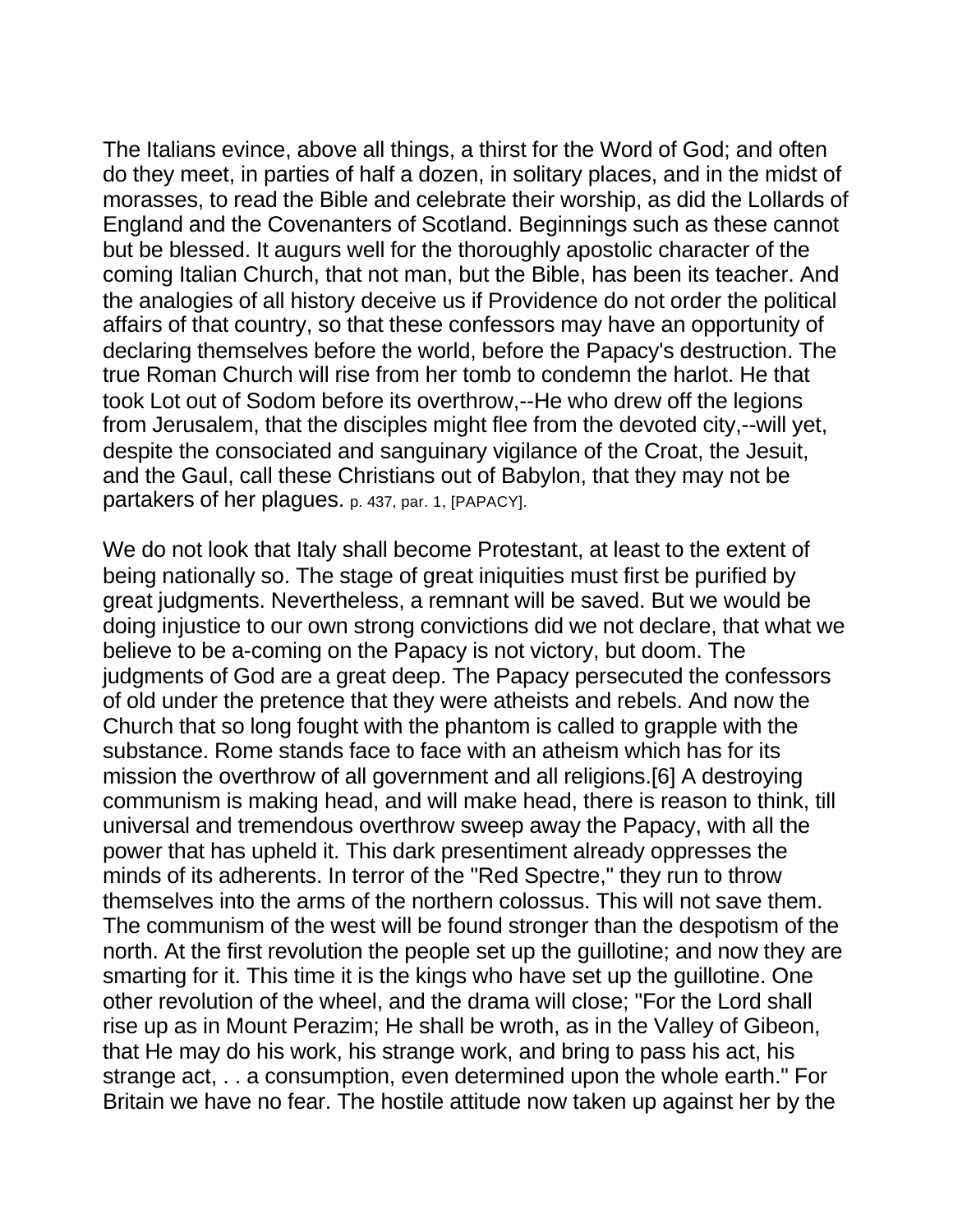entire popish world does not dismay us. A year's peace with Rome will do us more damage than a hundred years' war. We believe that God has chosen Britain to stand erect as a monument of the truth of Protestantism, when the popish kingdoms shall lie crushed and overthrown. p. 437, par. 2, [PAPACY].

But while we thus avow our convictions, it is well for all to bear in mind that the Papacy is still powerful, and has possession of many strong positions: it is backed by all the strength of governments; it has a perfect organization,- numerous agents, trained to prompt and unreasoning obedience; it has energy and zeal; it has union, which is sadly wanting in the opposite camp; it has the traditions of its former power, and the fruits of its past experience; it has men of varied and great accomplishments arrayed on its side; it has something positive to offer to the people, whereas socialism is a negation to a great degree; it is still strong, above all, in the evil principles of the heart of man, and the corruptions of society. Human nature is still unchanged. Men in the mass are still as fond as ever of a religion which will render the hope of heaven compatible with the indulgence of their passions. Moreover, though scepticism has set free the masses from the Papacy in the first place, it may in its ulterior effects contribute to their return. Its effect is to weaken the mind, and to prepare it for acquiescing in any absurdity; and should a recoil take place, which is possible in the case of men wearied of suffering and disappointed by the failure of their schemes, then, just as we have seen the mind of Europe pass from superstition to scepticism, so might we see it again pass from scepticism to superstition; and thus would the revolution return to the point from which it started. The very possibility of such an occurrence, fraught as it would be with tremendous consequences to both liberty and religion, is enough, surely, to rouse every Christian to ask what he can do to aid in overthrowing the Papacy. Now is the time to act, without the loss of a day. A few years hence the conflict will be decided, and the fate of Europe and of Protestantism sealed for centuries. p. 438, par. 1, [PAPACY].

The work properly is twofold. There is first the overthrow of existing barriers; and second, the introduction of the truth. The destruction of those despotisms which have been all along the great props of the Papacy,[7]--the alter egos of the Pope,--is the work of God. He will provide the agency for this part of the labour: it is not that kind of work which He usually assigns to his people. This, as it appears to us, is the end to be accomplished by present revolutions. Their mission is to batter down the strongholds of darkness, and to open a pathway, along which Christianity may advance to bless the nations. p. 438, par. **2, [PAPACY].**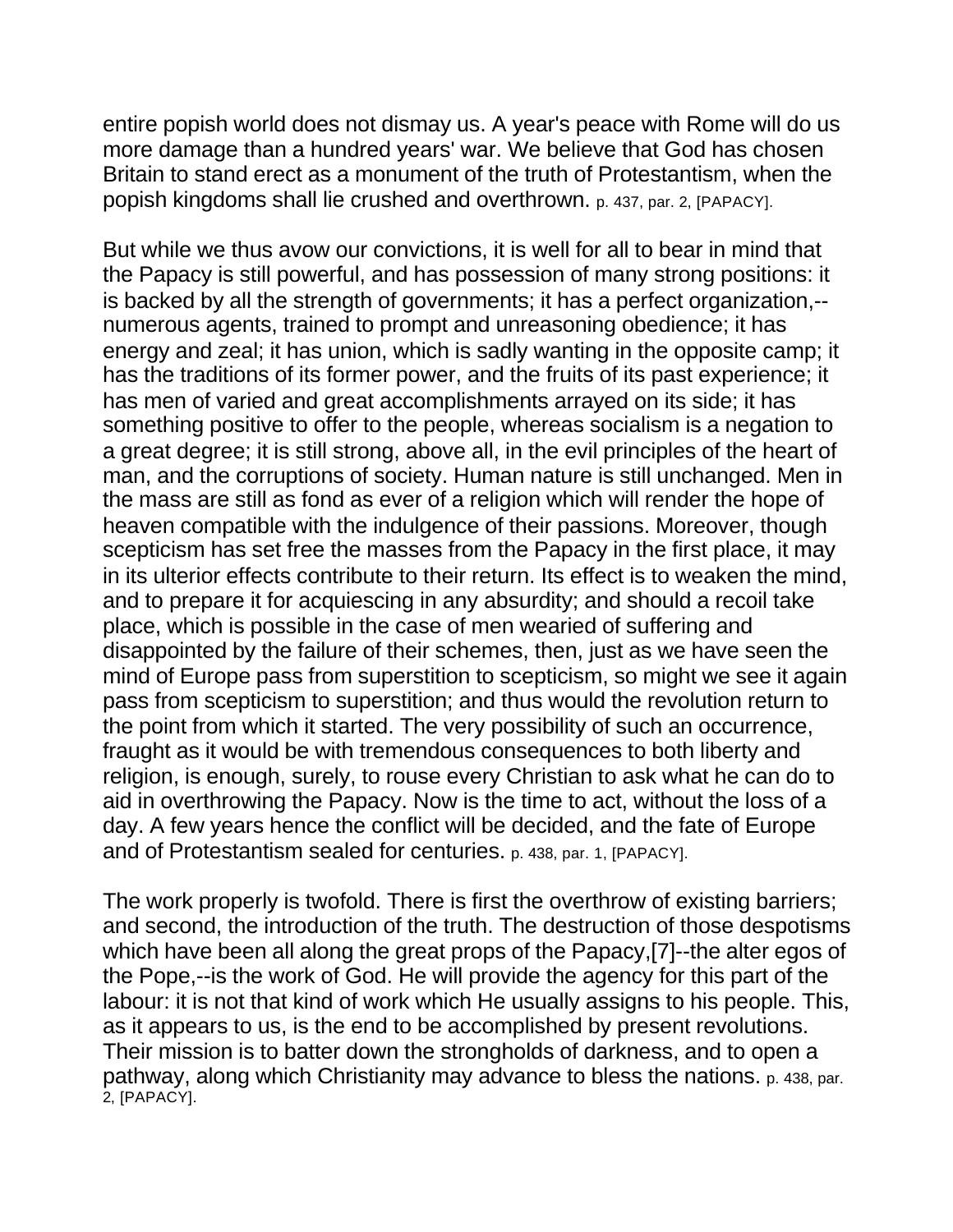But the second part is the work to which God specially calls his friends. But how? In what way are they to work? Now, here we have no ingenious or startling plan to propound, promising brilliant results, without much pains, and in short time. We believe that there is no royal road to the evangelization of the world. But though our plan is simple, we believe it to be practicable, and the only one that is practicable in present circumstances. Well, then, we must concentrate our efforts, and make the blow fall where it will do most execution. Rome is the head and heart of modern paganism,--the fountain of temporal and spiritual tyranny: let us strike at Rome. Could we displace Popery and plant Christianity in Rome, the loss would be unspeakable to the Papacy,--the gain would be immense to Protestantism. Let us estimate the loss on the one side,--the gain on the other. First, Rome is the see of Peter (in papal logic); and it is as the occupant of Peter's see that the Pope claims the primacy and the rank of Christ's Vicar; therefore, should he lose the see of Peter, he loses that on which he founds the whole of his claim. After that, he would not have a shadow of ground for the primacy. Not all the casuists or councils of Rome could by fair reasoning help him out of that difficulty. Of whatever see he was bishop, if not bishop of Rome, he is not Peter's successor,--is not Christ's Vicar,--is not Pope. But second, so extended an organization as the Papacy, in order to its efficient working, must necessarily have a centre, where are placed the headquarters of all its missions and agencies. That point is Rome. Should we possess ourselves of that point, we break up the organization of Rome at its centre, and cripple and derange it to its very circumference. But third, there is, as experience has proved, a certain mysterious connection between the possession of Rome and the fate of the Papacy. It has never thriven away from it. Rome gives prestige to the Romish system: it gives unity to it: it operates as a potent spell upon the Papist in the remotest quarters of the globe. Rome has ever been to the popes, in the old maxim, urbs et orbis. Now, it is of consequence even to destroy that influence, by breaking the tie between Romanism and Rome. This threefold loss would the Christianization of Rome inflict upon the Papacy. It would be a blow at the root of its system; it would incurably derange its organization, and would strip it of its prestige. The gain to Christianity would be proportionate. It would furnish it with a powerful centre of action, and place at the service of the gospel all the exterior helps which the possession of Rome and of Italy has given to Popery,--a land whose resources are almost inexhaustible, and a people who, to the power of forming the largest plans, and the ability to prosecute them with steadiness, would add the fervour and zeal of converts. p. 439, par. 1, [PAPACY].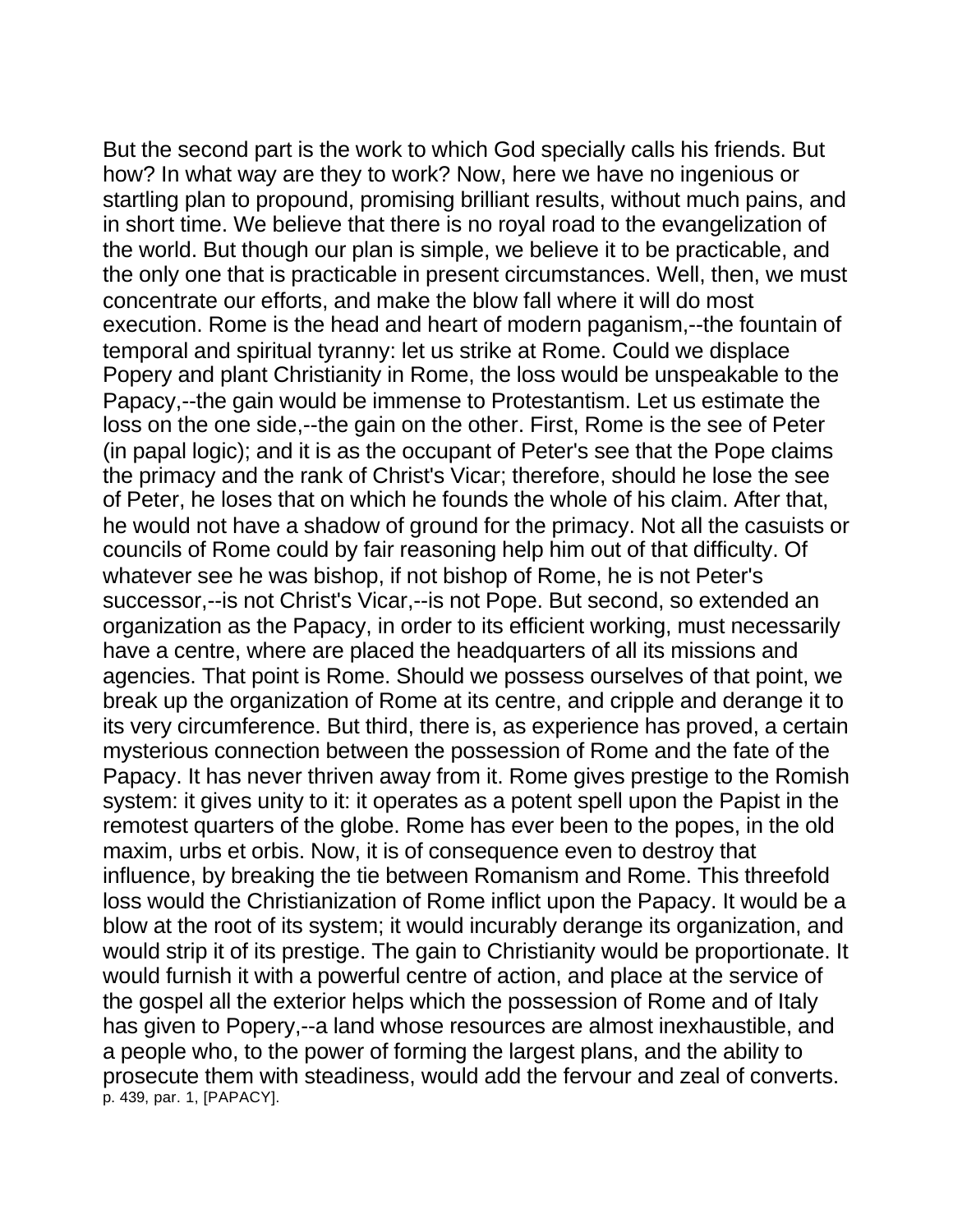The moment, we repeat, is singularly opportune: it is one of those rare occasions which occur at the interval of ages, to test the Church whether she has wisdom to seize upon it. Scepticism has set loose the masses from Rome, speaking generally; but scepticism is too much of a negation to retain its power over them for any length of time. Smitten by a destroying revolution, heartsick with the failure of their plans and hopes, they must and they will seek something more positive than infidelity. There are some such aspirations already springing up. German rationalism is on the point of being renounced. Even socialism turns its face towards Christianity. As we have seen the blind turn his sightless orbs to that quarter of the sky where the sun was, so socialism, amid the horrors of its night, seems faintly to descry the great effulgence of the gospel. We may be assured that the nations must soon have something higher and better than pantheism: they already begin to feel after the "Unknown;" and if they find not truth, they will embrace error; and how long they may continue under its power, who can tell? This, then, is a great crisis in the world's history. Let every Christian feel as if he were the only Christian in Britain, and as if the issue of the crisis depended upon himself. Let him give his prayers; let him give his labours; let him give his money. Ye Christians of Britain, the voice of Providence loudly summons you to the conflict. Arise,--arise instantly; arise as one man. You have everything on your side. You have the prayers of the martyrs, whose blood the Papacy has shed, on your side. You have the prayers of oppressed nations, who now accuse and curse the Papacy as their destroyer, on your side. Above all you have the promises of God, which dooms that system to perdition, on your side. "Up, for this is the day in which the Lord hath delivered" the Papacy "into thine hand." p. 440, par. 1, [PAPACY].

But what are the means? If asked what is the first mean to regenerate Italy, we answer, the Bible; if asked what is the second, we answer, the Bible; if asked what is the third, we answer, the Bible. God is plainly announcing by his providence that He will overthrow the Papacy, regenerate Italy, and save the world, by his Word, to the exclusion of all else. No missionary could enter Italy at this moment; but the Bible will, can, and has entered Italy, and even Rome. There are two doors by which we can send the Bible into Italy at present. We can convey it by the Simplon, the great highway from Switzerland into Italy. Covering this entrance, as it were, we have the Waldensian Church, ready and eager to assist us in this good work. Besides, the Austrian sway in Lombardy is milder than the Sacerdotal government in the States of the Church; and in Lombardy and the adjoining parts of Italy it is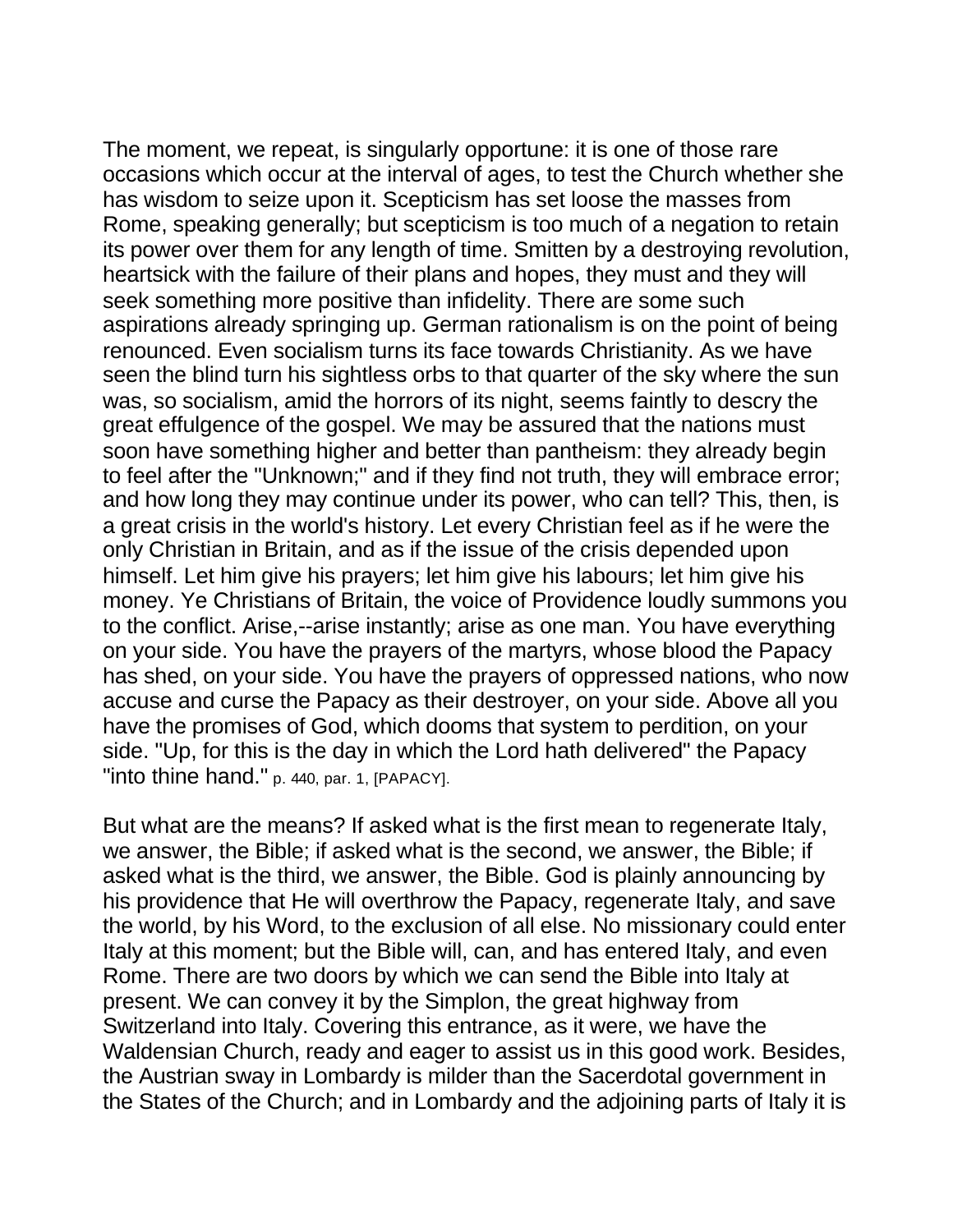quite practicable at this moment to distribute Bibles by colporteurs. p. 440, par. 2, [PAPACY].

The other door is of course on the west. There are three free ports on that side of Italy,--Genoa, Leghorn, and Civita Vecchia. Let Bibles be conveyed thither. They cannot be refused admission, being free ports; and from these places it is quite practicable despite the Pope's myrmidons, to convey them all over Italy. This may be done by colporteurs; but they must be prudent men. They must not offer them on the streets; they must carry them by threes and sixes in their pocket, or secreted about their persons, and distribute them privately. p. 441, par. 1, [PAPACY].

How encouraging the fact, that the Romans, and the Italians in general, are ready to receive the Bible,--are most earnestly desirous of having it! This fact has been well attested by a variety of evidence. The following beautifully simple and touching narrative contains all that we could wish on that head, and shows how much encouragement we have to embark in this work. It is the address, as reported in the public prints, of Dr. Achilli, at a Bible Society meeting in this country:--"You are aware that I am just come from Rome. My great work in Rome was about the Bible. I knew that the Bible alone is able to produce a religious revolution. When I speak of a revolution, I mean an entire change of man in his relations with God, with society, and with himself. This change in an individual is quiet; but in the masses it is agitated, because very often it is a rapid change of a whole system. This revolution I desire for the whole world, beginning at Rome. It was in the days of political liberty that the New Testament of Jesus Christ was published in Rome for the first time. At the same moment copies of the complete Bible were introduced, published by the English Bible Society. I and my friends showed this beloved book to the Romans, who were not slow in asking us for it. Our manner of presenting it was simple. We had the book in our pockets when we introduced topics of religion, and quoted on purpose texts of Scripture. We then took it out of our pockets, and read the quotations out of it. I found it better not to offer it, but to let them ask for it, and even as much as possible to let them be anxious to get it. When I gave it, I used always to exact a promise that they would often read it,--perhaps every day. I had the pleasure of seeing in many shops groupes of persons round the shop-keeper, the latter reading aloud the Bible which I had given him. The Bible was in the Constituent Assembly, in several public offices, and in several military quarters. Many soldiers defended their country on the walls of Rome with the Bible in their pockets. You will ask me,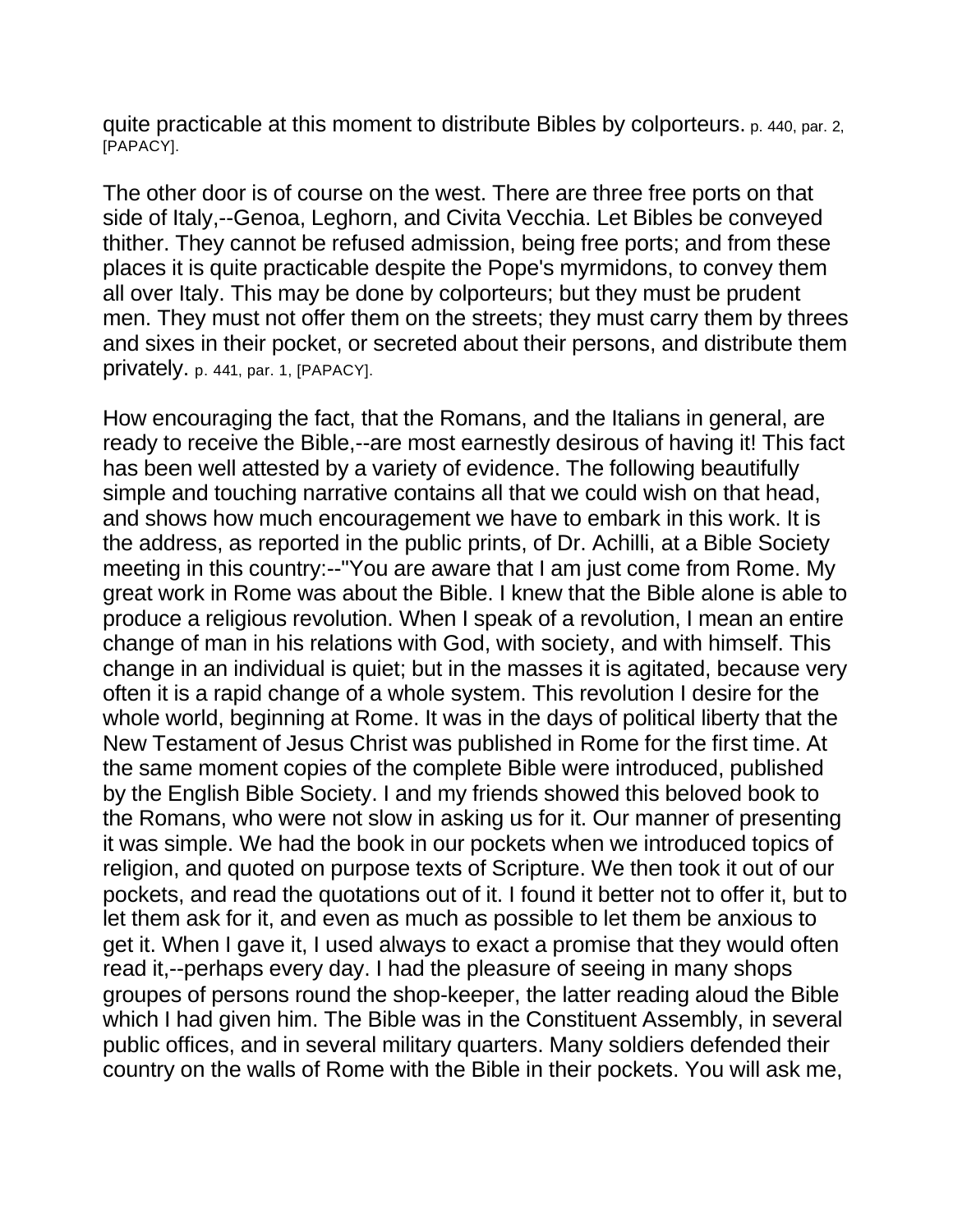What effect has the Bible produced in Rome? I will tell you. p. 441, par. 2, [PAPACY].

I do not think anything can better answer your question than the encyclical letter of Pio Nono, in which he exclaims against the Bible, the missionaries of the Bible, the Bible Societies, &c.; because, he says, in this way Protestantism,--that is, pure Christianity,--has entered into Rome, and into many other parts of Italy. I might tell you that, after the Bibles were distributed, Roman churches were quite left by the people, very few going any longer to confession. They talked about religion in the houses, in the clubs, in the streets, and in the shops. It was not only the Pope-king, but it was the Pope-bishop, that they thought about. It is quite certain that the Pope is more afraid of this book than of the republican bayonets, because he knows that this is able to destroy his throne in the Vatican." To this minute and interesting account it is unnecessary to add a single word. p. 442, par. 1, [PAPACY].

We are to march against Rome, then, with the sword of the Spirit, which is the Word of God. But how are Bibles to be provided? We redeemed the slaves in the West Indies with a sum of twenty millions: shall we grudge twenty millions of Bibles to redeem Italy from a worse slavery? Would it not be a noble act,--BRITAIN GIVES TO ITALY TWENTY MILLIONS OF BIBLES? Can it be that there is not enough of Christianity in Britain for this? Oh, in this age of great schemes, let us devise liberally for the evangelization of the world. Twenty millions of Bibles, which would cost about one and a half millions of pounds, would put a Bible into the hand of every man, woman, and child in Italy, from the Alps to Sicily. But this number is not required; onefifth would suffice. Five millions of Bibles would give a copy of the sacred volume to every family in Italy. Let, then, every Christian family in Britain give but two copies of the Word of God for Italy, and the object is achieved. This would be an expense of but a few pence to each professing Christian. We want nothing but a plan and organization for an effort on an adequate scale. What we propose, then, is, that this plan, or some similar one that is definite and adequate, be put before the country. Let the Christian public be told the greatness of the crisis, the desire of the Italians for the Word of God, and how small an effort on the part of each can achieve all that is wanted; and let Italian committees be formed all over the country,--a small one in every town, or perhaps in every congregation. Were machinery set a-going, the sum needed would be easily and speedily realized. p. 442, par. 2, [PAPACY].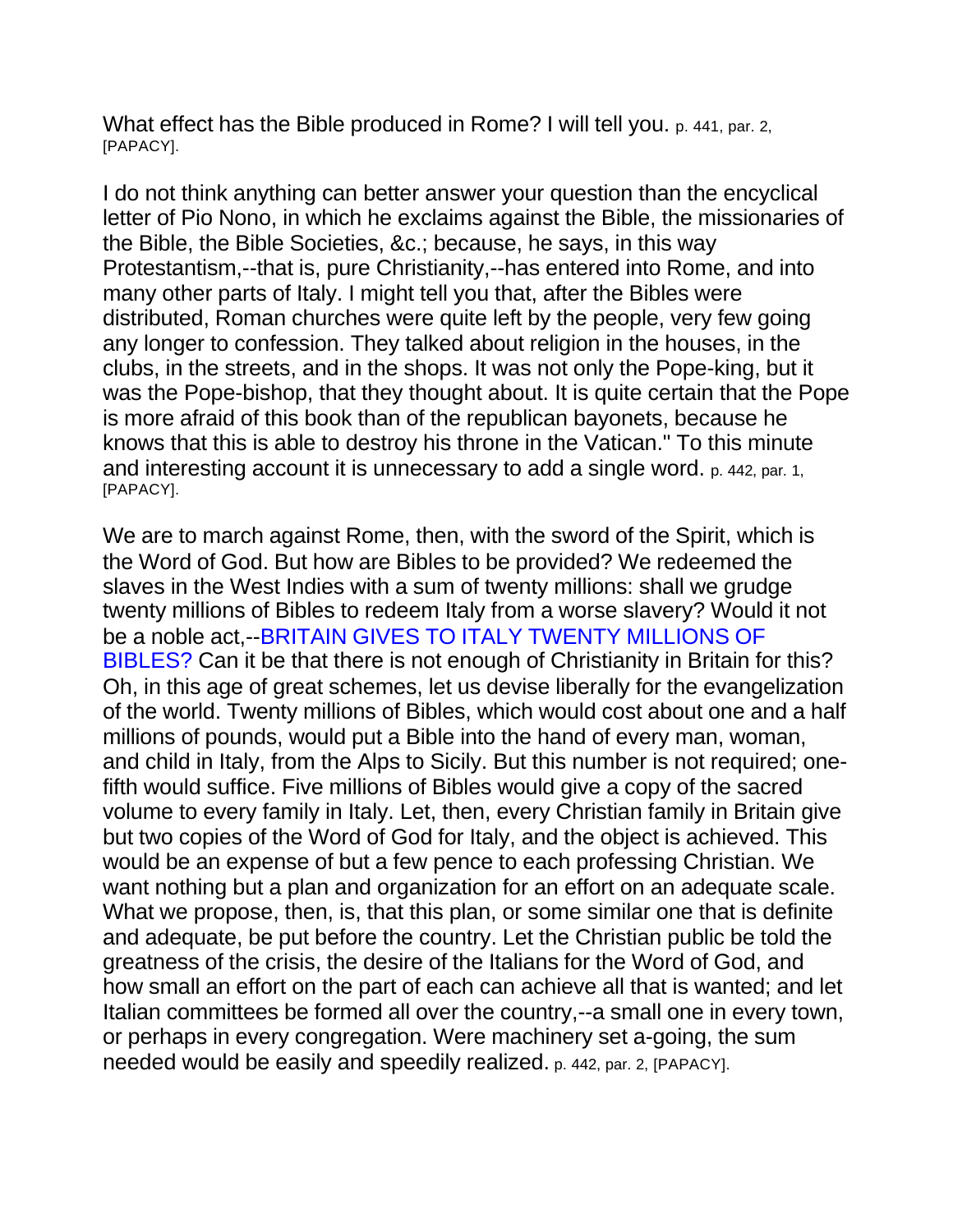We ought to aim at a large and specific object, in which we will more easily succeed than in a smaller aim. Sixpence a-head from the professing Christians of Britain would furnish the requisite copies of the Word of God for an effective blow at the Papacy in Rome. Nothing is wanting but concentration and organization among British Protestants. Let no one stay back. "Curse ye Meroz," said the angel of the Lord, "because they came not forth to the help of the Lord, to the help of the Lord against the mighty." Let British Christians be told that it is a united effort they are to make for the overthrow of the Papacy, for which they have long been praying, and which the blood of the martyrs, still unavenged, the groans of enslaved nations, and the commands and promises of the living God, call upon them to essay. The cry is now loud; creation itself travails and is in pain for the hour. The very earth which Popery has cursed and blighted cries to Heaven against her! The cities she has depopulated, the kingdoms she has barbarized, supplicate the awards of doom on their destroyer! The cretin of Switzerland, as he titters his idiot whine,--the serf of the once rich Lombardy, and the beggar of the once proud Venice, as they ask an alms,--protest against a tyranny which has crushed them into wretchedness and idiotcy The murdered liberties of Hungary,--the clanking chains of the twenty thousand captives of Ferdinand,- -the very streets of Vienna, and of Paris, and of Naples, and of Rome, so lately drenched with the blood of their children, cry for vengeance on the Papacy! Her own sins cry against her. The souls of the martyrs under the altar cry, "O Lord, how long!" Prophets and apostles, whom she has compelled to an unholy partnership in her idolatries, join in this cry! The cherubim and the seraphim, whom she invoked when she immolated her victims, cry from their thrones! Heaven and earth unite in one mighty cry to the throne of the Eternal! And shall British Christians sit still? Shall they only be unmoved? No. Let them arise; and if they strike in faith, the Papacy shall fall. p. 443, par. 1, [PAPACY].

The Papacy once overthrown, what blessed prospects will begin to dawn upon our wretched and benighted world, wretched and benighted from lack of enterprise, union, and liberality among Christians! Let the Papacy be overthrown, and thou, Oh Christianity, the parent of liberty, the fountain of domestic purity and social order, whose office it is to guide alike to terrestrial renown and to immortal happiness, wilt go forth among the nations; and when they see the glory of thy form, they will love thee, and, in loving thee, they will love one another. At the sound of thy voice proclaiming peace, their angry passions will be hushed, and the tumult of the people will subside into profound and blessed repose. Touched by thy beneficent and omnipotent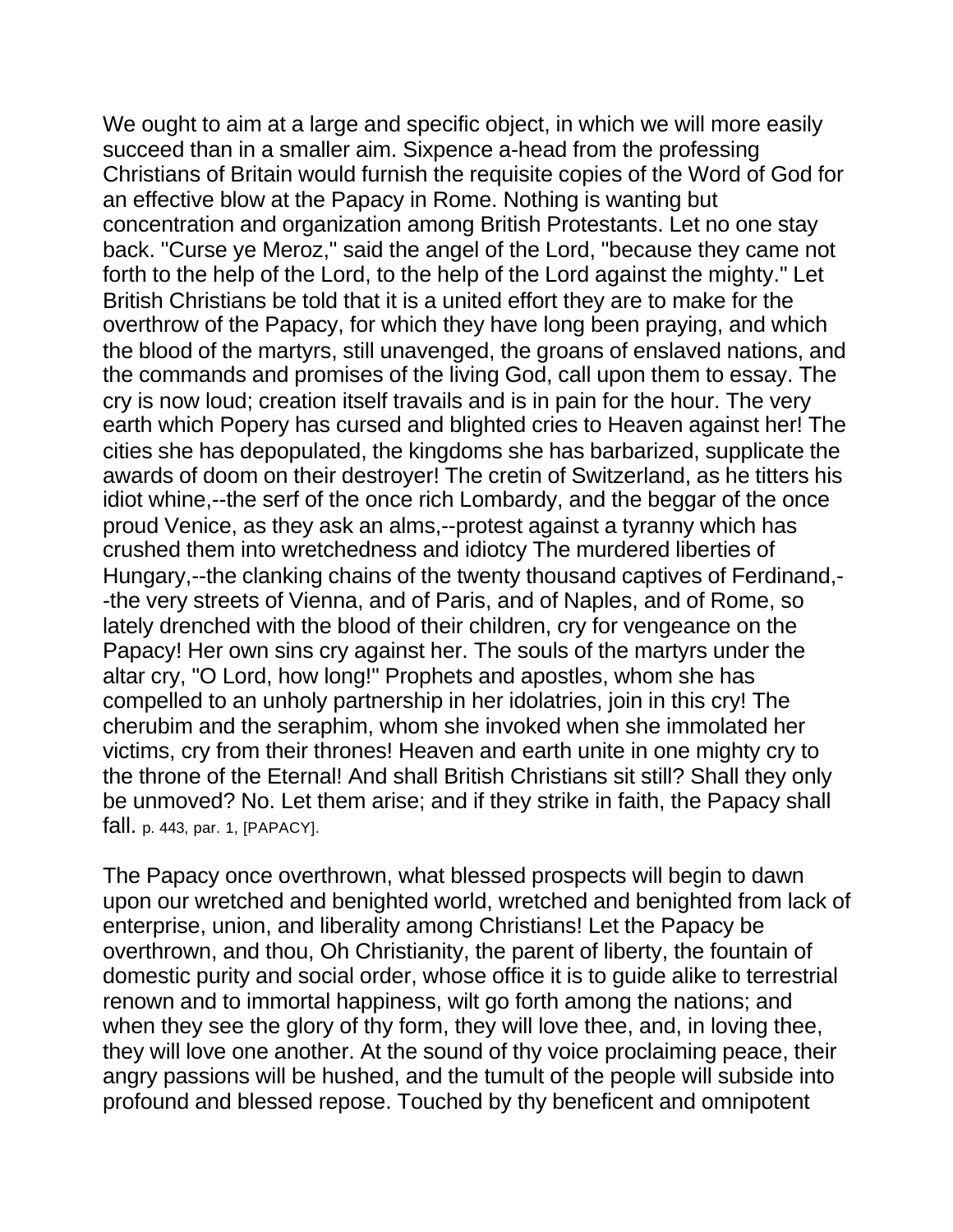hand, their bleeding wounds shall be stanched, and their fetters for ever broken. Cheered by thee, they will forget all their woes; and their voices, attuned no longer to sorrow and sighing, will make the whole earth vocal with their songs of gladness. p. 443, par. 2, [PAPACY].

------------------------------------------------------------------------

[1] Evangelical Alliance, 1851 German Statistics, by Dr. Krummacher. p. 444, par. 1, [PAPACY].

[2] "The Record," June 2, 1851. p. 444, par. 2, [PAPACY].

[3] In "Bell's Weekly Messenger" of April 15, 1850, we find, in a letter dated Madrid, April 3, some interesting notices respecting the present state of the Catholic Church in Spain. "There are few bishops in Spain that leave anything." . . . . The writer assigns their miserable re venues as the cause. "I am personally acquainted with the Bishop of Segovia, who had assured me that during the whole of the year 1849 he did not receive a farthing of his salary, and was obliged to live, like the 'master of Ravenswood,' by the ingenuity of his servant. Only think of a bishop of Segovia (once one of the fattest sees in Spain) living alone with an old toothless servant in an immense palace,--a palace which appears worthy to be the residence of a king. . . . . Parish priests are now getting scarce, just as they did in France some years ago. Not a week passes without the Gazette containing circulars from different bishops, notifying vacancies in their dioceses. To-day, for instance, the Bishop of Tarragona announces no less than sixty-two." p. 444, par. 3, [PAPACY].

[4] Krasinski's History of Slavonia, p. 409, second edition. p. 444, par. 4, [PAPACY].

[5] Evangelical Alliance, 1851 ; Italian Statistics, by Dr. Achilli. p. 444, par. 5, [PAPACY].

[6] The decay and probable extinction of church power has for some time past been apprehended by politicians. We quote the following remarkable words of Sir James Macintosh:--"Did we not dread the ridicule of political prediction, it would not seem difficult to assign its period. Church power (unless some revolution auspicious to priestcraft should replunge Europe in ignorance), will certainly not survive the nineteenth century." (Vindiciae Gallicae, p. 99.) p. 444, par. 6, [PAPACY].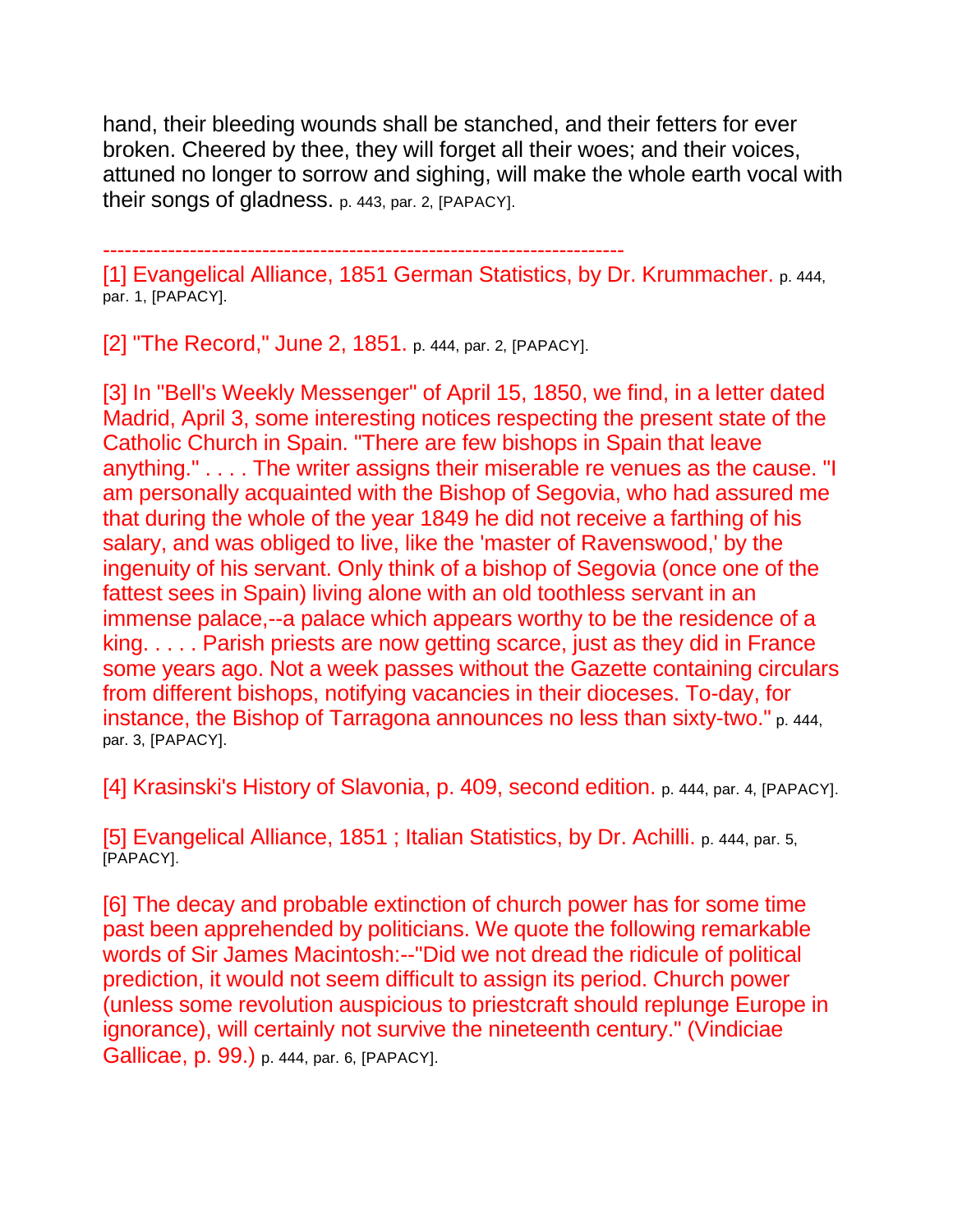[7] For instance, the censorship of the press originated with Pope Alexander Borgia. During the eleven years of his beastly pontificate, from 1492 to 1503, while the poison bowl and the stiletto were under no control, the circulation of books was put under ban. It was the same Pope, inspired by conscious cowardice, who built the long viaduct between the Vatican palace and the Bastile dungeon of St. Angelo, which was pulled down in the revolution of 1848. Popes are the same in all ages. The ninth Pius, in his encyclical letter, anathematizes the "new art of bookmaking,"--Novae artis librariae; and has rebuilt the covered gallery between St. Angelo and the Vatican. p. 445, par. 1, [PAPACY].

## **Appendix. Britain--Maynooth--Universal Toleration.**

p. 445, par. 2, [PAPACY].

We have purposely abstained in the text from the question, What ought government to do? We do not see that it can do much in the way of positive legislation, beyond what it has already done in the Ecclesiastical Titles Act. We trust that no provocation on the part of Rome will tempt us to abandon the principle of toleration. If we are just, we shall be strong. Let there be one nation on the earth magnanimous enough to act on the principles of civil and religious liberty. There would be found a mighty moral influence in the example. Toleration is twice blessed;--it blesseth him that gives and him that takes. But this is consistent with the vigorous and united resistance of an aggression which embodies the political fully as much as the spiritual element, and which strikes at the country's independence not less than at the country's faith. Government has yet much to do in the way of undoing its recent policy. Let us instance Maynooth. To legislate against the papal aggression, and endow Maynooth, is as glaring an absurdity as it would be to enroll soldiers to resist an invading army, and build barracks and buy forage for the enemy's troops; or as would the passing of a law for burning witches, and the endowing of chairs for teaching witchcraft. The more palpable decadence of Ireland dates from the erection of Maynooth. Before the institution of this school the Irish priests were educated in France, then the least ultramontane country in popish Europe. They could not be there without imbibing a certain portion of the spirit of the "Gallican liberties." It was argued, that by educating them at home, we should have a class of priests more national, and more attached to British rule; at least we would have gentlemen and scholars, who would humanize their flocks. These have since been shown to be miserable sophisms. p. 445, par. 3, [PAPACY].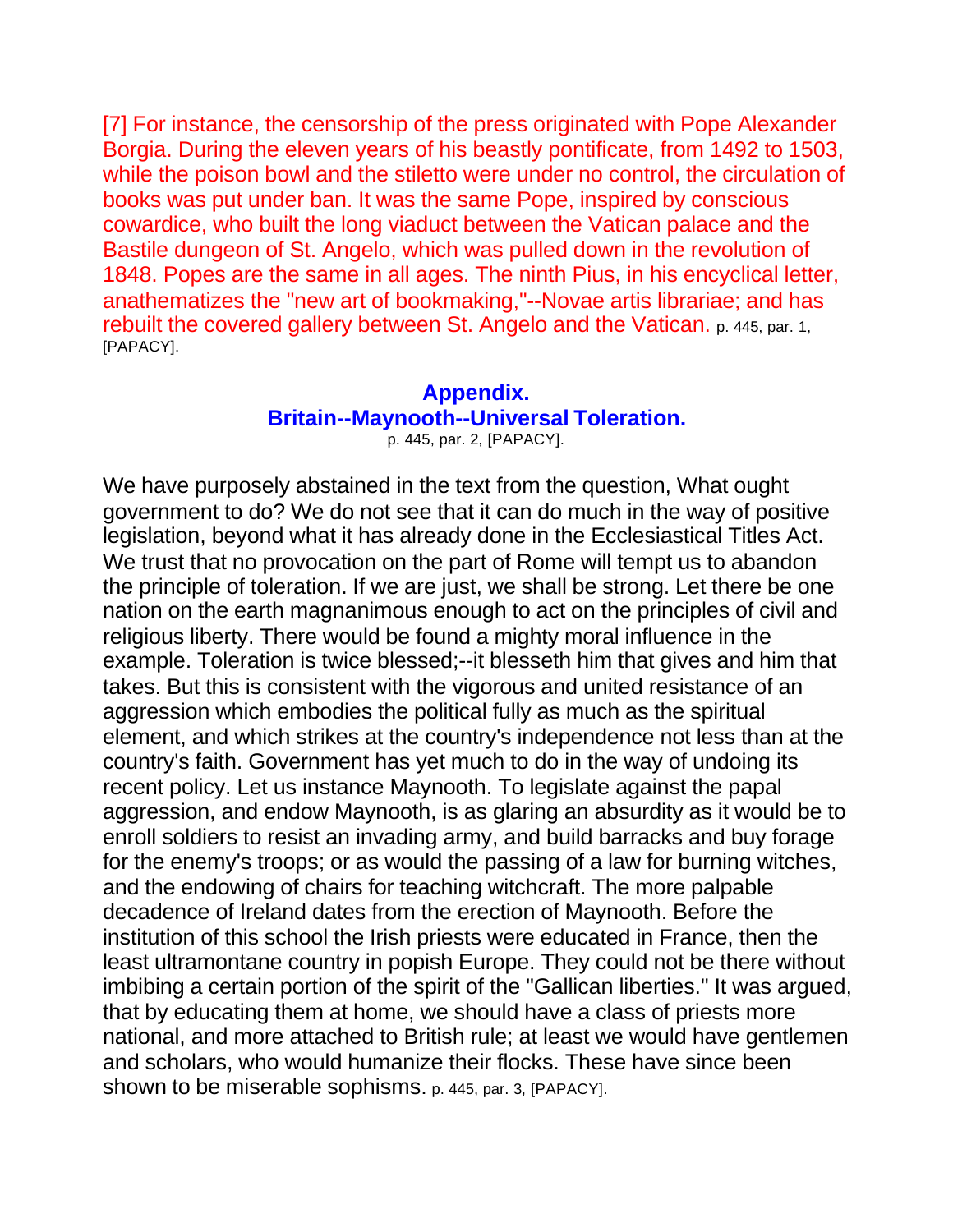Maynooth is a thoroughly ultramontane school. We have exchanged the French-bred priest, ill-read in Dens, with low notions of the supremacy, and proportionally high notions of the British crown, for a race of crafty, jesuitical, intriguing, thorough-trained priests of the ultramontane school, who recognise but one power in the world,--the pontifical; and who are incurably alienated from British interests and rule. The loud and fearful curses fulminated from the altar, which come rolling across the Channel, mingled with the wrathful howls of a priest-ridden and maddened people, proclaim the result. These are your Maynooth scholars and gentlemen! These are the pious flocks, tended and fed by the lettered priests of Maynooth! Better we had flung our money into the sea, than sent it across the Channel, to be a curse, in the first place to Ireland, and a curse, in the second place, to ourselves, by the demoralizing and anti-national sentiments it has been employed to propagate. The better a priest, the worse a citizen. And whom has government found their bitterest enemies? Who are the parties who have invariably withstood all their plans for civilizing Ireland? Why, those very priests whom they have clothed, and educated, and fed. Is it to be longer borne, that the hard-earned money of a Protestant people should be given to endow an institution which has covered Ireland with anti-national and dehumanizing doctrines,--which is sowing the same malignant principles broadcast in our colonies, and which threatens to issue in the descent upon Britain of an avalanche of Irish savagery? Let government also withdraw titles of dignity and pensions from Canadian, Australian, and all other colonial priests. Of course they will raise a great outcry about equality of rights and toleration; but so will they aye and until you give them the right of burning all whom they call heretics. Moreover, government ought to demand of continental states, that wherever there are a dozen British Protestants,[1] they should have a chapel for their worship, and a burial-ground for their dead. It is intolerable that British Protestants in popish countries should neither be allowed to worship save in a granary or hay-loft, nor even to bury their dead but in an out-field or highway. Our government might go farther in principle, though we are not prepared to say, in present circumstances, in expediency. Man hag two classes of rights,--his rights as a citizen, and his rights as a man. The first set of rights are limited to the country of which he is a member; the second attend him all over the globe. The government of which he is a subject is bound to maintain him in the exercise of the one class of rights. It is the duty of the consociated governments of the earth to maintain him in the possession of his rights as a member of the human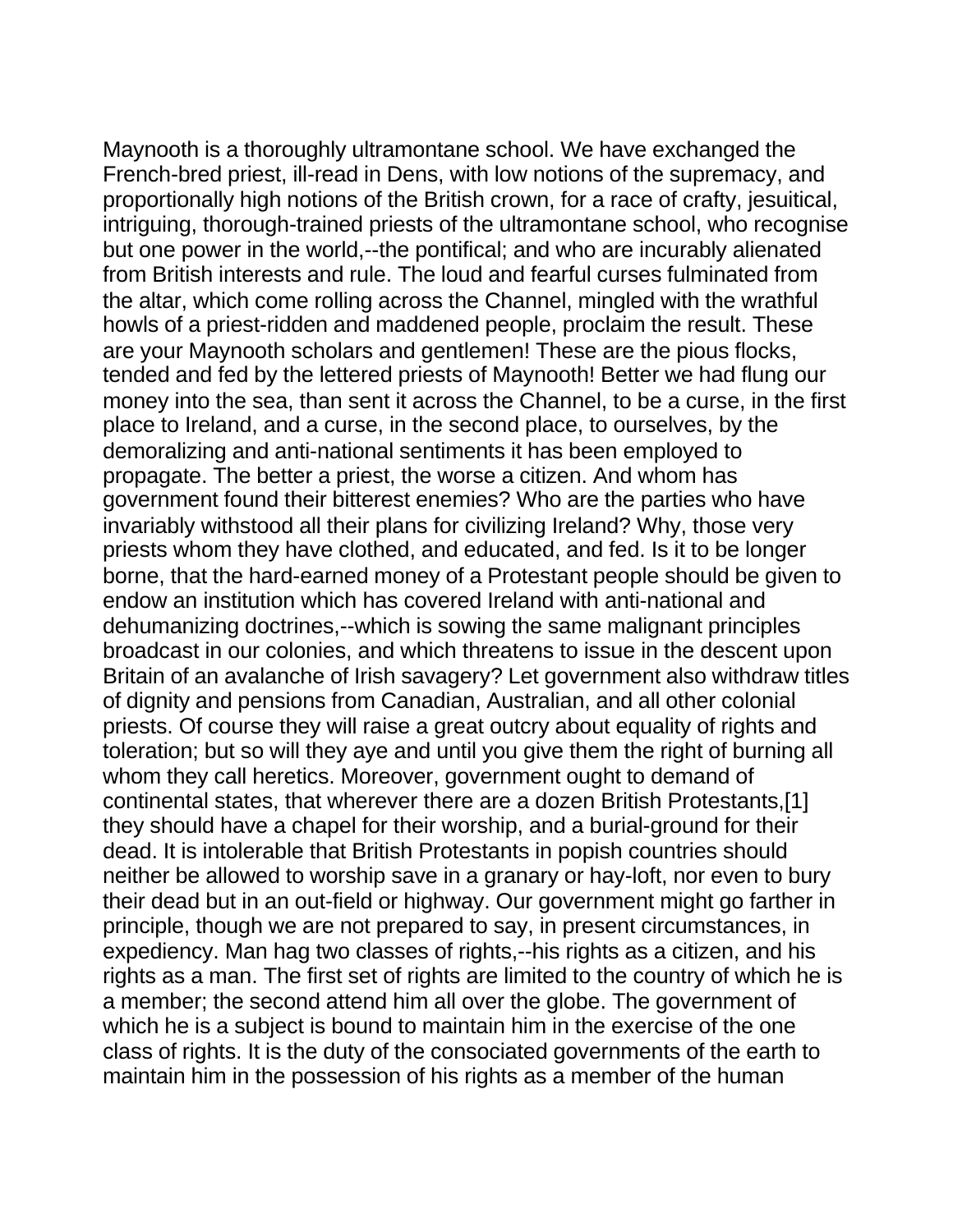family, and which are the rights of the Roman, the African, the Indian, as well as of the Briton. p. 446, par. 1, [PAPACY].

Should one government wrongfully deny its subjects, not their rights as citizens, but their rights as men,--not those which they possess in contradistinction to the subjects of other states, but those which they possess in contradistinction to the beasts below them, as made in the image of God, then the other governments may lawfully interfere and put down the wrong. Should the majority of these governments prove neglectful of their duty, the task would devolve on the strongest government. On this principle did the governments of western Europe combine to put down the slave-trade. They said to the King of Dahomey, We do not meddle with the political government of your kingdom; but you deny to your subjects their rights as human beings. You sell them like cattle to the slave-master. We forbid the barbarity. And so the slave-trade was put down. But if there are two rights which are inseparable to the human being,--which cannot possibly be disjoined from reason and responsibility,--they are a free conscience and a free Bible. These are the rights of man all over the earth, simply because he is a man. But the rights of man and the duties of government (we use the term in its universal sense) are co-relative. We hold it to be not less the right of the governments of Europe, and, failing them, of the British government to say to the King of Spain, or to the King of Rome, "It is not less a barbarity in you to imprison or to burn your subjects for reading the Bible, than it was in the King of Dahomey to sell his subjects to the slave-trader. We forbade authoritatively the African barbarity: we now authoritatively forbid the Romish barbarity." That Britain would be warranted to act thus we have not the shadow of a doubt: as to the expediency of this policy, in present circumstances, we are not so clear. And yet it would be a noble thing were that one country which alone understands and practises toleration to become the champion of human rights all over the world; and the day is not distant, perhaps, when, if it would maintain its own independence, it must adopt this policy. p. 447, par. 1, [PAPACY].

General View of the Roman Catholic Church. (Extracted from "Battersby's Registry for the Whole World," 1851.) p. 447, par. 2, [PAPACY].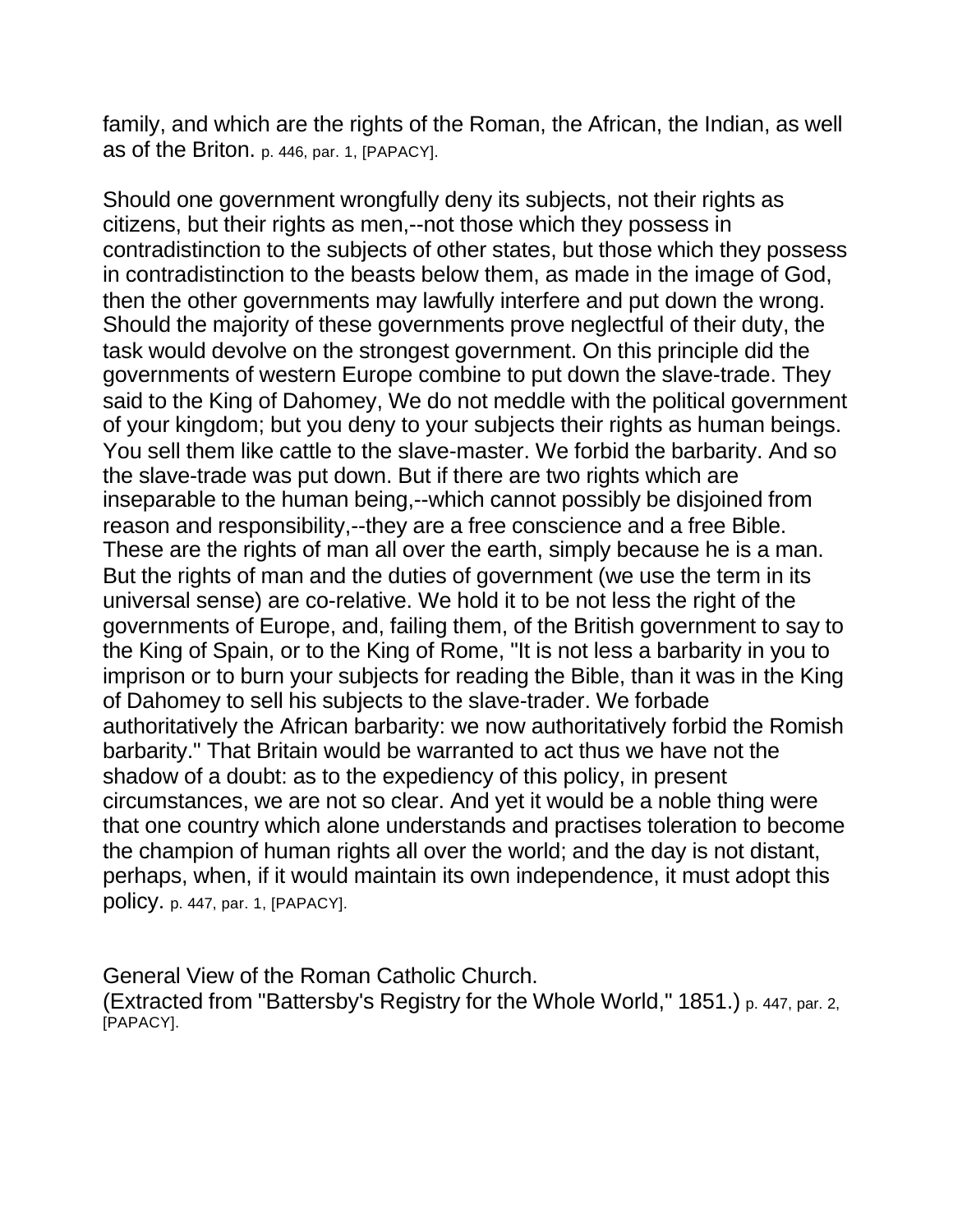Pius IX. Pope; conclave of cardinals, 72; patriarchs in the Roman Church, 12; archbishops and bishops, 690; coadjutors, auxiliaries, suffragans, &c. 90; Vicars apostolic, 76; prefects, 9: total, 876. p. 448, par. 1, [PAPACY].

Bishopricks, with their Population. p. 448, par. 2, [PAPACY].

|                 | Bishops. | Population.                            |
|-----------------|----------|----------------------------------------|
| Europe          | 606      | 124,993,961                            |
| Asia            | 60       | 1,155,618                              |
| Africa          | 11       | 751,751                                |
| America         | 94       | 25,819,210                             |
| Oceanica        | 10       | 3,057,007                              |
|                 |          |                                        |
| Grand total I78 |          | 1155,777,547 p. 448, par. 3, [PAPACY]. |

Summary of Missions and their Population. p. 448, par. 4, [PAPACY].

|                    | Vicariates. Prefects. |          | Missionaries. | Population.                 |
|--------------------|-----------------------|----------|---------------|-----------------------------|
| Europe             | 32                    | 2        | 5,816         | 5,482,522                   |
| Asia               | 26                    | $\cdots$ | 339           | 1,557,000                   |
| Africa             | 6                     |          | 112           | 231,200                     |
| America            | 9                     | .        | $\cdots$      | 1,380,300                   |
| Oceanica           | 3                     | .        | $\cdots$      | 60,000                      |
| Total<br>[PAPACY]. | 76                    | 9        | 6,267         | 164,508,599 p. 448, par. 5, |

Population of the Catholic world 164,508,599. p. 448, par. 6, [PAPACY].

General Statement of the Missions, 1849. p. 448, par. 5, [PAPACY].

|                                         | Bishops. Priests. |                              |
|-----------------------------------------|-------------------|------------------------------|
| <b>Vicariates Apostolic of Scotland</b> | 5                 | 110                          |
| Different Missions of the North         | ર                 | 44                           |
| Missions of the Diocese of Lausanne     |                   |                              |
| (Switzerland)                           |                   | 40                           |
| Vicariate-Apostolic of Gibraltar        | $\mathcal{P}$     | 10 p. 448, par. 7, [PAPACY]. |
|                                         |                   |                              |

Ionian Islands. Archbishopric of Corfu; Bishopric of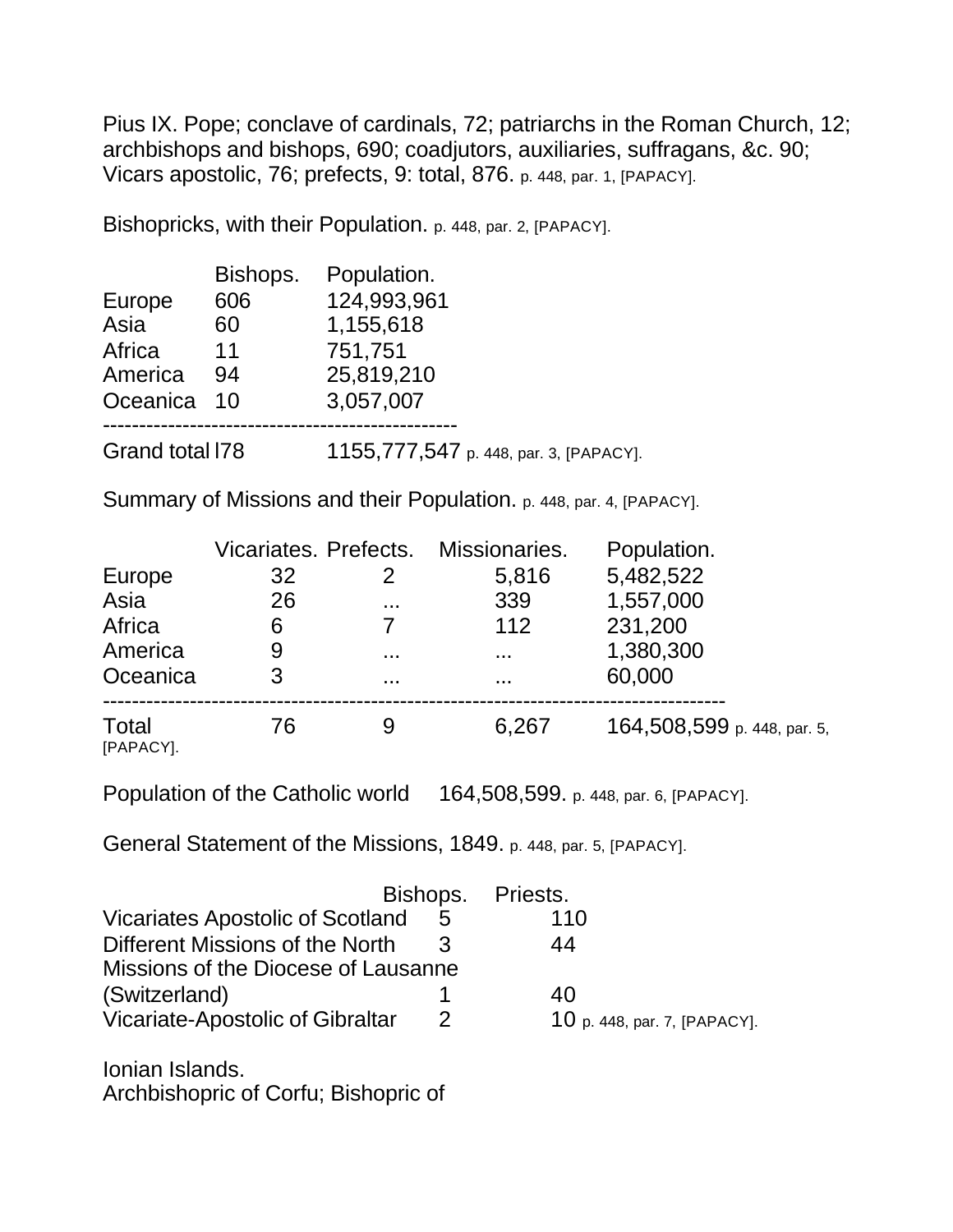| Zante<br>Delegation-Apostolic of Greece;                                                                                                                                                                                       | 3               | 26                               |                               |  |
|--------------------------------------------------------------------------------------------------------------------------------------------------------------------------------------------------------------------------------|-----------------|----------------------------------|-------------------------------|--|
| Archbishopric of Naxia; Bishoprics of<br>Syra, Tino, and Santorina                                                                                                                                                             |                 |                                  | 162 p. 449, par. 1, [PAPACY]. |  |
| Principalities.<br>Archbishopric of Sophia (Servia);<br>Vicariates-Apostolic of Moldavia and<br>Wallachia                                                                                                                      | 3               |                                  | 38 p. 449, par. 2, [PAPACY].  |  |
| Turkey.<br>Archbishoprics of Durazzo, Antivari,<br>and Constantinople; Bishoprics of<br>Trebigne, Scutari, Palati, Sappa,<br>Alessio, and Niepoli; Vicariates-<br>Apostolic of Bosnia, Bulgaria, and<br>Constantinople (Latin) | 10              | 416                              |                               |  |
| <b>Total for Europe</b>                                                                                                                                                                                                        | 31              |                                  | 846 p. 449, par. 3, [PAPACY]. |  |
| Missions of Father Capuchins.                                                                                                                                                                                                  |                 |                                  |                               |  |
| Europe                                                                                                                                                                                                                         | <b>Hospices</b> | <b>Missionaries</b>              | <b>Brothers</b>               |  |
| Constantinople                                                                                                                                                                                                                 | 8               | 20                               | 8                             |  |
| Cephalonia                                                                                                                                                                                                                     | 1               | $\overline{2}$                   | 0                             |  |
| Odessa                                                                                                                                                                                                                         | 1               | $\overline{2}$<br>$\overline{7}$ | $\boldsymbol{0}$              |  |
| Philipopoli<br><b>Rhetian Switzerland</b>                                                                                                                                                                                      | 7<br>17         |                                  | 3<br>16                       |  |
| Grisons                                                                                                                                                                                                                        | 9               | 29<br>23                         | 10                            |  |
| [PAPACY].                                                                                                                                                                                                                      | 43              | 83                               | 37 p. 449, par. 4,            |  |
| Asia                                                                                                                                                                                                                           |                 |                                  |                               |  |
| Hindostan--Agra                                                                                                                                                                                                                | 17              | 19                               | 0                             |  |
| Hindostan--Patna                                                                                                                                                                                                               | 7               | 0                                | 0                             |  |
| Mesopotamia                                                                                                                                                                                                                    | 3               | 8                                | 2                             |  |
| Syria--Palestine                                                                                                                                                                                                               | 8               | 13                               | 0                             |  |
| <b>Trebisond</b>                                                                                                                                                                                                               | 3               | $\overline{7}$                   | 1                             |  |
|                                                                                                                                                                                                                                |                 |                                  |                               |  |